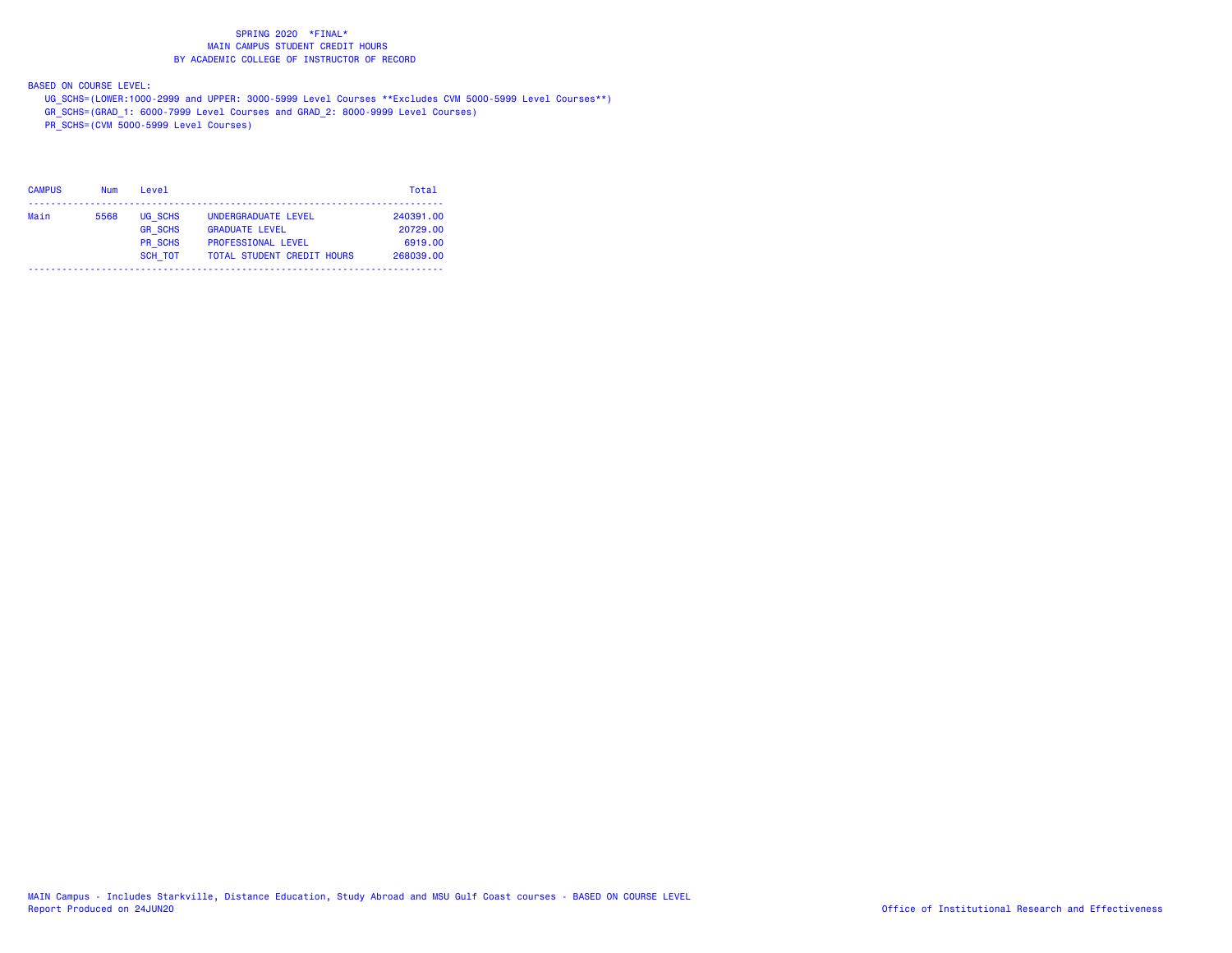BASED ON COURSE LEVEL:

UG\_SCHS=(LOWER:1000-2999 and UPPER: 3000-5999 Level Courses \*\*Excludes CVM 5000-5999 Level Courses\*\*)

GR\_SCHS=(GRAD\_1: 6000-7999 Level Courses and GRAD\_2: 8000-9999 Level Courses)

| Level                      | Total                                                                                                                                                                                                                                                                                                                                                                                                                                                                                        |
|----------------------------|----------------------------------------------------------------------------------------------------------------------------------------------------------------------------------------------------------------------------------------------------------------------------------------------------------------------------------------------------------------------------------------------------------------------------------------------------------------------------------------------|
|                            | 224742.00                                                                                                                                                                                                                                                                                                                                                                                                                                                                                    |
|                            | 15642.00                                                                                                                                                                                                                                                                                                                                                                                                                                                                                     |
|                            | 6919.00                                                                                                                                                                                                                                                                                                                                                                                                                                                                                      |
|                            |                                                                                                                                                                                                                                                                                                                                                                                                                                                                                              |
|                            | 14449.00                                                                                                                                                                                                                                                                                                                                                                                                                                                                                     |
|                            | 5054.00                                                                                                                                                                                                                                                                                                                                                                                                                                                                                      |
|                            | 0.00                                                                                                                                                                                                                                                                                                                                                                                                                                                                                         |
|                            | 19503.00                                                                                                                                                                                                                                                                                                                                                                                                                                                                                     |
|                            | 849.00                                                                                                                                                                                                                                                                                                                                                                                                                                                                                       |
|                            | 30.00                                                                                                                                                                                                                                                                                                                                                                                                                                                                                        |
|                            | 0.00                                                                                                                                                                                                                                                                                                                                                                                                                                                                                         |
| TOTAL STUDENT CREDIT HOURS | 879.00                                                                                                                                                                                                                                                                                                                                                                                                                                                                                       |
| UNDERGRADUATE LEVEL        | 351.00                                                                                                                                                                                                                                                                                                                                                                                                                                                                                       |
|                            | 3.00                                                                                                                                                                                                                                                                                                                                                                                                                                                                                         |
|                            | 0.00                                                                                                                                                                                                                                                                                                                                                                                                                                                                                         |
|                            | 354.00                                                                                                                                                                                                                                                                                                                                                                                                                                                                                       |
| 5039                       | UG SCHS UNDERGRADUATE LEVEL<br><b>GR SCHS GRADUATE LEVEL</b><br>PR SCHS PROFESSIONAL LEVEL<br>SCH TOT<br>TOTAL STUDENT CREDIT HOURS 247303.00<br>UG SCHS UNDERGRADUATE LEVEL<br><b>GR SCHS GRADUATE LEVEL</b><br>PR SCHS PROFESSIONAL LEVEL<br>SCH TOT TOTAL STUDENT CREDIT HOURS<br>UG SCHS UNDERGRADUATE LEVEL<br>GR SCHS GRADUATE LEVEL<br>PR_SCHS PROFESSIONAL LEVEL<br>SCH TOT<br>UG SCHS<br>GR SCHS GRADUATE LEVEL<br>PR_SCHS PROFESSIONAL LEVEL<br>SCH TOT TOTAL STUDENT CREDIT HOURS |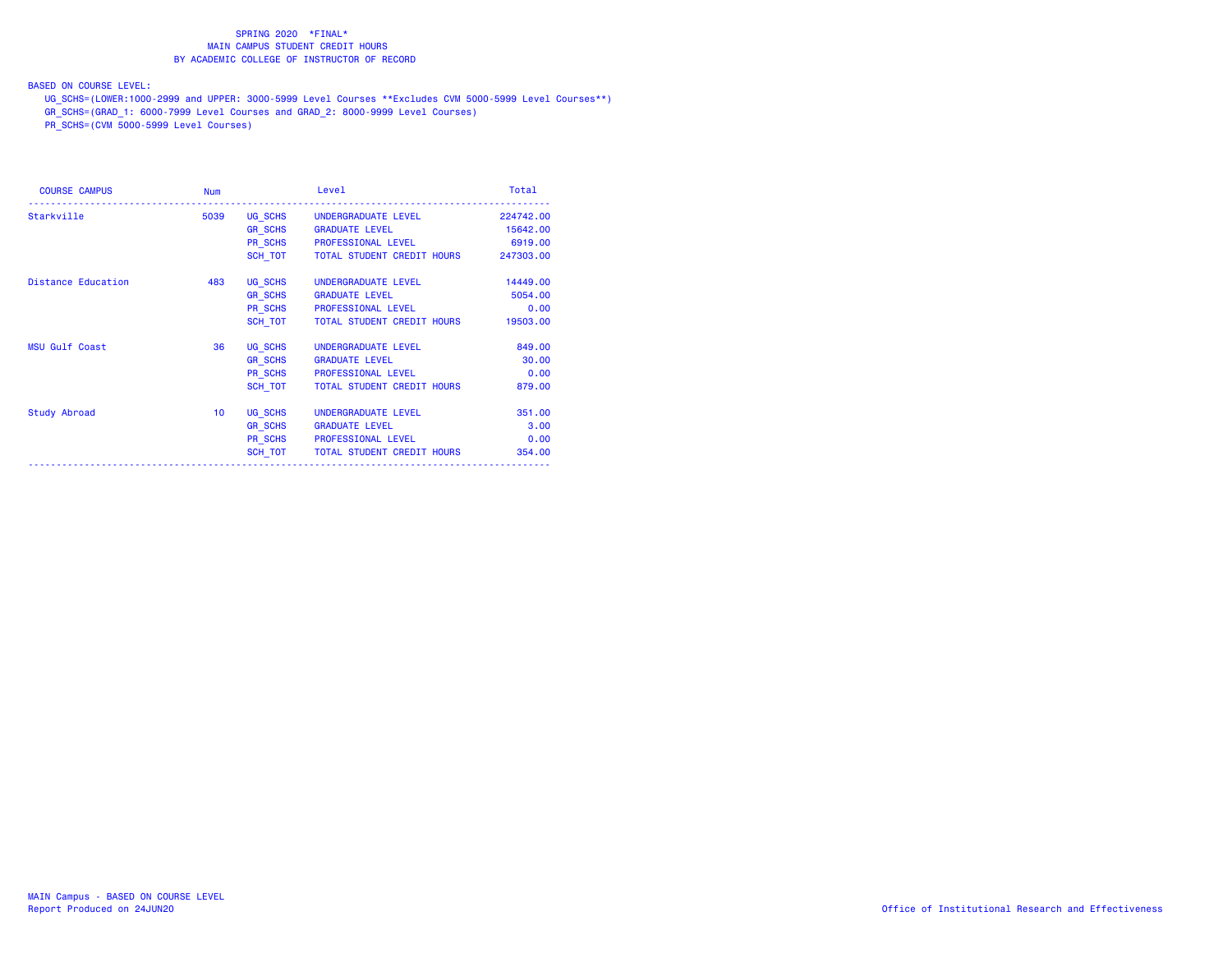BASED ON COURSE LEVEL:

UG\_SCHS=(LOWER:1000-2999 and UPPER: 3000-5999 Level Courses \*\*Excludes CVM 5000-5999 Level Courses\*\*)

GR\_SCHS=(GRAD\_1: 6000-7999 Level Courses and GRAD\_2: 8000-9999 Level Courses)

| <b>ACADEMIC COLLEGE</b>     | <b>Num</b> |                | Level                      | Total     |
|-----------------------------|------------|----------------|----------------------------|-----------|
| Agriculture & Life Sciences | 851        | UG_SCHS        | UNDERGRADUATE LEVEL        | 19437.16  |
|                             |            | <b>GR SCHS</b> | <b>GRADUATE LEVEL</b>      | 2784.26   |
|                             |            | PR SCHS        | PROFESSIONAL LEVEL         | 144.00    |
|                             |            | SCH TOT        | TOTAL STUDENT CREDIT HOURS | 22365.42  |
| Architecture, Art & Design  | 203        | UG SCHS        | UNDERGRADUATE LEVEL        | 9452.00   |
|                             |            | <b>GR SCHS</b> | <b>GRADUATE LEVEL</b>      | 76.00     |
|                             |            | PR_SCHS        | PROFESSIONAL LEVEL         | 0.00      |
|                             |            | SCH_TOT        | TOTAL STUDENT CREDIT HOURS | 9528.00   |
| Arts & Sciences             | 2246       | UG SCHS        | UNDERGRADUATE LEVEL        | 114800.90 |
|                             |            | <b>GR_SCHS</b> | <b>GRADUATE LEVEL</b>      | 6321.00   |
|                             |            | <b>PR SCHS</b> | PROFESSIONAL LEVEL         | 0.00      |
|                             |            | SCH TOT        | TOTAL STUDENT CREDIT HOURS | 121121.90 |
| <b>Business</b>             | 266        | UG_SCHS        | UNDERGRADUATE LEVEL        | 32695.44  |
|                             |            | <b>GR SCHS</b> | <b>GRADUATE LEVEL</b>      | 1762.00   |
|                             |            | <b>PR SCHS</b> | PROFESSIONAL LEVEL         | 0.00      |
|                             |            | SCH TOT        | TOTAL STUDENT CREDIT HOURS | 34457.44  |
| Education                   | 794        | UG SCHS        | UNDERGRADUATE LEVEL        | 31212.26  |
|                             |            | GR_SCHS        | <b>GRADUATE LEVEL</b>      | 3691.00   |
|                             |            | <b>PR SCHS</b> | PROFESSIONAL LEVEL         | 0.00      |
|                             |            | SCH TOT        | TOTAL STUDENT CREDIT HOURS | 34903.26  |
| Engineering                 | 784        | UG SCHS        | UNDERGRADUATE LEVEL        | 28250.00  |
|                             |            | <b>GR_SCHS</b> | <b>GRADUATE LEVEL</b>      | 4748.35   |
|                             |            | <b>PR SCHS</b> | PROFESSIONAL LEVEL         | 0.00      |
|                             |            | SCH TOT        | TOTAL STUDENT CREDIT HOURS | 32998.35  |
| <b>Forest Resources</b>     | 185        | UG_SCHS        | UNDERGRADUATE LEVEL        | 3148.00   |
|                             |            | GR_SCHS        | <b>GRADUATE LEVEL</b>      | 954.00    |
|                             |            | <b>PR SCHS</b> | PROFESSIONAL LEVEL         | 0.00      |
|                             |            | SCH TOT        | TOTAL STUDENT CREDIT HOURS | 4102.00   |
| Veterinary Medicine         | 234        | UG SCHS        | UNDERGRADUATE LEVEL        | 1308.24   |
|                             |            | GR_SCHS        | <b>GRADUATE LEVEL</b>      | 392.39    |
|                             |            | <b>PR SCHS</b> | PROFESSIONAL LEVEL         | 6775.00   |
|                             |            | SCH TOT        | TOTAL STUDENT CREDIT HOURS | 8475.63   |
| Academic Affairs            | 5          | UG_SCHS        | UNDERGRADUATE LEVEL        | 87.00     |
|                             |            | <b>GR_SCHS</b> | <b>GRADUATE LEVEL</b>      | 0.00      |
|                             |            | PR_SCHS        | PROFESSIONAL LEVEL         | 0.00      |
|                             |            | SCH_TOT        | TOTAL STUDENT CREDIT HOURS | 87.00     |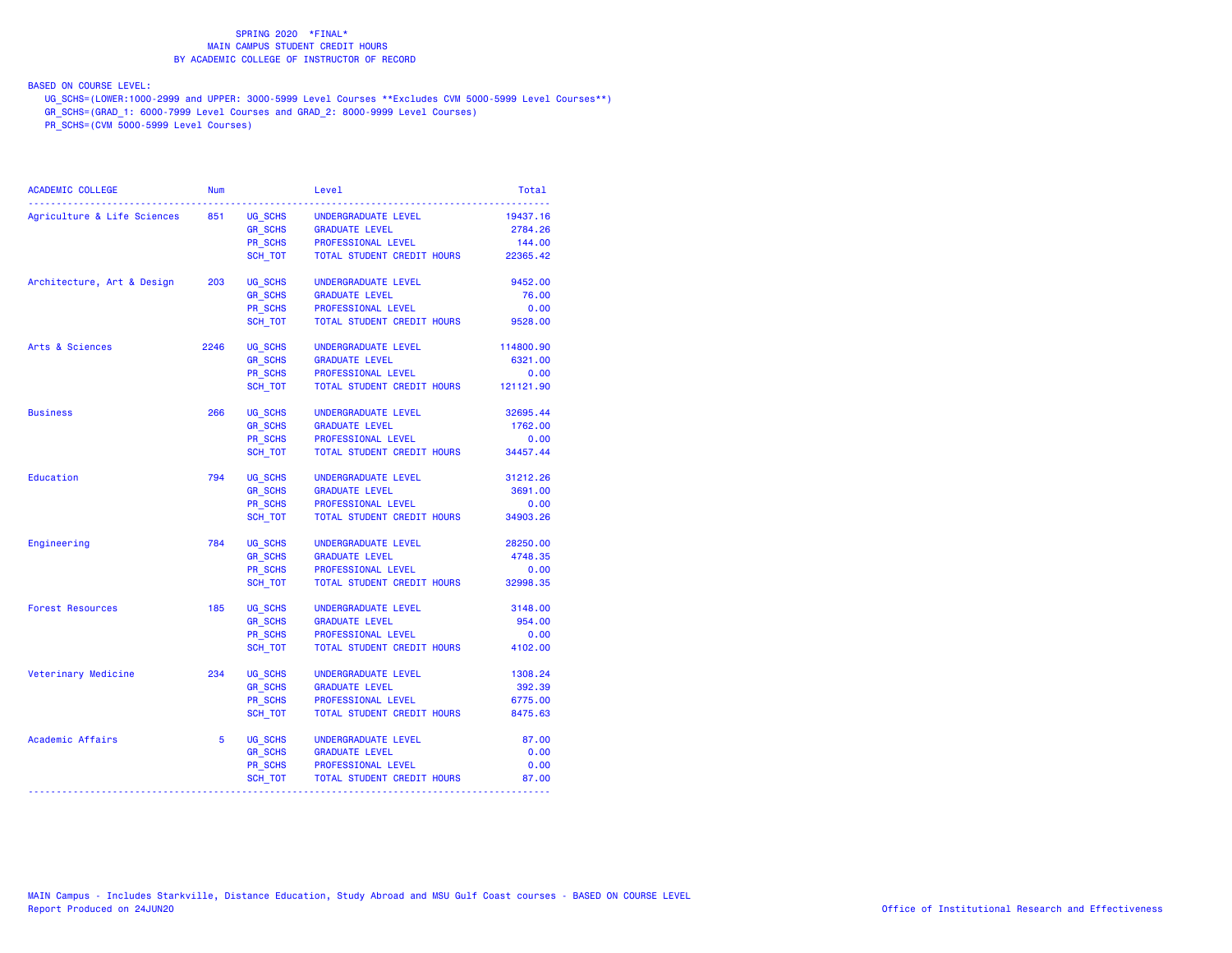BASED ON COURSE LEVEL:

UG\_SCHS=(LOWER:1000-2999 and UPPER: 3000-5999 Level Courses \*\*Excludes CVM 5000-5999 Level Courses\*\*)

GR\_SCHS=(GRAD\_1: 6000-7999 Level Courses and GRAD\_2: 8000-9999 Level Courses)

| <b>COURSE CAMPUS</b>      | <b>Num</b>                                                                      |                | Level                                                                                                                           | Total                                                                                                                                                                                                                                                                                                                                                                                                                                                                                                          |
|---------------------------|---------------------------------------------------------------------------------|----------------|---------------------------------------------------------------------------------------------------------------------------------|----------------------------------------------------------------------------------------------------------------------------------------------------------------------------------------------------------------------------------------------------------------------------------------------------------------------------------------------------------------------------------------------------------------------------------------------------------------------------------------------------------------|
|                           | 816                                                                             |                | UNDERGRADUATE LEVEL                                                                                                             | 18708.16                                                                                                                                                                                                                                                                                                                                                                                                                                                                                                       |
|                           |                                                                                 |                | <b>GRADUATE LEVEL</b>                                                                                                           | 2452.76                                                                                                                                                                                                                                                                                                                                                                                                                                                                                                        |
|                           |                                                                                 |                |                                                                                                                                 | 144.00                                                                                                                                                                                                                                                                                                                                                                                                                                                                                                         |
|                           |                                                                                 |                |                                                                                                                                 |                                                                                                                                                                                                                                                                                                                                                                                                                                                                                                                |
| Distance Education        | 32                                                                              | UG SCHS        | UNDERGRADUATE LEVEL                                                                                                             | 669.00                                                                                                                                                                                                                                                                                                                                                                                                                                                                                                         |
|                           |                                                                                 | <b>GR_SCHS</b> | <b>GRADUATE LEVEL</b>                                                                                                           | 331.50                                                                                                                                                                                                                                                                                                                                                                                                                                                                                                         |
|                           |                                                                                 | PR_SCHS        | PROFESSIONAL LEVEL                                                                                                              | 0.00                                                                                                                                                                                                                                                                                                                                                                                                                                                                                                           |
|                           |                                                                                 | SCH_TOT        |                                                                                                                                 |                                                                                                                                                                                                                                                                                                                                                                                                                                                                                                                |
| Study Abroad              | 3                                                                               | UG SCHS        | UNDERGRADUATE LEVEL                                                                                                             | 60.00                                                                                                                                                                                                                                                                                                                                                                                                                                                                                                          |
|                           |                                                                                 | <b>GR_SCHS</b> | <b>GRADUATE LEVEL</b>                                                                                                           | 0.00                                                                                                                                                                                                                                                                                                                                                                                                                                                                                                           |
|                           |                                                                                 | PR SCHS        | PROFESSIONAL LEVEL                                                                                                              | 0.00                                                                                                                                                                                                                                                                                                                                                                                                                                                                                                           |
|                           |                                                                                 | SCH_TOT        | TOTAL STUDENT CREDIT HOURS                                                                                                      | 60.00                                                                                                                                                                                                                                                                                                                                                                                                                                                                                                          |
|                           | 198                                                                             | UG SCHS        | UNDERGRADUATE LEVEL                                                                                                             | 9185.00                                                                                                                                                                                                                                                                                                                                                                                                                                                                                                        |
|                           |                                                                                 | <b>GR_SCHS</b> | <b>GRADUATE LEVEL</b>                                                                                                           | 76.00                                                                                                                                                                                                                                                                                                                                                                                                                                                                                                          |
|                           |                                                                                 | PR SCHS        |                                                                                                                                 | 0.00                                                                                                                                                                                                                                                                                                                                                                                                                                                                                                           |
|                           |                                                                                 |                |                                                                                                                                 | 9261.00                                                                                                                                                                                                                                                                                                                                                                                                                                                                                                        |
| <b>Distance Education</b> | $-5$                                                                            | UG SCHS        | UNDERGRADUATE LEVEL                                                                                                             | 267.00                                                                                                                                                                                                                                                                                                                                                                                                                                                                                                         |
|                           |                                                                                 | <b>GR_SCHS</b> | <b>GRADUATE LEVEL</b>                                                                                                           | 0.00                                                                                                                                                                                                                                                                                                                                                                                                                                                                                                           |
|                           |                                                                                 | PR_SCHS        | PROFESSIONAL LEVEL                                                                                                              | 0.00                                                                                                                                                                                                                                                                                                                                                                                                                                                                                                           |
|                           |                                                                                 | SCH_TOT        |                                                                                                                                 | 267.00                                                                                                                                                                                                                                                                                                                                                                                                                                                                                                         |
| Starkville                | 2087                                                                            | UG SCHS        | UNDERGRADUATE LEVEL                                                                                                             | 107803.90                                                                                                                                                                                                                                                                                                                                                                                                                                                                                                      |
|                           |                                                                                 | <b>GR_SCHS</b> | <b>GRADUATE LEVEL</b>                                                                                                           | 5163.00                                                                                                                                                                                                                                                                                                                                                                                                                                                                                                        |
|                           |                                                                                 | PR SCHS        | PROFESSIONAL LEVEL                                                                                                              | 0.00                                                                                                                                                                                                                                                                                                                                                                                                                                                                                                           |
|                           |                                                                                 | SCH_TOT        |                                                                                                                                 | 112966.90                                                                                                                                                                                                                                                                                                                                                                                                                                                                                                      |
| <b>Distance Education</b> | 156                                                                             | UG SCHS        | UNDERGRADUATE LEVEL                                                                                                             | 6876.00                                                                                                                                                                                                                                                                                                                                                                                                                                                                                                        |
|                           |                                                                                 |                | <b>GRADUATE LEVEL</b>                                                                                                           | 1158.00                                                                                                                                                                                                                                                                                                                                                                                                                                                                                                        |
|                           |                                                                                 |                | PROFESSIONAL LEVEL                                                                                                              | 0.00                                                                                                                                                                                                                                                                                                                                                                                                                                                                                                           |
|                           |                                                                                 |                |                                                                                                                                 | 8034.00                                                                                                                                                                                                                                                                                                                                                                                                                                                                                                        |
| <b>MSU Gulf Coast</b>     | 3                                                                               | UG SCHS        | UNDERGRADUATE LEVEL                                                                                                             | 121.00                                                                                                                                                                                                                                                                                                                                                                                                                                                                                                         |
|                           |                                                                                 |                |                                                                                                                                 | 0.00                                                                                                                                                                                                                                                                                                                                                                                                                                                                                                           |
|                           |                                                                                 |                |                                                                                                                                 | 0.00                                                                                                                                                                                                                                                                                                                                                                                                                                                                                                           |
|                           |                                                                                 |                |                                                                                                                                 | 121.00                                                                                                                                                                                                                                                                                                                                                                                                                                                                                                         |
| Starkville                | 215                                                                             | UG SCHS        | UNDERGRADUATE LEVEL                                                                                                             | 29675.44                                                                                                                                                                                                                                                                                                                                                                                                                                                                                                       |
|                           |                                                                                 |                |                                                                                                                                 | 913.00                                                                                                                                                                                                                                                                                                                                                                                                                                                                                                         |
|                           |                                                                                 |                |                                                                                                                                 | 0.00                                                                                                                                                                                                                                                                                                                                                                                                                                                                                                           |
|                           |                                                                                 |                |                                                                                                                                 | 30588.44                                                                                                                                                                                                                                                                                                                                                                                                                                                                                                       |
| Distance Education        | 46                                                                              | UG SCHS        | UNDERGRADUATE LEVEL                                                                                                             | 2954.00                                                                                                                                                                                                                                                                                                                                                                                                                                                                                                        |
|                           |                                                                                 | <b>GR SCHS</b> | <b>GRADUATE LEVEL</b>                                                                                                           | 846.00                                                                                                                                                                                                                                                                                                                                                                                                                                                                                                         |
|                           |                                                                                 |                | PROFESSIONAL LEVEL                                                                                                              | 0.00                                                                                                                                                                                                                                                                                                                                                                                                                                                                                                           |
|                           |                                                                                 |                |                                                                                                                                 | 3800.00                                                                                                                                                                                                                                                                                                                                                                                                                                                                                                        |
|                           | Agriculture & Life Sciences Starkville<br>Architecture, Art & Design Starkville |                | SCH_TOT<br><b>GR_SCHS</b><br>SCH_TOT<br><b>GR_SCHS</b><br>PR SCHS<br>SCH_TOT<br><b>GR SCHS</b><br>PR SCHS<br>SCH TOT<br>SCH_TOT | UG SCHS<br><b>GR_SCHS</b><br>PROFESSIONAL LEVEL<br>PR_SCHS<br>TOTAL STUDENT CREDIT HOURS 21304.92<br>SCH TOT<br>TOTAL STUDENT CREDIT HOURS 1000.50<br>PROFESSIONAL LEVEL<br>TOTAL STUDENT CREDIT HOURS<br>TOTAL STUDENT CREDIT HOURS<br>TOTAL STUDENT CREDIT HOURS<br>PR SCHS<br>TOTAL STUDENT CREDIT HOURS<br><b>GRADUATE LEVEL</b><br>PROFESSIONAL LEVEL<br>TOTAL STUDENT CREDIT HOURS<br><b>GRADUATE LEVEL</b><br>PROFESSIONAL LEVEL<br>TOTAL STUDENT CREDIT HOURS<br>PR SCHS<br>TOTAL STUDENT CREDIT HOURS |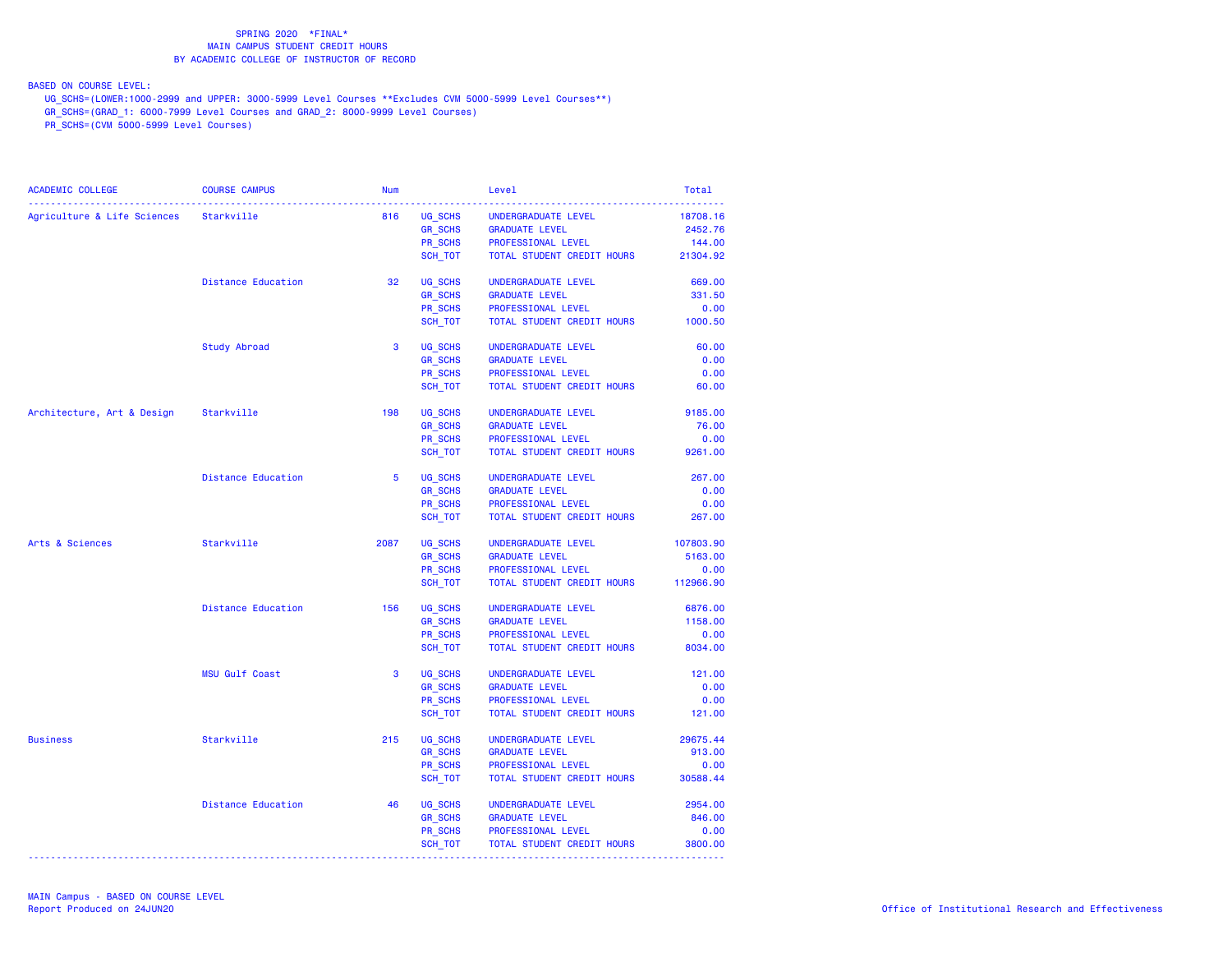BASED ON COURSE LEVEL:

UG\_SCHS=(LOWER:1000-2999 and UPPER: 3000-5999 Level Courses \*\*Excludes CVM 5000-5999 Level Courses\*\*)

GR\_SCHS=(GRAD\_1: 6000-7999 Level Courses and GRAD\_2: 8000-9999 Level Courses)

| ACADEMIC COLLEGE        | <b>COURSE CAMPUS</b>      | <b>Num</b>     |                | Level                      | Total    |
|-------------------------|---------------------------|----------------|----------------|----------------------------|----------|
| <b>Business</b>         | Study Abroad              | $5^{\circ}$    | UG SCHS        | UNDERGRADUATE LEVEL        | 66.00    |
|                         |                           |                | <b>GR SCHS</b> | <b>GRADUATE LEVEL</b>      | 3.00     |
|                         |                           |                | PR SCHS        | PROFESSIONAL LEVEL         | 0.00     |
|                         |                           |                | SCH_TOT        | TOTAL STUDENT CREDIT HOURS | 69.00    |
| Education               | Starkville                | 679            | UG SCHS        | UNDERGRADUATE LEVEL        | 27424.26 |
|                         |                           |                | <b>GR SCHS</b> | <b>GRADUATE LEVEL</b>      | 2074.00  |
|                         |                           |                | PR SCHS        | PROFESSIONAL LEVEL         | 0.00     |
|                         |                           |                | SCH TOT        | TOTAL STUDENT CREDIT HOURS | 29498.26 |
|                         | <b>Distance Education</b> | 111            | UG_SCHS        | UNDERGRADUATE LEVEL        | 3527.00  |
|                         |                           |                | <b>GR SCHS</b> | <b>GRADUATE LEVEL</b>      | 1617.00  |
|                         |                           |                | PR SCHS        | PROFESSIONAL LEVEL         | 0.00     |
|                         |                           |                | SCH TOT        | TOTAL STUDENT CREDIT HOURS | 5144.00  |
|                         | MSU Gulf Coast            | $\overline{2}$ | UG SCHS        | UNDERGRADUATE LEVEL        | 36.00    |
|                         |                           |                | <b>GR SCHS</b> | <b>GRADUATE LEVEL</b>      | 0.00     |
|                         |                           |                | PR SCHS        | PROFESSIONAL LEVEL         | 0.00     |
|                         |                           |                | SCH TOT        | TOTAL STUDENT CREDIT HOURS | 36.00    |
|                         | Study Abroad              | $\overline{2}$ | UG SCHS        | UNDERGRADUATE LEVEL        | 225.00   |
|                         |                           |                | <b>GR_SCHS</b> | <b>GRADUATE LEVEL</b>      | 0.00     |
|                         |                           |                | PR SCHS        | PROFESSIONAL LEVEL         | 0.00     |
|                         |                           |                | SCH TOT        | TOTAL STUDENT CREDIT HOURS | 225.00   |
| Engineering             | Starkville                | 636            | UG SCHS        | UNDERGRADUATE LEVEL        | 27498.00 |
|                         |                           |                | <b>GR SCHS</b> | <b>GRADUATE LEVEL</b>      | 3667.85  |
|                         |                           |                | PR_SCHS        | PROFESSIONAL LEVEL         | 0.00     |
|                         |                           |                | SCH_TOT        | TOTAL STUDENT CREDIT HOURS | 31165.85 |
|                         | Distance Education        | 117            | UG SCHS        | UNDERGRADUATE LEVEL        | 60.00    |
|                         |                           |                | <b>GR_SCHS</b> | <b>GRADUATE LEVEL</b>      | 1050.50  |
|                         |                           |                | PR SCHS        | PROFESSIONAL LEVEL         | 0.00     |
|                         |                           |                | SCH_TOT        | TOTAL STUDENT CREDIT HOURS | 1110.50  |
|                         | <b>MSU Gulf Coast</b>     | 31             | UG SCHS        | UNDERGRADUATE LEVEL        | 692.00   |
|                         |                           |                | <b>GR_SCHS</b> | <b>GRADUATE LEVEL</b>      | 30.00    |
|                         |                           |                | PR SCHS        | PROFESSIONAL LEVEL         | 0.00     |
|                         |                           |                | SCH TOT        | TOTAL STUDENT CREDIT HOURS | 722.00   |
| <b>Forest Resources</b> | Starkville                | 172            | UG SCHS        | UNDERGRADUATE LEVEL        | 3139.00  |
|                         |                           |                | <b>GR_SCHS</b> | <b>GRADUATE LEVEL</b>      | 903.00   |
|                         |                           |                | PR SCHS        | PROFESSIONAL LEVEL         | 0.00     |
|                         |                           |                | SCH TOT        | TOTAL STUDENT CREDIT HOURS | 4042.00  |
|                         | <b>Distance Education</b> | 13             | UG_SCHS        | UNDERGRADUATE LEVEL        | 9.00     |
|                         |                           |                | <b>GR_SCHS</b> | <b>GRADUATE LEVEL</b>      | 51.00    |
|                         |                           |                | PR SCHS        | PROFESSIONAL LEVEL         | 0.00     |
|                         |                           |                | SCH_TOT        | TOTAL STUDENT CREDIT HOURS | 60.00    |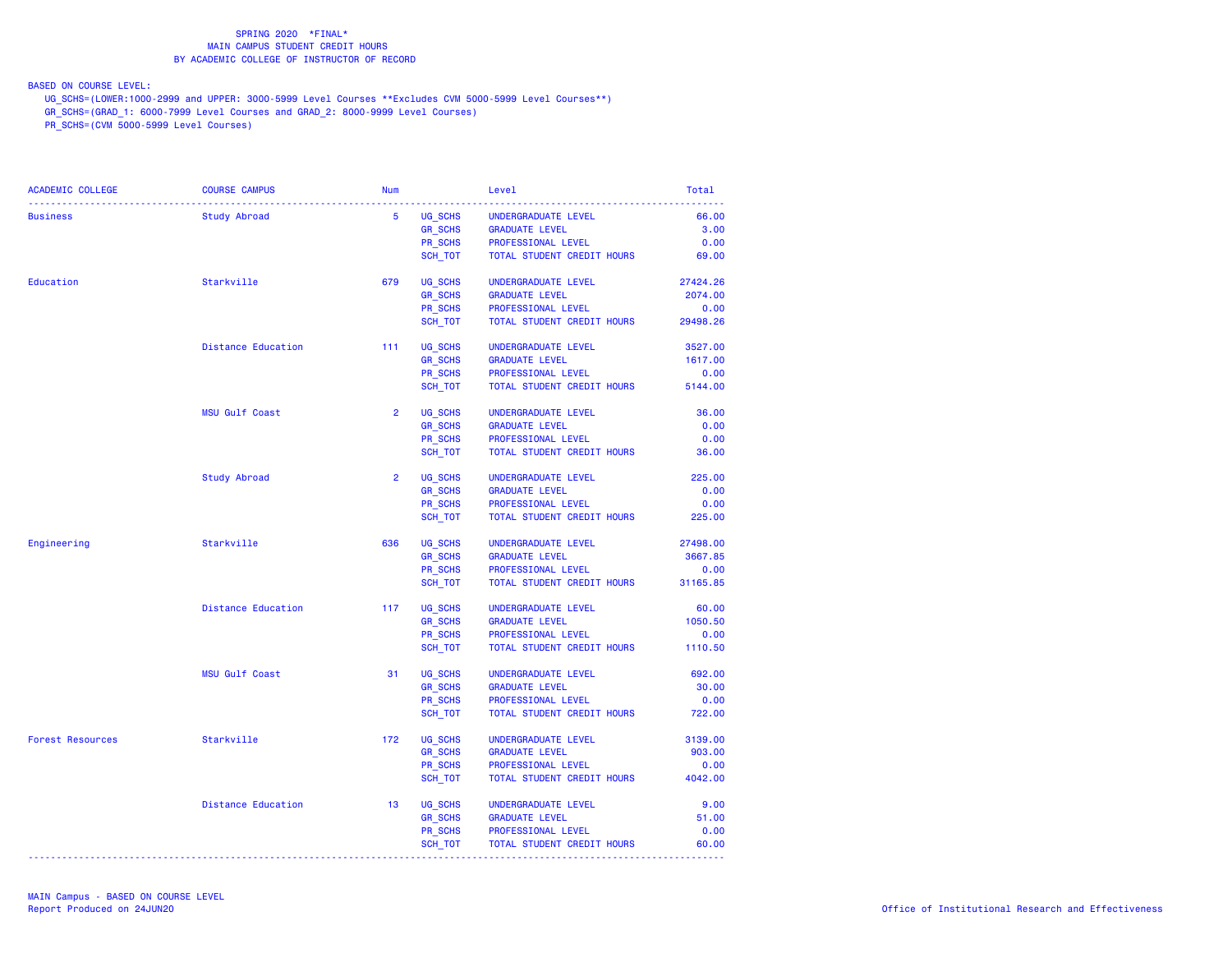BASED ON COURSE LEVEL:

UG\_SCHS=(LOWER:1000-2999 and UPPER: 3000-5999 Level Courses \*\*Excludes CVM 5000-5999 Level Courses\*\*)

GR\_SCHS=(GRAD\_1: 6000-7999 Level Courses and GRAD\_2: 8000-9999 Level Courses)

| <b>ACADEMIC COLLEGE</b> | <b>COURSE CAMPUS</b>      | Num            |                | Level                      | Total   |
|-------------------------|---------------------------|----------------|----------------|----------------------------|---------|
| Veterinary Medicine     | Starkville                | 234            | UG SCHS        | UNDERGRADUATE LEVEL        | 1308.24 |
|                         |                           |                | <b>GR SCHS</b> | <b>GRADUATE LEVEL</b>      | 392.39  |
|                         |                           |                | <b>PR SCHS</b> | <b>PROFESSIONAL LEVEL</b>  | 6775.00 |
|                         |                           |                | SCH TOT        | TOTAL STUDENT CREDIT HOURS | 8475.63 |
| Academic Affairs        | Starkville                | $\overline{2}$ | UG SCHS        | UNDERGRADUATE LEVEL        | 0.00    |
|                         |                           |                | <b>GR SCHS</b> | <b>GRADUATE LEVEL</b>      | 0.00    |
|                         |                           |                | <b>PR SCHS</b> | <b>PROFESSIONAL LEVEL</b>  | 0.00    |
|                         |                           |                | SCH TOT        | TOTAL STUDENT CREDIT HOURS | 0.00    |
|                         | <b>Distance Education</b> | 3              | UG SCHS        | UNDERGRADUATE LEVEL        | 87.00   |
|                         |                           |                | <b>GR SCHS</b> | <b>GRADUATE LEVEL</b>      | 0.00    |
|                         |                           |                | PR SCHS        | <b>PROFESSIONAL LEVEL</b>  | 0.00    |
|                         |                           |                | SCH TOT        | TOTAL STUDENT CREDIT HOURS | 87.00   |
|                         |                           |                |                |                            |         |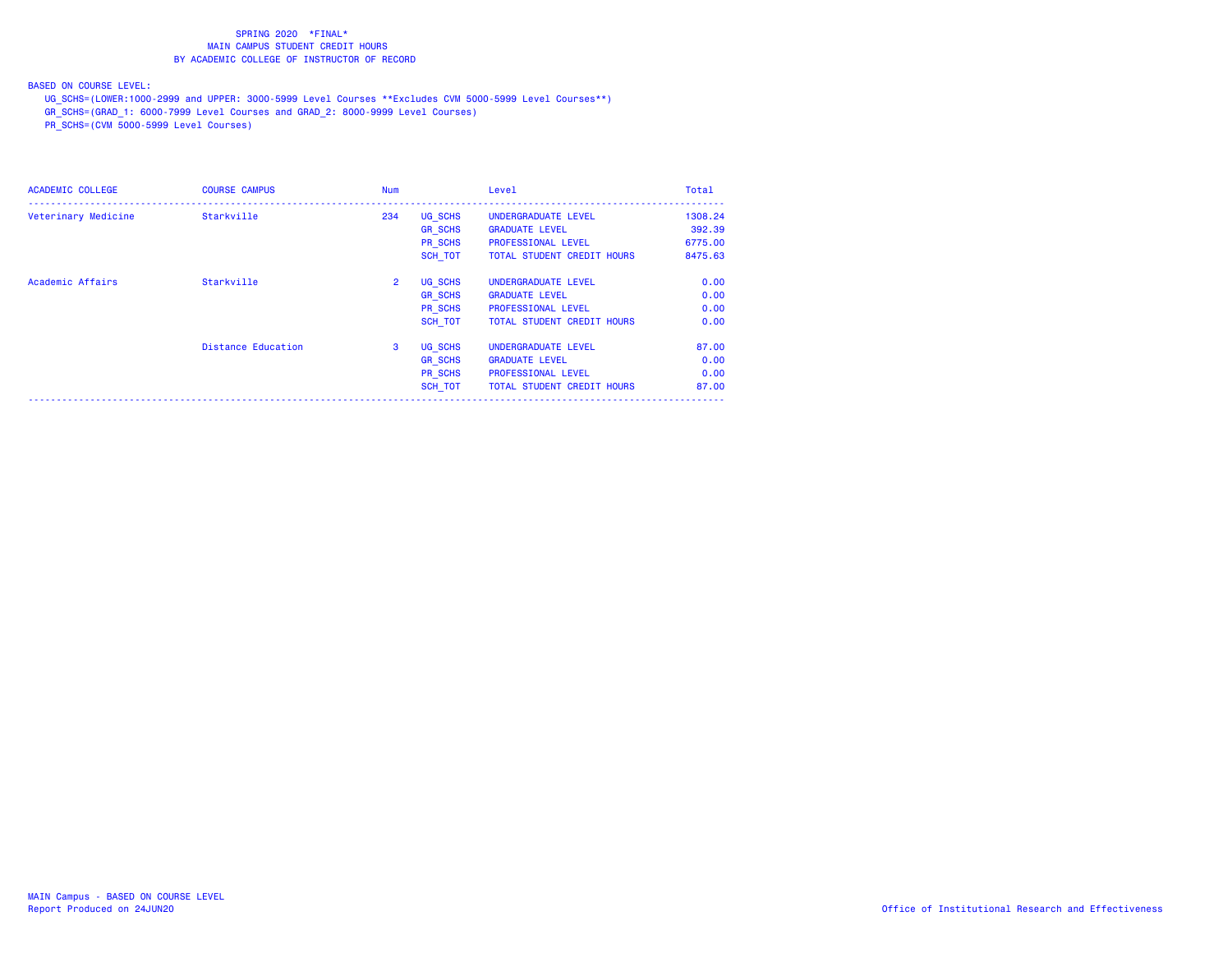### BASED ON COURSE LEVEL:

UG\_SCHS=(LOWER:1000-2999 and UPPER: 3000-5999 Level Courses \*\*Excludes CVM 5000-5999 Level Courses\*\*)

GR\_SCHS=(GRAD\_1: 6000-7999 Level Courses and GRAD\_2: 8000-9999 Level Courses)

PR\_SCHS=(CVM 5000-5999 Level Courses)

|                                                               | <b>UNDERGRADUATE</b> | <b>GRADUATE</b> | <b>PROFESSIONAL</b> |              |
|---------------------------------------------------------------|----------------------|-----------------|---------------------|--------------|
| <b>DEPARTMENT</b>                                             | <b>LEVEL</b>         | <b>LEVEL</b>    | <b>LEVEL</b>        | <b>TOTAL</b> |
|                                                               |                      |                 |                     |              |
| Agricultural & Biological Engineering                         | 814,80               | 112.00          | 0.00                | 926,80       |
| Agricultural Economics                                        | 1534.00              | 241,00          | 0.00                | 1775.00      |
| Animal Dairy Science                                          | 2770.00              | 181.00          | 0.00                | 2951.00      |
| Biochemistry, Molecular Biology, Entomology & Plant Pathology | 2077.26              | 530.76          | 144.00              | 2752.02      |
| Dean of Agriculture & Life Sciences                           | 0.50                 | 0.00            | 0.00                | 0.50         |
| Food Science, Nutrition & Health Promotion                    | 2949.60              | 538.00          | 0.00                | 3487.60      |
| Landscape Architecture                                        | 1375.00              | 91.00           | 0.00                | 1466.00      |
| Plant & Soil Sciences                                         | 2649.00              | 508.00          | 0.00                | 3157.00      |
| <b>Poultry Science</b>                                        | 1386.50              | 103,00          | 0.00                | 1489.50      |
| School of Human Sciences                                      | 3880.50              | 479.50          | 0.00                | 4360.00      |
|                                                               | ===============      |                 |                     |              |
|                                                               | 19437.16             | 2784.26         | 144.00              | 22365.42     |
|                                                               | ==============       |                 | ===============     | ==========   |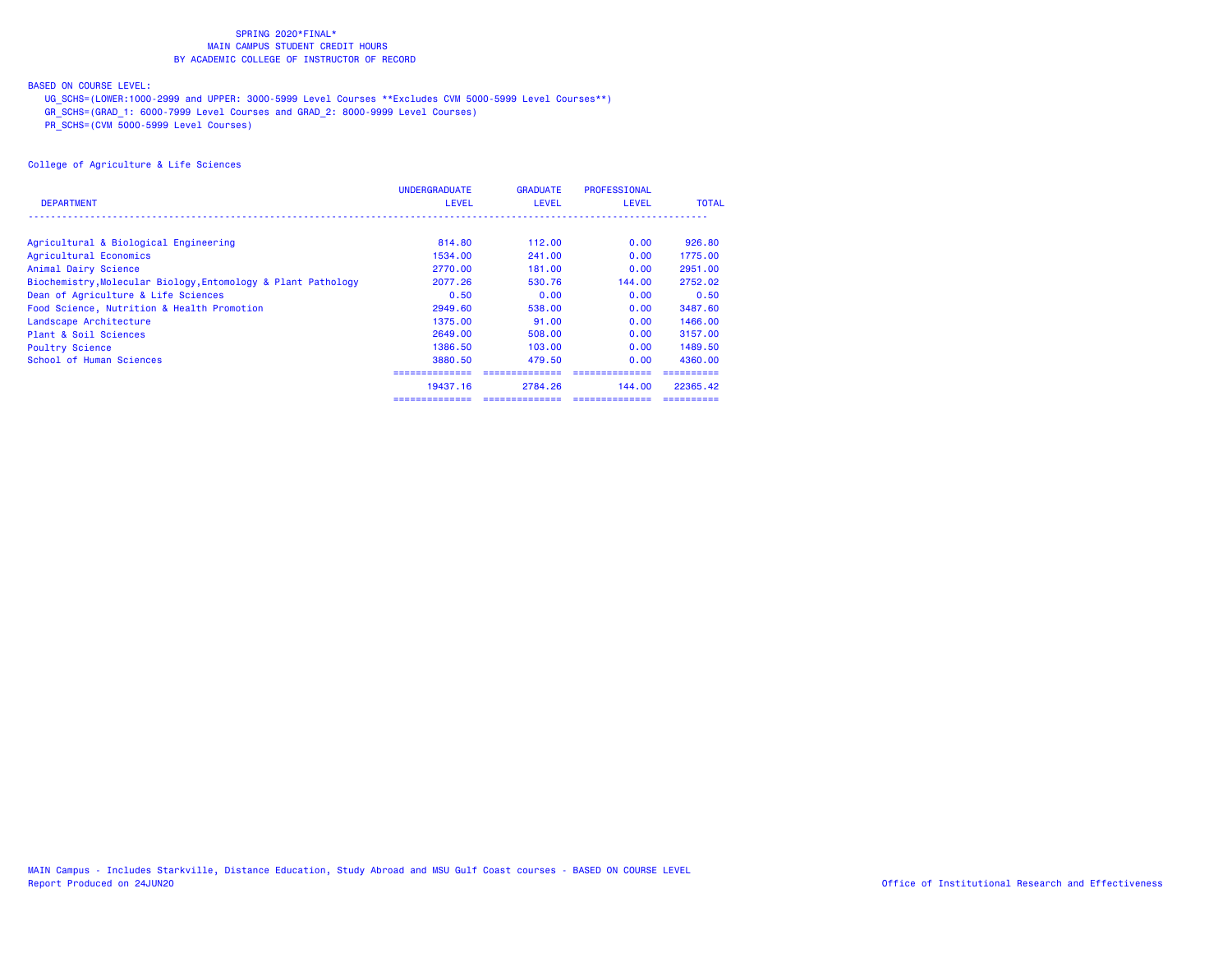### BASED ON COURSE LEVEL:

UG\_SCHS=(LOWER:1000-2999 and UPPER: 3000-5999 Level Courses \*\*Excludes CVM 5000-5999 Level Courses\*\*)

GR\_SCHS=(GRAD\_1: 6000-7999 Level Courses and GRAD\_2: 8000-9999 Level Courses)

PR\_SCHS=(CVM 5000-5999 Level Courses)

College of Architecture, Art & Design

|                                      | <b>UNDERGRADUATE</b>            | <b>GRADUATE</b> | <b>PROFESSIONAL</b> |              |
|--------------------------------------|---------------------------------|-----------------|---------------------|--------------|
| <b>DEPARTMENT</b>                    | <b>LEVEL</b>                    | <b>LEVEL</b>    | <b>LEVEL</b>        | <b>TOTAL</b> |
|                                      |                                 |                 |                     |              |
| Art AAD                              | 3500.00                         | 76.00           | 0.00                | 3576.00      |
| <b>Building Construction Science</b> | 2076.00                         | 0.00            | 0.00                | 2076.00      |
| Interior Design                      | 1328.00                         | 0.00            | 0.00                | 1328,00      |
| School of Architecture               | 2548.00                         | 0.00            | 0.00                | 2548.00      |
|                                      | ------------<br>--------------- |                 |                     | ---------    |
|                                      | 9452.00                         | 76.00           | 0.00                | 9528.00      |
|                                      |                                 |                 |                     |              |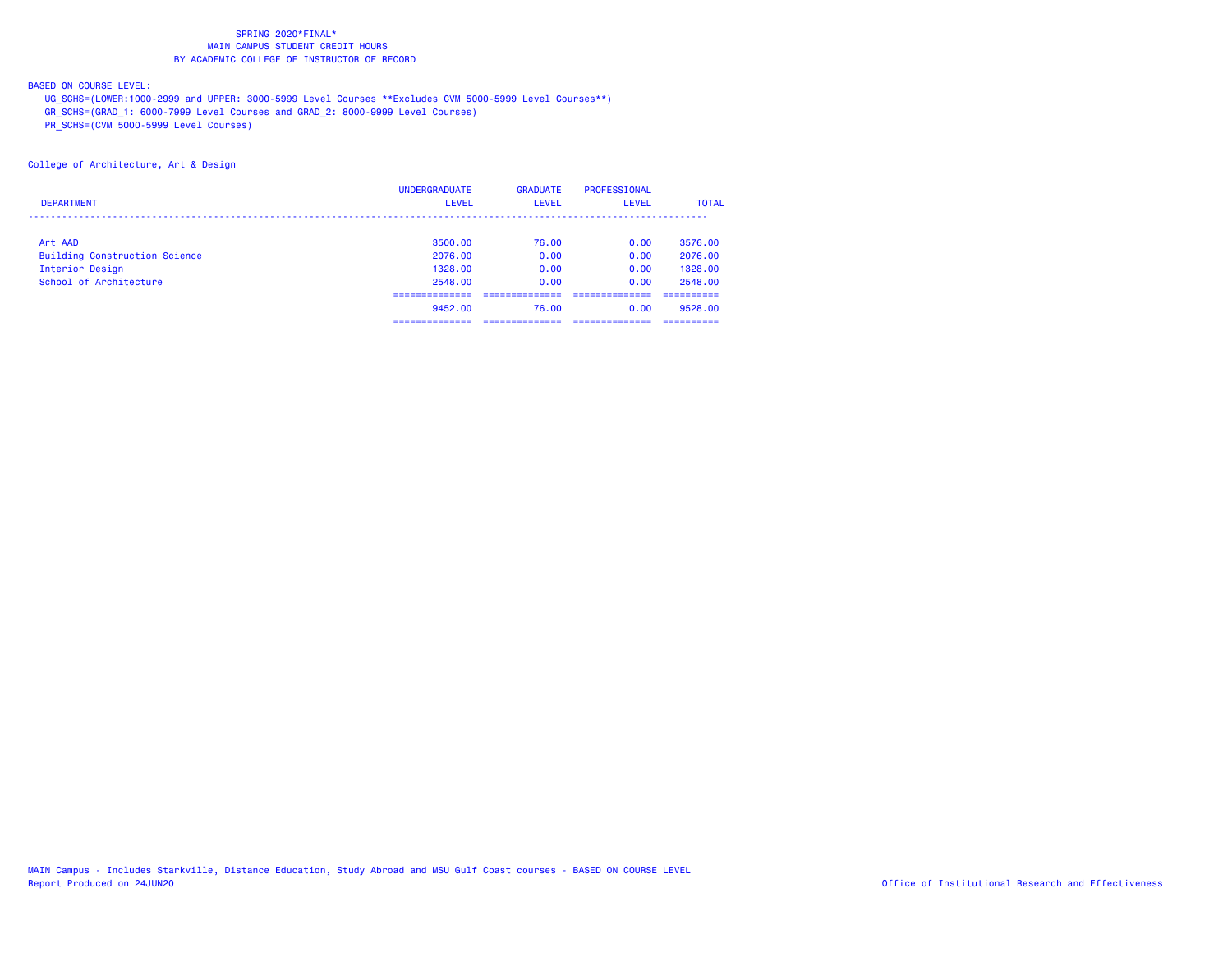### BASED ON COURSE LEVEL:

UG\_SCHS=(LOWER:1000-2999 and UPPER: 3000-5999 Level Courses \*\*Excludes CVM 5000-5999 Level Courses\*\*)

GR\_SCHS=(GRAD\_1: 6000-7999 Level Courses and GRAD\_2: 8000-9999 Level Courses)

PR\_SCHS=(CVM 5000-5999 Level Courses)

College of Arts & Sciences

|                                            | <b>UNDERGRADUATE</b> | <b>GRADUATE</b> | <b>PROFESSIONAL</b> |              |
|--------------------------------------------|----------------------|-----------------|---------------------|--------------|
| <b>DEPARTMENT</b>                          | <b>LEVEL</b>         | <b>LEVEL</b>    | <b>LEVEL</b>        | <b>TOTAL</b> |
|                                            |                      |                 |                     |              |
| Aerospace Studies                          | 116,00               | 0.00            | 0.00                | 116.00       |
| Anthropology & Middle Eastern Cultures     | 1795.00              | 179.00          | 0.00                | 1974.00      |
| <b>Biological Sciences</b>                 | 15723.00             | 654.00          | 0.00                | 16377.00     |
| Chemistry                                  | 8517.00              | 795.00          | 0.00                | 9312.00      |
| Classical & Modern Languages & Literatures | 5686.00              | 147,00          | 0.00                | 5833.00      |
| Communication                              | 8875.50              | 9.00            | 0.00                | 8884.50      |
| English                                    | 10592.00             | 231,00          | 0.00                | 10823.00     |
| Geosciences                                | 7914.00              | 1440.00         | 0.00                | 9354.00      |
| History                                    | 4589.00              | 448,00          | 0.00                | 5037.00      |
| Mathematics & Statistics                   | 16578.00             | 808,00          | 0.00                | 17386.00     |
| Military Science                           | 286,00               | 0.00            | 0.00                | 286.00       |
| Philosophy & Religion                      | 6222.00              | 0.00            | 0.00                | 6222.00      |
| <b>Physics &amp; Astronomy</b>             | 5106.00              | 401.00          | 0.00                | 5507.00      |
| Political Science & Public Administration  | 4071.00              | 435,00          | 0.00                | 4506.00      |
| Psychology                                 | 10450.40             | 568,00          | 0.00                | 11018.40     |
| Sociology                                  | 8280.00              | 206.00          | 0.00                | 8486.00      |
|                                            | ==============       | ==============  | ==============      |              |
|                                            | 114800.9             | 6321.00         | 0.00                | 121121.90    |
|                                            |                      | ==============  | --------------      | ==========   |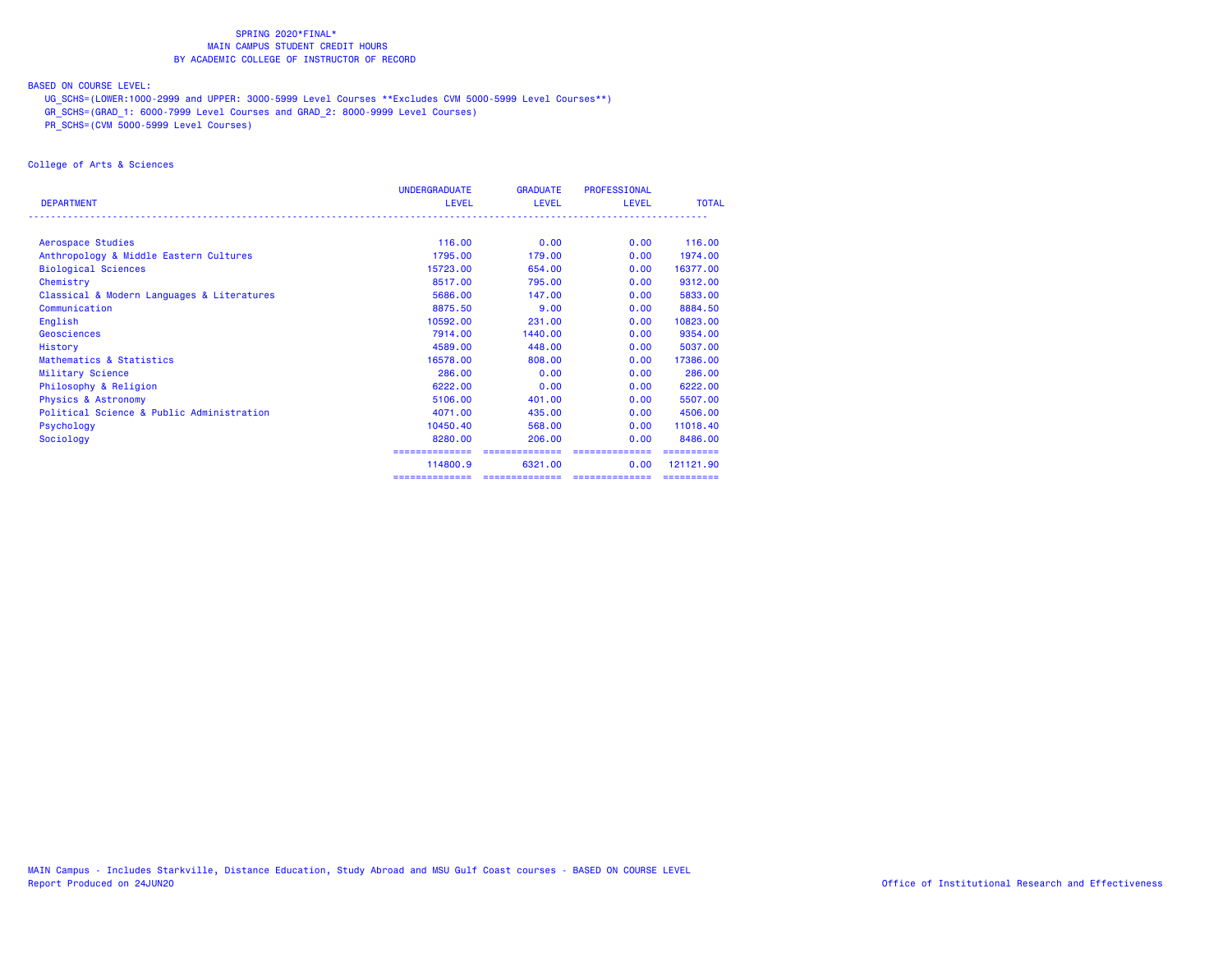### BASED ON COURSE LEVEL:

UG\_SCHS=(LOWER:1000-2999 and UPPER: 3000-5999 Level Courses \*\*Excludes CVM 5000-5999 Level Courses\*\*)

GR\_SCHS=(GRAD\_1: 6000-7999 Level Courses and GRAD\_2: 8000-9999 Level Courses)

PR\_SCHS=(CVM 5000-5999 Level Courses)

### College of Business

|                                                 | <b>UNDERGRADUATE</b> | <b>GRADUATE</b> | PROFESSIONAL |              |
|-------------------------------------------------|----------------------|-----------------|--------------|--------------|
| <b>DEPARTMENT</b>                               | <b>LEVEL</b>         | LEVEL           | LEVEL        | <b>TOTAL</b> |
|                                                 |                      |                 |              |              |
| Finance & Economics                             | 8407.00              | 273.00          | 0.00         | 8680.00      |
| Management & Information Systems                | 9702.94              | 541.00          | 0.00         | 10243.94     |
| Marketing, Quantitative Analysis & Business Law | 10064.50             | 600.00          | 0.00         | 10664.50     |
| School of Accountancy                           | 4521.00              | 348.00          | 0.00         | 4869.00      |
|                                                 |                      |                 |              |              |
|                                                 | 32695.44             | 1762.00         | 0.00         | 34457.44     |
|                                                 | ----------           |                 |              |              |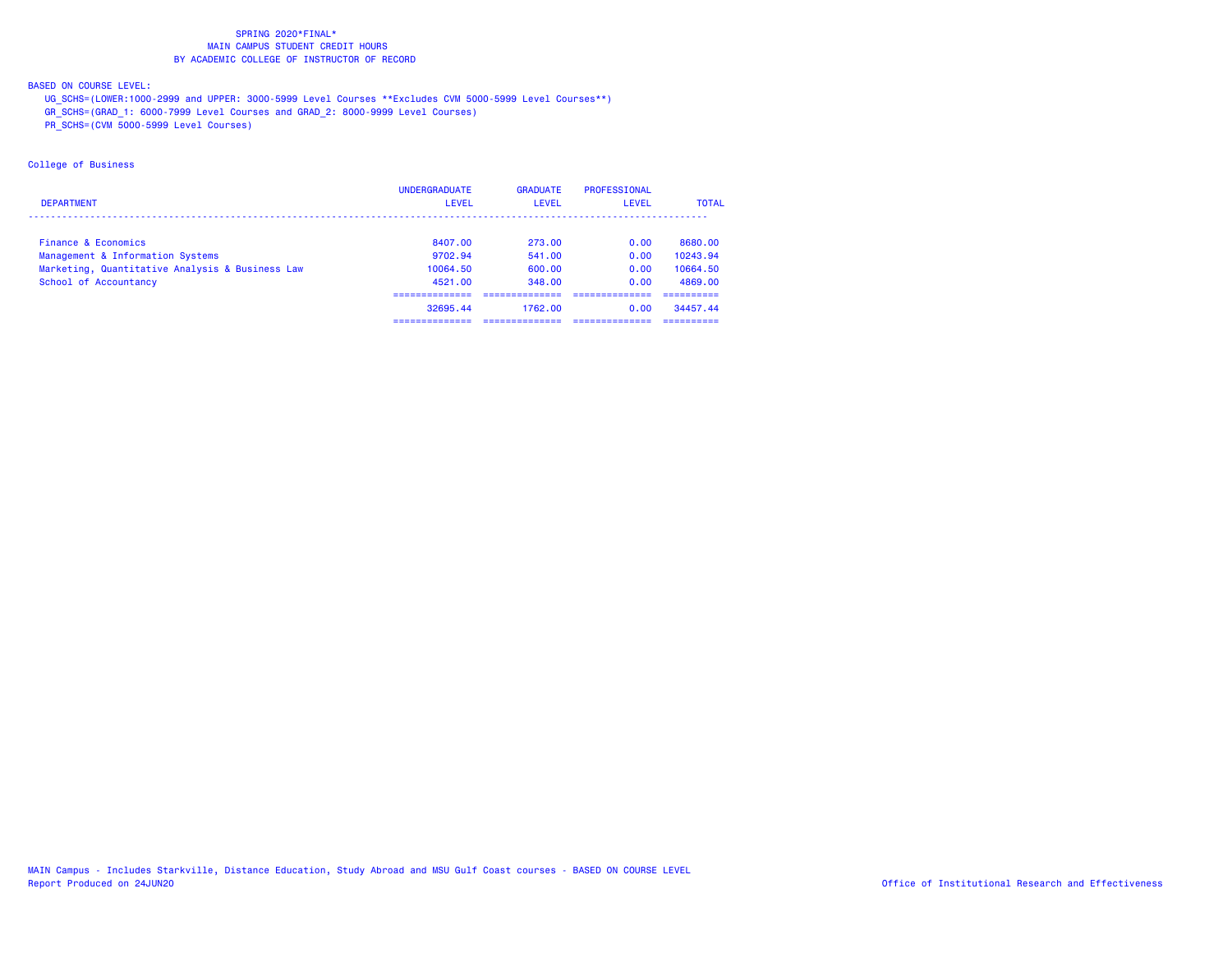### BASED ON COURSE LEVEL:

UG\_SCHS=(LOWER:1000-2999 and UPPER: 3000-5999 Level Courses \*\*Excludes CVM 5000-5999 Level Courses\*\*)

GR\_SCHS=(GRAD\_1: 6000-7999 Level Courses and GRAD\_2: 8000-9999 Level Courses)

PR\_SCHS=(CVM 5000-5999 Level Courses)

### College of Education

|                                                     | <b>UNDERGRADUATE</b>            | <b>GRADUATE</b> | PROFESSIONAL |              |
|-----------------------------------------------------|---------------------------------|-----------------|--------------|--------------|
| <b>DEPARTMENT</b>                                   | <b>LEVEL</b>                    | <b>LEVEL</b>    | <b>LEVEL</b> | <b>TOTAL</b> |
|                                                     |                                 |                 |              |              |
| Counseling, Educational Psychology, and Foundations | 3525.96                         | 1228.00         | 0.00         | 4753.96      |
| Curriculum, Instruction & Special Education         | 7315.00                         | 847.00          | 0.00         | 8162.00      |
| Educational Leadership                              | 1374.30                         | 1022.00         | 0.00         | 2396.30      |
| Instructional Systems & Workforce Development       | 3912.00                         | 241.00          | 0.00         | 4153.00      |
| Kinesiology                                         | 10792.00                        | 350.00          | 0.00         | 11142.00     |
| Music                                               | 4293.00                         | 3.00            | 0.00         | 4296.00      |
|                                                     |                                 |                 |              |              |
|                                                     | 31212.26                        | 3691.00         | 0.00         | 34903.26     |
|                                                     | -------------<br>-------------- | --------------- |              | ----------   |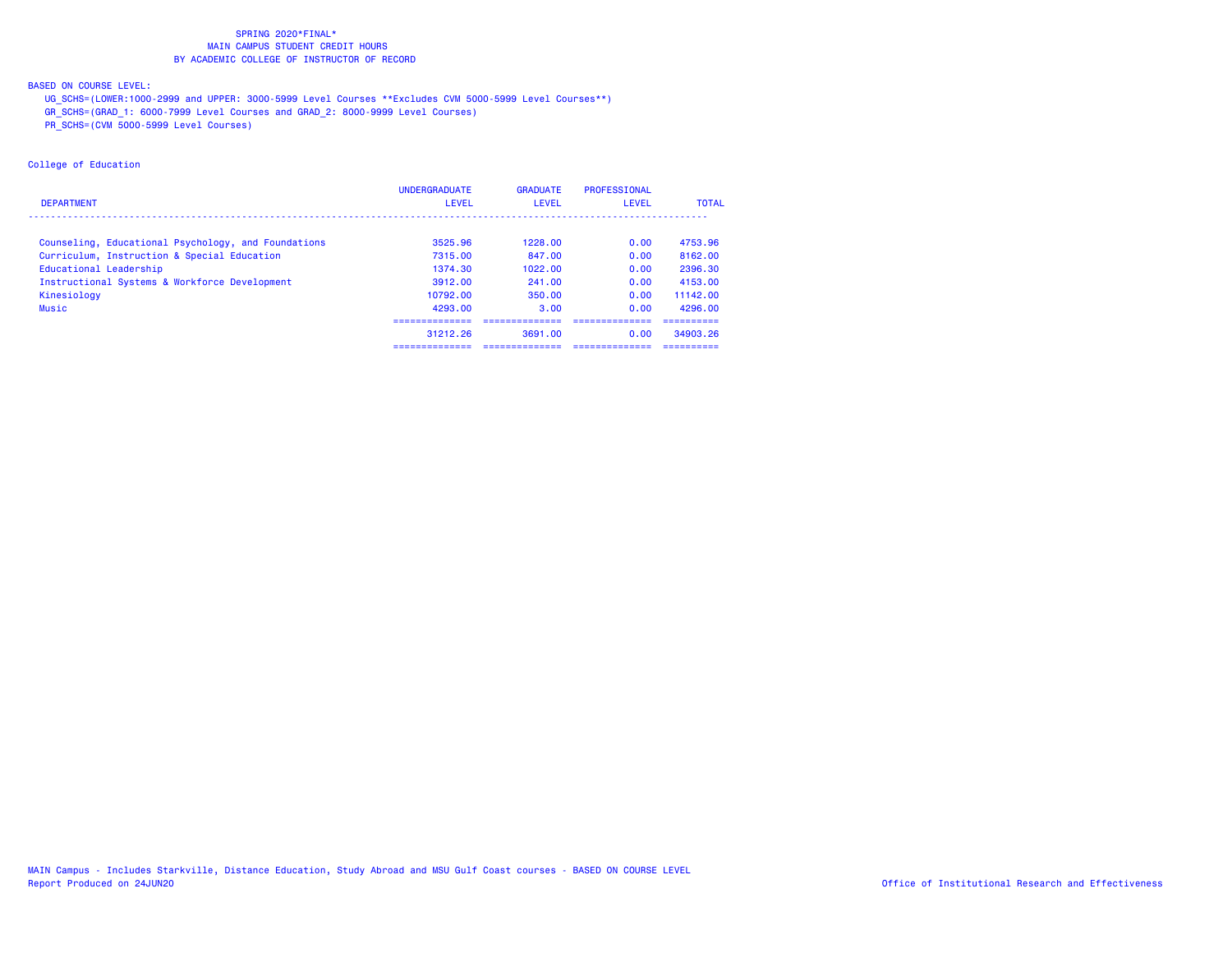### BASED ON COURSE LEVEL:

UG\_SCHS=(LOWER:1000-2999 and UPPER: 3000-5999 Level Courses \*\*Excludes CVM 5000-5999 Level Courses\*\*)

GR\_SCHS=(GRAD\_1: 6000-7999 Level Courses and GRAD\_2: 8000-9999 Level Courses)

PR\_SCHS=(CVM 5000-5999 Level Courses)

### College of Engineering

|                                       | <b>UNDERGRADUATE</b> | <b>GRADUATE</b> | PROFESSIONAL    |              |
|---------------------------------------|----------------------|-----------------|-----------------|--------------|
| <b>DEPARTMENT</b>                     | <b>LEVEL</b>         | <b>LEVEL</b>    | <b>LEVEL</b>    | <b>TOTAL</b> |
|                                       |                      |                 |                 |              |
| Aerospace Engineering                 | 4595.00              | 596,00          | 0.00            | 5191.00      |
| Agricultural & Biological Engineering | 740.20               | 64.05           | 0.00            | 804.25       |
| Civil & Environmental Engineering     | 2652.10              | 363.00          | 0.00            | 3015.10      |
| Computer Science & Engineering        | 5525.00              | 884,00          | 0.00            | 6409.00      |
| Electrical & Computer Engineering     | 4261.00              | 1036.00         | 0.00            | 5297.00      |
| Industrial & Systems Engineering      | 2441.50              | 911.50          | 0.00            | 3353.00      |
| Mechanical Engineering                | 5024.20              | 694.80          | 0.00            | 5719.00      |
| School of Chemical Engineering        | 3011.00              | 199.00          | 0.00            | 3210.00      |
|                                       |                      |                 |                 |              |
|                                       | 28250.00             | 4748.35         | 0.00            | 32998.35     |
|                                       | ==============       | ==============  | =============== | ==========   |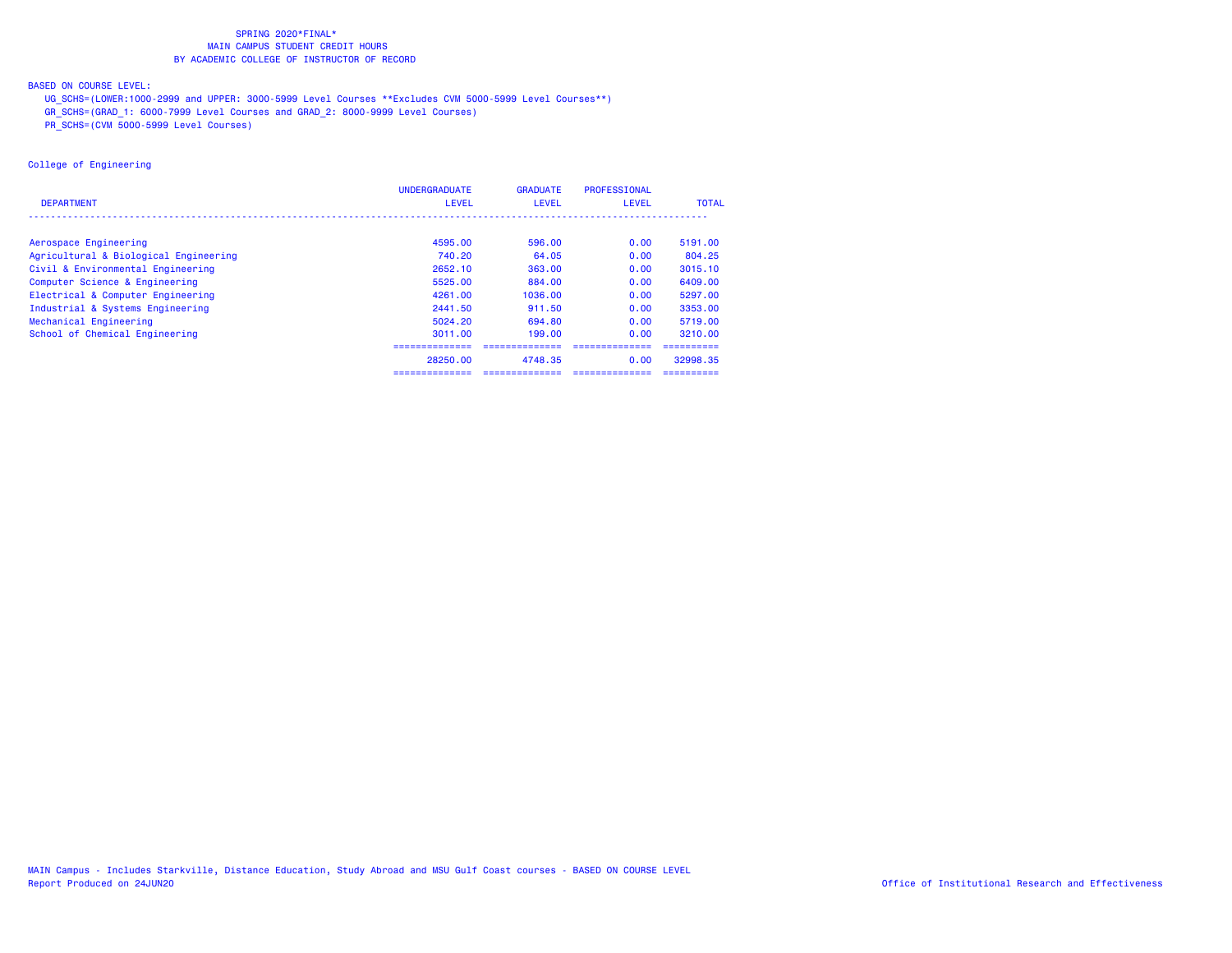BASED ON COURSE LEVEL:

UG\_SCHS=(LOWER:1000-2999 and UPPER: 3000-5999 Level Courses \*\*Excludes CVM 5000-5999 Level Courses\*\*)

GR\_SCHS=(GRAD\_1: 6000-7999 Level Courses and GRAD\_2: 8000-9999 Level Courses)

PR\_SCHS=(CVM 5000-5999 Level Courses)

College of Forest Resources

|                                   | <b>UNDERGRADUATE</b> | <b>GRADUATE</b> | PROFESSIONAL |              |
|-----------------------------------|----------------------|-----------------|--------------|--------------|
| <b>DEPARTMENT</b>                 | <b>LEVEL</b>         | <b>LEVEL</b>    | <b>LEVEL</b> | <b>TOTAL</b> |
|                                   |                      |                 |              |              |
| Forestry                          | 1391.00              | 208,00          | 0.00         | 1599.00      |
| Sustainable Bioproducts           | 60.00                | 246,00          | 0.00         | 306,00       |
| Wildlife, Fisheries & Aquaculture | 1697.00              | 500,00          | 0.00         | 2197.00      |
|                                   | 3148.00              | 954.00          | 0.00         | 4102.00      |
|                                   |                      |                 |              |              |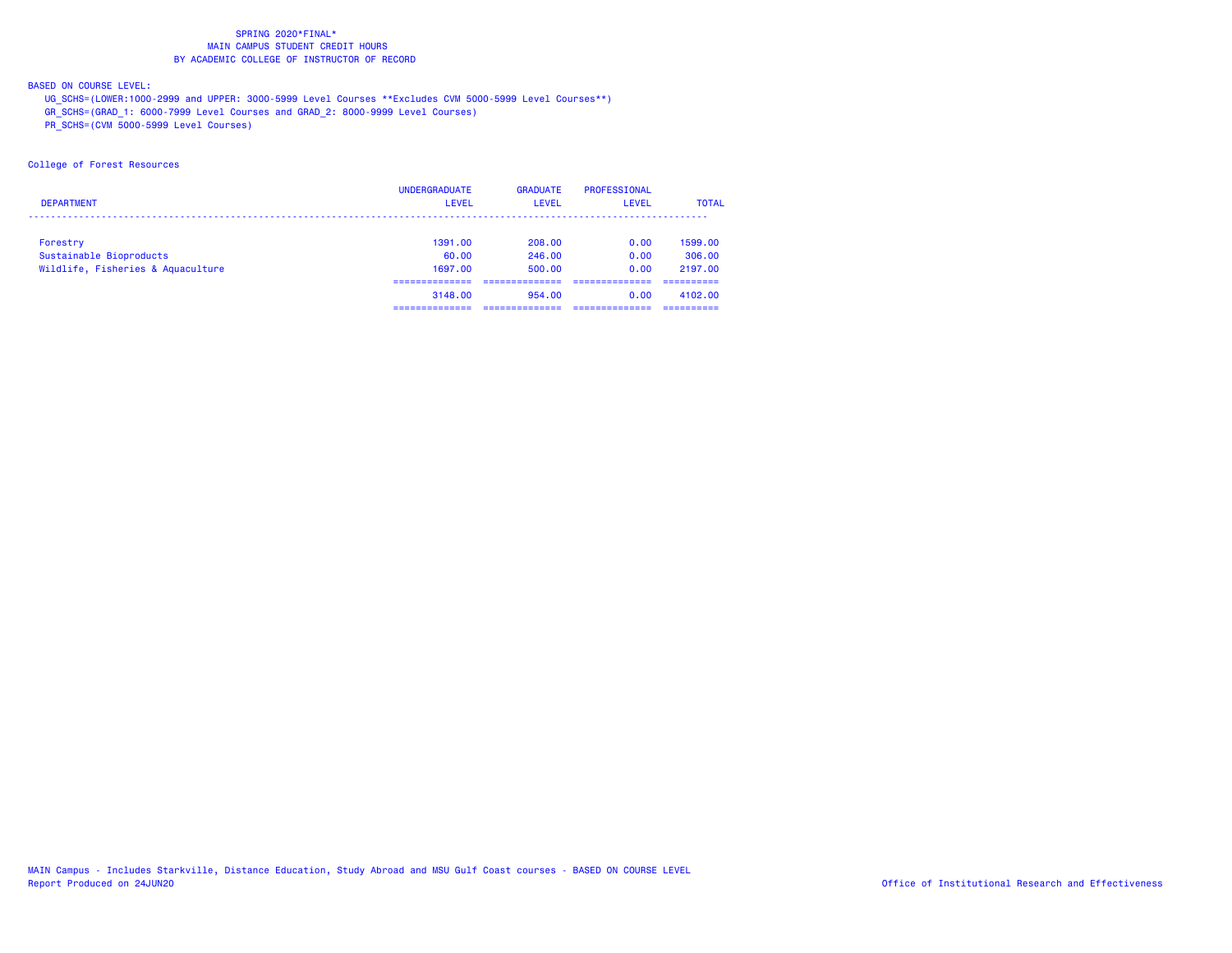BASED ON COURSE LEVEL:

UG\_SCHS=(LOWER:1000-2999 and UPPER: 3000-5999 Level Courses \*\*Excludes CVM 5000-5999 Level Courses\*\*)

GR\_SCHS=(GRAD\_1: 6000-7999 Level Courses and GRAD\_2: 8000-9999 Level Courses)

PR\_SCHS=(CVM 5000-5999 Level Courses)

College of Veterinary Medicine

| <b>DEPARTMENT</b>   | <b>UNDERGRADUATE</b><br><b>LEVEL</b> | <b>GRADUATE</b><br>LEVEL | <b>PROFESSIONAL</b><br><b>LEVEL</b> | <b>TOTAL</b> |
|---------------------|--------------------------------------|--------------------------|-------------------------------------|--------------|
| Veterinary Medicine | 1308.24                              | 392.39                   | 6775.00                             | 8475.63      |
|                     | 1308.24                              | 392.39                   | 6775.00                             | 8475.63      |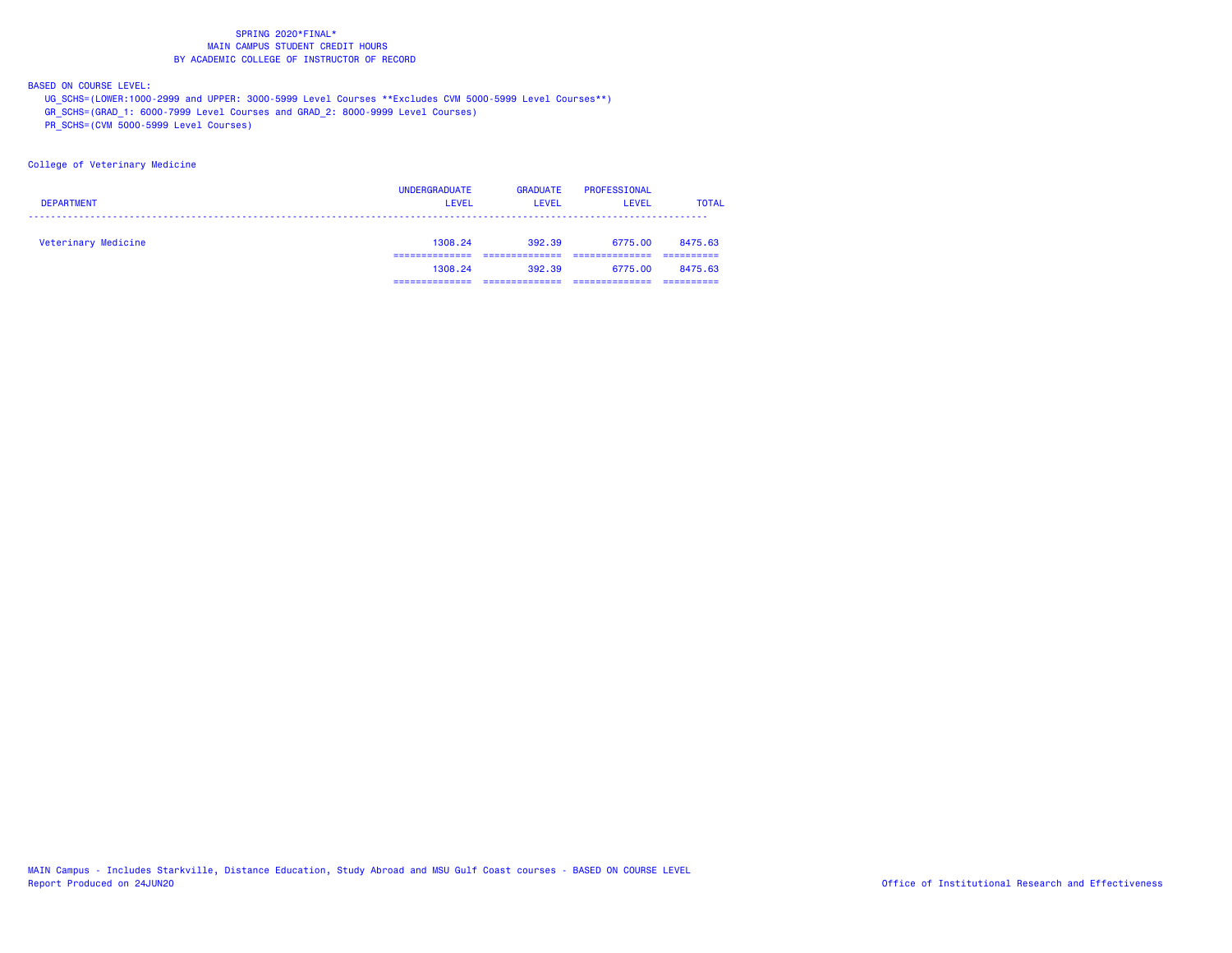BASED ON COURSE LEVEL:

UG\_SCHS=(LOWER:1000-2999 and UPPER: 3000-5999 Level Courses \*\*Excludes CVM 5000-5999 Level Courses\*\*)

GR\_SCHS=(GRAD\_1: 6000-7999 Level Courses and GRAD\_2: 8000-9999 Level Courses)

PR\_SCHS=(CVM 5000-5999 Level Courses)

### Academic Affairs

| <b>DEPARTMENT</b> | <b>UNDERGRADUATE</b><br><b>LEVEL</b> | <b>GRADUATE</b><br><b>LEVEL</b> | PROFESSIONAL<br><b>LEVEL</b> | <b>TOTAL</b> |
|-------------------|--------------------------------------|---------------------------------|------------------------------|--------------|
| Library           | 87.00                                | 0.00                            | 0.00                         | 87.00        |
|                   | 87.00                                | 0.00                            | 0.00                         | 87.00        |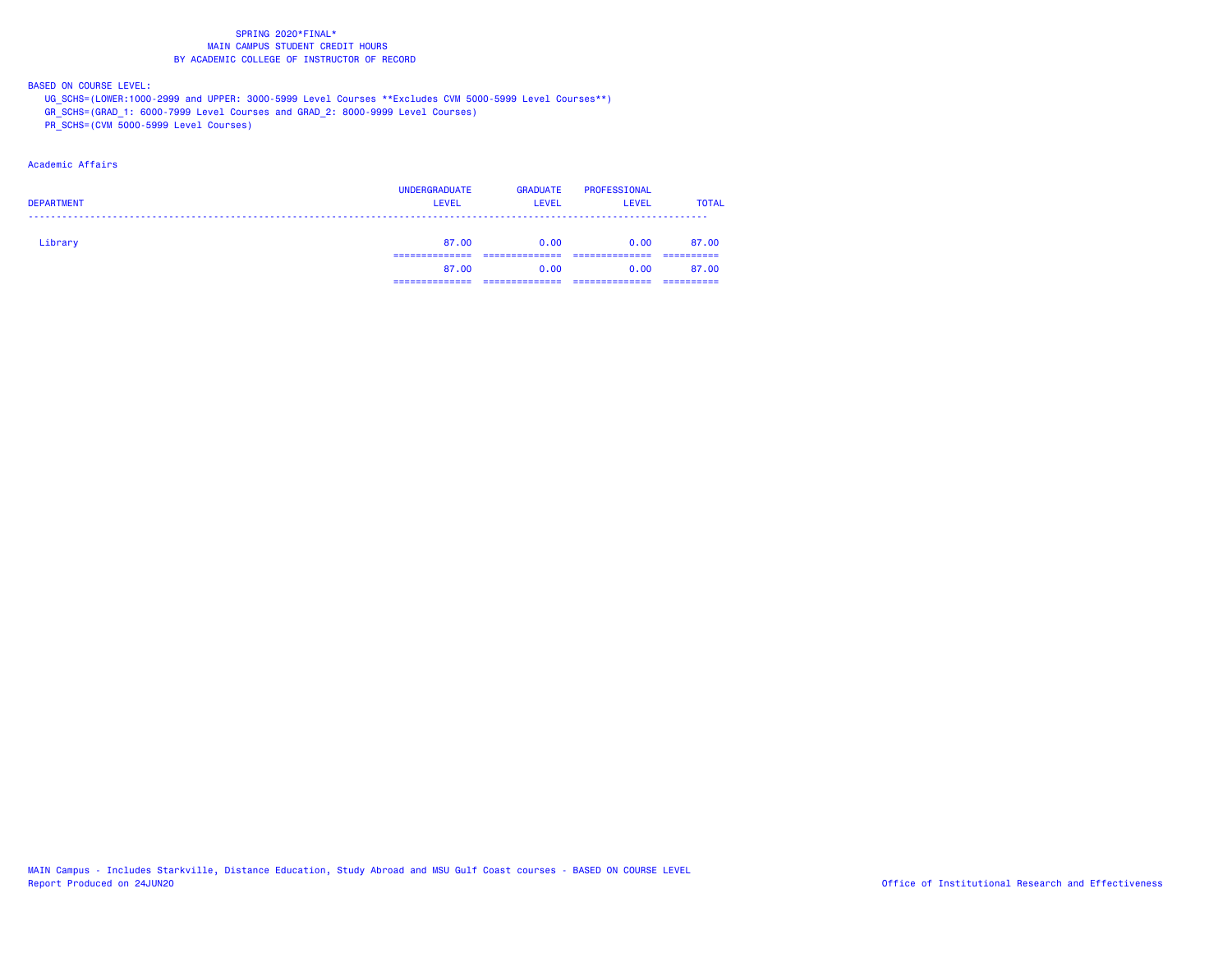| <b>ACADEMIC DEPARTMENT</b>                         | <b>Instructor Name</b> | Rank                          | <b>Tenure</b><br><b>Status</b> | <b>Course</b><br>Cip# | <b>CRN</b>     | Course #              |                 | Crs                          | Sec Type Title                                         | Inst<br>Per  | <b>UG</b><br><b>SCHS</b>                                                                                                          | <b>GR</b><br><b>SCHS</b> | <b>PR</b><br><b>SCHS</b> | Total<br><b>SCHS</b>                                                                                                                                           |
|----------------------------------------------------|------------------------|-------------------------------|--------------------------------|-----------------------|----------------|-----------------------|-----------------|------------------------------|--------------------------------------------------------|--------------|-----------------------------------------------------------------------------------------------------------------------------------|--------------------------|--------------------------|----------------------------------------------------------------------------------------------------------------------------------------------------------------|
|                                                    |                        | Associate Professor Tenured   |                                | 140301                | 16019          | ABE 9000              | 01              | D                            | Research / Diss                                        | 1.00         | $\sim$ $\sim$ $\sim$ $\sim$<br>0.00                                                                                               | 12.00                    | 0.00                     | 12.00                                                                                                                                                          |
| Agricultural & Biological Engineering Bora, Ganesh |                        |                               |                                |                       | 16031          | <b>ABE 8000</b>       | 01              | D                            | Research / Thesis                                      | 1.00         | 0.00                                                                                                                              | 1.00                     | 0.00                     | 1.00                                                                                                                                                           |
|                                                    |                        |                               |                                |                       | 17234          | <b>ABE 7000</b>       | 03              | I.                           | Directed Indiv Study 1.00                              |              | 0.00                                                                                                                              | 3.00                     | 0.00                     | 3.00                                                                                                                                                           |
|                                                    |                        |                               |                                |                       | 17543          | <b>ABE 7000</b>       | 05              | $\mathbf{I}$                 | Directed Indiv Study 1.00                              |              | 0.00                                                                                                                              | 3.00                     | 0.00                     | 3.00                                                                                                                                                           |
|                                                    |                        |                               |                                | 150699                | 10033          | ABE 4163              | 01              | C                            | Agri Off-Road Mach M 1.00                              |              | 39.00                                                                                                                             | 0.00                     | 0.00                     | 39.00                                                                                                                                                          |
|                                                    |                        |                               |                                |                       |                |                       |                 |                              |                                                        |              | .<br>39.00                                                                                                                        | بالأبابات<br>19.00       | 0.00                     | 58.00                                                                                                                                                          |
|                                                    | Chen, Weitong          | Grad Teach Assist             | Non-Ten Track                  |                       |                | 140501 10029 ABE 3813 | 04              | -K                           | Bio Prop Of Mat                                        | 1.00         | 0.00                                                                                                                              | 0.00                     | 0.00                     | 0.00                                                                                                                                                           |
|                                                    |                        |                               |                                |                       |                |                       |                 |                              |                                                        |              | $\frac{1}{2} \left( \frac{1}{2} \right) \left( \frac{1}{2} \right) \left( \frac{1}{2} \right) \left( \frac{1}{2} \right)$<br>0.00 | 0.00                     | 0.00                     | 0.00                                                                                                                                                           |
|                                                    | Chesser, Gary          | Assistant Professor Ten Track |                                | 010000                | 16194          | GA 4000               | 04              | $\mathbf{I}$                 | Dis in Agriculture                                     | 1.00         | 3.00                                                                                                                              | 0.00                     | 0.00                     | 3.00                                                                                                                                                           |
|                                                    |                        |                               |                                | 140301                | 16032          | <b>ABE 8000</b>       | 02              | D                            | Research / Thesis                                      | 1.00         | 0.00                                                                                                                              | 4.00                     | 0.00                     | 4.00                                                                                                                                                           |
|                                                    |                        |                               |                                | 150699                | 10012          | ABE 1083              | 01              | <b>C</b>                     | Technology Design II 1.00                              |              | 75.00                                                                                                                             | 0.00                     | 0.00                     | 75.00                                                                                                                                                          |
|                                                    |                        |                               |                                |                       | 10013          | ABE 1083              | 02              | К                            | Technology Design II 1.00                              |              | 0.00                                                                                                                              | 0.00                     | 0.00                     | 0.00                                                                                                                                                           |
|                                                    |                        |                               |                                |                       |                | 10014 ABE 1083        | 03              | K                            | Technology Design II 1.00                              |              | 0.00<br>.                                                                                                                         | 0.00<br>.                | 0.00<br>د د د د .        | 0.00<br>$\omega$ is a $\omega$                                                                                                                                 |
|                                                    |                        |                               |                                |                       |                |                       |                 |                              |                                                        |              | 78.00                                                                                                                             | 4.00                     | 0.00                     | 82.00                                                                                                                                                          |
|                                                    | Linhoss, Anna          | Associate Professor Tenured   |                                | 140301                | 16021          | ABE 9000              | 03              | D                            | Research / Diss                                        | 1.00         | 0.00                                                                                                                              | 7.00                     | 0.00                     | 7.00                                                                                                                                                           |
|                                                    |                        |                               |                                |                       | 16526          | <b>ABE 7000</b>       | 01              | $\mathbf{I}$                 | Directed Indiv Study 1.00                              |              | 0.00                                                                                                                              | 3.00                     | 0.00                     | 3.00                                                                                                                                                           |
|                                                    |                        |                               |                                |                       | 16527          | <b>ABE 7000</b>       | 02              | $\mathbf{I}$                 | Directed Indiv Study 1.00                              |              | 0.00                                                                                                                              | 3.00                     | 0.00                     | 3.00                                                                                                                                                           |
|                                                    |                        |                               |                                | 140501                | 10042          | ABE 4803              | 01              | C                            | <b>Biosyst Simulation</b>                              | 1.00         | 114.00<br>.                                                                                                                       | 0.00<br>.                | 0.00<br>د د د د .        | 114.00<br>المتمامين                                                                                                                                            |
|                                                    |                        |                               |                                |                       |                |                       |                 |                              |                                                        |              | 114.00                                                                                                                            | 13.00                    | 0.00                     | 127.00                                                                                                                                                         |
|                                                    | Linhoss, John          | Assistant Professor Ten Track |                                | 140301                |                | 16035 ABE 8000        | 05              | D                            | Research / Thesis                                      | 1.00         | 0.00<br>-----                                                                                                                     | 1.00<br>.                | 0.00<br>$  -$            | 1.00                                                                                                                                                           |
|                                                    |                        |                               |                                |                       |                |                       |                 |                              |                                                        |              | 0.00                                                                                                                              | 1.00                     | 0.00                     | 1.00                                                                                                                                                           |
|                                                    | Paz, Joel              | Associate Professor Tenured   |                                | 140301                | 10034          | ABE 4263              | $CO1$ C         |                              | Soil & Water Mgt                                       | 0.50         | 55.50                                                                                                                             | 0.00                     | 0.00                     | 55.50                                                                                                                                                          |
|                                                    |                        |                               |                                |                       | 10035          | ABE 4263              | C02 K           |                              | Soil & Water Mgt                                       | 0.50         | 0.00                                                                                                                              | 0.00                     | 0.00                     | 0.00                                                                                                                                                           |
|                                                    |                        |                               |                                | 143801 10021          |                | ABE 2873              | 01              | C                            | Land Surveying                                         | 1.00         | 51.00                                                                                                                             | 0.00                     | 0.00                     | 51.00                                                                                                                                                          |
|                                                    |                        |                               |                                |                       | 10022          | ABE 2873              | 02              | К                            | Land Surveying                                         | 1.00         | 0.00                                                                                                                              | 0.00                     | 0.00                     | 0.00                                                                                                                                                           |
|                                                    |                        |                               |                                |                       | 10023          | ABE 2873              | 03              | К                            | Land Surveying                                         | 1.00         | 0.00                                                                                                                              | 0.00                     | 0.00                     | 0.00                                                                                                                                                           |
|                                                    |                        |                               |                                | 150699                | 10045          | ABE 6263              | $CO1$ $C$       |                              | Soil & Water Mgt                                       | 1.00         | 0.00                                                                                                                              | 3.00                     | 0.00                     | 3.00                                                                                                                                                           |
|                                                    |                        |                               |                                |                       | 10046          | ABE 6263              | C02 K           |                              | Soil & Water Mgt                                       | 1.00         | 0.00<br><b></b>                                                                                                                   | 0.00<br>.                | 0.00<br>.                | 0.00<br>.                                                                                                                                                      |
|                                                    |                        |                               |                                |                       |                |                       |                 |                              |                                                        |              | 106.50                                                                                                                            | 3.00                     | 0.00                     | 109.50                                                                                                                                                         |
|                                                    | Priddy, Lauren         | Assistant Professor Ten Track |                                | 140301                | 16025          | <b>ABE 9000</b>       | 07              | D                            | Research / Diss                                        | 1.00         | 0.00                                                                                                                              | 9.00                     | 0.00                     | 9.00                                                                                                                                                           |
|                                                    |                        |                               |                                |                       | 16039          | <b>ABE 8000</b>       | 09              | D                            | Research / Thesis                                      | 1.00         | 0.00                                                                                                                              | 6.00                     | 0.00                     | 6.00                                                                                                                                                           |
|                                                    |                        |                               |                                | 140501                | 10027<br>10030 | ABE 3813<br>ABE 3813  | 01<br>05        | C<br>K                       | Bio Prop Of Mat<br>Bio Prop Of Mat                     | 0.60<br>1.00 | 145.80<br>0.00                                                                                                                    | 0.00<br>0.00             | 0.00<br>0.00             | 145.80<br>0.00                                                                                                                                                 |
|                                                    |                        |                               |                                |                       |                |                       |                 |                              |                                                        |              | .<br>145.80                                                                                                                       | .<br>15.00               | .<br>0.00                | $\frac{1}{2} \left( \frac{1}{2} \right) \left( \frac{1}{2} \right) \left( \frac{1}{2} \right) \left( \frac{1}{2} \right) \left( \frac{1}{2} \right)$<br>160.80 |
|                                                    |                        |                               |                                |                       |                |                       |                 |                              |                                                        |              |                                                                                                                                   |                          |                          |                                                                                                                                                                |
|                                                    | Simpson, Chartrisa     | Associate Professor Tenured   |                                | 010000                | 17626          | GA 4000               | 22              | $\mathbf{I}$                 | Dis in Agriculture                                     | 1.00         | 3.00                                                                                                                              | 0.00                     | 0.00                     | 3.00                                                                                                                                                           |
|                                                    |                        |                               |                                | 140301                | 16040          | <b>ABE 8000</b>       | 10 <sub>1</sub> | D                            | Research / Thesis                                      | 1.00         | 0.00                                                                                                                              | 7.00                     | 0.00                     | 7.00                                                                                                                                                           |
|                                                    |                        |                               |                                |                       | 16136          | ABE 2990              | 01              | C                            | Special Topic In ABE 1.00                              |              | 54.00                                                                                                                             | 0.00                     | 0.00                     | 54.00                                                                                                                                                          |
|                                                    |                        |                               |                                |                       | 16737          | ABE 2990              | <b>HO1</b>      | $\mathbf{C}$<br>$\mathbf{I}$ | Special Topic In ABE 1.00                              |              | 6.00                                                                                                                              | 0.00                     | 0.00                     | 6.00                                                                                                                                                           |
|                                                    |                        |                               |                                |                       | 17058<br>17059 | ABE 4000<br>ABE 4000  | 04<br>05        | л.                           | Directed Indiv Study 1.00<br>Directed Indiv Study 1.00 |              | 3.00<br>3.00                                                                                                                      | 0.00<br>0.00             | 0.00<br>0.00             | 3.00<br>3.00                                                                                                                                                   |
|                                                    |                        |                               |                                |                       |                |                       |                 |                              |                                                        |              |                                                                                                                                   |                          |                          |                                                                                                                                                                |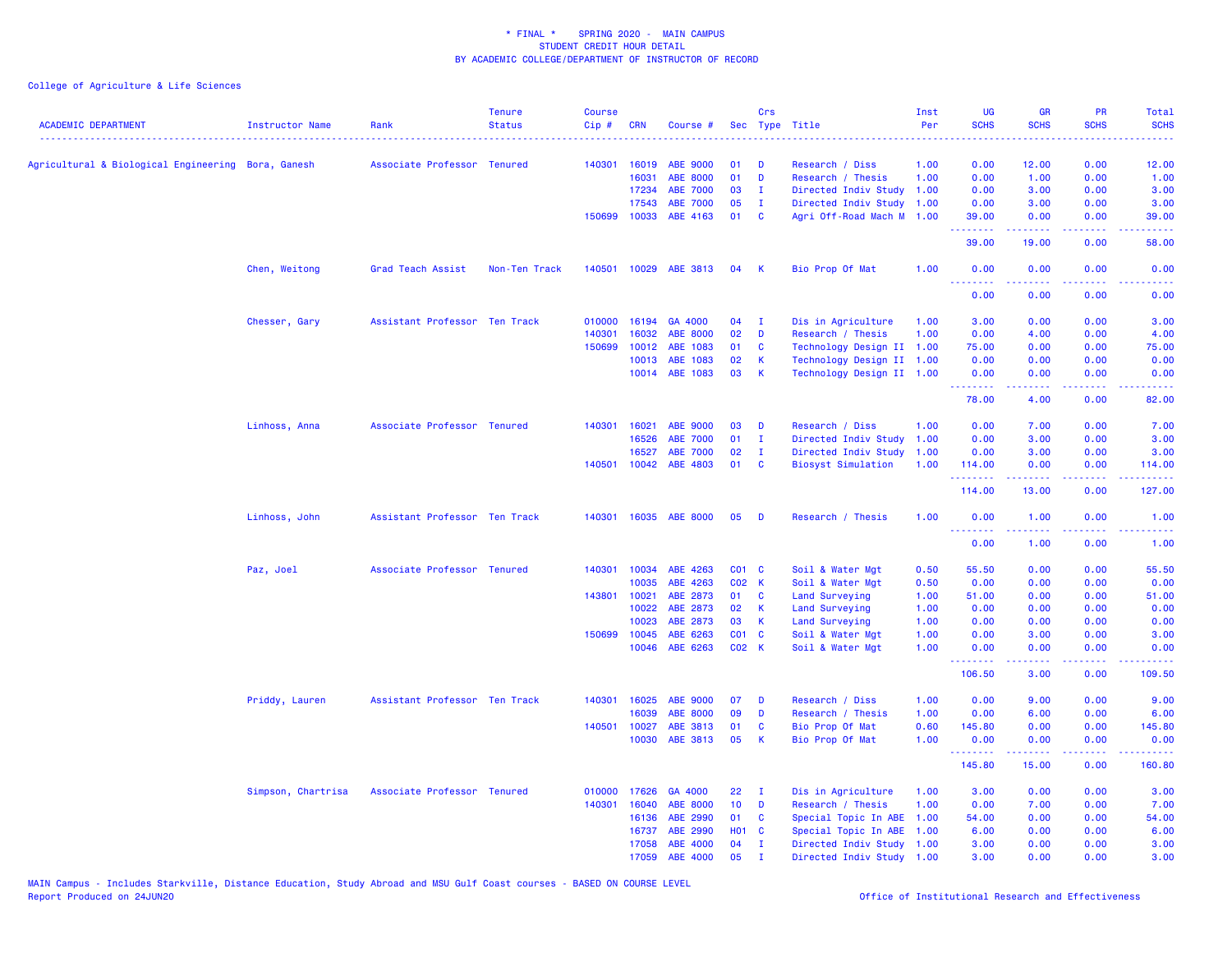| <b>ACADEMIC DEPARTMENT</b>                               | <b>Instructor Name</b> | Rank                              | <b>Tenure</b><br><b>Status</b> | Course<br>$Cip$ # | CRN   | Course #        | <b>Sec</b>      | Crs            | Type Title                | Inst<br>Per | <b>UG</b><br><b>SCHS</b>    | <b>GR</b><br><b>SCHS</b> | <b>PR</b><br><b>SCHS</b> | Total<br><b>SCHS</b> |
|----------------------------------------------------------|------------------------|-----------------------------------|--------------------------------|-------------------|-------|-----------------|-----------------|----------------|---------------------------|-------------|-----------------------------|--------------------------|--------------------------|----------------------|
|                                                          |                        |                                   |                                |                   |       |                 |                 |                |                           |             |                             |                          |                          |                      |
| Agricultural & Biological Engineering Simpson, Chartrisa |                        | Associate Professor Tenured       |                                | 140301 17060      |       | ABE 4000        | $06$ I          |                | Directed Indiv Study 1.00 |             | 3.00                        | 0.00                     | 0.00                     | 3.00                 |
|                                                          |                        |                                   |                                |                   | 17061 | ABE 4000        | $07$ I          |                | Directed Indiv Study 1.00 |             | 3.00                        | 0.00                     | 0.00                     | 3.00                 |
|                                                          |                        |                                   |                                |                   |       | 17062 ABE 4000  | $08$ I          |                | Directed Indiv Study 1.00 |             | 3.00<br><b></b>             | 0.00                     | 0.00                     | 3.00                 |
|                                                          |                        |                                   |                                |                   |       |                 |                 |                |                           |             | 78.00                       | 7.00                     | 0.00                     | 85.00                |
|                                                          | Tagert, Mary           | Extension Assoc Pro Non-Ten Track |                                | 140301            | 10034 | ABE 4263        | $CO1$ $C$       |                | Soil & Water Mgt          | 0.50        | 55.50                       | 0.00                     | 0.00                     | 55.50                |
|                                                          |                        |                                   |                                |                   | 10035 | ABE 4263        | C02 K           |                | Soil & Water Mgt          | 0.50        | 0.00                        | 0.00                     | 0.00                     | 0.00                 |
|                                                          |                        |                                   |                                |                   | 16041 | <b>ABE 8000</b> | $11$ D          |                | Research / Thesis         | 1.00        | 0.00                        | 5.00<br>. <u>.</u> .     | 0.00<br>.                | 5.00<br>.            |
|                                                          |                        |                                   |                                |                   |       |                 |                 |                |                           |             | .<br>55.50                  | 5.00                     | 0.00                     | 60.50                |
|                                                          | Virkus, Sonja          | Grad Teach Assist                 | Non-Ten Track                  | 140501            | 10037 | ABE 4423        | 02              | <b>K</b>       | Bioinstrum II             | 1.00        | 0.00                        | 0.00                     | 0.00                     | 0.00                 |
|                                                          |                        |                                   |                                |                   |       | 10038 ABE 4423  | 03 K            |                | Bioinstrum II             | 1.00        | 0.00                        | 0.00                     | 0.00                     | 0.00                 |
|                                                          |                        |                                   |                                |                   |       |                 |                 |                |                           |             | --------<br>0.00            | 0.00                     | 0.00                     | 0.00                 |
|                                                          | Yu, Fei                | Associate Professor Tenured       |                                | 140301            | 10044 | ABE 4833        | 01              | B              | Practice of Engr Des 1.00 |             | 198.00                      | 0.00                     | 0.00                     | 198.00               |
|                                                          |                        |                                   |                                |                   | 10056 | ABE 8911        | 01 S            |                | Agr/Bio Engr Seminar 1.00 |             | 0.00                        | 8.00                     | 0.00                     | 8.00                 |
|                                                          |                        |                                   |                                |                   | 10057 | ABE 8921        | 01 S            |                | Agr/Bio Engr Seminar 1.00 |             | 0.00                        | 3.00                     | 0.00                     | 3.00                 |
|                                                          |                        |                                   |                                |                   |       | 16029 ABE 9000  | $11$ D          |                | Research / Diss           | 1.00        | 0.00<br>.                   | 3.00                     | 0.00<br>. <b>. .</b>     | 3.00                 |
|                                                          |                        |                                   |                                |                   |       |                 |                 |                |                           |             | 198.00                      | 14.00                    | 0.00                     | 212.00               |
|                                                          | Zhao, Yang             | Assistant Professor Ten Track     |                                | 140301            | 16030 | <b>ABE 9000</b> | 12 <sup>7</sup> | $\blacksquare$ | Research / Diss           | 1.00        | 0.00                        | 28.00                    | 0.00                     | 28.00                |
|                                                          |                        |                                   |                                |                   |       | 17235 ABE 7000  | $04$ I          |                | Directed Indiv Study 1.00 |             | 0.00                        | 3.00                     | 0.00                     | 3.00                 |
|                                                          |                        |                                   |                                |                   |       |                 |                 |                |                           |             | .<br>0.00                   | 31.00                    | 0.00                     | 31.00                |
| Agricultural & Biological Engineering                    |                        |                                   |                                |                   |       |                 |                 |                |                           |             | $=$ = = = = = = =<br>814.80 | ========<br>112.00       | ========<br>0.00         | ==========<br>926.80 |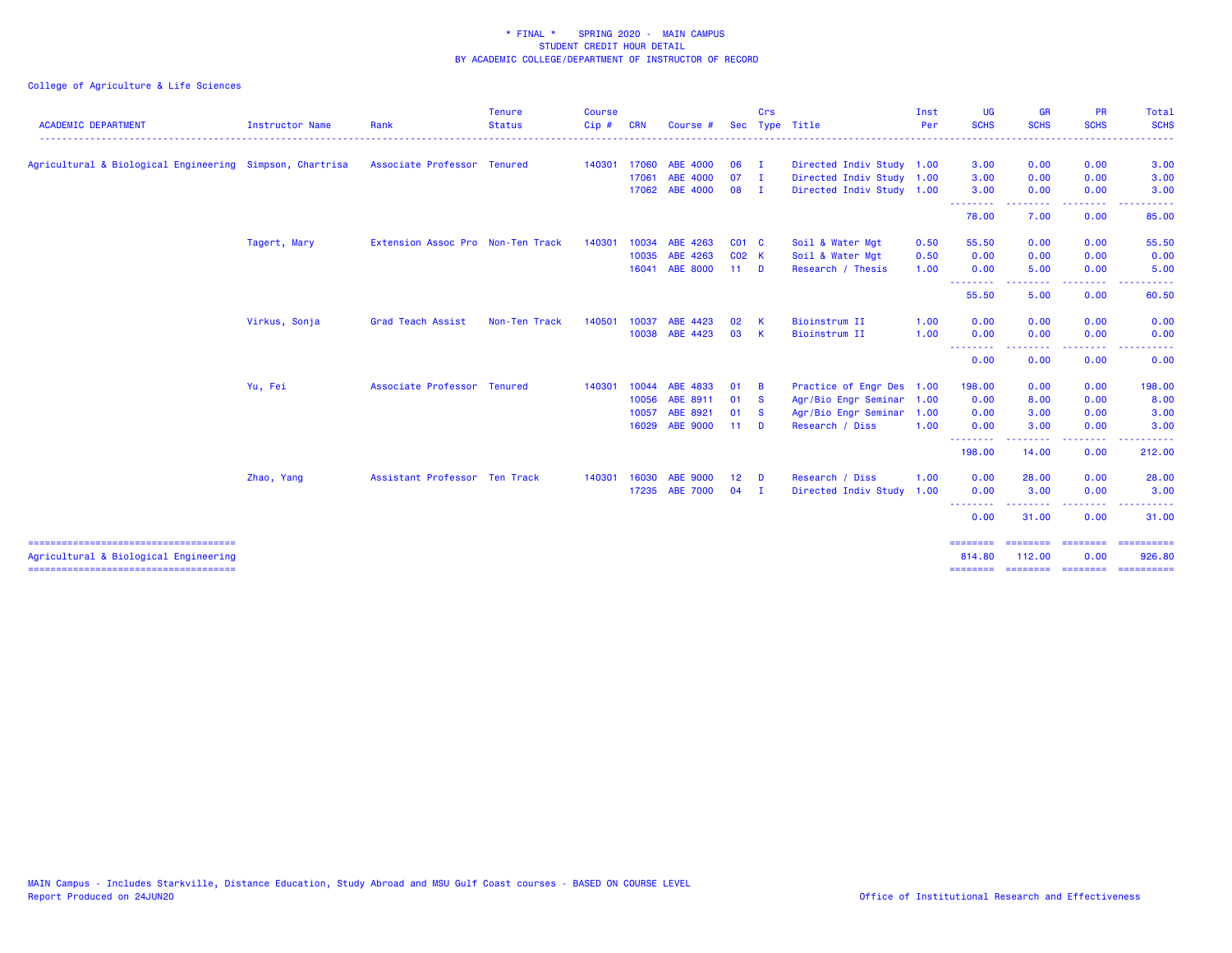| <b>ACADEMIC DEPARTMENT</b> | Instructor Name  | Rank                                                   | <b>Tenure</b><br><b>Status</b> | <b>Course</b><br>Cip# | <b>CRN</b>   | Course #              |                   | Crs          | Sec Type Title            | Inst<br>Per | <b>UG</b><br><b>SCHS</b> | <b>GR</b><br><b>SCHS</b>                                                                                                                                                                                                                                                                                                                                                                                                                                                                        | PR<br><b>SCHS</b>                   | Total<br><b>SCHS</b><br>2222.                                                                                                                                |
|----------------------------|------------------|--------------------------------------------------------|--------------------------------|-----------------------|--------------|-----------------------|-------------------|--------------|---------------------------|-------------|--------------------------|-------------------------------------------------------------------------------------------------------------------------------------------------------------------------------------------------------------------------------------------------------------------------------------------------------------------------------------------------------------------------------------------------------------------------------------------------------------------------------------------------|-------------------------------------|--------------------------------------------------------------------------------------------------------------------------------------------------------------|
| Agricultural Economics     |                  | Canales Medina, Domi Assistant Professor Ten Track     |                                |                       | 010103 10189 | AEC 6223              | 01                | <b>C</b>     | Applied Quant Anal I 1.00 |             | 0.00                     | 12.00                                                                                                                                                                                                                                                                                                                                                                                                                                                                                           | 0.00                                | 12.00                                                                                                                                                        |
|                            |                  |                                                        |                                |                       | 14813        | AEC 6223              | 501               | $\mathbf{C}$ | Applied Quant Anal I 1.00 |             | 0.00                     | 12.00                                                                                                                                                                                                                                                                                                                                                                                                                                                                                           | 0.00                                | 12.00                                                                                                                                                        |
|                            |                  |                                                        |                                |                       |              | 450603 10180 AEC 4223 | 01                | <b>C</b>     | Applied Quant Anal i 1.00 |             | 75.00<br><u>.</u>        | 0.00<br>2.2.2.2.2.2.2                                                                                                                                                                                                                                                                                                                                                                                                                                                                           | 0.00<br>22222                       | 75.00<br>.                                                                                                                                                   |
|                            |                  |                                                        |                                |                       |              |                       |                   |              |                           |             | 75.00                    | 24.00                                                                                                                                                                                                                                                                                                                                                                                                                                                                                           | 0.00                                | 99.00                                                                                                                                                        |
|                            | Coatney, Kalyn   | Associate Professor Tenured                            |                                | 010103                |              | 10179 AEC 4133        | 01                | C            | Food Markets & Price 1.00 |             | 99.00                    | 0.00                                                                                                                                                                                                                                                                                                                                                                                                                                                                                            | 0.00                                | 99.00                                                                                                                                                        |
|                            |                  |                                                        |                                |                       | 10197        | <b>AEC 8403</b>       | 01                | C            | Game Theory               | 1.00        | 0.00                     | 24.00                                                                                                                                                                                                                                                                                                                                                                                                                                                                                           | 0.00                                | 24.00                                                                                                                                                        |
|                            |                  |                                                        |                                |                       |              | 15779 AEC 8000        | 02                | D            | Research / Thesis         | 1.00        | 0.00<br>.                | 9.00<br>المستمدة                                                                                                                                                                                                                                                                                                                                                                                                                                                                                | 0.00<br>.                           | 9.00<br>.                                                                                                                                                    |
|                            |                  |                                                        |                                |                       |              |                       |                   |              |                           |             | 99.00                    | 33.00                                                                                                                                                                                                                                                                                                                                                                                                                                                                                           | 0.00                                | 132.00                                                                                                                                                       |
|                            | Coble, Keith     | Professor                                              | <b>Tenured</b>                 |                       | 010103 10183 | AEC 4413              | 01                | <b>C</b>     | Public Problems of A 1.00 |             | 138.00                   | 0.00                                                                                                                                                                                                                                                                                                                                                                                                                                                                                            | 0.00                                | 138.00                                                                                                                                                       |
|                            |                  |                                                        |                                |                       |              | 10192 AEC 6413        | 01                | <b>C</b>     | Public Problem Of Ag 1.00 |             | 0.00                     | 12.00                                                                                                                                                                                                                                                                                                                                                                                                                                                                                           | 0.00                                | 12.00                                                                                                                                                        |
|                            |                  |                                                        |                                |                       |              |                       |                   |              |                           |             | <b>.</b> .<br>138.00     | $\begin{array}{cccccccccc} \multicolumn{2}{c}{} & \multicolumn{2}{c}{} & \multicolumn{2}{c}{} & \multicolumn{2}{c}{} & \multicolumn{2}{c}{} & \multicolumn{2}{c}{} & \multicolumn{2}{c}{} & \multicolumn{2}{c}{} & \multicolumn{2}{c}{} & \multicolumn{2}{c}{} & \multicolumn{2}{c}{} & \multicolumn{2}{c}{} & \multicolumn{2}{c}{} & \multicolumn{2}{c}{} & \multicolumn{2}{c}{} & \multicolumn{2}{c}{} & \multicolumn{2}{c}{} & \multicolumn{2}{c}{} & \multicolumn{2}{c}{} & \mult$<br>12.00 | المتمامية<br>0.00                   | .<br>150.00                                                                                                                                                  |
|                            |                  | Collart Dinarte, Alb Extension Assist Pr Non-Ten Track |                                |                       |              | 010103 10195 AEC 8123 | 01                | $\mathbf{C}$ | Analysis of Ag Marke 1.00 |             | 0.00<br><u>.</u>         | 24.00<br><b><i><u><u>.</u></u></i></b>                                                                                                                                                                                                                                                                                                                                                                                                                                                          | 0.00<br>.                           | 24.00<br><u>.</u>                                                                                                                                            |
|                            |                  |                                                        |                                |                       |              |                       |                   |              |                           |             | 0.00                     | 24.00                                                                                                                                                                                                                                                                                                                                                                                                                                                                                           | 0.00                                | 24.00                                                                                                                                                        |
|                            | Interis, Matthew | Associate Professor Tenured                            |                                | 010000                |              | 16103 GA 4000         | 03                | $\mathbf{I}$ | Dis in Agriculture        | 1.00        | 3.00                     | 0.00                                                                                                                                                                                                                                                                                                                                                                                                                                                                                            | 0.00                                | 3.00                                                                                                                                                         |
|                            |                  |                                                        |                                | 030103                | 10177        | AEC 3233              | 01                | <b>C</b>     | Intro to Env Econ &       | 1.00        | 204.00                   | 0.00                                                                                                                                                                                                                                                                                                                                                                                                                                                                                            | 0.00                                | 204.00                                                                                                                                                       |
|                            |                  |                                                        |                                |                       | 10178        | AEC 3233              | H <sub>01</sub> C |              | Honors Intro Env Eco 1.00 |             | 3.00                     | 0.00                                                                                                                                                                                                                                                                                                                                                                                                                                                                                            | 0.00                                | 3.00                                                                                                                                                         |
|                            |                  |                                                        |                                |                       | 10181        | AEC 4233              | 01                | <b>C</b>     | Environmental Econom      | 1.00        | 33.00<br><b>.</b> .      | 0.00<br>22222                                                                                                                                                                                                                                                                                                                                                                                                                                                                                   | 0.00<br>.                           | 33.00<br>.                                                                                                                                                   |
|                            |                  |                                                        |                                |                       |              |                       |                   |              |                           |             | 243.00                   | 0.00                                                                                                                                                                                                                                                                                                                                                                                                                                                                                            | 0.00                                | 243.00                                                                                                                                                       |
|                            | Janzen, Matthew  | Instructor                                             | Non-Ten Track                  | 010103                | 10171        | AEC 1223              | 01                | B            | Comp App for Ag & Li 1.00 |             | 66.00                    | 0.00                                                                                                                                                                                                                                                                                                                                                                                                                                                                                            | 0.00                                | 66.00                                                                                                                                                        |
|                            |                  |                                                        |                                |                       |              | 10172 AEC 2713        | 01                | <b>C</b>     | Intro to Food & Reso 1.00 |             | 309.00                   | 0.00                                                                                                                                                                                                                                                                                                                                                                                                                                                                                            | 0.00                                | 309.00                                                                                                                                                       |
|                            |                  |                                                        |                                |                       |              | 10173 AEC 2713        | H01 C             |              | Honors Intro Food & 1.00  |             | 9.00                     | 0.00                                                                                                                                                                                                                                                                                                                                                                                                                                                                                            | 0.00                                | 9.00                                                                                                                                                         |
|                            |                  |                                                        |                                |                       | 14237        | AEC 6113              | 501 C             |              | Agribus Firm Mgt          | 0.49        | 0.00<br>.                | 11.76<br>$\frac{1}{2} \left( \frac{1}{2} \right) \left( \frac{1}{2} \right) \left( \frac{1}{2} \right) \left( \frac{1}{2} \right) \left( \frac{1}{2} \right)$                                                                                                                                                                                                                                                                                                                                   | 0.00<br>المتحدث                     | 11.76<br>.                                                                                                                                                   |
|                            |                  |                                                        |                                |                       |              |                       |                   |              |                           |             | 384.00                   | 11.76                                                                                                                                                                                                                                                                                                                                                                                                                                                                                           | 0.00                                | 395.76                                                                                                                                                       |
|                            | Johnson, Jeffrey | Extension Professor Non-Ten Track                      |                                | 010103                | 10191        | AEC 6343              | 01                | <b>C</b>     | Adv Farm Management       | 1.00        | 0.00                     | 6.00                                                                                                                                                                                                                                                                                                                                                                                                                                                                                            | 0.00                                | 6.00                                                                                                                                                         |
|                            |                  |                                                        |                                |                       |              | 010104 10182 AEC 4343 | 01                | <b>C</b>     | Adv Farm Management       | 1.00        | 84.00<br>.               | 0.00<br>.                                                                                                                                                                                                                                                                                                                                                                                                                                                                                       | 0.00<br>د د د د د                   | 84.00<br>.                                                                                                                                                   |
|                            |                  |                                                        |                                |                       |              |                       |                   |              |                           |             | 84.00                    | 6.00                                                                                                                                                                                                                                                                                                                                                                                                                                                                                            | 0.00                                | 90.00                                                                                                                                                        |
|                            | Kim, Ayoung      | Assistant Professor Ten Track                          |                                |                       | 010103 14812 | AEC 6623              | 501 C             |              | Gbl Mkg of Ag Prod        | 1.00        | 0.00                     | 21.00                                                                                                                                                                                                                                                                                                                                                                                                                                                                                           | 0.00                                | 21.00                                                                                                                                                        |
|                            |                  |                                                        |                                |                       | 15134        | AEC 4623              | 01                | <b>C</b>     | Gbl Mkg of Ag Prod        | 1.00        | 168.00                   | 0.00                                                                                                                                                                                                                                                                                                                                                                                                                                                                                            | 0.00                                | 168.00                                                                                                                                                       |
|                            |                  |                                                        |                                |                       |              | 17607 AEC 4000        | 03 I              |              | Directed Indiv Study 1.00 |             | 2.00<br>.                | 0.00                                                                                                                                                                                                                                                                                                                                                                                                                                                                                            | 0.00<br>$\sim$ $\sim$ $\sim$ $\sim$ | 2.00<br>$\frac{1}{2} \left( \frac{1}{2} \right) \left( \frac{1}{2} \right) \left( \frac{1}{2} \right) \left( \frac{1}{2} \right) \left( \frac{1}{2} \right)$ |
|                            |                  |                                                        |                                |                       |              |                       |                   |              |                           |             | 170.00                   | 21.00                                                                                                                                                                                                                                                                                                                                                                                                                                                                                           | 0.00                                | 191.00                                                                                                                                                       |
|                            | Li, Xiaofei      | Assistant Professor Ten Track                          |                                |                       |              | 010101 15135 AEC 4363 | 01                | <b>C</b>     | Economics of Precisi      | 1.00        | 18.00                    | 0.00                                                                                                                                                                                                                                                                                                                                                                                                                                                                                            | 0.00                                | 18.00                                                                                                                                                        |
|                            |                  |                                                        |                                |                       | 15136        | AEC 6363              | 01                | <b>C</b>     | Economics of Precisi      | 1.00        | 0.00                     | 12.00                                                                                                                                                                                                                                                                                                                                                                                                                                                                                           | 0.00                                | 12.00                                                                                                                                                        |
|                            |                  |                                                        |                                | 010103 10196          |              | AEC 8143              | 01                | <b>C</b>     | Ag Prod Economics         | 1.00        | 0.00                     | 24.00                                                                                                                                                                                                                                                                                                                                                                                                                                                                                           | 0.00                                | 24.00                                                                                                                                                        |
|                            |                  |                                                        |                                |                       | 14237        | AEC 6113              | 501 C             |              | Agribus Firm Mgt          | 0.51        | 0.00                     | 12.24                                                                                                                                                                                                                                                                                                                                                                                                                                                                                           | 0.00                                | 12.24                                                                                                                                                        |
|                            |                  |                                                        |                                |                       | 15783        | <b>AEC 8000</b>       | 06                | D            | Research / Thesis         | 1.00        | 0.00<br>.                | 9.00<br>2.2.2.2.2                                                                                                                                                                                                                                                                                                                                                                                                                                                                               | 0.00<br>22222                       | 9.00<br>22222                                                                                                                                                |
|                            |                  |                                                        |                                |                       |              |                       |                   |              |                           |             | 18.00                    | 57.24                                                                                                                                                                                                                                                                                                                                                                                                                                                                                           | 0.00                                | 75.24                                                                                                                                                        |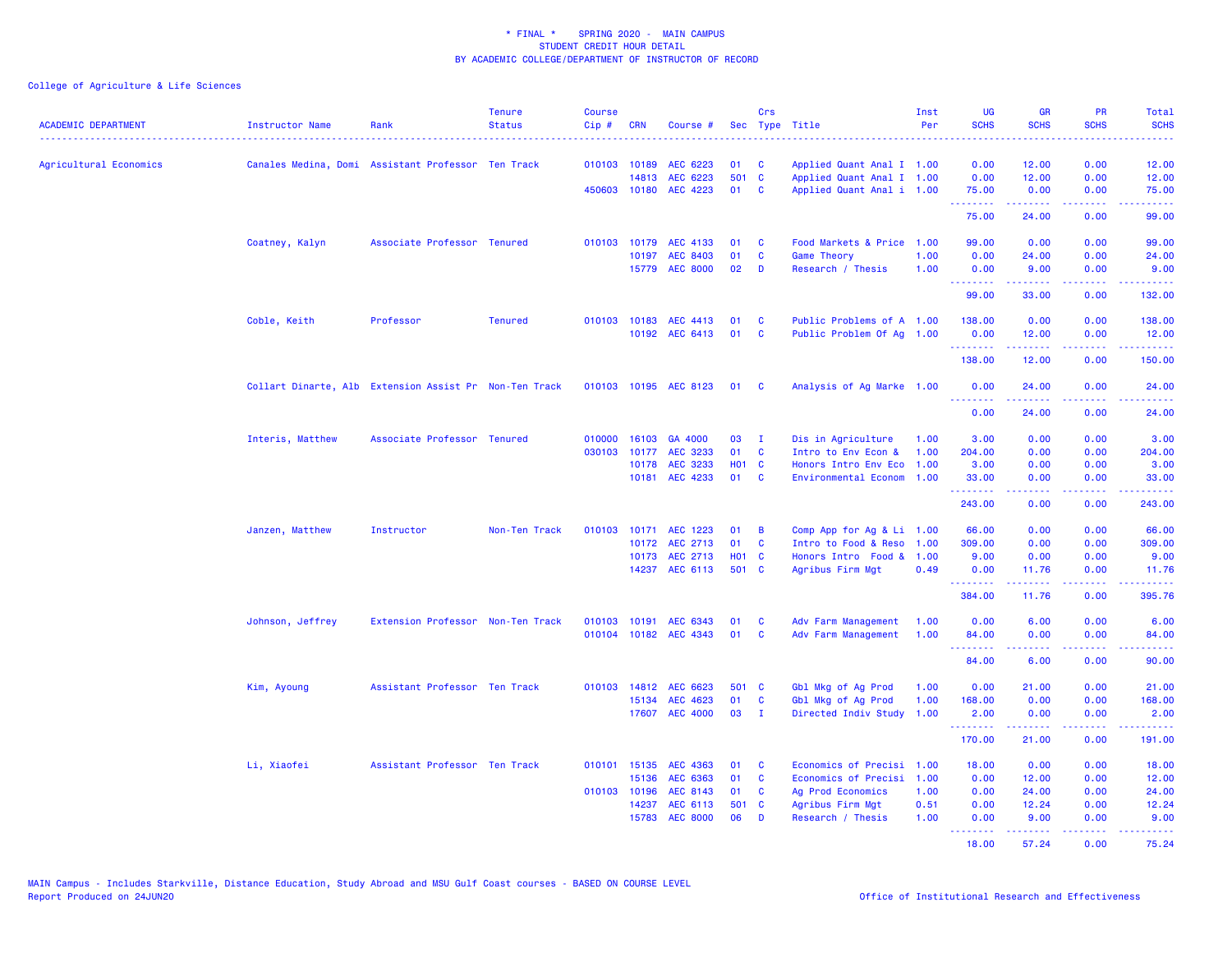|                                                               |                        |                               | <b>Tenure</b>  | <b>Course</b> |            |                       |              | Crs            |                           | Inst | <b>UG</b>                                                                                                                                | <b>GR</b>                                                                                                                                                    | <b>PR</b>                                                                                              | Total                 |
|---------------------------------------------------------------|------------------------|-------------------------------|----------------|---------------|------------|-----------------------|--------------|----------------|---------------------------|------|------------------------------------------------------------------------------------------------------------------------------------------|--------------------------------------------------------------------------------------------------------------------------------------------------------------|--------------------------------------------------------------------------------------------------------|-----------------------|
| <b>ACADEMIC DEPARTMENT</b>                                    | <b>Instructor Name</b> | Rank                          | <b>Status</b>  | Cip#          | <b>CRN</b> | Course                |              |                | Sec Type Title            | Per  | <b>SCHS</b>                                                                                                                              | <b>SCHS</b>                                                                                                                                                  | <b>SCHS</b>                                                                                            | <b>SCHS</b><br>-----  |
| Agricultural Economics                                        | Little, Randall        | Professor                     | <b>Tenured</b> | 010101        | 10184      | <b>AEC 4530</b>       | 01           | -E             | Internship AEC-AGBM       | 1.00 | 4.00                                                                                                                                     | 0.00                                                                                                                                                         | 0.00                                                                                                   | 4.00                  |
|                                                               |                        |                               |                | 010103        | 17660      | <b>AEC 4000</b>       | 04           | $\mathbf{I}$   | Directed Indiv Study      | 1.00 | 3.00                                                                                                                                     | 0.00                                                                                                                                                         | 0.00                                                                                                   | 3.00                  |
|                                                               |                        |                               |                | 450603        |            | 10174 AEC 3113        | 01           | <b>C</b>       | Intro To Quant Econ       | 1.00 | 57.00<br>.                                                                                                                               | 0.00<br>.                                                                                                                                                    | 0.00<br>.                                                                                              | 57.00<br>. <b>.</b>   |
|                                                               |                        |                               |                |               |            |                       |              |                |                           |      | 64.00                                                                                                                                    | 0.00                                                                                                                                                         | 0.00                                                                                                   | 64.00                 |
|                                                               | Maples, Joshua         | Assistant Professor Ten Track |                | 010103        | 15784      | <b>AEC 8000</b>       | 07           | <b>D</b>       | Research / Thesis         | 1.00 | 0.00                                                                                                                                     | 9.00                                                                                                                                                         | 0.00                                                                                                   | 9.00                  |
|                                                               |                        |                               |                |               | 17468      | <b>AEC 4000</b>       | 02           | $\blacksquare$ | Directed Indiv Study 1.00 |      | 3.00<br>.                                                                                                                                | 0.00<br>$\frac{1}{2} \left( \frac{1}{2} \right) \left( \frac{1}{2} \right) \left( \frac{1}{2} \right) \left( \frac{1}{2} \right) \left( \frac{1}{2} \right)$ | 0.00<br>$\frac{1}{2} \left( \frac{1}{2} \right) \left( \frac{1}{2} \right) \left( \frac{1}{2} \right)$ | 3.00                  |
|                                                               |                        |                               |                |               |            |                       |              |                |                           |      | 3.00                                                                                                                                     | 9.00                                                                                                                                                         | 0.00                                                                                                   | 12.00                 |
|                                                               | Maples, McKenzie       | Instructor                    | Non-Ten Track  | 010101        |            | 10175 AEC 3133        | 01           | - C            | Introductory Agribus 1.00 |      | 225.00                                                                                                                                   | 0.00                                                                                                                                                         | 0.00                                                                                                   | 225.00                |
|                                                               |                        |                               |                |               |            | 010103 10185 AEC 4711 | 01           | - L            | Agri-marketing Pract 1.00 |      | 25.00<br>.                                                                                                                               | 0.00                                                                                                                                                         | 0.00                                                                                                   | 25.00                 |
|                                                               |                        |                               |                |               |            |                       |              |                |                           |      | 250.00                                                                                                                                   | 0.00                                                                                                                                                         | 0.00                                                                                                   | 250.00                |
|                                                               | Park, Eunchun          | Assistant Professor Ten Track |                |               |            | 010103 15785 AEC 8000 | 08           | - D            | Research / Thesis         | 1.00 | 0.00                                                                                                                                     | 18.00                                                                                                                                                        | 0.00                                                                                                   | 18.00                 |
|                                                               |                        |                               |                |               |            |                       |              |                |                           |      | --------<br>0.00                                                                                                                         | 18.00                                                                                                                                                        | 0.00                                                                                                   | 18.00                 |
|                                                               | Petrolia, Daniel       | Professor                     | <b>Tenured</b> |               |            | 010103 15786 AEC 8000 | 09           | - D            | Research / Thesis         | 1.00 | 0.00                                                                                                                                     | 9.00                                                                                                                                                         | 0.00                                                                                                   | 9.00                  |
|                                                               |                        |                               |                |               |            |                       |              |                |                           |      | <u> - - - - - - - -</u><br>0.00                                                                                                          | 9.00                                                                                                                                                         | 0.00                                                                                                   | 9.00                  |
|                                                               | Yun, Seong Do          | Assistant Professor Ten Track |                | 010000        | 16211      | GA 4000               | 06           | $\mathbf I$    | Dis in Agriculture        | 1.00 | 1.00                                                                                                                                     | 0.00                                                                                                                                                         | 0.00                                                                                                   | 1.00                  |
|                                                               |                        |                               |                |               |            | 16212 GA 4000         | 07           | $\blacksquare$ | Dis in Agriculture        | 1.00 | 2.00                                                                                                                                     | 0.00                                                                                                                                                         | 0.00                                                                                                   | 2.00                  |
|                                                               |                        |                               |                | 010103        | 10198      | AEC 8621              | 01 C         |                | Research Seminar II       | 1.00 | 0.00                                                                                                                                     | 7.00                                                                                                                                                         | 0.00                                                                                                   | 7.00                  |
|                                                               |                        |                               |                |               |            | 15787 AEC 8000        | $10$ D       |                | Research / Thesis         | 1.00 | 0.00                                                                                                                                     | 9.00                                                                                                                                                         | 0.00                                                                                                   | 9.00                  |
|                                                               |                        |                               |                |               |            | 16147 AEC 4000        | $01 \quad I$ |                | Directed Indiv Study 1.00 |      | 3.00<br>---<br>$\frac{1}{2} \left( \frac{1}{2} \right) \left( \frac{1}{2} \right) \left( \frac{1}{2} \right) \left( \frac{1}{2} \right)$ | 0.00                                                                                                                                                         | 0.00                                                                                                   | 3.00                  |
|                                                               |                        |                               |                |               |            |                       |              |                |                           |      | 6.00                                                                                                                                     | 16.00                                                                                                                                                        | 0.00                                                                                                   | 22.00                 |
| -----------------------------------<br>Agricultural Economics |                        |                               |                |               |            |                       |              |                |                           |      | --------<br>1534.00                                                                                                                      | .<br>241.00                                                                                                                                                  | ---------<br>0.00                                                                                      | ==========<br>1775.00 |
|                                                               |                        |                               |                |               |            |                       |              |                |                           |      | <b>SESSESSE</b>                                                                                                                          | <b>ESSESSEE</b>                                                                                                                                              | ---------                                                                                              | ==========            |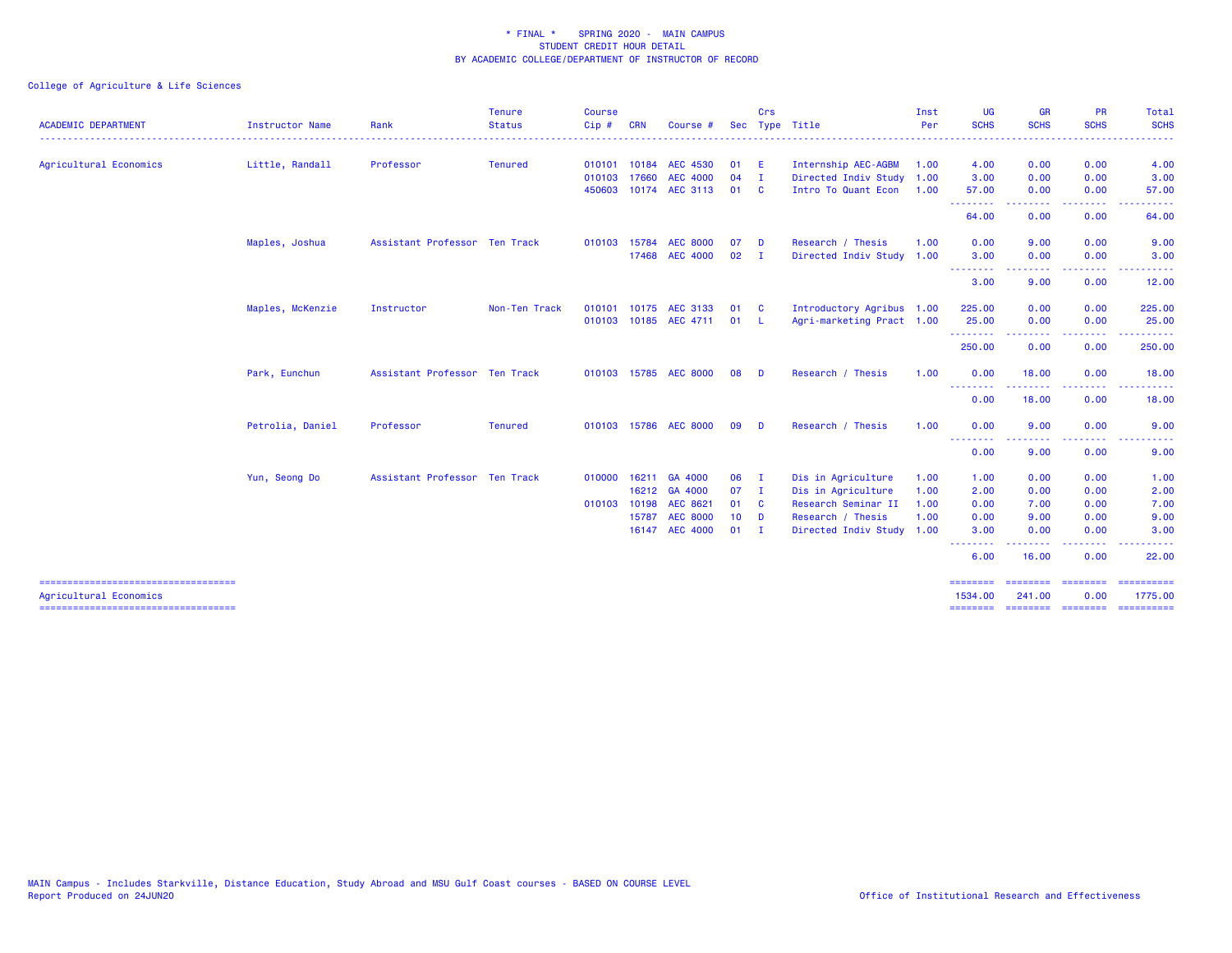| <b>ACADEMIC DEPARTMENT</b> | <b>Instructor Name</b>                             | Rank                          | <b>Tenure</b><br><b>Status</b> | <b>Course</b><br>Cip# | <b>CRN</b>   | Course #              | Sec             | Crs          | Type Title                | Inst<br>Per | <b>UG</b><br><b>SCHS</b> | <b>GR</b><br><b>SCHS</b> | PR<br><b>SCHS</b>     | Total<br><b>SCHS</b>                       |
|----------------------------|----------------------------------------------------|-------------------------------|--------------------------------|-----------------------|--------------|-----------------------|-----------------|--------------|---------------------------|-------------|--------------------------|--------------------------|-----------------------|--------------------------------------------|
| Animal Dairy Science       | Blanton, John                                      | Professor                     | <b>Tenured</b>                 |                       |              | 010901 10097 ADS 1111 | 01              | <b>C</b>     | Orientation to ADS        | 1.00        | 55.00                    | 0.00                     | 0.00                  | 55.00                                      |
|                            |                                                    |                               |                                |                       |              |                       |                 |              |                           |             | 55.00                    | 0.00                     | 0.00                  | 55.00                                      |
|                            | Cavinder, Clay                                     | Professor                     | <b>Tenured</b>                 | 010000                | 17491        | GA 4000               | 20              | $\mathbf{I}$ | Dis in Agriculture        | 1.00        | 2.00                     | 0.00                     | 0.00                  | 2.00                                       |
|                            |                                                    |                               |                                | 010101                | 16250        | ADS 4000              | 06              | $\mathbf{I}$ | Directed Indiv Study      | 1.00        | 2.00                     | 0.00                     | 0.00                  | 2.00                                       |
|                            |                                                    |                               |                                |                       | 16257        | <b>ADS 4000</b>       | 07              | Ι.           | Directed Indiv Study      | 1.00        | 2.00                     | 0.00                     | 0.00                  | 2.00                                       |
|                            |                                                    |                               |                                |                       | 16267        | <b>ADS 4000</b>       | 08              | п.           | Directed Indiv Study      | 1.00        | 2.00                     | 0.00                     | 0.00                  | 2.00                                       |
|                            |                                                    |                               |                                |                       | 16268        | <b>ADS 4000</b>       | 09              | $\mathbf{I}$ | Directed Indiv Study      | 1.00        | 2.00                     | 0.00                     | 0.00                  | 2.00                                       |
|                            |                                                    |                               |                                |                       | 16269        | <b>ADS 4000</b>       | 10              | $\mathbf{I}$ | Directed Indiv Study      | 1.00        | 2.00                     | 0.00                     | 0.00                  | 2.00                                       |
|                            |                                                    |                               |                                |                       | 16270        | <b>ADS 4000</b>       | 11              | л.           | Directed Indiv Study      | 1.00        | 2.00                     | 0.00                     | 0.00                  | 2.00                                       |
|                            |                                                    |                               |                                |                       | 16271        | ADS 4000              | 12 <sub>2</sub> | Ι.           | Directed Indiv Study      | 1.00        | 2.00                     | 0.00                     | 0.00                  | 2.00                                       |
|                            |                                                    |                               |                                |                       | 16437        | ADS 4000              | 13              | $\mathbf{I}$ | Directed Indiv Study      | 1.00        | 2.00                     | 0.00                     | 0.00                  | 2.00                                       |
|                            |                                                    |                               |                                | 010507                | 10103        | ADS 1132              | 01              | C            | Intro to Horsemanshi      | 1.00        | 34.00                    | 0.00                     | 0.00                  | 34.00                                      |
|                            |                                                    |                               |                                |                       | 10104        | ADS 1132              | 02              | K            | Intro to Horsemanshi      | 1.00        | 0.00                     | 0.00                     | 0.00                  | 0.00                                       |
|                            |                                                    |                               |                                |                       | 10105        | ADS 1132              | 03              | K            | Intro to Horsemanshi      | 1.00        | 0.00                     | 0.00                     | 0.00                  | 0.00                                       |
|                            |                                                    |                               |                                |                       | 10106        | ADS 2102              | 01              | -L.          | Equine Conf/Perf Ev       | 1.00        | 68.00                    | 0.00                     | 0.00                  | 68.00                                      |
|                            |                                                    |                               |                                | 010901                | 16877        | <b>ADS 8000</b>       | 01              | D            | Research/Thesis           | 1.00        | 0.00                     | 1.00                     | 0.00                  | 1.00                                       |
|                            |                                                    |                               |                                | 010999                | 10151        | ADS 4520              | 02              | E            | Livestock Extension       | 1.00        | 2.00<br>.                | 0.00<br>.                | 0.00<br>الدائد الدائد | 2.00<br>$\sim$ $\sim$ $\sim$ $\sim$ $\sim$ |
|                            |                                                    |                               |                                |                       |              |                       |                 |              |                           |             | 122.00                   | 1.00                     | 0.00                  | 123.00                                     |
|                            | Crow, Brett                                        | Instructor                    | Non-Ten Track                  | 010901                | 10124        | ADS 4212              | 01              | -L           | Livestock Eval            | 1.00        | 58.00                    | 0.00                     | 0.00                  | 58.00                                      |
|                            |                                                    |                               |                                |                       | 10129        | ADS 4232              | 01              | <b>L</b>     | Adv Livestk Eval          | 1.00        | 12.00                    | 0.00                     | 0.00                  | 12.00                                      |
|                            |                                                    |                               |                                |                       |              | 010905 10118 ADS 3812 | 01              | -L           | Dairy Cattle Apprais 1.00 |             | 50.00<br><u>.</u>        | 0.00<br>-----            | 0.00<br>.             | 50.00<br>.                                 |
|                            |                                                    |                               |                                |                       |              |                       |                 |              |                           |             | 120.00                   | 0.00                     | 0.00                  | 120.00                                     |
|                            | Devost-Burnett, Derr Assistant Professor Ten Track |                               |                                | 010000                | 16913        | GA 4710               | C01 A           |              | <b>Study Tour</b>         | 0.50        | 28.50                    | 0.00                     | 0.00                  | 28.50                                      |
|                            |                                                    |                               |                                | 010101                | 17369        | <b>ADS 4000</b>       | 14              | $\mathbf{I}$ | Directed Indiv Study      | 1.00        | 2.00<br><b></b>          | 0.00                     | 0.00                  | 2.00                                       |
|                            |                                                    |                               |                                |                       |              |                       |                 |              |                           |             | 30.50                    | 0.00                     | 0.00                  | 30.50                                      |
|                            | Dinh, Thu                                          | Assistant Professor Ten Track |                                |                       | 010000 16419 | GA 4000               | 08              | Ι.           | Dis in Agriculture        | 1.00        | 3.00                     | 0.00                     | 0.00                  | 3.00                                       |
|                            |                                                    |                               |                                |                       | 16420        | GA 4000               | 09              | $\mathbf{I}$ | Dis in Agriculture        | 1.00        | 3.00                     | 0.00                     | 0.00                  | 3.00                                       |
|                            |                                                    |                               |                                | 010401                | 10115        | ADS 3314              | 01              | C            | Intro to Meat Scienc      | 1.00        | 176.00                   | 0.00                     | 0.00                  | 176.00                                     |
|                            |                                                    |                               |                                |                       | 10116        | ADS 3314              | 03              | K            | Intro to Meat Scienc      | 1.00        | 0.00                     | 0.00                     | 0.00                  | 0.00                                       |
|                            |                                                    |                               |                                |                       | 10117        | ADS 3314              | 04              | K            | Intro to Meat Scienc      | 1.00        | 0.00                     | 0.00                     | 0.00                  | 0.00                                       |
|                            |                                                    |                               |                                |                       | 12194        | <b>FNH 3314</b>       | 01              | <b>C</b>     | Intro to Meat Scienc      | 1.00        | 16.00                    | 0.00                     | 0.00                  | 16.00                                      |
|                            |                                                    |                               |                                |                       | 12195        | <b>FNH 3314</b>       | 03              | K            | Intro to Meat Scienc      | 1.00        | 0.00                     | 0.00                     | 0.00                  | 0.00                                       |
|                            |                                                    |                               |                                |                       | 12196        | <b>FNH 3314</b>       | 04              | $\mathsf K$  | Intro to Meat Scienc      | 1.00        | 0.00                     | 0.00                     | 0.00                  | 0.00                                       |
|                            |                                                    |                               |                                | 010901                | 16879        | <b>ADS 8000</b>       | 03              | D            | Research/Thesis           | 1.00        | 0.00<br>.                | 8.00                     | 0.00                  | 8.00                                       |
|                            |                                                    |                               |                                |                       |              |                       |                 |              |                           |             | 198.00                   | 8.00                     | 0.00                  | 206.00                                     |
|                            | Graves, Jessica                                    | Instructor                    | Non-Ten Track                  | 010000                | 10096        | ADS 1013              | 01              | C            | Animal Agriculture & 0.50 |             | 102.00                   | 0.00                     | 0.00                  | 102.00                                     |
|                            |                                                    |                               |                                |                       | 13485        | PO 1013               | 01              | C            | Animal Agriculture & 0.50 |             | 46.50                    | 0.00                     | 0.00                  | 46.50                                      |
|                            |                                                    |                               |                                |                       | 16913        | GA 4710               | C01 A           |              | Study Tour                | 0.50        | 28.50                    | 0.00                     | 0.00                  | 28.50                                      |
|                            |                                                    |                               |                                | 010101                | 10134        | ADS 4420              | 01              | -E           | ADS Internship            | 1.00        | 57.00                    | 0.00                     | 0.00                  | 57.00                                      |
|                            |                                                    |                               |                                |                       | 16912        | <b>ADS 4000</b>       | 801             | <b>A</b>     | Directed Indiv Study      | 1.00        | 3.00                     | 0.00                     | 0.00                  | 3.00                                       |
|                            |                                                    |                               |                                | 010701                | 10199        | AELC 2103 01          |                 | <b>C</b>     | International Ag Sys 0.50 |             | 22.50                    | 0.00                     | 0.00                  | 22.50                                      |
|                            |                                                    |                               |                                |                       | 12298        | GA 2103               | 01              | C            | International Ag Sys 0.50 |             | 15.00                    | 0.00                     | 0.00                  | 15.00                                      |
|                            |                                                    |                               |                                | 010901                | 10128        | ADS 4221              | 01              | $\mathbf{s}$ | Capstone in Animal & 0.50 |             | 18.00                    | 0.00                     | 0.00                  | 18.00                                      |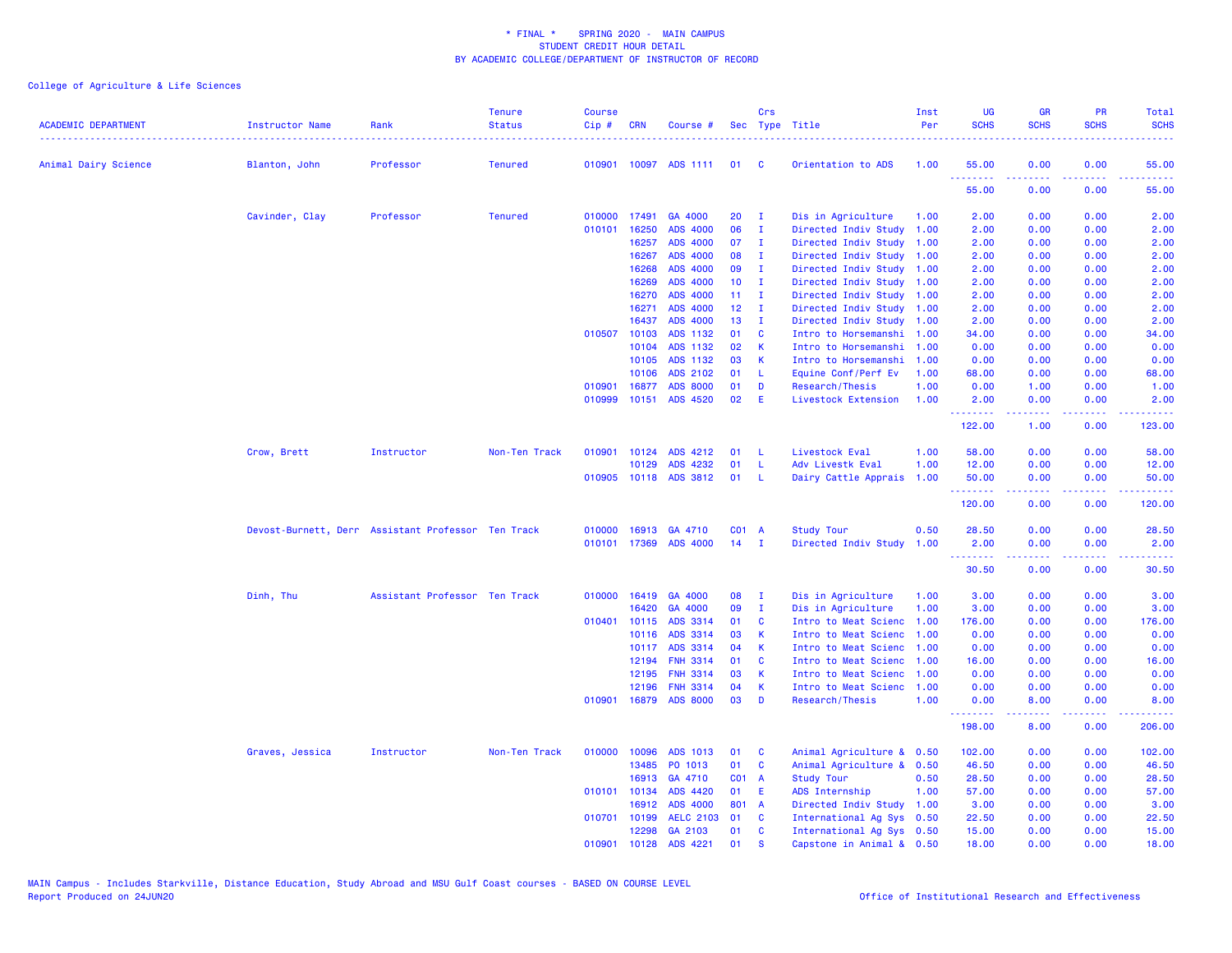| <b>ACADEMIC DEPARTMENT</b> | Instructor Name                                        | Rank                              | <b>Tenure</b><br><b>Status</b> | <b>Course</b><br>Cip# | <b>CRN</b>   | Course #             |                 | Crs          | Sec Type Title                               | Inst<br>Per  | <b>UG</b><br><b>SCHS</b>                                   | <b>GR</b><br><b>SCHS</b>           | <b>PR</b><br><b>SCHS</b>            | Total<br><b>SCHS</b>                                                                                                                                           |
|----------------------------|--------------------------------------------------------|-----------------------------------|--------------------------------|-----------------------|--------------|----------------------|-----------------|--------------|----------------------------------------------|--------------|------------------------------------------------------------|------------------------------------|-------------------------------------|----------------------------------------------------------------------------------------------------------------------------------------------------------------|
|                            |                                                        |                                   |                                |                       |              |                      |                 |              |                                              |              | <u> - - - - - - - -</u>                                    |                                    | $  -$                               |                                                                                                                                                                |
|                            |                                                        |                                   |                                |                       |              |                      |                 |              |                                              |              | 292.50                                                     | 0.00                               | 0.00                                | 292.50                                                                                                                                                         |
| Animal Dairy Science       | Jousan, Frank                                          | Extension Assoc Pro Non-Ten Track |                                | 010901                | 17484        | <b>ADS 7000</b>      | 01              | $\mathbf{I}$ | Directed Indiv Study 1.00                    |              | 0.00                                                       | 3.00                               | 0.00                                | 3.00                                                                                                                                                           |
|                            |                                                        |                                   |                                | 010999                |              | 10153 ADS 4520       | 04              | E            | Livestock Extension                          | 1.00         | 2.00<br>.                                                  | 0.00<br>.                          | 0.00<br>$\sim$ $\sim$ $\sim$ $\sim$ | 2.00<br>.                                                                                                                                                      |
|                            |                                                        |                                   |                                |                       |              |                      |                 |              |                                              |              | 2.00                                                       | 3.00                               | 0.00                                | 5.00                                                                                                                                                           |
|                            | Karisch, Brandi                                        | Extension Assoc Pro Non-Ten Track |                                | 010901                | 10128        | ADS 4221             | 01              | <b>S</b>     | Capstone in Animal &                         | 0.50         | 18.00                                                      | 0.00                               | 0.00                                | 18.00                                                                                                                                                          |
|                            |                                                        |                                   |                                |                       | 16880        | <b>ADS 8000</b>      | 04              | D            | Research/Thesis                              | 1.00         | 0.00                                                       | 2.00                               | 0.00                                | 2.00                                                                                                                                                           |
|                            |                                                        |                                   |                                |                       |              |                      |                 |              |                                              |              | .<br>18.00                                                 | .<br>2.00                          | د د د د<br>0.00                     | المتمامين<br>20.00                                                                                                                                             |
|                            | Larson, Jamie                                          | Associate Professor Tenured       |                                | 010901                | 10098        | ADS 1113             | 03              | C            | Animal Science                               | 1.00         | 459.00                                                     | 0.00                               | 0.00                                | 459.00                                                                                                                                                         |
|                            |                                                        |                                   |                                |                       | 16896        | <b>ADS 9000</b>      | 05              | D            | Research/Diss                                | 1.00         | 0.00                                                       | 6.00                               | 0.00                                | 6.00                                                                                                                                                           |
|                            |                                                        |                                   |                                |                       | 260707 10154 | ADS 4611             | 01              | L            | Prac In Phy & Repro                          | 1.00         | 25.00                                                      | 0.00                               | 0.00                                | 25.00                                                                                                                                                          |
|                            |                                                        |                                   |                                |                       | 10155        | ADS 4611             | 02              | -L           | Prac In Phy & Repro                          | 1.00         | 25.00                                                      | 0.00                               | 0.00                                | 25.00                                                                                                                                                          |
|                            |                                                        |                                   |                                |                       | 10156        | ADS 4613             | 01              | C            | Physiology Of Repro                          | 1.00         | 159.00                                                     | 0.00                               | 0.00                                | 159.00                                                                                                                                                         |
|                            |                                                        |                                   |                                |                       |              | 10166 ADS 6613       | 01              | C            | Physiology Of Repro                          | 1.00         | 0.00                                                       | 9.00                               | 0.00                                | 9.00                                                                                                                                                           |
|                            |                                                        |                                   |                                |                       |              |                      |                 |              |                                              |              | .<br>668.00                                                | 22222<br>15.00                     | .<br>0.00                           | $\frac{1}{2} \left( \frac{1}{2} \right) \left( \frac{1}{2} \right) \left( \frac{1}{2} \right) \left( \frac{1}{2} \right) \left( \frac{1}{2} \right)$<br>683.00 |
|                            | Lemley, Caleb                                          | Associate Professor Tenured       |                                |                       | 010000 16102 | GA 4000              | 02              | - I          | Dis in Agriculture                           | 1.00         | 2.00                                                       | 0.00                               | 0.00                                | 2.00                                                                                                                                                           |
|                            |                                                        |                                   |                                |                       | 17164        | GA 4000              | 14              | $\mathbf{I}$ | Dis in Agriculture                           | 1.00         | 3.00                                                       | 0.00                               | 0.00                                | 3.00                                                                                                                                                           |
|                            |                                                        |                                   |                                | 010901                | 16882        | <b>ADS 8000</b>      | 06              | D            | Research/Thesis                              | 1.00         | 0.00                                                       | 6.00                               | 0.00                                | 6.00                                                                                                                                                           |
|                            |                                                        |                                   |                                |                       | 16897        | <b>ADS 9000</b>      | 06              | D            | Research/Diss                                | 1.00         | 0.00                                                       | 13.00                              | 0.00                                | 13.00                                                                                                                                                          |
|                            |                                                        |                                   |                                |                       | 010903 10110 | ADS 3014             | 01              | B            | Anatomy and Physiolo                         | 1.00         | 100.00                                                     | 0.00                               | 0.00                                | 100.00                                                                                                                                                         |
|                            |                                                        |                                   |                                |                       | 10111        | ADS 3014             | 02              | B            | Anatomy and Physiolo                         | 1.00         | 100.00                                                     | 0.00                               | 0.00                                | 100.00                                                                                                                                                         |
|                            |                                                        |                                   |                                |                       | 010999 10140 | ADS 4440             | 06              | Ε            | Research Exp Pract                           | 1.00         | 2.00                                                       | 0.00                               | 0.00                                | 2.00                                                                                                                                                           |
|                            |                                                        |                                   |                                |                       |              |                      |                 |              |                                              |              | .<br>207.00                                                | 19.00                              | 0.00                                | 226.00                                                                                                                                                         |
|                            | Liao, Shengfa                                          | Associate Professor Tenured       |                                |                       | 010901 16883 | <b>ADS 8000</b>      | 07              | D            | Research/Thesis                              | 1.00         | 0.00                                                       | 12.00                              | 0.00                                | 12.00                                                                                                                                                          |
|                            |                                                        |                                   |                                |                       | 16898        | <b>ADS 9000</b>      | 07              | D            | Research/Diss                                | 1.00         | 0.00                                                       | 1.00                               | 0.00                                | 1.00                                                                                                                                                           |
|                            |                                                        |                                   |                                |                       |              |                      |                 |              |                                              |              | <u>.</u><br>0.00                                           | $\omega$ is a $\omega$ in<br>13.00 | بالأباب<br>0.00                     | $\omega_{\rm{eff}}$ and $\omega_{\rm{eff}}$<br>13.00                                                                                                           |
|                            |                                                        |                                   |                                |                       |              |                      |                 |              |                                              |              |                                                            |                                    |                                     |                                                                                                                                                                |
|                            | Memili, Erdogan                                        | Professor                         | <b>Tenured</b>                 | 010000                | 16197        | GA 4000              | 05              | $\mathbf{I}$ | Dis in Agriculture                           | 1.00         | 2.00                                                       | 0.00                               | 0.00                                | 2.00                                                                                                                                                           |
|                            |                                                        |                                   |                                | 010901                | 15075        | ADS 8973             | 01              | C            | Scientific Writing                           | 1.00         | 0.00                                                       | 18.00                              | 0.00                                | 18.00                                                                                                                                                          |
|                            |                                                        |                                   |                                |                       | 16899        | <b>ADS 9000</b>      | 08              | D            | Research/Diss                                | 1.00         | 0.00<br><b><i><u><u><b>Little Little</b></u></u></i></b>   | 13.00<br>22222                     | 0.00<br>والمحامر                    | 13.00<br>$\frac{1}{2} \left( \frac{1}{2} \right) \left( \frac{1}{2} \right) \left( \frac{1}{2} \right) \left( \frac{1}{2} \right)$                             |
|                            |                                                        |                                   |                                |                       |              |                      |                 |              |                                              |              | 2.00                                                       | 31.00                              | 0.00                                | 33.00                                                                                                                                                          |
|                            | Nguekam Feugang, Jea Research Assoc Prof Non-Ten Track |                                   |                                |                       |              | 010000 16943 GA 4000 | 12 <sub>1</sub> | $\mathbf{I}$ | Dis in Agriculture                           | 1.00         | 3.00                                                       | 0.00                               | 0.00                                | 3.00                                                                                                                                                           |
|                            |                                                        |                                   |                                | 010999                |              | 10137 ADS 4440       | 03              | Ε            | Research Exp Pract                           | 1.00         | 2.00                                                       | 0.00                               | 0.00                                | 2.00                                                                                                                                                           |
|                            |                                                        |                                   |                                |                       |              |                      |                 |              |                                              |              | <b><i><u><u><b>A</b></u></u> A A A A A A A</i></b><br>5.00 | 22222<br>0.00                      | .<br>0.00                           | $\frac{1}{2} \left( \frac{1}{2} \right) \left( \frac{1}{2} \right) \left( \frac{1}{2} \right) \left( \frac{1}{2} \right)$<br>5.00                              |
|                            |                                                        | Associate Professor Tenured       |                                |                       | 010302 10107 | ADS 2221             | 01              | <b>L</b>     |                                              |              |                                                            |                                    |                                     |                                                                                                                                                                |
|                            | Nicodemus, Molly                                       |                                   |                                |                       | 10108        | ADS 2221             | 02              | L            | Companion Animal Lab<br>Companion Animal Lab | 1.00<br>1.00 | 25.00<br>12.00                                             | 0.00<br>0.00                       | 0.00<br>0.00                        | 25.00<br>12.00                                                                                                                                                 |
|                            |                                                        |                                   |                                |                       |              | 10112 ADS 3221       | 01              | - L          | Prac. In Horse Care                          | 1.00         | 22.00                                                      | 0.00                               | 0.00                                | 22.00                                                                                                                                                          |
|                            |                                                        |                                   |                                |                       | 10113        | ADS 3221             | 02              | L            | Prac. In Horse Care                          | 1.00         | 10.00                                                      | 0.00                               | 0.00                                | 10.00                                                                                                                                                          |
|                            |                                                        |                                   |                                | 010507                |              | 10114 ADS 3223       | 01              | B            | Horse Management                             | 1.00         | 120.00                                                     | 0.00                               | 0.00                                | 120.00                                                                                                                                                         |
|                            |                                                        |                                   |                                | 010901                | 10109        | ADS 2223             | 01              | $\mathbf{c}$ | <b>Companion Animal</b>                      | 1.00         | 150.00                                                     | 0.00                               | 0.00                                | 150.00                                                                                                                                                         |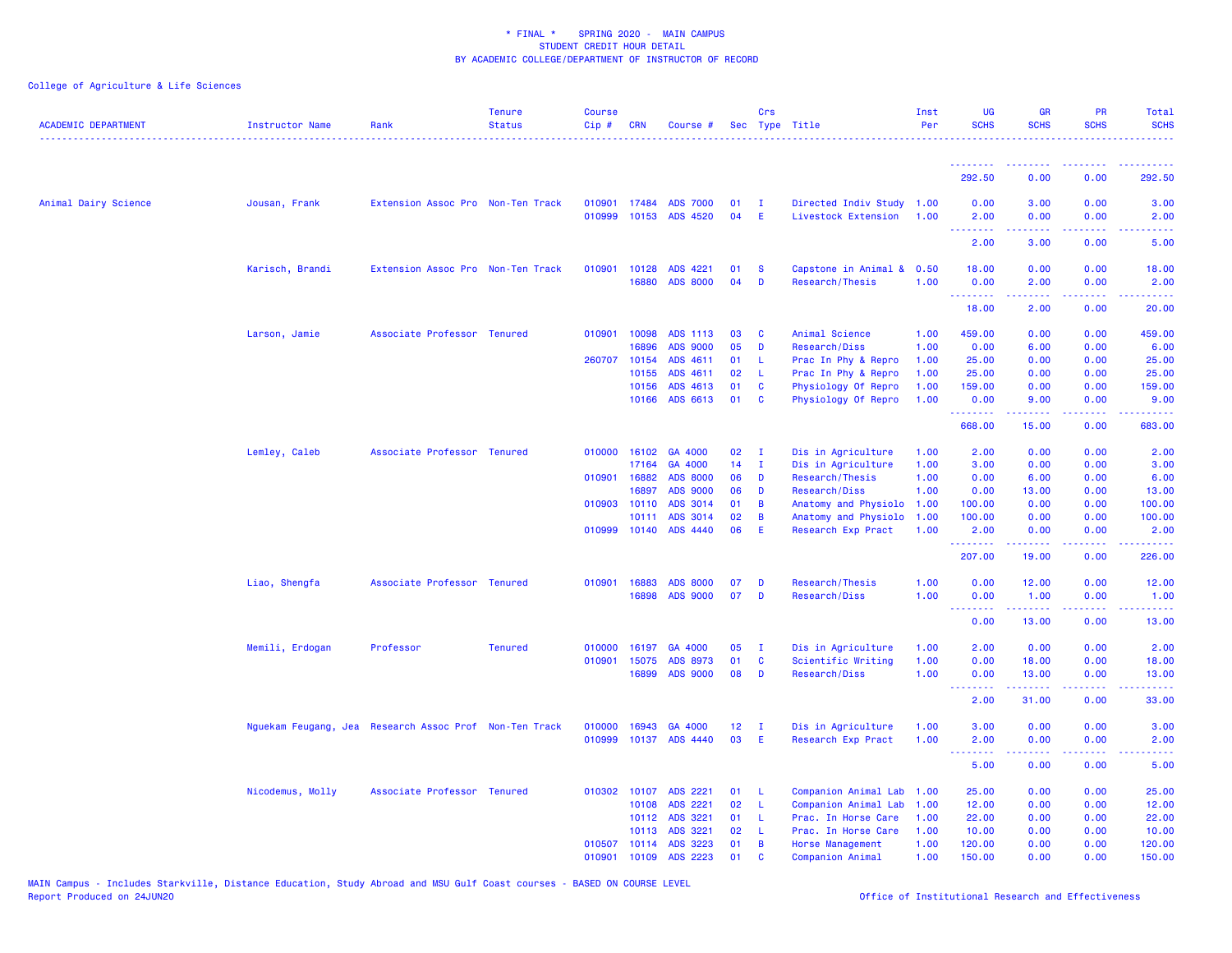| <b>ACADEMIC DEPARTMENT</b> | <b>Instructor Name</b> | Rank                              | <b>Tenure</b><br><b>Status</b> | <b>Course</b><br>Cip# | <b>CRN</b>   | Course #                    | Sec             | Crs            | Type Title                       | Inst<br>Per  | UG<br><b>SCHS</b> | <b>GR</b><br><b>SCHS</b>                                                                                                                                     | <b>PR</b><br><b>SCHS</b>                    | Total<br><b>SCHS</b>                                                                                                                                           |
|----------------------------|------------------------|-----------------------------------|--------------------------------|-----------------------|--------------|-----------------------------|-----------------|----------------|----------------------------------|--------------|-------------------|--------------------------------------------------------------------------------------------------------------------------------------------------------------|---------------------------------------------|----------------------------------------------------------------------------------------------------------------------------------------------------------------|
| Animal Dairy Science       | Nicodemus, Molly       | Associate Professor Tenured       |                                |                       | 010901 16885 | <b>ADS 8000</b>             | 09              | D              | Research/Thesis                  | 1.00         | 0.00              | 8.00                                                                                                                                                         | 0.00                                        | 8.00                                                                                                                                                           |
|                            |                        |                                   |                                |                       | 17611        | <b>ADS 7000</b>             | 02              | $\mathbf{I}$   | Directed Indiv Study             | 1.00         | 0.00              | 1.00                                                                                                                                                         | 0.00                                        | 1.00                                                                                                                                                           |
|                            |                        |                                   |                                |                       | 010999 10145 | ADS 4440                    | 12              | Ε              | Research Exp Pract               | 1.00         | 7.00              | 0.00                                                                                                                                                         | 0.00                                        | 7.00                                                                                                                                                           |
|                            |                        |                                   |                                | 260707                | 16557        | <b>PHY 9000</b>             | 01              | D              | Research / Diss                  | 1.00         | 0.00<br>.         | 6.00<br>22222                                                                                                                                                | 0.00<br>$\sim$ $\sim$ $\sim$ $\sim$         | 6.00<br>.                                                                                                                                                      |
|                            |                        |                                   |                                |                       |              |                             |                 |                |                                  |              | 346.00            | 15.00                                                                                                                                                        | 0.00                                        | 361.00                                                                                                                                                         |
|                            | Parish, Jane           | Professor                         | <b>Tenured</b>                 |                       | 010901 16901 | <b>ADS 9000</b>             | 10 <sub>1</sub> | <b>D</b>       | Research/Diss                    | 1.00         | 0.00<br>.         | 1.00<br>.                                                                                                                                                    | 0.00<br>.                                   | 1.00<br>.                                                                                                                                                      |
|                            |                        |                                   |                                |                       |              |                             |                 |                |                                  |              | 0.00              | 1.00                                                                                                                                                         | 0.00                                        | 1.00                                                                                                                                                           |
|                            | Paz Manzano, Henry     | Assistant Professor Ten Track     |                                | 010000                | 17125        | GA 4000                     | 13              | - 1            | Dis in Agriculture               | 1.00         | 1.00              | 0.00                                                                                                                                                         | 0.00                                        | 1.00                                                                                                                                                           |
|                            |                        |                                   |                                | 010901                | 16887        | <b>ADS 8000</b>             | 11 <sub>1</sub> | D              | Research/Thesis                  | 1.00         | 0.00              | 1.00                                                                                                                                                         | 0.00                                        | 1.00                                                                                                                                                           |
|                            |                        |                                   |                                | 010904                | 10169        | ADS 8111                    | 01              | <b>S</b>       | Animal and Dairy Sci             | 1.00         | 0.00              | 9.00                                                                                                                                                         | 0.00                                        | 9.00                                                                                                                                                           |
|                            |                        |                                   |                                |                       | 260707 13484 | <b>PHY 8841</b>             | 01              | <b>S</b>       | Animal Phys Seminar              | 1.00         | 0.00<br><u>.</u>  | 2.00<br>$\frac{1}{2} \left( \frac{1}{2} \right) \left( \frac{1}{2} \right) \left( \frac{1}{2} \right) \left( \frac{1}{2} \right) \left( \frac{1}{2} \right)$ | 0.00                                        | 2.00                                                                                                                                                           |
|                            |                        |                                   |                                |                       |              |                             |                 |                |                                  |              | 1.00              | 12.00                                                                                                                                                        | 0.00                                        | 13.00                                                                                                                                                          |
|                            | Rivera, J.             | Extension Assoc Pro Non-Ten Track |                                | 010901                | 16888        | <b>ADS 8000</b>             | 12              | D              | Research/Thesis                  | 1.00         | 0.00              | 1.00                                                                                                                                                         | 0.00                                        | 1.00                                                                                                                                                           |
|                            |                        |                                   |                                |                       | 16940        | <b>ADS 9000</b>             | 15              | D              | Research/Diss                    | 1.00         | 0.00              | 6.00                                                                                                                                                         | 0.00                                        | 6.00                                                                                                                                                           |
|                            |                        |                                   |                                |                       |              |                             |                 |                |                                  |              | .                 |                                                                                                                                                              | $\omega_{\rm{eff}}$ and $\omega_{\rm{eff}}$ |                                                                                                                                                                |
|                            |                        |                                   |                                |                       |              |                             |                 |                |                                  |              | 0.00              | 7.00                                                                                                                                                         | 0.00                                        | 7.00                                                                                                                                                           |
|                            | Rude, Brian            | Professor                         | <b>Tenured</b>                 | 010901                | 16889        | <b>ADS 8000</b>             | 13              | D              | Research/Thesis                  | 1.00         | 0.00              | 1.00                                                                                                                                                         | 0.00                                        | 1.00                                                                                                                                                           |
|                            |                        |                                   |                                | 010904                | 10125        | ADS 4213                    | 01              | B              | <b>Feeds and Feeding</b>         | 1.00         | 75.00             | 0.00                                                                                                                                                         | 0.00                                        | 75.00                                                                                                                                                          |
|                            |                        |                                   |                                |                       | 10126        | ADS 4213                    | 02              | B              | <b>Feeds and Feeding</b>         | 1.00         | 60.00<br>.        | 0.00                                                                                                                                                         | 0.00                                        | 60.00                                                                                                                                                          |
|                            |                        |                                   |                                |                       |              |                             |                 |                |                                  |              | 135.00            | 1.00                                                                                                                                                         | 0.00                                        | 136.00                                                                                                                                                         |
|                            | Ryan, Peter            | Professor                         | <b>Tenured</b>                 | 309999                | 13266        | <b>NSE 4200</b>             | 01              | $\overline{A}$ | Natl Student Exchang             | 1.00         | 15.00             | 0.00                                                                                                                                                         | 0.00                                        | 15.00                                                                                                                                                          |
|                            |                        |                                   |                                |                       | 13267        | <b>NSE 4200</b>             | 02              | $\overline{A}$ | Natl Student Exch.               | 1.00         | 15.00             | 0.00                                                                                                                                                         | 0.00                                        | 15.00                                                                                                                                                          |
|                            |                        |                                   |                                |                       | 17591        | <b>NSE 4200</b>             | 04              | $\overline{A}$ | Natl Student Exchang             | 1.00         | 15.00<br>.        | 0.00<br>.                                                                                                                                                    | 0.00<br>$\frac{1}{2}$                       | 15.00<br>$\frac{1}{2} \left( \frac{1}{2} \right) \left( \frac{1}{2} \right) \left( \frac{1}{2} \right)$                                                        |
|                            |                        |                                   |                                |                       |              |                             |                 |                |                                  |              | 45.00             | 0.00                                                                                                                                                         | 0.00                                        | 45.00                                                                                                                                                          |
|                            | Smith, Trent           | Associate Professor Tenured       |                                |                       | 010302 10131 | ADS 4321                    | 01              | L              | Beef Cattle Laborato             | 1.00         | 19.00             | 0.00                                                                                                                                                         | 0.00                                        | 19.00                                                                                                                                                          |
|                            |                        |                                   |                                |                       | 10132        | ADS 4321                    | 02              | L              | Beef Cattle Laborato             | 1.00         | 10.00             | 0.00                                                                                                                                                         | 0.00                                        | 10.00                                                                                                                                                          |
|                            |                        |                                   |                                |                       | 010901 10099 | ADS 1121                    | 01              | L              | Animal Science Labor             | 1.00         | 24.00             | 0.00                                                                                                                                                         | 0.00                                        | 24.00                                                                                                                                                          |
|                            |                        |                                   |                                |                       | 10100        | ADS 1121                    | 02              | L              | Animal Science Labor             | 1.00         | 22.00             | 0.00                                                                                                                                                         | 0.00                                        | 22.00                                                                                                                                                          |
|                            |                        |                                   |                                |                       | 10101        | ADS 1121                    | 03              | -L             | Animal Science Labor             | 1.00         | 23.00             | 0.00                                                                                                                                                         | 0.00                                        | 23.00                                                                                                                                                          |
|                            |                        |                                   |                                |                       | 10102        | ADS 1121                    | 04              | L              | Animal Science Labor             | 1.00         | 24.00             | 0.00                                                                                                                                                         | 0.00                                        | 24.00                                                                                                                                                          |
|                            |                        |                                   |                                |                       | 10133        | ADS 4323                    | 01              | C              | Beef Cattle Science              | 1.00         | 96.00             | 0.00                                                                                                                                                         | 0.00                                        | 96.00                                                                                                                                                          |
|                            |                        |                                   |                                |                       | 10163        | ADS 6323                    | 01              | C              | Beef Cattle Science              | 1.00         | 0.00              | 6.00                                                                                                                                                         | 0.00                                        | 6.00                                                                                                                                                           |
|                            |                        |                                   |                                |                       | 10168        | ADS 8004                    | 01              | B              | Meth Appl & Data Ana             | 1.00         | 0.00              | 28.00                                                                                                                                                        | 0.00                                        | 28.00                                                                                                                                                          |
|                            |                        |                                   |                                |                       | 16890        | <b>ADS 8000</b>             | 14              | D              | Research/Thesis                  | 1.00         | 0.00              | 9.00                                                                                                                                                         | 0.00                                        | 9.00                                                                                                                                                           |
|                            |                        |                                   |                                | 010902 10121          | 16904        | <b>ADS 9000</b><br>ADS 4124 | 13<br>01        | D<br>B         | Research/Diss<br>Animal Breeding | 1.00<br>1.00 | 0.00<br>128,00    | 4.00<br>0.00                                                                                                                                                 | 0.00<br>0.00                                | 4.00<br>128,00                                                                                                                                                 |
|                            |                        |                                   |                                |                       | 10122        | ADS 4124                    | 02              | B              | Animal Breeding                  | 1.00         | 116.00            | 0.00                                                                                                                                                         | 0.00                                        | 116.00                                                                                                                                                         |
|                            |                        |                                   |                                | 010999                | 10144        | ADS 4440                    | 10 <sup>1</sup> | E              | Research Exp Pract               | 1.00         | 1.00              | 0.00                                                                                                                                                         | 0.00                                        | 1.00                                                                                                                                                           |
|                            |                        |                                   |                                |                       |              |                             |                 |                |                                  |              | .<br>463.00       | المتمام المتمار<br>47.00                                                                                                                                     | .<br>0.00                                   | $\frac{1}{2} \left( \frac{1}{2} \right) \left( \frac{1}{2} \right) \left( \frac{1}{2} \right) \left( \frac{1}{2} \right) \left( \frac{1}{2} \right)$<br>510.00 |
|                            | Stone, Amanda          | Assistant Professor Ten Track     |                                | 010901                | 16891        | <b>ADS 8000</b>             | 15              | D              | Research/Thesis                  | 1.00         | 0.00              | 6.00                                                                                                                                                         | 0.00                                        | 6.00                                                                                                                                                           |
|                            |                        |                                   |                                | 010999                | 10152        | ADS 4520                    | 03              | Ε              | Livestock Extension              | 1.00         | 9.00              | 0.00                                                                                                                                                         | 0.00                                        | 9.00                                                                                                                                                           |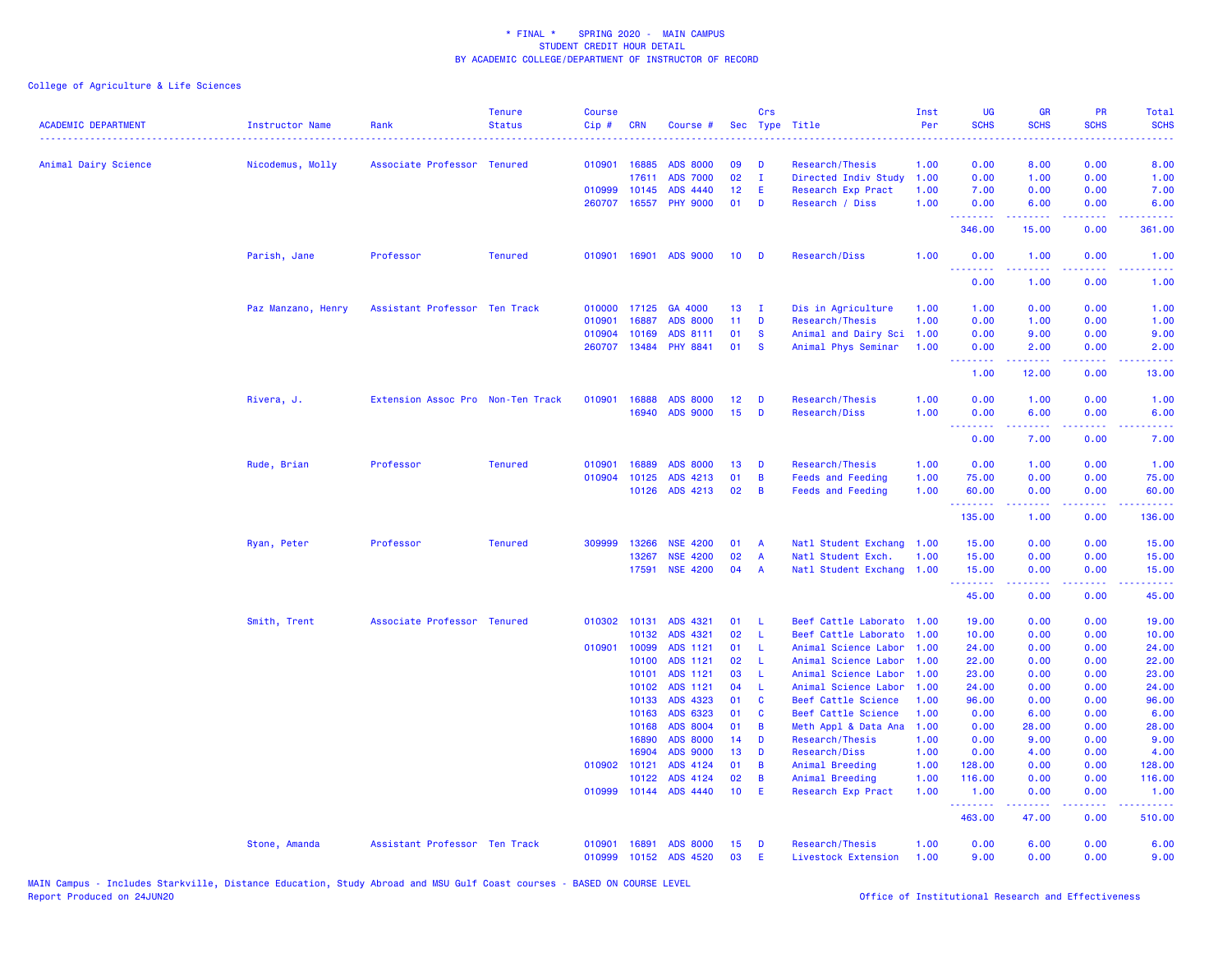| <b>ACADEMIC DEPARTMENT</b>                                                                      | <b>Instructor Name</b> | Rank                          | Tenure<br><b>Status</b> | Course<br>$Cip$ # | <b>CRN</b> | Course # Sec Type Title     | Crs |                           | Inst<br>Per | <b>UG</b><br><b>SCHS</b> | GR<br><b>SCHS</b>        | <b>PR</b><br><b>SCHS</b> | Total<br><b>SCHS</b>                |
|-------------------------------------------------------------------------------------------------|------------------------|-------------------------------|-------------------------|-------------------|------------|-----------------------------|-----|---------------------------|-------------|--------------------------|--------------------------|--------------------------|-------------------------------------|
| Animal Dairy Science                                                                            | Stone, Amanda          | Assistant Professor Ten Track |                         |                   |            | 260707 15078 ADS 4623 C01 B |     | Physiol Of Lactation 1.00 |             | 51.00<br>.<br>60.00      | 0.00<br>--------<br>6.00 | 0.00<br>--------<br>0.00 | 51.00<br>.<br>66.00                 |
| =====================================<br>Animal Dairy Science<br>============================== |                        |                               |                         |                   |            |                             |     |                           |             | ========<br>2770.00      | 181,00                   | 0.00                     | ==========<br>2951,00<br>========== |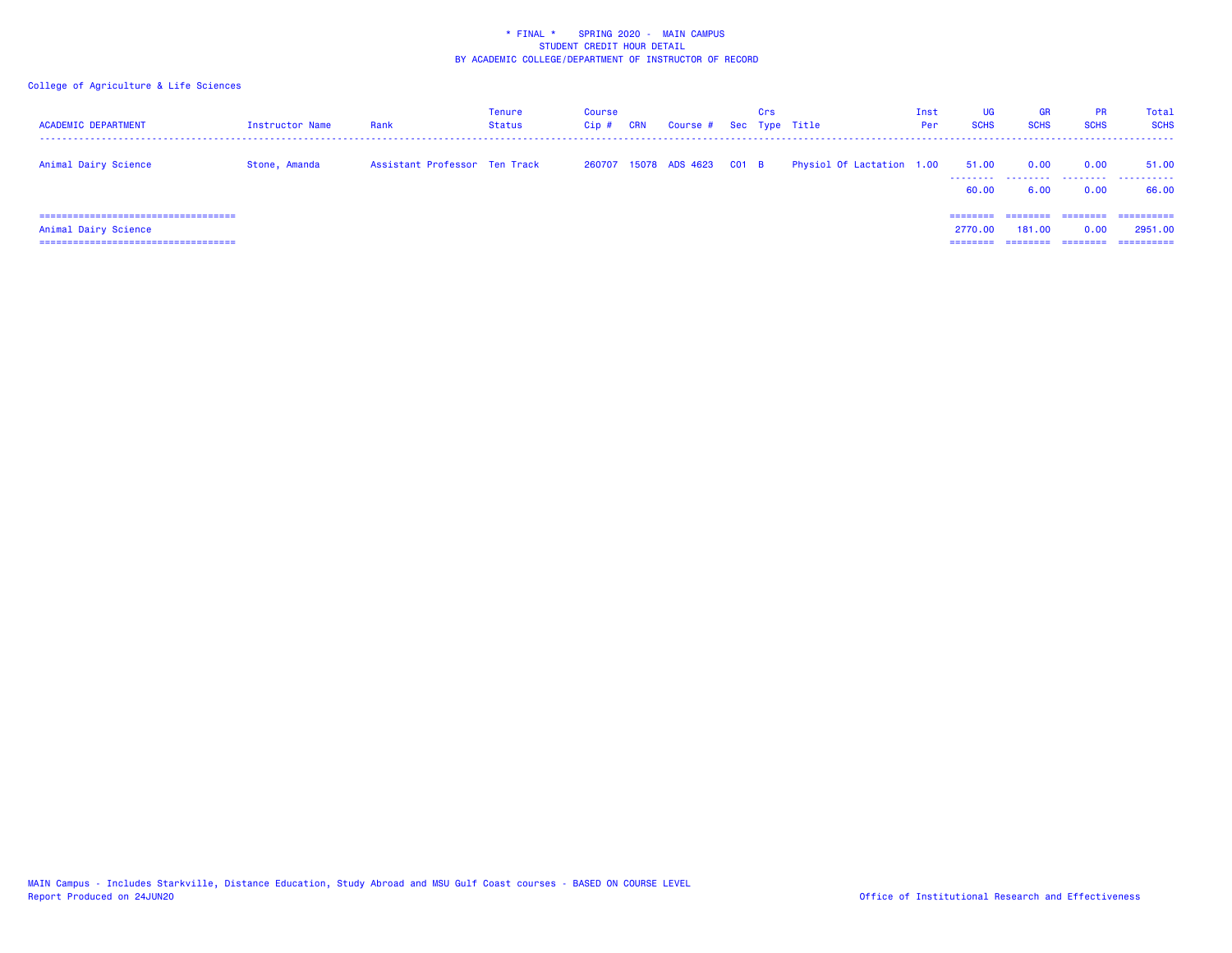| <b>ACADEMIC DEPARTMENT</b>                           | <b>Instructor Name</b> | Rank                              | <b>Tenure</b><br><b>Status</b> | <b>Course</b><br>$Cip \#$ | <b>CRN</b>   | Course #              |                 | Crs          | Sec Type Title            | Inst<br>Per | <b>UG</b><br><b>SCHS</b>                           | <b>GR</b><br><b>SCHS</b>                                                                                                                                     | PR<br><b>SCHS</b>                                                                                                                 | Total<br><b>SCHS</b>                                                                                                              |
|------------------------------------------------------|------------------------|-----------------------------------|--------------------------------|---------------------------|--------------|-----------------------|-----------------|--------------|---------------------------|-------------|----------------------------------------------------|--------------------------------------------------------------------------------------------------------------------------------------------------------------|-----------------------------------------------------------------------------------------------------------------------------------|-----------------------------------------------------------------------------------------------------------------------------------|
| Biochemistry, Molecular Biology, Ento Ahn, Seungjoon |                        | Assistant Professor Ten Track     |                                |                           | 260702 11884 | EPP 4543              | 01              | - C          | Tox & Insect Chem         | 0.33        | 0.99                                               | 0.00                                                                                                                                                         | 0.00                                                                                                                              | 0.99                                                                                                                              |
|                                                      |                        |                                   |                                |                           | 11885        | EPP 4543              | 02              | $\mathsf{K}$ | Tox & Insect Chem         | 0.33        | 0.00                                               | 0.00                                                                                                                                                         | 0.00                                                                                                                              | 0.00                                                                                                                              |
|                                                      |                        |                                   |                                |                           | 11890        | EPP 6543              | 01              | C            | Tox & Insect Chem         | 0.33        | 0.00                                               | 0.99                                                                                                                                                         | 0.00                                                                                                                              | 0.99                                                                                                                              |
|                                                      |                        |                                   |                                |                           | 11891        | EPP 6543              | 02              | K            | Tox & Insect Chem         | 0.33        | 0.00<br>--------                                   | 0.00<br>.                                                                                                                                                    | 0.00<br>$\frac{1}{2} \left( \frac{1}{2} \right) \left( \frac{1}{2} \right) \left( \frac{1}{2} \right) \left( \frac{1}{2} \right)$ | 0.00<br>$\frac{1}{2} \left( \frac{1}{2} \right) \left( \frac{1}{2} \right) \left( \frac{1}{2} \right) \left( \frac{1}{2} \right)$ |
|                                                      |                        |                                   |                                |                           |              |                       |                 |              |                           |             | 0.99                                               | 0.99                                                                                                                                                         | 0.00                                                                                                                              | 1.98                                                                                                                              |
|                                                      | Allen, Thomas          | Extension Professor Non-Ten Track |                                |                           |              | 260202 16346 BCH 9000 | 03              | D            | Research/Diss             | 1.00        | 0.00<br><u> - - - - - - - -</u>                    | 5.00<br>.                                                                                                                                                    | 0.00<br>.                                                                                                                         | 5.00<br>$- - - -$                                                                                                                 |
|                                                      |                        |                                   |                                |                           |              |                       |                 |              |                           |             | 0.00                                               | 5.00                                                                                                                                                         | 0.00                                                                                                                              | 5.00                                                                                                                              |
|                                                      | Baker, Gerald          | Professor                         | <b>Tenured</b>                 |                           | 260101 11894 | EPP 8144              | 01              | C            | Transmission E M          | 0.60        | 0.00                                               | 19.20                                                                                                                                                        | 0.00                                                                                                                              | 19.20                                                                                                                             |
|                                                      |                        |                                   |                                |                           | 11895        | EPP 8144              | 02              | К            | Transmission E M          | 1.00        | 0.00                                               | 0.00                                                                                                                                                         | 0.00                                                                                                                              | 0.00                                                                                                                              |
|                                                      |                        |                                   |                                |                           | 260702 16861 | <b>EPP 9000</b>       | 04              | D            | Research / Diss           | 1.00        | 0.00<br>--------                                   | 1.00<br>$\frac{1}{2} \left( \frac{1}{2} \right) \left( \frac{1}{2} \right) \left( \frac{1}{2} \right) \left( \frac{1}{2} \right) \left( \frac{1}{2} \right)$ | 0.00<br>.                                                                                                                         | 1.00<br>وعاعاتها                                                                                                                  |
|                                                      |                        |                                   |                                |                           |              |                       |                 |              |                           |             | 0.00                                               | 20.20                                                                                                                                                        | 0.00                                                                                                                              | 20.20                                                                                                                             |
|                                                      | Bohach, Gregory        | Professor                         | <b>Tenured</b>                 |                           | 260202 15757 | <b>BCH 4990</b>       | 01              | C            | Special Topic In BCH 0.22 |             | 0.66                                               | 0.00                                                                                                                                                         | 0.00                                                                                                                              | 0.66                                                                                                                              |
|                                                      |                        |                                   |                                |                           | 15758        | <b>BCH 6990</b>       | 01              | $\mathbf{C}$ | Special Topic In BCH 0.22 |             | 0.00                                               | 3.96                                                                                                                                                         | 0.00                                                                                                                              | 3.96                                                                                                                              |
|                                                      |                        |                                   |                                |                           |              | 15767 BCH 2990        | 01              | B            | Special Topic In BCH 0.10 |             | 1.80<br><b><i><u><u> - - - - - - -</u></u></i></b> | 0.00                                                                                                                                                         | 0.00<br>والمحامر                                                                                                                  | 1.80<br>2222                                                                                                                      |
|                                                      |                        |                                   |                                |                           |              |                       |                 |              |                           |             | 2.46                                               | 3.96                                                                                                                                                         | 0.00                                                                                                                              | 6.42                                                                                                                              |
|                                                      | Brown, Ashli           | Associate Professor Tenured       |                                | 260202                    | 10430        | <b>BCH 3901</b>       | 01              | <b>S</b>     | Senior Seminar            | 0.50        | 12.00                                              | 0.00                                                                                                                                                         | 0.00                                                                                                                              | 12.00                                                                                                                             |
|                                                      |                        |                                   |                                |                           | 10431        | <b>BCH 3901</b>       | 02              | <b>S</b>     | Senior Seminar            | 0.50        | 11.50                                              | 0.00                                                                                                                                                         | 0.00                                                                                                                              | 11.50                                                                                                                             |
|                                                      |                        |                                   |                                |                           | 15767        | <b>BCH 2990</b>       | 01              | В            | Special Topic In BCH      | 0.10        | 1.80                                               | 0.00                                                                                                                                                         | 0.00                                                                                                                              | 1.80                                                                                                                              |
|                                                      |                        |                                   |                                |                           | 16937        | <b>BCH 4000</b>       | 07              | $\mathbf{I}$ | Directed Indiv Study      | 1.00        | 4.00<br><b></b>                                    | 0.00<br>.                                                                                                                                                    | 0.00                                                                                                                              | 4.00                                                                                                                              |
|                                                      |                        |                                   |                                |                           |              |                       |                 |              |                           |             | 29.30                                              | 0.00                                                                                                                                                         | 0.00                                                                                                                              | 29.30                                                                                                                             |
|                                                      | Brown, Richard         | Professor                         | <b>Tenured</b>                 |                           | 260702 16580 | EPP 4164              | 01              | B            | <b>Insect Taxonomy</b>    | 1.00        | 4.00                                               | 0.00                                                                                                                                                         | 0.00                                                                                                                              | 4.00                                                                                                                              |
|                                                      |                        |                                   |                                |                           | 16581        | EPP 6164              | 01              | B            | <b>Insect Taxonomy</b>    | 1.00        | 0.00                                               | 48.00                                                                                                                                                        | 0.00                                                                                                                              | 48.00                                                                                                                             |
|                                                      |                        |                                   |                                |                           | 16814        | <b>EPP 8000</b>       | 10 <sup>1</sup> | D            | Research / Thesis         | 1.00        | 0.00                                               | 1.00                                                                                                                                                         | 0.00                                                                                                                              | 1.00                                                                                                                              |
|                                                      |                        |                                   |                                |                           |              | 17592 EPP 4000        | 03              | $\mathbf{I}$ | Directed Indiv Study      | 1.00        | 1.00<br><u>.</u>                                   | 0.00<br>.                                                                                                                                                    | 0.00<br>.                                                                                                                         | 1.00<br>.                                                                                                                         |
|                                                      |                        |                                   |                                |                           |              |                       |                 |              |                           |             | 5.00                                               | 49.00                                                                                                                                                        | 0.00                                                                                                                              | 54.00                                                                                                                             |
|                                                      | Caprio, Michael        | Professor                         | <b>Tenured</b>                 | 260305                    | 11892        | EPP 8111              | 01              | <b>S</b>     | Seminar                   | 1.00        | 0.00                                               | 4.00                                                                                                                                                         | 0.00                                                                                                                              | 4.00                                                                                                                              |
|                                                      |                        |                                   |                                |                           | 11893        | <b>EPP 8121</b>       | 01              | <b>S</b>     | Seminar                   | 1.00        | 0.00                                               | 10.00                                                                                                                                                        | 0.00                                                                                                                              | 10.00                                                                                                                             |
|                                                      |                        |                                   |                                |                           |              | 17505 EPP 8121        | 02              | <b>S</b>     | Seminar                   | 1.00        | 0.00<br>--------                                   | 1.00<br>$\frac{1}{2} \left( \frac{1}{2} \right) \left( \frac{1}{2} \right) \left( \frac{1}{2} \right) \left( \frac{1}{2} \right) \left( \frac{1}{2} \right)$ | 0.00<br>.                                                                                                                         | 1.00<br>.                                                                                                                         |
|                                                      |                        |                                   |                                |                           |              |                       |                 |              |                           |             | 0.00                                               | 15.00                                                                                                                                                        | 0.00                                                                                                                              | 15.00                                                                                                                             |
|                                                      | Catchot, Angus         | Extension Professor Non-Ten Track |                                |                           | 260202 16330 | <b>BCH 8000</b>       | 13              | D            | Research / Thesis         | 1.00        | 0.00                                               | 8.00                                                                                                                                                         | 0.00                                                                                                                              | 8.00                                                                                                                              |
|                                                      |                        |                                   |                                |                           | 16354        | <b>BCH 9000</b>       | 11              | D            | Research/Diss             | 1.00        | 0.00                                               | 8.00                                                                                                                                                         | 0.00                                                                                                                              | 8.00                                                                                                                              |
|                                                      |                        |                                   |                                |                           | 260702 15514 | EPP 6990              | 501 C           |              | Special Topics In EP      | 0.50        | 0.00                                               | 21.00                                                                                                                                                        | 0.00                                                                                                                              | 21.00                                                                                                                             |
|                                                      |                        |                                   |                                |                           | 16875        | <b>EPP 7000</b>       | 02              | $\mathbf{I}$ | Directed Indiv Study      | 1.00        | 0.00                                               | 3.00                                                                                                                                                         | 0.00                                                                                                                              | 3.00                                                                                                                              |
|                                                      |                        |                                   |                                |                           | 16876        | <b>EPP 7000</b>       | 03              | $\mathbf{I}$ | Directed Indiv Study      | 1.00        | 0.00                                               | 3.00                                                                                                                                                         | 0.00                                                                                                                              | 3.00                                                                                                                              |
|                                                      |                        |                                   |                                |                           |              | 17380 EPP 9000        | 13              | D            | Research / Diss           | 1.00        | 0.00<br>.                                          | 8.00<br>-----                                                                                                                                                | 0.00<br>والمحامر                                                                                                                  | 8.00<br>المتمامين                                                                                                                 |
|                                                      |                        |                                   |                                |                           |              |                       |                 |              |                           |             | 0.00                                               | 51.00                                                                                                                                                        | 0.00                                                                                                                              | 51.00                                                                                                                             |
|                                                      | Chastain, Daryl        | Research Assist Pro Non-Ten Track |                                |                           |              | 010304 15582 PSS 8000 | 10              | Ð            | Research / Thesis         | 1.00        | 0.00                                               | 4.00                                                                                                                                                         | 0.00                                                                                                                              | 4.00                                                                                                                              |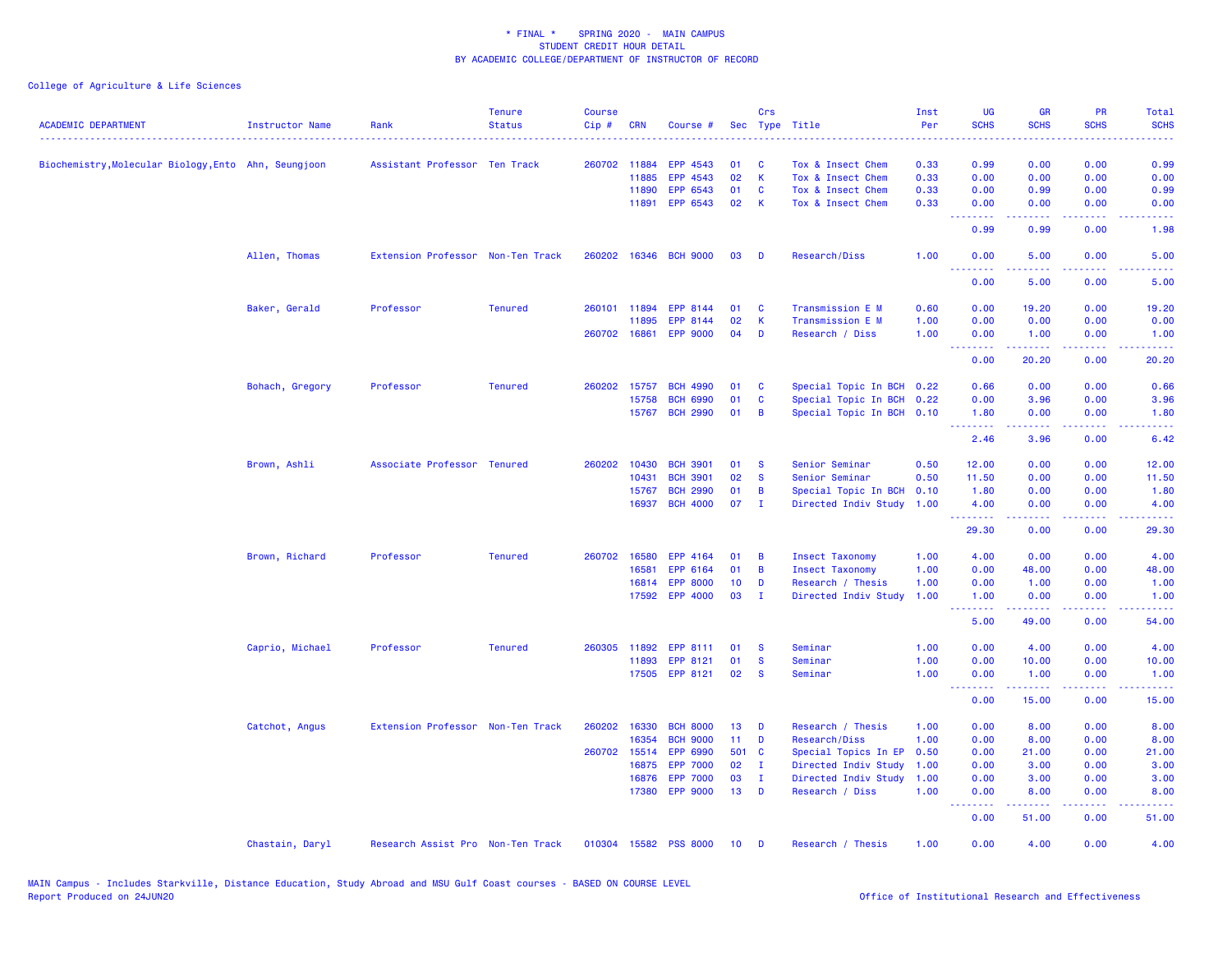| <b>ACADEMIC DEPARTMENT</b>                          | <b>Instructor Name</b> | Rank                              | <b>Tenure</b><br><b>Status</b> | <b>Course</b><br>Cip# | <b>CRN</b> | Course #              |    | Crs          | Sec Type Title            | Inst<br>Per | UG<br><b>SCHS</b>                                                                                                                                                                                                                                                                                                                                                                                                                                                                              | <b>GR</b><br><b>SCHS</b>                                                                                                                                     | <b>PR</b><br><b>SCHS</b> | Total<br><b>SCHS</b><br>.                                                                                                          |
|-----------------------------------------------------|------------------------|-----------------------------------|--------------------------------|-----------------------|------------|-----------------------|----|--------------|---------------------------|-------------|------------------------------------------------------------------------------------------------------------------------------------------------------------------------------------------------------------------------------------------------------------------------------------------------------------------------------------------------------------------------------------------------------------------------------------------------------------------------------------------------|--------------------------------------------------------------------------------------------------------------------------------------------------------------|--------------------------|------------------------------------------------------------------------------------------------------------------------------------|
|                                                     |                        |                                   |                                |                       |            |                       |    |              |                           |             | <b><i><u><u>ALLER A</u>LL</u></i></b>                                                                                                                                                                                                                                                                                                                                                                                                                                                          | .                                                                                                                                                            | .                        |                                                                                                                                    |
|                                                     |                        |                                   |                                |                       |            |                       |    |              |                           |             | 0.00                                                                                                                                                                                                                                                                                                                                                                                                                                                                                           | 4.00                                                                                                                                                         | 0.00                     | 4.00                                                                                                                               |
| Biochemistry, Molecular Biology, Ento Dean, Jeffrey |                        | Professor                         | <b>Tenured</b>                 |                       |            | 260202 15767 BCH 2990 | 01 | B            | Special Topic In BCH 0.10 |             | 1.80                                                                                                                                                                                                                                                                                                                                                                                                                                                                                           | 0.00                                                                                                                                                         | 0.00                     | 1.80                                                                                                                               |
|                                                     |                        |                                   |                                |                       | 16357      | <b>BCH 9000</b>       | 14 | D            | Research/Diss             | 1.00        | 0.00                                                                                                                                                                                                                                                                                                                                                                                                                                                                                           | 9.00                                                                                                                                                         | 0.00                     | 9.00                                                                                                                               |
|                                                     |                        |                                   |                                |                       |            |                       |    |              |                           |             | 1.80                                                                                                                                                                                                                                                                                                                                                                                                                                                                                           | $\frac{1}{2} \left( \frac{1}{2} \right) \left( \frac{1}{2} \right) \left( \frac{1}{2} \right) \left( \frac{1}{2} \right) \left( \frac{1}{2} \right)$<br>9.00 | 22222<br>0.00            | .<br>10.80                                                                                                                         |
|                                                     | Edwards, Kristine      | Lecturer                          | Not Applicable                 |                       |            | 512401 11301 CVM 5163 | 01 | - B          | Vet Parasitology          | 0.50        | 0.00                                                                                                                                                                                                                                                                                                                                                                                                                                                                                           | 0.00                                                                                                                                                         | 144.00                   | 144.00                                                                                                                             |
|                                                     |                        |                                   |                                |                       |            |                       |    |              |                           |             | .<br>0.00                                                                                                                                                                                                                                                                                                                                                                                                                                                                                      | 0.00                                                                                                                                                         | 144.00                   | 144.00                                                                                                                             |
|                                                     | Goddard, Jerome        | Extension Professor Non-Ten Track |                                |                       |            | 260702 17134 EPP 9000 | 08 | D            | Research / Diss           | 1.00        | 0.00                                                                                                                                                                                                                                                                                                                                                                                                                                                                                           | 3.00                                                                                                                                                         | 0.00                     | 3.00                                                                                                                               |
|                                                     |                        |                                   |                                | 430106                | 15196      | EPP 4313              | 01 | B            | Forensic Entomology       | 1.00        | 18.00                                                                                                                                                                                                                                                                                                                                                                                                                                                                                          | 0.00                                                                                                                                                         | 0.00                     | 18.00                                                                                                                              |
|                                                     |                        |                                   |                                |                       | 15197      | EPP 6313              | 01 | B            | Forensic Entomology       | 1.00        | 0.00                                                                                                                                                                                                                                                                                                                                                                                                                                                                                           | 9.00                                                                                                                                                         | 0.00                     | 9.00                                                                                                                               |
|                                                     |                        |                                   |                                |                       |            |                       |    |              |                           |             | .<br>18.00                                                                                                                                                                                                                                                                                                                                                                                                                                                                                     | .<br>12.00                                                                                                                                                   | 0.00                     | 30.00                                                                                                                              |
|                                                     | Gore, Jeffrey          | Research Professor                | Non-Ten Track                  | 260702 16823          |            | <b>EPP 8000</b>       | 19 | D            | Research / Thesis         | 1.00        | 0.00                                                                                                                                                                                                                                                                                                                                                                                                                                                                                           | 4.00                                                                                                                                                         | 0.00                     | 4.00                                                                                                                               |
|                                                     |                        |                                   |                                |                       |            | 17148 EPP 7000        | 05 | $\mathbf{I}$ | Directed Indiv Study      | 1.00        | 0.00                                                                                                                                                                                                                                                                                                                                                                                                                                                                                           | 1.00                                                                                                                                                         | 0.00                     | 1.00                                                                                                                               |
|                                                     |                        |                                   |                                |                       |            |                       |    |              |                           |             | <u> - - - - - - - -</u>                                                                                                                                                                                                                                                                                                                                                                                                                                                                        | <u>.</u>                                                                                                                                                     | .                        | <b><i><u><u>.</u></u></i></b>                                                                                                      |
|                                                     |                        |                                   |                                |                       |            |                       |    |              |                           |             | 0.00                                                                                                                                                                                                                                                                                                                                                                                                                                                                                           | 5.00                                                                                                                                                         | 0.00                     | 5.00                                                                                                                               |
|                                                     | Harris, Jeffrey        | Extension Assoc Pro Non-Ten Track |                                | 260702                | 11884      | EPP 4543              | 01 | C            | Tox & Insect Chem         | 0.33        | 0.99                                                                                                                                                                                                                                                                                                                                                                                                                                                                                           | 0.00                                                                                                                                                         | 0.00                     | 0.99                                                                                                                               |
|                                                     |                        |                                   |                                |                       | 11885      | EPP 4543              | 02 | К            | Tox & Insect Chem         | 0.33        | 0.00                                                                                                                                                                                                                                                                                                                                                                                                                                                                                           | 0.00                                                                                                                                                         | 0.00                     | 0.00                                                                                                                               |
|                                                     |                        |                                   |                                |                       | 11890      | EPP 6543              | 01 | C            | Tox & Insect Chem         | 0.33        | 0.00                                                                                                                                                                                                                                                                                                                                                                                                                                                                                           | 0.99                                                                                                                                                         | 0.00                     | 0.99                                                                                                                               |
|                                                     |                        |                                   |                                |                       | 11891      | EPP 6543              | 02 | K            | Tox & Insect Chem         | 0.33        | 0.00                                                                                                                                                                                                                                                                                                                                                                                                                                                                                           | 0.00                                                                                                                                                         | 0.00                     | 0.00                                                                                                                               |
|                                                     |                        |                                   |                                |                       | 16825      | <b>EPP 8000</b>       | 21 | D            | Research / Thesis         | 1.00        | 0.00                                                                                                                                                                                                                                                                                                                                                                                                                                                                                           | 3.00                                                                                                                                                         | 0.00                     | 3.00                                                                                                                               |
|                                                     |                        |                                   |                                |                       | 17541      | EPP 4000              | 02 | $\mathbf{I}$ | Directed Indiv Study      | 1.00        | 4.00<br>.                                                                                                                                                                                                                                                                                                                                                                                                                                                                                      | 0.00<br>المتمالين                                                                                                                                            | 0.00                     | 4.00                                                                                                                               |
|                                                     |                        |                                   |                                |                       |            |                       |    |              |                           |             | 4.99                                                                                                                                                                                                                                                                                                                                                                                                                                                                                           | 3.99                                                                                                                                                         | 0.00                     | 8.98                                                                                                                               |
|                                                     | Hill, Jovonn           | Research Assist Pro Non-Ten Track |                                |                       |            | 260702 11875 EPP 2213 | 01 | - C          | Intro To Insects          | 1.00        | 144.00                                                                                                                                                                                                                                                                                                                                                                                                                                                                                         | 0.00                                                                                                                                                         | 0.00                     | 144.00                                                                                                                             |
|                                                     |                        |                                   |                                |                       | 11876      | EPP 2213              | 02 | K            | Intro To Insects          | 1.00        | 0.00                                                                                                                                                                                                                                                                                                                                                                                                                                                                                           | 0.00                                                                                                                                                         | 0.00                     | 0.00                                                                                                                               |
|                                                     |                        |                                   |                                |                       | 11877      | EPP 2213              | 03 | К            | Intro To Insects          | 1.00        | 0.00                                                                                                                                                                                                                                                                                                                                                                                                                                                                                           | 0.00                                                                                                                                                         | 0.00                     | 0.00                                                                                                                               |
|                                                     |                        |                                   |                                |                       | 11878      | EPP 2213              | 04 | К            | Intro To Insects          | 1.00        | 0.00                                                                                                                                                                                                                                                                                                                                                                                                                                                                                           | 0.00                                                                                                                                                         | 0.00                     | 0.00                                                                                                                               |
|                                                     |                        |                                   |                                |                       |            | 11879 EPP 2213        | 05 | $\mathsf{K}$ | Intro To Insects          | 1.00        | 0.00<br>$\begin{array}{cccccccccccccc} \multicolumn{2}{c}{} & \multicolumn{2}{c}{} & \multicolumn{2}{c}{} & \multicolumn{2}{c}{} & \multicolumn{2}{c}{} & \multicolumn{2}{c}{} & \multicolumn{2}{c}{} & \multicolumn{2}{c}{} & \multicolumn{2}{c}{} & \multicolumn{2}{c}{} & \multicolumn{2}{c}{} & \multicolumn{2}{c}{} & \multicolumn{2}{c}{} & \multicolumn{2}{c}{} & \multicolumn{2}{c}{} & \multicolumn{2}{c}{} & \multicolumn{2}{c}{} & \multicolumn{2}{c}{} & \multicolumn{2}{c}{} & \$ | 0.00<br>22222                                                                                                                                                | 0.00<br>.                | 0.00<br>. <b>.</b>                                                                                                                 |
|                                                     |                        |                                   |                                |                       |            |                       |    |              |                           |             | 144.00                                                                                                                                                                                                                                                                                                                                                                                                                                                                                         | 0.00                                                                                                                                                         | 0.00                     | 144.00                                                                                                                             |
|                                                     | Hoffmann, Federico     | Associate Professor Tenured       |                                | 260202 15767          |            | <b>BCH 2990</b>       | 01 | B            | Special Topic In BCH 0.10 |             | 1.80                                                                                                                                                                                                                                                                                                                                                                                                                                                                                           | 0.00                                                                                                                                                         | 0.00                     | 1.80                                                                                                                               |
|                                                     |                        |                                   |                                |                       | 15903      | <b>BCH 4990</b>       | 02 | B            | Special Topic In BCH 0.50 |             | 7.50                                                                                                                                                                                                                                                                                                                                                                                                                                                                                           | 0.00                                                                                                                                                         | 0.00                     | 7.50                                                                                                                               |
|                                                     |                        |                                   |                                |                       | 16365      | <b>BCH 9000</b>       | 22 | D            | Research/Diss             | 1.00        | 0.00                                                                                                                                                                                                                                                                                                                                                                                                                                                                                           | 9.00                                                                                                                                                         | 0.00                     | 9.00                                                                                                                               |
|                                                     |                        |                                   |                                |                       | 17584      | <b>BCH 4000</b>       | 25 | $\mathbf{I}$ | Directed Indiv Study 1.00 |             | 3.00                                                                                                                                                                                                                                                                                                                                                                                                                                                                                           | 0.00                                                                                                                                                         | 0.00                     | 3.00                                                                                                                               |
|                                                     |                        |                                   |                                |                       |            |                       |    |              |                           |             | <u>.</u><br>12.30                                                                                                                                                                                                                                                                                                                                                                                                                                                                              | <u>.</u><br>9.00                                                                                                                                             | .<br>0.00                | $\frac{1}{2} \left( \frac{1}{2} \right) \left( \frac{1}{2} \right) \left( \frac{1}{2} \right) \left( \frac{1}{2} \right)$<br>21.30 |
|                                                     | King, Jonas            | Assistant Professor Ten Track     |                                | 240101                | 16991      | <b>HON 4000</b>       | 01 | $\mathbf{I}$ | Directed Individual       | 1.00        | 3.00                                                                                                                                                                                                                                                                                                                                                                                                                                                                                           | 0.00                                                                                                                                                         | 0.00                     | 3.00                                                                                                                               |
|                                                     |                        |                                   |                                | 260202 15757          |            | <b>BCH 4990</b>       | 01 | C            | Special Topic In BCH      | 0.09        | 0.27                                                                                                                                                                                                                                                                                                                                                                                                                                                                                           | 0.00                                                                                                                                                         | 0.00                     | 0.27                                                                                                                               |
|                                                     |                        |                                   |                                |                       | 15758      | <b>BCH 6990</b>       | 01 | C            | Special Topic In BCH      | 0.09        | 0.00                                                                                                                                                                                                                                                                                                                                                                                                                                                                                           | 1.62                                                                                                                                                         | 0.00                     | 1.62                                                                                                                               |
|                                                     |                        |                                   |                                |                       | 15767      | <b>BCH 2990</b>       | 01 | B            | Special Topic In BCH 0.10 |             | 1.80                                                                                                                                                                                                                                                                                                                                                                                                                                                                                           | 0.00                                                                                                                                                         | 0.00                     | 1.80                                                                                                                               |
|                                                     |                        |                                   |                                |                       | 16366      | <b>BCH 9000</b>       | 23 | D            | Research/Diss             | 1.00        | 0.00                                                                                                                                                                                                                                                                                                                                                                                                                                                                                           | 11.00                                                                                                                                                        | 0.00                     | 11.00                                                                                                                              |
|                                                     |                        |                                   |                                |                       | 17113      | <b>BCH 4000</b>       | 11 | Ι.           | Directed Indiv Study 1.00 |             | 1.00                                                                                                                                                                                                                                                                                                                                                                                                                                                                                           | 0.00                                                                                                                                                         | 0.00                     | 1.00                                                                                                                               |
|                                                     |                        |                                   |                                |                       | 17252      | <b>BCH 4000</b>       | 16 |              | Directed Indiv Study 1.00 |             | 2.00                                                                                                                                                                                                                                                                                                                                                                                                                                                                                           | 0.00                                                                                                                                                         | 0.00                     | 2.00                                                                                                                               |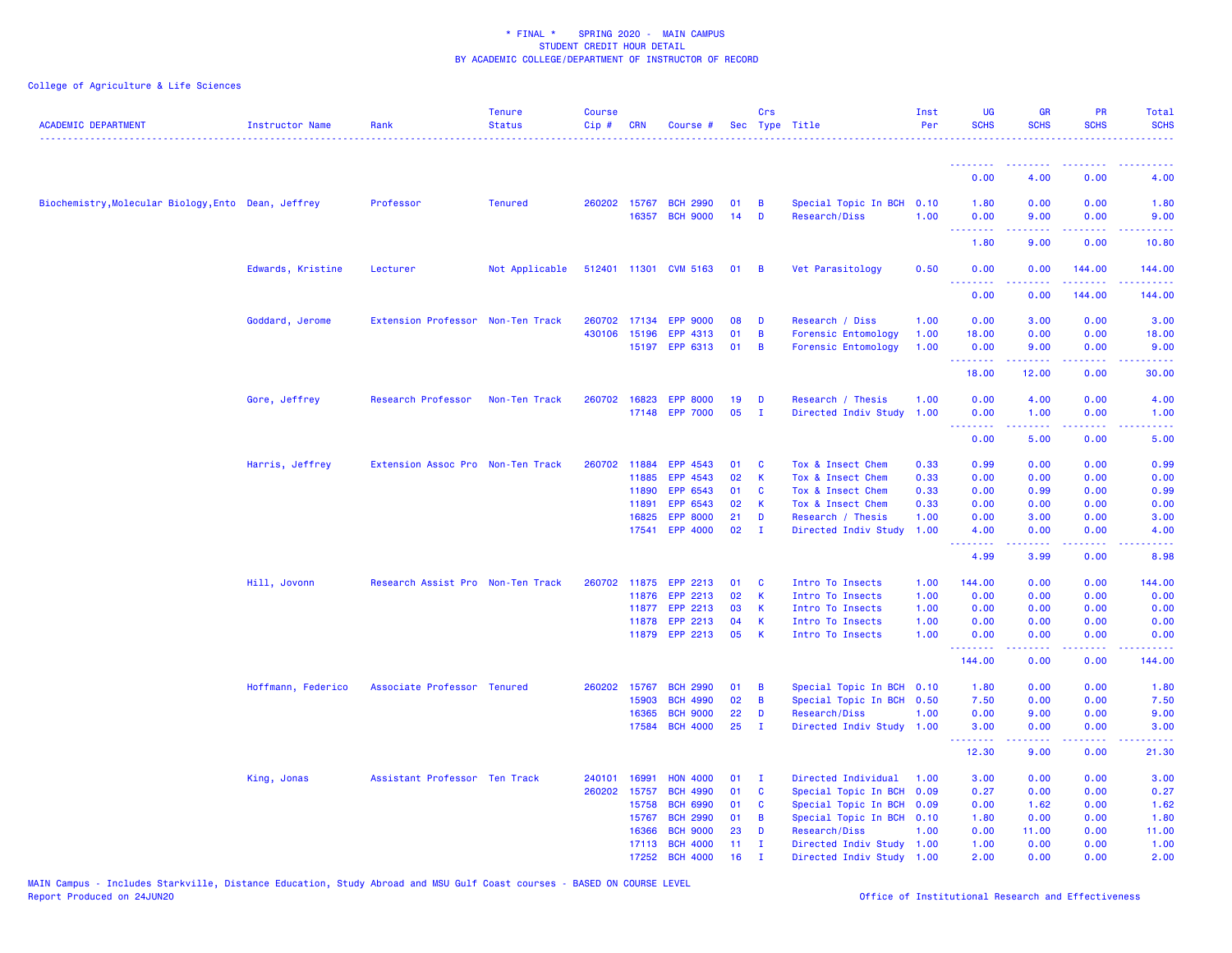| <b>ACADEMIC DEPARTMENT</b>                        | Instructor Name  | Rank                          | <b>Tenure</b><br><b>Status</b> | <b>Course</b><br>Cip# | CRN            | Course #                    |                 | Crs                      | Sec Type Title<br>.                       | Inst<br>Per  | <b>UG</b><br><b>SCHS</b> | <b>GR</b><br><b>SCHS</b> | <b>PR</b><br><b>SCHS</b> | Total<br><b>SCHS</b> |
|---------------------------------------------------|------------------|-------------------------------|--------------------------------|-----------------------|----------------|-----------------------------|-----------------|--------------------------|-------------------------------------------|--------------|--------------------------|--------------------------|--------------------------|----------------------|
| Biochemistry, Molecular Biology, Ento King, Jonas |                  | Assistant Professor Ten Track |                                | 260202 17346          |                | <b>BCH 4000</b>             | 18              | п.                       | Directed Indiv Study 1.00                 |              | 2.00                     | 0.00                     | 0.00                     | 2.00                 |
|                                                   |                  |                               |                                |                       | 17612          | <b>BCH 4000</b>             | 26              | $\mathbf{I}$             | Directed Indiv Study                      | 1.00         | 3.00                     | 0.00                     | 0.00                     | 3.00                 |
|                                                   |                  |                               |                                | 260702 16828          |                | <b>EPP 8000</b>             | 24              | D                        | Research / Thesis                         | 1.00         | 0.00                     | 11.00                    | 0.00                     | 11.00                |
|                                                   |                  |                               |                                |                       |                |                             |                 |                          |                                           |              | <b>.</b> .<br>13.07      | .<br>23.62               | الأنابات<br>0.00         | وعاعاها<br>36.69     |
|                                                   | Krishnan, Natraj | Associate Professor Tenured   |                                | 010000                | 16906          | GA 4000                     | 11              | $\mathbf{I}$             | Dis in Agriculture                        | 1.00         | 3.00                     | 0.00                     | 0.00                     | 3.00                 |
|                                                   |                  |                               |                                | 260202                | 10441          | <b>BCH 4623</b>             | 01              | C                        | <b>Biochem Spec Tissues</b>               | 0.50         | 124.50                   | 0.00                     | 0.00                     | 124.50               |
|                                                   |                  |                               |                                |                       | 10442          | <b>BCH 4623</b>             | <b>HO1 C</b>    |                          | Honors Biochem Spec                       | 0.50         | 1.50                     | 0.00                     | 0.00                     | 1.50                 |
|                                                   |                  |                               |                                |                       | 10450          | <b>BCH 6623</b>             | 01              | <b>C</b>                 | <b>Biochem Spec Tissues</b>               | 0.50         | 0.00                     | 1.50                     | 0.00                     | 1.50                 |
|                                                   |                  |                               |                                |                       | 15757          | <b>BCH 4990</b>             | 01              | <b>C</b>                 | Special Topic In BCH                      | 0.15         | 0.45                     | 0.00                     | 0.00                     | 0.45                 |
|                                                   |                  |                               |                                |                       | 15758          | <b>BCH 6990</b>             | 01              | $\mathbf{C}$             | Special Topic In BCH                      | 0.15         | 0.00                     | 2.70                     | 0.00                     | 2.70                 |
|                                                   |                  |                               |                                |                       | 15901          | <b>BCH 4000</b>             | 01              | $\mathbf I$              | Directed Indiv Study                      | 1.00         | 5.00                     | 0.00                     | 0.00                     | 5.00                 |
|                                                   |                  |                               |                                |                       | 16344          | <b>BCH 8000</b>             | 26              | D                        | Research / Thesis                         | 1.00         | 0.00                     | 3.00                     | 0.00                     | 3.00                 |
|                                                   |                  |                               |                                |                       | 16693          | <b>BCH 4000</b>             | 04              | $\mathbf{I}$             | Directed Indiv Study                      | 0.25         | 0.75                     | 0.00                     | 0.00                     | 0.75                 |
|                                                   |                  |                               |                                |                       | 17180          | <b>BCH 4000</b>             | 12 <sub>2</sub> | T                        | Directed Indiv Study                      | 0.25         | 0.75                     | 0.00                     | 0.00                     | 0.75                 |
|                                                   |                  |                               |                                |                       | 17183          | <b>BCH 4000</b>             | 13              | $\mathbf I$              | Directed Indiv Study                      | 0.25         | 0.75                     | 0.00                     | 0.00                     | 0.75                 |
|                                                   |                  |                               |                                |                       | 17206          | <b>BCH 4000</b>             | 14              | I.                       | Directed Indiv Study                      | 0.25         | 0.75                     | 0.00                     | 0.00                     | 0.75                 |
|                                                   |                  |                               |                                | 260702                | 17249<br>11884 | <b>BCH 4000</b><br>EPP 4543 | 15<br>01        | $\mathbf{I}$<br><b>C</b> | Directed Indiv Study<br>Tox & Insect Chem | 0.25<br>0.34 | 0.75<br>1.02             | 0.00<br>0.00             | 0.00<br>0.00             | 0.75                 |
|                                                   |                  |                               |                                |                       | 11885          | EPP 4543                    | 02              | К                        |                                           |              | 0.00                     |                          |                          | 1.02<br>0.00         |
|                                                   |                  |                               |                                |                       | 11890          | EPP 6543                    | 01              | C                        | Tox & Insect Chem<br>Tox & Insect Chem    | 0.34<br>0.34 |                          | 0.00<br>1.02             | 0.00<br>0.00             | 1.02                 |
|                                                   |                  |                               |                                |                       | 11891          | EPP 6543                    | 02              | K                        | Tox & Insect Chem                         | 0.34         | 0.00<br>0.00             | 0.00                     | 0.00                     | 0.00                 |
|                                                   |                  |                               |                                |                       | 17002          | <b>EPP 7000</b>             | 04              | $\mathbf I$              | Directed Indiv Study                      | 1.00         | 0.00                     | 3.00                     | 0.00                     | 3.00                 |
|                                                   |                  |                               |                                |                       | 17421          | <b>EPP 4000</b>             | 01              | $\mathbf{I}$             | Directed Indiv Study                      | 1.00         | 3.00                     | 0.00                     | 0.00                     | 3.00                 |
|                                                   |                  |                               |                                |                       |                |                             |                 |                          |                                           |              | --------<br>142.22       | د د د د د<br>11.22       | .<br>0.00                | .<br>153.44          |
|                                                   | Li, Jiaxu        | Associate Professor Tenured   |                                | 260202                | 10432          | <b>BCH 4013</b>             | 01              | <b>C</b>                 | Principles of Bioche                      | 1.00         | 489.00                   | 0.00                     | 0.00                     | 489.00               |
|                                                   |                  |                               |                                |                       | 10433          | <b>BCH 4013</b>             | <b>HO1 C</b>    |                          | Honors - Prin. of Bi                      | 1.00         | 36.00                    | 0.00                     | 0.00                     | 36.00                |
|                                                   |                  |                               |                                |                       | 10447          | <b>BCH 6013</b>             | 01              | C                        | Principles of Bioche                      | 1.00         | 0.00                     | 27.00                    | 0.00                     | 27.00                |
|                                                   |                  |                               |                                |                       | 15503          | <b>BCH 8990</b>             | 02              | $\mathbf{C}$             | Special Topic In BCH                      | 1.00         | 0.00                     | 21.00                    | 0.00                     | 21.00                |
|                                                   |                  |                               |                                |                       | 16371          | <b>BCH 9000</b>             | 28              | D                        | Research/Diss                             | 1.00         | 0.00                     | 9.00                     | 0.00                     | 9.00                 |
|                                                   |                  |                               |                                |                       |                |                             |                 |                          |                                           |              | .<br>525.00              | والمستوات<br>57.00       | .<br>0.00                | 582.00               |
|                                                   | Lu, Shien        | Professor                     | <b>Tenured</b>                 | 010000                | 17609          | GA 4000                     | 21              | $\mathbf{I}$             | Dis in Agriculture                        | 1.00         | 1.00                     | 0.00                     | 0.00                     | 1.00                 |
|                                                   |                  |                               |                                | 260202                | 15757          | <b>BCH 4990</b>             | 01              | $\mathbf{C}$             | Special Topic In BCH                      | 0.08         | 0.24                     | 0.00                     | 0.00                     | 0.24                 |
|                                                   |                  |                               |                                |                       | 15758          | <b>BCH 6990</b>             | 01              | C                        | Special Topic In BCH                      | 0.08         | 0.00                     | 1.44                     | 0.00                     | 1.44                 |
|                                                   |                  |                               |                                | 260305                | 11880          | EPP 4163                    | 01              | B                        | Plant Dis Mgmt                            | 1.00         | 87.00                    | 0.00                     | 0.00                     | 87.00                |
|                                                   |                  |                               |                                | 260702                | 16998          | <b>EPP 9000</b>             | 07              | D                        | Research / Diss                           | 1.00         | 0.00                     | 9.00                     | 0.00                     | 9.00                 |
|                                                   |                  |                               |                                |                       |                |                             |                 |                          |                                           |              | <b>.</b> .<br>88.24      | المتمالي<br>10.44        | الأعاماء<br>0.00         | المتمامين<br>98.68   |
|                                                   | Meyer, Florencia | Associate Professor Tenured   |                                | 260202                | 10436          | <b>BCH 4603</b>             | 01              | C                        | Gen Biochem I                             | 1.00         | 132.00                   | 0.00                     | 0.00                     | 132.00               |
|                                                   |                  |                               |                                |                       | 10437          | <b>BCH 4603</b>             | H01 C           |                          | Honors Gen Biochem                        | 1.00         | 6.00                     | 0.00                     | 0.00                     | 6.00                 |
|                                                   |                  |                               |                                |                       | 10448          | <b>BCH 6603</b>             | 01              | C                        | Gen Biochem I                             | 1.00         | 0.00                     | 21.00                    | 0.00                     | 21.00                |
|                                                   |                  |                               |                                |                       | 15757          | <b>BCH 4990</b>             | 01              | <b>C</b>                 | Special Topic In BCH                      | 0.08         | 0.24                     | 0.00                     | 0.00                     | 0.24                 |
|                                                   |                  |                               |                                |                       | 15758          | <b>BCH 6990</b>             | 01              | <b>C</b>                 | Special Topic In BCH                      | 0.08         | 0.00                     | 1.44                     | 0.00                     | 1.44                 |
|                                                   |                  |                               |                                |                       | 15767          | <b>BCH 2990</b>             | 01              | B                        | Special Topic In BCH                      | 0.10         | 1.80                     | 0.00                     | 0.00                     | 1.80                 |
|                                                   |                  |                               |                                |                       | 16374          | <b>BCH 9000</b>             | 31              | D                        | Research/Diss                             | 1.00         | 0.00                     | 9.00                     | 0.00                     | 9.00                 |
|                                                   |                  |                               |                                |                       | 16386          | <b>BCH 8000</b>             | 29              | D                        | Research / Thesis                         | 1.00         | 0.00                     | 2.00                     | 0.00                     | 2.00                 |
|                                                   |                  |                               |                                |                       | 17105          | <b>BCH 4000</b>             | 10              | $\mathbf I$              | Directed Indiv Study                      | 1.00         | 1.00                     | 0.00                     | 0.00                     | 1.00                 |
|                                                   |                  |                               |                                |                       | 17529          | <b>BCH 4000</b>             | 23              |                          | Directed Indiv Study                      | 1.00         | 3.00                     | 0.00                     | 0.00                     | 3.00                 |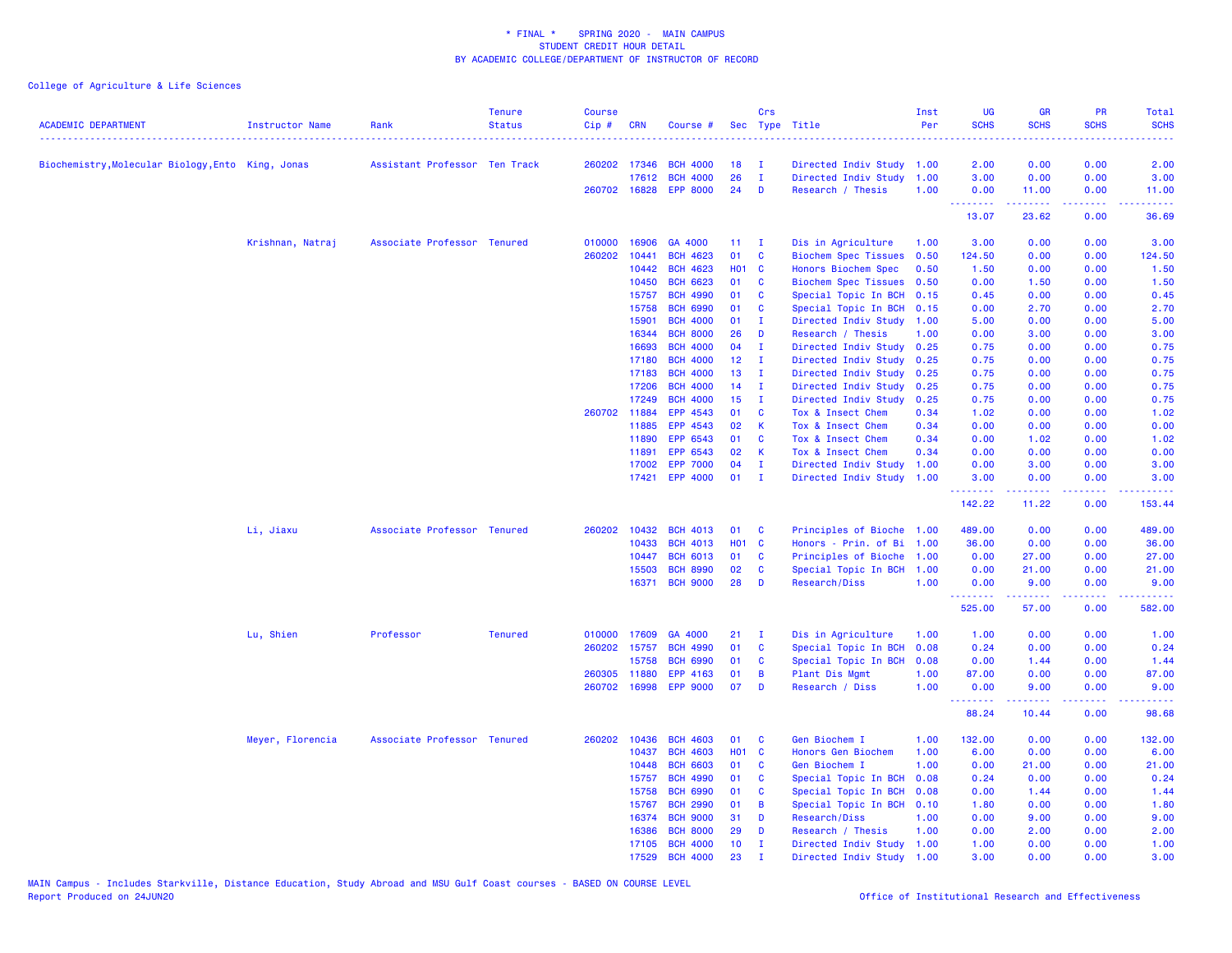| <b>ACADEMIC DEPARTMENT</b>                             | <b>Instructor Name</b> | Rank                              | <b>Tenure</b><br><b>Status</b> | <b>Course</b><br>Cip# | <b>CRN</b> | Course #              |    | Crs<br>Sec Type Title |                           | Inst<br>Per | <b>UG</b><br><b>SCHS</b> | <b>GR</b><br><b>SCHS</b> | PR<br><b>SCHS</b> | Total<br><b>SCHS</b>      |
|--------------------------------------------------------|------------------------|-----------------------------------|--------------------------------|-----------------------|------------|-----------------------|----|-----------------------|---------------------------|-------------|--------------------------|--------------------------|-------------------|---------------------------|
| Biochemistry, Molecular Biology, Ento Meyer, Florencia |                        | Associate Professor Tenured       |                                |                       |            | 400510 10429 BCH 2013 | 01 | <b>C</b>              | Intro to Forensic Sc 1.00 |             | 102,00<br><u>.</u>       | 0.00                     | 0.00<br>ولايت     | 102.00<br>22222           |
|                                                        |                        |                                   |                                |                       |            |                       |    |                       |                           |             | 246.04                   | 33.44                    | 0.00              | 279.48                    |
|                                                        | Musser, Fred           | Professor                         | <b>Tenured</b>                 | 260202                | 16388      | <b>BCH 8000</b>       | 30 | D                     | Research / Thesis         | 1.00        | 0.00                     | 3.00                     | 0.00              | 3.00                      |
|                                                        |                        |                                   |                                | 260702                | 11883      | EPP 4263              | 01 | B                     | Prin Insect Pest Mgt 1.00 |             | 33.00                    | 0.00                     | 0.00              | 33.00                     |
|                                                        |                        |                                   |                                |                       | 11889      | EPP 6263              | 01 | B                     | Prin Insect Pest Mgt 1.00 |             | 0.00<br><u>.</u>         | 12.00<br>بالأبادي        | 0.00<br>.         | 12.00<br>وعاعاها          |
|                                                        |                        |                                   |                                |                       |            |                       |    |                       |                           |             | 33.00                    | 15.00                    | 0.00              | 48.00                     |
|                                                        | Peng, Zhaohua          | Professor                         | <b>Tenured</b>                 | 260202                |            | 16377 BCH 9000        | 34 | D                     | Research/Diss             | 1.00        | 0.00<br><u>.</u>         | 7.00<br>a a a a a        | 0.00<br>.         | 7.00<br>$\omega$ is a set |
|                                                        |                        |                                   |                                |                       |            |                       |    |                       |                           |             | 0.00                     | 7.00                     | 0.00              | 7.00                      |
|                                                        | Popescu, Sorina        | Associate Professor Ten Track     |                                | 260202                | 15757      | <b>BCH 4990</b>       | 01 | <b>C</b>              | Special Topic In BCH 0.14 |             | 0.42                     | 0.00                     | 0.00              | 0.42                      |
|                                                        |                        |                                   |                                |                       | 15758      | <b>BCH 6990</b>       | 01 | C                     | Special Topic In BCH      | 0.14        | 0.00                     | 2.52                     | 0.00              | 2.52                      |
|                                                        |                        |                                   |                                |                       | 15767      | <b>BCH 2990</b>       | 01 | B                     | Special Topic In BCH 0.10 |             | 1.80                     | 0.00                     | 0.00              | 1.80                      |
|                                                        |                        |                                   |                                |                       | 16318      | <b>BCH 9000</b>       | 01 | D                     | Research/Diss             | 1.00        | 0.00                     | 24.00                    | 0.00              | 24.00                     |
|                                                        |                        |                                   |                                |                       | 16319      | <b>BCH 8000</b>       | 02 | D                     | Research / Thesis         | 1.00        | 0.00                     | 13.00                    | 0.00              | 13.00                     |
|                                                        |                        |                                   |                                |                       | 17277      | <b>BCH 4000</b>       | 17 | $\mathbf{I}$          | Directed Indiv Study      | 1.00        | 3.00                     | 0.00                     | 0.00              | 3.00                      |
|                                                        |                        |                                   |                                |                       | 17371      | <b>BCH 4000</b>       | 19 | T                     | Directed Indiv Study      | 1.00        | 3.00                     | 0.00                     | 0.00              | 3.00                      |
|                                                        |                        |                                   |                                |                       | 17420      | <b>BCH 7000</b>       | 01 | $\mathbf{I}$          | Directed Indiv Study 1.00 |             | 0.00<br>.                | 3.00<br>المتمام والمناور | 0.00<br>22222     | 3.00<br>والمستناب         |
|                                                        |                        |                                   |                                |                       |            |                       |    |                       |                           |             | 8.22                     | 42.52                    | 0.00              | 50.74                     |
|                                                        | Rai, Aswathy           | Clinical Assist Pro Non-Ten Track |                                | 260202                | 10451      | <b>BCH 6804</b>       | 01 | C                     | Molecular Biology Me 1.00 |             | 0.00                     | 8.00                     | 0.00              | 8.00                      |
|                                                        |                        |                                   |                                |                       | 10452      | <b>BCH 6804</b>       | 02 | $\mathsf K$           | Molecular Biology Me      | 1.00        | 0.00                     | 0.00                     | 0.00              | 0.00                      |
|                                                        |                        |                                   |                                |                       | 10453      | <b>BCH 6804</b>       | 03 | K                     | Molecular Biology Me 1.00 |             | 0.00                     | 0.00                     | 0.00              | 0.00                      |
|                                                        |                        |                                   |                                |                       | 15502      | <b>BCH 8990</b>       | 01 | B                     | Special Topic In BCH 0.50 |             | 0.00                     | 1.50                     | 0.00              | 1.50                      |
|                                                        |                        |                                   |                                |                       | 15767      | <b>BCH 2990</b>       | 01 | B                     | Special Topic In BCH 0.10 |             | 1.80                     | 0.00                     | 0.00              | 1.80                      |
|                                                        |                        |                                   |                                |                       | 16955      | <b>BCH 4000</b>       | 80 | $\mathbf{I}$          | Directed Indiv Study 1.00 |             | 4.00                     | 0.00                     | 0.00              | 4.00                      |
|                                                        |                        |                                   |                                |                       | 17127      | <b>BCH 6804</b>       | 05 | C                     | Molecular Biology Me      | 1.00        | 0.00                     | 8.00                     | 0.00              | 8.00                      |
|                                                        |                        |                                   |                                | 260210                | 10443      | <b>BCH 4804</b>       | 01 | C                     | Molecular Biology Me      | 1.00        | 316.00                   | 0.00                     | 0.00              | 316.00                    |
|                                                        |                        |                                   |                                |                       | 10444      | <b>BCH 4804</b>       | 02 | K                     | Molecular Biology Me      | 1.00        | 0.00                     | 0.00                     | 0.00              | 0.00                      |
|                                                        |                        |                                   |                                |                       | 10445      | <b>BCH 4804</b>       | 03 | K                     | Molecular Biology Me      | 1.00        | 0.00                     | 0.00                     | 0.00              | 0.00                      |
|                                                        |                        |                                   |                                |                       | 10446      | <b>BCH 4804</b>       | 04 | K                     | Molecular Biology Me      | 1.00        | 0.00                     | 0.00                     | 0.00              | 0.00                      |
|                                                        |                        |                                   |                                |                       | 17255      | <b>BCH 4804</b>       | 05 | C                     | Molecular Biology Me 1.00 |             | 16.00<br>.               | 0.00                     | 0.00<br>.         | 16.00                     |
|                                                        |                        |                                   |                                |                       |            |                       |    |                       |                           |             | 337.80                   | 17.50                    | 0.00              | 355.30                    |
|                                                        | Riggins, John          | Associate Professor Tenured       |                                |                       |            | 260702 16844 EPP 8000 | 40 | D                     | Research / Thesis         | 1.00        | 0.00<br>.                | 12.00<br>.               | 0.00<br>.         | 12.00<br>.                |
|                                                        |                        |                                   |                                |                       |            |                       |    |                       |                           |             | 0.00                     | 12.00                    | 0.00              | 12.00                     |
|                                                        | Sabanadzovic, Sead     | Professor                         | <b>Tenured</b>                 | 260202                | 15757      | <b>BCH 4990</b>       | 01 | C                     | Special Topic In BCH      | 0.08        | 0.24                     | 0.00                     | 0.00              | 0.24                      |
|                                                        |                        |                                   |                                |                       | 15758      | <b>BCH 6990</b>       | 01 | C                     | Special Topic In BCH      | 0.08        | 0.00                     | 1.44                     | 0.00              | 1.44                      |
|                                                        |                        |                                   |                                | 260305                | 11881      | EPP 4214              | 01 | C                     | Diseases Of Crops         | 1.00        | 28.00                    | 0.00                     | 0.00              | 28.00                     |
|                                                        |                        |                                   |                                |                       | 11882      | EPP 4214              | 02 | К                     | Diseases Of Crops         | 1.00        | 0.00                     | 0.00                     | 0.00              | 0.00                      |
|                                                        |                        |                                   |                                |                       | 11887      | EPP 6214              | 01 | C                     | Diseases Of Crops         | 1.00        | 0.00                     | 12.00                    | 0.00              | 12.00                     |
|                                                        |                        |                                   |                                |                       |            | 11888 EPP 6214        | 02 | K                     | Diseases Of Crops         | 1.00        | 0.00<br><b></b>          | 0.00<br>د د د د د        | 0.00<br>.         | 0.00<br>المتمامين         |
|                                                        |                        |                                   |                                |                       |            |                       |    |                       |                           |             | 28.24                    | 13.44                    | 0.00              | 41.68                     |
|                                                        | Shan, Xueyan           | Research Assoc Prof Non-Ten Track |                                |                       |            | 010000 17196 GA 4000  | 16 | $\mathbf{I}$          | Dis in Agriculture        | 1.00        | 2.00                     | 0.00                     | 0.00              | 2.00                      |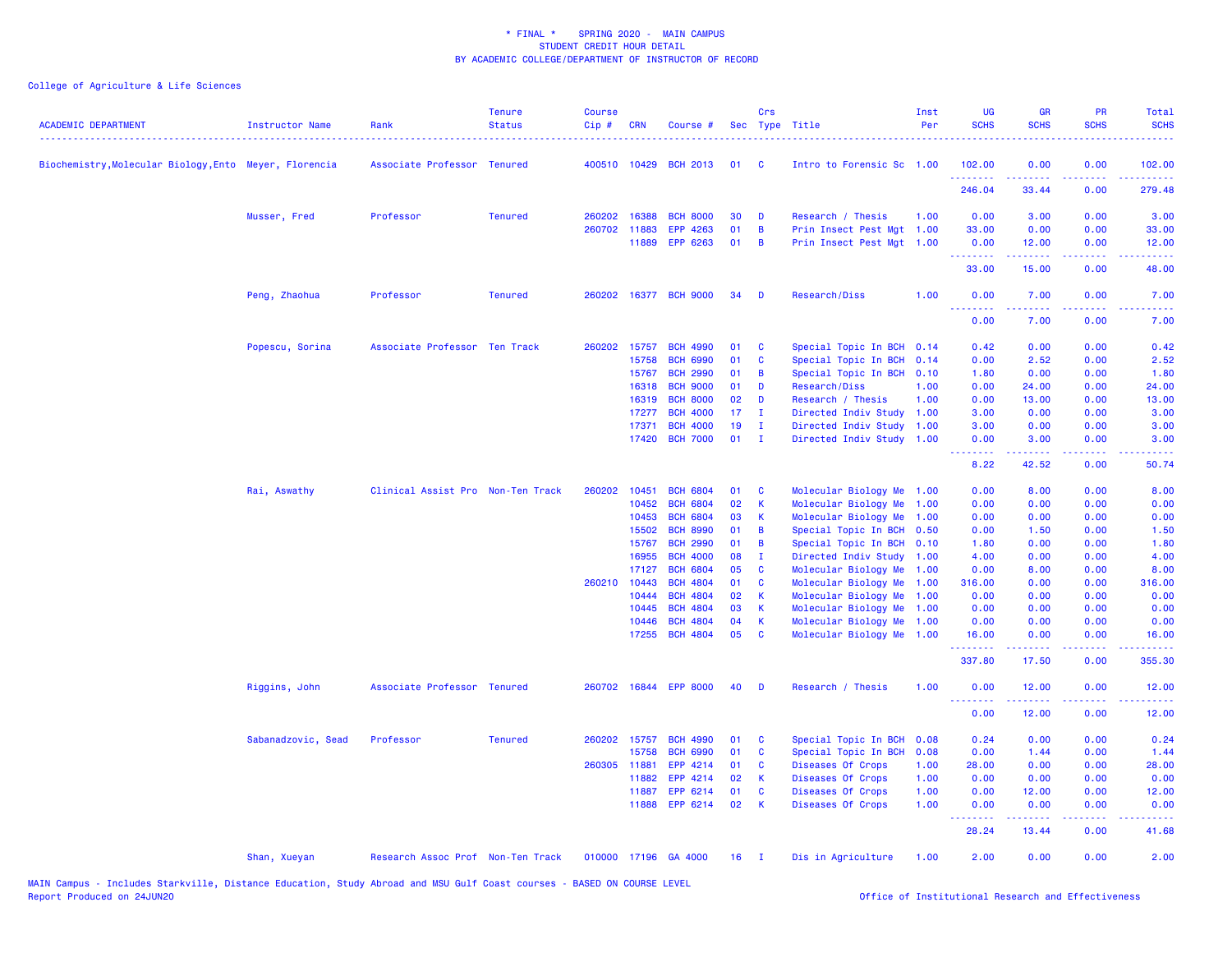| <b>ACADEMIC DEPARTMENT</b>                         | <b>Instructor Name</b> | Rank                                    | <b>Tenure</b><br><b>Status</b> | <b>Course</b><br>$Cip \#$ | <b>CRN</b>   | Course #                          |                   | Crs               | Sec Type Title                                 | Inst<br>Per | <b>UG</b><br><b>SCHS</b>                         | <b>GR</b><br><b>SCHS</b>                                                                                                                                     | PR<br><b>SCHS</b>                   | Total<br><b>SCHS</b>                                                                                                                                         |
|----------------------------------------------------|------------------------|-----------------------------------------|--------------------------------|---------------------------|--------------|-----------------------------------|-------------------|-------------------|------------------------------------------------|-------------|--------------------------------------------------|--------------------------------------------------------------------------------------------------------------------------------------------------------------|-------------------------------------|--------------------------------------------------------------------------------------------------------------------------------------------------------------|
|                                                    |                        |                                         |                                |                           |              |                                   |                   |                   |                                                |             | .                                                |                                                                                                                                                              | $- - - -$                           | والمستناب                                                                                                                                                    |
| Biochemistry, Molecular Biology, Ento Shan, Xueyan |                        | Research Assoc Prof Non-Ten Track       |                                | 260202                    | 10455        | <b>BCH 8633</b>                   | 01                | C                 | <b>Enzymes</b>                                 | 1.00        | 0.00                                             | 33.00                                                                                                                                                        | 0.00                                | 33.00                                                                                                                                                        |
|                                                    |                        |                                         |                                |                           | 16387        | <b>BCH 9000</b>                   | 41                | D                 | Research/Diss                                  | 1.00        | 0.00                                             | 6.00                                                                                                                                                         | 0.00                                | 6.00                                                                                                                                                         |
|                                                    |                        |                                         |                                |                           |              | 16870 BCH 4000                    | 06                | $\mathbf{I}$      | Directed Indiv Study                           | 1.00        | 3.00<br>.                                        | 0.00<br>$\frac{1}{2} \left( \frac{1}{2} \right) \left( \frac{1}{2} \right) \left( \frac{1}{2} \right) \left( \frac{1}{2} \right) \left( \frac{1}{2} \right)$ | 0.00<br>.                           | 3.00<br>$\frac{1}{2} \left( \frac{1}{2} \right) \left( \frac{1}{2} \right) \left( \frac{1}{2} \right) \left( \frac{1}{2} \right)$                            |
|                                                    |                        |                                         |                                |                           |              |                                   |                   |                   |                                                |             | 5.00                                             | 39.00                                                                                                                                                        | 0.00                                | 44.00                                                                                                                                                        |
|                                                    | Sparks, Darrell        | Associate Professor Tenured             |                                | 260202                    | 10430        | <b>BCH 3901</b>                   | 01                | - S               | Senior Seminar                                 | 0.50        | 12.00                                            | 0.00                                                                                                                                                         | 0.00                                | 12.00                                                                                                                                                        |
|                                                    |                        |                                         |                                |                           | 10431        | <b>BCH 3901</b>                   | 02                | <b>S</b>          | Senior Seminar                                 | 0.50        | 11.50                                            | 0.00                                                                                                                                                         | 0.00                                | 11.50                                                                                                                                                        |
|                                                    |                        |                                         |                                |                           | 10438        | <b>BCH 4613</b>                   | 01                | C                 | Gen Biochem II                                 | 1.00        | 195.00                                           | 0.00                                                                                                                                                         | 0.00                                | 195.00                                                                                                                                                       |
|                                                    |                        |                                         |                                |                           | 10440        | <b>BCH 4613</b>                   | <b>HO1 C</b>      | <b>C</b>          | Honors Gen Biochem I                           | 1.00        | 12.00                                            | 0.00                                                                                                                                                         | 0.00                                | 12.00                                                                                                                                                        |
|                                                    |                        |                                         |                                |                           | 10449        | <b>BCH 6613</b>                   | 01                |                   | Gen Biochem II                                 | 1.00        | 0.00                                             | 6.00                                                                                                                                                         | 0.00                                | 6.00                                                                                                                                                         |
|                                                    |                        |                                         |                                |                           | 15502        | <b>BCH 8990</b>                   | 01                | B                 | Special Topic In BCH 0.50                      |             | 0.00                                             | 1.50                                                                                                                                                         | 0.00                                | 1.50                                                                                                                                                         |
|                                                    |                        |                                         |                                |                           | 15767        | <b>BCH 2990</b>                   | 01<br>01          | B                 | Special Topic In BCH                           | 0.10        | 1.80                                             | 0.00                                                                                                                                                         | 0.00                                | 1.80                                                                                                                                                         |
|                                                    |                        |                                         |                                |                           | 16118        | <b>BCH 8000</b><br>16537 BCH 4000 | 03                | D<br>$\mathbf{I}$ | Research / Thesis<br>Directed Indiv Study 1.00 | 1.00        | 0.00<br>6.00                                     | 2.00<br>0.00                                                                                                                                                 | 0.00<br>0.00                        | 2.00<br>6.00                                                                                                                                                 |
|                                                    |                        |                                         |                                |                           |              |                                   |                   |                   |                                                |             | <b><i><u>AAAAAAA</u></i></b>                     | $\frac{1}{2} \left( \frac{1}{2} \right) \left( \frac{1}{2} \right) \left( \frac{1}{2} \right) \left( \frac{1}{2} \right) \left( \frac{1}{2} \right)$         | 22222                               | .                                                                                                                                                            |
|                                                    |                        |                                         |                                |                           |              |                                   |                   |                   |                                                |             | 238.30                                           | 9.50                                                                                                                                                         | 0.00                                | 247.80                                                                                                                                                       |
|                                                    |                        | Tomaso-Peterson, Mar Research Professor | Non-Ten Track                  | 260202                    | 15757        | <b>BCH 4990</b>                   | 01                | <b>C</b>          | Special Topic In BCH 0.08                      |             | 0.24                                             | 0.00                                                                                                                                                         | 0.00                                | 0.24                                                                                                                                                         |
|                                                    |                        |                                         |                                |                           | 15758        | <b>BCH 6990</b>                   | 01                | C                 | Special Topic In BCH 0.08                      |             | 0.00                                             | 1.44                                                                                                                                                         | 0.00                                | 1.44                                                                                                                                                         |
|                                                    |                        |                                         |                                |                           | 260702 16805 | <b>EPP 8000</b>                   | 01                | D                 | Research / Thesis                              | 1.00        | 0.00                                             | 19.00                                                                                                                                                        | 0.00                                | 19.00                                                                                                                                                        |
|                                                    |                        |                                         |                                |                           | 16867        | <b>EPP 7000</b>                   | 01                | $\mathbf{I}$      | Directed Indiv Study 1.00                      |             | 0.00<br>.                                        | 1.00<br>.                                                                                                                                                    | 0.00<br>.                           | 1.00<br>.                                                                                                                                                    |
|                                                    |                        |                                         |                                |                           |              |                                   |                   |                   |                                                |             | 0.24                                             | 21.44                                                                                                                                                        | 0.00                                | 21.68                                                                                                                                                        |
|                                                    | Vance, Carrie          | Research Assist Pro Non-Ten Track       |                                | 260202                    | 15767        | <b>BCH 2990</b>                   | 01                | B                 | Special Topic In BCH 0.10                      |             | 1.80                                             | 0.00                                                                                                                                                         | 0.00                                | 1.80                                                                                                                                                         |
|                                                    |                        |                                         |                                |                           | 15903        | <b>BCH 4990</b>                   | 02                | B                 | Special Topic In BCH 0.50                      |             | 7.50                                             | 0.00                                                                                                                                                         | 0.00                                | 7.50                                                                                                                                                         |
|                                                    |                        |                                         |                                |                           | 16395        | <b>BCH 9000</b>                   | 45                | D                 | Research/Diss                                  | 1.00        | 0.00                                             | 20.00                                                                                                                                                        | 0.00                                | 20.00                                                                                                                                                        |
|                                                    |                        |                                         |                                |                           | 16400        | <b>BCH 8000</b>                   | 36                | D                 | Research / Thesis                              | 1.00        | 0.00                                             | 6.00                                                                                                                                                         | 0.00                                | 6.00                                                                                                                                                         |
|                                                    |                        |                                         |                                |                           | 17509        | <b>BCH 4000</b>                   | 20                | Ι.                | Directed Indiv Study                           | 1.00        | 3.00                                             | 0.00                                                                                                                                                         | 0.00                                | 3.00                                                                                                                                                         |
|                                                    |                        |                                         |                                |                           | 17519        | <b>BCH 4000</b>                   | 21                | $\mathbf{I}$      | Directed Indiv Study                           | 1.00        | 3.00                                             | 0.00                                                                                                                                                         | 0.00                                | 3.00                                                                                                                                                         |
|                                                    |                        |                                         |                                |                           | 17644        | <b>BCH 4000</b>                   | 28                | $\mathbf{I}$      | Directed Indiv Study 1.00                      |             | 1.00<br>.                                        | 0.00                                                                                                                                                         | 0.00<br>$\sim$ $\sim$ $\sim$ $\sim$ | 1.00                                                                                                                                                         |
|                                                    |                        |                                         |                                |                           |              |                                   |                   |                   |                                                |             | 16.30                                            | 26.00                                                                                                                                                        | 0.00                                | 42.30                                                                                                                                                        |
|                                                    | Wilkerson, Teresa      | Research Assist Pro Non-Ten Track       |                                |                           |              | 260202 16399 BCH 9000             | 47                | D                 | Research/Diss                                  | 1.00        | 0.00                                             | 2.00                                                                                                                                                         | 0.00                                | 2.00                                                                                                                                                         |
|                                                    |                        |                                         |                                |                           |              |                                   |                   |                   |                                                |             | .<br>0.00                                        | .<br>2.00                                                                                                                                                    | .<br>0.00                           | $\frac{1}{2} \left( \frac{1}{2} \right) \left( \frac{1}{2} \right) \left( \frac{1}{2} \right) \left( \frac{1}{2} \right) \left( \frac{1}{2} \right)$<br>2.00 |
|                                                    | Willard, Scott         | Professor                               | <b>Tenured</b>                 |                           |              | 010701 10199 AELC 2103 01         |                   | <b>C</b>          | International Ag Sys 0.50                      |             | 22.50                                            | 0.00                                                                                                                                                         | 0.00                                | 22.50                                                                                                                                                        |
|                                                    |                        |                                         |                                |                           |              | 12298 GA 2103                     | 01                | C                 | International Ag Sys 0.50                      |             | 15.00                                            | 0.00                                                                                                                                                         | 0.00                                | 15.00                                                                                                                                                        |
|                                                    |                        |                                         |                                |                           |              |                                   |                   |                   |                                                |             | <b><i><u><u><b>Little Little</b></u></u></i></b> | المتمام والمناور                                                                                                                                             | .                                   | .                                                                                                                                                            |
|                                                    |                        |                                         |                                |                           |              |                                   |                   |                   |                                                |             | 37.50                                            | 0.00                                                                                                                                                         | 0.00                                | 37.50                                                                                                                                                        |
|                                                    | Willeford, Kenneth     | Professor                               | <b>Tenured</b>                 | 260202                    | 10441        | <b>BCH 4623</b>                   | 01                | <b>C</b>          | <b>Biochem Spec Tissues</b>                    | 0.50        | 124.50                                           | 0.00                                                                                                                                                         | 0.00                                | 124.50                                                                                                                                                       |
|                                                    |                        |                                         |                                |                           | 10442        | <b>BCH 4623</b>                   | HO <sub>1</sub> C |                   | Honors Biochem Spec                            | 0.50        | 1.50                                             | 0.00                                                                                                                                                         | 0.00                                | 1.50                                                                                                                                                         |
|                                                    |                        |                                         |                                |                           | 10450        | <b>BCH 6623</b>                   | 01                | C                 | Biochem Spec Tissues 0.50                      |             | 0.00                                             | 1.50                                                                                                                                                         | 0.00                                | 1.50                                                                                                                                                         |
|                                                    |                        |                                         |                                |                           | 16693        | <b>BCH 4000</b>                   | 04                | $\mathbf{I}$      | Directed Indiv Study                           | 0.75        | 2.25                                             | 0.00                                                                                                                                                         | 0.00                                | 2.25                                                                                                                                                         |
|                                                    |                        |                                         |                                |                           | 17180        | <b>BCH 4000</b>                   | 12 <sub>2</sub>   | $\mathbf{I}$      | Directed Indiv Study                           | 0.75        | 2.25                                             | 0.00                                                                                                                                                         | 0.00                                | 2.25                                                                                                                                                         |
|                                                    |                        |                                         |                                |                           | 17183        | <b>BCH 4000</b>                   | 13 <sup>7</sup>   | $\mathbf{I}$      | Directed Indiv Study 0.75                      |             | 2.25                                             | 0.00                                                                                                                                                         | 0.00                                | 2.25                                                                                                                                                         |
|                                                    |                        |                                         |                                |                           | 17206        | <b>BCH 4000</b>                   | 14                | $\mathbf{I}$      | Directed Indiv Study 0.75                      |             | 2.25                                             | 0.00                                                                                                                                                         | 0.00                                | 2.25                                                                                                                                                         |
|                                                    |                        |                                         |                                |                           | 17249        | <b>BCH 4000</b>                   | 15                | $\mathbf{I}$      | Directed Indiv Study 0.75                      |             | 2.25                                             | 0.00                                                                                                                                                         | 0.00                                | 2.25                                                                                                                                                         |
|                                                    |                        |                                         |                                |                           | 17579        | <b>BCH 4000</b>                   | 24                | $\mathbf{r}$      | Directed Indiv Study 1.00                      |             | 2.00                                             | 0.00                                                                                                                                                         | 0.00                                | 2.00                                                                                                                                                         |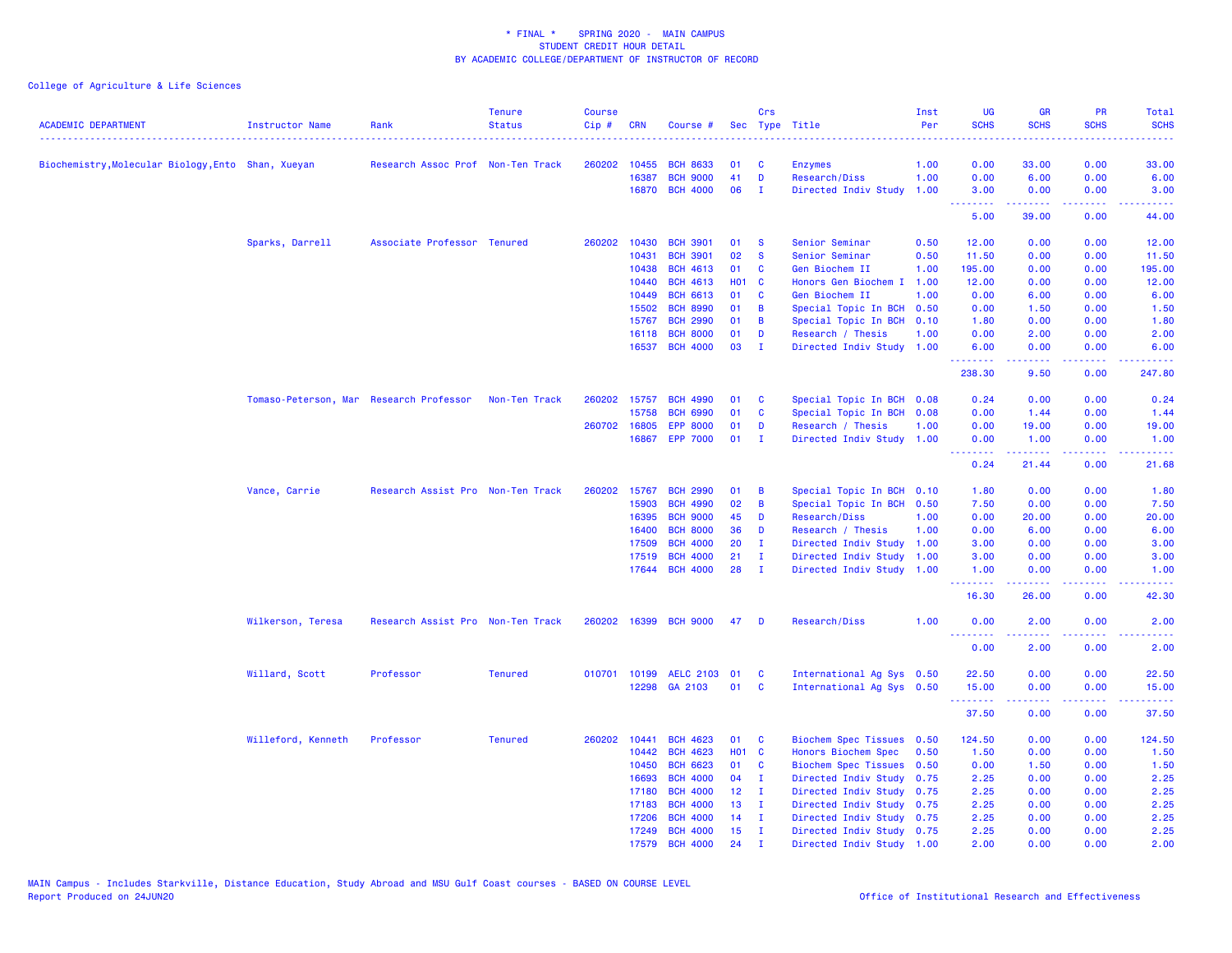| <b>ACADEMIC DEPARTMENT</b>                                    | Instructor Name | Rank | <b>Tenure</b><br>Status | <b>Course</b><br>Cip# | CRN | Course # Sec Type Title | Crs | Inst<br>Per | UG<br><b>SCHS</b>           | <b>GR</b><br><b>SCHS</b> | <b>PR</b><br><b>SCHS</b>        | Total<br><b>SCHS</b>                |
|---------------------------------------------------------------|-----------------|------|-------------------------|-----------------------|-----|-------------------------|-----|-------------|-----------------------------|--------------------------|---------------------------------|-------------------------------------|
|                                                               |                 |      |                         |                       |     |                         |     |             | 139.25                      | 1.50                     | 0.00                            | 140.75                              |
| Biochemistry, Molecular Biology, Entomology & Plant Pathology |                 |      |                         |                       |     |                         |     |             | ========<br>2077.26<br>---- | ========<br>530.76       | ---------<br>144.00<br>======== | ==========<br>2752.02<br>========== |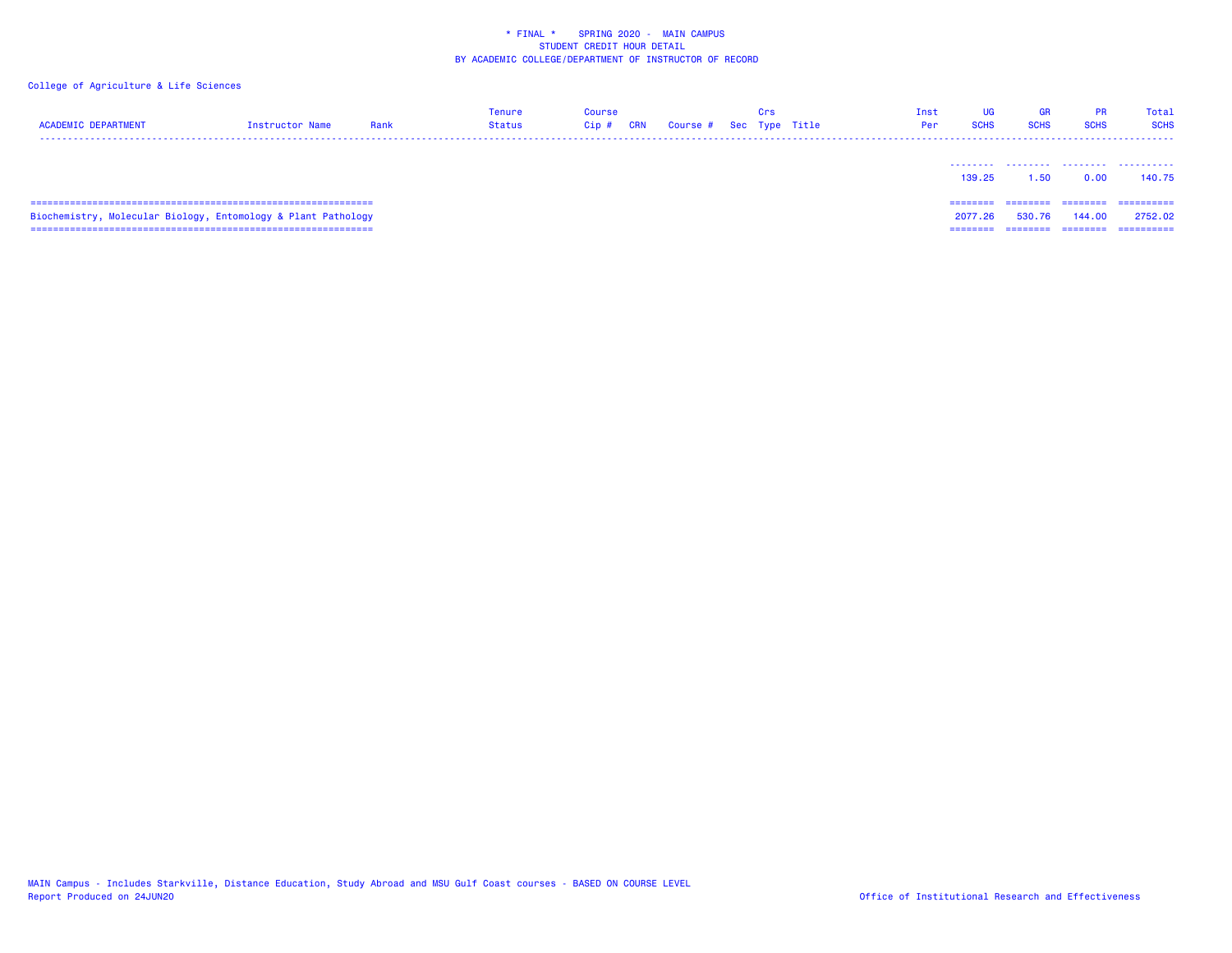| <b>ACADEMIC DEPARTMENT</b>                                                   | Instructor Name | Rank                              | <b>Tenure</b><br>Status | Course<br>$Cip$ # | <b>CRN</b> | Course # Sec Type Title | Crs |                                              | Inst<br>Per | <b>UG</b><br><b>SCHS</b> | <b>GR</b><br><b>SCHS</b> | <b>PR</b><br><b>SCHS</b>     | Total<br><b>SCHS</b>             |
|------------------------------------------------------------------------------|-----------------|-----------------------------------|-------------------------|-------------------|------------|-------------------------|-----|----------------------------------------------|-------------|--------------------------|--------------------------|------------------------------|----------------------------------|
| Dean of Agriculture & Life Sciences Stokes, Mary                             |                 | Grad Research Assis Non-Ten Track |                         |                   |            |                         |     | 010000 16707 GA 4000 10 I Dis in Agriculture | 0.50        | 0.50<br>--------<br>0.50 | 0.00<br>.<br>0.00        | 0.00<br>.<br>0.00            | 0.50<br>.<br>0.50                |
| Dean of Agriculture & Life Sciences<br>===================================== |                 |                                   |                         |                   |            |                         |     |                                              |             | ========<br>0.50         | ========<br>0.00         | ========<br>0.00<br>======== | ==========<br>0.50<br>========== |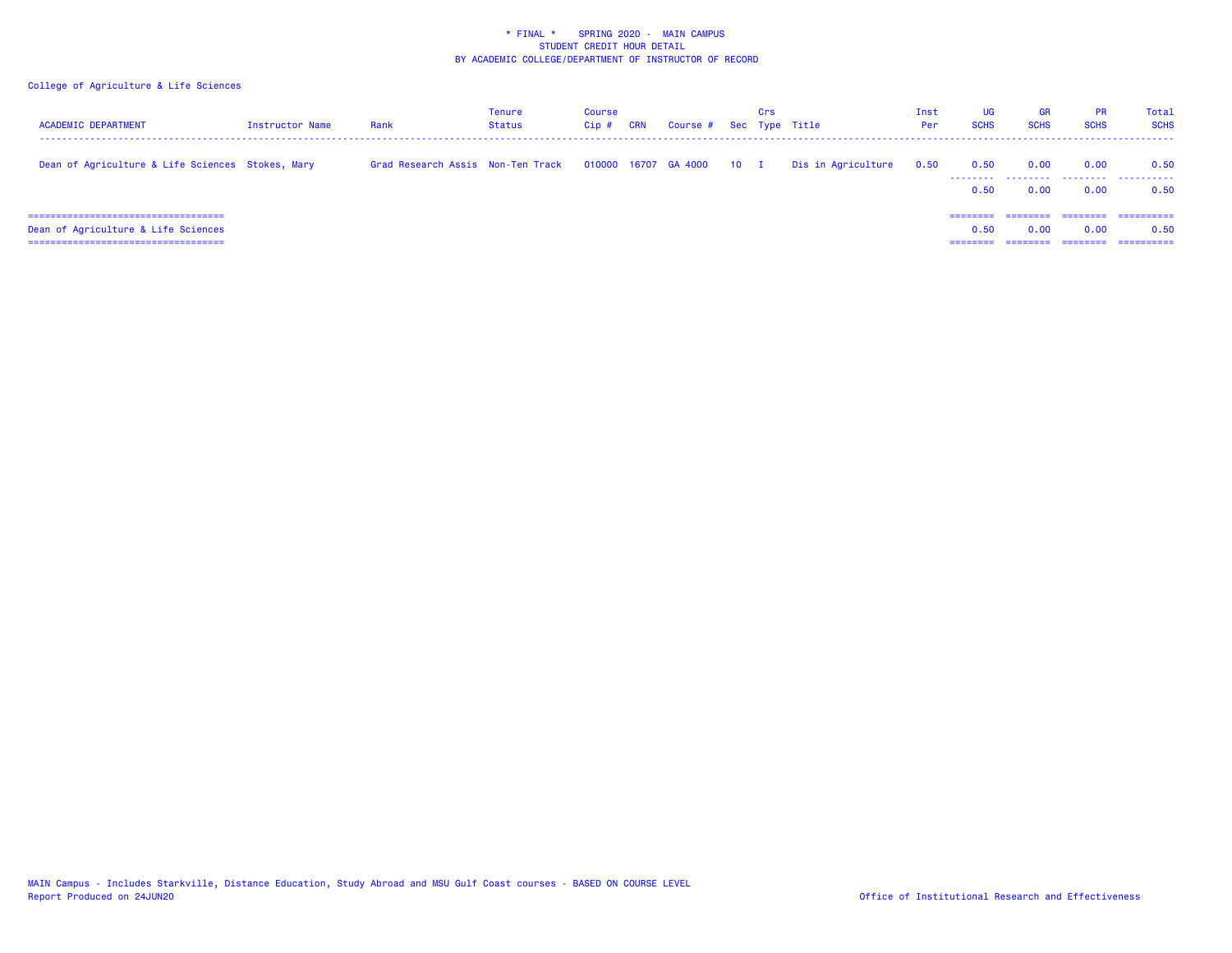| <b>ACADEMIC DEPARTMENT</b>                      | Instructor Name  | Rank                              | <b>Tenure</b><br><b>Status</b> | <b>Course</b><br>Cip# | <b>CRN</b>   | Course #                           |             | Crs<br>Sec Type Title |                           | Inst<br>Per  | <b>UG</b><br><b>SCHS</b>                                                                                                                                                                                                                                                                                                                                                                                                                                                                       | <b>GR</b><br><b>SCHS</b> | PR<br><b>SCHS</b> | Total<br><b>SCHS</b>                                                                                                              |
|-------------------------------------------------|------------------|-----------------------------------|--------------------------------|-----------------------|--------------|------------------------------------|-------------|-----------------------|---------------------------|--------------|------------------------------------------------------------------------------------------------------------------------------------------------------------------------------------------------------------------------------------------------------------------------------------------------------------------------------------------------------------------------------------------------------------------------------------------------------------------------------------------------|--------------------------|-------------------|-----------------------------------------------------------------------------------------------------------------------------------|
|                                                 |                  |                                   |                                |                       |              |                                    |             |                       |                           |              |                                                                                                                                                                                                                                                                                                                                                                                                                                                                                                |                          |                   | $\frac{1}{2} \left( \frac{1}{2} \right) \left( \frac{1}{2} \right) \left( \frac{1}{2} \right) \left( \frac{1}{2} \right)$         |
| Food Science, Nutrition & Health Pr Buys, David |                  | Assistant Professor Ten Track     |                                | 340199                | 12191        | <b>FNH 3103</b>                    | 01          | C                     | Intro to Health Prof 0.50 |              | 18.00                                                                                                                                                                                                                                                                                                                                                                                                                                                                                          | 0.00                     | 0.00              | 18.00                                                                                                                             |
|                                                 |                  |                                   |                                |                       |              | 513102 12197 FNH 3723              | $CO1$ C     |                       | Community Nutrition       | 0.10         | 9.30                                                                                                                                                                                                                                                                                                                                                                                                                                                                                           | 0.00                     | 0.00              | 9.30                                                                                                                              |
|                                                 |                  |                                   |                                |                       |              |                                    |             |                       |                           |              | --------<br>27.30                                                                                                                                                                                                                                                                                                                                                                                                                                                                              | -----<br>0.00            | .<br>0.00         | وعاعاتها<br>27.30                                                                                                                 |
|                                                 | Byrd, Sylvia     | Professor                         | <b>Tenured</b>                 | 190599                |              | 17081 FNH 8000                     | 14          | <b>D</b>              | Research/Thesis           | 1.00         | 0.00                                                                                                                                                                                                                                                                                                                                                                                                                                                                                           | 6.00                     | 0.00              | 6.00                                                                                                                              |
|                                                 |                  |                                   |                                |                       |              |                                    |             |                       |                           |              | 0.00                                                                                                                                                                                                                                                                                                                                                                                                                                                                                           | 6.00                     | 0.00              | 6.00                                                                                                                              |
|                                                 | Chang, Kow-Ching | Professor                         | <b>Tenured</b>                 | 190599                |              | 16644 FNH 8000                     | 01          | <b>D</b>              | Research/Thesis           | 1.00         | 0.00                                                                                                                                                                                                                                                                                                                                                                                                                                                                                           | 1.00                     | 0.00              | 1.00                                                                                                                              |
|                                                 |                  |                                   |                                |                       |              |                                    |             |                       |                           |              | <u>.</u><br>0.00                                                                                                                                                                                                                                                                                                                                                                                                                                                                               | .<br>1.00                | 0.00              | $\frac{1}{2} \left( \frac{1}{2} \right) \left( \frac{1}{2} \right) \left( \frac{1}{2} \right) \left( \frac{1}{2} \right)$<br>1.00 |
|                                                 |                  |                                   |                                |                       |              |                                    |             |                       |                           |              |                                                                                                                                                                                                                                                                                                                                                                                                                                                                                                |                          |                   |                                                                                                                                   |
|                                                 | Cheng, Wen-Hsing | Professor                         | <b>Tenured</b>                 |                       | 190504 12207 | <b>FNH 4293</b>                    | $CO1$ C     |                       | Micronutrients            | 1.00         | 60.00                                                                                                                                                                                                                                                                                                                                                                                                                                                                                          | 0.00                     | 0.00              | 60.00                                                                                                                             |
|                                                 |                  |                                   |                                |                       | 12220        | <b>FNH 6293</b><br><b>FNH 9000</b> | CO1 C<br>02 |                       | Micronutrients            | 1.00<br>1.00 | 0.00<br>0.00                                                                                                                                                                                                                                                                                                                                                                                                                                                                                   | 15.00                    | 0.00              | 15.00                                                                                                                             |
|                                                 |                  |                                   |                                | 190599                | 16657        |                                    | 01          | D                     | Research/Diss             |              |                                                                                                                                                                                                                                                                                                                                                                                                                                                                                                | 8.00                     | 0.00              | 8.00                                                                                                                              |
|                                                 |                  |                                   |                                | 301901                | 12231        | <b>FNH 8293</b>                    |             | <b>C</b>              | Molecular Nutrition       | 1.00         | 0.00<br>.                                                                                                                                                                                                                                                                                                                                                                                                                                                                                      | 12.00<br>.               | 0.00<br>.         | 12.00<br>.                                                                                                                        |
|                                                 |                  |                                   |                                |                       |              |                                    |             |                       |                           |              | 60.00                                                                                                                                                                                                                                                                                                                                                                                                                                                                                          | 35.00                    | 0.00              | 95.00                                                                                                                             |
|                                                 | Conrad, Amanda   | Instructor                        | Non-Ten Track                  | 190501                | 16201        | <b>FNH 4000</b>                    | 04          | $\mathbf{I}$          | Directed Indiv Study 1.00 |              | 1.00                                                                                                                                                                                                                                                                                                                                                                                                                                                                                           | 0.00                     | 0.00              | 1.00                                                                                                                              |
|                                                 |                  |                                   |                                |                       | 17582        | <b>FNH 4000</b>                    | 16          | п.                    | Directed Indiv Study 1.00 |              | 1.00                                                                                                                                                                                                                                                                                                                                                                                                                                                                                           | 0.00                     | 0.00              | 1.00                                                                                                                              |
|                                                 |                  |                                   |                                |                       | 190504 12187 | <b>FNH 2293</b>                    | 01          | <b>C</b>              | Indiv & Family Nutri 0.80 |              | 614.40                                                                                                                                                                                                                                                                                                                                                                                                                                                                                         | 0.00                     | 0.00              | 614.40                                                                                                                            |
|                                                 |                  |                                   |                                |                       | 12188        | <b>FNH 2293</b>                    | 02          | <b>C</b>              | Indiv & Family Nutri 0.80 |              | 100.80                                                                                                                                                                                                                                                                                                                                                                                                                                                                                         | 0.00                     | 0.00              | 100.80                                                                                                                            |
|                                                 |                  |                                   |                                |                       | 12659        | <b>HS 2293</b>                     | 01          | <b>C</b>              | Indiv & Family Nutri 0.80 |              | 172.80                                                                                                                                                                                                                                                                                                                                                                                                                                                                                         | 0.00                     | 0.00              | 172.80                                                                                                                            |
|                                                 |                  |                                   |                                |                       |              | 12660 HS 2293                      | 02          | $\mathbf{C}$          | Indiv & Family Nutri 0.80 |              | 9.60                                                                                                                                                                                                                                                                                                                                                                                                                                                                                           | 0.00                     | 0.00              | 9.60                                                                                                                              |
|                                                 |                  |                                   |                                |                       |              |                                    |             |                       |                           |              | --------<br>899.60                                                                                                                                                                                                                                                                                                                                                                                                                                                                             | 22222<br>0.00            | .<br>0.00         | وعاعاته عامل<br>899.60                                                                                                            |
|                                                 | Cox, Melissa     | Non-Faculty                       | Not Applicable                 | 190501                | 14494        | <b>FNH 4783</b>                    | 501 C       |                       | Sch Comm Drug Use Pr 1.00 |              | 45.00                                                                                                                                                                                                                                                                                                                                                                                                                                                                                          | 0.00                     | 0.00              | 45.00                                                                                                                             |
|                                                 |                  |                                   |                                | 190504                | 14497        | <b>FNH 6393</b>                    | 501 C       |                       | Prevention of Diseas      | 1.00         | 0.00                                                                                                                                                                                                                                                                                                                                                                                                                                                                                           | 42.00                    | 0.00              | 42.00                                                                                                                             |
|                                                 |                  |                                   |                                | 512208                |              | 12233 FNH 8443                     | 01 H        |                       | Health Center Practi 0.40 |              | 0.00                                                                                                                                                                                                                                                                                                                                                                                                                                                                                           | 8.40                     | 0.00              | 8.40                                                                                                                              |
|                                                 |                  |                                   |                                |                       |              |                                    |             |                       |                           |              | <b></b><br>45.00                                                                                                                                                                                                                                                                                                                                                                                                                                                                               | $- - - - -$<br>50.40     | د د د د<br>0.00   | .<br>95.40                                                                                                                        |
|                                                 | Crist, Courtney  | Extension Assist Pr Non-Ten Track |                                | 190599                |              | 16646 FNH 8000                     | 03          | D                     | Research/Thesis           | 1.00         | 0.00                                                                                                                                                                                                                                                                                                                                                                                                                                                                                           | 9.00                     | 0.00              | 9.00                                                                                                                              |
|                                                 |                  |                                   |                                |                       |              |                                    |             |                       |                           |              | 0.00                                                                                                                                                                                                                                                                                                                                                                                                                                                                                           | 9.00                     | 0.00              | 9.00                                                                                                                              |
|                                                 | Edens, Randi     | Lecturer                          | Non-Ten Track                  |                       | 131315 12792 | <b>LSK 1023</b>                    | 05          | C                     | Col Read/Study Skill 1.00 |              | 102.00                                                                                                                                                                                                                                                                                                                                                                                                                                                                                         | 0.00                     | 0.00              | 102.00                                                                                                                            |
|                                                 |                  |                                   |                                |                       | 12793        | <b>LSK 1023</b>                    | 06          | $\mathbf{C}$          | Col Read/Study Skill 1.00 |              | 93.00                                                                                                                                                                                                                                                                                                                                                                                                                                                                                          | 0.00                     | 0.00              | 93.00                                                                                                                             |
|                                                 |                  |                                   |                                |                       |              | 12794 LSK 1023                     | 07          | <b>C</b>              | Col Read/Study Skill 1.00 |              | 222.00                                                                                                                                                                                                                                                                                                                                                                                                                                                                                         | 0.00                     | 0.00              | 222.00                                                                                                                            |
|                                                 |                  |                                   |                                |                       |              |                                    |             |                       |                           |              | <u>.</u><br>417.00                                                                                                                                                                                                                                                                                                                                                                                                                                                                             | .<br>0.00                | بالمحامي<br>0.00  | .<br>417.00                                                                                                                       |
|                                                 | Evans, Marion    | Professor                         | <b>Tenured</b>                 | 512208                |              | 12233 FNH 8443                     | 01          | H                     | Health Center Practi 0.60 |              | 0.00                                                                                                                                                                                                                                                                                                                                                                                                                                                                                           | 12.60                    | 0.00              | 12.60                                                                                                                             |
|                                                 |                  |                                   |                                |                       |              |                                    |             |                       |                           |              | $\begin{array}{cccccccccccccc} \multicolumn{2}{c}{} & \multicolumn{2}{c}{} & \multicolumn{2}{c}{} & \multicolumn{2}{c}{} & \multicolumn{2}{c}{} & \multicolumn{2}{c}{} & \multicolumn{2}{c}{} & \multicolumn{2}{c}{} & \multicolumn{2}{c}{} & \multicolumn{2}{c}{} & \multicolumn{2}{c}{} & \multicolumn{2}{c}{} & \multicolumn{2}{c}{} & \multicolumn{2}{c}{} & \multicolumn{2}{c}{} & \multicolumn{2}{c}{} & \multicolumn{2}{c}{} & \multicolumn{2}{c}{} & \multicolumn{2}{c}{} & \$<br>0.00 | 12.60                    | 0.00              | 12.60                                                                                                                             |
|                                                 | Gardner, Antonio | Assistant Professor Ten Track     |                                | 512207                | 12235        | <b>FNH 8613</b>                    | 01          | $\mathbf{c}$          | Dsgn Admin Hp Prog        | 1.00         | 0.00                                                                                                                                                                                                                                                                                                                                                                                                                                                                                           | 39.00                    | 0.00              | 39.00                                                                                                                             |
|                                                 |                  |                                   |                                |                       | 14501        | <b>FNH 8563</b>                    | 501 C       |                       | Prin Epic & Hlth Sci 1.00 |              | 0.00                                                                                                                                                                                                                                                                                                                                                                                                                                                                                           | 36.00                    | 0.00              | 36.00                                                                                                                             |
|                                                 |                  |                                   |                                |                       | 14502        | <b>FNH 8613</b>                    | 501 C       |                       | Dsgn Admin Hp Prog        | 1.00         | 0.00                                                                                                                                                                                                                                                                                                                                                                                                                                                                                           | 18.00                    | 0.00              | 18.00                                                                                                                             |
|                                                 |                  |                                   |                                |                       |              |                                    |             |                       |                           |              |                                                                                                                                                                                                                                                                                                                                                                                                                                                                                                |                          |                   |                                                                                                                                   |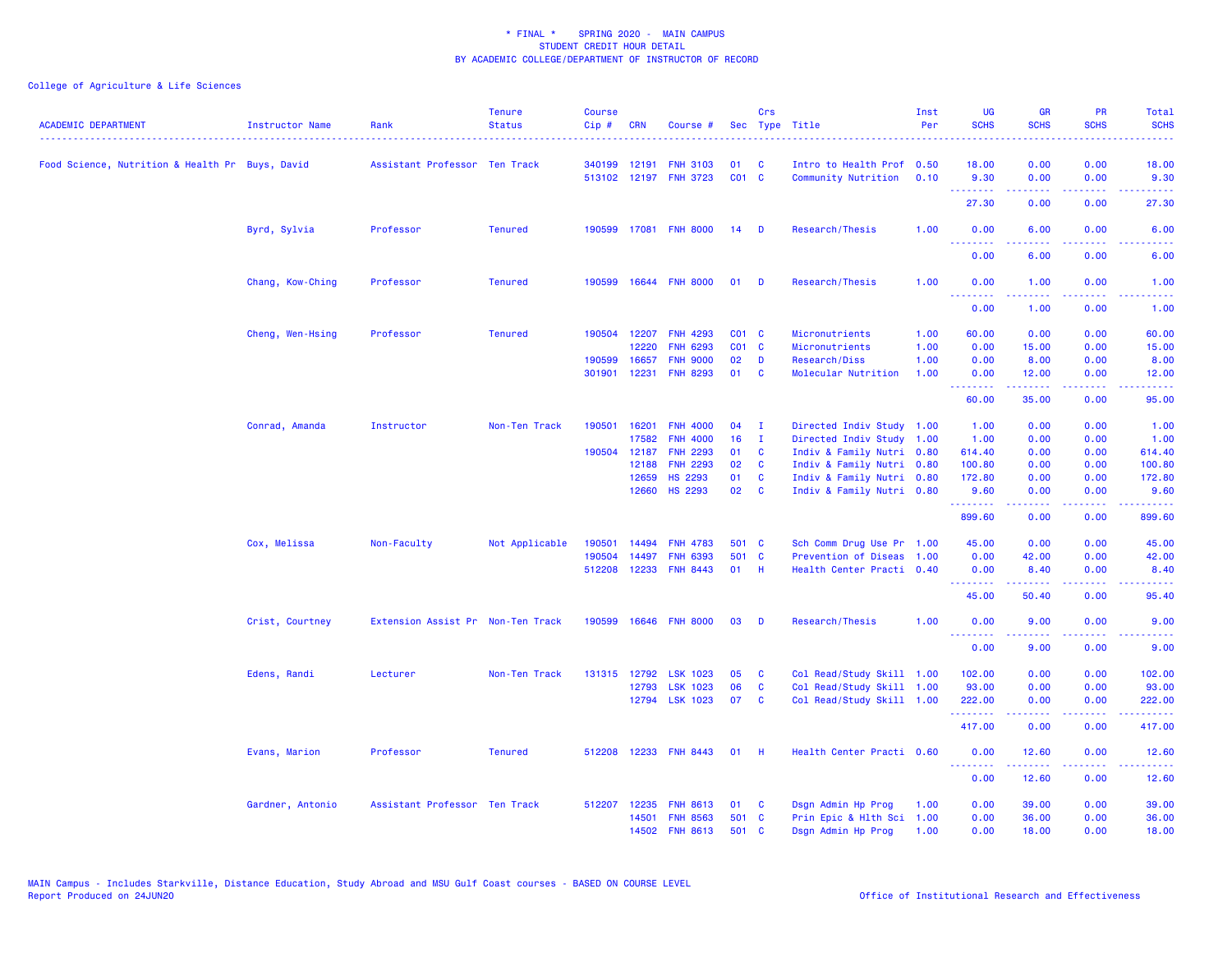| <b>ACADEMIC DEPARTMENT</b>                           | <b>Instructor Name</b> | Rank                                                   | <b>Tenure</b><br><b>Status</b> | <b>Course</b><br>Cip# | <b>CRN</b> | Course #              |                   | Crs          | Sec Type Title            | Inst<br>Per | <b>UG</b><br><b>SCHS</b> | <b>GR</b><br><b>SCHS</b> | PR<br><b>SCHS</b>                                                                                                                 | Total<br><b>SCHS</b><br>. |
|------------------------------------------------------|------------------------|--------------------------------------------------------|--------------------------------|-----------------------|------------|-----------------------|-------------------|--------------|---------------------------|-------------|--------------------------|--------------------------|-----------------------------------------------------------------------------------------------------------------------------------|---------------------------|
|                                                      |                        |                                                        |                                |                       |            |                       |                   |              |                           |             | <u>.</u>                 | --------                 | .                                                                                                                                 | <u>.</u>                  |
|                                                      |                        |                                                        |                                |                       |            |                       |                   |              |                           |             | 0.00                     | 93.00                    | 0.00                                                                                                                              | 93.00                     |
| Food Science, Nutrition & Health Pr Hendrix, Jasmine |                        | Grad Research Assis Non-Ten Track                      |                                |                       |            | 190501 12182 FNH 1103 | 01 C              |              | Intro Food Sci, Nutr 1.00 |             | 210.00<br><b></b>        | 0.00                     | 0.00<br>$\sim$ $\sim$ $\sim$ $\sim$                                                                                               | 210.00<br><b>.</b> .      |
|                                                      |                        |                                                        |                                |                       |            |                       |                   |              |                           |             | 210.00                   | 0.00                     | 0.00                                                                                                                              | 210.00                    |
|                                                      | Horay, Jason           | Lecturer                                               | Non-Ten Track                  |                       |            | 512207 14810 FNH 4793 | 501 C             |              | Hlth Prom in the Wor 1.00 |             | 60.00<br>.               | 0.00<br><u>.</u>         | 0.00<br>$\frac{1}{2} \left( \frac{1}{2} \right) \left( \frac{1}{2} \right) \left( \frac{1}{2} \right) \left( \frac{1}{2} \right)$ | 60.00<br>.                |
|                                                      |                        |                                                        |                                |                       |            |                       |                   |              |                           |             | 60.00                    | 0.00                     | 0.00                                                                                                                              | 60.00                     |
|                                                      | Hunt, Barry            | Professor                                              | <b>Tenured</b>                 | 512207                | 12234      | <b>FNH 8553</b>       | 01                | C            | Behavioral Epidemiol 1.00 |             | 0.00                     | 33.00                    | 0.00                                                                                                                              | 33.00                     |
|                                                      |                        |                                                        |                                |                       | 14500      | <b>FNH 8553</b>       | 501 C             |              | Behavioral Epidemiol 1.00 |             | 0.00                     | 18.00                    | 0.00                                                                                                                              | 18.00                     |
|                                                      |                        |                                                        |                                |                       | 14809      | <b>FNH 8193</b>       | 501 C             |              | Problems in Health E 1.00 |             | 0.00<br><b>.</b>         | 21.00<br>.               | 0.00<br>.                                                                                                                         | 21.00<br>.                |
|                                                      |                        |                                                        |                                |                       |            |                       |                   |              |                           |             | 0.00                     | 72.00                    | 0.00                                                                                                                              | 72.00                     |
|                                                      | Khan, Fauzia           | Lecturer                                               | Non-Ten Track                  | 190501                | 12201      | <b>FNH 4193</b>       | 01                | C            | Soc-Cult Aspect Food 1.00 |             | 36.00                    | 0.00                     | 0.00                                                                                                                              | 36.00                     |
|                                                      |                        |                                                        |                                |                       | 14492      | <b>FNH 4193</b>       | 501               | $\mathbf{C}$ | Soc-Cult Aspect Food 1.00 |             | 6.00                     | 0.00                     | 0.00                                                                                                                              | 6.00                      |
|                                                      |                        |                                                        |                                |                       |            | 14495 FNH 6193        | 501 C             |              | Soc-Cult Aspect Food 1.00 |             | 0.00<br><b>.</b>         | 6.00                     | 0.00<br>بالمحام                                                                                                                   | 6.00                      |
|                                                      |                        |                                                        |                                |                       |            |                       |                   |              |                           |             | 42.00                    | 6.00                     | 0.00                                                                                                                              | 48.00                     |
|                                                      | Leach, Vicki           | Lecturer                                               | Non-Ten Track                  | 190501                | 16203      | <b>FNH 4000</b>       | 06                | $\mathbf{I}$ | Directed Indiv Study 1.00 |             | 3.00                     | 0.00                     | 0.00                                                                                                                              | 3.00                      |
|                                                      |                        |                                                        |                                | 190505                | 12205      | <b>FNH 4284</b>       | 01                | B            | Quantity Food Prod & 1.00 |             | 100.00                   | 0.00                     | 0.00                                                                                                                              | 100.00                    |
|                                                      |                        |                                                        |                                |                       |            | 15143 FNH 4284        | 02                | B            | Quantity Food Prod & 1.00 |             | 64.00<br>.               | 0.00<br>.                | 0.00<br>.                                                                                                                         | 64.00<br><u>.</u>         |
|                                                      |                        |                                                        |                                |                       |            |                       |                   |              |                           |             | 167.00                   | 0.00                     | 0.00                                                                                                                              | 167.00                    |
|                                                      | Mathews, Rahel         | Assistant Professor Ten Track                          |                                | 190504                | 12208      | <b>FNH 4353</b>       | 01                | C            | Nutrition/ Life Cycl 1.00 |             | 63.00                    | 0.00                     | 0.00                                                                                                                              | 63.00                     |
|                                                      |                        |                                                        |                                |                       | 12221      | <b>FNH 6353</b>       | 01                | C            | Nutrition / Life Cyc 1.00 |             | 0.00                     | 12.00                    | 0.00                                                                                                                              | 12.00                     |
|                                                      |                        |                                                        |                                |                       |            | 513102 12197 FNH 3723 | CO <sub>1</sub> C |              | Community Nutrition 0.90  |             | 83.70<br><b></b>         | 0.00<br>.                | 0.00<br>.                                                                                                                         | 83.70<br>.                |
|                                                      |                        |                                                        |                                |                       |            |                       |                   |              |                           |             | 146.70                   | 12.00                    | 0.00                                                                                                                              | 158.70                    |
|                                                      |                        | Nannapaneni, Ramakri Research Assoc Prof Non-Ten Track |                                | 190501                | 12210      | <b>FNH 4414</b>       | 01                | C            | Microbiology of Food      | 1.00        | 44.00                    | 0.00                     | 0.00                                                                                                                              | 44.00                     |
|                                                      |                        |                                                        |                                |                       | 12211      | <b>FNH 4414</b>       | 02                | К            | Microbiology of Food      | 1.00        | 0.00                     | 0.00                     | 0.00                                                                                                                              | 0.00                      |
|                                                      |                        |                                                        |                                |                       | 12222      | <b>FNH 6414</b>       | 01                | C            | Microbiology of Food      | 1.00        | 0.00                     | 4.00                     | 0.00                                                                                                                              | 4.00                      |
|                                                      |                        |                                                        |                                |                       | 12223      | FNH 6414              | 02                | К            | Microbiology in Food      | 1.00        | 0.00                     | 0.00                     | 0.00                                                                                                                              | 0.00                      |
|                                                      |                        |                                                        |                                | 190599                | 16663      | <b>FNH 9000</b>       | 08                | D            | Research/Diss             | 1.00        | 0.00                     | 1.00                     | 0.00                                                                                                                              | 1.00                      |
|                                                      |                        |                                                        |                                | 260502                | 10591      | BIO 4414              | 01                | C            | Micro Of Foods            | 1.00        | 32.00                    | 0.00                     | 0.00                                                                                                                              | 32.00                     |
|                                                      |                        |                                                        |                                |                       |            | 10592 BIO 4414        | 02                | К            | Micro Of Foods            | 1.00        | 0.00<br>.                | 0.00<br>22222            | 0.00<br>.                                                                                                                         | 0.00<br>.                 |
|                                                      |                        |                                                        |                                |                       |            |                       |                   |              |                           |             | 76.00                    | 5.00                     | 0.00                                                                                                                              | 81.00                     |
|                                                      | Norwood, Arnita        | Assistant Professor Ten Track                          |                                | 190504                | 12214      | <b>FNH 6123</b>       | 01                | C            | Nutrition and Chroni 1.00 |             | 0.00                     | 6.00                     | 0.00                                                                                                                              | 6.00                      |
|                                                      |                        |                                                        |                                |                       | 14489      | <b>FNH 2283</b>       | 501 C             |              | Child Health & Nutri 1.00 |             | 78.00                    | 0.00                     | 0.00                                                                                                                              | 78.00                     |
|                                                      |                        |                                                        |                                |                       | 14575      | <b>HS 2283</b>        | 501               | <b>C</b>     | Child Health & Nutri 1.00 |             | 24.00                    | 0.00                     | 0.00                                                                                                                              | 24.00                     |
|                                                      |                        |                                                        |                                |                       |            | 513102 12198 FNH 4123 | 01                | <b>C</b>     | Nutrition and Chroni 1.00 |             | 102.00<br>.              | 0.00<br>22222            | 0.00<br>.                                                                                                                         | 102.00<br>222223          |
|                                                      |                        |                                                        |                                |                       |            |                       |                   |              |                           |             | 204.00                   | 6.00                     | 0.00                                                                                                                              | 210.00                    |
|                                                      | Pylate, Leah           | Non-Faculty                                            | Not Applicable                 |                       |            | 512207 14491 FNH 3163 | 501 C             |              | Basic Principle Heal 1.00 |             | 54.00                    | 0.00                     | 0.00                                                                                                                              | 54.00                     |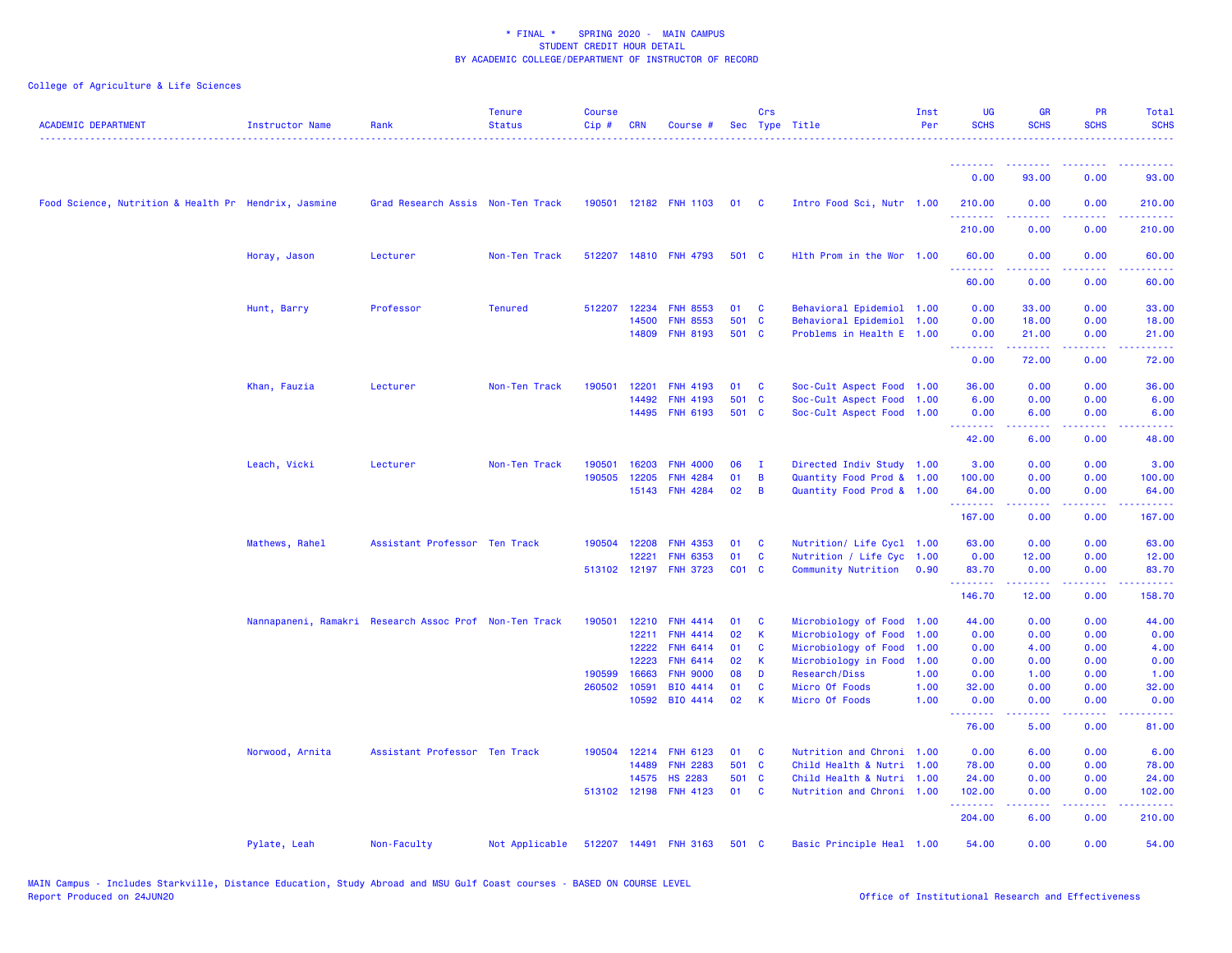| <b>ACADEMIC DEPARTMENT</b>                          | <b>Instructor Name</b> | Rank                                             | <b>Tenure</b><br><b>Status</b> | <b>Course</b><br>Cip# | <b>CRN</b>   | Course #              | Sec             | Crs          | Type Title                | Inst<br>Per | <b>UG</b><br><b>SCHS</b>         | <b>GR</b><br><b>SCHS</b>                                                                                                                             | PR<br><b>SCHS</b>                                                                                                                 | Total<br><b>SCHS</b>                         |
|-----------------------------------------------------|------------------------|--------------------------------------------------|--------------------------------|-----------------------|--------------|-----------------------|-----------------|--------------|---------------------------|-------------|----------------------------------|------------------------------------------------------------------------------------------------------------------------------------------------------|-----------------------------------------------------------------------------------------------------------------------------------|----------------------------------------------|
|                                                     |                        |                                                  |                                |                       |              |                       |                 |              |                           |             | --------                         |                                                                                                                                                      |                                                                                                                                   |                                              |
|                                                     |                        |                                                  |                                |                       |              |                       |                 |              |                           |             | 54.00                            | 0.00                                                                                                                                                 | 0.00                                                                                                                              | 54.00                                        |
| Food Science, Nutrition & Health Pr Schilling, Mark |                        | Professor                                        | <b>Tenured</b>                 | 011001                | 12203        | <b>FNH 4241</b>       | 01              | -L           | Applied Food Chemist 1.00 |             | 9.00                             | 0.00                                                                                                                                                 | 0.00                                                                                                                              | 9.00                                         |
|                                                     |                        |                                                  |                                |                       | 12204        | <b>FNH 4243</b>       | 01              | <b>C</b>     | Food Comp & Reaction      | 1.00        | 96.00                            | 0.00                                                                                                                                                 | 0.00                                                                                                                              | 96.00                                        |
|                                                     |                        |                                                  |                                |                       | 12218        | FNH 6241              | 01              | L.           | Applied Food Chem         | 1.00        | 0.00                             | 1.00                                                                                                                                                 | 0.00                                                                                                                              | 1.00                                         |
|                                                     |                        |                                                  |                                | 120509                | 12202        | <b>FNH 4200</b>       | 01              | C            | Dual Enroll MUW Culi 1.00 |             | 51.00                            | 0.00                                                                                                                                                 | 0.00                                                                                                                              | 51.00                                        |
|                                                     |                        |                                                  |                                | 190501                | 12212        | <b>FNH 4480</b>       | 01              | Ε            | Food Science Interns      | 1.00        | 18.00                            | 0.00                                                                                                                                                 | 0.00                                                                                                                              | 18.00                                        |
|                                                     |                        |                                                  |                                |                       | 16105        | <b>FNH 4000</b>       | 01              | $\mathbf{I}$ | Directed Indiv Study      | 1.00        | 3.00                             | 0.00                                                                                                                                                 | 0.00                                                                                                                              | 3.00                                         |
|                                                     |                        |                                                  |                                |                       | 16195        | <b>FNH 4000</b>       | 03              | $\mathbf{I}$ | Directed Indiv Study      | 1.00        | 3.00                             | 0.00                                                                                                                                                 | 0.00                                                                                                                              | 3.00                                         |
|                                                     |                        |                                                  |                                |                       | 17190        | <b>FNH 4000</b>       | 08              | $\mathbf{I}$ | Directed Indiv Study      | 1.00        | 3.00                             | 0.00                                                                                                                                                 | 0.00                                                                                                                              | 3.00                                         |
|                                                     |                        |                                                  |                                |                       | 17246        | <b>FNH 4000</b>       | 09              | $\mathbf{I}$ | Directed Indiv Study      | 1.00        | 3.00                             | 0.00                                                                                                                                                 | 0.00                                                                                                                              | 3.00                                         |
|                                                     |                        |                                                  |                                | 190599                | 16652        | <b>FNH 8000</b>       | 09              | D            | Research/Thesis           | 1.00        | 0.00                             | 10.00                                                                                                                                                | 0.00                                                                                                                              | 10.00                                        |
|                                                     |                        |                                                  |                                |                       | 16665        | <b>FNH 9000</b>       | 10 <sub>1</sub> | D            | Research/Diss             | 1.00        | 0.00                             | 13.00                                                                                                                                                | 0.00                                                                                                                              | 13.00                                        |
|                                                     |                        |                                                  |                                |                       | 17241        | <b>FNH 7000</b>       | 01              | $\mathbf{I}$ | Directed Indiv Study      | 1.00        | 0.00<br>.                        | 3.00                                                                                                                                                 | 0.00                                                                                                                              | 3.00                                         |
|                                                     |                        |                                                  |                                |                       |              |                       |                 |              |                           |             | 186.00                           | 27.00                                                                                                                                                | 0.00                                                                                                                              | 213.00                                       |
|                                                     | Silva, Juan            | Professor                                        | <b>Tenured</b>                 | 190501                | 12226        | <b>FNH 8121</b>       | 01              | <b>S</b>     | Food Sc Ntr & Health 0.50 |             | 0.00                             | 0.50                                                                                                                                                 | 0.00                                                                                                                              | 0.50                                         |
|                                                     |                        |                                                  |                                | 190599                | 16653        | <b>FNH 8000</b>       | 10 <sub>1</sub> | D            | Research/Thesis           | 1.00        | 0.00                             | 2.00                                                                                                                                                 | 0.00                                                                                                                              | 2.00                                         |
|                                                     |                        |                                                  |                                |                       | 16669        | <b>FNH 9000</b>       | 13              | D            | Research/Diss             | 1.00        | 0.00                             | 12.00                                                                                                                                                | 0.00                                                                                                                              | 12.00                                        |
|                                                     |                        |                                                  |                                |                       | 17294        | <b>FNH 7000</b>       | 02              | $\mathbf{I}$ | Directed Indiv Study      | 1.00        | 0.00                             | 1.00                                                                                                                                                 | 0.00                                                                                                                              | 1.00                                         |
|                                                     |                        |                                                  |                                |                       | 17297        | <b>FNH 7000</b>       | 03              | $\mathbf{I}$ | Directed Indiv Study      | 1.00        | 0.00                             | 1.00                                                                                                                                                 | 0.00                                                                                                                              | 1.00                                         |
|                                                     |                        |                                                  |                                |                       | 512207 12225 | <b>FNH 8111</b>       | 01              | <b>S</b>     | Food Sc Nutr & Healt 0.50 |             | 0.00                             | 1.00                                                                                                                                                 | 0.00                                                                                                                              | 1.00                                         |
|                                                     |                        |                                                  |                                |                       |              |                       |                 |              |                           |             | .<br>0.00                        | .<br>17.50                                                                                                                                           | .<br>0.00                                                                                                                         | وعاديات<br>17.50                             |
|                                                     |                        | Tolar-Peterson, Tere Associate Professor Tenured |                                | 190501                | 12226        | <b>FNH 8121</b>       | 01              | <b>S</b>     | Food Sc Ntr & Health      | 0.50        | 0.00                             | 0.50                                                                                                                                                 | 0.00                                                                                                                              | 0.50                                         |
|                                                     |                        |                                                  |                                | 190504                | 12229        | <b>FNH 8233</b>       | 01              | C            | Maternal-Inf-Chl-Nut      | 1.00        | 0.00                             | 21.00                                                                                                                                                | 0.00                                                                                                                              | 21.00                                        |
|                                                     |                        |                                                  |                                | 190599                | 16654        | <b>FNH 8000</b>       | 11              | D            | Research/Thesis           | 1.00        | 0.00                             | 7.00                                                                                                                                                 | 0.00                                                                                                                              | 7.00                                         |
|                                                     |                        |                                                  |                                |                       | 16666        | <b>FNH 9000</b>       | 11              | D            | Research/Diss             | 1.00        | 0.00                             | 30.00                                                                                                                                                | 0.00                                                                                                                              | 30.00                                        |
|                                                     |                        |                                                  |                                |                       | 512207 12225 | <b>FNH 8111</b>       | 01              | <b>S</b>     | Food Sc Nutr & Healt 0.50 |             | 0.00                             | 1.00                                                                                                                                                 | 0.00                                                                                                                              | 1.00                                         |
|                                                     |                        |                                                  |                                | 513101                | 12230        | <b>FNH 8286</b>       | 01              | E            | Supervised Practice       | 1.00        | 0.00                             | 96.00                                                                                                                                                | 0.00                                                                                                                              | 96.00                                        |
|                                                     |                        |                                                  |                                |                       |              | 513102 12190 FNH 3003 | 01              | E            | Nutr Field Experienc      | 1.00        | 12.00                            | 0.00                                                                                                                                                 | 0.00                                                                                                                              | 12.00                                        |
|                                                     |                        |                                                  |                                |                       |              |                       |                 |              |                           |             | <u> - - - - - - - -</u><br>12.00 | 155.50                                                                                                                                               | $\frac{1}{2} \left( \frac{1}{2} \right) \left( \frac{1}{2} \right) \left( \frac{1}{2} \right) \left( \frac{1}{2} \right)$<br>0.00 | $\sim$ $\sim$ $\sim$ $\sim$ $\sim$<br>167.50 |
|                                                     | VanDyk, Taylor         | Non-Faculty                                      | Not Applicable                 |                       |              | 521003 16426 FYE 1101 | <b>F03 C</b>    |              | Freshman Success Str 1.00 |             | 17.00                            | 0.00                                                                                                                                                 | 0.00                                                                                                                              | 17.00                                        |
|                                                     |                        |                                                  |                                |                       |              |                       |                 |              |                           |             | .                                | $\frac{1}{2} \left( \frac{1}{2} \right) \left( \frac{1}{2} \right) \left( \frac{1}{2} \right) \left( \frac{1}{2} \right) \left( \frac{1}{2} \right)$ | .                                                                                                                                 | .                                            |
|                                                     |                        |                                                  |                                |                       |              |                       |                 |              |                           |             | 17.00                            | 0.00                                                                                                                                                 | 0.00                                                                                                                              | 17.00                                        |
|                                                     | Weiskopf, Amy          | Lecturer                                         | Non-Ten Track                  | 190504                | 14490        | <b>FNH 2293</b>       | 501 C           |              | Indiv & Family Nutri 1.00 |             | 105.00                           | 0.00                                                                                                                                                 | 0.00                                                                                                                              | 105.00                                       |
|                                                     |                        |                                                  |                                |                       | 14576        | <b>HS 2293</b>        | 501 C           |              | Indiv & Family Nutri 1.00 |             | 39.00                            | 0.00                                                                                                                                                 | 0.00                                                                                                                              | 39.00                                        |
|                                                     |                        |                                                  |                                |                       |              |                       |                 |              |                           |             | .<br>144.00                      | 0.00                                                                                                                                                 | د د د د<br>0.00                                                                                                                   | .<br>144.00                                  |
|                                                     | White, Kelly           | Lecturer                                         | Non-Ten Track                  | 190501                | 14496        | <b>FNH 6223</b>       | 501 C           |              | Sports Nutrition          | 1.00        | 0.00                             | 18.00                                                                                                                                                | 0.00                                                                                                                              | 18.00                                        |
|                                                     |                        |                                                  |                                |                       | 14499        | <b>FNH 8473</b>       | 501             | <b>C</b>     | Advanced Sports Nutr      | 1.00        | 0.00                             | 12.00                                                                                                                                                | 0.00                                                                                                                              | 12.00                                        |
|                                                     |                        |                                                  |                                | 190504                | 14493        | <b>FNH 4223</b>       | 501 C           |              | Sports Nutrition          | 1.00        | 51.00                            | 0.00                                                                                                                                                 | 0.00                                                                                                                              | 51.00                                        |
|                                                     |                        |                                                  |                                |                       |              |                       |                 |              |                           |             | .<br>51.00                       | 22222<br>30.00                                                                                                                                       | د د د د<br>0.00                                                                                                                   | والوالواتين<br>81.00                         |
|                                                     |                        |                                                  |                                |                       |              |                       |                 |              |                           |             |                                  |                                                                                                                                                      |                                                                                                                                   |                                              |
|                                                     | White, Shecoya         | Assistant Professor Ten Track                    |                                | 010000                | 17341        | GA 4000               | 19              | $\mathbf{I}$ | Dis in Agriculture        | 1.00        | 1.00                             | 0.00                                                                                                                                                 | 0.00                                                                                                                              | 1.00                                         |
|                                                     |                        |                                                  |                                | 011002                |              | 15141 FNH 4593        | 01              | B            | New Food Product Dev      | 1.00        | 39.00                            | 0.00                                                                                                                                                 | 0.00                                                                                                                              | 39.00                                        |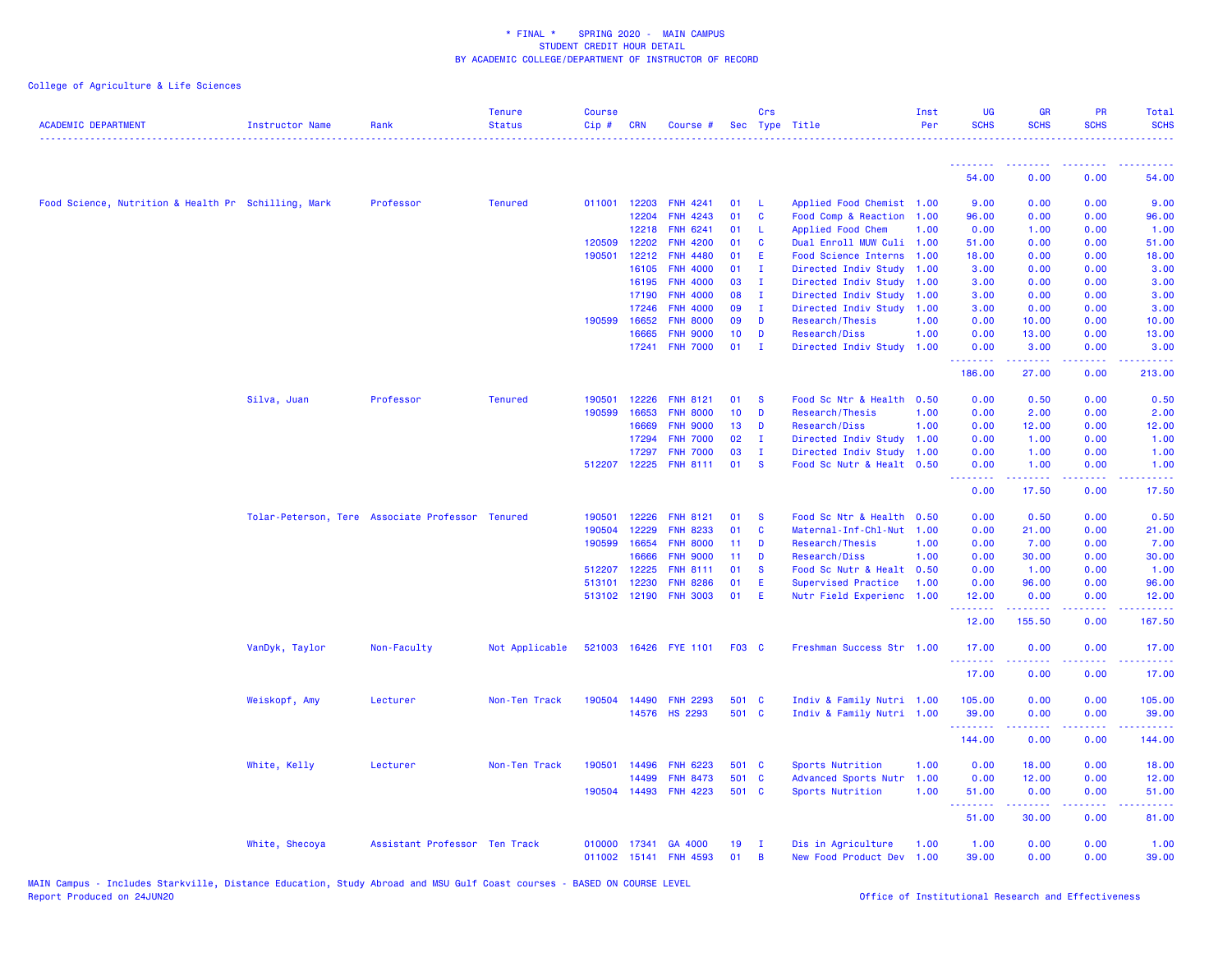| <b>ACADEMIC DEPARTMENT</b>                         | Instructor Name | Rank                          | <b>Tenure</b><br>Status | Course<br>$Cip$ # | <b>CRN</b> | Course #                                           |                                | Crs | Sec Type Title                                                        | Inst<br>Per | <b>UG</b><br><b>SCHS</b>   | <b>GR</b><br><b>SCHS</b> | <b>PR</b><br><b>SCHS</b> | Total<br><b>SCHS</b>  |
|----------------------------------------------------|-----------------|-------------------------------|-------------------------|-------------------|------------|----------------------------------------------------|--------------------------------|-----|-----------------------------------------------------------------------|-------------|----------------------------|--------------------------|--------------------------|-----------------------|
| Food Science, Nutrition & Health Pr White, Shecoya |                 | Assistant Professor Ten Track |                         | 190501            |            | 12192 FNH 3111<br>16109 FNH 4000<br>17516 FNH 4000 | 01 S<br>$02$ I<br>$13 \quad I$ |     | FNH Seminar<br>Directed Indiv Study 1.00<br>Directed Indiv Study 1.00 | 1.00        | 34.00<br>3.00<br>3.00      | 0.00<br>0.00<br>0.00     | 0.00<br>0.00<br>0.00     | 34.00<br>3.00<br>3.00 |
|                                                    |                 |                               |                         |                   |            | 17531 FNH 4000 14 I                                |                                |     | Directed Indiv Study 1.00                                             |             | 1.00<br>81.00              | 0.00<br>0.00             | 0.00<br>0.00             | 1.00<br>81.00         |
|                                                    | Wilson, Julie   | Non-Faculty                   | Not Applicable          |                   |            | 011001 12184 FNH 2112 01 B                         |                                |     | Food Products Evalua 1.00                                             |             | 50.00                      | 0.00                     | 0.00                     | 50.00<br>.            |
|                                                    |                 |                               |                         |                   |            |                                                    |                                |     |                                                                       |             | 50.00<br>$=$ = = = = = = = | 0.00<br>========         | 0.00<br>---------        | 50.00<br>==========   |
| Food Science, Nutrition & Health Promotion         |                 |                               |                         |                   |            |                                                    |                                |     |                                                                       |             | 2949.60<br>========        | 538,00<br>---------      | 0.00<br>--------         | 3487.60<br>=========  |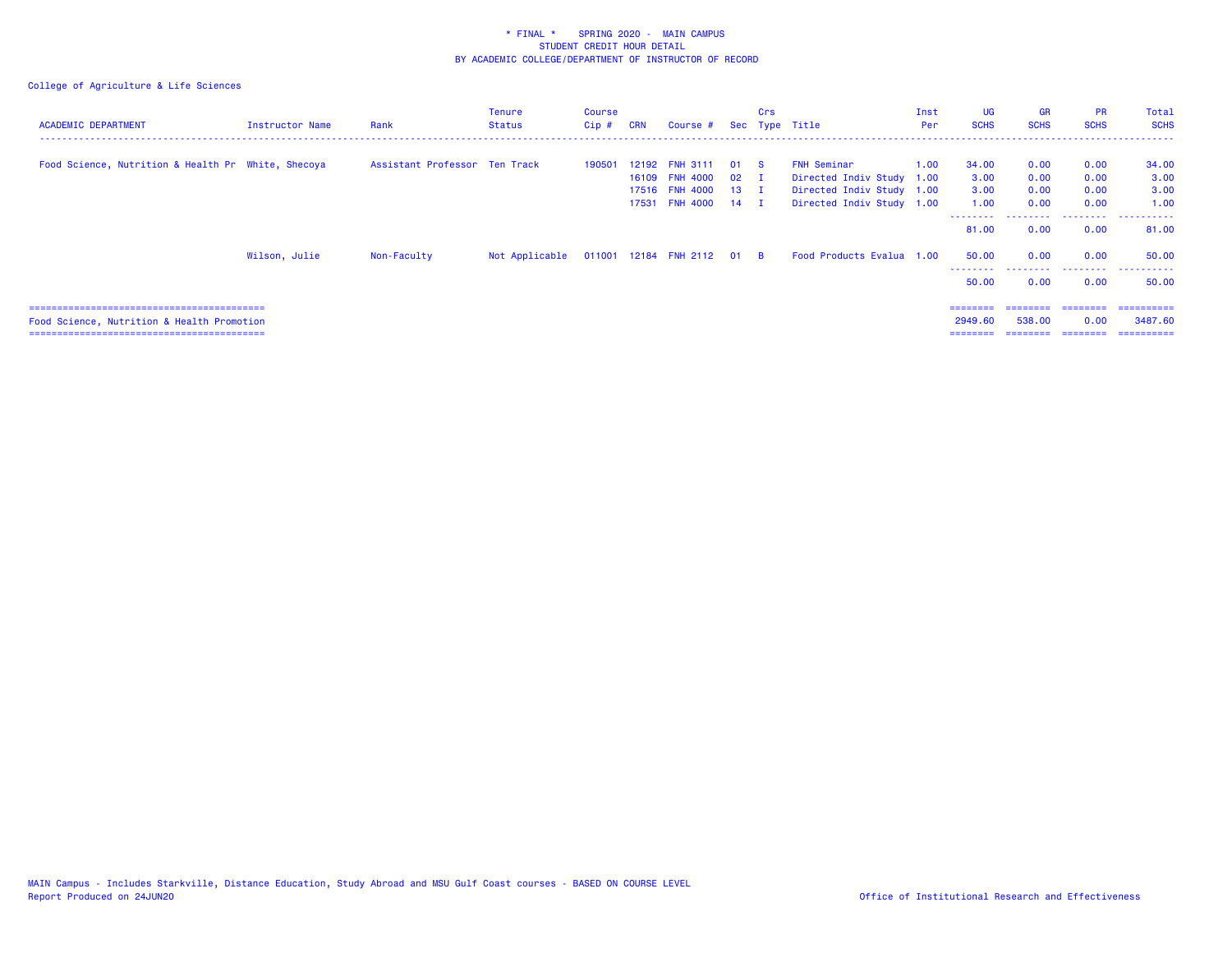| <b>ACADEMIC DEPARTMENT</b> | Instructor Name                | Rank                          | <b>Tenure</b><br><b>Status</b> | <b>Course</b><br>Cip# | <b>CRN</b> | Course #                       |              | Crs          | Sec Type Title                                    | Inst<br>Per | <b>UG</b><br><b>SCHS</b> | <b>GR</b><br><b>SCHS</b>                                                                                                                                      | PR<br><b>SCHS</b>  | Total<br><b>SCHS</b>      |
|----------------------------|--------------------------------|-------------------------------|--------------------------------|-----------------------|------------|--------------------------------|--------------|--------------|---------------------------------------------------|-------------|--------------------------|---------------------------------------------------------------------------------------------------------------------------------------------------------------|--------------------|---------------------------|
| Landscape Architecture     | Artunc, Sadik                  | Professor                     | <b>Tenured</b>                 |                       |            | 040601 15152 LA 8545           | 01           | Q            | LA Studio IV-Case St 1.00                         |             | 0.00<br><b>.</b>         | 20.00<br>بالأباليات                                                                                                                                           | 0.00<br>$\sim 100$ | 20.00<br>وساعات           |
|                            |                                |                               |                                |                       |            |                                |              |              |                                                   |             | 0.00                     | 20.00                                                                                                                                                         | 0.00               | 20.00                     |
|                            | Brzuszek, Robert               | Professor                     | <b>Tenured</b>                 | 040601                |            | 12766 LA 3652                  | 01           | -L           | <b>LA Case Studies</b>                            | 1.00        | 34.00                    | 0.00                                                                                                                                                          | 0.00               | 34.00                     |
|                            |                                |                               |                                |                       |            | 12767 LA 3654                  | 01           | $\mathbf Q$  | LA Design IV- Urban                               | 1.00        | 56.00                    | 0.00                                                                                                                                                          | 0.00               | 56.00                     |
|                            |                                |                               |                                |                       |            | 12779 LA 8523                  | 01           | Q            | LA Grad Design Studi                              | 1.00        | 0.00                     | 12.00                                                                                                                                                         | 0.00               | 12.00                     |
|                            |                                |                               |                                |                       | 16919      | <b>LA 7000</b>                 | 02           | $\mathbf{I}$ | Directed Indiv Study                              | 1.00        | 0.00                     | 4.00                                                                                                                                                          | 0.00               | 4.00                      |
|                            |                                |                               |                                |                       | 16921      | LA 7000                        | 03           | $\mathbf{I}$ | Directed Indiv Study                              | 1.00        | 0.00                     | 2.00                                                                                                                                                          | 0.00               | 2.00                      |
|                            |                                |                               |                                |                       | 17265      | LA 4000                        | 03           | $\mathbf{I}$ | Directed Indiv Study                              | 1.00        | 3.00                     | 0.00                                                                                                                                                          | 0.00               | 3.00                      |
|                            |                                |                               |                                |                       |            | 17315 LA 7000<br>17316 LA 7000 | 06<br>$07$ I | $\mathbf{I}$ | Directed Indiv Study<br>Directed Indiv Study 1.00 | 1.00        | 0.00<br>0.00             | 4.00<br>4.00                                                                                                                                                  | 0.00<br>0.00       | 4.00<br>4.00              |
|                            |                                |                               |                                |                       |            |                                |              |              |                                                   |             | <u>.</u><br>93.00        | $\frac{1}{2} \left( \frac{1}{2} \right) \left( \frac{1}{2} \right) \left( \frac{1}{2} \right) \left( \frac{1}{2} \right) \left( \frac{1}{2} \right)$<br>26.00 | .<br>0.00          | .<br>119.00               |
|                            | Currie, Melissa                | Assistant Professor Ten Track |                                | 040601                |            | 12760 LA 2644                  | 01           | B            | Construction II: Gra                              | 1.00        | 64.00                    | 0.00                                                                                                                                                          | 0.00               | 64.00                     |
|                            |                                |                               |                                |                       |            | 12765 LA 3623                  | 01           | $\mathbf c$  | Urban Planning                                    | 1.00        | 57.00<br>.               | 0.00<br>.                                                                                                                                                     | 0.00<br>د د د د    | 57.00<br>.                |
|                            |                                |                               |                                |                       |            |                                |              |              |                                                   |             | 121.00                   | 0.00                                                                                                                                                          | 0.00               | 121.00                    |
|                            | Fulford, Charles               | Associate Professor Tenured   |                                | 040601                |            | 12762 LA 2654                  | 01           | $\mathbf Q$  | Design II: Neighborho 1.00                        |             | 52.00                    | 0.00                                                                                                                                                          | 0.00               | 52.00                     |
|                            |                                |                               |                                |                       | 16564      | <b>LA 7000</b>                 | 01           | $\mathbf{I}$ | Directed Indiv Study 1.00                         |             | 0.00                     | 1.00                                                                                                                                                          | 0.00               | 1.00                      |
|                            |                                |                               |                                | 303301                | 12775      | LA 4843                        | 01           | C            | Sustainable Communit 1.00                         |             | 57.00                    | 0.00                                                                                                                                                          | 0.00               | 57.00                     |
|                            |                                |                               |                                |                       |            | 12778 LA 6843                  | 01           | $\mathbf{C}$ | Sustainable Communit 1.00                         |             | 0.00<br><b>.</b> .       | 12.00<br>.                                                                                                                                                    | 0.00<br>22222      | 12.00<br><u>.</u>         |
|                            |                                |                               |                                |                       |            |                                |              |              |                                                   |             | 109.00                   | 13.00                                                                                                                                                         | 0.00               | 122.00                    |
|                            | Gallo, Warren                  | Associate Professor Tenured   |                                | 040601                |            | 12776 LA 4854                  | 01           | - L          | LA Capstone Studio                                | 1.00        | 80.00                    | 0.00                                                                                                                                                          | 0.00               | 80.00                     |
|                            |                                |                               |                                |                       | 15153      | LA 4443                        | 01           | $\mathbf Q$  | Exterior Design/Buil 1.00                         |             | 21.00                    | 0.00                                                                                                                                                          | 0.00               | 21.00                     |
|                            |                                |                               |                                |                       |            | 15154 LA 6443                  | 01           | B            | Exterior Design/Buil                              | 1.00        | 0.00                     | 9.00                                                                                                                                                          | 0.00               | 9.00                      |
|                            |                                |                               |                                |                       |            | 16012 LA 4000                  | 01           | $\mathbf{I}$ | Directed Indiv Study                              | 1.00        | 2.00                     | 0.00                                                                                                                                                          | 0.00               | 2.00                      |
|                            |                                |                               |                                |                       |            | 16108 LA 4000                  | 02           | $\mathbf{I}$ | Directed Indiv Study                              | 1.00        | 4.00                     | 0.00                                                                                                                                                          | 0.00               | 4.00                      |
|                            |                                |                               |                                |                       |            | 17426 LA 8000                  | 02           | D            | Research / Thesis                                 | 1.00        | 0.00<br>.                | 1.00<br>$\frac{1}{2} \left( \frac{1}{2} \right) \left( \frac{1}{2} \right) \left( \frac{1}{2} \right) \left( \frac{1}{2} \right)$                             | 0.00<br>.          | 1.00<br><u>.</u>          |
|                            |                                |                               |                                |                       |            |                                |              |              |                                                   |             | 107.00                   | 10.00                                                                                                                                                         | 0.00               | 117.00                    |
|                            | Rood, Cynthia                  | Lecturer                      | Non-Ten Track                  | 040601                | 12759      | LA 1803                        | 01           | <b>C</b>     | Land Arch Appre                                   | 1.00        | 300.00                   | 0.00                                                                                                                                                          | 0.00               | 300.00                    |
|                            |                                |                               |                                |                       |            | 14620 LA 1803                  | 501 C        |              | Land Arch Appre                                   | 1.00        | 189.00<br>.              | 0.00<br>-----                                                                                                                                                 | 0.00<br>.          | 189.00<br>والأساط المالية |
|                            |                                |                               |                                |                       |            |                                |              |              |                                                   |             | 489.00                   | 0.00                                                                                                                                                          | 0.00               | 489.00                    |
|                            | Schauwecker, Timothy Professor |                               | <b>Tenured</b>                 | 010605                | 12768      | LA 3711                        | 01           | E.           | LC Internship III                                 | 1.00        | 2.00                     | 0.00                                                                                                                                                          | 0.00               | 2.00                      |
|                            |                                |                               |                                |                       |            | 12769 LA 3721                  | 01           | C            | LC Field Trip I                                   | 0.50        | 7.00                     | 0.00                                                                                                                                                          | 0.00               | 7.00                      |
|                            |                                |                               |                                |                       |            | 12773 LA 4721                  | 01           | C            | LC Field Trip II                                  | 0.50        | 2.50                     | 0.00                                                                                                                                                          | 0.00               | 2.50                      |
|                            |                                |                               |                                |                       | 12774      | LA 4724                        | 01           | B            | Landscape Contr II                                | 1.00        | 64.00                    | 0.00                                                                                                                                                          | 0.00               | 64.00                     |
|                            |                                |                               |                                | 040601                | 12781      | LA 8741                        | 01           | C            | Proposal Writing Sem                              | 1.00        | 0.00                     | 4.00                                                                                                                                                          | 0.00               | 4.00                      |
|                            |                                |                               |                                |                       |            | 17293 LA 8000                  | 01           | D            | Research / Thesis                                 | 1.00        | 0.00<br><b>.</b> .       | 5.00<br>.                                                                                                                                                     | 0.00<br>د د د د    | 5.00<br>وعاديات           |
|                            |                                |                               |                                |                       |            |                                |              |              |                                                   |             | 75.50                    | 9.00                                                                                                                                                          | 0.00               | 84.50                     |
|                            | Seymour, Michael               | Professor                     | <b>Tenured</b>                 | 040601                |            | 12757 LA 1423                  | 01           | C            | Hist of Land Arch                                 | 1.00        | 87.00                    | 0.00                                                                                                                                                          | 0.00               | 87.00                     |
|                            |                                |                               |                                |                       |            | 12782 LA 8751                  | 01           | $\mathbf{s}$ | LA Seminar IV- Cont.                              | 1.00        | 0.00                     | 9.00                                                                                                                                                          | 0.00               | 9.00                      |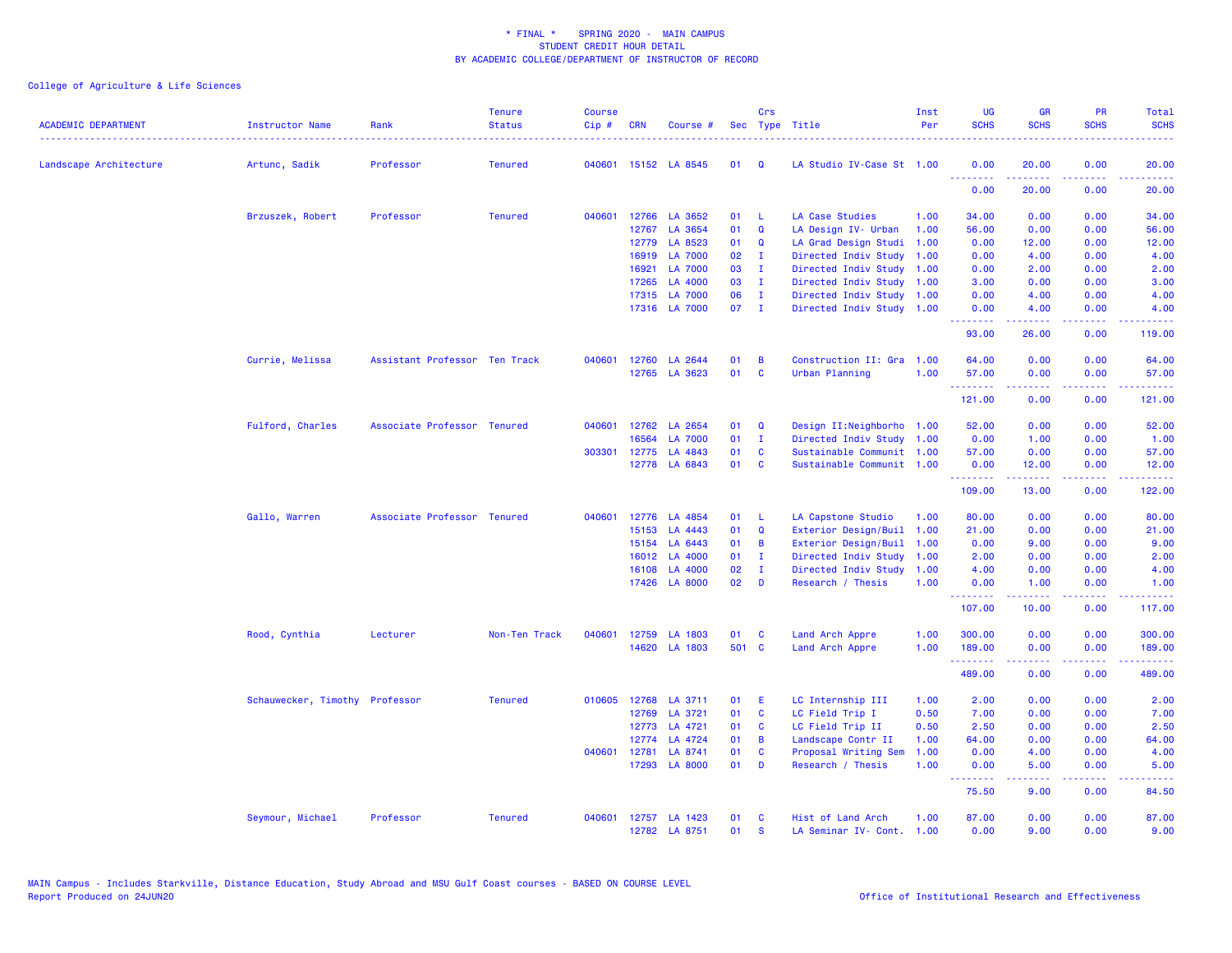| <b>ACADEMIC DEPARTMENT</b>            | <b>Instructor Name</b> | Rank                          | <b>Tenure</b><br><b>Status</b> | Course<br>$Cip$ # | <b>CRN</b> | Course #      |        | Crs            | Sec Type Title            | Inst<br>Per | <b>UG</b><br><b>SCHS</b> | <b>GR</b><br><b>SCHS</b> | <b>PR</b><br><b>SCHS</b> | Total<br><b>SCHS</b> |
|---------------------------------------|------------------------|-------------------------------|--------------------------------|-------------------|------------|---------------|--------|----------------|---------------------------|-------------|--------------------------|--------------------------|--------------------------|----------------------|
|                                       |                        |                               |                                |                   |            |               |        |                |                           |             | ---------                | .                        | .                        |                      |
|                                       |                        |                               |                                |                   |            |               |        |                |                           |             | 87.00                    | 9.00                     | 0.00                     | 96.00                |
| Landscape Architecture                | Summerlin, Peter       | Assistant Professor Ten Track |                                | 040601            |            | 12755 LA 1223 | 01     | $\overline{B}$ | Computers in Land Ar 1.00 |             | 54.00                    | 0.00                     | 0.00                     | 54.00                |
|                                       |                        |                               |                                |                   |            | 12756 LA 1223 | 02     | <b>B</b>       | Computers in Land Ar 1.00 |             | 45.00<br>--------        | 0.00                     | 0.00<br>---------        | 45.00<br>----------  |
|                                       |                        |                               |                                |                   |            |               |        |                |                           |             | 99.00                    | 0.00                     | 0.00                     | 99.00                |
|                                       | Walker, Jason          | Associate Professor Tenured   |                                | 010605            |            | 12769 LA 3721 | 01     | - C            | LC Field Trip I           | 0.50        | 7.00                     | 0.00                     | 0.00                     | 7.00                 |
|                                       |                        |                               |                                |                   |            | 12773 LA 4721 | 01     | <b>C</b>       | LC Field Trip II          | 0.50        | 2.50                     | 0.00                     | 0.00                     | 2.50                 |
|                                       |                        |                               |                                | 040601            |            | 12753 LA 1153 | 01     | - 11           | Intro to Land Arch        | 1.00        | 54.00                    | 0.00                     | 0.00                     | 54.00                |
|                                       |                        |                               |                                |                   |            | 12754 LA 1153 | 02     | - L            | Intro to Land Arch        | 1.00        | 39.00                    | 0.00                     | 0.00                     | 39.00                |
|                                       |                        |                               |                                |                   |            | 12771 LA 4344 | 01 B   |                | Land Arch Constr IV       | 1.00        | 92.00                    | 0.00                     | 0.00                     | 92.00                |
|                                       |                        |                               |                                |                   |            | 17223 LA 7000 | $04$ I |                | Directed Indiv Study 1.00 |             | 0.00                     | 4.00                     | 0.00                     | 4.00                 |
|                                       |                        |                               |                                |                   |            |               |        |                |                           |             | 194.50                   | 4.00                     | 0.00                     | 198.50               |
| ===================================== |                        |                               |                                |                   |            |               |        |                |                           |             |                          |                          |                          | -----------          |
| Landscape Architecture                |                        |                               |                                |                   |            |               |        |                |                           |             | 1375.00                  | 91.00                    | 0.00                     | 1466.00              |
| ===================================== |                        |                               |                                |                   |            |               |        |                |                           |             | ---------                | ========                 | ---------                | ==========           |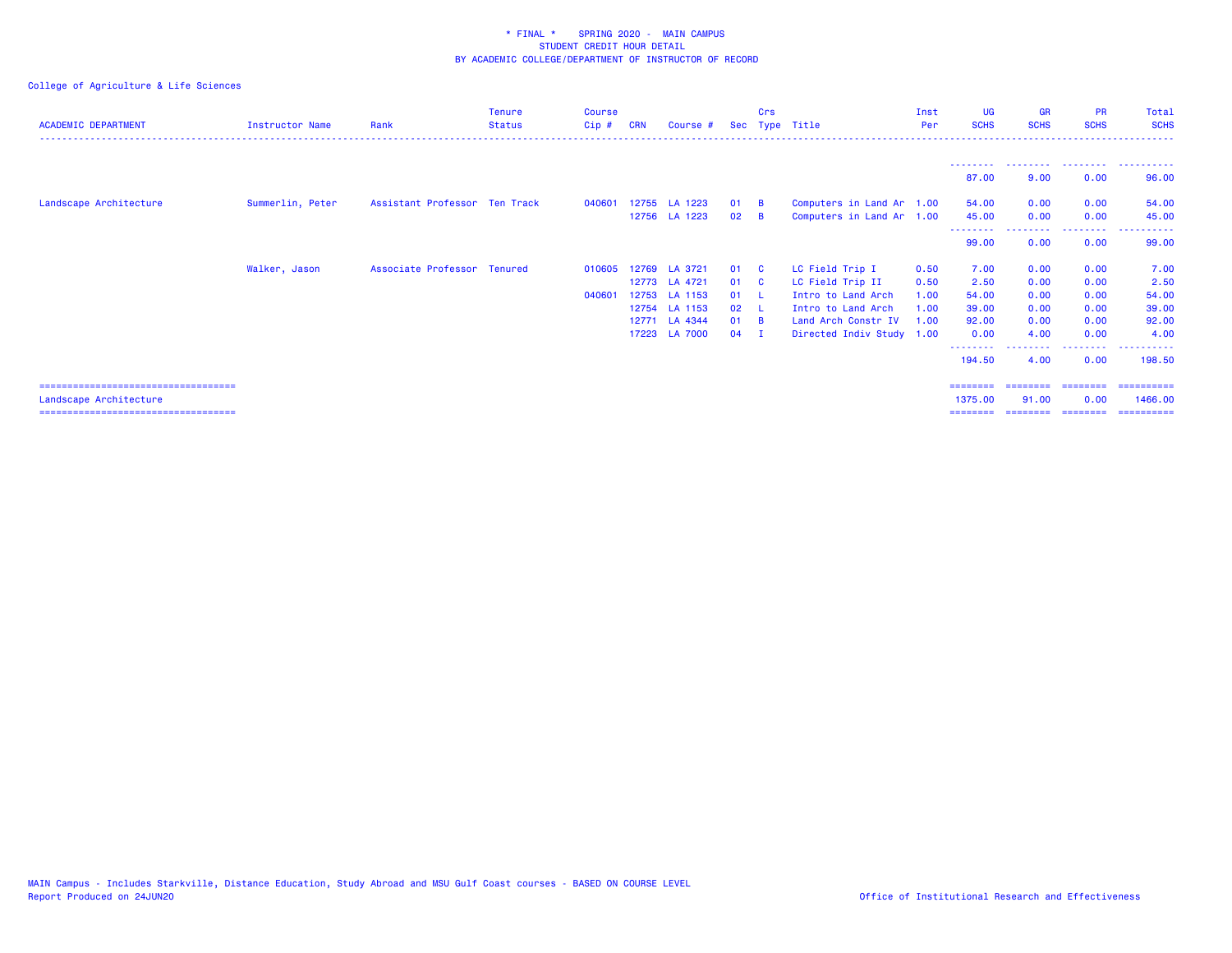| <b>ACADEMIC DEPARTMENT</b> | <b>Instructor Name</b> | Rank                              | <b>Tenure</b><br><b>Status</b> | <b>Course</b><br>Cip# | <b>CRN</b>            | Course #                           | Sec      | Crs          | Type Title                                   | Inst<br>Per  | <b>UG</b><br><b>SCHS</b>        | <b>GR</b><br><b>SCHS</b>                                                                                                                                     | PR<br><b>SCHS</b> | Total<br><b>SCHS</b>                                                                                                                                         |
|----------------------------|------------------------|-----------------------------------|--------------------------------|-----------------------|-----------------------|------------------------------------|----------|--------------|----------------------------------------------|--------------|---------------------------------|--------------------------------------------------------------------------------------------------------------------------------------------------------------|-------------------|--------------------------------------------------------------------------------------------------------------------------------------------------------------|
|                            |                        |                                   |                                |                       |                       |                                    |          |              |                                              |              |                                 |                                                                                                                                                              |                   |                                                                                                                                                              |
| Plant & Soil Sciences      | Baldwin, Brian         | Professor                         | <b>Tenured</b>                 |                       | 010304 13620          | <b>PSS 4153</b>                    | 01       | C            | Sustainable Agroecol                         | 1.00         | 45.00                           | 0.00                                                                                                                                                         | 0.00              | 45.00                                                                                                                                                        |
|                            |                        |                                   |                                |                       | 13621                 | PSS 4153                           | 02       | C            | Sustainab Agroecolog                         | 1.00         | 33.00                           | 0.00                                                                                                                                                         | 0.00              | 33.00                                                                                                                                                        |
|                            |                        |                                   |                                |                       | 13648                 | <b>PSS 6153</b>                    | 01       | $\mathbf c$  | Sustainable Agroecol                         | 1.00         | 0.00                            | 15.00                                                                                                                                                        | 0.00              | 15.00                                                                                                                                                        |
|                            |                        |                                   |                                |                       | 13649                 | PSS 6153                           | 02       | C            | Sustainab Agroecolog                         | 1.00         | 0.00                            | 6.00                                                                                                                                                         | 0.00              | 6.00                                                                                                                                                         |
|                            |                        |                                   |                                |                       | 15573<br>011101 15624 | <b>PSS 8000</b><br><b>PSS 9000</b> | 01<br>01 | D<br>D       | Research / Thesis<br>Research / Diss         | 1.00<br>1.00 | 0.00<br>0.00                    | 3.00<br>7.00                                                                                                                                                 | 0.00<br>0.00      | 3.00<br>7.00                                                                                                                                                 |
|                            |                        |                                   |                                |                       |                       |                                    |          |              |                                              |              | .<br>78.00                      | 31.00                                                                                                                                                        | 0.00              | 109.00                                                                                                                                                       |
|                            | Barickman, Thomas      | Research Assist Pro Non-Ten Track |                                | 011101 15626          |                       | <b>PSS 9000</b>                    | 03       | D            | Research / Diss                              | 1.00         | 0.00<br>.                       | 3.00<br>$\frac{1}{2}$                                                                                                                                        | 0.00<br>.         | 3.00                                                                                                                                                         |
|                            |                        |                                   |                                |                       |                       |                                    |          |              |                                              |              | 0.00                            | 3.00                                                                                                                                                         | 0.00              | 3.00                                                                                                                                                         |
|                            | Bi, Guihong            | Research Professor                | Non-Ten Track                  | 010605                | 13603                 | <b>PSS 3473</b>                    | 01       | B            | Plant Matl II                                | 1.00         | 45.00                           | 0.00                                                                                                                                                         | 0.00              | 45.00                                                                                                                                                        |
|                            |                        |                                   |                                |                       | 13604                 | <b>PSS 3473</b>                    | 02       | B            | Plant Matl II                                | 1.00         | 51.00                           | 0.00                                                                                                                                                         | 0.00              | 51.00                                                                                                                                                        |
|                            |                        |                                   |                                |                       | 011101 15627          | <b>PSS 9000</b>                    | 04       | D            | Research / Diss                              | 1.00         | 0.00<br><u>.</u>                | 9.00<br>$\frac{1}{2} \left( \frac{1}{2} \right) \left( \frac{1}{2} \right) \left( \frac{1}{2} \right) \left( \frac{1}{2} \right) \left( \frac{1}{2} \right)$ | 0.00<br>د د د د . | 9.00<br>$\frac{1}{2} \left( \frac{1}{2} \right) \left( \frac{1}{2} \right) \left( \frac{1}{2} \right) \left( \frac{1}{2} \right) \left( \frac{1}{2} \right)$ |
|                            |                        |                                   |                                |                       |                       |                                    |          |              |                                              |              | 96.00                           | 9.00                                                                                                                                                         | 0.00              | 105.00                                                                                                                                                       |
|                            | Bond, Jason            | Extension Professor Non-Ten Track |                                |                       |                       | 011101 16213 PSS 9000              | 50       | D            | Research / Diss                              | 1.00         | 0.00<br><u> - - - - - - - -</u> | 9.00                                                                                                                                                         | 0.00              | 9.00                                                                                                                                                         |
|                            |                        |                                   |                                |                       |                       |                                    |          |              |                                              |              | 0.00                            | 9.00                                                                                                                                                         | 0.00              | 9.00                                                                                                                                                         |
|                            | Bradford, Timothy      | Instructor                        | Non-Ten Track                  | 010000                | 10018                 | ABE 2543                           | 01       | C            | Precision Agricultur 1.00                    |              | 33.00                           | 0.00                                                                                                                                                         | 0.00              | 33.00                                                                                                                                                        |
|                            |                        |                                   |                                |                       | 10019                 | ABE 2543                           | 02       | K            | Precision Agricultur                         | 1.00         | 0.00                            | 0.00                                                                                                                                                         | 0.00              | 0.00                                                                                                                                                         |
|                            |                        |                                   |                                |                       | 10020                 | ABE 2543                           | 03       | К            | Precision Agricultur                         | 1.00         | 0.00                            | 0.00                                                                                                                                                         | 0.00              | 0.00                                                                                                                                                         |
|                            |                        |                                   |                                |                       | 10039                 | ABE 4543                           | 01       | C            | Precision Agricultur                         | 1.00         | 21.00                           | 0.00                                                                                                                                                         | 0.00              | 21.00                                                                                                                                                        |
|                            |                        |                                   |                                |                       | 10040                 | ABE 4543                           | 02       | $\mathsf{K}$ | Precision Agricultur                         | 1.00         | 0.00                            | 0.00                                                                                                                                                         | 0.00              | 0.00                                                                                                                                                         |
|                            |                        |                                   |                                |                       | 10041                 | ABE 4543                           | 03       | К            | Precision Agricultur                         | 1.00         | 0.00                            | 0.00                                                                                                                                                         | 0.00              | 0.00                                                                                                                                                         |
|                            |                        |                                   |                                |                       | 10050<br>10051        | ABE 6543<br>ABE 6543               | 01<br>02 | C<br>К       | Precision Agricultur                         | 1.00         | 0.00                            | 6.00                                                                                                                                                         | 0.00              | 6.00<br>0.00                                                                                                                                                 |
|                            |                        |                                   |                                |                       | 13587                 | <b>PSS 2543</b>                    | 01       | C            | Precision Agricultur 1.00                    |              | 0.00<br>66.00                   | 0.00<br>0.00                                                                                                                                                 | 0.00<br>0.00      | 66.00                                                                                                                                                        |
|                            |                        |                                   |                                |                       | 13588                 | <b>PSS 2543</b>                    | 02       | К            | Precision Agricultur<br>Precision Agricultur | 1.00<br>1.00 | 0.00                            | 0.00                                                                                                                                                         | 0.00              | 0.00                                                                                                                                                         |
|                            |                        |                                   |                                |                       | 13589                 | <b>PSS 2543</b>                    | 03       | K            | Precision Agricultur                         | 1.00         | 0.00                            | 0.00                                                                                                                                                         | 0.00              | 0.00                                                                                                                                                         |
|                            |                        |                                   |                                |                       | 13628                 | <b>PSS 4543</b>                    | 01       | C            | Precision Agricultur                         | 1.00         | 42.00                           | 0.00                                                                                                                                                         | 0.00              | 42.00                                                                                                                                                        |
|                            |                        |                                   |                                |                       | 13629                 | PSS 4543                           | 02       | К            | Precision Agricultur                         | 1.00         | 0.00                            | 0.00                                                                                                                                                         | 0.00              | 0.00                                                                                                                                                         |
|                            |                        |                                   |                                |                       | 13630                 | PSS 4543                           | 03       | $\mathsf{K}$ | Precision Agricultur 1.00                    |              | 0.00                            | 0.00                                                                                                                                                         | 0.00              | 0.00                                                                                                                                                         |
|                            |                        |                                   |                                |                       | 13656                 | PSS 6543                           | 01       | C            | Precision Agricultur 1.00                    |              | 0.00                            | 3.00                                                                                                                                                         | 0.00              | 3.00                                                                                                                                                         |
|                            |                        |                                   |                                |                       | 13658                 | <b>PSS 6543</b>                    | 03       | $\mathsf{K}$ | Precision Agricultur 1.00                    |              | 0.00                            | 0.00                                                                                                                                                         | 0.00              | 0.00                                                                                                                                                         |
|                            |                        |                                   |                                |                       |                       |                                    |          |              |                                              |              | .<br>162.00                     | 22222<br>9.00                                                                                                                                                | ن د د د<br>0.00   | 171.00                                                                                                                                                       |
|                            | Broderick, Shaun       | Extension Assist Pr Non-Ten Track |                                | 010304                | 15579                 | <b>PSS 8000</b>                    | 07       | D            | Research / Thesis                            | 1.00         | 0.00                            | 3.00                                                                                                                                                         | 0.00              | 3.00                                                                                                                                                         |
|                            |                        |                                   |                                | 011101                | 15629                 | <b>PSS 9000</b>                    | 06       | D            | Research / Diss                              | 1.00         | 0.00<br>.                       | 1.00<br>$\frac{1}{2} \left( \frac{1}{2} \right) \left( \frac{1}{2} \right) \left( \frac{1}{2} \right) \left( \frac{1}{2} \right) \left( \frac{1}{2} \right)$ | 0.00<br>.         | 1.00                                                                                                                                                         |
|                            |                        |                                   |                                |                       |                       |                                    |          |              |                                              |              | 0.00                            | 4.00                                                                                                                                                         | 0.00              | 4.00                                                                                                                                                         |
|                            | Byrd, John             | Extension Professor Non-Ten Track |                                | 010304                | 15581                 | <b>PSS 8000</b>                    | 09       | D            | Research / Thesis                            | 1.00         | 0.00                            | 3.00                                                                                                                                                         | 0.00              | 3.00                                                                                                                                                         |
|                            |                        |                                   |                                |                       | 011101 15631          | <b>PSS 9000</b>                    | 08       | D            | Research / Diss                              | 1.00         | 0.00<br>.                       | 6.00<br>$\frac{1}{2} \left( \frac{1}{2} \right) \left( \frac{1}{2} \right) \left( \frac{1}{2} \right) \left( \frac{1}{2} \right) \left( \frac{1}{2} \right)$ | 0.00<br>.         | 6.00<br>$\frac{1}{2} \left( \frac{1}{2} \right) \left( \frac{1}{2} \right) \left( \frac{1}{2} \right) \left( \frac{1}{2} \right)$                            |
|                            |                        |                                   |                                |                       |                       |                                    |          |              |                                              |              | 0.00                            | 9.00                                                                                                                                                         | 0.00              | 9.00                                                                                                                                                         |
|                            | Cox, Michael           | Professor                         | <b>Tenured</b>                 | 010605                | 13590<br>13591        | <b>PSS 3301</b><br><b>PSS 3301</b> | 01<br>02 | -L<br>L      | Soils Laboratory<br>Soils Laboratory         | 1.00<br>1.00 | 27.00<br>28.00                  | 0.00<br>0.00                                                                                                                                                 | 0.00<br>0.00      | 27.00<br>28.00                                                                                                                                               |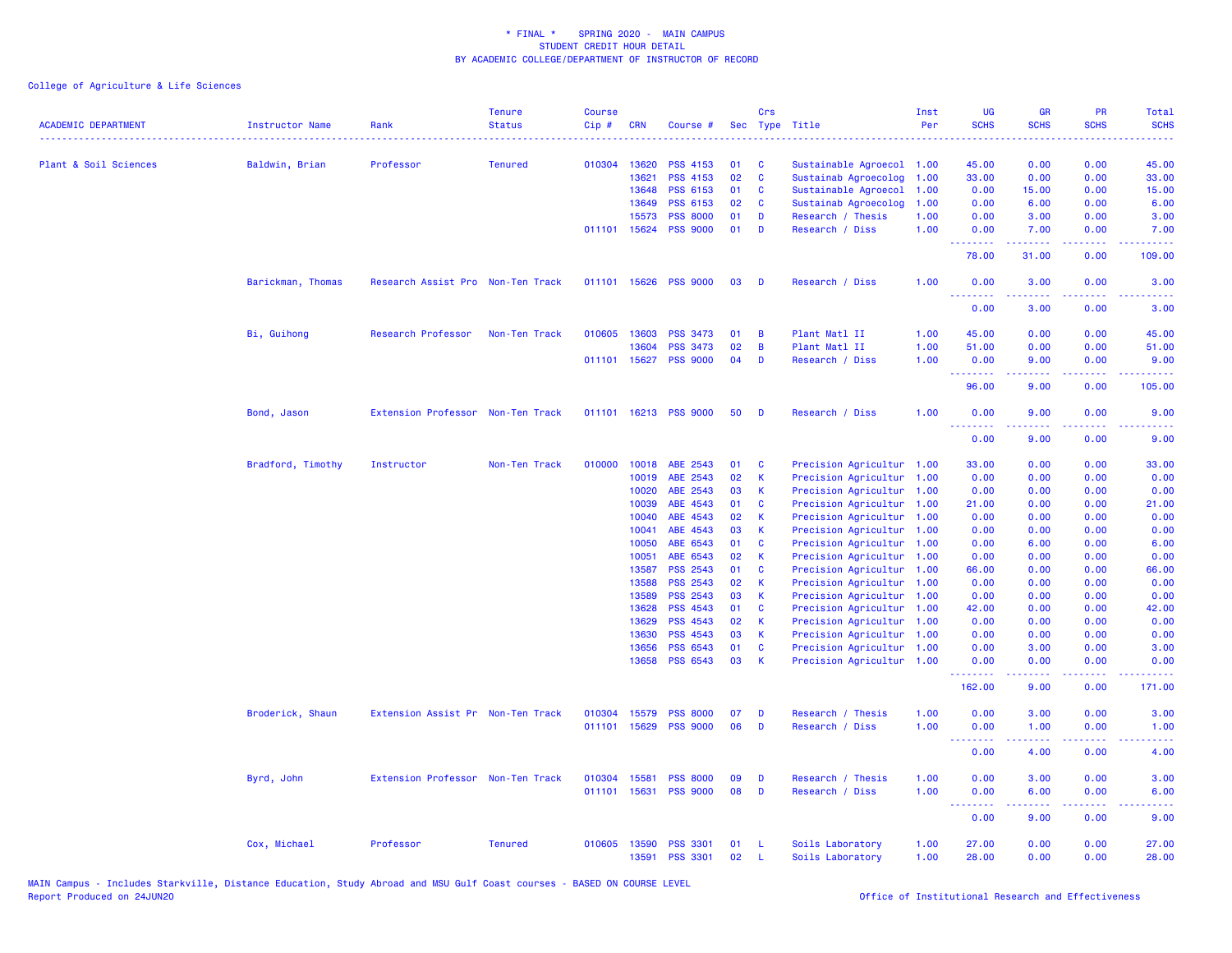| <b>ACADEMIC DEPARTMENT</b> | <b>Instructor Name</b> | Rank                              | <b>Tenure</b><br><b>Status</b> | <b>Course</b><br>Cip# | <b>CRN</b>     | Course #                          | Sec             | Crs               | Type Title                            | Inst<br>Per  | <b>UG</b><br><b>SCHS</b> | <b>GR</b><br><b>SCHS</b> | PR<br><b>SCHS</b>                   | <b>Total</b><br><b>SCHS</b>                                                                                                       |
|----------------------------|------------------------|-----------------------------------|--------------------------------|-----------------------|----------------|-----------------------------------|-----------------|-------------------|---------------------------------------|--------------|--------------------------|--------------------------|-------------------------------------|-----------------------------------------------------------------------------------------------------------------------------------|
| Plant & Soil Sciences      | Cox, Michael           | Professor                         | <b>Tenured</b>                 |                       | 010605 13592   | <b>PSS 3301</b>                   | 03              | L.                | Soils Laboratory                      | 1.00         | 27.00                    | 0.00                     | 0.00                                | 27.00                                                                                                                             |
|                            |                        |                                   |                                |                       | 13594          | <b>PSS 3303</b>                   | 01              | C                 | Soils                                 | 1.00         | 510.00                   | 0.00                     | 0.00                                | 510.00                                                                                                                            |
|                            |                        |                                   |                                |                       |                | 011101 17588 PSS 8811             | 02              | <b>S</b>          | Seminar                               | 1.00         | 0.00<br>.                | 1.00<br>.                | 0.00<br>د د د د                     | 1.00<br>.                                                                                                                         |
|                            |                        |                                   |                                |                       |                |                                   |                 |                   |                                       |              | 592.00                   | 1.00                     | 0.00                                | 593.00                                                                                                                            |
|                            | Czarnecki, Joby        | Research Assist Pro Non-Ten Track |                                |                       |                | 011101 15635 PSS 9000             | 12 <sub>2</sub> | D                 | Research / Diss                       | 1.00         | 0.00<br>.                | 6.00                     | 0.00<br>$\sim$ $\sim$ $\sim$ $\sim$ | 6.00<br>.                                                                                                                         |
|                            |                        |                                   |                                |                       |                |                                   |                 |                   |                                       |              | 0.00                     | 6.00                     | 0.00                                | 6.00                                                                                                                              |
|                            | Dodds, Darrin          | Professor                         | <b>Tenured</b>                 | 010304                | 15587          | <b>PSS 8000</b>                   | 15              | D                 | Research / Thesis                     | 1.00         | 0.00                     | 5.00                     | 0.00                                | 5.00                                                                                                                              |
|                            |                        |                                   |                                | 011101                |                | 15637 PSS 9000                    | 14              | D                 | Research / Diss                       | 1.00         | 0.00<br>.                | 8.00                     | 0.00                                | 8.00                                                                                                                              |
|                            |                        |                                   |                                |                       |                |                                   |                 |                   |                                       |              | 0.00                     | 13.00                    | 0.00                                | 13.00                                                                                                                             |
|                            | Ebelhar, Maurice       | Research Professor                | Non-Ten Track                  |                       |                | 011101 15638 PSS 9000             | 15              | D                 | Research / Diss                       | 1.00         | 0.00                     | 5.00                     | 0.00<br>وعاعات                      | 5.00                                                                                                                              |
|                            |                        |                                   |                                |                       |                |                                   |                 |                   |                                       |              | 0.00                     | 5.00                     | 0.00                                | 5.00                                                                                                                              |
|                            | Etheredge, Coleman     | Assistant Professor Ten Track     |                                |                       | 010605 13595   | <b>PSS 3313</b>                   | 01              | C                 | Int Plant Des & Mint                  | 1.00         | 36.00                    | 0.00                     | 0.00                                | 36.00                                                                                                                             |
|                            |                        |                                   |                                |                       | 13596          | PSS 3313                          | 02              | $\mathsf K$       | Int Plant Des & Mint                  | 1.00         | 0.00                     | 0.00                     | 0.00                                | 0.00                                                                                                                              |
|                            |                        |                                   |                                | 010608                | 13578          | <b>PSS 2343</b>                   | 01              | C                 | Floral Design                         | 1.00         | 375.00                   | 0.00                     | 0.00                                | 375.00                                                                                                                            |
|                            |                        |                                   |                                |                       | 13579          | PSS 2343                          | 03              | K                 | <b>Floral Design</b>                  | 1.00         | 0.00                     | 0.00                     | 0.00                                | 0.00                                                                                                                              |
|                            |                        |                                   |                                |                       | 13580          | <b>PSS 2343</b>                   | 04              | K                 | Floral Design                         | 1.00         | 0.00                     | 0.00                     | 0.00                                | 0.00                                                                                                                              |
|                            |                        |                                   |                                |                       | 13581          | <b>PSS 2343</b>                   | 05              | К                 | <b>Floral Design</b>                  | 1.00         | 0.00                     | 0.00                     | 0.00                                | 0.00                                                                                                                              |
|                            |                        |                                   |                                |                       | 13584          | <b>PSS 2343</b>                   | <b>HO2 K</b>    |                   | Floral Design                         | 1.00         | 0.00                     | 0.00                     | 0.00                                | 0.00                                                                                                                              |
|                            |                        |                                   |                                |                       | 13597          | <b>PSS 3343</b>                   | 01              | $\mathbf{C}$      | Wedding Floral Desig                  | 1.00         | 36.00                    | 0.00                     | 0.00                                | 36.00                                                                                                                             |
|                            |                        |                                   |                                |                       | 13598          | <b>PSS 3343</b><br>16143 PSS 2343 | 02<br>02        | K<br>K            | Wedding Floral Desig<br>Floral Design | 1.00<br>1.00 | 0.00<br>0.00             | 0.00<br>0.00             | 0.00<br>0.00                        | 0.00<br>0.00                                                                                                                      |
|                            |                        |                                   |                                |                       |                |                                   |                 |                   |                                       |              | .                        |                          | والمحامر                            | .                                                                                                                                 |
|                            |                        |                                   |                                |                       |                |                                   |                 |                   |                                       |              | 447.00                   | 0.00                     | 0.00                                | 447.00                                                                                                                            |
|                            | Ferguson, Jason        | Assistant Professor Ten Track     |                                | 010304                | 15591          | <b>PSS 8000</b>                   | 19              | D                 | Research / Thesis                     | 1.00         | 0.00                     | 10.00                    | 0.00                                | 10.00                                                                                                                             |
|                            |                        |                                   |                                | 011101                | 15641          | <b>PSS 9000</b>                   | 18              | D                 | Research / Diss                       | 1.00         | 0.00                     | 2.00                     | 0.00                                | 2.00                                                                                                                              |
|                            |                        |                                   |                                | 011105                | 13633          | <b>PSS 4633</b>                   | 01              | C                 | Weed Biology/Ecology                  | 1.00         | 15.00                    | 0.00                     | 0.00                                | 15.00                                                                                                                             |
|                            |                        |                                   |                                |                       | 13634          | <b>PSS 4633</b>                   | 02              | K                 | Weed Biology/Ecology                  | 1.00         | 0.00                     | 0.00                     | 0.00                                | 0.00                                                                                                                              |
|                            |                        |                                   |                                |                       | 13661          | <b>PSS 6633</b>                   | 01              | C                 | Weed Biology/Ecology                  | 1.00         | 0.00                     | 21.00                    | 0.00                                | 21.00                                                                                                                             |
|                            |                        |                                   |                                |                       | 13662          | PSS 6633                          | 02              | $\mathbf K$       | Weed Biology/Ecology                  | 1.00         | 0.00<br><u>.</u>         | 0.00<br>.                | 0.00<br>$\sim$ $\sim$ $\sim$ $\sim$ | 0.00<br>$\frac{1}{2} \left( \frac{1}{2} \right) \left( \frac{1}{2} \right) \left( \frac{1}{2} \right) \left( \frac{1}{2} \right)$ |
|                            |                        |                                   |                                |                       |                |                                   |                 |                   |                                       |              | 15.00                    | 33.00                    | 0.00                                | 48.00                                                                                                                             |
|                            | Fox, Amelia            | Clinical Assist Pro Non-Ten Track |                                | 010000                | 15515          | GA 4000                           | 01              | - I               | Dis in Agriculture                    | 1.00         | 1.00                     | 0.00                     | 0.00                                | 1.00                                                                                                                              |
|                            |                        |                                   |                                | 010304                | 15592          | <b>PSS 8000</b>                   | 20              | D                 | Research / Thesis                     | 1.00         | 0.00                     | 1.00                     | 0.00                                | 1.00                                                                                                                              |
|                            |                        |                                   |                                |                       | 17132          | <b>PSS 7000</b>                   | 01              | $\mathbf{I}$      | Directed Indiv Study                  | 1.00         | 0.00                     | 3.00                     | 0.00                                | 3.00                                                                                                                              |
|                            |                        |                                   |                                |                       | 17133          | <b>PSS 7000</b>                   | 02              | $\mathbf{I}$      | Directed Indiv Study                  | 1.00         | 0.00                     | 3.00                     | 0.00                                | 3.00                                                                                                                              |
|                            |                        |                                   |                                |                       | 17464          | <b>PSS 7000</b>                   | 03              | $\mathbf{I}$      | Directed Indiv Study                  | 1.00         | 0.00                     | 3.00                     | 0.00                                | 3.00                                                                                                                              |
|                            |                        |                                   |                                |                       | 17535          | <b>PSS 7000</b>                   | 05              | T                 | Directed Indiv Study                  | 1.00         | 0.00                     | 3.00                     | 0.00                                | 3.00                                                                                                                              |
|                            |                        |                                   |                                | 011101                | 13624          | <b>PSS 4383</b>                   | 01              | B                 | Agriculture Remote S                  | 1.00         | 51.00                    | 0.00                     | 0.00                                | 51.00                                                                                                                             |
|                            |                        |                                   |                                |                       | 13652<br>13673 | <b>PSS 6383</b>                   | 01<br>01        | B<br>$\mathbf{s}$ | Agriculture Remote S<br>Seminar       | 1.00<br>1.00 | 0.00                     | 30.00<br>6.00            | 0.00<br>0.00                        | 30.00                                                                                                                             |
|                            |                        |                                   |                                |                       | 13674          | PSS 8811<br><b>PSS 8821</b>       | 01              | $\mathbf{s}$      | Seminar                               | 1.00         | 0.00<br>0.00             | 3.00                     | 0.00                                | 6.00<br>3.00                                                                                                                      |
|                            |                        |                                   |                                |                       | 13675          | <b>PSS 8831</b>                   | 01              | <b>S</b>          | Seminar                               | 1.00         | 0.00                     | 2.00                     | 0.00                                | 2.00                                                                                                                              |
|                            |                        |                                   |                                |                       | 17131          | <b>PSS 4000</b>                   | 502             | $\mathbf{I}$      | Directed Indiv Study 1.00             |              | 3.00                     | 0.00                     | 0.00                                | 3.00                                                                                                                              |
|                            |                        |                                   |                                | 011102                | 15148          | <b>PSS 8012</b>                   | 01              | C                 | Thesis Proposal Writ 1.00             |              | 0.00                     | 6.00                     | 0.00                                | 6.00                                                                                                                              |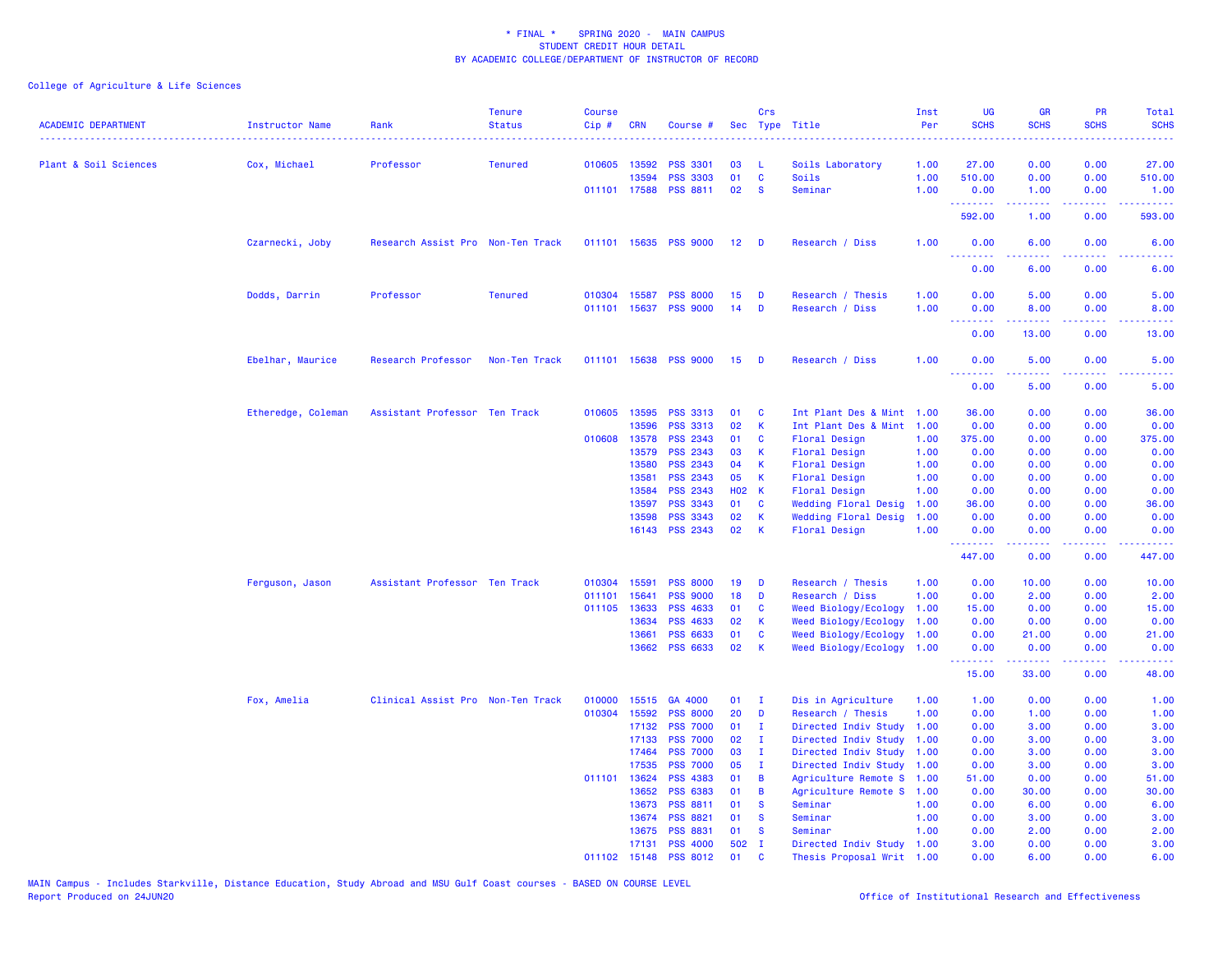| <b>ACADEMIC DEPARTMENT</b> | <b>Instructor Name</b><br>. | Rank                              | <b>Tenure</b><br><b>Status</b> | <b>Course</b><br>Cip# | <b>CRN</b>   | Course #              |       | Crs            | Sec Type Title            | Inst<br>Per | <b>UG</b><br><b>SCHS</b> | <b>GR</b><br><b>SCHS</b>                                                                                                                                     | <b>PR</b><br><b>SCHS</b>                                                                                                  | Total<br><b>SCHS</b><br>$\sim$ $\sim$ $\sim$ $\sim$                                                                               |
|----------------------------|-----------------------------|-----------------------------------|--------------------------------|-----------------------|--------------|-----------------------|-------|----------------|---------------------------|-------------|--------------------------|--------------------------------------------------------------------------------------------------------------------------------------------------------------|---------------------------------------------------------------------------------------------------------------------------|-----------------------------------------------------------------------------------------------------------------------------------|
| Plant & Soil Sciences      | Fox, Amelia                 | Clinical Assist Pro Non-Ten Track |                                | 011102 15149          |              | <b>PSS 4733</b>       | 01    | B              | Ag. Flight Technolog 1.00 |             | 33.00                    | 0.00                                                                                                                                                         | 0.00                                                                                                                      | 33.00                                                                                                                             |
|                            |                             |                                   |                                |                       |              | 15150 PSS 6733        | 01    | $\overline{B}$ | Ag. Flight Technolog 1.00 |             | 0.00<br>.                | 15.00<br>.                                                                                                                                                   | 0.00<br>.                                                                                                                 | 15.00<br>والموالي الموالي                                                                                                         |
|                            |                             |                                   |                                |                       |              |                       |       |                |                           |             | 88.00                    | 75.00                                                                                                                                                        | 0.00                                                                                                                      | 163.00                                                                                                                            |
|                            | Golden, Bobby               | Extension Assoc Pro Non-Ten Track |                                | 010304                | 15593        | <b>PSS 8000</b>       | 21    | D              | Research / Thesis         | 1.00        | 0.00                     | 1.00                                                                                                                                                         | 0.00                                                                                                                      | 1.00                                                                                                                              |
|                            |                             |                                   |                                |                       | 011101 15643 | <b>PSS 9000</b>       | 20    | D              | Research / Diss           | 1.00        | 0.00<br>.                | 10.00<br>.                                                                                                                                                   | 0.00<br>.                                                                                                                 | 10.00<br>.                                                                                                                        |
|                            |                             |                                   |                                |                       |              |                       |       |                |                           |             | 0.00                     | 11.00                                                                                                                                                        | 0.00                                                                                                                      | 11.00                                                                                                                             |
|                            | Harkess, Richard            | Professor                         | <b>Tenured</b>                 | 010601                | 13602        | PSS 3433              | 01    | Æ              | Hort Internship           | 1.00        | 6.00                     | 0.00                                                                                                                                                         | 0.00                                                                                                                      | 6.00                                                                                                                              |
|                            |                             |                                   |                                | 011101 15644          |              | <b>PSS 9000</b>       | 21    | D              | Research / Diss           | 1.00        | 0.00                     | 9.00                                                                                                                                                         | 0.00                                                                                                                      | 9.00                                                                                                                              |
|                            |                             |                                   |                                |                       | 16672        | <b>PSS 4000</b>       | 01    | $\mathbf{I}$   | Directed Indiv Study      | 1.00        | 3.00                     | 0.00                                                                                                                                                         | 0.00                                                                                                                      | 3.00                                                                                                                              |
|                            |                             |                                   |                                | 011102 15530          |              | <b>PSS 4990</b>       | 01    | C              | Special Topic In PSS      | 1.00        | 36.00                    | 0.00                                                                                                                                                         | 0.00                                                                                                                      | 36.00                                                                                                                             |
|                            |                             |                                   |                                |                       | 15531        | PSS 6990              | 01    | C              | Special Topic In PSS 1.00 |             | 0.00                     | 9.00                                                                                                                                                         | 0.00                                                                                                                      | 9.00                                                                                                                              |
|                            |                             |                                   |                                |                       | 011103 13615 | PSS 4113              | 01    | C              | Agricultural Crop Ph 1.00 |             | 120.00                   | 0.00                                                                                                                                                         | 0.00                                                                                                                      | 120.00                                                                                                                            |
|                            |                             |                                   |                                |                       | 13643        | <b>PSS 6113</b>       | 01    | C              | Agricultural Crop Ph 1.00 |             | 0.00<br>.                | 15.00<br>22222                                                                                                                                               | 0.00                                                                                                                      | 15.00                                                                                                                             |
|                            |                             |                                   |                                |                       |              |                       |       |                |                           |             | 165.00                   | 33.00                                                                                                                                                        | 0.00                                                                                                                      | 198.00                                                                                                                            |
|                            | Henry, William              | Professor                         | <b>Tenured</b>                 |                       |              | 240102 16536 GRD 9011 | 01    | <b>S</b>       | Graduate Degree Comp 1.00 |             | 0.00                     | 17.00                                                                                                                                                        | 0.00                                                                                                                      | 17.00                                                                                                                             |
|                            |                             |                                   |                                |                       |              |                       |       |                |                           |             | 1.1.1.1.1.1.1<br>0.00    | $\frac{1}{2} \left( \frac{1}{2} \right) \left( \frac{1}{2} \right) \left( \frac{1}{2} \right) \left( \frac{1}{2} \right)$<br>17.00                           | $\frac{1}{2} \left( \frac{1}{2} \right) \left( \frac{1}{2} \right) \left( \frac{1}{2} \right)$<br>0.00                    | 17.00                                                                                                                             |
|                            | Irby, Jon                   | Extension Assoc Pro Non-Ten Track |                                |                       |              | 010304 15596 PSS 8000 | 24    | D              | Research / Thesis         | 1.00        | 0.00                     | 5.00                                                                                                                                                         | 0.00                                                                                                                      | 5.00                                                                                                                              |
|                            |                             |                                   |                                |                       |              |                       |       |                |                           |             | .<br>0.00                | .<br>5.00                                                                                                                                                    | .<br>0.00                                                                                                                 | $\frac{1}{2} \left( \frac{1}{2} \right) \left( \frac{1}{2} \right) \left( \frac{1}{2} \right) \left( \frac{1}{2} \right)$<br>5.00 |
|                            | Jones, Keri                 | Non-Faculty                       | Not Applicable                 |                       |              | 030101 11827 ENS 2103 | 01    | <b>C</b>       | Intro Environ Sci         | 1.00        | 150.00                   | 0.00                                                                                                                                                         | 0.00                                                                                                                      | 150.00                                                                                                                            |
|                            |                             |                                   |                                |                       |              |                       |       |                |                           |             | .<br>150.00              | $- - - - -$<br>0.00                                                                                                                                          | .<br>0.00                                                                                                                 | المام ماما ما<br>150.00                                                                                                           |
|                            | Kingery, William            | Professor                         | <b>Tenured</b>                 |                       | 010304 15598 | <b>PSS 8000</b>       | 26    | D              | Research / Thesis         | 1.00        | 0.00                     | 8.00                                                                                                                                                         | 0.00                                                                                                                      | 8.00                                                                                                                              |
|                            |                             |                                   |                                |                       |              | 011101 17314 PSS 4000 | 03    | $\mathbf{I}$   | Directed Indiv Study 1.00 |             | 3.00                     | 0.00                                                                                                                                                         | 0.00                                                                                                                      | 3.00                                                                                                                              |
|                            |                             |                                   |                                |                       |              |                       |       |                |                           |             | .                        | .                                                                                                                                                            | $\frac{1}{2} \left( \frac{1}{2} \right) \left( \frac{1}{2} \right) \left( \frac{1}{2} \right) \left( \frac{1}{2} \right)$ |                                                                                                                                   |
|                            |                             |                                   |                                |                       |              |                       |       |                |                           |             | 3.00                     | 8.00                                                                                                                                                         | 0.00                                                                                                                      | 11.00                                                                                                                             |
|                            | Knight, Patricia            | Research Professor                | Non-Ten Track                  |                       |              | 011101 15650 PSS 9000 | - 26  | <b>D</b>       | Research / Diss           | 1.00        | 0.00<br>.                | 4.00<br>$\frac{1}{2} \left( \frac{1}{2} \right) \left( \frac{1}{2} \right) \left( \frac{1}{2} \right) \left( \frac{1}{2} \right) \left( \frac{1}{2} \right)$ | 0.00<br>.                                                                                                                 | 4.00<br>$\frac{1}{2} \left( \frac{1}{2} \right) \left( \frac{1}{2} \right) \left( \frac{1}{2} \right) \left( \frac{1}{2} \right)$ |
|                            |                             |                                   |                                |                       |              |                       |       |                |                           |             | 0.00                     | 4.00                                                                                                                                                         | 0.00                                                                                                                      | 4.00                                                                                                                              |
|                            | Krutz, Larry                | Professor                         | <b>Tenured</b>                 |                       | 011101 15651 | <b>PSS 9000</b>       | 27    | D              | Research / Diss           | 1.00        | 0.00<br>.                | 10.00<br>2.2.2.2.2                                                                                                                                           | 0.00<br>.                                                                                                                 | 10.00<br>.                                                                                                                        |
|                            |                             |                                   |                                |                       |              |                       |       |                |                           |             | 0.00                     | 10.00                                                                                                                                                        | 0.00                                                                                                                      | 10.00                                                                                                                             |
|                            | Lang, David                 | Professor                         | <b>Tenured</b>                 |                       | 011102 15151 | <b>PSS 8103</b>       | 01    | $\mathbf{C}$   | Pasture Development       | 1.00        | 0.00                     | 6.00                                                                                                                                                         | 0.00                                                                                                                      | 6.00                                                                                                                              |
|                            |                             |                                   |                                |                       |              | 15537 PSS 8103        | 501 C |                | Pasture Development       | 1.00        | 0.00                     | 3.00                                                                                                                                                         | 0.00                                                                                                                      | 3.00                                                                                                                              |
|                            |                             |                                   |                                |                       |              |                       |       |                |                           |             | .<br>0.00                | .<br>9.00                                                                                                                                                    | $\sim$ $\sim$ $\sim$ $\sim$<br>0.00                                                                                       | 9.00                                                                                                                              |
|                            | Larson, Erick               | Extension Assoc Pro Non-Ten Track |                                |                       |              | 010304 15603 PSS 8000 | 30    | <b>D</b>       | Research / Thesis         | 1.00        | 0.00                     | 3.00                                                                                                                                                         | 0.00                                                                                                                      | 3.00                                                                                                                              |
|                            |                             |                                   |                                |                       |              |                       |       |                |                           |             | .<br>0.00                | د د د د د<br>3.00                                                                                                                                            | .<br>0.00                                                                                                                 | .<br>3.00                                                                                                                         |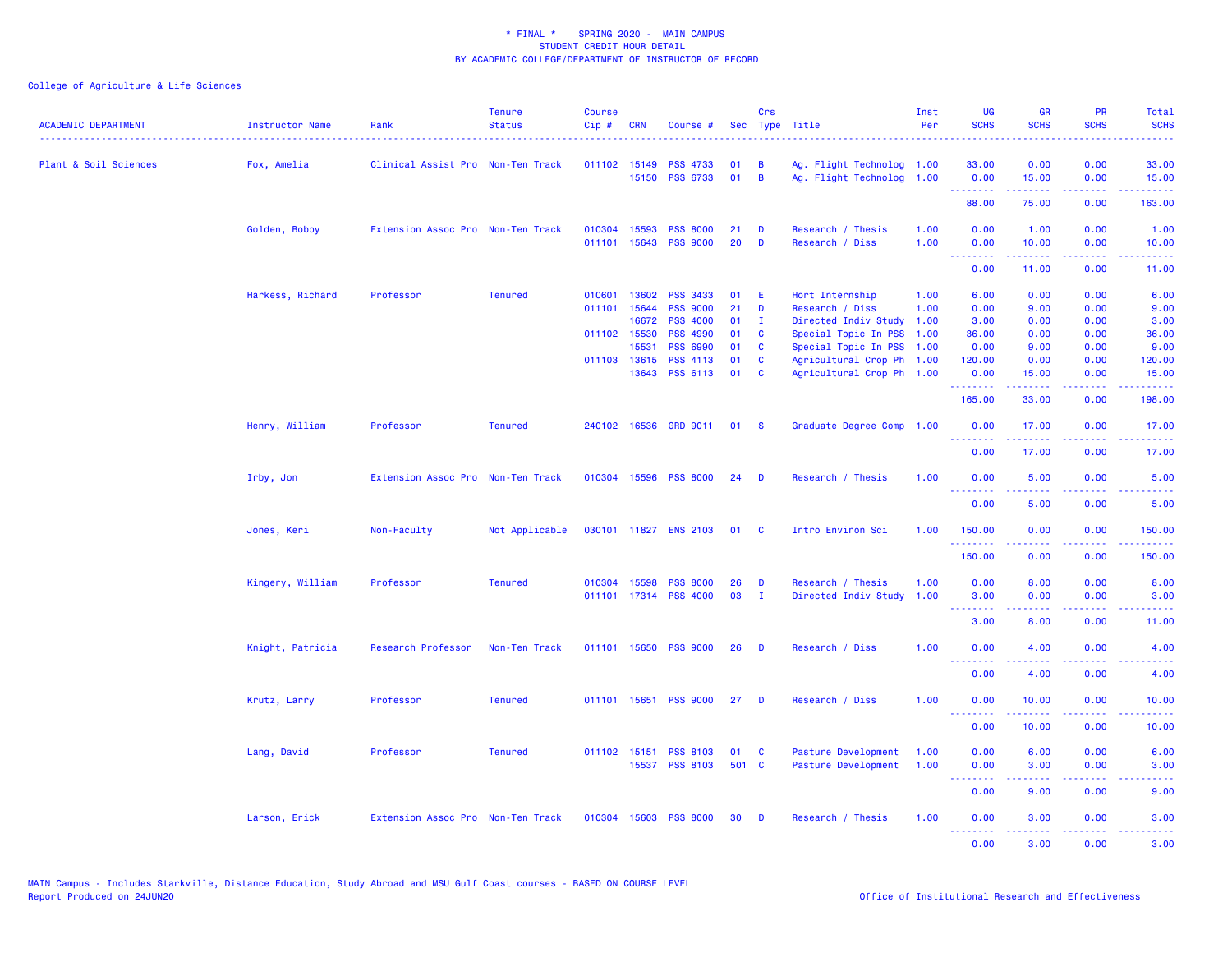| <b>ACADEMIC DEPARTMENT</b> | <b>Instructor Name</b> | Rank                              | <b>Tenure</b><br><b>Status</b> | <b>Course</b><br>$Cip \#$ | <b>CRN</b>   | Course #              |    | Crs         | Sec Type Title            | Inst<br>Per | <b>UG</b><br><b>SCHS</b> | <b>GR</b><br><b>SCHS</b>                                                                                                                                     | <b>PR</b><br><b>SCHS</b>                                                                                                          | Total<br><b>SCHS</b> |
|----------------------------|------------------------|-----------------------------------|--------------------------------|---------------------------|--------------|-----------------------|----|-------------|---------------------------|-------------|--------------------------|--------------------------------------------------------------------------------------------------------------------------------------------------------------|-----------------------------------------------------------------------------------------------------------------------------------|----------------------|
| Plant & Soil Sciences      | Li, Tongyin            | Assistant Professor Ten Track     |                                |                           | 010304 15605 | <b>PSS 8000</b>       | 32 | D           | Research / Thesis         | 1.00        | 0.00                     | 9.00                                                                                                                                                         | 0.00                                                                                                                              | 9.00                 |
|                            |                        |                                   |                                |                           | 010606 13606 | <b>PSS 3923</b>       | 01 | $\mathbf c$ | Plant Propagation         | 1.00        | 75.00                    | 0.00                                                                                                                                                         | 0.00                                                                                                                              | 75.00                |
|                            |                        |                                   |                                |                           | 13607        | <b>PSS 3923</b>       | 02 | К           | Plant Propagation         | 1.00        | 0.00<br>.                | 0.00<br>$\frac{1}{2} \left( \frac{1}{2} \right) \left( \frac{1}{2} \right) \left( \frac{1}{2} \right) \left( \frac{1}{2} \right) \left( \frac{1}{2} \right)$ | 0.00<br>.                                                                                                                         | 0.00<br>وعاعاتها     |
|                            |                        |                                   |                                |                           |              |                       |    |             |                           |             | 75.00                    | 9.00                                                                                                                                                         | 0.00                                                                                                                              | 84.00                |
|                            | Macoon, Bisoondat      | Research Professor                | Non-Ten Track                  | 010304 15606              |              | <b>PSS 8000</b>       | 33 | D           | Research / Thesis         | 1.00        | 0.00<br><u>.</u>         | 18.00                                                                                                                                                        | 0.00                                                                                                                              | 18.00                |
|                            |                        |                                   |                                |                           |              |                       |    |             |                           |             | 0.00                     | 18.00                                                                                                                                                        | 0.00                                                                                                                              | 18.00                |
|                            | McCurdy, James         | Assistant Professor Ten Track     |                                |                           | 010304 15607 | <b>PSS 8000</b>       | 34 | D           | Research / Thesis         | 1.00        | 0.00<br>.                | 8.00                                                                                                                                                         | 0.00                                                                                                                              | 8.00                 |
|                            |                        |                                   |                                |                           |              |                       |    |             |                           |             | 0.00                     | .<br>8.00                                                                                                                                                    | 0.00                                                                                                                              | 8.00                 |
|                            | McDougald, Lynette     | Instructor                        | Non-Ten Track                  | 010608                    | 13582        | <b>PSS 2343</b>       | 06 | K           | Floral Design             | 1.00        | 0.00                     | 0.00                                                                                                                                                         | 0.00                                                                                                                              | 0.00                 |
|                            |                        |                                   |                                |                           | 13583        | <b>PSS 2343</b>       | 07 | К           | Floral Design             | 1.00        | 0.00                     | 0.00                                                                                                                                                         | 0.00                                                                                                                              | 0.00                 |
|                            |                        |                                   |                                |                           | 13599        | PSS 3413              | 01 | Ε           | Floristry Internship      | 1.00        | 3.00                     | 0.00                                                                                                                                                         | 0.00                                                                                                                              | 3.00                 |
|                            |                        |                                   |                                |                           | 13608        | PSS 4023              | 01 | C           | <b>Floral Management</b>  | 1.00        | 54.00                    | 0.00                                                                                                                                                         | 0.00                                                                                                                              | 54.00                |
|                            |                        |                                   |                                |                           | 13610        | <b>PSS 4073</b>       | 01 | C           | Sympathy Floral Desi      | 1.00        | 45.00                    | 0.00                                                                                                                                                         | 0.00                                                                                                                              | 45.00                |
|                            |                        |                                   |                                |                           | 13611        | <b>PSS 4073</b>       | 02 | K           | Sympathy Floral Desi      | 1.00        | 0.00                     | 0.00                                                                                                                                                         | 0.00                                                                                                                              | 0.00                 |
|                            |                        |                                   |                                |                           | 13612        | <b>PSS 4093</b>       | 01 | C           | Psthrvst Care Floral      | 1.00        | 30.00                    | 0.00                                                                                                                                                         | 0.00                                                                                                                              | 30.00                |
|                            |                        |                                   |                                |                           | 13613        | PSS 4093              | 02 | K           | Psthrvst Care Floral      | 1.00        | 0.00                     | 0.00                                                                                                                                                         | 0.00                                                                                                                              | 0.00                 |
|                            |                        |                                   |                                |                           | 011101 13605 | <b>PSS 3511</b>       | 01 | <b>S</b>    | Seminar                   | 1.00        | 12.00<br><u>.</u>        | 0.00<br><u>.</u>                                                                                                                                             | 0.00<br>. <u>.</u> .                                                                                                              | 12.00                |
|                            |                        |                                   |                                |                           |              |                       |    |             |                           |             | 144.00                   | 0.00                                                                                                                                                         | 0.00                                                                                                                              | 144.00               |
|                            | Morrison, Jesse        | Research Assist Pro Non-Ten Track |                                | 010304                    | 13616        | <b>PSS 4123</b>       | 01 | C           | Grain Crops               | 1.00        | 69.00                    | 0.00                                                                                                                                                         | 0.00                                                                                                                              | 69.00                |
|                            |                        |                                   |                                |                           | 13617        | <b>PSS 4123</b>       | 02 | K           | Grain Crops               | 1.00        | 0.00                     | 0.00                                                                                                                                                         | 0.00                                                                                                                              | 0.00                 |
|                            |                        |                                   |                                |                           | 13644        | PSS 6123              | 01 | C           | Grain Crops               | 1.00        | 0.00                     | 6.00                                                                                                                                                         | 0.00                                                                                                                              | 6.00                 |
|                            |                        |                                   |                                |                           | 13645        | PSS 6123              | 02 | К           | Grain Crops               | 1.00        | 0.00                     | 0.00                                                                                                                                                         | 0.00                                                                                                                              | 0.00                 |
|                            |                        |                                   |                                |                           | 15609        | <b>PSS 8000</b>       | 36 | D           | Research / Thesis         | 1.00        | 0.00<br>.                | 9.00<br>$\frac{1}{2}$                                                                                                                                        | 0.00<br>$\frac{1}{2} \left( \frac{1}{2} \right) \left( \frac{1}{2} \right) \left( \frac{1}{2} \right) \left( \frac{1}{2} \right)$ | 9.00                 |
|                            |                        |                                   |                                |                           |              |                       |    |             |                           |             | 69.00                    | 15.00                                                                                                                                                        | 0.00                                                                                                                              | 84.00                |
|                            | Peterson, Daniel       | Professor                         | <b>Tenured</b>                 | 260202                    | 16378        | <b>BCH 9000</b>       | 35 | D           | Research/Diss             | 1.00        | 0.00<br>.                | 11.00<br>بالالالال                                                                                                                                           | 0.00<br>بالمحام                                                                                                                   | 11.00<br>الأعامات    |
|                            |                        |                                   |                                |                           |              |                       |    |             |                           |             | 0.00                     | 11.00                                                                                                                                                        | 0.00                                                                                                                              | 11.00                |
|                            | Reddy, Kambham         | Research Professor                | Non-Ten Track                  | 011101                    | 15664        | <b>PSS 9000</b>       | 40 | D           | Research / Diss           | 1.00        | 0.00                     | 9.00                                                                                                                                                         | 0.00                                                                                                                              | 9.00                 |
|                            |                        |                                   |                                | 260307                    | 13666        | <b>PSS 8163</b>       | 01 | C           | Environment Plt Phys      | 1.00        | 0.00                     | 15.00                                                                                                                                                        | 0.00                                                                                                                              | 15.00                |
|                            |                        |                                   |                                |                           |              |                       |    |             |                           |             | .<br>0.00                | .<br>24.00                                                                                                                                                   | .<br>0.00                                                                                                                         | .<br>24.00           |
|                            | Reynolds, Daniel       | Professor                         | <b>Tenured</b>                 |                           | 010304 13635 | <b>PSS 4813</b>       | 01 | <b>C</b>    | Herbicide Technology 1.00 |             | 30.00                    | 0.00                                                                                                                                                         | 0.00                                                                                                                              | 30.00                |
|                            |                        |                                   |                                |                           | 13636        | <b>PSS 4813</b>       | 02 | К           | Herbicide Technology      | 1.00        | 0.00                     | 0.00                                                                                                                                                         | 0.00                                                                                                                              | 0.00                 |
|                            |                        |                                   |                                |                           | 13663        | <b>PSS 6813</b>       | 01 | C           | Herbicide Technology      | 1.00        | 0.00                     | 30.00                                                                                                                                                        | 0.00                                                                                                                              | 30.00                |
|                            |                        |                                   |                                |                           | 13664        | <b>PSS 6813</b>       | 02 | К           | Herbicide Technology      | 1.00        | 0.00                     | 0.00                                                                                                                                                         | 0.00                                                                                                                              | 0.00                 |
|                            |                        |                                   |                                |                           |              |                       |    |             |                           |             | .<br>30.00               | 30.00                                                                                                                                                        | $\omega_{\rm{eff}}$ and $\omega_{\rm{eff}}$<br>0.00                                                                               | 60.00                |
|                            | Rushing, Jason         | Extension Assist Pr Non-Ten Track |                                |                           |              | 010304 15616 PSS 8000 | 43 | D           | Research / Thesis         | 1.00        | 0.00<br>.                | 6.00<br>.                                                                                                                                                    | 0.00<br>$\omega$ is a $\omega$                                                                                                    | 6.00<br>----         |
|                            |                        |                                   |                                |                           |              |                       |    |             |                           |             | 0.00                     | 6.00                                                                                                                                                         | 0.00                                                                                                                              | 6.00                 |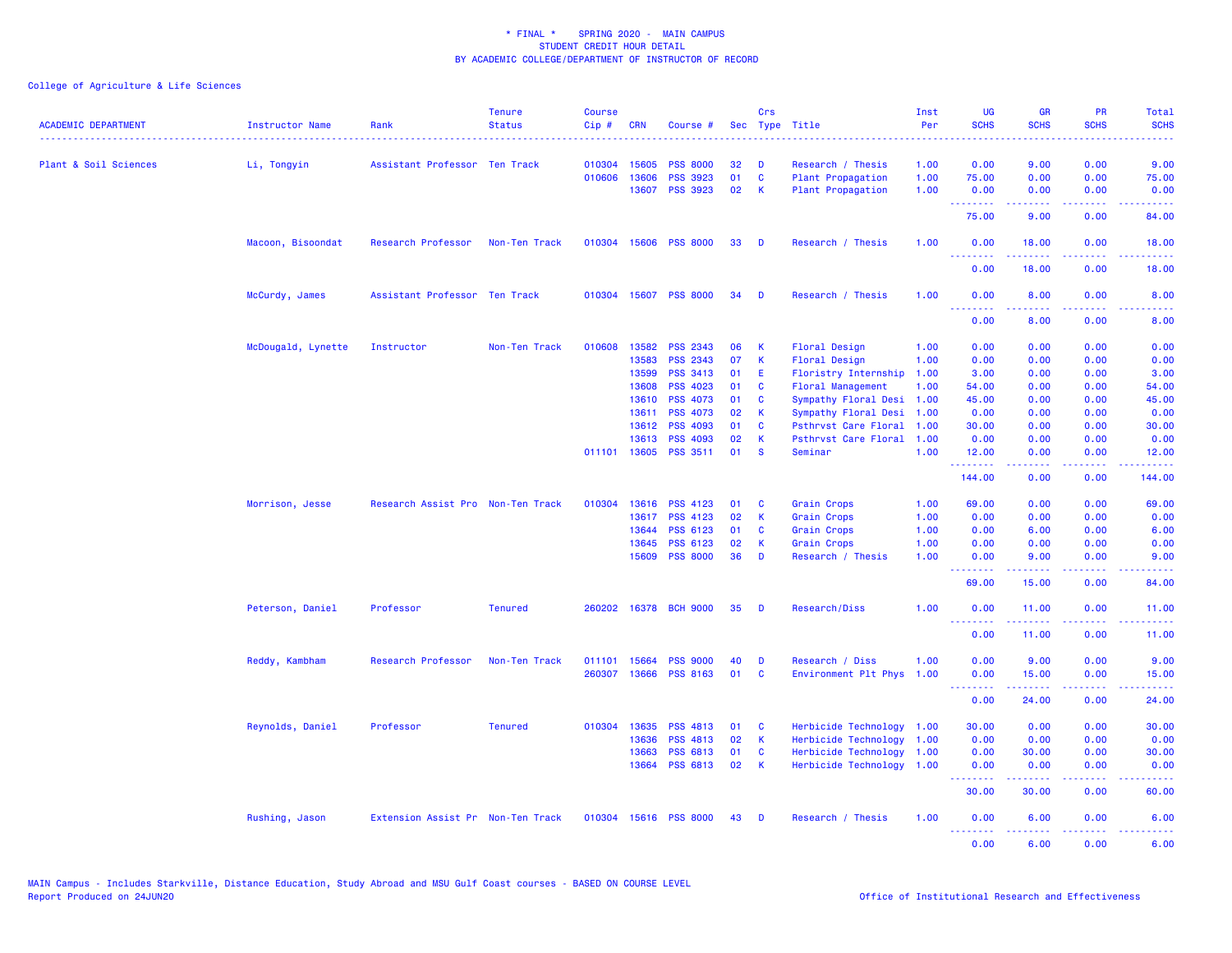| Plant & Soil Sciences<br>Stewart, Barry<br>Associate Professor Tenured<br>010304<br>15619<br><b>PSS 8000</b><br>46<br>D<br>Research / Thesis<br>1.00<br>0.00<br>3.00<br>0.00<br>13626<br><b>PSS 4443</b><br>010607<br>01<br><b>C</b><br>Athletic Field Mgt<br>1.00<br>51.00<br>0.00<br>0.00<br>13627<br><b>PSS 4443</b><br>02<br>C<br>Athletic Field Mgt-A<br>0.00<br>0.00<br>1.00<br>18.00<br><b>PSS 6443</b><br>13655<br>02<br>$\overline{B}$<br>0.00<br>Athletic Field Mgt-<br>1.00<br>0.00<br>3.00<br><b>PSS 1313</b><br>011103 13574<br>01<br>C<br><b>Plant Science</b><br>0.00<br>1.00<br>177.00<br>0.00<br>02<br>13575 PSS 1313<br><b>Plant Science</b><br>0.00<br>-K<br>1.00<br>0.00<br>0.00<br><b>PSS 1313</b><br>03<br>$\mathsf{K}$<br>13576<br><b>Plant Science</b><br>1.00<br>0.00<br>0.00<br>0.00<br>13577 PSS 1313<br>04<br>K<br><b>Plant Science</b><br>1.00<br>0.00<br>0.00<br>0.00<br>--------<br>246.00<br>6.00<br>0.00<br>252.00<br>Tseng, Te Ming<br>Assistant Professor Ten Track<br>15<br>Dis in Agriculture<br>0.00<br>17165<br>GA 4000<br>1.00<br>1.00<br>0.00<br>010000<br>$\mathbf I$<br>15620<br><b>PSS 8000</b><br>47<br>0.00<br>D<br>Research / Thesis<br>1.00<br>0.00<br>5.00<br>010304<br>15671<br><b>PSS 9000</b><br>47<br>Research / Diss<br>1.00<br>12.00<br>0.00<br>011101<br>D<br>0.00<br>--------<br>1.00<br>17.00<br>0.00<br>Varco, Jac<br>Professor<br><b>Tenured</b><br>15621<br><b>PSS 8000</b><br>48<br>D<br>Research / Thesis<br>1.00<br>0.00<br>18.00<br>0.00<br>010304<br>13622<br><b>PSS 4313</b><br>01<br>C<br>Soil Fertility<br>1.00<br>102.00<br>0.00<br>0.00<br>011201<br>13650<br>PSS 6313<br>01<br>1.00<br>0.00<br><b>C</b><br>Soil Fertility<br>0.00<br>21.00<br>.<br>.<br>.<br>102.00<br>39.00<br>0.00<br>Fiber&Oilseed Crops<br>Wallace, Teddy<br>Associate Professor Tenured<br>13618<br><b>PSS 4133</b><br>01<br>C<br>1.00<br>123.00<br>0.00<br>0.00<br>010304<br>01<br>Fiber&Oilseed Crops<br>1.00<br>0.00<br>13646 PSS 6133<br><b>C</b><br>0.00<br>6.00<br>.<br>.<br>123.00<br>6.00<br>0.00<br>1.00<br>White, Joshua<br>Non-Faculty<br>Not Applicable<br>010304<br>13614<br><b>PSS 4103</b><br>01<br>B<br>Forage Pasture<br>63.00<br>0.00<br>0.00<br>1.00<br>16556 PSS 6103<br>01<br>0.00<br>9.00<br>0.00<br>$\overline{B}$<br>Forage Pasture<br><u> - - - - - - - -</u><br>.<br>$\frac{1}{2} \left( \frac{1}{2} \right) \left( \frac{1}{2} \right) \left( \frac{1}{2} \right) \left( \frac{1}{2} \right)$<br>.<br>63.00<br>9.00<br>0.00<br>Williams, W.<br>Non-Employee<br>Not Applicable<br>011101 17242 PSS 9000<br>52 <sub>2</sub><br>Research / Diss<br>1.00<br>0.00<br>3.00<br>0.00<br>D<br>.<br>$\frac{1}{2} \left( \frac{1}{2} \right) \left( \frac{1}{2} \right) \left( \frac{1}{2} \right)$<br>----<br>.<br>0.00<br>0.00<br>3.00<br>======================================<br>==========<br>========<br>========<br>========<br>Plant & Soil Sciences<br>3157.00<br>2649.00<br>508.00<br>0.00<br>======== =======<br>$\begin{array}{cccccccccc} \multicolumn{2}{c}{} & \multicolumn{2}{c}{} & \multicolumn{2}{c}{} & \multicolumn{2}{c}{} & \multicolumn{2}{c}{} & \multicolumn{2}{c}{} & \multicolumn{2}{c}{} & \multicolumn{2}{c}{} & \multicolumn{2}{c}{} & \multicolumn{2}{c}{} & \multicolumn{2}{c}{} & \multicolumn{2}{c}{} & \multicolumn{2}{c}{} & \multicolumn{2}{c}{} & \multicolumn{2}{c}{} & \multicolumn{2}{c}{} & \multicolumn{2}{c}{} & \multicolumn{2}{c}{} & \multicolumn{2}{c}{} & \mult$ | <b>ACADEMIC DEPARTMENT</b>            | Instructor Name | Rank | <b>Tenure</b><br><b>Status</b> | <b>Course</b><br>Cip# | <b>CRN</b> | Course # | Crs | Sec Type Title | Inst<br>Per | UG<br><b>SCHS</b> | <b>GR</b><br><b>SCHS</b> | PR<br><b>SCHS</b> | Total<br><b>SCHS</b> |
|----------------------------------------------------------------------------------------------------------------------------------------------------------------------------------------------------------------------------------------------------------------------------------------------------------------------------------------------------------------------------------------------------------------------------------------------------------------------------------------------------------------------------------------------------------------------------------------------------------------------------------------------------------------------------------------------------------------------------------------------------------------------------------------------------------------------------------------------------------------------------------------------------------------------------------------------------------------------------------------------------------------------------------------------------------------------------------------------------------------------------------------------------------------------------------------------------------------------------------------------------------------------------------------------------------------------------------------------------------------------------------------------------------------------------------------------------------------------------------------------------------------------------------------------------------------------------------------------------------------------------------------------------------------------------------------------------------------------------------------------------------------------------------------------------------------------------------------------------------------------------------------------------------------------------------------------------------------------------------------------------------------------------------------------------------------------------------------------------------------------------------------------------------------------------------------------------------------------------------------------------------------------------------------------------------------------------------------------------------------------------------------------------------------------------------------------------------------------------------------------------------------------------------------------------------------------------------------------------------------------------------------------------------------------------------------------------------------------------------------------------------------------------------------------------------------------------------------------------------------------------------------------------------------------------------------------------------------------------------------------------------------------------------------------------------------------------------------------------------------------------------------------------------------------------------------------------------------------------------------------------------------------------------------------------------------------------------------------------------------------------------------------------------------------------------------------------------------------------------|---------------------------------------|-----------------|------|--------------------------------|-----------------------|------------|----------|-----|----------------|-------------|-------------------|--------------------------|-------------------|----------------------|
| 3.00<br>51.00<br>18.00<br>3.00<br>177.00<br>0.00<br>0.00<br>0.00<br>1.00<br>5.00<br>12.00<br>18.00<br>18.00<br>102.00<br>21.00<br>141.00<br>123.00<br>6.00<br>129.00<br>63.00<br>9.00<br>72.00<br>3.00<br>3.00                                                                                                                                                                                                                                                                                                                                                                                                                                                                                                                                                                                                                                                                                                                                                                                                                                                                                                                                                                                                                                                                                                                                                                                                                                                                                                                                                                                                                                                                                                                                                                                                                                                                                                                                                                                                                                                                                                                                                                                                                                                                                                                                                                                                                                                                                                                                                                                                                                                                                                                                                                                                                                                                                                                                                                                                                                                                                                                                                                                                                                                                                                                                                                                                                                                                   |                                       |                 |      |                                |                       |            |          |     |                |             |                   |                          |                   |                      |
|                                                                                                                                                                                                                                                                                                                                                                                                                                                                                                                                                                                                                                                                                                                                                                                                                                                                                                                                                                                                                                                                                                                                                                                                                                                                                                                                                                                                                                                                                                                                                                                                                                                                                                                                                                                                                                                                                                                                                                                                                                                                                                                                                                                                                                                                                                                                                                                                                                                                                                                                                                                                                                                                                                                                                                                                                                                                                                                                                                                                                                                                                                                                                                                                                                                                                                                                                                                                                                                                                  |                                       |                 |      |                                |                       |            |          |     |                |             |                   |                          |                   |                      |
|                                                                                                                                                                                                                                                                                                                                                                                                                                                                                                                                                                                                                                                                                                                                                                                                                                                                                                                                                                                                                                                                                                                                                                                                                                                                                                                                                                                                                                                                                                                                                                                                                                                                                                                                                                                                                                                                                                                                                                                                                                                                                                                                                                                                                                                                                                                                                                                                                                                                                                                                                                                                                                                                                                                                                                                                                                                                                                                                                                                                                                                                                                                                                                                                                                                                                                                                                                                                                                                                                  |                                       |                 |      |                                |                       |            |          |     |                |             |                   |                          |                   |                      |
|                                                                                                                                                                                                                                                                                                                                                                                                                                                                                                                                                                                                                                                                                                                                                                                                                                                                                                                                                                                                                                                                                                                                                                                                                                                                                                                                                                                                                                                                                                                                                                                                                                                                                                                                                                                                                                                                                                                                                                                                                                                                                                                                                                                                                                                                                                                                                                                                                                                                                                                                                                                                                                                                                                                                                                                                                                                                                                                                                                                                                                                                                                                                                                                                                                                                                                                                                                                                                                                                                  |                                       |                 |      |                                |                       |            |          |     |                |             |                   |                          |                   |                      |
|                                                                                                                                                                                                                                                                                                                                                                                                                                                                                                                                                                                                                                                                                                                                                                                                                                                                                                                                                                                                                                                                                                                                                                                                                                                                                                                                                                                                                                                                                                                                                                                                                                                                                                                                                                                                                                                                                                                                                                                                                                                                                                                                                                                                                                                                                                                                                                                                                                                                                                                                                                                                                                                                                                                                                                                                                                                                                                                                                                                                                                                                                                                                                                                                                                                                                                                                                                                                                                                                                  |                                       |                 |      |                                |                       |            |          |     |                |             |                   |                          |                   |                      |
|                                                                                                                                                                                                                                                                                                                                                                                                                                                                                                                                                                                                                                                                                                                                                                                                                                                                                                                                                                                                                                                                                                                                                                                                                                                                                                                                                                                                                                                                                                                                                                                                                                                                                                                                                                                                                                                                                                                                                                                                                                                                                                                                                                                                                                                                                                                                                                                                                                                                                                                                                                                                                                                                                                                                                                                                                                                                                                                                                                                                                                                                                                                                                                                                                                                                                                                                                                                                                                                                                  |                                       |                 |      |                                |                       |            |          |     |                |             |                   |                          |                   |                      |
|                                                                                                                                                                                                                                                                                                                                                                                                                                                                                                                                                                                                                                                                                                                                                                                                                                                                                                                                                                                                                                                                                                                                                                                                                                                                                                                                                                                                                                                                                                                                                                                                                                                                                                                                                                                                                                                                                                                                                                                                                                                                                                                                                                                                                                                                                                                                                                                                                                                                                                                                                                                                                                                                                                                                                                                                                                                                                                                                                                                                                                                                                                                                                                                                                                                                                                                                                                                                                                                                                  |                                       |                 |      |                                |                       |            |          |     |                |             |                   |                          |                   |                      |
|                                                                                                                                                                                                                                                                                                                                                                                                                                                                                                                                                                                                                                                                                                                                                                                                                                                                                                                                                                                                                                                                                                                                                                                                                                                                                                                                                                                                                                                                                                                                                                                                                                                                                                                                                                                                                                                                                                                                                                                                                                                                                                                                                                                                                                                                                                                                                                                                                                                                                                                                                                                                                                                                                                                                                                                                                                                                                                                                                                                                                                                                                                                                                                                                                                                                                                                                                                                                                                                                                  |                                       |                 |      |                                |                       |            |          |     |                |             |                   |                          |                   |                      |
|                                                                                                                                                                                                                                                                                                                                                                                                                                                                                                                                                                                                                                                                                                                                                                                                                                                                                                                                                                                                                                                                                                                                                                                                                                                                                                                                                                                                                                                                                                                                                                                                                                                                                                                                                                                                                                                                                                                                                                                                                                                                                                                                                                                                                                                                                                                                                                                                                                                                                                                                                                                                                                                                                                                                                                                                                                                                                                                                                                                                                                                                                                                                                                                                                                                                                                                                                                                                                                                                                  |                                       |                 |      |                                |                       |            |          |     |                |             |                   |                          |                   |                      |
|                                                                                                                                                                                                                                                                                                                                                                                                                                                                                                                                                                                                                                                                                                                                                                                                                                                                                                                                                                                                                                                                                                                                                                                                                                                                                                                                                                                                                                                                                                                                                                                                                                                                                                                                                                                                                                                                                                                                                                                                                                                                                                                                                                                                                                                                                                                                                                                                                                                                                                                                                                                                                                                                                                                                                                                                                                                                                                                                                                                                                                                                                                                                                                                                                                                                                                                                                                                                                                                                                  |                                       |                 |      |                                |                       |            |          |     |                |             |                   |                          |                   |                      |
|                                                                                                                                                                                                                                                                                                                                                                                                                                                                                                                                                                                                                                                                                                                                                                                                                                                                                                                                                                                                                                                                                                                                                                                                                                                                                                                                                                                                                                                                                                                                                                                                                                                                                                                                                                                                                                                                                                                                                                                                                                                                                                                                                                                                                                                                                                                                                                                                                                                                                                                                                                                                                                                                                                                                                                                                                                                                                                                                                                                                                                                                                                                                                                                                                                                                                                                                                                                                                                                                                  |                                       |                 |      |                                |                       |            |          |     |                |             |                   |                          |                   |                      |
|                                                                                                                                                                                                                                                                                                                                                                                                                                                                                                                                                                                                                                                                                                                                                                                                                                                                                                                                                                                                                                                                                                                                                                                                                                                                                                                                                                                                                                                                                                                                                                                                                                                                                                                                                                                                                                                                                                                                                                                                                                                                                                                                                                                                                                                                                                                                                                                                                                                                                                                                                                                                                                                                                                                                                                                                                                                                                                                                                                                                                                                                                                                                                                                                                                                                                                                                                                                                                                                                                  |                                       |                 |      |                                |                       |            |          |     |                |             |                   |                          |                   |                      |
|                                                                                                                                                                                                                                                                                                                                                                                                                                                                                                                                                                                                                                                                                                                                                                                                                                                                                                                                                                                                                                                                                                                                                                                                                                                                                                                                                                                                                                                                                                                                                                                                                                                                                                                                                                                                                                                                                                                                                                                                                                                                                                                                                                                                                                                                                                                                                                                                                                                                                                                                                                                                                                                                                                                                                                                                                                                                                                                                                                                                                                                                                                                                                                                                                                                                                                                                                                                                                                                                                  |                                       |                 |      |                                |                       |            |          |     |                |             |                   |                          |                   |                      |
|                                                                                                                                                                                                                                                                                                                                                                                                                                                                                                                                                                                                                                                                                                                                                                                                                                                                                                                                                                                                                                                                                                                                                                                                                                                                                                                                                                                                                                                                                                                                                                                                                                                                                                                                                                                                                                                                                                                                                                                                                                                                                                                                                                                                                                                                                                                                                                                                                                                                                                                                                                                                                                                                                                                                                                                                                                                                                                                                                                                                                                                                                                                                                                                                                                                                                                                                                                                                                                                                                  |                                       |                 |      |                                |                       |            |          |     |                |             |                   |                          |                   |                      |
|                                                                                                                                                                                                                                                                                                                                                                                                                                                                                                                                                                                                                                                                                                                                                                                                                                                                                                                                                                                                                                                                                                                                                                                                                                                                                                                                                                                                                                                                                                                                                                                                                                                                                                                                                                                                                                                                                                                                                                                                                                                                                                                                                                                                                                                                                                                                                                                                                                                                                                                                                                                                                                                                                                                                                                                                                                                                                                                                                                                                                                                                                                                                                                                                                                                                                                                                                                                                                                                                                  |                                       |                 |      |                                |                       |            |          |     |                |             |                   |                          |                   |                      |
|                                                                                                                                                                                                                                                                                                                                                                                                                                                                                                                                                                                                                                                                                                                                                                                                                                                                                                                                                                                                                                                                                                                                                                                                                                                                                                                                                                                                                                                                                                                                                                                                                                                                                                                                                                                                                                                                                                                                                                                                                                                                                                                                                                                                                                                                                                                                                                                                                                                                                                                                                                                                                                                                                                                                                                                                                                                                                                                                                                                                                                                                                                                                                                                                                                                                                                                                                                                                                                                                                  |                                       |                 |      |                                |                       |            |          |     |                |             |                   |                          |                   |                      |
|                                                                                                                                                                                                                                                                                                                                                                                                                                                                                                                                                                                                                                                                                                                                                                                                                                                                                                                                                                                                                                                                                                                                                                                                                                                                                                                                                                                                                                                                                                                                                                                                                                                                                                                                                                                                                                                                                                                                                                                                                                                                                                                                                                                                                                                                                                                                                                                                                                                                                                                                                                                                                                                                                                                                                                                                                                                                                                                                                                                                                                                                                                                                                                                                                                                                                                                                                                                                                                                                                  |                                       |                 |      |                                |                       |            |          |     |                |             |                   |                          |                   |                      |
|                                                                                                                                                                                                                                                                                                                                                                                                                                                                                                                                                                                                                                                                                                                                                                                                                                                                                                                                                                                                                                                                                                                                                                                                                                                                                                                                                                                                                                                                                                                                                                                                                                                                                                                                                                                                                                                                                                                                                                                                                                                                                                                                                                                                                                                                                                                                                                                                                                                                                                                                                                                                                                                                                                                                                                                                                                                                                                                                                                                                                                                                                                                                                                                                                                                                                                                                                                                                                                                                                  |                                       |                 |      |                                |                       |            |          |     |                |             |                   |                          |                   |                      |
|                                                                                                                                                                                                                                                                                                                                                                                                                                                                                                                                                                                                                                                                                                                                                                                                                                                                                                                                                                                                                                                                                                                                                                                                                                                                                                                                                                                                                                                                                                                                                                                                                                                                                                                                                                                                                                                                                                                                                                                                                                                                                                                                                                                                                                                                                                                                                                                                                                                                                                                                                                                                                                                                                                                                                                                                                                                                                                                                                                                                                                                                                                                                                                                                                                                                                                                                                                                                                                                                                  |                                       |                 |      |                                |                       |            |          |     |                |             |                   |                          |                   |                      |
|                                                                                                                                                                                                                                                                                                                                                                                                                                                                                                                                                                                                                                                                                                                                                                                                                                                                                                                                                                                                                                                                                                                                                                                                                                                                                                                                                                                                                                                                                                                                                                                                                                                                                                                                                                                                                                                                                                                                                                                                                                                                                                                                                                                                                                                                                                                                                                                                                                                                                                                                                                                                                                                                                                                                                                                                                                                                                                                                                                                                                                                                                                                                                                                                                                                                                                                                                                                                                                                                                  |                                       |                 |      |                                |                       |            |          |     |                |             |                   |                          |                   |                      |
|                                                                                                                                                                                                                                                                                                                                                                                                                                                                                                                                                                                                                                                                                                                                                                                                                                                                                                                                                                                                                                                                                                                                                                                                                                                                                                                                                                                                                                                                                                                                                                                                                                                                                                                                                                                                                                                                                                                                                                                                                                                                                                                                                                                                                                                                                                                                                                                                                                                                                                                                                                                                                                                                                                                                                                                                                                                                                                                                                                                                                                                                                                                                                                                                                                                                                                                                                                                                                                                                                  |                                       |                 |      |                                |                       |            |          |     |                |             |                   |                          |                   |                      |
|                                                                                                                                                                                                                                                                                                                                                                                                                                                                                                                                                                                                                                                                                                                                                                                                                                                                                                                                                                                                                                                                                                                                                                                                                                                                                                                                                                                                                                                                                                                                                                                                                                                                                                                                                                                                                                                                                                                                                                                                                                                                                                                                                                                                                                                                                                                                                                                                                                                                                                                                                                                                                                                                                                                                                                                                                                                                                                                                                                                                                                                                                                                                                                                                                                                                                                                                                                                                                                                                                  |                                       |                 |      |                                |                       |            |          |     |                |             |                   |                          |                   |                      |
|                                                                                                                                                                                                                                                                                                                                                                                                                                                                                                                                                                                                                                                                                                                                                                                                                                                                                                                                                                                                                                                                                                                                                                                                                                                                                                                                                                                                                                                                                                                                                                                                                                                                                                                                                                                                                                                                                                                                                                                                                                                                                                                                                                                                                                                                                                                                                                                                                                                                                                                                                                                                                                                                                                                                                                                                                                                                                                                                                                                                                                                                                                                                                                                                                                                                                                                                                                                                                                                                                  |                                       |                 |      |                                |                       |            |          |     |                |             |                   |                          |                   |                      |
|                                                                                                                                                                                                                                                                                                                                                                                                                                                                                                                                                                                                                                                                                                                                                                                                                                                                                                                                                                                                                                                                                                                                                                                                                                                                                                                                                                                                                                                                                                                                                                                                                                                                                                                                                                                                                                                                                                                                                                                                                                                                                                                                                                                                                                                                                                                                                                                                                                                                                                                                                                                                                                                                                                                                                                                                                                                                                                                                                                                                                                                                                                                                                                                                                                                                                                                                                                                                                                                                                  |                                       |                 |      |                                |                       |            |          |     |                |             |                   |                          |                   |                      |
|                                                                                                                                                                                                                                                                                                                                                                                                                                                                                                                                                                                                                                                                                                                                                                                                                                                                                                                                                                                                                                                                                                                                                                                                                                                                                                                                                                                                                                                                                                                                                                                                                                                                                                                                                                                                                                                                                                                                                                                                                                                                                                                                                                                                                                                                                                                                                                                                                                                                                                                                                                                                                                                                                                                                                                                                                                                                                                                                                                                                                                                                                                                                                                                                                                                                                                                                                                                                                                                                                  |                                       |                 |      |                                |                       |            |          |     |                |             |                   |                          |                   |                      |
|                                                                                                                                                                                                                                                                                                                                                                                                                                                                                                                                                                                                                                                                                                                                                                                                                                                                                                                                                                                                                                                                                                                                                                                                                                                                                                                                                                                                                                                                                                                                                                                                                                                                                                                                                                                                                                                                                                                                                                                                                                                                                                                                                                                                                                                                                                                                                                                                                                                                                                                                                                                                                                                                                                                                                                                                                                                                                                                                                                                                                                                                                                                                                                                                                                                                                                                                                                                                                                                                                  |                                       |                 |      |                                |                       |            |          |     |                |             |                   |                          |                   |                      |
|                                                                                                                                                                                                                                                                                                                                                                                                                                                                                                                                                                                                                                                                                                                                                                                                                                                                                                                                                                                                                                                                                                                                                                                                                                                                                                                                                                                                                                                                                                                                                                                                                                                                                                                                                                                                                                                                                                                                                                                                                                                                                                                                                                                                                                                                                                                                                                                                                                                                                                                                                                                                                                                                                                                                                                                                                                                                                                                                                                                                                                                                                                                                                                                                                                                                                                                                                                                                                                                                                  |                                       |                 |      |                                |                       |            |          |     |                |             |                   |                          |                   |                      |
|                                                                                                                                                                                                                                                                                                                                                                                                                                                                                                                                                                                                                                                                                                                                                                                                                                                                                                                                                                                                                                                                                                                                                                                                                                                                                                                                                                                                                                                                                                                                                                                                                                                                                                                                                                                                                                                                                                                                                                                                                                                                                                                                                                                                                                                                                                                                                                                                                                                                                                                                                                                                                                                                                                                                                                                                                                                                                                                                                                                                                                                                                                                                                                                                                                                                                                                                                                                                                                                                                  | ===================================== |                 |      |                                |                       |            |          |     |                |             | ========          |                          |                   |                      |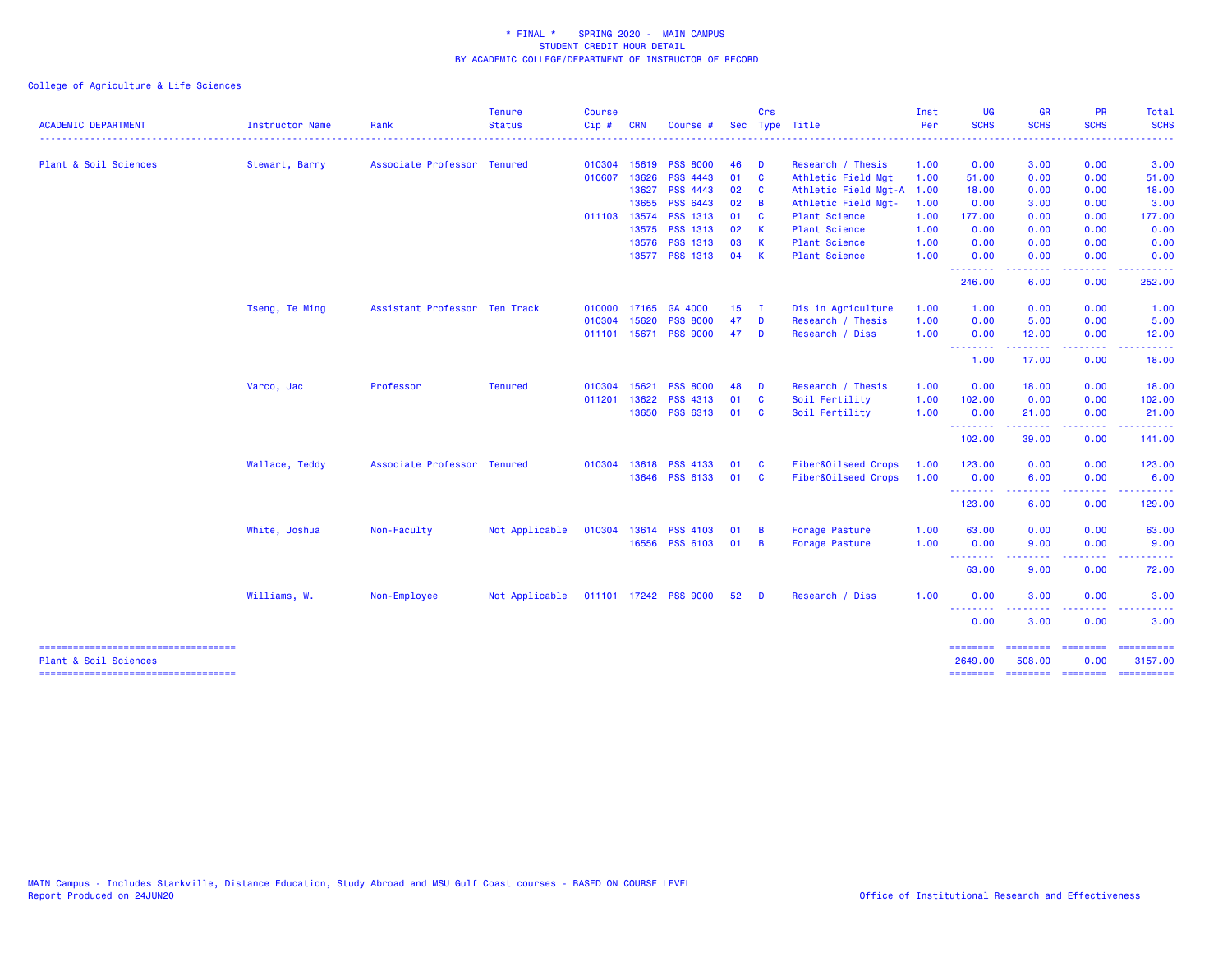| <b>ACADEMIC DEPARTMENT</b> | Instructor Name                                    | Rank                              | <b>Tenure</b><br><b>Status</b> | <b>Course</b><br>Cip# | <b>CRN</b> | Course #                              |          | Crs                  | Sec Type Title                                   | Inst<br>Per | <b>UG</b><br><b>SCHS</b>                                   | <b>GR</b><br><b>SCHS</b> | <b>PR</b><br><b>SCHS</b>                                                                                                          | Total<br><b>SCHS</b> |
|----------------------------|----------------------------------------------------|-----------------------------------|--------------------------------|-----------------------|------------|---------------------------------------|----------|----------------------|--------------------------------------------------|-------------|------------------------------------------------------------|--------------------------|-----------------------------------------------------------------------------------------------------------------------------------|----------------------|
| <b>Poultry Science</b>     | Acharya Adhikari, Pr Assistant Professor Ten Track |                                   |                                |                       |            | 010907 16739 PO 8000                  | 02       | D                    | Research / Thesis                                | 1.00        | 0.00<br>.                                                  | 6.00<br>.                | 0.00<br>$\frac{1}{2} \left( \frac{1}{2} \right) \left( \frac{1}{2} \right) \left( \frac{1}{2} \right) \left( \frac{1}{2} \right)$ | 6.00<br>.            |
|                            |                                                    |                                   |                                |                       |            |                                       |          |                      |                                                  |             | 0.00                                                       | 6.00                     | 0.00                                                                                                                              | 6.00                 |
|                            | Beck, Mary                                         | Professor                         | <b>Tenured</b>                 |                       |            | 010907 13505 PO 8011<br>13506 PO 8111 | 01<br>01 | <b>S</b><br><b>S</b> | Graduate Seminar in<br>Adv Grad Poultry Sem 1.00 | 1.00        | 0.00<br>0.00<br><u>.</u>                                   | 8.00<br>6.00             | 0.00<br>0.00<br>22222                                                                                                             | 8.00<br>6.00         |
|                            |                                                    |                                   |                                |                       |            |                                       |          |                      |                                                  |             | 0.00                                                       | .<br>14.00               | 0.00                                                                                                                              | .<br>14.00           |
|                            | Kiess, Aaron                                       | Associate Professor Tenured       |                                | 010907                | 13498      | PO 4844                               | 01       | C                    | Avian Anatomy & Phys 1.00                        |             | 164.00                                                     | 0.00                     | 0.00                                                                                                                              | 164.00               |
|                            |                                                    |                                   |                                |                       | 13499      | PO 4844                               | 02       | K                    | Avian Anatomy & Phys 1.00                        |             | 0.00                                                       | 0.00                     | 0.00                                                                                                                              | 0.00                 |
|                            |                                                    |                                   |                                |                       | 13503      | PO 6844                               | 01       | <b>C</b>             | Avian Anatomy & Phys 1.00                        |             | 0.00                                                       | 4.00                     | 0.00                                                                                                                              | 4.00                 |
|                            |                                                    |                                   |                                |                       | 13504      | PO 6844                               | 02       | К                    | Avian Anatomy & Phys 1.00                        |             | 0.00                                                       | 0.00                     | 0.00                                                                                                                              | 0.00                 |
|                            |                                                    |                                   |                                |                       | 16748      | PO 9000                               | 03       | D                    | Research / Diss                                  | 1.00        | 0.00                                                       | 16.00                    | 0.00                                                                                                                              | 16.00                |
|                            |                                                    |                                   |                                |                       |            | 17038 PO 4000                         | $07$ I   |                      | Directed Indiv Study 1.00                        |             | 3.00<br><b><i><u><u><b>a</b></u></u> a a a a a a a</i></b> | 0.00<br>.                | 0.00<br>22222                                                                                                                     | 3.00<br>.            |
|                            |                                                    |                                   |                                |                       |            |                                       |          |                      |                                                  |             | 167.00                                                     | 20.00                    | 0.00                                                                                                                              | 187.00               |
|                            | Peebles, Edgar                                     | Professor                         | <b>Tenured</b>                 |                       |            | 010907 16119 P0 4000                  | 04       | $\mathbf{I}$         | Directed Indiv Study                             | 1.00        | 2.00                                                       | 0.00                     | 0.00                                                                                                                              | 2.00                 |
|                            |                                                    |                                   |                                |                       | 16675      | PO 9000                               | 01       | D                    | Research / Diss                                  | 1.00        | 0.00                                                       | 15.00                    | 0.00                                                                                                                              | 15.00                |
|                            |                                                    |                                   |                                | 260801                | 10556      | <b>BIO 3103</b>                       | 01       | C                    | Genetics I-SI                                    | 1.00        | 333.00                                                     | 0.00                     | 0.00                                                                                                                              | 333.00               |
|                            |                                                    |                                   |                                |                       | 10557      | <b>BIO 3103</b>                       | 02       | K                    | Genetics I                                       | 1.00        | 0.00                                                       | 0.00                     | 0.00                                                                                                                              | 0.00                 |
|                            |                                                    |                                   |                                |                       | 10558      | <b>BIO 3103</b>                       | 03       | К                    | Genetics I                                       | 1.00        | 0.00                                                       | 0.00                     | 0.00                                                                                                                              | 0.00                 |
|                            |                                                    |                                   |                                |                       | 12380      | <b>GNS 3103</b>                       | 01       | C                    | Genetics I SI                                    | 1.00        | 33.00                                                      | 0.00                     | 0.00                                                                                                                              | 33.00                |
|                            |                                                    |                                   |                                |                       | 12381      | <b>GNS 3103</b>                       | 02       | K                    | Genetics I                                       | 1.00        | 0.00                                                       | 0.00                     | 0.00                                                                                                                              | 0.00                 |
|                            |                                                    |                                   |                                |                       | 12382      | <b>GNS 3103</b>                       | 03       | К                    | Genetics I                                       | 1.00        | 0.00                                                       | 0.00                     | 0.00                                                                                                                              | 0.00                 |
|                            |                                                    |                                   |                                |                       | 13488      | PO 3103                               | 01       | C                    | Genetics I                                       | 1.00        | 204.00                                                     | 0.00                     | 0.00                                                                                                                              | 204.00               |
|                            |                                                    |                                   |                                |                       | 13489      | PO 3103                               | 02       | K                    | Genetics I                                       | 1.00        | 0.00                                                       | 0.00                     | 0.00                                                                                                                              | 0.00                 |
|                            |                                                    |                                   |                                |                       |            | 13490 PO 3103                         | 03       | К                    | Genetics I                                       | 1.00        | 0.00<br>.                                                  | 0.00                     | 0.00<br>$\sim$ $\sim$ $\sim$ $\sim$                                                                                               | 0.00<br>المتمامين    |
|                            |                                                    |                                   |                                |                       |            |                                       |          |                      |                                                  |             | 572.00                                                     | 15.00                    | 0.00                                                                                                                              | 587.00               |
|                            | Ramachandran, Reshma Non-Faculty                   |                                   | Not Applicable                 | 010907                |            | 13495 PO 4324                         | 01       | <b>C</b>             | Avian Reproduction                               | 1.00        | 124.00                                                     | 0.00                     | 0.00                                                                                                                              | 124.00               |
|                            |                                                    |                                   |                                |                       |            | 13500 PO 6324                         | 01       | $\mathbf{C}$         | Avian Reproduction                               | 1.00        | 0.00                                                       | 4.00                     | 0.00                                                                                                                              | 4.00                 |
|                            |                                                    |                                   |                                |                       |            |                                       |          |                      |                                                  |             | <b></b>                                                    | .                        | د د د د                                                                                                                           | المتمام ماما         |
|                            |                                                    |                                   |                                |                       |            |                                       |          |                      |                                                  |             | 124.00                                                     | 4.00                     | 0.00                                                                                                                              | 128.00               |
|                            | Sadler, Clarence                                   | Lecturer                          | Non-Ten Track                  | 010907                |            | 12213 FNH 4512                        | 01       | <b>C</b>             | Poult. Prod. Safety                              | 1.00        | 4.00                                                       | 0.00                     | 0.00                                                                                                                              | 4.00                 |
|                            |                                                    |                                   |                                |                       | 13493      | PO 4033                               | 01       | В                    | Diseases of Poultry                              | 1.00        | 87.00                                                      | 0.00                     | 0.00                                                                                                                              | 87.00                |
|                            |                                                    |                                   |                                |                       |            | 13497 PO 4512                         | 01       | C                    | Poult. Prod. Safety                              | 1.00        | 22.00                                                      | 0.00                     | 0.00                                                                                                                              | 22.00                |
|                            |                                                    |                                   |                                |                       |            | 13502 PO 6512                         | 01 C     |                      | Poult. Prod. Safety                              | 1.00        | 0.00<br><u>.</u>                                           | 4.00<br>22222            | 0.00<br>.                                                                                                                         | 4.00<br>22222        |
|                            |                                                    |                                   |                                |                       |            |                                       |          |                      |                                                  |             | 113.00                                                     | 4.00                     | 0.00                                                                                                                              | 117.00               |
|                            | Tabler, George                                     | Extension Professor Non-Ten Track |                                |                       |            | 010907 16601 PO 4000                  | 06       | $\mathbf{I}$         | Directed Indiv Study 1.00                        |             | 3.00                                                       | 0.00                     | 0.00                                                                                                                              | 3.00                 |
|                            |                                                    |                                   |                                |                       |            |                                       |          |                      |                                                  |             | <b><i><u><u> - - - - - - -</u></u></i></b><br>3.00         | .<br>0.00                | .<br>0.00                                                                                                                         | .<br>3.00            |
|                            | Theradiyil Sukumaran Assistant Professor Ten Track |                                   |                                | 010907 13486          |            | PO 3011                               | 01       | -S                   | Seminar                                          | 1.00        | 10.00                                                      | 0.00                     | 0.00                                                                                                                              | 10.00                |
|                            |                                                    |                                   |                                |                       | 13487      | PO 3021                               | 01       | <b>S</b>             | Seminar                                          | 1.00        | 15.00                                                      | 0.00                     | 0.00                                                                                                                              | 15.00                |
|                            |                                                    |                                   |                                |                       | 13492      | PO 4031                               | 01       | <b>S</b>             | Seminar                                          | 1.00        | 9.00                                                       | 0.00                     | 0.00                                                                                                                              | 9.00                 |
|                            |                                                    |                                   |                                |                       |            | 13494 PO 4041                         | 01       | <b>S</b>             | Seminar                                          | 1.00        | 12.00                                                      | 0.00                     | 0.00                                                                                                                              | 12.00                |
|                            |                                                    |                                   |                                |                       |            | 16742 PO 8000                         | 05       | D                    | Research / Thesis                                | 1.00        | 0.00                                                       | 8.00                     | 0.00                                                                                                                              | 8.00                 |
|                            |                                                    |                                   |                                |                       |            |                                       |          |                      |                                                  |             |                                                            |                          |                                                                                                                                   |                      |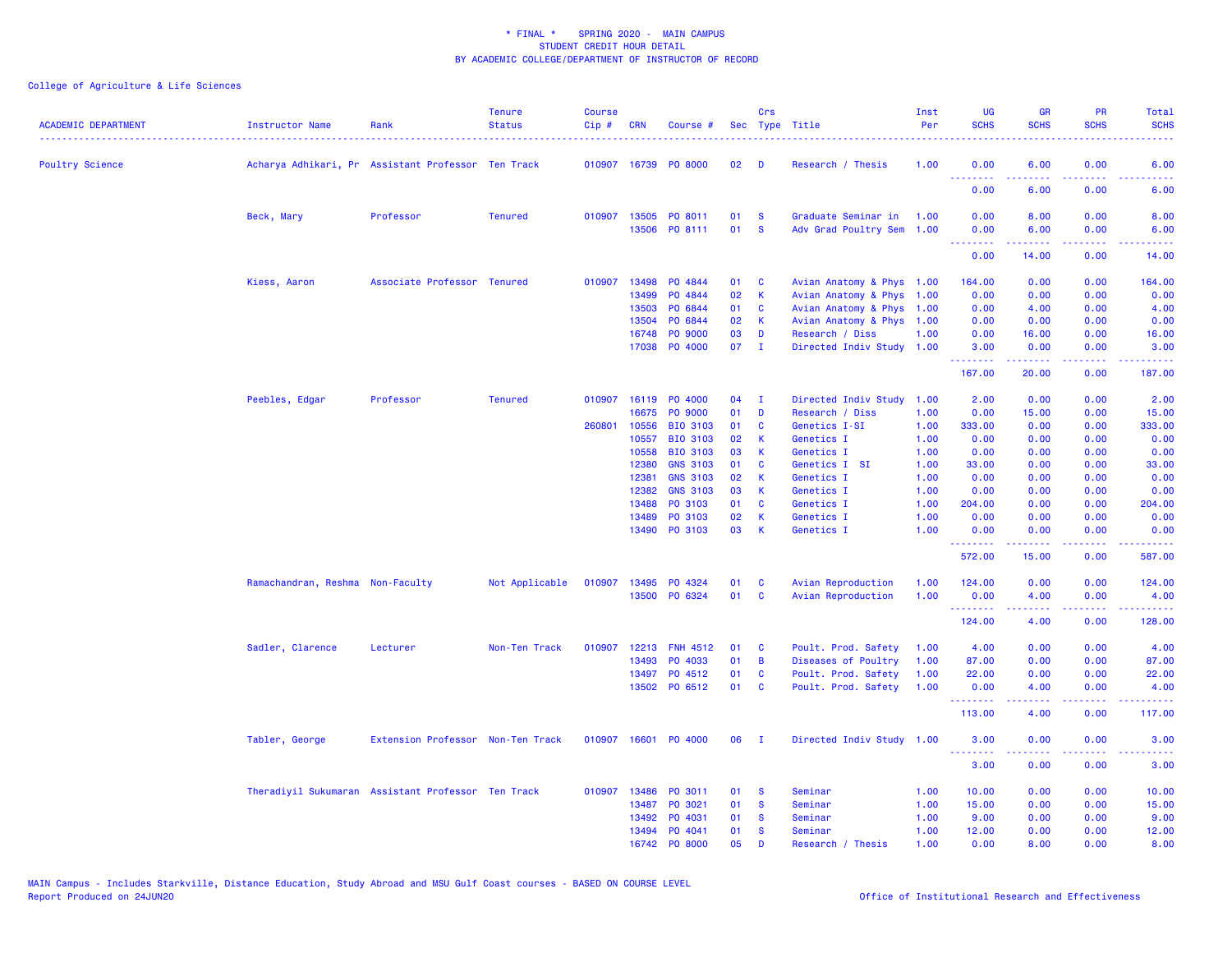| <b>ACADEMIC DEPARTMENT</b>                                      | <b>Instructor Name</b> | Rank                              | <b>Tenure</b><br><b>Status</b> | <b>Course</b><br>Cip# | <b>CRN</b> | Course #             |               | Crs            | Sec Type Title            | Inst<br>Per | UG<br><b>SCHS</b>                                          | <b>GR</b><br><b>SCHS</b>                                                                                                                                     | <b>PR</b><br><b>SCHS</b> | Total<br><b>SCHS</b>                                                                                                                                                                                                                                                                                                                                                                                                                                                                   |
|-----------------------------------------------------------------|------------------------|-----------------------------------|--------------------------------|-----------------------|------------|----------------------|---------------|----------------|---------------------------|-------------|------------------------------------------------------------|--------------------------------------------------------------------------------------------------------------------------------------------------------------|--------------------------|----------------------------------------------------------------------------------------------------------------------------------------------------------------------------------------------------------------------------------------------------------------------------------------------------------------------------------------------------------------------------------------------------------------------------------------------------------------------------------------|
|                                                                 |                        |                                   |                                |                       |            |                      |               |                |                           |             |                                                            |                                                                                                                                                              |                          |                                                                                                                                                                                                                                                                                                                                                                                                                                                                                        |
|                                                                 |                        |                                   |                                |                       |            |                      |               |                |                           |             | --------<br>46.00                                          | 8.00                                                                                                                                                         | 0.00                     | 54.00                                                                                                                                                                                                                                                                                                                                                                                                                                                                                  |
| <b>Poultry Science</b>                                          | Wamsley, Kelley        | Associate Professor Tenured       |                                | 010904 13496          |            | PO 4423              | 01            | <b>C</b>       | <b>Feed Manufacturing</b> | 1.00        | 81.00                                                      | 0.00                                                                                                                                                         | 0.00                     | 81.00                                                                                                                                                                                                                                                                                                                                                                                                                                                                                  |
|                                                                 |                        |                                   |                                |                       | 13501      | PO 6423              | 01            | $\mathbf{C}$   | <b>Feed Manufacturing</b> | 1.00        | 0.00                                                       | 3.00                                                                                                                                                         | 0.00                     | 3.00                                                                                                                                                                                                                                                                                                                                                                                                                                                                                   |
|                                                                 |                        |                                   |                                | 010907 13491          |            | PO 3423              | 01            | $\overline{B}$ | Poultry Evaluation I      | 0.50        | 25.50                                                      | 0.00                                                                                                                                                         | 0.00                     | 25.50                                                                                                                                                                                                                                                                                                                                                                                                                                                                                  |
|                                                                 |                        |                                   |                                |                       | 16751      | PO 9000              | 06            | D              | Research / Diss           | 1.00        | 0.00                                                       | 11.00                                                                                                                                                        | 0.00                     | 11.00                                                                                                                                                                                                                                                                                                                                                                                                                                                                                  |
|                                                                 |                        |                                   |                                |                       | 17322      | PO 7000              | 01            | $\mathbf{I}$   | Directed Indiv Study 1.00 |             | 0.00                                                       | 4.00                                                                                                                                                         | 0.00                     | 4.00                                                                                                                                                                                                                                                                                                                                                                                                                                                                                   |
|                                                                 |                        |                                   |                                |                       |            |                      |               |                |                           |             | .<br>106.50                                                | <b></b><br>18.00                                                                                                                                             | -----<br>0.00            | . <u>.</u> .<br>124.50                                                                                                                                                                                                                                                                                                                                                                                                                                                                 |
|                                                                 | Wells, Jessica         | Clinical Assist Pro Non-Ten Track |                                | 010000                | 10096      | ADS 1013             | 01            | <b>C</b>       | Animal Agriculture & 0.50 |             | 102.00                                                     | 0.00                                                                                                                                                         | 0.00                     | 102.00                                                                                                                                                                                                                                                                                                                                                                                                                                                                                 |
|                                                                 |                        |                                   |                                |                       | 13485      | PO 1013              | 01            | $\mathbf{C}$   | Animal Agriculture & 0.50 |             | 46.50                                                      | 0.00                                                                                                                                                         | 0.00                     | 46.50                                                                                                                                                                                                                                                                                                                                                                                                                                                                                  |
|                                                                 |                        |                                   |                                | 010907 13491          |            | PO 3423              | 01            | <b>B</b>       | Poultry Evaluation I 0.50 |             | 25.50                                                      | 0.00                                                                                                                                                         | 0.00                     | 25.50                                                                                                                                                                                                                                                                                                                                                                                                                                                                                  |
|                                                                 |                        |                                   |                                |                       | 15788      | PO 4000              | 01            | $\mathbf{I}$   | Directed Indiv Study 1.00 |             | 2.00                                                       | 0.00                                                                                                                                                         | 0.00                     | 2.00                                                                                                                                                                                                                                                                                                                                                                                                                                                                                   |
|                                                                 |                        |                                   |                                |                       | 15789      | P0 4000              | $02 \qquad I$ |                | Directed Indiv Study 1.00 |             | 2.00                                                       | 0.00                                                                                                                                                         | 0.00                     | 2.00                                                                                                                                                                                                                                                                                                                                                                                                                                                                                   |
|                                                                 |                        |                                   |                                |                       | 15801      | P0 4000              | 03 I          |                | Directed Indiv Study 1.00 |             | 4.00                                                       | 0.00                                                                                                                                                         | 0.00                     | 4.00                                                                                                                                                                                                                                                                                                                                                                                                                                                                                   |
|                                                                 |                        |                                   |                                |                       | 16156      | PO 3313              | 501 C         |                | Com Poultry Prod          | 1.00        | 3.00                                                       | 0.00                                                                                                                                                         | 0.00                     | 3.00                                                                                                                                                                                                                                                                                                                                                                                                                                                                                   |
|                                                                 |                        |                                   |                                |                       | 16600      | PO 4000              | 05            | - 1            | Directed Indiv Study 1.00 |             | 3.00                                                       | 0.00                                                                                                                                                         | 0.00                     | 3.00                                                                                                                                                                                                                                                                                                                                                                                                                                                                                   |
|                                                                 |                        |                                   |                                |                       | 16711      | PO 3313              | 02            | $\mathbf{C}$   | Com Poultry Prod          | 1.00        | 60.00                                                      | 0.00                                                                                                                                                         | 0.00                     | 60.00                                                                                                                                                                                                                                                                                                                                                                                                                                                                                  |
|                                                                 |                        |                                   |                                |                       | 17290      | P0 4000              | 08            | $\blacksquare$ | Directed Indiv Study 1.00 |             | 3.00                                                       | 0.00                                                                                                                                                         | 0.00                     | 3.00                                                                                                                                                                                                                                                                                                                                                                                                                                                                                   |
|                                                                 |                        |                                   |                                |                       |            | 17550 PO 4000        | $10$ I        |                | Directed Indiv Study 1.00 |             | 2.00<br>.                                                  | 0.00                                                                                                                                                         | 0.00                     | 2.00                                                                                                                                                                                                                                                                                                                                                                                                                                                                                   |
|                                                                 |                        |                                   |                                |                       |            |                      |               |                |                           |             | 253.00                                                     | 0.00                                                                                                                                                         | 0.00                     | 253.00                                                                                                                                                                                                                                                                                                                                                                                                                                                                                 |
|                                                                 | Zhai, Wei              | Associate Professor Tenured       |                                | 010907                |            | 16745 PO 8000        | 08            | D              | Research / Thesis         | 1.00        | 0.00                                                       | 2.00                                                                                                                                                         | 0.00                     | 2.00                                                                                                                                                                                                                                                                                                                                                                                                                                                                                   |
|                                                                 |                        |                                   |                                |                       |            | 16753 PO 9000        | 08            | <b>D</b>       | Research / Diss           | 1.00        | 0.00                                                       | 7.00                                                                                                                                                         | 0.00                     | 7.00                                                                                                                                                                                                                                                                                                                                                                                                                                                                                   |
|                                                                 |                        |                                   |                                |                       |            | 17292 P0 4000        | 09            | $\mathbf{I}$   | Directed Indiv Study      | 1.00        | 2.00<br><b><i><u><u><b>a</b></u></u> a a a a a a a</i></b> | 0.00                                                                                                                                                         | 0.00<br>.                | 2.00<br>.                                                                                                                                                                                                                                                                                                                                                                                                                                                                              |
|                                                                 |                        |                                   |                                |                       |            |                      |               |                |                           |             | 2.00                                                       | $\frac{1}{2} \left( \frac{1}{2} \right) \left( \frac{1}{2} \right) \left( \frac{1}{2} \right) \left( \frac{1}{2} \right) \left( \frac{1}{2} \right)$<br>9.00 | 0.00                     | 11.00                                                                                                                                                                                                                                                                                                                                                                                                                                                                                  |
|                                                                 | Zhang, Li              | Research Assist Pro Non-Ten Track |                                |                       |            | 010907 16746 PO 8000 | 09            | D              | Research / Thesis         | 1.00        | 0.00                                                       | 5.00                                                                                                                                                         | 0.00                     | 5.00                                                                                                                                                                                                                                                                                                                                                                                                                                                                                   |
|                                                                 |                        |                                   |                                |                       |            |                      |               |                |                           |             | --------<br>0.00                                           | 5.00                                                                                                                                                         | $  -$<br>0.00            | 5.00                                                                                                                                                                                                                                                                                                                                                                                                                                                                                   |
| =====================================<br><b>Poultry Science</b> |                        |                                   |                                |                       |            |                      |               |                |                           |             | ========<br>1386.50                                        | ========<br>103.00                                                                                                                                           | ========<br>0.00         | ==========<br>1489.50                                                                                                                                                                                                                                                                                                                                                                                                                                                                  |
| =====================================                           |                        |                                   |                                |                       |            |                      |               |                |                           |             | <b>ESSESSES</b>                                            | ======== ========                                                                                                                                            |                          | $\begin{array}{cccccccccc} \multicolumn{2}{c}{} & \multicolumn{2}{c}{} & \multicolumn{2}{c}{} & \multicolumn{2}{c}{} & \multicolumn{2}{c}{} & \multicolumn{2}{c}{} & \multicolumn{2}{c}{} & \multicolumn{2}{c}{} & \multicolumn{2}{c}{} & \multicolumn{2}{c}{} & \multicolumn{2}{c}{} & \multicolumn{2}{c}{} & \multicolumn{2}{c}{} & \multicolumn{2}{c}{} & \multicolumn{2}{c}{} & \multicolumn{2}{c}{} & \multicolumn{2}{c}{} & \multicolumn{2}{c}{} & \multicolumn{2}{c}{} & \mult$ |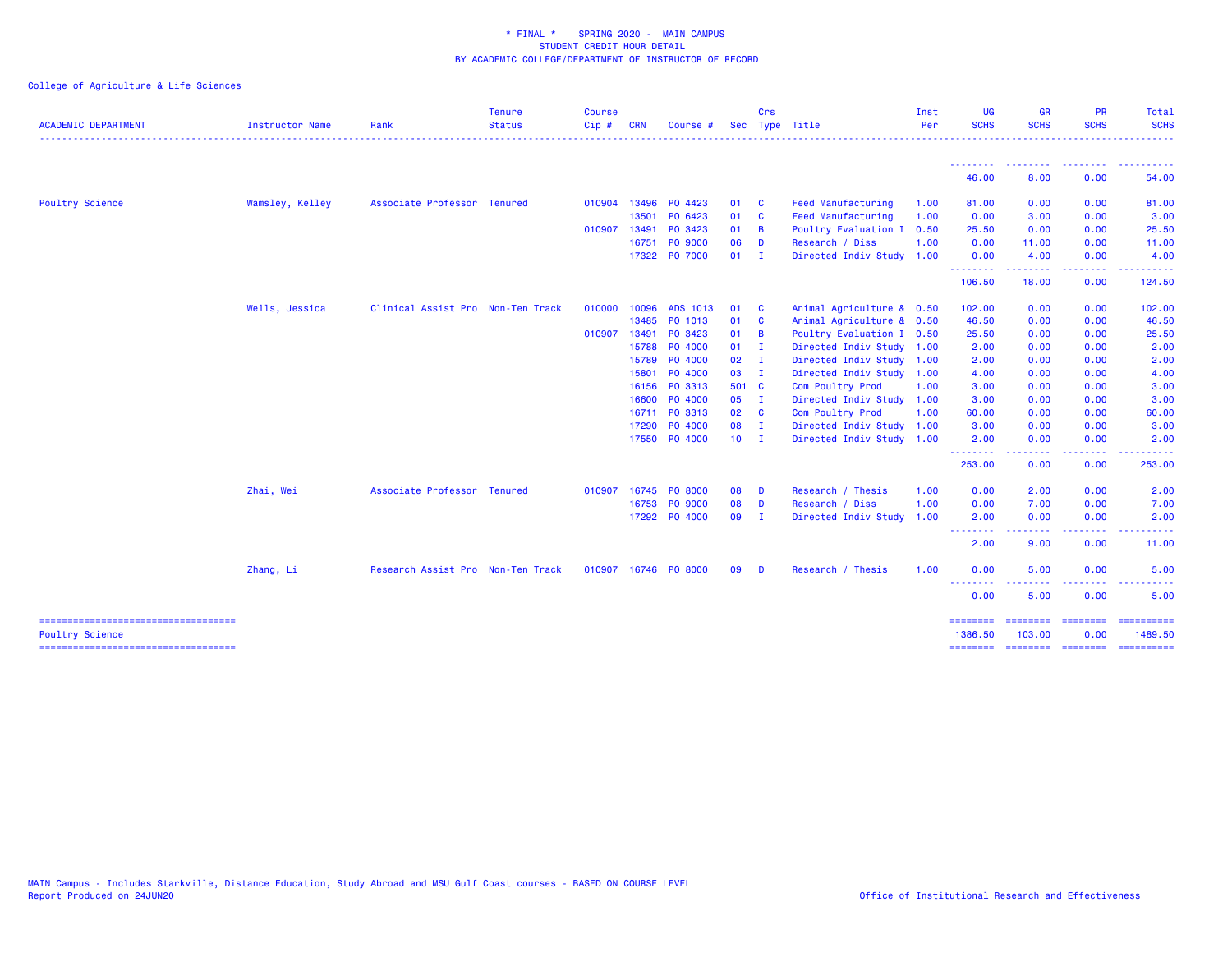|                            |                        |                                   | <b>Tenure</b>  | <b>Course</b> |                |                                      |          | Crs                         |                                                        | Inst | <b>UG</b>                                          | <b>GR</b>     | PR                                                                                                                                | Total                                                                                                                                                          |
|----------------------------|------------------------|-----------------------------------|----------------|---------------|----------------|--------------------------------------|----------|-----------------------------|--------------------------------------------------------|------|----------------------------------------------------|---------------|-----------------------------------------------------------------------------------------------------------------------------------|----------------------------------------------------------------------------------------------------------------------------------------------------------------|
| <b>ACADEMIC DEPARTMENT</b> | <b>Instructor Name</b> | Rank                              | <b>Status</b>  | Cip#          | <b>CRN</b>     | Course #                             |          |                             | Sec Type Title                                         | Per  | <b>SCHS</b>                                        | <b>SCHS</b>   | <b>SCHS</b>                                                                                                                       | <b>SCHS</b>                                                                                                                                                    |
| School of Human Sciences   | Allgood, Charles       | Lecturer                          | Non-Ten Track  |               | 190708 12493   | <b>HDFS 4823</b>                     | 01       | C                           | Dev Child Serv Prog                                    | 1.00 | 105.00                                             | 0.00          | 0.00                                                                                                                              | 105.00                                                                                                                                                         |
|                            |                        |                                   |                |               |                |                                      |          |                             |                                                        |      | 105.00                                             | .<br>0.00     | .<br>0.00                                                                                                                         | $\frac{1}{2} \left( \frac{1}{2} \right) \left( \frac{1}{2} \right) \left( \frac{1}{2} \right) \left( \frac{1}{2} \right) \left( \frac{1}{2} \right)$<br>105.00 |
|                            | Black, Catherine       | Professor                         | Non-Ten Track  | 190403        | 11981          | <b>FDM 4343</b>                      | 01       | В                           | Pattern Making and D 1.00                              |      | 48.00                                              | 0.00          | 0.00                                                                                                                              | 48.00                                                                                                                                                          |
|                            |                        |                                   |                | 190901        | 11992          | <b>FDM 4593</b>                      | 01       | B                           | Creative Design Tech 0.50                              |      | 21.00                                              | 0.00          | 0.00                                                                                                                              | 21.00                                                                                                                                                          |
|                            |                        |                                   |                |               | 12009          | <b>FDM 8100</b>                      | 01       | Ε                           | Creative Project                                       | 1.00 | 0.00                                               | 9.00          | 0.00                                                                                                                              | 9.00                                                                                                                                                           |
|                            |                        |                                   |                |               | 15269          | <b>FDM 6443</b>                      | 01       | В                           | Adv. Pattern & Desig                                   | 1.00 | 0.00                                               | 9.00          | 0.00                                                                                                                              | 9.00                                                                                                                                                           |
|                            |                        |                                   |                |               | 15567          | <b>FDM 4763</b>                      | 01       | Ε                           | FDM Internship                                         | 1.00 | 3.00                                               | 0.00          | 0.00                                                                                                                              | 3.00                                                                                                                                                           |
|                            |                        |                                   |                |               | 240101 12617   | <b>HON 2003</b>                      | H01 I    |                             | Oxbridge Tutorial                                      | 1.00 | 3.00                                               | 0.00          | 0.00                                                                                                                              | 3.00                                                                                                                                                           |
|                            |                        |                                   |                |               | 500407 17456   | <b>FDM 4000</b>                      | 08       | $\mathbf{I}$                | Directed Indiv Study 1.00                              |      | 3.00                                               | 0.00          | 0.00                                                                                                                              | 3.00                                                                                                                                                           |
|                            |                        |                                   |                |               |                | 17457 FDM 4000                       | 09       | $\mathbf{I}$                | Directed Indiv Study 1.00                              |      | 2.00                                               | 0.00          | 0.00                                                                                                                              | 2.00                                                                                                                                                           |
|                            |                        |                                   |                |               |                |                                      |          |                             |                                                        |      | 80.00                                              | 18.00         | 0.00                                                                                                                              | 98.00                                                                                                                                                          |
|                            | Campbell, Taylor       | Non-Faculty                       | Not Applicable |               |                | 010101 12297 GA 2001                 | 01       | <b>C</b>                    | CALS Amb. Leadership 1.00                              |      | 40.00<br>.                                         | 0.00<br>.     | 0.00<br>.                                                                                                                         | 40.00<br>.                                                                                                                                                     |
|                            |                        |                                   |                |               |                |                                      |          |                             |                                                        |      | 40.00                                              | 0.00          | 0.00                                                                                                                              | 40.00                                                                                                                                                          |
|                            | Denny, Marina          | Assistant Professor Ten Track     |                | 010701        | 10224          | <b>AELC 4503</b>                     | 01       | C                           | International Ag Ed                                    | 1.00 | 33.00                                              | 0.00          | 0.00                                                                                                                              | 33.00                                                                                                                                                          |
|                            |                        |                                   |                |               | 10230          | <b>AELC 6503</b>                     | 01       | C                           | International Ag Ed                                    | 1.00 | 0.00                                               | 6.00          | 0.00                                                                                                                              | 6.00                                                                                                                                                           |
|                            |                        |                                   |                | 010801        | 10234          | AELC 8100 02                         |          | - I                         | Creative Component A 1.00                              |      | 0.00                                               | 2.00          | 0.00                                                                                                                              | 2.00                                                                                                                                                           |
|                            |                        |                                   |                |               | 10236          | AELC 8413 01                         |          | C                           | Methods of Planned C 1.00                              |      | 0.00                                               | 27.00         | 0.00                                                                                                                              | 27.00                                                                                                                                                          |
|                            |                        |                                   |                |               | 15890          | <b>AELC 9000</b>                     | 01       | D                           | Research/Dissertatio 1.00                              |      | 0.00                                               | 2.00          | 0.00                                                                                                                              | 2.00                                                                                                                                                           |
|                            |                        |                                   |                |               | 131301 17328   | AELC 7000 08                         |          | $\mathbf{I}$                | Directed Indiv Study 1.00                              |      | 0.00<br>.                                          | 3.00<br>----- | 0.00<br>.                                                                                                                         | 3.00<br>المتماما                                                                                                                                               |
|                            |                        |                                   |                |               |                |                                      |          |                             |                                                        |      | 33.00                                              | 40.00         | 0.00                                                                                                                              | 73.00                                                                                                                                                          |
|                            | Downey, Laura          | Extension Assoc Pro Non-Ten Track |                | 010801        | 15891          | <b>AELC 9000</b>                     | 02       | D                           | Research/Dissertatio 1.00                              |      | 0.00                                               | 5.00          | 0.00                                                                                                                              | 5.00                                                                                                                                                           |
|                            |                        |                                   |                | 131301        | 17325          | <b>AELC 7000</b>                     | 07       | T                           | Directed Indiv Study 1.00                              |      | 0.00                                               | 3.00          | 0.00                                                                                                                              | 3.00                                                                                                                                                           |
|                            |                        |                                   |                | 190701        | 15902          | <b>HDFS 9000</b>                     | 06       | D                           | Research/Dissertatio 1.00                              |      | 0.00<br><b><i><u><u> - - - - - - -</u></u></i></b> | 6.00<br>.     | 0.00<br>.                                                                                                                         | 6.00<br>.                                                                                                                                                      |
|                            |                        |                                   |                |               |                |                                      |          |                             |                                                        |      | 0.00                                               | 14.00         | 0.00                                                                                                                              | 14.00                                                                                                                                                          |
|                            | Elmore-Staton, Lori    | Associate Professor Tenured       |                | 190101        | 15737          | <b>HDFS 7000</b>                     | 01       | - 1                         | Directed Indiv Study 0.50                              |      | 0.00                                               | 1.50          | 0.00                                                                                                                              | 1.50                                                                                                                                                           |
|                            |                        |                                   |                | 190701        | 12468          | <b>HDFS 1813</b>                     | 01       | C                           | Devel through Lifesp 0.10                              |      | 17.40                                              | 0.00          | 0.00                                                                                                                              | 17.40                                                                                                                                                          |
|                            |                        |                                   |                |               | 12473          | HDFS 3123 01                         |          | C                           | Global Child Advocac 0.50                              |      | 37.50                                              | 0.00          | 0.00                                                                                                                              | 37.50                                                                                                                                                          |
|                            |                        |                                   |                |               | 12511          | <b>HDFS 8123</b>                     | 01       | C                           | Effects of Poverty                                     | 1.00 | 0.00                                               | 12.00         | 0.00                                                                                                                              | 12.00                                                                                                                                                          |
|                            |                        |                                   |                |               | 15768          | <b>HDFS 8123</b>                     | 501      | $\mathbf{C}$                | <b>Effects of Poverty</b>                              | 1.00 | 0.00                                               | 27.00         | 0.00                                                                                                                              | 27.00                                                                                                                                                          |
|                            |                        |                                   |                |               |                | 17512 HDFS 9000 09                   |          | D                           | Research/Dissertatio 1.00                              |      | 0.00<br><u>.</u>                                   | 6.00          | 0.00<br>$\frac{1}{2} \left( \frac{1}{2} \right) \left( \frac{1}{2} \right) \left( \frac{1}{2} \right) \left( \frac{1}{2} \right)$ | 6.00                                                                                                                                                           |
|                            |                        |                                   |                |               |                |                                      |          |                             |                                                        |      | 54.90                                              | 46.50         | 0.00                                                                                                                              | 101.40                                                                                                                                                         |
|                            | Fason, Angel           | Instructor                        | Non-Ten Track  |               |                | 190101 12472 HDFS 3000               | 02       | Ε                           | <b>Field Experience</b>                                | 1.00 | 1.00                                               | 0.00          | 0.00                                                                                                                              | 1.00                                                                                                                                                           |
|                            |                        |                                   |                |               | 12662          | <b>HS 4701</b>                       | 01       | C                           | Internship Placement 1.00                              |      | 30.00                                              | 0.00          | 0.00                                                                                                                              | 30.00                                                                                                                                                          |
|                            |                        |                                   |                |               | 17205          | <b>HDFS 4000</b>                     | 04       | $\mathbf{I}$                | Directed Indiv Study                                   | 1.00 | 3.00                                               | 0.00          | 0.00                                                                                                                              | 3.00                                                                                                                                                           |
|                            |                        |                                   |                |               | 17311<br>17465 | <b>HDFS 4000</b><br><b>HDFS 4000</b> | 05<br>06 | $\mathbf I$<br>$\mathbf{I}$ | Directed Indiv Study 1.00<br>Directed Indiv Study 1.00 |      | 6.00<br>1.00                                       | 0.00<br>0.00  | 0.00<br>0.00                                                                                                                      | 6.00<br>1.00                                                                                                                                                   |
|                            |                        |                                   |                | 190701        | 12488          | <b>HDFS 4740</b>                     | 01       | E                           | PreK-K Teacher Cand                                    | 1.00 | 144.00                                             | 0.00          | 0.00                                                                                                                              | 144.00                                                                                                                                                         |
|                            |                        |                                   |                |               | 12489          | <b>HDFS 4760</b>                     | 01       | Ε                           | Child Development In 1.00                              |      | 48.00                                              | 0.00          | 0.00                                                                                                                              | 48.00                                                                                                                                                          |
|                            |                        |                                   |                |               | 12491          | HDFS 4780 01                         |          | Ε                           | Youth Development In 1.00                              |      | 36.00                                              | 0.00          | 0.00                                                                                                                              | 36.00                                                                                                                                                          |
|                            |                        |                                   |                |               | 12492          | HDFS 4790 01                         |          | Ε                           | Family Science Inter 1.00                              |      | 24.00                                              | 0.00          | 0.00                                                                                                                              | 24.00                                                                                                                                                          |
|                            |                        |                                   |                |               | 15301          | HDFS 2023 01                         |          | C                           | Trauma Informed Prac 1.00                              |      | 87.00                                              | 0.00          | 0.00                                                                                                                              | 87.00                                                                                                                                                          |
|                            |                        |                                   |                |               | 17068          | HDFS 4462 01                         |          | $\mathbf{c}$                | Curriculum in FCS Ed 1.00                              |      | 6.00                                               | 0.00          | 0.00                                                                                                                              | 6.00                                                                                                                                                           |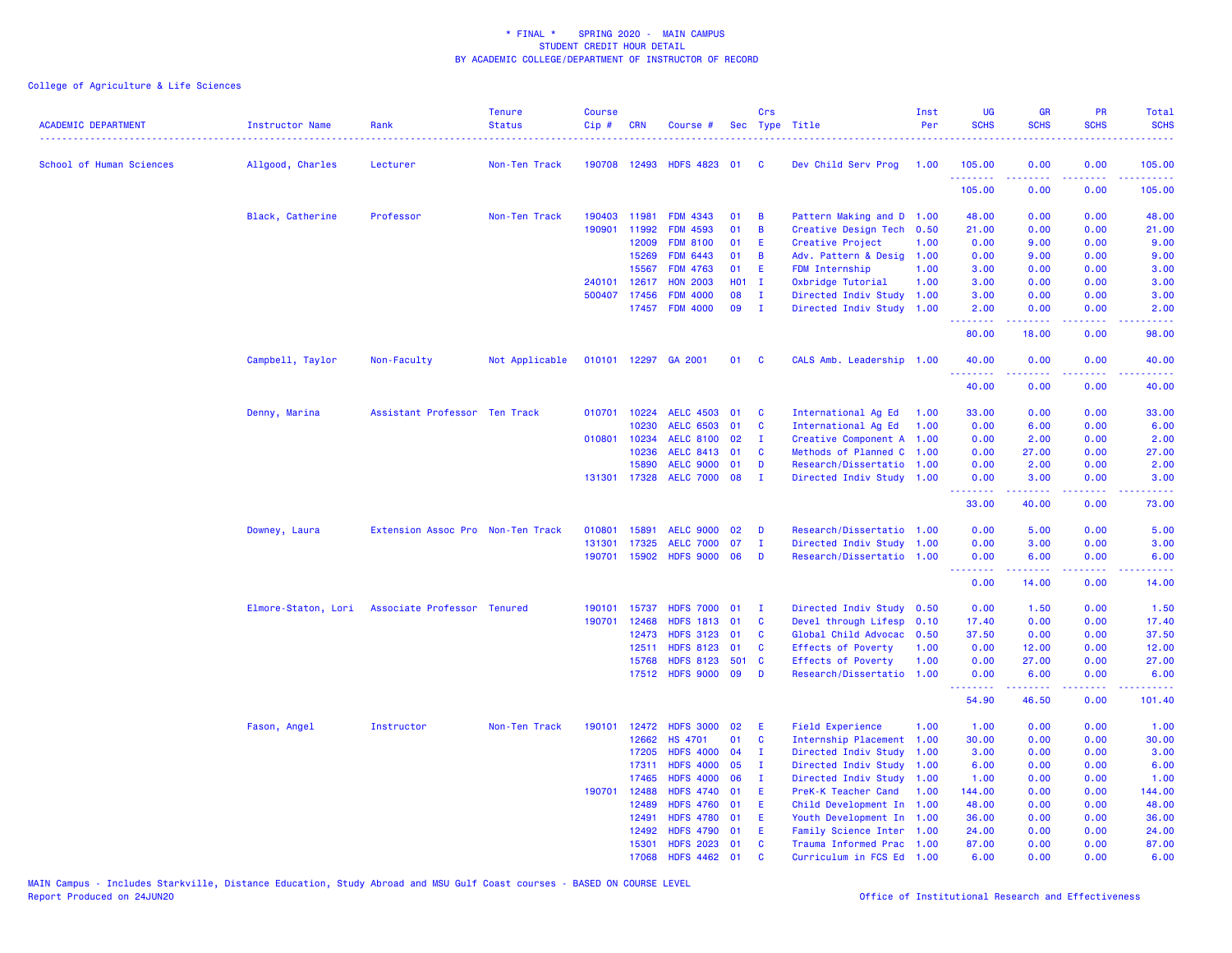| <b>ACADEMIC DEPARTMENT</b> | <b>Instructor Name</b> | Rank                              | <b>Tenure</b><br><b>Status</b> | <b>Course</b><br>Cip# | <b>CRN</b>   | Course #                  |                 | Crs            | Sec Type Title            | Inst<br>Per | <b>UG</b><br><b>SCHS</b> | <b>GR</b><br><b>SCHS</b>                                                                                                                                     | PR<br><b>SCHS</b>              | Total<br><b>SCHS</b>   |
|----------------------------|------------------------|-----------------------------------|--------------------------------|-----------------------|--------------|---------------------------|-----------------|----------------|---------------------------|-------------|--------------------------|--------------------------------------------------------------------------------------------------------------------------------------------------------------|--------------------------------|------------------------|
| School of Human Sciences   | Fason, Angel           | Instructor                        | Non-Ten Track                  |                       |              | 190706 15298 HDFS 2123 01 |                 | <b>C</b>       | Persp Child Maltreat 1.00 |             | 96.00<br>.               | 0.00                                                                                                                                                         | 0.00<br>والمحامر               | 96.00<br>.             |
|                            |                        |                                   |                                |                       |              |                           |                 |                |                           |             | 482.00                   | 0.00                                                                                                                                                         | 0.00                           | 482.00                 |
|                            | Freeman, Charles       | Associate Professor Tenured       |                                | 190901                | 11975        | <b>FDM 2573</b>           | 01              | В              | Fashion Portfolio De 1.00 |             | 48.00                    | 0.00                                                                                                                                                         | 0.00                           | 48.00                  |
|                            |                        |                                   |                                |                       | 11992        | <b>FDM 4593</b>           | 01              | B              | Creative Design Tech 0.50 |             | 21.00                    | 0.00                                                                                                                                                         | 0.00                           | 21.00                  |
|                            |                        |                                   |                                |                       | 15267        | <b>FDM 8100</b>           | 02              | Ε              | Creative Project          | 1.00        | 0.00                     | 1.00                                                                                                                                                         | 0.00                           | 1.00                   |
|                            |                        |                                   |                                |                       | 500407 15998 | <b>FDM 8000</b>           | 01              | D              | Research/Thesis           | 1.00        | 0.00                     | 6.00                                                                                                                                                         | 0.00                           | 6.00                   |
|                            |                        |                                   |                                |                       | 16565        | <b>FDM 4000</b>           | 01              | $\mathbf{I}$   | Directed Indiv Study 1.00 |             | 3.00                     | 0.00                                                                                                                                                         | 0.00                           | 3.00                   |
|                            |                        |                                   |                                |                       | 16868        | <b>FDM 4000</b>           | 02              | I.             | Directed Indiv Study 1.00 |             | 3.00                     | 0.00                                                                                                                                                         | 0.00                           | 3.00                   |
|                            |                        |                                   |                                |                       |              | 17642 FDM 4000            | 12 <sub>2</sub> | $\mathbf{I}$   | Directed Indiv Study 1.00 |             | 1.00<br>.                | 0.00                                                                                                                                                         | 0.00<br>$\omega$ is a $\omega$ | 1.00<br>والدامات بداية |
|                            |                        |                                   |                                |                       |              |                           |                 |                |                           |             | 76.00                    | 7.00                                                                                                                                                         | 0.00                           | 83.00                  |
|                            | Green, Tina            | Non-Faculty                       | Not Applicable                 |                       |              | 010801 10213 AELC 4203 01 |                 | $\overline{B}$ | App Compute Tech AEL 1.00 |             | 84.00                    | 0.00                                                                                                                                                         | 0.00                           | 84.00                  |
|                            |                        |                                   |                                |                       |              |                           |                 |                |                           |             | 84.00                    | 0.00                                                                                                                                                         | 0.00                           | 84.00                  |
|                            | Hallberg, Cappe        | Non-Faculty                       | Not Applicable                 |                       |              | 190101 12657 HS 1701      | 01              | <b>C</b>       | Survey Of Human Sci       | 0.20        | 4.40                     | 0.00                                                                                                                                                         | 0.00                           | 4.40                   |
|                            |                        |                                   |                                |                       |              |                           |                 |                |                           |             | 4.40                     | 0.00                                                                                                                                                         | 0.00                           | 4.40                   |
|                            | Hardman, Alisha        | Assistant Professor Ten Track     |                                |                       | 190101 15737 | <b>HDFS 7000</b>          | 01              | $\mathbf{I}$   | Directed Indiv Study 0.50 |             | 0.00                     | 1.50                                                                                                                                                         | 0.00                           | 1.50                   |
|                            |                        |                                   |                                |                       | 17478        | <b>HDFS 4000</b>          | 07              | $\mathbf{I}$   | Directed Indiv Study 1.00 |             | 3.00                     | 0.00                                                                                                                                                         | 0.00                           | 3.00                   |
|                            |                        |                                   |                                | 190701                | 12473        | <b>HDFS 3123</b>          | 01              | C              | Global Child Advocac 0.50 |             | 37.50                    | 0.00                                                                                                                                                         | 0.00                           | 37.50                  |
|                            |                        |                                   |                                |                       | 15897        | <b>HDFS 9000</b>          | 02              | D              | Research/Dissertatio      | 1.00        | 0.00                     | 16.00                                                                                                                                                        | 0.00                           | 16.00                  |
|                            |                        |                                   |                                |                       |              | 15906 HDFS 8000 01        |                 | D              | Research/Thesis           | 1.00        | 0.00<br>.                | 9.00<br>$\frac{1}{2} \left( \frac{1}{2} \right) \left( \frac{1}{2} \right) \left( \frac{1}{2} \right) \left( \frac{1}{2} \right) \left( \frac{1}{2} \right)$ | 0.00<br>د د د د                | 9.00                   |
|                            |                        |                                   |                                |                       |              |                           |                 |                |                           |             | 40.50                    | 26.50                                                                                                                                                        | 0.00                           | 67.00                  |
|                            | Hilaire, Patterson     | Grad Research Assis Non-Ten Track |                                |                       |              | 010801 15202 AELC 4613 01 |                 | <b>B</b>       | Teaching Ag Mechanic 0.75 |             | 29.25<br>.               | 0.00<br>22222                                                                                                                                                | 0.00<br>22222                  | 29.25<br>.             |
|                            |                        |                                   |                                |                       |              |                           |                 |                |                           |             | 29.25                    | 0.00                                                                                                                                                         | 0.00                           | 29.25                  |
|                            | Hutcheson, Alyssa      | Non-Faculty                       | Not Applicable                 | 010000                | 10200        | AELC 2411 01              |                 | C              | Orientation to Ag Sc 0.50 |             | 9.00                     | 0.00                                                                                                                                                         | 0.00                           | 9.00                   |
|                            |                        |                                   |                                | 010801                | 10208        | AELC 3333 01              |                 | C              | Present Ag and Life 0.50  |             | 27.00                    | 0.00                                                                                                                                                         | 0.00                           | 27.00                  |
|                            |                        |                                   |                                |                       |              | 010802 10202 AELC 3203 01 |                 | C              | Prof Writing ANR Hum 0.50 |             | 36.00<br><u>.</u>        | 0.00<br>.                                                                                                                                                    | 0.00<br>.                      | 36.00<br>.             |
|                            |                        |                                   |                                |                       |              |                           |                 |                |                           |             | 72.00                    | 0.00                                                                                                                                                         | 0.00                           | 72.00                  |
|                            | Jagger, Carla          | Assistant Professor Ten Track     |                                | 010801                |              | 10211 AELC 3813 01        |                 | C              | Team Leadership AELC 1.00 |             | 48.00                    | 0.00                                                                                                                                                         | 0.00                           | 48.00                  |
|                            |                        |                                   |                                |                       | 10225        | <b>AELC 4803</b>          | 01              | C              | Contemporary Issues       | 1.00        | 30.00                    | 0.00                                                                                                                                                         | 0.00                           | 30.00                  |
|                            |                        |                                   |                                |                       | 10226        | AELC 4873 01              |                 | C              | Prof Seminar in Ag E 0.50 |             | 6.00                     | 0.00                                                                                                                                                         | 0.00                           | 6.00                   |
|                            |                        |                                   |                                |                       | 15208        | <b>AELC 8100</b>          | 03              | л.             | Creative Component A 1.00 |             | 0.00                     | 9.00                                                                                                                                                         | 0.00                           | 9.00                   |
|                            |                        |                                   |                                |                       | 15892        | <b>AELC 9000</b>          | 03              | D              | Research/Dissertatio 1.00 |             | 0.00                     | 16.00                                                                                                                                                        | 0.00                           | 16.00                  |
|                            |                        |                                   |                                | 131301                | 10215        | <b>AELC 4424</b>          | 01              | C              | Teach Meth in Ag & H 1.00 |             | 36.00                    | 0.00                                                                                                                                                         | 0.00                           | 36.00                  |
|                            |                        |                                   |                                |                       | 10216        | AELC 4424 02              |                 | К              | Teach Meth in Ag & H 1.00 |             | 0.00                     | 0.00                                                                                                                                                         | 0.00                           | 0.00                   |
|                            |                        |                                   |                                |                       |              | 10217 AELC 4424 03        |                 | K              | Teach Meth in Ag & H 1.00 |             | 0.00                     | 0.00                                                                                                                                                         | 0.00                           | 0.00                   |
|                            |                        |                                   |                                |                       | 10219        | <b>AELC 4424</b>          | 05              | К              | Teach Meth in Ag & H 1.00 |             | 0.00                     | 0.00                                                                                                                                                         | 0.00                           | 0.00                   |
|                            |                        |                                   |                                |                       | 10221        | AELC 4424 07              |                 | К              | Teach Meth in Ag & H 1.00 |             | 0.00                     | 0.00                                                                                                                                                         | 0.00                           | 0.00                   |
|                            |                        |                                   |                                |                       | 10222        | AELC 4424 08              |                 | К              | Teach Meth in Ag & H 1.00 |             | 0.00                     | 0.00                                                                                                                                                         | 0.00                           | 0.00                   |
|                            |                        |                                   |                                |                       | 10228        | <b>AELC 4896</b>          | 01              | F              | Stu Teach Ag Ed           | 1.00        | 24.00                    | 0.00                                                                                                                                                         | 0.00                           | 24.00                  |
|                            |                        |                                   |                                |                       | 15200        | AELC 4723 01              |                 | B              | Pedagogy of Ag Ed         | 1.00        | 24.00                    | 0.00                                                                                                                                                         | 0.00                           | 24.00                  |
|                            |                        |                                   |                                |                       | 15201        | AELC 6723 01              |                 | B              | Pedagogy of Ag Ed         | 1.00        | 0.00                     | 3.00                                                                                                                                                         | 0.00                           | 3.00                   |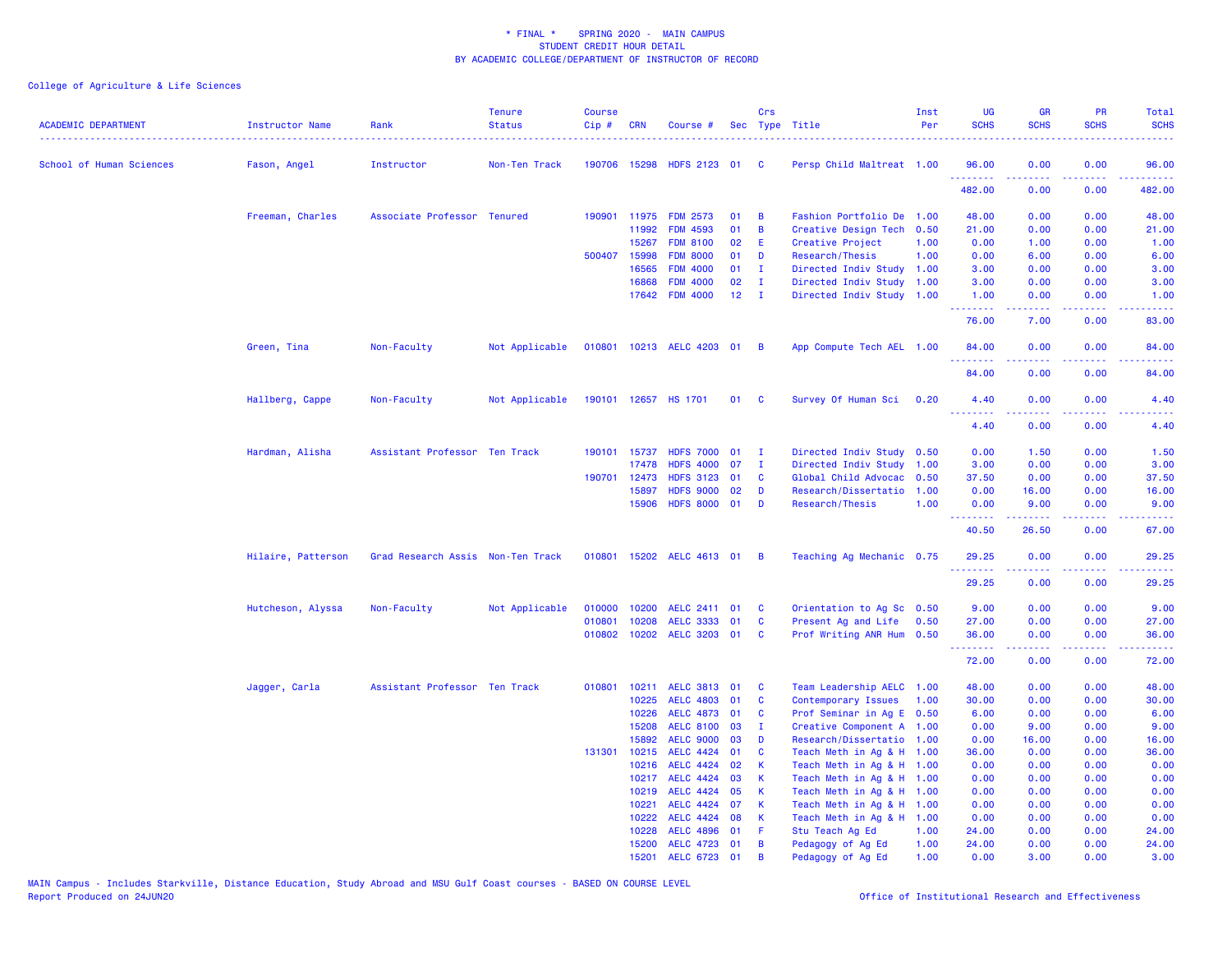| <b>ACADEMIC DEPARTMENT</b> | <b>Instructor Name</b> | Rank                          | <b>Tenure</b><br><b>Status</b> | <b>Course</b><br>$Cip \#$ | <b>CRN</b>   | Course #                  |       | Crs            | Sec Type Title            | Inst<br>Per | <b>UG</b><br><b>SCHS</b> | <b>GR</b><br><b>SCHS</b>                                                                                                | <b>PR</b><br><b>SCHS</b> | <b>Total</b><br><b>SCHS</b> |
|----------------------------|------------------------|-------------------------------|--------------------------------|---------------------------|--------------|---------------------------|-------|----------------|---------------------------|-------------|--------------------------|-------------------------------------------------------------------------------------------------------------------------|--------------------------|-----------------------------|
| School of Human Sciences   | Jagger, Carla          | Assistant Professor Ten Track |                                | 131301                    | 15886        | <b>AELC 8000</b>          | 03    | D              | Research/Thesis in A 1.00 |             | 0.00                     | 10.00                                                                                                                   | 0.00                     | 10.00                       |
|                            |                        |                               |                                | 131308                    | 11982        | FDM 4424                  | 01    | $\mathbf{C}$   | Teach Methods in Ag       | 1.00        | 52.00                    | 0.00                                                                                                                    | 0.00                     | 52.00                       |
|                            |                        |                               |                                |                           | 11983        | <b>FDM 4424</b>           | 02    | $\mathsf{K}$   | Teach Methods in Ag       | 1.00        | 0.00                     | 0.00                                                                                                                    | 0.00                     | 0.00                        |
|                            |                        |                               |                                |                           | 11984        | <b>FDM 4424</b>           | 03    | <b>K</b>       | Teach Methods in Ag       | 1.00        | 0.00                     | 0.00                                                                                                                    | 0.00                     | 0.00                        |
|                            |                        |                               |                                |                           | 11985        | <b>FDM 4424</b>           | 04    | K              | Teach Methods in Ag       | 1.00        | 0.00                     | 0.00                                                                                                                    | 0.00                     | 0.00                        |
|                            |                        |                               |                                |                           | 11986        | <b>FDM 4424</b>           | 05    | $\mathsf{K}$   | Teach Methods in Ag       | 1.00        | 0.00                     | 0.00                                                                                                                    | 0.00                     | 0.00                        |
|                            |                        |                               |                                |                           | 11989        | <b>FDM 4424</b>           | 08    | -K             | Teach Methods in Ag       | 1.00        | 0.00                     | 0.00                                                                                                                    | 0.00                     | 0.00                        |
|                            |                        |                               |                                |                           | 11997        | <b>FDM 6424</b>           | 01    | <b>C</b>       | Teach Methods in Ag       | 1.00        | 0.00                     | 4.00                                                                                                                    | 0.00                     | 4.00                        |
|                            |                        |                               |                                |                           | 12000        | <b>FDM 6424</b>           | 04    | - K            | Teach Methods in Ag       | 1.00        | 0.00                     | 0.00                                                                                                                    | 0.00                     | 0.00                        |
|                            |                        |                               |                                |                           | 12479        | <b>HDFS 4424</b>          | 01    | $\mathbf{C}$   | Teach Methods in Ag       | 1.00        | 108.00                   | 0.00                                                                                                                    | 0.00                     | 108.00                      |
|                            |                        |                               |                                |                           | 12480        | <b>HDFS 4424</b>          | 02    | <b>K</b>       | Teach Methods in Ag       | 1.00        | 0.00                     | 0.00                                                                                                                    | 0.00                     | 0.00                        |
|                            |                        |                               |                                |                           | 12481        | <b>HDFS 4424</b>          | 03    | К              | Teach Methods in Ag       | 1.00        | 0.00                     | 0.00                                                                                                                    | 0.00                     | 0.00                        |
|                            |                        |                               |                                |                           | 12482        | <b>HDFS 4424</b>          | 04    | K              | Teach Methods in Ag       | 1.00        | 0.00                     | 0.00                                                                                                                    | 0.00                     | 0.00                        |
|                            |                        |                               |                                |                           | 12483        | <b>HDFS 4424</b>          | 05    | K              | Teach Methods in Ag       | 1.00        | 0.00                     | 0.00                                                                                                                    | 0.00                     | 0.00                        |
|                            |                        |                               |                                |                           | 12485        | <b>HDFS 4424</b>          | 07    | К              | Teach Methods in Ag       | 1.00        | 0.00                     | 0.00                                                                                                                    | 0.00                     | 0.00                        |
|                            |                        |                               |                                |                           | 12486        | HDFS 4424 08              |       | $\mathsf{K}$   | Teach Methods in Ag       | 1.00        | 0.00                     | 0.00                                                                                                                    | 0.00                     | 0.00                        |
|                            |                        |                               |                                |                           |              |                           |       |                |                           |             | .<br>328.00              | بالمستمال<br>42.00                                                                                                      | 0.00                     | 370.00                      |
|                            | Kobia, Caroline        | Assistant Professor Ten Track |                                | 190901                    | 11974        | <b>FDM 2553</b>           | 01    | C              | Intro to Merchandisi 1.00 |             | 189.00                   | 0.00                                                                                                                    | 0.00                     | 189.00                      |
|                            |                        |                               |                                |                           | 15089        | <b>FDM 2553</b>           | 501 C |                | Intro to Merchandisi 1.00 |             | 12.00                    | 0.00                                                                                                                    | 0.00                     | 12.00                       |
|                            |                        |                               |                                |                           | 15264        | <b>FDM 3563</b>           | C01 C |                | Visual Merchandising 1.00 |             | 189.00                   | 0.00                                                                                                                    | 0.00                     | 189.00                      |
|                            |                        |                               |                                |                           | 15265        | <b>FDM 3563</b>           | C02 K |                | Visual Merchandising      | 1.00        | 0.00                     | 0.00                                                                                                                    | 0.00                     | 0.00                        |
|                            |                        |                               |                                |                           | 15266        | <b>FDM 3563</b>           | C03 K |                | Visual Merchandising 1.00 |             | 0.00                     | 0.00                                                                                                                    | 0.00                     | 0.00                        |
|                            |                        |                               |                                |                           | 17343        | <b>FDM 3563</b>           | 04    | K              | Visual Merchandising 1.00 |             | 0.00                     | 0.00                                                                                                                    | 0.00                     | 0.00                        |
|                            |                        |                               |                                |                           | 17540        | <b>FDM 8100</b>           | 03    | -E             | Creative Project          | 1.00        | 0.00                     | 3.00                                                                                                                    | 0.00                     | 3.00                        |
|                            |                        |                               |                                |                           | 500407 17624 | <b>FDM 4000</b>           | 10    | $\mathbf I$    | Directed Indiv Study 1.00 |             | 1.00                     | 0.00                                                                                                                    | 0.00                     | 1.00                        |
|                            |                        |                               |                                |                           | 17630        | <b>FDM 4000</b>           | 11    | $\mathbf{I}$   | Directed Indiv Study 1.00 |             | 3.00<br>. <b>.</b>       | 0.00<br>.                                                                                                               | 0.00<br>.                | 3.00                        |
|                            |                        |                               |                                |                           |              |                           |       |                |                           |             | 394.00                   | 3.00                                                                                                                    | 0.00                     | 397.00                      |
|                            | Lee, JuYoung           | Assistant Professor Ten Track |                                | 190101                    | 12663        | <b>HS 4702</b>            | 01    | <b>C</b>       | Research and Applica 0.50 |             | 50.00                    | 0.00                                                                                                                    | 0.00                     | 50.00                       |
|                            |                        |                               |                                | 190901                    | 11976        | <b>FDM 3553</b>           | 01    | $\overline{B}$ | Merchandise Retail P 1.00 |             | 96.00                    | 0.00                                                                                                                    | 0.00                     | 96.00                       |
|                            |                        |                               |                                |                           | 11993        | <b>FDM 4603</b>           | 01    | $\mathbf{C}$   | Global Sourcing in t 1.00 |             | 69.00                    | 0.00                                                                                                                    | 0.00                     | 69.00                       |
|                            |                        |                               |                                |                           | 500407 17240 | <b>FDM 4000</b>           | 07    | $\mathbf I$    | Directed Indiv Study 1.00 |             | 1.00<br>.                | 0.00<br>.                                                                                                               | 0.00<br>.                | 1.00                        |
|                            |                        |                               |                                |                           |              |                           |       |                |                           |             | 216.00                   | 0.00                                                                                                                    | 0.00                     | 216.00                      |
|                            | Morrison, Carley       | Assistant Professor Ten Track |                                | 010000                    | 10200        | AELC 2411 01              |       | C              | Orientation to Ag Sc      | 0.50        | 9.00                     | 0.00                                                                                                                    | 0.00                     | 9.00                        |
|                            |                        |                               |                                |                           | 16707        | GA 4000                   | 10    | I.             | Dis in Agriculture        | 0.50        | 0.50                     | 0.00                                                                                                                    | 0.00                     | 0.50                        |
|                            |                        |                               |                                | 010801                    | 10208        | <b>AELC 3333</b>          | 01    | <b>C</b>       | Present Ag and Life       | 0.50        | 27.00                    | 0.00                                                                                                                    | 0.00                     | 27.00                       |
|                            |                        |                               |                                |                           | 15209        | <b>AELC 8100</b>          | 04    | $\mathbf I$    | Creative Component A      | 1.00        | 0.00                     | 3.00                                                                                                                    | 0.00                     | 3.00                        |
|                            |                        |                               |                                |                           | 15571        | <b>AELC 4990</b>          | 01    | C              | Special Topics in AE      | 0.50        | 13.50                    | 0.00                                                                                                                    | 0.00                     | 13.50                       |
|                            |                        |                               |                                | 010802                    | 10202        | <b>AELC 3203</b>          | 01    | <b>C</b>       | Prof Writing ANR Hum      | 0.50        | 36.00                    | 0.00                                                                                                                    | 0.00                     | 36.00                       |
|                            |                        |                               |                                | 131301                    | 10209        | <b>AELC 3500</b>          | 01    | E              | Internship Ag Leader 0.50 |             | 3.00                     | 0.00                                                                                                                    | 0.00                     | 3.00                        |
|                            |                        |                               |                                |                           | 10210        | <b>AELC 3500</b>          | 02    | E              | Internship Ag Leader 0.50 |             | 1.50                     | 0.00                                                                                                                    | 0.00                     | 1.50                        |
|                            |                        |                               |                                |                           | 15887        | <b>AELC 8000</b>          | 04    | D              | Research/Thesis in A 1.00 |             | 0.00                     | 17.00                                                                                                                   | 0.00                     | 17.00                       |
|                            |                        |                               |                                |                           | 16936        | <b>AELC 4000</b>          | 01    | I.             | Directed Indiv Study 0.50 |             | 1.50                     | 0.00                                                                                                                    | 0.00                     | 1.50                        |
|                            |                        |                               |                                |                           | 16938        | <b>AELC 4000</b>          | 02    | $\mathbf I$    | Directed Indiv Study 0.50 |             | 1.50                     | 0.00                                                                                                                    | 0.00                     | 1.50                        |
|                            |                        |                               |                                |                           | 16939        | AELC 4000 03              |       | $\mathbf{I}$   | Directed Indiv Study 0.50 |             | 1.50<br>.                | 0.00<br>$\begin{array}{cccccccccccccc} \bullet & \bullet & \bullet & \bullet & \bullet & \bullet & \bullet \end{array}$ | 0.00<br>.                | 1.50                        |
|                            |                        |                               |                                |                           |              |                           |       |                |                           |             | 95.00                    | 20.00                                                                                                                   | 0.00                     | 115.00                      |
|                            | Newman, Michael        | Professor                     | <b>Tenured</b>                 |                           |              | 131301 17248 AELC 8000 07 |       | - D            | Research/Thesis in A 1.00 |             | 0.00                     | 1.00                                                                                                                    | 0.00                     | 1.00                        |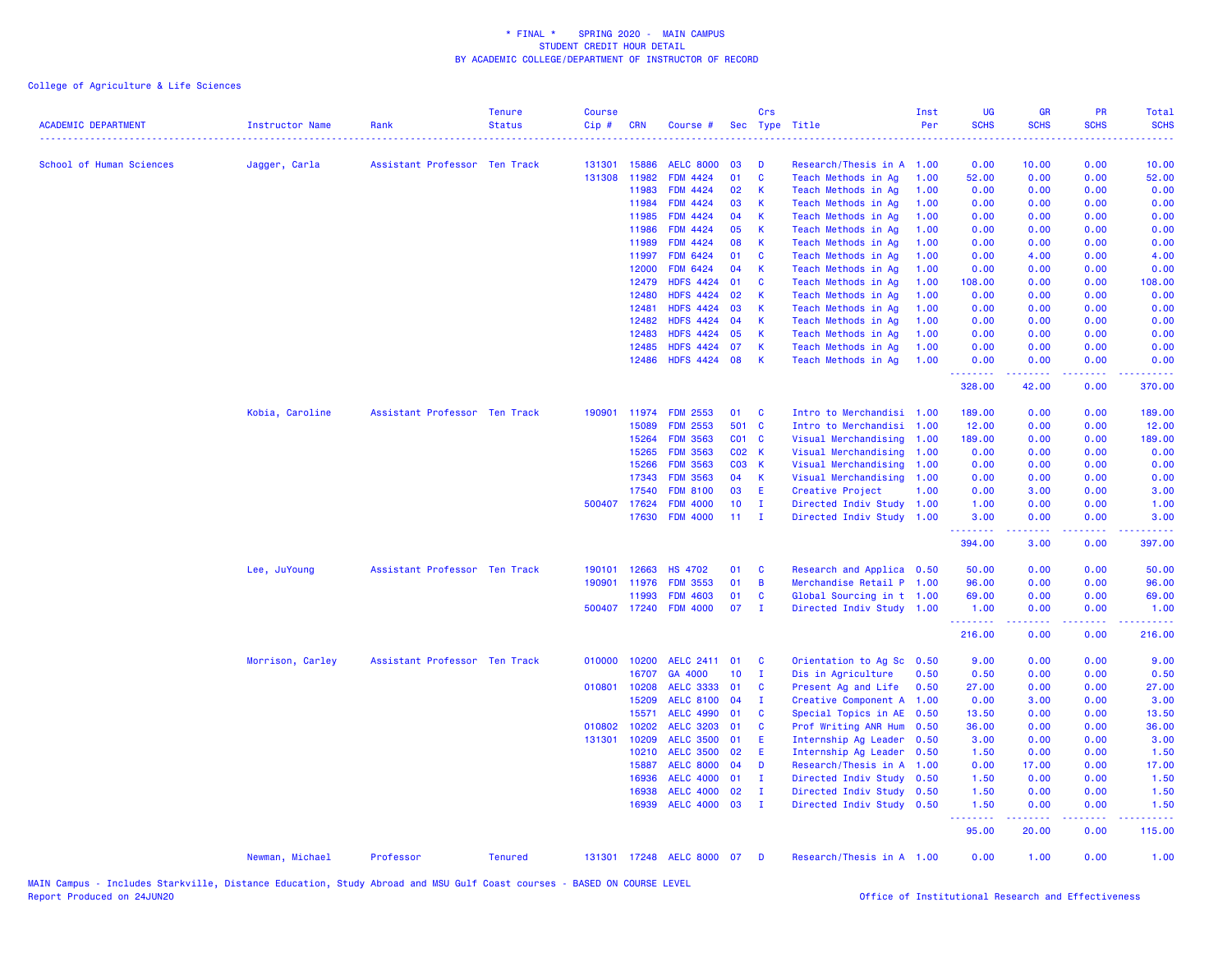| <b>ACADEMIC DEPARTMENT</b> | <b>Instructor Name</b> | Rank                              | <b>Tenure</b><br><b>Status</b> | <b>Course</b><br>Cip# | <b>CRN</b>     | Course #                         |       | Crs            | Sec Type Title                                 | Inst<br>Per  | UG<br><b>SCHS</b>    | GR<br><b>SCHS</b>                                                                                                                                             | PR<br><b>SCHS</b>              | Total<br><b>SCHS</b>                                                                                                              |
|----------------------------|------------------------|-----------------------------------|--------------------------------|-----------------------|----------------|----------------------------------|-------|----------------|------------------------------------------------|--------------|----------------------|---------------------------------------------------------------------------------------------------------------------------------------------------------------|--------------------------------|-----------------------------------------------------------------------------------------------------------------------------------|
| School of Human Sciences   | Newman, Michael        | Professor                         | <b>Tenured</b>                 |                       |                | 190101 12657 HS 1701             | 01    | <b>C</b>       | Survey Of Human Sci                            | 0.80         | 17.60                | 0.00                                                                                                                                                          | 0.00                           | 17.60                                                                                                                             |
|                            |                        |                                   |                                |                       |                |                                  |       |                |                                                |              | <u>.</u><br>17.60    | 1.00                                                                                                                                                          | ولالات<br>0.00                 | .<br>18.60                                                                                                                        |
|                            | Owen, Sean             | Research Assoc Prof Non-Ten Track |                                |                       |                | 231302 11572 EDF 3413            | 05    | <b>C</b>       | Writing For Thinking 1.00                      |              | 72.00<br>.           | 0.00<br><u>.</u>                                                                                                                                              | 0.00<br>.                      | 72.00<br><u>.</u>                                                                                                                 |
|                            |                        |                                   |                                |                       |                |                                  |       |                |                                                |              | 72.00                | 0.00                                                                                                                                                          | 0.00                           | 72.00                                                                                                                             |
|                            | Panse, Chelsea         | Assistant Professor Ten Track     |                                | 190706<br>190708      | 12470<br>15297 | HDFS 2813 01<br>HDFS 3803 01     |       | B<br>B         | Child Development<br>Creat & Play Young C 1.00 | 1.00         | 135.00<br>48.00<br>. | 0.00<br>0.00<br>22222                                                                                                                                         | 0.00<br>0.00<br>د د د د        | 135.00<br>48.00<br>.                                                                                                              |
|                            |                        |                                   |                                |                       |                |                                  |       |                |                                                |              | 183.00               | 0.00                                                                                                                                                          | 0.00                           | 183.00                                                                                                                            |
|                            | Parker, Julie          | Associate Professor Tenured       |                                | 190101                | 15800<br>17586 | HDFS 4000 01<br><b>HDFS 4000</b> | 08    | I.<br>T        | Directed Indiv Study<br>Directed Indiv Study   | 1.00<br>1.00 | 3.00<br>1.00         | 0.00<br>0.00                                                                                                                                                  | 0.00<br>0.00                   | 3.00<br>1.00                                                                                                                      |
|                            |                        |                                   |                                | 190701                | 15096          | HDFS 8113 501 C                  |       |                | Trends Infant Child                            | 1.00         | 0.00                 | 18.00                                                                                                                                                         | 0.00                           | 18.00                                                                                                                             |
|                            |                        |                                   |                                |                       | 15270          | <b>HDFS 8113</b>                 | 01    | <b>C</b>       | Trends Infant Child                            | 1.00         | 0.00                 | 9.00                                                                                                                                                          | 0.00                           | 9.00                                                                                                                              |
|                            |                        |                                   |                                |                       | 15898          | <b>HDFS 9000</b>                 | 03    | D              | Research/Dissertatio                           | 1.00         | 0.00                 | 2.00                                                                                                                                                          | 0.00                           | 2.00                                                                                                                              |
|                            |                        |                                   |                                |                       | 190706 12469   | HDFS 2803 01                     |       | $\overline{B}$ | Prenatal & Infant De                           | 1.00         | 129.00<br>.          | 0.00                                                                                                                                                          | 0.00<br>بالمحامي               | 129.00<br>.                                                                                                                       |
|                            |                        |                                   |                                |                       |                |                                  |       |                |                                                |              | 133.00               | $\frac{1}{2} \left( \frac{1}{2} \right) \left( \frac{1}{2} \right) \left( \frac{1}{2} \right) \left( \frac{1}{2} \right) \left( \frac{1}{2} \right)$<br>29.00 | 0.00                           | 162.00                                                                                                                            |
|                            | Peterson, Donna        | Extension Assoc Pro Non-Ten Track |                                | 010801                | 10237          | AELC 8703 01                     |       | <b>C</b>       | Eval of Ag & Ext Ed                            | 1.00         | 0.00                 | 33.00                                                                                                                                                         | 0.00                           | 33.00                                                                                                                             |
|                            |                        |                                   |                                | 131301                | 15888          | <b>AELC 8000</b>                 | 05    | D              | Research/Thesis in A 1.00                      |              | 0.00                 | 1.00                                                                                                                                                          | 0.00                           | 1.00                                                                                                                              |
|                            |                        |                                   |                                | 190701                | 16589          | HDFS 9000 08                     |       | D              | Research/Dissertatio 1.00                      |              | 0.00<br><u>.</u>     | 5.00<br>2.2.2.2.2                                                                                                                                             | 0.00<br>.                      | 5.00<br>$\frac{1}{2} \left( \frac{1}{2} \right) \left( \frac{1}{2} \right) \left( \frac{1}{2} \right) \left( \frac{1}{2} \right)$ |
|                            |                        |                                   |                                |                       |                |                                  |       |                |                                                |              | 0.00                 | 39.00                                                                                                                                                         | 0.00                           | 39.00                                                                                                                             |
|                            | Phillips, Tommy        | Associate Professor Tenured       |                                | 190101                | 12471          | <b>HDFS 3000</b>                 | 01    | E              | <b>Field Experience</b>                        | 0.50         | 13.50                | 0.00                                                                                                                                                          | 0.00                           | 13.50                                                                                                                             |
|                            |                        |                                   |                                |                       | 15883          | <b>HDFS 4000</b>                 | 02    | $\mathbf I$    | Directed Indiv Study                           | 1.00         | 3.00                 | 0.00                                                                                                                                                          | 0.00                           | 3.00                                                                                                                              |
|                            |                        |                                   |                                |                       | 17159          | <b>HDFS 7000</b>                 | 02    | $\mathbf I$    | Directed Indiv Study 1.00                      |              | 0.00                 | 3.00                                                                                                                                                          | 0.00                           | 3.00                                                                                                                              |
|                            |                        |                                   |                                |                       | 190701 12475   | HDFS 3813 01                     |       | $\mathbf{C}$   | Lifespan Theory                                | 1.00         | 120.00               | 0.00                                                                                                                                                          | 0.00                           | 120.00                                                                                                                            |
|                            |                        |                                   |                                |                       | 12495          | <b>HDFS 4883</b>                 | 01    | C              | Risk, Resilience & P 1.00                      |              | 87.00                | 0.00                                                                                                                                                          | 0.00                           | 87.00                                                                                                                             |
|                            |                        |                                   |                                |                       | 12510          | <b>HDFS 6883</b>                 | 01    | C              | Risk, Resilience & P                           | 1.00         | 0.00                 | 12.00                                                                                                                                                         | 0.00                           | 12.00                                                                                                                             |
|                            |                        |                                   |                                |                       | 15095          | <b>HDFS 8833</b>                 | 501 C |                | Foundations of HDFS                            | 1.00         | 0.00                 | 21.00                                                                                                                                                         | 0.00                           | 21.00                                                                                                                             |
|                            |                        |                                   |                                |                       | 15899          | <b>HDFS 9000</b>                 | 04    | D              | Research/Dissertatio                           | 1.00         | 0.00                 | 3.00                                                                                                                                                          | 0.00                           | 3.00                                                                                                                              |
|                            |                        |                                   |                                |                       | 16989          | <b>HDFS 8000</b>                 | 02    | D              | Research/Thesis                                | 1.00         | 0.00<br><u>.</u>     | 1.00                                                                                                                                                          | 0.00<br>$\omega$ is a $\omega$ | 1.00<br>الدعاعات                                                                                                                  |
|                            |                        |                                   |                                |                       |                |                                  |       |                |                                                |              | 223.50               | 40.00                                                                                                                                                         | 0.00                           | 263.50                                                                                                                            |
|                            | Robertson, Mary        | Non-Faculty                       | Not Applicable                 |                       |                | 340199 12191 FNH 3103            | 01    | $\mathbf{C}$   | Intro to Health Prof 0.50                      |              | 18,00<br><u>.</u>    | 0.00                                                                                                                                                          | 0.00<br>.                      | 18.00<br>.                                                                                                                        |
|                            |                        |                                   |                                |                       |                |                                  |       |                |                                                |              | 18.00                | 0.00                                                                                                                                                          | 0.00                           | 18.00                                                                                                                             |
|                            | Stokes, Mary           | Grad Research Assis Non-Ten Track |                                | 010801                | 15571          | <b>AELC 4990</b>                 | 01    | <b>C</b>       | Special Topics in AE 0.50                      |              | 13.50                | 0.00                                                                                                                                                          | 0.00                           | 13.50                                                                                                                             |
|                            |                        |                                   |                                | 131301                | 10209          | <b>AELC 3500</b>                 | 01    | Ε              | Internship Ag Leader 0.50                      |              | 3.00                 | 0.00                                                                                                                                                          | 0.00                           | 3.00                                                                                                                              |
|                            |                        |                                   |                                |                       | 10210          | <b>AELC 3500</b>                 | 02    | E              | Internship Ag Leader                           | 0.50         | 1.50                 | 0.00                                                                                                                                                          | 0.00                           | 1.50                                                                                                                              |
|                            |                        |                                   |                                |                       | 16936          | <b>AELC 4000</b>                 | 01    | $\mathbf I$    | Directed Indiv Study                           | 0.50         | 1.50                 | 0.00                                                                                                                                                          | 0.00                           | 1.50                                                                                                                              |
|                            |                        |                                   |                                |                       | 16938          | <b>AELC 4000</b>                 | 02    | $\mathbf{I}$   | Directed Indiv Study                           | 0.50         | 1.50                 | 0.00                                                                                                                                                          | 0.00                           | 1.50                                                                                                                              |
|                            |                        |                                   |                                |                       |                | 16939 AELC 4000 03               |       | $\mathbf{I}$   | Directed Indiv Study 0.50                      |              | 1.50<br>.            | 0.00<br>22222                                                                                                                                                 | 0.00<br>.                      | 1.50<br>.                                                                                                                         |
|                            |                        |                                   |                                |                       |                |                                  |       |                |                                                |              | 22.50                | 0.00                                                                                                                                                          | 0.00                           | 22.50                                                                                                                             |
|                            | Swann, Tamra           | Non-Faculty                       | Not Applicable                 |                       |                | 140101 14521 GE 8003             | 501 C |                | <b>MENG Capstone</b>                           | 0.25         | 0.00                 | 4.50                                                                                                                                                          | 0.00                           | 4.50                                                                                                                              |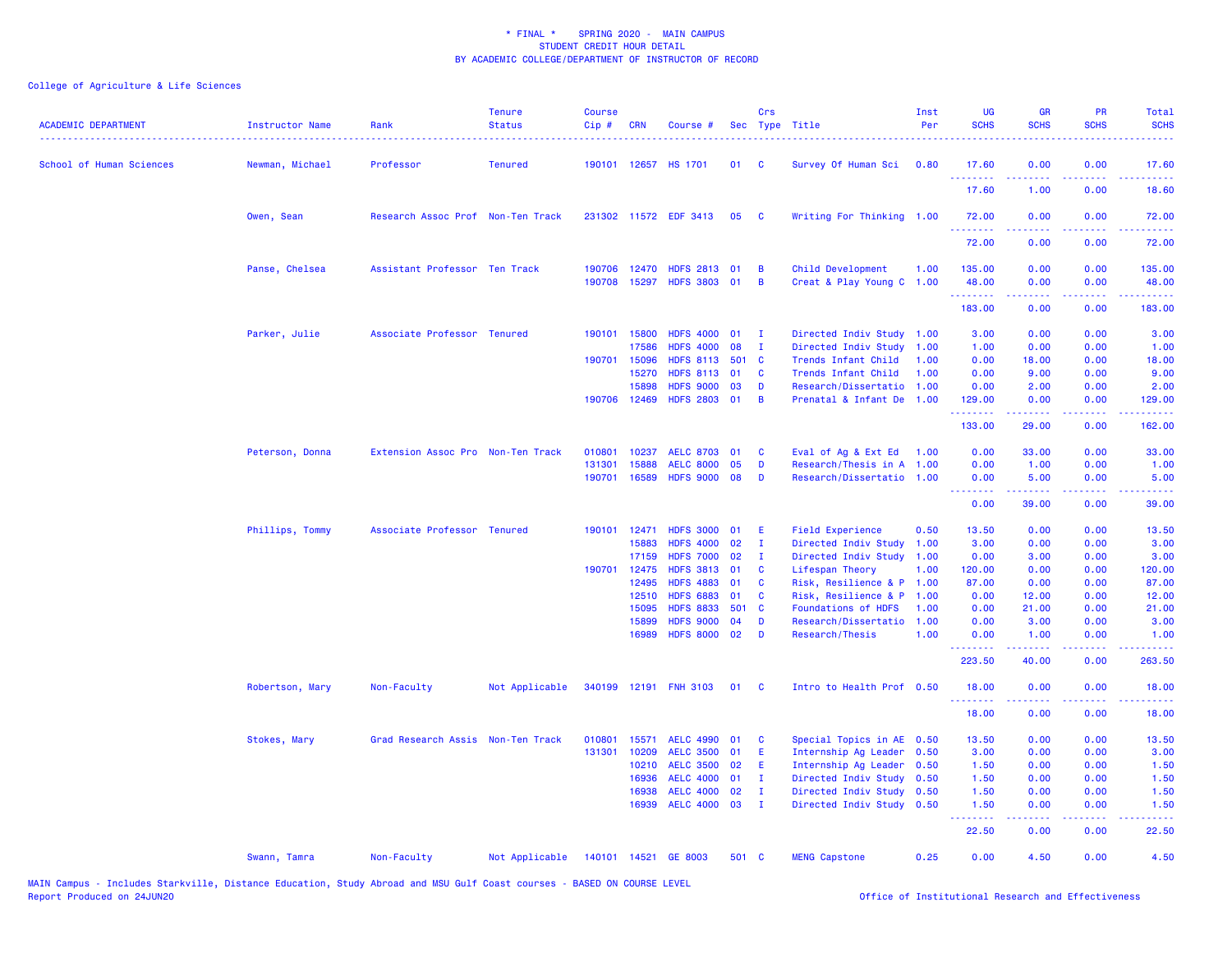| <b>ACADEMIC DEPARTMENT</b> | Instructor Name                  | Rank                              | <b>Tenure</b><br><b>Status</b> | <b>Course</b><br>Cip# | CRN          | Course #                  |          | Crs                 | Sec Type Title            | Inst<br>Per | <b>UG</b><br><b>SCHS</b>              | GR<br><b>SCHS</b> | <b>PR</b><br><b>SCHS</b>       | Total<br><b>SCHS</b><br>وعاعاها                                                                                                    |
|----------------------------|----------------------------------|-----------------------------------|--------------------------------|-----------------------|--------------|---------------------------|----------|---------------------|---------------------------|-------------|---------------------------------------|-------------------|--------------------------------|------------------------------------------------------------------------------------------------------------------------------------|
|                            |                                  |                                   |                                |                       |              |                           |          |                     |                           |             | <b><i><u><u>ALLER ARE</u></u></i></b> | ---------         | .                              |                                                                                                                                    |
|                            |                                  |                                   |                                |                       |              |                           |          |                     |                           |             | 0.00                                  | 4.50              | 0.00                           | 4.50                                                                                                                               |
| School of Human Sciences   | Swortzel, Kirk                   | Professor                         | <b>Tenured</b>                 | 010801                | 10201        | AELC 3013 01              |          | E                   | Field Experience in       | 1.00        | 30.00                                 | 0.00              | 0.00                           | 30.00                                                                                                                              |
|                            |                                  |                                   |                                |                       | 10214        | <b>AELC 4403</b>          | 01       | C                   | Dev of Youth Program      | 1.00        | 75.00                                 | 0.00              | 0.00                           | 75.00                                                                                                                              |
|                            |                                  |                                   |                                |                       | 10226        | AELC 4873 01              |          | <b>C</b>            | Prof Seminar in Ag E 0.50 |             | 6.00                                  | 0.00              | 0.00                           | 6.00                                                                                                                               |
|                            |                                  |                                   |                                |                       | 10232        | <b>AELC 8100</b>          | 01       | $\mathbf I$         | Creative Component A 1.00 |             | 0.00                                  | 8.00              | 0.00                           | 8.00                                                                                                                               |
|                            |                                  |                                   |                                |                       | 15094        | <b>AELC 8803</b>          | 501 C    |                     | App Res Meth to AEE       | 1.00        | 0.00                                  | 9.00              | 0.00                           | 9.00                                                                                                                               |
|                            |                                  |                                   |                                |                       | 15199        | <b>AELC 8803</b>          | 01       | C                   | App Res Meth to AEE       | 1.00        | 0.00                                  | 69.00             | 0.00                           | 69.00                                                                                                                              |
|                            |                                  |                                   |                                |                       | 15202        | AELC 4613 01              |          | B                   | Teaching Ag Mechanic 0.25 |             | 9.75                                  | 0.00              | 0.00                           | 9.75                                                                                                                               |
|                            |                                  |                                   |                                |                       | 15895        | <b>AELC 9000</b>          | 06       | D                   | Research/Dissertatio      | 1.00        | 0.00                                  | 40.00             | 0.00                           | 40.00                                                                                                                              |
|                            |                                  |                                   |                                | 131301                | 10227        | AELC 4886 01              |          | F.                  | Stu Teach Ag Ed           | 1.00        | 24.00                                 | 0.00              | 0.00                           | 24.00                                                                                                                              |
|                            |                                  |                                   |                                |                       | 15951        | AELC 7000 01              |          | $\mathbf{I}$        | Directed Indiv Study 1.00 |             | 0.00                                  | 1.00              | 0.00                           | 1.00                                                                                                                               |
|                            |                                  |                                   |                                |                       | 16146        | <b>AELC 7000</b>          | 02       | $\mathbf I$         | Directed Indiv Study 1.00 |             | 0.00                                  | 3.00              | 0.00                           | 3.00                                                                                                                               |
|                            |                                  |                                   |                                |                       | 16622        | <b>AELC 7000</b>          | 03       | $\mathbf{I}$        | Directed Indiv Study 1.00 |             | 0.00                                  | 3.00              | 0.00                           | 3.00                                                                                                                               |
|                            |                                  |                                   |                                |                       | 17015        | <b>AELC 7000</b>          | 05       | $\mathbf I$         | Directed Indiv Study 1.00 |             | 0.00                                  | 3.00              | 0.00                           | 3.00                                                                                                                               |
|                            |                                  |                                   |                                |                       |              | 17272 AELC 7000 06        |          | $\mathbf{I}$        | Directed Indiv Study 1.00 |             | 0.00<br>.                             | 3.00<br>22222     | 0.00<br>$\omega$ is a $\omega$ | 3.00<br>$\sim$ $\sim$ $\sim$ $\sim$                                                                                                |
|                            |                                  |                                   |                                |                       |              |                           |          |                     |                           |             | 144.75                                | 139.00            | 0.00                           | 283.75                                                                                                                             |
|                            | Tenhet, Melissa                  | Instructor                        | Non-Ten Track                  |                       |              | 190706 12476 HDFS 3823 01 |          | $\overline{B}$      | Early Child Mthd/Mtr 1.00 |             | 96.00<br>.                            | 0.00              | 0.00<br>.                      | 96.00<br>$\frac{1}{2} \left( \frac{1}{2} \right) \left( \frac{1}{2} \right) \left( \frac{1}{2} \right) \left( \frac{1}{2} \right)$ |
|                            |                                  |                                   |                                |                       |              |                           |          |                     |                           |             | 96.00                                 | 0.00              | 0.00                           | 96.00                                                                                                                              |
|                            | Washington, Adrienne Non-Faculty |                                   | Not Applicable                 |                       |              | 190101 12658 HS 1711      | 01 C     |                     | Profess Protocol          | 1.00        | 54,00                                 | 0.00              | 0.00                           | 54.00                                                                                                                              |
|                            |                                  |                                   |                                |                       |              |                           |          |                     |                           |             | 54.00                                 | 0.00              | 0.00                           | 54.00                                                                                                                              |
|                            | Wenth, Kayla                     | Grad Research Assis Non-Ten Track |                                | 190701                | 12468        | HDFS 1813 01              |          | <b>C</b>            | Devel through Lifesp 0.90 |             | 156.60                                | 0.00              | 0.00                           | 156.60                                                                                                                             |
|                            |                                  |                                   |                                |                       |              |                           |          |                     |                           |             | .<br>156.60                           | 0.00              | 0.00                           | .<br>156.60                                                                                                                        |
|                            |                                  |                                   |                                |                       |              |                           |          |                     |                           |             |                                       |                   |                                |                                                                                                                                    |
|                            | Wheeler, Brandan                 | Assistant Professor Ten Track     |                                | 190101                | 16070        | <b>HDFS 4000</b>          | 03       | $\mathbf{I}$        | Directed Indiv Study 1.00 |             | 3.00                                  | 0.00              | 0.00                           | 3.00                                                                                                                               |
|                            |                                  |                                   |                                | 190402                | 12474        | HDFS 3303 01              |          | $\mathbf{C}$        | <b>Consumer Economics</b> | 1.00        | 69.00                                 | 0.00              | 0.00                           | 69.00                                                                                                                              |
|                            |                                  |                                   |                                | 190403                | 12477        | <b>HDFS 4333</b>          | 01       | $\mathbf{C}$        | Family Public Policy 1.00 |             | 87.00                                 | 0.00              | 0.00                           | 87.00                                                                                                                              |
|                            |                                  |                                   |                                |                       | 190701 16436 | HDFS 9000 07              |          | D                   | Research/Dissertatio 1.00 |             | 0.00                                  | 1.00              | 0.00                           | 1.00                                                                                                                               |
|                            |                                  |                                   |                                |                       |              |                           |          |                     |                           |             | <u>.</u><br>159.00                    | .<br>1.00         | بالأباد<br>0.00                | .<br>160.00                                                                                                                        |
|                            | Wilmoth, Joe                     | Professor                         | <b>Tenured</b>                 |                       | 190101 12471 | <b>HDFS 3000</b>          | 01       | E.                  | <b>Field Experience</b>   | 0.50        | 13.50                                 | 0.00              | 0.00                           | 13.50                                                                                                                              |
|                            |                                  |                                   |                                |                       | 12663        | <b>HS 4702</b>            | 01       | C                   | Research and Applica 0.50 |             | 50.00                                 | 0.00              | 0.00                           | 50.00                                                                                                                              |
|                            |                                  |                                   |                                | 190701                | 15900        | <b>HDFS 9000</b>          | 05       | D                   | Research/Dissertatio 1.00 |             | 0.00                                  | 9.00              | 0.00                           | 9.00                                                                                                                               |
|                            |                                  |                                   |                                | 190702                | 12478        | HDFS 4403 01              |          | <b>C</b>            | Intro To Gerontology 1.00 |             | 48.00                                 | 0.00              | 0.00                           | 48.00                                                                                                                              |
|                            |                                  |                                   |                                |                       |              |                           |          |                     |                           |             | <b>.</b>                              | .                 | $\omega$ is $\omega$ in        | .                                                                                                                                  |
|                            |                                  |                                   |                                |                       |              |                           |          |                     |                           |             | 111.50                                | 9.00              | 0.00                           | 120.50                                                                                                                             |
|                            | Woodward, Rachel                 | Lecturer                          | Non-Ten Track                  | 190101                | 12664        | <b>HS 4710</b>            | 01       | A                   | <b>Study Tour</b>         | 1.00        | 39.00                                 | 0.00              | 0.00                           | 39.00                                                                                                                              |
|                            |                                  |                                   |                                | 190901                | 11970        | <b>FDM 2123</b>           | 01       | $\overline{B}$      | Product Development       | 1.00        | 147.00                                | 0.00              | 0.00                           | 147.00                                                                                                                             |
|                            |                                  |                                   |                                |                       | 11971        | <b>FDM 2123</b>           | 02       | К                   | Product Development       | 1.00        | 0.00                                  | 0.00              | 0.00                           | 0.00                                                                                                                               |
|                            |                                  |                                   |                                |                       | 11972        | <b>FDM 2123</b>           | 03       | К                   | Product Development       | 1.00        | 0.00                                  | 0.00              | 0.00                           | 0.00                                                                                                                               |
|                            |                                  |                                   |                                |                       | 11973        | <b>FDM 2123</b>           | 04       | К                   | Product Development       | 1.00        | 0.00                                  | 0.00              | 0.00                           | 0.00                                                                                                                               |
|                            |                                  |                                   |                                |                       | 11994        | <b>FDM 4693</b>           | 01       | C                   | Digital Merchandisin      | 1.00        | 141.00                                | 0.00              | 0.00                           | 141.00                                                                                                                             |
|                            |                                  |                                   |                                |                       | 11995        | <b>FDM 4711</b>           | 01<br>06 | -L.<br>$\mathbf{I}$ | FDM Senior Showcase       | 1.00        | 24.00                                 | 0.00<br>0.00      | 0.00                           | 24.00                                                                                                                              |
|                            |                                  |                                   |                                | 500407                | 17239        | <b>FDM 4000</b>           |          |                     | Directed Indiv Study 1.00 |             | 1.00                                  |                   | 0.00                           | 1.00                                                                                                                               |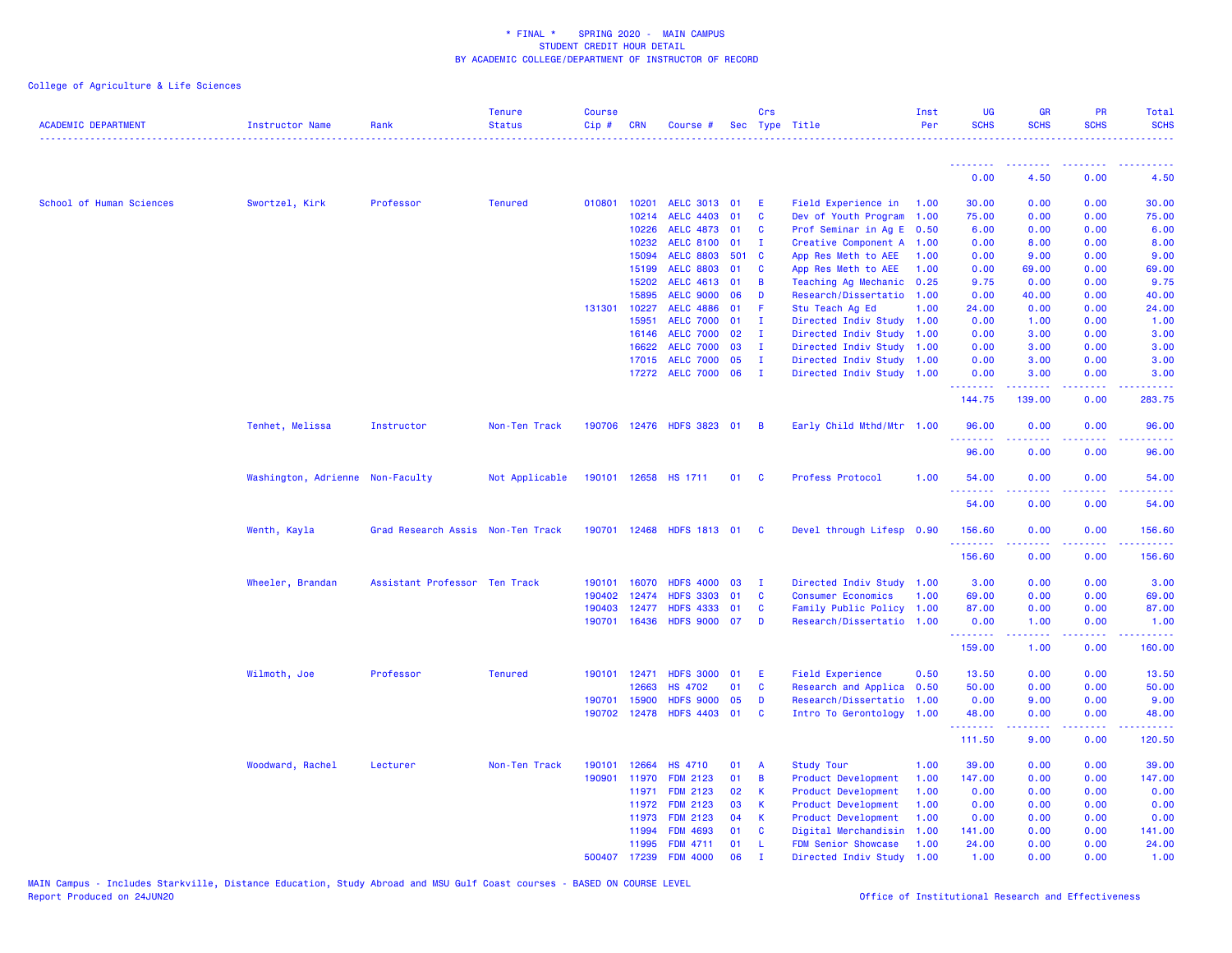| <b>ACADEMIC DEPARTMENT</b>                                                                          | Instructor Name  | Rank     | Tenure<br>Status | Course<br>$Cip$ # | <b>CRN</b> | Course # Sec Type Title |        | Crs |                           | Inst<br>Per | <b>UG</b><br><b>SCHS</b>        | GR<br><b>SCHS</b>        | <b>PR</b><br><b>SCHS</b>  | Total<br><b>SCHS</b>                |
|-----------------------------------------------------------------------------------------------------|------------------|----------|------------------|-------------------|------------|-------------------------|--------|-----|---------------------------|-------------|---------------------------------|--------------------------|---------------------------|-------------------------------------|
| School of Human Sciences                                                                            | Woodward, Rachel | Lecturer | Non-Ten Track    |                   |            | 500407 17659 FDM 4000   | $13$ I |     | Directed Indiv Study 1.00 |             | 3.00<br>.<br>355,00             | 0.00<br>--------<br>0.00 | 0.00<br>---------<br>0.00 | 3.00<br>.<br>355,00                 |
| =====================================<br>School of Human Sciences<br>============================== |                  |          |                  |                   |            |                         |        |     |                           |             | ========<br>3880.50<br>======== | 479.50                   | 0.00                      | ==========<br>4360,00<br>========== |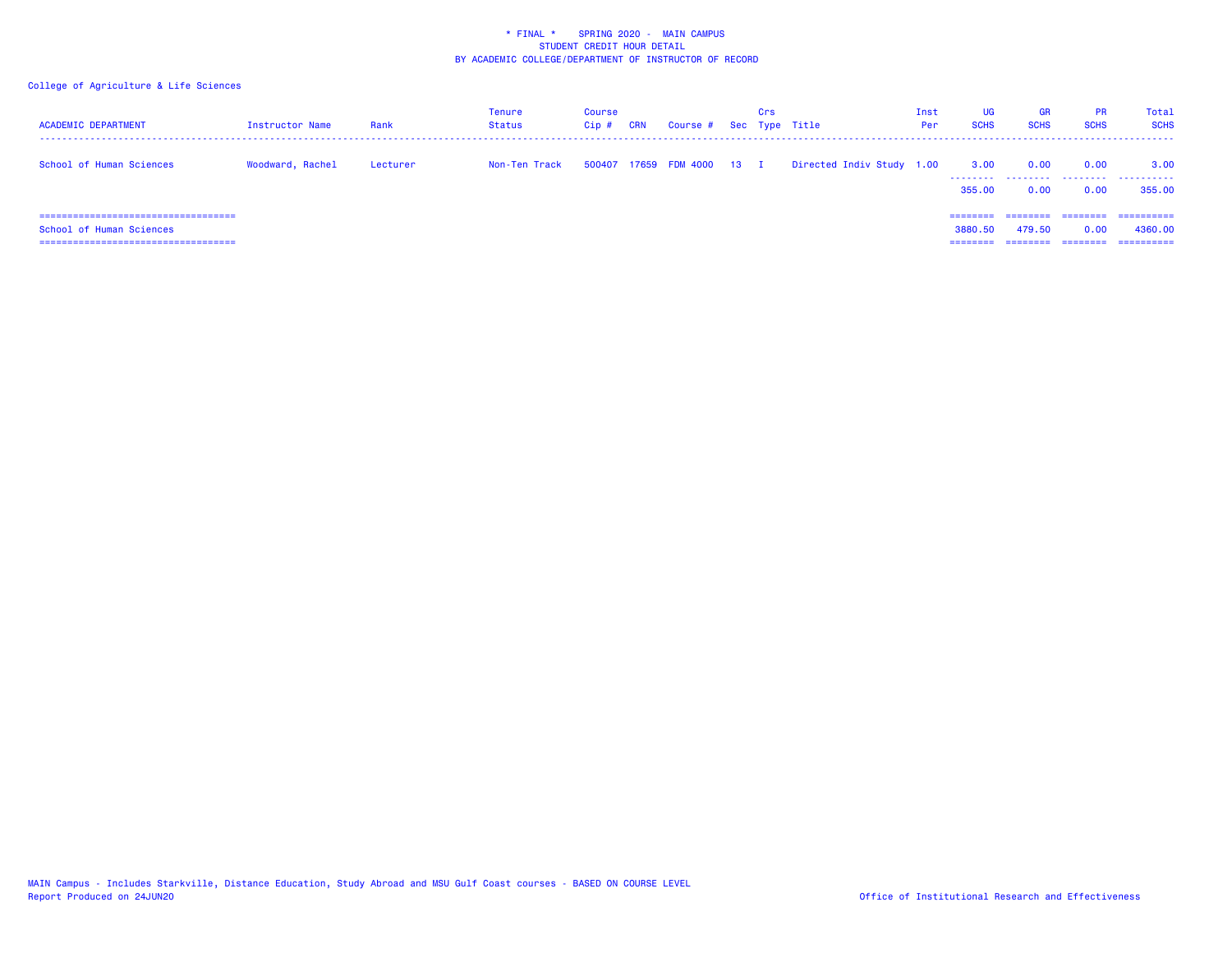| <b>ACADEMIC DEPARTMENT</b> | <b>Instructor Name</b><br><u>.</u> | Rank                              | <b>Tenure</b><br><b>Status</b> | <b>Course</b><br>Cip# | <b>CRN</b>   | Course #              |    | Crs          | Sec Type Title            | Inst<br>Per | <b>UG</b><br><b>SCHS</b> | <b>GR</b><br><b>SCHS</b>                                                                                                                                      | PR<br><b>SCHS</b>                                                                                                                 | <b>Total</b><br><b>SCHS</b> |
|----------------------------|------------------------------------|-----------------------------------|--------------------------------|-----------------------|--------------|-----------------------|----|--------------|---------------------------|-------------|--------------------------|---------------------------------------------------------------------------------------------------------------------------------------------------------------|-----------------------------------------------------------------------------------------------------------------------------------|-----------------------------|
| Art AAD                    | Altomonte, Jenna                   | Assistant Professor Ten Track     |                                | 240101                | 17123        | <b>HON 4000</b>       | 09 | п.           | Directed Individual       | 1.00        | 3.00                     | 0.00                                                                                                                                                          | 0.00                                                                                                                              | 3.00                        |
|                            |                                    |                                   |                                | 500601                | 15105        | ART 4124              | 01 | C            | Topics in Film            | 1.00        | 104.00                   | 0.00                                                                                                                                                          | 0.00                                                                                                                              | 104.00                      |
|                            |                                    |                                   |                                |                       | 15107        | EN 4124               | 01 | B            | Topics in Film            | 1.00        | 20.00                    | 0.00                                                                                                                                                          | 0.00                                                                                                                              | 20.00                       |
|                            |                                    |                                   |                                |                       | 15108        | EN 6124               | 01 | B            | Topics in Film            | 1.00        | 0.00                     | 4.00                                                                                                                                                          | 0.00                                                                                                                              | 4.00                        |
|                            |                                    |                                   |                                |                       | 15109        | CO 4124               | 01 | B            | Topics in Film            | 1.00        | 16.00                    | 0.00                                                                                                                                                          | 0.00                                                                                                                              | 16.00                       |
|                            |                                    |                                   |                                | 500701                | 16687        | <b>ART 4000</b>       | 02 | $\mathbf{I}$ | Directed Indiv Study      | 1.00        | 3.00                     | 0.00                                                                                                                                                          | 0.00                                                                                                                              | 3.00                        |
|                            |                                    |                                   |                                | 500703                | 15115        | <b>ART 3163</b>       | 01 | C            | History of Graphic D      | 1.00        | 78.00                    | 0.00                                                                                                                                                          | 0.00                                                                                                                              | 78.00                       |
|                            |                                    |                                   |                                |                       | 500799 15353 | ART 4990              | 01 | C            | Special Topic In ART 1.00 |             | 42.00<br>.               | 0.00                                                                                                                                                          | 0.00<br>$\frac{1}{2} \left( \frac{1}{2} \right) \left( \frac{1}{2} \right) \left( \frac{1}{2} \right) \left( \frac{1}{2} \right)$ | 42.00                       |
|                            |                                    |                                   |                                |                       |              |                       |    |              |                           |             | 266.00                   | 4.00                                                                                                                                                          | 0.00                                                                                                                              | 270.00                      |
|                            | Anderson, Patrice                  | Lecturer                          | Non-Ten Track                  | 500409                | 10388        | ART 4883              | 01 | B            | Graphic Design for W 1.00 |             | 36.00                    | 0.00                                                                                                                                                          | 0.00                                                                                                                              | 36.00                       |
|                            |                                    |                                   |                                |                       | 10389        | ART 4883              | 02 | B            | Graphic Design for W      | 1.00        | 39.00                    | 0.00                                                                                                                                                          | 0.00                                                                                                                              | 39.00                       |
|                            |                                    |                                   |                                |                       |              |                       |    |              |                           |             | 75.00                    | 0.00                                                                                                                                                          | 0.00                                                                                                                              | 75.00                       |
|                            | Baham, Tracey                      | Non-Faculty                       | Not Applicable                 | 130401                |              | 12516 HED 8563        | 01 | <b>C</b>     | Assmt Strat SA/HE         | 1.00        | 0.00<br>.                | 69.00<br>$\frac{1}{2} \left( \frac{1}{2} \right) \left( \frac{1}{2} \right) \left( \frac{1}{2} \right) \left( \frac{1}{2} \right) \left( \frac{1}{2} \right)$ | 0.00                                                                                                                              | 69.00<br>وعاعاها            |
|                            |                                    |                                   |                                |                       |              |                       |    |              |                           |             | 0.00                     | 69.00                                                                                                                                                         | 0.00                                                                                                                              | 69.00                       |
|                            | Bostic, Alexander                  | Associate Professor Tenured       |                                | 500410                | 10369        | ART 3443              | 01 | -L           | Illustration              | 1.00        | 36.00                    | 0.00                                                                                                                                                          | 0.00                                                                                                                              | 36.00                       |
|                            |                                    |                                   |                                | 500701                | 17327        | <b>ART 4000</b>       | 04 | $\mathbf{I}$ | Directed Indiv Study      | 1.00        | 3.00                     | 0.00                                                                                                                                                          | 0.00                                                                                                                              | 3.00                        |
|                            |                                    |                                   |                                | 500708                | 15101        | <b>ART 2013</b>       | 02 | -L           | <b>Painting Survey</b>    | 1.00        | 42.00                    | 0.00                                                                                                                                                          | 0.00                                                                                                                              | 42.00                       |
|                            |                                    |                                   |                                | 500799                | 16138        | ART 4990              | 04 | Q            | Special Topic In ART      | 1.00        | 33.00                    | 0.00                                                                                                                                                          | 0.00                                                                                                                              | 33.00                       |
|                            |                                    |                                   |                                |                       |              |                       |    |              |                           |             |                          | 0.00                                                                                                                                                          | 0.00                                                                                                                              |                             |
|                            |                                    |                                   |                                |                       |              |                       |    |              |                           |             | 114.00                   |                                                                                                                                                               |                                                                                                                                   | 114.00                      |
|                            | Campbell, Frank                    | Associate Professor Tenured       |                                |                       |              | 500799 10374 ART 4093 | 01 | <b>S</b>     | Senior Thesis             | 1.00        | 42.00<br>.               | 0.00<br>.                                                                                                                                                     | 0.00<br>بالمحام                                                                                                                   | 42.00<br>.                  |
|                            |                                    |                                   |                                |                       |              |                       |    |              |                           |             | 42.00                    | 0.00                                                                                                                                                          | 0.00                                                                                                                              | 42.00                       |
|                            | Crook, Jacob                       | Non-Faculty                       | Not Applicable                 | 500710                | 10355        | <b>ART 2303</b>       | 03 | L            | Printmaking Survey        | 1.00        | 42.00                    | 0.00                                                                                                                                                          | 0.00                                                                                                                              | 42.00                       |
|                            |                                    |                                   |                                |                       | 10366        | <b>ART 3303</b>       | 01 | -L.          | Printmaking II            | 1.00        | 30.00<br><b></b>         | 0.00<br>.                                                                                                                                                     | 0.00<br>$\frac{1}{2} \left( \frac{1}{2} \right) \left( \frac{1}{2} \right) \left( \frac{1}{2} \right) \left( \frac{1}{2} \right)$ | 30.00<br>.                  |
|                            |                                    |                                   |                                |                       |              |                       |    |              |                           |             | 72.00                    | 0.00                                                                                                                                                          | 0.00                                                                                                                              | 72.00                       |
|                            | Gipson, Claire                     | Assistant Professor Ten Track     |                                | 500402                | 10387        | ART 4723              | 01 | Q            | Adv Concept Dev.          | 1.00        | 39.00                    | 0.00                                                                                                                                                          | 0.00                                                                                                                              | 39.00                       |
|                            |                                    |                                   |                                | 500409                | 10381        | ART 4640              | 02 | $\mathbf Q$  | Adv Studio - Graphic      | 1.00        | 48.00                    | 0.00                                                                                                                                                          | 0.00                                                                                                                              | 48.00                       |
|                            |                                    |                                   |                                | 500799                | 16145        | ART 4990              | 02 | $\mathbf Q$  | Special Topic In ART 1.00 |             | 30.00<br><u>.</u>        | 0.00                                                                                                                                                          | 0.00                                                                                                                              | 30.00                       |
|                            |                                    |                                   |                                |                       |              |                       |    |              |                           |             | 117.00                   | 0.00                                                                                                                                                          | 0.00                                                                                                                              | 117.00                      |
|                            | Glenn, Sophie                      | Visiting Assist Pro Non-Ten Track |                                |                       | 500709 10356 | ART 2403              | 01 | -L           | Sculpture Survey          | 1.00        | 54.00                    | 0.00                                                                                                                                                          | 0.00                                                                                                                              | 54.00                       |
|                            |                                    |                                   |                                |                       |              | 15103 ART 4743        | 01 | $\mathbf Q$  | Sculp Metal Fab           | 1.00        | 21.00                    | 0.00                                                                                                                                                          | 0.00                                                                                                                              | 21.00                       |
|                            |                                    |                                   |                                |                       |              |                       |    |              |                           |             | .<br>75.00               | .<br>0.00                                                                                                                                                     | .<br>0.00                                                                                                                         | وعاعاها<br>75.00            |
|                            | Gootee, Marita                     | Professor                         | <b>Tenured</b>                 | 500605                | 10383        | <b>ART 4660</b>       | 01 | L            | Advanced Photography      | 1.00        | 21.00                    | 0.00                                                                                                                                                          | 0.00                                                                                                                              | 21.00                       |
|                            |                                    |                                   |                                |                       | 15102        | ART 2103              | 01 | B            | Photography Survey        | 1.00        | 42.00                    | 0.00                                                                                                                                                          | 0.00                                                                                                                              | 42.00                       |
|                            |                                    |                                   |                                |                       | 15112        | ART 4223              | 01 | L            | Alternative Photogra      | 1.00        | 27.00                    | 0.00                                                                                                                                                          | 0.00                                                                                                                              | 27.00                       |
|                            |                                    |                                   |                                |                       | 17057        | ART 4683              | 02 | Ε            | Photography Internsh 1.00 |             | 3.00<br>.                | 0.00<br>.                                                                                                                                                     | 0.00<br>د د د د                                                                                                                   | 3.00<br>المتمامين           |
|                            |                                    |                                   |                                |                       |              |                       |    |              |                           |             | 93.00                    | 0.00                                                                                                                                                          | 0.00                                                                                                                              | 93.00                       |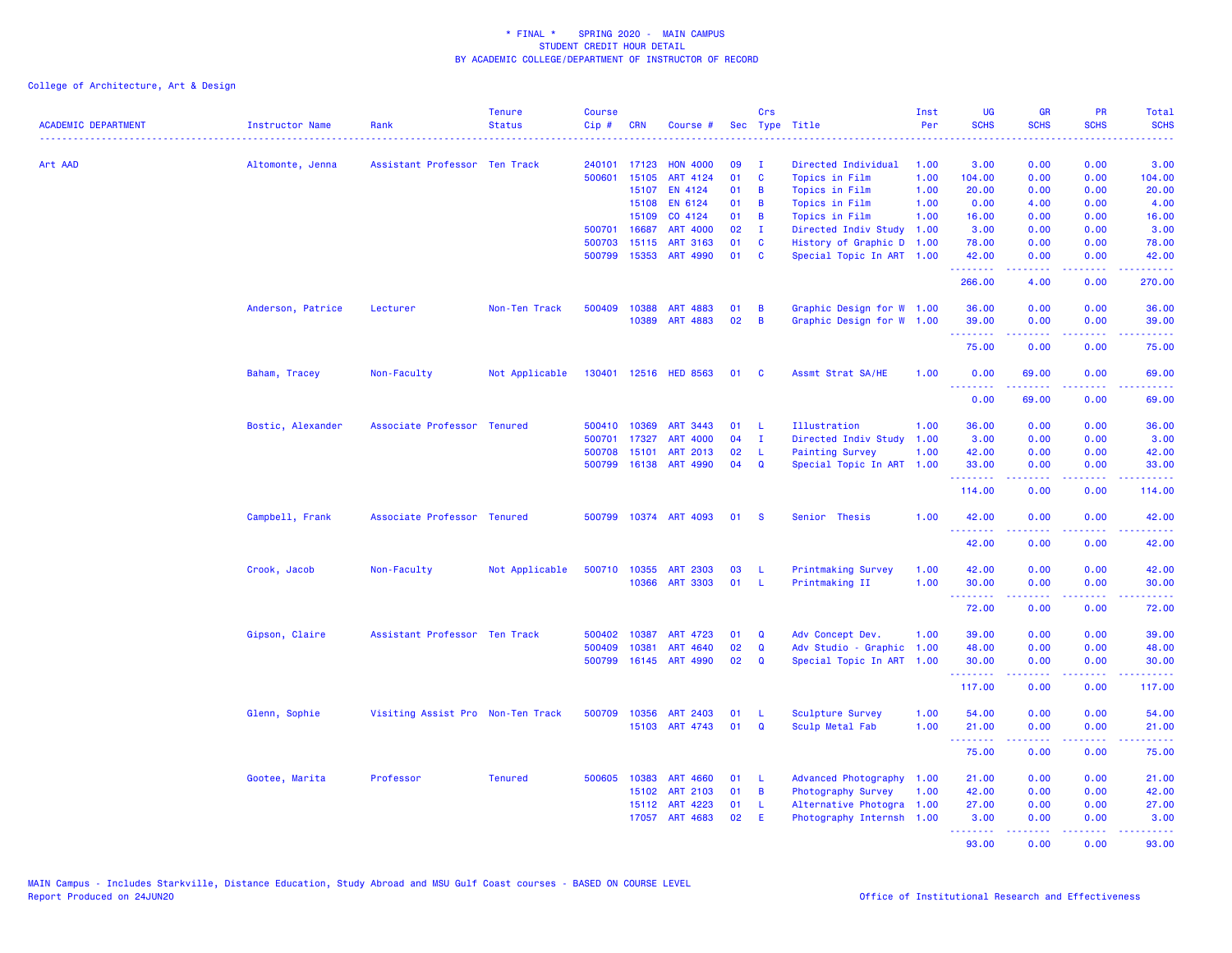| <b>ACADEMIC DEPARTMENT</b> | <b>Instructor Name</b> | Rank                          | <b>Tenure</b><br><b>Status</b> | <b>Course</b><br>Cip# | <b>CRN</b>   | Course #              |              | Crs          | Sec Type Title            | Inst<br>Per | <b>UG</b><br><b>SCHS</b> | <b>GR</b><br><b>SCHS</b>                                                                                                                                     | PR<br><b>SCHS</b>                   | Total<br><b>SCHS</b> |
|----------------------------|------------------------|-------------------------------|--------------------------------|-----------------------|--------------|-----------------------|--------------|--------------|---------------------------|-------------|--------------------------|--------------------------------------------------------------------------------------------------------------------------------------------------------------|-------------------------------------|----------------------|
| Art AAD                    | Gordon, Jeffery        | Lecturer                      | Non-Ten Track                  | 500703                | 14239        | ART 1113              | 501 C        |              | Art Appreciation          | 1.00        | 120.00                   | 0.00                                                                                                                                                         | 0.00                                | 120.00               |
|                            |                        |                               |                                |                       | 14240        | ART 1113              | 502 C        |              | Art Appreciation          | 1.00        | 45.00<br>.               | 0.00<br>$\frac{1}{2} \left( \frac{1}{2} \right) \left( \frac{1}{2} \right) \left( \frac{1}{2} \right) \left( \frac{1}{2} \right) \left( \frac{1}{2} \right)$ | 0.00<br>.                           | 45.00<br>.           |
|                            |                        |                               |                                |                       |              |                       |              |              |                           |             | 165.00                   | 0.00                                                                                                                                                         | 0.00                                | 165.00               |
|                            | Harvey, Benjamin       | Associate Professor Tenured   |                                |                       | 500703 10324 | ART 1023              | 01           | C            | History Of Art II         | 1.00        | 75.00                    | 0.00                                                                                                                                                         | 0.00                                | 75.00                |
|                            |                        |                               |                                |                       | 10325        | ART 1023              | 02           | $\mathbf{C}$ | History Of Art II         | 1.00        | 84.00                    | 0.00                                                                                                                                                         | 0.00                                | 84.00                |
|                            |                        |                               |                                |                       | 10326        | ART 1023              | <b>HO1 C</b> |              | Honors History Of Ar      | 1.00        | 33.00                    | 0.00                                                                                                                                                         | 0.00                                | 33.00                |
|                            |                        |                               |                                |                       | 10372        | ART 3643              | 01           | C            | Art of the Graphic N 1.00 |             | 69.00                    | 0.00                                                                                                                                                         | 0.00                                | 69.00                |
|                            |                        |                               |                                |                       |              | 500799 17291 ART 7000 | 01           | $\mathbf I$  | Directed Indiv Study 1.00 |             | 0.00<br>.                | 3.00<br>.                                                                                                                                                    | 0.00<br>$\sim$ $\sim$ $\sim$ $\sim$ | 3.00                 |
|                            |                        |                               |                                |                       |              |                       |              |              |                           |             | 261.00                   | 3.00                                                                                                                                                         | 0.00                                | 264.00               |
|                            | Haug, Rowan            | Lecturer                      | Non-Ten Track                  | 500401                | 10332        | ART 1123              | 05           | - L          | Design I                  | 1.00        | 27.00                    | 0.00                                                                                                                                                         | 0.00                                | 27.00                |
|                            |                        |                               |                                |                       | 10340        | ART 1153              | 01           | - L          | Three-Dimen Design        | 1.00        | 48.00                    | 0.00                                                                                                                                                         | 0.00                                | 48.00                |
|                            |                        |                               |                                |                       | 10342        | ART 1153              | 03           | - L          | Three-Dimen Design        | 1.00        | 51.00                    | 0.00                                                                                                                                                         | 0.00                                | 51.00                |
|                            |                        |                               |                                | 500701                | 16688        | <b>ART 4000</b>       | 03           | $\mathbf I$  | Directed Indiv Study      | 1.00        | 3.00<br>.                | 0.00                                                                                                                                                         | 0.00                                | 3.00                 |
|                            |                        |                               |                                |                       |              |                       |              |              |                           |             | 129.00                   | 0.00                                                                                                                                                         | 0.00                                | 129.00               |
|                            | Haupt, Jeffrey         | Professor                     | <b>Tenured</b>                 |                       |              | 500708 10352 ART 2013 | 01 L         |              | <b>Painting Survey</b>    | 1.00        | 42.00                    | 0.00                                                                                                                                                         | 0.00                                | 42.00                |
|                            |                        |                               |                                |                       |              |                       |              |              |                           |             | .<br>42.00               | .<br>0.00                                                                                                                                                    | د د د د<br>0.00                     | 42.00                |
|                            | Hester, Cassie         | Assistant Professor Ten Track |                                | 500402                | 10375        | ART 4113              | 01           | - L          | Typography II             | 1.00        | 39.00                    | 0.00                                                                                                                                                         | 0.00                                | 39.00                |
|                            |                        |                               |                                |                       |              | 15104 ART 4123        | 01           | Q            | Screen Printing for       | 1.00        | 30.00<br>.               | 0.00                                                                                                                                                         | 0.00                                | 30.00                |
|                            |                        |                               |                                |                       |              |                       |              |              |                           |             | 69.00                    | 0.00                                                                                                                                                         | 0.00                                | 69.00                |
|                            | Hitt, Candace          | Lecturer                      | Non-Ten Track                  | 500605                |              | 15351 ART 2103        | 501 C        |              | Photography Survey        | 1.00        | 45.00<br>.               | 0.00                                                                                                                                                         | 0.00                                | 45.00                |
|                            |                        |                               |                                |                       |              |                       |              |              |                           |             | 45.00                    | 0.00                                                                                                                                                         | 0.00                                | 45.00                |
|                            | Hong, Ming             | Assistant Professor Ten Track |                                | 500701                | 10380        | <b>ART 4620</b>       | 01           | $\mathbf Q$  | Advanced Studio - Fi 1.00 |             | 45.00                    | 0.00                                                                                                                                                         | 0.00                                | 45.00                |
|                            |                        |                               |                                | 500705                |              | 10376 ART 4343        | 01           | - L          | Drawing IV                | 1.00        | 30.00                    | 0.00                                                                                                                                                         | 0.00                                | 30.00                |
|                            |                        |                               |                                |                       |              |                       |              |              |                           |             | .<br>75.00               | .<br>0.00                                                                                                                                                    | .<br>0.00                           | 75.00                |
|                            | Kornreich, Jordan      | Lecturer                      | Non-Ten Track                  | 500401                | 10330        | ART 1123              | 02           | - L          | Design I                  | 1.00        | 30.00                    | 0.00                                                                                                                                                         | 0.00                                | 30.00                |
|                            |                        |                               |                                |                       | 10337        | ART 1133              | 04           | - L          | Design II                 | 1.00        | 39.00                    | 0.00                                                                                                                                                         | 0.00                                | 39.00                |
|                            |                        |                               |                                |                       | 10339        | <b>ART 1133</b>       | 06           | - L          | Design II                 | 1.00        | 45.00                    | 0.00                                                                                                                                                         | 0.00                                | 45.00                |
|                            |                        |                               |                                |                       | 16584        | ART 1133              | 07           | -L           | Design II                 | 1.00        | 42.00                    | 0.00                                                                                                                                                         | 0.00                                | 42.00                |
|                            |                        |                               |                                | 500703                | 10327        | ART 1113              | 01           | $\mathbf{C}$ | Art Appreciation          | 1.00        | 546.00<br>.              | 0.00<br>.                                                                                                                                                    | 0.00<br>.                           | 546.00<br><b></b>    |
|                            |                        |                               |                                |                       |              |                       |              |              |                           |             | 702.00                   | 0.00                                                                                                                                                         | 0.00                                | 702.00               |
|                            | Lippillo, Dominic      | Associate Professor Tenured   |                                | 500605                | 10373        | <b>ART 3873</b>       | 01           | - L          | Digital Photography       | 1.00        | 24.00                    | 0.00                                                                                                                                                         | 0.00                                | 24.00                |
|                            |                        |                               |                                |                       | 10379        | ART 4583              | 01           | $\mathbf Q$  | Photographic Portfol 1.00 |             | 12.00                    | 0.00                                                                                                                                                         | 0.00                                | 12.00                |
|                            |                        |                               |                                |                       |              | 500702 10364 ART 3233 | 01           | $\mathbf Q$  | Studio Lighting           | 1.00        | 27.00<br>.               | 0.00                                                                                                                                                         | 0.00<br>المتمام المتاب              | 27.00                |
|                            |                        |                               |                                |                       |              |                       |              |              |                           |             | 63.00                    | 0.00                                                                                                                                                         | 0.00                                | 63.00                |
|                            | Long, Robert           | Professor                     | <b>Tenured</b>                 |                       | 500711 10357 | ART 2503              | 01           | - 1.         | Ceramic Art Survey        | 1.00        | 39.00                    | 0.00                                                                                                                                                         | 0.00                                | 39.00                |
|                            |                        |                               |                                |                       | 10358        | <b>ART 2503</b>       | 02           | $\mathsf{L}$ | Ceramic Art Survey        | 1.00        | 39.00                    | 0.00                                                                                                                                                         | 0.00                                | 39.00                |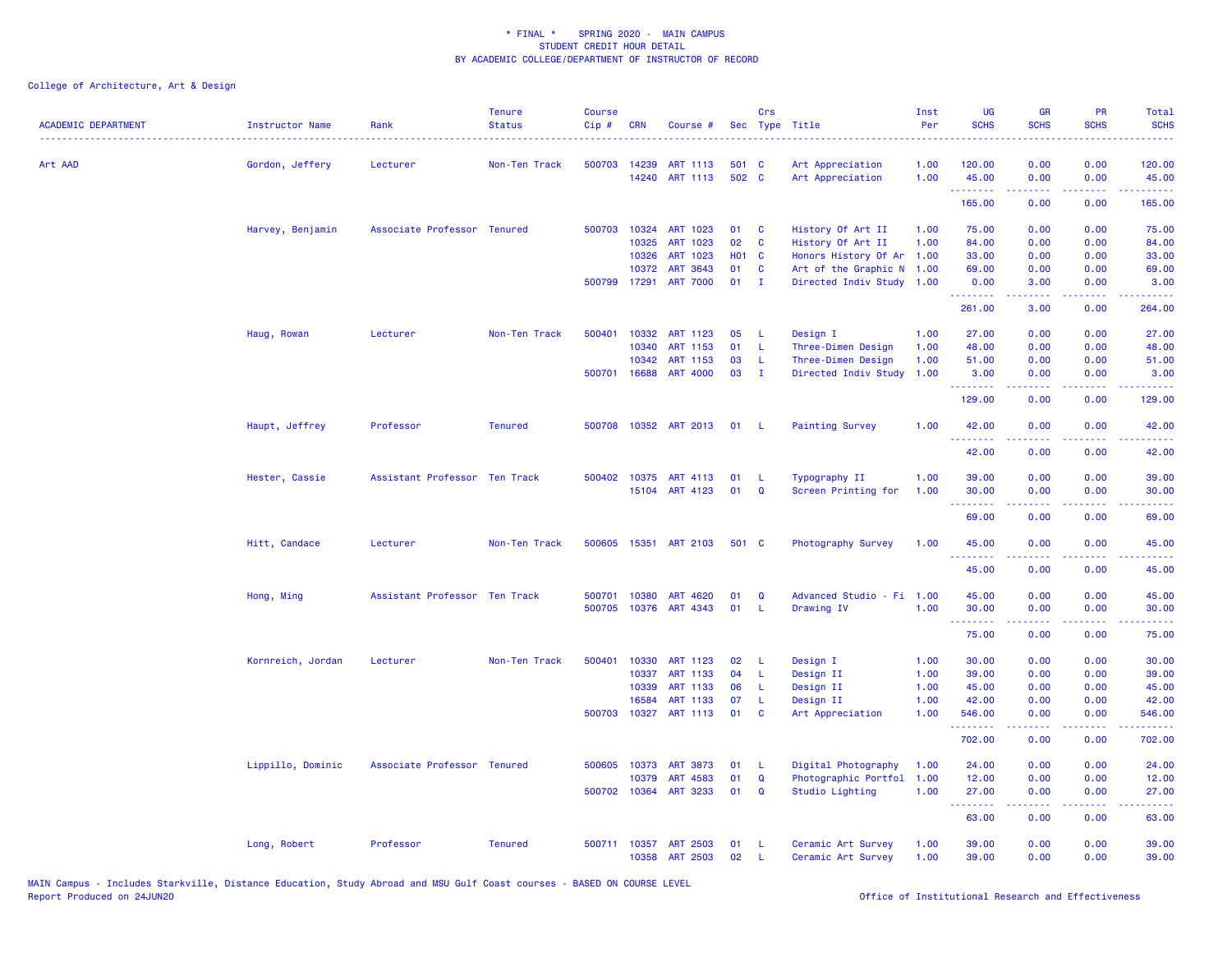| <b>ACADEMIC DEPARTMENT</b> | Instructor Name              | Rank                          | <b>Tenure</b><br><b>Status</b> | <b>Course</b><br>Cip# | <b>CRN</b>   | Course #              |      | Crs          | Sec Type Title            | Inst<br>Per | <b>UG</b><br><b>SCHS</b>                                  | <b>GR</b><br><b>SCHS</b> | PR<br><b>SCHS</b> | Total<br><b>SCHS</b> |
|----------------------------|------------------------------|-------------------------------|--------------------------------|-----------------------|--------------|-----------------------|------|--------------|---------------------------|-------------|-----------------------------------------------------------|--------------------------|-------------------|----------------------|
| Art AAD                    | Long, Robert                 | Professor                     | <b>Tenured</b>                 |                       |              | 500711 10382 ART 4650 | 01   | -L           | Advanced Studio-Cera 1.00 |             | 45.00<br>.                                                | 0.00                     | 0.00              | 45.00                |
|                            |                              |                               |                                |                       |              |                       |      |              |                           |             | 123.00                                                    | .<br>0.00                | د د د د<br>0.00   | <u>.</u><br>123.00   |
|                            | Martin, Gregory              | Assistant Professor Ten Track |                                |                       |              | 500705 10349 ART 1223 | 02   | -L           | Drawing II                | 1.00        | 33.00                                                     | 0.00                     | 0.00              | 33.00                |
|                            |                              |                               |                                |                       | 10351        | ART 1223              | 04   | L.           | Drawing II                | 1.00        | 30.00                                                     | 0.00                     | 0.00              | 30.00                |
|                            |                              |                               |                                |                       |              | 10353 ART 2213        | 01   | - L          | Life Drawing I            | 1.00        | 42.00<br><b><i><u><u><b>Little Little</b></u></u></i></b> | 0.00<br>.                | 0.00<br>د د د د   | 42.00<br>.           |
|                            |                              |                               |                                |                       |              |                       |      |              |                           |             | 105.00                                                    | 0.00                     | 0.00              | 105.00               |
|                            | McCourt, Timothy             | Professor                     | <b>Tenured</b>                 |                       |              | 500401 10334 ART 1133 | 01 L |              | Design II                 | 1.00        | 33.00                                                     | 0.00                     | 0.00              | 33.00                |
|                            |                              |                               |                                |                       | 10335        | ART 1133              | 02   | -L.          | Design II                 | 1.00        | 48.00                                                     | 0.00                     | 0.00              | 48.00                |
|                            |                              |                               |                                |                       |              | 10338 ART 1133        | 05   | -L.          | Design II                 | 1.00        | 30.00<br><b><i><u><u><b>a</b></u></u> a a a a a a</i></b> | 0.00<br>.                | 0.00<br>المالمات  | 30.00<br>.           |
|                            |                              |                               |                                |                       |              |                       |      |              |                           |             | 111.00                                                    | 0.00                     | 0.00              | 111.00               |
|                            | McElfish, Aaron              | Non-Faculty                   | Not Applicable                 | 500701                |              | 15114 ART 4773        | 01   | Q            | Digital Drawing           | 1.00        | 33.00                                                     | 0.00                     | 0.00              | 33.00                |
|                            |                              |                               |                                | 500705                | 10343        | ART 1213              | 01   | -L           | Drawing I                 | 1.00        | 48.00                                                     | 0.00                     | 0.00              | 48.00                |
|                            |                              |                               |                                |                       |              | 10348 ART 1223        | 01   | - L          | Drawing II                | 1.00        | 39.00<br><b><i><u><u><b>Little Little</b></u></u></i></b> | 0.00<br>.                | 0.00<br>.         | 39.00<br>.           |
|                            |                              |                               |                                |                       |              |                       |      |              |                           |             | 120.00                                                    | 0.00                     | 0.00              | 120.00               |
|                            | Mixon, Jamie                 | Professor                     | <b>Tenured</b>                 | 500409                | 10367        | ART 3323              | 01 L |              | Graphic Art Des II        | 1.00        | 42.00                                                     | 0.00                     | 0.00              | 42.00                |
|                            |                              |                               |                                |                       | 10368        | ART 3323              | 02   | L            | Graphic Art Des II        | 1.00        | 42.00                                                     | 0.00                     | 0.00              | 42.00                |
|                            |                              |                               |                                |                       |              | 10378 ART 4523        | 01   | - L          | Graphic Art Intern        | 1.00        | 21.00<br><b><i><u><u><b>Little Little</b></u></u></i></b> | 0.00<br>.                | 0.00<br>المستمال  | 21.00<br>.           |
|                            |                              |                               |                                |                       |              |                       |      |              |                           |             | 105.00                                                    | 0.00                     | 0.00              | 105.00               |
|                            | Morzuch, Joseph              | Assistant Professor Ten Track |                                |                       | 500705 10344 | ART 1213              | 02   | - L          | Drawing I                 | 1.00        | 45.00                                                     | 0.00                     | 0.00              | 45.00                |
|                            |                              |                               |                                |                       | 10345        | ART 1213              | 03   | <b>L</b>     | Drawing I                 | 1.00        | 27.00                                                     | 0.00                     | 0.00              | 27.00                |
|                            |                              |                               |                                |                       |              | 10350 ART 1223        | 03   | - L          | Drawing II                | 1.00        | 36.00<br><u>.</u>                                         | 0.00<br>.                | 0.00<br>.         | 36.00<br>.           |
|                            |                              |                               |                                |                       |              |                       |      |              |                           |             | 108.00                                                    | 0.00                     | 0.00              | 108.00               |
|                            | Neuenfeldt, Lori             | Instructor                    | Non-Ten Track                  | 500101                | 16802        | ART 4693              | 04   | - L          | Intern-Fine Art           | 1.00        | 3.00                                                      | 0.00                     | 0.00              | 3.00                 |
|                            |                              |                               |                                | 500407                | 11978        | <b>FDM 3573</b>       | 01   | <b>C</b>     | Historic Costume          | 1.00        | 63.00                                                     | 0.00                     | 0.00              | 63.00                |
|                            |                              |                               |                                |                       | 11979        | <b>FDM 3573</b>       | 02   | $\mathsf{K}$ | Historic Costume          | 1.00        | 0.00                                                      | 0.00                     | 0.00              | 0.00                 |
|                            |                              |                               |                                |                       | 11980        | <b>FDM 3573</b>       | 03   | $\mathsf K$  | Historic Costume          | 1.00        | 0.00                                                      | 0.00                     | 0.00              | 0.00                 |
|                            |                              |                               |                                |                       |              | 500703 10322 ART 1013 | 01   | <b>C</b>     | History Of Art I          | 1.00        | 141.00<br>.                                               | 0.00                     | 0.00<br>د د د د   | 141.00<br>.          |
|                            |                              |                               |                                |                       |              |                       |      |              |                           |             | 207.00                                                    | 0.00                     | 0.00              | 207.00               |
|                            | Powney, Jeralyn              | Associate Professor Tenured   |                                | 500401                | 10360        | ART 2813              | 02   | B            | Intermed Comp for De      | 1.00        | 36.00                                                     | 0.00                     | 0.00              | 36.00                |
|                            |                              |                               |                                |                       | 10361        | ART 2813              | 03   | B            | Intermed Comp for De      | 1.00        | 39.00                                                     | 0.00                     | 0.00              | 39.00                |
|                            |                              |                               |                                | 500409                |              | 15111 ART 4143        | 01   | Q            | Letterpress for Desi 1.00 |             | 45.00<br>.                                                | 0.00                     | 0.00<br>وبالمنابذ | 45.00<br>.           |
|                            |                              |                               |                                |                       |              |                       |      |              |                           |             | 120.00                                                    | 0.00                     | 0.00              | 120.00               |
|                            | Voorhies, Katherine Lecturer |                               | Non-Ten Track                  | 500401                | 10329        | ART 1123              | 01   | - L          | Design I                  | 1.00        | 24.00                                                     | 0.00                     | 0.00              | 24.00                |
|                            |                              |                               |                                |                       | 10331        | ART 1123              | 04   | -L           | Design I                  | 1.00        | 18.00                                                     | 0.00                     | 0.00              | 18.00                |
|                            |                              |                               |                                |                       | 10359        | <b>ART 2803</b>       | 01   | B            | Intro to Computing A      | 1.00        | 33.00                                                     | 0.00                     | 0.00              | 33.00                |
|                            |                              |                               |                                |                       | 15100        | ART 1123              | 06   | <b>L</b>     | Design I                  | 1.00        | 21.00                                                     | 0.00                     | 0.00              | 21.00                |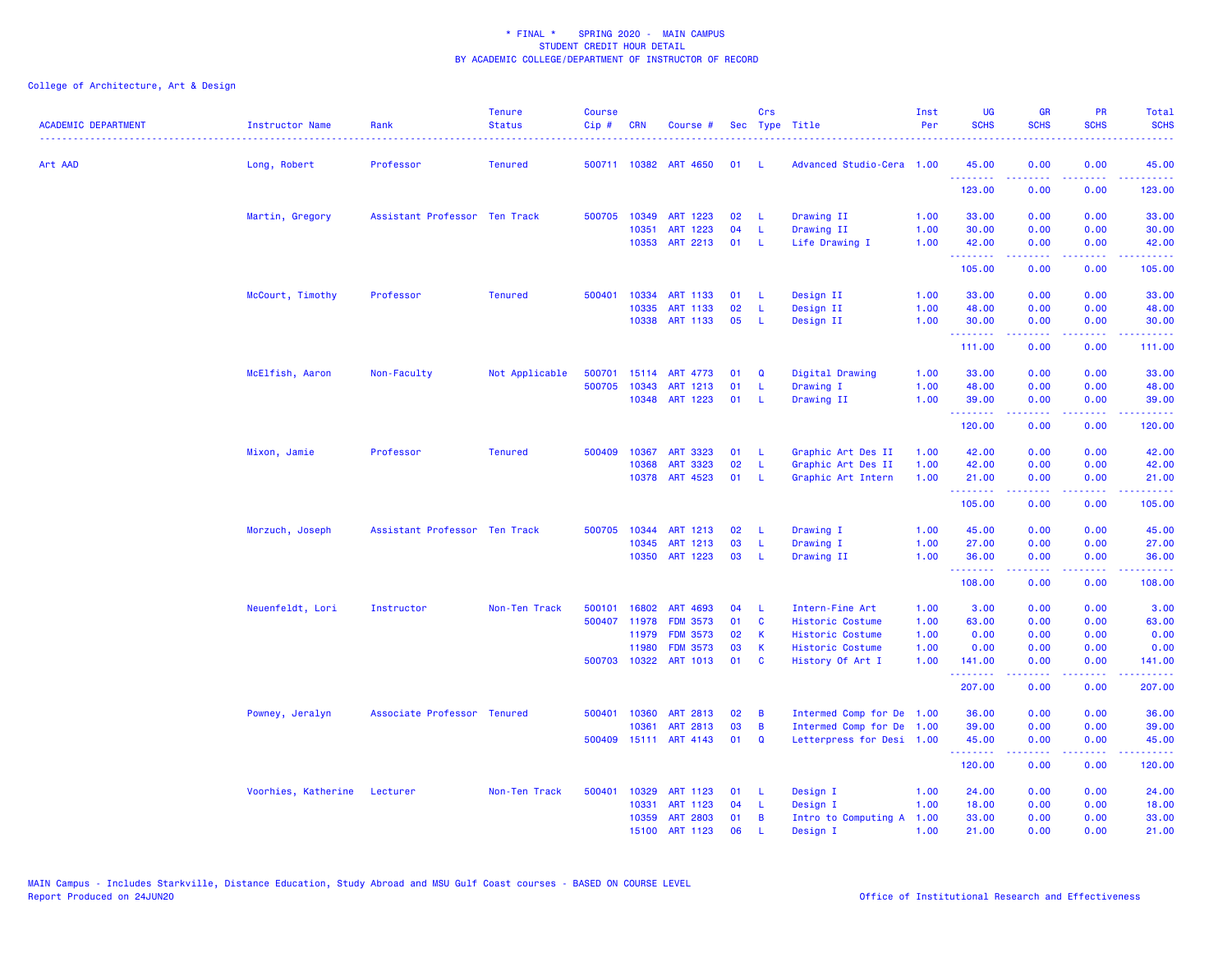| <b>ACADEMIC DEPARTMENT</b>             | Instructor Name | Rank | Tenure<br>Status | Course<br>Cip#<br><b>CRN</b> | Course # Sec Type Title | Crs | Inst<br>Per | UG<br><b>SCHS</b> | <b>GR</b><br><b>SCHS</b> | PR.<br><b>SCHS</b> | Total<br><b>SCHS</b> |
|----------------------------------------|-----------------|------|------------------|------------------------------|-------------------------|-----|-------------|-------------------|--------------------------|--------------------|----------------------|
|                                        |                 |      |                  |                              |                         |     |             | 96.00             | .<br>0.00                | .<br>0.00          | .<br>96.00           |
| ====================================   |                 |      |                  |                              |                         |     |             | ========          | ---------                | ========           | ==========           |
| Art AAD                                |                 |      |                  |                              |                         |     |             | 3500.00           | 76.00                    | 0.00               | 3576.00              |
| ====================================== |                 |      |                  |                              |                         |     |             | ========          | ========                 | ---------          | ==========           |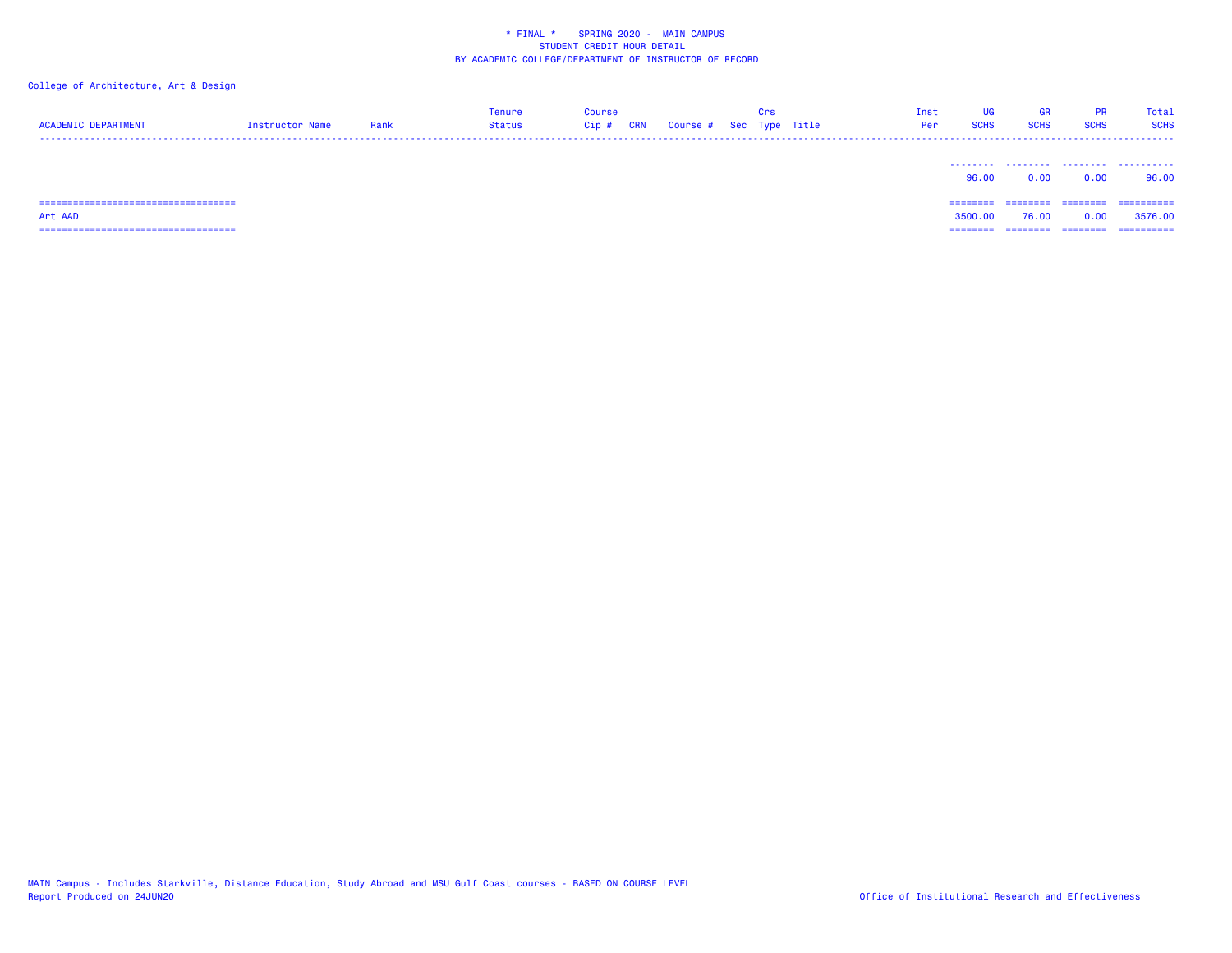| <b>ACADEMIC DEPARTMENT</b>           | <b>Instructor Name</b> | Rank                                                   | <b>Tenure</b><br><b>Status</b> | <b>Course</b><br>Cip# | <b>CRN</b>     | Course #                           |              | Crs                         | Sec Type Title                                         | Inst<br>Per | <b>UG</b><br><b>SCHS</b>         | <b>GR</b><br><b>SCHS</b>                                                                                                                                     | <b>PR</b><br><b>SCHS</b> | Total<br><b>SCHS</b>  |
|--------------------------------------|------------------------|--------------------------------------------------------|--------------------------------|-----------------------|----------------|------------------------------------|--------------|-----------------------------|--------------------------------------------------------|-------------|----------------------------------|--------------------------------------------------------------------------------------------------------------------------------------------------------------|--------------------------|-----------------------|
|                                      |                        |                                                        |                                |                       |                |                                    |              |                             |                                                        |             |                                  |                                                                                                                                                              |                          |                       |
| <b>Building Construction Science</b> | Carson, Foster         | Clinical Assist Pro Non-Ten Track                      |                                | 522001                | 10458<br>10459 | <b>BCS 1126</b><br><b>BCS 1126</b> | 01<br>02     | $\mathbf{Q}$<br>$\mathbf Q$ | Build Construct Stud 0.75<br>Build Construct Stud 0.50 |             | 81.00<br>36.00                   | 0.00<br>0.00                                                                                                                                                 | 0.00<br>0.00             | 81.00<br>36.00        |
|                                      |                        |                                                        |                                |                       | 10463          | <b>BCS 3323</b>                    | 01 C         |                             | High Perform Constru 1.00                              |             | 114.00                           | 0.00                                                                                                                                                         | 0.00                     | 114.00                |
|                                      |                        |                                                        |                                |                       |                |                                    |              |                             |                                                        |             | .                                | د د د د د                                                                                                                                                    | د د د د                  | .                     |
|                                      |                        |                                                        |                                |                       |                |                                    |              |                             |                                                        |             | 231.00                           | 0.00                                                                                                                                                         | 0.00                     | 231.00                |
|                                      | Herrmann, Michele      | Associate Professor Tenured                            |                                | 522001                |                | 15440 BCS 4126                     | 01           | - L                         | Build Contruct Studi 1.00                              |             | 96.00<br>.                       | 0.00                                                                                                                                                         | 0.00                     | 96.00                 |
|                                      |                        |                                                        |                                |                       |                |                                    |              |                             |                                                        |             | 96.00                            | 0.00                                                                                                                                                         | 0.00                     | 96.00                 |
|                                      |                        | Jabbarani Torghabeh, Visiting Assist Pro Non-Ten Track |                                | 522001                | 10458          | <b>BCS 1126</b>                    | 01           | Q                           | <b>Build Construct Stud</b>                            | 0.25        | 27.00                            | 0.00                                                                                                                                                         | 0.00                     | 27.00                 |
|                                      |                        |                                                        |                                |                       | 10459          | <b>BCS 1126</b>                    | 02           | $\mathbf{Q}$                | Build Construct Stud 0.50                              |             | 36.00                            | 0.00                                                                                                                                                         | 0.00                     | 36.00                 |
|                                      |                        |                                                        |                                |                       | 10460          | <b>BCS 2226</b>                    | 01           | $\mathbf{Q}$                | Build Construct Stud 0.05                              |             | 2.40                             | 0.00                                                                                                                                                         | 0.00                     | 2.40                  |
|                                      |                        |                                                        |                                |                       | 10461          | <b>BCS 2226</b>                    | 02           | $\mathbf{Q}$                | Build Construct Stud 0.95                              |             | 85.50<br>.                       | 0.00<br>$\frac{1}{2} \left( \frac{1}{2} \right) \left( \frac{1}{2} \right) \left( \frac{1}{2} \right) \left( \frac{1}{2} \right) \left( \frac{1}{2} \right)$ | 0.00<br>.                | 85.50<br>.            |
|                                      |                        |                                                        |                                |                       |                |                                    |              |                             |                                                        |             | 150.90                           | 0.00                                                                                                                                                         | 0.00                     | 150.90                |
|                                      | Jones, William         | Lecturer                                               | Non-Ten Track                  | 040201                | 10284          | <b>ARC 1013</b>                    | 01           | <b>C</b>                    | Arch Appreciation                                      | 1.00        | 516.00                           | 0.00                                                                                                                                                         | 0.00                     | 516.00                |
|                                      |                        |                                                        |                                |                       | 10285          | <b>ARC 1013</b>                    | 02           | $\mathbf{C}$                | Arch Appreciation                                      | 1.00        | 516.00                           | 0.00                                                                                                                                                         | 0.00                     | 516.00                |
|                                      |                        |                                                        |                                | 522001                |                | 15439 BCS 3126                     | 02 L         |                             | Build Construct Stud                                   | 0.95        | 108.30<br>.                      | 0.00<br><u>.</u>                                                                                                                                             | 0.00<br>.                | 108.30<br>.           |
|                                      |                        |                                                        |                                |                       |                |                                    |              |                             |                                                        |             | 1140.30                          | 0.00                                                                                                                                                         | 0.00                     | 1140.30               |
|                                      | Kemp, Edward           | Lecturer                                               | Non-Ten Track                  | 522001                |                | 15438 BCS 3213                     | 01           | $\mathbf{C}$                | Mech and Electrical                                    | 1.00        | 42.00                            | 0.00                                                                                                                                                         | 0.00                     | 42.00                 |
|                                      |                        |                                                        |                                |                       |                |                                    |              |                             |                                                        |             | <u> - - - - - - - -</u><br>42.00 | .<br>0.00                                                                                                                                                    | . <b>.</b><br>0.00       | .<br>42.00            |
|                                      | Rokooei, Saeed         | Assistant Professor Ten Track                          |                                | 151303                | 12677          | ID 3363                            | 02           | $\overline{B}$              | 3/D & CAD Modeling i 1.00                              |             | 69.00                            | 0.00                                                                                                                                                         | 0.00                     | 69.00                 |
|                                      |                        |                                                        |                                | 522001                | 10460          | <b>BCS 2226</b>                    | 01           | $\mathbf Q$                 | Build Construct Stud 0.95                              |             | 45.60                            | 0.00                                                                                                                                                         | 0.00                     | 45.60                 |
|                                      |                        |                                                        |                                |                       |                | 10461 BCS 2226                     | $02 \quad Q$ |                             | Build Construct Stud 0.05                              |             | 4.50<br><u>.</u>                 | 0.00                                                                                                                                                         | 0.00                     | 4.50                  |
|                                      |                        |                                                        |                                |                       |                |                                    |              |                             |                                                        |             | 119.10                           | 0.00                                                                                                                                                         | 0.00                     | 119.10                |
|                                      |                        | Shojaei Kol Kachi, A Assistant Professor Ten Track     |                                |                       |                | 522001 15441 BCS 4126              | 02           | - L                         | Build Contruct Studi 1.00                              |             | 96.00                            | 0.00                                                                                                                                                         | 0.00                     | 96.00                 |
|                                      |                        |                                                        |                                |                       |                |                                    |              |                             |                                                        |             | <u>.</u><br>96.00                | 0.00                                                                                                                                                         | .<br>0.00                | 96.00                 |
|                                      | Walls, Cindy           | Visiting Assist Pro Non-Ten Track                      |                                | 040201                | 10304          | <b>ARC 3723</b>                    | 02           | <b>C</b>                    | Active Bldg Systems                                    | 1.00        | 6.00                             | 0.00                                                                                                                                                         | 0.00                     | 6.00                  |
|                                      |                        |                                                        |                                |                       | 10465          | <b>BCS 3723</b>                    | 02           | $\mathbf{C}$                | Active Building Syst 1.00                              |             | 75.00                            | 0.00                                                                                                                                                         | 0.00                     | 75.00                 |
|                                      |                        |                                                        |                                | 522001                |                | 15437 BCS 3126                     | 01 L         |                             | Build Construct Stud 0.95                              |             | 119.70                           | 0.00                                                                                                                                                         | 0.00                     | 119.70                |
|                                      |                        |                                                        |                                |                       |                |                                    |              |                             |                                                        |             | .<br>200.70                      | 0.00                                                                                                                                                         | 0.00                     | .<br>200.70           |
| <b>Building Construction Science</b> |                        |                                                        |                                |                       |                |                                    |              |                             |                                                        |             | ========<br>2076.00              | ========<br>0.00                                                                                                                                             | <b>EEEEEEEE</b><br>0.00  | ==========<br>2076.00 |
| ----------------------------------   |                        |                                                        |                                |                       |                |                                    |              |                             |                                                        |             | $=$ = = = = = = =                | ======== ========                                                                                                                                            |                          | ==========            |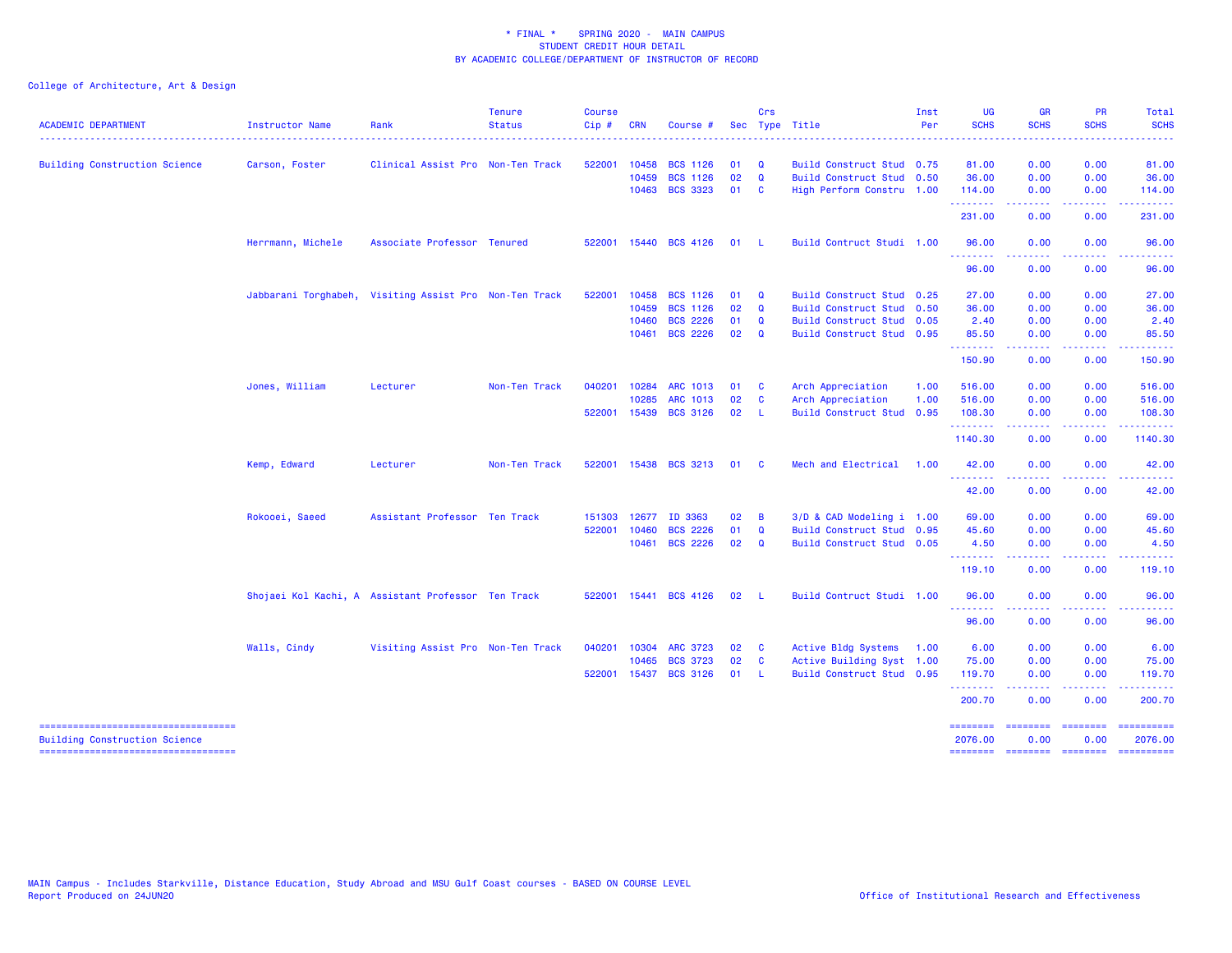| <b>ACADEMIC DEPARTMENT</b>                                | Instructor Name | Rank                                               | <b>Tenure</b><br><b>Status</b> | <b>Course</b><br>$Cip$ # | <b>CRN</b>   | Course #       |        | Crs                     | Sec Type Title                                         | Inst<br>Per | <b>UG</b><br><b>SCHS</b> | <b>GR</b><br><b>SCHS</b> | <b>PR</b><br><b>SCHS</b> | <b>Total</b><br><b>SCHS</b>                                                                                                                                                                                                                                                                                                                                                                                                                                                                       |
|-----------------------------------------------------------|-----------------|----------------------------------------------------|--------------------------------|--------------------------|--------------|----------------|--------|-------------------------|--------------------------------------------------------|-------------|--------------------------|--------------------------|--------------------------|---------------------------------------------------------------------------------------------------------------------------------------------------------------------------------------------------------------------------------------------------------------------------------------------------------------------------------------------------------------------------------------------------------------------------------------------------------------------------------------------------|
|                                                           |                 |                                                    |                                |                          |              |                |        |                         |                                                        |             |                          |                          |                          |                                                                                                                                                                                                                                                                                                                                                                                                                                                                                                   |
| Interior Design                                           | Carroll, Robin  | Assistant Professor Ten Track                      |                                | 040501                   | 15097        | ID 4683        | 01     | $\mathbf{C}$            | Theatre: Arch. Light 1.00                              |             | 54.00                    | 0.00                     | 0.00                     | 54.00                                                                                                                                                                                                                                                                                                                                                                                                                                                                                             |
|                                                           |                 |                                                    |                                | 190601                   | 12675        | ID 2603        | 01     | $\mathbf{C}$            | Interior Design Fund 1.00                              |             | 60.00                    | 0.00                     | 0.00                     | 60.00                                                                                                                                                                                                                                                                                                                                                                                                                                                                                             |
|                                                           |                 |                                                    |                                |                          | 14577        | ID 2603        | 501 C  |                         | Interior Design Fund 1.00                              |             | 36.00                    | 0.00                     | 0.00                     | 36.00                                                                                                                                                                                                                                                                                                                                                                                                                                                                                             |
|                                                           |                 |                                                    |                                | 500408 12661             |              | <b>HS 2603</b> | 01 C   |                         | Inter Design Fundame 1.00                              |             | 60.00<br>.               | 0.00<br>د د د د د        | 0.00<br>.                | 60.00<br>------                                                                                                                                                                                                                                                                                                                                                                                                                                                                                   |
|                                                           |                 |                                                    |                                |                          |              |                |        |                         |                                                        |             | 210.00                   | 0.00                     | 0.00                     | 210.00                                                                                                                                                                                                                                                                                                                                                                                                                                                                                            |
|                                                           | Chaney, Anna    | Instructor                                         | Non-Ten Track                  | 040501                   | 12686        | ID 3653        | 01     | $\mathbf{C}$            | History of Interiors 1.00                              |             | 102.00                   | 0.00                     | 0.00                     | 102.00                                                                                                                                                                                                                                                                                                                                                                                                                                                                                            |
|                                                           |                 |                                                    |                                | 151303                   | 12671        | ID 2103        | 01     | $\overline{B}$          | CAD for Interior Des 1.00                              |             | 60.00                    | 0.00                     | 0.00                     | 60.00                                                                                                                                                                                                                                                                                                                                                                                                                                                                                             |
|                                                           |                 |                                                    |                                |                          | 12672        | ID 2103        | 02     | $\overline{B}$          | CAD for Interior Des 1.00                              |             | 60.00                    | 0.00                     | 0.00                     | 60.00                                                                                                                                                                                                                                                                                                                                                                                                                                                                                             |
|                                                           |                 |                                                    |                                |                          | 190601 12693 | ID 4693        | 01     | $\overline{B}$          | Furniture Design                                       | 1.00        | 48.00                    | 0.00                     | 0.00                     | 48.00                                                                                                                                                                                                                                                                                                                                                                                                                                                                                             |
|                                                           |                 |                                                    |                                |                          |              |                |        |                         |                                                        |             | <u>.</u><br>270.00       | . <u>.</u> .<br>0.00     | .<br>0.00                | .<br>270.00                                                                                                                                                                                                                                                                                                                                                                                                                                                                                       |
|                                                           | Crumpton, Amy   | Associate Professor Tenured                        |                                | 500408                   | 12683        | ID 3624        | 01     | $\overline{B}$          | Interior Design Stud 1.00                              |             | 68.00                    | 0.00                     | 0.00                     | 68.00                                                                                                                                                                                                                                                                                                                                                                                                                                                                                             |
|                                                           |                 |                                                    |                                |                          | 12684        | ID 3624        | 02     | $\overline{B}$          | Interior Design Stud 1.00                              |             | 52.00                    | 0.00                     | 0.00                     | 52.00                                                                                                                                                                                                                                                                                                                                                                                                                                                                                             |
|                                                           |                 |                                                    |                                |                          | 12687        | ID 4611        | 01     | $\mathbf{C}$            | Principles of LEED                                     | 1.00        | 29.00                    | 0.00                     | 0.00                     | 29.00                                                                                                                                                                                                                                                                                                                                                                                                                                                                                             |
|                                                           |                 |                                                    |                                |                          |              |                |        |                         |                                                        |             | .<br>149.00              | .<br>0.00                | .<br>0.00                | .<br>149.00                                                                                                                                                                                                                                                                                                                                                                                                                                                                                       |
|                                                           | Fulton, Glen    | Assistant Professor Ten Track                      |                                | 040501                   | 12668        | ID 1694        | 01     | $\overline{B}$          | Interior Design I                                      | 1.00        | 92.00                    | 0.00                     | 0.00                     | 92.00                                                                                                                                                                                                                                                                                                                                                                                                                                                                                             |
|                                                           |                 |                                                    |                                |                          | 12669        | ID 1694        | 02     | B                       | Interior Design I                                      | 1.00        | 72.00                    | 0.00                     | 0.00                     | 72.00                                                                                                                                                                                                                                                                                                                                                                                                                                                                                             |
|                                                           |                 |                                                    |                                | 190699                   | 16588        | ID 4000        | $01$ I |                         | Directed Individual                                    | 1.00        | 1.00                     | 0.00                     | 0.00                     | 1.00                                                                                                                                                                                                                                                                                                                                                                                                                                                                                              |
|                                                           |                 |                                                    |                                |                          |              |                |        |                         |                                                        |             | <b>.</b> .<br>165.00     | 2.2.2.2.2<br>0.00        | .<br>0.00                | 165.00                                                                                                                                                                                                                                                                                                                                                                                                                                                                                            |
|                                                           | Miller, Beth    | Professor                                          | <b>Tenured</b>                 | 040501                   | 12688        | ID 4651        | 01 C   |                         | ID Internship Placem                                   | 0.50        | 14.00                    | 0.00                     | 0.00                     | 14.00                                                                                                                                                                                                                                                                                                                                                                                                                                                                                             |
|                                                           |                 |                                                    |                                | 500408                   | 12682        | ID 3611        | 02     | $\mathbf{C}$            | Career and Portfolio                                   | 1.00        | 13.00                    | 0.00                     | 0.00                     | 13.00                                                                                                                                                                                                                                                                                                                                                                                                                                                                                             |
|                                                           |                 |                                                    |                                |                          | 500410 12673 | ID 2203        | 01     | $\mathbf Q$             | Rendering                                              | 1.00        | 60.00                    | 0.00                     | 0.00                     | 60.00                                                                                                                                                                                                                                                                                                                                                                                                                                                                                             |
|                                                           |                 |                                                    |                                |                          | 12674        | ID 2203        | 02     | $\mathbf Q$             | Rendering                                              | 1.00        | 66.00                    | 0.00                     | 0.00                     | 66.00                                                                                                                                                                                                                                                                                                                                                                                                                                                                                             |
|                                                           |                 |                                                    |                                |                          |              |                |        |                         |                                                        |             | .<br>153.00              | المتمام المتمار<br>0.00  | . <b>.</b><br>0.00       | <u>.</u><br>153.00                                                                                                                                                                                                                                                                                                                                                                                                                                                                                |
|                                                           | Miller, Lyndsey | Associate Professor Tenured                        |                                | 040501                   | 12688        | ID 4651        | 01     | $\overline{\mathbf{c}}$ | ID Internship Placem 0.50                              |             | 14.00                    | 0.00                     | 0.00                     | 14.00                                                                                                                                                                                                                                                                                                                                                                                                                                                                                             |
|                                                           |                 |                                                    |                                | 151303                   | 12676        | ID 3363        | 01     | $\overline{B}$          | 3/D & CAD Modeling i 1.00                              |             | 81.00                    | 0.00                     | 0.00                     | 81.00                                                                                                                                                                                                                                                                                                                                                                                                                                                                                             |
|                                                           |                 |                                                    |                                | 500408                   | 12680        | ID 3603        | 01     | <b>C</b>                | Digital Design for I 1.00                              |             | 63.00                    | 0.00                     | 0.00                     | 63.00                                                                                                                                                                                                                                                                                                                                                                                                                                                                                             |
|                                                           |                 |                                                    |                                |                          | 12681        | ID 3611        | 01     | <b>C</b>                | Career and Portfolio 1.00                              |             | 21.00                    | 0.00                     | 0.00                     | 21.00                                                                                                                                                                                                                                                                                                                                                                                                                                                                                             |
|                                                           |                 |                                                    |                                |                          |              |                |        |                         |                                                        |             | .<br>179.00              | .<br>0.00                | .<br>0.00                | .<br>179.00                                                                                                                                                                                                                                                                                                                                                                                                                                                                                       |
|                                                           |                 |                                                    |                                | 040501                   | 12685        | ID 3633        | 01     | $\mathbf{C}$            | ID Detail & Constr D 1.00                              |             | 90.00                    | 0.00                     | 0.00                     | 90.00                                                                                                                                                                                                                                                                                                                                                                                                                                                                                             |
|                                                           |                 | Studdard Hughes, Lau Assistant Professor Ten Track |                                | 190601                   | 12689        | ID 4654        | 01     | $\mathbf{C}$            |                                                        |             | 60.00                    | 0.00                     | 0.00                     | 60.00                                                                                                                                                                                                                                                                                                                                                                                                                                                                                             |
|                                                           |                 |                                                    |                                |                          | 12690        | ID 4654        | 02 C   |                         | Interior Design Stud 1.00<br>Interior Design Stud 1.00 |             | 52.00                    | 0.00                     | 0.00                     | 52.00                                                                                                                                                                                                                                                                                                                                                                                                                                                                                             |
|                                                           |                 |                                                    |                                |                          |              |                |        |                         |                                                        |             | .                        | .                        |                          |                                                                                                                                                                                                                                                                                                                                                                                                                                                                                                   |
|                                                           |                 |                                                    |                                |                          |              |                |        |                         |                                                        |             | 202.00                   | 0.00                     | 0.00                     | 202.00                                                                                                                                                                                                                                                                                                                                                                                                                                                                                            |
| ======================================<br>Interior Design |                 |                                                    |                                |                          |              |                |        |                         |                                                        |             | ========<br>1328.00      | ========<br>0.00         | <b>EDESSER</b><br>0.00   | $\begin{array}{cccccccccc} \multicolumn{2}{c}{} & \multicolumn{2}{c}{} & \multicolumn{2}{c}{} & \multicolumn{2}{c}{} & \multicolumn{2}{c}{} & \multicolumn{2}{c}{} & \multicolumn{2}{c}{} & \multicolumn{2}{c}{} & \multicolumn{2}{c}{} & \multicolumn{2}{c}{} & \multicolumn{2}{c}{} & \multicolumn{2}{c}{} & \multicolumn{2}{c}{} & \multicolumn{2}{c}{} & \multicolumn{2}{c}{} & \multicolumn{2}{c}{} & \multicolumn{2}{c}{} & \multicolumn{2}{c}{} & \multicolumn{2}{c}{} & \mult$<br>1328.00 |
| ----------------------------------                        |                 |                                                    |                                |                          |              |                |        |                         |                                                        |             | ========                 | <b>ESSESSES</b>          | --------------------     |                                                                                                                                                                                                                                                                                                                                                                                                                                                                                                   |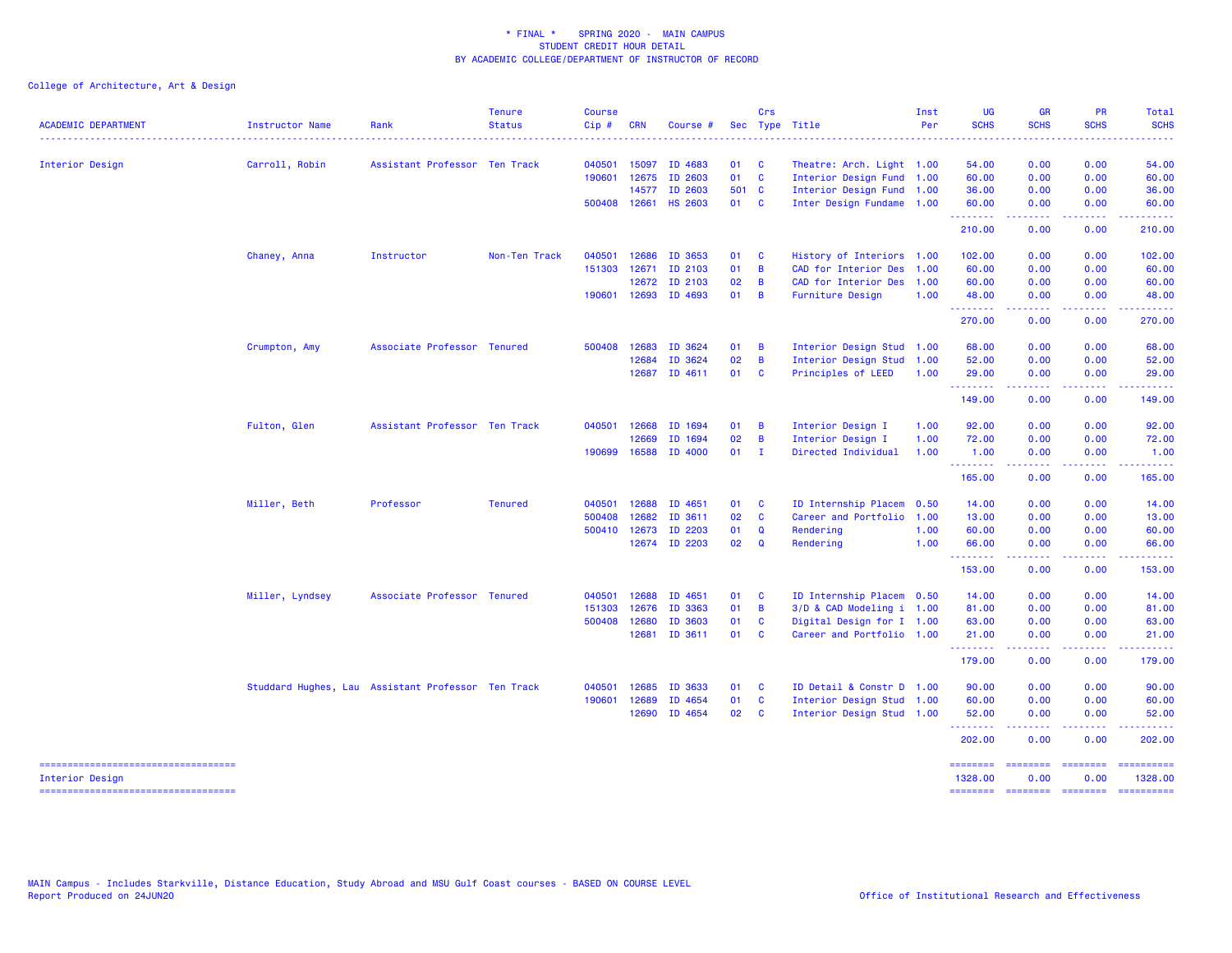| <b>ACADEMIC DEPARTMENT</b> | <b>Instructor Name</b>                                 | Rank                              | <b>Tenure</b><br><b>Status</b> | <b>Course</b><br>Cip# | <b>CRN</b> | Course #              |                 | Crs                     | Sec Type Title            | Inst<br>Per | <b>UG</b><br><b>SCHS</b>        | <b>GR</b><br><b>SCHS</b>                                                                                                                                     | PR<br><b>SCHS</b> | Total<br><b>SCHS</b>                                                                                                                                                                    |
|----------------------------|--------------------------------------------------------|-----------------------------------|--------------------------------|-----------------------|------------|-----------------------|-----------------|-------------------------|---------------------------|-------------|---------------------------------|--------------------------------------------------------------------------------------------------------------------------------------------------------------|-------------------|-----------------------------------------------------------------------------------------------------------------------------------------------------------------------------------------|
| School of Architecture     | Ammon, Theodore                                        | Lecturer                          | Non-Ten Track                  |                       |            | 040201 10313 ARC 5353 | 01              | $\overline{\mathbf{C}}$ | Philosophy Of Arch        | 1.00        | 66.00                           | 0.00                                                                                                                                                         | 0.00              | 66.00                                                                                                                                                                                   |
|                            |                                                        |                                   |                                |                       |            |                       |                 |                         |                           |             | .<br>66.00                      | 0.00                                                                                                                                                         | 0.00              | 66.00                                                                                                                                                                                   |
|                            | Callender, Jassen                                      | Professor                         | <b>Tenured</b>                 |                       |            | 240101 17450 HON 4093 | H22 E           |                         | <b>Honors Thesis</b>      | 1.00        | 3.00<br><u> - - - - - - - -</u> | 0.00<br>.                                                                                                                                                    | 0.00<br>$   -$    | 3.00                                                                                                                                                                                    |
|                            |                                                        |                                   |                                |                       |            |                       |                 |                         |                           |             | 3.00                            | 0.00                                                                                                                                                         | 0.00              | 3.00                                                                                                                                                                                    |
|                            | Chenoweth, Richard                                     | Visiting Assist Pro Non-Ten Track |                                | 040201                | 10291      | ARC 2313              | 01              | C                       | History Of Arch I         | 1.00        | 327.00                          | 0.00                                                                                                                                                         | 0.00              | 327.00                                                                                                                                                                                  |
|                            |                                                        |                                   |                                |                       | 10292      | <b>ARC 2546</b>       | 01              | $\overline{B}$          | Arch Design II-B          | 0.99        | 89.10                           | 0.00                                                                                                                                                         | 0.00              | 89.10                                                                                                                                                                                   |
|                            |                                                        |                                   |                                |                       | 10294      | <b>ARC 2546</b>       | 03              | $\overline{B}$          | Arch Design II-B          | 0.01        | 0.90                            | 0.00<br>2.2.2.2.2                                                                                                                                            | 0.00<br>22222     | 0.90<br>.                                                                                                                                                                               |
|                            |                                                        |                                   |                                |                       |            |                       |                 |                         |                           |             | .<br>417.00                     | 0.00                                                                                                                                                         | 0.00              | 417.00                                                                                                                                                                                  |
|                            | Garshasby Moakhar, M Visiting Assist Pro Non-Ten Track |                                   |                                | 040201                | 10303      | <b>ARC 3723</b>       | 01              | C                       | Active Bldg Systems       | 1.00        | 120.00                          | 0.00                                                                                                                                                         | 0.00              | 120.00                                                                                                                                                                                  |
|                            |                                                        |                                   |                                |                       | 10309      | ARC 4546              | 02              | $\overline{B}$          | Arch Design IV-B          | 0.99        | 77.22                           | 0.00                                                                                                                                                         | 0.00              | 77.22                                                                                                                                                                                   |
|                            |                                                        |                                   |                                |                       | 15736      | <b>BCS 3723</b>       | 01              | $\mathbf{C}$            | Active Building Syst 1.00 |             | 12.00                           | 0.00                                                                                                                                                         | 0.00              | 12.00                                                                                                                                                                                   |
|                            |                                                        |                                   |                                |                       | 17536      | <b>ARC 4000</b>       | 38              | $\mathbf I$             | Directed Indiv Study 1.00 |             | 3.00                            | 0.00                                                                                                                                                         | 0.00              | 3.00                                                                                                                                                                                    |
|                            |                                                        |                                   |                                |                       | 17537      | <b>ARC 4000</b>       | 39              | $\mathbf I$             | Directed Indiv Study 1.00 |             | 1.00<br>.                       | 0.00<br>$\frac{1}{2} \left( \frac{1}{2} \right) \left( \frac{1}{2} \right) \left( \frac{1}{2} \right) \left( \frac{1}{2} \right) \left( \frac{1}{2} \right)$ | 0.00<br>.         | 1.00<br>.                                                                                                                                                                               |
|                            |                                                        |                                   |                                |                       |            |                       |                 |                         |                           |             | 213.22                          | 0.00                                                                                                                                                         | 0.00              | 213.22                                                                                                                                                                                  |
|                            | Gines, Jacob                                           | Associate Professor Tenured       |                                | 040201                | 10295      | <b>ARC 2723</b>       | 01              | C                       | Materials                 | 1.00        | 138.00                          | 0.00                                                                                                                                                         | 0.00              | 138.00                                                                                                                                                                                  |
|                            |                                                        |                                   |                                |                       | 10308      | ARC 4546              | 01              | B                       | Arch Design IV-B          | 1.00        | 78.00                           | 0.00                                                                                                                                                         | 0.00              | 78.00                                                                                                                                                                                   |
|                            |                                                        |                                   |                                |                       | 10309      | ARC 4546              | 02              | B                       | Arch Design IV-B          | 0.01        | 0.78                            | 0.00                                                                                                                                                         | 0.00              | 0.78                                                                                                                                                                                    |
|                            |                                                        |                                   |                                |                       | 15314      | ARC 4546              | 03              | B                       | Arch Design IV-B          | 0.01        | 0.84                            | 0.00                                                                                                                                                         | 0.00              | 0.84                                                                                                                                                                                    |
|                            |                                                        |                                   |                                | 240101                | 12625      | <b>HON 4003</b>       | H01 I           |                         | Oxbridge Tutorial         | 1.00        | 3.00<br><u>.</u>                | 0.00<br>المستملة                                                                                                                                             | 0.00<br>.         | 3.00<br>$\frac{1}{2} \left( \frac{1}{2} \right) \left( \frac{1}{2} \right) \left( \frac{1}{2} \right) \left( \frac{1}{2} \right) \left( \frac{1}{2} \right) \left( \frac{1}{2} \right)$ |
|                            |                                                        |                                   |                                |                       |            |                       |                 |                         |                           |             | 220.62                          | 0.00                                                                                                                                                         | 0.00              | 220.62                                                                                                                                                                                  |
|                            | Gregory, Alexis                                        | Associate Professor Tenured       |                                | 040201                | 10299      | <b>ARC 3546</b>       | 01              | B                       | Arch Design III-B         | 0.01        | 1.20                            | 0.00                                                                                                                                                         | 0.00              | 1.20                                                                                                                                                                                    |
|                            |                                                        |                                   |                                |                       | 10300      | <b>ARC 3546</b>       | 02              | $\overline{B}$          | Arch Design III-B         | 1.00        | 126.00                          | 0.00                                                                                                                                                         | 0.00              | 126.00                                                                                                                                                                                  |
|                            |                                                        |                                   |                                |                       | 15839      | <b>ARC 4000</b>       | 01              | $\mathbf I$             | Directed Indiv Study      | 1.00        | 3.00                            | 0.00                                                                                                                                                         | 0.00              | 3.00                                                                                                                                                                                    |
|                            |                                                        |                                   |                                |                       | 15840      | <b>ARC 4000</b>       | 02              | $\mathbf I$             | Directed Indiv Study      | 1.00        | 3.00                            | 0.00                                                                                                                                                         | 0.00              | 3.00                                                                                                                                                                                    |
|                            |                                                        |                                   |                                |                       | 15841      | <b>ARC 4000</b>       | 03              | $\mathbf{I}$            | Directed Indiv Study      | 1.00        | 3.00                            | 0.00                                                                                                                                                         | 0.00              | 3.00                                                                                                                                                                                    |
|                            |                                                        |                                   |                                |                       | 15842      | <b>ARC 4000</b>       | 04              | $\mathbf{I}$            | Directed Indiv Study 1.00 |             | 3.00                            | 0.00                                                                                                                                                         | 0.00              | 3.00                                                                                                                                                                                    |
|                            |                                                        |                                   |                                |                       | 15843      | <b>ARC 4000</b>       | 05              | $\mathbf I$             | Directed Indiv Study 1.00 |             | 3.00                            | 0.00                                                                                                                                                         | 0.00              | 3.00                                                                                                                                                                                    |
|                            |                                                        |                                   |                                |                       | 15844      | <b>ARC 4000</b>       | 06              | $\mathbf{I}$            | Directed Indiv Study 1.00 |             | 3.00                            | 0.00                                                                                                                                                         | 0.00              | 3.00                                                                                                                                                                                    |
|                            |                                                        |                                   |                                |                       | 15845      | <b>ARC 4000</b>       | 07              | $\mathbf I$             | Directed Indiv Study 1.00 |             | 3.00                            | 0.00                                                                                                                                                         | 0.00              | 3.00                                                                                                                                                                                    |
|                            |                                                        |                                   |                                |                       | 15846      | <b>ARC 4000</b>       | 08              | $\mathbf{I}$            | Directed Indiv Study 1.00 |             | 3.00                            | 0.00                                                                                                                                                         | 0.00              | 3.00                                                                                                                                                                                    |
|                            |                                                        |                                   |                                |                       | 15847      | <b>ARC 4000</b>       | 09              | $\mathbf I$             | Directed Indiv Study 1.00 |             | 3.00                            | 0.00                                                                                                                                                         | 0.00              | 3.00                                                                                                                                                                                    |
|                            |                                                        |                                   |                                |                       | 15848      | <b>ARC 4000</b>       | 10 <sub>1</sub> | $\mathbf{I}$            | Directed Indiv Study 1.00 |             | 3.00                            | 0.00                                                                                                                                                         | 0.00              | 3.00                                                                                                                                                                                    |
|                            |                                                        |                                   |                                |                       | 15849      | <b>ARC 4000</b>       | 11 <sub>1</sub> | $\mathbf I$             | Directed Indiv Study 1.00 |             | 3.00                            | 0.00                                                                                                                                                         | 0.00              | 3.00                                                                                                                                                                                    |
|                            |                                                        |                                   |                                |                       | 15850      | ARC 4000              | 12              | $\mathbf{I}$            | Directed Indiv Study 1.00 |             | 3.00                            | 0.00                                                                                                                                                         | 0.00              | 3.00                                                                                                                                                                                    |
|                            |                                                        |                                   |                                |                       | 17517      | <b>ARC 4000</b>       | 37              | $\mathbf{I}$            | Directed Indiv Study 1.00 |             | 4.00                            | 0.00                                                                                                                                                         | 0.00              | 4.00                                                                                                                                                                                    |
|                            |                                                        |                                   |                                | 522001                | 15437      | <b>BCS 3126</b>       | 01              | - L                     | Build Construct Stud 0.05 |             | 6.30                            | 0.00                                                                                                                                                         | 0.00              | 6.30                                                                                                                                                                                    |
|                            |                                                        |                                   |                                |                       | 15439      | <b>BCS 3126</b>       | 02              | - L                     | Build Construct Stud 0.05 |             | 5.70<br>.                       | 0.00<br>.                                                                                                                                                    | 0.00<br>المتمالين | 5.70                                                                                                                                                                                    |
|                            |                                                        |                                   |                                |                       |            |                       |                 |                         |                           |             | 179.20                          | 0.00                                                                                                                                                         | 0.00              | 179.20                                                                                                                                                                                  |
|                            | Herrmann, Hans                                         | Associate Professor Tenured       |                                | 040201                | 10293      | <b>ARC 2546</b>       | 02              | $\overline{B}$          | Arch Design II-B          | 0.99        | 89.10                           | 0.00                                                                                                                                                         | 0.00              | 89.10                                                                                                                                                                                   |
|                            |                                                        |                                   |                                |                       | 10312      | ARC 4733              | 01              | <b>C</b>                | Site Planning             | 1.00        | 90.00                           | 0.00                                                                                                                                                         | 0.00              | 90.00                                                                                                                                                                                   |
|                            |                                                        |                                   |                                |                       | 17300      | <b>ARC 4000</b>       | 27              | <b>I</b>                | Directed Indiv Study      | 1.00        | 3.00                            | 0.00                                                                                                                                                         | 0.00              | 3.00                                                                                                                                                                                    |
|                            |                                                        |                                   |                                |                       | 17301      | ARC 4000              | 28              | $\mathbf{r}$            | Directed Indiv Study 1.00 |             | 3.00                            | 0.00                                                                                                                                                         | 0.00              | 3.00                                                                                                                                                                                    |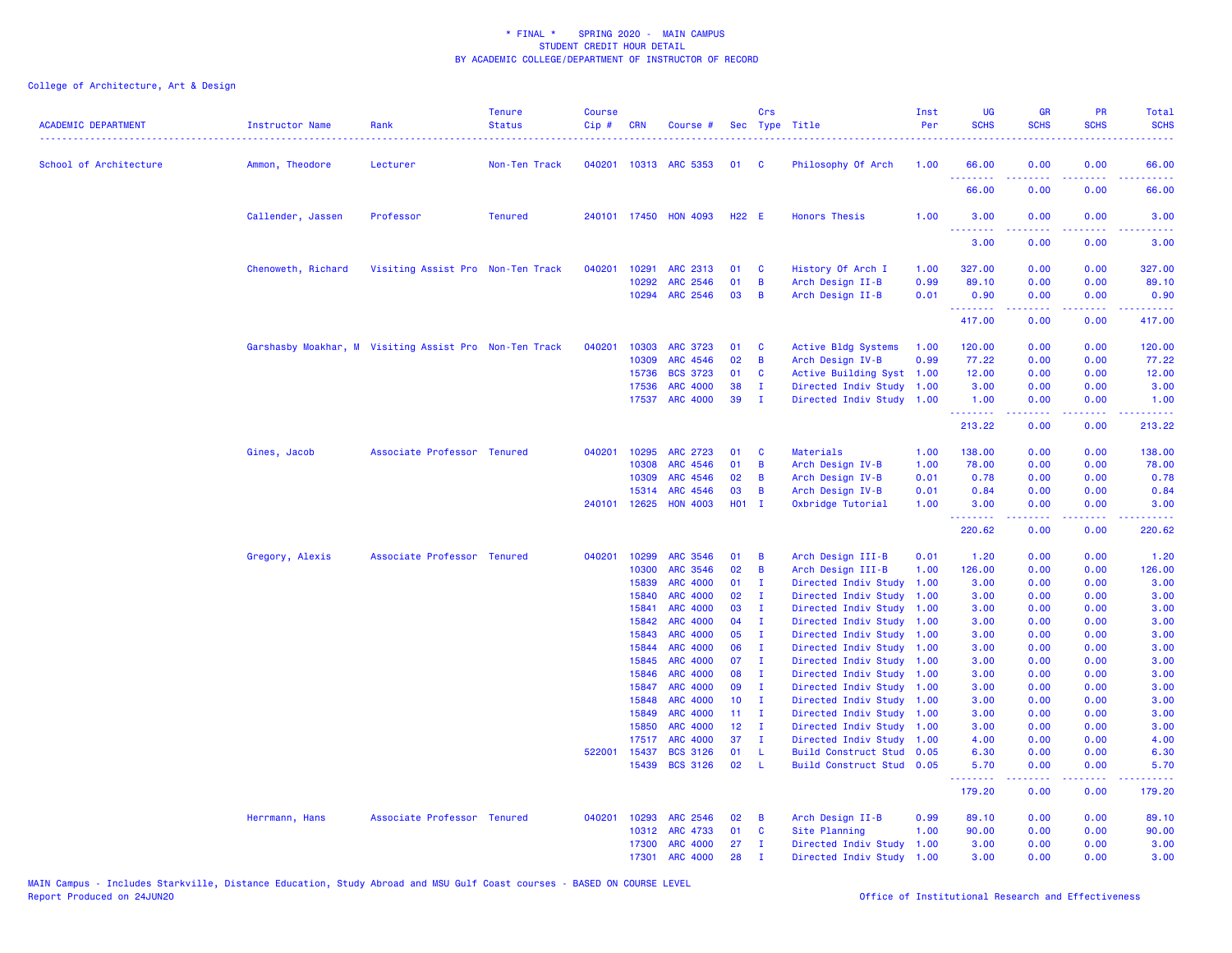| <b>ACADEMIC DEPARTMENT</b> | <b>Instructor Name</b>                             | Rank                          | <b>Tenure</b><br><b>Status</b> | <b>Course</b><br>$Cip \#$ | <b>CRN</b>   | Course #              |              | Crs            | Sec Type Title            | Inst<br>Per | <b>UG</b><br><b>SCHS</b> | <b>GR</b><br><b>SCHS</b>                                                                                                                                     | <b>PR</b><br><b>SCHS</b> | Total<br><b>SCHS</b>                                                                                                                                           |
|----------------------------|----------------------------------------------------|-------------------------------|--------------------------------|---------------------------|--------------|-----------------------|--------------|----------------|---------------------------|-------------|--------------------------|--------------------------------------------------------------------------------------------------------------------------------------------------------------|--------------------------|----------------------------------------------------------------------------------------------------------------------------------------------------------------|
| School of Architecture     | Herrmann, Hans                                     | Associate Professor Tenured   |                                |                           | 040201 17302 | <b>ARC 4000</b>       | 29           | $\mathbf{I}$   | Directed Indiv Study 1.00 |             | 3.00                     | 0.00                                                                                                                                                         | 0.00                     | 3.00                                                                                                                                                           |
|                            |                                                    |                               |                                |                           | 17303        | <b>ARC 4000</b>       | 30           | $\mathbf{I}$   | Directed Indiv Study      | 1.00        | 3.00                     | 0.00                                                                                                                                                         | 0.00                     | 3.00                                                                                                                                                           |
|                            |                                                    |                               |                                |                           | 17304        | <b>ARC 4000</b>       | 31           | $\mathbf{I}$   | Directed Indiv Study      | 1.00        | 3.00                     | 0.00                                                                                                                                                         | 0.00                     | 3.00                                                                                                                                                           |
|                            |                                                    |                               |                                |                           | 17305        | <b>ARC 4000</b>       | 32           | - I            | Directed Indiv Study      | 1.00        | 3.00                     | 0.00                                                                                                                                                         | 0.00                     | 3.00                                                                                                                                                           |
|                            |                                                    |                               |                                |                           | 17306        | <b>ARC 4000</b>       | 33           | $\mathbf{I}$   | Directed Indiv Study      | 1.00        | 3.00                     | 0.00                                                                                                                                                         | 0.00                     | 3.00                                                                                                                                                           |
|                            |                                                    |                               |                                |                           | 17307        | <b>ARC 4000</b>       | 34           | $\mathbf{I}$   | Directed Indiv Study      | 1.00        | 3.00                     | 0.00                                                                                                                                                         | 0.00                     | 3.00                                                                                                                                                           |
|                            |                                                    |                               |                                |                           | 17308        | <b>ARC 4000</b>       | 35           | $\mathbf{I}$   | Directed Indiv Study      | 1.00        | 3.00                     | 0.00                                                                                                                                                         | 0.00                     | 3.00                                                                                                                                                           |
|                            |                                                    |                               |                                |                           | 17318        | <b>ARC 4000</b>       | 36           | $\mathbf{I}$   | Directed Indiv Study 1.00 |             | 3.00                     | 0.00                                                                                                                                                         | 0.00                     | 3.00                                                                                                                                                           |
|                            |                                                    |                               |                                |                           | 240101 12627 | <b>HON 4003</b>       | H03 I        |                | Oxbridge Tutorial         | 1.00        | 9.00<br>.                | 0.00<br>-----                                                                                                                                                | 0.00<br>.                | 9.00<br>.                                                                                                                                                      |
|                            |                                                    |                               |                                |                           |              |                       |              |                |                           |             | 218.10                   | 0.00                                                                                                                                                         | 0.00                     | 218.10                                                                                                                                                         |
|                            | Hunter, Christopher                                | Assistant Professor Ten Track |                                | 040201                    | 10297        | <b>ARC 3323</b>       | 01           | <b>C</b>       | History Of Arch III       | 1.00        | 132.00                   | 0.00                                                                                                                                                         | 0.00                     | 132.00                                                                                                                                                         |
|                            |                                                    |                               |                                |                           | 15314        | ARC 4546              | 03           | B              | Arch Design IV-B          | 0.99        | 83.16                    | 0.00                                                                                                                                                         | 0.00                     | 83.16                                                                                                                                                          |
|                            |                                                    |                               |                                |                           | 16549        | <b>ARC 4000</b>       | 19           | $\mathbf I$    | Directed Indiv Study      | 1.00        | 3.00                     | 0.00                                                                                                                                                         | 0.00                     | 3.00                                                                                                                                                           |
|                            |                                                    |                               |                                |                           | 16550        | <b>ARC 4000</b>       | 20           | $\mathbf{I}$   | Directed Indiv Study      | 1.00        | 3.00                     | 0.00                                                                                                                                                         | 0.00                     | 3.00                                                                                                                                                           |
|                            |                                                    |                               |                                |                           | 16551        | <b>ARC 4000</b>       | 21           | $\mathbf{I}$   | Directed Indiv Study      | 1.00        | 3.00                     | 0.00                                                                                                                                                         | 0.00                     | 3.00                                                                                                                                                           |
|                            |                                                    |                               |                                |                           | 16552        | <b>ARC 4000</b>       | 22           | $\mathbf{I}$   | Directed Indiv Study      | 1.00        | 3.00                     | 0.00                                                                                                                                                         | 0.00                     | 3.00                                                                                                                                                           |
|                            |                                                    |                               |                                |                           | 17201        | <b>ARC 4000</b>       | 25           | $\mathbf{I}$   | Directed Indiv Study      | 1.00        | 3.00                     | 0.00                                                                                                                                                         | 0.00                     | 3.00                                                                                                                                                           |
|                            |                                                    |                               |                                |                           | 17202        | <b>ARC 4000</b>       | 26           | $\mathbf{I}$   | Directed Indiv Study 1.00 |             | 3.00<br>.                | 0.00<br>$\frac{1}{2} \left( \frac{1}{2} \right) \left( \frac{1}{2} \right) \left( \frac{1}{2} \right) \left( \frac{1}{2} \right) \left( \frac{1}{2} \right)$ | 0.00<br>.                | 3.00<br>$\frac{1}{2} \left( \frac{1}{2} \right) \left( \frac{1}{2} \right) \left( \frac{1}{2} \right) \left( \frac{1}{2} \right) \left( \frac{1}{2} \right)$   |
|                            |                                                    |                               |                                |                           |              |                       |              |                |                           |             | 233.16                   | 0.00                                                                                                                                                         | 0.00                     | 233.16                                                                                                                                                         |
|                            | Jones, Judson                                      | Lecturer                      | Non-Ten Track                  |                           |              | 040201 10314 ARC 5383 | 01           | <b>C</b>       | Legal Aspects Arch        | 1.00        | 66.00<br><u>.</u>        | 0.00                                                                                                                                                         | 0.00                     | 66.00<br>$\frac{1}{2} \left( \frac{1}{2} \right) \left( \frac{1}{2} \right) \left( \frac{1}{2} \right) \left( \frac{1}{2} \right)$                             |
|                            |                                                    |                               |                                |                           |              |                       |              |                |                           |             | 66.00                    | 0.00                                                                                                                                                         | 0.00                     | 66.00                                                                                                                                                          |
|                            | Kemp, Leah                                         | Non-Faculty                   | Not Applicable                 |                           |              | 040201 14238 ARC 1013 | 501 C        |                | Arch Appreciation         | 1.00        | 21.00                    | 0.00                                                                                                                                                         | 0.00                     | 21.00                                                                                                                                                          |
|                            |                                                    |                               |                                |                           |              |                       |              |                |                           |             | <u>.</u><br>21.00        | $\frac{1}{2} \left( \frac{1}{2} \right) \left( \frac{1}{2} \right) \left( \frac{1}{2} \right) \left( \frac{1}{2} \right) \left( \frac{1}{2} \right)$<br>0.00 | .<br>0.00                | .<br>21.00                                                                                                                                                     |
|                            | Lopez Barrera, Maria Assistant Professor Ten Track |                               |                                | 040201                    | 10287        | ARC 1546              | 01           | B              | Arch Design I-B           | 1.00        | 90.00                    | 0.00                                                                                                                                                         | 0.00                     | 90.00                                                                                                                                                          |
|                            |                                                    |                               |                                |                           | 10288        | ARC 1546              | 02           | B              | Arch Design I-B           | 0.01        | 0.18                     | 0.00                                                                                                                                                         | 0.00                     | 0.18                                                                                                                                                           |
|                            |                                                    |                               |                                |                           | 10289        | ARC 1546              | 03           | B              | Arch Design I-B           | 0.01        | 0.54                     | 0.00                                                                                                                                                         | 0.00                     | 0.54                                                                                                                                                           |
|                            |                                                    |                               |                                |                           | 10290        | <b>ARC 1546</b>       | <b>HO1 B</b> |                | Arch Design I-B Hono      | 1.00        | 60.00                    | 0.00                                                                                                                                                         | 0.00                     | 60.00                                                                                                                                                          |
|                            |                                                    |                               |                                |                           | 10305        | <b>ARC 3914</b>       | 01           | C              | Structures II             | 1.00        | 180.00                   | 0.00                                                                                                                                                         | 0.00                     | 180.00                                                                                                                                                         |
|                            |                                                    |                               |                                |                           | 15735        | <b>BCS 3914</b>       | 01           | <b>C</b>       | Structures II             | 1.00        | 80.00<br>.               | 0.00<br>$\frac{1}{2} \left( \frac{1}{2} \right) \left( \frac{1}{2} \right) \left( \frac{1}{2} \right) \left( \frac{1}{2} \right) \left( \frac{1}{2} \right)$ | 0.00<br>.                | 80.00<br>.                                                                                                                                                     |
|                            |                                                    |                               |                                |                           |              |                       |              |                |                           |             | 410.72                   | 0.00                                                                                                                                                         | 0.00                     | 410.72                                                                                                                                                         |
|                            | McLemore, Duane                                    | Assistant Professor Ten Track |                                | 040201                    | 10292        | ARC 2546              | 01           | B              | Arch Design II-B          | 0.01        | 0.90                     | 0.00                                                                                                                                                         | 0.00                     | 0.90                                                                                                                                                           |
|                            |                                                    |                               |                                |                           | 10293        | <b>ARC 2546</b>       | 02           | B              | Arch Design II-B          | 0.01        | 0.90                     | 0.00                                                                                                                                                         | 0.00                     | 0.90                                                                                                                                                           |
|                            |                                                    |                               |                                |                           |              | 10294 ARC 2546        | 03           | B              | Arch Design II-B          | 0.99        | 89.10<br>.               | 0.00<br>.                                                                                                                                                    | 0.00<br>$  -$            | 89.10<br>.                                                                                                                                                     |
|                            |                                                    |                               |                                |                           |              |                       |              |                |                           |             | 90.90                    | 0.00                                                                                                                                                         | 0.00                     | 90.90                                                                                                                                                          |
|                            | Perkes, David                                      | Professor                     | <b>Tenured</b>                 |                           |              | 040201 10316 ARC 5589 | 02           | $\overline{B}$ | Arch Design V-B           | 0.99        | 17.82                    | 0.00                                                                                                                                                         | 0.00                     | 17.82                                                                                                                                                          |
|                            |                                                    |                               |                                |                           |              |                       |              |                |                           |             | 17.82                    | 0.00                                                                                                                                                         | 0.00                     | 17.82                                                                                                                                                          |
|                            | Poros, John                                        | Professor                     | <b>Tenured</b>                 |                           |              | 040201 10299 ARC 3546 | 01           | - B            | Arch Design III-B         | 0.99        | 118.80<br>.              | 0.00<br>22222                                                                                                                                                | 0.00<br>ن د د د          | 118.80<br>$\frac{1}{2} \left( \frac{1}{2} \right) \left( \frac{1}{2} \right) \left( \frac{1}{2} \right) \left( \frac{1}{2} \right) \left( \frac{1}{2} \right)$ |
|                            |                                                    |                               |                                |                           |              |                       |              |                |                           |             | 118,80                   | 0.00                                                                                                                                                         | 0.00                     | 118.80                                                                                                                                                         |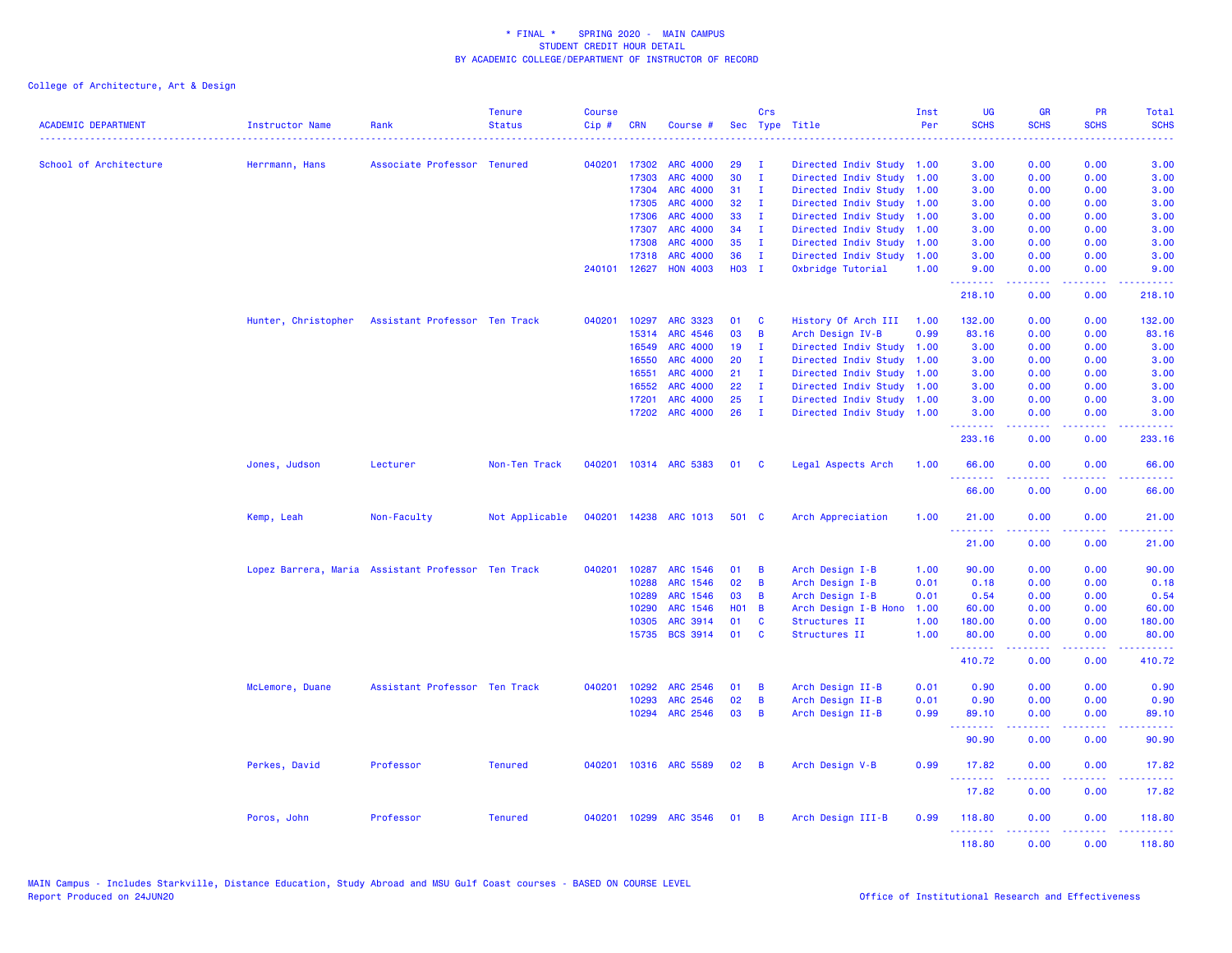| <b>ACADEMIC DEPARTMENT</b>            | <b>Instructor Name</b> | Rank                              | <b>Tenure</b><br><b>Status</b> | Course<br>$Cip$ # | <b>CRN</b> | Course #        |              | Crs          | Sec Type Title            | Inst<br><b>Per</b> | <b>UG</b><br><b>SCHS</b> | <b>GR</b><br><b>SCHS</b> | <b>PR</b><br><b>SCHS</b> | Total<br><b>SCHS</b> |
|---------------------------------------|------------------------|-----------------------------------|--------------------------------|-------------------|------------|-----------------|--------------|--------------|---------------------------|--------------------|--------------------------|--------------------------|--------------------------|----------------------|
|                                       |                        |                                   |                                |                   |            |                 |              |              |                           |                    |                          |                          |                          |                      |
| School of Architecture                | Ross, John             | Lecturer                          | Non-Ten Track                  | 040201            | 10288      | ARC 1546        | 02           | - в          | Arch Design I-B           | 0.99               | 17.82                    | 0.00                     | 0.00                     | 17.82                |
|                                       |                        |                                   |                                |                   | 10289      | ARC 1546        | 03           | - B          | Arch Design I-B           | 0.99               | 53.46                    | 0.00                     | 0.00                     | 53.46                |
|                                       |                        |                                   |                                |                   | 16539      | <b>ARC 4000</b> | 14           | $\mathbf{I}$ | Directed Indiv Study      | 1.00               | 3.00                     | 0.00                     | 0.00                     | 3.00                 |
|                                       |                        |                                   |                                |                   | 16540      | <b>ARC 4000</b> | $15$ I       |              | Directed Indiv Study 1.00 |                    | 3.00                     | 0.00                     | 0.00                     | 3.00                 |
|                                       |                        |                                   |                                |                   | 16541      | <b>ARC 4000</b> | $16$ I       |              | Directed Indiv Study 1.00 |                    | 3.00                     | 0.00                     | 0.00                     | 3.00                 |
|                                       |                        |                                   |                                |                   |            | 16542 ARC 4000  | $17 \quad I$ |              | Directed Indiv Study 1.00 |                    | 3.00                     | 0.00                     | 0.00                     | 3.00                 |
|                                       |                        |                                   |                                |                   |            | 16543 ARC 4000  | $18$ I       |              | Directed Indiv Study 1.00 |                    | 3.00                     | 0.00                     | 0.00                     | 3.00                 |
|                                       |                        |                                   |                                |                   |            | 17054 ARC 4000  | $23 \quad I$ |              | Directed Indiv Study 1.00 |                    | 3.00                     | 0.00                     | 0.00                     | 3.00                 |
|                                       |                        |                                   |                                |                   |            | 17200 ARC 4000  | 24 I         |              | Directed Indiv Study 1.00 |                    | 3.00                     | 0.00                     | 0.00                     | 3.00                 |
|                                       |                        |                                   |                                |                   |            |                 |              |              |                           |                    | --------<br>92.28        | 0.00                     | --------<br>0.00         | 92.28                |
|                                       | Vaughan, Mark          | Visiting Assist Pro Non-Ten Track |                                | 040201            |            | 10315 ARC 5589  | 01           | - B          | Arch Design V-B           | 1.00               | 180.00                   | 0.00                     | 0.00                     | 180.00               |
|                                       |                        |                                   |                                |                   |            | 10316 ARC 5589  | 02           | - B          | Arch Design V-B           | 0.01               | 0.18                     | 0.00                     | 0.00                     | 0.18                 |
|                                       |                        |                                   |                                |                   |            |                 |              |              |                           |                    | 180.18                   | 0.00                     | 0.00                     | ----------<br>180.18 |
| ===================================== |                        |                                   |                                |                   |            |                 |              |              |                           |                    | ========                 | ========                 | ========                 | ==========           |
| School of Architecture                |                        |                                   |                                |                   |            |                 |              |              |                           |                    | 2548.00                  | 0.00                     | 0.00                     | 2548.00              |
| ===================================== |                        |                                   |                                |                   |            |                 |              |              |                           |                    | ========                 | ========                 | ---------                | ==========           |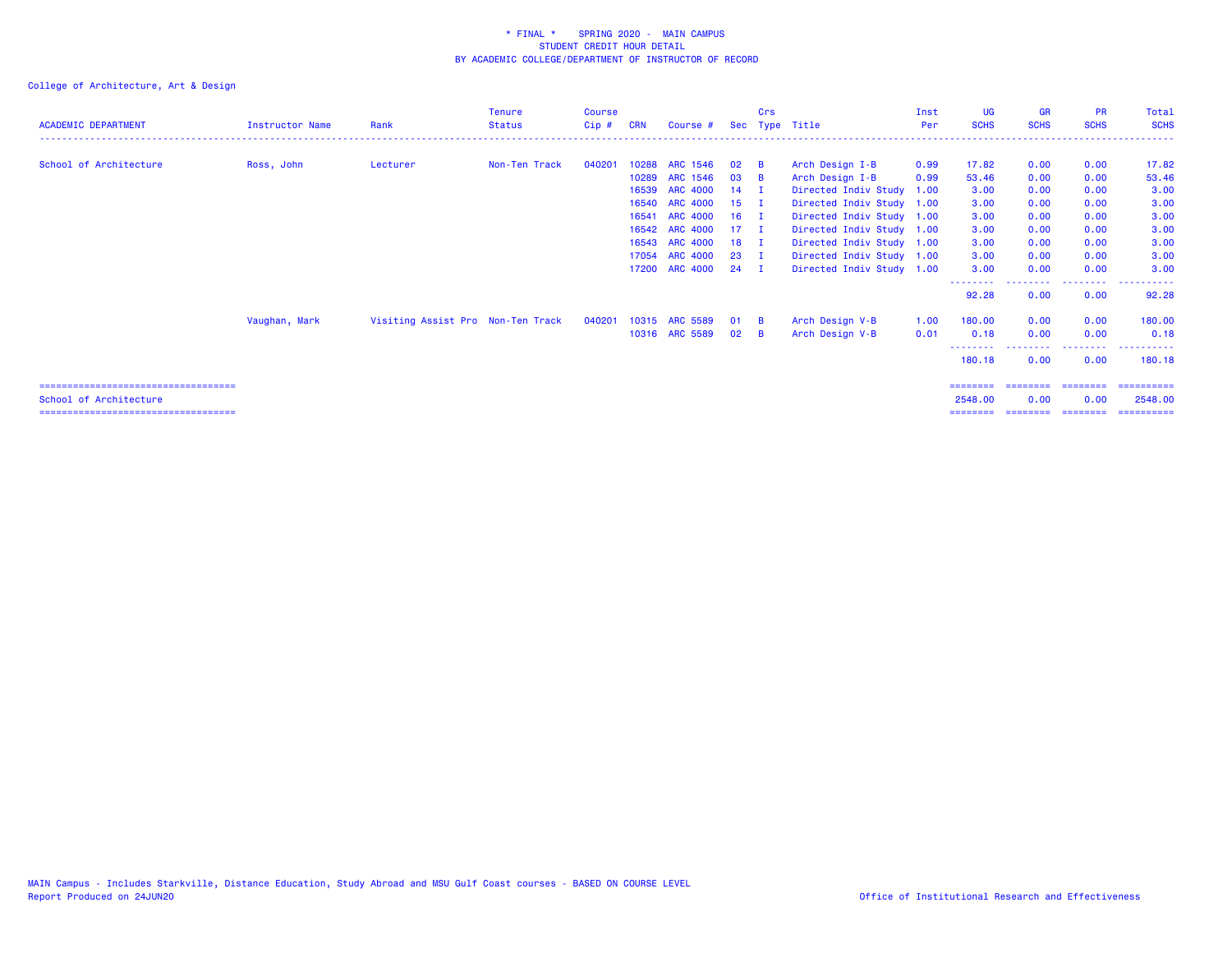| <b>ACADEMIC DEPARTMENT</b>             | <b>Instructor Name</b> | Rank         | Tenure<br>Status | <b>Course</b><br>$Cip$ # | <b>CRN</b> | Course # Sec Type Title               |              | Crs      |                                                        | Inst<br>Per | <b>UG</b><br><b>SCHS</b> | <b>GR</b><br><b>SCHS</b> | <b>PR</b><br><b>SCHS</b> | Total<br><b>SCHS</b> |
|----------------------------------------|------------------------|--------------|------------------|--------------------------|------------|---------------------------------------|--------------|----------|--------------------------------------------------------|-------------|--------------------------|--------------------------|--------------------------|----------------------|
| Aerospace Studies                      | Slade, Rachelle        | Non-Employee | Not Applicable   |                          |            | 280101 10391 AS 1022<br>10396 AS 3023 | $01$ B<br>01 | <b>C</b> | Foundations of USAF- 1.00<br>Af Leadership Stud I 1.00 |             | 68.00<br>48.00           | 0.00<br>0.00             | 0.00<br>0.00             | 68.00<br>48.00       |
|                                        |                        |              |                  |                          |            |                                       |              |          |                                                        |             | 116.00                   | 0.00                     | 0.00                     | 116.00               |
| ====================================== |                        |              |                  |                          |            |                                       |              |          |                                                        |             | ========                 | ========                 | ========                 | -----------          |
| Aerospace Studies                      |                        |              |                  |                          |            |                                       |              |          |                                                        |             | 116.00                   | 0.00                     | 0.00                     | 116,00               |
|                                        |                        |              |                  |                          |            |                                       |              |          |                                                        |             | ========                 | ========                 | ========                 | -----------          |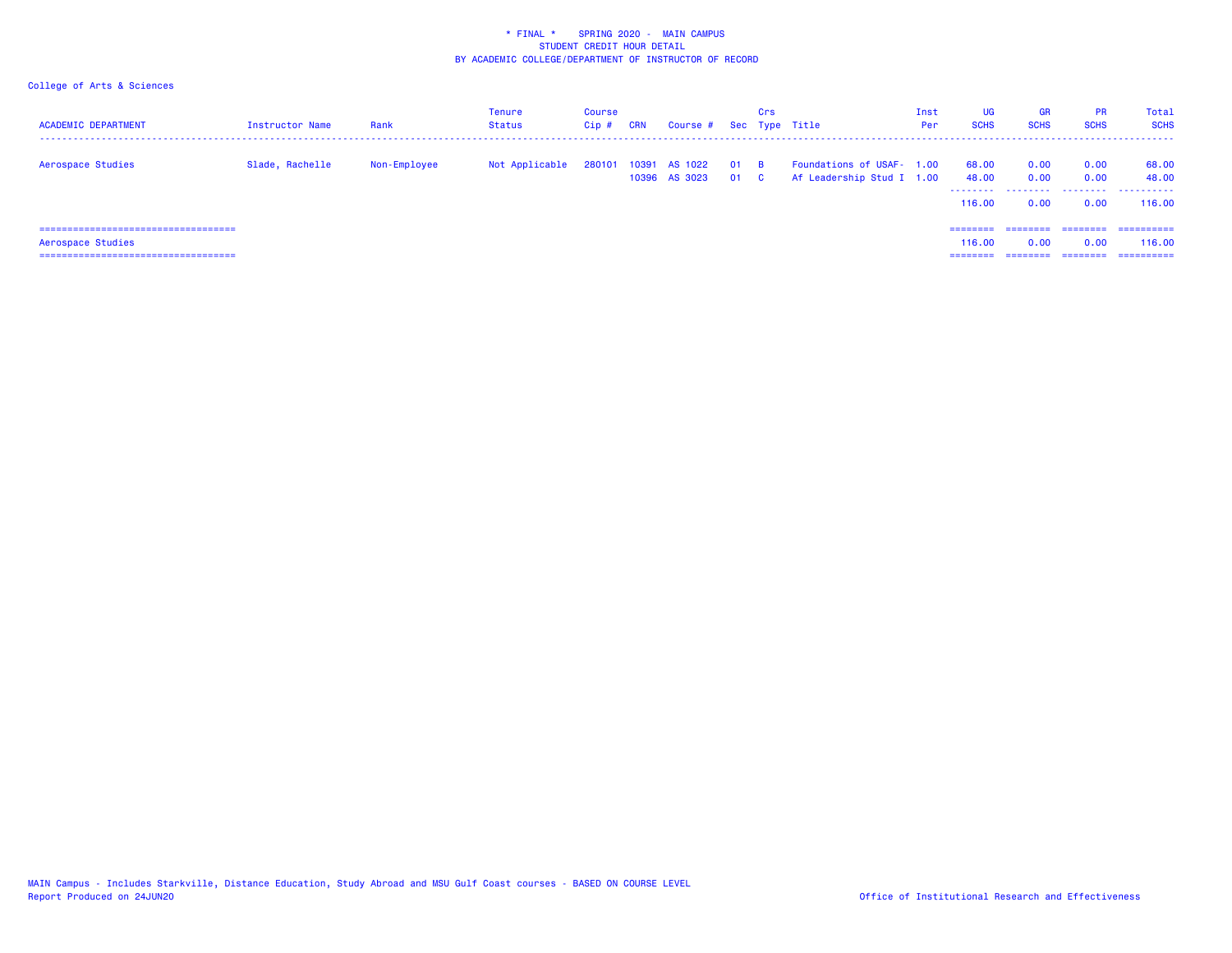| <b>ACADEMIC DEPARTMENT</b>                          | <b>Instructor Name</b> | Rank                                               | <b>Tenure</b><br><b>Status</b> | <b>Course</b><br>Cip# | <b>CRN</b>   | Course #        | Sec   | Crs          | Type Title                | Inst<br>Per | <b>UG</b><br><b>SCHS</b> | <b>GR</b><br><b>SCHS</b>                                                                                                                                     | <b>PR</b><br><b>SCHS</b>            | Total<br><b>SCHS</b> |
|-----------------------------------------------------|------------------------|----------------------------------------------------|--------------------------------|-----------------------|--------------|-----------------|-------|--------------|---------------------------|-------------|--------------------------|--------------------------------------------------------------------------------------------------------------------------------------------------------------|-------------------------------------|----------------------|
| Anthropology & Middle Eastern Cultu Anderson, Derek |                        | Non-Faculty                                        | Not Applicable                 | 450201                | 10263        | AN 3513         | 01    | C            | Artifact Analysis         | 1.00        | 54.00                    | 0.00                                                                                                                                                         | 0.00                                | 54.00                |
|                                                     |                        |                                                    |                                |                       | 10264        | AN 3513         | 02    | $\mathsf{K}$ | Artifact Analysis         | 1.00        | 0.00                     | 0.00                                                                                                                                                         | 0.00                                | 0.00                 |
|                                                     |                        |                                                    |                                |                       |              |                 |       |              |                           |             | .<br>54.00               | $\frac{1}{2} \left( \frac{1}{2} \right) \left( \frac{1}{2} \right) \left( \frac{1}{2} \right) \left( \frac{1}{2} \right) \left( \frac{1}{2} \right)$<br>0.00 | .<br>0.00                           | .<br>54.00           |
|                                                     | Hardin, James          | Associate Professor Tenured                        |                                | 380203                | 15448        | <b>MEC 2233</b> | 01    | C            | Intro Old Test Archl 1.00 |             | 21.00                    | 0.00                                                                                                                                                         | 0.00                                | 21.00                |
|                                                     |                        |                                                    |                                | 450201                | 15504        | <b>AN 8000</b>  | 01    | D            | Thesis Research           | 1.00        | 0.00                     | 22.00                                                                                                                                                        | 0.00                                | 22.00                |
|                                                     |                        |                                                    |                                |                       | 16942        | AN 4000         | 02    | $\mathbf{I}$ | Directed Indiv Study      | 1.00        | 2.00                     | 0.00                                                                                                                                                         | 0.00                                | 2.00                 |
|                                                     |                        |                                                    |                                |                       | 17490        | AN 4000         | 08    | $\mathbf{I}$ | Directed Indiv Study 1.00 |             | 2.00                     | 0.00                                                                                                                                                         | 0.00                                | 2.00                 |
|                                                     |                        |                                                    |                                |                       | 450301 15284 | <b>REL 2233</b> | 01    | C            | Int Old Test Archlgy 1.00 |             | 96.00                    | 0.00                                                                                                                                                         | 0.00                                | 96.00                |
|                                                     |                        |                                                    |                                |                       |              |                 |       |              |                           |             | .<br>121.00              | .<br>22.00                                                                                                                                                   | .<br>0.00                           | 143.00               |
|                                                     | Hoffman, David         | Associate Professor Tenured                        |                                | 450201                | 15505        | <b>AN 8000</b>  | 02    | D            | Thesis Research           | 1.00        | 0.00                     | 9.00                                                                                                                                                         | 0.00                                | 9.00                 |
|                                                     |                        |                                                    |                                | 450301                | 15443        | AN 4163         | 01    | C            | Anth Internatl Dev        | 1.00        | 51.00                    | 0.00                                                                                                                                                         | 0.00                                | 51.00                |
|                                                     |                        |                                                    |                                |                       |              | 15444 AN 6163   | 01    | C            | Anth Internatl Dev        | 1.00        | 0.00                     | 3.00                                                                                                                                                         | 0.00                                | 3.00                 |
|                                                     |                        |                                                    |                                |                       |              |                 |       |              |                           |             | .<br>51.00               | .<br>12.00                                                                                                                                                   | 22222<br>0.00                       | .<br>63.00           |
|                                                     | Lambert, Shawn         | Assistant Professor Ten Track                      |                                | 450201                | 15446        | AN 6523         | 01    | C            | Public Archaeology        | 1.00        | 0.00                     | 33.00                                                                                                                                                        | 0.00                                | 33.00                |
|                                                     |                        |                                                    |                                |                       | 17317        | AN 4000         | 06    | $\mathbf{I}$ | Directed Indiv Study      | 1.00        | 3.00                     | 0.00                                                                                                                                                         | 0.00                                | 3.00                 |
|                                                     |                        |                                                    |                                | 450301                | 10253        | AN 1543         | 01    | <b>C</b>     | Intro To Archaeology      | 1.00        | 48.00                    | 0.00                                                                                                                                                         | 0.00                                | 48.00                |
|                                                     |                        |                                                    |                                |                       | 10254        | AN 1543         | 02    | C            | Intro To Archaeology      | 1.00        | 75.00                    | 0.00                                                                                                                                                         | 0.00                                | 75.00                |
|                                                     |                        |                                                    |                                |                       | 10255        | AN 1543         | 03    | C            | Intro To Archaeology      | 1.00        | 21.00                    | 0.00                                                                                                                                                         | 0.00                                | 21.00                |
|                                                     |                        |                                                    |                                |                       | 15445        | AN 4523         | 01    | C            | Public Archaeology        | 1.00        | 60.00                    | 0.00                                                                                                                                                         | 0.00                                | 60.00                |
|                                                     |                        |                                                    |                                |                       |              |                 |       |              |                           |             | <u>.</u><br>207.00       | .<br>33.00                                                                                                                                                   | .<br>0.00                           | .<br>240.00          |
|                                                     | McClellan, Laura       | Assistant Professor Ten Track                      |                                | 380205                | 15285        | <b>REL 3473</b> | 01    | C            | <b>Islam</b>              | 1.00        | 30.00                    | 0.00                                                                                                                                                         | 0.00                                | 30.00                |
|                                                     |                        |                                                    |                                | 450201                | 15508        | <b>AN 8000</b>  | 05    | D            | Thesis Research           | 1.00        | 0.00                     | 15.00                                                                                                                                                        | 0.00                                | 15.00                |
|                                                     |                        |                                                    |                                | 450204                | 10240        | AN 1143         | 01    | C            | Cultural Anthro           | 1.00        | 60.00                    | 0.00                                                                                                                                                         | 0.00                                | 60.00                |
|                                                     |                        |                                                    |                                |                       | 10241        | AN 1143         | 02    | $\mathbf{C}$ | Cultural Anthro           | 1.00        | 60.00                    | 0.00                                                                                                                                                         | 0.00                                | 60.00                |
|                                                     |                        |                                                    |                                |                       | 10242        | AN 1143         | 03    | C            | Cultural Anthro           | 1.00        | 60.00                    | 0.00                                                                                                                                                         | 0.00                                | 60.00                |
|                                                     |                        |                                                    |                                |                       | 10243        | AN 1143         | 04    | C            | Cultural Anthro           | 1.00        | 48.00                    | 0.00                                                                                                                                                         | 0.00                                | 48.00                |
|                                                     |                        |                                                    |                                |                       | 15549        | AN 1143         | 501 C |              | Cultural Anthro           | 1.00        | 84.00<br>.               | 0.00<br>بالمستبدية                                                                                                                                           | 0.00<br>$\sim$ $\sim$ $\sim$ $\sim$ | 84.00<br>.           |
|                                                     |                        |                                                    |                                |                       |              |                 |       |              |                           |             | 342.00                   | 15.00                                                                                                                                                        | 0.00                                | 357.00               |
|                                                     |                        | Melo Tijerina, Milen Assistant Professor Ten Track |                                | 450201                | 15509        | <b>AN 8000</b>  | 06    | D            | Thesis Research           | 1.00        | 0.00<br><u>.</u>         | 9.00<br>22222                                                                                                                                                | 0.00<br>الداعات عادة                | 9.00<br>.            |
|                                                     |                        |                                                    |                                |                       |              |                 |       |              |                           |             | 0.00                     | 9.00                                                                                                                                                         | 0.00                                | 9.00                 |
|                                                     | Miller, Darcy          | Assistant Professor Ten Track                      |                                | 450201                | 10238        | AN 1103         | 02    | C            | Intro To Anthro           | 1.00        | 513.00                   | 0.00                                                                                                                                                         | 0.00                                | 513.00               |
|                                                     |                        |                                                    |                                |                       | 15494        | AN 8013         | 01    | $\mathbf c$  | Quantitative Methods      | 1.00        | 0.00                     | 45.00                                                                                                                                                        | 0.00                                | 45.00                |
|                                                     |                        |                                                    |                                |                       | 15510        | <b>AN 8000</b>  | 07    | D            | <b>Thesis Research</b>    | 1.00        | 0.00                     | 17.00                                                                                                                                                        | 0.00                                | 17.00                |
|                                                     |                        |                                                    |                                |                       | 17016        | AN 4000         | 03    | $\mathbf{I}$ | Directed Indiv Study      | 1.00        | 3.00                     | 0.00                                                                                                                                                         | 0.00                                | 3.00                 |
|                                                     |                        |                                                    |                                |                       | 17017        | AN 4000         | 04    | $\mathbf{I}$ | Directed Indiv Study      | 1.00        | 3.00                     | 0.00                                                                                                                                                         | 0.00                                | 3.00                 |
|                                                     |                        |                                                    |                                |                       | 17259        | AN 4000         | 05    | $\mathbf{I}$ | Directed Indiv Study      | 1.00        | 3.00                     | 0.00                                                                                                                                                         | 0.00                                | 3.00                 |
|                                                     |                        |                                                    |                                |                       | 17488        | AN 4000         | 07    | $\mathbf{I}$ | Directed Indiv Study 1.00 |             | 4.00<br>.                | 0.00<br>$\frac{1}{2} \left( \frac{1}{2} \right) \left( \frac{1}{2} \right) \left( \frac{1}{2} \right) \left( \frac{1}{2} \right)$                            | 0.00<br>.                           | 4.00<br>المتمام مال  |
|                                                     |                        |                                                    |                                |                       |              |                 |       |              |                           |             | 526.00                   | 62.00                                                                                                                                                        | 0.00                                | 588.00               |
|                                                     | Osterholtz, Anna       | Assistant Professor Ten Track                      |                                | 450201                |              | 10247 AN 1344   | 01    | C            | Intro to Biol Anthro 1.00 |             | 104.00                   | 0.00                                                                                                                                                         | 0.00                                | 104.00               |
|                                                     |                        |                                                    |                                |                       |              | 10248 AN 1344   | 02    | C            | Intro to Biol Anthro 1.00 |             | 92.00                    | 0.00                                                                                                                                                         | 0.00                                | 92.00                |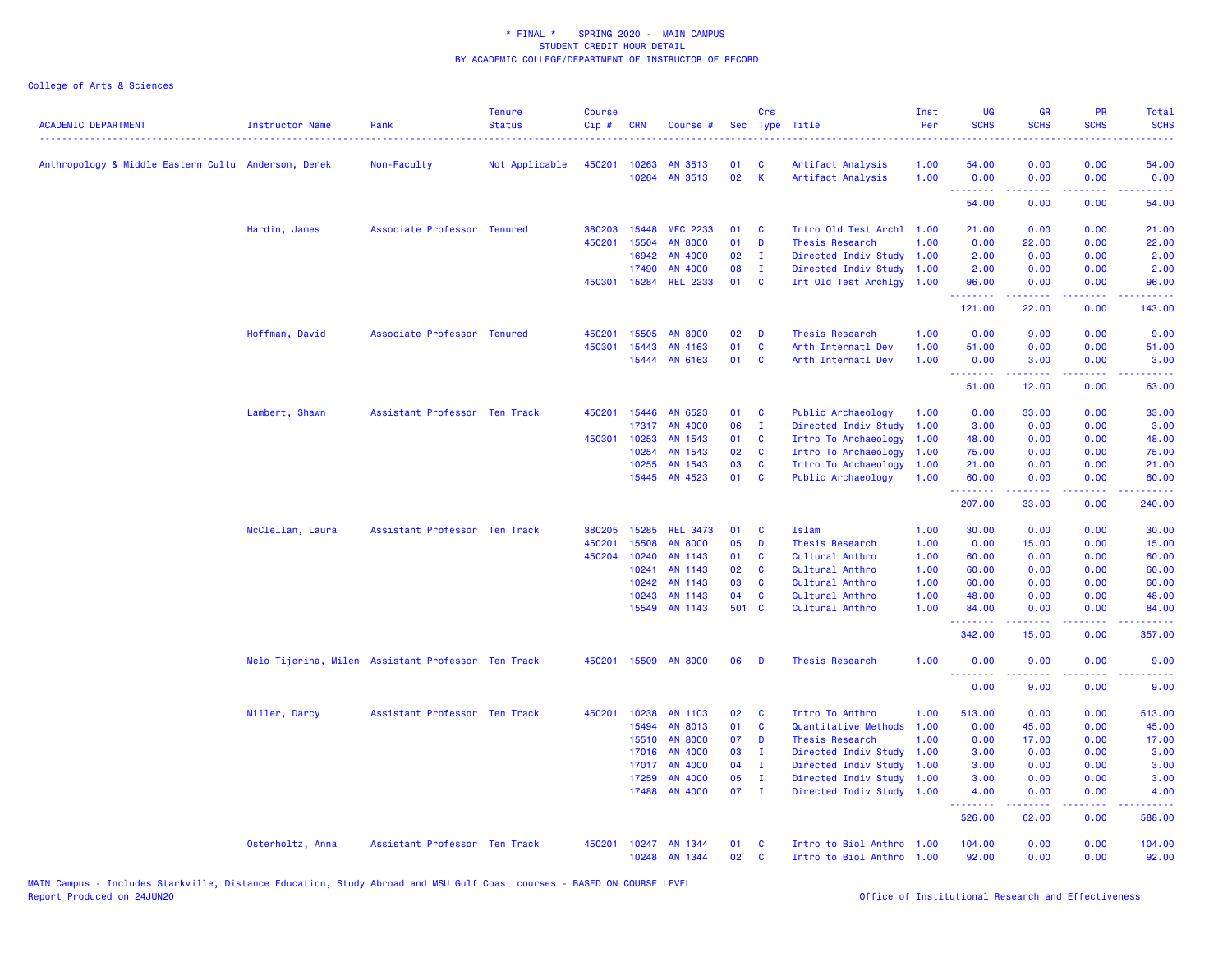| <b>ACADEMIC DEPARTMENT</b>                           | <b>Instructor Name</b> | Rank                          | <b>Tenure</b><br><b>Status</b> | <b>Course</b><br>Cip# | <b>CRN</b> | Course #      |         | Crs            | Sec Type Title            | Inst<br>Per | <b>UG</b><br><b>SCHS</b> | <b>GR</b><br><b>SCHS</b> | <b>PR</b><br><b>SCHS</b> | Total<br><b>SCHS</b>  |
|------------------------------------------------------|------------------------|-------------------------------|--------------------------------|-----------------------|------------|---------------|---------|----------------|---------------------------|-------------|--------------------------|--------------------------|--------------------------|-----------------------|
|                                                      |                        |                               |                                |                       |            |               |         |                |                           |             |                          |                          |                          |                       |
| Anthropology & Middle Eastern Cultu Osterholtz, Anna |                        | Assistant Professor Ten Track |                                | 450201                |            | 10249 AN 1344 | 03 K    |                | Intro to Biol Anthro 1.00 |             | 0.00                     | 0.00                     | 0.00                     | 0.00                  |
|                                                      |                        |                               |                                |                       | 10250      | AN 1344       | 04      | $\mathbf{K}$   | Intro to Biol Anthro 1.00 |             | 0.00                     | 0.00                     | 0.00                     | 0.00                  |
|                                                      |                        |                               |                                |                       | 10251      | AN 1344       | 05      | $\mathbf{K}$   | Intro to Biol Anthro 1.00 |             | 0.00                     | 0.00                     | 0.00                     | 0.00                  |
|                                                      |                        |                               |                                |                       |            | 10252 AN 1344 | 06      | <b>K</b>       | Intro to Biol Anthro 1.00 |             | 0.00                     | 0.00                     | 0.00                     | 0.00                  |
|                                                      |                        |                               |                                |                       | 15048      | AN 6990       | 01      | - C            | Special Topic In AN       | 1.00        | 0.00                     | 15.00                    | 0.00                     | 15.00                 |
|                                                      |                        |                               |                                |                       | 15049      | AN 4990       | 01      | - C            | Special Topic In AN       | 1.00        | 72.00                    | 0.00                     | 0.00                     | 72.00                 |
|                                                      |                        |                               |                                |                       |            | 15511 AN 8000 | 08      | - D            | Thesis Research           | 1.00        | 0.00                     | 10.00                    | 0.00                     | 10.00                 |
|                                                      |                        |                               |                                |                       |            |               |         |                |                           |             | 268.00                   | 25.00                    | --------<br>0.00         | 293.00                |
|                                                      | Zuckerman, Molly       | Associate Professor Tenured   |                                | 450201                |            | 10239 AN 1103 | 03      | $\mathbf{C}$   | Intro To Anthro           | 1.00        | 153.00                   | 0.00                     | 0.00                     | 153.00                |
|                                                      |                        |                               |                                |                       |            | 15447 AN 2103 | 01 C    |                | Nutritional Anthropo      | 1.00        | 36.00                    | 0.00                     | 0.00                     | 36.00                 |
|                                                      |                        |                               |                                |                       |            | 15449 AN 1103 | $H01$ C |                | Intro To Anthro-Hono 1.00 |             | 36.00                    | 0.00                     | 0.00                     | 36.00                 |
|                                                      |                        |                               |                                |                       |            | 15512 AN 8000 | $09$ D  |                | Thesis Research           | 1.00        | 0.00                     | 1.00                     | 0.00                     | 1.00                  |
|                                                      |                        |                               |                                |                       |            | 16520 AN 4000 | 01      | $\blacksquare$ | Directed Indiv Study 1.00 |             | 1.00                     | 0.00                     | 0.00                     | 1.00                  |
|                                                      |                        |                               |                                |                       |            |               |         |                |                           |             | 226.00                   | 1.00                     | --------<br>0.00         | .<br>227.00           |
|                                                      |                        |                               |                                |                       |            |               |         |                |                           |             | ========                 |                          | ========                 | ==========            |
| Anthropology & Middle Eastern Cultures               |                        |                               |                                |                       |            |               |         |                |                           |             | 1795.00                  | 179.00<br>========       | 0.00<br>---------        | 1974.00<br>========== |
|                                                      |                        |                               |                                |                       |            |               |         |                |                           |             |                          |                          |                          |                       |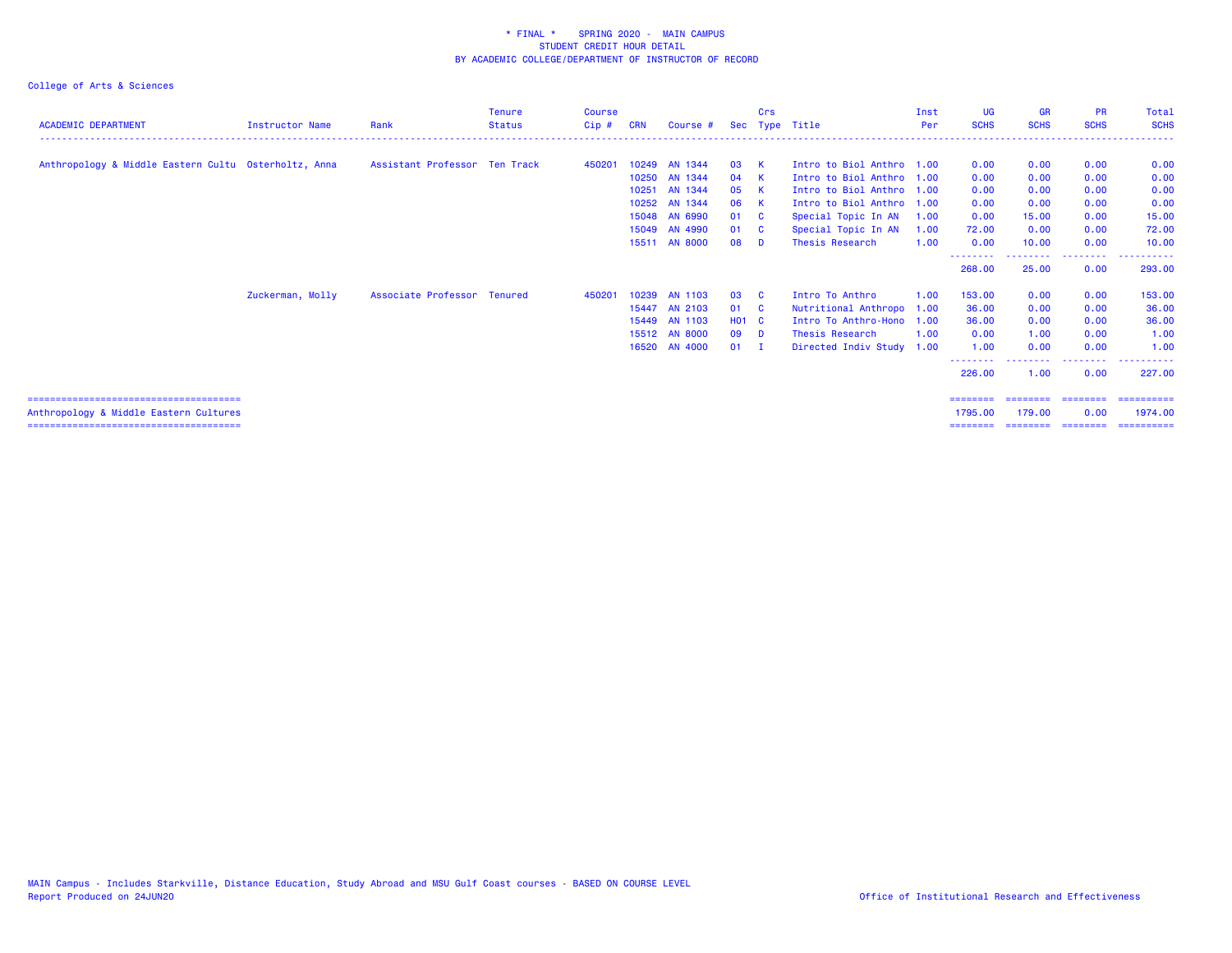| <b>ACADEMIC DEPARTMENT</b> | <b>Instructor Name</b> | Rank                                            | <b>Tenure</b><br><b>Status</b> | <b>Course</b><br>Cip# | <b>CRN</b> | Course #        | Sec             | Crs          | Type Title                | Inst<br>Per | <b>UG</b><br><b>SCHS</b> | GR<br><b>SCHS</b>                                                                                                                                            | PR<br><b>SCHS</b>            | Total<br><b>SCHS</b>                                                                                                              |
|----------------------------|------------------------|-------------------------------------------------|--------------------------------|-----------------------|------------|-----------------|-----------------|--------------|---------------------------|-------------|--------------------------|--------------------------------------------------------------------------------------------------------------------------------------------------------------|------------------------------|-----------------------------------------------------------------------------------------------------------------------------------|
| <b>Biological Sciences</b> | Ballinger, Matthew     | Assistant Professor Ten Track                   |                                | 269999                | 15554      | BIO 4990        | 01              | C            | Special Topic in BIO 1.00 |             | 36.00                    | 0.00                                                                                                                                                         | 0.00                         | 36.00                                                                                                                             |
|                            |                        |                                                 |                                |                       | 15555      | BIO 6990        | 01              | $\mathbf{C}$ | Special Topic in BIO      | 1.00        | 0.00                     | 21.00                                                                                                                                                        | 0.00                         | 21.00                                                                                                                             |
|                            |                        |                                                 |                                |                       |            | 15975 BIO 9000  | 01              | D            | Research / Diss           | 1.00        | 0.00<br><u>.</u>         | 3.00<br>.                                                                                                                                                    | 0.00<br>.                    | 3.00<br>.                                                                                                                         |
|                            |                        |                                                 |                                |                       |            |                 |                 |              |                           |             | 36.00                    | 24.00                                                                                                                                                        | 0.00                         | 60.00                                                                                                                             |
|                            | Barton, Brandon        | Assistant Professor Ten Track                   |                                | 260101                | 15553      | <b>BIO 2990</b> | 01              | C            | Special Topic in BIO      | 1.00        | 72.00                    | 0.00                                                                                                                                                         | 0.00                         | 72.00                                                                                                                             |
|                            |                        |                                                 |                                | 269999                | 15953      | <b>BIO 8000</b> | 02              | D            | Research/Thesis           | 1.00        | 0.00                     | 2.00                                                                                                                                                         | 0.00                         | 2.00                                                                                                                              |
|                            |                        |                                                 |                                |                       | 15976      | <b>BIO 9000</b> | 02              | D            | Research / Diss           | 1.00        | 0.00                     | 14.00                                                                                                                                                        | 0.00                         | 14.00                                                                                                                             |
|                            |                        |                                                 |                                |                       | 17365      | <b>BIO 4000</b> | 11 <sub>1</sub> | - 1          | Directed Indiv Study 1.00 |             | 1.00                     | 0.00                                                                                                                                                         | 0.00                         | 1.00                                                                                                                              |
|                            |                        |                                                 |                                |                       | 17572      | BIO 4000        | 25              | $\mathbf{I}$ | Directed Indiv Study      | 1.00        | 1.00                     | 0.00                                                                                                                                                         | 0.00                         | 1.00                                                                                                                              |
|                            |                        |                                                 |                                |                       | 17577      | BIO 4000        | 29              | $\mathbf{I}$ | Directed Indiv Study      | 1.00        | 1.00                     | 0.00                                                                                                                                                         | 0.00                         | 1.00                                                                                                                              |
|                            |                        |                                                 |                                |                       |            | 17635 BIO 4000  | 33              | $\mathbf{I}$ | Directed Indiv Study 1.00 |             | 2.00<br>.                | 0.00<br>$\frac{1}{2} \left( \frac{1}{2} \right) \left( \frac{1}{2} \right) \left( \frac{1}{2} \right) \left( \frac{1}{2} \right) \left( \frac{1}{2} \right)$ | 0.00<br>.                    | 2.00<br>$\frac{1}{2} \left( \frac{1}{2} \right) \left( \frac{1}{2} \right) \left( \frac{1}{2} \right) \left( \frac{1}{2} \right)$ |
|                            |                        |                                                 |                                |                       |            |                 |                 |              |                           |             | 77.00                    | 16.00                                                                                                                                                        | 0.00                         | 93.00                                                                                                                             |
|                            | Barton, Martha         | Instructor                                      | Non-Ten Track                  | 260101                | 10499      | BIO 1134        | 04              | К            | <b>Biology I</b>          | 0.50        | 0.00                     | 0.00                                                                                                                                                         | 0.00                         | 0.00                                                                                                                              |
|                            |                        |                                                 |                                |                       | 10500      | BIO 1134        | 05              | K            | <b>Biology I</b>          | 0.50        | 0.00                     | 0.00                                                                                                                                                         | 0.00                         | 0.00                                                                                                                              |
|                            |                        |                                                 |                                |                       | 10501      | BIO 1134        | 06              | К            | <b>Biology I</b>          | 0.50        | 0.00                     | 0.00                                                                                                                                                         | 0.00                         | 0.00                                                                                                                              |
|                            |                        |                                                 |                                |                       | 10503      | BIO 1134        | 08              | К            | <b>Biology I</b>          | 0.50        | 0.00                     | 0.00                                                                                                                                                         | 0.00                         | 0.00                                                                                                                              |
|                            |                        |                                                 |                                |                       | 10505      | BIO 1134        | 10 <sup>°</sup> | К            | <b>Biology I</b>          | 0.50        | 0.00                     | 0.00                                                                                                                                                         | 0.00                         | 0.00                                                                                                                              |
|                            |                        |                                                 |                                |                       | 10506      | BIO 1134        | 11              | К            | <b>Biology I</b>          | 0.50        | 0.00                     | 0.00                                                                                                                                                         | 0.00                         | 0.00                                                                                                                              |
|                            |                        |                                                 |                                |                       | 10507      | BIO 1134        | 12 <sub>2</sub> | К            | <b>Biology I</b>          | 0.50        | 0.00                     | 0.00                                                                                                                                                         | 0.00                         | 0.00                                                                                                                              |
|                            |                        |                                                 |                                |                       | 10508      | BIO 1134        | 15              | K            | <b>Biology I</b>          | 0.50        | 0.00                     | 0.00                                                                                                                                                         | 0.00                         | 0.00                                                                                                                              |
|                            |                        |                                                 |                                |                       | 10509      | BIO 1134        | 16              | К            | <b>Biology I</b>          | 0.50        | 0.00                     | 0.00                                                                                                                                                         | 0.00                         | 0.00                                                                                                                              |
|                            |                        |                                                 |                                |                       | 10513      | BIO 1144        | 02              | C            | <b>Biology II-SI</b>      | 1.00        | 1136.00                  | 0.00                                                                                                                                                         | 0.00                         | 1136.00                                                                                                                           |
|                            |                        |                                                 |                                |                       | 14875      | BIO 1134        | 13              | К            | Biology I                 | 0.75        | 0.00                     | 0.00                                                                                                                                                         | 0.00                         | 0.00                                                                                                                              |
|                            |                        |                                                 |                                |                       | 14877      | BIO 1134        | 18              | К            | <b>Biology I</b>          | 0.75        | 0.00                     | 0.00                                                                                                                                                         | 0.00                         | 0.00                                                                                                                              |
|                            |                        |                                                 |                                | 260799                | 10539      | BIO 2513        | 01              | C            | Animal Diversity          | 1.00        | 312.00                   | 0.00                                                                                                                                                         | 0.00                         | 312.00                                                                                                                            |
|                            |                        |                                                 |                                |                       | 10540      | BIO 2513        | 02              | К            | Animal Diversity          | 1.00        | 0.00                     | 0.00                                                                                                                                                         | 0.00                         | 0.00                                                                                                                              |
|                            |                        |                                                 |                                |                       | 10541      | BIO 2513        | 03              | К            | Animal Diversity          | 1.00        | 0.00                     | 0.00                                                                                                                                                         | 0.00                         | 0.00                                                                                                                              |
|                            |                        |                                                 |                                |                       | 14887      | BIO 2513        | 04              | $\mathsf K$  | Animal Diversity          | 1.00        | 0.00<br>.                | 0.00<br>.                                                                                                                                                    | 0.00<br>.                    | 0.00<br>الماما مامان                                                                                                              |
|                            |                        |                                                 |                                |                       |            |                 |                 |              |                           |             | 1448.00                  | 0.00                                                                                                                                                         | 0.00                         | 1448.00                                                                                                                           |
|                            | Bill, Brian            | Instructor                                      | Non-Ten Track                  | 260101                | 14881      | BIO 1144        | 04              | C            | Biology II-SI             | 1.00        | 444.00                   | 0.00                                                                                                                                                         | 0.00                         | 444.00                                                                                                                            |
|                            |                        |                                                 |                                | 260503                | 14896      | BIO 4404        | 01              | C            | Environmental Micro       | 1.00        | 20.00                    | 0.00                                                                                                                                                         | 0.00                         | 20.00                                                                                                                             |
|                            |                        |                                                 |                                |                       | 14897      | BIO 4404        | 02              | К            | Environmental Micro       | 1.00        | 0.00                     | 0.00                                                                                                                                                         | 0.00                         | 0.00                                                                                                                              |
|                            |                        |                                                 |                                | 260505                | 10560      | <b>BIO 3303</b> | 01              | $\mathbf{C}$ | Parasitology              | 1.00        | 147.00                   | 0.00                                                                                                                                                         | 0.00                         | 147.00                                                                                                                            |
|                            |                        |                                                 |                                |                       | 10561      | <b>BIO 3303</b> | 02              | К            | Parasitology              | 1.00        | 0.00                     | 0.00                                                                                                                                                         | 0.00                         | 0.00                                                                                                                              |
|                            |                        |                                                 |                                |                       |            | 10562 BIO 3303  | 03              | К            | Parasitology              | 1.00        | 0.00                     | 0.00                                                                                                                                                         | 0.00                         | 0.00                                                                                                                              |
|                            |                        |                                                 |                                |                       |            |                 |                 |              |                           |             | 611.00                   | 0.00                                                                                                                                                         | $\sim$ $\sim$ $\sim$<br>0.00 | 611.00                                                                                                                            |
|                            |                        | Brooks, Christopher Associate Professor Tenured |                                | 261301                | 14888      | <b>BIO 3104</b> | 01              | C            | Ecology-SI                | 1.00        | 140.00                   | 0.00                                                                                                                                                         | 0.00                         | 140.00                                                                                                                            |
|                            |                        |                                                 |                                |                       | 14890      | <b>BIO 3104</b> | 03              | K            | Ecology                   | 1.00        | 0.00                     | 0.00                                                                                                                                                         | 0.00                         | 0.00                                                                                                                              |
|                            |                        |                                                 |                                |                       | 14891      | <b>BIO 3104</b> | 04              | К            | Ecology                   | 1.00        | 0.00                     | 0.00                                                                                                                                                         | 0.00                         | 0.00                                                                                                                              |
|                            |                        |                                                 |                                | 269999                | 17615      | BIO 4000        | 32              | T            | Directed Indiv Study      | 1.00        | 1.00                     | 0.00                                                                                                                                                         | 0.00                         | 1.00                                                                                                                              |
|                            |                        |                                                 |                                |                       | 17636      | <b>BIO 4000</b> | 34              | T            | Directed Indiv Study      | 1.00        | 4.00                     | 0.00                                                                                                                                                         | 0.00                         | 4.00                                                                                                                              |
|                            |                        |                                                 |                                |                       |            |                 |                 |              |                           |             | .<br>145.00              | 22222<br>0.00                                                                                                                                                | د د د د .<br>0.00            | 22222<br>145.00                                                                                                                   |
|                            | Brown, Matthew         | Associate Professor Tenured                     |                                | 260502                | 10593      | BIO 4424        | 01              | В            | Eukaryotic Microbiol 1.00 |             | 40.00                    | 0.00                                                                                                                                                         | 0.00                         | 40.00                                                                                                                             |
|                            |                        |                                                 |                                |                       |            | 10627 BIO 6424  | 01              | B            | Eukaryotic Microbiol 1.00 |             | 0.00                     | 8.00                                                                                                                                                         | 0.00                         | 8.00                                                                                                                              |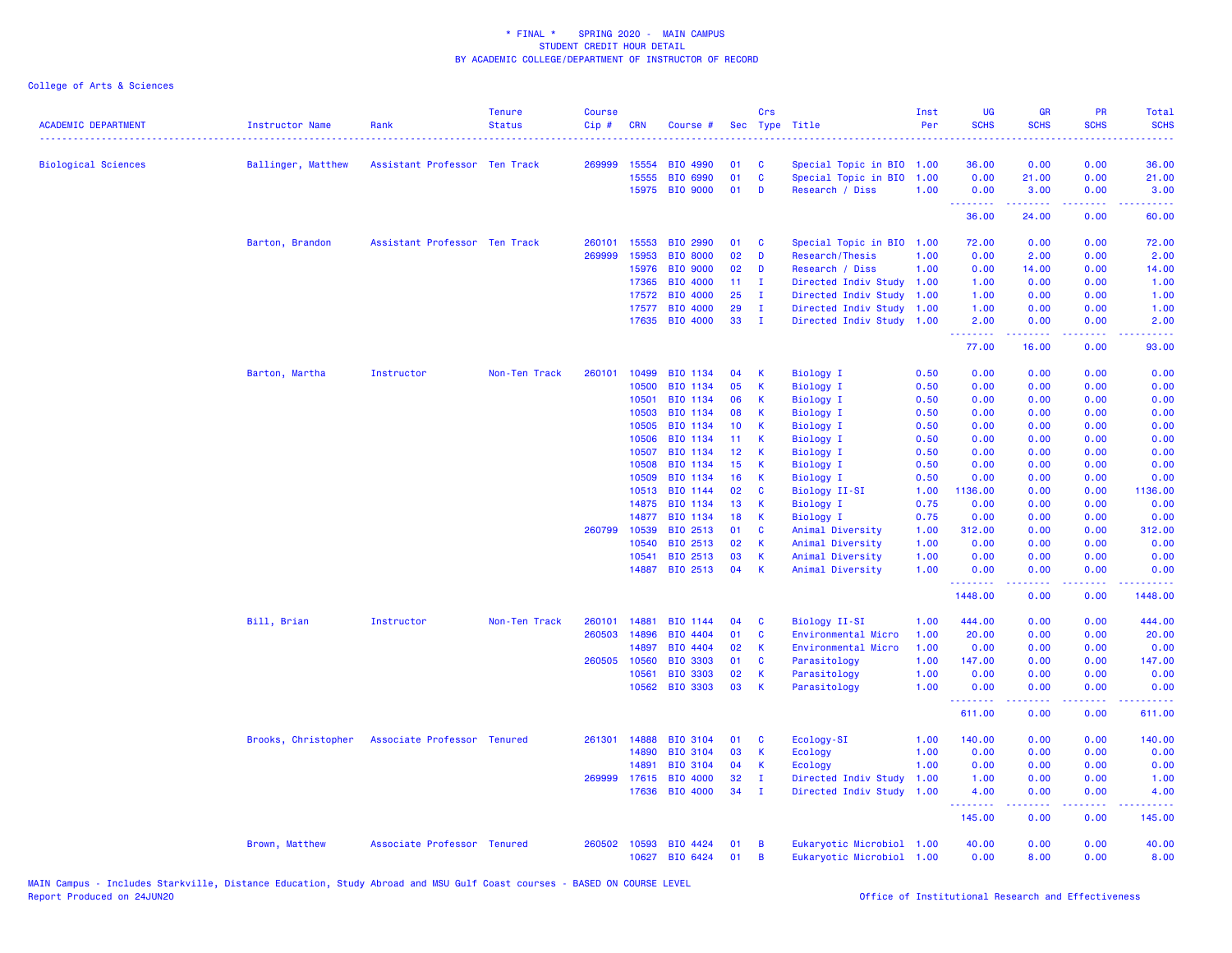| <b>ACADEMIC DEPARTMENT</b> | <b>Instructor Name</b> | Rank                          | <b>Tenure</b><br><b>Status</b> | <b>Course</b><br>Cip# | CRN                   | Course #                    |                 | Crs          | Sec Type Title                               | Inst<br>Per  | UG<br><b>SCHS</b> | <b>GR</b><br><b>SCHS</b>                                                                                                                                     | PR<br><b>SCHS</b>                                                                                                                 | <b>Total</b><br><b>SCHS</b>                                                                                                       |
|----------------------------|------------------------|-------------------------------|--------------------------------|-----------------------|-----------------------|-----------------------------|-----------------|--------------|----------------------------------------------|--------------|-------------------|--------------------------------------------------------------------------------------------------------------------------------------------------------------|-----------------------------------------------------------------------------------------------------------------------------------|-----------------------------------------------------------------------------------------------------------------------------------|
| <b>Biological Sciences</b> | Brown, Matthew         | Associate Professor Tenured   |                                | 269999                |                       | 15978 BIO 9000              | 04              | D            | Research / Diss                              | 1.00         | 0.00<br>.         | 26.00                                                                                                                                                        | 0.00                                                                                                                              | 26.00                                                                                                                             |
|                            |                        |                               |                                |                       |                       |                             |                 |              |                                              |              | 40.00             | د د د د د<br>34.00                                                                                                                                           | 0.00                                                                                                                              | 74.00                                                                                                                             |
|                            | Cebrian, Justo         | Research Professor            | Non-Ten Track                  |                       |                       | 030601 16421 WFA 8000       | 30              | D            | Research / Thesis                            | 1.00         | 0.00<br>.         | 2.00<br><u>.</u>                                                                                                                                             | 0.00<br>$\frac{1}{2} \left( \frac{1}{2} \right) \left( \frac{1}{2} \right) \left( \frac{1}{2} \right) \left( \frac{1}{2} \right)$ | 2.00                                                                                                                              |
|                            |                        |                               |                                |                       |                       |                             |                 |              |                                              |              | 0.00              | 2.00                                                                                                                                                         | 0.00                                                                                                                              | 2.00                                                                                                                              |
|                            | Counterman, Brian      | Associate Professor Tenured   |                                | 269999                | 15956                 | <b>BIO 8000</b>             | 05              | D            | Research/Thesis                              | 1.00         | 0.00              | 8.00                                                                                                                                                         | 0.00                                                                                                                              | 8.00                                                                                                                              |
|                            |                        |                               |                                |                       | 15979                 | <b>BIO 9000</b>             | 05              | D            | Research / Diss                              | 1.00         | 0.00              | 5.00                                                                                                                                                         | 0.00                                                                                                                              | 5.00                                                                                                                              |
|                            |                        |                               |                                |                       | 17518                 | BIO 4000                    | 12 <sup>7</sup> | $\mathbf{I}$ | Directed Indiv Study                         | 1.00         | 1.00              | 0.00<br>.                                                                                                                                                    | 0.00<br>.                                                                                                                         | 1.00                                                                                                                              |
|                            |                        |                               |                                |                       |                       |                             |                 |              |                                              |              | .<br>1.00         | 13.00                                                                                                                                                        | 0.00                                                                                                                              | 14.00                                                                                                                             |
|                            | Dapper, Amy            | Assistant Professor Ten Track |                                | 269999                | 15957                 | <b>BIO 8000</b>             | 06              | D            | Research/Thesis                              | 1.00         | 0.00              | 2.00                                                                                                                                                         | 0.00                                                                                                                              | 2.00                                                                                                                              |
|                            |                        |                               |                                |                       | 15980                 | <b>BIO 9000</b>             | 06              | D            | Research / Diss                              | 1.00         | 0.00              | 2.00                                                                                                                                                         | 0.00                                                                                                                              | 2.00                                                                                                                              |
|                            |                        |                               |                                |                       |                       |                             |                 |              |                                              |              | .<br>0.00         | $\frac{1}{2} \left( \frac{1}{2} \right) \left( \frac{1}{2} \right) \left( \frac{1}{2} \right) \left( \frac{1}{2} \right) \left( \frac{1}{2} \right)$<br>4.00 | .<br>0.00                                                                                                                         | $\frac{1}{2} \left( \frac{1}{2} \right) \left( \frac{1}{2} \right) \left( \frac{1}{2} \right) \left( \frac{1}{2} \right)$<br>4.00 |
|                            | Dawe, Angus            | Professor                     | <b>Tenured</b>                 | 269999                | 15958                 | <b>BIO 8000</b>             | 07              | D            | Research/Thesis                              | 1.00         | 0.00              | 2.00                                                                                                                                                         | 0.00                                                                                                                              | 2.00                                                                                                                              |
|                            |                        |                               |                                |                       | 15981                 | <b>BIO 9000</b>             | 07              | D            | Research / Diss                              | 1.00         | 0.00              | 8.00                                                                                                                                                         | 0.00                                                                                                                              | 8.00                                                                                                                              |
|                            |                        |                               |                                |                       |                       |                             |                 |              |                                              |              | .<br>0.00         | 10.00                                                                                                                                                        | 0.00                                                                                                                              | 10.00                                                                                                                             |
|                            | Echols, Jeffrey        | Instructor                    | Non-Ten Track                  | 260502                | 10565                 | <b>BIO 3304</b>             | 03              | К            | General Microbiology                         | 1.00         | 0.00              | 0.00                                                                                                                                                         | 0.00                                                                                                                              | 0.00                                                                                                                              |
|                            |                        |                               |                                |                       | 10566                 | <b>BIO 3304</b>             | 04              | К            | General Microbiology                         | 1.00         | 0.00              | 0.00                                                                                                                                                         | 0.00                                                                                                                              | 0.00                                                                                                                              |
|                            |                        |                               |                                |                       | 10567                 | <b>BIO 3304</b>             | 05              | К            | General Microbiology                         | 1.00         | 0.00              | 0.00                                                                                                                                                         | 0.00                                                                                                                              | 0.00                                                                                                                              |
|                            |                        |                               |                                |                       | 10569                 | <b>BIO 3304</b>             | 07              | К            | General Microbiology                         | 1.00         | 0.00              | 0.00                                                                                                                                                         | 0.00                                                                                                                              | 0.00                                                                                                                              |
|                            |                        |                               |                                |                       | 10570                 | <b>BIO 3304</b>             | 08              | K            | General Microbiology                         | 1.00         | 0.00              | 0.00                                                                                                                                                         | 0.00                                                                                                                              | 0.00                                                                                                                              |
|                            |                        |                               |                                |                       | 10571                 | <b>BIO 3304</b>             | 09              | К            | General Microbiology                         | 1.00         | 0.00              | 0.00                                                                                                                                                         | 0.00                                                                                                                              | 0.00                                                                                                                              |
|                            |                        |                               |                                |                       | 10572                 | <b>BIO 3304</b>             | 10<br>11        | К<br>K       | General Microbiology                         | 1.00         | 0.00              | 0.00                                                                                                                                                         | 0.00                                                                                                                              | 0.00                                                                                                                              |
|                            |                        |                               |                                |                       | 10573<br>260701 10466 | <b>BIO 3304</b><br>BIO 1004 | 01              | C            | General Microbiology<br>Anatomy & Physiology | 1.00<br>1.00 | 0.00<br>796.00    | 0.00<br>0.00                                                                                                                                                 | 0.00<br>0.00                                                                                                                      | 0.00<br>796.00                                                                                                                    |
|                            |                        |                               |                                |                       | 10467                 | <b>BIO 1004</b>             | 02              | K            | Anatomy & Physiology                         | 1.00         | 0.00              | 0.00                                                                                                                                                         | 0.00                                                                                                                              | 0.00                                                                                                                              |
|                            |                        |                               |                                |                       | 10468                 | BIO 1004                    | 03              | К            | Anatomy & Physiology                         | 1.00         | 0.00              | 0.00                                                                                                                                                         | 0.00                                                                                                                              | 0.00                                                                                                                              |
|                            |                        |                               |                                |                       | 10469                 | BIO 1004                    | 04              | К            | Anatomy & Physiology                         | 1.00         | 0.00              | 0.00                                                                                                                                                         | 0.00                                                                                                                              | 0.00                                                                                                                              |
|                            |                        |                               |                                |                       | 10470                 | <b>BIO 1004</b>             | 05              | К            | Anatomy & Physiology                         | 1.00         | 0.00              | 0.00                                                                                                                                                         | 0.00                                                                                                                              | 0.00                                                                                                                              |
|                            |                        |                               |                                |                       | 10471                 | <b>BIO 1004</b>             | 06              | K            | Anatomy & Physiology                         | 1.00         | 0.00              | 0.00                                                                                                                                                         | 0.00                                                                                                                              | 0.00                                                                                                                              |
|                            |                        |                               |                                |                       | 10472                 | <b>BIO 1004</b>             | 07              | K            | Anatomy & Physiology                         | 1.00         | 0.00              | 0.00                                                                                                                                                         | 0.00                                                                                                                              | 0.00                                                                                                                              |
|                            |                        |                               |                                |                       |                       | 10474 BIO 1004              | 09              | К            | Anatomy & Physiology                         | 1.00         | 0.00<br>.         | 0.00                                                                                                                                                         | 0.00<br>والمحامر                                                                                                                  | 0.00                                                                                                                              |
|                            |                        |                               |                                |                       |                       |                             |                 |              |                                              |              | 796.00            | 0.00                                                                                                                                                         | 0.00                                                                                                                              | 796.00                                                                                                                            |
|                            | Ervin, Gary            | Professor                     | <b>Tenured</b>                 | 261305                | 10587                 | BIO 4233                    | 01              | C            | Living w Global Chan 1.00                    |              | 135.00            | 0.00                                                                                                                                                         | 0.00                                                                                                                              | 135.00                                                                                                                            |
|                            |                        |                               |                                | 269999                | 15959                 | <b>BIO 8000</b>             | 08              | D            | Research/Thesis                              | 1.00         | 0.00              | 3.00                                                                                                                                                         | 0.00                                                                                                                              | 3.00                                                                                                                              |
|                            |                        |                               |                                |                       | 15982                 | <b>BIO 9000</b>             | 08              | D            | Research / Diss                              | 1.00         | 0.00<br>.         | 30.00                                                                                                                                                        | 0.00                                                                                                                              | 30.00<br>.                                                                                                                        |
|                            |                        |                               |                                |                       |                       |                             |                 |              |                                              |              | 135.00            | 33.00                                                                                                                                                        | 0.00                                                                                                                              | 168.00                                                                                                                            |
|                            | Folk, Ryan             | Assistant Professor Ten Track |                                |                       | 260399 14892          | BIO 4203                    | 01              | C            | Tax Of Spermatophyte 1.00                    |              | 6.00              | 0.00                                                                                                                                                         | 0.00                                                                                                                              | 6.00                                                                                                                              |
|                            |                        |                               |                                |                       | 14893                 | BIO 4203                    | 02              | K            | Tax Of Spermatophyte 1.00                    |              | 0.00              | 0.00                                                                                                                                                         | 0.00                                                                                                                              | 0.00                                                                                                                              |
|                            |                        |                               |                                |                       | 14894                 | BIO 6203                    | 01              | C            | Tax Of Spermatophyte 1.00                    |              | 0.00              | 3.00                                                                                                                                                         | 0.00                                                                                                                              | 3.00                                                                                                                              |
|                            |                        |                               |                                |                       | 14895                 | BIO 6203                    | 02              | K            | Tax Of Spermatophyte 1.00                    |              | 0.00              | 0.00                                                                                                                                                         | 0.00                                                                                                                              | 0.00                                                                                                                              |
|                            |                        |                               |                                | 269999                | 15960                 | <b>BIO 8000</b>             | 09              | D            | Research/Thesis                              | 1.00         | 0.00              | 5.00                                                                                                                                                         | 0.00                                                                                                                              | 5.00                                                                                                                              |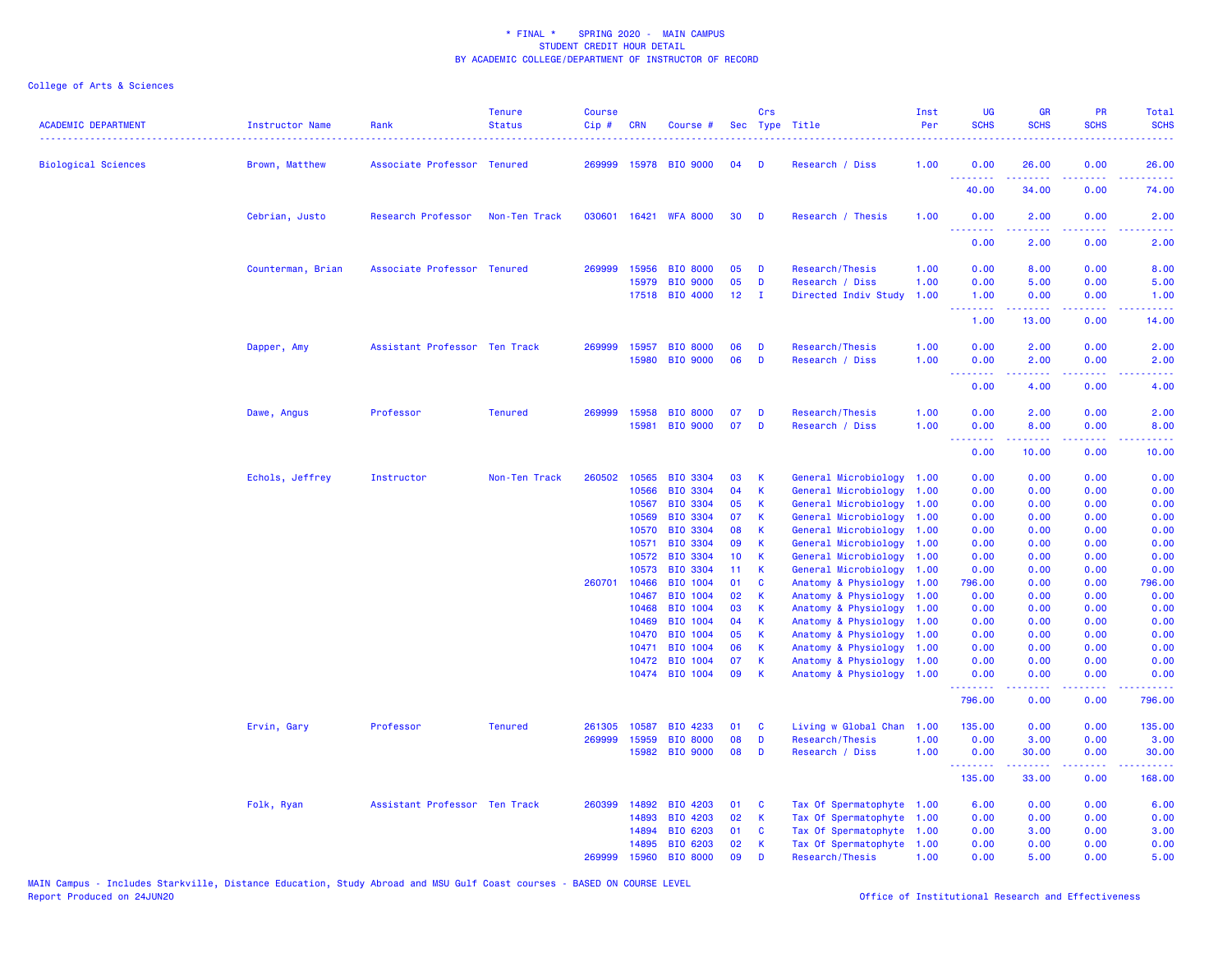| <b>ACADEMIC DEPARTMENT</b> | Instructor Name     | Rank                          | <b>Tenure</b><br><b>Status</b> | <b>Course</b><br>$Cip$ # | <b>CRN</b>     | Course #             |                 | Crs            | Sec Type Title                  | Inst<br>Per  | <b>UG</b><br><b>SCHS</b> | <b>GR</b><br><b>SCHS</b> | <b>PR</b><br><b>SCHS</b> | Total<br><b>SCHS</b> |
|----------------------------|---------------------|-------------------------------|--------------------------------|--------------------------|----------------|----------------------|-----------------|----------------|---------------------------------|--------------|--------------------------|--------------------------|--------------------------|----------------------|
|                            |                     |                               |                                |                          |                |                      |                 |                |                                 |              |                          |                          |                          |                      |
|                            |                     |                               |                                |                          |                |                      |                 |                |                                 |              | .<br>6.00                | <b>.</b> .<br>8.00       | 0.00                     | 14.00                |
| <b>Biological Sciences</b> | Gordon, Donna       | Associate Professor Tenured   |                                |                          | 260101 14257   | <b>BIO 8191</b>      | 501 S           |                | Seminar in General B 1.00       |              | 0.00                     | 1.00                     | 0.00                     | 1.00                 |
|                            |                     |                               |                                | 260401                   | 14254          | <b>BIO 8033</b>      | 501 C           |                | Adv. Cell Biology               | 1.00         | 0.00                     | 48.00                    | 0.00                     | 48.00                |
|                            |                     |                               |                                | 260706                   | 10619          | BIO 6114             | 01              | $\blacksquare$ | Cellular Physiology             | 1.00         | 0.00                     | 8.00                     | 0.00                     | 8.00                 |
|                            |                     |                               |                                | 260903                   | 10581          | BIO 4114             | 01              | $\overline{B}$ | Cellular Physiology             | 1.00         | 40.00                    | 0.00                     | 0.00                     | 40.00                |
|                            |                     |                               |                                |                          | 10582          | BIO 4114             | <b>HO1 B</b>    |                | Cellular Physiology             | 1.00         | 4.00                     | 0.00                     | 0.00                     | 4.00                 |
|                            |                     |                               |                                | 269999 15984             |                | <b>BIO 9000</b>      | 10 <sub>1</sub> | $\mathbf{D}$   | Research / Diss                 | 1.00         | 0.00                     | 5.00                     | 0.00                     | 5.00                 |
|                            |                     |                               |                                |                          | 17353          | <b>BIO 4000</b>      | 02              | $\mathbf{I}$   | Directed Indiv Study            | 1.00         | 1.00                     | 0.00                     | 0.00                     | 1.00                 |
|                            |                     |                               |                                |                          | 17521          | <b>BIO 7000</b>      | 01              | $\mathbf I$    | Directed Indiv Study 1.00       |              | 0.00<br>.                | 2.00<br>.                | 0.00<br>.                | 2.00                 |
|                            |                     |                               |                                |                          |                |                      |                 |                |                                 |              | 45.00                    | 64.00                    | 0.00                     | 109.00               |
|                            | Gout, Jean-Francois | Assistant Professor Ten Track |                                | 269999                   | 15556          | BIO 4990             | 02              | <b>C</b>       | Special Topic in BIO 1.00       |              | 18.00                    | 0.00                     | 0.00                     | 18.00                |
|                            |                     |                               |                                |                          | 15557          | BIO 6990             | 02              | $\mathbf{C}$   | Special Topic in BIO 1.00       |              | 0.00                     | 30.00                    | 0.00                     | 30.00                |
|                            |                     |                               |                                |                          | 15985          | <b>BIO 9000</b>      | 11              | D              | Research / Diss                 | 1.00         | 0.00                     | 2.00                     | 0.00                     | 2.00                 |
|                            |                     |                               |                                |                          | 17360          | BIO 4000             | 08              | - I            | Directed Indiv Study 1.00       |              | 4.00<br>.                | 0.00                     | 0.00                     | 4.00                 |
|                            |                     |                               |                                |                          |                |                      |                 |                |                                 |              | 22.00                    | 32.00                    | 0.00                     | 54.00                |
|                            | Harrison, Lindsay   | Lecturer                      | Non-Ten Track                  | 260701                   | 10475          | BIO 1023             | 01              | <b>C</b>       | Plants & Humans                 | 1.00         | 621.00                   | 0.00                     | 0.00                     | 621.00               |
|                            |                     |                               |                                |                          | 10476          | BIO 1023             | 02              | $\mathbf{C}$   | Plants & Humans                 | 1.00         | 597.00                   | 0.00                     | 0.00                     | 597.00               |
|                            |                     |                               |                                |                          | 10477          | BIO 1023             | 03              | $\mathsf{K}$   | Plants & Humans                 | 1.00         | 0.00                     | 0.00                     | 0.00                     | 0.00                 |
|                            |                     |                               |                                |                          | 10478          | BIO 1023             | 04              | K              | Plants & Humans                 | 1.00         | 0.00                     | 0.00                     | 0.00                     | 0.00                 |
|                            |                     |                               |                                |                          | 10479          | BIO 1023             | 05              | $\mathsf{K}$   | Plants & Humans                 | 1.00         | 0.00                     | 0.00                     | 0.00                     | 0.00                 |
|                            |                     |                               |                                |                          | 10480          | BIO 1023             | 06              | <b>K</b>       | Plants & Humans                 | 1.00         | 0.00                     | 0.00                     | 0.00                     | 0.00                 |
|                            |                     |                               |                                |                          | 10481          | BIO 1023             | 07              | - K            | Plants & Humans                 | 1.00         | 0.00                     | 0.00                     | 0.00                     | 0.00                 |
|                            |                     |                               |                                |                          | 10482          | BIO 1023             | 08              | $\mathsf{K}$   | Plants & Humans                 | 1.00         | 0.00                     | 0.00                     | 0.00                     | 0.00                 |
|                            |                     |                               |                                |                          | 10483          | BIO 1023             | 09              | $\mathsf{K}$   | Plants & Humans                 | 1.00         | 0.00                     | 0.00                     | 0.00                     | 0.00                 |
|                            |                     |                               |                                |                          | 10484          | BIO 1023             | 10              | K              | Plants & Humans                 | 1.00         | 0.00<br>.                | 0.00<br>.                | 0.00<br>.                | 0.00                 |
|                            |                     |                               |                                |                          |                |                      |                 |                |                                 |              | 1218.00                  | 0.00                     | 0.00                     | 1218.00              |
|                            | Holder, Thomas      | Instructor                    | Non-Ten Track                  | 260101                   | 10512          | BIO 1144             | 01              | <b>C</b>       | Biology II-SI                   | 1.00         | 412.00                   | 0.00                     | 0.00                     | 412.00               |
|                            |                     |                               |                                |                          | 10514          | BIO 1144             | 03              | <b>C</b>       | Biology II-SI                   | 1.00         | 788.00                   | 0.00                     | 0.00                     | 788.00               |
|                            |                     |                               |                                |                          | 10515          | BIO 1144             | 05              | $\mathsf{K}$   | <b>Biology II</b>               | 0.50         | 0.00                     | 0.00                     | 0.00                     | 0.00                 |
|                            |                     |                               |                                |                          | 10516          | BIO 1144             | 06              | K              | Biology II                      | 0.50         | 0.00                     | 0.00                     | 0.00                     | 0.00                 |
|                            |                     |                               |                                |                          | 10517          | BIO 1144             | 07              | К              | <b>Biology II</b>               | 0.50         | 0.00                     | 0.00                     | 0.00                     | 0.00                 |
|                            |                     |                               |                                |                          | 10518          | BIO 1144             | 08              | K              | <b>Biology II</b>               | 0.50         | 0.00                     | 0.00                     | 0.00                     | 0.00                 |
|                            |                     |                               |                                |                          | 10520          | BIO 1144             | 10 <sup>°</sup> | <b>K</b>       | Biology II                      | 0.50         | 0.00                     | 0.00                     | 0.00                     | 0.00                 |
|                            |                     |                               |                                |                          | 10521          | BIO 1144             | 11 <sub>1</sub> | K              | <b>Biology II</b>               | 0.50         | 0.00                     | 0.00                     | 0.00                     | 0.00                 |
|                            |                     |                               |                                |                          | 10522          | BIO 1144             | 12 <sub>2</sub> | K              | Biology II                      | 0.50         | 0.00                     | 0.00                     | 0.00                     | 0.00                 |
|                            |                     |                               |                                |                          | 10523          | BIO 1144<br>BIO 1144 | 13              | $\mathsf{K}$   | <b>Biology II</b>               | 0.50         | 0.00                     | 0.00<br>0.00             | 0.00                     | 0.00<br>0.00         |
|                            |                     |                               |                                |                          | 10524<br>10525 | <b>BIO 1144</b>      | 14<br>15        | K<br>K         | Biology II<br><b>Biology II</b> | 0.50<br>0.50 | 0.00<br>0.00             | 0.00                     | 0.00<br>0.00             | 0.00                 |
|                            |                     |                               |                                |                          | 10526          | BIO 1144             | 16              | K              | <b>Biology II</b>               | 0.50         | 0.00                     | 0.00                     | 0.00                     | 0.00                 |
|                            |                     |                               |                                |                          | 10527          | BIO 1144             | 17              | <b>K</b>       | Biology II                      | 0.50         | 0.00                     | 0.00                     | 0.00                     | 0.00                 |
|                            |                     |                               |                                |                          | 10528          | BIO 1144             | 18              | $\mathsf{K}$   | <b>Biology II</b>               | 0.50         | 0.00                     | 0.00                     | 0.00                     | 0.00                 |
|                            |                     |                               |                                |                          | 10530          | BIO 1144             | 20              | K              | Biology II                      | 0.50         | 0.00                     | 0.00                     | 0.00                     | 0.00                 |
|                            |                     |                               |                                |                          | 14882          | BIO 1144             | 21              | K              | <b>Biology II</b>               | 0.75         | 0.00                     | 0.00                     | 0.00                     | 0.00                 |
|                            |                     |                               |                                |                          | 14884          | BIO 1144             | 23              | K              | <b>Biology II</b>               | 0.75         | 0.00                     | 0.00                     | 0.00                     | 0.00                 |
|                            |                     |                               |                                |                          | 14885          | BIO 1144             | 24              | K              | <b>Biology II</b>               | 0.75         | 0.00                     | 0.00                     | 0.00                     | 0.00                 |
|                            |                     |                               |                                | 260301                   | 10535          | BIO 2113             | 02              | K              | <b>Plant Biology</b>            | 1.00         | 0.00                     | 0.00                     | 0.00                     | 0.00                 |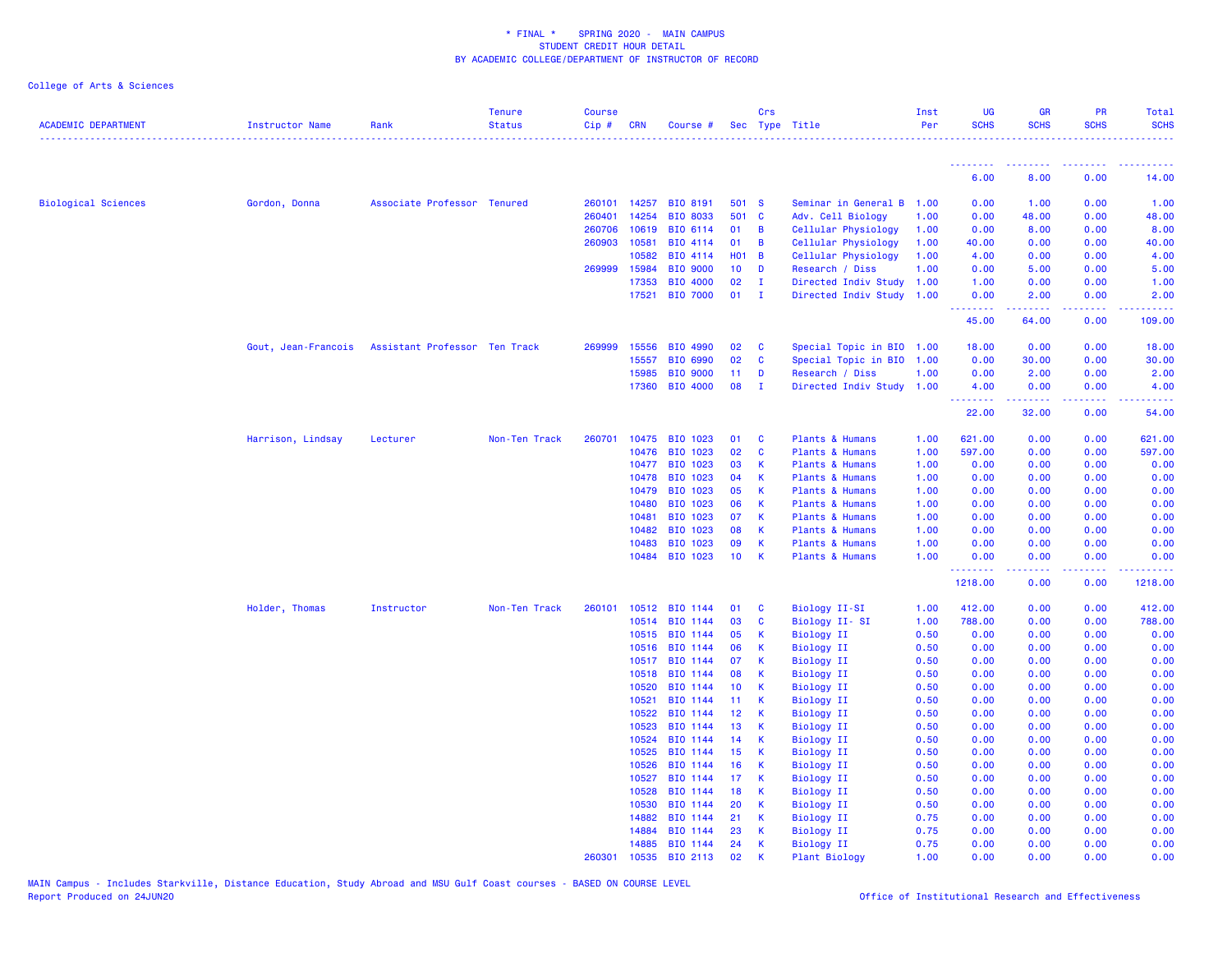| <b>ACADEMIC DEPARTMENT</b> | <b>Instructor Name</b> | Rank                          | <b>Tenure</b><br><b>Status</b> | <b>Course</b><br>Cip# | <b>CRN</b>     | Course #                    |                 | Crs                          | Sec Type Title                                    | Inst<br>Per  | <b>UG</b><br><b>SCHS</b> | <b>GR</b><br><b>SCHS</b>                                                                                                          | <b>PR</b><br><b>SCHS</b> | Total<br><b>SCHS</b> |
|----------------------------|------------------------|-------------------------------|--------------------------------|-----------------------|----------------|-----------------------------|-----------------|------------------------------|---------------------------------------------------|--------------|--------------------------|-----------------------------------------------------------------------------------------------------------------------------------|--------------------------|----------------------|
|                            |                        |                               |                                | 260301                | 10536          |                             | 03              |                              | <b>Plant Biology</b>                              |              | 0.00                     | 0.00                                                                                                                              | 0.00                     | 0.00                 |
| <b>Biological Sciences</b> | Holder, Thomas         | Instructor                    | Non-Ten Track                  |                       | 14886          | BIO 2113<br>BIO 2113        | 04              | K<br>K                       | <b>Plant Biology</b>                              | 1.00<br>1.00 | 0.00                     | 0.00                                                                                                                              | 0.00                     | 0.00                 |
|                            |                        |                               |                                | 260701                | 10575          | BIO 3524                    | 01              | C                            | Biol Of Vertebrates                               | 1.00         | 140.00                   | 0.00                                                                                                                              | 0.00                     | 140.00               |
|                            |                        |                               |                                |                       | 10576          | BIO 3524                    | 02              | К                            | <b>Biol Of Vertebrates</b>                        | 1.00         | 0.00                     | 0.00                                                                                                                              | 0.00                     | 0.00                 |
|                            |                        |                               |                                |                       |                | 10577 BIO 3524              | 03              | K                            | <b>Biol Of Vertebrates</b>                        | 1.00         | 0.00<br>.                | 0.00<br>22222                                                                                                                     | 0.00<br>.                | 0.00                 |
|                            |                        |                               |                                |                       |                |                             |                 |                              |                                                   |              | 1340.00                  | 0.00                                                                                                                              | 0.00                     | 1340.00              |
|                            | Jolley, Rachel         | Lecturer                      | Non-Ten Track                  |                       |                | 261102 14256 BIO 8093       | 501 C           |                              | Experm Bio & Biostat 1.00                         |              | 0.00<br>.                | 27.00<br>.                                                                                                                        | 0.00<br>.                | 27.00<br>.           |
|                            |                        |                               |                                |                       |                |                             |                 |                              |                                                   |              | 0.00                     | 27.00                                                                                                                             | 0.00                     | 27.00                |
|                            | Jordan, Heather        | Assistant Professor Ten Track |                                | 240101                | 16990          | <b>HON 4000</b>             | 04              | $\mathbf{I}$                 | Directed Individual                               | 1.00         | 1.00                     | 0.00                                                                                                                              | 0.00                     | 1.00                 |
|                            |                        |                               |                                | 269999                | 15558          | BIO 8990                    | 01              | C                            | Special Topic in BIO                              | 1.00         | 0.00                     | 30.00                                                                                                                             | 0.00                     | 30.00                |
|                            |                        |                               |                                |                       | 15963          | <b>BIO 8000</b>             | 12 <sub>1</sub> | D                            | Research/Thesis                                   | 1.00         | 0.00                     | 12.00                                                                                                                             | 0.00                     | 12.00                |
|                            |                        |                               |                                |                       | 15986          | <b>BIO 9000</b>             | 12 <sub>1</sub> | D                            | Research / Diss                                   | 1.00         | 0.00                     | 17.00                                                                                                                             | 0.00                     | 17.00                |
|                            |                        |                               |                                |                       | 17524          | BIO 4000                    | 14              | п.                           | Directed Indiv Study 1.00                         |              | 3.00                     | 0.00                                                                                                                              | 0.00                     | 3.00                 |
|                            |                        |                               |                                |                       | 17574          | BIO 4000                    | 26              | $\mathbf{I}$                 | Directed Indiv Study                              | 1.00         | 2.00                     | 0.00                                                                                                                              | 0.00                     | 2.00                 |
|                            |                        |                               |                                |                       | 17587          | BIO 4000                    | 31              | $\mathbf I$                  | Directed Indiv Study 1.00                         |              | 1.00<br>.                | 0.00<br>$\frac{1}{2} \left( \frac{1}{2} \right) \left( \frac{1}{2} \right) \left( \frac{1}{2} \right) \left( \frac{1}{2} \right)$ | 0.00<br>د د د د          | 1.00<br>المتمام      |
|                            |                        |                               |                                |                       |                |                             |                 |                              |                                                   |              | 7.00                     | 59.00                                                                                                                             | 0.00                     | 66.00                |
|                            | Kaplan, Evan           | Instructor                    | Non-Ten Track                  | 260101                | 10497          | BIO 1134                    | 01              | C                            | Biology I-SI                                      | 1.00         | 840.00                   | 0.00                                                                                                                              | 0.00                     | 840.00               |
|                            |                        |                               |                                |                       | 17254          | BIO 2990                    | 02              | C                            | Special Topic in BIO                              | 1.00         | 60.00                    | 0.00                                                                                                                              | 0.00                     | 60.00                |
|                            |                        |                               |                                |                       | 260401 10532   | BIO 2103                    | 01              | <b>C</b>                     | Cell Biology-SI                                   | 1.00         | 636.00                   | 0.00                                                                                                                              | 0.00                     | 636.00               |
|                            |                        |                               |                                |                       | 10533          | BIO 2103                    | 02              | C                            | Cell Biology-SI                                   | 1.00         | 510.00<br>.              | 0.00<br>22222                                                                                                                     | 0.00<br>بالمحامي         | 510.00<br>.          |
|                            |                        |                               |                                |                       |                |                             |                 |                              |                                                   |              | 2046.00                  | 0.00                                                                                                                              | 0.00                     | 2046.00              |
|                            | Klink, Vincent         | Associate Professor Tenured   |                                | 260307                | 10585          | BIO 4214                    | 01              | C                            | Gen Plant Physiology                              | 1.00         | 80.00                    | 0.00                                                                                                                              | 0.00                     | 80.00                |
|                            |                        |                               |                                |                       | 10586          | BIO 4214                    | 02              | K                            | Gen Plant Physiology                              | 1.00         | 0.00                     | 0.00                                                                                                                              | 0.00                     | 0.00                 |
|                            |                        |                               |                                |                       | 10621          | BIO 6214                    | 01              | C                            | Gen Plant Physiology                              | 1.00         | 0.00                     | 12.00                                                                                                                             | 0.00                     | 12.00                |
|                            |                        |                               |                                |                       | 10622          | BIO 6214                    | 02              | К                            | Gen Plant Physiology                              | 1.00         | 0.00                     | 0.00                                                                                                                              | 0.00                     | 0.00                 |
|                            |                        |                               |                                |                       | 269999 15964   | <b>BIO 8000</b>             | 13              | D                            | Research/Thesis                                   | 1.00         | 0.00                     | 10.00                                                                                                                             | 0.00                     | 10.00                |
|                            |                        |                               |                                |                       | 15987          | <b>BIO 9000</b>             | 13 <sub>1</sub> | D                            | Research / Diss                                   | 1.00         | 0.00                     | 17.00                                                                                                                             | 0.00                     | 17.00                |
|                            |                        |                               |                                |                       | 17354          | BIO 4000                    | 03              | п.                           | Directed Indiv Study                              | 1.00         | 1.00                     | 0.00                                                                                                                              | 0.00                     | 1.00                 |
|                            |                        |                               |                                |                       | 17355<br>17356 | <b>BIO 4000</b><br>BIO 4000 | 04<br>05        | $\mathbf{I}$<br>$\mathbf{I}$ | Directed Indiv Study                              | 1.00         | 1.00<br>3.00             | 0.00<br>0.00                                                                                                                      | 0.00<br>0.00             | 1.00                 |
|                            |                        |                               |                                |                       |                |                             |                 |                              | Directed Indiv Study 1.00                         |              |                          |                                                                                                                                   |                          | 3.00                 |
|                            |                        |                               |                                |                       | 17569<br>17570 | BIO 4000<br><b>BIO 4000</b> | 23<br>24        | Ι.<br>$\mathbf{I}$           | Directed Indiv Study<br>Directed Indiv Study 1.00 | 1.00         | 3.00<br>3.00             | 0.00<br>0.00                                                                                                                      | 0.00<br>0.00             | 3.00<br>3.00         |
|                            |                        |                               |                                |                       |                |                             |                 |                              |                                                   |              | .<br>91.00               | بالأباليات<br>39.00                                                                                                               | وبالأباد<br>0.00         | المستمال<br>130.00   |
|                            | Lawton, Andrew         | Assistant Professor Ten Track |                                | 269999                | 15765          | BIO 4990                    | 03              | C                            | Special Topic in BIO 1.00                         |              | 12.00                    | 0.00                                                                                                                              | 0.00                     | 12.00                |
|                            |                        |                               |                                |                       | 15766          | <b>BIO 6990</b>             | 03              | C                            | Special Topic in BIO                              | 1.00         | 0.00                     | 15.00                                                                                                                             | 0.00                     | 15.00                |
|                            |                        |                               |                                |                       | 17363          | BIO 4000                    | 09              | $\mathbf{I}$                 | Directed Indiv Study 1.00                         |              | 3.00                     | 0.00                                                                                                                              | 0.00                     | 3.00                 |
|                            |                        |                               |                                |                       |                |                             |                 |                              |                                                   |              | .<br>15.00               | .<br>15.00                                                                                                                        | .<br>0.00                | .<br>30.00           |
|                            | Li, Ling               | Assistant Professor Ten Track |                                | 260101                | 10636          | <b>BIO 8021</b>             | 01              | <b>S</b>                     | Seminar II                                        | 1.00         | 0.00                     | 12.00                                                                                                                             | 0.00                     | 12.00                |
|                            |                        |                               |                                | 269999                | 10635          | BIO 8011                    | 01              | <b>S</b>                     | Seminar I                                         | 1.00         | 0.00                     | 36.00                                                                                                                             | 0.00                     | 36.00                |
|                            |                        |                               |                                |                       | 15989          | <b>BIO 9000</b>             | 15              | D                            | Research / Diss                                   | 1.00         | 0.00                     | 13.00                                                                                                                             | 0.00                     | 13.00                |
|                            |                        |                               |                                |                       | 511005 10588   | BIO 4303                    | 01              | B                            | Bioinstrumentation                                | 1.00         | 36.00                    | 0.00                                                                                                                              | 0.00                     | 36.00                |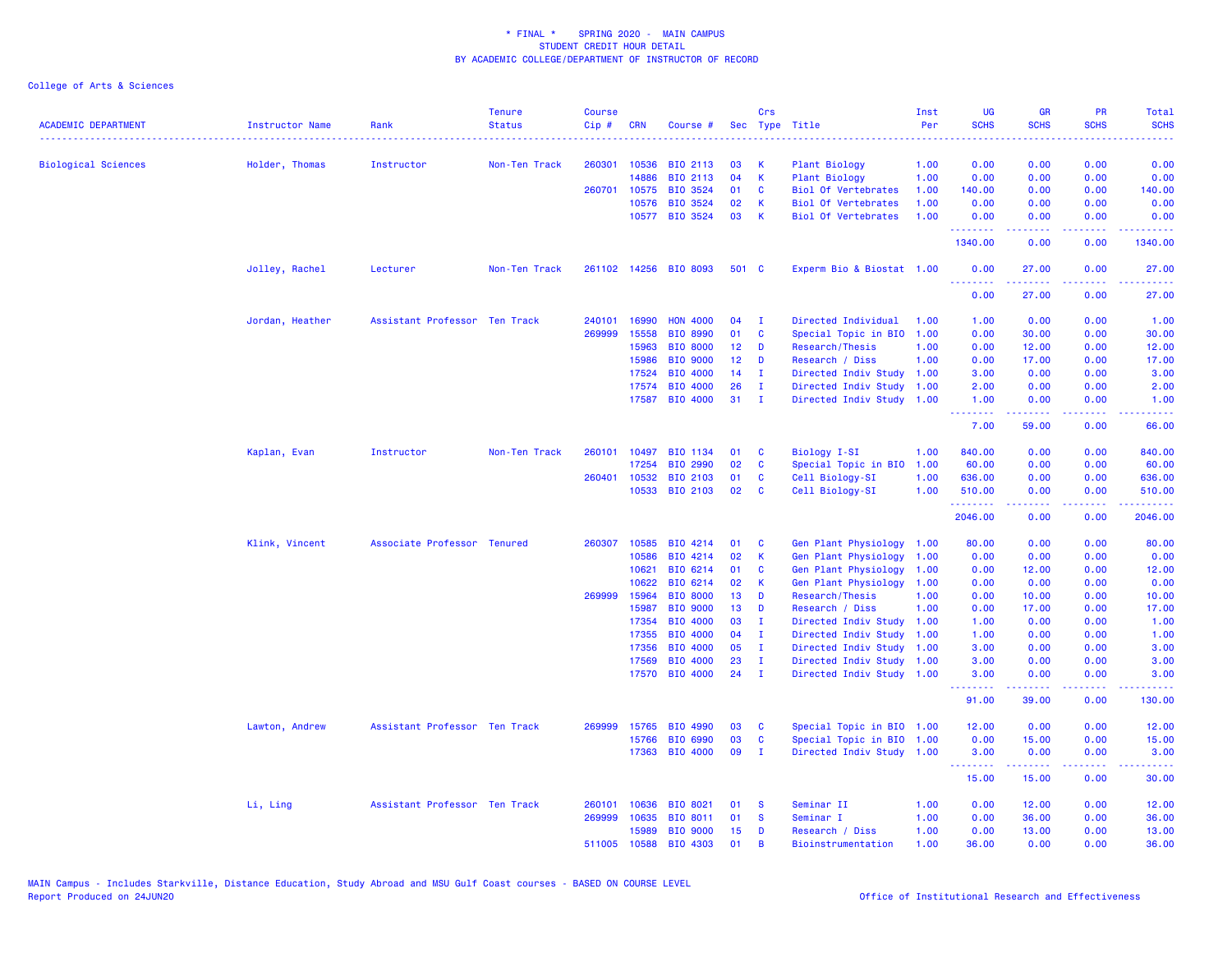| <b>ACADEMIC DEPARTMENT</b> | Instructor Name   | Rank                          | <b>Tenure</b><br><b>Status</b> | <b>Course</b><br>Cip# | <b>CRN</b>     | Course #             |                 | Crs               | Sec Type Title                      | Inst<br>Per  | UG<br><b>SCHS</b> | GR<br><b>SCHS</b> | <b>PR</b><br><b>SCHS</b> | Total<br><b>SCHS</b> |
|----------------------------|-------------------|-------------------------------|--------------------------------|-----------------------|----------------|----------------------|-----------------|-------------------|-------------------------------------|--------------|-------------------|-------------------|--------------------------|----------------------|
|                            |                   |                               |                                |                       |                |                      |                 |                   |                                     |              |                   |                   |                          |                      |
|                            |                   |                               |                                |                       |                |                      |                 |                   |                                     |              | <u>.</u><br>36.00 | 61.00             | 0.00                     | 97.00                |
| <b>Biological Sciences</b> | Liu, Bin          | Assistant Professor Ten Track |                                |                       | 260701 10542   | <b>BIO 3014</b>      | 01              | C                 | Human Physiology                    | 1.00         | 1500.00           | 0.00              | 0.00                     | 1500.00              |
|                            |                   |                               |                                |                       | 10543          | BIO 3014             | 02              | $\mathbf{C}$      | Human Physiology                    | 1.00         | 60.00             | 0.00              | 0.00                     | 60.00                |
|                            |                   |                               |                                |                       | 10544          | <b>BIO 3014</b>      | 03              | K                 | Human Physiology                    | 1.00         | 0.00              | 0.00              | 0.00                     | 0.00                 |
|                            |                   |                               |                                |                       | 10545          | <b>BIO 3014</b>      | 04              | К                 | Human Physiology                    | 1.00         | 0.00              | 0.00              | 0.00                     | 0.00                 |
|                            |                   |                               |                                |                       | 10546          | BIO 3014             | 05              | К                 | Human Physiology                    | 1.00         | 0.00              | 0.00              | 0.00                     | 0.00                 |
|                            |                   |                               |                                |                       | 10547          | BIO 3014             | 06              | K                 | Human Physiology                    | 1.00         | 0.00              | 0.00              | 0.00                     | 0.00                 |
|                            |                   |                               |                                |                       | 10548          | BIO 3014             | 07              | К                 | Human Physiology                    | 1.00         | 0.00              | 0.00              | 0.00                     | 0.00                 |
|                            |                   |                               |                                |                       | 10549          | <b>BIO 3014</b>      | 08              | К                 | Human Physiology                    | 1.00         | 0.00              | 0.00              | 0.00                     | 0.00                 |
|                            |                   |                               |                                |                       | 10550          | <b>BIO 3014</b>      | 09              | K                 | Human Physiology                    | 1.00         | 0.00              | 0.00              | 0.00                     | 0.00                 |
|                            |                   |                               |                                |                       | 10551          | BIO 3014             | 10 <sub>1</sub> | K                 | Human Physiology                    | 1.00         | 0.00              | 0.00              | 0.00                     | 0.00                 |
|                            |                   |                               |                                |                       | 10552          | <b>BIO 3014</b>      | 11 <sub>1</sub> | К                 | Human Physiology                    | 1.00         | 0.00              | 0.00              | 0.00                     | 0.00                 |
|                            |                   |                               |                                |                       | 10553          | BIO 3014             | 12              | К                 | Human Physiology                    | 1.00         | 0.00              | 0.00              | 0.00                     | 0.00                 |
|                            |                   |                               |                                |                       | 10554          | BIO 3014             | 13              | $\mathbf K$       | Human Physiology                    | 1.00         | 0.00              | 0.00              | 0.00                     | 0.00                 |
|                            |                   |                               |                                |                       | 10555          | BIO 3014             | 14              | $\mathsf{K}$      | Human Physiology                    | 1.00         | 0.00              | 0.00              | 0.00                     | 0.00                 |
|                            |                   |                               |                                | 269999                | 15967          | <b>BIO 8000</b>      | 16              | D                 | Research/Thesis                     | 1.00         | 0.00<br>.         | 3.00<br>د د د د   | 0.00                     | 3.00                 |
|                            |                   |                               |                                |                       |                |                      |                 |                   |                                     |              | 1560.00           | 3.00              | 0.00                     | 1563.00              |
|                            | McCurdy, Victoria | Instructor                    | Non-Ten Track                  | 260101                | 10498          | BIO 1134             | 02              | C                 | Biology I-SI                        | 1.00         | 708.00            | 0.00              | 0.00                     | 708.00               |
|                            |                   |                               |                                |                       | 10499          | BIO 1134             | 04              | $\,$ K            | <b>Biology I</b>                    | 0.50         | 0.00              | 0.00              | 0.00                     | 0.00                 |
|                            |                   |                               |                                |                       | 10500          | BIO 1134             | 05              | K                 | <b>Biology I</b>                    | 0.50         | 0.00              | 0.00              | 0.00                     | 0.00                 |
|                            |                   |                               |                                |                       | 10501          | BIO 1134             | 06              | К                 | <b>Biology I</b>                    | 0.50         | 0.00              | 0.00              | 0.00                     | 0.00                 |
|                            |                   |                               |                                |                       | 10503          | BIO 1134             | 08              | К                 | Biology I                           | 0.50         | 0.00              | 0.00              | 0.00                     | 0.00                 |
|                            |                   |                               |                                |                       | 10505          | BIO 1134             | 10 <sub>1</sub> | K                 | <b>Biology I</b>                    | 0.50         | 0.00              | 0.00              | 0.00                     | 0.00                 |
|                            |                   |                               |                                |                       | 10506          | BIO 1134             | 11              | К                 | <b>Biology I</b>                    | 0.50         | 0.00              | 0.00              | 0.00                     | 0.00                 |
|                            |                   |                               |                                |                       | 10507          | BIO 1134             | 12              | K                 | <b>Biology I</b>                    | 0.50         | 0.00              | 0.00              | 0.00                     | 0.00                 |
|                            |                   |                               |                                |                       | 10508          | BIO 1134             | 15              | К                 | <b>Biology I</b>                    | 0.50         | 0.00              | 0.00              | 0.00                     | 0.00                 |
|                            |                   |                               |                                |                       | 10509          | BIO 1134             | 16              | K                 | <b>Biology I</b>                    | 0.50         | 0.00              | 0.00              | 0.00                     | 0.00                 |
|                            |                   |                               |                                |                       | 14875          | BIO 1134             | 13              | К                 | <b>Biology I</b>                    | 0.25         | 0.00              | 0.00              | 0.00                     | 0.00                 |
|                            |                   |                               |                                |                       | 14877          | BIO 1134             | 18              | К                 | <b>Biology I</b>                    | 0.25         | 0.00              | 0.00              | 0.00                     | 0.00                 |
|                            |                   |                               |                                | 260507                | 10589<br>10624 | BIO 4413<br>BIO 6413 | 01<br>01        | C<br>$\mathbf{C}$ | Immunology                          | 1.00<br>1.00 | 561.00<br>0.00    | 0.00              | 0.00<br>0.00             | 561.00<br>9.00       |
|                            |                   |                               |                                | 260806                | 10583          | BIO 4133             | 01              | C                 | Immunology<br><b>Human Genetics</b> | 1.00         | 603.00            | 9.00<br>0.00      | 0.00                     | 603.00               |
|                            |                   |                               |                                |                       | 10620          | BIO 6133             | 01              | $\mathbf{C}$      | <b>Human Genetics</b>               | 1.00         | 0.00              | 9.00              | 0.00                     | 9.00                 |
|                            |                   |                               |                                |                       | 12383          | <b>GNS 4133</b>      | 01              | C                 | <b>Human Genetics</b>               | 0.50         | 18.00             | 0.00              | 0.00                     | 18.00                |
|                            |                   |                               |                                |                       |                |                      |                 |                   |                                     |              | .<br>1890.00      | 18.00             | 0.00                     | 1908.00              |
|                            | Outlaw, Diana     | Associate Professor Tenured   |                                | 260706                | 10599          | BIO 4514             | 01              | $\mathbf{C}$      | Animal Physiology                   | 1.00         | 492.00            | 0.00              | 0.00                     | 492.00               |
|                            |                   |                               |                                |                       | 10600          | BIO 4514             | 02              | K                 | Animal Physiology                   | 1.00         | 0.00              | 0.00              | 0.00                     | 0.00                 |
|                            |                   |                               |                                |                       | 10601          | BIO 4514             | 03              | K                 | Animal Physiology                   | 1.00         | 0.00              | 0.00              | 0.00                     | 0.00                 |
|                            |                   |                               |                                |                       | 10602          | BIO 4514             | 04              | K                 | Animal Physiology                   | 1.00         | 0.00              | 0.00              | 0.00                     | 0.00                 |
|                            |                   |                               |                                |                       | 10631          | BIO 6514             | 01              | C                 | Animal Physiology                   | 1.00         | 0.00              | 4.00              | 0.00                     | 4.00                 |
|                            |                   |                               |                                |                       | 10634          | BIO 6514             | 04              | K                 | Animal Physiology                   | 1.00         | 0.00              | 0.00              | 0.00                     | 0.00                 |
|                            |                   |                               |                                | 260806                | 12383          | <b>GNS 4133</b>      | 01              | C                 | <b>Human Genetics</b>               | 0.50         | 18.00             | 0.00              | 0.00                     | 18.00                |
|                            |                   |                               |                                | 269999                | 17364          | <b>BIO 4000</b>      | 10 <sub>1</sub> | - I               | Directed Indiv Study                | 1.00         | 3.00              | 0.00              | 0.00                     | 3.00                 |
|                            |                   |                               |                                |                       | 17522          | BIO 4000             | 13              | $\mathbf{I}$      | Directed Indiv Study                | 1.00         | 2.00              | 0.00              | 0.00                     | 2.00                 |
|                            |                   |                               |                                |                       | 17561          | BIO 4000             | 17 <sub>2</sub> | $\blacksquare$    | Directed Indiv Study 1.00           |              | 1.00              | 0.00              | 0.00                     | 1.00                 |
|                            |                   |                               |                                |                       | 17562          | <b>BIO 4000</b>      | 18              | $\mathbf{I}$      | Directed Indiv Study 1.00           |              | 1.00              | 0.00              | 0.00                     | 1.00                 |
|                            |                   |                               |                                |                       | 17563          | BIO 4000             | 19              | $\mathbf I$       | Directed Indiv Study 1.00           |              | 2.00              | 0.00              | 0.00                     | 2.00                 |
|                            |                   |                               |                                |                       | 17565          | BIO 4000             | 20              | $\mathbf I$       | Directed Indiv Study 1.00           |              | 1.00              | 0.00              | 0.00                     | 1.00                 |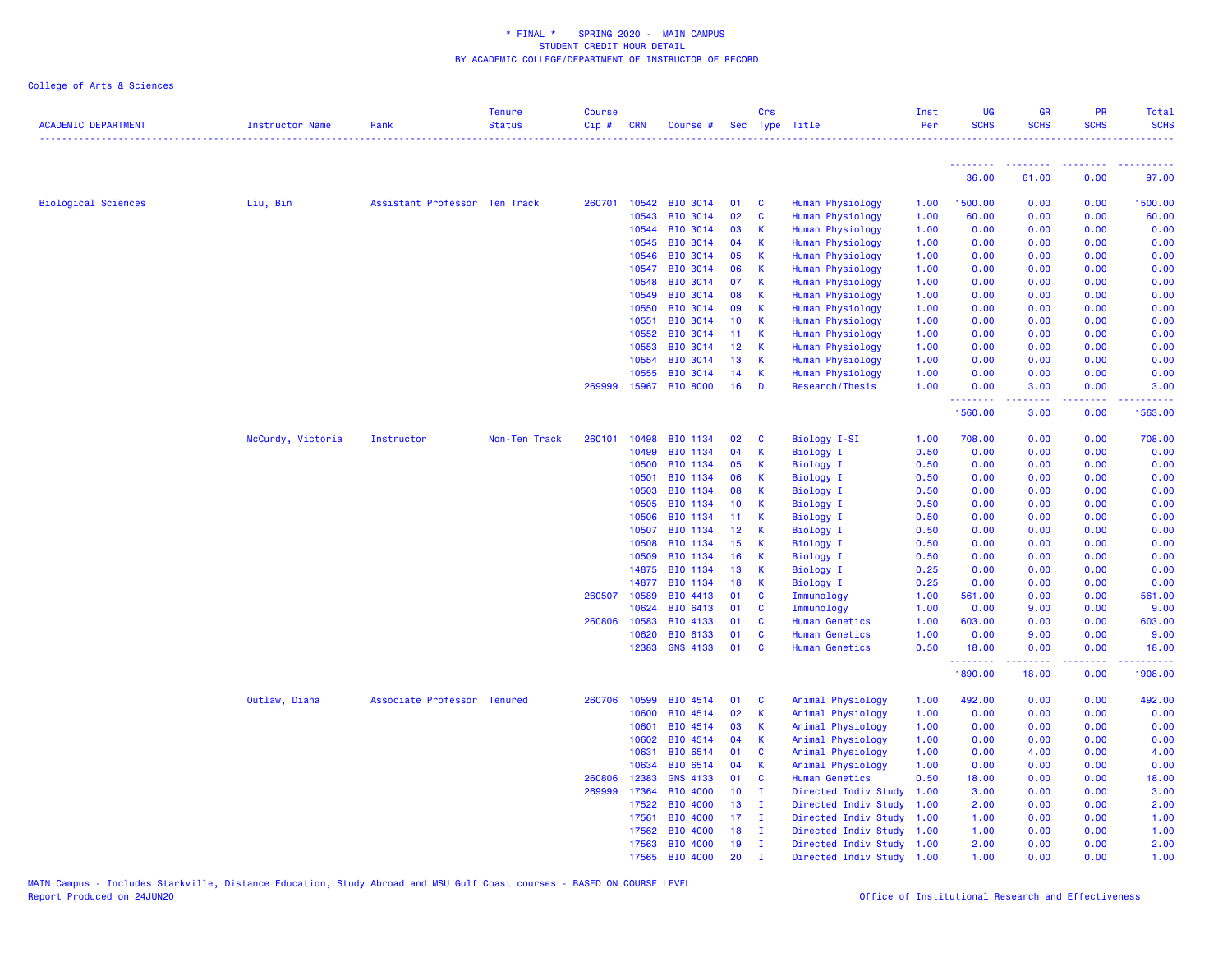| <b>ACADEMIC DEPARTMENT</b> | Instructor Name   | Rank                          | <b>Tenure</b><br><b>Status</b> | <b>Course</b><br>Cip# | <b>CRN</b>            | Course #                           |                    | Crs            | Sec Type Title                                  | Inst<br>Per  | <b>UG</b><br><b>SCHS</b>                                                                                                          | <b>GR</b><br><b>SCHS</b>                                                                                                                                      | PR<br><b>SCHS</b> | Total<br><b>SCHS</b> |
|----------------------------|-------------------|-------------------------------|--------------------------------|-----------------------|-----------------------|------------------------------------|--------------------|----------------|-------------------------------------------------|--------------|-----------------------------------------------------------------------------------------------------------------------------------|---------------------------------------------------------------------------------------------------------------------------------------------------------------|-------------------|----------------------|
| <b>Biological Sciences</b> | Outlaw, Diana     | Associate Professor Tenured   |                                | 269999                | 17583                 | <b>BIO 4000</b>                    | 30                 | $\mathbf{I}$   | Directed Indiv Study 1.00                       |              | 2.00                                                                                                                              | 0.00                                                                                                                                                          | 0.00              | 2.00                 |
|                            |                   |                               |                                |                       | 17638                 | <b>BIO 4000</b>                    | 35                 | $\mathbf{I}$   | Directed Indiv Study 1.00                       |              | 3.00<br>.                                                                                                                         | 0.00<br>.                                                                                                                                                     | 0.00              | 3.00                 |
|                            |                   |                               |                                |                       |                       |                                    |                    |                |                                                 |              | 525.00                                                                                                                            | 4.00                                                                                                                                                          | 0.00              | 529.00               |
|                            | Reichert, Nancy   | Professor                     | <b>Tenured</b>                 | 260301                | 10534                 | BIO 2113                           | 01                 | <b>C</b>       | Plant Biology                                   | 1.00         | 351.00                                                                                                                            | 0.00                                                                                                                                                          | 0.00              | 351.00               |
|                            |                   |                               |                                | 269999                | 15970                 | <b>BIO 8000</b>                    | 19                 | D              | Research/Thesis                                 | 1.00         | 0.00                                                                                                                              | 1.00                                                                                                                                                          | 0.00              | 1.00                 |
|                            |                   |                               |                                |                       | 15993                 | <b>BIO 9000</b>                    | 19                 | D              | Research / Diss                                 | 1.00         | 0.00<br>$\frac{1}{2} \left( \frac{1}{2} \right) \left( \frac{1}{2} \right) \left( \frac{1}{2} \right) \left( \frac{1}{2} \right)$ | 2.00                                                                                                                                                          | 0.00              | 2.00                 |
|                            |                   |                               |                                |                       |                       |                                    |                    |                |                                                 |              | 351.00                                                                                                                            | 3.00                                                                                                                                                          | 0.00              | 354.00               |
|                            | Roberts, Brandy   | Instructor                    | Non-Ten Track                  |                       | 260502 10563          | <b>BIO 3304</b>                    | 01                 | $\mathbf{C}$   | General Microbiology 1.00                       |              | 1332.00                                                                                                                           | 0.00                                                                                                                                                          | 0.00              | 1332.00              |
|                            |                   |                               |                                |                       | 10564                 | <b>BIO 3304</b>                    | 02                 | <b>C</b>       | General Microbiology 1.00                       |              | 28.00                                                                                                                             | 0.00                                                                                                                                                          | 0.00              | 28.00                |
|                            |                   |                               |                                |                       | 260701 10598          | <b>BIO 4503</b>                    | 01                 | $\overline{B}$ | Vertebrate Histology 0.50                       |              | 13.50                                                                                                                             | 0.00                                                                                                                                                          | 0.00              | 13.50                |
|                            |                   |                               |                                |                       | 10630                 | <b>BIO 6503</b>                    | 01                 | $\overline{B}$ | Vertebrate Histology                            | 0.50         | 0.00                                                                                                                              | 3.00                                                                                                                                                          | 0.00              | 3.00                 |
|                            |                   |                               |                                | 269999                | 17567                 | BIO 4000                           | 21                 | $\mathbf{I}$   | Directed Indiv Study 1.00                       |              | 1.00                                                                                                                              | 0.00                                                                                                                                                          | 0.00              | 1.00                 |
|                            |                   |                               |                                | 511005                | 17568<br>10579        | BIO 4000<br><b>BIO 4100</b>        | 22<br><b>B01 H</b> | $\mathbf{I}$   | Directed Indiv Study 1.00<br>Med Tech Clinicals | 1.00         | 1.00<br>144.00                                                                                                                    | 0.00<br>0.00                                                                                                                                                  | 0.00<br>0.00      | 1.00<br>144.00       |
|                            |                   |                               |                                |                       |                       |                                    |                    |                |                                                 |              | .                                                                                                                                 | .                                                                                                                                                             | .                 | .                    |
|                            |                   |                               |                                |                       |                       |                                    |                    |                |                                                 |              | 1519.50                                                                                                                           | 3.00                                                                                                                                                          | 0.00              | 1522.50              |
|                            | Shoemaker, Cory   | Lecturer                      | Non-Ten Track                  | 260301                |                       | 14255 BIO 8063                     | 501 C              |                | Comp Study of Plants 1.00                       |              | 0.00<br>.                                                                                                                         | 27.00                                                                                                                                                         | 0.00              | 27.00                |
|                            |                   |                               |                                |                       |                       |                                    |                    |                |                                                 |              | 0.00                                                                                                                              | 27.00                                                                                                                                                         | 0.00              | 27.00                |
|                            | Speights, Cori    | Non-Faculty                   | Not Applicable                 |                       |                       | 260702 15514 EPP 6990              | 501 C              |                | Special Topics In EP 0.50                       |              | 0.00                                                                                                                              | 21.00                                                                                                                                                         | 0.00              | 21.00                |
|                            |                   |                               |                                |                       |                       |                                    |                    |                |                                                 |              | 0.00                                                                                                                              | 21.00                                                                                                                                                         | 0.00              | 21.00                |
|                            | Thornton, Justin  | Associate Professor Tenured   |                                | 260503                | 10596                 | BIO 4443                           | 01                 | $\mathbf{C}$   | <b>Bacterial Genetics</b>                       | 1.00         | 135.00                                                                                                                            | 0.00                                                                                                                                                          | 0.00              | 135.00               |
|                            |                   |                               |                                |                       | 10629                 | BIO 6443                           | 01                 | $\mathbf{C}$   | <b>Bacterial Genetics</b>                       | 1.00         | 0.00                                                                                                                              | 6.00                                                                                                                                                          | 0.00              | 6.00                 |
|                            |                   |                               |                                | 269999                | 15971                 | <b>BIO 8000</b>                    | 20                 | D              | Research/Thesis                                 | 1.00         | 0.00                                                                                                                              | 8.00                                                                                                                                                          | 0.00              | 8.00                 |
|                            |                   |                               |                                |                       | 15994                 | <b>BIO 9000</b>                    | 20                 | D              | Research / Diss                                 | 1.00         | 0.00                                                                                                                              | 16.00                                                                                                                                                         | 0.00              | 16.00                |
|                            |                   |                               |                                |                       | 17351                 | BIO 4000                           | 01                 | $\mathbf{I}$   | Directed Indiv Study                            | 1.00         | 3.00                                                                                                                              | 0.00                                                                                                                                                          | 0.00              | 3.00                 |
|                            |                   |                               |                                |                       |                       | 17576 BIO 4000                     | 28                 | $\mathbf{I}$   | Directed Indiv Study 1.00                       |              | 3.00<br>.                                                                                                                         | 0.00<br>.                                                                                                                                                     | 0.00<br>.         | 3.00                 |
|                            |                   |                               |                                |                       |                       |                                    |                    |                |                                                 |              | 141.00                                                                                                                            | 30.00                                                                                                                                                         | 0.00              | 171.00               |
|                            | Wang, Ying        | Assistant Professor Ten Track |                                | 260503                | 10594                 | BIO 4433                           | 01                 | $\mathbf{C}$   | Prin Of Virology                                | 1.00         | 237.00                                                                                                                            | 0.00                                                                                                                                                          | 0.00              | 237.00               |
|                            |                   |                               |                                |                       | 10628                 | BIO 6433                           | 01                 | <b>C</b>       | Prin Of Virology                                | 1.00         | 0.00                                                                                                                              | 9.00                                                                                                                                                          | 0.00              | 9.00                 |
|                            |                   |                               |                                | 269999                | 15996                 | <b>BIO 9000</b>                    | 22                 | D              | Research / Diss                                 | 1.00         | 0.00<br>.                                                                                                                         | 12.00<br>$\frac{1}{2} \left( \frac{1}{2} \right) \left( \frac{1}{2} \right) \left( \frac{1}{2} \right) \left( \frac{1}{2} \right) \left( \frac{1}{2} \right)$ | 0.00              | 12.00<br>------      |
|                            |                   |                               |                                |                       |                       |                                    |                    |                |                                                 |              | 237.00                                                                                                                            | 21.00                                                                                                                                                         | 0.00              | 258.00               |
|                            | Welch, Mark       | Professor                     | <b>Tenured</b>                 | 240101                | 12639                 | <b>HON 4093</b>                    | H04 E              |                | <b>Honors Thesis</b>                            | 1.00         | 3.00                                                                                                                              | 0.00                                                                                                                                                          | 0.00              | 3.00                 |
|                            |                   |                               |                                | 260101                | 10618                 | BIO 6113                           | 01                 | $\mathbf{C}$   | Evolution                                       | 1.00         | 0.00                                                                                                                              | 6.00                                                                                                                                                          | 0.00              | 6.00                 |
|                            |                   |                               |                                | 261310                | 10580                 | BIO 4113                           | 01                 | <b>C</b>       | Evolution                                       | 1.00         | 135.00                                                                                                                            | 0.00                                                                                                                                                          | 0.00              | 135.00               |
|                            |                   |                               |                                |                       | 14253                 | BIO 6023                           | 501 C              |                | Prin Evolutionary Bi                            | 1.00         | 0.00                                                                                                                              | 54.00                                                                                                                                                         | 0.00              | 54.00                |
|                            |                   |                               |                                |                       | 269999 15974<br>15997 | <b>BIO 8000</b><br><b>BIO 9000</b> | 23<br>23           | D<br>D         | Research/Thesis                                 | 1.00<br>1.00 | 0.00                                                                                                                              | 5.00                                                                                                                                                          | 0.00              | 5.00                 |
|                            |                   |                               |                                |                       |                       |                                    |                    |                | Research / Diss                                 |              | 0.00<br><b>.</b> .                                                                                                                | 2.00<br>.                                                                                                                                                     | 0.00<br>المستملة  | 2.00<br>.            |
|                            |                   |                               |                                |                       |                       |                                    |                    |                |                                                 |              | 138.00                                                                                                                            | 67.00                                                                                                                                                         | 0.00              | 205.00               |
|                            | Williamson, Emily | Instructor                    | Non-Ten Track                  | 260101                |                       | 10515 BIO 1144                     | 05                 | K              | <b>Biology II</b>                               | 0.50         | 0.00                                                                                                                              | 0.00                                                                                                                                                          | 0.00              | 0.00                 |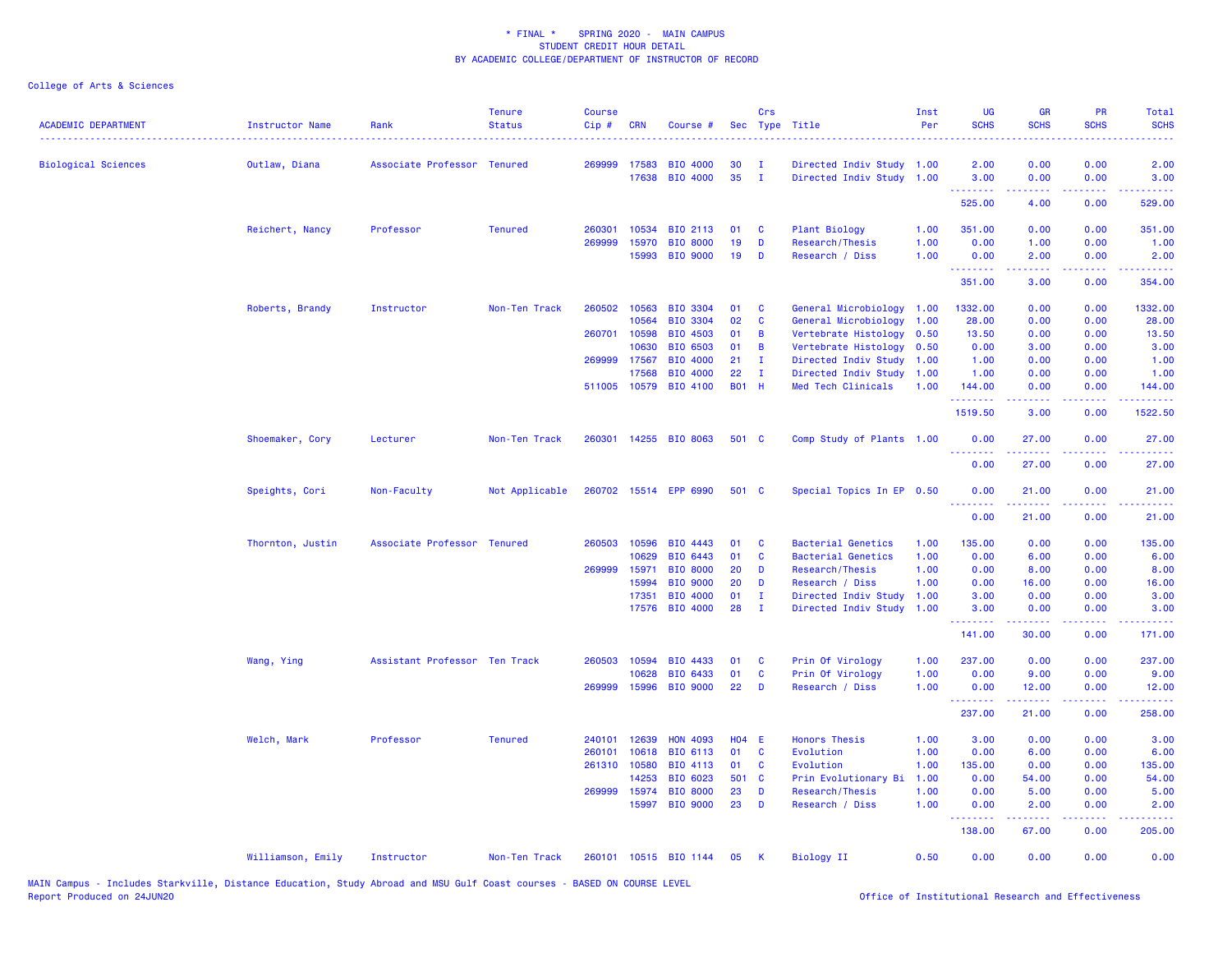| . <u>.</u> .<br>.<br><b>.</b><br>.<br><b>Biological Sciences</b><br>Williamson, Emily<br>Instructor<br>Non-Ten Track<br>260101<br>10516 BIO 1144<br>06<br>$\mathsf{K}$<br><b>Biology II</b><br>0.50<br>0.00<br>0.00<br>0.00<br>07<br>10517<br>BIO 1144<br>$\mathbf{K}$<br><b>Biology II</b><br>0.50<br>0.00<br>0.00<br>0.00<br>BIO 1144<br><b>Biology II</b><br>10518<br>08 K<br>0.50<br>0.00<br>0.00<br>0.00<br>10520<br>BIO 1144<br>10 <sub>1</sub><br><b>Biology II</b><br>0.00<br>0.00<br>$\mathsf{K}$<br>0.50<br>0.00<br>10521<br>BIO 1144<br>0.00<br>0.00<br>11 K<br><b>Biology II</b><br>0.50<br>0.00<br>BIO 1144<br>10522<br>12 K<br><b>Biology II</b><br>0.50<br>0.00<br>0.00<br>0.00<br>BIO 1144<br>10523<br>13 K<br><b>Biology II</b><br>0.50<br>0.00<br>0.00<br>0.00<br>10524<br>BIO 1144<br>0.00<br>14<br>$\overline{\mathbf{K}}$<br><b>Biology II</b><br>0.50<br>0.00<br>0.00<br>10525<br>BIO 1144<br>15 <sub>1</sub><br>$\overline{\mathbf{K}}$<br><b>Biology II</b><br>0.50<br>0.00<br>0.00<br>0.00<br>BIO 1144<br>10526<br>16<br>$\overline{\mathbf{K}}$<br><b>Biology II</b><br>0.50<br>0.00<br>0.00<br>0.00<br>10527<br>BIO 1144<br>17 <sub>1</sub><br>0.00<br>0.00<br>0.00<br><b>K</b><br><b>Biology II</b><br>0.50<br>10528<br>BIO 1144<br>18<br>$\mathbf{K}$<br><b>Biology II</b><br>0.50<br>0.00<br>0.00<br>0.00<br>BIO 1144<br>10530<br>20<br>K<br><b>Biology II</b><br>0.50<br>0.00<br>0.00<br>0.00<br>21<br>14882<br>BIO 1144<br>$\mathbf{K}$<br><b>Biology II</b><br>0.00<br>0.00<br>0.00<br>0.25<br>BIO 1144<br>14884<br>23<br><b>Biology II</b><br>0.00<br>0.00<br>K<br>0.25<br>0.00<br>14885<br>BIO 1144<br>24<br>$\mathbf{K}$<br><b>Biology II</b><br>0.25<br>0.00<br>0.00<br>0.00<br>260701<br>10486<br>BIO 1123<br>01<br>$\overline{\mathbf{c}}$<br>Animal Biology-SI<br>618.00<br>0.00<br>0.00<br>1.00<br>BIO 1123<br>02<br>0.00<br>10487<br>$\mathbf{C}$<br>Animal Biology-SI<br>1.00<br>516.00<br>0.00<br>BIO 1123<br>03 K<br>0.00<br>10488<br>Animal Biology<br>1.00<br>0.00<br>0.00<br>BIO 1123<br>10489<br>04 K<br>Animal Biology<br>1.00<br>0.00<br>0.00<br>0.00<br>10490<br>BIO 1123<br>05<br>$\mathbf{K}$<br>Animal Biology<br>0.00<br>0.00<br>0.00<br>1.00<br>BIO 1123<br>06<br>$\mathbf{K}$<br>10491<br>Animal Biology<br>0.00<br>0.00<br>0.00<br>1.00<br>BIO 1123<br>10492<br>07 K<br>0.00<br>Animal Biology<br>1.00<br>0.00<br>0.00<br>10493<br>BIO 1123<br>08<br>$\mathbf{K}$<br>Animal Biology<br>0.00<br>0.00<br>1.00<br>0.00<br>BIO 1123<br>10494<br>09<br>$\mathbf{K}$<br>Animal Biology<br>0.00<br>0.00<br>0.00<br>1.00<br>BIO 1123<br>10495<br>10 K<br>Animal Biology<br>0.00<br>1.00<br>0.00<br>0.00<br>BIO 4503<br>10598<br>$01 \quad B$<br>Vertebrate Histology<br>0.50<br>13.50<br>0.00<br>0.00<br>10630<br>BIO 6503<br>01<br><b>B</b><br>Vertebrate Histology<br>0.50<br>0.00<br>3.00<br>0.00<br>14252 BIO 1123<br>501 B<br>99.00<br>0.00<br>Animal Biology<br>1.00<br>0.00<br><u>.</u><br>-----<br>1246.50<br>3.00<br>0.00<br>0.00<br>030601 16309 WFA 8000<br>Research / Thesis<br>1.00<br>13.00<br>0.00<br>Woodrey, Mark<br>Research Assist Pro Non-Ten Track<br>17 D<br><u> 2222222</u><br>.<br>.<br>0.00<br>13.00<br>0.00<br>-----------------------------------<br>========<br><b>EDESSERS</b><br>accesses. | <b>ACADEMIC DEPARTMENT</b> | Instructor Name | Rank | <b>Tenure</b><br><b>Status</b> | <b>Course</b><br>Cip# | <b>CRN</b> | Course # | Crs | Sec Type Title | Inst<br>Per | <b>UG</b><br><b>SCHS</b> | <b>GR</b><br><b>SCHS</b> | <b>PR</b><br><b>SCHS</b> | Total<br><b>SCHS</b>                                                                                                                                                                                                                                                                                                                                                                                                                                                                   |
|-----------------------------------------------------------------------------------------------------------------------------------------------------------------------------------------------------------------------------------------------------------------------------------------------------------------------------------------------------------------------------------------------------------------------------------------------------------------------------------------------------------------------------------------------------------------------------------------------------------------------------------------------------------------------------------------------------------------------------------------------------------------------------------------------------------------------------------------------------------------------------------------------------------------------------------------------------------------------------------------------------------------------------------------------------------------------------------------------------------------------------------------------------------------------------------------------------------------------------------------------------------------------------------------------------------------------------------------------------------------------------------------------------------------------------------------------------------------------------------------------------------------------------------------------------------------------------------------------------------------------------------------------------------------------------------------------------------------------------------------------------------------------------------------------------------------------------------------------------------------------------------------------------------------------------------------------------------------------------------------------------------------------------------------------------------------------------------------------------------------------------------------------------------------------------------------------------------------------------------------------------------------------------------------------------------------------------------------------------------------------------------------------------------------------------------------------------------------------------------------------------------------------------------------------------------------------------------------------------------------------------------------------------------------------------------------------------------------------------------------------------------------------------------------------------------------------------------------------------------------------------------------------------------------------------------------------------------------------------------------------------------------------------------------------------------------------------------------------------------------------------------------------------------------------------------------------------------------------------------------------------------------------------|----------------------------|-----------------|------|--------------------------------|-----------------------|------------|----------|-----|----------------|-------------|--------------------------|--------------------------|--------------------------|----------------------------------------------------------------------------------------------------------------------------------------------------------------------------------------------------------------------------------------------------------------------------------------------------------------------------------------------------------------------------------------------------------------------------------------------------------------------------------------|
|                                                                                                                                                                                                                                                                                                                                                                                                                                                                                                                                                                                                                                                                                                                                                                                                                                                                                                                                                                                                                                                                                                                                                                                                                                                                                                                                                                                                                                                                                                                                                                                                                                                                                                                                                                                                                                                                                                                                                                                                                                                                                                                                                                                                                                                                                                                                                                                                                                                                                                                                                                                                                                                                                                                                                                                                                                                                                                                                                                                                                                                                                                                                                                                                                                                                             |                            |                 |      |                                |                       |            |          |     |                |             |                          |                          |                          | .                                                                                                                                                                                                                                                                                                                                                                                                                                                                                      |
|                                                                                                                                                                                                                                                                                                                                                                                                                                                                                                                                                                                                                                                                                                                                                                                                                                                                                                                                                                                                                                                                                                                                                                                                                                                                                                                                                                                                                                                                                                                                                                                                                                                                                                                                                                                                                                                                                                                                                                                                                                                                                                                                                                                                                                                                                                                                                                                                                                                                                                                                                                                                                                                                                                                                                                                                                                                                                                                                                                                                                                                                                                                                                                                                                                                                             |                            |                 |      |                                |                       |            |          |     |                |             |                          |                          |                          | 0.00                                                                                                                                                                                                                                                                                                                                                                                                                                                                                   |
|                                                                                                                                                                                                                                                                                                                                                                                                                                                                                                                                                                                                                                                                                                                                                                                                                                                                                                                                                                                                                                                                                                                                                                                                                                                                                                                                                                                                                                                                                                                                                                                                                                                                                                                                                                                                                                                                                                                                                                                                                                                                                                                                                                                                                                                                                                                                                                                                                                                                                                                                                                                                                                                                                                                                                                                                                                                                                                                                                                                                                                                                                                                                                                                                                                                                             |                            |                 |      |                                |                       |            |          |     |                |             |                          |                          |                          | 0.00                                                                                                                                                                                                                                                                                                                                                                                                                                                                                   |
|                                                                                                                                                                                                                                                                                                                                                                                                                                                                                                                                                                                                                                                                                                                                                                                                                                                                                                                                                                                                                                                                                                                                                                                                                                                                                                                                                                                                                                                                                                                                                                                                                                                                                                                                                                                                                                                                                                                                                                                                                                                                                                                                                                                                                                                                                                                                                                                                                                                                                                                                                                                                                                                                                                                                                                                                                                                                                                                                                                                                                                                                                                                                                                                                                                                                             |                            |                 |      |                                |                       |            |          |     |                |             |                          |                          |                          | 0.00                                                                                                                                                                                                                                                                                                                                                                                                                                                                                   |
|                                                                                                                                                                                                                                                                                                                                                                                                                                                                                                                                                                                                                                                                                                                                                                                                                                                                                                                                                                                                                                                                                                                                                                                                                                                                                                                                                                                                                                                                                                                                                                                                                                                                                                                                                                                                                                                                                                                                                                                                                                                                                                                                                                                                                                                                                                                                                                                                                                                                                                                                                                                                                                                                                                                                                                                                                                                                                                                                                                                                                                                                                                                                                                                                                                                                             |                            |                 |      |                                |                       |            |          |     |                |             |                          |                          |                          | 0.00                                                                                                                                                                                                                                                                                                                                                                                                                                                                                   |
|                                                                                                                                                                                                                                                                                                                                                                                                                                                                                                                                                                                                                                                                                                                                                                                                                                                                                                                                                                                                                                                                                                                                                                                                                                                                                                                                                                                                                                                                                                                                                                                                                                                                                                                                                                                                                                                                                                                                                                                                                                                                                                                                                                                                                                                                                                                                                                                                                                                                                                                                                                                                                                                                                                                                                                                                                                                                                                                                                                                                                                                                                                                                                                                                                                                                             |                            |                 |      |                                |                       |            |          |     |                |             |                          |                          |                          | 0.00                                                                                                                                                                                                                                                                                                                                                                                                                                                                                   |
|                                                                                                                                                                                                                                                                                                                                                                                                                                                                                                                                                                                                                                                                                                                                                                                                                                                                                                                                                                                                                                                                                                                                                                                                                                                                                                                                                                                                                                                                                                                                                                                                                                                                                                                                                                                                                                                                                                                                                                                                                                                                                                                                                                                                                                                                                                                                                                                                                                                                                                                                                                                                                                                                                                                                                                                                                                                                                                                                                                                                                                                                                                                                                                                                                                                                             |                            |                 |      |                                |                       |            |          |     |                |             |                          |                          |                          | 0.00                                                                                                                                                                                                                                                                                                                                                                                                                                                                                   |
|                                                                                                                                                                                                                                                                                                                                                                                                                                                                                                                                                                                                                                                                                                                                                                                                                                                                                                                                                                                                                                                                                                                                                                                                                                                                                                                                                                                                                                                                                                                                                                                                                                                                                                                                                                                                                                                                                                                                                                                                                                                                                                                                                                                                                                                                                                                                                                                                                                                                                                                                                                                                                                                                                                                                                                                                                                                                                                                                                                                                                                                                                                                                                                                                                                                                             |                            |                 |      |                                |                       |            |          |     |                |             |                          |                          |                          | 0.00                                                                                                                                                                                                                                                                                                                                                                                                                                                                                   |
|                                                                                                                                                                                                                                                                                                                                                                                                                                                                                                                                                                                                                                                                                                                                                                                                                                                                                                                                                                                                                                                                                                                                                                                                                                                                                                                                                                                                                                                                                                                                                                                                                                                                                                                                                                                                                                                                                                                                                                                                                                                                                                                                                                                                                                                                                                                                                                                                                                                                                                                                                                                                                                                                                                                                                                                                                                                                                                                                                                                                                                                                                                                                                                                                                                                                             |                            |                 |      |                                |                       |            |          |     |                |             |                          |                          |                          | 0.00                                                                                                                                                                                                                                                                                                                                                                                                                                                                                   |
|                                                                                                                                                                                                                                                                                                                                                                                                                                                                                                                                                                                                                                                                                                                                                                                                                                                                                                                                                                                                                                                                                                                                                                                                                                                                                                                                                                                                                                                                                                                                                                                                                                                                                                                                                                                                                                                                                                                                                                                                                                                                                                                                                                                                                                                                                                                                                                                                                                                                                                                                                                                                                                                                                                                                                                                                                                                                                                                                                                                                                                                                                                                                                                                                                                                                             |                            |                 |      |                                |                       |            |          |     |                |             |                          |                          |                          | 0.00                                                                                                                                                                                                                                                                                                                                                                                                                                                                                   |
|                                                                                                                                                                                                                                                                                                                                                                                                                                                                                                                                                                                                                                                                                                                                                                                                                                                                                                                                                                                                                                                                                                                                                                                                                                                                                                                                                                                                                                                                                                                                                                                                                                                                                                                                                                                                                                                                                                                                                                                                                                                                                                                                                                                                                                                                                                                                                                                                                                                                                                                                                                                                                                                                                                                                                                                                                                                                                                                                                                                                                                                                                                                                                                                                                                                                             |                            |                 |      |                                |                       |            |          |     |                |             |                          |                          |                          | 0.00                                                                                                                                                                                                                                                                                                                                                                                                                                                                                   |
|                                                                                                                                                                                                                                                                                                                                                                                                                                                                                                                                                                                                                                                                                                                                                                                                                                                                                                                                                                                                                                                                                                                                                                                                                                                                                                                                                                                                                                                                                                                                                                                                                                                                                                                                                                                                                                                                                                                                                                                                                                                                                                                                                                                                                                                                                                                                                                                                                                                                                                                                                                                                                                                                                                                                                                                                                                                                                                                                                                                                                                                                                                                                                                                                                                                                             |                            |                 |      |                                |                       |            |          |     |                |             |                          |                          |                          | 0.00                                                                                                                                                                                                                                                                                                                                                                                                                                                                                   |
|                                                                                                                                                                                                                                                                                                                                                                                                                                                                                                                                                                                                                                                                                                                                                                                                                                                                                                                                                                                                                                                                                                                                                                                                                                                                                                                                                                                                                                                                                                                                                                                                                                                                                                                                                                                                                                                                                                                                                                                                                                                                                                                                                                                                                                                                                                                                                                                                                                                                                                                                                                                                                                                                                                                                                                                                                                                                                                                                                                                                                                                                                                                                                                                                                                                                             |                            |                 |      |                                |                       |            |          |     |                |             |                          |                          |                          | 0.00                                                                                                                                                                                                                                                                                                                                                                                                                                                                                   |
|                                                                                                                                                                                                                                                                                                                                                                                                                                                                                                                                                                                                                                                                                                                                                                                                                                                                                                                                                                                                                                                                                                                                                                                                                                                                                                                                                                                                                                                                                                                                                                                                                                                                                                                                                                                                                                                                                                                                                                                                                                                                                                                                                                                                                                                                                                                                                                                                                                                                                                                                                                                                                                                                                                                                                                                                                                                                                                                                                                                                                                                                                                                                                                                                                                                                             |                            |                 |      |                                |                       |            |          |     |                |             |                          |                          |                          | 0.00                                                                                                                                                                                                                                                                                                                                                                                                                                                                                   |
|                                                                                                                                                                                                                                                                                                                                                                                                                                                                                                                                                                                                                                                                                                                                                                                                                                                                                                                                                                                                                                                                                                                                                                                                                                                                                                                                                                                                                                                                                                                                                                                                                                                                                                                                                                                                                                                                                                                                                                                                                                                                                                                                                                                                                                                                                                                                                                                                                                                                                                                                                                                                                                                                                                                                                                                                                                                                                                                                                                                                                                                                                                                                                                                                                                                                             |                            |                 |      |                                |                       |            |          |     |                |             |                          |                          |                          | 0.00                                                                                                                                                                                                                                                                                                                                                                                                                                                                                   |
|                                                                                                                                                                                                                                                                                                                                                                                                                                                                                                                                                                                                                                                                                                                                                                                                                                                                                                                                                                                                                                                                                                                                                                                                                                                                                                                                                                                                                                                                                                                                                                                                                                                                                                                                                                                                                                                                                                                                                                                                                                                                                                                                                                                                                                                                                                                                                                                                                                                                                                                                                                                                                                                                                                                                                                                                                                                                                                                                                                                                                                                                                                                                                                                                                                                                             |                            |                 |      |                                |                       |            |          |     |                |             |                          |                          |                          | 0.00                                                                                                                                                                                                                                                                                                                                                                                                                                                                                   |
|                                                                                                                                                                                                                                                                                                                                                                                                                                                                                                                                                                                                                                                                                                                                                                                                                                                                                                                                                                                                                                                                                                                                                                                                                                                                                                                                                                                                                                                                                                                                                                                                                                                                                                                                                                                                                                                                                                                                                                                                                                                                                                                                                                                                                                                                                                                                                                                                                                                                                                                                                                                                                                                                                                                                                                                                                                                                                                                                                                                                                                                                                                                                                                                                                                                                             |                            |                 |      |                                |                       |            |          |     |                |             |                          |                          |                          | 0.00                                                                                                                                                                                                                                                                                                                                                                                                                                                                                   |
|                                                                                                                                                                                                                                                                                                                                                                                                                                                                                                                                                                                                                                                                                                                                                                                                                                                                                                                                                                                                                                                                                                                                                                                                                                                                                                                                                                                                                                                                                                                                                                                                                                                                                                                                                                                                                                                                                                                                                                                                                                                                                                                                                                                                                                                                                                                                                                                                                                                                                                                                                                                                                                                                                                                                                                                                                                                                                                                                                                                                                                                                                                                                                                                                                                                                             |                            |                 |      |                                |                       |            |          |     |                |             |                          |                          |                          | 618.00                                                                                                                                                                                                                                                                                                                                                                                                                                                                                 |
|                                                                                                                                                                                                                                                                                                                                                                                                                                                                                                                                                                                                                                                                                                                                                                                                                                                                                                                                                                                                                                                                                                                                                                                                                                                                                                                                                                                                                                                                                                                                                                                                                                                                                                                                                                                                                                                                                                                                                                                                                                                                                                                                                                                                                                                                                                                                                                                                                                                                                                                                                                                                                                                                                                                                                                                                                                                                                                                                                                                                                                                                                                                                                                                                                                                                             |                            |                 |      |                                |                       |            |          |     |                |             |                          |                          |                          | 516.00                                                                                                                                                                                                                                                                                                                                                                                                                                                                                 |
|                                                                                                                                                                                                                                                                                                                                                                                                                                                                                                                                                                                                                                                                                                                                                                                                                                                                                                                                                                                                                                                                                                                                                                                                                                                                                                                                                                                                                                                                                                                                                                                                                                                                                                                                                                                                                                                                                                                                                                                                                                                                                                                                                                                                                                                                                                                                                                                                                                                                                                                                                                                                                                                                                                                                                                                                                                                                                                                                                                                                                                                                                                                                                                                                                                                                             |                            |                 |      |                                |                       |            |          |     |                |             |                          |                          |                          | 0.00                                                                                                                                                                                                                                                                                                                                                                                                                                                                                   |
|                                                                                                                                                                                                                                                                                                                                                                                                                                                                                                                                                                                                                                                                                                                                                                                                                                                                                                                                                                                                                                                                                                                                                                                                                                                                                                                                                                                                                                                                                                                                                                                                                                                                                                                                                                                                                                                                                                                                                                                                                                                                                                                                                                                                                                                                                                                                                                                                                                                                                                                                                                                                                                                                                                                                                                                                                                                                                                                                                                                                                                                                                                                                                                                                                                                                             |                            |                 |      |                                |                       |            |          |     |                |             |                          |                          |                          | 0.00                                                                                                                                                                                                                                                                                                                                                                                                                                                                                   |
|                                                                                                                                                                                                                                                                                                                                                                                                                                                                                                                                                                                                                                                                                                                                                                                                                                                                                                                                                                                                                                                                                                                                                                                                                                                                                                                                                                                                                                                                                                                                                                                                                                                                                                                                                                                                                                                                                                                                                                                                                                                                                                                                                                                                                                                                                                                                                                                                                                                                                                                                                                                                                                                                                                                                                                                                                                                                                                                                                                                                                                                                                                                                                                                                                                                                             |                            |                 |      |                                |                       |            |          |     |                |             |                          |                          |                          | 0.00                                                                                                                                                                                                                                                                                                                                                                                                                                                                                   |
|                                                                                                                                                                                                                                                                                                                                                                                                                                                                                                                                                                                                                                                                                                                                                                                                                                                                                                                                                                                                                                                                                                                                                                                                                                                                                                                                                                                                                                                                                                                                                                                                                                                                                                                                                                                                                                                                                                                                                                                                                                                                                                                                                                                                                                                                                                                                                                                                                                                                                                                                                                                                                                                                                                                                                                                                                                                                                                                                                                                                                                                                                                                                                                                                                                                                             |                            |                 |      |                                |                       |            |          |     |                |             |                          |                          |                          | 0.00                                                                                                                                                                                                                                                                                                                                                                                                                                                                                   |
|                                                                                                                                                                                                                                                                                                                                                                                                                                                                                                                                                                                                                                                                                                                                                                                                                                                                                                                                                                                                                                                                                                                                                                                                                                                                                                                                                                                                                                                                                                                                                                                                                                                                                                                                                                                                                                                                                                                                                                                                                                                                                                                                                                                                                                                                                                                                                                                                                                                                                                                                                                                                                                                                                                                                                                                                                                                                                                                                                                                                                                                                                                                                                                                                                                                                             |                            |                 |      |                                |                       |            |          |     |                |             |                          |                          |                          | 0.00                                                                                                                                                                                                                                                                                                                                                                                                                                                                                   |
|                                                                                                                                                                                                                                                                                                                                                                                                                                                                                                                                                                                                                                                                                                                                                                                                                                                                                                                                                                                                                                                                                                                                                                                                                                                                                                                                                                                                                                                                                                                                                                                                                                                                                                                                                                                                                                                                                                                                                                                                                                                                                                                                                                                                                                                                                                                                                                                                                                                                                                                                                                                                                                                                                                                                                                                                                                                                                                                                                                                                                                                                                                                                                                                                                                                                             |                            |                 |      |                                |                       |            |          |     |                |             |                          |                          |                          | 0.00                                                                                                                                                                                                                                                                                                                                                                                                                                                                                   |
|                                                                                                                                                                                                                                                                                                                                                                                                                                                                                                                                                                                                                                                                                                                                                                                                                                                                                                                                                                                                                                                                                                                                                                                                                                                                                                                                                                                                                                                                                                                                                                                                                                                                                                                                                                                                                                                                                                                                                                                                                                                                                                                                                                                                                                                                                                                                                                                                                                                                                                                                                                                                                                                                                                                                                                                                                                                                                                                                                                                                                                                                                                                                                                                                                                                                             |                            |                 |      |                                |                       |            |          |     |                |             |                          |                          |                          | 0.00                                                                                                                                                                                                                                                                                                                                                                                                                                                                                   |
|                                                                                                                                                                                                                                                                                                                                                                                                                                                                                                                                                                                                                                                                                                                                                                                                                                                                                                                                                                                                                                                                                                                                                                                                                                                                                                                                                                                                                                                                                                                                                                                                                                                                                                                                                                                                                                                                                                                                                                                                                                                                                                                                                                                                                                                                                                                                                                                                                                                                                                                                                                                                                                                                                                                                                                                                                                                                                                                                                                                                                                                                                                                                                                                                                                                                             |                            |                 |      |                                |                       |            |          |     |                |             |                          |                          |                          | 0.00                                                                                                                                                                                                                                                                                                                                                                                                                                                                                   |
|                                                                                                                                                                                                                                                                                                                                                                                                                                                                                                                                                                                                                                                                                                                                                                                                                                                                                                                                                                                                                                                                                                                                                                                                                                                                                                                                                                                                                                                                                                                                                                                                                                                                                                                                                                                                                                                                                                                                                                                                                                                                                                                                                                                                                                                                                                                                                                                                                                                                                                                                                                                                                                                                                                                                                                                                                                                                                                                                                                                                                                                                                                                                                                                                                                                                             |                            |                 |      |                                |                       |            |          |     |                |             |                          |                          |                          | 13.50                                                                                                                                                                                                                                                                                                                                                                                                                                                                                  |
|                                                                                                                                                                                                                                                                                                                                                                                                                                                                                                                                                                                                                                                                                                                                                                                                                                                                                                                                                                                                                                                                                                                                                                                                                                                                                                                                                                                                                                                                                                                                                                                                                                                                                                                                                                                                                                                                                                                                                                                                                                                                                                                                                                                                                                                                                                                                                                                                                                                                                                                                                                                                                                                                                                                                                                                                                                                                                                                                                                                                                                                                                                                                                                                                                                                                             |                            |                 |      |                                |                       |            |          |     |                |             |                          |                          |                          | 3.00                                                                                                                                                                                                                                                                                                                                                                                                                                                                                   |
|                                                                                                                                                                                                                                                                                                                                                                                                                                                                                                                                                                                                                                                                                                                                                                                                                                                                                                                                                                                                                                                                                                                                                                                                                                                                                                                                                                                                                                                                                                                                                                                                                                                                                                                                                                                                                                                                                                                                                                                                                                                                                                                                                                                                                                                                                                                                                                                                                                                                                                                                                                                                                                                                                                                                                                                                                                                                                                                                                                                                                                                                                                                                                                                                                                                                             |                            |                 |      |                                |                       |            |          |     |                |             |                          |                          |                          | 99.00                                                                                                                                                                                                                                                                                                                                                                                                                                                                                  |
|                                                                                                                                                                                                                                                                                                                                                                                                                                                                                                                                                                                                                                                                                                                                                                                                                                                                                                                                                                                                                                                                                                                                                                                                                                                                                                                                                                                                                                                                                                                                                                                                                                                                                                                                                                                                                                                                                                                                                                                                                                                                                                                                                                                                                                                                                                                                                                                                                                                                                                                                                                                                                                                                                                                                                                                                                                                                                                                                                                                                                                                                                                                                                                                                                                                                             |                            |                 |      |                                |                       |            |          |     |                |             |                          |                          |                          | 1249.50                                                                                                                                                                                                                                                                                                                                                                                                                                                                                |
|                                                                                                                                                                                                                                                                                                                                                                                                                                                                                                                                                                                                                                                                                                                                                                                                                                                                                                                                                                                                                                                                                                                                                                                                                                                                                                                                                                                                                                                                                                                                                                                                                                                                                                                                                                                                                                                                                                                                                                                                                                                                                                                                                                                                                                                                                                                                                                                                                                                                                                                                                                                                                                                                                                                                                                                                                                                                                                                                                                                                                                                                                                                                                                                                                                                                             |                            |                 |      |                                |                       |            |          |     |                |             |                          |                          |                          | 13.00                                                                                                                                                                                                                                                                                                                                                                                                                                                                                  |
|                                                                                                                                                                                                                                                                                                                                                                                                                                                                                                                                                                                                                                                                                                                                                                                                                                                                                                                                                                                                                                                                                                                                                                                                                                                                                                                                                                                                                                                                                                                                                                                                                                                                                                                                                                                                                                                                                                                                                                                                                                                                                                                                                                                                                                                                                                                                                                                                                                                                                                                                                                                                                                                                                                                                                                                                                                                                                                                                                                                                                                                                                                                                                                                                                                                                             |                            |                 |      |                                |                       |            |          |     |                |             |                          |                          |                          | 13.00                                                                                                                                                                                                                                                                                                                                                                                                                                                                                  |
|                                                                                                                                                                                                                                                                                                                                                                                                                                                                                                                                                                                                                                                                                                                                                                                                                                                                                                                                                                                                                                                                                                                                                                                                                                                                                                                                                                                                                                                                                                                                                                                                                                                                                                                                                                                                                                                                                                                                                                                                                                                                                                                                                                                                                                                                                                                                                                                                                                                                                                                                                                                                                                                                                                                                                                                                                                                                                                                                                                                                                                                                                                                                                                                                                                                                             |                            |                 |      |                                |                       |            |          |     |                |             |                          |                          |                          | $\begin{array}{cccccccccc} \multicolumn{2}{c}{} & \multicolumn{2}{c}{} & \multicolumn{2}{c}{} & \multicolumn{2}{c}{} & \multicolumn{2}{c}{} & \multicolumn{2}{c}{} & \multicolumn{2}{c}{} & \multicolumn{2}{c}{} & \multicolumn{2}{c}{} & \multicolumn{2}{c}{} & \multicolumn{2}{c}{} & \multicolumn{2}{c}{} & \multicolumn{2}{c}{} & \multicolumn{2}{c}{} & \multicolumn{2}{c}{} & \multicolumn{2}{c}{} & \multicolumn{2}{c}{} & \multicolumn{2}{c}{} & \multicolumn{2}{c}{} & \mult$ |
| <b>Biological Sciences</b><br>15723.00<br>654.00<br>0.00<br>=====================================<br>========<br>======== ======== =========                                                                                                                                                                                                                                                                                                                                                                                                                                                                                                                                                                                                                                                                                                                                                                                                                                                                                                                                                                                                                                                                                                                                                                                                                                                                                                                                                                                                                                                                                                                                                                                                                                                                                                                                                                                                                                                                                                                                                                                                                                                                                                                                                                                                                                                                                                                                                                                                                                                                                                                                                                                                                                                                                                                                                                                                                                                                                                                                                                                                                                                                                                                                |                            |                 |      |                                |                       |            |          |     |                |             |                          |                          |                          | 16377.00                                                                                                                                                                                                                                                                                                                                                                                                                                                                               |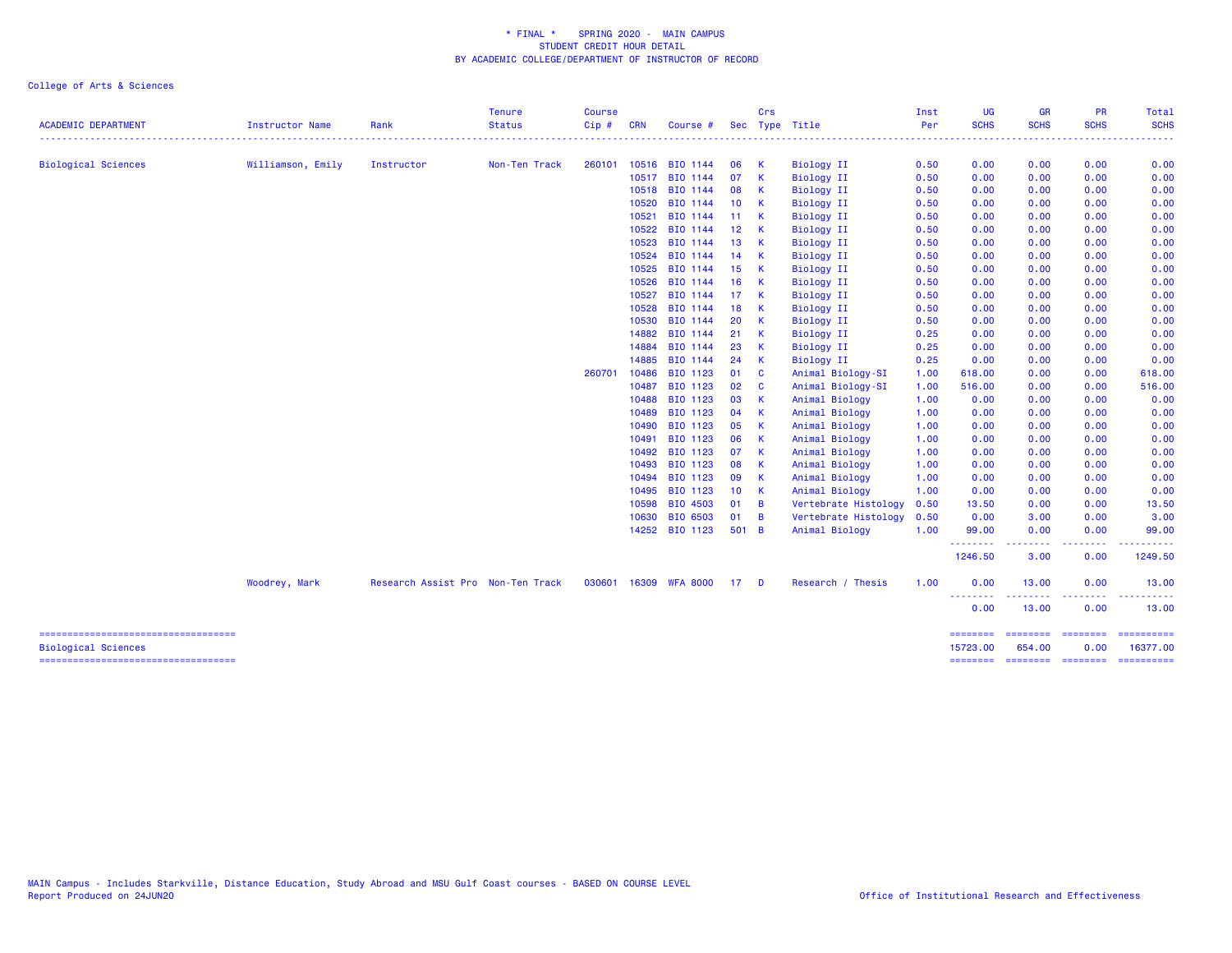| <b>ACADEMIC DEPARTMENT</b> | Instructor Name | Rank                          | <b>Tenure</b><br><b>Status</b><br>. <b>.</b> . | <b>Course</b><br>Cip# | <b>CRN</b>     | Course #             |                 | Crs        | Sec Type Title                                         | Inst<br>Per  | UG<br><b>SCHS</b> | <b>GR</b><br><b>SCHS</b> | <b>PR</b><br><b>SCHS</b> | Total<br><b>SCHS</b> |
|----------------------------|-----------------|-------------------------------|------------------------------------------------|-----------------------|----------------|----------------------|-----------------|------------|--------------------------------------------------------|--------------|-------------------|--------------------------|--------------------------|----------------------|
| Chemistry                  | Brown, Teresa   | Lecturer                      | Non-Ten Track                                  | 400501                | 10755          | CH 1211              | 01              | - L        | Invst In Chemistry I 1.00                              |              | 10.00             | 0.00                     | 0.00                     | 10.00                |
|                            |                 |                               |                                                |                       | 10756          | CH 1211              | 03              | - L        | Invst In Chemistry I 1.00                              |              | 20.00             | 0.00                     | 0.00                     | 20.00                |
|                            |                 |                               |                                                |                       |                | 10757 CH 1211        | 04              | $-1$       | Invst In Chemistry I 1.00                              |              | 20.00             | 0.00                     | 0.00                     | 20.00                |
|                            |                 |                               |                                                |                       | 10758          | CH 1211              | 05              | $-L$       | Invst In Chemistry I 1.00                              |              | 23.00             | 0.00                     | 0.00                     | 23.00                |
|                            |                 |                               |                                                |                       | 10759          | CH 1211              | 06              | - L        | Invst In Chemistry I 1.00                              |              | 24.00             | 0.00                     | 0.00                     | 24.00                |
|                            |                 |                               |                                                |                       | 10760          | CH 1211              | 07 L            |            | Invst In Chemistry I 1.00                              |              | 24.00             | 0.00                     | 0.00                     | 24.00                |
|                            |                 |                               |                                                |                       | 10762          | CH 1211              | 11 L            |            | Invst In Chemistry I 1.00                              |              | 17.00             | 0.00                     | 0.00                     | 17.00                |
|                            |                 |                               |                                                |                       | 10763          | CH 1211              | 13 L            |            | Invst In Chemistry I 1.00                              |              | 22.00             | 0.00                     | 0.00                     | 22.00                |
|                            |                 |                               |                                                |                       | 10764          | CH 1211              | 14 L            |            | Invst In Chemistry I 1.00                              |              | 16.00             | 0.00                     | 0.00                     | 16.00                |
|                            |                 |                               |                                                |                       | 10765          | CH 1211              | 15 L            |            | Invst In Chemistry I 1.00                              |              | 21.00             | 0.00                     | 0.00                     | 21.00                |
|                            |                 |                               |                                                |                       | 10766          | CH 1211              | 16 L            |            | Invst In Chemistry I 1.00                              |              | 21.00             | 0.00                     | 0.00                     | 21.00                |
|                            |                 |                               |                                                |                       | 10767          | CH 1211<br>CH 1211   | 22 L<br>24      | - L        | Invst In Chemistry I 1.00                              |              | 6.00<br>21.00     | 0.00<br>0.00             | 0.00<br>0.00             | 6.00<br>21.00        |
|                            |                 |                               |                                                |                       | 10768<br>10769 | CH 1211              | 26              | - L        | Invst In Chemistry I 1.00<br>Invst In Chemistry I 1.00 |              | 22.00             | 0.00                     | 0.00                     | 22.00                |
|                            |                 |                               |                                                |                       | 10770          | CH 1211              | 28              | - L        | Invst In Chemistry I 1.00                              |              | 22.00             | 0.00                     | 0.00                     | 22.00                |
|                            |                 |                               |                                                |                       | 10772          | CH 1211              | 34              | - L        | Invst In Chemistry I 1.00                              |              | 20.00             | 0.00                     | 0.00                     | 20.00                |
|                            |                 |                               |                                                |                       | 10773          | CH 1211              | 35              | $-L$       | Invst In Chemistry I 1.00                              |              | 20.00             | 0.00                     | 0.00                     | 20.00                |
|                            |                 |                               |                                                |                       |                | 10774 CH 1211        | 36              | - L        | Invst In Chemistry I 1.00                              |              | 11.00             | 0.00                     | 0.00                     | 11.00                |
|                            |                 |                               |                                                |                       | 10775          | CH 1211              | 37              | - L        | Invst In Chemistry I 1.00                              |              | 14.00             | 0.00                     | 0.00                     | 14.00                |
|                            |                 |                               |                                                |                       | 10797          | CH 1221              | 01 L            |            | Invst Chemistry II                                     | 1.00         | 15.00             | 0.00                     | 0.00                     | 15.00                |
|                            |                 |                               |                                                |                       | 10798          | CH 1221              | 03 L            |            | Invst Chemistry II                                     | 1.00         | 23.00             | 0.00                     | 0.00                     | 23.00                |
|                            |                 |                               |                                                |                       | 10799          | CH 1221              | 04              | - L        | Invst Chemistry II                                     | 1.00         | 24.00             | 0.00                     | 0.00                     | 24.00                |
|                            |                 |                               |                                                |                       | 10800          | CH 1221              | 05              | - L        | Invst Chemistry II                                     | 1.00         | 24.00             | 0.00                     | 0.00                     | 24.00                |
|                            |                 |                               |                                                |                       | 10801          | CH 1221              | 07              | - L        | Invst Chemistry II                                     | 1.00         | 22.00             | 0.00                     | 0.00                     | 22.00                |
|                            |                 |                               |                                                |                       | 10802          | CH 1221              | 08 L            |            | Invst Chemistry II                                     | 1.00         | 20.00             | 0.00                     | 0.00                     | 20.00                |
|                            |                 |                               |                                                |                       | 10803          | CH 1221              | 10 <sub>1</sub> | - L        | Invst Chemistry II                                     | 1.00         | 15.00             | 0.00                     | 0.00                     | 15.00                |
|                            |                 |                               |                                                |                       | 10804          | CH 1221              | 11 L            |            | Invst Chemistry II                                     | 1.00         | 20.00             | 0.00                     | 0.00                     | 20.00                |
|                            |                 |                               |                                                |                       | 10805          | CH 1221              | 13 L            |            | Invst Chemistry II                                     | 1.00         | 22.00             | 0.00                     | 0.00                     | 22.00                |
|                            |                 |                               |                                                |                       | 10806          | CH 1221              | 14 L            |            | Invst Chemistry II                                     | 1.00         | 22.00             | 0.00                     | 0.00                     | 22.00                |
|                            |                 |                               |                                                |                       | 10807          | CH 1221              | 15 L            |            | Invst Chemistry II                                     | 1.00         | 22.00             | 0.00                     | 0.00                     | 22.00                |
|                            |                 |                               |                                                |                       | 10808          | CH 1221              | 17 L            |            | Invst Chemistry II                                     | 1.00         | 22.00             | 0.00                     | 0.00                     | 22.00                |
|                            |                 |                               |                                                |                       | 10809          | CH 1221              | 18 L            |            | Invst Chemistry II                                     | 1.00         | 21.00             | 0.00                     | 0.00                     | 21.00                |
|                            |                 |                               |                                                |                       | 10811          | CH 1221              | 21              | - L        | Invst Chemistry II                                     | 1.00         | 10.00             | 0.00                     | 0.00                     | 10.00                |
|                            |                 |                               |                                                |                       | 10812          | CH 1221              | 23 L            |            | Invst Chemistry II                                     | 1.00         | 24.00             | 0.00                     | 0.00                     | 24.00                |
|                            |                 |                               |                                                |                       | 10813          | CH 1221              | 24              | - L        | Invst Chemistry II                                     | 1.00         | 22.00             | 0.00                     | 0.00                     | 22.00                |
|                            |                 |                               |                                                |                       | 10814          | CH 1221              | 25 L            |            | Invst Chemistry II                                     | 1.00         | 20.00             | 0.00                     | 0.00                     | 20.00                |
|                            |                 |                               |                                                |                       | 10815          | CH 1221              | 26              | - L        | Invst Chemistry II                                     | 1.00         | 22.00             | 0.00                     | 0.00                     | 22.00                |
|                            |                 |                               |                                                |                       | 10816          | CH 1221              | 27              | - L        | Invst Chemistry II                                     | 1.00         | 10.00             | 0.00                     | 0.00                     | 10.00                |
|                            |                 |                               |                                                |                       | 10818<br>10819 | CH 1221<br>CH 1221   | 29<br>30        | - L<br>- L | Invst Chemistry II<br>Invst Chemistry II               | 1.00<br>1.00 | 24.00<br>23.00    | 0.00<br>0.00             | 0.00<br>0.00             | 24.00<br>23.00       |
|                            |                 |                               |                                                |                       | 10820          | CH 1221              | 31              | $-1$       | Invst Chemistry II                                     | 1.00         | 24.00             | 0.00                     | 0.00                     | 24.00                |
|                            |                 |                               |                                                |                       | 10821          | CH 1221              | 32              | - L        | Invst Chemistry II                                     | 1.00         | 24.00             | 0.00                     | 0.00                     | 24.00                |
|                            |                 |                               |                                                |                       | 10822          | CH 1221              | 33 L            |            | Invst Chemistry II                                     | 1.00         | 22.00             | 0.00                     | 0.00                     | 22.00                |
|                            |                 |                               |                                                |                       | 10823          | CH 1221              | 34              | $-L$       | Invst Chemistry II                                     | 1.00         | 13.00             | 0.00                     | 0.00                     | 13.00                |
|                            |                 |                               |                                                |                       | 10824          | CH 1221              | 35              | $-L$       | Invst Chemistry II                                     | 1.00         | 11.00             | 0.00                     | 0.00                     | 11.00                |
|                            |                 |                               |                                                |                       |                | 10826 CH 1221        | 39 L            |            | Invst Chemistry II                                     | 1.00         | 9.00              | 0.00                     | 0.00                     | 9.00                 |
|                            |                 |                               |                                                |                       |                |                      |                 |            |                                                        |              | .<br>884.00       | .<br>0.00                | .<br>0.00                | 884.00               |
|                            | Creutz, Sidney  | Assistant Professor Ten Track |                                                |                       |                | 400501 16956 CH 8000 | $01$ D          |            | Research / Thesis                                      | 1.00         | 0.00<br>.         | 12.00                    | 0.00                     | 12.00                |
|                            |                 |                               |                                                |                       |                |                      |                 |            |                                                        |              | 0.00              | 12.00                    | 0.00                     | 12.00                |
|                            | Cui, Xin        | Assistant Professor Ten Track |                                                |                       |                | 400501 10898 CH 4603 | 01 L            |            | Undergraduate Resear 1.00                              |              | 3.00              | 0.00                     | 0.00                     | 3.00                 |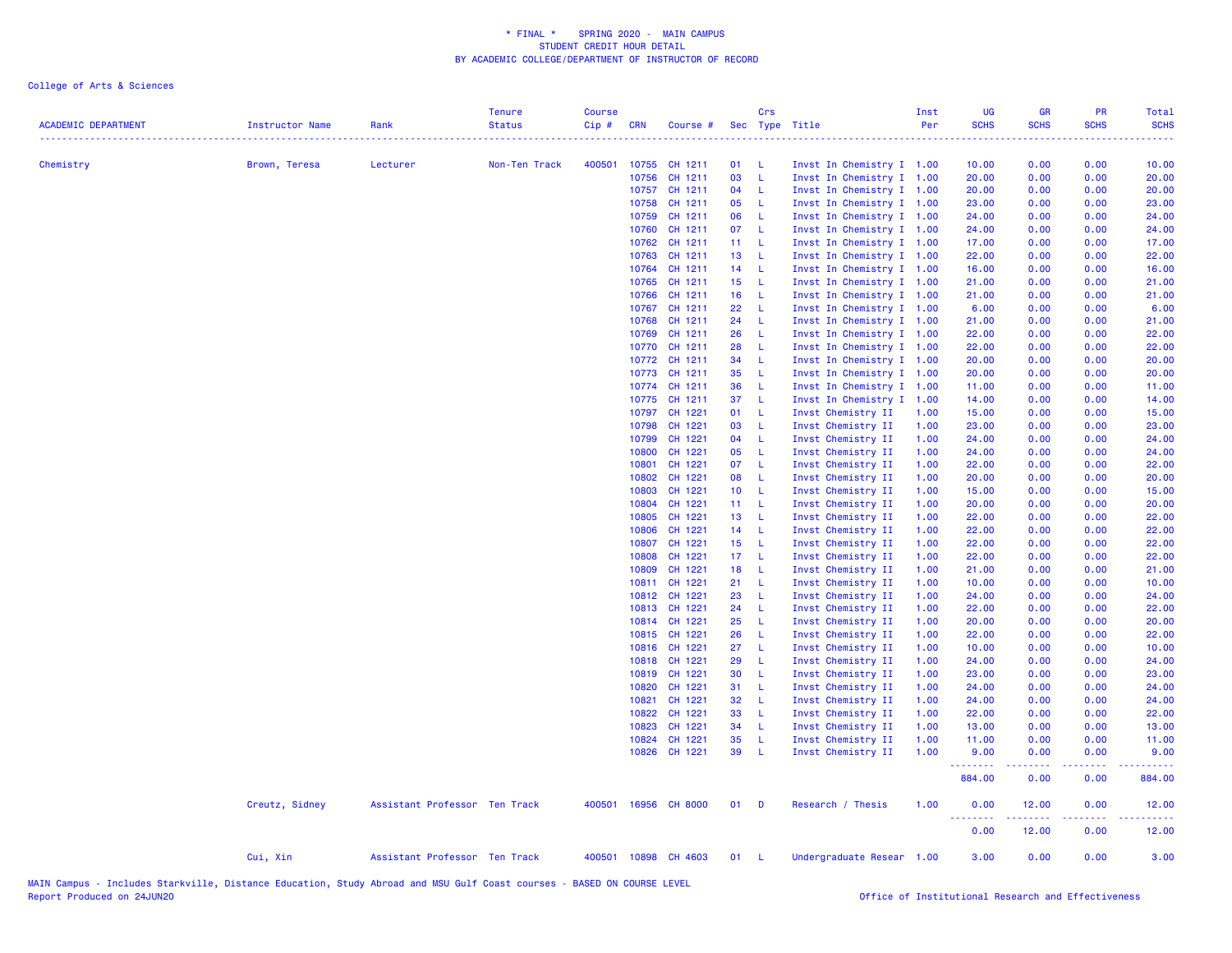| <b>ACADEMIC DEPARTMENT</b> | <b>Instructor Name</b> | Rank                              | <b>Tenure</b><br><b>Status</b> | Course<br>$Cip$ # | <b>CRN</b> | Course #       |                   | Crs          | Sec Type Title            | Inst<br>Per | UG<br><b>SCHS</b>                                   | <b>GR</b><br><b>SCHS</b> | PR<br><b>SCHS</b> | Total<br><b>SCHS</b>                                                                                                      |
|----------------------------|------------------------|-----------------------------------|--------------------------------|-------------------|------------|----------------|-------------------|--------------|---------------------------|-------------|-----------------------------------------------------|--------------------------|-------------------|---------------------------------------------------------------------------------------------------------------------------|
|                            |                        |                                   |                                |                   |            |                |                   |              |                           |             | الداعات عاما                                        |                          |                   | $\frac{1}{2} \left( \frac{1}{2} \right) \left( \frac{1}{2} \right) \left( \frac{1}{2} \right) \left( \frac{1}{2} \right)$ |
| Chemistry                  | Cui, Xin               | Assistant Professor Ten Track     |                                | 400501            | 16973      | <b>CH 9000</b> | 02                | D            | Research / Diss           | 1.00        | 0.00                                                | 45.00                    | 0.00              | 45.00                                                                                                                     |
|                            |                        |                                   |                                |                   | 17621      | CH 4000        | 33                | $\mathbf{I}$ | Directed Indiv Study 1.00 |             | 1.00                                                | 0.00                     | 0.00              | 1.00                                                                                                                      |
|                            |                        |                                   |                                | 400504            | 10892      | CH 4523        | 07                | <b>C</b>     | Organic Chemistry II 1.00 |             | 51.00                                               | 0.00                     | 0.00              | 51.00                                                                                                                     |
|                            |                        |                                   |                                |                   |            | 10893 CH 4523  | 08                | C            | Organic Chemistry II 1.00 |             | 81.00<br><b><i><u><u> - - - - - - -</u></u></i></b> | 0.00<br><b>.</b>         | 0.00<br>.         | 81.00<br>.                                                                                                                |
|                            |                        |                                   |                                |                   |            |                |                   |              |                           |             | 136.00                                              | 45.00                    | 0.00              | 181.00                                                                                                                    |
|                            | Dornshuld, Eric        | Clinical Assist Pro Non-Ten Track |                                | 400501            |            | 10833 CH 1223  | 05                | <b>C</b>     | Chemistry II-SI           | 1.00        | 312.00                                              | 0.00                     | 0.00              | 312.00                                                                                                                    |
|                            |                        |                                   |                                |                   | 10834      | CH 1223        | 06                | C            | Chemistry II-SI           | 1.00        | 285.00                                              | 0.00                     | 0.00              | 285.00                                                                                                                    |
|                            |                        |                                   |                                |                   | 10835      | CH 1223        | 07                | C            | Chemistry II-SI           | 1.00        | 240.00                                              | 0.00                     | 0.00              | 240.00                                                                                                                    |
|                            |                        |                                   |                                |                   | 10836      | CH 1223        | 08                | C            | Chemistry II-SI           | 1.00        | 258.00                                              | 0.00                     | 0.00              | 258.00                                                                                                                    |
|                            |                        |                                   |                                |                   | 10842      | CH 2141        | 01                | C            | Prof Chem: Tools          | 1.00        | 25.00                                               | 0.00                     | 0.00              | 25.00                                                                                                                     |
|                            |                        |                                   |                                |                   |            | 10911 CH 4711  | 01                | C            | Senior Seminar            | 1.00        | 13.00<br>.                                          | 0.00<br>.                | 0.00<br>----      | 13.00<br>2.2.2.2.1                                                                                                        |
|                            |                        |                                   |                                |                   |            |                |                   |              |                           |             | 1133.00                                             | 0.00                     | 0.00              | 1133.00                                                                                                                   |
|                            | Emerson, Joseph        | Associate Professor Tenured       |                                | 400501            | 16958      | <b>CH 8000</b> | 03                | D            | Research / Thesis         | 1.00        | 0.00                                                | 8.00                     | 0.00              | 8.00                                                                                                                      |
|                            |                        |                                   |                                |                   | 16974      | <b>CH 9000</b> | 03                | D            | Research / Diss           | 1.00        | 0.00                                                | 19.00                    | 0.00              | 19.00                                                                                                                     |
|                            |                        |                                   |                                |                   | 17493      | CH 4000        | 20                | $\mathbf{I}$ | Directed Indiv Study      | 1.00        | 1.00                                                | 0.00                     | 0.00              | 1.00                                                                                                                      |
|                            |                        |                                   |                                |                   | 17494      | CH 4000        | 21                | $\mathbf{I}$ | Directed Indiv Study      | 1.00        | 1.00                                                | 0.00                     | 0.00              | 1.00                                                                                                                      |
|                            |                        |                                   |                                |                   | 17495      | CH 4000        | 22                | $\mathbf{I}$ | Directed Indiv Study      | 1.00        | 2.00                                                | 0.00                     | 0.00              | 2.00                                                                                                                      |
|                            |                        |                                   |                                |                   | 17496      | CH 4000        | 23                | $\mathbf{I}$ | Directed Indiv Study 1.00 |             | 1.00                                                | 0.00                     | 0.00              | 1.00                                                                                                                      |
|                            |                        |                                   |                                |                   | 17498      | CH 4000        | 25                | $\mathbf{I}$ | Directed Indiv Study 1.00 |             | 2.00                                                | 0.00                     | 0.00              | 2.00                                                                                                                      |
|                            |                        |                                   |                                |                   | 17499      | CH 4000        | 26 <sup>°</sup>   | - I          | Directed Indiv Study      | 1.00        | 2.00                                                | 0.00                     | 0.00              | 2.00                                                                                                                      |
|                            |                        |                                   |                                |                   | 17500      | CH 4000        | 27                | - I          | Directed Indiv Study      | 1.00        | 1.00                                                | 0.00                     | 0.00              | 1.00                                                                                                                      |
|                            |                        |                                   |                                |                   | 17501      | CH 4000        | 28                | $\mathbf{I}$ | Directed Indiv Study      | 1.00        | 1.00                                                | 0.00                     | 0.00              | 1.00                                                                                                                      |
|                            |                        |                                   |                                |                   | 17502      | CH 4000        | 29                | $\mathbf{I}$ | Directed Indiv Study      | 1.00        | 1.00                                                | 0.00                     | 0.00              | 1.00                                                                                                                      |
|                            |                        |                                   |                                |                   | 17504      | CH 4000        | 30                | $\mathbf{I}$ | Directed Indiv Study      | 1.00        | 1.00                                                | 0.00                     | 0.00              | 1.00                                                                                                                      |
|                            |                        |                                   |                                | 400504            | 10838      | CH 1244        | 01                | C            | Integrated Chem II        | 0.50        | 14.00                                               | 0.00                     | 0.00              | 14.00                                                                                                                     |
|                            |                        |                                   |                                |                   | 10839      | CH 1244        | 02                | К            | Integrated Chem II        | 0.50        | 0.00                                                | 0.00                     | 0.00              | 0.00                                                                                                                      |
|                            |                        |                                   |                                |                   | 10840      | CH 1244        | 03                | K            | Integrated Chem II        | 0.50        | 0.00                                                | 0.00                     | 0.00              | 0.00                                                                                                                      |
|                            |                        |                                   |                                |                   | 10841      | CH 1244        | HO <sub>1</sub> C |              | Integrated Chem II        | 0.50        | 12.00                                               | 0.00                     | 0.00              | 12.00                                                                                                                     |
|                            |                        |                                   |                                | 400599            | 17099      | <b>CH 8990</b> | 03                | <b>C</b>     | Special Topic In CH       | 1.00        | 0.00                                                | 45.00                    | 0.00              | 45.00                                                                                                                     |
|                            |                        |                                   |                                |                   |            |                |                   |              |                           |             | .<br>39.00                                          | .<br>72.00               | .<br>0.00         | .<br>111.00                                                                                                               |
|                            | Fitzkee, Nicholas      | Associate Professor Tenured       |                                | 400501            | 16484      | CH 4000        | 02                | $\mathbf{I}$ | Directed Indiv Study 1.00 |             | 3.00                                                | 0.00                     | 0.00              | 3.00                                                                                                                      |
|                            |                        |                                   |                                |                   | 16486      | <b>CH 7000</b> | 02                | $\mathbf{I}$ | Directed Indiv Study 1.00 |             | 0.00                                                | 3.00                     | 0.00              | 3.00                                                                                                                      |
|                            |                        |                                   |                                |                   | 16620      | CH 4000        | 06                | $\mathbf{I}$ | Directed Indiv Study 1.00 |             | 3.00                                                | 0.00                     | 0.00              | 3.00                                                                                                                      |
|                            |                        |                                   |                                |                   | 16621      | CH 4000        | 07                | $\mathbf{I}$ | Directed Indiv Study 1.00 |             | 2.00                                                | 0.00                     | 0.00              | 2.00                                                                                                                      |
|                            |                        |                                   |                                |                   | 16698      | CH 4000        | 08                | $\mathbf{I}$ | Directed Indiv Study 1.00 |             | 2.00                                                | 0.00                     | 0.00              | 2.00                                                                                                                      |
|                            |                        |                                   |                                |                   | 16975      | <b>CH 9000</b> | 04                | D            | Research / Diss           | 1.00        | 0.00                                                | 40.00                    | 0.00              | 40.00                                                                                                                     |
|                            |                        |                                   |                                |                   | 17229      | CH 4000        | 13 <sup>°</sup>   | $\mathbf{I}$ | Directed Indiv Study      | 1.00        | 2.00                                                | 0.00                     | 0.00              | 2.00                                                                                                                      |
|                            |                        |                                   |                                |                   | 17449      | CH 4000        | 18                | I.           | Directed Indiv Study      | 1.00        | 2.00                                                | 0.00                     | 0.00              | 2.00                                                                                                                      |
|                            |                        |                                   |                                | 400599            |            | 16134 CH 8990  | 01                | <b>C</b>     | Special Topic In CH       | 1.00        | 0.00                                                | 24.00                    | 0.00              | 24.00                                                                                                                     |
|                            |                        |                                   |                                |                   |            |                |                   |              |                           |             | .<br>14.00                                          | 22222<br>67.00           | د د د د<br>0.00   | المتماما<br>81.00                                                                                                         |
|                            | Gwaltney, Steven       | Professor                         | <b>Tenured</b>                 | 400501            | 10850      | CH 4141        | 01                | C            | Prof Chem: Research       | 1.00        | 31.00                                               | 0.00                     | 0.00              | 31.00                                                                                                                     |
|                            |                        |                                   |                                |                   | 16976      | <b>CH 9000</b> | 05                | D            | Research / Diss           | 1.00        | 0.00                                                | 14.00                    | 0.00              | 14.00                                                                                                                     |
|                            |                        |                                   |                                | 400506            | 10857      | CH 4423        | 01                | C            | Quantum Mech & Spect 1.00 |             | 51.00                                               | 0.00                     | 0.00              | 51.00                                                                                                                     |
|                            |                        |                                   |                                |                   | 16559      | CH 6423        | 01                | $\mathbf{c}$ | Quantum Mech & Spect 1.00 |             | 0.00                                                | 3.00                     | 0.00              | 3.00                                                                                                                      |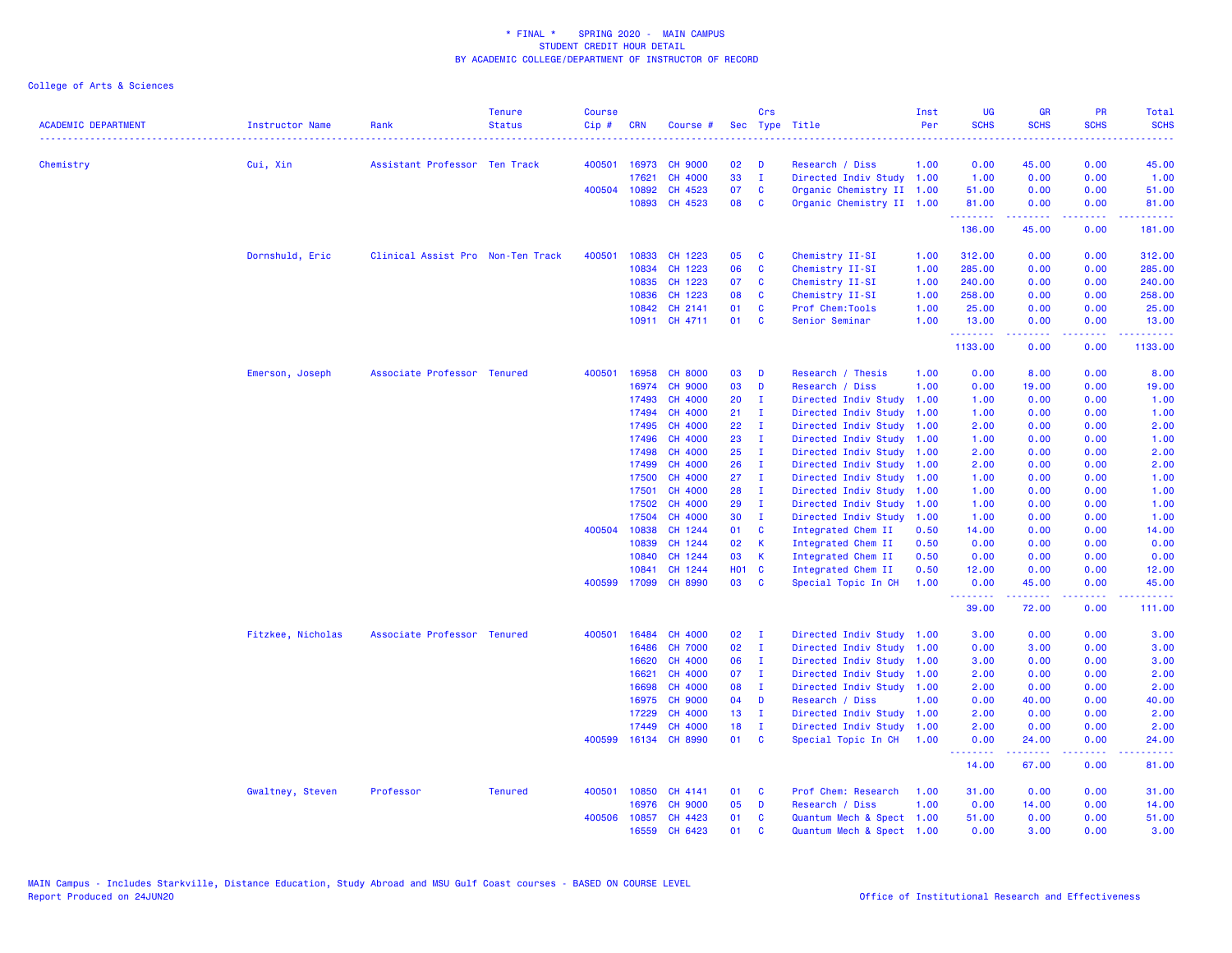| <b>ACADEMIC DEPARTMENT</b> | Instructor Name  | Rank                                               | <b>Tenure</b><br><b>Status</b> | <b>Course</b><br>Cip# | <b>CRN</b>   | Course #        |                 | Crs          | Sec Type Title            | Inst<br>Per | <b>UG</b><br><b>SCHS</b> | <b>GR</b><br><b>SCHS</b> | PR<br><b>SCHS</b> | Total<br><b>SCHS</b> |
|----------------------------|------------------|----------------------------------------------------|--------------------------------|-----------------------|--------------|-----------------|-----------------|--------------|---------------------------|-------------|--------------------------|--------------------------|-------------------|----------------------|
|                            |                  |                                                    |                                |                       |              |                 |                 |              |                           |             | .                        | <u> - - - - - - - -</u>  |                   |                      |
|                            |                  |                                                    |                                |                       |              |                 |                 |              |                           |             | 82.00                    | 17.00                    | 0.00              | 99.00                |
| Chemistry                  | Hollis, Thedford | Associate Professor Tenured                        |                                | 400501                |              | 16977 CH 9000   | 06              | <b>D</b>     | Research / Diss           | 1.00        | 0.00                     | 33.00                    | 0.00              | 33.00                |
|                            |                  |                                                    |                                | 400504                |              | 10918 CH 8553   | 01              | $\mathbf{C}$ | Theoret Org Chem          | 1.00        | 0.00<br><b>.</b> .       | 33.00<br>.               | 0.00<br>22222     | 33.00<br>.           |
|                            |                  |                                                    |                                |                       |              |                 |                 |              |                           |             | 0.00                     | 66.00                    | 0.00              | 66.00                |
|                            | Mlsna, Debra     | Assistant Professor Ten Track                      |                                | 260202                | 10439        | <b>BCH 4613</b> | 02              | <b>C</b>     | Gen Biochem II            | 1.00        | 75.00                    | 0.00                     | 0.00              | 75.00                |
|                            |                  |                                                    |                                | 400501                | 16602        | CH 4000         | 05              | $\mathbf{I}$ | Directed Indiv Study      | 1.00        | 3.00                     | 0.00                     | 0.00              | 3.00                 |
|                            |                  |                                                    |                                |                       | 16978        | <b>CH 9000</b>  | 07              | D            | Research / Diss           | 1.00        | 0.00                     | 21.00                    | 0.00              | 21.00                |
|                            |                  |                                                    |                                |                       | 17474        | CH 4000         | 19 <sup>°</sup> | $\mathbf{I}$ | Directed Indiv Study      | 1.00        | 2.00                     | 0.00                     | 0.00              | 2.00                 |
|                            |                  |                                                    |                                |                       | 17655        | CH 4000         | 34              | $\mathbf{I}$ | Directed Indiv Study      | 1.00        | 1.00                     | 0.00                     | 0.00              | 1.00                 |
|                            |                  |                                                    |                                | 400504                | 10838        | CH 1244         | 01              | $\mathbf{C}$ | Integrated Chem II        | 0.50        | 14.00                    | 0.00                     | 0.00              | 14.00                |
|                            |                  |                                                    |                                |                       | 10839        | CH 1244         | 02              | $\mathbf{K}$ | Integrated Chem II        | 0.50        | 0.00                     | 0.00                     | 0.00              | 0.00                 |
|                            |                  |                                                    |                                |                       | 10840        | CH 1244         | 03              | $\mathbf{K}$ | Integrated Chem II        | 0.50        | 0.00                     | 0.00                     | 0.00              | 0.00                 |
|                            |                  |                                                    |                                |                       |              | 10841 CH 1244   | H01 C           |              | Integrated Chem II        | 0.50        | 12.00<br>.               | 0.00<br>.                | 0.00<br>22222     | 12.00<br><u>.</u>    |
|                            |                  |                                                    |                                |                       |              |                 |                 |              |                           |             | 107.00                   | 21.00                    | 0.00              | 128.00               |
|                            | Mlsna, Todd      | Professor                                          | <b>Tenured</b>                 |                       | 400501 10908 | CH 4603         | 12 L            |              | Undergraduate Resear 1.00 |             | 9.00                     | 0.00                     | 0.00              | 9.00                 |
|                            |                  |                                                    |                                |                       | 16585        | CH 4000         | 03              | $\mathbf{I}$ | Directed Indiv Study      | 1.00        | 3.00                     | 0.00                     | 0.00              | 3.00                 |
|                            |                  |                                                    |                                |                       | 16590        | CH 4000         | 04              | $\mathbf{I}$ | Directed Indiv Study 1.00 |             | 1.00                     | 0.00                     | 0.00              | 1.00                 |
|                            |                  |                                                    |                                |                       | 16705        | <b>CH 4000</b>  | 09              | $\mathbf{I}$ | Directed Indiv Study 1.00 |             | 1.00                     | 0.00                     | 0.00              | 1.00                 |
|                            |                  |                                                    |                                |                       | 16979        | <b>CH 9000</b>  | 08              | <b>D</b>     | Research / Diss           | 1.00        | 0.00                     | 104.00                   | 0.00              | 104.00               |
|                            |                  |                                                    |                                |                       | 17237        | CH 4000         | $14$ I          |              | Directed Indiv Study      | 1.00        | 2.00                     | 0.00                     | 0.00              | 2.00                 |
|                            |                  |                                                    |                                |                       | 17238        | <b>CH 4000</b>  | 15              | $\mathbf{I}$ | Directed Indiv Study 1.00 |             | 2.00                     | 0.00                     | 0.00              | 2.00                 |
|                            |                  |                                                    |                                |                       | 17447        | <b>CH 4000</b>  | $17$ I          |              | Directed Indiv Study 1.00 |             | 1.00                     | 0.00                     | 0.00              | 1.00                 |
|                            |                  |                                                    |                                |                       | 17560        | CH 4000         | 31              | $\mathbf{I}$ | Directed Indiv Study 1.00 |             | 1.00                     | 0.00                     | 0.00              | 1.00                 |
|                            |                  |                                                    |                                |                       | 17614        | <b>CH 4000</b>  | 32              | $\mathbf{I}$ | Directed Indiv Study 1.00 |             | 1.00                     | 0.00                     | 0.00              | 1.00                 |
|                            |                  |                                                    |                                | 400502                | 17021        | CH 8383         | 01              | $\mathbf{C}$ | Advanced Environment 1.00 |             | 0.00                     | 48.00                    | 0.00              | 48.00                |
|                            |                  |                                                    |                                | 400509                |              | 10852 CH 4303   | 01              | $\mathbf{C}$ | Environmental Chem        | 1.00        | 87.00<br>-------         | 0.00<br>د د د د د        | 0.00<br>.         | 87.00<br>.           |
|                            |                  |                                                    |                                |                       |              |                 |                 |              |                           |             | 108.00                   | 152.00                   | 0.00              | 260.00               |
|                            |                  | Montiel Palma, Virgi Assistant Professor Ten Track |                                | 400501                | 10778        | CH 1213         | 01              | $\mathbf{C}$ | Chemistry I               | 0.90        | 75.60                    | 0.00                     | 0.00              | 75.60                |
|                            |                  |                                                    |                                |                       | 10779        | CH 1213         | 02              | <b>C</b>     | Chemistry I               | 0.90        | 48.60                    | 0.00                     | 0.00              | 48.60                |
|                            |                  |                                                    |                                |                       | 10780        | CH 1213         | 03              | $\mathbf{C}$ | Chemistry I               | 0.90        | 70.20                    | 0.00                     | 0.00              | 70.20                |
|                            |                  |                                                    |                                |                       | 10781        | CH 1213         | 04              | <b>C</b>     | Chemistry I               | 0.90        | 56.70                    | 0.00                     | 0.00              | 56.70                |
|                            |                  |                                                    |                                |                       | 10782        | CH 1213         | 05              | $\mathbf{C}$ | Chemistry I               | 0.90        | 56.70                    | 0.00                     | 0.00              | 56.70                |
|                            |                  |                                                    |                                |                       | 16980        | <b>CH 9000</b>  | 09              | D            | Research / Diss           | 1.00        | 0.00<br>.                | 12.00<br>بالأباليات      | 0.00<br>.         | 12.00<br>------      |
|                            |                  |                                                    |                                |                       |              |                 |                 |              |                           |             | 307.80                   | 12.00                    | 0.00              | 319.80               |
|                            |                  | Munoz Hernandez, Mig Associate Professor Ten Track |                                | 400501                | 10783        | CH 1213         | 06              | <b>C</b>     | Chemistry I               | 0.90        | 99.90                    | 0.00                     | 0.00              | 99.90                |
|                            |                  |                                                    |                                |                       | 10784        | CH 1213         | 07              | <b>C</b>     | Chemistry I               | 0.90        | 94.50                    | 0.00                     | 0.00              | 94.50                |
|                            |                  |                                                    |                                |                       | 10785        | CH 1213         | 08              | $\mathbf{C}$ | Chemistry I               | 0.90        | 62.10                    | 0.00                     | 0.00              | 62.10                |
|                            |                  |                                                    |                                |                       | 10786        | CH 1213         | 09              | <b>C</b>     | Chemistry I               | 0.90        | 83.70                    | 0.00                     | 0.00              | 83.70                |
|                            |                  |                                                    |                                |                       | 10787        | CH 1213         | 10              | <b>C</b>     | Chemistry I               | 0.90        | 48.60                    | 0.00                     | 0.00              | 48.60                |
|                            |                  |                                                    |                                |                       |              | 16981 CH 9000   | $10$ D          |              | Research / Diss           | 1.00        | 0.00<br>.                | 3.00<br>$- - - - -$      | 0.00<br><b>.</b>  | 3.00                 |
|                            |                  |                                                    |                                |                       |              |                 |                 |              |                           |             | 388.80                   | 3.00                     | 0.00              | 391.80               |
|                            | Nettles, Charles | Instructor                                         | Non-Ten Track                  | 400504                |              | 10858 CH 4511   | 01              | - L          | Org Chem Lab I            | 1.00        | 15.00                    | 0.00                     | 0.00              | 15.00                |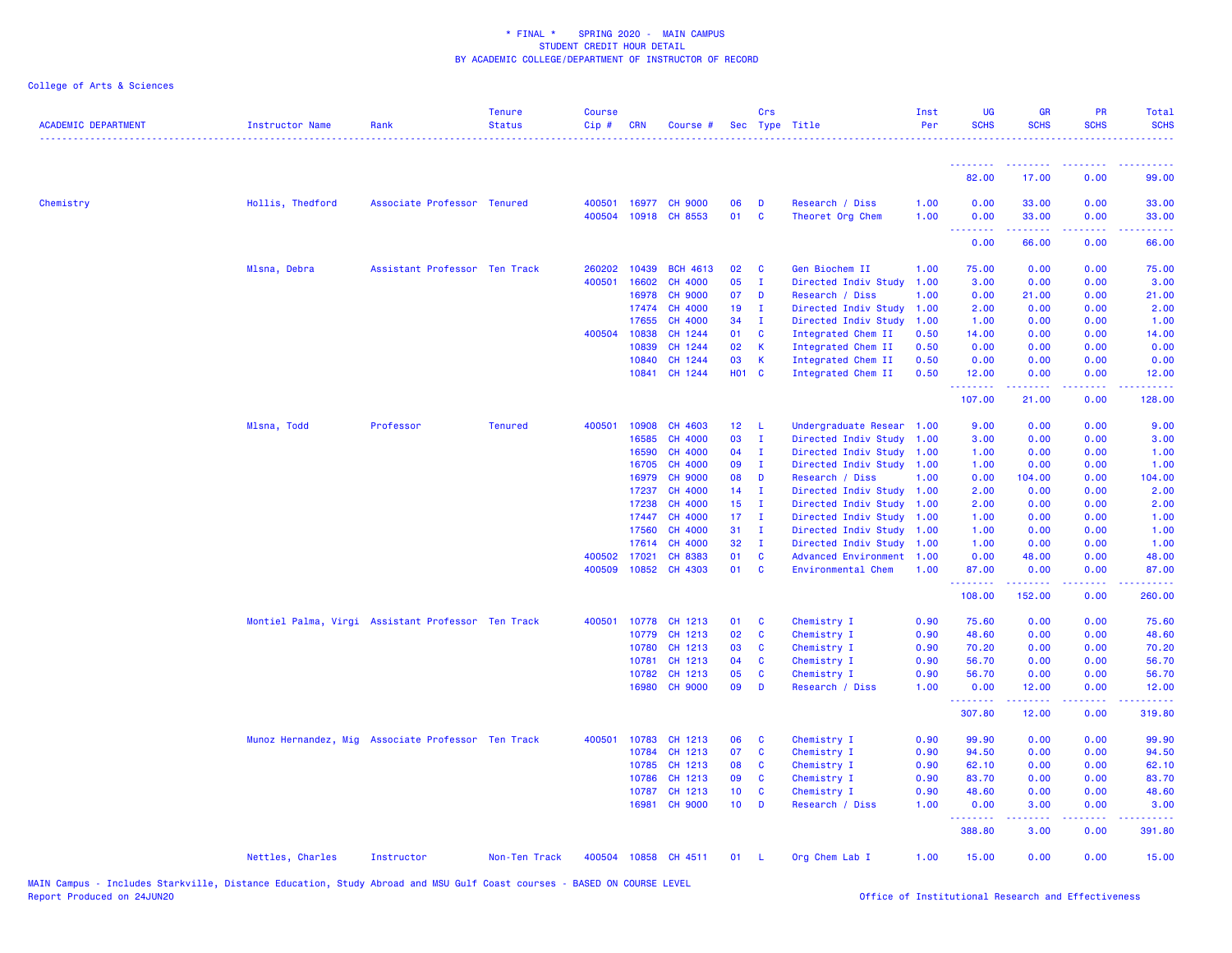College of Arts & Sciences

| <b>ACADEMIC DEPARTMENT</b> | Instructor Name  | Rank                              | <b>Tenure</b><br><b>Status</b> | <b>Course</b><br>Cip# | <b>CRN</b> | Course #       |                 | Crs          | Sec Type Title            | Inst<br>Per | <b>UG</b><br><b>SCHS</b>                                                                                                                                                                                                                                                                                                                                                                                                                                                                       | <b>GR</b><br><b>SCHS</b> | <b>PR</b><br><b>SCHS</b>                                                                                                  | Total<br><b>SCHS</b> |
|----------------------------|------------------|-----------------------------------|--------------------------------|-----------------------|------------|----------------|-----------------|--------------|---------------------------|-------------|------------------------------------------------------------------------------------------------------------------------------------------------------------------------------------------------------------------------------------------------------------------------------------------------------------------------------------------------------------------------------------------------------------------------------------------------------------------------------------------------|--------------------------|---------------------------------------------------------------------------------------------------------------------------|----------------------|
| Chemistry                  | Nettles, Charles | Instructor                        | Non-Ten Track                  | 400504                | 10859      | CH 4511        | 04              | - L          | Org Chem Lab I            | 1.00        | 14.00                                                                                                                                                                                                                                                                                                                                                                                                                                                                                          | 0.00                     | 0.00                                                                                                                      | 14.00                |
|                            |                  |                                   |                                |                       | 10860      | CH 4511        | 05              | -L           | Org Chem Lab I            | 1.00        | 15.00                                                                                                                                                                                                                                                                                                                                                                                                                                                                                          | 0.00                     | 0.00                                                                                                                      | 15.00                |
|                            |                  |                                   |                                |                       | 10861      | CH 4511        | 06              | - L          | Org Chem Lab I            | 1.00        | 16.00                                                                                                                                                                                                                                                                                                                                                                                                                                                                                          | 0.00                     | 0.00                                                                                                                      | 16.00                |
|                            |                  |                                   |                                |                       | 10862      | CH 4511        | 07              | - L          | Org Chem Lab I            | 1.00        | 14.00                                                                                                                                                                                                                                                                                                                                                                                                                                                                                          | 0.00                     | 0.00                                                                                                                      | 14.00                |
|                            |                  |                                   |                                |                       | 10863      | CH 4511        | 80              | - L          | Org Chem Lab I            | 1.00        | 13.00                                                                                                                                                                                                                                                                                                                                                                                                                                                                                          | 0.00                     | 0.00                                                                                                                      | 13.00                |
|                            |                  |                                   |                                |                       | 10864      | CH 4511        | 09              | - L          | Org Chem Lab I            | 1.00        | 15.00                                                                                                                                                                                                                                                                                                                                                                                                                                                                                          | 0.00                     | 0.00                                                                                                                      | 15.00                |
|                            |                  |                                   |                                |                       | 10865      | CH 4511        | 10 <sub>1</sub> | $\mathsf{L}$ | Org Chem Lab I            | 1.00        | 16.00                                                                                                                                                                                                                                                                                                                                                                                                                                                                                          | 0.00                     | 0.00                                                                                                                      | 16.00                |
|                            |                  |                                   |                                |                       | 10866      | CH 4511        | 11 <sub>1</sub> | - L          | Org Chem Lab I            | 1.00        | 15.00                                                                                                                                                                                                                                                                                                                                                                                                                                                                                          | 0.00                     | 0.00                                                                                                                      | 15.00                |
|                            |                  |                                   |                                |                       | 10867      | CH 4513        | 03              | <b>C</b>     | Organic Chemistry I       | 1.00        | 129.00                                                                                                                                                                                                                                                                                                                                                                                                                                                                                         | 0.00                     | 0.00                                                                                                                      | 129.00               |
|                            |                  |                                   |                                |                       | 10868      | CH 4513        | 04              | $\mathbf{C}$ | Organic Chemistry I       | 1.00        | 99.00                                                                                                                                                                                                                                                                                                                                                                                                                                                                                          | 0.00                     | 0.00                                                                                                                      | 99.00                |
|                            |                  |                                   |                                |                       | 10869      | CH 4513        | 05              | $\mathbf{C}$ | Organic Chemistry I       | 1.00        | 126.00                                                                                                                                                                                                                                                                                                                                                                                                                                                                                         | 0.00                     | 0.00                                                                                                                      | 126.00               |
|                            |                  |                                   |                                |                       | 10870      | CH 4513        | 06              | <b>C</b>     | Organic Chemistry I       | 1.00        | 132.00                                                                                                                                                                                                                                                                                                                                                                                                                                                                                         | 0.00                     | 0.00                                                                                                                      | 132.00               |
|                            |                  |                                   |                                |                       | 10871      | CH 4521        | 02 <sub>2</sub> | -L           | Org Chem Lab II           | 1.00        | 12.00                                                                                                                                                                                                                                                                                                                                                                                                                                                                                          | 0.00                     | 0.00                                                                                                                      | 12.00                |
|                            |                  |                                   |                                |                       | 10872      | CH 4521        | 03              | - L          | Org Chem Lab II           | 1.00        | 6.00                                                                                                                                                                                                                                                                                                                                                                                                                                                                                           | 0.00                     | 0.00                                                                                                                      | 6.00                 |
|                            |                  |                                   |                                |                       | 10873      | CH 4521        | 04              | - L          | Org Chem Lab II           | 1.00        | 15.00                                                                                                                                                                                                                                                                                                                                                                                                                                                                                          | 0.00                     | 0.00                                                                                                                      | 15.00                |
|                            |                  |                                   |                                |                       | 10874      | CH 4521        | 05              | - L          | Org Chem Lab II           | 1.00        | 24.00                                                                                                                                                                                                                                                                                                                                                                                                                                                                                          | 0.00                     | 0.00                                                                                                                      | 24.00                |
|                            |                  |                                   |                                |                       | 10875      | CH 4521        | 06              | - L          | Org Chem Lab II           | 1.00        | 24.00                                                                                                                                                                                                                                                                                                                                                                                                                                                                                          | 0.00                     | 0.00                                                                                                                      | 24.00                |
|                            |                  |                                   |                                |                       | 10876      | CH 4521        | 07              | - L          | Org Chem Lab II           | 1.00        | 24.00                                                                                                                                                                                                                                                                                                                                                                                                                                                                                          | 0.00                     | 0.00                                                                                                                      | 24.00                |
|                            |                  |                                   |                                |                       | 10877      | CH 4521        | 80              | $\mathsf{L}$ | Org Chem Lab II           | 1.00        | 13.00                                                                                                                                                                                                                                                                                                                                                                                                                                                                                          | 0.00                     | 0.00                                                                                                                      | 13.00                |
|                            |                  |                                   |                                |                       | 10878      | CH 4521        | 09              | - L          | Org Chem Lab II           | 1.00        | 14.00                                                                                                                                                                                                                                                                                                                                                                                                                                                                                          | 0.00                     | 0.00                                                                                                                      | 14.00                |
|                            |                  |                                   |                                |                       | 10879      | CH 4521        | 10 <sub>1</sub> | - L          | Org Chem Lab II           | 1.00        | 16.00                                                                                                                                                                                                                                                                                                                                                                                                                                                                                          | 0.00                     | 0.00                                                                                                                      | 16.00                |
|                            |                  |                                   |                                |                       | 10880      | CH 4521        | $11 - L$        |              | Org Chem Lab II           | 1.00        | 22.00                                                                                                                                                                                                                                                                                                                                                                                                                                                                                          | 0.00                     | 0.00                                                                                                                      | 22.00                |
|                            |                  |                                   |                                |                       | 10881      | CH 4521        | 12 <sub>1</sub> | $-L$         | Org Chem Lab II           | 1.00        | 21.00                                                                                                                                                                                                                                                                                                                                                                                                                                                                                          | 0.00                     | 0.00                                                                                                                      | 21.00                |
|                            |                  |                                   |                                |                       | 10882      | CH 4521        | 13 <sup>°</sup> | $\mathsf{L}$ | Org Chem Lab II           | 1.00        | 21.00                                                                                                                                                                                                                                                                                                                                                                                                                                                                                          | 0.00                     | 0.00                                                                                                                      | 21.00                |
|                            |                  |                                   |                                |                       | 10883      | CH 4521        | 14 L            |              | Org Chem Lab II           | 1.00        | 23.00                                                                                                                                                                                                                                                                                                                                                                                                                                                                                          | 0.00                     | 0.00                                                                                                                      | 23.00                |
|                            |                  |                                   |                                |                       | 10884      | CH 4521        | 16              | $-L$         | Org Chem Lab II           | 1.00        | 13.00                                                                                                                                                                                                                                                                                                                                                                                                                                                                                          | 0.00                     | 0.00                                                                                                                      | 13.00                |
|                            |                  |                                   |                                |                       | 10885      | CH 4521        | 17 <sub>1</sub> | - L          | Org Chem Lab II           | 1.00        | 23.00                                                                                                                                                                                                                                                                                                                                                                                                                                                                                          | 0.00                     | 0.00                                                                                                                      | 23.00                |
|                            |                  |                                   |                                |                       | 17231      | CH 6521        | 06              | - L          | Org Chem Lab II           | 1.00        | 0.00                                                                                                                                                                                                                                                                                                                                                                                                                                                                                           | 1.00                     | 0.00                                                                                                                      | 1.00                 |
|                            |                  |                                   |                                |                       |            |                |                 |              |                           |             | .                                                                                                                                                                                                                                                                                                                                                                                                                                                                                              | . <u>. .</u>             | $\frac{1}{2} \left( \frac{1}{2} \right) \left( \frac{1}{2} \right) \left( \frac{1}{2} \right) \left( \frac{1}{2} \right)$ | .                    |
|                            |                  |                                   |                                |                       |            |                |                 |              |                           |             | 890.00                                                                                                                                                                                                                                                                                                                                                                                                                                                                                         | 1.00                     | 0.00                                                                                                                      | 891.00               |
|                            | Nettles, Whitnee | Clinical Assist Pro Non-Ten Track |                                | 400501                | 10829      | CH 1223        | 01              | <b>C</b>     | Chemistry II-SI           | 1.00        | 279.00                                                                                                                                                                                                                                                                                                                                                                                                                                                                                         | 0.00                     | 0.00                                                                                                                      | 279.00               |
|                            |                  |                                   |                                |                       | 10830      | CH 1223        | 02              | <b>C</b>     | Chemistry II-SI           | 1.00        | 273.00                                                                                                                                                                                                                                                                                                                                                                                                                                                                                         | 0.00                     | 0.00                                                                                                                      | 273.00               |
|                            |                  |                                   |                                |                       | 10831      | CH 1223        | 03              | $\mathbf{C}$ | Chemistry II-SI           | 1.00        | 273.00                                                                                                                                                                                                                                                                                                                                                                                                                                                                                         | 0.00                     | 0.00                                                                                                                      | 273.00               |
|                            |                  |                                   |                                |                       |            | 10832 CH 1223  | 04              | C            | Chemistry II-SI           | 1.00        | 273.00<br>.                                                                                                                                                                                                                                                                                                                                                                                                                                                                                    | 0.00                     | 0.00                                                                                                                      | 273.00               |
|                            |                  |                                   |                                |                       |            |                |                 |              |                           |             | 1098.00                                                                                                                                                                                                                                                                                                                                                                                                                                                                                        | 0.00                     | 0.00                                                                                                                      | 1098.00              |
|                            | Patrick, Amanda  | Assistant Professor Ten Track     |                                | 400501                | 10906      | CH 4603        | 10 <sub>1</sub> | - L          | Undergraduate Resear      | 1.00        | 3.00                                                                                                                                                                                                                                                                                                                                                                                                                                                                                           | 0.00                     | 0.00                                                                                                                      | 3.00                 |
|                            |                  |                                   |                                |                       | 16966      | <b>CH 8000</b> | $11 -$          | $\mathbf{D}$ | Research / Thesis         | 1.00        | 0.00                                                                                                                                                                                                                                                                                                                                                                                                                                                                                           | 24.00                    | 0.00                                                                                                                      | 24.00                |
|                            |                  |                                   |                                |                       | 16982      | <b>CH 9000</b> | 11 <sub>1</sub> | $\mathbf{D}$ | Research / Diss           | 1.00        | 0.00                                                                                                                                                                                                                                                                                                                                                                                                                                                                                           | 6.00                     | 0.00                                                                                                                      | 6.00                 |
|                            |                  |                                   |                                | 400599                | 17098      | CH 8990        | 04              | $\mathbf{C}$ | Special Topic In CH       | 1.00        | 0.00                                                                                                                                                                                                                                                                                                                                                                                                                                                                                           | 24.00                    | 0.00                                                                                                                      | 24.00                |
|                            |                  |                                   |                                |                       |            |                |                 |              |                           |             | $\begin{array}{cccccccccccccc} \multicolumn{2}{c}{} & \multicolumn{2}{c}{} & \multicolumn{2}{c}{} & \multicolumn{2}{c}{} & \multicolumn{2}{c}{} & \multicolumn{2}{c}{} & \multicolumn{2}{c}{} & \multicolumn{2}{c}{} & \multicolumn{2}{c}{} & \multicolumn{2}{c}{} & \multicolumn{2}{c}{} & \multicolumn{2}{c}{} & \multicolumn{2}{c}{} & \multicolumn{2}{c}{} & \multicolumn{2}{c}{} & \multicolumn{2}{c}{} & \multicolumn{2}{c}{} & \multicolumn{2}{c}{} & \multicolumn{2}{c}{} & \$<br>3.00 | 54.00                    | 0.00                                                                                                                      | 57.00                |
|                            | Scott, Colleen   | Assistant Professor Ten Track     |                                | 400501                | 10902      | CH 4603        | 06              | - L          | Undergraduate Resear 1.00 |             | 3.00                                                                                                                                                                                                                                                                                                                                                                                                                                                                                           | 0.00                     | 0.00                                                                                                                      | 3.00                 |
|                            |                  |                                   |                                |                       | 16214      | CH 4000        | 01              | $\mathbf{I}$ | Directed Indiv Study      | 1.00        | 3.00                                                                                                                                                                                                                                                                                                                                                                                                                                                                                           | 0.00                     | 0.00                                                                                                                      | 3.00                 |
|                            |                  |                                   |                                |                       | 16967      | <b>CH 8000</b> | 12 <sup>7</sup> | D            | Research / Thesis         | 1.00        | 0.00                                                                                                                                                                                                                                                                                                                                                                                                                                                                                           | 38.00                    | 0.00                                                                                                                      | 38.00                |
|                            |                  |                                   |                                |                       | 16983      | <b>CH 9000</b> | 12 <sub>1</sub> | D            | Research / Diss           | 1.00        | 0.00                                                                                                                                                                                                                                                                                                                                                                                                                                                                                           | 41.00                    | 0.00                                                                                                                      | 41.00                |
|                            |                  |                                   |                                | 400599                |            | 17100 CH 8990  | 02              | $\mathbf{C}$ | Special Topic In CH       | 1.00        | 0.00                                                                                                                                                                                                                                                                                                                                                                                                                                                                                           | 39.00                    | 0.00                                                                                                                      | 39.00                |
|                            |                  |                                   |                                |                       |            |                |                 |              |                           |             | 6.00                                                                                                                                                                                                                                                                                                                                                                                                                                                                                           | 118.00                   | 0.00                                                                                                                      | 124.00               |
|                            | Smith, Dennis    | Professor                         | <b>Tenured</b>                 | 400501                |            | 10900 CH 4603  | 03              | - L          | Undergraduate Resear 1.00 |             | 3.00                                                                                                                                                                                                                                                                                                                                                                                                                                                                                           | 0.00                     | 0.00                                                                                                                      | 3.00                 |
|                            |                  |                                   |                                |                       |            |                |                 |              |                           |             |                                                                                                                                                                                                                                                                                                                                                                                                                                                                                                |                          |                                                                                                                           |                      |

MAIN Campus - Includes Starkville, Distance Education, Study Abroad and MSU Gulf Coast courses - BASED ON COURSE LEVEL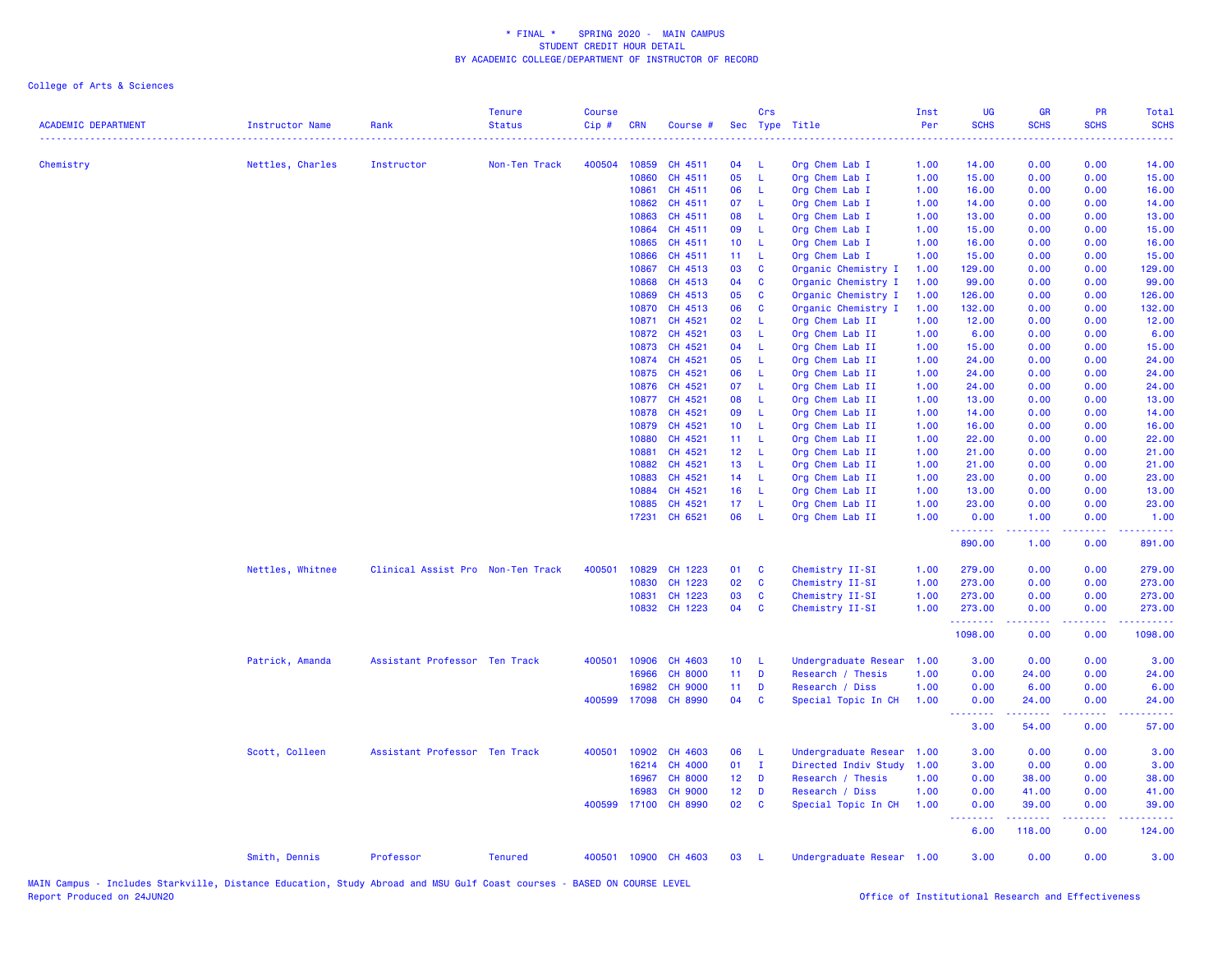| <b>ACADEMIC DEPARTMENT</b> | <b>Instructor Name</b> | Rank                              | <b>Tenure</b><br><b>Status</b> | <b>Course</b><br>Cip# | <b>CRN</b> | Course #             |                 | Crs          | Sec Type Title            | Inst<br>Per | <b>UG</b><br><b>SCHS</b>            | <b>GR</b><br><b>SCHS</b> | <b>PR</b><br><b>SCHS</b> | Total<br><b>SCHS</b><br>22220                                                                                                                                  |
|----------------------------|------------------------|-----------------------------------|--------------------------------|-----------------------|------------|----------------------|-----------------|--------------|---------------------------|-------------|-------------------------------------|--------------------------|--------------------------|----------------------------------------------------------------------------------------------------------------------------------------------------------------|
| Chemistry                  | Smith, Dennis          | Professor                         | <b>Tenured</b>                 | 400501                | 16968      | <b>CH 8000</b>       | 13              | D            | Research / Thesis         | 1.00        | 0.00                                | 18.00                    | 0.00                     | 18.00                                                                                                                                                          |
|                            |                        |                                   |                                |                       | 16984      | <b>CH 9000</b>       | 13              | D            | Research / Diss           | 1.00        | 0.00                                | 35.00                    | 0.00                     | 35.00                                                                                                                                                          |
|                            |                        |                                   |                                |                       |            |                      |                 |              |                           |             | $\sim$ $\sim$ $\sim$ $\sim$<br>3.00 | بالأباليات<br>53.00      | وعاويا<br>0.00           | المتمامين<br>56.00                                                                                                                                             |
|                            | Smith, Laura           | Instructor                        | Non-Ten Track                  | 400501                | 10752      | CH 1043              | 01              | C            | Survey of Chemistry       | 1.00        | 714.00                              | 0.00                     | 0.00                     | 714.00                                                                                                                                                         |
|                            |                        |                                   |                                |                       | 10753      | CH 1051              | 01              | - L          | Experimental Chem         | 1.00        | 105.00                              | 0.00                     | 0.00                     | 105.00                                                                                                                                                         |
|                            |                        |                                   |                                |                       | 10754      | CH 1053              | 01              | C            | Survey of Chemistry       | 1.00        | 294.00                              | 0.00                     | 0.00                     | 294.00                                                                                                                                                         |
|                            |                        |                                   |                                |                       | 14326      | CH 1043              | 501 C           |              | Survey of Chemistry       | 1.00        | 75.00                               | 0.00                     | 0.00                     | 75.00                                                                                                                                                          |
|                            |                        |                                   |                                |                       | 14327      | CH 1051              | 501 L           |              | Experimental Chem         | 1.00        | 11.00                               | 0.00                     | 0.00                     | 11.00                                                                                                                                                          |
|                            |                        |                                   |                                |                       | 14328      | CH 1053              | 501 C           |              | Survey of Chemistry       | 1.00        | 18.00                               | 0.00                     | 0.00                     | 18.00                                                                                                                                                          |
|                            |                        |                                   |                                | 400502                | 10853      | CH 4351              | 02              | - L          | Analytical Chem Lab       | 1.00        | 8.00                                | 0.00                     | 0.00                     | 8.00                                                                                                                                                           |
|                            |                        |                                   |                                |                       | 10854      | CH 4351              | 03              | - L          | Analytical Chem Lab       | 1.00        | 5.00                                | 0.00                     | 0.00                     | 5.00                                                                                                                                                           |
|                            |                        |                                   |                                | 400503                | 10851      | CH 4212              | 01              | - L          | Adv Inorganic Lab         | 1.00        | 12.00                               | 0.00                     | 0.00                     | 12.00                                                                                                                                                          |
|                            |                        |                                   |                                | 400506                | 10856      | CH 4421              | 01              | - L          | Physical Chem-Lab II      | 1.00        | 10.00                               | 0.00<br>.                | 0.00                     | 10.00<br>$\frac{1}{2} \left( \frac{1}{2} \right) \left( \frac{1}{2} \right) \left( \frac{1}{2} \right) \left( \frac{1}{2} \right) \left( \frac{1}{2} \right)$  |
|                            |                        |                                   |                                |                       |            |                      |                 |              |                           |             | .<br>1252.00                        | 0.00                     | 0.00                     | 1252.00                                                                                                                                                        |
|                            | Stokes, Sean           | Clinical Assist Pro Non-Ten Track |                                | 400504                | 10843      | CH 2501              | 01              | - L          | Elem Org Chem-Lab         | 1.00        | 14.00                               | 0.00                     | 0.00                     | 14.00                                                                                                                                                          |
|                            |                        |                                   |                                |                       | 10844      | CH 2501              | 02              | L            | Elem Org Chem-Lab         | 1.00        | 24.00                               | 0.00                     | 0.00                     | 24.00                                                                                                                                                          |
|                            |                        |                                   |                                |                       | 10845      | CH 2501              | 03              | L.           | Elem Org Chem-Lab         | 1.00        | 15.00                               | 0.00                     | 0.00                     | 15.00                                                                                                                                                          |
|                            |                        |                                   |                                |                       | 10846      | CH 2501              | 04              | - L          | Elem Org Chem-Lab         | 1.00        | 24.00                               | 0.00                     | 0.00                     | 24.00                                                                                                                                                          |
|                            |                        |                                   |                                |                       | 10847      | CH 2501              | 05              | L            | Elem Org Chem-Lab         | 1.00        | 16.00                               | 0.00                     | 0.00                     | 16.00                                                                                                                                                          |
|                            |                        |                                   |                                |                       | 10848      | CH 2503              | 01              | C            | Elem Organic Chem         | 1.00        | 327.00                              | 0.00                     | 0.00                     | 327.00                                                                                                                                                         |
|                            |                        |                                   |                                |                       | 10888      | CH 4523              | 03              | C            | Organic Chemistry II      | 1.00        | 138.00                              | 0.00                     | 0.00                     | 138.00                                                                                                                                                         |
|                            |                        |                                   |                                |                       | 10889      | CH 4523              | 04              | C            | Organic Chemistry II 1.00 |             | 135.00                              | 0.00                     | 0.00                     | 135.00                                                                                                                                                         |
|                            |                        |                                   |                                |                       | 10894      | CH 4564              | 01              | C            | Integrated Organic I 1.00 |             | 60.00                               | 0.00                     | 0.00                     | 60.00                                                                                                                                                          |
|                            |                        |                                   |                                |                       | 10895      | CH 4564              | 02              | K            | Integrated Organic I 1.00 |             | 0.00                                | 0.00                     | 0.00                     | 0.00                                                                                                                                                           |
|                            |                        |                                   |                                |                       | 10896      | CH 4564              | 03              | К            | Integrated Organic I 1.00 |             | 0.00                                | 0.00                     | 0.00                     | 0.00                                                                                                                                                           |
|                            |                        |                                   |                                |                       |            | 10897 CH 4564        | <b>HO1 C</b>    |              | Integrated Organic I 1.00 |             | 8.00                                | 0.00                     | 0.00                     | 8.00                                                                                                                                                           |
|                            |                        |                                   |                                |                       |            |                      |                 |              |                           |             | 761.00                              | 0.00                     | 0.00                     | 761.00                                                                                                                                                         |
|                            | Webster, Charles       | Professor                         | <b>Tenured</b>                 | 400501                | 16985      | <b>CH 9000</b>       | 14              | D            | Research / Diss           | 1.00        | 0.00                                | 27.00                    | 0.00                     | 27.00                                                                                                                                                          |
|                            |                        |                                   |                                |                       | 17173      | CH 4000              | 10 <sub>1</sub> | Ι.           | Directed Indiv Study      | 1.00        | 1.00                                | 0.00                     | 0.00                     | 1.00                                                                                                                                                           |
|                            |                        |                                   |                                |                       | 17174      | CH 4000              | 11 <sub>1</sub> | $\mathbf{I}$ | Directed Indiv Study      | 1.00        | 1.00                                | 0.00                     | 0.00                     | 1.00                                                                                                                                                           |
|                            |                        |                                   |                                |                       | 17175      | CH 4000              | 12 <sup>°</sup> | $\mathbf I$  | Directed Indiv Study      | 1.00        | 1.00                                | 0.00                     | 0.00                     | 1.00                                                                                                                                                           |
|                            |                        |                                   |                                |                       | 17503      | <b>CH 7000</b>       | 06              | $\mathbf{I}$ | Directed Indiv Study      | 1.00        | 0.00                                | 5.00                     | 0.00                     | 5.00                                                                                                                                                           |
|                            |                        |                                   |                                |                       |            | 400503 10849 CH 3213 | 01              | $\mathbf{C}$ | Inorg Chem                | 1.00        | 111.00                              | 0.00                     | 0.00                     | 111.00                                                                                                                                                         |
|                            |                        |                                   |                                |                       |            |                      |                 |              |                           |             | .<br>114.00                         | د د د د د<br>32.00       | .<br>0.00                | $\frac{1}{2} \left( \frac{1}{2} \right) \left( \frac{1}{2} \right) \left( \frac{1}{2} \right) \left( \frac{1}{2} \right) \left( \frac{1}{2} \right)$<br>146.00 |
|                            | Wipf, David            | Professor                         | <b>Tenured</b>                 | 400501                | 10778      | CH 1213              | 01              | C            | Chemistry I               | 0.10        | 8.40                                | 0.00                     | 0.00                     | 8.40                                                                                                                                                           |
|                            |                        |                                   |                                |                       | 10779      | CH 1213              | 02              | C            | Chemistry I               | 0.10        | 5.40                                | 0.00                     | 0.00                     | 5.40                                                                                                                                                           |
|                            |                        |                                   |                                |                       | 10780      | CH 1213              | 03              | C            | Chemistry I               | 0.10        | 7.80                                | 0.00                     | 0.00                     | 7.80                                                                                                                                                           |
|                            |                        |                                   |                                |                       | 10781      | CH 1213              | 04              | C            | Chemistry I               | 0.10        | 6.30                                | 0.00                     | 0.00                     | 6.30                                                                                                                                                           |
|                            |                        |                                   |                                |                       | 10782      | CH 1213              | 05              | C            | Chemistry I               | 0.10        | 6.30                                | 0.00                     | 0.00                     | 6.30                                                                                                                                                           |
|                            |                        |                                   |                                |                       | 10783      | CH 1213              | 06              | C            | Chemistry I               | 0.10        | 11.10                               | 0.00                     | 0.00                     | 11.10                                                                                                                                                          |
|                            |                        |                                   |                                |                       | 10784      | CH 1213              | 07              | C            | Chemistry I               | 0.10        | 10.50                               | 0.00                     | 0.00                     | 10.50                                                                                                                                                          |
|                            |                        |                                   |                                |                       | 10785      | CH 1213              | 08              | C            | Chemistry I               | 0.10        | 6.90                                | 0.00                     | 0.00                     | 6.90                                                                                                                                                           |
|                            |                        |                                   |                                |                       | 10786      | CH 1213              | 09              | C            | Chemistry I               | 0.10        | 9.30                                | 0.00                     | 0.00                     | 9.30                                                                                                                                                           |
|                            |                        |                                   |                                |                       | 10787      | CH 1213              | 10 <sub>1</sub> | C            | Chemistry I               | 0.10        | 5.40                                | 0.00                     | 0.00                     | 5.40                                                                                                                                                           |
|                            |                        |                                   |                                |                       | 10788      | CH 1213              | 11 <sub>1</sub> | <b>C</b>     | Chemistry I               | 1.00        | 81.00                               | 0.00                     | 0.00                     | 81.00                                                                                                                                                          |
|                            |                        |                                   |                                |                       | 10789      | CH 1213              | 12 <sub>2</sub> | $\mathbf{c}$ | Chemistry I               | 1.00        | 48.00                               | 0.00                     | 0.00                     | 48.00                                                                                                                                                          |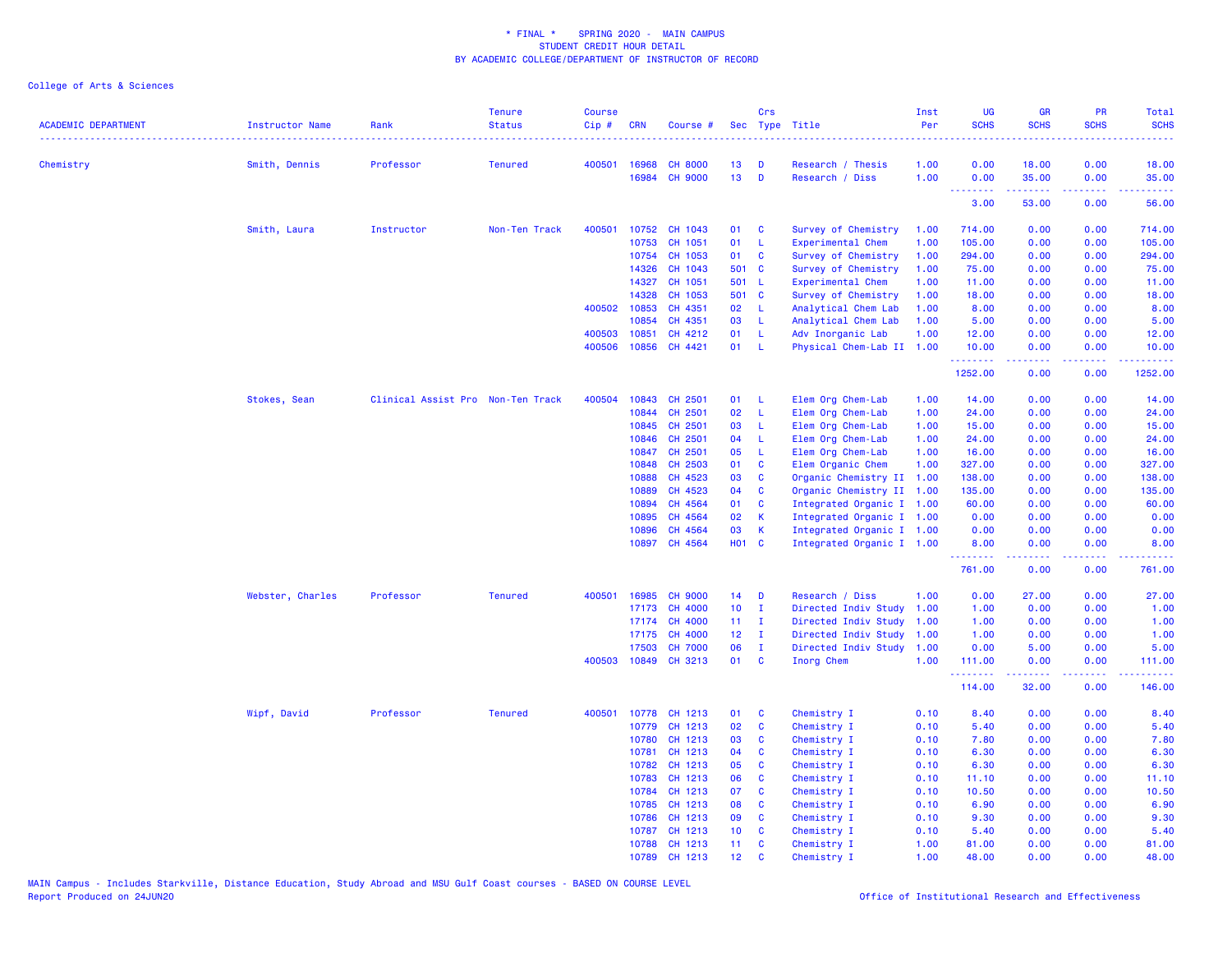| UG                                                                                                                                                                         | Inst |                           | Crs            |                 |                |            | <b>Course</b> | <b>Tenure</b>  |                                   |                        |                                                    |
|----------------------------------------------------------------------------------------------------------------------------------------------------------------------------|------|---------------------------|----------------|-----------------|----------------|------------|---------------|----------------|-----------------------------------|------------------------|----------------------------------------------------|
| <b>SCHS</b><br><b>SCHS</b>                                                                                                                                                 | Per  | Sec Type Title            |                |                 | Course #       | <b>CRN</b> | Cip#          | <b>Status</b>  | Rank                              | <b>Instructor Name</b> | <b>ACADEMIC DEPARTMENT</b>                         |
| 0.00<br>81.00                                                                                                                                                              | 1.00 | Chemistry I               | $\mathbf{C}$   | 13 <sup>°</sup> | 10790 CH 1213  |            | 400501        | <b>Tenured</b> | Professor                         | Wipf, David            | Chemistry                                          |
| 42.00<br>0.00                                                                                                                                                              | 1.00 | Chemistry I               | $\mathbf{C}$   | 14              | 10791 CH 1213  |            |               |                |                                   |                        |                                                    |
| 0.00<br>84.00                                                                                                                                                              | 1.00 | Chemistry I               | <b>C</b>       | 15              | 10792 CH 1213  |            |               |                |                                   |                        |                                                    |
| 48.00<br>0.00                                                                                                                                                              | 1.00 | Chemistry I               | - C            | 16              | CH 1213        | 10793      |               |                |                                   |                        |                                                    |
| 0.00<br>84.00                                                                                                                                                              | 1.00 | Chemistry I               | - C            | 17 <sup>2</sup> | CH 1213        | 10794      |               |                |                                   |                        |                                                    |
| 0.00<br>51.00                                                                                                                                                              | 1.00 | Chemistry I               | <b>C</b>       | 18              | CH 1213        | 10795      |               |                |                                   |                        |                                                    |
| 8.00<br>0.00                                                                                                                                                               | 1.00 | Seminar                   | <b>S</b>       | 01              | CH 8711        | 10919      |               |                |                                   |                        |                                                    |
| 0.00<br>5.00                                                                                                                                                               | 1.00 | Seminar                   | <b>S</b>       | 01              | CH 8721        | 10920      |               |                |                                   |                        |                                                    |
| 0.00<br>5.00                                                                                                                                                               | 1.00 | Seminar                   | - S            | 01              | CH 8731        | 10921      |               |                |                                   |                        |                                                    |
| 0.00<br>30.00<br>.<br>$\frac{1}{2} \left( \frac{1}{2} \right) \left( \frac{1}{2} \right) \left( \frac{1}{2} \right) \left( \frac{1}{2} \right) \left( \frac{1}{2} \right)$ | 1.00 | Research / Diss           | <b>D</b>       | 15              | <b>CH 9000</b> | 16986      |               |                |                                   |                        |                                                    |
| 596.40<br>48.00                                                                                                                                                            |      |                           |                |                 |                |            |               |                |                                   |                        |                                                    |
| 135.00<br>0.00                                                                                                                                                             |      | Organic Chemistry II 1.00 | <b>C</b>       | 01              | CH 4523        | 10886      | 400504        |                | Clinical Assist Pro Non-Ten Track | Xu, Xue                |                                                    |
| 129.00<br>0.00                                                                                                                                                             |      | Organic Chemistry II 1.00 | - C            | 02              | CH 4523        | 10887      |               |                |                                   |                        |                                                    |
| 117.00<br>0.00                                                                                                                                                             |      | Organic Chemistry II 1.00 | <b>C</b>       | 05              | CH 4523        | 10890      |               |                |                                   |                        |                                                    |
| 0.00<br>114.00                                                                                                                                                             |      | Organic Chemistry II 1.00 | <b>C</b>       | 06              | CH 4523        | 10891      |               |                |                                   |                        |                                                    |
| 0.00<br>3.00                                                                                                                                                               |      | Organic Chemistry II 1.00 |                | 02 C            | 17233 CH 6523  |            |               |                |                                   |                        |                                                    |
| 6.00<br>0.00                                                                                                                                                               | 1.00 | Special Topic in CH       |                | 501 C           | CH 2990        | 15771      | 400599        |                |                                   |                        |                                                    |
| 0.00<br>54.00                                                                                                                                                              |      | Preparatory Chemistr 1.00 |                | 01 C            | 17656 CH 1073  |            |               |                |                                   |                        |                                                    |
| 555.00<br>3.00                                                                                                                                                             |      |                           |                |                 |                |            |               |                |                                   |                        |                                                    |
| 0.00<br>16.00                                                                                                                                                              | 1.00 | Research / Diss           | $\blacksquare$ | 16              | <b>CH 9000</b> | 16987      | 400501        | <b>Tenured</b> | Professor                         | Zhang, Dongmao         |                                                    |
| 39.00<br>0.00                                                                                                                                                              | 1.00 | Analytical Chemistry      | <b>C</b>       | 01              | CH 4353        | 10855      | 400502        |                |                                   |                        |                                                    |
| 0.00<br>3.00                                                                                                                                                               |      | Analytical Chemistry 1.00 | - C            | 01              | 10914 CH 6353  |            |               |                |                                   |                        |                                                    |
| --------<br>39.00<br>19.00                                                                                                                                                 |      |                           |                |                 |                |            |               |                |                                   |                        |                                                    |
| ========<br>========<br>8517.00<br>795.00                                                                                                                                  |      |                           |                |                 |                |            |               |                |                                   |                        | =====================================              |
| <b>ESSESSES</b><br>======== ========                                                                                                                                       |      |                           |                |                 |                |            |               |                |                                   |                        |                                                    |
|                                                                                                                                                                            |      |                           |                |                 |                |            |               |                |                                   |                        | Chemistry<br>===================================== |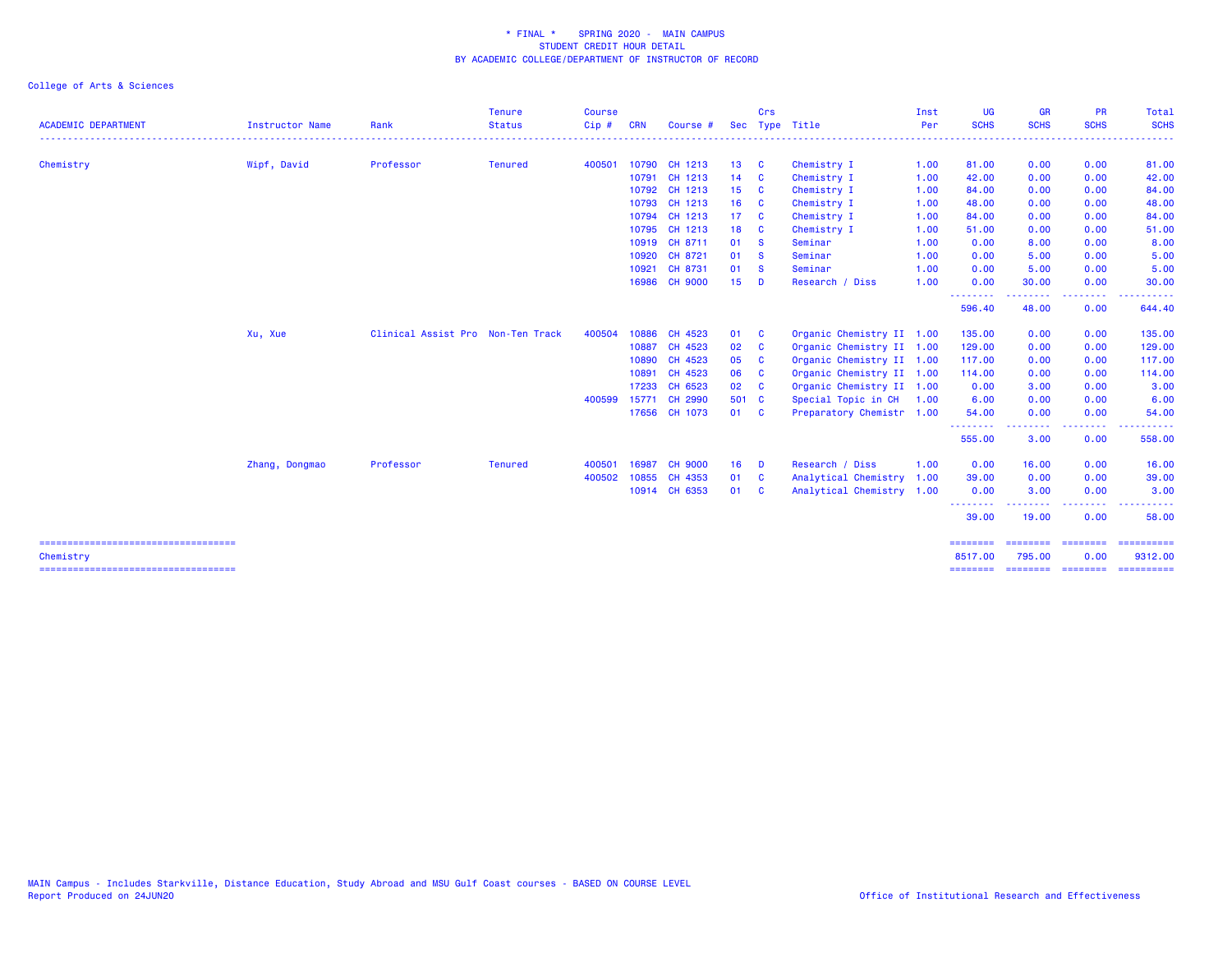| <b>ACADEMIC DEPARTMENT</b>                                                 | Instructor Name   | Rank                          | <b>Tenure</b><br><b>Status</b> | <b>Course</b><br>Cip# | <b>CRN</b>   | Course #              |    | Crs          | Sec Type Title            | Inst<br>Per | <b>UG</b><br><b>SCHS</b> | <b>GR</b><br><b>SCHS</b>                                                                               | <b>PR</b><br><b>SCHS</b> | Total<br><b>SCHS</b>                                                                                                                                         |
|----------------------------------------------------------------------------|-------------------|-------------------------------|--------------------------------|-----------------------|--------------|-----------------------|----|--------------|---------------------------|-------------|--------------------------|--------------------------------------------------------------------------------------------------------|--------------------------|--------------------------------------------------------------------------------------------------------------------------------------------------------------|
| Classical & Modern Languages & Lite Barrera Pichardo, Je Grad Teach Assist |                   |                               | Non-Ten Track                  |                       |              | 160905 12126 FLS 1113 | 03 | <b>C</b>     | Spanish I                 | 0.25        | 20.25                    | 0.00                                                                                                   | 0.00                     | 20.25                                                                                                                                                        |
|                                                                            |                   |                               |                                |                       |              |                       |    |              |                           |             | .<br>20.25               | .<br>0.00                                                                                              | 0.00                     | والمستناط<br>20.25                                                                                                                                           |
|                                                                            | Bartera, Salvador | Assistant Professor Ten Track |                                |                       | 131203 15393 | <b>FLL 3121</b>       | 01 | <b>C</b>     | Latin Composition II 1.00 |             | 3.00                     | 0.00                                                                                                   | 0.00                     | 3.00                                                                                                                                                         |
|                                                                            |                   |                               |                                | 161202                | 12098        | <b>FLH 2143</b>       | 01 | $\mathbf{C}$ | Greek IV                  | 1.00        | 12.00                    | 0.00                                                                                                   | 0.00                     | 12.00                                                                                                                                                        |
|                                                                            |                   |                               |                                |                       |              | 161203 15394 FLL 3131 | 01 | <b>C</b>     | Latin Composition II 1.00 |             | 3.00<br>.                | 0.00<br>$\frac{1}{2} \left( \frac{1}{2} \right) \left( \frac{1}{2} \right) \left( \frac{1}{2} \right)$ | 0.00                     | 3.00                                                                                                                                                         |
|                                                                            |                   |                               |                                |                       |              |                       |    |              |                           |             | 18.00                    | 0.00                                                                                                   | 0.00                     | 18.00                                                                                                                                                        |
|                                                                            | Bensaid, Fahd     | Grad Teach Assist             | Non-Ten Track                  | 160101                | 15496        | FL 2990               | 01 | $\mathbf{C}$ | Special Topic In FL 1.00  |             | 3.00                     | 0.00                                                                                                   | 0.00                     | 3.00                                                                                                                                                         |
|                                                                            |                   |                               |                                | 380201                | 15500        | <b>MEC 2990</b>       | 02 | $\mathbf{C}$ | Special Topic In MEC 1.00 |             | 3.00                     | 0.00                                                                                                   | 0.00                     | 3.00                                                                                                                                                         |
|                                                                            |                   |                               |                                | 450201                | 15498        | AN 2990               | 02 | $\mathbf{C}$ | Special Topic In AN 1.00  |             | 3.00<br>.                | 0.00<br>بالمستمال                                                                                      | 0.00<br>.                | 3.00<br>$\frac{1}{2} \left( \frac{1}{2} \right) \left( \frac{1}{2} \right) \left( \frac{1}{2} \right) \left( \frac{1}{2} \right) \left( \frac{1}{2} \right)$ |
|                                                                            |                   |                               |                                |                       |              |                       |    |              |                           |             | 9.00                     | 0.00                                                                                                   | 0.00                     | 9.00                                                                                                                                                         |
|                                                                            | Blair, Cameron    | Grad Teach Assist             | Non-Ten Track                  | 160901                | 12051        | FLF 1113              | 01 | $\mathbf{C}$ | French I                  | 0.25        | 12.00                    | 0.00                                                                                                   | 0.00                     | 12.00                                                                                                                                                        |
|                                                                            |                   |                               |                                |                       | 12055        | FLF 1113              | 05 | $\mathbf{C}$ | French I                  | 0.25        | 19.50                    | 0.00                                                                                                   | 0.00                     | 19.50                                                                                                                                                        |
|                                                                            |                   |                               |                                |                       |              | 12059 FLF 1123        | 03 | C            | French II                 | 0.25        | 20.25<br>.               | 0.00<br>المتمام المتمار                                                                                | 0.00<br>.                | 20.25<br>.                                                                                                                                                   |
|                                                                            |                   |                               |                                |                       |              |                       |    |              |                           |             | 51.75                    | 0.00                                                                                                   | 0.00                     | 51.75                                                                                                                                                        |
|                                                                            | Clark, Mark       | Associate Professor Tenured   |                                | 161202                | 12097        | <b>FLH 1123</b>       | 01 | C            | Greek II                  | 1.00        | 21.00                    | 0.00                                                                                                   | 0.00                     | 21.00                                                                                                                                                        |
|                                                                            |                   |                               |                                | 161203                | 12111        | <b>FLL 1123</b>       | 03 | $\mathbf{C}$ | Latin II                  | 1.00        | 48.00                    | 0.00                                                                                                   | 0.00                     | 48.00                                                                                                                                                        |
|                                                                            |                   |                               |                                |                       | 17279        | <b>FLL 4000</b>       | 02 | $\mathbf{I}$ | Directed Indiv Study      | 1.00        | 3.00                     | 0.00                                                                                                   | 0.00                     | 3.00                                                                                                                                                         |
|                                                                            |                   |                               |                                |                       | 17280        | <b>FLL 4000</b>       | 03 | $\mathbf I$  | Directed Indiv Study 1.00 |             | 3.00                     | 0.00                                                                                                   | 0.00                     | 3.00                                                                                                                                                         |
|                                                                            |                   |                               |                                |                       | 17485        | <b>FLL 4000</b>       | 04 | $\mathbf I$  | Directed Indiv Study 1.00 |             | 3.00                     | 0.00                                                                                                   | 0.00                     | 3.00                                                                                                                                                         |
|                                                                            |                   |                               |                                |                       | 17486        | <b>FLL 4000</b>       | 05 | $\mathbf{I}$ | Directed Indiv Study 1.00 |             | 3.00<br>.                | 0.00<br>.                                                                                              | 0.00<br>.                | 3.00                                                                                                                                                         |
|                                                                            |                   |                               |                                |                       |              |                       |    |              |                           |             | 81.00                    | 0.00                                                                                                   | 0.00                     | 81.00                                                                                                                                                        |
|                                                                            | Clay, Hiroko      | Lecturer                      | Non-Ten Track                  | 160302                | 12102        | <b>FLJ 1123</b>       | 01 | <b>C</b>     | Japanese II               | 1.00        | 39.00                    | 0.00                                                                                                   | 0.00                     | 39.00                                                                                                                                                        |
|                                                                            |                   |                               |                                |                       |              | 12103 FLJ 1123        | 02 | C            | Japanese II               | 1.00        | 72.00                    | 0.00                                                                                                   | 0.00                     | 72.00                                                                                                                                                        |
|                                                                            |                   |                               |                                |                       |              | 12105 FLJ 2143        | 01 | <b>C</b>     | Japanese IV               | 1.00        | 30.00<br>.               | 0.00<br>.                                                                                              | 0.00<br>.                | 30.00<br>.                                                                                                                                                   |
|                                                                            |                   |                               |                                |                       |              |                       |    |              |                           |             | 141.00                   | 0.00                                                                                                   | 0.00                     | 141.00                                                                                                                                                       |
|                                                                            | Clear, Lauren     | Grad Teach Assist             | Non-Ten Track                  | 160501                | 12083        | <b>FLG 1123</b>       | 02 | C            | German II                 | 0.25        | 18.00                    | 0.00                                                                                                   | 0.00                     | 18.00                                                                                                                                                        |
|                                                                            |                   |                               |                                |                       |              | 12084 FLG 1123        | 03 | <b>C</b>     | German II                 | 0.25        | 18.00                    | 0.00                                                                                                   | 0.00                     | 18.00                                                                                                                                                        |
|                                                                            |                   |                               |                                |                       |              |                       |    |              |                           |             | .<br>36.00               | 0.00                                                                                                   | 0.00                     | 36.00                                                                                                                                                        |
|                                                                            | Corrigan, Peter   | Professor                     | <b>Tenured</b>                 |                       |              | 161203 12118 FLL 2143 | 01 | $\mathbf{C}$ | Latin IV                  | 1.00        | 30.00                    | 0.00                                                                                                   | 0.00                     | 30.00                                                                                                                                                        |
|                                                                            |                   |                               |                                |                       |              |                       |    |              |                           |             | .<br>30.00               | 0.00                                                                                                   | 0.00                     | .<br>30.00                                                                                                                                                   |
|                                                                            | Crawford, Frances | Grad Teach Assist             | Non-Ten Track                  | 160501                |              | 12078 FLG 1113        | 01 | C            | German I                  | 0.25        | 20.25                    | 0.00                                                                                                   | 0.00                     | 20.25                                                                                                                                                        |
|                                                                            |                   |                               |                                |                       | 12079        | <b>FLG 1113</b>       | 02 | C            | German I                  | 0.25        | 18.75                    | 0.00                                                                                                   | 0.00                     | 18.75                                                                                                                                                        |
|                                                                            |                   |                               |                                |                       | 12080        | <b>FLG 1113</b>       | 03 | $\mathbf{C}$ | German I                  | 0.25        | 16.50                    | 0.00                                                                                                   | 0.00                     | 16.50                                                                                                                                                        |
|                                                                            |                   |                               |                                |                       |              |                       |    |              |                           |             | .<br>55.50               | 22222<br>0.00                                                                                          | .<br>0.00                | .<br>55.50                                                                                                                                                   |
|                                                                            | Davisson, Brian   | Associate Professor Tenured   |                                | 160905                |              | 15381 FLS 4283        | 01 | <b>C</b>     | Spanish Amer Novel        | 1.00        | 30.00                    | 0.00                                                                                                   | 0.00                     | 30.00                                                                                                                                                        |
|                                                                            |                   |                               |                                | 169999                |              | 15539 FLS 8990        | 01 | <b>C</b>     | Special Topic In FLS 1.00 |             | 0.00                     | 15.00                                                                                                  | 0.00                     | 15.00                                                                                                                                                        |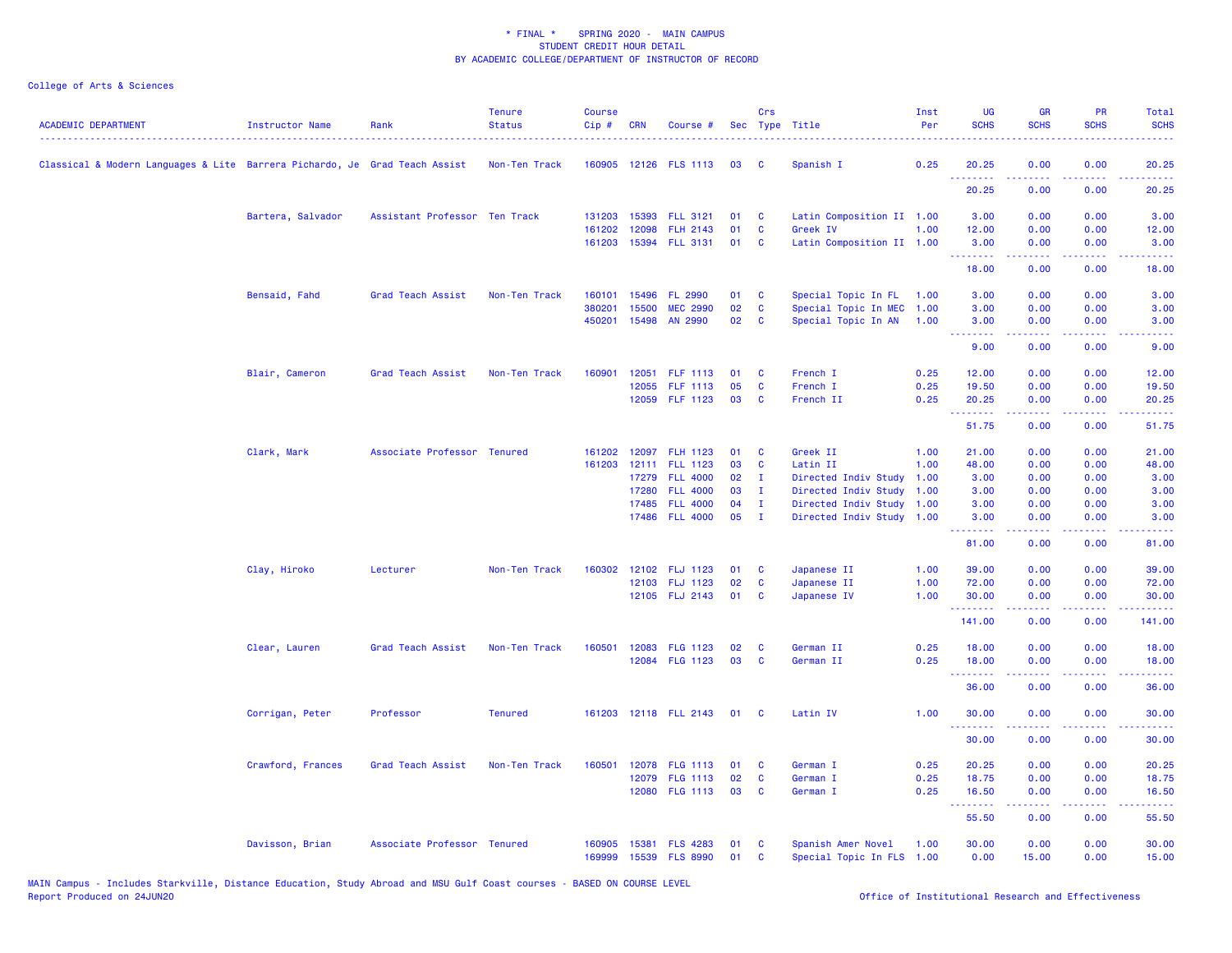| <b>ACADEMIC DEPARTMENT</b>                        | Instructor Name     | Rank                          | <b>Tenure</b><br><b>Status</b> | <b>Course</b><br>Cip# | <b>CRN</b>     | Course #                           |                 | Crs               | Sec Type Title                    | Inst<br>Per  | <b>UG</b><br><b>SCHS</b>                                  | <b>GR</b><br><b>SCHS</b> | PR<br><b>SCHS</b>                   | Total<br><b>SCHS</b> |
|---------------------------------------------------|---------------------|-------------------------------|--------------------------------|-----------------------|----------------|------------------------------------|-----------------|-------------------|-----------------------------------|--------------|-----------------------------------------------------------|--------------------------|-------------------------------------|----------------------|
|                                                   |                     |                               |                                |                       |                |                                    |                 |                   |                                   |              |                                                           |                          |                                     |                      |
|                                                   |                     |                               |                                |                       |                |                                    |                 |                   |                                   |              | <u> - - - - - - - -</u><br>30.00                          | --------<br>15.00        | .<br>0.00                           | 45.00                |
| Classical & Modern Languages & Lite Debicka, Anna |                     | Instructor                    | Non-Ten Track                  | 160905                |                | 12150 FLS 1123                     | 15              | C                 | Spanish II                        | 1.00         | 72.00                                                     | 0.00                     | 0.00                                | 72.00                |
|                                                   |                     |                               |                                |                       |                | 12151 FLS 1123                     | 16              | C                 | Spanish II                        | 1.00         | 78.00                                                     | 0.00                     | 0.00                                | 78.00                |
|                                                   |                     |                               |                                |                       |                | 12152 FLS 1123                     | 17 <sub>1</sub> | C                 | Spanish II                        | 1.00         | 75.00                                                     | 0.00                     | 0.00                                | 75.00                |
|                                                   |                     |                               |                                |                       |                |                                    |                 |                   |                                   |              | <u>.</u><br>225.00                                        | بالأباب<br>0.00          | الأبالات<br>0.00                    | .<br>225.00          |
|                                                   | DiGiulio, Scott     | Assistant Professor Ten Track |                                | 160101                |                | 12044 FL 4143                      | 02              | C                 | Classical Mythology               | 1.00         | 51.00                                                     | 0.00                     | 0.00                                | 51.00                |
|                                                   |                     |                               |                                | 169999                | 15540          | <b>FL 4990</b>                     | 01              | C                 | Special Topic In FL               | 1.00         | 33.00                                                     | 0.00                     | 0.00                                | 33.00                |
|                                                   |                     |                               |                                |                       | 15772          | <b>FLL 4990</b>                    | 01              | C                 | Special Topic In FLL              | 1.00         | 9.00                                                      | 0.00                     | 0.00                                | 9.00                 |
|                                                   |                     |                               |                                | 380201                | 13804          | <b>REL 4143</b>                    | 02              | <b>C</b>          | Classical Mythology               | 1.00         | 75.00                                                     | 0.00                     | 0.00                                | 75.00                |
|                                                   |                     |                               |                                | 540101                | 15566          | HI 4990                            | 01              | C                 | Special Topic In HI               | 1.00         | 48.00                                                     | 0.00                     | 0.00                                | 48.00                |
|                                                   |                     |                               |                                |                       |                |                                    |                 |                   |                                   |              | .<br>216.00                                               | 0.00                     | $\sim$ $\sim$ $\sim$ $\sim$<br>0.00 | المتمامي<br>216.00   |
|                                                   | El Khalfaoui, Manal | Grad Teach Assist             | Non-Ten Track                  | 160901                |                | 12052 FLF 1113                     | 02              | C                 | French I                          | 0.25         | 16.50                                                     | 0.00                     | 0.00                                | 16.50                |
|                                                   |                     |                               |                                |                       |                | 12055 FLF 1113                     | 05              | C                 | French I                          | 0.75         | 58.50                                                     | 0.00                     | 0.00                                | 58.50                |
|                                                   |                     |                               |                                |                       |                |                                    |                 |                   |                                   |              | <b><i><u><u> - - - - - - -</u></u></i></b><br>75.00       | المستمال<br>0.00         | د د د د .<br>0.00                   | .<br>75.00           |
|                                                   | Fabel, Ekaterina    | Lecturer                      | Non-Ten Track                  | 160402                | 12121          | <b>FLR 1123</b>                    | 01              | C                 | Russian II                        | 1.00         | 54.00                                                     | 0.00                     | 0.00                                | 54.00                |
|                                                   |                     |                               |                                |                       | 12123          | <b>FLR 2143</b>                    | 01              | C                 | <b>Russian IV</b>                 |              |                                                           |                          |                                     |                      |
|                                                   |                     |                               |                                |                       |                | 17046 FLR 4000                     | 01              | $\mathbf{I}$      | Directed Indiv Study              | 1.00<br>1.00 | 21.00<br>3.00                                             | 0.00<br>0.00             | 0.00<br>0.00                        | 21.00<br>3.00        |
|                                                   |                     |                               |                                |                       | 17082          | <b>FLR 4000</b>                    | 02              | $\mathbf{I}$      | Directed Indiv Study 1.00         |              | 3.00                                                      | 0.00                     | 0.00                                | 3.00                 |
|                                                   |                     |                               |                                |                       |                | 17083 FLR 4000                     | 03              | $\mathbf{I}$      | Directed Indiv Study 1.00         |              | 3.00                                                      | 0.00                     | 0.00                                | 3.00                 |
|                                                   |                     |                               |                                |                       |                |                                    |                 |                   |                                   |              | <b><i><u><u><b>Little Little</b></u></u></i></b><br>84.00 | .<br>0.00                | د د د د<br>0.00                     | دعاعا عامات<br>84.00 |
|                                                   |                     |                               |                                |                       |                |                                    |                 |                   |                                   |              |                                                           |                          |                                     |                      |
|                                                   | Fondren, Chevy      | Instructor                    | Non-Ten Track                  | 160501                |                | 12079 FLG 1113                     | 02              | <b>C</b>          | German I                          | 0.75         | 56.25                                                     | 0.00                     | 0.00                                | 56.25                |
|                                                   |                     |                               |                                |                       | 12080<br>12084 | <b>FLG 1113</b><br><b>FLG 1123</b> | 03<br>03        | C<br>C            | German I<br>German II             | 0.75         | 49.50                                                     | 0.00                     | 0.00                                | 49.50                |
|                                                   |                     |                               |                                |                       |                |                                    |                 |                   |                                   | 0.75         | 54.00                                                     | 0.00                     | 0.00                                | 54.00                |
|                                                   |                     |                               |                                |                       | 12089<br>16554 | <b>FLG 2143</b><br><b>FLG 4000</b> | 01<br>01        | C<br>$\mathbf{I}$ | German IV<br>Directed Indiv Study | 1.00<br>1.00 | 42.00<br>3.00                                             | 0.00<br>0.00             | 0.00<br>0.00                        | 42.00<br>3.00        |
|                                                   |                     |                               |                                |                       | 16555          | <b>FLG 4000</b>                    | 02              | $\mathbf{I}$      | Directed Indiv Study              | 1.00         | 3.00                                                      | 0.00                     | 0.00                                | 3.00                 |
|                                                   |                     |                               |                                |                       |                | 16857 FLG 4000                     | 03              | $\blacksquare$    | Directed Indiv Study 1.00         |              | 3.00                                                      | 0.00                     | 0.00                                | 3.00                 |
|                                                   |                     |                               |                                |                       |                |                                    |                 |                   |                                   |              | .<br>210.75                                               | .<br>0.00                | .<br>0.00                           | 210.75               |
|                                                   |                     |                               |                                |                       |                |                                    |                 |                   |                                   |              |                                                           |                          |                                     |                      |
|                                                   | Frerot, Stephanie   | Lecturer                      | Non-Ten Track                  | 160901                |                | 14478 FLF 1113                     | 501 C           |                   | French I                          | 1.00         | 42.00                                                     | 0.00                     | 0.00                                | 42.00                |
|                                                   |                     |                               |                                |                       |                | 14479 FLF 1123                     | 501             | <b>C</b>          | French II                         | 1.00         | 33.00                                                     | 0.00                     | 0.00                                | 33.00                |
|                                                   |                     |                               |                                |                       |                |                                    |                 |                   |                                   |              | 75.00                                                     | 0.00                     | 0.00                                | 75.00                |
|                                                   | Gonzalez, Ana       | Lecturer                      | Non-Ten Track                  | 160901                |                | 12059 FLF 1123                     | 03              | <b>C</b>          | French II                         | 0.75         | 60.75                                                     | 0.00                     | 0.00                                | 60.75                |
|                                                   |                     |                               |                                |                       |                | 12060 FLF 1123                     | 04              | C                 | French II                         | 0.75         | 24.75                                                     | 0.00                     | 0.00<br>د د د د                     | 24.75                |
|                                                   |                     |                               |                                |                       |                |                                    |                 |                   |                                   |              | 85.50                                                     | 0.00                     | 0.00                                | 85.50                |
|                                                   | Gray, Sally         | Associate Professor Tenured   |                                | 160501                | 12083          | <b>FLG 1123</b>                    | 02              | <b>C</b>          | German II                         | 0.75         | 54.00                                                     | 0.00                     | 0.00                                | 54.00                |
|                                                   |                     |                               |                                |                       |                | 15206 FLG 4990                     | 01              | C                 | Special Topic In FLG 1.00         |              | 15.00                                                     | 0.00                     | 0.00                                | 15.00                |
|                                                   |                     |                               |                                | 169999                |                | 15205 FLG 6990                     | 01              | $\mathbf{C}$      | Special Topic In FLG 1.00         |              | 0.00                                                      | 9.00                     | 0.00                                | 9.00                 |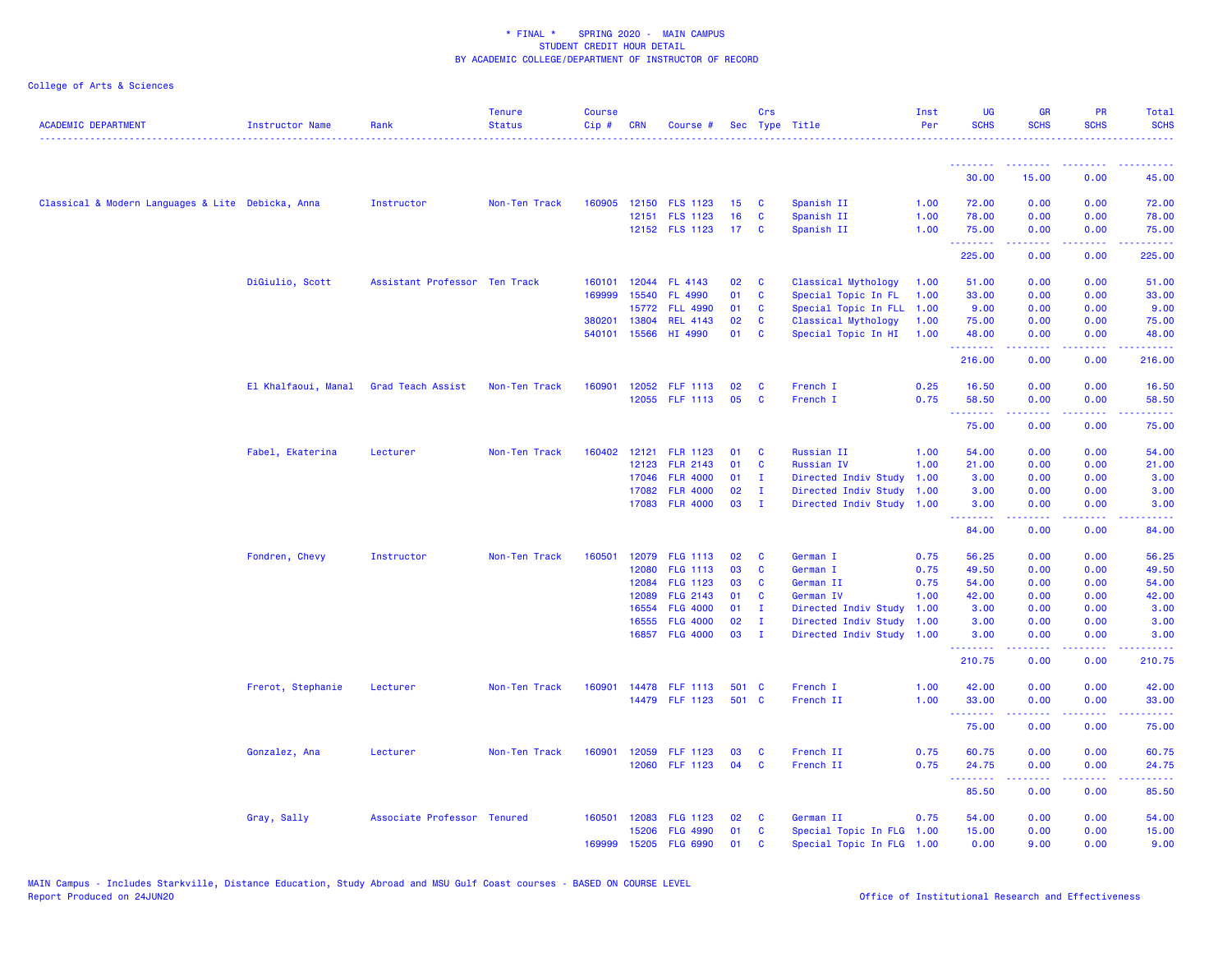| <b>ACADEMIC DEPARTMENT</b>                           | Instructor Name  | Rank                          | <b>Tenure</b><br><b>Status</b> | <b>Course</b><br>Cip# | <b>CRN</b> | Course #                          |                | Crs            | Sec Type Title              | Inst<br>Per  | UG<br><b>SCHS</b> | <b>GR</b><br><b>SCHS</b>                                                                                                                                      | <b>PR</b><br><b>SCHS</b>        | Total<br><b>SCHS</b>                                                                                                                                          |
|------------------------------------------------------|------------------|-------------------------------|--------------------------------|-----------------------|------------|-----------------------------------|----------------|----------------|-----------------------------|--------------|-------------------|---------------------------------------------------------------------------------------------------------------------------------------------------------------|---------------------------------|---------------------------------------------------------------------------------------------------------------------------------------------------------------|
|                                                      |                  |                               | .                              |                       |            |                                   |                |                |                             |              |                   |                                                                                                                                                               |                                 |                                                                                                                                                               |
|                                                      |                  |                               |                                |                       |            |                                   |                |                |                             |              | .<br>69.00        | <b><i><u>AAAAAAAA</u></i></b><br>9.00                                                                                                                         | <u> - - - - - - - -</u><br>0.00 | . <u>.</u><br>78.00                                                                                                                                           |
| Classical & Modern Languages & Lite Hainsey, Arianne |                  | Lecturer                      | Non-Ten Track                  |                       |            | 160501 12078 FLG 1113             | 01             | $\mathbf{C}$   | German I                    | 0.75         | 60.75             | 0.00                                                                                                                                                          | 0.00                            | 60.75                                                                                                                                                         |
|                                                      |                  |                               |                                |                       | 12087      | <b>FLG 2133</b>                   | 01             | $\mathbf{C}$   | German III                  | 1.00         | 33.00             | 0.00                                                                                                                                                          | 0.00                            | 33.00                                                                                                                                                         |
|                                                      |                  |                               |                                |                       | 14480      | <b>FLG 1113</b>                   | 501 C          |                | German I                    | 0.75         | 6.75              | 0.00                                                                                                                                                          | 0.00                            | 6.75                                                                                                                                                          |
|                                                      |                  |                               |                                |                       | 14481      | <b>FLG 1123</b>                   | 501 C          |                | German II                   | 0.75         | 9.00              | 0.00                                                                                                                                                          | 0.00                            | 9.00                                                                                                                                                          |
|                                                      |                  |                               |                                |                       | 15383      | <b>FLG 3124</b>                   | 01             | $\overline{B}$ | Advan German Convers 1.00   |              | 60.00             | 0.00                                                                                                                                                          | 0.00                            | 60.00                                                                                                                                                         |
|                                                      |                  |                               |                                |                       |            | 160905 12167 FLS 3111             | 01             | - L            | Adv Spanish Lab I           | 1.00         | 13.00             | 0.00                                                                                                                                                          | 0.00                            | 13.00                                                                                                                                                         |
|                                                      |                  |                               |                                |                       |            | 12170 FLS 3121                    | 01             | - L            | Advan Spanish Conv P 1.00   |              | 11.00             | 0.00                                                                                                                                                          | 0.00                            | 11.00                                                                                                                                                         |
|                                                      |                  |                               |                                |                       |            |                                   |                |                |                             |              | .<br>193.50       | 0.00                                                                                                                                                          | 0.00                            | .<br>193.50                                                                                                                                                   |
|                                                      | Harland, Robert  | Associate Professor Tenured   |                                |                       |            | 160905 12157 FLS 2133             | 02             | $\mathbf{C}$   | Spanish III                 | 1.00         | 30.00             | 0.00                                                                                                                                                          | 0.00                            | 30.00                                                                                                                                                         |
|                                                      |                  |                               |                                |                       | 15382      | <b>FLS 4613</b>                   | 01             | $\mathbf{C}$   | Latin American Cinem        | 1.00         | 45.00             | 0.00                                                                                                                                                          | 0.00                            | 45.00                                                                                                                                                         |
|                                                      |                  |                               |                                |                       |            | 16626 FLS 6613                    | 01             | $\mathbf{C}$   | Latin American Cinem        | 1.00         | 0.00              | 12.00                                                                                                                                                         | 0.00                            | 12.00                                                                                                                                                         |
|                                                      |                  |                               |                                |                       |            |                                   |                |                |                             |              | .<br>75.00        | $\frac{1}{2} \left( \frac{1}{2} \right) \left( \frac{1}{2} \right) \left( \frac{1}{2} \right) \left( \frac{1}{2} \right) \left( \frac{1}{2} \right)$<br>12.00 | .<br>0.00                       | المتمامين<br>87.00                                                                                                                                            |
|                                                      |                  |                               |                                |                       |            |                                   |                |                |                             |              |                   |                                                                                                                                                               |                                 |                                                                                                                                                               |
|                                                      | Harris, Brian    | Grad Teach Assist             | Non-Ten Track                  | 160501                | 14480      | <b>FLG 1113</b><br>14481 FLG 1123 | 501 C<br>501 C |                | German I<br>German II       | 0.25<br>0.25 | 2.25<br>3.00      | 0.00<br>0.00                                                                                                                                                  | 0.00<br>0.00                    | 2.25<br>3.00                                                                                                                                                  |
|                                                      |                  |                               |                                |                       |            |                                   |                |                |                             |              | .                 | .                                                                                                                                                             | .                               | <u>.</u>                                                                                                                                                      |
|                                                      |                  |                               |                                |                       |            |                                   |                |                |                             |              | 5.25              | 0.00                                                                                                                                                          | 0.00                            | 5.25                                                                                                                                                          |
|                                                      | Hernandez, Magda | Lecturer                      | Non-Ten Track                  | 160905                |            | 12156 FLS 2133                    | 01 C           |                | Spanish III                 | 0.50         | 34.50             | 0.00                                                                                                                                                          | 0.00                            | 34.50                                                                                                                                                         |
|                                                      |                  |                               |                                |                       |            | 12160 FLS 2133                    | 06             | <b>C</b>       | Spanish III                 | 0.75         | 58.50             | 0.00                                                                                                                                                          | 0.00                            | 58.50                                                                                                                                                         |
|                                                      |                  |                               |                                |                       |            | 14486 FLS 1123                    | 503 C          |                | Spanish II                  | 0.60         | 32.40             | 0.00                                                                                                                                                          | 0.00                            | 32.40                                                                                                                                                         |
|                                                      |                  |                               |                                |                       |            | 14487 FLS 1123                    | 504 C          |                | Spanish II                  | 0.60         | 28.80<br><u>.</u> | 0.00                                                                                                                                                          | 0.00<br>22222                   | 28.80                                                                                                                                                         |
|                                                      |                  |                               |                                |                       |            |                                   |                |                |                             |              | 154.20            | المستملة<br>0.00                                                                                                                                              | 0.00                            | 222222<br>154.20                                                                                                                                              |
|                                                      | Hguig, Islam     | Grad Teach Assist             | Non-Ten Track                  | 160901                |            | 12051 FLF 1113                    | 01             | <b>C</b>       | French I                    | 0.75         | 36.00             | 0.00                                                                                                                                                          | 0.00                            | 36.00                                                                                                                                                         |
|                                                      |                  |                               |                                |                       |            | 15386 FLF 3124                    | 01             | $\overline{B}$ | <b>Advanced French Conv</b> | 0.25         | 16.00             | 0.00                                                                                                                                                          | 0.00                            | 16.00                                                                                                                                                         |
|                                                      |                  |                               |                                |                       |            |                                   |                |                |                             |              | .<br>52.00        | <b></b><br>0.00                                                                                                                                               | 0.00                            | المتمامين<br>52.00                                                                                                                                            |
|                                                      | Joo, Fumiko      | Assistant Professor Ten Track |                                | 160302                |            | 15392 FLJ 3163                    | 01             | <b>C</b>       | Japanese VI                 | 1.00         | 18.00             | 0.00                                                                                                                                                          | 0.00                            | 18.00                                                                                                                                                         |
|                                                      |                  |                               |                                | 169999                |            | 15397 FL 4990                     | 02             | $\mathbf{C}$   | Special Topic In FL         | 1.00         | 39.00             | 0.00                                                                                                                                                          | 0.00                            | 39.00                                                                                                                                                         |
|                                                      |                  |                               |                                |                       |            |                                   |                |                |                             |              | .<br>57.00        | .<br>0.00                                                                                                                                                     | 22222<br>0.00                   | .<br>57.00                                                                                                                                                    |
|                                                      |                  |                               |                                |                       |            |                                   |                |                |                             |              |                   |                                                                                                                                                               |                                 |                                                                                                                                                               |
|                                                      | King, Lydia      | Instructor                    | Non-Ten Track                  | 160901                | 12057      | <b>FLF 1123</b>                   | 01             | $\mathbf{C}$   | French II                   | 0.75         | 45.00             | 0.00                                                                                                                                                          | 0.00                            | 45.00                                                                                                                                                         |
|                                                      |                  |                               |                                |                       | 12058      | <b>FLF 1123</b>                   | 02             | $\mathbf{C}$   | French II                   | 0.75         | 58.50             | 0.00                                                                                                                                                          | 0.00                            | 58.50                                                                                                                                                         |
|                                                      |                  |                               |                                |                       | 12062      | <b>FLF 2133</b>                   | 01             | <b>C</b>       | French III                  | 1.00         | 78.00             | 0.00                                                                                                                                                          | 0.00                            | 78.00                                                                                                                                                         |
|                                                      |                  |                               |                                |                       |            | 12063 FLF 2133                    | 02             | $\mathbf{C}$   | French III                  | 1.00         | 81.00<br>.        | 0.00                                                                                                                                                          | 0.00                            | 81.00<br>$\frac{1}{2} \left( \frac{1}{2} \right) \left( \frac{1}{2} \right) \left( \frac{1}{2} \right) \left( \frac{1}{2} \right) \left( \frac{1}{2} \right)$ |
|                                                      |                  |                               |                                |                       |            |                                   |                |                |                             |              | 262.50            | 0.00                                                                                                                                                          | 0.00                            | 262.50                                                                                                                                                        |
|                                                      | Kraker, Julia    | Lecturer                      | Non-Ten Track                  | 160905                |            | 12138 FLS 1123                    | 01             | $\mathbf{C}$   | Spanish II                  | 1.00         | 75.00             | 0.00                                                                                                                                                          | 0.00                            | 75.00                                                                                                                                                         |
|                                                      |                  |                               |                                |                       |            | 12139 FLS 1123                    | 02             | $\mathbf{C}$   | Spanish II                  | 1.00         | 84.00             | 0.00                                                                                                                                                          | 0.00                            | 84.00                                                                                                                                                         |
|                                                      |                  |                               |                                |                       |            | 12140 FLS 1123                    | 03             | <b>C</b>       | Spanish II                  | 1.00         | 75.00             | 0.00                                                                                                                                                          | 0.00                            | 75.00                                                                                                                                                         |
|                                                      |                  |                               |                                |                       |            | 12153 FLS 1123                    | 19             | <b>C</b>       | Spanish II                  | 1.00         | 75.00             | 0.00                                                                                                                                                          | 0.00                            | 75.00                                                                                                                                                         |
|                                                      |                  |                               |                                |                       |            | 14485 FLS 1123                    | 501            | C              | Spanish II                  | 1.00         | 51.00             | 0.00                                                                                                                                                          | 0.00                            | 51.00                                                                                                                                                         |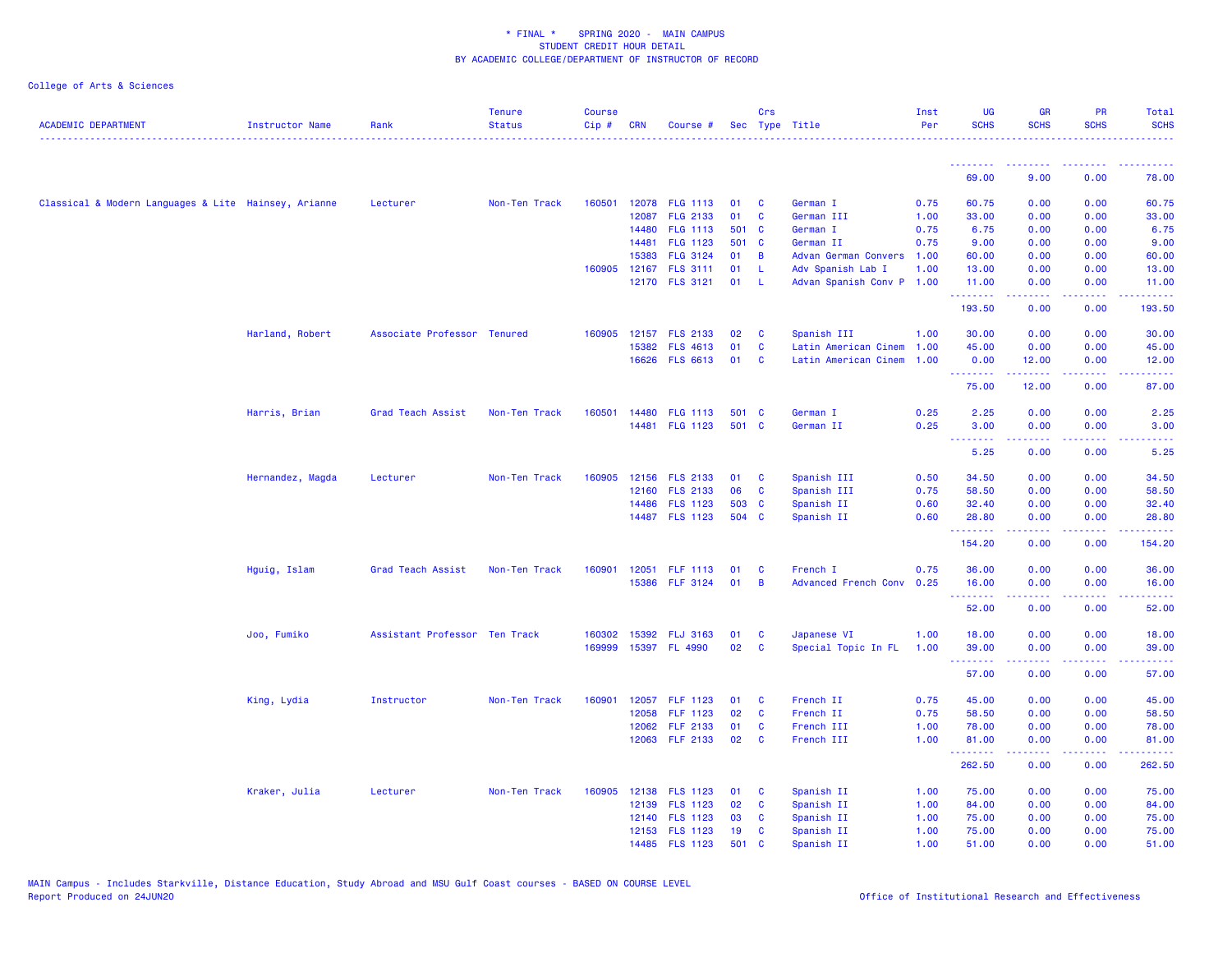| <b>ACADEMIC DEPARTMENT</b>                         | <b>Instructor Name</b>        | Rank              | <b>Tenure</b><br><b>Status</b> | <b>Course</b><br>Cip# | <b>CRN</b> | Course #                  |          | Crs                         | Sec Type Title                                   | Inst<br>Per | <b>UG</b><br><b>SCHS</b> | <b>GR</b><br><b>SCHS</b>                                                                                                                                     | PR<br><b>SCHS</b>                                                                                                                 | Total<br><b>SCHS</b> |
|----------------------------------------------------|-------------------------------|-------------------|--------------------------------|-----------------------|------------|---------------------------|----------|-----------------------------|--------------------------------------------------|-------------|--------------------------|--------------------------------------------------------------------------------------------------------------------------------------------------------------|-----------------------------------------------------------------------------------------------------------------------------------|----------------------|
|                                                    |                               |                   |                                |                       |            |                           |          |                             |                                                  |             | .                        | .                                                                                                                                                            |                                                                                                                                   |                      |
|                                                    |                               |                   |                                |                       |            |                           |          |                             |                                                  |             | 360.00                   | 0.00                                                                                                                                                         | 0.00                                                                                                                              | 360.00               |
| Classical & Modern Languages & Lite Lin, Liang-Yin |                               | Lecturer          | Non-Ten Track                  | 160101                | 12048      | <b>FLC 1123</b>           | 01       | B                           | Chinese II                                       | 1.00        | 30.00                    | 0.00                                                                                                                                                         | 0.00                                                                                                                              | 30.00                |
|                                                    |                               |                   |                                |                       | 12049      | <b>FLC 1123</b>           | 02       | $\overline{B}$              | Chinese II                                       | 1.00        | 21.00                    | 0.00                                                                                                                                                         | 0.00                                                                                                                              | 21.00                |
|                                                    |                               |                   |                                |                       |            | 12050 FLC 2143            | 01       | $\mathbf{C}$                | Chinese IV                                       | 1.00        | 21.00<br>.               | 0.00<br>.                                                                                                                                                    | 0.00<br>.                                                                                                                         | 21.00<br>.           |
|                                                    |                               |                   |                                |                       |            |                           |          |                             |                                                  |             | 72.00                    | 0.00                                                                                                                                                         | 0.00                                                                                                                              | 72.00                |
|                                                    | Little, Christopher Lecturer  |                   | Non-Ten Track                  |                       |            | 160905 14482 FLS 1113     | 501 C    |                             | Spanish I                                        | 1.00        | 63.00                    | 0.00                                                                                                                                                         | 0.00                                                                                                                              | 63.00                |
|                                                    |                               |                   |                                |                       | 14483      | <b>FLS 1113</b>           | 502 C    |                             | Spanish I                                        | 1.00        | 48.00                    | 0.00                                                                                                                                                         | 0.00                                                                                                                              | 48.00                |
|                                                    |                               |                   |                                |                       | 14486      | <b>FLS 1123</b>           | 503 C    |                             | Spanish II                                       | 0.40        | 21.60                    | 0.00                                                                                                                                                         | 0.00                                                                                                                              | 21.60                |
|                                                    |                               |                   |                                |                       |            | 14487 FLS 1123            | 504 C    |                             | Spanish II                                       | 0.40        | 19.20                    | 0.00                                                                                                                                                         | 0.00                                                                                                                              | 19.20                |
|                                                    |                               |                   |                                |                       |            | 14488 FLS 2133            | 501 C    |                             | Spanish III                                      | 1.00        | 57.00<br>.               | 0.00<br>$\frac{1}{2} \left( \frac{1}{2} \right) \left( \frac{1}{2} \right) \left( \frac{1}{2} \right) \left( \frac{1}{2} \right) \left( \frac{1}{2} \right)$ | 0.00<br>.                                                                                                                         | 57.00<br>.           |
|                                                    |                               |                   |                                |                       |            |                           |          |                             |                                                  |             | 208.80                   | 0.00                                                                                                                                                         | 0.00                                                                                                                              | 208.80               |
|                                                    | Lo, Elhadji                   | Grad Teach Assist | Non-Ten Track                  | 160901                | 12053      | <b>FLF 1113</b>           | 03       | C                           | French I                                         | 0.25        | 19.50                    | 0.00                                                                                                                                                         | 0.00                                                                                                                              | 19.50                |
|                                                    |                               |                   |                                |                       |            | 12054 FLF 1113            | 04       | C                           | French I                                         | 0.25        | 15.75<br>.               | 0.00<br>$\frac{1}{2} \left( \frac{1}{2} \right) \left( \frac{1}{2} \right) \left( \frac{1}{2} \right) \left( \frac{1}{2} \right) \left( \frac{1}{2} \right)$ | 0.00<br>.                                                                                                                         | 15.75<br>.           |
|                                                    |                               |                   |                                |                       |            |                           |          |                             |                                                  |             | 35.25                    | 0.00                                                                                                                                                         | 0.00                                                                                                                              | 35.25                |
|                                                    | Martinez Rosas, Mari Lecturer |                   | Non-Ten Track                  | 160905                |            | 12129 FLS 1113            | 07       | <b>C</b>                    | Spanish I                                        | 1.00        | 84.00                    | 0.00                                                                                                                                                         | 0.00                                                                                                                              | 84.00                |
|                                                    |                               |                   |                                |                       | 12133      | <b>FLS 1113</b>           | 11       | <b>C</b>                    | Spanish I                                        | 1.00        | 84.00                    | 0.00                                                                                                                                                         | 0.00                                                                                                                              | 84.00                |
|                                                    |                               |                   |                                |                       |            | 12156 FLS 2133            | 01       | <b>C</b>                    | Spanish III                                      | 0.50        | 34.50                    | 0.00                                                                                                                                                         | 0.00                                                                                                                              | 34.50                |
|                                                    |                               |                   |                                |                       |            | 12164 FLS 2143            | 02       | C                           | Spanish IV                                       | 1.00        | 42.00<br>.               | 0.00<br>.                                                                                                                                                    | 0.00<br>$\frac{1}{2} \left( \frac{1}{2} \right) \left( \frac{1}{2} \right) \left( \frac{1}{2} \right) \left( \frac{1}{2} \right)$ | 42.00<br>.           |
|                                                    |                               |                   |                                |                       |            |                           |          |                             |                                                  |             | 244.50                   | 0.00                                                                                                                                                         | 0.00                                                                                                                              | 244.50               |
|                                                    | Massey, Brittany              | Lecturer          | Non-Ten Track                  | 160901                | 12052      | <b>FLF 1113</b>           | 02       | C                           | French I                                         | 0.75        | 49.50                    | 0.00                                                                                                                                                         | 0.00                                                                                                                              | 49.50                |
|                                                    |                               |                   |                                |                       | 12053      | <b>FLF 1113</b>           | 03       | $\mathbf{C}$                | French I                                         | 0.75        | 58.50                    | 0.00                                                                                                                                                         | 0.00                                                                                                                              | 58.50                |
|                                                    |                               |                   |                                |                       | 12054      | FLF 1113                  | 04       | <b>C</b>                    | French I                                         | 0.75        | 47.25                    | 0.00                                                                                                                                                         | 0.00                                                                                                                              | 47.25                |
|                                                    |                               |                   |                                |                       |            | 15386 FLF 3124            | 01       | $\overline{B}$              | Advanced French Conv 0.75                        |             | 48.00<br>.               | 0.00<br>$\frac{1}{2} \left( \frac{1}{2} \right) \left( \frac{1}{2} \right) \left( \frac{1}{2} \right) \left( \frac{1}{2} \right) \left( \frac{1}{2} \right)$ | 0.00<br>.                                                                                                                         | 48.00                |
|                                                    |                               |                   |                                |                       |            |                           |          |                             |                                                  |             | 203.25                   | 0.00                                                                                                                                                         | 0.00                                                                                                                              | 203.25               |
|                                                    | McFadden, Michael             | Lecturer          | Non-Ten Track                  | 160905                |            | 12132 FLS 1113            | 10       | $\overline{\mathbf{C}}$     | Spanish I                                        | 1.00        | 81.00                    | 0.00                                                                                                                                                         | 0.00                                                                                                                              | 81.00                |
|                                                    |                               |                   |                                |                       |            | 12134 FLS 1113            | 12       | $\mathbf{C}$                | Spanish I                                        | 1.00        | 84.00                    | 0.00                                                                                                                                                         | 0.00                                                                                                                              | 84.00                |
|                                                    |                               |                   |                                |                       |            | 12135 FLS 1113            | 13       | <b>C</b>                    | Spanish I                                        | 1.00        | 87.00                    | 0.00                                                                                                                                                         | 0.00                                                                                                                              | 87.00                |
|                                                    |                               |                   |                                |                       |            | 12149 FLS 1123            | 12       | C                           | Spanish II                                       | 1.00        | 81.00<br><u>.</u>        | 0.00<br>2.2.2.2.2                                                                                                                                            | 0.00<br>.                                                                                                                         | 81.00<br>.           |
|                                                    |                               |                   |                                |                       |            |                           |          |                             |                                                  |             | 333.00                   | 0.00                                                                                                                                                         | 0.00                                                                                                                              | 333.00               |
|                                                    | Mensah, Jude                  | Grad Teach Assist | Non-Ten Track                  | 160901                |            | 12057 FLF 1123            | 01       | $\mathbf{C}$                | French II                                        | 0.25        | 15.00                    | 0.00                                                                                                                                                         | 0.00                                                                                                                              | 15.00                |
|                                                    |                               |                   |                                |                       | 12058      | <b>FLF 1123</b>           | 02       | $\mathbf{C}$                | French II                                        | 0.25        | 19.50                    | 0.00                                                                                                                                                         | 0.00                                                                                                                              | 19.50                |
|                                                    |                               |                   |                                |                       |            | 12060 FLF 1123            | 04       | $\mathbf{C}$                | French II                                        | 0.25        | 8.25<br>.                | 0.00                                                                                                                                                         | 0.00                                                                                                                              | 8.25<br>د د د د د    |
|                                                    |                               |                   |                                |                       |            |                           |          |                             |                                                  |             | 42.75                    | 0.00                                                                                                                                                         | 0.00                                                                                                                              | 42.75                |
|                                                    | Moser, Keith                  | Professor         | <b>Tenured</b>                 | 160901                | 15389      | <b>FLF 4273</b>           | 01       | <b>C</b>                    | The Human Condition                              | 1.00        | 30.00                    | 0.00                                                                                                                                                         | 0.00                                                                                                                              | 30.00                |
|                                                    |                               |                   |                                |                       | 15390      | FLF 6273                  | 01       | $\overline{\mathbf{C}}$     | The Human Condition                              | 1.00        | 0.00                     | 15.00                                                                                                                                                        | 0.00                                                                                                                              | 15.00                |
|                                                    |                               |                   |                                |                       | 15391      | <b>FLF 8163</b>           | 01       | <b>S</b>                    | Sem Francophone Lit                              | 1.00        | 0.00                     | 36.00                                                                                                                                                        | 0.00                                                                                                                              | 36.00                |
|                                                    |                               |                   |                                | 169999                | 15538      | 17287 FLF 7000<br>FL 8990 | 01<br>01 | $\mathbf I$<br>$\mathbf{C}$ | Directed Indiv Study 1.00<br>Special Topic In FL | 1.00        | 0.00<br>0.00             | 3.00<br>27.00                                                                                                                                                | 0.00<br>0.00                                                                                                                      | 3.00<br>27.00        |
|                                                    |                               |                   |                                |                       |            |                           |          |                             |                                                  |             |                          |                                                                                                                                                              |                                                                                                                                   |                      |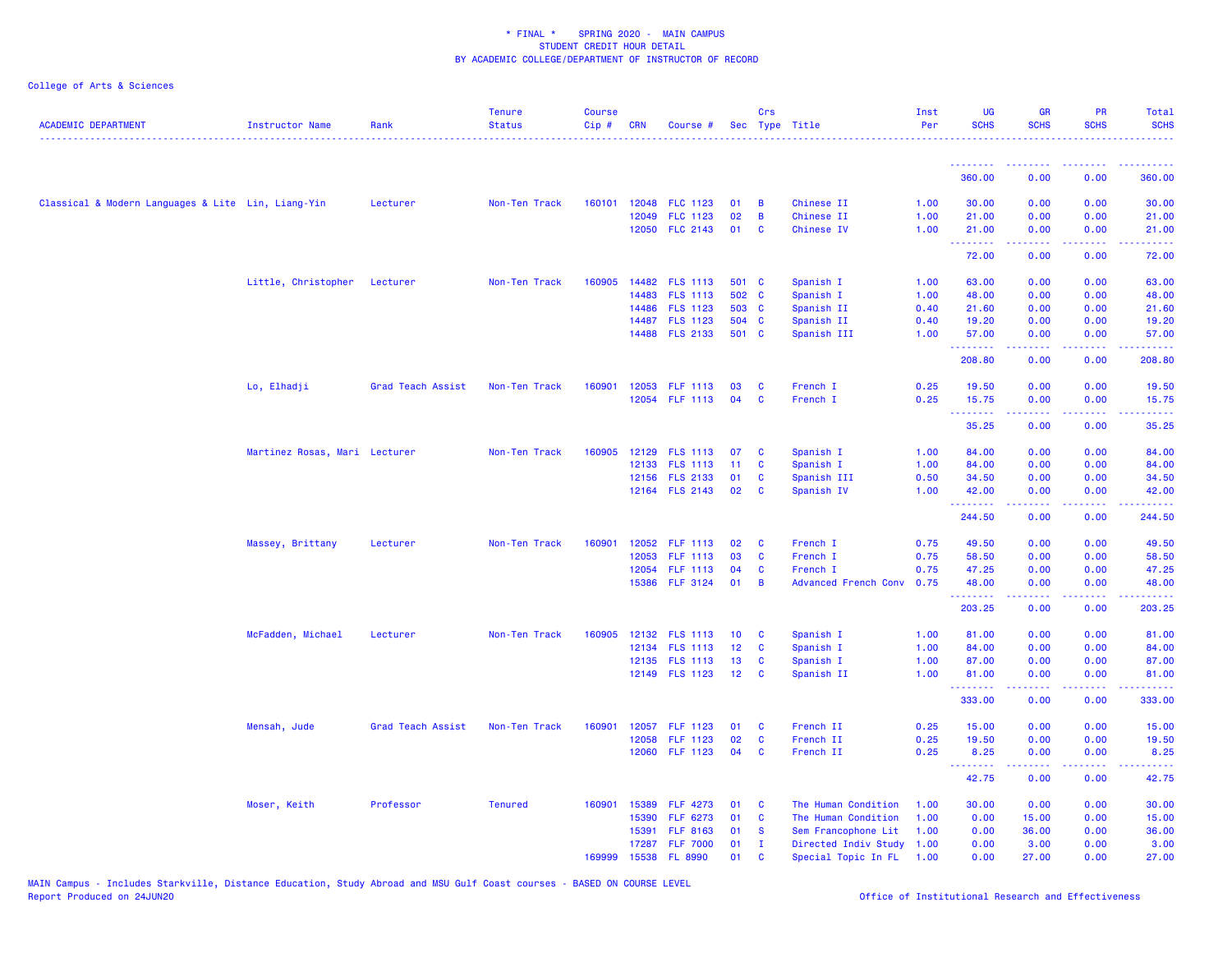| <b>ACADEMIC DEPARTMENT</b>                        | <b>Instructor Name</b> | Rank                        | <b>Tenure</b><br><b>Status</b> | <b>Course</b><br>Cip# | <b>CRN</b> | Course #        |              | Crs          | Sec Type Title            | Inst<br>Per | <b>UG</b><br><b>SCHS</b> | <b>GR</b><br><b>SCHS</b>               | PR<br><b>SCHS</b>                                                                                                                                    | Total<br><b>SCHS</b> |
|---------------------------------------------------|------------------------|-----------------------------|--------------------------------|-----------------------|------------|-----------------|--------------|--------------|---------------------------|-------------|--------------------------|----------------------------------------|------------------------------------------------------------------------------------------------------------------------------------------------------|----------------------|
|                                                   |                        |                             |                                |                       |            |                 |              |              |                           |             | --------                 | --------                               | $\frac{1}{2} \left( \frac{1}{2} \right) \left( \frac{1}{2} \right) \left( \frac{1}{2} \right) \left( \frac{1}{2} \right) \left( \frac{1}{2} \right)$ | .<br>.               |
|                                                   |                        |                             |                                |                       |            |                 |              |              |                           |             | 30.00                    | 81.00                                  | 0.00                                                                                                                                                 | 111.00               |
| Classical & Modern Languages & Lite Moya, Arleana |                        | Instructor                  | Non-Ten Track                  | 160905                |            | 12144 FLS 1123  | 07           | - C          | Spanish II                | 1.00        | 84.00                    | 0.00                                   | 0.00                                                                                                                                                 | 84.00                |
|                                                   |                        |                             |                                |                       |            | 12145 FLS 1123  | 08           | <b>C</b>     | Spanish II                | 1.00        | 84.00                    | 0.00                                   | 0.00                                                                                                                                                 | 84.00                |
|                                                   |                        |                             |                                |                       |            | 12148 FLS 1123  | 11           | <b>C</b>     | Spanish II                | 1.00        | 81.00                    | 0.00                                   | 0.00                                                                                                                                                 | 81.00                |
|                                                   |                        |                             |                                |                       |            | 12155 FLS 1123  | <b>HO1 C</b> |              | Spanish II-Honors         | 1.00        | 48.00<br>.               | 0.00<br>.                              | 0.00<br>.                                                                                                                                            | 48.00<br><u>.</u>    |
|                                                   |                        |                             |                                |                       |            |                 |              |              |                           |             | 297.00                   | 0.00                                   | 0.00                                                                                                                                                 | 297.00               |
|                                                   | Nigro, Rosa            | Instructor                  | Non-Ten Track                  | 160902                |            | 12099 FLI 1113  | 01           | <b>C</b>     | Italian I                 | 1.00        | 66.00                    | 0.00                                   | 0.00                                                                                                                                                 | 66.00                |
|                                                   |                        |                             |                                |                       | 12100      | FLI 1123        | 01           | <b>C</b>     | Italian II                | 1.00        | 54.00                    | 0.00                                   | 0.00                                                                                                                                                 | 54.00                |
|                                                   |                        |                             |                                |                       | 15395      | FLI 2133        | 01           | <b>C</b>     | Italian III               | 1.00        | 18.00                    | 0.00                                   | 0.00                                                                                                                                                 | 18.00                |
|                                                   |                        |                             |                                |                       |            | 15396 FLI 2143  | 01           | <b>C</b>     | Italian IV                | 1.00        | 9.00<br><b>.</b> .       | 0.00<br>22222                          | 0.00<br>$\frac{1}{2} \left( \frac{1}{2} \right) \left( \frac{1}{2} \right) \left( \frac{1}{2} \right) \left( \frac{1}{2} \right)$                    | 9.00<br>222222       |
|                                                   |                        |                             |                                |                       |            |                 |              |              |                           |             | 147.00                   | 0.00                                   | 0.00                                                                                                                                                 | 147.00               |
|                                                   | Potter, Edward         | Associate Professor Tenured |                                | 160501                | 15384      | <b>FLG 3313</b> | 01           | <b>C</b>     | <b>Business German I</b>  | 1.00        | 27.00                    | 0.00                                   | 0.00                                                                                                                                                 | 27.00                |
|                                                   |                        |                             |                                |                       | 15385      | <b>FLG 8483</b> | 01           | <b>C</b>     | 20th Cen Ger Short S 1.00 |             | 0.00<br>.                | 9.00<br>22222                          | 0.00<br>22222                                                                                                                                        | 9.00<br>.            |
|                                                   |                        |                             |                                |                       |            |                 |              |              |                           |             | 27.00                    | 9.00                                   | 0.00                                                                                                                                                 | 36.00                |
|                                                   | Roskelley, Martha      | Lecturer                    | Non-Ten Track                  | 160905                |            | 12127 FLS 1113  | 04           | <b>C</b>     | Spanish I                 | 1.00        | 84.00                    | 0.00                                   | 0.00                                                                                                                                                 | 84.00                |
|                                                   |                        |                             |                                |                       | 12128      | <b>FLS 1113</b> | 06           | $\mathbf{C}$ | Spanish I                 | 1.00        | 78.00                    | 0.00                                   | 0.00                                                                                                                                                 | 78.00                |
|                                                   |                        |                             |                                |                       | 12131      | <b>FLS 1113</b> | 09           | C            | Spanish I                 | 1.00        | 84.00                    | 0.00                                   | 0.00                                                                                                                                                 | 84.00                |
|                                                   |                        |                             |                                |                       |            | 12146 FLS 1123  | 09           | <b>C</b>     | Spanish II                | 1.00        | 78.00<br>.               | 0.00<br><u>.</u>                       | 0.00<br>.                                                                                                                                            | 78.00<br>.           |
|                                                   |                        |                             |                                |                       |            |                 |              |              |                           |             | 324.00                   | 0.00                                   | 0.00                                                                                                                                                 | 324.00               |
|                                                   | Russell, Amie          | Instructor                  | Non-Ten Track                  | 160905                |            | 12124 FLS 1113  | 01           | <b>C</b>     | Spanish I                 | 1.00        | 84.00                    | 0.00                                   | 0.00                                                                                                                                                 | 84.00                |
|                                                   |                        |                             |                                |                       |            | 12125 FLS 1113  | 02           | <b>C</b>     | Spanish I                 | 1.00        | 84.00                    | 0.00                                   | 0.00                                                                                                                                                 | 84.00                |
|                                                   |                        |                             |                                |                       |            | 12126 FLS 1113  | 03           | <b>C</b>     | Spanish I                 | 0.75        | 60.75<br>.               | 0.00<br>.                              | 0.00<br>.                                                                                                                                            | 60.75<br>.           |
|                                                   |                        |                             |                                |                       |            |                 |              |              |                           |             | 228.75                   | 0.00                                   | 0.00                                                                                                                                                 | 228.75               |
|                                                   | Simpore, Karim         | Associate Professor Tenured |                                | 160901                | 12066      | <b>FLF 2143</b> | 01           | <b>C</b>     | French IV                 | 1.00        | 60.00                    | 0.00                                   | 0.00                                                                                                                                                 | 60.00                |
|                                                   |                        |                             |                                |                       | 15387      | <b>FLF 4173</b> | 01           | <b>C</b>     | Intro Francophone Ci 1.00 |             | 33.00                    | 0.00                                   | 0.00                                                                                                                                                 | 33.00                |
|                                                   |                        |                             |                                |                       |            | 15388 FLF 6173  | 01           | <b>C</b>     | Intro Francophone Ci 1.00 |             | 0.00<br><u>.</u>         | 21.00<br><b><i><u><u>.</u></u></i></b> | 0.00<br>.                                                                                                                                            | 21.00<br><u>.</u>    |
|                                                   |                        |                             |                                |                       |            |                 |              |              |                           |             | 93.00                    | 21.00                                  | 0.00                                                                                                                                                 | 114.00               |
|                                                   | Smith, Bobbie          | Lecturer                    | Non-Ten Track                  | 160905                |            | 12141 FLS 1123  | 04           | <b>C</b>     | Spanish II                | 1.00        | 81.00                    | 0.00                                   | 0.00                                                                                                                                                 | 81.00                |
|                                                   |                        |                             |                                |                       |            | 12147 FLS 1123  | 10           | <b>C</b>     | Spanish II                | 1.00        | 81.00<br>.               | 0.00                                   | 0.00<br>.                                                                                                                                            | 81.00<br>.           |
|                                                   |                        |                             |                                |                       |            |                 |              |              |                           |             | 162.00                   | 0.00                                   | 0.00                                                                                                                                                 | 162.00               |
|                                                   | Vozzo, Rosa            | Instructor                  | Non-Ten Track                  | 160905                |            | 12158 FLS 2133  | 04           | <b>C</b>     | Spanish III               | 1.00        | 48.00                    | 0.00                                   | 0.00                                                                                                                                                 | 48.00                |
|                                                   |                        |                             |                                |                       |            | 12159 FLS 2133  | 05           | <b>C</b>     | Spanish III               | 1.00        | 72.00                    | 0.00                                   | 0.00                                                                                                                                                 | 72.00                |
|                                                   |                        |                             |                                |                       |            | 12160 FLS 2133  | 06           | <b>C</b>     | Spanish III               | 0.25        | 19.50                    | 0.00                                   | 0.00                                                                                                                                                 | 19.50                |
|                                                   |                        |                             |                                |                       |            | 12173 FLS 3233  | 01           | <b>C</b>     | Adv Spanish Conversa 1.00 |             | 81.00                    | 0.00                                   | 0.00                                                                                                                                                 | 81.00                |
|                                                   |                        |                             |                                |                       |            | 12175 FLS 3323  | 01           | <b>C</b>     | Entrprs Span-Speak W      | 1.00        | 60.00<br>.               | 0.00<br>22222                          | 0.00<br>. <b>.</b>                                                                                                                                   | 60.00<br>.           |
|                                                   |                        |                             |                                |                       |            |                 |              |              |                           |             | 280.50                   | 0.00                                   | 0.00                                                                                                                                                 | 280.50               |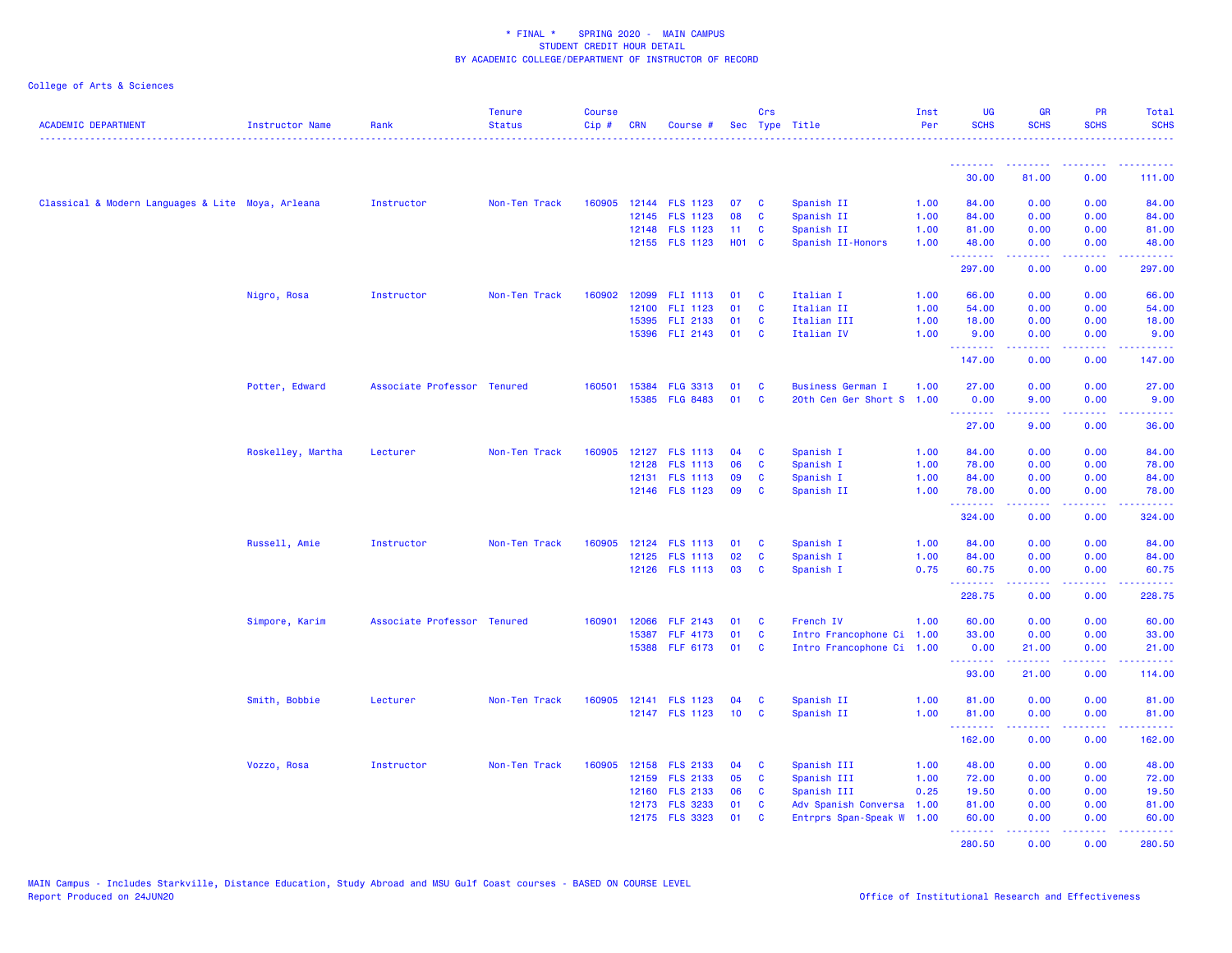| <b>ACADEMIC DEPARTMENT</b>                            | Instructor Name | Rank                          | <b>Tenure</b><br><b>Status</b> | Course<br>Cip # | <b>CRN</b> | Course #       |              | Crs            | Sec Type Title            | Inst<br>Per | UG<br><b>SCHS</b> | <b>GR</b><br><b>SCHS</b> | <b>PR</b><br><b>SCHS</b> | Total<br><b>SCHS</b> |
|-------------------------------------------------------|-----------------|-------------------------------|--------------------------------|-----------------|------------|----------------|--------------|----------------|---------------------------|-------------|-------------------|--------------------------|--------------------------|----------------------|
|                                                       |                 | Professor                     |                                |                 |            | 12043 FL 4143  | 01           | $\mathbf{C}$   | Classical Mythology       |             | 39.00             | 0.00                     |                          |                      |
| Classical & Modern Languages & Lite Wolverton, Robert |                 |                               | Tenured                        | 160101          |            |                |              |                |                           | 1.00        |                   |                          | 0.00                     | 39.00                |
|                                                       |                 |                               |                                | 161203          |            | 12110 FLL 1123 | $02 \quad C$ |                | Latin II                  | 1.00        | 72.00             | 0.00                     | 0.00                     | 72.00                |
|                                                       |                 |                               |                                | 380201          |            | 13803 REL 4143 | 01           | $\overline{c}$ | Classical Mythology       | 1.00        | 36.00             | 0.00                     | 0.00                     | 36.00                |
|                                                       |                 |                               |                                |                 |            |                |              |                |                           |             | 147.00            | 0.00                     | 0.00                     | 147.00               |
|                                                       | Zelaya, Karina  | Assistant Professor Ten Track |                                | 160905          |            | 12163 FLS 2143 | 01           | $\mathbf{C}$   | Spanish IV                | 1.00        | 69.00             | 0.00                     | 0.00                     | 69.00                |
|                                                       |                 |                               |                                |                 |            | 12168 FLS 3113 | 01 C         |                | Advanced Spanish Com 1.00 |             | 66.00             | 0.00                     | 0.00                     | 66.00                |
|                                                       |                 |                               |                                |                 |            | 17455 FLS 4000 | $01$ I       |                | Directed Indiv Study 1.00 |             | 3.00              | 0.00                     | 0.00                     | 3.00                 |
|                                                       |                 |                               |                                |                 |            |                |              |                |                           |             | 138.00            | 0.00                     | 0.00                     | ----------<br>138.00 |
|                                                       |                 |                               |                                |                 |            |                |              |                |                           |             |                   | ========                 | ---------                | ==========           |
| Classical & Modern Languages & Literatures            |                 |                               |                                |                 |            |                |              |                |                           |             | 5686.00           | 147,00                   | 0.00                     | 5833.00              |
|                                                       |                 |                               |                                |                 |            |                |              |                |                           |             | ========          | ========                 | ---------                | ==========           |
|                                                       |                 |                               |                                |                 |            |                |              |                |                           |             |                   |                          |                          |                      |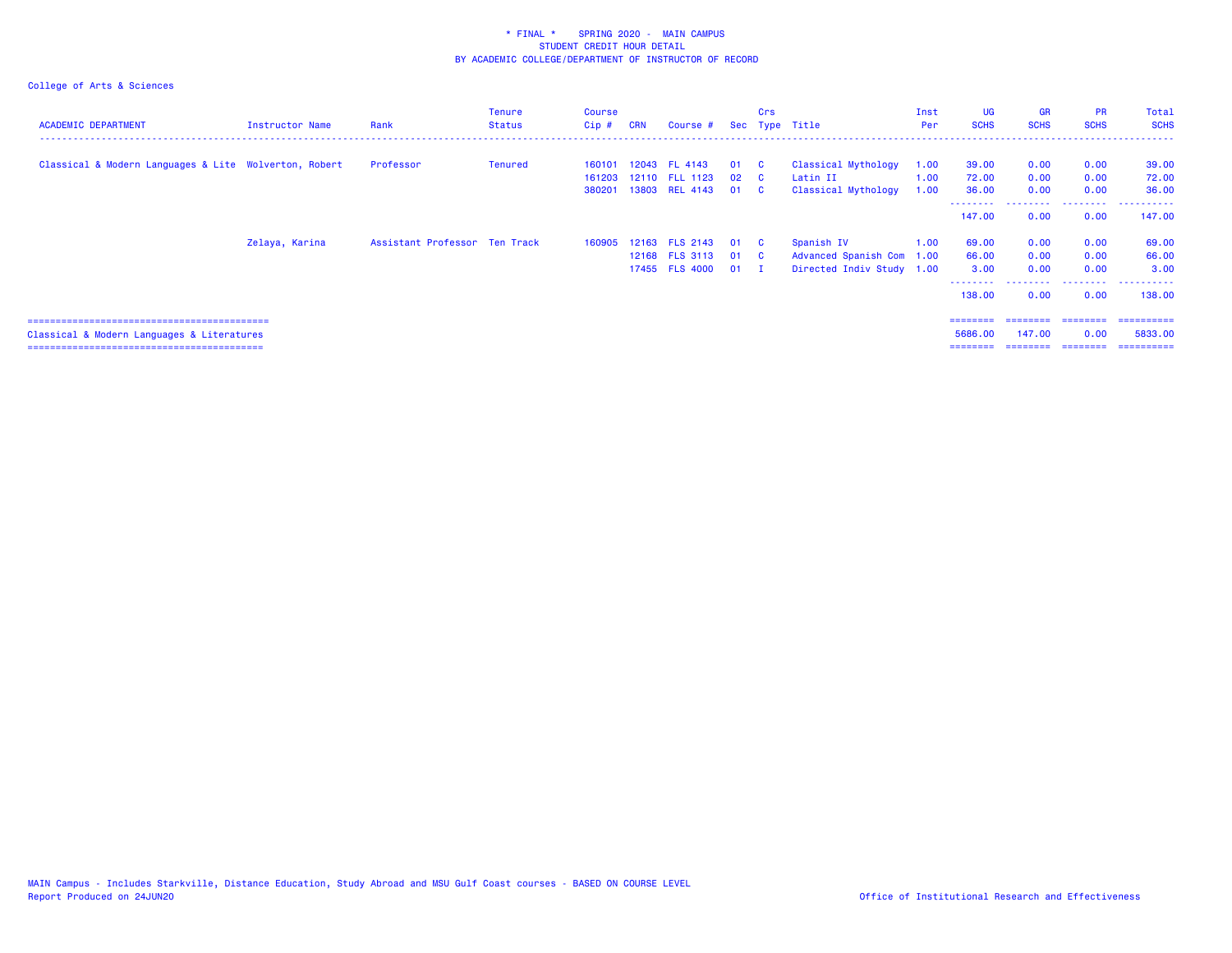| <b>ACADEMIC DEPARTMENT</b><br>------------------------------------ | Instructor Name<br>. <u>.</u> . | Rank                          | <b>Tenure</b><br><b>Status</b> | <b>Course</b><br>Cip# | <b>CRN</b>   | Course #              |                   | Crs          | Sec Type Title                    | Inst<br>Per | <b>UG</b><br><b>SCHS</b> | <b>GR</b><br><b>SCHS</b> | <b>PR</b><br><b>SCHS</b>                                                                               | Total<br><b>SCHS</b> |
|--------------------------------------------------------------------|---------------------------------|-------------------------------|--------------------------------|-----------------------|--------------|-----------------------|-------------------|--------------|-----------------------------------|-------------|--------------------------|--------------------------|--------------------------------------------------------------------------------------------------------|----------------------|
| Communication                                                      | Anthony, Kelli                  | Instructor                    | Non-Ten Track                  | 090101                | 14336        | CO 1223               | 501 C             |              | Intro Comm Theory                 | 1.00        | 96.00                    | 0.00                     | 0.00                                                                                                   | 96.00                |
|                                                                    |                                 |                               |                                |                       | 14340        | CO 3833               | 501 C             |              | Interviewing                      | 1.00        | 75.00                    | 0.00                     | 0.00                                                                                                   | 75.00                |
|                                                                    |                                 |                               |                                | 090401                | 14337        | CO 1403               | 501 C             |              | Intro Mass Media                  | 1.00        | 105.00                   | 0.00                     | 0.00                                                                                                   | 105.00               |
|                                                                    |                                 |                               |                                | 090900                | 14339        | CO 3813               | 501 C             |              | PR Case Problems                  | 1.00        | 27.00<br><u>.</u>        | 0.00                     | 0.00                                                                                                   | 27.00                |
|                                                                    |                                 |                               |                                |                       |              |                       |                   |              |                                   |             | 303.00                   | 0.00                     | 0.00                                                                                                   | 303.00               |
|                                                                    | Blount, Anna                    | Lecturer                      | Non-Ten Track                  | 090101                |              | 10976 CO 1013         | 12 <sub>2</sub>   | <b>C</b>     | Intro to Communicati 1.00         |             | 99.00                    | 0.00                     | 0.00                                                                                                   | 99.00                |
|                                                                    |                                 |                               |                                | 090900                | 11043        | CO 3863               | 01                | B            | <b>PR Production</b>              | 1.00        | 45.00                    | 0.00                     | 0.00                                                                                                   | 45.00                |
|                                                                    |                                 |                               |                                |                       | 11044        | CO 3863               | 02                | B            | <b>PR Production</b>              | 1.00        | 36.00                    | 0.00                     | 0.00                                                                                                   | 36.00                |
|                                                                    |                                 |                               |                                |                       |              | 11045 CO 3863         | 03                | B            | <b>PR Production</b>              | 1.00        | 45.00<br>.               | 0.00<br>.                | 0.00<br>$\omega$ is $\omega$ in                                                                        | 45.00                |
|                                                                    |                                 |                               |                                |                       |              |                       |                   |              |                                   |             | 225.00                   | 0.00                     | 0.00                                                                                                   | 225.00               |
|                                                                    | Brown, Karyn                    | Instructor                    | Non-Ten Track                  |                       |              | 090900 11071 CO 4813  | 02                | <b>C</b>     | PR Organizations                  | 1.00        | 75.00<br>.               | 0.00                     | 0.00                                                                                                   | 75.00                |
|                                                                    |                                 |                               |                                |                       |              |                       |                   |              |                                   |             | 75.00                    | 0.00                     | 0.00                                                                                                   | 75.00                |
|                                                                    | Cain, Emily                     | Non-Faculty                   | Not Applicable                 |                       |              | 240102 12695 IDS 4111 | 02                | <b>C</b>     | Professional Seminar 1.00         |             | 28.00<br>.               | 0.00                     | 0.00                                                                                                   | 28.00                |
|                                                                    |                                 |                               |                                |                       |              |                       |                   |              |                                   |             | 28.00                    | 0.00                     | 0.00                                                                                                   | 28.00                |
|                                                                    | Chambers, Cheryl                | Instructor                    | Non-Ten Track                  | 090101                | 10969        | CO 1013               | 05                | C            | Intro to Communicati 1.00         |             | 105.00                   | 0.00                     | 0.00                                                                                                   | 105.00               |
|                                                                    |                                 |                               |                                |                       | 10970        | CO 1013               | 06                | $\mathbf{C}$ | Intro to Communicati 1.00         |             | 105.00                   | 0.00                     | 0.00                                                                                                   | 105.00               |
|                                                                    |                                 |                               |                                |                       | 10971        | CO 1013               | 07                | C            | Intro to Communicati              | 1.00        | 102.00                   | 0.00                     | 0.00                                                                                                   | 102.00               |
|                                                                    |                                 |                               |                                | 090701                | 14343        | CO 4433               | 501 C             |              | Television Criticism              | 1.00        | 42.00                    | 0.00                     | 0.00                                                                                                   | 42.00                |
|                                                                    |                                 |                               |                                | 099999                |              | 16017 CO 4990         | 07                | $\mathbf{C}$ | Special Topic In CO               | 1.00        | 12.00<br>.               | 0.00<br>.                | 0.00<br>د د د د                                                                                        | 12.00                |
|                                                                    |                                 |                               |                                |                       |              |                       |                   |              |                                   |             | 366.00                   | 0.00                     | 0.00                                                                                                   | 366.00               |
|                                                                    | Choi, Heesook                   | Assistant Professor Ten Track |                                | 090401                | 11028        | CO 3423               | 01                | C            | <b>Feature Writing</b>            | 1.00        | 45.00                    | 0.00                     | 0.00                                                                                                   | 45.00                |
|                                                                    |                                 |                               |                                |                       | 11029        | CO 3443               | 01                | C            | Adv News Writ-Report 1.00         |             | 30.00                    | 0.00                     | 0.00                                                                                                   | 30.00                |
|                                                                    |                                 |                               |                                |                       |              |                       |                   |              |                                   |             | .<br>75.00               | .<br>0.00                | $  -$<br>0.00                                                                                          | $- - - - -$<br>75.00 |
|                                                                    | Clevinger, Donna                | Professor                     | <b>Tenured</b>                 | 240101                | 12616        | <b>HON 1173</b>       | <b>HO4 S</b>      |              | The Quest II                      | 1.00        | 24.00                    | 0.00                     | 0.00                                                                                                   | 24.00                |
|                                                                    |                                 |                               |                                | 500506                | 12623        | <b>HON 3173</b>       | H <sub>01</sub> S |              | Honors Seminar in Fi 1.00         |             | 33.00                    | 0.00                     | 0.00                                                                                                   | 33.00                |
|                                                                    |                                 |                               |                                |                       |              |                       |                   |              |                                   |             | .<br>57.00               | .<br>0.00                | $\frac{1}{2} \left( \frac{1}{2} \right) \left( \frac{1}{2} \right) \left( \frac{1}{2} \right)$<br>0.00 | .<br>57.00           |
|                                                                    | Edmonds, Khristina              | Lecturer                      | Non-Ten Track                  |                       |              | 231304 10960 CO 1003  | 11 <sub>1</sub>   | - C          | Fund Of Public Speak 1.00         |             | 75.00                    | 0.00                     | 0.00                                                                                                   | 75.00                |
|                                                                    |                                 |                               |                                |                       |              |                       |                   |              |                                   |             | .<br>75.00               | 0.00                     | $\sim$ $\sim$ $\sim$ $\sim$<br>0.00                                                                    | 75.00                |
|                                                                    | Fisher, Melody                  | Assistant Professor Ten Track |                                |                       | 090900 11033 | CO 3813               | 01                | C            | PR Case Problems                  | 1.00        | 72.00                    | 0.00                     | 0.00                                                                                                   | 72.00                |
|                                                                    |                                 |                               |                                |                       | 11034        | CO 3813               | 02                | C            | <b>PR</b><br><b>Case Problems</b> | 1.00        | 60.00                    | 0.00                     | 0.00                                                                                                   | 60.00                |
|                                                                    |                                 |                               |                                |                       | 11069        | CO 4813               | 01                | C            | PR Organizations                  | 1.00        | 75.00                    | 0.00                     | 0.00                                                                                                   | 75.00                |
|                                                                    |                                 |                               |                                |                       |              |                       |                   |              |                                   |             | .<br>207.00              | <u>.</u><br>0.00         | 0.00                                                                                                   | 207.00               |
|                                                                    | Forde, John                     | Professor                     | <b>Tenured</b>                 |                       | 090900 11032 | CO 3803               | 01                | C            | Prin Public Relation 1.00         |             | 237.00                   | 0.00                     | 0.00                                                                                                   | 237.00               |
|                                                                    |                                 |                               |                                |                       | 11035        | CO 3813               | 03                | C            | PR Case Problems                  | 1.00        | 54.00                    | 0.00                     | 0.00                                                                                                   | 54.00                |
|                                                                    |                                 |                               |                                |                       | 14338        | CO 3803               | 501 C             |              | Prin Public Relation 1.00         |             | 54.00                    | 0.00                     | 0.00                                                                                                   | 54.00                |
|                                                                    |                                 |                               |                                | 099999                | 15552        | CO 4990               | 01                | C            | Special Topic In CO               | 1.00        | 17.00                    | 0.00                     | 0.00                                                                                                   | 17.00                |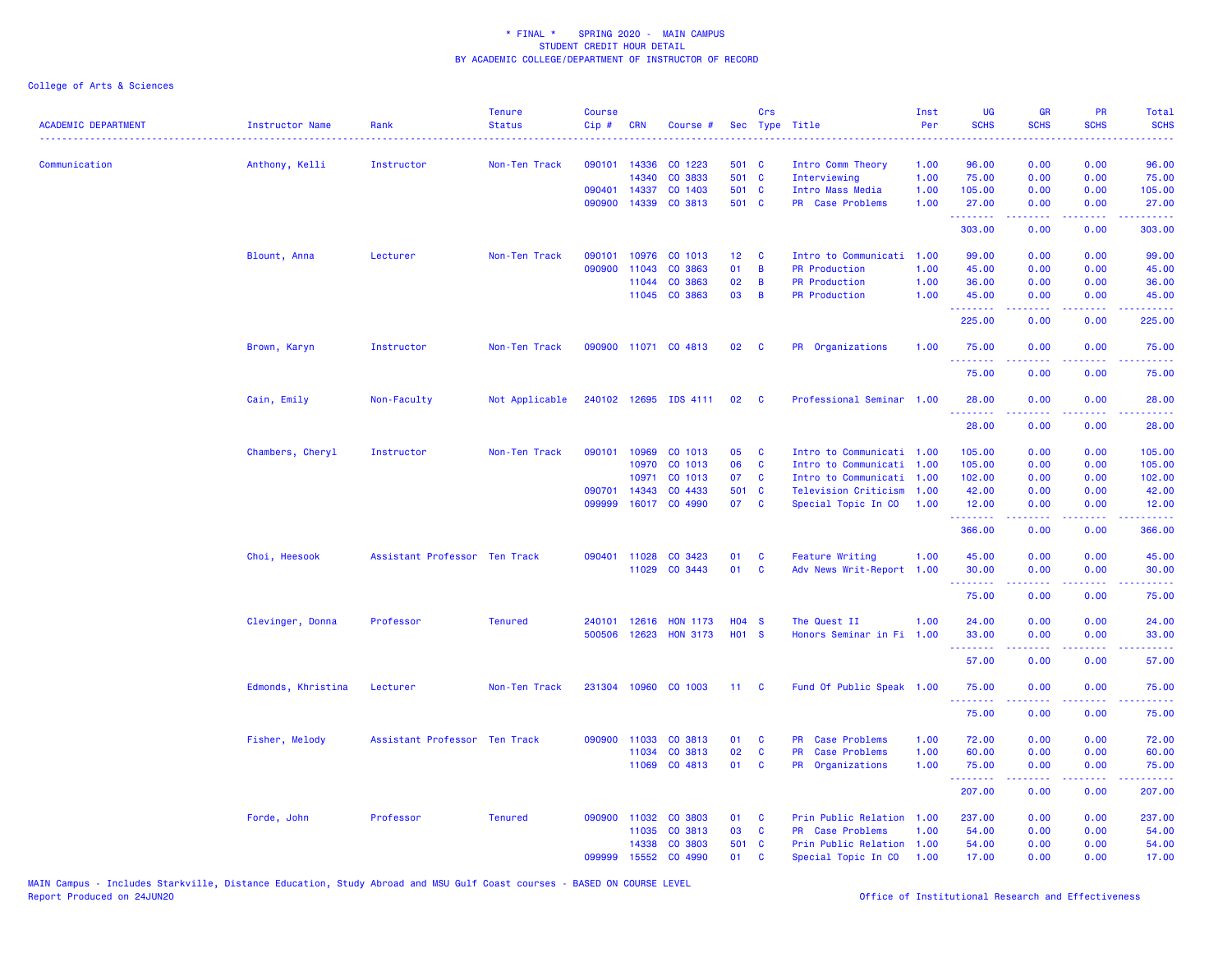| <b>ACADEMIC DEPARTMENT</b> | <b>Instructor Name</b> | Rank                          | <b>Tenure</b><br><b>Status</b> | <b>Course</b><br>$Cip$ # | <b>CRN</b>   | Course #             |                   | Crs            | Sec Type Title            | Inst<br>Per | <b>UG</b><br><b>SCHS</b> | <b>GR</b><br><b>SCHS</b>                                                                                                          | <b>PR</b><br><b>SCHS</b> | <b>Total</b><br><b>SCHS</b> |
|----------------------------|------------------------|-------------------------------|--------------------------------|--------------------------|--------------|----------------------|-------------------|----------------|---------------------------|-------------|--------------------------|-----------------------------------------------------------------------------------------------------------------------------------|--------------------------|-----------------------------|
|                            |                        |                               |                                |                          |              |                      |                   |                |                           |             | <u>.</u>                 | <u>.</u>                                                                                                                          | .                        | <u>.</u>                    |
|                            |                        |                               |                                |                          |              |                      |                   |                |                           |             | 362.00                   | 0.00                                                                                                                              | 0.00                     | 362.00                      |
| Communication              | Foreman, Joshua        | Instructor                    | Non-Ten Track                  |                          | 090404 11025 | CO 3403              | 02                | $\overline{B}$ | Photographic Communi 1.00 |             | 48.00                    | 0.00                                                                                                                              | 0.00                     | 48.00                       |
|                            |                        |                               |                                |                          |              | 090701 11011 CO 2423 | 01                | $\mathbf{C}$   | News Edit-Typo-Mkup       | 1.00        | 30.00<br>.               | 0.00                                                                                                                              | 0.00                     | 30.00                       |
|                            |                        |                               |                                |                          |              |                      |                   |                |                           |             | 78.00                    | 0.00                                                                                                                              | 0.00                     | 78.00                       |
|                            | Fountain, Amy          | Instructor                    | Non-Ten Track                  | 090101                   | 14334        | CO 1013              | 501 C             |                | Intro to Communicati 1.00 |             | 102.00                   | 0.00                                                                                                                              | 0.00                     | 102.00                      |
|                            |                        |                               |                                | 090401                   | 11047        | CO 4053              | 01                | -E             | Internship Comm           | 1.00        | 33.00                    | 0.00                                                                                                                              | 0.00                     | 33.00                       |
|                            |                        |                               |                                | 231304                   | 10951        | CO 1003              | 02                | <b>C</b>       | Fund Of Public Speak 1.00 |             | 75.00                    | 0.00                                                                                                                              | 0.00                     | 75.00                       |
|                            |                        |                               |                                |                          | 10953        | CO 1003              | 04                | <b>C</b>       | Fund Of Public Speak 1.00 |             | 75.00                    | 0.00                                                                                                                              | 0.00                     | 75.00                       |
|                            |                        |                               |                                |                          | 10954        | CO 1003              | 05                | <b>C</b>       | Fund Of Public Speak 1.00 |             | 75.00<br>.               | 0.00<br>$\frac{1}{2} \left( \frac{1}{2} \right) \left( \frac{1}{2} \right) \left( \frac{1}{2} \right) \left( \frac{1}{2} \right)$ | 0.00                     | 75.00                       |
|                            |                        |                               |                                |                          |              |                      |                   |                |                           |             | 360.00                   | 0.00                                                                                                                              | 0.00                     | 360.00                      |
|                            | Gardner, Daniel        | Lecturer                      | Non-Ten Track                  | 231304                   | 10957        | CO 1003              | 08                | C              | Fund Of Public Speak 1.00 |             | 75.00                    | 0.00                                                                                                                              | 0.00                     | 75.00                       |
|                            |                        |                               |                                |                          | 10958        | CO 1003              | 09                | $\mathbf{C}$   | Fund Of Public Speak 1.00 |             | 75.00                    | 0.00                                                                                                                              | 0.00                     | 75.00                       |
|                            |                        |                               |                                |                          |              |                      |                   |                |                           |             | .<br>150.00              | 22222<br>0.00                                                                                                                     | .<br>0.00                | .<br>150.00                 |
|                            |                        |                               |                                |                          |              |                      |                   |                |                           |             |                          |                                                                                                                                   |                          |                             |
|                            | Gordon, Meaghan        | Instructor                    | Non-Ten Track                  | 090900                   | 11039        | CO 3853              | 01                | <b>C</b>       | Public Relations Wri 1.00 |             | 45.00                    | 0.00                                                                                                                              | 0.00                     | 45.00                       |
|                            |                        |                               |                                |                          | 11040        | CO 3853              | 02                | <b>C</b>       | Public Relations Wri 1.00 |             | 45.00                    | 0.00                                                                                                                              | 0.00                     | 45.00                       |
|                            |                        |                               |                                |                          | 11041        | CO 3853              | 03                | C              | Public Relations Wri 1.00 |             | 42.00                    | 0.00                                                                                                                              | 0.00                     | 42.00                       |
|                            |                        |                               |                                |                          | 11042        | CO 3853              | 04                | $\mathbf{C}$   | Public Relations Wri 1.00 |             | 39.00                    | 0.00                                                                                                                              | 0.00                     | 39.00                       |
|                            |                        |                               |                                |                          | 16628        | CO 4813              | 03                | <b>C</b>       | PR Organizations          | 1.00        | 69.00<br>.               | 0.00<br>$\sim$ $\sim$ $\sim$                                                                                                      | 0.00<br>.                | 69.00<br>. <u>.</u>         |
|                            |                        |                               |                                |                          |              |                      |                   |                |                           |             | 240.00                   | 0.00                                                                                                                              | 0.00                     | 240.00                      |
|                            | Harmon, Nicole         | Lecturer                      | Non-Ten Track                  | 090101                   | 10968        | CO 1013              | 04                | <b>C</b>       | Intro to Communicati 1.00 |             | 60.00                    | 0.00                                                                                                                              | 0.00                     | 60.00                       |
|                            |                        |                               |                                |                          | 10975        | CO 1013              | 11 <sub>1</sub>   | <b>C</b>       | Intro to Communicati 1.00 |             | 57.00                    | 0.00                                                                                                                              | 0.00                     | 57.00                       |
|                            |                        |                               |                                |                          | 10979        | CO 1013              | 15 <sub>1</sub>   | <b>C</b>       | Intro to Communicati 1.00 |             | 54.00                    | 0.00                                                                                                                              | 0.00                     | 54.00                       |
|                            |                        |                               |                                |                          | 231304 10950 | CO 1003              | 01                | <b>C</b>       | Fund Of Public Speak 1.00 |             | 60.00<br>.               | 0.00<br>$\omega$ is a set of                                                                                                      | 0.00<br>. <b>.</b>       | 60.00<br><u>.</u>           |
|                            |                        |                               |                                |                          |              |                      |                   |                |                           |             | 231.00                   | 0.00                                                                                                                              | 0.00                     | 231.00                      |
|                            | Harris, Melanie        | Instructor                    | Non-Ten Track                  | 500501                   | 10992        | CO 1503              | 01                | <b>C</b>       | Intro To Theatre          | 0.01        | 5.52                     | 0.00                                                                                                                              | 0.00                     | 5.52                        |
|                            |                        |                               |                                |                          | 15426        | CO 2544              | 01                | $\overline{B}$ | Makeup And Costuming      | 1.00        | 64.00<br>.               | 0.00                                                                                                                              | 0.00                     | 64.00                       |
|                            |                        |                               |                                |                          |              |                      |                   |                |                           |             | 69.52                    | 0.00                                                                                                                              | 0.00                     | 69.52                       |
|                            | Hernandez, Terri       | Assistant Professor Ten Track |                                | 090900                   | 11067        | CO 4803              | CO <sub>2</sub> C |                | Research in PR & Adv 1.00 |             | 54.00                    | 0.00                                                                                                                              | 0.00                     | 54.00                       |
|                            |                        |                               |                                | 099999                   |              | 16797 CO 4990        | 02                | $\mathbf{C}$   | Special Topic In CO       | 1.00        | 36.00<br>.               | 0.00<br>.                                                                                                                         | 0.00<br>.                | 36.00                       |
|                            |                        |                               |                                |                          |              |                      |                   |                |                           |             | 90.00                    | 0.00                                                                                                                              | 0.00                     | 90.00                       |
|                            | Hibbs, Jason           | Instructor                    | Non-Ten Track                  | 090402                   | 15425        | CO 4343              | 01                | $\overline{B}$ | Backpack Video Journ 1.00 |             | 30.00                    | 0.00                                                                                                                              | 0.00                     | 30.00                       |
|                            |                        |                               |                                | 090701                   | 11022        | CO 3343              | 01                | <b>C</b>       | Writing for the Medi 1.00 |             | 45.00                    | 0.00                                                                                                                              | 0.00                     | 45.00                       |
|                            |                        |                               |                                |                          | 11059        | CO 4373              | 01                | B              | Prac In Tv News           | 1.00        | 30.00                    | 0.00                                                                                                                              | 0.00                     | 30.00                       |
|                            |                        |                               |                                |                          | 11060        | CO 4373              | 02                | B              | Prac In Tv News           | 1.00        | 33.00<br>.               | 0.00<br>$\frac{1}{2} \left( \frac{1}{2} \right) \left( \frac{1}{2} \right) \left( \frac{1}{2} \right) \left( \frac{1}{2} \right)$ | 0.00                     | 33.00                       |
|                            |                        |                               |                                |                          |              |                      |                   |                |                           |             | 138.00                   | 0.00                                                                                                                              | 0.00                     | 138.00                      |
|                            | Knight, Amy            | Instructor                    | Non-Ten Track                  |                          |              | 090101 10967 CO 1013 | 03                | $\mathbf{C}$   | Intro to Communicati 1.00 |             | 96.00                    | 0.00                                                                                                                              | 0.00                     | 96.00                       |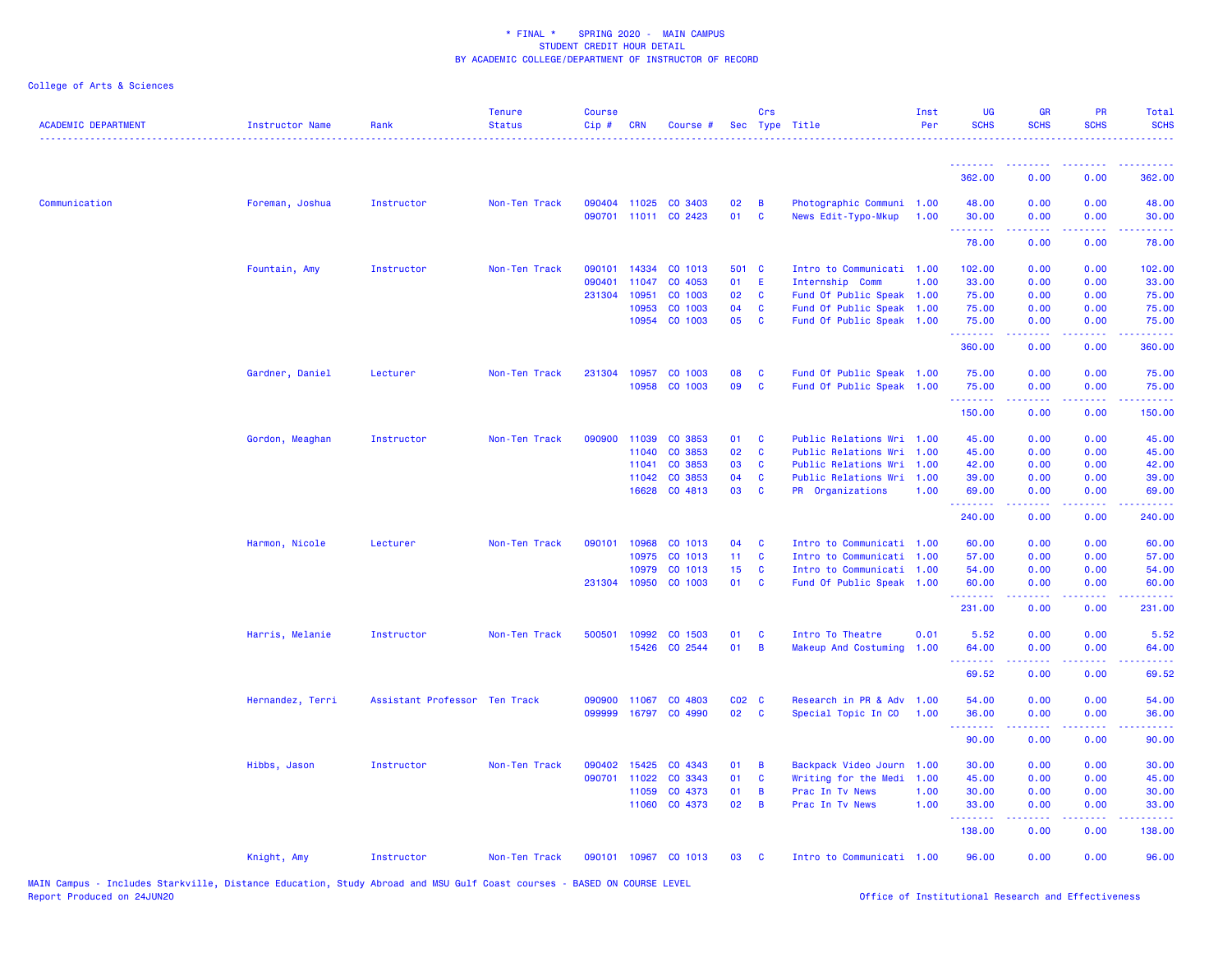| <b>ACADEMIC DEPARTMENT</b> | Instructor Name              | Rank                          | <b>Tenure</b><br><b>Status</b> | <b>Course</b><br>Cip# | <b>CRN</b>   | Course #             |                 | Crs                     | Sec Type Title            | Inst<br>Per | <b>UG</b><br><b>SCHS</b> | <b>GR</b><br><b>SCHS</b>                                                                                                                                     | <b>PR</b><br><b>SCHS</b>                                                                                                          | Total<br><b>SCHS</b><br>$\frac{1}{2} \left( \frac{1}{2} \right) \left( \frac{1}{2} \right) \left( \frac{1}{2} \right) \left( \frac{1}{2} \right)$ |
|----------------------------|------------------------------|-------------------------------|--------------------------------|-----------------------|--------------|----------------------|-----------------|-------------------------|---------------------------|-------------|--------------------------|--------------------------------------------------------------------------------------------------------------------------------------------------------------|-----------------------------------------------------------------------------------------------------------------------------------|---------------------------------------------------------------------------------------------------------------------------------------------------|
| Communication              | Knight, Amy                  | Instructor                    | Non-Ten Track                  |                       |              | 090101 11015 CO 3213 | 01              | <b>C</b>                | Small Group Communic 1.00 |             | 72.00                    | 0.00                                                                                                                                                         | 0.00                                                                                                                              | 72.00                                                                                                                                             |
|                            |                              |                               |                                |                       | 11016        | CO 3213              | 02              | $\mathbf{C}$            | Small Group Communic      | 1.00        | 66.00                    | 0.00                                                                                                                                                         | 0.00                                                                                                                              | 66.00                                                                                                                                             |
|                            |                              |                               |                                |                       | 14335        | CO 1013              | 502 C           |                         | Intro to Communicati      | 1.00        | 99.00                    | 0.00                                                                                                                                                         | 0.00                                                                                                                              | 99.00                                                                                                                                             |
|                            |                              |                               |                                |                       |              | 231304 10995 CO 2253 | 01 C            |                         | Fund Interprsn Comm       | 1.00        | 60.00                    | 0.00                                                                                                                                                         | 0.00                                                                                                                              | 60.00                                                                                                                                             |
|                            |                              |                               |                                |                       |              |                      |                 |                         |                           |             | .<br>393.00              | .<br>0.00                                                                                                                                                    | $\frac{1}{2} \left( \frac{1}{2} \right) \left( \frac{1}{2} \right) \left( \frac{1}{2} \right) \left( \frac{1}{2} \right)$<br>0.00 | .<br>393.00                                                                                                                                       |
|                            | Lawrence, Christine Lecturer |                               | Non-Ten Track                  |                       |              | 231304 10952 CO 1003 | 03              | <b>C</b>                | Fund Of Public Speak 1.00 |             | 72.00                    | 0.00                                                                                                                                                         | 0.00                                                                                                                              | 72.00                                                                                                                                             |
|                            |                              |                               |                                |                       | 10956        | CO 1003              | 07              | <b>C</b>                | Fund Of Public Speak 1.00 |             | 75.00                    | 0.00                                                                                                                                                         | 0.00                                                                                                                              | 75.00                                                                                                                                             |
|                            |                              |                               |                                |                       |              |                      |                 |                         |                           |             | 2.2.2.2.2.2<br>147.00    | 0.00                                                                                                                                                         | 0.00                                                                                                                              | 147.00                                                                                                                                            |
|                            | Likes, Terrence              | Professor                     | <b>Tenured</b>                 | 099999                |              | 15093 CO 4990        | 03              | <b>C</b>                | Special Topic In CO       | 1.00        | 27.00                    | 0.00                                                                                                                                                         | 0.00                                                                                                                              | 27.00                                                                                                                                             |
|                            |                              |                               |                                |                       |              |                      |                 |                         |                           |             | .<br>27.00               | $\frac{1}{2} \left( \frac{1}{2} \right) \left( \frac{1}{2} \right) \left( \frac{1}{2} \right) \left( \frac{1}{2} \right) \left( \frac{1}{2} \right)$<br>0.00 | $\frac{1}{2} \left( \frac{1}{2} \right) \left( \frac{1}{2} \right) \left( \frac{1}{2} \right) \left( \frac{1}{2} \right)$<br>0.00 | .<br>27.00                                                                                                                                        |
|                            | Lindley, William             | Lecturer                      | Non-Ten Track                  |                       | 090101 10981 | CO 1013              | 17 <sup>2</sup> | $\overline{\mathbf{C}}$ | Intro to Communicati      | 1.00        | 102.00                   | 0.00                                                                                                                                                         | 0.00                                                                                                                              | 102.00                                                                                                                                            |
|                            |                              |                               |                                |                       | 11036        | CO 3833              | 01              | <b>C</b>                | Interviewing              | 1.00        | 63.00                    | 0.00                                                                                                                                                         | 0.00                                                                                                                              | 63.00                                                                                                                                             |
|                            |                              |                               |                                |                       | 11037        | CO 3833              | 02              | <b>C</b>                | Interviewing              | 1.00        | 66.00                    | 0.00                                                                                                                                                         | 0.00                                                                                                                              | 66.00                                                                                                                                             |
|                            |                              |                               |                                |                       |              | 11038 CO 3833        | 03              | <b>C</b>                | Interviewing              | 1.00        | 63.00                    | 0.00                                                                                                                                                         | 0.00                                                                                                                              | 63.00                                                                                                                                             |
|                            |                              |                               |                                |                       |              |                      |                 |                         |                           |             | . <b>.</b><br>294.00     | $- - - - -$<br>0.00                                                                                                                                          | .<br>0.00                                                                                                                         | .<br>294.00                                                                                                                                       |
|                            | Loehwing, Melanie            | Associate Professor Tenured   |                                | 090101                | 11046        | CO 4043              | CO1 C           |                         | Comm & Leadership         | 1.00        | 75.00                    | 0.00                                                                                                                                                         | 0.00                                                                                                                              | 75.00                                                                                                                                             |
|                            |                              |                               |                                |                       | 16683        | CO 4000              | 01              | $\mathbf{I}$            | Directed Indiv Study      | 1.00        | 3.00                     | 0.00                                                                                                                                                         | 0.00                                                                                                                              | 3.00                                                                                                                                              |
|                            |                              |                               |                                |                       | 231304 10963 | CO 1003              | <b>HO1 C</b>    |                         | Fund Of Public Speak      | 1.00        | 45.00                    | 0.00                                                                                                                                                         | 0.00                                                                                                                              | 45.00                                                                                                                                             |
|                            |                              |                               |                                |                       | 14341        | CO 4253              | 501 C           |                         | Elements Of Persuasn      | 1.00        | 21.00                    | 0.00                                                                                                                                                         | 0.00                                                                                                                              | 21.00                                                                                                                                             |
|                            |                              |                               |                                |                       | 14344        | CO 6253              | 501 C           |                         | Elements Of Persuasn      | 1.00        | 0.00                     | 6.00                                                                                                                                                         | 0.00                                                                                                                              | 6.00                                                                                                                                              |
|                            |                              |                               |                                |                       | 240101 12651 | <b>HON 4093</b>      | H16 E           |                         | <b>Honors Thesis</b>      | 1.00        | 3.00                     | 0.00                                                                                                                                                         | 0.00                                                                                                                              | 3.00                                                                                                                                              |
|                            |                              |                               |                                |                       |              |                      |                 |                         |                           |             | .<br>147.00              | 2.2.2.2.2<br>6.00                                                                                                                                            | .<br>0.00                                                                                                                         | .<br>153.00                                                                                                                                       |
|                            | Mabry, Paula                 | Lecturer                      | Non-Ten Track                  |                       |              | 231304 10994 CO 2013 | 01              | <b>C</b>                | Voice & Articulation 1.00 |             | 51.00                    | 0.00                                                                                                                                                         | 0.00                                                                                                                              | 51.00                                                                                                                                             |
|                            |                              |                               |                                |                       |              |                      |                 |                         |                           |             | .<br>51.00               | 0.00                                                                                                                                                         | 0.00                                                                                                                              | 51.00                                                                                                                                             |
|                            | Matheny, James               | Assistant Professor Ten Track |                                | 240101                | 12647        | <b>HON 4093</b>      | H12 E           |                         | <b>Honors Thesis</b>      | 1.00        | 3.00                     | 0.00                                                                                                                                                         | 0.00                                                                                                                              | 3.00                                                                                                                                              |
|                            |                              |                               |                                |                       | 500506 11012 | CO 2503              | 01              | C                       | Acting                    | 1.00        | 42.00                    | 0.00                                                                                                                                                         | 0.00                                                                                                                              | 42.00                                                                                                                                             |
|                            |                              |                               |                                |                       |              | 11065 CO 4533        | 01              | C                       | Advanced Acting           | 1.00        | 39.00                    | 0.00                                                                                                                                                         | 0.00                                                                                                                              | 39.00                                                                                                                                             |
|                            |                              |                               |                                |                       |              |                      |                 |                         |                           |             | .<br>84.00               | .<br>0.00                                                                                                                                                    | .<br>0.00                                                                                                                         | 84.00                                                                                                                                             |
|                            | Misun, Christopher           | Instructor                    | Non-Ten Track                  | 090701                | 10997        | CO 2333              | 01              | <b>C</b>                | <b>Tv Production</b>      | 1.00        | 174.00                   | 0.00                                                                                                                                                         | 0.00                                                                                                                              | 174.00                                                                                                                                            |
|                            |                              |                               |                                |                       | 10998        | CO 2333              | 02              | К                       | <b>Tv Production</b>      | 1.00        | 0.00                     | 0.00                                                                                                                                                         | 0.00                                                                                                                              | 0.00                                                                                                                                              |
|                            |                              |                               |                                |                       | 10999        | CO 2333              | 03              | К                       | <b>Tv Production</b>      | 1.00        | 0.00                     | 0.00                                                                                                                                                         | 0.00                                                                                                                              | 0.00                                                                                                                                              |
|                            |                              |                               |                                |                       | 11000        | CO 2333              | 04              | К                       | <b>Tv Production</b>      | 1.00        | 0.00                     | 0.00                                                                                                                                                         | 0.00                                                                                                                              | 0.00                                                                                                                                              |
|                            |                              |                               |                                |                       | 11001        | CO 2333              | 05              | K                       | <b>Tv Production</b>      | 1.00        | 0.00                     | 0.00                                                                                                                                                         | 0.00                                                                                                                              | 0.00                                                                                                                                              |
|                            |                              |                               |                                |                       | 11002        | CO 2333              | 06              | К                       | <b>Tv Production</b>      | 1.00        | 0.00                     | 0.00                                                                                                                                                         | 0.00                                                                                                                              | 0.00                                                                                                                                              |
|                            |                              |                               |                                |                       | 11003        | CO 2333              | 07              | К                       | <b>Tv Production</b>      | 1.00        | 0.00                     | 0.00                                                                                                                                                         | 0.00                                                                                                                              | 0.00                                                                                                                                              |
|                            |                              |                               |                                |                       | 11020        | CO 3333              | 01              | B                       | Adv Television Prd        | 1.00        | 42.00                    | 0.00                                                                                                                                                         | 0.00                                                                                                                              | 42.00                                                                                                                                             |
|                            |                              |                               |                                |                       | 11021        | CO 3333              | 02              | B                       | Adv Television Prd        | 1.00        | 48.00                    | 0.00                                                                                                                                                         | 0.00                                                                                                                              | 48.00                                                                                                                                             |
|                            |                              |                               |                                | 099999                | 15092        | CO 4990              | 05              | $\mathbf{C}$            | Special Topic In CO       | 1.00        | 39.00                    | 0.00                                                                                                                                                         | 0.00                                                                                                                              | 39.00                                                                                                                                             |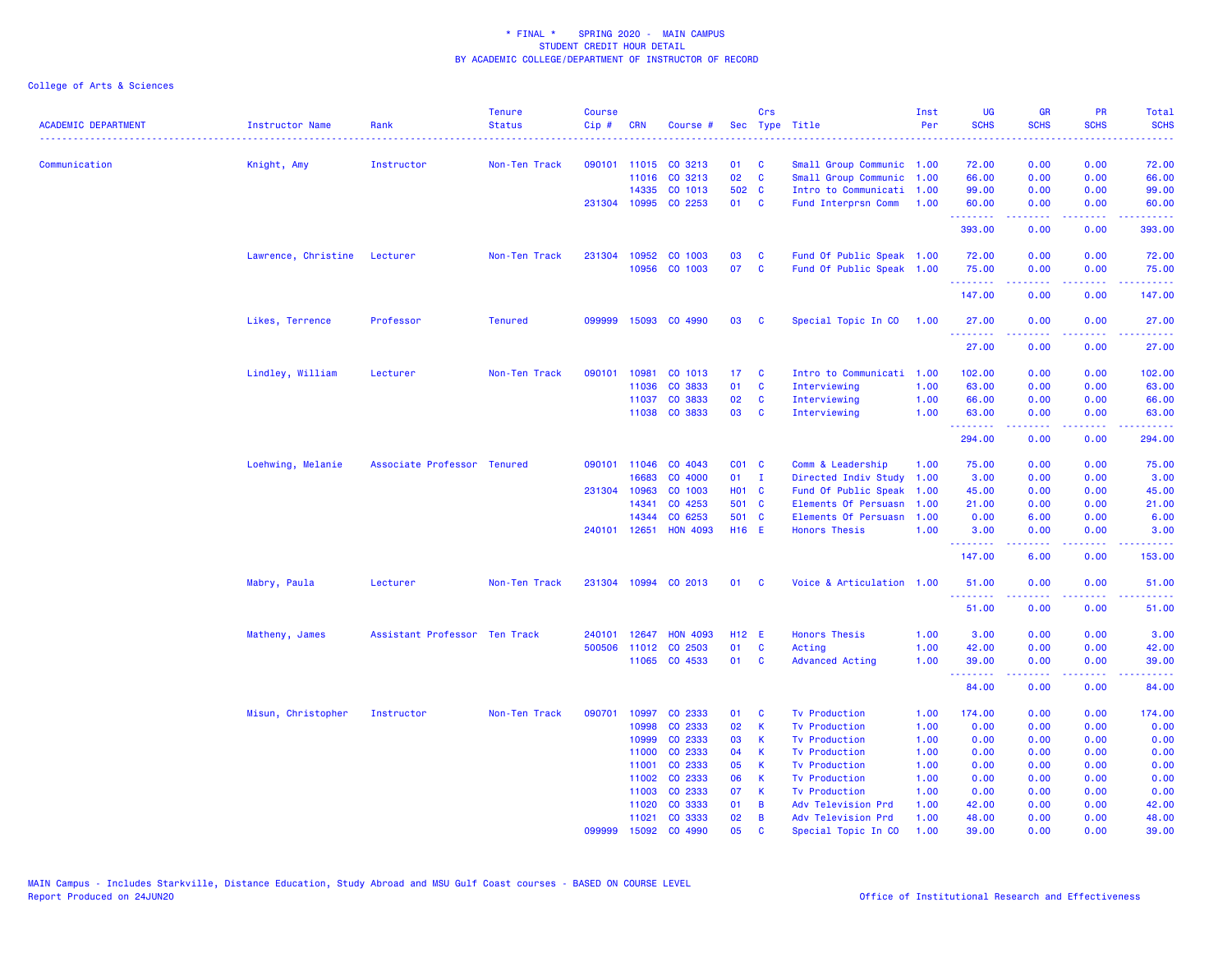| <b>ACADEMIC DEPARTMENT</b> | Instructor Name  | Rank                          | <b>Tenure</b><br><b>Status</b> | <b>Course</b><br>Cip# | <b>CRN</b>   | Course #             |                 | Crs            | Sec Type Title            | Inst<br>Per | <b>UG</b><br><b>SCHS</b> | <b>GR</b><br><b>SCHS</b> | <b>PR</b><br><b>SCHS</b>                                                                                                          | Total<br><b>SCHS</b> |
|----------------------------|------------------|-------------------------------|--------------------------------|-----------------------|--------------|----------------------|-----------------|----------------|---------------------------|-------------|--------------------------|--------------------------|-----------------------------------------------------------------------------------------------------------------------------------|----------------------|
|                            |                  |                               |                                |                       |              |                      |                 |                |                           |             | .                        |                          |                                                                                                                                   |                      |
|                            |                  |                               |                                |                       |              |                      |                 |                |                           |             | 303.00                   | 0.00                     | 0.00                                                                                                                              | 303.00               |
| Communication              | Nichols, Aundrea | Lecturer                      | Non-Ten Track                  |                       |              | 090701 11061 CO 4393 | 01 C            |                | Broadcast Performanc 1.00 |             | 45.00<br>.               | 0.00                     | 0.00                                                                                                                              | 45.00                |
|                            |                  |                               |                                |                       |              |                      |                 |                |                           |             | 45.00                    | 0.00                     | 0.00                                                                                                                              | 45.00                |
|                            | Nicholson, John  | Associate Professor Tenured   |                                |                       | 090101 10989 | CO 1223              | 01              | $\mathbf{C}$   | Intro Comm Theory         | 1.00        | 387.00                   | 0.00                     | 0.00                                                                                                                              | 387.00               |
|                            |                  |                               |                                |                       |              | 11017 CO 3213        | 03              | <b>C</b>       | Small Group Communic      | 1.00        | 72.00                    | 0.00                     | 0.00                                                                                                                              | 72.00                |
|                            |                  |                               |                                |                       |              | 11049 CO 4223        | 01 C            |                | Adv Comm Theory           | 1.00        | 69.00<br>.               | 0.00<br>.                | 0.00                                                                                                                              | 69.00<br>.           |
|                            |                  |                               |                                |                       |              |                      |                 |                |                           |             | 528.00                   | 0.00                     | 0.00                                                                                                                              | 528.00               |
|                            | Page, Tyler      | Assistant Professor Ten Track |                                | 090900                |              | 11068 CO 4803        | $CO1$ $C$       |                | Research in PR & Adv 1.00 |             | 90.00                    | 0.00                     | 0.00                                                                                                                              | 90.00                |
|                            |                  |                               |                                |                       |              |                      |                 |                |                           |             | .<br>90.00               | .<br>0.00                | $\frac{1}{2} \left( \frac{1}{2} \right) \left( \frac{1}{2} \right) \left( \frac{1}{2} \right) \left( \frac{1}{2} \right)$<br>0.00 | .<br>90.00           |
|                            | Poe, Philip      | Associate Professor Tenured   |                                |                       | 090101 17649 | CO 4000              | 02              | - 1            | Directed Indiv Study 1.00 |             | 2.00                     | 0.00                     | 0.00                                                                                                                              | 2.00                 |
|                            |                  |                               |                                | 090102                | 11055        | CO 4313              | 02              | $\mathbf{C}$   | <b>Mass Media Law</b>     | 1.00        | 90.00                    | 0.00                     | 0.00                                                                                                                              | 90.00                |
|                            |                  |                               |                                | 090401                | 11062        | CO 4403              | 01              | <b>C</b>       | Journalism Ethics         | 1.00        | 48.00                    | 0.00                     | 0.00                                                                                                                              | 48.00                |
|                            |                  |                               |                                |                       | 090701 11004 | CO 2413              | 01              | <b>C</b>       | Intro News Writ-Repo 1.00 |             | 246.00                   | 0.00                     | 0.00                                                                                                                              | 246.00               |
|                            |                  |                               |                                |                       | 11005        | CO 2413              | 02              | $\mathsf{K}$   | Intro News Writ-Repo 1.00 |             | 0.00                     | 0.00                     | 0.00                                                                                                                              | 0.00                 |
|                            |                  |                               |                                |                       | 11006        | CO 2413              | 03              | $\mathbf{K}$   | Intro News Writ-Repo 1.00 |             | 0.00                     | 0.00                     | 0.00                                                                                                                              | 0.00                 |
|                            |                  |                               |                                |                       | 11007        | CO 2413              | 04              | K              | Intro News Writ-Repo 1.00 |             | 0.00                     | 0.00                     | 0.00                                                                                                                              | 0.00                 |
|                            |                  |                               |                                |                       | 11008        | CO 2413              | 05              | $\mathsf{K}$   | Intro News Writ-Repo 1.00 |             | 0.00                     | 0.00                     | 0.00                                                                                                                              | 0.00                 |
|                            |                  |                               |                                |                       | 11009        | CO 2413              | 06              | $\mathsf{K}$   | Intro News Writ-Repo 1.00 |             | 0.00                     | 0.00                     | 0.00                                                                                                                              | 0.00                 |
|                            |                  |                               |                                |                       |              | 11010 CO 2413        | 07              | $\mathbf{K}$   | Intro News Writ-Repo 1.00 |             | 0.00                     | 0.00                     | 0.00                                                                                                                              | 0.00                 |
|                            |                  |                               |                                |                       |              |                      |                 |                |                           |             | <u>.</u><br>386.00       | 0.00                     | 0.00                                                                                                                              | 386.00               |
|                            | Rogerson, Jeremy | Lecturer                      | Non-Ten Track                  | 090101                | 10965        | CO 1013              | 01              | <b>C</b>       | Intro to Communicati 1.00 |             | 99.00                    | 0.00                     | 0.00                                                                                                                              | 99.00                |
|                            |                  |                               |                                |                       | 10973        | CO 1013              | 09              | $\mathbf{C}$   | Intro to Communicati 1.00 |             | 105.00                   | 0.00                     | 0.00                                                                                                                              | 105.00               |
|                            |                  |                               |                                |                       | 10974        | CO 1013              | 10 <sub>1</sub> | <b>C</b>       | Intro to Communicati 1.00 |             | 99.00                    | 0.00                     | 0.00                                                                                                                              | 99.00                |
|                            |                  |                               |                                |                       | 10985        | CO 1013              | 21              | $\mathbf{C}$   | Intro to Communicati 1.00 |             | 105.00                   | 0.00                     | 0.00                                                                                                                              | 105.00               |
|                            |                  |                               |                                |                       | 231304 10955 | CO 1003              | 06              | $\mathbf{C}$   | Fund Of Public Speak 1.00 |             | 75.00<br>.               | 0.00<br>22222            | 0.00<br>.                                                                                                                         | 75.00<br>.           |
|                            |                  |                               |                                |                       |              |                      |                 |                |                           |             | 483.00                   | 0.00                     | 0.00                                                                                                                              | 483.00               |
|                            | Roussin, Wendy   | Associate Professor Tenured   |                                |                       | 090404 11026 | CO 3403              | 03              | $\overline{B}$ | Photographic Communi 1.00 |             | 36.00                    | 0.00                     | 0.00                                                                                                                              | 36.00                |
|                            |                  |                               |                                |                       | 11027        | CO 3403              | 04              | $\mathbf{C}$   | Photographic Communi 1.00 |             | 42.00                    | 0.00                     | 0.00                                                                                                                              | 42.00                |
|                            |                  |                               |                                |                       |              | 090702 11031 CO 3713 | 02              | $\mathbf{C}$   | Digital Communicatio 1.00 |             | 45.00<br>.               | 0.00<br>2.2.2.2.2        | 0.00<br>.                                                                                                                         | 45.00<br>.           |
|                            |                  |                               |                                |                       |              |                      |                 |                |                           |             | 123.00                   | 0.00                     | 0.00                                                                                                                              | 123.00               |
|                            | Schnitzler, Mark | Lecturer                      | Non-Ten Track                  | 500501                |              | 10992 CO 1503        | 01 C            |                | Intro To Theatre          | 0.99        | 546.48                   | 0.00                     | 0.00                                                                                                                              | 546.48               |
|                            |                  |                               |                                |                       |              |                      |                 |                |                           |             | . <b>.</b><br>546.48     | 0.00                     | 0.00                                                                                                                              | 546.48               |
|                            | Seitz, Holli     | Assistant Professor Ten Track |                                |                       | 231304 11050 | CO 4253              | 01              | - C            | Elements Of Persuasn      | 1.00        | 81.00                    | 0.00                     | 0.00                                                                                                                              | 81.00                |
|                            |                  |                               |                                |                       | 11051        | CO 4253              | 02              | $\mathbf{C}$   | Elements Of Persuasn      | 1.00        | 90.00                    | 0.00                     | 0.00                                                                                                                              | 90.00                |
|                            |                  |                               |                                |                       | 240101 12652 | <b>HON 4093</b>      | H17 E           |                | <b>Honors Thesis</b>      | 1.00        | 3.00                     | 0.00                     | 0.00                                                                                                                              | 3.00                 |
|                            |                  |                               |                                |                       | 12654        | <b>HON 4093</b>      | <b>H19</b>      | -E             | <b>Honors Thesis</b>      | 1.00        | 3.00                     | 0.00                     | 0.00                                                                                                                              | 3.00                 |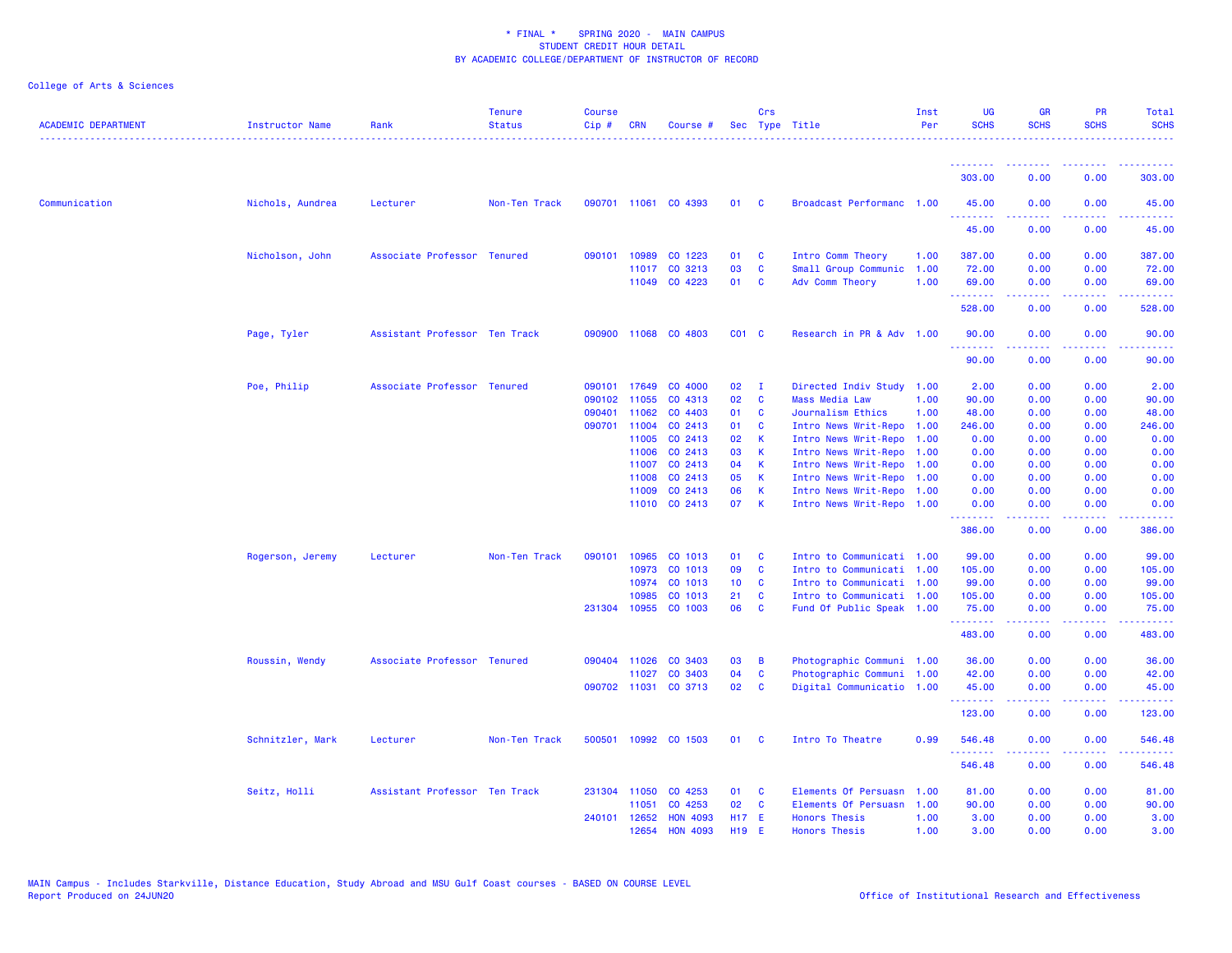College of Arts & Sciences

| <b>ACADEMIC DEPARTMENT</b>         | Instructor Name     | Rank                          | <b>Tenure</b><br><b>Status</b> | <b>Course</b><br>$Cip$ # | <b>CRN</b>            | Course #             |                       | Crs                      | Sec Type Title                                         | Inst<br>Per | <b>UG</b><br><b>SCHS</b> | <b>GR</b><br><b>SCHS</b>                                                                               | PR<br><b>SCHS</b> | <b>Total</b><br><b>SCHS</b>                                                                                                                                                                                                                                                                                                                                                                                                          |
|------------------------------------|---------------------|-------------------------------|--------------------------------|--------------------------|-----------------------|----------------------|-----------------------|--------------------------|--------------------------------------------------------|-------------|--------------------------|--------------------------------------------------------------------------------------------------------|-------------------|--------------------------------------------------------------------------------------------------------------------------------------------------------------------------------------------------------------------------------------------------------------------------------------------------------------------------------------------------------------------------------------------------------------------------------------|
|                                    |                     |                               |                                |                          |                       |                      |                       |                          |                                                        |             | <u>.</u>                 | --------                                                                                               |                   |                                                                                                                                                                                                                                                                                                                                                                                                                                      |
|                                    |                     |                               |                                |                          |                       |                      |                       |                          |                                                        |             | 177.00                   | 0.00                                                                                                   | 0.00              | 177.00                                                                                                                                                                                                                                                                                                                                                                                                                               |
| Communication                      | Smith, Glenn        | Associate Professor Tenured   |                                |                          | 090102 11054          | CO 4313              | 01                    | <b>C</b>                 | <b>Mass Media Law</b>                                  | 1.00        | 87.00                    | 0.00                                                                                                   | 0.00              | 87.00                                                                                                                                                                                                                                                                                                                                                                                                                                |
|                                    |                     |                               |                                |                          | 11056                 | CO 4323              | 01                    | <b>C</b>                 | Mass Media-Society                                     | 1.00        | 99.00                    | 0.00                                                                                                   | 0.00              | 99.00                                                                                                                                                                                                                                                                                                                                                                                                                                |
|                                    |                     |                               |                                | 090401 10990             |                       | CO 1403              | 01                    | <b>C</b>                 | Intro Mass Media                                       | 1.00        | 474.00<br>. <u>.</u>     | 0.00                                                                                                   | 0.00              | 474.00                                                                                                                                                                                                                                                                                                                                                                                                                               |
|                                    |                     |                               |                                |                          |                       |                      |                       |                          |                                                        |             | 660.00                   | 0.00                                                                                                   | 0.00              | 660.00                                                                                                                                                                                                                                                                                                                                                                                                                               |
|                                    | Smith, Joy          | Non-Faculty                   | Not Applicable                 |                          |                       | 140101 16923 GE 2990 | 01                    | $\mathbf{C}$             | Special Topic In GE                                    | 0.50        | 7.50<br>.                | 0.00                                                                                                   | 0.00              | 7.50                                                                                                                                                                                                                                                                                                                                                                                                                                 |
|                                    |                     |                               |                                |                          |                       |                      |                       |                          |                                                        |             | 7.50                     | 0.00                                                                                                   | 0.00              | 7.50                                                                                                                                                                                                                                                                                                                                                                                                                                 |
|                                    | Stockstill, William | Assistant Professor Ten Track |                                |                          |                       | 500501 10993 CO 1553 | 01                    | - E                      | Theatre Practicum #5 1.00                              |             | 36.00                    | 0.00                                                                                                   | 0.00              | 36.00                                                                                                                                                                                                                                                                                                                                                                                                                                |
|                                    |                     |                               |                                |                          |                       |                      |                       |                          |                                                        |             | 36.00                    | 0.00                                                                                                   | 0.00              | 36.00                                                                                                                                                                                                                                                                                                                                                                                                                                |
|                                    | Sullivan, Mary      | Lecturer                      | Non-Ten Track                  | 099999                   | 15091                 | CO 4990              | 06                    | $\mathbf{C}$             | Special Topic In CO                                    | 1.00        | 24.00                    | 0.00                                                                                                   | 0.00              | 24.00                                                                                                                                                                                                                                                                                                                                                                                                                                |
|                                    |                     |                               |                                |                          |                       |                      |                       |                          |                                                        |             | .<br>24.00               | $\frac{1}{2} \left( \frac{1}{2} \right) \left( \frac{1}{2} \right) \left( \frac{1}{2} \right)$<br>0.00 | 0.00              | $\frac{1}{2} \left( \frac{1}{2} \right) \left( \frac{1}{2} \right) \left( \frac{1}{2} \right) \left( \frac{1}{2} \right) \left( \frac{1}{2} \right)$<br>24.00                                                                                                                                                                                                                                                                        |
|                                    | Thompson, Thomas    | Non-Faculty                   | Not Applicable                 |                          |                       | 090404 11024 CO 3403 | 01                    | $\mathbf{c}$             | Photographic Communi 1.00                              |             | 48.00                    | 0.00                                                                                                   | 0.00              | 48.00                                                                                                                                                                                                                                                                                                                                                                                                                                |
|                                    |                     |                               |                                |                          |                       |                      |                       |                          |                                                        |             | .<br>48.00               | 0.00                                                                                                   | 0.00              | 48.00                                                                                                                                                                                                                                                                                                                                                                                                                                |
|                                    |                     |                               |                                |                          |                       |                      |                       |                          |                                                        |             |                          |                                                                                                        |                   |                                                                                                                                                                                                                                                                                                                                                                                                                                      |
|                                    | Veluscek, Alaina    | Lecturer                      | Non-Ten Track                  | 090101                   | 10978                 | CO 1013              | 14                    | $\mathbf{C}$             | Intro to Communicati 1.00                              |             | 102.00                   | 0.00                                                                                                   | 0.00              | 102.00                                                                                                                                                                                                                                                                                                                                                                                                                               |
|                                    |                     |                               |                                |                          | 10980<br>10983        | CO 1013<br>CO 1013   | 16<br>19              | C<br><b>C</b>            | Intro to Communicati 1.00<br>Intro to Communicati 1.00 |             | 105.00<br>102.00         | 0.00<br>0.00                                                                                           | 0.00<br>0.00      | 105.00<br>102.00                                                                                                                                                                                                                                                                                                                                                                                                                     |
|                                    |                     |                               |                                |                          |                       |                      |                       |                          |                                                        |             | .                        | . <b>.</b>                                                                                             | .                 | <u>.</u>                                                                                                                                                                                                                                                                                                                                                                                                                             |
|                                    |                     |                               |                                |                          |                       |                      |                       |                          |                                                        |             | 309.00                   | 0.00                                                                                                   | 0.00              | 309.00                                                                                                                                                                                                                                                                                                                                                                                                                               |
|                                    | Watson, Olivia      | Lecturer                      | Non-Ten Track                  |                          |                       | 090101 10972 CO 1013 | 08                    | <b>C</b>                 | Intro to Communicati 1.00                              |             | 99.00                    | 0.00                                                                                                   | 0.00              | 99.00                                                                                                                                                                                                                                                                                                                                                                                                                                |
|                                    |                     |                               |                                |                          |                       | 10982 CO 1013        | 18                    | $\mathbf{C}$             | Intro to Communicati 1.00                              |             | 93.00                    | 0.00                                                                                                   | 0.00              | 93.00                                                                                                                                                                                                                                                                                                                                                                                                                                |
|                                    |                     |                               |                                |                          |                       |                      |                       |                          |                                                        |             | .<br>192.00              | 0.00                                                                                                   | 0.00              | 192.00                                                                                                                                                                                                                                                                                                                                                                                                                               |
|                                    | Williams, Kevin     | Associate Professor Tenured   |                                | 090102 11057             |                       | CO 4323              | 02 C                  |                          | Mass Media-Society                                     | 1.00        | 105.00                   | 0.00                                                                                                   | 0.00              | 105.00                                                                                                                                                                                                                                                                                                                                                                                                                               |
|                                    |                     |                               |                                |                          | 14342                 | CO 4323              | 501 C                 |                          | Mass Media-Society                                     | 1.00        | 63.00                    | 0.00                                                                                                   | 0.00              | 63.00                                                                                                                                                                                                                                                                                                                                                                                                                                |
|                                    |                     |                               |                                |                          | 090401 14345          | CO 6323              | 501 C                 |                          | Mass Media-Society                                     | 1.00        | 0.00                     | 3.00                                                                                                   | 0.00              | 3.00                                                                                                                                                                                                                                                                                                                                                                                                                                 |
|                                    |                     |                               |                                |                          |                       | 090702 11030 CO 3713 | 01                    | $\mathbf{C}$             | Digital Communicatio 1.00                              |             | 54.00<br>.               | 0.00<br>-----                                                                                          | 0.00<br>.         | 54.00<br>.                                                                                                                                                                                                                                                                                                                                                                                                                           |
|                                    |                     |                               |                                |                          |                       |                      |                       |                          |                                                        |             | 222.00                   | 3.00                                                                                                   | 0.00              | 225.00                                                                                                                                                                                                                                                                                                                                                                                                                               |
|                                    | Williams, Linda     | Lecturer                      | Non-Ten Track                  | 090101                   | 10977                 | CO 1013              | 13 C                  |                          | Intro to Communicati 1.00                              |             | 102.00                   | 0.00                                                                                                   | 0.00              | 102.00                                                                                                                                                                                                                                                                                                                                                                                                                               |
|                                    |                     |                               |                                |                          | 10984                 | CO 1013              | 20                    | $\mathbf{C}$             | Intro to Communicati 1.00                              |             | 102.00                   | 0.00                                                                                                   | 0.00              | 102.00                                                                                                                                                                                                                                                                                                                                                                                                                               |
|                                    |                     |                               |                                |                          | 10987<br>231304 10959 | CO 1013<br>CO 1003   | 23<br>10 <sub>1</sub> | <b>C</b><br>$\mathbf{C}$ | Intro to Communicati 1.00<br>Fund Of Public Speak 1.00 |             | 75.00<br>69.00           | 0.00<br>0.00                                                                                           | 0.00<br>0.00      | 75.00<br>69.00                                                                                                                                                                                                                                                                                                                                                                                                                       |
|                                    |                     |                               |                                |                          | 10961                 | CO 1003              | $12 \quad C$          |                          | Fund Of Public Speak 1.00                              |             | 75.00                    | 0.00                                                                                                   | 0.00              | 75.00                                                                                                                                                                                                                                                                                                                                                                                                                                |
|                                    |                     |                               |                                |                          |                       |                      |                       |                          |                                                        |             | .<br>423.00              | 0.00                                                                                                   | 0.00              | 423.00                                                                                                                                                                                                                                                                                                                                                                                                                               |
| ---------------------------------- |                     |                               |                                |                          |                       |                      |                       |                          |                                                        |             | ========                 | <b>ESSESSE</b>                                                                                         | <b>SESSESSE</b>   | $\begin{minipage}{0.9\linewidth} \hspace*{-0.2cm} \textbf{1} & \textbf{2} & \textbf{3} & \textbf{5} & \textbf{6} & \textbf{7} \\ \textbf{5} & \textbf{6} & \textbf{7} & \textbf{8} & \textbf{8} & \textbf{8} & \textbf{9} \\ \textbf{6} & \textbf{7} & \textbf{8} & \textbf{8} & \textbf{8} & \textbf{9} & \textbf{9} \\ \textbf{7} & \textbf{8} & \textbf{8} & \textbf{8} & \textbf{9} & \textbf{9} & \textbf{9} \\ \textbf{8} & \$ |
| Communication                      |                     |                               |                                |                          |                       |                      |                       |                          |                                                        |             | 8875.50                  | 9.00                                                                                                   | 0.00              | 8884.50                                                                                                                                                                                                                                                                                                                                                                                                                              |

===================================

MAIN Campus - Includes Starkville, Distance Education, Study Abroad and MSU Gulf Coast courses - BASED ON COURSE LEVEL

======== ======== ======== ==========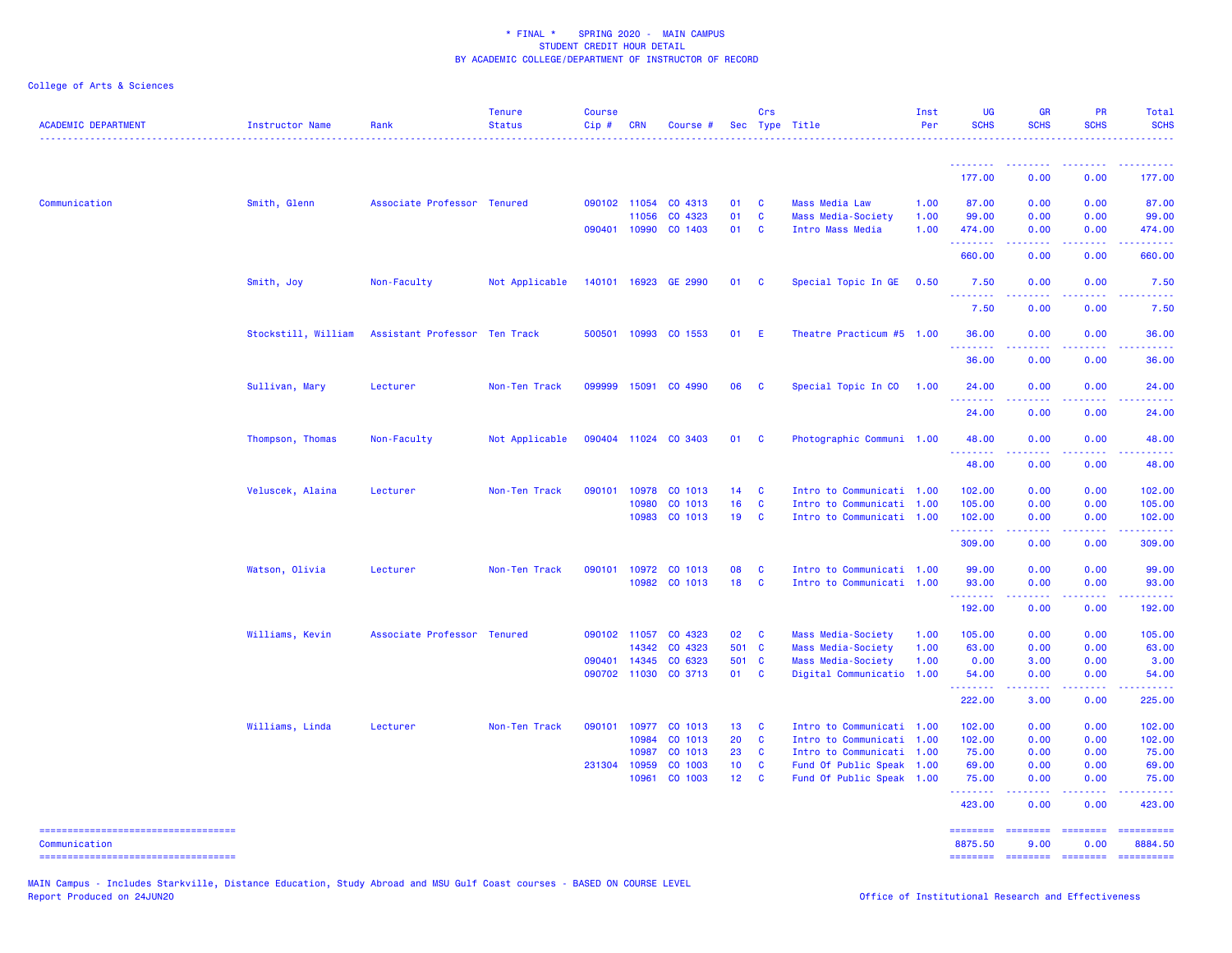| English<br>160102 10260<br>AN 2403<br>02<br>C<br>9.90<br>Angelo, Carolyn<br>Grad Teach Assist<br>Non-Ten Track<br>Intro to Study of La 0.33<br>02<br>EN 2403<br>$\mathbf{C}$<br>Intro to Study of La 0.33<br>9.90<br>11771<br>03<br><b>EN 2403</b><br>$\mathbf{C}$<br>Intro to Study of La 0.33<br>7.92<br>15157<br>03<br>$\overline{\mathbf{C}}$<br>15158 AN 2403<br>Intro to Study of La 0.33<br>11.88<br><u>.</u><br>39.60<br>15331<br><b>EN 3533</b><br>Atkinson, Theodore<br>Associate Professor Tenured<br>231401<br>01<br>C<br>Selected Authors:MS<br>1.00<br>30.00<br>$\mathbf{C}$<br>231402<br>15329<br>EN 6923<br>01<br>American Novel 1900<br>1.00<br>0.00 | 0.00<br>0.00<br>0.00<br>0.00<br>22222<br>0.00<br>0.00<br>9.00<br>0.00<br>9.00                                                                                | 0.00<br>0.00<br>0.00<br>0.00<br>ن د د د<br>0.00<br>0.00<br>0.00<br>0.00 | 9.90<br>9.90<br>7.92<br>11.88<br>.<br>39.60<br>30.00<br>9.00<br>54.00 |
|-----------------------------------------------------------------------------------------------------------------------------------------------------------------------------------------------------------------------------------------------------------------------------------------------------------------------------------------------------------------------------------------------------------------------------------------------------------------------------------------------------------------------------------------------------------------------------------------------------------------------------------------------------------------------|--------------------------------------------------------------------------------------------------------------------------------------------------------------|-------------------------------------------------------------------------|-----------------------------------------------------------------------|
|                                                                                                                                                                                                                                                                                                                                                                                                                                                                                                                                                                                                                                                                       |                                                                                                                                                              |                                                                         |                                                                       |
|                                                                                                                                                                                                                                                                                                                                                                                                                                                                                                                                                                                                                                                                       |                                                                                                                                                              |                                                                         |                                                                       |
|                                                                                                                                                                                                                                                                                                                                                                                                                                                                                                                                                                                                                                                                       |                                                                                                                                                              |                                                                         |                                                                       |
|                                                                                                                                                                                                                                                                                                                                                                                                                                                                                                                                                                                                                                                                       |                                                                                                                                                              |                                                                         |                                                                       |
|                                                                                                                                                                                                                                                                                                                                                                                                                                                                                                                                                                                                                                                                       |                                                                                                                                                              |                                                                         |                                                                       |
|                                                                                                                                                                                                                                                                                                                                                                                                                                                                                                                                                                                                                                                                       |                                                                                                                                                              |                                                                         |                                                                       |
|                                                                                                                                                                                                                                                                                                                                                                                                                                                                                                                                                                                                                                                                       |                                                                                                                                                              |                                                                         |                                                                       |
|                                                                                                                                                                                                                                                                                                                                                                                                                                                                                                                                                                                                                                                                       |                                                                                                                                                              |                                                                         |                                                                       |
| 231404<br>15328<br>EN 4923<br>01<br>$\mathbf{C}$<br>1.00<br>American Novel Since<br>54.00<br>.                                                                                                                                                                                                                                                                                                                                                                                                                                                                                                                                                                        |                                                                                                                                                              |                                                                         |                                                                       |
| 84.00                                                                                                                                                                                                                                                                                                                                                                                                                                                                                                                                                                                                                                                                 |                                                                                                                                                              | 0.00                                                                    | 93.00                                                                 |
| Austin, Daniel<br><b>EN 1173</b><br>02<br>C<br>36.00<br>Instructor<br>Non-Ten Track<br>231301<br>11730<br>Accelerated Comp II<br>1.00                                                                                                                                                                                                                                                                                                                                                                                                                                                                                                                                 | 0.00                                                                                                                                                         | 0.00                                                                    | 36.00                                                                 |
| <b>EN 2203</b><br>06<br>$\mathbf{C}$<br>231401 11738<br>Intro To Literature<br>1.00<br>84.00                                                                                                                                                                                                                                                                                                                                                                                                                                                                                                                                                                          | 0.00                                                                                                                                                         | 0.00                                                                    | 84.00                                                                 |
| 11744<br><b>EN 2203</b><br>12 <sub>2</sub><br>$\mathbf{C}$<br>1.00<br>87.00<br>Intro To Literature                                                                                                                                                                                                                                                                                                                                                                                                                                                                                                                                                                    | 0.00                                                                                                                                                         | 0.00                                                                    | 87.00                                                                 |
| 18<br>11750 EN 2203<br><b>C</b><br>1.00<br>Intro To Literature<br>81.00<br>.                                                                                                                                                                                                                                                                                                                                                                                                                                                                                                                                                                                          | 0.00<br>22222                                                                                                                                                | 0.00                                                                    | 81.00                                                                 |
| 288.00                                                                                                                                                                                                                                                                                                                                                                                                                                                                                                                                                                                                                                                                | 0.00                                                                                                                                                         | 0.00                                                                    | 288.00                                                                |
| 08<br>Lecturer<br>Non-Ten Track<br>231301<br>11665<br><b>EN 1113</b><br>C<br>En Composition II<br>1.00<br>63.00<br>Barber, Kathryn                                                                                                                                                                                                                                                                                                                                                                                                                                                                                                                                    | 0.00                                                                                                                                                         | 0.00                                                                    | 63.00                                                                 |
| 11<br>$\mathbf{C}$<br>1.00<br>11668<br><b>EN 1113</b><br>En Composition II<br>51.00                                                                                                                                                                                                                                                                                                                                                                                                                                                                                                                                                                                   | 0.00                                                                                                                                                         | 0.00                                                                    | 51.00                                                                 |
| 11686 EN 1113<br>29<br><b>C</b><br>En Composition II<br>1.00<br>60.00                                                                                                                                                                                                                                                                                                                                                                                                                                                                                                                                                                                                 | 0.00                                                                                                                                                         | 0.00                                                                    | 60.00                                                                 |
| .<br>174.00                                                                                                                                                                                                                                                                                                                                                                                                                                                                                                                                                                                                                                                           | .<br>0.00                                                                                                                                                    | .<br>0.00                                                               | 174.00                                                                |
| Barton, Amy<br>Instructor<br>Non-Ten Track<br>231303<br>12314<br>GE 3513<br>08<br><b>C</b><br><b>Technical Writing</b><br>1.00<br>51.00                                                                                                                                                                                                                                                                                                                                                                                                                                                                                                                               | 0.00                                                                                                                                                         | 0.00                                                                    | 51.00                                                                 |
| 13<br>12319 GE 3513<br>$\mathbf{C}$<br><b>Technical Writing</b><br>1.00<br>66.00                                                                                                                                                                                                                                                                                                                                                                                                                                                                                                                                                                                      | 0.00                                                                                                                                                         | 0.00                                                                    | 66.00                                                                 |
| 12322 GE 3513<br><b>HO1 C</b><br>Honors - Technical W 1.00<br>15.00                                                                                                                                                                                                                                                                                                                                                                                                                                                                                                                                                                                                   | 0.00                                                                                                                                                         | 0.00                                                                    | 15.00                                                                 |
| .<br>132.00                                                                                                                                                                                                                                                                                                                                                                                                                                                                                                                                                                                                                                                           | $\frac{1}{2} \left( \frac{1}{2} \right) \left( \frac{1}{2} \right) \left( \frac{1}{2} \right) \left( \frac{1}{2} \right) \left( \frac{1}{2} \right)$<br>0.00 | .<br>0.00                                                               | <u>.</u><br>132.00                                                    |
| En Composition II<br>Bogard, LaToya<br>Instructor<br>Non-Ten Track<br>231301 11670 EN 1113<br>13<br><b>C</b><br>1.00<br>69.00                                                                                                                                                                                                                                                                                                                                                                                                                                                                                                                                         | 0.00                                                                                                                                                         | 0.00                                                                    | 69.00                                                                 |
| 11731 EN 1173<br>03<br>$\mathbf{C}$<br>Accelerated Comp II<br>1.00<br>18.00                                                                                                                                                                                                                                                                                                                                                                                                                                                                                                                                                                                           | 0.00                                                                                                                                                         | 0.00                                                                    | 18.00                                                                 |
| .<br>87.00                                                                                                                                                                                                                                                                                                                                                                                                                                                                                                                                                                                                                                                            | . <u>.</u> .<br>0.00                                                                                                                                         | $\sim$ $\sim$ $\sim$ $\sim$<br>0.00                                     | 87.00                                                                 |
| Brandon, Caroline<br>Lecturer<br>Non-Ten Track<br>231301 11654<br><b>EN 1103</b><br>12 <sub>2</sub><br>$\overline{\mathbf{C}}$<br>En Composition I<br>1.00<br>66.00                                                                                                                                                                                                                                                                                                                                                                                                                                                                                                   | 0.00                                                                                                                                                         | 0.00                                                                    | 66.00                                                                 |
| <b>EN 1113</b><br>06<br>$\mathbf{C}$<br>En Composition II<br>1.00<br>11663<br>69.00                                                                                                                                                                                                                                                                                                                                                                                                                                                                                                                                                                                   | 0.00                                                                                                                                                         | 0.00                                                                    | 69.00                                                                 |
| 38<br>11695 EN 1113<br><b>C</b><br>En Composition II<br>1.00<br>69.00                                                                                                                                                                                                                                                                                                                                                                                                                                                                                                                                                                                                 | 0.00                                                                                                                                                         | 0.00                                                                    | 69.00                                                                 |
| .<br>204.00                                                                                                                                                                                                                                                                                                                                                                                                                                                                                                                                                                                                                                                           | بالمستبقات<br>0.00                                                                                                                                           | .<br>0.00                                                               | د د د د د د<br>204.00                                                 |
| Claggett, Shalyn<br>Associate Professor Tenured<br><b>EN 3414</b><br>01<br>C<br>Crit Writ/Resrch Lit 1.00<br>52.00<br>231301<br>11786                                                                                                                                                                                                                                                                                                                                                                                                                                                                                                                                 | 0.00                                                                                                                                                         | 0.00                                                                    | 52.00                                                                 |
| 01<br>$\mathbf{C}$<br>231404<br>15322<br>EN 4653<br>19th C British Novel<br>1.00<br>48.00                                                                                                                                                                                                                                                                                                                                                                                                                                                                                                                                                                             | 0.00                                                                                                                                                         | 0.00                                                                    | 48.00                                                                 |
| 15323<br><b>EN 6653</b><br>01 C<br>19th C British Novel 1.00<br>0.00                                                                                                                                                                                                                                                                                                                                                                                                                                                                                                                                                                                                  | 12.00                                                                                                                                                        | 0.00                                                                    | 12.00                                                                 |
| .<br>100.00                                                                                                                                                                                                                                                                                                                                                                                                                                                                                                                                                                                                                                                           | .<br>12.00                                                                                                                                                   | .<br>0.00                                                               | . <u>.</u><br>112.00                                                  |
| Creel, Sara<br>Lecturer<br>Non-Ten Track<br>231301<br>11647<br><b>EN 1103</b><br>05<br><b>C</b><br>En Composition I<br>1.00<br>60.00                                                                                                                                                                                                                                                                                                                                                                                                                                                                                                                                  | 0.00                                                                                                                                                         | 0.00                                                                    | 60.00                                                                 |
| 11648<br><b>EN 1103</b><br>06<br><b>C</b><br>En Composition I<br>1.00<br>63.00                                                                                                                                                                                                                                                                                                                                                                                                                                                                                                                                                                                        | 0.00                                                                                                                                                         | 0.00                                                                    | 63.00                                                                 |
| EN 1113<br>01<br>66.00<br>11658<br><b>C</b><br>En Composition II<br>1.00                                                                                                                                                                                                                                                                                                                                                                                                                                                                                                                                                                                              | 0.00                                                                                                                                                         | 0.00                                                                    | 66.00                                                                 |
| 33<br>11690<br><b>EN 1113</b><br><b>C</b><br>En Composition II<br>1.00<br>66.00                                                                                                                                                                                                                                                                                                                                                                                                                                                                                                                                                                                       | 0.00                                                                                                                                                         | 0.00                                                                    | 66.00                                                                 |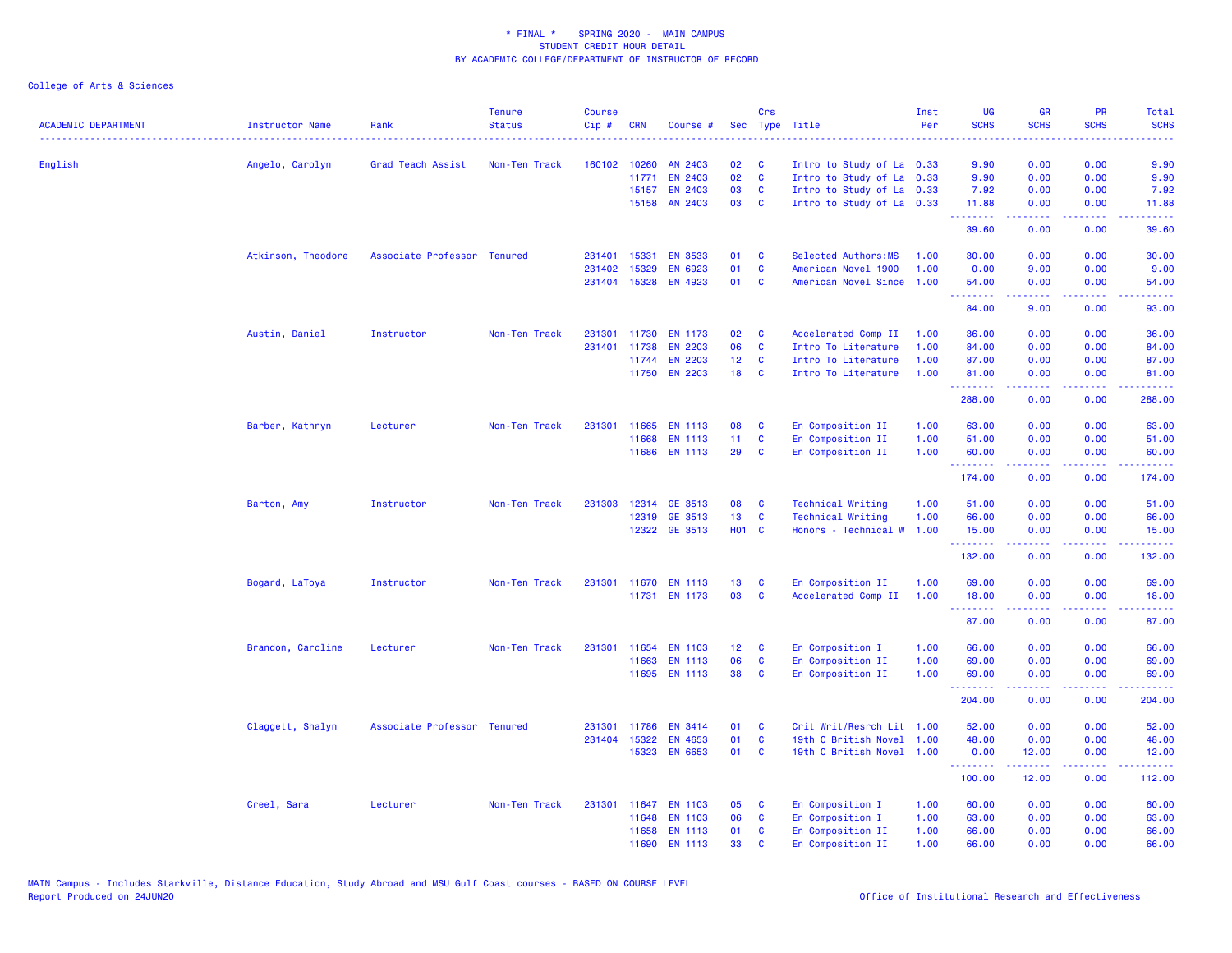| <b>ACADEMIC DEPARTMENT</b> | <b>Instructor Name</b> | Rank                        | <b>Tenure</b><br><b>Status</b> | <b>Course</b><br>Cip# | <b>CRN</b>   | Course #                              |                 | Crs            | Sec Type Title                                         | Inst<br>Per | <b>UG</b><br><b>SCHS</b>  | <b>GR</b><br><b>SCHS</b>                                                                                                                                     | <b>PR</b><br><b>SCHS</b>                                                                               | Total<br><b>SCHS</b> |
|----------------------------|------------------------|-----------------------------|--------------------------------|-----------------------|--------------|---------------------------------------|-----------------|----------------|--------------------------------------------------------|-------------|---------------------------|--------------------------------------------------------------------------------------------------------------------------------------------------------------|--------------------------------------------------------------------------------------------------------|----------------------|
|                            |                        |                             |                                |                       |              |                                       |                 |                |                                                        |             |                           |                                                                                                                                                              |                                                                                                        |                      |
|                            |                        |                             |                                |                       |              |                                       |                 |                |                                                        |             | 255.00                    | 0.00                                                                                                                                                         | 0.00                                                                                                   | 255.00               |
| English                    | Creevy, Patrick        | Lecturer                    | Non-Ten Track                  |                       |              | 231404 11756 EN 2223                  | 02              | C              | English Lit After 18 1.00                              |             | 66.00                     | 0.00                                                                                                                                                         | 0.00                                                                                                   | 66.00                |
|                            |                        |                             |                                |                       |              | 11757 EN 2223                         | 03              | $\mathbf c$    | English Lit After 18 1.00                              |             | 66.00                     | 0.00                                                                                                                                                         | 0.00                                                                                                   | 66.00                |
|                            |                        |                             |                                |                       |              |                                       |                 |                |                                                        |             | .<br>132.00               | .<br>0.00                                                                                                                                                    | المتحدث<br>0.00                                                                                        | .<br>132.00          |
|                            | Crescenzo, Michele     | Lecturer                    | Non-Ten Track                  | 231401                | 11735        | <b>EN 2203</b>                        | 03              | <b>C</b>       | Intro To Literature                                    | 1.00        | 87.00                     | 0.00                                                                                                                                                         | 0.00                                                                                                   | 87.00                |
|                            |                        |                             |                                |                       | 11740        | <b>EN 2203</b>                        | 08              | C              | Intro To Literature                                    | 1.00        | 90.00                     | 0.00                                                                                                                                                         | 0.00                                                                                                   | 90.00                |
|                            |                        |                             |                                |                       |              | 11745 EN 2203                         | 13              | C              | Intro To Literature                                    | 1.00        | 87.00                     | 0.00                                                                                                                                                         | 0.00                                                                                                   | 87.00                |
|                            |                        |                             |                                |                       |              | 11772 EN 2434                         | 01              | $\overline{B}$ | Literature And Film                                    | 1.00        | 60.00                     | 0.00                                                                                                                                                         | 0.00                                                                                                   | 60.00                |
|                            |                        |                             |                                |                       |              |                                       |                 |                |                                                        |             | - - - - - - - -<br>324.00 | <u>.</u><br>0.00                                                                                                                                             | $\frac{1}{2} \left( \frac{1}{2} \right) \left( \frac{1}{2} \right) \left( \frac{1}{2} \right)$<br>0.00 | .<br>324.00          |
|                            | De Gabriele, Peter     | Associate Professor Tenured |                                |                       | 231404 11752 | <b>EN 2213</b>                        | 02              | C              | English Lit Before 1 1.00                              |             | 60.00                     | 0.00                                                                                                                                                         | 0.00                                                                                                   | 60.00                |
|                            |                        |                             |                                |                       | 11753        | EN 2213                               | 03              | $\mathbf c$    | English Lit Before 1 1.00                              |             | 42.00                     | 0.00                                                                                                                                                         | 0.00                                                                                                   | 42.00                |
|                            |                        |                             |                                |                       | 15320        | EN 4733                               | 01              | <b>C</b>       | Brit Lit/Cult 18th C 1.00                              |             | 45.00                     | 0.00                                                                                                                                                         | 0.00                                                                                                   | 45.00                |
|                            |                        |                             |                                |                       |              |                                       |                 |                |                                                        |             | .<br>147.00               | 0.00                                                                                                                                                         | $\frac{1}{2} \left( \frac{1}{2} \right) \left( \frac{1}{2} \right) \left( \frac{1}{2} \right)$<br>0.00 | 147.00               |
|                            | Dechert, Francis       | Non-Faculty                 | Not Applicable                 |                       |              | 231303 12317 GE 3513                  | $11 -$          | <b>C</b>       | <b>Technical Writing</b>                               | 1.00        | 63.00                     | 0.00                                                                                                                                                         | 0.00                                                                                                   | 63.00                |
|                            |                        |                             |                                |                       |              |                                       |                 |                |                                                        |             | .<br>63.00                | 0.00                                                                                                                                                         | 0.00                                                                                                   | .<br>63.00           |
|                            | Dechert, Kristen       | Non-Faculty                 | Not Applicable                 |                       |              | 231303 12320 GE 3513                  | 14 <sub>°</sub> |                | <b>Technical Writing</b>                               | 1.00        | 63.00                     | 0.00                                                                                                                                                         | 0.00                                                                                                   | 63.00                |
|                            |                        |                             |                                |                       |              |                                       |                 |                |                                                        |             | .<br>63.00                | <u>.</u><br>0.00                                                                                                                                             | .<br>0.00                                                                                              | .<br>63.00           |
|                            | Dodds, Lara            | Professor                   | <b>Tenured</b>                 | 231401                | 11773        | <b>EN 2443</b>                        | 01              | <b>C</b>       | Intro To Sci Fiction                                   | 1.00        | 48.00                     | 0.00                                                                                                                                                         | 0.00                                                                                                   | 48.00                |
|                            |                        |                             |                                | 231404                | 15324        | EN 4713                               | 01              | <b>C</b>       | 17th Cent Eng Lit                                      | 1.00        | 48.00                     | 0.00                                                                                                                                                         | 0.00                                                                                                   | 48.00                |
|                            |                        |                             |                                |                       |              | 15325 EN 6713                         | 01 C            |                | 17th Cent Eng Lit                                      | 1.00        | 0.00                      | 9.00                                                                                                                                                         | 0.00                                                                                                   | 9.00                 |
|                            |                        |                             |                                |                       |              |                                       |                 |                |                                                        |             | .<br>96.00                | $\frac{1}{2} \left( \frac{1}{2} \right) \left( \frac{1}{2} \right) \left( \frac{1}{2} \right) \left( \frac{1}{2} \right) \left( \frac{1}{2} \right)$<br>9.00 | .<br>0.00                                                                                              | .<br>105.00          |
|                            | Doughty, Catherine     | Instructor                  | Non-Ten Track                  | 160102                | 10259        | AN 2403                               | 01              | C              | Intro to Study of La                                   | 1.00        | 33.00                     | 0.00                                                                                                                                                         | 0.00                                                                                                   | 33.00                |
|                            |                        |                             |                                |                       | 11770        | EN 2403                               | 01              | C              | Intro to Study of La                                   | 1.00        | 27.00                     | 0.00                                                                                                                                                         | 0.00                                                                                                   | 27.00                |
|                            |                        |                             |                                |                       |              | 231301 11725 EN 1113                  | 68              | <b>C</b>       | En Composition II                                      | 1.00        | 69.00                     | 0.00                                                                                                                                                         | 0.00                                                                                                   | 69.00                |
|                            |                        |                             |                                |                       |              |                                       |                 |                |                                                        |             | .<br>129.00               | $\frac{1}{2} \left( \frac{1}{2} \right) \left( \frac{1}{2} \right) \left( \frac{1}{2} \right) \left( \frac{1}{2} \right) \left( \frac{1}{2} \right)$<br>0.00 | .<br>0.00                                                                                              | .<br>129.00          |
|                            | Dueitt, Courtney       | Instructor                  | Non-Ten Track                  |                       |              | 231301 11718 EN 1113                  | 61              | C              | En Composition II                                      | 1.00        | 63.00                     | 0.00                                                                                                                                                         | 0.00                                                                                                   | 63.00                |
|                            |                        |                             |                                |                       |              | 11732 EN 1173                         | 04              | C              | Accelerated Comp II                                    | 1.00        | 45.00                     | 0.00                                                                                                                                                         | 0.00                                                                                                   | 45.00                |
|                            |                        |                             |                                |                       |              |                                       |                 |                |                                                        |             | .                         |                                                                                                                                                              |                                                                                                        |                      |
|                            |                        |                             |                                |                       |              |                                       |                 |                |                                                        |             | 108.00                    | 0.00                                                                                                                                                         | 0.00                                                                                                   | 108.00               |
|                            | Flowers, Jessica       | Instructor                  | Non-Ten Track                  |                       |              | 231301 11672 EN 1113                  | 15 <sub>1</sub> | <b>C</b>       | En Composition II                                      | 1.00        | 69.00                     | 0.00                                                                                                                                                         | 0.00                                                                                                   | 69.00                |
|                            |                        |                             |                                |                       |              |                                       |                 |                |                                                        |             | 69.00                     | 0.00                                                                                                                                                         | 0.00                                                                                                   | 69.00                |
|                            | Garner, William        | Instructor                  | Non-Ten Track                  |                       |              | 231303 11783 EN 3313<br>11784 EN 3313 | 01<br>02        | C<br>C         | Writing for the Work 1.00<br>Writing for the Work 1.00 |             | 57.00<br>63.00            | 0.00<br>0.00                                                                                                                                                 | 0.00<br>0.00                                                                                           | 57.00<br>63.00       |
|                            |                        |                             |                                |                       |              |                                       |                 |                |                                                        |             |                           |                                                                                                                                                              |                                                                                                        |                      |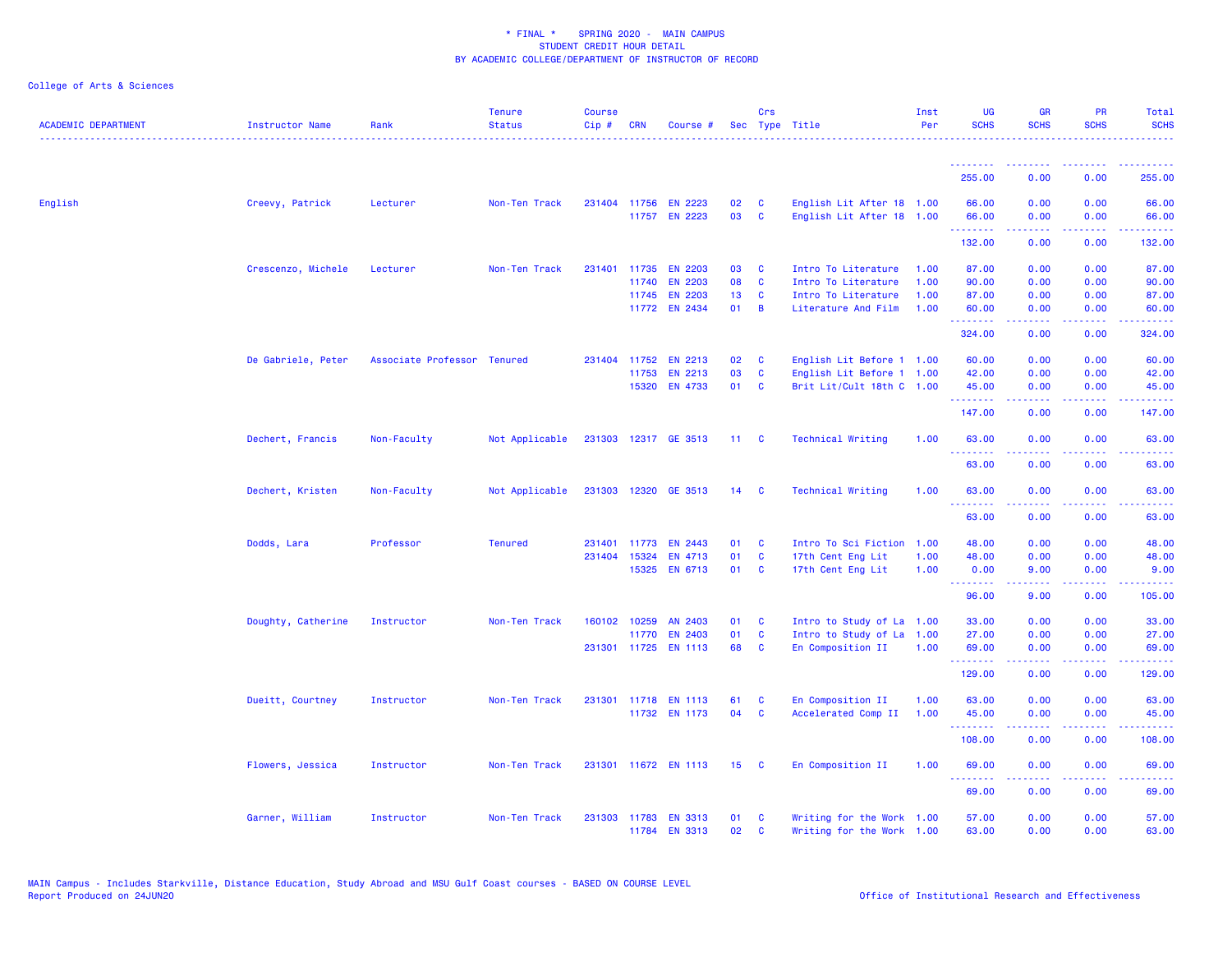| <b>ACADEMIC DEPARTMENT</b> | Instructor Name    | Rank                        | <b>Tenure</b><br><b>Status</b> | <b>Course</b><br>Cip# | <b>CRN</b>   | Course #                        |                 | Crs                     | Sec Type Title                                         | Inst<br>Per | <b>UG</b><br><b>SCHS</b> | <b>GR</b><br><b>SCHS</b>                                                                                                                                      | <b>PR</b><br><b>SCHS</b>                                                                               | Total<br><b>SCHS</b> |
|----------------------------|--------------------|-----------------------------|--------------------------------|-----------------------|--------------|---------------------------------|-----------------|-------------------------|--------------------------------------------------------|-------------|--------------------------|---------------------------------------------------------------------------------------------------------------------------------------------------------------|--------------------------------------------------------------------------------------------------------|----------------------|
|                            |                    |                             |                                |                       |              |                                 |                 |                         |                                                        |             | .                        |                                                                                                                                                               |                                                                                                        |                      |
|                            |                    |                             |                                |                       |              |                                 |                 |                         |                                                        |             | 120.00                   | 0.00                                                                                                                                                          | 0.00                                                                                                   | 120.00               |
| English                    | Gentry, Craig      | Lecturer                    | Non-Ten Track                  |                       | 231301 11652 | <b>EN 1103</b>                  | 10 <sub>1</sub> | $\overline{\mathbf{C}}$ | En Composition I                                       | 1.00        | 69.00                    | 0.00                                                                                                                                                          | 0.00                                                                                                   | 69.00                |
|                            |                    |                             |                                |                       | 11653        | <b>EN 1103</b>                  | 11 <sub>1</sub> | $\mathbf{C}$            | En Composition I                                       | 1.00        | 63.00                    | 0.00                                                                                                                                                          | 0.00                                                                                                   | 63.00                |
|                            |                    |                             |                                |                       | 11720        | <b>EN 1113</b>                  | 63              | $\mathbf{C}$            | En Composition II                                      | 1.00        | 63.00                    | 0.00                                                                                                                                                          | 0.00                                                                                                   | 63.00                |
|                            |                    |                             |                                |                       |              | 11726 EN 1113                   | 69              | $\mathbf{C}$            | En Composition II                                      | 1.00        | 18.00<br>.               | 0.00                                                                                                                                                          | 0.00                                                                                                   | 18.00                |
|                            |                    |                             |                                |                       |              |                                 |                 |                         |                                                        |             | 213.00                   | 0.00                                                                                                                                                          | 0.00                                                                                                   | 213.00               |
|                            | Greer, Taylor      | Grad Teach Assist           | Non-Ten Track                  |                       |              | 231301 11714 EN 1113            | 57              | <b>C</b>                | En Composition II                                      | 1.00        | 69.00<br>.               | 0.00<br>.                                                                                                                                                     | 0.00<br>$\sim$ $\sim$ $\sim$ $\sim$                                                                    | 69.00<br>.           |
|                            |                    |                             |                                |                       |              |                                 |                 |                         |                                                        |             | 69.00                    | 0.00                                                                                                                                                          | 0.00                                                                                                   | 69.00                |
|                            | Grimes, John Aaron | Instructor                  | Non-Ten Track                  |                       |              | 231303 12313 GE 3513            | 07              | <b>C</b>                | <b>Technical Writing</b>                               | 1.00        | 63.00                    | 0.00                                                                                                                                                          | 0.00                                                                                                   | 63.00                |
|                            |                    |                             |                                |                       |              | 12316 GE 3513                   | 10 <sub>1</sub> | $\mathbf{C}$            | <b>Technical Writing</b>                               | 1.00        | 66.00                    | 0.00                                                                                                                                                          | 0.00                                                                                                   | 66.00                |
|                            |                    |                             |                                |                       |              | 12318 GE 3513                   | 12 C            |                         | <b>Technical Writing</b>                               | 1.00        | 66.00<br>.               | 0.00<br>.                                                                                                                                                     | 0.00<br>الدامات ب                                                                                      | 66.00<br>.           |
|                            |                    |                             |                                |                       |              |                                 |                 |                         |                                                        |             | 195.00                   | 0.00                                                                                                                                                          | 0.00                                                                                                   | 195.00               |
|                            | Hagenston, Becky   | Professor                   | <b>Tenured</b>                 |                       |              | 231302 11776 EN 3303            | 02              | $\mathbf{C}$            | Creative Writing                                       | 1.00        | 45.00                    | 0.00                                                                                                                                                          | 0.00                                                                                                   | 45.00                |
|                            |                    |                             |                                |                       |              | 11777 EN 3303                   | 03              | $\mathbf{C}$            | Creative Writing                                       | 1.00        | 45.00                    | 0.00                                                                                                                                                          | 0.00                                                                                                   | 45.00                |
|                            |                    |                             |                                |                       |              |                                 |                 |                         |                                                        |             | .<br>90.00               | 0.00                                                                                                                                                          | 0.00                                                                                                   | 90.00                |
|                            | Hayden, Antoinette | Lecturer                    | Non-Ten Track                  | 231301                | 11667        | <b>EN 1113</b>                  | 10 <sub>1</sub> | $\overline{\mathbf{C}}$ | En Composition II                                      | 1.00        | 66.00                    | 0.00                                                                                                                                                          | 0.00                                                                                                   | 66.00                |
|                            |                    |                             |                                |                       | 11671        | <b>EN 1113</b>                  | 14              | $\mathbf{C}$            | En Composition II                                      | 1.00        | 60.00                    | 0.00                                                                                                                                                          | 0.00                                                                                                   | 60.00                |
|                            |                    |                             |                                |                       |              | 11679 EN 1113                   | 22              | $\mathbf{C}$            | En Composition II                                      | 1.00        | 57.00<br>.               | 0.00                                                                                                                                                          | 0.00                                                                                                   | 57.00                |
|                            |                    |                             |                                |                       |              |                                 |                 |                         |                                                        |             | 183.00                   | 0.00                                                                                                                                                          | 0.00                                                                                                   | 183.00               |
|                            | Herd, Wendy        | Associate Professor Tenured |                                |                       | 160102 10260 | AN 2403                         | 02              | $\mathbf{C}$            | Intro to Study of La 0.67                              |             | 20.10                    | 0.00                                                                                                                                                          | 0.00                                                                                                   | 20.10                |
|                            |                    |                             |                                |                       | 11771        | <b>EN 2403</b>                  | 02              | $\mathbf{C}$            | Intro to Study of La 0.67                              |             | 20.10                    | 0.00                                                                                                                                                          | 0.00                                                                                                   | 20.10                |
|                            |                    |                             |                                |                       | 11798        | EN 4433                         | 01              | <b>C</b>                | Approaches to TESOL                                    | 1.00        | 42.00                    | 0.00                                                                                                                                                          | 0.00                                                                                                   | 42.00                |
|                            |                    |                             |                                |                       | 11815        | <b>EN 6433</b>                  | 01              | <b>C</b>                | Approaches to TESOL                                    | 1.00        | 0.00                     | 3.00                                                                                                                                                          | 0.00                                                                                                   | 3.00                 |
|                            |                    |                             |                                |                       | 15157        | <b>EN 2403</b>                  | 03              | <b>C</b>                | Intro to Study of La                                   | 0.67        | 16.08                    | 0.00                                                                                                                                                          | 0.00                                                                                                   | 16.08                |
|                            |                    |                             |                                |                       | 15158        | AN 2403                         | 03              | $\mathbf{C}$            | Intro to Study of La 0.67                              |             | 24.12                    | 0.00                                                                                                                                                          | 0.00                                                                                                   | 24.12                |
|                            |                    |                             |                                | 239999                | 16586        | <b>EN 4000</b>                  | 01              | $\blacksquare$          | Directed Indiv Study 1.00                              |             | 3.00                     | 0.00                                                                                                                                                          | 0.00                                                                                                   | 3.00                 |
|                            |                    |                             |                                |                       | 16761        | <b>EN 4000</b><br>17177 EN 7000 | 02<br>$01$ I    | $\blacksquare$          | Directed Indiv Study 1.00<br>Directed Indiv Study 1.00 |             | 3.00<br>0.00             | 0.00<br>3.00                                                                                                                                                  | 0.00<br>0.00                                                                                           | 3.00<br>3.00         |
|                            |                    |                             |                                |                       |              |                                 |                 |                         |                                                        |             | .<br>128.40              | .<br>6.00                                                                                                                                                     | $\frac{1}{2} \left( \frac{1}{2} \right) \left( \frac{1}{2} \right) \left( \frac{1}{2} \right)$<br>0.00 | .<br>134.40          |
|                            | Johnson, Holly     | Professor                   | <b>Tenured</b>                 | 231401                | 15333        | <b>EN 8513</b>                  | 01              | - S                     | Stu En Lit To 1485                                     | 1.00        | 0.00                     | 21.00                                                                                                                                                         | 0.00                                                                                                   | 21.00                |
|                            |                    |                             |                                |                       |              | 231404 11754 EN 2213            | <b>HO1 C</b>    |                         | Honors English Lit B 1.00                              |             | 21.00                    | 0.00                                                                                                                                                          | 0.00                                                                                                   | 21.00                |
|                            |                    |                             |                                |                       |              |                                 |                 |                         |                                                        |             | .<br>21.00               | $\frac{1}{2} \left( \frac{1}{2} \right) \left( \frac{1}{2} \right) \left( \frac{1}{2} \right) \left( \frac{1}{2} \right) \left( \frac{1}{2} \right)$<br>21.00 | 0.00                                                                                                   | 42.00                |
|                            | Johnson, Logan     | Lecturer                    | Non-Ten Track                  |                       | 231301 11646 | <b>EN 1103</b>                  | 04              | $\mathbf{C}$            | En Composition I                                       | 1.00        | 63.00                    | 0.00                                                                                                                                                          | 0.00                                                                                                   | 63.00                |
|                            |                    |                             |                                |                       | 11650        | <b>EN 1103</b>                  | 08              | $\mathbf{C}$            | En Composition I                                       | 1.00        | 63.00                    | 0.00                                                                                                                                                          | 0.00                                                                                                   | 63.00                |
|                            |                    |                             |                                |                       | 11694        | <b>EN 1113</b>                  | 37              | $\mathbf{C}$            | En Composition II                                      | 1.00        | 66.00                    | 0.00                                                                                                                                                          | 0.00                                                                                                   | 66.00                |
|                            |                    |                             |                                |                       | 11719        | <b>EN 1113</b>                  | 62              | <b>C</b>                | En Composition II                                      | 1.00        | 69.00                    | 0.00                                                                                                                                                          | 0.00                                                                                                   | 69.00                |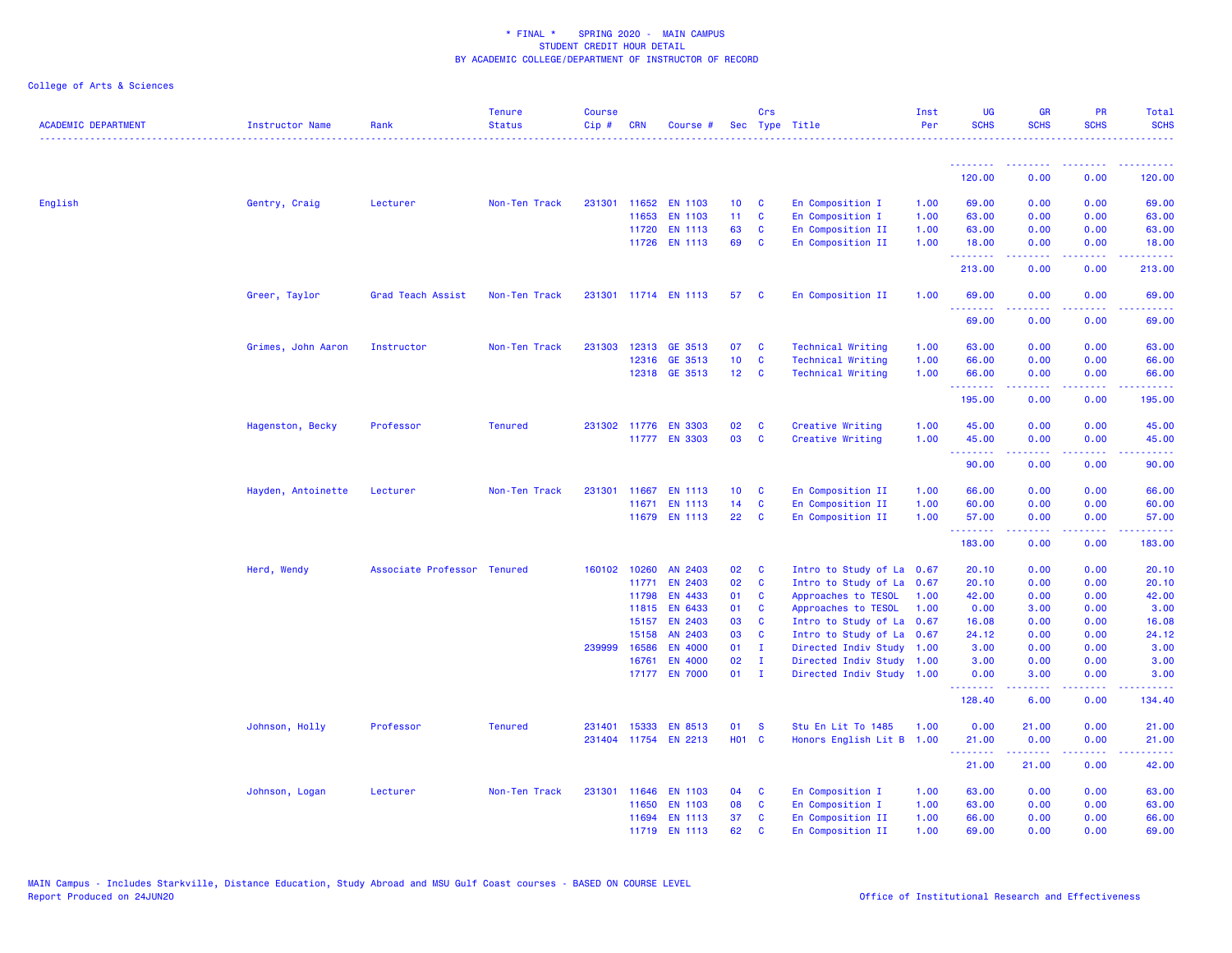| <b>ACADEMIC DEPARTMENT</b> | Instructor Name    | Rank              | <b>Tenure</b><br><b>Status</b> | <b>Course</b><br>Cip# | <b>CRN</b>   | Course #                        |          | Crs                      | Sec Type Title                                         | Inst<br>Per | <b>UG</b><br><b>SCHS</b> | GR<br><b>SCHS</b>                                                                                                                                            | <b>PR</b><br><b>SCHS</b>            | Total<br><b>SCHS</b> |
|----------------------------|--------------------|-------------------|--------------------------------|-----------------------|--------------|---------------------------------|----------|--------------------------|--------------------------------------------------------|-------------|--------------------------|--------------------------------------------------------------------------------------------------------------------------------------------------------------|-------------------------------------|----------------------|
|                            |                    |                   |                                |                       |              |                                 |          |                          |                                                        |             | <b>.</b>                 |                                                                                                                                                              |                                     |                      |
|                            |                    |                   |                                |                       |              |                                 |          |                          |                                                        |             | 261.00                   | 0.00                                                                                                                                                         | 0.00                                | 261.00               |
| English                    | Kardos, Michael    | Professor         | <b>Tenured</b>                 |                       | 231401 11792 | <b>EN 4313</b>                  | 01       | <b>C</b>                 | Craft Of Fiction                                       | 1.00        | 27.00                    | 0.00                                                                                                                                                         | 0.00                                | 27.00                |
|                            |                    |                   |                                |                       | 11811        | EN 6313                         | 01       | $\mathbf{C}$             | Craft Of Fiction                                       | 1.00        | 0.00                     | 21.00                                                                                                                                                        | 0.00                                | 21.00                |
|                            |                    |                   |                                |                       |              | 239999 16110 EN 8000            | 01 D     |                          | Research / Thesis                                      | 1.00        | 0.00<br><b></b>          | 3.00<br>.                                                                                                                                                    | 0.00<br>.                           | 3.00                 |
|                            |                    |                   |                                |                       |              |                                 |          |                          |                                                        |             | 27.00                    | 24.00                                                                                                                                                        | 0.00                                | 51.00                |
|                            | Kealhofer, Samuel  | Grad Teach Assist | Non-Ten Track                  |                       |              | 231301 11721 EN 1113            | 64       | $\overline{\mathbf{C}}$  | En Composition II                                      | 1.00        | 66.00                    | 0.00                                                                                                                                                         | 0.00                                | 66.00                |
|                            |                    |                   |                                |                       |              |                                 |          |                          |                                                        |             | 66.00                    | 0.00                                                                                                                                                         | 0.00                                | 66.00                |
|                            | Kimbrell, Karleigh | Lecturer          | Non-Ten Track                  | 231301                | 11651        | <b>EN 1103</b>                  | 09       | $\mathbf{C}$             | En Composition I                                       | 1.00        | 69.00                    | 0.00                                                                                                                                                         | 0.00                                | 69.00                |
|                            |                    |                   |                                |                       |              | 11702 EN 1113                   | 45       | $\mathbf{C}$             | En Composition II                                      | 1.00        | 63.00                    | 0.00                                                                                                                                                         | 0.00                                | 63.00                |
|                            |                    |                   |                                |                       |              | 11708 EN 1113                   | 51       | $\mathbf{C}$             | En Composition II                                      | 1.00        | 60.00                    | 0.00                                                                                                                                                         | 0.00                                | 60.00                |
|                            |                    |                   |                                |                       |              |                                 |          |                          |                                                        |             | .<br>192.00              | .<br>0.00                                                                                                                                                    | <b><i><u>ALLA</u></i></b><br>0.00   | .<br>192.00          |
|                            | Lafleur, Amy       | Lecturer          | Non-Ten Track                  | 231301                | 11666        | <b>EN 1113</b>                  | 09       | $\mathbf{C}$             | En Composition II                                      | 1.00        | 48.00                    | 0.00                                                                                                                                                         | 0.00                                | 48.00                |
|                            |                    |                   |                                |                       | 11675        | <b>EN 1113</b>                  | 18       | $\mathbf{C}$             | En Composition II                                      | 1.00        | 69.00                    | 0.00                                                                                                                                                         | 0.00                                | 69.00                |
|                            |                    |                   |                                |                       |              | 11700 EN 1113                   | 43       | $\mathbf{C}$             | En Composition II                                      | 1.00        | 66.00                    | 0.00                                                                                                                                                         | 0.00                                | 66.00                |
|                            |                    |                   |                                |                       |              |                                 |          |                          |                                                        |             | .<br>183.00              | .<br>0.00                                                                                                                                                    | $\sim$ $\sim$ $\sim$ $\sim$<br>0.00 | .<br>183.00          |
|                            | Lammert, Thomas    | Instructor        | Non-Ten Track                  | 231301                | 11664        | <b>EN 1113</b>                  | 07       | $\mathbf{C}$             | En Composition II                                      | 1.00        | 69.00                    | 0.00                                                                                                                                                         | 0.00                                | 69.00                |
|                            |                    |                   |                                |                       | 11674        | <b>EN 1113</b>                  | 17       | $\mathbf{C}$             | En Composition II                                      | 1.00        | 60.00                    | 0.00                                                                                                                                                         | 0.00                                | 60.00                |
|                            |                    |                   |                                |                       | 11684        | <b>EN 1113</b>                  | 27       | <b>C</b>                 | En Composition II                                      | 1.00        | 60.00                    | 0.00                                                                                                                                                         | 0.00                                | 60.00                |
|                            |                    |                   |                                |                       |              | 11724 EN 1113                   | 67 C     |                          | En Composition II                                      | 1.00        | 72.00                    | 0.00                                                                                                                                                         | 0.00                                | 72.00                |
|                            |                    |                   |                                |                       |              |                                 |          |                          |                                                        |             | .<br>261.00              | .<br>0.00                                                                                                                                                    | .<br>0.00                           | .<br>261.00          |
|                            | Leonard, Ashley    | Instructor        | Non-Ten Track                  |                       |              | 230101 11774 EN 2503            | 01       | $\mathbf{C}$             | <b>Teaching Grammar</b>                                | 1.00        | 162.00                   | 0.00                                                                                                                                                         | 0.00                                | 162.00               |
|                            |                    |                   |                                |                       |              |                                 |          |                          |                                                        |             | .<br>162.00              | 0.00                                                                                                                                                         | 0.00                                | 162.00               |
|                            | Little, Matthew    | Professor         | <b>Tenured</b>                 |                       | 231303 11791 | <b>EN 4223</b>                  | 01       | $\mathbf{C}$             | Prin Legal Writing                                     | 1.00        | 51.00                    | 0.00                                                                                                                                                         | 0.00                                | 51.00                |
|                            |                    |                   |                                |                       |              | 231402 11759 EN 2243            | 02       | $\mathbf{C}$             | American Lit Before                                    | 1.00        | 45.00                    | 0.00                                                                                                                                                         | 0.00                                | 45.00                |
|                            |                    |                   |                                |                       |              |                                 |          |                          |                                                        |             | .<br>96.00               | $\frac{1}{2} \left( \frac{1}{2} \right) \left( \frac{1}{2} \right) \left( \frac{1}{2} \right) \left( \frac{1}{2} \right) \left( \frac{1}{2} \right)$<br>0.00 | .<br>0.00                           | .<br>96.00           |
|                            | Long, Loreeda      | Instructor        | Non-Ten Track                  |                       |              | 231301 11709 EN 1113            | 52       | $\mathbf{C}$             | En Composition II                                      | 1.00        | 45.00                    | 0.00                                                                                                                                                         | 0.00                                | 45.00                |
|                            |                    |                   |                                |                       |              |                                 |          |                          |                                                        |             | .<br>45.00               | .<br>0.00                                                                                                                                                    | د د د د<br>0.00                     | .<br>45.00           |
|                            |                    |                   |                                |                       |              |                                 |          |                          |                                                        |             |                          |                                                                                                                                                              |                                     |                      |
|                            | Lyons, Richard     | Professor         | <b>Tenured</b>                 |                       | 231402 11763 | <b>EN 2253</b>                  | 02       | $\mathbf{C}$             | American Lit After 1 1.00                              |             | 84.00                    | 0.00                                                                                                                                                         | 0.00                                | 84.00                |
|                            |                    |                   |                                |                       | 11764        | <b>EN 2253</b><br>11765 EN 2253 | 03<br>04 | <b>C</b><br>$\mathbf{C}$ | American Lit After 1 1.00<br>American Lit After 1 1.00 |             | 36.00                    | 0.00<br>0.00                                                                                                                                                 | 0.00<br>0.00                        | 36.00                |
|                            |                    |                   |                                |                       |              |                                 |          |                          |                                                        |             | 78.00<br>.               | 2.2.2.2.2                                                                                                                                                    | .                                   | 78.00<br>.           |
|                            |                    |                   |                                |                       |              |                                 |          |                          |                                                        |             | 198.00                   | 0.00                                                                                                                                                         | 0.00                                | 198.00               |
|                            | Marcus, Gregory    | Lecturer          | Non-Ten Track                  | 231301                |              | 11649 EN 1103                   | 07       | $\mathbf{C}$             | En Composition I                                       | 1.00        | 66.00                    | 0.00                                                                                                                                                         | 0.00                                | 66.00                |
|                            |                    |                   |                                |                       |              | 11673 EN 1113                   | 16       | $\mathbf{C}$             | En Composition II                                      | 1.00        | 63.00                    | 0.00                                                                                                                                                         | 0.00                                | 63.00                |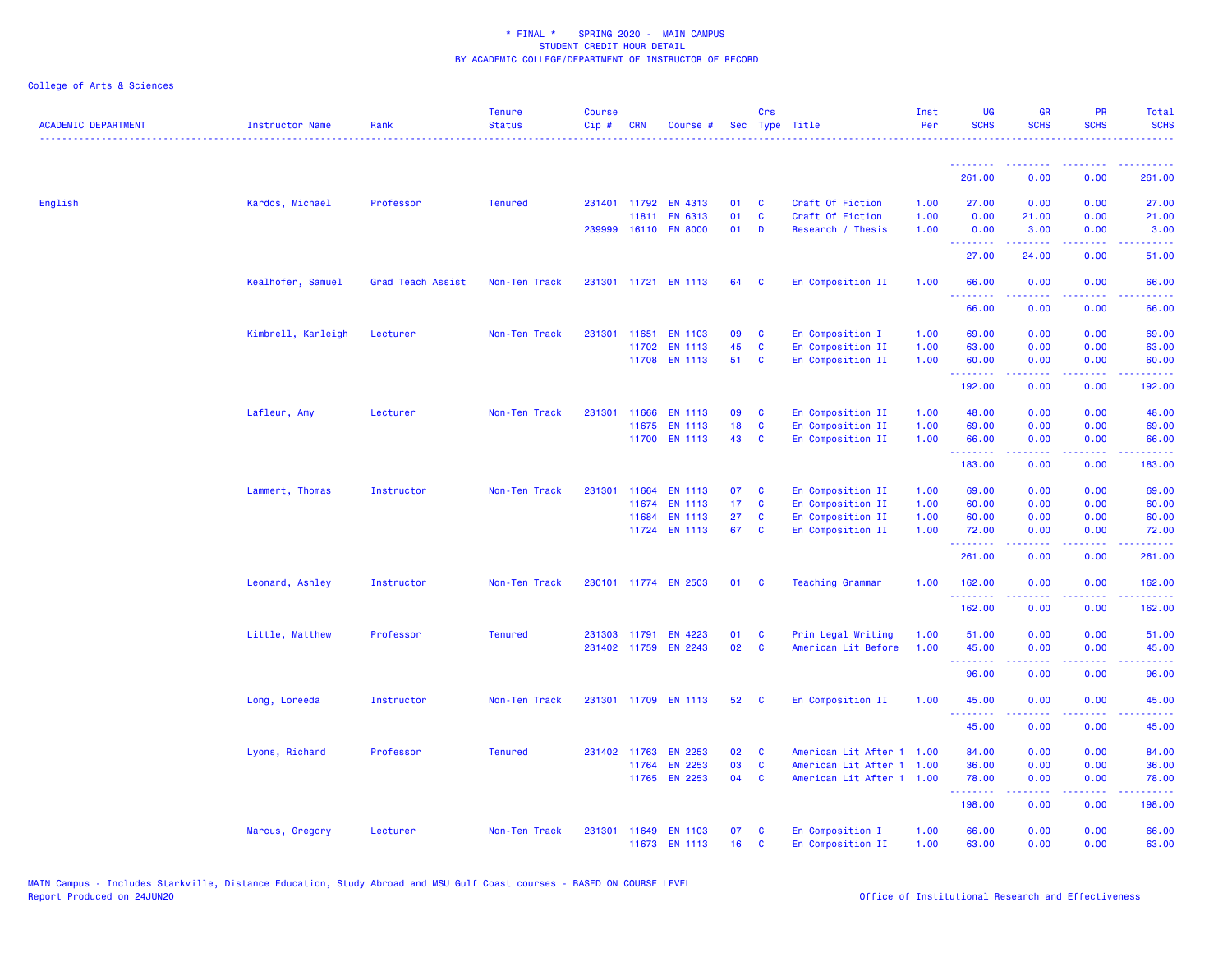| <b>ACADEMIC DEPARTMENT</b> | <b>Instructor Name</b>                 | Rank                          | <b>Tenure</b><br><b>Status</b> | <b>Course</b><br>$Cip$ # | <b>CRN</b>   | Course #             |       | Crs                     | Sec Type Title              | Inst<br>Per | <b>UG</b><br><b>SCHS</b> | <b>GR</b><br><b>SCHS</b> | <b>PR</b><br><b>SCHS</b> | Total<br><b>SCHS</b>                |
|----------------------------|----------------------------------------|-------------------------------|--------------------------------|--------------------------|--------------|----------------------|-------|-------------------------|-----------------------------|-------------|--------------------------|--------------------------|--------------------------|-------------------------------------|
|                            |                                        |                               |                                |                          |              |                      |       |                         |                             |             | <b></b>                  | <u> - - - - - - - -</u>  | <b></b>                  | . <u>.</u> .                        |
|                            |                                        |                               |                                |                          |              |                      |       |                         |                             |             | 129.00                   | 0.00                     | 0.00                     | 129.00                              |
| English                    | Marsh, Kelly                           | Professor                     | <b>Tenured</b>                 |                          | 231401 11788 | <b>EN 3513</b>       | 01    | $\mathbf{C}$            | Women and Literature 1.00   |             | 54.00                    | 0.00                     | 0.00                     | 54.00                               |
|                            |                                        |                               |                                |                          | 15332        | <b>EN 8593</b>       | 01    | <b>C</b>                | Stu Postcolonial Lit 1.00   |             | 0.00                     | 27.00                    | 0.00                     | 27.00                               |
|                            |                                        |                               |                                | 240101 12646             |              | <b>HON 4093</b>      | H11 E |                         | <b>Honors Thesis</b>        | 1.00        | 3.00                     | 0.00                     | 0.00                     | 3.00                                |
|                            |                                        |                               |                                |                          | 12649        | <b>HON 4093</b>      | H14 E |                         | <b>Honors Thesis</b>        | 1.00        | 3.00<br><u>.</u>         | 0.00<br>.                | 0.00<br>.                | 3.00<br>.                           |
|                            |                                        |                               |                                |                          |              |                      |       |                         |                             |             | 60.00                    | 27.00                    | 0.00                     | 87.00                               |
|                            | Mattison, Suzanne                      | Lecturer                      | Non-Ten Track                  | 010802                   | 10203        | <b>AELC 3203</b>     | 02    | $\mathbf{C}$            | Prof Writing ANR Hum 1.00   |             | 81.00                    | 0.00                     | 0.00                     | 81.00                               |
|                            |                                        |                               |                                |                          | 10204        | <b>AELC 3203</b>     | 03    | $\mathbf{C}$            | Prof Writing ANR Hum 1.00   |             | 75.00                    | 0.00                     | 0.00                     | 75.00                               |
|                            |                                        |                               |                                |                          | 10205        | <b>AELC 3203</b>     | 04    | $\mathbf{C}$            | Prof Writing ANR Hum 1.00   |             | 78.00                    | 0.00                     | 0.00                     | 78.00                               |
|                            |                                        |                               |                                |                          | 10206        | <b>AELC 3203</b>     | 05    | $\mathbf{C}$            | Prof Writing ANR Hum 1.00   |             | 75.00<br>.               | 0.00<br>$- - - - -$      | 0.00<br>بالأباب          | 75.00<br>.                          |
|                            |                                        |                               |                                |                          |              |                      |       |                         |                             |             | 309.00                   | 0.00                     | 0.00                     | 309.00                              |
|                            | McBride, Charlotte                     | Grad Teach Assist             | Non-Ten Track                  | 231301                   | 11659        | <b>EN 1113</b>       | 02    | $\mathbf{C}$            | En Composition II           | 1.00        | 69.00                    | 0.00                     | 0.00                     | 69.00                               |
|                            |                                        |                               |                                |                          |              | 11660 EN 1113        | 03    | $\mathbf{C}$            | En Composition II           | 1.00        | 69.00<br>.               | 0.00                     | 0.00                     | 69.00                               |
|                            |                                        |                               |                                |                          |              |                      |       |                         |                             |             | 138.00                   | 0.00                     | 0.00                     | 138.00                              |
|                            | Miller, Elizabeth                      | Assistant Professor Ten Track |                                | 131305                   | 15318        | <b>EN 4233</b>       | 01    | $\mathbf{C}$            | Composition Pedogogy        | 1.00        | 12.00                    | 0.00                     | 0.00                     | 12.00                               |
|                            |                                        |                               |                                |                          | 15319        | <b>EN 6233</b>       | 01    | $\mathbf{C}$            | <b>Composition Pedagogy</b> | 1.00        | 0.00                     | 48.00                    | 0.00                     | 48.00                               |
|                            |                                        |                               |                                |                          |              | 231301 11728 EN 1113 | H01 C |                         | En Composition II           | 1.00        | 18.00<br><u>.</u>        | 0.00<br>.                | 0.00<br>.                | 18.00<br>.                          |
|                            |                                        |                               |                                |                          |              |                      |       |                         |                             |             | 30.00                    | 48.00                    | 0.00                     | 78.00                               |
|                            | Morgan, Amber                          | Grad Teach Assist             | Non-Ten Track                  | 231301                   |              | 11683 EN 1113        | 26    | $\mathbf{C}$            | En Composition II           | 1.00        | 63.00                    | 0.00                     | 0.00                     | 63.00                               |
|                            |                                        |                               |                                |                          |              | 11693 EN 1113        | 36    | $\mathbf{C}$            | En Composition II           | 1.00        | 60.00                    | 0.00                     | 0.00                     | 60.00                               |
|                            |                                        |                               |                                |                          |              |                      |       |                         |                             |             | .<br>123.00              | 0.00                     | 0.00                     | 123.00                              |
|                            | Moss, Marilyn                          | Lecturer                      | Non-Ten Track                  | 141901                   | 14771        | ME 4111              | 601 C |                         | Professional Develop        | 1.00        | 22.00                    | 0.00                     | 0.00                     | 22.00                               |
|                            |                                        |                               |                                |                          |              | 231303 14766 GE 3513 | 602 C |                         | <b>Technical Writing</b>    | 1.00        | 27.00                    | 0.00                     | 0.00                     | 27.00                               |
|                            |                                        |                               |                                |                          |              |                      |       |                         |                             |             | --------                 | .                        | .                        | .                                   |
|                            |                                        |                               |                                |                          |              |                      |       |                         |                             |             | 49.00                    | 0.00                     | 0.00                     | 49.00                               |
|                            | Nordin, Alexis                         | Instructor                    | Non-Ten Track                  | 231303                   | 12308        | GE 3513              | 02    | $\mathbf{C}$            | <b>Technical Writing</b>    | 1.00        | 66.00                    | 0.00                     | 0.00                     | 66.00                               |
|                            |                                        |                               |                                |                          | 12309        | GE 3513              | 03    | $\mathbf{C}$            | <b>Technical Writing</b>    | 1.00        | 63.00                    | 0.00                     | 0.00                     | 63.00                               |
|                            |                                        |                               |                                |                          |              | 12312 GE 3513        | 06    | $\mathbf{C}$            | <b>Technical Writing</b>    | 1.00        | 123.00<br>.              | 0.00                     | 0.00<br>.                | 123.00<br><b>.</b>                  |
|                            |                                        |                               |                                |                          |              |                      |       |                         |                             |             | 252.00                   | 0.00                     | 0.00                     | 252.00                              |
|                            | O'Neill, Bonnie                        | Associate Professor Tenured   |                                | 231402 11758             |              | <b>EN 2243</b>       | 01    | $\mathbf{C}$            | American Lit Before         | 1.00        | 33.00                    | 0.00                     | 0.00                     | 33.00                               |
|                            |                                        |                               |                                |                          |              | 231404 15334 EN 8553 | 01    | $\mathbf{s}$            | Amer Lit Civil War          | 1.00        | 0.00<br>.                | 21.00<br><u>.</u>        | 0.00                     | 21.00<br><b><i><u>AAAAA</u></i></b> |
|                            |                                        |                               |                                |                          |              |                      |       |                         |                             |             | 33.00                    | 21.00                    | 0.00                     | 54.00                               |
|                            | Okunlola, Theophilus Grad Teach Assist |                               | Non-Ten Track                  |                          |              | 231301 11682 EN 1113 | 25    | $\overline{\mathbf{C}}$ | En Composition II           | 1.00        | 51.00                    | 0.00                     | 0.00                     | 51.00                               |
|                            |                                        |                               |                                |                          |              |                      |       |                         |                             |             | 51.00                    | 0.00                     | 0.00                     | 51.00                               |
|                            | Olson, Peter                           | Lecturer                      | Non-Ten Track                  |                          |              | 231301 14459 EN 1113 | 501 C |                         | En Composition II           | 1.00        | 42.00                    | 0.00                     | 0.00                     | 42.00                               |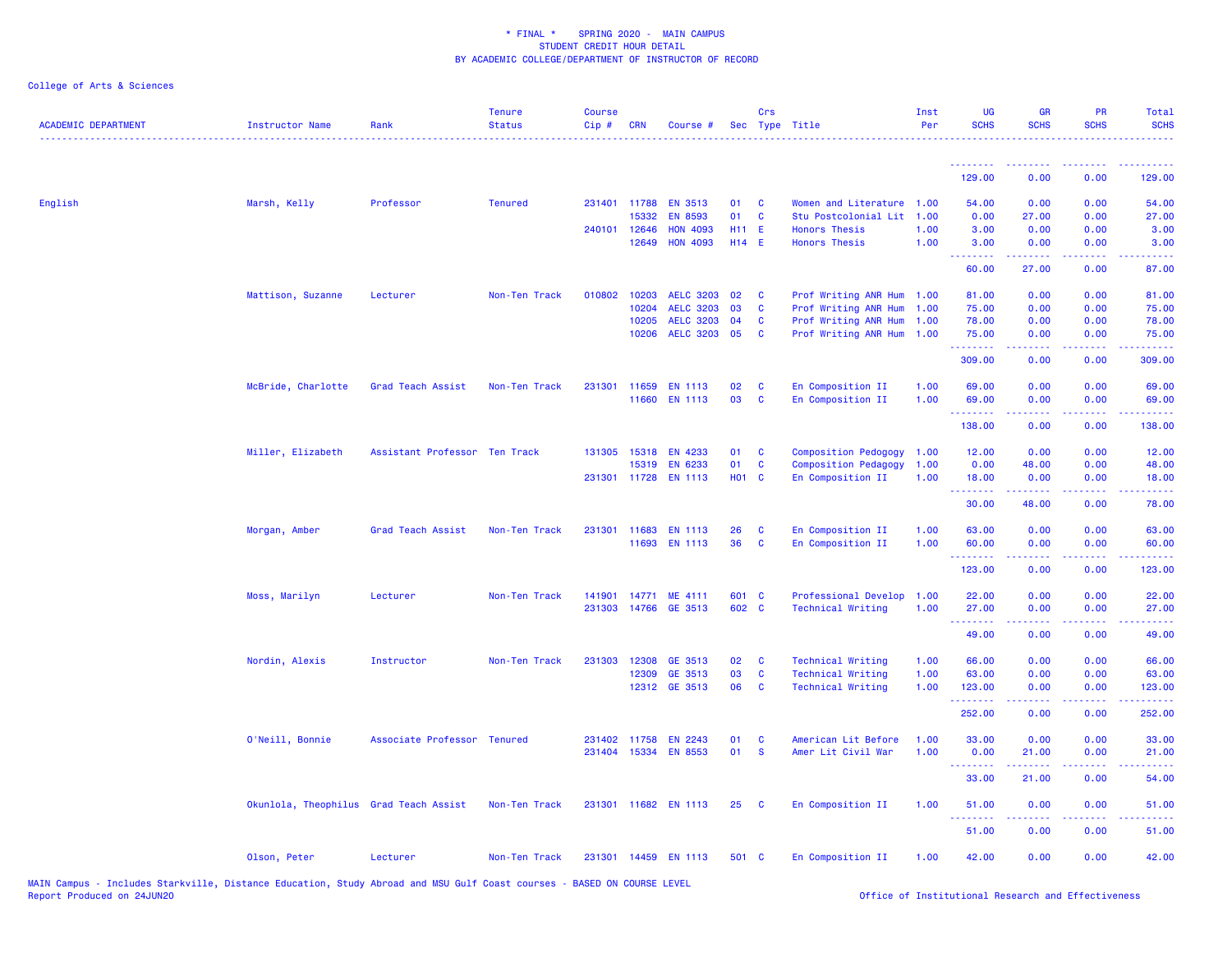| <b>ACADEMIC DEPARTMENT</b> | <b>Instructor Name</b> | Rank                        | <b>Tenure</b><br><b>Status</b> | <b>Course</b><br>Cip# | <b>CRN</b> | Course #             |              | Crs          | Sec Type Title            | Inst<br>Per | <b>UG</b><br><b>SCHS</b> | <b>GR</b><br><b>SCHS</b>                                                                                                                                     | PR<br><b>SCHS</b> | Total<br><b>SCHS</b> |
|----------------------------|------------------------|-----------------------------|--------------------------------|-----------------------|------------|----------------------|--------------|--------------|---------------------------|-------------|--------------------------|--------------------------------------------------------------------------------------------------------------------------------------------------------------|-------------------|----------------------|
| English                    | Olson, Peter           | Lecturer                    | Non-Ten Track                  | 231301                | 16545      | <b>EN 1113</b>       | 503 C        |              | En Composition II         | 1.00        | 39,00                    | 0.00                                                                                                                                                         | 0.00              | 39.00                |
|                            |                        |                             |                                | 231303                | 14466      | <b>EN 3313</b>       | 501 C        |              | Writing for the Work      | 1.00        | 45.00                    | 0.00                                                                                                                                                         | 0.00              | 45.00                |
|                            |                        |                             |                                | 231401 14461          |            | <b>EN 2203</b>       | 501 C        |              | Intro To Literature       | 1.00        | 39.00                    | 0.00                                                                                                                                                         | 0.00              | 39.00                |
|                            |                        |                             |                                |                       | 14901      | EN 2273              | 501 C        |              | World Literature Bef      | 1.00        | 18.00<br>.               | 0.00<br>22222                                                                                                                                                | 0.00<br>.         | 18.00<br>.           |
|                            |                        |                             |                                |                       |            |                      |              |              |                           |             | 183.00                   | 0.00                                                                                                                                                         | 0.00              | 183.00               |
|                            | Parr, Susan            | Instructor                  | Non-Ten Track                  | 131401                | 11944      | <b>ESL 5120</b>      | 04           | C            | American Lang & Cul       | 1.00        | 6.00                     | 0.00                                                                                                                                                         | 0.00              | 6.00                 |
|                            |                        |                             |                                |                       | 11952      | <b>ESL 5323</b>      | 04           | C            | Academic Research an 1.00 |             | 30.00                    | 0.00                                                                                                                                                         | 0.00              | 30.00                |
|                            |                        |                             |                                |                       |            |                      |              |              |                           |             | 36.00                    | 0.00                                                                                                                                                         | 0.00              | 36.00                |
|                            | Pierce, Catherine      | Professor                   | <b>Tenured</b>                 | 231302 11778          |            | <b>EN 3303</b>       | 04           | C            | Creative Writing          | 1.00        | 42.00                    | 0.00                                                                                                                                                         | 0.00              | 42.00                |
|                            |                        |                             |                                |                       | 11780      | <b>EN 3303</b>       | 06           | C            | Creative Writing          | 1.00        | 42.00                    | 0.00                                                                                                                                                         | 0.00              | 42.00                |
|                            |                        |                             |                                |                       | 15756      | <b>EN 3803</b>       | 02           | C            | Intermediate Poetry       | 1.00        | 45.00                    | 0.00                                                                                                                                                         | 0.00              | 45.00                |
|                            |                        |                             |                                |                       |            | 239999 16111 EN 8000 | 02           | <b>D</b>     | Research / Thesis         | 1.00        | 0.00<br>.                | 3.00<br>$\frac{1}{2} \left( \frac{1}{2} \right) \left( \frac{1}{2} \right) \left( \frac{1}{2} \right) \left( \frac{1}{2} \right) \left( \frac{1}{2} \right)$ | 0.00<br>.         | 3.00<br>22222        |
|                            |                        |                             |                                |                       |            |                      |              |              |                           |             | 129.00                   | 3.00                                                                                                                                                         | 0.00              | 132.00               |
|                            | Pizer, Ginger          | Associate Professor Tenured |                                | 160102 11795          |            | EN 4413              | 01           | <b>C</b>     | Hist Of The Eng Lang      | 1.00        | 45.00                    | 0.00                                                                                                                                                         | 0.00              | 45.00                |
|                            |                        |                             |                                |                       | 11803      | EN 4633              | 01           | $\mathbf c$  | Language & Society        | 1.00        | 18.00                    | 0.00                                                                                                                                                         | 0.00              | 18.00                |
|                            |                        |                             |                                | 240101 12637          |            | <b>HON 4093</b>      | H02 E        |              | <b>Honors Thesis</b>      | 1.00        | 3.00                     | 0.00                                                                                                                                                         | 0.00              | 3.00                 |
|                            |                        |                             |                                |                       | 12645      | <b>HON 4093</b>      | <b>H10 E</b> |              | <b>Honors Thesis</b>      | 1.00        | 3.00                     | 0.00                                                                                                                                                         | 0.00              | 3.00                 |
|                            |                        |                             |                                | 451101 10267          |            | AN 4633              | 01           | C            | Language & Society        | 1.00        | 27.00                    | 0.00                                                                                                                                                         | 0.00              | 27.00                |
|                            |                        |                             |                                |                       | 10270      | AN 6633              | 01           | C            | Language & Society        | 1.00        | 0.00                     | 3.00                                                                                                                                                         | 0.00              | 3.00                 |
|                            |                        |                             |                                |                       | 13856      | SO 4633              | 01           | C            | Language & Society        | 1.00        | 18.00<br>.               | 0.00<br>.                                                                                                                                                    | 0.00<br>المتمالين | 18.00<br>.           |
|                            |                        |                             |                                |                       |            |                      |              |              |                           |             | 114.00                   | 3.00                                                                                                                                                         | 0.00              | 117.00               |
|                            | Pounds, Shunecy        | Lecturer                    | Non-Ten Track                  | 231301                | 11676      | <b>EN 1113</b>       | 19           | C            | En Composition II         | 1.00        | 69.00                    | 0.00                                                                                                                                                         | 0.00              | 69.00                |
|                            |                        |                             |                                |                       | 11687      | <b>EN 1113</b>       | 30           | C            | En Composition II         | 1.00        | 60.00                    | 0.00                                                                                                                                                         | 0.00              | 60.00                |
|                            |                        |                             |                                |                       | 11706      | <b>EN 1113</b>       | 49           | C            | En Composition II         | 1.00        | 39.00                    | 0.00                                                                                                                                                         | 0.00              | 39.00                |
|                            |                        |                             |                                |                       |            | 11717 EN 1113        | 60           | C            | En Composition II         | 1.00        | 60.00<br><u>.</u>        | 0.00<br>$\frac{1}{2} \left( \frac{1}{2} \right) \left( \frac{1}{2} \right) \left( \frac{1}{2} \right) \left( \frac{1}{2} \right) \left( \frac{1}{2} \right)$ | 0.00<br>.         | 60.00<br>.           |
|                            |                        |                             |                                |                       |            |                      |              |              |                           |             | 228.00                   | 0.00                                                                                                                                                         | 0.00              | 228.00               |
|                            | Price, Marty           | Instructor                  | Non-Ten Track                  | 231401 11737          |            | <b>EN 2203</b>       | 05           | C            | Intro To Literature       | 1.00        | 78.00                    | 0.00                                                                                                                                                         | 0.00              | 78.00                |
|                            |                        |                             |                                | 231402                | 11760      | EN 2243              | 03           | C            | American Lit Before       | 1.00        | 63.00                    | 0.00                                                                                                                                                         | 0.00              | 63.00                |
|                            |                        |                             |                                |                       |            | 231404 11755 EN 2223 | 01           | C            | English Lit After 18 1.00 |             | 57.00<br>.               | 0.00                                                                                                                                                         | 0.00              | 57.00                |
|                            |                        |                             |                                |                       |            |                      |              |              |                           |             | 198.00                   | 0.00                                                                                                                                                         | 0.00              | 198.00               |
|                            | Raymond, Richard       | Lecturer                    | Non-Ten Track                  |                       |            | 231404 14465 EN 2223 | 501 C        |              | English Lit After 18 1.00 |             | 27.00<br><b></b>         | 0.00<br>.                                                                                                                                                    | 0.00              | 27.00<br>وعاعاتها    |
|                            |                        |                             |                                |                       |            |                      |              |              |                           |             | 27.00                    | 0.00                                                                                                                                                         | 0.00              | 27.00                |
|                            | Redd, James            | Lecturer                    | Non-Ten Track                  | 231302                | 11775      | <b>EN 3303</b>       | 01           | C            | Creative Writing          | 1.00        | 45.00                    | 0.00                                                                                                                                                         | 0.00              | 45.00                |
|                            |                        |                             |                                | 231401 11766          |            | <b>EN 2273</b>       | 01           | $\mathbf{C}$ | World Literature Bef      | 1.00        | 48.00                    | 0.00                                                                                                                                                         | 0.00              | 48.00                |
|                            |                        |                             |                                |                       | 14462      | <b>EN 2203</b>       | 502 C        |              | Intro To Literature       | 1.00        | 42.00                    | 0.00                                                                                                                                                         | 0.00              | 42.00                |
|                            |                        |                             |                                |                       | 14463      | <b>EN 2203</b>       | 503 C        |              | Intro To Literature       | 1.00        | 36.00<br><u>.</u>        | 0.00<br>.                                                                                                                                                    | 0.00              | 36.00<br>.           |
|                            |                        |                             |                                |                       |            |                      |              |              |                           |             | 171.00                   | 0.00                                                                                                                                                         | 0.00              | 171.00               |
|                            | Rhymes, De'Aris        | Grad Teach Assist           | Non-Ten Track                  |                       |            | 231301 11696 EN 1113 | 39           | <b>C</b>     | En Composition II         | 1.00        | 69.00                    | 0.00                                                                                                                                                         | 0.00              | 69.00                |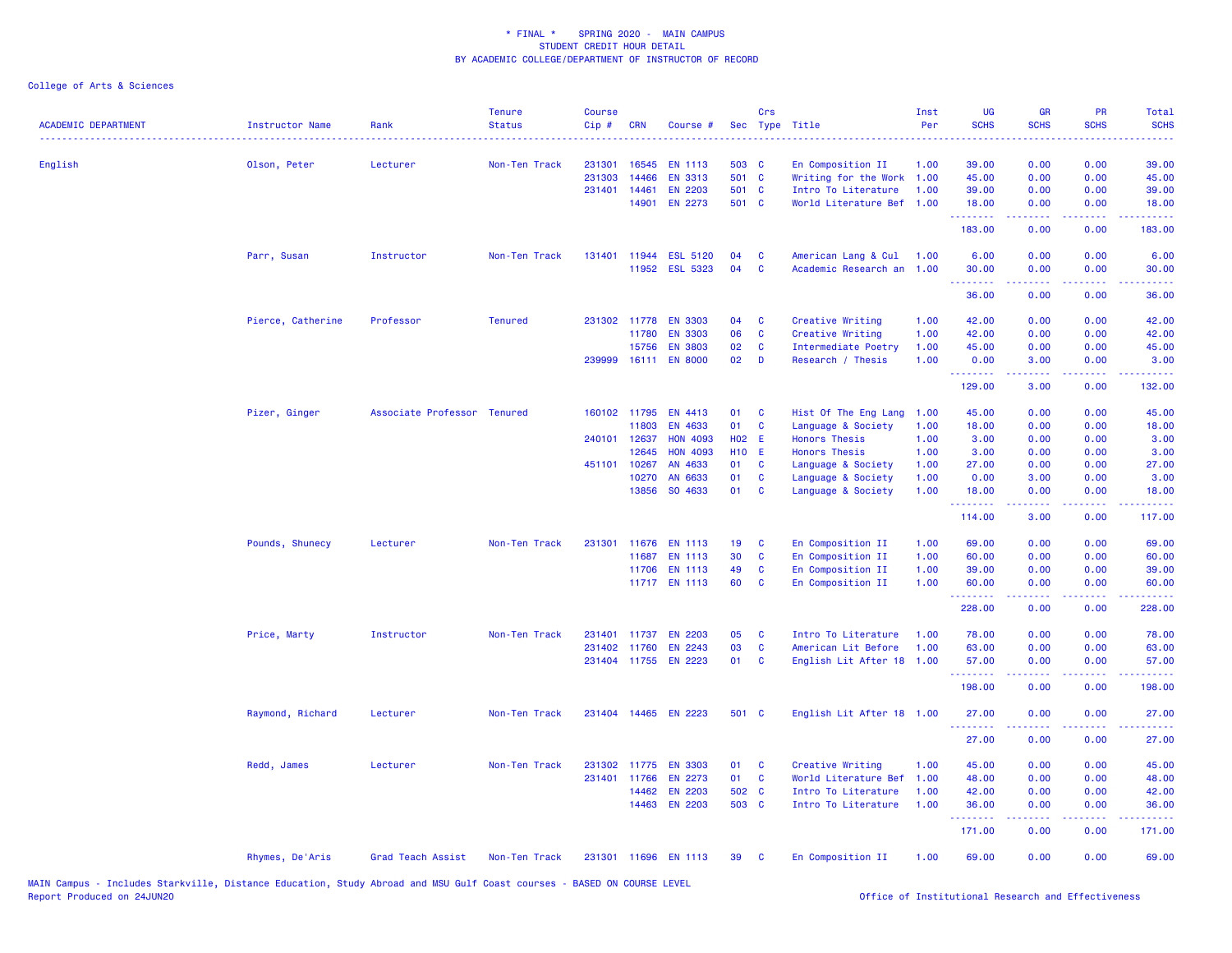| <b>ACADEMIC DEPARTMENT</b> | Instructor Name    | Rank                          | <b>Tenure</b><br><b>Status</b> | <b>Course</b><br>Cip# | CRN          | Course #                  |                 | Crs                 | Sec Type Title                                       | Inst<br>Per  | <b>UG</b><br><b>SCHS</b> | <b>GR</b><br><b>SCHS</b>                                                                                                                                     | <b>PR</b><br><b>SCHS</b> | Total<br><b>SCHS</b> |
|----------------------------|--------------------|-------------------------------|--------------------------------|-----------------------|--------------|---------------------------|-----------------|---------------------|------------------------------------------------------|--------------|--------------------------|--------------------------------------------------------------------------------------------------------------------------------------------------------------|--------------------------|----------------------|
|                            |                    |                               |                                |                       |              |                           |                 |                     |                                                      |              | <u>.</u>                 |                                                                                                                                                              |                          |                      |
|                            |                    |                               |                                |                       |              |                           |                 |                     |                                                      |              | 69.00                    | 0.00                                                                                                                                                         | 0.00                     | 69.00                |
| English                    | Rodgers, Ross      | Grad Teach Assist             | Non-Ten Track                  |                       |              | 231301 11681 EN 1113      | 24              | $\mathbf{C}$        | En Composition II                                    | 1.00         | 66.00<br><u>.</u>        | 0.00<br>22222                                                                                                                                                | 0.00<br>د د د د .        | 66.00<br>.           |
|                            |                    |                               |                                |                       |              |                           |                 |                     |                                                      |              | 66.00                    | 0.00                                                                                                                                                         | 0.00                     | 66.00                |
|                            | Rodolfich, Suzanne | Lecturer                      | Non-Ten Track                  |                       |              | 231303 14765 GE 3513      | 601 C           |                     | <b>Technical Writing</b>                             | 1.00         | 72.00<br>.               | 0.00<br>22222                                                                                                                                                | 0.00<br>.                | 72.00<br>.           |
|                            |                    |                               |                                |                       |              |                           |                 |                     |                                                      |              | 72.00                    | 0.00                                                                                                                                                         | 0.00                     | 72.00                |
|                            | Sanders, Shelly    | Instructor                    | Non-Ten Track                  | 231303                | 12307        | GE 3513                   | 01              | C                   | <b>Technical Writing</b>                             | 1.00         | 63.00                    | 0.00                                                                                                                                                         | 0.00                     | 63.00                |
|                            |                    |                               |                                |                       | 12310        | GE 3513<br>12315 GE 3513  | 04<br>09        | C<br><b>C</b>       | <b>Technical Writing</b><br><b>Technical Writing</b> | 1.00<br>1.00 | 66.00<br>60.00           | 0.00<br>0.00                                                                                                                                                 | 0.00<br>0.00             | 66.00<br>60.00       |
|                            |                    |                               |                                |                       |              |                           |                 |                     |                                                      |              |                          |                                                                                                                                                              |                          |                      |
|                            |                    |                               |                                |                       |              |                           |                 |                     |                                                      |              | 189.00                   | 0.00                                                                                                                                                         | 0.00                     | 189.00               |
|                            | Shaffer, Donald    | Associate Professor Tenured   |                                | 050201                | 10002        | AAS 1063                  | 01              | <b>C</b>            | Intro to African Ame                                 | 1.00         | 177.00                   | 0.00                                                                                                                                                         | 0.00                     | 177.00               |
|                            |                    |                               |                                | 240101                | 17451        | <b>HON 4093</b>           | H23 E           |                     | <b>Honors Thesis</b>                                 | 1.00         | 3.00                     | 0.00                                                                                                                                                         | 0.00                     | 3.00                 |
|                            |                    |                               |                                |                       |              |                           |                 |                     |                                                      |              | .<br>180.00              | 0.00                                                                                                                                                         | 0.00                     | 180.00               |
|                            | Sheperis, Claire   | Instructor                    | Non-Ten Track                  | 231301                | 11707        | <b>EN 1113</b>            | 50              | C                   | En Composition II                                    | 1.00         | 42.00                    | 0.00                                                                                                                                                         | 0.00                     | 42.00                |
|                            |                    |                               |                                | 231401                | 11742        | <b>EN 2203</b>            | 10 <sup>°</sup> | <b>C</b>            | Intro To Literature                                  | 1.00         | 90.00                    | 0.00                                                                                                                                                         | 0.00                     | 90.00                |
|                            |                    |                               |                                |                       | 11748        | <b>EN 2203</b>            | 16              | C                   | Intro To Literature                                  | 1.00         | 90.00                    | 0.00                                                                                                                                                         | 0.00                     | 90.00                |
|                            |                    |                               |                                |                       |              | 11749 EN 2203             | 17 C            |                     | Intro To Literature                                  | 1.00         | 90.00<br>.               | 0.00<br>$\frac{1}{2} \left( \frac{1}{2} \right) \left( \frac{1}{2} \right) \left( \frac{1}{2} \right) \left( \frac{1}{2} \right) \left( \frac{1}{2} \right)$ | 0.00<br>.                | 90.00<br><u>.</u>    |
|                            |                    |                               |                                |                       |              |                           |                 |                     |                                                      |              | 312.00                   | 0.00                                                                                                                                                         | 0.00                     | 312.00               |
|                            | Sheppard, Kristin  | Lecturer                      | Non-Ten Track                  | 231301                | 11662        | <b>EN 1113</b>            | 05              | C                   | En Composition II                                    | 1.00         | 66.00                    | 0.00                                                                                                                                                         | 0.00                     | 66.00                |
|                            |                    |                               |                                |                       | 11685        | <b>EN 1113</b>            | 28              | C                   | En Composition II                                    | 1.00         | 54.00                    | 0.00                                                                                                                                                         | 0.00                     | 54.00                |
|                            |                    |                               |                                |                       | 11699        | <b>EN 1113</b>            | 42              | C                   | En Composition II                                    | 1.00         | 60.00                    | 0.00                                                                                                                                                         | 0.00                     | 60.00                |
|                            |                    |                               |                                |                       |              | 11723 EN 1113             | 66              | C                   | En Composition II                                    | 1.00         | 63.00<br><u>.</u>        | 0.00<br>.                                                                                                                                                    | 0.00                     | 63.00<br>.           |
|                            |                    |                               |                                |                       |              |                           |                 |                     |                                                      |              | 243.00                   | 0.00                                                                                                                                                         | 0.00                     | 243.00               |
|                            | Smith, Megan       | Assistant Professor Ten Track |                                |                       | 160102 10266 | AN 4403                   | 01              | <b>C</b>            | Intro To Linguistics 1.00                            |              | 12.00                    | 0.00                                                                                                                                                         | 0.00                     | 12.00                |
|                            |                    |                               |                                |                       | 11794        | EN 4403                   | 01              | $\mathbf{C}$        | Intro To Linguistics 1.00                            |              | 48.00                    | 0.00                                                                                                                                                         | 0.00                     | 48.00                |
|                            |                    |                               |                                |                       | 11799        | EN 4443                   | 01              | $\mathbf{C}$        | English Syntax                                       | 1.00         | 15.00<br>.               | 0.00<br>.                                                                                                                                                    | 0.00                     | 15.00<br>.           |
|                            |                    |                               |                                |                       |              |                           |                 |                     |                                                      |              | 75.00                    | 0.00                                                                                                                                                         | 0.00                     | 75.00                |
|                            | Spain, Andrea      | Associate Professor Tenured   |                                | 231301                | 11787        | <b>EN 3414</b>            | 02              | C                   | Crit Writ/Resrch Lit 1.00                            |              | 52.00                    | 0.00                                                                                                                                                         | 0.00                     | 52.00                |
|                            |                    |                               |                                | 239999                | 16112        | <b>EN 8000</b>            | 03              | D                   | Research / Thesis                                    | 1.00         | 0.00                     | 3.00                                                                                                                                                         | 0.00                     | 3.00                 |
|                            |                    |                               |                                | 500601                | 15330        | EN 2904                   | 01              | B                   | Introduction to Film                                 | 1.00         | 12.00                    | 0.00                                                                                                                                                         | 0.00                     | 12.00                |
|                            |                    |                               |                                |                       | 15356        | CO 2904<br>15357 ART 2904 | 01<br>01        | B<br>$\overline{B}$ | Introduction to Film<br>Introduction to Film 1.00    | 1.00         | 20.00<br>24.00           | 0.00<br>0.00                                                                                                                                                 | 0.00<br>0.00             | 20.00<br>24.00       |
|                            |                    |                               |                                |                       |              |                           |                 |                     |                                                      |              | .                        | د د د د د                                                                                                                                                    | .                        | .                    |
|                            |                    |                               |                                |                       |              |                           |                 |                     |                                                      |              | 108.00                   | 3.00                                                                                                                                                         | 0.00                     | 111.00               |
|                            | Spurlock, Ann      | Instructor                    | Non-Ten Track                  |                       |              | 231301 11809 EN 6013      | 01              | E                   | Tchng Col Writing                                    | 1.00         | 0.00<br>.                | 21.00<br>.                                                                                                                                                   | 0.00<br>.                | 21.00<br>.           |
|                            |                    |                               |                                |                       |              |                           |                 |                     |                                                      |              | 0.00                     | 21.00                                                                                                                                                        | 0.00                     | 21.00                |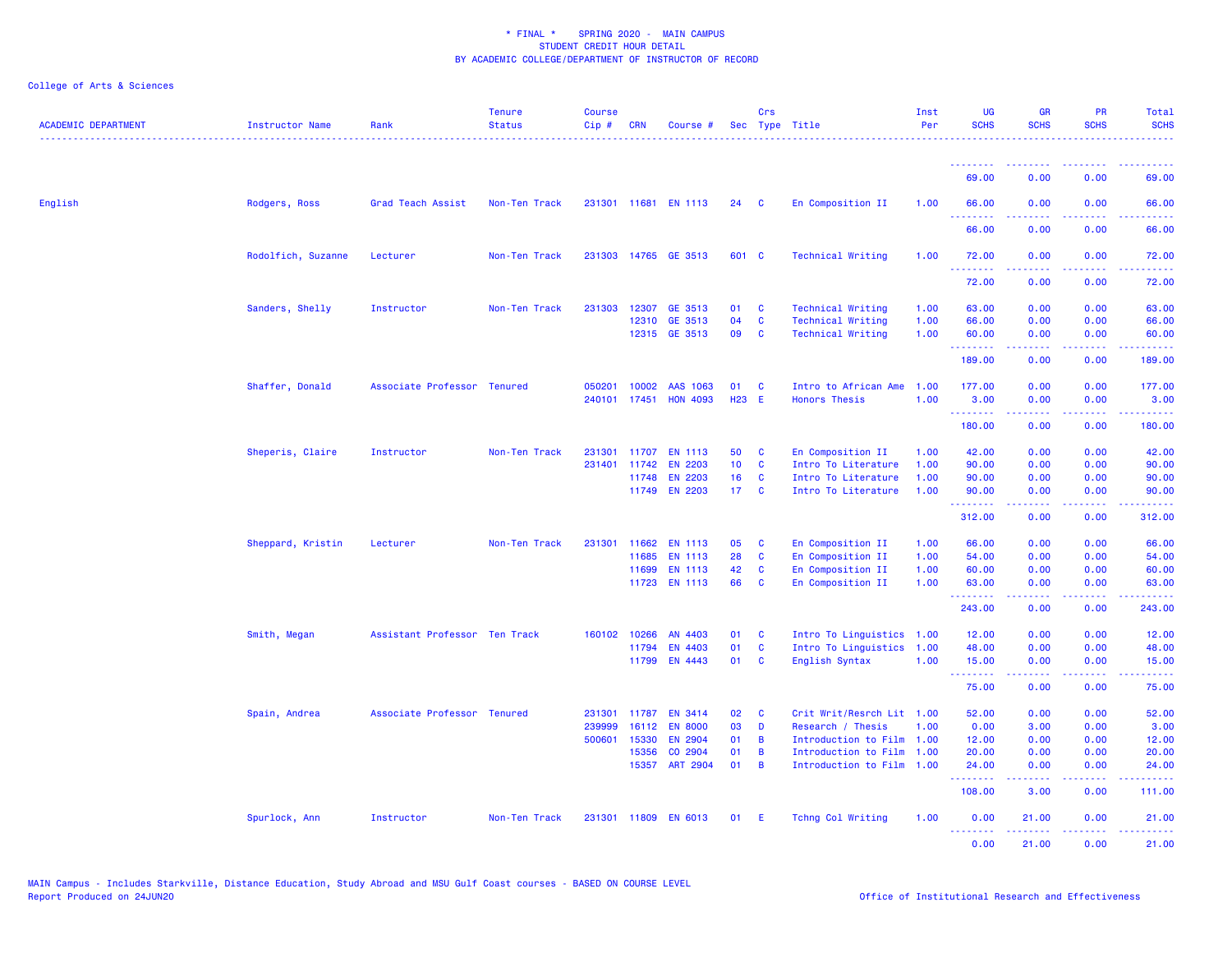| <b>ACADEMIC DEPARTMENT</b> | <b>Instructor Name</b> | Rank                          | <b>Tenure</b><br><b>Status</b> | <b>Course</b><br>Cip# | <b>CRN</b>   | Course #              |                 | Crs          | Sec Type Title            | Inst<br>Per | <b>UG</b><br><b>SCHS</b> | <b>GR</b><br><b>SCHS</b> | PR<br><b>SCHS</b> | Total<br><b>SCHS</b> |
|----------------------------|------------------------|-------------------------------|--------------------------------|-----------------------|--------------|-----------------------|-----------------|--------------|---------------------------|-------------|--------------------------|--------------------------|-------------------|----------------------|
| English                    | Stamps, Alison         | Instructor                    | Non-Ten Track                  | 130301                | 12800        | <b>LSK 1141</b>       | 01              | C            | College Success II        | 1.00        | 23.00                    | 0.00                     | 0.00              | 23.00                |
|                            |                        |                               |                                |                       | 12801        | <b>LSK 1141</b>       | 02              | C            | College Success II        | 1.00        | 16.00                    | 0.00                     | 0.00              | 16.00                |
|                            |                        |                               |                                |                       |              | 131315 12788 LSK 1023 | 01              | $\mathbf{C}$ | Col Read/Study Skill 1.00 |             | 21.00<br><u>.</u>        | 0.00<br>.                | 0.00<br>.         | 21.00<br>.           |
|                            |                        |                               |                                |                       |              |                       |                 |              |                           |             | 60.00                    | 0.00                     | 0.00              | 60.00                |
|                            | Stinson, Emily         | Instructor                    | Non-Ten Track                  | 231301                |              | 11715 EN 1113         | 58              | C            | En Composition II         | 1.00        | 66.00                    | 0.00                     | 0.00              | 66.00                |
|                            |                        |                               |                                | 231302                | 11779        | <b>EN 3303</b>        | 05              | C            | Creative Writing          | 1.00        | 42.00                    | 0.00                     | 0.00              | 42.00                |
|                            |                        |                               |                                |                       |              | 231401 11741 EN 2203  | 09              | C            | Intro To Literature       | 1.00        | 84.00<br>.               | 0.00                     | 0.00              | 84.00<br>والمستحدث   |
|                            |                        |                               |                                |                       |              |                       |                 |              |                           |             | 192.00                   | 0.00                     | 0.00              | 192.00               |
|                            | Street, Alisha         | Lecturer                      | Non-Ten Track                  | 231301                |              | 11645 EN 1103         | 01              | C            | En Composition I          | 1.00        | 69.00                    | 0.00                     | 0.00              | 69.00                |
|                            |                        |                               |                                |                       | 11669        | EN 1113               | 12 <sub>2</sub> | $\mathbf{C}$ | En Composition II         | 1.00        | 63.00                    | 0.00                     | 0.00              | 63.00                |
|                            |                        |                               |                                |                       |              | 11712 EN 1113         | 55              | C            | En Composition II         | 1.00        | 66.00                    | 0.00                     | 0.00              | 66.00                |
|                            |                        |                               |                                |                       |              | 11722 EN 1113         | 65              | C            | En Composition II         | 1.00        | 69.00<br><u>.</u>        | 0.00<br>22222            | 0.00<br>.         | 69.00<br><u>.</u>    |
|                            |                        |                               |                                |                       |              |                       |                 |              |                           |             | 267.00                   | 0.00                     | 0.00              | 267.00               |
|                            | Thompson, Jessica      | Instructor                    | Non-Ten Track                  | 231301                | 11703        | <b>EN 1113</b>        | 46              | C            | En Composition II         | 1.00        | 63.00                    | 0.00                     | 0.00              | 63.00                |
|                            |                        |                               |                                | 231401                | 11739        | <b>EN 2203</b>        | 07              | $\mathbf{C}$ | Intro To Literature       | 1.00        | 69.00                    | 0.00                     | 0.00              | 69.00                |
|                            |                        |                               |                                |                       | 11746        | <b>EN 2203</b>        | 14              | C            | Intro To Literature       | 1.00        | 87.00                    | 0.00                     | 0.00              | 87.00                |
|                            |                        |                               |                                |                       |              | 11747 EN 2203         | 15 <sub>1</sub> | C            | Intro To Literature       | 1.00        | 87.00<br>.               | 0.00                     | 0.00              | 87.00<br>.           |
|                            |                        |                               |                                |                       |              |                       |                 |              |                           |             | 306.00                   | 0.00                     | 0.00              | 306.00               |
|                            | Thorat, Dhanashree     | Assistant Professor Ten Track |                                |                       | 231402 11762 | <b>EN 2253</b>        | 01              | C            | American Lit After 1 1.00 |             | 81.00                    | 0.00                     | 0.00              | 81.00                |
|                            |                        |                               |                                | 239999                | 15802        | EN 4990               | 02              | $\mathbf{C}$ | Special Topic In EN       | 1.00        | 9.00                     | 0.00                     | 0.00              | 9.00                 |
|                            |                        |                               |                                |                       |              | 15814 EN 6990         | 02              | C            | Special Topic In EN       | 1.00        | 0.00<br>.                | 15.00                    | 0.00              | 15.00                |
|                            |                        |                               |                                |                       |              |                       |                 |              |                           |             | 90.00                    | 15.00                    | 0.00              | 105.00               |
|                            | Torrence, Devan        | Lecturer                      | Non-Ten Track                  | 230101                | 11644        | <b>EN 0103</b>        | 01              | C            | <b>Basic English</b>      | 1.00        | 45.00                    | 0.00                     | 0.00              | 45.00                |
|                            |                        |                               |                                | 231301                | 11697        | <b>EN 1113</b>        | 40              | C            | En Composition II         | 1.00        | 66.00                    | 0.00                     | 0.00              | 66.00                |
|                            |                        |                               |                                |                       | 11698        | <b>EN 1113</b>        | 41              | C            | En Composition II         | 1.00        | 69.00                    | 0.00                     | 0.00              | 69.00                |
|                            |                        |                               |                                |                       |              | 11716 EN 1113         | 59              | C            | En Composition II         | 1.00        | 57.00<br>.               | 0.00<br>22222            | 0.00<br>.         | 57.00<br>.           |
|                            |                        |                               |                                |                       |              |                       |                 |              |                           |             | 237.00                   | 0.00                     | 0.00              | 237.00               |
|                            | Trimm, James           | Lecturer                      | Non-Ten Track                  | 231301                | 11688        | <b>EN 1113</b>        | 31              | C            | En Composition II         | 1.00        | 66.00                    | 0.00                     | 0.00              | 66.00                |
|                            |                        |                               |                                |                       | 11711        | EN 1113               | 54              | C            | En Composition II         | 1.00        | 66.00                    | 0.00                     | 0.00              | 66.00                |
|                            |                        |                               |                                |                       | 231401 11736 | <b>EN 2203</b>        | 04              | C            | Intro To Literature       | 1.00        | 90.00                    | 0.00                     | 0.00              | 90.00                |
|                            |                        |                               |                                |                       | 11743        | <b>EN 2203</b>        | 11 <sub>1</sub> | C            | Intro To Literature       | 1.00        | 90.00<br>.               | 0.00<br>$-1$             | 0.00              | 90.00                |
|                            |                        |                               |                                |                       |              |                       |                 |              |                           |             | 312.00                   | 0.00                     | 0.00              | 312.00               |
|                            | Vivier, Eric           | Assistant Professor Ten Track |                                |                       | 231404 11801 | EN 4513               | 01              | <b>C</b>     | Shakespeare               | 1.00        | 57.00                    | 0.00                     | 0.00              | 57.00                |
|                            |                        |                               |                                | 240101                |              | 12613 HON 1173        | <b>HO1 S</b>    |              | The Quest II              | 1.00        | 39.00                    | 0.00                     | 0.00              | 39.00                |
|                            |                        |                               |                                |                       |              |                       |                 |              |                           |             | .<br>96.00               | .<br>0.00                | 0.00              | .<br>96.00           |
|                            | Voller, Leslie         | Instructor                    | Non-Ten Track                  | 231301                | 11689        | <b>EN 1113</b>        | 32              | C            | En Composition II         | 1.00        | 66.00                    | 0.00                     | 0.00              | 66.00                |
|                            |                        |                               |                                | 231401                | 11733        | <b>EN 2203</b>        | 01              | $\mathbf{C}$ | Intro To Literature       | 1.00        | 90.00                    | 0.00                     | 0.00              | 90.00                |
|                            |                        |                               |                                |                       |              | 11734 EN 2203         | 02              | C            | Intro To Literature       | 1.00        | 39.00                    | 0.00                     | 0.00              | 39.00                |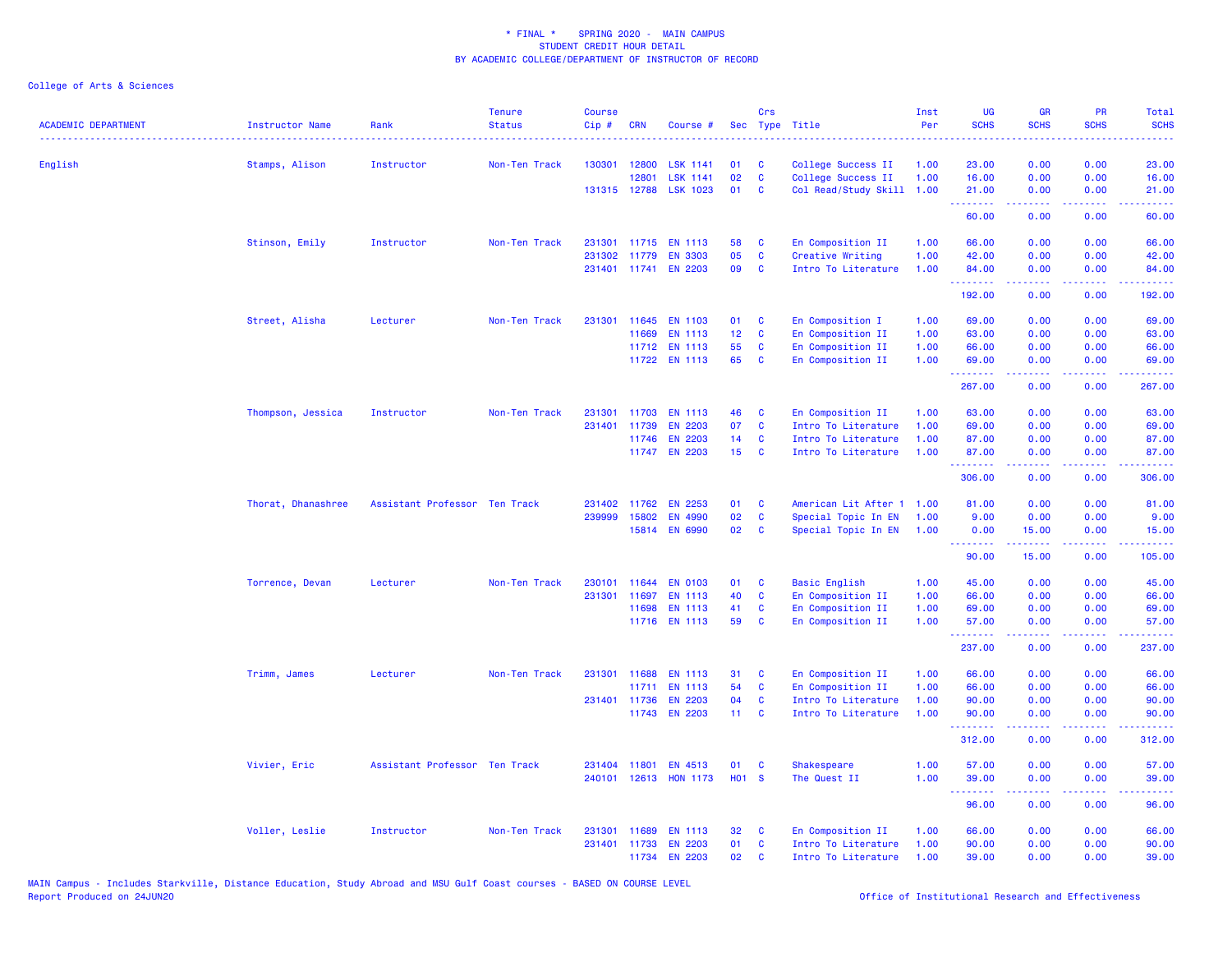| <b>ACADEMIC DEPARTMENT</b>             | <b>Instructor Name</b> | Rank                              | <b>Tenure</b><br><b>Status</b> | <b>Course</b><br>Cip# | <b>CRN</b> | Course #             |      | Crs                     | Sec Type Title            | Inst<br>Per | UG<br><b>SCHS</b>           | <b>GR</b><br><b>SCHS</b> | <b>PR</b><br><b>SCHS</b> | Total<br><b>SCHS</b>                                                                                                                                                                                                                                                                                                                                                                                                                                                                   |
|----------------------------------------|------------------------|-----------------------------------|--------------------------------|-----------------------|------------|----------------------|------|-------------------------|---------------------------|-------------|-----------------------------|--------------------------|--------------------------|----------------------------------------------------------------------------------------------------------------------------------------------------------------------------------------------------------------------------------------------------------------------------------------------------------------------------------------------------------------------------------------------------------------------------------------------------------------------------------------|
|                                        |                        |                                   |                                |                       |            |                      |      |                         |                           |             |                             |                          |                          |                                                                                                                                                                                                                                                                                                                                                                                                                                                                                        |
|                                        |                        |                                   |                                |                       |            |                      |      |                         |                           |             | 195.00                      | 0.00                     | . <u>.</u> .<br>0.00     | 195.00                                                                                                                                                                                                                                                                                                                                                                                                                                                                                 |
| English                                | Ward, Jervette         | Associate Professor Non-Ten Track |                                | 050201                |            | 15219 AAS 4343       | 01   | - C                     | African American Lit 1.00 |             | 21.00                       | 0.00                     | 0.00                     | 21.00                                                                                                                                                                                                                                                                                                                                                                                                                                                                                  |
|                                        |                        |                                   |                                |                       |            | 15326 EN 4343        | 01 C |                         | African American Lit 1.00 |             | 42.00                       | 0.00                     | 0.00                     | 42.00                                                                                                                                                                                                                                                                                                                                                                                                                                                                                  |
|                                        |                        |                                   |                                | 230101                |            | 15570 EN 2990        | 01   | <b>C</b>                | Special Topic In EN       | 1.00        | 15.00                       | 0.00                     | 0.00                     | 15.00                                                                                                                                                                                                                                                                                                                                                                                                                                                                                  |
|                                        |                        |                                   |                                |                       |            | 231402 15327 EN 6343 | 01   | <b>C</b>                | African American Lit 1.00 |             | 0.00                        | 6.00                     | 0.00                     | 6.00                                                                                                                                                                                                                                                                                                                                                                                                                                                                                   |
|                                        |                        |                                   |                                |                       |            |                      |      |                         |                           |             | ---------<br>78.00          | . <u>.</u><br>6.00       | .<br>0.00                | .<br>84.00                                                                                                                                                                                                                                                                                                                                                                                                                                                                             |
|                                        | West, Robert           | Professor                         | Tenured                        | 231401                |            | 11768 EN 2283        | 01   | <b>C</b>                | World Literature Aft 1.00 |             | 33.00                       | 0.00                     | 0.00                     | 33.00                                                                                                                                                                                                                                                                                                                                                                                                                                                                                  |
|                                        |                        |                                   |                                |                       |            | 15316 EN 4953        | 01   | $\overline{\mathbf{C}}$ | Form & Theory Poetry 1.00 |             | 30.00                       | 0.00                     | 0.00                     | 30.00                                                                                                                                                                                                                                                                                                                                                                                                                                                                                  |
|                                        |                        |                                   |                                |                       |            | 239999 15317 EN 6953 | 01   | <b>C</b>                | Form & Theory Poetry 1.00 |             | 0.00                        | 3.00                     | 0.00                     | 3.00                                                                                                                                                                                                                                                                                                                                                                                                                                                                                   |
|                                        |                        |                                   |                                |                       |            |                      |      |                         |                           |             | --------<br>63.00           | 3.00                     | .<br>0.00                | 66.00                                                                                                                                                                                                                                                                                                                                                                                                                                                                                  |
|                                        | Wolfe, Rachel          | Lecturer                          | Non-Ten Track                  | 231301                |            | 11701 EN 1113        | 44 C |                         | En Composition II         | 1.00        | 66.00                       | 0.00                     | 0.00                     | 66.00                                                                                                                                                                                                                                                                                                                                                                                                                                                                                  |
|                                        |                        |                                   |                                |                       |            | 11713 EN 1113        | 56 C |                         | En Composition II         | 1.00        | 51.00                       | 0.00                     | 0.00                     | 51.00                                                                                                                                                                                                                                                                                                                                                                                                                                                                                  |
|                                        |                        |                                   |                                |                       |            |                      |      |                         |                           |             | <u>.</u><br>117.00          | 0.00                     | .<br>0.00                | 117.00                                                                                                                                                                                                                                                                                                                                                                                                                                                                                 |
| ====================================== |                        |                                   |                                |                       |            |                      |      |                         |                           |             | $=$ $=$ $=$ $=$ $=$ $=$ $=$ | ---------                | <b>CHREIBHE</b>          | $\begin{array}{cccccccccc} \multicolumn{2}{c}{} & \multicolumn{2}{c}{} & \multicolumn{2}{c}{} & \multicolumn{2}{c}{} & \multicolumn{2}{c}{} & \multicolumn{2}{c}{} & \multicolumn{2}{c}{} & \multicolumn{2}{c}{} & \multicolumn{2}{c}{} & \multicolumn{2}{c}{} & \multicolumn{2}{c}{} & \multicolumn{2}{c}{} & \multicolumn{2}{c}{} & \multicolumn{2}{c}{} & \multicolumn{2}{c}{} & \multicolumn{2}{c}{} & \multicolumn{2}{c}{} & \multicolumn{2}{c}{} & \multicolumn{2}{c}{} & \mult$ |
| English                                |                        |                                   |                                |                       |            |                      |      |                         |                           |             | 10592.00                    | 231,00                   | 0.00                     | 10823.00                                                                                                                                                                                                                                                                                                                                                                                                                                                                               |
| =====================================  |                        |                                   |                                |                       |            |                      |      |                         |                           |             | ========                    | ========                 | ---------                | ==========                                                                                                                                                                                                                                                                                                                                                                                                                                                                             |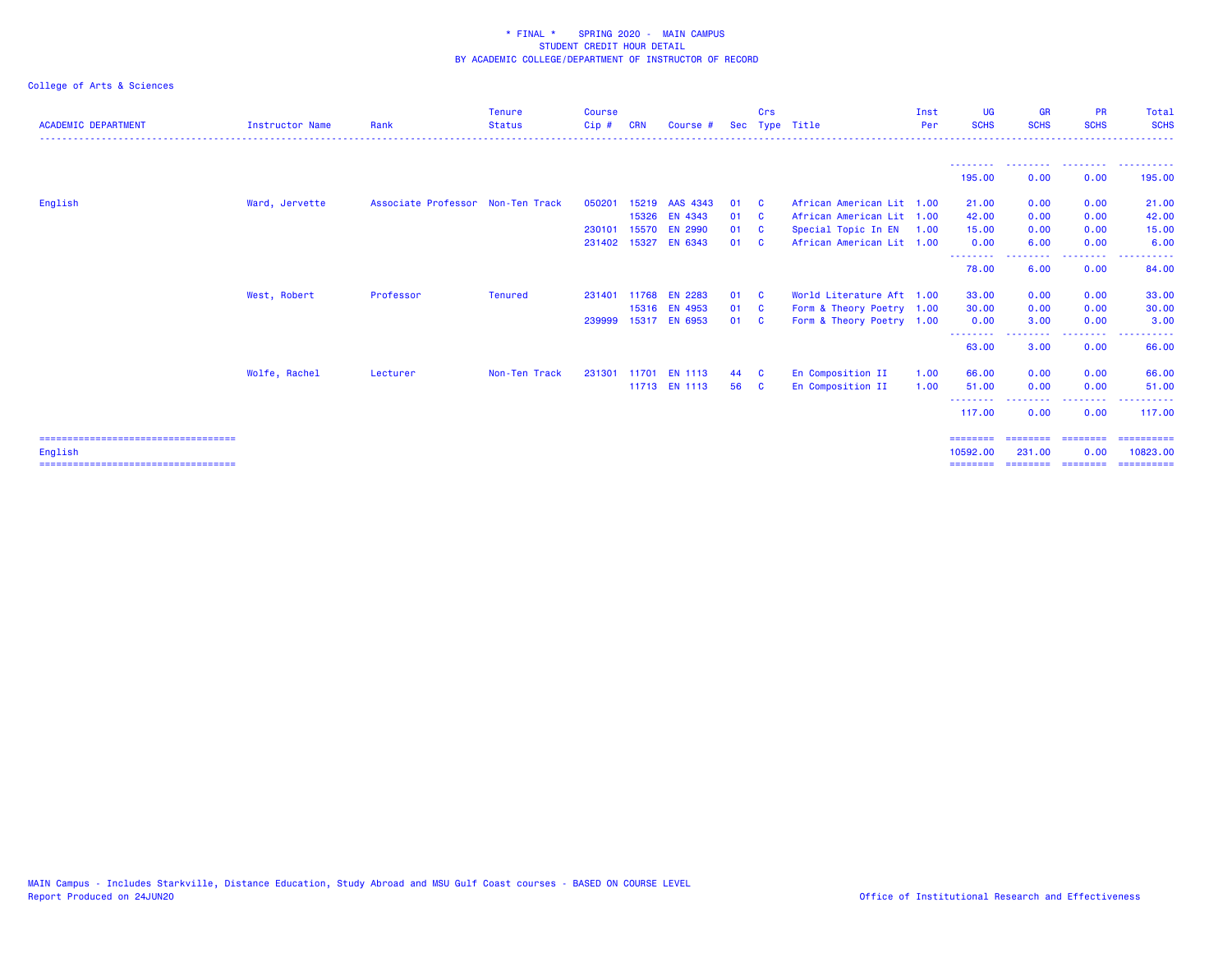| <b>ACADEMIC DEPARTMENT</b> | Instructor Name                | Rank              | <b>Tenure</b><br><b>Status</b> | <b>Course</b><br>Cip# | <b>CRN</b> | Course #       |       | Crs          | Sec Type Title           | Inst<br>Per | <b>UG</b><br><b>SCHS</b> | GR<br><b>SCHS</b>                                                                                                                                            | <b>PR</b><br><b>SCHS</b>            | Total<br><b>SCHS</b><br>----                                                                                                                                   |
|----------------------------|--------------------------------|-------------------|--------------------------------|-----------------------|------------|----------------|-------|--------------|--------------------------|-------------|--------------------------|--------------------------------------------------------------------------------------------------------------------------------------------------------------|-------------------------------------|----------------------------------------------------------------------------------------------------------------------------------------------------------------|
| Geosciences                | ALI, S M Asger                 | Grad Teach Assist | Non-Ten Track                  | 450701                | 12392      | GR 1123        | 01    | C            | Intro World Geog         | 1.00        | 300.00                   | 0.00                                                                                                                                                         | 0.00                                | 300.00                                                                                                                                                         |
|                            |                                |                   |                                |                       | 14534      | GR 1123        | 501 C |              | Intro World Geog         | 1.00        | 117.00<br>.              | 0.00<br>$\frac{1}{2} \left( \frac{1}{2} \right) \left( \frac{1}{2} \right) \left( \frac{1}{2} \right) \left( \frac{1}{2} \right) \left( \frac{1}{2} \right)$ | 0.00<br>.                           | 117.00<br>.                                                                                                                                                    |
|                            |                                |                   |                                |                       |            |                |       |              |                          |             | 417.00                   | 0.00                                                                                                                                                         | 0.00                                | 417.00                                                                                                                                                         |
|                            | Ambinakudige, Shrini Professor |                   | <b>Tenured</b>                 | 450701                | 12439      | GR 6303        | 01    | C            | Principles of GIS        | 1.00        | 0.00                     | 18.00                                                                                                                                                        | 0.00                                | 18.00                                                                                                                                                          |
|                            |                                |                   |                                |                       | 12442      | GR 6303        | 04    | $\mathsf{K}$ | Principles of GIS        | 0.80        | 0.00                     | 0.00                                                                                                                                                         | 0.00                                | 0.00                                                                                                                                                           |
|                            |                                |                   |                                |                       | 12443      | GR 6303        | 05    | К            | Principles of GIS        | 0.80        | 0.00                     | 0.00                                                                                                                                                         | 0.00                                | 0.00                                                                                                                                                           |
|                            |                                |                   |                                |                       | 15803      | <b>GR 8000</b> | 01    | D            | Research / Thesis        | 1.00        | 0.00                     | 4.00                                                                                                                                                         | 0.00                                | 4.00                                                                                                                                                           |
|                            |                                |                   |                                |                       | 15810      | <b>GR 9000</b> | 01    | D            | Research/Dissertatio     | 1.00        | 0.00                     | 3.00                                                                                                                                                         | 0.00                                | 3.00                                                                                                                                                           |
|                            |                                |                   |                                |                       | 17590      | <b>GR 7000</b> | 07    | $\mathbf{I}$ | Directed Indiv Study     | 1.00        | 0.00                     | 3.00                                                                                                                                                         | 0.00                                | 3.00                                                                                                                                                           |
|                            |                                |                   |                                | 450702 12411          |            | GR 4303        | 01    | C            | Principles of GIS        | 1.00        | 279.00                   | 0.00                                                                                                                                                         | 0.00                                | 279.00                                                                                                                                                         |
|                            |                                |                   |                                |                       | 12412      | GR 4303        | 02    | K            | Principles of GIS        | 0.80        | 0.00                     | 0.00                                                                                                                                                         | 0.00                                | 0.00                                                                                                                                                           |
|                            |                                |                   |                                |                       | 12413      | GR 4303        | 03    | $\mathsf K$  | Principles of GIS        | 0.80        | 0.00                     | 0.00                                                                                                                                                         | 0.00                                | 0.00                                                                                                                                                           |
|                            |                                |                   |                                |                       | 12414      | GR 4303        | 04    | $\mathsf K$  | Principles of GIS        | 0.80        | 0.00                     | 0.00                                                                                                                                                         | 0.00                                | 0.00                                                                                                                                                           |
|                            |                                |                   |                                |                       |            | 12415 GR 4303  | 05    | $\mathsf{K}$ | Principles of GIS        | 0.80        | 0.00<br>.                | 0.00<br><u>.</u>                                                                                                                                             | 0.00                                | 0.00                                                                                                                                                           |
|                            |                                |                   |                                |                       |            |                |       |              |                          |             | 279.00                   | 28.00                                                                                                                                                        | 0.00                                | 307.00                                                                                                                                                         |
|                            | Babineaux, Claire              | Non-Faculty       | Not Applicable                 | 450701                | 12394      | GR 1123        | 03    | C            | Intro World Geog         | 1.00        | 453.00                   | 0.00                                                                                                                                                         | 0.00                                | 453.00                                                                                                                                                         |
|                            |                                |                   |                                |                       | 12395      | GR 1123        | 04    | C            | Intro World Geog         | 1.00        | 300.00<br>.              | 0.00<br>-----                                                                                                                                                | 0.00<br>$\sim$ $\sim$ $\sim$        | 300.00<br>$\frac{1}{2} \left( \frac{1}{2} \right) \left( \frac{1}{2} \right) \left( \frac{1}{2} \right) \left( \frac{1}{2} \right) \left( \frac{1}{2} \right)$ |
|                            |                                |                   |                                |                       |            |                |       |              |                          |             | 753.00                   | 0.00                                                                                                                                                         | 0.00                                | 753.00                                                                                                                                                         |
|                            | Brown, Michael E.              | Professor         | <b>Tenured</b>                 | 400404                | 12437      | GR 4963        | 01    | C            | Mesoscale Meteorolog     | 1.00        | 90.00                    | 0.00                                                                                                                                                         | 0.00                                | 90.00                                                                                                                                                          |
|                            |                                |                   |                                | 400601                | 14557      | GR 8191        | 501 S |              | <b>Geoscience Review</b> | 1.00        | 0.00                     | 4.00                                                                                                                                                         | 0.00                                | 4.00                                                                                                                                                           |
|                            |                                |                   |                                | 400699                | 12464      | GR 8843        | 01    | <b>S</b>     | Adv Mesoscale Meteor     | 1.00        | 0.00                     | 12.00                                                                                                                                                        | 0.00                                | 12.00                                                                                                                                                          |
|                            |                                |                   |                                | 450701                | 15804      | <b>GR 8000</b> | 02    | D            | Research / Thesis        | 1.00        | 0.00                     | 15.00                                                                                                                                                        | 0.00                                | 15.00                                                                                                                                                          |
|                            |                                |                   |                                |                       | 15811      | <b>GR 9000</b> | 02    | D            | Research/Dissertatio     | 1.00        | 0.00                     | 9.00                                                                                                                                                         | 0.00                                | 9.00                                                                                                                                                           |
|                            |                                |                   |                                |                       | 17263      | <b>GR 7000</b> | 06    | $\mathbf I$  | Directed Indiv Study     | 1.00        | 0.00<br>.                | 4.00<br>$\frac{1}{2} \left( \frac{1}{2} \right) \left( \frac{1}{2} \right) \left( \frac{1}{2} \right) \left( \frac{1}{2} \right) \left( \frac{1}{2} \right)$ | 0.00<br>بالأباد                     | 4.00<br>.                                                                                                                                                      |
|                            |                                |                   |                                |                       |            |                |       |              |                          |             | 90.00                    | 44.00                                                                                                                                                        | 0.00                                | 134.00                                                                                                                                                         |
|                            | Clary, Renee                   | Professor         | <b>Tenured</b>                 | 400601                | 14533      | GG 8733        | 501 C |              | Geology of North Ame     | 1.00        | 0.00                     | 69.00                                                                                                                                                        | 0.00                                | 69.00                                                                                                                                                          |
|                            |                                |                   |                                |                       | 15251      | GG 4113        | 01    | $\mathbf c$  | Micropaleontology        | 1.00        | 27.00                    | 0.00                                                                                                                                                         | 0.00                                | 27.00                                                                                                                                                          |
|                            |                                |                   |                                |                       | 15252      | GG 6113        | 01    | C            | Micropaleontology        | 1.00        | 0.00                     | 6.00                                                                                                                                                         | 0.00                                | 6.00                                                                                                                                                           |
|                            |                                |                   |                                |                       | 15815      | GG 8000        | 01    | D            | Research / Thesis        | 1.00        | 0.00                     | 32.00                                                                                                                                                        | 0.00                                | 32.00                                                                                                                                                          |
|                            |                                |                   |                                |                       | 15821      | GG 9000        | 01    | D            | Research/Dissertatio     | 1.00        | 0.00                     | 11.00                                                                                                                                                        | 0.00                                | 11.00                                                                                                                                                          |
|                            |                                |                   |                                |                       | 15905      | GG 7000        | 01    | $\mathbf I$  | Directed Indiv Study     | 1.00        | 0.00                     | 3.00                                                                                                                                                         | 0.00                                | 3.00                                                                                                                                                           |
|                            |                                |                   |                                |                       | 16525      | GG 4000        | 01    | $\mathbf I$  | Directed Indiv Study     | 1.00        | 3.00                     | 0.00                                                                                                                                                         | 0.00                                | 3.00                                                                                                                                                           |
|                            |                                |                   |                                | 400604                | 15253      | GG 4201        | 01    | B            | Prac In Paleontology     | 1.00        | 12.00                    | 0.00                                                                                                                                                         | 0.00<br>$\sim$ $\sim$ $\sim$ $\sim$ | 12.00<br>$\omega$ is a $\omega$                                                                                                                                |
|                            |                                |                   |                                |                       |            |                |       |              |                          |             | 42.00                    | 121.00                                                                                                                                                       | 0.00                                | 163.00                                                                                                                                                         |
|                            | Cooke, William                 | Professor         | <b>Tenured</b>                 | 400699                | 12465      | GR 8913        | 01    | C            | Phil & Ethics in Geo     | 1.00        | 0.00                     | 27.00                                                                                                                                                        | 0.00                                | 27.00                                                                                                                                                          |
|                            |                                |                   |                                | 450701                | 14540      | GR 4353        | 501 C |              | Geodatabase Design       | 0.10        | 0.30                     | 0.00                                                                                                                                                         | 0.00                                | 0.30                                                                                                                                                           |
|                            |                                |                   |                                |                       | 14550      | GR 6313        | 501 B |              | <b>Advanced GIS</b>      | 0.10        | 0.00                     | 4.50                                                                                                                                                         | 0.00                                | 4.50                                                                                                                                                           |
|                            |                                |                   |                                |                       | 14551      | GR 6353        | 501 C |              | Geodatabase Design       | 0.10        | 0.00                     | 3.30                                                                                                                                                         | 0.00                                | 3.30                                                                                                                                                           |
|                            |                                |                   |                                | 450702 12462          |            | GR 8563        | 01    | B            | <b>GIS Research Apps</b> | 1.00        | 0.00                     | 9.00                                                                                                                                                         | 0.00                                | 9.00                                                                                                                                                           |
|                            |                                |                   |                                |                       | 14539      | GR 4313        | 501 B |              | <b>Advanced GIS</b>      | 0.10        | 1.80<br><u>.</u>         | 0.00                                                                                                                                                         | 0.00                                | 1.80<br>$   -$                                                                                                                                                 |
|                            |                                |                   |                                |                       |            |                |       |              |                          |             | 2.10                     | 43.80                                                                                                                                                        | 0.00                                | 45.90                                                                                                                                                          |
|                            | Crockett, Destiny              | Grad Teach Assist | Non-Ten Track                  | 450701                |            | 12393 GR 1123  | 02    | C            | Intro World Geog         | 1.00        | 300.00                   | 0.00                                                                                                                                                         | 0.00                                | 300.00                                                                                                                                                         |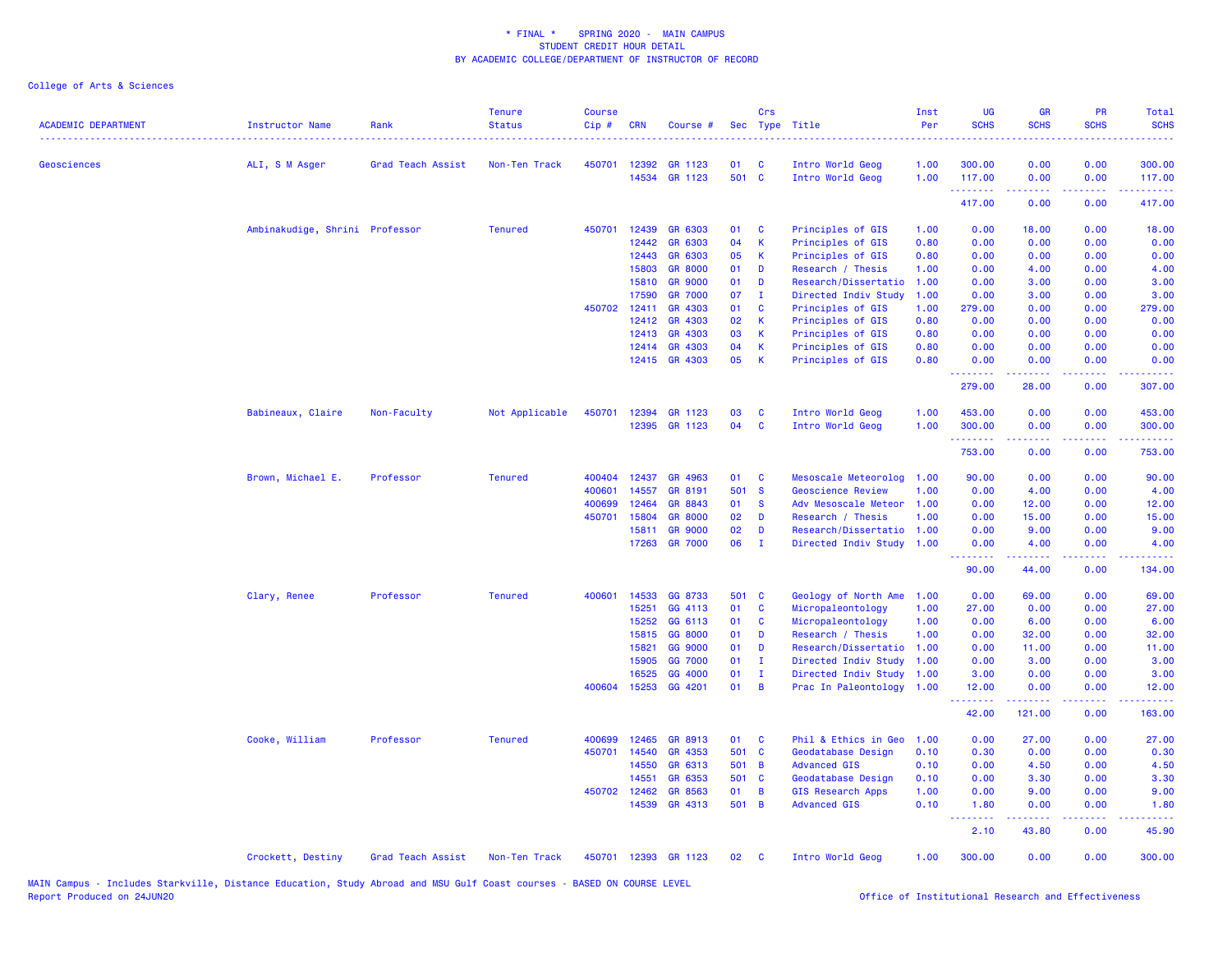| <b>ACADEMIC DEPARTMENT</b><br>------------------------------------ | Instructor Name   | Rank                                               | <b>Tenure</b><br><b>Status</b> | <b>Course</b><br>Cip# | <b>CRN</b>   | Course #       |       | Crs            | Sec Type Title            | Inst<br>Per | <b>UG</b><br><b>SCHS</b> | <b>GR</b><br><b>SCHS</b> | <b>PR</b><br><b>SCHS</b> | <b>Total</b><br><b>SCHS</b> |
|--------------------------------------------------------------------|-------------------|----------------------------------------------------|--------------------------------|-----------------------|--------------|----------------|-------|----------------|---------------------------|-------------|--------------------------|--------------------------|--------------------------|-----------------------------|
| Geosciences                                                        | Crockett, Destiny | Grad Teach Assist                                  | Non-Ten Track                  | 450701                | 14535        | GR 1123        | 502 C |                | Intro World Geog          | 1.00        | 117.00                   | 0.00                     | 0.00                     | 117.00                      |
|                                                                    |                   |                                                    |                                |                       |              |                |       |                |                           |             | <u>.</u><br>417.00       | 0.00                     | 0.00                     | 417.00                      |
|                                                                    | Dash, Padmanava   | Associate Professor Tenured                        |                                | 261301                | 15255        | GG 8633        | 01    | $\overline{B}$ | Water Biogeochemistr      | 0.50        | 0.00                     | 7.50                     | 0.00                     | 7.50                        |
|                                                                    |                   |                                                    |                                | 400601                | 12348        | GG 3133        | 01    | <b>C</b>       | Intro Environ Geol        | 0.50        | 43.50                    | 0.00                     | 0.00                     | 43.50                       |
|                                                                    |                   |                                                    |                                |                       | 15816        | GG 8000        | 02    | D              | Research / Thesis         | 1.00        | 0.00                     | 6.00                     | 0.00                     | 6.00                        |
|                                                                    |                   |                                                    |                                |                       | 15822        | GG 9000        | 02    | D              | Research/Dissertatio 1.00 |             | 0.00                     | 12.00                    | 0.00                     | 12.00                       |
|                                                                    |                   |                                                    |                                |                       | 17091        | GG 7000        | 04    | $\mathbf{I}$   | Directed Indiv Study 1.00 |             | 0.00                     | 3.00                     | 0.00                     | 3.00                        |
|                                                                    |                   |                                                    |                                |                       | 450702 12416 | GR 4343        | 01    | B              | Adv Remot Sensing/Ge 1.00 |             | 39.00<br>بالأباليات      | 0.00<br>د د د د د        | 0.00<br>د د د د .        | 39.00<br>22222)             |
|                                                                    |                   |                                                    |                                |                       |              |                |       |                |                           |             | 82.50                    | 28.50                    | 0.00                     | 111.00                      |
|                                                                    | Dyer, Jamie       | Professor                                          | <b>Tenured</b>                 | 400404                | 12436        | GR 4933        | 01    | $\mathbf{C}$   | Dynamic Meteorology       | 1.00        | 87.00                    | 0.00                     | 0.00                     | 87.00                       |
|                                                                    |                   |                                                    |                                | 450701                | 12459        | GR 6933        | 01    | $\mathbf{C}$   | Dynamic Meteorology       | 1.00        | 0.00                     | 9.00                     | 0.00                     | 9.00                        |
|                                                                    |                   |                                                    |                                |                       | 15812        | <b>GR 9000</b> | 03    | D              | Research/Dissertatio      | 1.00        | 0.00                     | 6.00                     | 0.00                     | 6.00                        |
|                                                                    |                   |                                                    |                                |                       | 16116        | <b>GR 7000</b> | 02    | $\mathbf{I}$   | Directed Indiv Study 1.00 |             | 0.00                     | 3.00                     | 0.00                     | 3.00                        |
|                                                                    |                   |                                                    |                                |                       | 16117        | <b>GR 7000</b> | 03    | $\blacksquare$ | Directed Indiv Study 1.00 |             | 0.00<br>2222.            | 3.00                     | 0.00                     | 3.00                        |
|                                                                    |                   |                                                    |                                |                       |              |                |       |                |                           |             | 87.00                    | 21.00                    | 0.00                     | 108.00                      |
|                                                                    | Ezell, John       | Lecturer                                           | Non-Ten Track                  | 400601                | 14529        | GG 8133        | 501 C |                | Rocks and Minerals        | 1.00        | 0.00<br><u>.</u>         | 90.00                    | 0.00                     | 90.00                       |
|                                                                    |                   |                                                    |                                |                       |              |                |       |                |                           |             | 0.00                     | 90.00                    | 0.00                     | 90.00                       |
|                                                                    | Fraza, Erik       | Clinical Assist Pro Non-Ten Track                  |                                | 110202                | 12427        | GR 4553        | 01    | B              | Comp Methods in Mete 1.00 |             | 45.00                    | 0.00                     | 0.00                     | 45.00                       |
|                                                                    |                   |                                                    |                                | 400404                | 14541        | GR 4640        | 501 E |                | Met Internship            | 1.00        | 6.00                     | 0.00                     | 0.00                     | 6.00                        |
|                                                                    |                   |                                                    |                                |                       | 14542        | GR 4753        | 501 C |                | Satellite & Radar Me 1.00 |             | 114.00                   | 0.00                     | 0.00                     | 114.00                      |
|                                                                    |                   |                                                    |                                |                       | 14543        | GR 4753        | 502 C |                | Satellite & Radar Me      | 1.00        | 66.00                    | 0.00                     | 0.00                     | 66.00                       |
|                                                                    |                   |                                                    |                                |                       | 14547        | GR 4823        | 501 C |                | Dynamic Meteorology       | 1.00        | 33.00                    | 0.00                     | 0.00                     | 33.00                       |
|                                                                    |                   |                                                    |                                |                       | 450701 14552 | GR 6753        | 501 C |                | Satellite & Radar Me 1.00 |             | 0.00                     | 90.00                    | 0.00                     | 90.00                       |
|                                                                    |                   |                                                    |                                |                       | 14553        | GR 6823        | 501 C |                | Dynamic Meteorolgy I 1.00 |             | 0.00                     | 39.00                    | 0.00                     | 39.00                       |
|                                                                    |                   |                                                    |                                |                       | 16680        | GR 4000        | 501 I |                | Directed Indiv Study 1.00 |             | 4.00                     | 0.00                     | 0.00                     | 4.00                        |
|                                                                    |                   |                                                    |                                |                       |              |                |       |                |                           |             | .<br>268.00              | 222222<br>129.00         | .<br>0.00                | .<br>397.00                 |
|                                                                    |                   | Fuhrmann, Christophe Assistant Professor Ten Track |                                | 400401                | 12428        | GR 4613        | 01    | B              | Applied Climatology       | 1.00        | 93.00                    | 0.00                     | 0.00                     | 93.00                       |
|                                                                    |                   |                                                    |                                | 400404                | 15256        | GR 1604        | 07    | $\mathbf{C}$   | Weather and Climate       | 1.00        | 48.00                    | 0.00                     | 0.00                     | 48.00                       |
|                                                                    |                   |                                                    |                                |                       | 15257        | GR 1604        | 08    | -K             | Weather and Climate       | 1.00        | 0.00                     | 0.00                     | 0.00                     | 0.00                        |
|                                                                    |                   |                                                    |                                | 450701                | 12454        | GR 6613        | 01    | B              | Applied Climatology       | 1.00        | 0.00<br>.                | 3.00                     | 0.00                     | 3.00                        |
|                                                                    |                   |                                                    |                                |                       |              |                |       |                |                           |             | 141.00                   | 3.00                     | 0.00                     | 144.00                      |
|                                                                    | Gabitov, Rinat    | Associate Professor Tenured                        |                                | 400601                | 12350        | GG 4123        | 01    | C              | Petrology                 | 1.00        | 33.00                    | 0.00                     | 0.00                     | 33.00                       |
|                                                                    |                   |                                                    |                                |                       | 12351        | GG 4123        | 02    | $\mathbf K$    | Petrology                 | 1.00        | 0.00                     | 0.00                     | 0.00                     | 0.00                        |
|                                                                    |                   |                                                    |                                |                       | 15817        | GG 8000        | 03    | D              | Research / Thesis         | 1.00        | 0.00                     | 3.00                     | 0.00                     | 3.00                        |
|                                                                    |                   |                                                    |                                |                       | 15823        | GG 9000        | 03    | D              | Research/Dissertatio      | 1.00        | 0.00                     | 24.00                    | 0.00                     | 24.00                       |
|                                                                    |                   |                                                    |                                | 400602                | 15773        | GG 4633        | 01    | C              | Intro Geochem             | 1.00        | 18.00                    | 0.00                     | 0.00                     | 18.00                       |
|                                                                    |                   |                                                    |                                |                       | 15774        | GG 6633        | 01    | <b>C</b>       | Intro Geochem             | 1.00        | 0.00<br>.                | 3.00<br>.                | 0.00<br>.                | 3.00<br>.                   |
|                                                                    |                   |                                                    |                                |                       |              |                |       |                |                           |             | 51.00                    | 30.00                    | 0.00                     | 81.00                       |
|                                                                    | Grala, Katarzyna  | Non-Faculty                                        | Not Applicable                 | 450701                | 14540        | GR 4353        | 501 C |                | Geodatabase Design        | 0.90        | 2.70                     | 0.00                     | 0.00                     | 2.70                        |
|                                                                    |                   |                                                    |                                |                       | 14550        | GR 6313        | 501 B |                | <b>Advanced GIS</b>       | 0.90        | 0.00                     | 40.50                    | 0.00                     | 40.50                       |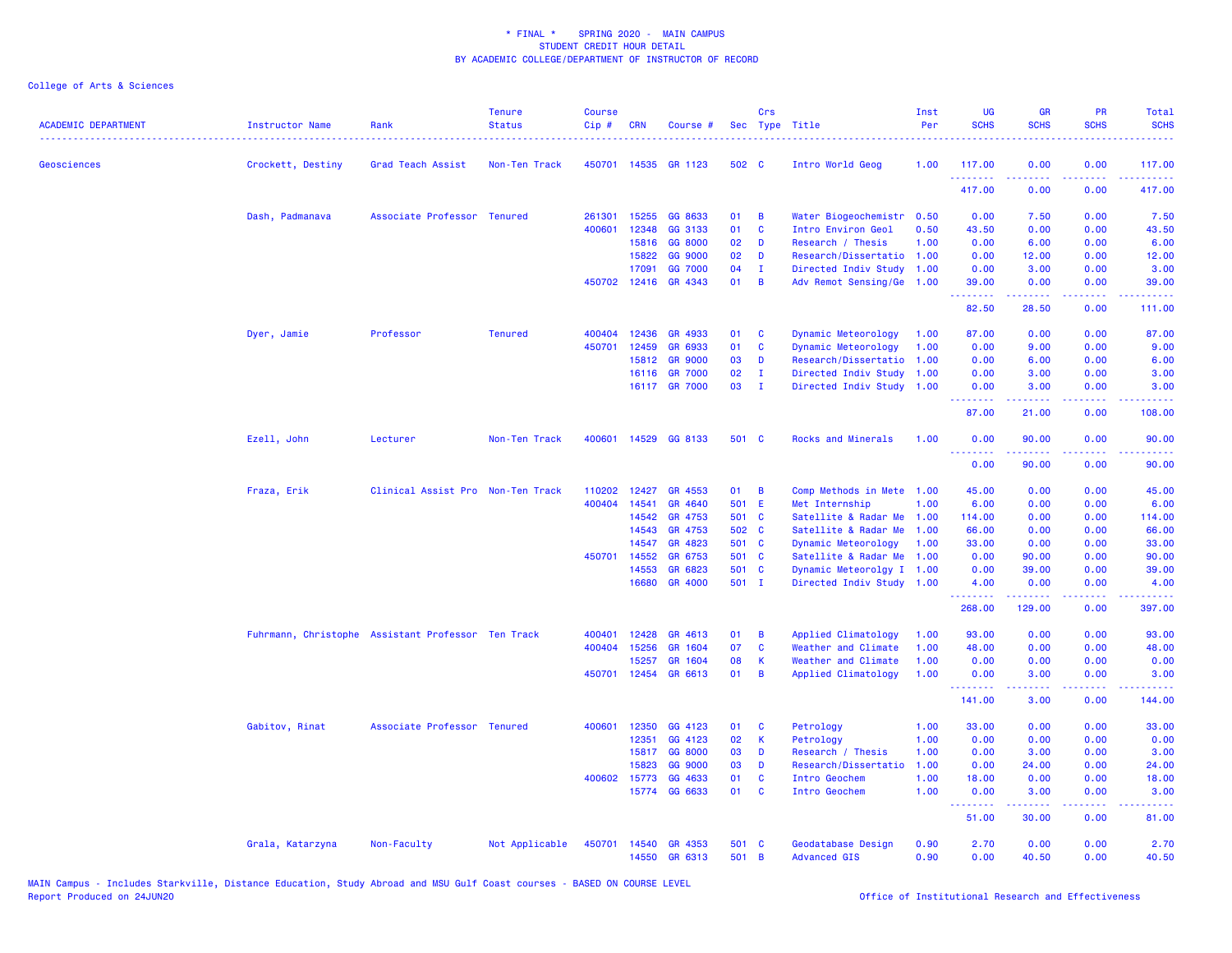| <b>ACADEMIC DEPARTMENT</b> | <b>Instructor Name</b> | Rank                              | <b>Tenure</b><br><b>Status</b> | <b>Course</b><br>Cip# | <b>CRN</b> | Course #             |            | Crs          | Sec Type Title              | Inst<br>Per | <b>UG</b><br><b>SCHS</b>                                                                                                                                                                                                                                                                                                                                                                                                                                                                        | <b>GR</b><br><b>SCHS</b>                                                                                                                                     | PR<br><b>SCHS</b>            | Total<br><b>SCHS</b><br>$\sim$ $\sim$ $\sim$ $\sim$                                                                                                            |
|----------------------------|------------------------|-----------------------------------|--------------------------------|-----------------------|------------|----------------------|------------|--------------|-----------------------------|-------------|-------------------------------------------------------------------------------------------------------------------------------------------------------------------------------------------------------------------------------------------------------------------------------------------------------------------------------------------------------------------------------------------------------------------------------------------------------------------------------------------------|--------------------------------------------------------------------------------------------------------------------------------------------------------------|------------------------------|----------------------------------------------------------------------------------------------------------------------------------------------------------------|
| Geosciences                | Grala, Katarzyna       | Non-Faculty                       | Not Applicable                 | 450701                | 14551      | GR 6353              | 501 C      |              | Geodatabase Design          | 0.90        | 0.00                                                                                                                                                                                                                                                                                                                                                                                                                                                                                            | 29.70                                                                                                                                                        | 0.00                         | 29.70                                                                                                                                                          |
|                            |                        |                                   |                                | 450702                | 14539      | GR 4313              | 501 B      |              | <b>Advanced GIS</b>         | 0.90        | 16.20<br>$\begin{array}{cccccccccc} \multicolumn{2}{c}{} & \multicolumn{2}{c}{} & \multicolumn{2}{c}{} & \multicolumn{2}{c}{} & \multicolumn{2}{c}{} & \multicolumn{2}{c}{} & \multicolumn{2}{c}{} & \multicolumn{2}{c}{} & \multicolumn{2}{c}{} & \multicolumn{2}{c}{} & \multicolumn{2}{c}{} & \multicolumn{2}{c}{} & \multicolumn{2}{c}{} & \multicolumn{2}{c}{} & \multicolumn{2}{c}{} & \multicolumn{2}{c}{} & \multicolumn{2}{c}{} & \multicolumn{2}{c}{} & \multicolumn{2}{c}{} & \mult$ | 0.00<br>$-1 - 1 - 1$                                                                                                                                         | 0.00<br>$  -$                | 16.20<br>.                                                                                                                                                     |
|                            |                        |                                   |                                |                       |            |                      |            |              |                             |             | 18.90                                                                                                                                                                                                                                                                                                                                                                                                                                                                                           | 70.20                                                                                                                                                        | 0.00                         | 89.10                                                                                                                                                          |
|                            | Gutter, Barrett        | Clinical Assist Pro Non-Ten Track |                                | 400404                | 14548      | GR 4923              | 501 C      |              | Severe Weather              | 1.00        | 114.00                                                                                                                                                                                                                                                                                                                                                                                                                                                                                          | 0.00                                                                                                                                                         | 0.00                         | 114.00                                                                                                                                                         |
|                            |                        |                                   |                                |                       | 14549      | GR 4923              | 502 C      |              | Severe Weather              | 1.00        | 39.00                                                                                                                                                                                                                                                                                                                                                                                                                                                                                           | 0.00                                                                                                                                                         | 0.00                         | 39.00                                                                                                                                                          |
|                            |                        |                                   |                                |                       | 14555      | GR 8123              | 501 C      |              | Met II: Fore and St         | 1.00        | 0.00                                                                                                                                                                                                                                                                                                                                                                                                                                                                                            | 57.00                                                                                                                                                        | 0.00                         | 57.00                                                                                                                                                          |
|                            |                        |                                   |                                |                       | 14556      | GR 8133              | 501 C      |              | <b>Foundations Forecast</b> | 1.00        | 0.00                                                                                                                                                                                                                                                                                                                                                                                                                                                                                            | 90.00                                                                                                                                                        | 0.00                         | 90.00                                                                                                                                                          |
|                            |                        |                                   |                                | 450701 15564          |            | GR 4990              | 02         | C            | Special Topic In GR         | 1.00        | 84.00                                                                                                                                                                                                                                                                                                                                                                                                                                                                                           | 0.00                                                                                                                                                         | 0.00                         | 84.00                                                                                                                                                          |
|                            |                        |                                   |                                |                       | 15565      | GR 6990              | 02         | C            | Special Topic In GR         | 1.00        | 0.00                                                                                                                                                                                                                                                                                                                                                                                                                                                                                            | 9.00                                                                                                                                                         | 0.00                         | 9.00                                                                                                                                                           |
|                            |                        |                                   |                                |                       | 15829      | <b>GR 8000</b>       | 08         | D            | Research / Thesis           | 1.00        | 0.00                                                                                                                                                                                                                                                                                                                                                                                                                                                                                            | 9.00                                                                                                                                                         | 0.00                         | 9.00                                                                                                                                                           |
|                            |                        |                                   |                                |                       | 17136      | <b>GR 7000</b>       | 05         | $\mathbf{I}$ | Directed Indiv Study        | 1.00        | 0.00<br>.                                                                                                                                                                                                                                                                                                                                                                                                                                                                                       | 3.00                                                                                                                                                         | 0.00<br>$\sim$ $\sim$ $\sim$ | 3.00                                                                                                                                                           |
|                            |                        |                                   |                                |                       |            |                      |            |              |                             |             | 237.00                                                                                                                                                                                                                                                                                                                                                                                                                                                                                          | 168.00                                                                                                                                                       | 0.00                         | 405.00                                                                                                                                                         |
|                            | Haney, Christa         | Clinical Assist Pro Non-Ten Track |                                | 400601                | 14525      | GG 3613              | 501 C      |              | <b>Water Resources</b>      | 1.00        | 114.00                                                                                                                                                                                                                                                                                                                                                                                                                                                                                          | 0.00                                                                                                                                                         | 0.00                         | 114.00                                                                                                                                                         |
|                            |                        |                                   |                                |                       | 14526      | GG 3613              | 502 C      |              | <b>Water Resources</b>      | 1.00        | 72.00                                                                                                                                                                                                                                                                                                                                                                                                                                                                                           | 0.00                                                                                                                                                         | 0.00                         | 72.00                                                                                                                                                          |
|                            |                        |                                   |                                | 450701                | 14558      | GR 8553              | 501 S      |              | Research Methods in         | 1.00        | 0.00                                                                                                                                                                                                                                                                                                                                                                                                                                                                                            | 78.00                                                                                                                                                        | 0.00                         | 78.00                                                                                                                                                          |
|                            |                        |                                   |                                |                       | 14559      | GR 8553              | 502 S      |              | Research Methods in         | 1.00        | 0.00                                                                                                                                                                                                                                                                                                                                                                                                                                                                                            | 75.00                                                                                                                                                        | 0.00                         | 75.00                                                                                                                                                          |
|                            |                        |                                   |                                |                       |            | 16013 GR 8000        | 502 D      |              | Research / Thesis           | 1.00        | 0.00<br>.                                                                                                                                                                                                                                                                                                                                                                                                                                                                                       | 1.00<br>.                                                                                                                                                    | 0.00<br>.                    | 1.00<br>$\mathbf{1} \cdot \mathbf{1} \cdot \mathbf{1} \cdot \mathbf{1} \cdot \mathbf{1}$                                                                       |
|                            |                        |                                   |                                |                       |            |                      |            |              |                             |             | 186.00                                                                                                                                                                                                                                                                                                                                                                                                                                                                                          | 154.00                                                                                                                                                       | 0.00                         | 340.00                                                                                                                                                         |
|                            | Holliday, Brian        | Grad Teach Assist                 | Non-Ten Track                  | 400404                | 12397      | GR 1604              | 01         | C            | Weather and Climate         | 1.00        | 76.00                                                                                                                                                                                                                                                                                                                                                                                                                                                                                           | 0.00                                                                                                                                                         | 0.00                         | 76.00                                                                                                                                                          |
|                            |                        |                                   |                                |                       | 12398      | GR 1604              | 02         | C            | Weather and Climate         | 1.00        | 124.00                                                                                                                                                                                                                                                                                                                                                                                                                                                                                          | 0.00                                                                                                                                                         | 0.00                         | 124.00                                                                                                                                                         |
|                            |                        |                                   |                                |                       | 12399      | GR 1604              | 03         | K            | Weather and Climate         | 1.00        | 0.00                                                                                                                                                                                                                                                                                                                                                                                                                                                                                            | 0.00                                                                                                                                                         | 0.00                         | 0.00                                                                                                                                                           |
|                            |                        |                                   |                                |                       | 12401      | GR 1604              | 05         | K            | Weather and Climate         | 1.00        | 0.00                                                                                                                                                                                                                                                                                                                                                                                                                                                                                            | 0.00                                                                                                                                                         | 0.00                         | 0.00                                                                                                                                                           |
|                            |                        |                                   |                                |                       | 12402      | GR 1604              | 06         | $\mathsf K$  | Weather and Climate         | 1.00        | 0.00<br>.                                                                                                                                                                                                                                                                                                                                                                                                                                                                                       | 0.00<br>22222                                                                                                                                                | 0.00<br>.                    | 0.00<br>$\frac{1}{2} \left( \frac{1}{2} \right) \left( \frac{1}{2} \right) \left( \frac{1}{2} \right) \left( \frac{1}{2} \right) \left( \frac{1}{2} \right)$   |
|                            |                        |                                   |                                |                       |            |                      |            |              |                             |             | 200.00                                                                                                                                                                                                                                                                                                                                                                                                                                                                                          | 0.00                                                                                                                                                         | 0.00                         | 200.00                                                                                                                                                         |
|                            | Jimenez, Angel         | Grad Teach Assist                 | Non-Ten Track                  | 400601                | 12336      | GG 1113              | 01         | C            | Survey Earth Sci I          | 1.00        | 135.00                                                                                                                                                                                                                                                                                                                                                                                                                                                                                          | 0.00                                                                                                                                                         | 0.00                         | 135.00                                                                                                                                                         |
|                            |                        |                                   |                                |                       |            | 12337 GG 1113        | 02         | $\mathbf c$  | Survey Earth Sci I          | 1.00        | 201.00                                                                                                                                                                                                                                                                                                                                                                                                                                                                                          | 0.00                                                                                                                                                         | 0.00                         | 201.00                                                                                                                                                         |
|                            |                        |                                   |                                |                       |            |                      |            |              |                             |             | .<br>336.00                                                                                                                                                                                                                                                                                                                                                                                                                                                                                     | 0.00                                                                                                                                                         | 0.00                         | $\frac{1}{2} \left( \frac{1}{2} \right) \left( \frac{1}{2} \right) \left( \frac{1}{2} \right) \left( \frac{1}{2} \right) \left( \frac{1}{2} \right)$<br>336.00 |
|                            |                        |                                   |                                |                       |            |                      |            |              |                             |             |                                                                                                                                                                                                                                                                                                                                                                                                                                                                                                 |                                                                                                                                                              |                              |                                                                                                                                                                |
|                            | Katkar, Ankita         | Grad Teach Assist                 | Non-Ten Track                  | 400601                | 12340      | GG 1113              | 05         | C            | Survey Earth Sci I          | 1.00        | 201.00                                                                                                                                                                                                                                                                                                                                                                                                                                                                                          | 0.00                                                                                                                                                         | 0.00                         | 201.00                                                                                                                                                         |
|                            |                        |                                   |                                |                       |            | 12341 GG 1113        | 06         | C            | Survey Earth Sci I          | 1.00        | 66.00<br><u>.</u>                                                                                                                                                                                                                                                                                                                                                                                                                                                                               | 0.00<br><u>.</u>                                                                                                                                             | 0.00<br>.                    | 66.00<br>.                                                                                                                                                     |
|                            |                        |                                   |                                |                       |            |                      |            |              |                             |             | 267.00                                                                                                                                                                                                                                                                                                                                                                                                                                                                                          | 0.00                                                                                                                                                         | 0.00                         | 267.00                                                                                                                                                         |
|                            | Kirkland, Brenda       | Professor                         | <b>Tenured</b>                 | 400601                | 12343      | GG 1121              | 01         | - L          | Earth Science II Lab        | 0.90        | 18.90                                                                                                                                                                                                                                                                                                                                                                                                                                                                                           | 0.00                                                                                                                                                         | 0.00                         | 18.90                                                                                                                                                          |
|                            |                        |                                   |                                |                       | 12344      | GG 1121              | <b>HO1</b> | -L           | Earth Science II Lab        | 0.90        | 0.90                                                                                                                                                                                                                                                                                                                                                                                                                                                                                            | 0.00                                                                                                                                                         | 0.00                         | 0.90                                                                                                                                                           |
|                            |                        |                                   |                                |                       | 12345      | GG 1123              | 01         | C            | Survey Earth Sci II         | 1.00        | 135.00                                                                                                                                                                                                                                                                                                                                                                                                                                                                                          | 0.00                                                                                                                                                         | 0.00                         | 135.00                                                                                                                                                         |
|                            |                        |                                   |                                |                       | 12346      | GG 1123              | <b>HO1</b> | C            | Hon Survey Earth Sci        | 1.00        | 12.00                                                                                                                                                                                                                                                                                                                                                                                                                                                                                           | 0.00                                                                                                                                                         | 0.00                         | 12.00                                                                                                                                                          |
|                            |                        |                                   |                                |                       | 15824      | GG 9000              | 04         | D            | Research/Dissertatio        | 1.00        | 0.00                                                                                                                                                                                                                                                                                                                                                                                                                                                                                            | 1.00                                                                                                                                                         | 0.00                         | 1.00                                                                                                                                                           |
|                            |                        |                                   |                                |                       | 17019      | GG 4990              | 02         | C            | Special Topic In GG         | 1.00        | 15.00                                                                                                                                                                                                                                                                                                                                                                                                                                                                                           | 0.00                                                                                                                                                         | 0.00                         | 15.00                                                                                                                                                          |
|                            |                        |                                   |                                |                       | 17020      | GG 6990              | 02         | C            | Special Topic In GG         | 1.00        | 0.00                                                                                                                                                                                                                                                                                                                                                                                                                                                                                            | 12.00                                                                                                                                                        | 0.00                         | 12.00                                                                                                                                                          |
|                            |                        |                                   |                                |                       | 17086      | GG 4000              | 03         | $\mathbf{I}$ | Directed Indiv Study        | 1.00        | 2.00<br>- - - - - - - -                                                                                                                                                                                                                                                                                                                                                                                                                                                                         | 0.00<br>$\frac{1}{2} \left( \frac{1}{2} \right) \left( \frac{1}{2} \right) \left( \frac{1}{2} \right) \left( \frac{1}{2} \right) \left( \frac{1}{2} \right)$ | 0.00<br>.                    | 2.00<br>.                                                                                                                                                      |
|                            |                        |                                   |                                |                       |            |                      |            |              |                             |             | 183.80                                                                                                                                                                                                                                                                                                                                                                                                                                                                                          | 13.00                                                                                                                                                        | 0.00                         | 196.80                                                                                                                                                         |
|                            | Lalk, Sarah            | Clinical Assist Pro Non-Ten Track |                                |                       |            | 231303 12357 GG 4333 | 01         | C            | Geowriting                  | 1.00        | 75.00                                                                                                                                                                                                                                                                                                                                                                                                                                                                                           | 0.00                                                                                                                                                         | 0.00                         | 75.00                                                                                                                                                          |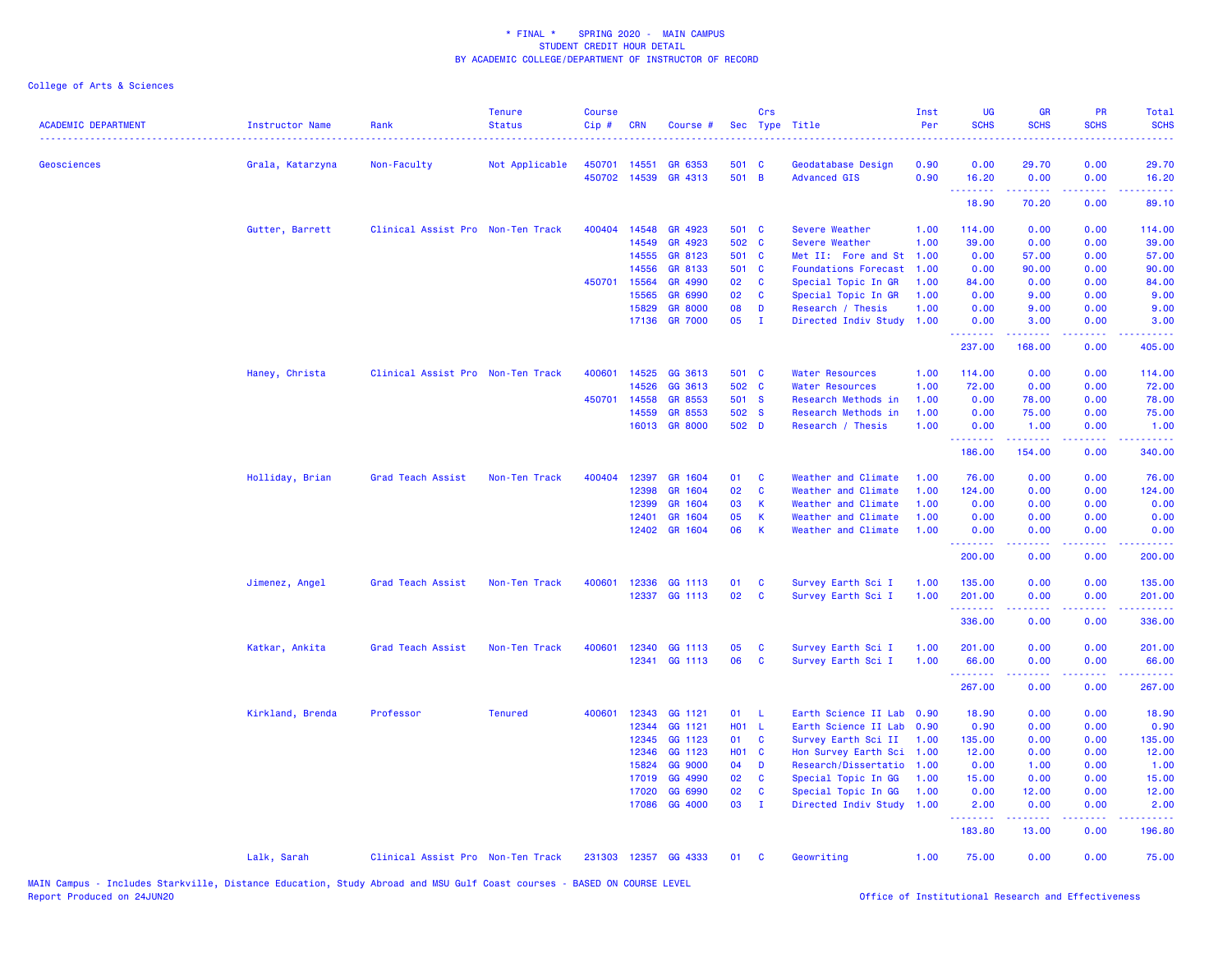| <b>ACADEMIC DEPARTMENT</b> | Instructor Name                        | Rank                              | <b>Tenure</b><br><b>Status</b> | <b>Course</b><br>Cip# | CRN            | Course #           |                  | Crs          | Sec Type Title            | Inst<br>Per  | <b>UG</b><br><b>SCHS</b> | <b>GR</b><br><b>SCHS</b> | <b>PR</b><br><b>SCHS</b> | Total<br><b>SCHS</b> |
|----------------------------|----------------------------------------|-----------------------------------|--------------------------------|-----------------------|----------------|--------------------|------------------|--------------|---------------------------|--------------|--------------------------|--------------------------|--------------------------|----------------------|
|                            |                                        |                                   |                                |                       |                |                    |                  |              |                           |              |                          |                          |                          |                      |
| <b>Geosciences</b>         | Lalk, Sarah                            | Clinical Assist Pro Non-Ten Track |                                | 400601                | 15550          | GG 6990            | 01               | C            | Special Topic In GG       | 1.00         | 0.00                     | 9.00                     | 0.00                     | 9.00                 |
|                            |                                        |                                   |                                |                       | 15551          | GG 4990            | 01               | C            | Special Topic In GG       | 1.00         | 30.00                    | 0.00                     | 0.00                     | 30.00                |
|                            |                                        |                                   |                                |                       | 16009          | GG 4990            | 501 C            |              | Special Topic In GG       | 1.00         | 6.00                     | 0.00                     | 0.00                     | 6.00                 |
|                            |                                        |                                   |                                |                       | 16014          | GG 6990            | 501 C            |              | Special Topic In GG       | 1.00         | 0.00                     | 48.00                    | 0.00                     | 48.00                |
|                            |                                        |                                   |                                |                       | 16757          | GG 7000            | 02               | $\mathbf{I}$ | Directed Indiv Study      | 1.00         | 0.00                     | 3.00                     | 0.00                     | 3.00                 |
|                            |                                        |                                   |                                | 450701                | 12396          | GR 1123            | 05               | <b>C</b>     | Intro World Geog          | 1.00         | 294.00                   | 0.00                     | 0.00                     | 294.00               |
|                            |                                        |                                   |                                |                       | 15259<br>15260 | GR 4253<br>GR 6253 | 01<br>01         | C<br>C       | Geog Of Africa            | 1.00<br>1.00 | 51.00<br>0.00            | 0.00<br>6.00             | 0.00<br>0.00             | 51.00<br>6.00        |
|                            |                                        |                                   |                                |                       |                |                    |                  |              | Geog Of Africa            |              | .                        | .                        | .                        | .                    |
|                            |                                        |                                   |                                |                       |                |                    |                  |              |                           |              | 456.00                   | 66.00                    | 0.00                     | 522.00               |
|                            | Lisauckis, Christoph Grad Teach Assist |                                   | Non-Ten Track                  | 450701                | 12385          | GR 1114            | 01               | C            | Physical Geography        | 1.00         | 136.00                   | 0.00                     | 0.00                     | 136.00               |
|                            |                                        |                                   |                                |                       | 12386          | GR 1114            | 02               | K            | Physical Geography        | 1.00         | 0.00                     | 0.00                     | 0.00                     | 0.00                 |
|                            |                                        |                                   |                                |                       | 12387          | GR 1114            | 03               | К            | <b>Physical Geography</b> | 1.00         | 0.00                     | 0.00                     | 0.00                     | 0.00                 |
|                            |                                        |                                   |                                |                       | 12388          | GR 1114            | 04               | C            | Physical Geography        | 1.00         | 300.00                   | 0.00                     | 0.00                     | 300.00               |
|                            |                                        |                                   |                                |                       | 12389          | GR 1114            | 05               | К            | Physical Geography        | 1.00         | 0.00                     | 0.00                     | 0.00                     | 0.00                 |
|                            |                                        |                                   |                                |                       | 12390          | GR 1114            | 06               | K            | Physical Geography        | 1.00         | 0.00<br>.                | 0.00<br>22222            | 0.00<br>.                | 0.00<br><u>.</u>     |
|                            |                                        |                                   |                                |                       |                |                    |                  |              |                           |              | 436.00                   | 0.00                     | 0.00                     | 436.00               |
|                            | Lyons, Karly                           | Grad Teach Assist                 | Non-Ten Track                  | 400601                | 12338          | GG 1113            | 03               | C            | Survey Earth Sci I        | 1.00         | 297.00                   | 0.00                     | 0.00                     | 297.00               |
|                            |                                        |                                   |                                |                       | 12339          | GG 1113            | 04               | C            | Survey Earth Sci I        | 1.00         | 276.00                   | 0.00                     | 0.00                     | 276.00               |
|                            |                                        |                                   |                                |                       |                | 12342 GG 1113      | <b>HO1 C</b>     |              | Honors Earth Sci I        | 1.00         | 24.00                    | 0.00                     | 0.00                     | 24.00                |
|                            |                                        |                                   |                                |                       |                |                    |                  |              |                           |              | <u>.</u><br>597.00       | 2.2.2.2.2<br>0.00        | .<br>0.00                | .<br>597.00          |
|                            | Meng, Qingmin                          | Associate Professor Tenured       |                                | 450701                | 12417          | GR 4353            | 01               | C            | Geodatabase Design        | 1.00         | 30.00                    | 0.00                     | 0.00                     | 30.00                |
|                            |                                        |                                   |                                |                       | 12445          | GR 6353            | 01               | C            | Geodatabase Design        | 1.00         | 0.00                     | 6.00                     | 0.00                     | 6.00                 |
|                            |                                        |                                   |                                |                       | 12446          | GR 6363            | 01               | B            | GIS Programming           | 1.00         | 0.00                     | 21.00                    | 0.00                     | 21.00                |
|                            |                                        |                                   |                                |                       | 16135          | <b>GR 9000</b>     | 08               | D            | Research/Dissertatio      | 1.00         | 0.00                     | 21.00                    | 0.00                     | 21.00                |
|                            |                                        |                                   |                                |                       | 16275          | <b>GR 7000</b>     | 04               | $\mathbf{I}$ | Directed Indiv Study      | 1.00         | 0.00                     | 3.00                     | 0.00                     | 3.00                 |
|                            |                                        |                                   |                                |                       | 450702 12418   | GR 4363            | 01               | B            | GIS Programming           | 1.00         | 21.00<br>.               | 0.00<br><u>.</u>         | 0.00                     | 21.00<br>.           |
|                            |                                        |                                   |                                |                       |                |                    |                  |              |                           |              | 51.00                    | 51.00                    | 0.00                     | 102.00               |
|                            | Mercer, Andrew                         | Associate Professor Tenured       |                                | 400401                | 12461          | GR 8453            | 01               | C            | Quant Analysis Climo 1.00 |              | 0.00                     | 24.00                    | 0.00                     | 24.00                |
|                            |                                        |                                   |                                | 400404                | 12429          | GR 4623            | 01               | C            | Physical Meteorology      | 1.00         | 111.00                   | 0.00                     | 0.00                     | 111.00               |
|                            |                                        |                                   |                                | 450701                | 12455          | GR 6623            | 01               | C            | Physical Meteorology      | 1.00         | 0.00                     | 18.00                    | 0.00                     | 18.00                |
|                            |                                        |                                   |                                |                       | 15807          | <b>GR 8000</b>     | 05               | D            | Research / Thesis         | 1.00         | 0.00                     | 6.00                     | 0.00                     | 6.00                 |
|                            |                                        |                                   |                                |                       |                | 15813 GR 9000      | 04               | D            | Research/Dissertatio 1.00 |              | 0.00                     | 6.00                     | 0.00                     | 6.00                 |
|                            |                                        |                                   |                                |                       |                |                    |                  |              |                           |              | .<br>111.00              | $- - - - -$<br>54.00     | .<br>0.00                | .<br>165.00          |
|                            | Moe Hoffman, Amy                       | Instructor                        | Non-Ten Track                  | 400601                |                | 12324 GG 1111      | 02               | L            | Earth Science I Lab       | 1.00         | 25.00                    | 0.00                     | 0.00                     | 25.00                |
|                            |                                        |                                   |                                |                       | 12325          | GG 1111            | 03               | L            | Earth Science I Lab       | 1.00         | 24.00                    | 0.00                     | 0.00                     | 24.00                |
|                            |                                        |                                   |                                |                       | 12326          | GG 1111            | 04               | L            | Earth Science I Lab       | 1.00         | 21.00                    | 0.00                     | 0.00                     | 21.00                |
|                            |                                        |                                   |                                |                       | 12327          | GG 1111            | 05               | L            | Earth Science I Lab       | 1.00         | 24.00                    | 0.00                     | 0.00                     | 24.00                |
|                            |                                        |                                   |                                |                       | 12328          | GG 1111            | 06               | L            | Earth Science I Lab       | 1.00         | 24.00                    | 0.00                     | 0.00                     | 24.00                |
|                            |                                        |                                   |                                |                       | 12329          | GG 1111            | 07               | L            | Earth Science I Lab       | 1.00         | 24.00                    | 0.00                     | 0.00                     | 24.00                |
|                            |                                        |                                   |                                |                       | 12330          | GG 1111            | 08               | L            | Earth Science I Lab       | 1.00         | 22.00                    | 0.00                     | 0.00                     | 22.00                |
|                            |                                        |                                   |                                |                       | 12331          | GG 1111            | 09               | L            | Earth Science I Lab       | 1.00         | 24.00                    | 0.00                     | 0.00                     | 24.00                |
|                            |                                        |                                   |                                |                       | 12332          | GG 1111            | 10 <sup>1</sup>  | L            | Earth Science I Lab       | 1.00         | 25.00                    | 0.00                     | 0.00                     | 25.00                |
|                            |                                        |                                   |                                |                       | 12333          | GG 1111            | 11               | -L           | Earth Science I Lab       | 1.00         | 24.00                    | 0.00                     | 0.00                     | 24.00                |
|                            |                                        |                                   |                                |                       | 12334          | GG 1111            | 12 <sup>12</sup> | $\mathbf{I}$ | Earth Science I Lab       | 1.00         | 22.00                    | 0.00                     | 0.00                     | 22.00                |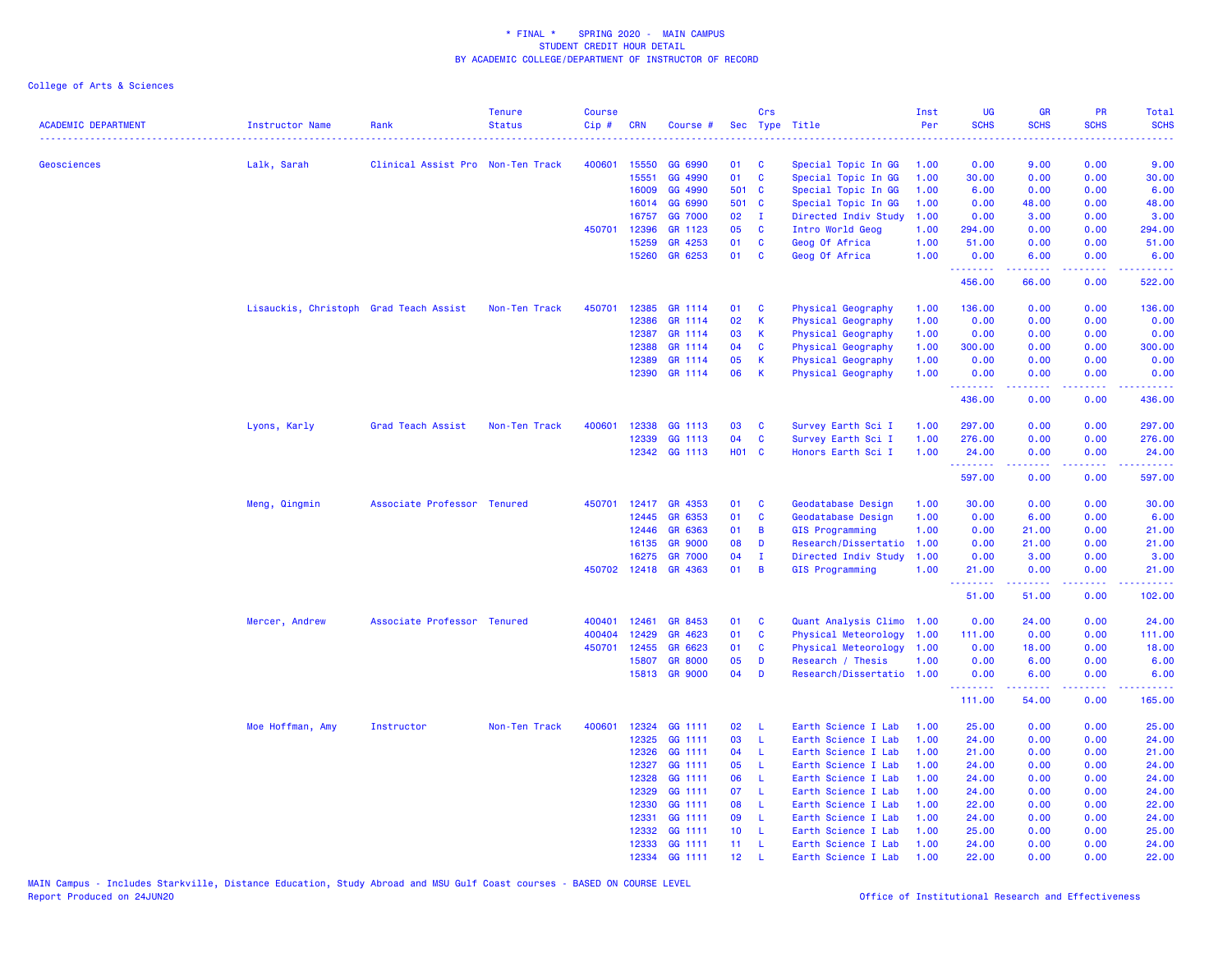| <b>ACADEMIC DEPARTMENT</b> | Instructor Name    | Rank                              | <b>Tenure</b><br><b>Status</b> | <b>Course</b><br>Cip# | <b>CRN</b>     | Course #                 |             | Crs               | Sec Type Title                         | Inst<br>Per  | UG<br><b>SCHS</b> | <b>GR</b><br><b>SCHS</b> | PR<br><b>SCHS</b>           | Total<br><b>SCHS</b> |
|----------------------------|--------------------|-----------------------------------|--------------------------------|-----------------------|----------------|--------------------------|-------------|-------------------|----------------------------------------|--------------|-------------------|--------------------------|-----------------------------|----------------------|
|                            |                    |                                   |                                |                       |                |                          |             |                   |                                        |              |                   |                          |                             |                      |
| <b>Geosciences</b>         | Moe Hoffman, Amy   | Instructor                        | Non-Ten Track                  | 400601                | 14522          | GG 1111                  | 501 L       |                   | Earth Science I Lab                    | 1.00         | 26.00             | 0.00                     | 0.00                        | 26.00                |
|                            |                    |                                   |                                |                       | 14523          | GG 1113                  | 501 C       |                   | Survey Earth Sci I                     | 1.00         | 90.00             | 0.00                     | 0.00                        | 90.00                |
|                            |                    |                                   |                                |                       | 14524          | GG 1113                  | 502 C       |                   | Survey Earth Sci I                     | 1.00         | 66.00             | 0.00                     | 0.00                        | 66.00                |
|                            |                    |                                   |                                |                       | 15249          | GG 1111                  | 01          | -L.               | Earth Science I Lab                    | 1.00         | 18.00             | 0.00                     | 0.00                        | 18.00                |
|                            |                    |                                   |                                |                       | 15250          | GG 1111                  | H01 L       |                   | Earth Science I Lab                    | 1.00         | 1.00              | 0.00                     | 0.00                        | 1.00                 |
|                            |                    |                                   |                                |                       |                | 16721 GG 4000            | 02          | $\mathbf{I}$      | Directed Indiv Study                   | 1.00         | 3.00<br>.         | 0.00<br>-----            | 0.00<br>.                   | 3.00<br>المستمال     |
|                            |                    |                                   |                                |                       |                |                          |             |                   |                                        |              | 463.00            | 0.00                     | 0.00                        | 463.00               |
|                            | Morris, John       | Instructor                        | Non-Ten Track                  | 450701                | 12442          | GR 6303                  | 04          | K                 | Principles of GIS                      | 0.20         | 0.00              | 0.00                     | 0.00                        | 0.00                 |
|                            |                    |                                   |                                |                       | 12443          | GR 6303                  | 05          | К                 | Principles of GIS                      | 0.20         | 0.00              | 0.00                     | 0.00                        | 0.00                 |
|                            |                    |                                   |                                |                       | 450702 12412   | GR 4303                  | 02          | К                 | Principles of GIS                      | 0.20         | 0.00              | 0.00                     | 0.00                        | 0.00                 |
|                            |                    |                                   |                                |                       | 12413          | GR 4303                  | 03          | K                 | Principles of GIS                      | 0.20         | 0.00              | 0.00                     | 0.00                        | 0.00                 |
|                            |                    |                                   |                                |                       | 12414          | GR 4303<br>12415 GR 4303 | 04<br>05    | K<br>$\mathsf{K}$ | Principles of GIS<br>Principles of GIS | 0.20<br>0.20 | 0.00<br>0.00      | 0.00<br>0.00             | 0.00<br>0.00                | 0.00<br>0.00         |
|                            |                    |                                   |                                |                       |                |                          |             |                   |                                        |              | .<br>0.00         | 0.00                     | 0.00                        | .<br>0.00            |
|                            |                    |                                   |                                |                       |                |                          |             |                   |                                        |              |                   |                          |                             |                      |
|                            | Nagel, Athena      | Clinical Assist Pro Non-Ten Track |                                | 400601<br>450701      | 15827<br>14544 | GG 8000<br>GR 4813       | 07<br>501 C | D                 | Research / Thesis                      | 1.00<br>1.00 | 0.00              | 4.00<br>0.00             | 0.00<br>0.00                | 4.00                 |
|                            |                    |                                   |                                |                       | 14545          | GR 4813                  | 502 C       |                   | Natural Hazards                        | 1.00         | 117.00<br>75.00   | 0.00                     | 0.00                        | 117.00<br>75.00      |
|                            |                    |                                   |                                |                       |                | 14546 GR 4813            | 503 C       |                   | Natural Hazards<br>Natural Hazards     | 1.00         | 21.00             | 0.00                     | 0.00                        | 21.00                |
|                            |                    |                                   |                                |                       |                |                          |             |                   |                                        |              | .<br>213.00       | .<br>4.00                | د د د د<br>0.00             | 217.00               |
|                            | Nguyen, Van Anh    | Grad Teach Assist                 | Non-Ten Track                  | 400601                | 12343          | GG 1121                  | 01          | -L                | Earth Science II Lab 0.10              |              | 2.10              | 0.00                     | 0.00                        | 2.10                 |
|                            |                    |                                   |                                |                       |                | 12344 GG 1121            | H01 L       |                   | Earth Science II Lab 0.10              |              | 0.10              | 0.00                     | 0.00                        | 0.10                 |
|                            |                    |                                   |                                |                       |                |                          |             |                   |                                        |              | .                 | .                        | $\sim$ $\sim$ $\sim$ $\sim$ |                      |
|                            |                    |                                   |                                |                       |                |                          |             |                   |                                        |              | 2.20              | 0.00                     | 0.00                        | 2.20                 |
|                            | Nordstrom, Gregory | Instructor                        | Non-Ten Track                  | 400404                | 14536          | GR 1604                  | 501 B       |                   | Weather and Climate                    | 1.00         | 156.00            | 0.00                     | 0.00                        | 156.00               |
|                            |                    |                                   |                                |                       | 14537          | GR 1604                  | 502 B       |                   | Weather and Climate                    | 1.00         | 100.00            | 0.00                     | 0.00                        | 100.00               |
|                            |                    |                                   |                                |                       | 14538          | GR 1604                  | 503 B       |                   | Weather and Climate                    | 1.00         | 28.00             | 0.00                     | 0.00                        | 28.00                |
|                            |                    |                                   |                                |                       | 14940          | GR 4443                  | 501 C       |                   | Weather Prediction I 1.00              |              | 111.00            | 0.00                     | 0.00                        | 111.00               |
|                            |                    |                                   |                                |                       | 14941          | GR 4443                  | 502 C       |                   | Weather Prediction I 1.00              |              | 102.00<br>.       | 0.00                     | 0.00                        | 102.00               |
|                            |                    |                                   |                                |                       |                |                          |             |                   |                                        |              | 497.00            | 0.00                     | 0.00                        | 497.00               |
|                            | Paul, Varun        | Assistant Professor Ten Track     |                                | 261301                | 15255          | GG 8633                  | 01          | B                 | Water Biogeochemistr                   | 0.50         | 0.00              | 7.50                     | 0.00                        | 7.50                 |
|                            |                    |                                   |                                | 400601                | 12348          | GG 3133                  | 01          | C                 | Intro Environ Geol                     | 0.50         | 43.50             | 0.00                     | 0.00                        | 43.50                |
|                            |                    |                                   |                                |                       | 12352          | GG 4153                  | 01          | C                 | <b>Engineering Geology</b>             | 1.00         | 150.00            | 0.00                     | 0.00                        | 150.00               |
|                            |                    |                                   |                                |                       | 12353          | GG 4153                  | 02          | K                 | <b>Engineering Geology</b>             | 1.00         | 0.00              | 0.00                     | 0.00                        | 0.00                 |
|                            |                    |                                   |                                |                       | 12354          | GG 4153                  | 03          | К                 | <b>Engineering Geology</b>             | 1.00         | 0.00              | 0.00                     | 0.00                        | 0.00                 |
|                            |                    |                                   |                                |                       | 12355          | GG 4153                  | 04          | K                 | <b>Engineering Geology</b>             | 1.00         | 0.00              | 0.00                     | 0.00                        | 0.00                 |
|                            |                    |                                   |                                |                       | 15819          | GG 8000                  | 05          | D                 | Research / Thesis                      | 1.00         | 0.00              | 8.00                     | 0.00                        | 8.00                 |
|                            |                    |                                   |                                |                       | 15825          | <b>GG 9000</b>           | 05          | D                 | Research/Dissertatio                   | 1.00         | 0.00<br>.         | 3.00<br>.                | 0.00                        | 3.00                 |
|                            |                    |                                   |                                |                       |                |                          |             |                   |                                        |              | 193.50            | 18.50                    | 0.00                        | 212.00               |
|                            | Poe, Lindsey       | Instructor                        | Non-Ten Track                  |                       | 400404 12421   | GR 4512                  | 01          | C                 | Practicum Bd Met II                    | 1.00         | 36.00             | 0.00                     | 0.00                        | 36.00                |
|                            |                    |                                   |                                |                       | 12422          | GR 4512                  | 02          | K                 | Practicum Bd Meth II 1.00              |              | 0.00              | 0.00                     | 0.00                        | 0.00                 |
|                            |                    |                                   |                                |                       | 12423          | GR 4512                  | 03          | K                 | Practicum Bd Meth II 1.00              |              | 0.00              | 0.00                     | 0.00                        | 0.00                 |
|                            |                    |                                   |                                |                       | 12424          | GR 4532                  | 01          | C                 | Practicum Bd Met IV                    | 1.00         | 24.00             | 0.00                     | 0.00                        | 24.00                |
|                            |                    |                                   |                                |                       | 12425          | GR 4532                  | 02          | K                 | Practicum Bd Met IV                    | 1.00         | 0.00              | 0.00                     | 0.00                        | 0.00                 |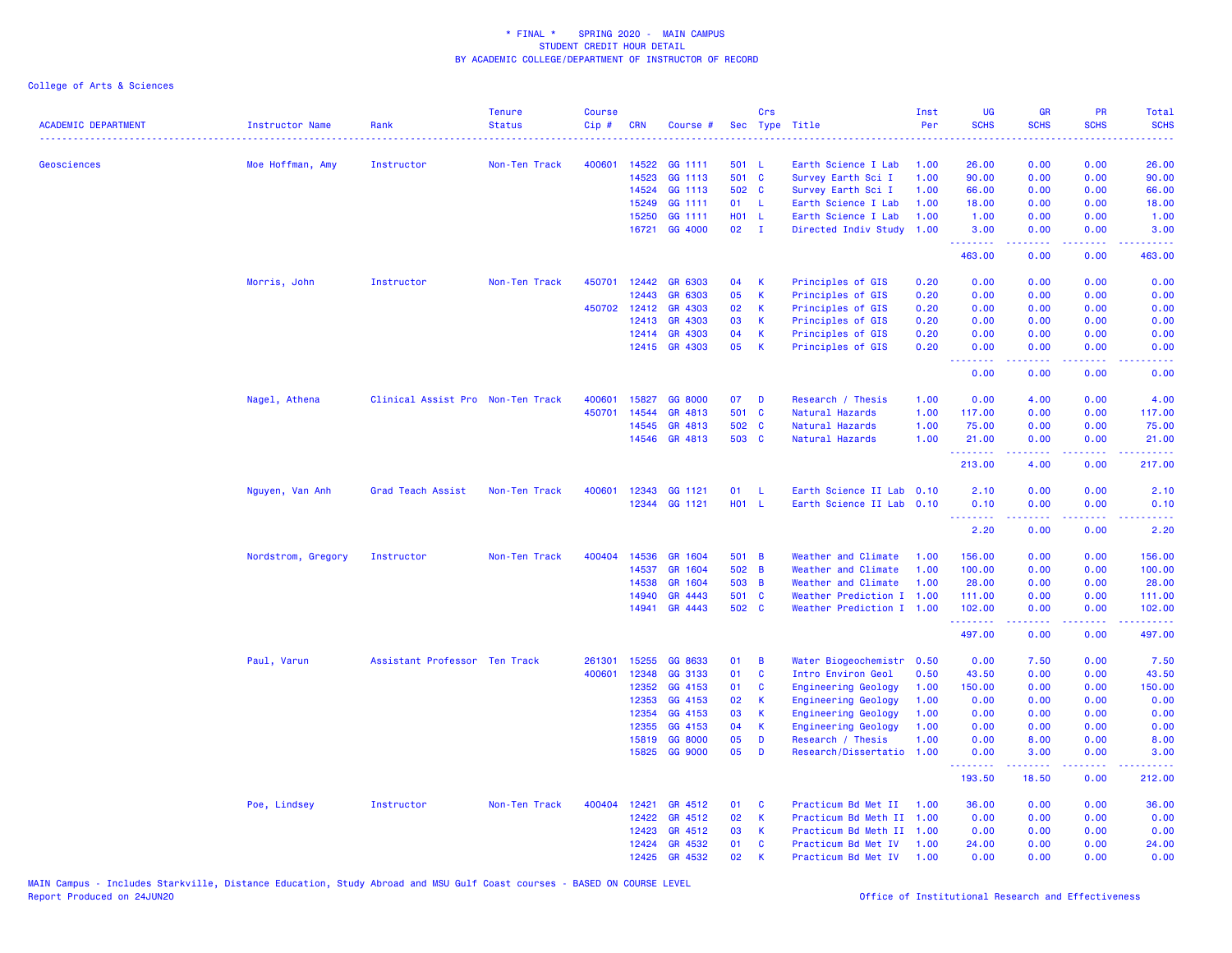| <b>ACADEMIC DEPARTMENT</b> | <b>Instructor Name</b>         | Rank                          | <b>Tenure</b><br><b>Status</b> | <b>Course</b><br>Cip# | <b>CRN</b>     | Course #           |          | Crs                      | Sec Type Title                          | Inst<br>Per  | <b>UG</b><br><b>SCHS</b>                                   | <b>GR</b><br><b>SCHS</b>                                                                                                                                     | PR<br><b>SCHS</b>            | Total<br><b>SCHS</b>     |
|----------------------------|--------------------------------|-------------------------------|--------------------------------|-----------------------|----------------|--------------------|----------|--------------------------|-----------------------------------------|--------------|------------------------------------------------------------|--------------------------------------------------------------------------------------------------------------------------------------------------------------|------------------------------|--------------------------|
| Geosciences                | Poe, Lindsey                   | Instructor                    | Non-Ten Track                  |                       | 400404 12426   | GR 4532            | 03       | К                        | Practicum Bd Met IV                     | 1.00         | 0.00                                                       | 0.00                                                                                                                                                         | 0.00                         | 0.00                     |
|                            |                                |                               |                                |                       | 12430          | GR 4640            | 01       | $\mathbf{C}$             | Met Internship                          | 1.00         | 14.00                                                      | 0.00                                                                                                                                                         | 0.00                         | 14.00                    |
|                            |                                |                               |                                |                       | 450701 12447   | GR 6512            | 01       | <b>C</b>                 | Practicum Bd Met II                     | 1.00         | 0.00                                                       | 8.00                                                                                                                                                         | 0.00                         | 8.00                     |
|                            |                                |                               |                                |                       | 12448          | GR 6512            | 02       | К                        | Practicum Bd Meth II                    | 1.00         | 0.00                                                       | 0.00                                                                                                                                                         | 0.00                         | 0.00                     |
|                            |                                |                               |                                |                       | 12449          | GR 6512            | 03       | $\mathsf K$              | Practicum Bd Meth II                    | 1.00         | 0.00                                                       | 0.00                                                                                                                                                         | 0.00                         | 0.00                     |
|                            |                                |                               |                                |                       | 12450          | GR 6532            | 01       | C                        | Practicum Bd Met IV                     | 1.00         | 0.00                                                       | 4.00                                                                                                                                                         | 0.00                         | 4.00                     |
|                            |                                |                               |                                |                       | 12451          | GR 6532            | 02       | -K                       | Practicum Bd Met IV                     | 1.00         | 0.00<br>.                                                  | 0.00                                                                                                                                                         | 0.00                         | 0.00                     |
|                            |                                |                               |                                |                       |                |                    |          |                          |                                         |              | 74.00                                                      | 12.00                                                                                                                                                        | 0.00                         | 86.00                    |
|                            | Rodgers, John                  | Professor                     | <b>Tenured</b>                 | 450701                | 12435          | GR 4813            | 01       | - C                      | Natural Hazards                         | 1.00         | 114.00                                                     | 0.00                                                                                                                                                         | 0.00                         | 114.00                   |
|                            |                                |                               |                                |                       |                | 17477 GR 9000      | 09       | D                        | Research/Dissertatio                    | 1.00         | 0.00<br><u>.</u>                                           | 6.00<br><u>.</u>                                                                                                                                             | 0.00<br>.                    | 6.00<br>.                |
|                            |                                |                               |                                |                       |                |                    |          |                          |                                         |              | 114.00                                                     | 6.00                                                                                                                                                         | 0.00                         | 120.00                   |
|                            | Schmitz, Darrel                | Research Professor            | Non-Ten Track                  | 400601                | 15832          | GG 8000            | 08       | D                        | Research / Thesis                       | 1.00         | 0.00                                                       | 10.00                                                                                                                                                        | 0.00                         | 10.00                    |
|                            |                                |                               |                                |                       | 15833          | GG 9000            | 08       | D                        | Research/Dissertatio                    | 1.00         | 0.00<br><b><i><u><u><b>a</b></u></u> a a a a a a a</i></b> | 1.00<br>.                                                                                                                                                    | 0.00<br>.                    | 1.00<br>.                |
|                            |                                |                               |                                |                       |                |                    |          |                          |                                         |              | 0.00                                                       | 11.00                                                                                                                                                        | 0.00                         | 11.00                    |
|                            | Shelton, John                  | Assistant Professor Ten Track |                                | 450701                | 12404          | GR 2013            | 01       | C                        | Human Geography                         | 1.00         | 126.00                                                     | 0.00                                                                                                                                                         | 0.00                         | 126.00                   |
|                            |                                |                               |                                |                       | 15545          | GR 4990            | 01       | $\mathbf{C}$             | Special Topic In GR                     | 1.00         | 33.00                                                      | 0.00                                                                                                                                                         | 0.00                         | 33.00                    |
|                            |                                |                               |                                |                       | 15547          | GR 6990            | 01       | C                        | Special Topic In GR                     | 1.00         | 0.00                                                       | 9.00                                                                                                                                                         | 0.00                         | 9.00                     |
|                            |                                |                               |                                |                       | 15808          | <b>GR 8000</b>     | 06       | D                        | Research / Thesis                       | 1.00         | 0.00<br><b>.</b> .                                         | 6.00<br>$\frac{1}{2} \left( \frac{1}{2} \right) \left( \frac{1}{2} \right) \left( \frac{1}{2} \right) \left( \frac{1}{2} \right) \left( \frac{1}{2} \right)$ | 0.00<br>$\sim$ $\sim$ $\sim$ | 6.00<br>والمتحدث للمنابذ |
|                            |                                |                               |                                |                       |                |                    |          |                          |                                         |              | 159.00                                                     | 15.00                                                                                                                                                        | 0.00                         | 174.00                   |
|                            | Sherman-Morris, Kath Professor |                               | <b>Tenured</b>                 | 400401                | 14561          | GR 8833            | 501 C    |                          | Weather & Society                       | 1.00         | 0.00                                                       | 84.00                                                                                                                                                        | 0.00                         | 84.00                    |
|                            |                                |                               |                                |                       | 14562          | GR 8833            | 502 C    |                          | Weather & Society                       | 1.00         | 0.00                                                       | 72.00                                                                                                                                                        | 0.00                         | 72.00                    |
|                            |                                |                               |                                | 450701                | 15837          | <b>GR 8000</b>     | 09       | D                        | Research / Thesis                       | 1.00         | 0.00                                                       | 5.00                                                                                                                                                         | 0.00                         | 5.00                     |
|                            |                                |                               |                                |                       | 15838          | <b>GR 9000</b>     | 07       | $\mathbf{D}$             | Research/Dissertatio                    | 1.00         | 0.00<br>$\sim$ $\sim$ $\sim$ $\sim$                        | 7.00                                                                                                                                                         | 0.00<br>----                 | 7.00                     |
|                            |                                |                               |                                |                       |                |                    |          |                          |                                         |              | 0.00                                                       | 168.00                                                                                                                                                       | 0.00                         | 168.00                   |
|                            | Skarke, Adam                   | Assistant Professor Ten Track |                                | 400601                | 12361<br>12362 | GG 4443<br>GG 4523 | 01<br>01 | <b>C</b><br>$\mathbf{C}$ | Prin Sed Dep II<br>Coastal Environments | 1.00<br>1.00 | 33.00<br>147.00                                            | 0.00<br>0.00                                                                                                                                                 | 0.00<br>0.00                 | 33.00<br>147.00          |
|                            |                                |                               |                                |                       | 12374          | GG 6443            | 01       | C                        | Prin Sed Dep II                         | 1.00         | 0.00                                                       | 3.00                                                                                                                                                         | 0.00                         | 3.00                     |
|                            |                                |                               |                                |                       | 12375          | GG 6523            | 01       | $\mathbf{C}$             | Coastal Environments                    | 1.00         | 0.00                                                       | 6.00                                                                                                                                                         | 0.00                         | 6.00                     |
|                            |                                |                               |                                |                       | 15820          | GG 8000            | 06       | D                        | Research / Thesis                       | 1.00         | 0.00                                                       | 12.00                                                                                                                                                        | 0.00                         | 12.00                    |
|                            |                                |                               |                                |                       | 15826          | GG 9000            | 06       | D                        | Research/Dissertatio                    | 1.00         | 0.00                                                       | 7.00                                                                                                                                                         | 0.00                         | 7.00                     |
|                            |                                |                               |                                |                       | 17084          | GG 7000            | 03       | $\mathbf{I}$             | Directed Indiv Study 1.00               |              | 0.00                                                       | 3.00                                                                                                                                                         | 0.00                         | 3.00                     |
|                            |                                |                               |                                |                       |                |                    |          |                          |                                         |              | .<br>180.00                                                | 31.00                                                                                                                                                        | والمحامر<br>0.00             | 211.00                   |
|                            | Tiwari, Sweta                  | Grad Teach Assist             | Non-Ten Track                  | 450702                | 12407          | GR 2313            | 01       | C                        | <b>Maps Remote</b>                      | 1.00         | 87.00                                                      | 0.00                                                                                                                                                         | 0.00                         | 87.00                    |
|                            |                                |                               |                                |                       | 12408          | GR 2313            | 02       | К                        | <b>Maps Remote</b>                      | 1.00         | 0.00                                                       | 0.00                                                                                                                                                         | 0.00                         | 0.00                     |
|                            |                                |                               |                                |                       | 12409          | GR 2313            | 03       | K                        | <b>Maps Remote</b>                      | 1.00         | 0.00<br><u>.</u>                                           | 0.00<br>.                                                                                                                                                    | 0.00<br>.                    | 0.00<br>.                |
|                            |                                |                               |                                |                       |                |                    |          |                          |                                         |              | 87.00                                                      | 0.00                                                                                                                                                         | 0.00                         | 87.00                    |
|                            | Warden, Kelsey                 | Assistant Professor Ten Track |                                | 400601                | 12347          | GG 1133            | 01       | - C                      | Planetary Geology                       | 1.00         | 54.00                                                      | 0.00                                                                                                                                                         | 0.00                         | 54.00                    |
|                            |                                |                               |                                |                       | 12358          | GG 4413            | 01       | <b>C</b>                 | Structural Geology                      | 1.00         | 39.00                                                      | 0.00                                                                                                                                                         | 0.00                         | 39.00                    |
|                            |                                |                               |                                |                       | 12359          | GG 4413            | 02       | К                        | Structural Geology                      | 1.00         | 0.00                                                       | 0.00                                                                                                                                                         | 0.00                         | 0.00                     |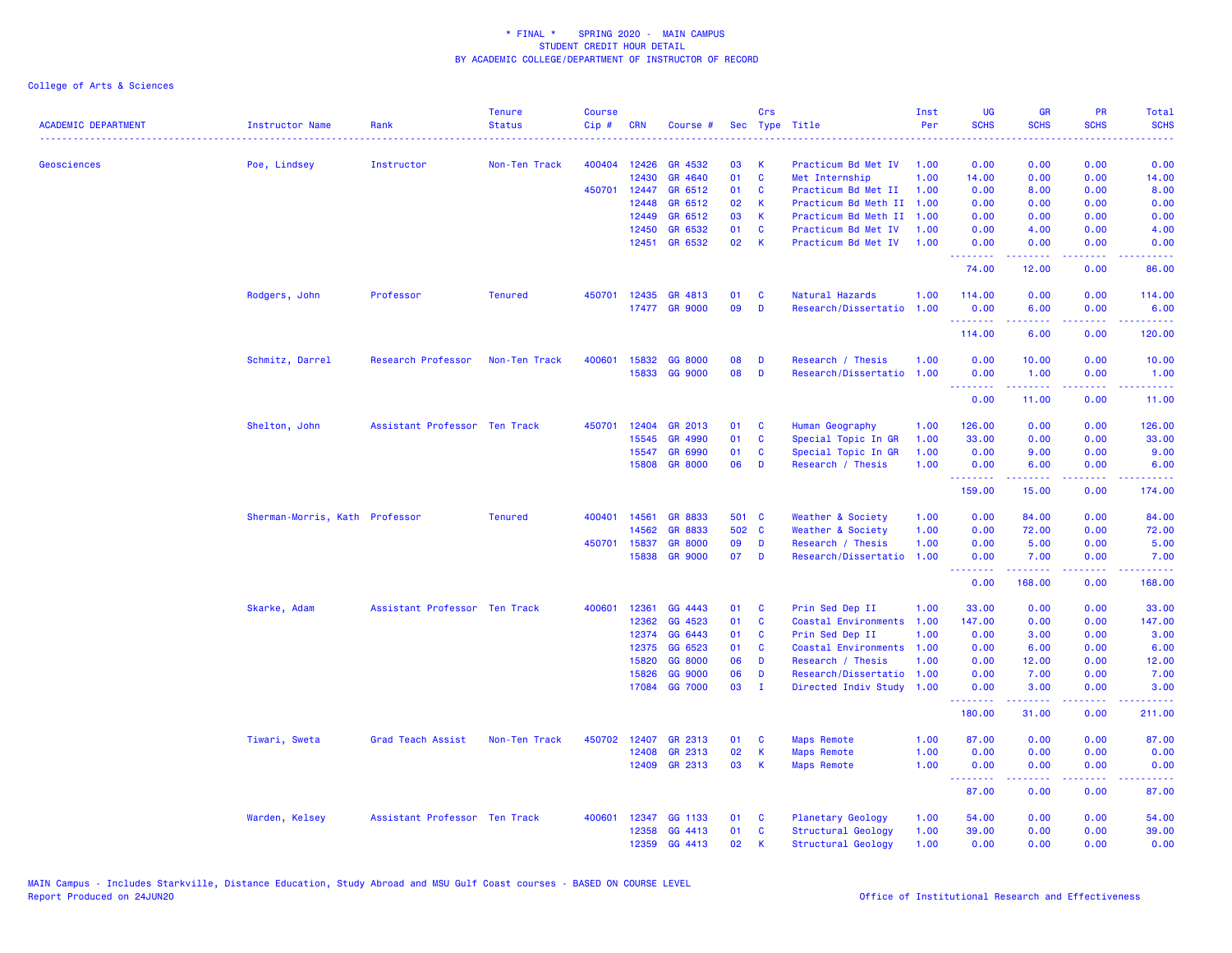| <b>ACADEMIC DEPARTMENT</b>    | Instructor Name | Rank                          | <b>Tenure</b><br><b>Status</b> | <b>Course</b><br>Cip# | <b>CRN</b> | Course #       |    | Crs                     | Sec Type Title            | Inst<br>Per | <b>UG</b><br><b>SCHS</b> | <b>GR</b><br><b>SCHS</b> | <b>PR</b><br><b>SCHS</b> | Total<br><b>SCHS</b> |
|-------------------------------|-----------------|-------------------------------|--------------------------------|-----------------------|------------|----------------|----|-------------------------|---------------------------|-------------|--------------------------|--------------------------|--------------------------|----------------------|
|                               |                 |                               |                                |                       |            |                |    |                         |                           |             |                          |                          |                          |                      |
|                               |                 |                               |                                |                       |            |                |    |                         |                           |             | 93.00                    | .<br>0.00                | .<br>0.00                | .<br>93.00           |
| Geosciences                   | Williams, Brian | Assistant Professor Ten Track |                                | 450701                | 15261      | GR 4263        | 01 | <b>C</b>                | Geography Of South        | 1.00        | 27.00                    | 0.00                     | 0.00                     | 27.00                |
|                               |                 |                               |                                |                       |            | 15262 GR 6263  | 01 | $\overline{\mathbf{C}}$ | Geography Of South        | 1.00        | 0.00                     | 9.00<br>.                | 0.00<br>.                | 9.00<br>----------   |
|                               |                 |                               |                                |                       |            |                |    |                         |                           |             | --------<br>27.00        | 9.00                     | 0.00                     | 36.00                |
|                               | Wood, Kimberly  | Assistant Professor Ten Track |                                | 400401                |            | 12433 GR 4783  | 01 | <b>B</b>                | Satellite Meteorolog 1.00 |             | 102.00                   | 0.00                     | 0.00                     | 102.00               |
|                               |                 |                               |                                |                       | 12457      | <b>GR 6783</b> | 01 | <b>B</b>                | Satellite Meteorolog 1.00 |             | 0.00                     | 9.00                     | 0.00                     | 9.00                 |
|                               |                 |                               |                                | 450701                | 15569      | <b>GR 8990</b> | 01 | - C                     | Special Topic In GR       | 1.00        | 0.00                     | 21.00                    | 0.00                     | 21.00                |
|                               |                 |                               |                                |                       | 15809      | <b>GR 8000</b> | 07 | <b>D</b>                | Research / Thesis         | 1.00        | 0.00                     | 15.00                    | 0.00                     | 15.00                |
|                               |                 |                               |                                |                       |            | 15836 GR 9000  | 06 | <b>D</b>                | Research/Dissertatio 1.00 |             | 0.00                     | 6.00                     | 0.00                     | 6.00                 |
|                               |                 |                               |                                |                       |            |                |    |                         |                           |             | 102.00                   | 51.00                    | ---------<br>0.00        | ----------<br>153.00 |
|                               |                 |                               |                                |                       |            |                |    |                         |                           |             | $=$ = = = = = = =        | ========                 | ========                 | -----------          |
| Geosciences                   |                 |                               |                                |                       |            |                |    |                         |                           |             | 7914.00                  | 1440.00                  | 0.00                     | 9354,00              |
| ============================= |                 |                               |                                |                       |            |                |    |                         |                           |             |                          |                          |                          |                      |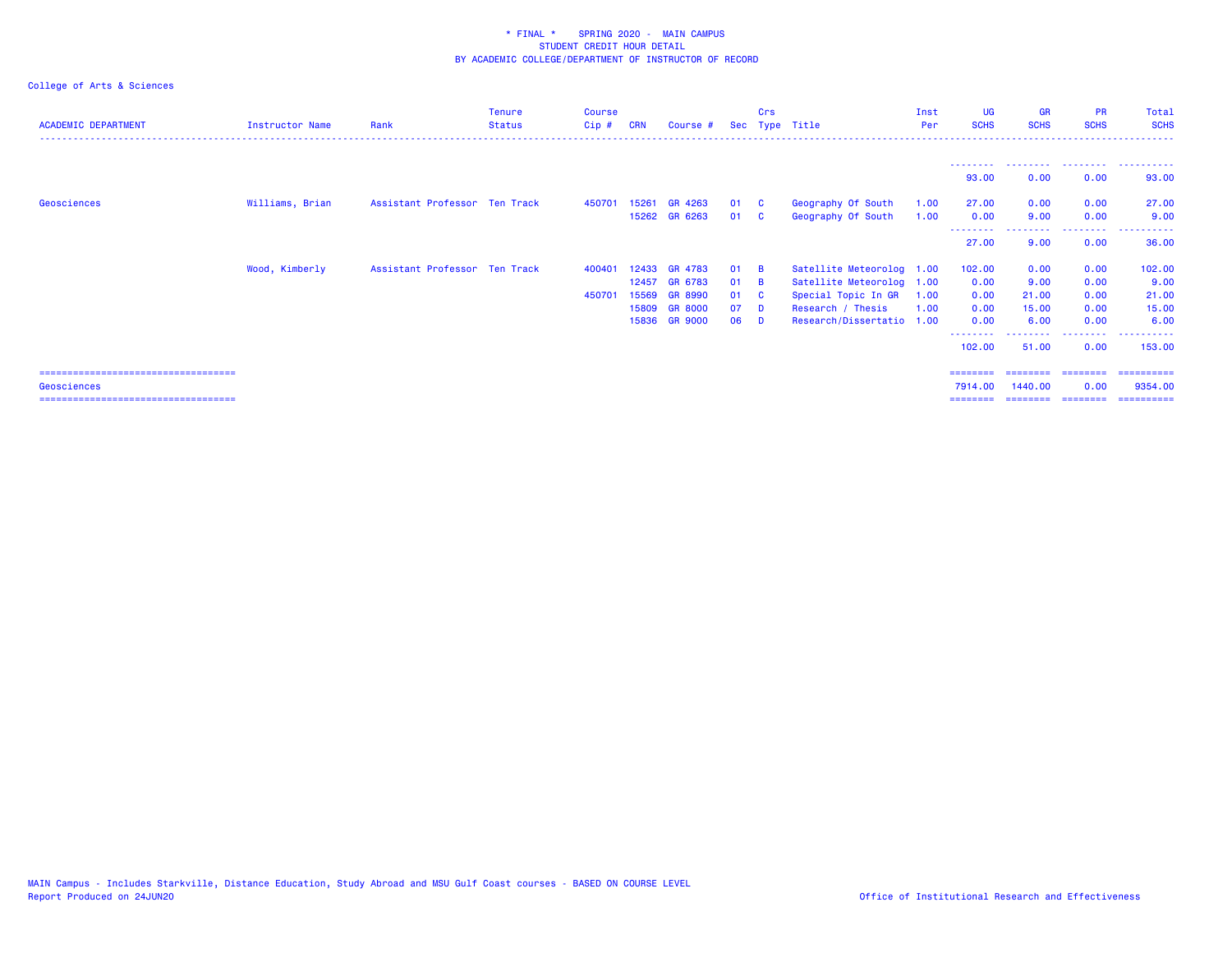| <b>ACADEMIC DEPARTMENT</b> | <b>Instructor Name</b> | Rank                        | <b>Tenure</b><br><b>Status</b> | <b>Course</b><br>Cip# | <b>CRN</b>     | Course #             |                 | Crs           | Sec Type Title                           | Inst<br>Per | UG<br><b>SCHS</b>   | <b>GR</b><br><b>SCHS</b>                                                                                                                                     | PR<br><b>SCHS</b> | Total<br><b>SCHS</b>                                                                                                                                           |
|----------------------------|------------------------|-----------------------------|--------------------------------|-----------------------|----------------|----------------------|-----------------|---------------|------------------------------------------|-------------|---------------------|--------------------------------------------------------------------------------------------------------------------------------------------------------------|-------------------|----------------------------------------------------------------------------------------------------------------------------------------------------------------|
| History                    | Bader, Joshua          | Non-Employee                | Not Applicable                 |                       | 540102 12538   | HI 1073              | 01              | <b>C</b>      | Modern U S History                       | 0.25        | 17.25               | 0.00                                                                                                                                                         | 0.00              | 17.25                                                                                                                                                          |
|                            |                        |                             |                                |                       | 12544          | HI 1073              | 07              | C             | Modern U S History                       | 0.25        | 18.75               | 0.00                                                                                                                                                         | 0.00              | 18.75                                                                                                                                                          |
|                            |                        |                             |                                |                       | 12556          | HI 1073              | 19              | C             | Modern U S History                       | 0.25        | 18.00<br>.          | 0.00<br>$\frac{1}{2} \left( \frac{1}{2} \right) \left( \frac{1}{2} \right) \left( \frac{1}{2} \right) \left( \frac{1}{2} \right) \left( \frac{1}{2} \right)$ | 0.00<br>.         | 18.00<br>.                                                                                                                                                     |
|                            |                        |                             |                                |                       |                |                      |                 |               |                                          |             | 54.00               | 0.00                                                                                                                                                         | 0.00              | 54.00                                                                                                                                                          |
|                            | Banks, Rachel          | Grad Teach Assist           | Non-Ten Track                  |                       | 540102 12550   | HI 1073              | 13 <sup>°</sup> | <b>C</b>      | Modern U S History                       | 0.25        | 15.00               | 0.00                                                                                                                                                         | 0.00              | 15.00                                                                                                                                                          |
|                            |                        |                             |                                |                       | 12552          | HI 1073              | 15              | C             | Modern U S History                       | 0.25        | 13.50               | 0.00                                                                                                                                                         | 0.00              | 13.50                                                                                                                                                          |
|                            |                        |                             |                                |                       | 12558          | HI 1073              | 21              | C             | Modern U S History                       | 0.25        | 17.25<br>.          | 0.00<br>$\frac{1}{2} \left( \frac{1}{2} \right) \left( \frac{1}{2} \right) \left( \frac{1}{2} \right) \left( \frac{1}{2} \right) \left( \frac{1}{2} \right)$ | 0.00              | 17.25<br>.                                                                                                                                                     |
|                            |                        |                             |                                |                       |                |                      |                 |               |                                          |             | 45.75               | 0.00                                                                                                                                                         | 0.00              | 45.75                                                                                                                                                          |
|                            | Barbier, Mary          | Professor                   | <b>Tenured</b>                 |                       | 540101 12601   | HI 8803              | 04              | C             | Graduate Colloquium                      | 1.00        | 0.00                | 21.00                                                                                                                                                        | 0.00              | 21.00                                                                                                                                                          |
|                            |                        |                             |                                |                       | 15695          | HI 9000              | 01              | D             | Research / Diss                          | 1.00        | 0.00                | 18.00                                                                                                                                                        | 0.00              | 18.00                                                                                                                                                          |
|                            |                        |                             |                                |                       | 540102 15676   | <b>HI 8000</b>       | 01              | D             | Research / Thesis                        | 1.00        | 0.00                | 11.00                                                                                                                                                        | 0.00              | 11.00                                                                                                                                                          |
|                            |                        |                             |                                |                       | 540108 15068   | HI 6233              | 01              | C             | American Military Hi 1.00                |             | 0.00                | 6.00                                                                                                                                                         | 0.00              | 6.00                                                                                                                                                           |
|                            |                        |                             |                                |                       | 15559          | HI 4233              | 01              | C             | American Military Hi 1.00                |             | 78.00               | 0.00                                                                                                                                                         | 0.00              | 78.00                                                                                                                                                          |
|                            |                        |                             |                                |                       | 15560          | HI 4233              | 02              | C             | American Military Hi 1.00                |             | 15.00<br>.          | 0.00<br>.                                                                                                                                                    | 0.00<br>.         | 15.00<br>22222                                                                                                                                                 |
|                            |                        |                             |                                |                       |                |                      |                 |               |                                          |             | 93.00               | 56.00                                                                                                                                                        | 0.00              | 149.00                                                                                                                                                         |
|                            | Beaton, Elijah         | Grad Teach Assist           | Non-Ten Track                  | 540102                | 12555          | HI 1073              | 18              | C             | Modern U S History                       | 0.25        | 9.75                | 0.00                                                                                                                                                         | 0.00              | 9.75                                                                                                                                                           |
|                            |                        |                             |                                |                       | 12559          | HI 1073              | 22              | C             | Modern U S History                       | 0.25        | 18.75               | 0.00                                                                                                                                                         | 0.00              | 18.75                                                                                                                                                          |
|                            |                        |                             |                                |                       | 12561          | HI 1073              | 24              | C             | Modern U S History                       | 0.25        | 18.00               | 0.00                                                                                                                                                         | 0.00              | 18.00                                                                                                                                                          |
|                            |                        |                             |                                |                       |                |                      |                 |               |                                          |             | .<br>46.50          | 0.00                                                                                                                                                         | 0.00              | وعاعاها<br>46.50                                                                                                                                               |
|                            | Berry, Madeline        | Grad Teach Assist           | Non-Ten Track                  |                       | 540102 12531   | HI 1063              | 11              | C             | Early U S History                        | 0.25        | 16.50               | 0.00                                                                                                                                                         | 0.00              | 16.50                                                                                                                                                          |
|                            |                        |                             |                                |                       | 15063          | HI 1063              | 12 <sub>2</sub> | $\mathbf{C}$  | Early U S History                        | 0.25        | 17.25               | 0.00                                                                                                                                                         | 0.00              | 17.25                                                                                                                                                          |
|                            |                        |                             |                                |                       |                |                      |                 |               |                                          |             | . <b>.</b><br>33.75 | $\frac{1}{2} \left( \frac{1}{2} \right) \left( \frac{1}{2} \right) \left( \frac{1}{2} \right) \left( \frac{1}{2} \right) \left( \frac{1}{2} \right)$<br>0.00 | .<br>0.00         | .<br>33.75                                                                                                                                                     |
|                            |                        |                             |                                |                       |                |                      |                 |               |                                          |             |                     |                                                                                                                                                              |                   |                                                                                                                                                                |
|                            | Brain, Stephen         | Associate Professor Tenured |                                |                       | 050114 12572   | HI 1223              | 01              | <b>C</b>      | Modern Western World                     | 0.75        | 36.00               | 0.00                                                                                                                                                         | 0.00              | 36.00                                                                                                                                                          |
|                            |                        |                             |                                |                       | 12574          | HI 1223              | 03<br>04        | C<br><b>C</b> | Modern Western World                     | 0.75        | 24.75               | 0.00                                                                                                                                                         | 0.00              | 24.75                                                                                                                                                          |
|                            |                        |                             |                                |                       | 12575<br>12576 | HI 1223<br>HI 1223   | 05              | C             | Modern Western World                     | 0.75        | 56.25<br>45.00      | 0.00<br>0.00                                                                                                                                                 | 0.00<br>0.00      | 56.25<br>45.00                                                                                                                                                 |
|                            |                        |                             |                                |                       | 12577          | HI 1223              | 06              | C             | Modern Western World 0.75                | 0.75        | 51.75               | 0.00                                                                                                                                                         | 0.00              | 51.75                                                                                                                                                          |
|                            |                        |                             |                                | 050299                | 12594          | HI 4613              | 01              | <b>C</b>      | Modern Western World                     | 1.00        | 51.00               | 0.00                                                                                                                                                         | 0.00              | 51.00                                                                                                                                                          |
|                            |                        |                             |                                |                       | 540101 15696   | <b>HI 9000</b>       | 02              | D             | History of the Sovie<br>Research / Diss  | 1.00        | 0.00                | 6.00                                                                                                                                                         | 0.00              | 6.00                                                                                                                                                           |
|                            |                        |                             |                                |                       |                |                      |                 |               |                                          |             | .<br>264.75         | .<br>6.00                                                                                                                                                    | 0.00              | $\frac{1}{2} \left( \frac{1}{2} \right) \left( \frac{1}{2} \right) \left( \frac{1}{2} \right) \left( \frac{1}{2} \right) \left( \frac{1}{2} \right)$<br>270.75 |
|                            |                        |                             |                                |                       | 050114 14569   | HI 1213              | 501 C           |               |                                          | 0.75        | 22.50               | 0.00                                                                                                                                                         | 0.00              | 22.50                                                                                                                                                          |
|                            | Burford, David         | Grad Teach Assist           | Non-Ten Track                  |                       |                | 540102 14567 HI 1063 | 501 C           |               | Early Western World<br>Early U S History | 0.75        | 49.50               | 0.00                                                                                                                                                         | 0.00              |                                                                                                                                                                |
|                            |                        |                             |                                |                       |                |                      |                 |               |                                          |             | .                   | <u>.</u>                                                                                                                                                     | .                 | 49.50<br>.                                                                                                                                                     |
|                            |                        |                             |                                |                       |                |                      |                 |               |                                          |             | 72.00               | 0.00                                                                                                                                                         | 0.00              | 72.00                                                                                                                                                          |
|                            | Carrillo, Lidia        | Grad Teach Assist           | Non-Ten Track                  | 540101                | 12567          | HI 1173              | 04              | C             | Wld Hist After 1500                      | 0.25        | 13.50               | 0.00                                                                                                                                                         | 0.00              | 13.50                                                                                                                                                          |
|                            |                        |                             |                                |                       | 12568          | HI 1173              | 05              | C             | Wld Hist After 1500                      | 0.25        | 18.00               | 0.00                                                                                                                                                         | 0.00              | 18.00                                                                                                                                                          |
|                            |                        |                             |                                |                       | 12569          | HI 1173              | 06              | C             | Wld Hist After 1500                      | 0.25        | 15.00<br><u>.</u>   | 0.00<br>-----                                                                                                                                                | 0.00              | 15.00<br>المتمام المالي                                                                                                                                        |
|                            |                        |                             |                                |                       |                |                      |                 |               |                                          |             | 46.50               | 0.00                                                                                                                                                         | 0.00              | 46.50                                                                                                                                                          |
|                            | Damms, Richard         | Associate Professor Tenured |                                |                       |                | 540101 16423 HI 9000 | 19              | D             | Research / Diss                          | 1.00        | 0.00                | 6.00                                                                                                                                                         | 0.00              | 6.00                                                                                                                                                           |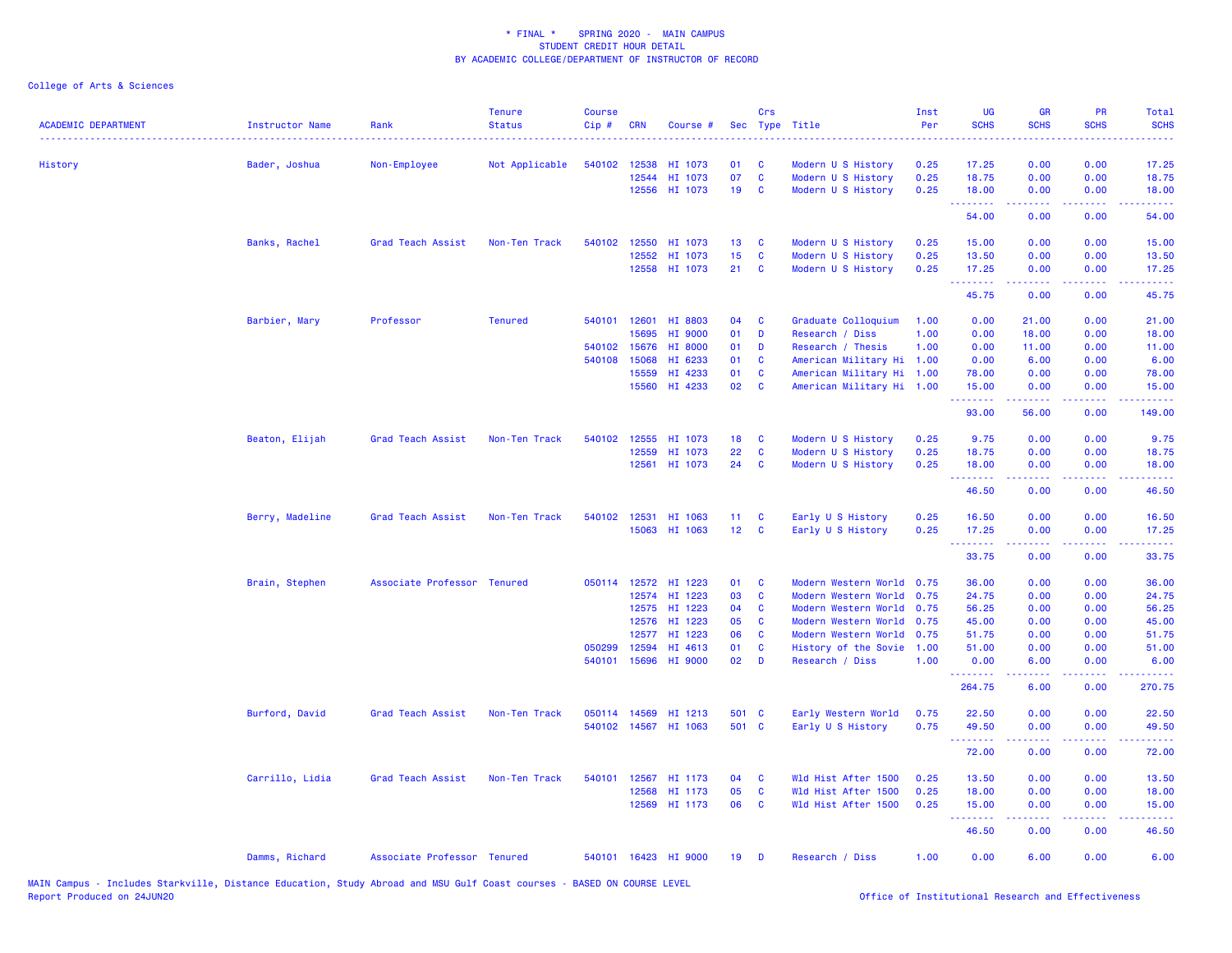| <b>ACADEMIC DEPARTMENT</b> | Instructor Name    | Rank                              | <b>Tenure</b><br><b>Status</b> | Course<br>Cip# | <b>CRN</b>            | Course #                                |                                   | Crs                          | Sec Type Title                                         | Inst<br>Per  | <b>UG</b><br><b>SCHS</b>                                                                                                                                                                                                                                                                                                                                                                                                                                                               | GR<br><b>SCHS</b>                                                                                                                                            | PR<br><b>SCHS</b>                                                                               | <b>Total</b><br><b>SCHS</b> |
|----------------------------|--------------------|-----------------------------------|--------------------------------|----------------|-----------------------|-----------------------------------------|-----------------------------------|------------------------------|--------------------------------------------------------|--------------|----------------------------------------------------------------------------------------------------------------------------------------------------------------------------------------------------------------------------------------------------------------------------------------------------------------------------------------------------------------------------------------------------------------------------------------------------------------------------------------|--------------------------------------------------------------------------------------------------------------------------------------------------------------|-------------------------------------------------------------------------------------------------|-----------------------------|
|                            |                    |                                   |                                |                |                       |                                         |                                   |                              |                                                        |              | $\begin{array}{cccccccccccccc} \multicolumn{2}{c}{} & \multicolumn{2}{c}{} & \multicolumn{2}{c}{} & \multicolumn{2}{c}{} & \multicolumn{2}{c}{} & \multicolumn{2}{c}{} & \multicolumn{2}{c}{} & \multicolumn{2}{c}{} & \multicolumn{2}{c}{} & \multicolumn{2}{c}{} & \multicolumn{2}{c}{} & \multicolumn{2}{c}{} & \multicolumn{2}{c}{} & \multicolumn{2}{c}{} & \multicolumn{2}{c}{} & \multicolumn{2}{c}{} & \multicolumn{2}{c}{} & \multicolumn{2}{c}{} & \multicolumn{2}{c}{} & \$ |                                                                                                                                                              |                                                                                                 |                             |
|                            |                    |                                   |                                |                |                       |                                         |                                   |                              |                                                        |              | 0.00                                                                                                                                                                                                                                                                                                                                                                                                                                                                                   | 6.00                                                                                                                                                         | 0.00                                                                                            | 6.00                        |
| History                    | Drake, Nathan      | Non-Faculty                       | Not Applicable                 |                |                       | 240102 14814 LIB 9010<br>15543 LIB 9010 | 01 S<br>501 S                     |                              | ETD Format and Submi 0.05<br>ETD Format and Submi 0.25 |              | 0.00<br>0.00<br>$\sim$ $\sim$ $\sim$ $\sim$                                                                                                                                                                                                                                                                                                                                                                                                                                            | 0.00<br>0.00<br>$\sim$ $\sim$ $\sim$ $\sim$                                                                                                                  | 0.00<br>0.00                                                                                    | 0.00<br>0.00                |
|                            |                    |                                   |                                |                |                       |                                         |                                   |                              |                                                        |              | 0.00                                                                                                                                                                                                                                                                                                                                                                                                                                                                                   | 0.00                                                                                                                                                         | 0.00                                                                                            | 0.00                        |
|                            | Flow, Christian    | Visiting Assist Pro Non-Ten Track |                                |                | 240101 12610          | <b>HON 1163</b>                         | <b>HO1 S</b>                      |                              | The Quest I                                            | 1.00         | 42.00                                                                                                                                                                                                                                                                                                                                                                                                                                                                                  | 0.00                                                                                                                                                         | 0.00                                                                                            | 42.00                       |
|                            |                    |                                   |                                |                | 12612                 | <b>HON 1163</b><br>15138 HON 3183       | <b>HO3 S</b><br>H <sub>02</sub> S |                              | The Quest I<br>Honors Seminar - Hum                    | 1.00<br>1.00 | 39.00<br>33.00                                                                                                                                                                                                                                                                                                                                                                                                                                                                         | 0.00<br>0.00                                                                                                                                                 | 0.00<br>0.00                                                                                    | 39.00<br>33.00              |
|                            |                    |                                   |                                |                |                       |                                         |                                   |                              |                                                        |              | .<br>114.00                                                                                                                                                                                                                                                                                                                                                                                                                                                                            | $\frac{1}{2} \left( \frac{1}{2} \right) \left( \frac{1}{2} \right) \left( \frac{1}{2} \right) \left( \frac{1}{2} \right) \left( \frac{1}{2} \right)$<br>0.00 | .<br>0.00                                                                                       | 114.00                      |
|                            | Freeman, Stephanie | Assistant Professor Ten Track     |                                |                | 540101 12599          | HI 8803                                 | 01                                | $\mathbf{C}$                 | Graduate Colloquium                                    | 1.00         | 0.00                                                                                                                                                                                                                                                                                                                                                                                                                                                                                   | 21.00                                                                                                                                                        | 0.00                                                                                            | 21.00                       |
|                            |                    |                                   |                                |                |                       | 15071 HI 4533                           | 01                                | $\overline{\mathbf{C}}$      | History of the Cold                                    | 1.00         | 57.00<br>.                                                                                                                                                                                                                                                                                                                                                                                                                                                                             | 0.00<br>$- - - - - - -$                                                                                                                                      | 0.00<br>.                                                                                       | 57.00<br>.                  |
|                            |                    |                                   |                                |                |                       |                                         |                                   |                              |                                                        |              | 57.00                                                                                                                                                                                                                                                                                                                                                                                                                                                                                  | 21.00                                                                                                                                                        | 0.00                                                                                            | 78.00                       |
|                            | Gabriele, Jake     | Grad Teach Assist                 | Non-Ten Track                  | 540102         | 12524                 | HI 1063<br>12526 HI 1063                | 03<br>05                          | $\mathbf{C}$<br>$\mathbf{C}$ | Early U S History-SI 0.25<br>Early U S History-SI 0.25 |              | 16.50<br>15.75                                                                                                                                                                                                                                                                                                                                                                                                                                                                         | 0.00<br>0.00                                                                                                                                                 | 0.00<br>0.00                                                                                    | 16.50<br>15.75              |
|                            |                    |                                   |                                |                |                       |                                         |                                   |                              |                                                        |              | <u>.</u><br>32.25                                                                                                                                                                                                                                                                                                                                                                                                                                                                      | 0.00                                                                                                                                                         | 0.00                                                                                            | 32.25                       |
|                            | Giesen, James      | Associate Professor Tenured       |                                |                |                       | 540101 15698 HI 9000                    | 04                                | $\mathbf{D}$                 | Research / Diss                                        | 1.00         | 0.00                                                                                                                                                                                                                                                                                                                                                                                                                                                                                   | 26.00                                                                                                                                                        | 0.00                                                                                            | 26.00                       |
|                            |                    |                                   |                                |                |                       |                                         |                                   |                              |                                                        |              | $\sim$ $\sim$ $\sim$<br>0.00                                                                                                                                                                                                                                                                                                                                                                                                                                                           | 26.00                                                                                                                                                        | 0.00                                                                                            | 26.00                       |
|                            | Harris, Michael    | Grad Teach Assist                 | Non-Ten Track                  |                | 540102 12522          | HI 1063                                 | 01                                | $\mathbf{C}$                 | Early U S History-SI 0.25                              |              | 16.50                                                                                                                                                                                                                                                                                                                                                                                                                                                                                  | 0.00                                                                                                                                                         | 0.00                                                                                            | 16.50                       |
|                            |                    |                                   |                                |                |                       | 12523 HI 1063                           | 02                                | $\mathbf{C}$                 | Early U S History-SI 0.25                              |              | 13.50<br>.                                                                                                                                                                                                                                                                                                                                                                                                                                                                             | 0.00<br><b><i><u></u></i></b>                                                                                                                                | 0.00<br>.                                                                                       | 13.50<br>.                  |
|                            |                    |                                   |                                |                |                       |                                         |                                   |                              |                                                        |              | 30.00                                                                                                                                                                                                                                                                                                                                                                                                                                                                                  | 0.00                                                                                                                                                         | 0.00                                                                                            | 30.00                       |
|                            | Hatfield, David    | Grad Teach Assist                 | Non-Ten Track                  | 540102         | 12529                 | HI 1063<br>12534 HI 1063                | 09<br>16                          | $\mathbf{C}$<br>$\mathbf{C}$ | Early U S History<br>Early U S History                 | 0.25<br>0.25 | 16.50<br>15.75                                                                                                                                                                                                                                                                                                                                                                                                                                                                         | 0.00<br>0.00                                                                                                                                                 | 0.00<br>0.00                                                                                    | 16.50<br>15.75              |
|                            |                    |                                   |                                |                |                       |                                         |                                   |                              |                                                        |              | .<br>32.25                                                                                                                                                                                                                                                                                                                                                                                                                                                                             | 0.00                                                                                                                                                         | 0.00                                                                                            | 32.25                       |
|                            |                    |                                   |                                |                |                       |                                         |                                   |                              |                                                        |              |                                                                                                                                                                                                                                                                                                                                                                                                                                                                                        |                                                                                                                                                              |                                                                                                 |                             |
|                            | Hersey, Mark       | Associate Professor Tenured       |                                | 540101         | 15699<br>540102 15079 | HI 9000<br>HI 8953                      | 05<br>01                          | <b>D</b><br>$\mathbf{C}$     | Research / Diss<br>U.S. History, 1877-19               | 1.00<br>1.00 | 0.00<br>0.00                                                                                                                                                                                                                                                                                                                                                                                                                                                                           | 1.00<br>27.00                                                                                                                                                | 0.00<br>0.00                                                                                    | 1.00<br>27.00               |
|                            |                    |                                   |                                |                |                       | 15713 HI 8000                           | 18                                | D                            | Research / Thesis                                      | 1.00         | 0.00<br><b><i><u><u> - - - - - - -</u></u></i></b>                                                                                                                                                                                                                                                                                                                                                                                                                                     | 7.00<br>.                                                                                                                                                    | 0.00<br>-----                                                                                   | 7.00                        |
|                            |                    |                                   |                                |                |                       |                                         |                                   |                              |                                                        |              | 0.00                                                                                                                                                                                                                                                                                                                                                                                                                                                                                   | 35.00                                                                                                                                                        | 0.00                                                                                            | .<br>35.00                  |
|                            | Himel, Matthew     | Grad Teach Assist                 | Non-Ten Track                  |                | 540102 12545          | HI 1073                                 | 08                                | $\mathbf{C}$                 | Modern U S History                                     | 0.25         | 14.25                                                                                                                                                                                                                                                                                                                                                                                                                                                                                  | 0.00                                                                                                                                                         | 0.00                                                                                            | 14.25                       |
|                            |                    |                                   |                                |                | 12547                 | HI 1073                                 | 10 <sub>1</sub>                   | $\mathbf{C}$                 | Modern U S History                                     | 0.25         | 10.50                                                                                                                                                                                                                                                                                                                                                                                                                                                                                  | 0.00                                                                                                                                                         | 0.00                                                                                            | 10.50                       |
|                            |                    |                                   |                                |                | 12549<br>12551        | HI 1073<br>HI 1073                      | 12 <sub>2</sub><br>$14$ C         | $\mathbf{C}$                 | Modern U S History<br>Modern U S History               | 0.25<br>0.25 | 8.25<br>18.00                                                                                                                                                                                                                                                                                                                                                                                                                                                                          | 0.00<br>0.00                                                                                                                                                 | 0.00<br>0.00                                                                                    | 8.25<br>18.00               |
|                            |                    |                                   |                                |                |                       |                                         |                                   |                              |                                                        |              | .<br>51.00                                                                                                                                                                                                                                                                                                                                                                                                                                                                             | <b>Sandar</b><br>0.00                                                                                                                                        | $\mathbf{L}^{\prime} = \mathbf{L}^{\prime} + \mathbf{L}^{\prime} + \mathbf{L}^{\prime}$<br>0.00 | .<br>51.00                  |
|                            | Hui, Alexandra     | Associate Professor Tenured       |                                | 540101         | 15700                 | <b>HI 9000</b>                          | 06                                | D                            | Research / Diss                                        | 1.00         | 0.00                                                                                                                                                                                                                                                                                                                                                                                                                                                                                   | 22.00                                                                                                                                                        | 0.00                                                                                            | 22.00                       |
|                            |                    |                                   |                                |                |                       | 540102 15679 HI 8000                    | 04                                | D                            | Research / Thesis                                      | 1.00         | 0.00                                                                                                                                                                                                                                                                                                                                                                                                                                                                                   | 4.00<br>0.00                                                                                                                                                 | 0.00                                                                                            | 4.00                        |
|                            |                    |                                   |                                | 540104         |                       | 15072 HI 4653                           | 01                                | C                            | Hist Science & Tech                                    | 1.00         | 51.00                                                                                                                                                                                                                                                                                                                                                                                                                                                                                  |                                                                                                                                                              | 0.00                                                                                            | 51.00                       |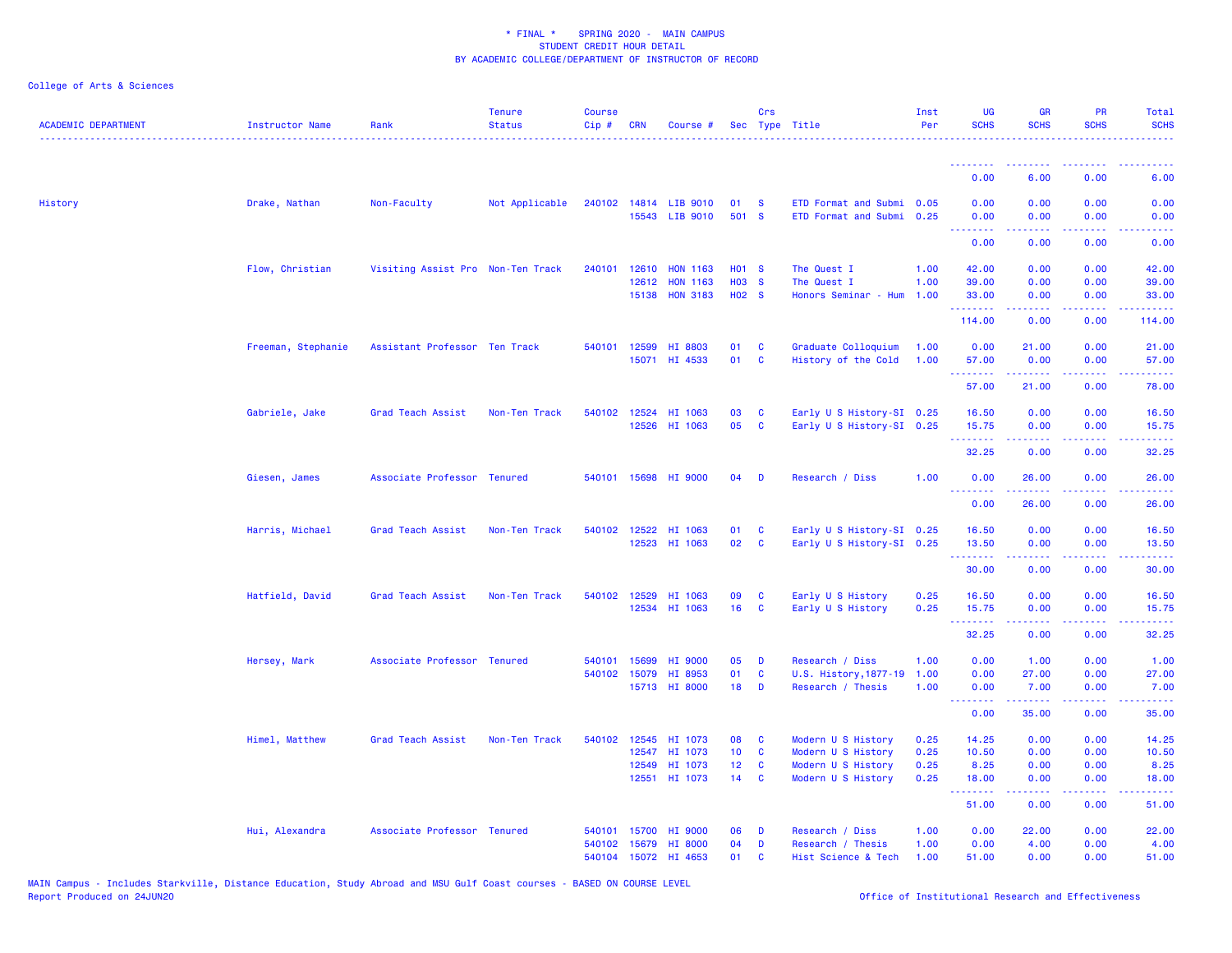| <b>ACADEMIC DEPARTMENT</b> | Instructor Name | Rank                          | <b>Tenure</b><br><b>Status</b> | <b>Course</b><br>Cip# | <b>CRN</b>     | Course #             |                                     | Crs                      | Sec Type Title                           | Inst<br>Per  | UG<br><b>SCHS</b>     | <b>GR</b><br><b>SCHS</b>                                                                                                                                      | <b>PR</b><br><b>SCHS</b> | Total<br><b>SCHS</b> |
|----------------------------|-----------------|-------------------------------|--------------------------------|-----------------------|----------------|----------------------|-------------------------------------|--------------------------|------------------------------------------|--------------|-----------------------|---------------------------------------------------------------------------------------------------------------------------------------------------------------|--------------------------|----------------------|
|                            |                 |                               |                                |                       |                |                      |                                     |                          |                                          |              | <u>.</u>              |                                                                                                                                                               |                          |                      |
|                            |                 |                               |                                |                       |                |                      |                                     |                          |                                          |              | 51.00                 | 26.00                                                                                                                                                         | 0.00                     | 77.00                |
| History                    | Jackson, Robert | Grad Teach Assist             | Non-Ten Track                  |                       | 540101 12564   | HI 1173              | 01                                  | $\mathbf{C}$             | Wld Hist After 1500                      | 0.25         | 17.25                 | 0.00                                                                                                                                                          | 0.00                     | 17.25                |
|                            |                 |                               |                                |                       | 12565          | HI 1173              | 02                                  | $\mathbf{C}$             | Wld Hist After 1500                      | 0.25         | 18.75                 | 0.00                                                                                                                                                          | 0.00                     | 18.75                |
|                            |                 |                               |                                |                       |                | 12566 HI 1173        | 03                                  | $\mathbf{C}$             | Wld Hist After 1500                      | 0.25         | 18.00<br><u>.</u>     | 0.00<br>المستمال                                                                                                                                              | 0.00<br>بالأباب          | 18.00<br>بالأباليات  |
|                            |                 |                               |                                |                       |                |                      |                                     |                          |                                          |              | 54.00                 | 0.00                                                                                                                                                          | 0.00                     | 54.00                |
|                            | Johnston, Brad  | Grad Teach Assist             | Non-Ten Track                  |                       | 540102 12530   | HI 1063              | 10 <sup>°</sup>                     | $\mathbf{C}$             | Early U S History                        | 0.25         | 16.50                 | 0.00                                                                                                                                                          | 0.00                     | 16.50                |
|                            |                 |                               |                                |                       | 12533          | HI 1063              | $14$ C                              |                          | Early U S History                        | 0.25         | 15.75<br>.            | 0.00<br><b>.</b>                                                                                                                                              | 0.00<br>.                | 15.75<br>.           |
|                            |                 |                               |                                |                       |                |                      |                                     |                          |                                          |              | 32.25                 | 0.00                                                                                                                                                          | 0.00                     | 32.25                |
|                            | Lang, Andrew    | Associate Professor Ten Track |                                | 540101                | 15701          | HI 9000              | 07                                  | <b>D</b>                 | Research / Diss                          | 1.00         | 0.00                  | 71.00                                                                                                                                                         | 0.00                     | 71.00                |
|                            |                 |                               |                                |                       | 540102 12529   | HI 1063              | 09                                  | $\mathbf{C}$             | Early U S History                        | 0.75         | 49.50                 | 0.00                                                                                                                                                          | 0.00                     | 49.50                |
|                            |                 |                               |                                |                       | 12530          | HI 1063              | 10                                  | <b>C</b>                 | Early U S History                        | 0.75         | 49.50                 | 0.00                                                                                                                                                          | 0.00                     | 49.50                |
|                            |                 |                               |                                |                       | 12531          | HI 1063              | 11 <sub>1</sub>                     | $\mathbf{C}$             | Early U S History                        | 0.75         | 49.50                 | 0.00                                                                                                                                                          | 0.00                     | 49.50<br>49.50       |
|                            |                 |                               |                                |                       | 12532<br>12533 | HI 1063<br>HI 1063   | 13 <sup>°</sup><br>14 <sup>14</sup> | <b>C</b><br>$\mathbf{C}$ | Early U S History<br>Early U S History   | 0.75<br>0.75 | 49.50<br>47.25        | 0.00<br>0.00                                                                                                                                                  | 0.00<br>0.00             | 47.25                |
|                            |                 |                               |                                |                       | 12534          | HI 1063              | 16                                  | $\mathbf{C}$             | Early U S History                        | 0.75         | 47.25                 | 0.00                                                                                                                                                          | 0.00                     | 47.25                |
|                            |                 |                               |                                |                       | 15063          | HI 1063              | 12 <sub>1</sub>                     | <b>C</b>                 | Early U S History                        | 0.75         | 51.75                 | 0.00                                                                                                                                                          | 0.00                     | 51.75                |
|                            |                 |                               |                                |                       | 15064          | HI 1063              | 15                                  | <b>C</b>                 | Early U S History                        | 0.75         | 49.50                 | 0.00                                                                                                                                                          | 0.00                     | 49.50                |
|                            |                 |                               |                                |                       | 15680          | HI 8000              | 05                                  | D                        | Research / Thesis                        | 1.00         | 0.00                  | 4.00                                                                                                                                                          | 0.00                     | 4.00                 |
|                            |                 |                               |                                |                       |                |                      |                                     |                          |                                          |              | .<br>393.75           | $\frac{1}{2} \left( \frac{1}{2} \right) \left( \frac{1}{2} \right) \left( \frac{1}{2} \right) \left( \frac{1}{2} \right) \left( \frac{1}{2} \right)$<br>75.00 | .<br>0.00                | <u>.</u><br>468.75   |
|                            | Lavine, Matthew | Associate Professor Tenured   |                                | 540102                | 12538          | HI 1073              | 01                                  | $\mathbf{C}$             | Modern U S History                       | 0.75         | 51.75                 | 0.00                                                                                                                                                          | 0.00                     | 51.75                |
|                            |                 |                               |                                |                       | 12539          | HI 1073              | 02                                  | <b>C</b>                 | Modern U S History                       | 0.75         | 56.25                 | 0.00                                                                                                                                                          | 0.00                     | 56.25                |
|                            |                 |                               |                                |                       | 12540          | HI 1073              | 03                                  | <b>C</b>                 | Modern U S History                       | 0.75         | 58.50                 | 0.00                                                                                                                                                          | 0.00                     | 58.50                |
|                            |                 |                               |                                |                       | 12541          | HI 1073              | 04                                  | $\mathbf{C}$             | Modern U S History                       | 0.75         | 54.00                 | 0.00                                                                                                                                                          | 0.00                     | 54.00                |
|                            |                 |                               |                                |                       | 12542          | HI 1073              | 05                                  | <b>C</b>                 | Modern U S History                       | 0.75         | 42.75                 | 0.00                                                                                                                                                          | 0.00                     | 42.75                |
|                            |                 |                               |                                |                       | 12544          | HI 1073              | 07                                  | <b>C</b>                 | Modern U S History                       | 0.75         | 56.25                 | 0.00                                                                                                                                                          | 0.00                     | 56.25                |
|                            |                 |                               |                                |                       | 12545          | HI 1073              | 80                                  | <b>C</b>                 | Modern U S History                       | 0.75         | 42.75                 | 0.00                                                                                                                                                          | 0.00                     | 42.75                |
|                            |                 |                               |                                |                       | 12546<br>12547 | HI 1073<br>HI 1073   | 09<br>10 <sup>°</sup>               | <b>C</b><br><b>C</b>     | Modern U S History                       | 0.75<br>0.75 | 29.25<br>31.50        | 0.00<br>0.00                                                                                                                                                  | 0.00<br>0.00             | 29.25<br>31.50       |
|                            |                 |                               |                                |                       | 12549          | HI 1073              | 12 <sup>°</sup>                     | <b>C</b>                 | Modern U S History<br>Modern U S History | 0.75         | 24.75                 | 0.00                                                                                                                                                          | 0.00                     | 24.75                |
|                            |                 |                               |                                |                       | 15681          | HI 8000              | 06                                  | D                        | Research / Thesis                        | 1.00         | 0.00                  | 13.00                                                                                                                                                         | 0.00                     | 13.00                |
|                            |                 |                               |                                |                       |                |                      |                                     |                          |                                          |              | <b></b><br>447.75     | المتمام المتمار<br>13.00                                                                                                                                      | .<br>0.00                | <u>.</u><br>460.75   |
|                            | Marcus, Alan    | Professor                     | <b>Tenured</b>                 |                       | 540101 15703   | HI 9000              | 09                                  | <b>D</b>                 | Research / Diss                          | 1.00         | 0.00                  | 28.00                                                                                                                                                         | 0.00                     | 28.00                |
|                            |                 |                               |                                |                       |                | 540102 15076 HI 8823 | 01                                  | <b>S</b>                 | Sem Us Hi Since 1877 1.00                |              | 0.00                  | 18.00                                                                                                                                                         | 0.00                     | 18.00                |
|                            |                 |                               |                                |                       |                |                      |                                     |                          |                                          |              | 1.1.1.1.1.1.1<br>0.00 | .<br>46.00                                                                                                                                                    | .<br>0.00                | .<br>46.00           |
|                            | Marshall, Anne  | Associate Professor Tenured   |                                |                       | 050114 14569   | HI 1213              | 501 C                               |                          | Early Western World                      | 0.25         | 7.50                  | 0.00                                                                                                                                                          | 0.00                     | 7.50                 |
|                            |                 |                               |                                |                       | 14570          | HI 1223              | 501 C                               |                          | Modern Western World 0.25                |              | 7.50                  | 0.00                                                                                                                                                          | 0.00                     | 7.50                 |
|                            |                 |                               |                                | 050201                | 15008          | HI 8783              | 501 C                               |                          | Issues in Afr Am His                     | 0.25         | 0.00                  | 3.75                                                                                                                                                          | 0.00                     | 3.75                 |
|                            |                 |                               |                                | 050207                | 14572          | HI 4273              | 501 C                               |                          | Women In Am History                      | 0.25         | 9.00                  | 0.00                                                                                                                                                          | 0.00                     | 9.00                 |
|                            |                 |                               |                                |                       | 540101 15704   | HI 9000              | $10$ D                              |                          | Research / Diss                          | 1.00         | 0.00                  | 17.00                                                                                                                                                         | 0.00                     | 17.00                |
|                            |                 |                               |                                |                       | 540102 14567   | HI 1063              | 501 C                               |                          | Early U S History                        | 0.25         | 16.50                 | 0.00                                                                                                                                                          | 0.00                     | 16.50                |
|                            |                 |                               |                                |                       | 14571          | HI 4193              | 501 C                               |                          | US Environmental His 0.25                |              | 11.25                 | 0.00                                                                                                                                                          | 0.00                     | 11.25                |
|                            |                 |                               |                                |                       | 14573          | HI 4303              | 501 C                               |                          | The Old South                            | 0.25         | 14.25                 | 0.00                                                                                                                                                          | 0.00                     | 14.25                |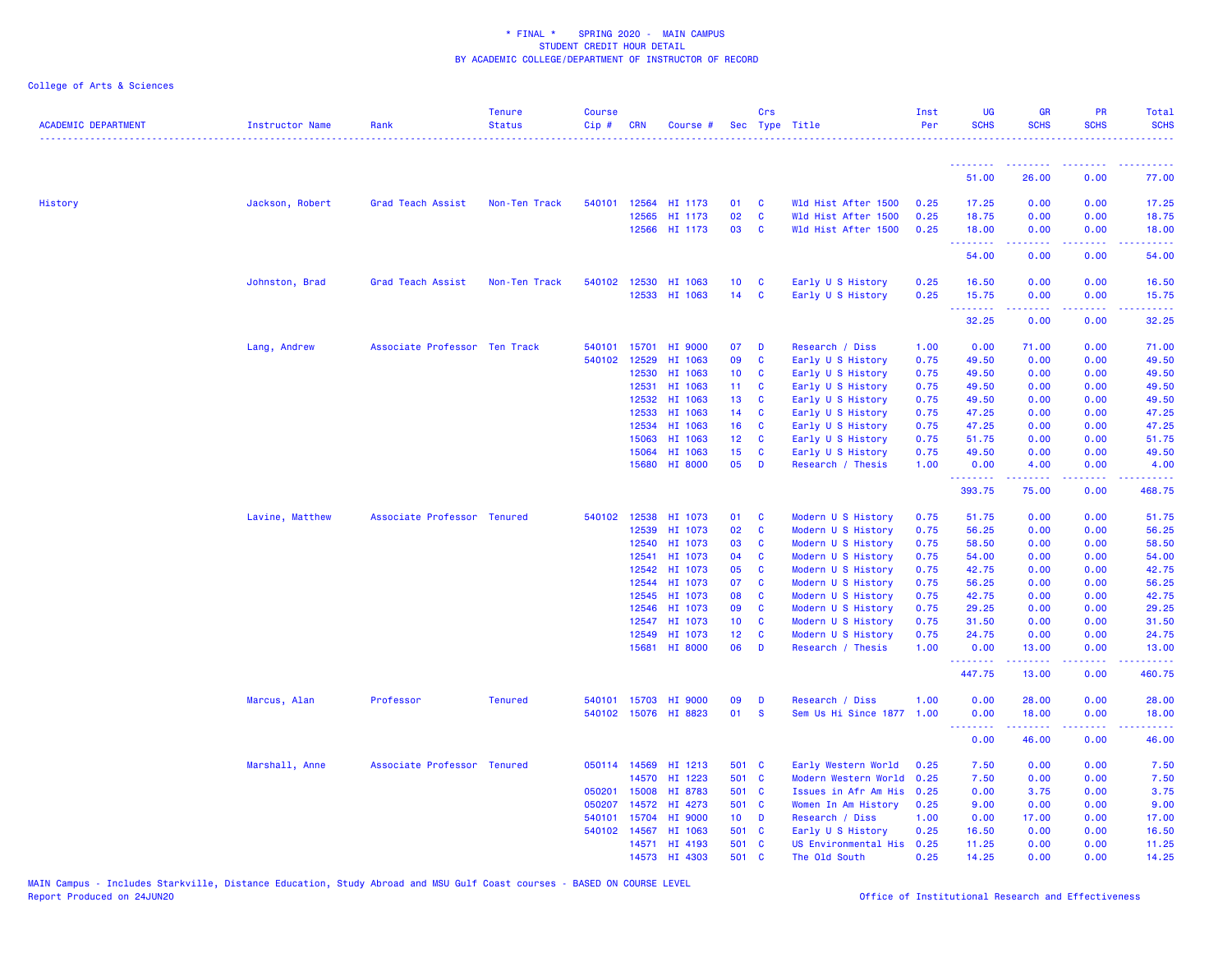| <b>ACADEMIC DEPARTMENT</b> | Instructor Name   | Rank                          | <b>Tenure</b><br><b>Status</b> | <b>Course</b><br>Cip# | <b>CRN</b>   | Course #                        |                   | Crs                     | Sec Type Title                              | Inst<br>Per  | <b>UG</b><br><b>SCHS</b> | <b>GR</b><br><b>SCHS</b>                                                                                                                                     | <b>PR</b><br><b>SCHS</b>            | Total<br><b>SCHS</b>                                                                                                                                                                     |
|----------------------------|-------------------|-------------------------------|--------------------------------|-----------------------|--------------|---------------------------------|-------------------|-------------------------|---------------------------------------------|--------------|--------------------------|--------------------------------------------------------------------------------------------------------------------------------------------------------------|-------------------------------------|------------------------------------------------------------------------------------------------------------------------------------------------------------------------------------------|
| History                    | Marshall, Anne    | Associate Professor Tenured   |                                |                       | 540102 15069 | HI 4303                         | 01                | C                       | The Old South                               | 1.00         | 54.00                    | 0.00                                                                                                                                                         | 0.00                                | 54.00                                                                                                                                                                                    |
|                            |                   |                               |                                |                       | 15683        | HI 8000                         | 08                | D                       | Research / Thesis                           | 1.00         | 0.00                     | 3.00                                                                                                                                                         | 0.00                                | 3.00                                                                                                                                                                                     |
|                            |                   |                               |                                |                       |              |                                 |                   |                         |                                             |              | .<br>120.00              | $\omega = \omega \left( \omega \right) \omega$<br>23.75                                                                                                      | $\sim$ $\sim$ $\sim$ $\sim$<br>0.00 | $\omega = \omega \omega + \omega$<br>143.75                                                                                                                                              |
|                            | McCaskill, Max    | Grad Teach Assist             | Non-Ten Track                  |                       |              | 050114 12577 HI 1223            | 06                | - C                     | Modern Western World 0.25                   |              | 17.25                    | 0.00                                                                                                                                                         | 0.00                                | 17.25                                                                                                                                                                                    |
|                            |                   |                               |                                |                       |              |                                 |                   |                         |                                             |              | <u>.</u><br>17.25        | 0.00                                                                                                                                                         | 0.00                                | 17.25                                                                                                                                                                                    |
|                            | McCourt, Patricia | Grad Teach Assist             | Non-Ten Track                  |                       | 540102 12532 | HI 1063                         | 13                | $\mathbf{C}$            | Early U S History                           | 0.25         | 16.50                    | 0.00                                                                                                                                                         | 0.00                                | 16.50                                                                                                                                                                                    |
|                            |                   |                               |                                |                       |              | 15064 HI 1063                   | 15 <sub>1</sub>   | $\overline{\mathbf{C}}$ | Early U S History                           | 0.25         | 16.50<br>.               | 0.00<br>$\frac{1}{2} \left( \frac{1}{2} \right) \left( \frac{1}{2} \right) \left( \frac{1}{2} \right) \left( \frac{1}{2} \right) \left( \frac{1}{2} \right)$ | 0.00<br>.                           | 16.50<br>.                                                                                                                                                                               |
|                            |                   |                               |                                |                       |              |                                 |                   |                         |                                             |              | 33.00                    | 0.00                                                                                                                                                         | 0.00                                | 33.00                                                                                                                                                                                    |
|                            | Messer, Peter     | Associate Professor Tenured   |                                | 540101                | 15705        | HI 9000                         | 11 <sub>1</sub>   | D                       | Research / Diss                             | 1.00         | 0.00                     | 7.00                                                                                                                                                         | 0.00                                | 7.00                                                                                                                                                                                     |
|                            |                   |                               |                                | 540102                | 15070        | HI 4333<br>15077 HI 8933        | 01<br>01          | <b>C</b><br><b>C</b>    | Native Amer His to 1<br>Col. & Rev. America | 1.00<br>1.00 | 42.00<br>0.00            | 0.00<br>24.00                                                                                                                                                | 0.00<br>0.00                        | 42.00<br>24.00                                                                                                                                                                           |
|                            |                   |                               |                                |                       |              |                                 |                   |                         |                                             |              | .                        | .                                                                                                                                                            | .                                   | .                                                                                                                                                                                        |
|                            |                   |                               |                                |                       |              |                                 |                   |                         |                                             |              | 42.00                    | 31.00                                                                                                                                                        | 0.00                                | 73.00                                                                                                                                                                                    |
|                            | Murphy, Michael   | Lecturer                      | Non-Ten Track                  | 050114                | 14570        | HI 1223                         | 501 C             |                         | Modern Western World 0.75                   |              | 22.50                    | 0.00                                                                                                                                                         | 0.00                                | 22.50                                                                                                                                                                                    |
|                            |                   |                               |                                | 050201                | 10009        | AAS 3023                        | 01                | <b>C</b>                | AfAm Hist since 1865                        | 1.00         | 45.00                    | 0.00                                                                                                                                                         | 0.00                                | 45.00                                                                                                                                                                                    |
|                            |                   |                               |                                |                       | 12583        | HI 3023                         | 01 C              |                         | AfAm History since 1 1.00                   |              | 60.00                    | 0.00                                                                                                                                                         | 0.00                                | 60.00                                                                                                                                                                                    |
|                            |                   |                               |                                |                       | 15008        | HI 8783                         | 501 C             |                         | Issues in Afr Am His                        | 0.75         | 0.00                     | 11.25                                                                                                                                                        | 0.00                                | 11.25                                                                                                                                                                                    |
|                            |                   |                               |                                |                       | 240102 12694 | IDS 4111                        | 01                | <b>C</b>                | Professional Seminar                        | 1.00         | 20.00                    | 0.00                                                                                                                                                         | 0.00                                | 20.00                                                                                                                                                                                    |
|                            |                   |                               |                                |                       | 540101 12584 | HI 3333                         | 01                | C                       | Mississippi History                         | 0.75         | 49.50                    | 0.00                                                                                                                                                         | 0.00                                | 49.50                                                                                                                                                                                    |
|                            |                   |                               |                                |                       | 12585        | HI 3333<br>540102 14573 HI 4303 | 02<br>501 C       | $\mathbf{C}$            | Mississippi History<br>The Old South        | 0.75<br>0.75 | 45.00<br>42.75           | 0.00<br>0.00                                                                                                                                                 | 0.00<br>0.00                        | 45.00<br>42.75                                                                                                                                                                           |
|                            |                   |                               |                                |                       |              |                                 |                   |                         |                                             |              | .<br>284.75              | بالمستمال<br>11.25                                                                                                                                           | 0.00                                | د د د د د د<br>296.00                                                                                                                                                                    |
|                            | Orsini, Davide    | Assistant Professor Ten Track |                                |                       | 540101 12600 | HI 8803                         | 03                | C                       | Graduate Colloquium                         | 1.00         | 0.00                     | 12.00                                                                                                                                                        | 0.00                                | 12.00                                                                                                                                                                                    |
|                            |                   |                               |                                |                       |              | 15073 HI 4673                   | 01                | <b>C</b>                | Europe 1789-1914                            | 1.00         | 66.00<br><u>.</u>        | 0.00<br><u>.</u>                                                                                                                                             | 0.00<br>. <b>.</b>                  | 66.00<br><u>.</u>                                                                                                                                                                        |
|                            |                   |                               |                                |                       |              |                                 |                   |                         |                                             |              | 66.00                    | 12.00                                                                                                                                                        | 0.00                                | 78.00                                                                                                                                                                                    |
|                            | Osman, Julia      | Associate Professor Tenured   |                                | 540101                | 12564        | HI 1173                         | 01                | <b>C</b>                | Wld Hist After 1500                         | 0.75         | 51.75                    | 0.00                                                                                                                                                         | 0.00                                | 51.75                                                                                                                                                                                    |
|                            |                   |                               |                                |                       | 12565        | HI 1173                         | 02                | $\mathbf{C}$            | Wld Hist After 1500                         | 0.75         | 56.25                    | 0.00                                                                                                                                                         | 0.00                                | 56.25                                                                                                                                                                                    |
|                            |                   |                               |                                |                       | 12566        | HI 1173                         | 03                | <b>C</b>                | Wld Hist After 1500                         | 0.75         | 54.00                    | 0.00                                                                                                                                                         | 0.00                                | 54.00                                                                                                                                                                                    |
|                            |                   |                               |                                |                       | 12567        | HI 1173                         | 04                | <b>C</b>                | Wld Hist After 1500                         | 0.75         | 40.50                    | 0.00                                                                                                                                                         | 0.00                                | 40.50                                                                                                                                                                                    |
|                            |                   |                               |                                |                       | 12568        | HI 1173                         | 05                | $\mathbf{C}$            | Wld Hist After 1500                         | 0.75         | 54.00                    | 0.00                                                                                                                                                         | 0.00                                | 54.00                                                                                                                                                                                    |
|                            |                   |                               |                                |                       | 12569        | HI 1173                         | 06                | $\mathbf{C}$            | Wld Hist After 1500                         | 0.75         | 45.00<br>.               | 0.00<br>$\frac{1}{2} \left( \frac{1}{2} \right) \left( \frac{1}{2} \right) \left( \frac{1}{2} \right) \left( \frac{1}{2} \right) \left( \frac{1}{2} \right)$ | 0.00<br>22222                       | 45.00<br>.                                                                                                                                                                               |
|                            |                   |                               |                                |                       |              |                                 |                   |                         |                                             |              | 301.50                   | 0.00                                                                                                                                                         | 0.00                                | 301.50                                                                                                                                                                                   |
|                            | Peaple, Matthew   | Lecturer                      | Non-Ten Track                  | 240101                | 12611        | <b>HON 1163</b>                 | H <sub>02</sub> S |                         | The Quest I                                 | 1.00         | 30.00                    | 0.00                                                                                                                                                         | 0.00                                | 30.00                                                                                                                                                                                    |
|                            |                   |                               |                                |                       |              | 540102 14568 HI 1073            | 501 C             |                         | Modern U S History                          | 0.75         | 78.75<br>.               | 0.00<br>$- - - - -$                                                                                                                                          | 0.00<br>.                           | 78.75<br>$\frac{1}{2} \left( \frac{1}{2} \right) \left( \frac{1}{2} \right) \left( \frac{1}{2} \right) \left( \frac{1}{2} \right) \left( \frac{1}{2} \right) \left( \frac{1}{2} \right)$ |
|                            |                   |                               |                                |                       |              |                                 |                   |                         |                                             |              | 108.75                   | 0.00                                                                                                                                                         | 0.00                                | 108.75                                                                                                                                                                                   |
|                            | Reynolds, Ryan    | Grad Teach Assist             | Non-Ten Track                  |                       |              | 050114 12572 HI 1223            | 01                | $\mathbf{C}$            | Modern Western World 0.25                   |              | 12.00                    | 0.00                                                                                                                                                         | 0.00                                | 12.00                                                                                                                                                                                    |
|                            |                   |                               |                                |                       |              | 12576 HI 1223                   | 05                | $\mathbf{C}$            | Modern Western World 0.25                   |              | 15.00                    | 0.00                                                                                                                                                         | 0.00                                | 15.00                                                                                                                                                                                    |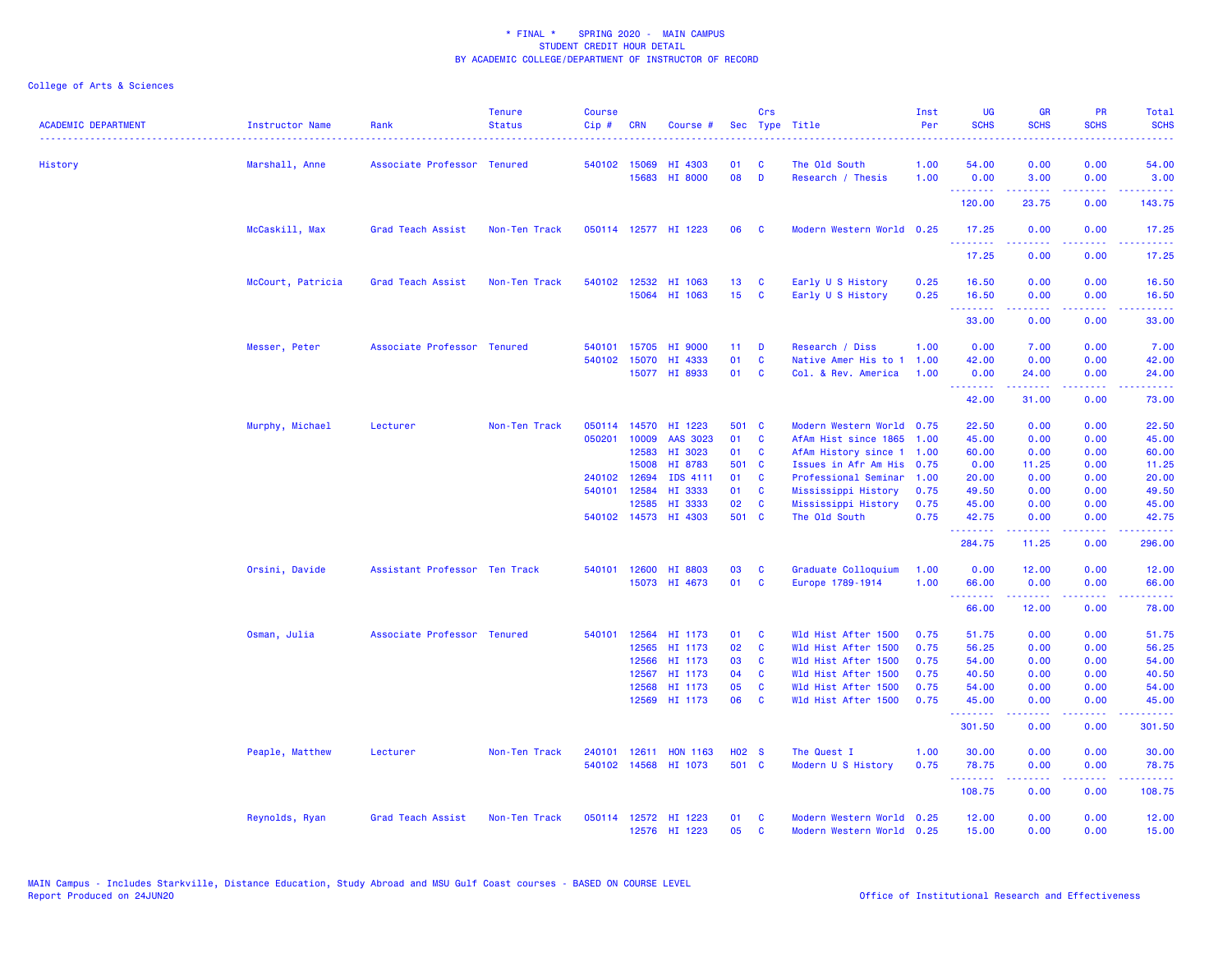| <b>ACADEMIC DEPARTMENT</b> | Instructor Name     | Rank                          | <b>Tenure</b><br><b>Status</b> | <b>Course</b><br>Cip# | <b>CRN</b>   | Course #                 |                 | Crs                      | Sec Type Title                           | Inst<br>Per  | <b>UG</b><br><b>SCHS</b> | <b>GR</b><br><b>SCHS</b>                                                                                                          | PR<br><b>SCHS</b> | Total<br><b>SCHS</b> |
|----------------------------|---------------------|-------------------------------|--------------------------------|-----------------------|--------------|--------------------------|-----------------|--------------------------|------------------------------------------|--------------|--------------------------|-----------------------------------------------------------------------------------------------------------------------------------|-------------------|----------------------|
|                            |                     |                               |                                |                       |              |                          |                 |                          |                                          |              | <u> - - - - - - - -</u>  |                                                                                                                                   |                   |                      |
|                            |                     |                               |                                |                       |              |                          |                 |                          |                                          |              | 27.00                    | 0.00                                                                                                                              | 0.00              | 27.00                |
| History                    | Ridner, Judith      | Professor                     | <b>Tenured</b>                 |                       | 540101 12588 | HI 3903                  | 01 C            |                          | Hist & Hist Meth                         | 1.00         | 45.00                    | 0.00                                                                                                                              | 0.00              | 45.00                |
|                            |                     |                               |                                |                       | 15007        | HI 3903                  | 501 C           |                          | Hist & Hist Meth                         | 1.00         | 6.00                     | 0.00                                                                                                                              | 0.00              | 6.00                 |
|                            |                     |                               |                                |                       | 540102 12522 | HI 1063                  | 01 C            |                          | Early U S History-SI 0.75                |              | 49.50                    | 0.00                                                                                                                              | 0.00              | 49.50                |
|                            |                     |                               |                                |                       | 12523        | HI 1063                  | 02              | $\mathbf{C}$             | Early U S History-SI 0.75                |              | 40.50                    | 0.00                                                                                                                              | 0.00              | 40.50                |
|                            |                     |                               |                                |                       | 12524        | HI 1063                  | 03              | $\mathbf{C}$             | Early U S History-SI 0.75                |              | 49.50                    | 0.00                                                                                                                              | 0.00              | 49.50                |
|                            |                     |                               |                                |                       | 12525        | HI 1063                  | 04              | <b>C</b>                 | Early U S History-SI 0.75                |              | 45.00                    | 0.00                                                                                                                              | 0.00              | 45.00                |
|                            |                     |                               |                                |                       | 12526        | HI 1063                  | 05              | <b>C</b>                 | Early U S History-SI 0.75                |              | 47.25                    | 0.00                                                                                                                              | 0.00              | 47.25                |
|                            |                     |                               |                                |                       | 12527        | HI 1063                  | 06              | $\mathbf{C}$             | Early U S History-SI 0.75                |              | 40.50                    | 0.00                                                                                                                              | 0.00              | 40.50                |
|                            |                     |                               |                                |                       | 12528        | HI 1063                  | 08              | $\mathbf{C}$             | Early U S History-SI 0.75                |              | 49.50                    | 0.00                                                                                                                              | 0.00              | 49.50                |
|                            |                     |                               |                                |                       | 15062        | HI 1063                  | 07              | C                        | Early U S History-SI 0.75                |              | 54.00                    | 0.00                                                                                                                              | 0.00              | 54.00                |
|                            |                     |                               |                                |                       | 15687        | <b>HI 8000</b>           | 12 <sup>2</sup> | <b>D</b>                 | Research / Thesis                        | 1.00         | 0.00<br>.                | 4.00<br>.                                                                                                                         | 0.00<br>المالمات  | 4.00<br>.            |
|                            |                     |                               |                                |                       |              |                          |                 |                          |                                          |              | 426.75                   | 4.00                                                                                                                              | 0.00              | 430.75               |
|                            | Robinson, Morgan    | Assistant Professor Ten Track |                                | 050201                | 10011        | AAS 4793                 | 01              | $\mathbf{C}$             | Modern Africa                            | 1.00         | 57.00                    | 0.00                                                                                                                              | 0.00              | 57.00                |
|                            |                     |                               |                                |                       | 12596        | HI 4793                  | 01              | <b>C</b>                 | Modern Africa                            | 1.00         | 42.00                    | 0.00                                                                                                                              | 0.00              | 42.00                |
|                            |                     |                               |                                |                       |              | 540101 15074 HI 8803     | 02              | <b>C</b>                 | Graduate Colloquium                      | 1.00         | 0.00                     | 24.00                                                                                                                             | 0.00              | 24.00                |
|                            |                     |                               |                                |                       |              |                          |                 |                          |                                          |              | --------                 | . <u>.</u>                                                                                                                        | .                 | .                    |
|                            |                     |                               |                                |                       |              |                          |                 |                          |                                          |              | 99.00                    | 24.00                                                                                                                             | 0.00              | 123.00               |
|                            | Scott, John         | Grad Teach Assist             | Non-Ten Track                  | 540101                | 12584        | HI 3333                  | 01              | $\mathbf{C}$             | Mississippi History                      | 0.25         | 16.50                    | 0.00                                                                                                                              | 0.00              | 16.50                |
|                            |                     |                               |                                |                       |              | 12585 HI 3333            | 02              | $\mathbf{C}$             | Mississippi History                      | 0.25         | 15.00                    | 0.00                                                                                                                              | 0.00              | 15.00                |
|                            |                     |                               |                                |                       |              |                          |                 |                          |                                          |              | .<br>31.50               | 0.00                                                                                                                              | 0.00              | 31.50                |
|                            | Shope, James        | Grad Teach Assist             | Non-Ten Track                  |                       | 540102 12553 | HI 1073                  | 16              | <b>C</b>                 | Modern U S History                       | 0.25         | 12.00                    | 0.00                                                                                                                              | 0.00              | 12.00                |
|                            |                     |                               |                                |                       |              | 12554 HI 1073            | 17 <sub>C</sub> |                          | Modern U S History                       | 0.25         | 12.75                    | 0.00                                                                                                                              | 0.00              | 12.75                |
|                            |                     |                               |                                |                       |              |                          |                 |                          |                                          |              | ---------<br>24.75       | .<br>0.00                                                                                                                         | .<br>0.00         | <u>.</u><br>24.75    |
|                            |                     |                               |                                |                       |              |                          |                 |                          |                                          |              |                          |                                                                                                                                   |                   |                      |
|                            | Sivels, Xavier      | Grad Teach Assist             | Non-Ten Track                  |                       | 540102 12540 | HI 1073<br>12542 HI 1073 | 03<br>05        | $\mathbf{C}$<br><b>C</b> | Modern U S History<br>Modern U S History | 0.25<br>0.25 | 19.50                    | 0.00<br>0.00                                                                                                                      | 0.00<br>0.00      | 19.50<br>14.25       |
|                            |                     |                               |                                |                       |              |                          |                 |                          |                                          |              | 14.25<br><u>.</u>        | .                                                                                                                                 | لأعامي            |                      |
|                            |                     |                               |                                |                       |              |                          |                 |                          |                                          |              | 33.75                    | 0.00                                                                                                                              | 0.00              | 33.75                |
|                            | Smith, Nathan       | Grad Teach Assist             | Non-Ten Track                  | 540102                | 12539        | HI 1073                  | 02              | $\mathbf{C}$             | Modern U S History                       | 0.25         | 18.75                    | 0.00                                                                                                                              | 0.00              | 18.75                |
|                            |                     |                               |                                |                       | 12541        | HI 1073                  | 04              | $\mathbf{C}$             | Modern U S History                       | 0.25         | 18.00                    | 0.00                                                                                                                              | 0.00              | 18.00                |
|                            |                     |                               |                                |                       | 12546        | HI 1073                  | 09              | C                        | Modern U S History                       | 0.25         | 9.75                     | 0.00                                                                                                                              | 0.00              | 9.75                 |
|                            |                     |                               |                                |                       | 12560        | HI 1073                  | 23              | $\mathbf{C}$             | Modern U S History                       | 0.25         | 18.00                    | 0.00                                                                                                                              | 0.00              | 18.00                |
|                            |                     |                               |                                |                       |              |                          |                 |                          |                                          |              | <u>.</u><br>64.50        | $\frac{1}{2} \left( \frac{1}{2} \right) \left( \frac{1}{2} \right) \left( \frac{1}{2} \right) \left( \frac{1}{2} \right)$<br>0.00 | .<br>0.00         | .<br>64.50           |
|                            | Sneed, Kymara       | Grad Teach Assist             | Non-Ten Track                  | 540102                | 12525        | HI 1063                  | 04              | <b>C</b>                 | Early U S History-SI 0.25                |              | 15.00                    | 0.00                                                                                                                              | 0.00              | 15.00                |
|                            |                     |                               |                                |                       | 12528        | HI 1063                  | 08              | $\mathbf{C}$             | Early U S History-SI 0.25                |              | 16.50                    | 0.00                                                                                                                              | 0.00              | 16.50                |
|                            |                     |                               |                                |                       |              |                          |                 |                          |                                          |              | .                        | $\frac{1}{2} \left( \frac{1}{2} \right) \left( \frac{1}{2} \right) \left( \frac{1}{2} \right) \left( \frac{1}{2} \right)$         | .                 | . <u>.</u> .         |
|                            |                     |                               |                                |                       |              |                          |                 |                          |                                          |              | 31.50                    | 0.00                                                                                                                              | 0.00              | 31.50                |
|                            | Snyder, Christopher | Professor                     | <b>Tenured</b>                 |                       | 240101 12615 | <b>HON 1173</b>          | $H03$ S         |                          | The Quest II                             | 1.00         | 30.00                    | 0.00                                                                                                                              | 0.00              | 30.00                |
|                            |                     |                               |                                |                       | 12642        | <b>HON 4093</b>          | <b>HO7 E</b>    |                          | <b>Honors Thesis</b>                     | 1.00         | 3.00                     | 0.00                                                                                                                              | 0.00              | 3.00                 |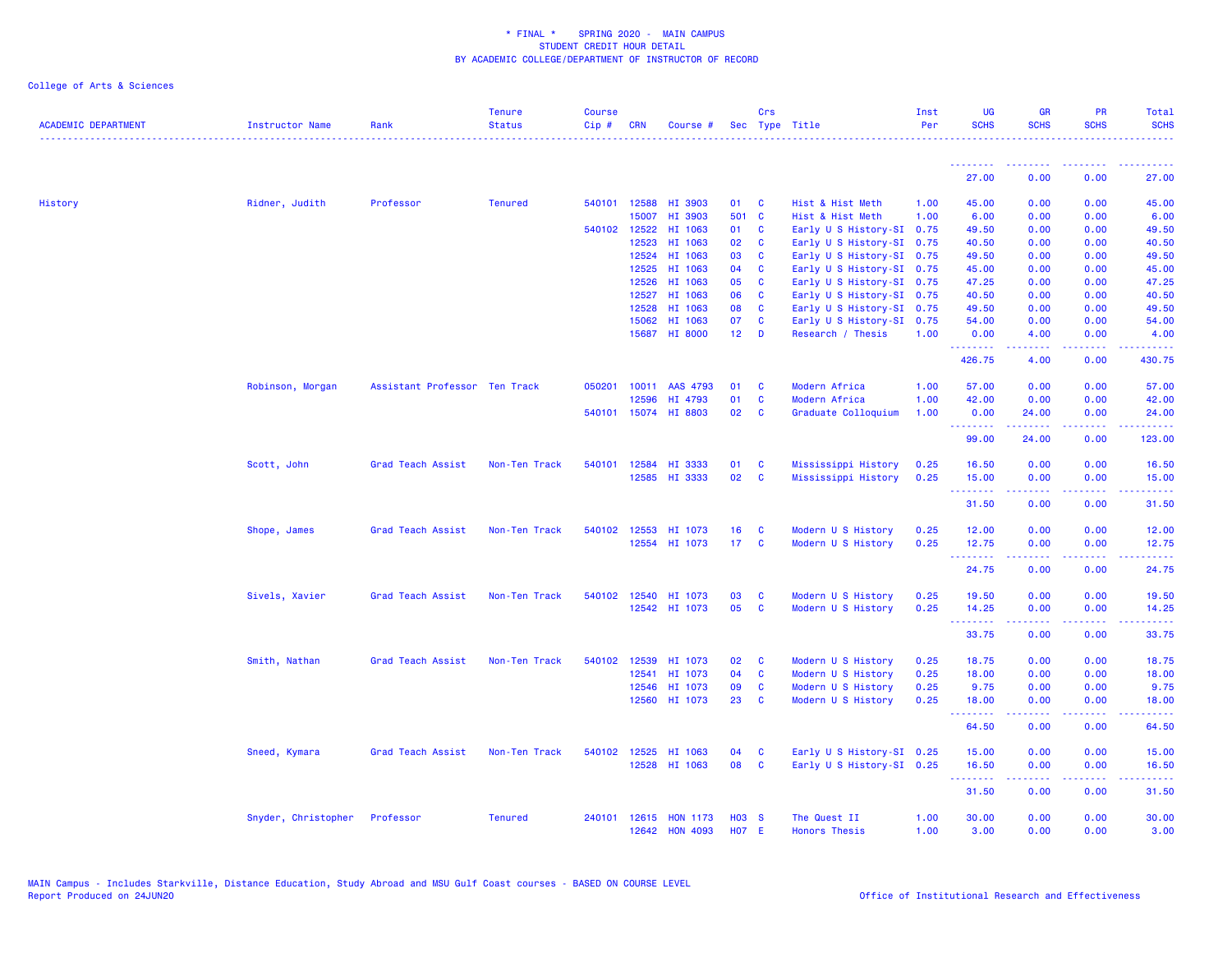College of Arts & Sciences

| <b>ACADEMIC DEPARTMENT</b>                        | Instructor Name              | Rank                          | <b>Tenure</b><br><b>Status</b> | <b>Course</b><br>$Cip$ # | <b>CRN</b>     | Course #             |                 | Crs            | Sec Type Title                             | Inst<br>Per  | <b>UG</b><br><b>SCHS</b>         | <b>GR</b><br><b>SCHS</b>    | PR<br><b>SCHS</b>                            | Total<br><b>SCHS</b>  |
|---------------------------------------------------|------------------------------|-------------------------------|--------------------------------|--------------------------|----------------|----------------------|-----------------|----------------|--------------------------------------------|--------------|----------------------------------|-----------------------------|----------------------------------------------|-----------------------|
|                                                   |                              |                               |                                |                          |                |                      |                 |                |                                            |              |                                  |                             | --------                                     | <u>.</u>              |
|                                                   |                              |                               |                                |                          |                |                      |                 |                |                                            |              | --------<br>33.00                | .<br>0.00                   | 0.00                                         | 33.00                 |
| History                                           | Spencer, Thomas              | Grad Teach Assist             | Non-Ten Track                  |                          |                | 540102 12527 HI 1063 | 06              | <b>C</b>       | Early U S History-SI 0.25                  |              | 13.50                            | 0.00                        | 0.00                                         | 13.50                 |
|                                                   |                              |                               |                                |                          |                | 15062 HI 1063        | 07 C            |                | Early U S History-SI 0.25                  |              | 18.00<br>.                       | 0.00                        | 0.00                                         | 18.00                 |
|                                                   |                              |                               |                                |                          |                |                      |                 |                |                                            |              | 31.50                            | 0.00                        | 0.00                                         | 31.50                 |
|                                                   | Thompson, Courtney           | Assistant Professor Ten Track |                                | 050207<br>540101         | 12592<br>12602 | HI 4273<br>HI 8803   | 01 C<br>05      | $\mathbf{C}$   | Women In Am History<br>Graduate Colloquium | 1.00<br>1.00 | 57.00<br>0.00                    | 0.00<br>12.00               | 0.00<br>0.00                                 | 57.00<br>12.00        |
|                                                   |                              |                               |                                |                          |                | 15710 HI 9000        | 16              | <b>D</b>       | Research / Diss                            | 1.00         | 0.00                             | 4.00                        | 0.00                                         | 4.00                  |
|                                                   |                              |                               |                                |                          |                |                      |                 |                |                                            |              | --------<br>57.00                | --------<br>16.00           | <b><i><u><u> - - - -</u></u></i></b><br>0.00 | <b></b><br>73.00      |
|                                                   | Thompson, Joseph             | Assistant Professor Ten Track |                                |                          |                | 540101 15711 HI 9000 | 17 <sub>1</sub> | $\blacksquare$ | Research / Diss                            | 1.00         | 0.00                             | 16.00                       | 0.00                                         | 16.00                 |
|                                                   |                              |                               |                                |                          | 540102 15066   | HI 4173              | 01              | $\mathbf{C}$   | U S Hist Since 1945                        | 1.00         | 60.00                            | 0.00                        | 0.00                                         | 60.00                 |
|                                                   |                              |                               |                                |                          |                | 540199 15770 HI 2990 | 01 C            |                | Special Topic In HI                        | 1.00         | 93.00<br>.                       | 0.00                        | 0.00                                         | 93.00                 |
|                                                   |                              |                               |                                |                          |                |                      |                 |                |                                            |              | 153.00                           | 16.00                       | 0.00                                         | 169.00                |
|                                                   | Trzaskowski, Niklas Lecturer |                               | Non-Ten Track                  | 050207                   |                | 14572 HI 4273        | 501 C           |                | Women In Am History                        | 0.75         | 27.00                            | 0.00                        | 0.00                                         | 27.00                 |
|                                                   |                              |                               |                                |                          | 540102 14568   | HI 1073              | 501 C           |                | Modern U S History                         | 0.25         | 26.25                            | 0.00                        | 0.00                                         | 26.25                 |
|                                                   |                              |                               |                                |                          |                | 14571 HI 4193        | 501 C           |                | US Environmental His 0.75                  |              | 33.75<br><u>.</u> .              | 0.00<br>.                   | 0.00<br>a a a a al                           | 33.75<br>.            |
|                                                   |                              |                               |                                |                          |                |                      |                 |                |                                            |              | 87.00                            | 0.00                        | 0.00                                         | 87.00                 |
|                                                   | Wooley, Scott                | Grad Teach Assist             | Non-Ten Track                  |                          |                | 050114 12574 HI 1223 | 03              | - C            | Modern Western World 0.25                  |              | 8.25                             | 0.00                        | 0.00                                         | 8.25                  |
|                                                   |                              |                               |                                |                          |                | 12575 HI 1223        | 04 C            |                | Modern Western World 0.25                  |              | 18.75<br><u> - - - - - - - -</u> | 0.00                        | 0.00                                         | 18.75                 |
|                                                   |                              |                               |                                |                          |                |                      |                 |                |                                            |              | 27.00                            | 0.00                        | 0.00                                         | 27.00                 |
|                                                   | Zubovich, Yevgeny            | Assistant Professor Ten Track |                                |                          | 540101 15528   | HI 4990              | 02 C            |                | Special Topic In HI                        | 1.00         | 24.00                            | 0.00                        | 0.00                                         | 24.00                 |
|                                                   |                              |                               |                                |                          | 540102 12550   | HI 1073              | 13 <sup>7</sup> | <b>C</b>       | Modern U S History                         | 0.75         | 45.00                            | 0.00                        | 0.00                                         | 45.00                 |
|                                                   |                              |                               |                                |                          | 12551<br>12552 | HI 1073<br>HI 1073   | $14$ C<br>15C   |                | Modern U S History<br>Modern U S History   | 0.75<br>0.75 | 54.00<br>40.50                   | 0.00<br>0.00                | 0.00<br>0.00                                 | 54.00<br>40.50        |
|                                                   |                              |                               |                                |                          | 12553          | HI 1073              | 16 <sup>1</sup> | $\mathbf{C}$   | Modern U S History                         | 0.75         | 36.00                            | 0.00                        | 0.00                                         | 36.00                 |
|                                                   |                              |                               |                                |                          | 12554          | HI 1073              | 17C             |                | Modern U S History                         | 0.75         | 38.25                            | 0.00                        | 0.00                                         | 38.25                 |
|                                                   |                              |                               |                                |                          | 12555          | HI 1073              | 18 C            |                | Modern U S History                         | 0.75         | 29.25                            | 0.00                        | 0.00                                         | 29.25                 |
|                                                   |                              |                               |                                |                          | 12556          | HI 1073              | 19C             |                | Modern U S History                         | 0.75         | 54.00                            | 0.00                        | 0.00                                         | 54.00                 |
|                                                   |                              |                               |                                |                          | 12558          | HI 1073              | 21              | $\mathbf{C}$   | Modern U S History                         | 0.75         | 51.75                            | 0.00                        | 0.00                                         | 51.75                 |
|                                                   |                              |                               |                                |                          | 12559          | HI 1073              | 22              | <b>C</b>       | Modern U S History                         | 0.75         | 56.25                            | 0.00                        | 0.00                                         | 56.25                 |
|                                                   |                              |                               |                                |                          | 12560          | HI 1073              | 23              | <b>C</b>       | Modern U S History                         | 0.75         | 54.00                            | 0.00                        | 0.00                                         | 54.00                 |
|                                                   |                              |                               |                                |                          |                | 12561 HI 1073        | $24$ C          |                | Modern U S History                         | 0.75         | 54.00                            | 0.00                        | 0.00                                         | 54.00                 |
|                                                   |                              |                               |                                |                          |                |                      |                 |                |                                            |              | 537.00                           | 0.00                        | 0.00                                         | 537.00                |
| ======================================<br>History |                              |                               |                                |                          |                |                      |                 |                |                                            |              | ========<br>4589.00              | ======== ========<br>448.00 | 0.00                                         | ==========<br>5037.00 |

===================================

======== ======== ======== ==========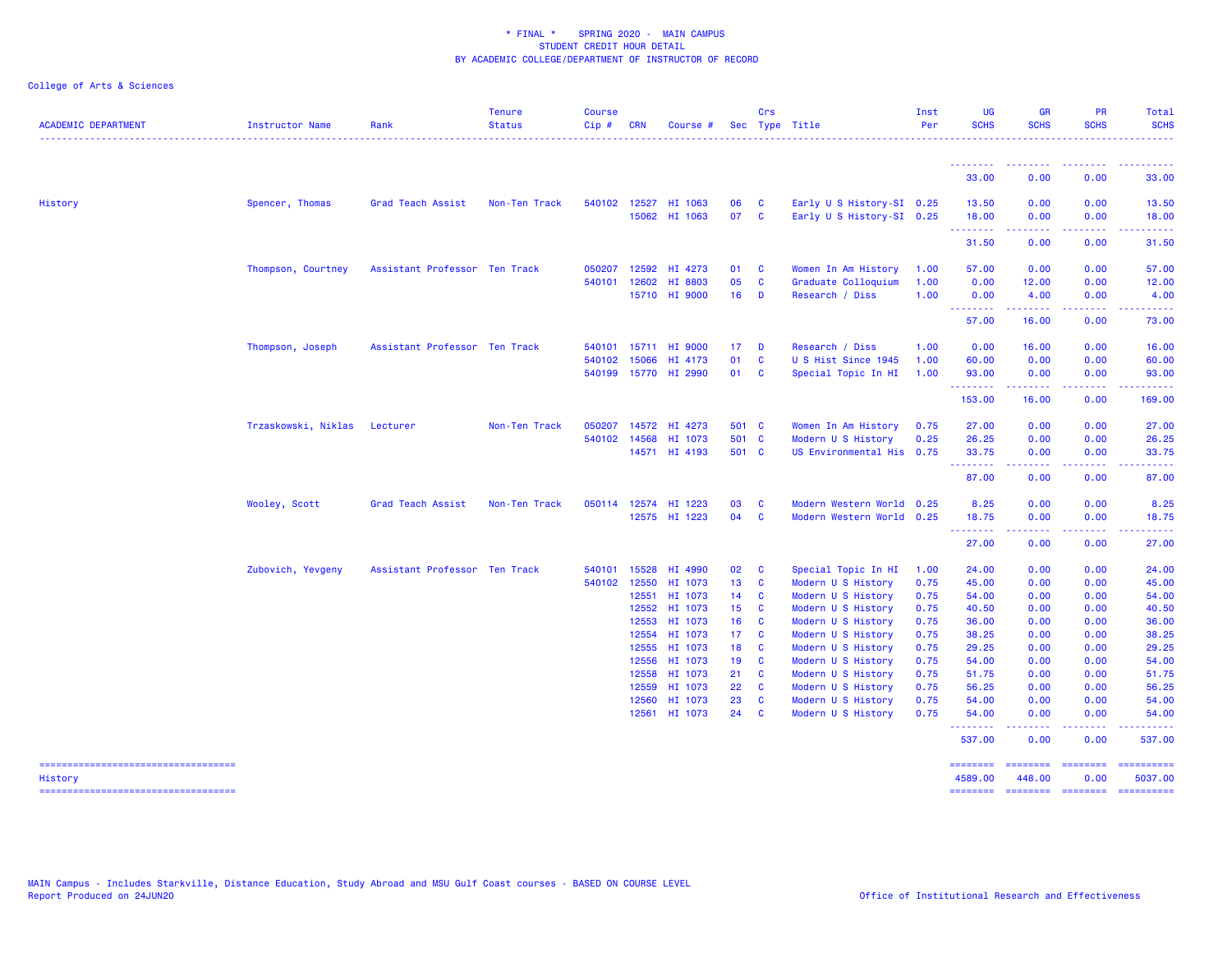| <b>ACADEMIC DEPARTMENT</b> | Instructor Name                                        | Rank                              | <b>Tenure</b><br><b>Status</b> | <b>Course</b><br>Cip# | <b>CRN</b>     | Course #             |                 | Crs         | Sec Type Title                             | Inst<br>Per  | <b>UG</b><br><b>SCHS</b> | <b>GR</b><br><b>SCHS</b>                                                                                                                                     | <b>PR</b><br><b>SCHS</b>            | <b>Total</b><br><b>SCHS</b>                                                                                                                                    |
|----------------------------|--------------------------------------------------------|-----------------------------------|--------------------------------|-----------------------|----------------|----------------------|-----------------|-------------|--------------------------------------------|--------------|--------------------------|--------------------------------------------------------------------------------------------------------------------------------------------------------------|-------------------------------------|----------------------------------------------------------------------------------------------------------------------------------------------------------------|
| Mathematics & Statistics   | Ampong, Osei Akoto                                     | Grad Teach Assist                 | Non-Ten Track                  |                       | 270101 12868   | MA 1613              | 08              | <b>C</b>    | Cal Bus & Life Sc I                        | 0.95         | 105.45                   | 0.00                                                                                                                                                         | 0.00                                | 105.45                                                                                                                                                         |
|                            |                                                        |                                   |                                |                       |                |                      |                 |             |                                            |              | 105.45                   | 0.00                                                                                                                                                         | 0.00                                | 105.45                                                                                                                                                         |
|                            | Ballamoole, Snehalat Clinical Assist Pro Non-Ten Track |                                   |                                | 270101                | 16618          | MA 2743              | 10 <sup>1</sup> | C           | Calculus IV                                | 1.00         | 114.00                   | 0.00                                                                                                                                                         | 0.00                                | 114.00                                                                                                                                                         |
|                            |                                                        |                                   |                                |                       | 270102 12925   | MA 3113              | 01              | C           | Intro Linear Algebra                       | 1.00         | 129.00                   | 0.00                                                                                                                                                         | 0.00                                | 129.00                                                                                                                                                         |
|                            |                                                        |                                   |                                |                       | 12926          | MA 3113              | 02              | C           | Intro Linear Algebra                       | 1.00         | 99.00                    | 0.00                                                                                                                                                         | 0.00                                | 99.00                                                                                                                                                          |
|                            |                                                        |                                   |                                |                       |                | 12927 MA 3113        | 03              | <b>C</b>    | Intro Linear Algebra                       | 1.00         | 132.00<br>.              | 0.00<br>$\frac{1}{2} \left( \frac{1}{2} \right) \left( \frac{1}{2} \right) \left( \frac{1}{2} \right) \left( \frac{1}{2} \right)$                            | 0.00<br>.                           | 132.00<br>$\frac{1}{2} \left( \frac{1}{2} \right) \left( \frac{1}{2} \right) \left( \frac{1}{2} \right) \left( \frac{1}{2} \right) \left( \frac{1}{2} \right)$ |
|                            |                                                        |                                   |                                |                       |                |                      |                 |             |                                            |              | 474.00                   | 0.00                                                                                                                                                         | 0.00                                | 474.00                                                                                                                                                         |
|                            | Banik, Robert                                          | Instructor                        | Non-Ten Track                  | 270101                | 12940          | MA 3253              | 01              | C           | Diff Equations                             | 1.00         | 198.00                   | 0.00                                                                                                                                                         | 0.00                                | 198.00                                                                                                                                                         |
|                            |                                                        |                                   |                                |                       | 12941          | MA 3253              | 02              | $\mathbf c$ | Diff Equations                             | 1.00         | 132.00                   | 0.00                                                                                                                                                         | 0.00                                | 132.00                                                                                                                                                         |
|                            |                                                        |                                   |                                |                       | 12942          | MA 3253              | 03              | C           | Diff Equations                             | 1.00         | 135.00                   | 0.00                                                                                                                                                         | 0.00                                | 135.00                                                                                                                                                         |
|                            |                                                        |                                   |                                |                       | 12943          | MA 3253              | 04              | C           | Diff Equations                             | 1.00         | 132.00                   | 0.00                                                                                                                                                         | 0.00                                | 132.00                                                                                                                                                         |
|                            |                                                        |                                   |                                |                       |                | 12944 MA 3253        | 05              | C           | Diff Equations                             | 1.00         | 504.00<br>.              | 0.00<br>.                                                                                                                                                    | 0.00<br>$\sim$ $\sim$ $\sim$ $\sim$ | 504.00                                                                                                                                                         |
|                            |                                                        |                                   |                                |                       |                |                      |                 |             |                                            |              | 1101.00                  | 0.00                                                                                                                                                         | 0.00                                | 1101.00                                                                                                                                                        |
|                            | Barber, Rachel                                         | Grad Teach Assist                 | Non-Ten Track                  |                       |                | 270101 12863 MA 1613 | 03              | <b>C</b>    | Cal Bus & Life Sc I                        | 0.95         | 122.55                   | 0.00                                                                                                                                                         | 0.00                                | 122.55                                                                                                                                                         |
|                            |                                                        |                                   |                                |                       |                |                      |                 |             |                                            |              | .<br>122.55              | .<br>0.00                                                                                                                                                    | -----<br>0.00                       | .<br>122.55                                                                                                                                                    |
|                            | Bashford, Hannah                                       | Lecturer                          | Non-Ten Track                  | 270101                | 12843          | MA 1323              | 02              | C           | Trigonometry                               | 1.00         | 321.00                   | 0.00                                                                                                                                                         | 0.00                                | 321.00                                                                                                                                                         |
|                            |                                                        |                                   |                                |                       | 12844          | MA 1323              | 03              | C           | Trigonometry                               | 1.00         | 132.00                   | 0.00                                                                                                                                                         | 0.00                                | 132.00                                                                                                                                                         |
|                            |                                                        |                                   |                                |                       | 12850          | MA 1323              | 09              | C           | Trigonometry                               | 1.00         | 132.00                   | 0.00                                                                                                                                                         | 0.00                                | 132.00                                                                                                                                                         |
|                            |                                                        |                                   |                                |                       | 14629          | MA 1613              | 501 C           |             | Cal Bus & Life Sc I                        | 1.00         | 54.00                    | 0.00                                                                                                                                                         | 0.00                                | 54.00                                                                                                                                                          |
|                            |                                                        |                                   |                                |                       | 270102 12823   | MA 1313              | 04              | C           | College Algebra                            | 1.00         | 303.00<br>.              | 0.00<br>$\frac{1}{2} \left( \frac{1}{2} \right) \left( \frac{1}{2} \right) \left( \frac{1}{2} \right) \left( \frac{1}{2} \right) \left( \frac{1}{2} \right)$ | 0.00<br>.                           | 303.00<br>$-1 - 1 - 1 - 1$                                                                                                                                     |
|                            |                                                        |                                   |                                |                       |                |                      |                 |             |                                            |              | 942.00                   | 0.00                                                                                                                                                         | 0.00                                | 942.00                                                                                                                                                         |
|                            | Beckman, Jennifer                                      | Instructor                        | Non-Ten Track                  | 270501                | 12935          | MA 3123              | 01              | B           | Intro to Stat. Inf                         | 1.00         | 54.00                    | 0.00                                                                                                                                                         | 0.00                                | 54.00                                                                                                                                                          |
|                            |                                                        |                                   |                                |                       | 12936          | MA 3123              | 02              | B           | Intro to Stat. Inf                         | 1.00         | 66.00                    | 0.00                                                                                                                                                         | 0.00                                | 66.00                                                                                                                                                          |
|                            |                                                        |                                   |                                |                       | 12937          | MA 3123              | 03              | B           | Intro to Stat. Inf                         | 1.00         | 135.00                   | 0.00                                                                                                                                                         | 0.00                                | 135.00                                                                                                                                                         |
|                            |                                                        |                                   |                                |                       | 12938          | MA 3123              | 04              | B           | Intro to Stat. Inf                         | 1.00         | 66.00                    | 0.00                                                                                                                                                         | 0.00                                | 66.00                                                                                                                                                          |
|                            |                                                        |                                   |                                |                       | 13899<br>13900 | ST 3123<br>ST 3123   | 01<br>02        | B<br>B      | Intro to Stat. Inf.                        | 1.00         | 81.00<br>66.00           | 0.00                                                                                                                                                         | 0.00                                | 81.00<br>66.00                                                                                                                                                 |
|                            |                                                        |                                   |                                |                       | 13901          | ST 3123              | 03              | B           | Intro to Stat. Inf.<br>Intro to Stat. Inf. | 1.00<br>1.00 | 309.00                   | 0.00<br>0.00                                                                                                                                                 | 0.00<br>0.00                        | 309.00                                                                                                                                                         |
|                            |                                                        |                                   |                                |                       | 13902          | ST 3123              | 04              | B           | Intro to Stat. Inf.                        | 1.00         | 66.00                    | 0.00                                                                                                                                                         | 0.00                                | 66.00                                                                                                                                                          |
|                            |                                                        |                                   |                                |                       | 14631          | MA 3123              | 501 B           |             | Intro to Stat. Inf                         | 1.00         | 18.00                    | 0.00                                                                                                                                                         | 0.00                                | 18.00                                                                                                                                                          |
|                            |                                                        |                                   |                                |                       |                | 14711 ST 3123        | 501 B           |             | Intro to Stat. Inf.                        | 1.00         | 24.00                    | 0.00                                                                                                                                                         | 0.00                                | 24.00                                                                                                                                                          |
|                            |                                                        |                                   |                                |                       |                |                      |                 |             |                                            |              | .<br>885.00              | $\frac{1}{2} \left( \frac{1}{2} \right) \left( \frac{1}{2} \right) \left( \frac{1}{2} \right) \left( \frac{1}{2} \right) \left( \frac{1}{2} \right)$<br>0.00 | .<br>0.00                           | 2.2.2.2.2.<br>885.00                                                                                                                                           |
|                            | Calvert, Velinda                                       | Clinical Assist Pro Non-Ten Track |                                | 270102                | 12929          | MA 3113              | 05              | C           | Intro Linear Algebra                       | 1.00         | 129.00                   | 0.00                                                                                                                                                         | 0.00                                | 129.00                                                                                                                                                         |
|                            |                                                        |                                   |                                |                       | 12930          | MA 3113              | 06              | C           | Intro Linear Algebra                       | 1.00         | 105.00                   | 0.00                                                                                                                                                         | 0.00                                | 105.00                                                                                                                                                         |
|                            |                                                        |                                   |                                |                       | 12931          | MA 3113              | 07              | C           | Intro Linear Algebra                       | 1.00         | 135.00                   | 0.00                                                                                                                                                         | 0.00                                | 135.00                                                                                                                                                         |
|                            |                                                        |                                   |                                |                       |                | 12932 MA 3113        | 08              | C           | Intro Linear Algebra                       | 1.00         | 198.00<br>.              | 0.00<br>.                                                                                                                                                    | 0.00<br>.                           | 198.00<br>$\frac{1}{2} \left( \frac{1}{2} \right) \left( \frac{1}{2} \right) \left( \frac{1}{2} \right) \left( \frac{1}{2} \right) \left( \frac{1}{2} \right)$ |
|                            |                                                        |                                   |                                |                       |                |                      |                 |             |                                            |              | 567.00                   | 0.00                                                                                                                                                         | 0.00                                | 567.00                                                                                                                                                         |
|                            | Dang, Hai                                              | Professor                         | <b>Tenured</b>                 | 270101                | 12959          | MA 6943              | 01              | C           | Math Analysis II                           | 1.00         | 0.00                     | 18.00                                                                                                                                                        | 0.00                                | 18.00                                                                                                                                                          |
|                            |                                                        |                                   |                                |                       |                | 15117 MA 3253        | <b>HO1 C</b>    |             | Diff Equations-Honor                       | 1.00         | 57.00                    | 0.00                                                                                                                                                         | 0.00                                | 57.00                                                                                                                                                          |
|                            |                                                        |                                   |                                |                       |                | 16713 MA 9000        | 04              | D           | Research / Diss                            | 1.00         | 0.00                     | 17,00                                                                                                                                                        | 0.00                                | 17.00                                                                                                                                                          |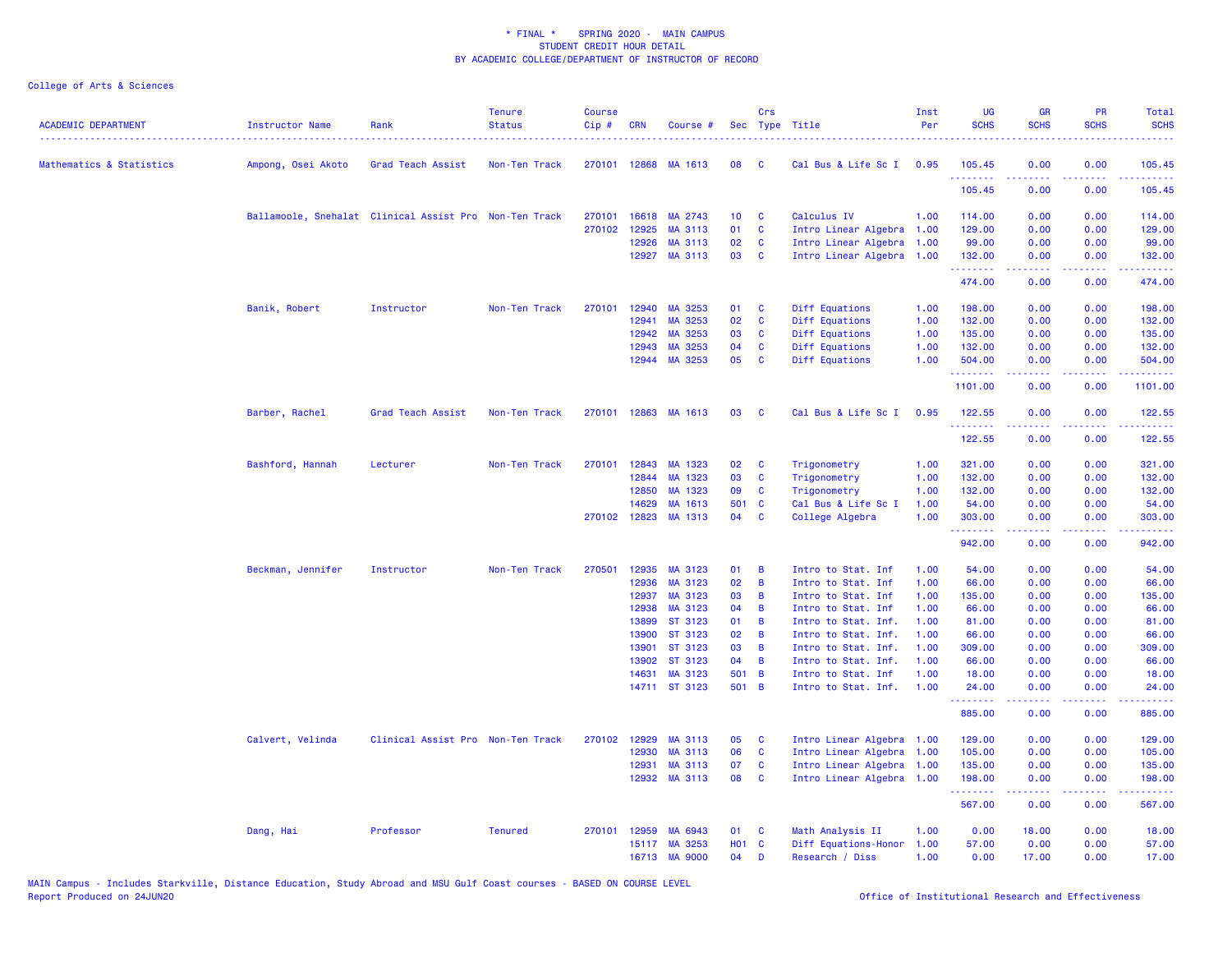| <b>ACADEMIC DEPARTMENT</b> | Instructor Name    | Rank                              | <b>Tenure</b><br><b>Status</b> | Course<br>$Cip$ # | <b>CRN</b> | Course #              |                 | Crs            | Sec Type Title             | Inst<br>Per | UG<br><b>SCHS</b>                 | GR<br><b>SCHS</b>     | <b>PR</b><br><b>SCHS</b> | Total<br><b>SCHS</b>                        |
|----------------------------|--------------------|-----------------------------------|--------------------------------|-------------------|------------|-----------------------|-----------------|----------------|----------------------------|-------------|-----------------------------------|-----------------------|--------------------------|---------------------------------------------|
|                            |                    |                                   |                                |                   |            |                       |                 |                |                            |             | .<br>57.00                        | 35.00                 | 0.00                     | 92.00                                       |
| Mathematics & Statistics   | Daniels, Diane     | Non-Faculty                       | Not Applicable                 |                   |            | 131099 12783 LSK 0023 | 01 L            |                | Dev Studies Lab            | 1.00        | 6.00                              | 0.00                  | 0.00                     | 6.00                                        |
|                            |                    |                                   |                                |                   |            |                       |                 |                |                            |             | <u>.</u><br>6.00                  | 0.00                  | 0.00                     | 6.00                                        |
|                            | Davis, Kelsey      | Lecturer                          | Non-Ten Track                  | 270101            | 12810      | <b>MA 0103</b>        | 01              | $\mathbf{C}$   | Intermediate Algebra 1.00  |             | 498.00                            | 0.00                  | 0.00                     | 498.00                                      |
|                            |                    |                                   |                                |                   | 12811      | <b>MA 0103</b>        | 02              | $\mathbf{C}$   | Intermediate Algebra 1.00  |             | 165.00                            | 0.00                  | 0.00                     | 165.00                                      |
|                            |                    |                                   |                                |                   | 12812      | MA 0103               | 04              | $\mathsf{K}$   | Intermediate Algebra 1.00  |             | 0.00                              | 0.00                  | 0.00                     | 0.00                                        |
|                            |                    |                                   |                                |                   | 12813      | <b>MA 0103</b>        | 05              | K              | Intermediate Algebra 1.00  |             | 0.00                              | 0.00                  | 0.00                     | 0.00                                        |
|                            |                    |                                   |                                |                   | 12814      | MA 0103               | 06              | $\mathbf{K}$   | Intermediate Algebra 1.00  |             | 0.00                              | 0.00                  | 0.00                     | 0.00                                        |
|                            |                    |                                   |                                |                   | 12815      | <b>MA 0103</b>        | 07              | K              | Intermediate Algebra 1.00  |             | 0.00                              | 0.00                  | 0.00                     | 0.00                                        |
|                            |                    |                                   |                                |                   | 12816      | <b>MA 0103</b>        | 80              | <b>K</b>       | Intermediate Algebra 1.00  |             | 0.00                              | 0.00                  | 0.00                     | 0.00                                        |
|                            |                    |                                   |                                |                   | 12817      | <b>MA 0103</b>        | 09              | $\mathsf{K}$   | Intermediate Algebra 1.00  |             | 0.00                              | 0.00                  | 0.00                     | 0.00                                        |
|                            |                    |                                   |                                |                   | 12818      | MA 0103               | 10 <sub>1</sub> | $\mathbf{K}$   | Intermediate Algebra 1.00  |             | 0.00                              | 0.00                  | 0.00                     | 0.00                                        |
|                            |                    |                                   |                                |                   | 12819      | <b>MA 0103</b>        | 11 K            |                | Intermediate Algebra 1.00  |             | 0.00                              | 0.00                  | 0.00                     | 0.00                                        |
|                            |                    |                                   |                                |                   | 12845      | MA 1323               | 04              | $\mathbf{C}$   | Trigonometry               | 1.00        | 126.00                            | 0.00                  | 0.00                     | 126.00                                      |
|                            |                    |                                   |                                |                   | 12852      | MA 1323               | 11 <sub>1</sub> | $\mathbf{C}$   | Trigonometry               | 1.00        | 81.00                             | 0.00                  | 0.00                     | 81.00                                       |
|                            |                    |                                   |                                |                   | 12859      | MA 1433               | 01              | $\mathbf{C}$   | Informal Geom & Meas 1.00  |             | 87.00<br><u>.</u>                 | 0.00<br>بالمستبط      | 0.00<br>المستما          | 87.00<br>.                                  |
|                            |                    |                                   |                                |                   |            |                       |                 |                |                            |             | 957.00                            | 0.00                  | 0.00                     | 957.00                                      |
|                            | Diegel, Amanda     | Assistant Professor Ten Track     |                                | 270101            | 12963      | MA 8363               | 01              | <b>C</b>       | Num Sol Nonlin Eq          | 1.00        | 0.00                              | 18.00                 | 0.00                     | 18.00                                       |
|                            |                    |                                   |                                |                   | 12965      | MA 8981               | 01              | $\mathbf{C}$   | <b>Teaching Seminar</b>    | 0.05        | 0.00<br><u>.</u>                  | 0.95                  | 0.00                     | 0.95                                        |
|                            |                    |                                   |                                |                   |            |                       |                 |                |                            |             | 0.00                              | 18.95                 | 0.00                     | 18.95                                       |
|                            | DuBien, Janice     | Associate Professor Tenured       |                                | 270501            | 13905      | ST 6211               | 01              | - E            | <b>Stat Consulting</b>     | 1.00        | 0.00                              | 3.00                  | 0.00                     | 3.00                                        |
|                            |                    |                                   |                                |                   | 13910      | ST 8214               | 01              | $\overline{B}$ | Desn & Anal Of Exp         | 1.00        | 0.00                              | 80.00                 | 0.00                     | 80.00                                       |
|                            |                    |                                   |                                |                   | 13911      | ST 8253               | 01              | $\mathbf{C}$   | <b>Regression Analysis</b> | 1.00        | 0.00                              | 42.00                 | 0.00                     | 42.00                                       |
|                            |                    |                                   |                                |                   | 15122      | ST 8863               | 01              | C              | Adv Design Of Exp II       | 1.00        | 0.00                              | 24.00                 | 0.00                     | 24.00                                       |
|                            |                    |                                   |                                |                   |            | 16015 ST 4211         | 01              | - E            | <b>Stat Consulting</b>     | 1.00        | 4.00<br>.                         | 0.00                  | 0.00<br>.                | 4.00                                        |
|                            |                    |                                   |                                |                   |            |                       |                 |                |                            |             | 4.00                              | 149.00                | 0.00                     | 153.00                                      |
|                            | Duwage, Asanka     | Grad Research Assis Non-Ten Track |                                |                   |            | 270101 12861 MA 1613  | 01 C            |                | Cal Bus & Life Sc I        | 0.95        | 105.45<br><u> - - - - - - - -</u> | 0.00<br>$\frac{1}{2}$ | 0.00<br>.                | 105.45<br><b><i><u><u>AAAAA</u></u></i></b> |
|                            |                    |                                   |                                |                   |            |                       |                 |                |                            |             | 105.45                            | 0.00                  | 0.00                     | 105.45                                      |
|                            | Eaton, Jonathan    | Non-Faculty                       | Not Applicable                 | 270501            |            | 14630 MA 2113         | 501 C           |                | Intro to Stats             | 1.00        | 39.00                             | 0.00                  | 0.00                     | 39.00                                       |
|                            |                    |                                   |                                |                   |            | 14710 ST 2113         | 501 C           |                | Intro to Stats             | 1.00        | 39.00                             | 0.00                  | 0.00                     | 39.00                                       |
|                            |                    |                                   |                                |                   |            |                       |                 |                |                            |             | .                                 |                       |                          | .                                           |
|                            |                    |                                   |                                |                   |            |                       |                 |                |                            |             | 78.00                             | 0.00                  | 0.00                     | 78.00                                       |
|                            | Ghanbari, Ghodsieh | Grad Teach Assist                 | Non-Ten Track                  |                   |            | 270101 12847 MA 1323  | 06              | $\mathbf{C}$   | Trigonometry               | 0.95        | 34.20<br>.                        | 0.00                  | 0.00                     | 34.20                                       |
|                            |                    |                                   |                                |                   |            |                       |                 |                |                            |             | 34.20                             | 0.00                  | 0.00                     | 34.20                                       |
|                            | Good, Abigail      | Instructor                        | Non-Ten Track                  | 270101            | 12855      | MA 1413               | 01              | $\mathbf{C}$   | Structure Real Numbe       | 1.00        | 39.00                             | 0.00                  | 0.00                     | 39.00                                       |
|                            |                    |                                   |                                |                   | 12856      | MA 1413               | 02              | $\mathbf{C}$   | Structure Real Numbe       | 1.00        | 123.00                            | 0.00                  | 0.00                     | 123.00                                      |
|                            |                    |                                   |                                |                   | 12869      | MA 1713               | 01              | <b>C</b>       | Calculus I-SI              | 1.00        | 201.00                            | 0.00                  | 0.00                     | 201.00                                      |
|                            |                    |                                   |                                |                   | 12881      | MA 1723               | 04              | <b>C</b>       | Calculus II-SI             | 1.00        | 141.00                            | 0.00                  | 0.00                     | 141.00                                      |
|                            |                    |                                   |                                | 270102            | 12820      | MA 1313               | 01              | C              | College Algebra            | 1.00        | 291.00                            | 0.00                  | 0.00                     | 291.00                                      |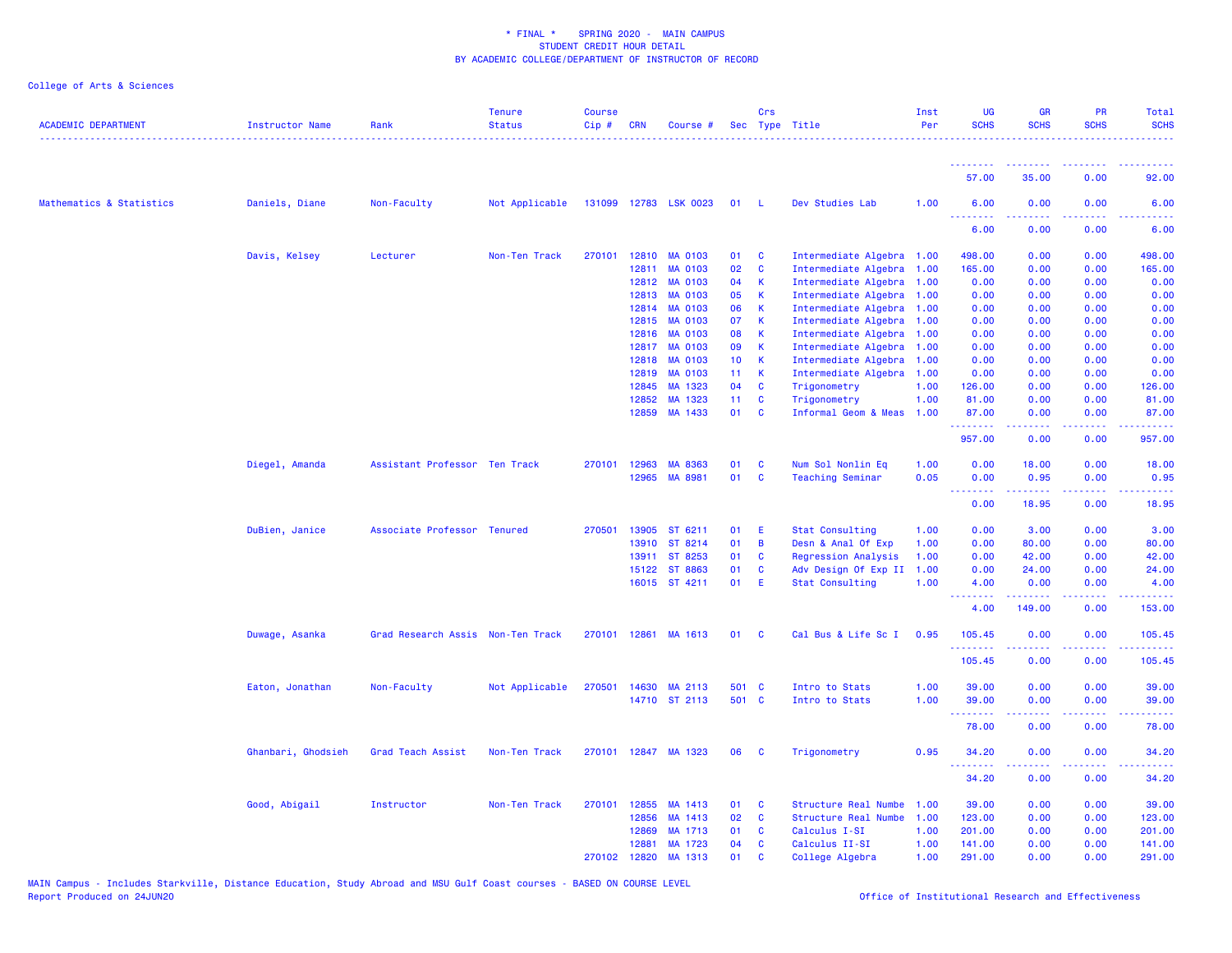| <b>ACADEMIC DEPARTMENT</b> | Instructor Name     | Rank              | <b>Tenure</b><br><b>Status</b> | <b>Course</b><br>Cip# | <b>CRN</b>     | Course #             |                                    | Crs                     | Sec Type Title                   | Inst<br>Per  | <b>UG</b><br><b>SCHS</b> | <b>GR</b><br><b>SCHS</b> | <b>PR</b><br><b>SCHS</b>                                                                               | <b>Total</b><br><b>SCHS</b> |
|----------------------------|---------------------|-------------------|--------------------------------|-----------------------|----------------|----------------------|------------------------------------|-------------------------|----------------------------------|--------------|--------------------------|--------------------------|--------------------------------------------------------------------------------------------------------|-----------------------------|
|                            |                     |                   |                                |                       |                |                      |                                    |                         |                                  |              | .                        |                          |                                                                                                        |                             |
|                            |                     |                   |                                |                       |                |                      |                                    |                         |                                  |              | 795.00                   | 0.00                     | 0.00                                                                                                   | 795.00                      |
| Mathematics & Statistics   | Jones, Chartese     | Grad Teach Assist | Non-Ten Track                  |                       |                | 270101 12848 MA 1323 | 07                                 | $\overline{\mathbf{C}}$ | Trigonometry                     | 0.95         | 125.40<br>.              | 0.00                     | 0.00<br>$\frac{1}{2} \left( \frac{1}{2} \right) \left( \frac{1}{2} \right) \left( \frac{1}{2} \right)$ | 125.40<br>.                 |
|                            |                     |                   |                                |                       |                |                      |                                    |                         |                                  |              | 125.40                   | 0.00                     | 0.00                                                                                                   | 125.40                      |
|                            | Jones, Derrick      | Grad Teach Assist | Non-Ten Track                  |                       |                | 270101 12851 MA 1323 | 10 <sub>c</sub>                    |                         | Trigonometry                     | 0.95         | 122.55<br>.              | 0.00<br>-----            | 0.00<br>.                                                                                              | 122.55<br><u> 22222</u>     |
|                            |                     |                   |                                |                       |                |                      |                                    |                         |                                  |              | 122.55                   | 0.00                     | 0.00                                                                                                   | 122.55                      |
|                            | Kilpatrick, Matthew | Instructor        | Non-Ten Track                  | 270501                | 12889          | MA 2113              | 01                                 | B                       | Intro to Stats                   | 1.00         | 36.00                    | 0.00                     | 0.00                                                                                                   | 36.00                       |
|                            |                     |                   |                                |                       | 12890          | MA 2113              | 02                                 | B                       | Intro to Stats                   | 1.00         | 36.00                    | 0.00                     | 0.00                                                                                                   | 36.00                       |
|                            |                     |                   |                                |                       | 12891          | MA 2113              | 03                                 | B                       | Intro to Stats                   | 1.00         | 33.00                    | 0.00                     | 0.00                                                                                                   | 33.00                       |
|                            |                     |                   |                                |                       | 12892          | MA 2113              | 04                                 | B                       | Intro to Stats                   | 1.00         | 21.00                    | 0.00                     | 0.00                                                                                                   | 21.00                       |
|                            |                     |                   |                                |                       | 12893<br>12894 | MA 2113<br>MA 2113   | 05<br>06                           | $\overline{B}$<br>B     | Intro to Stats-credi             | 1.00<br>1.00 | 42.00                    | 0.00                     | 0.00<br>0.00                                                                                           | 42.00<br>18.00              |
|                            |                     |                   |                                |                       | 12895          | MA 2113              | 07                                 | $\overline{B}$          | Intro to Stats<br>Intro to Stats | 1.00         | 18.00<br>33.00           | 0.00<br>0.00             | 0.00                                                                                                   | 33.00                       |
|                            |                     |                   |                                |                       | 12896          | MA 2113              | 08                                 | B                       | Intro to Stats                   | 1.00         | 39.00                    | 0.00                     | 0.00                                                                                                   | 39.00                       |
|                            |                     |                   |                                |                       | 12897          | MA 2113              | 09                                 | B                       | Intro to Stats                   | 1.00         | 36.00                    | 0.00                     | 0.00                                                                                                   | 36.00                       |
|                            |                     |                   |                                |                       | 12898          | MA 2113              | 10 <sub>1</sub>                    | B                       | Intro to Stats                   | 1.00         | 36.00                    | 0.00                     | 0.00                                                                                                   | 36.00                       |
|                            |                     |                   |                                |                       | 12899          | MA 2113              | 11 <sub>1</sub>                    | B                       | Intro to Stats                   | 1.00         | 30.00                    | 0.00                     | 0.00                                                                                                   | 30.00                       |
|                            |                     |                   |                                |                       | 12900          | MA 2113              | 12 <sub>2</sub>                    | B                       | Intro to Stats                   | 1.00         | 30.00                    | 0.00                     | 0.00                                                                                                   | 30.00                       |
|                            |                     |                   |                                |                       | 12901          | MA 2113              | 13                                 | B                       | Intro to Stats                   | 1.00         | 33.00                    | 0.00                     | 0.00                                                                                                   | 33.00                       |
|                            |                     |                   |                                |                       | 12902          | MA 2113              | 14                                 | B                       | Intro to Stats                   | 1.00         | 30.00                    | 0.00                     | 0.00                                                                                                   | 30.00                       |
|                            |                     |                   |                                |                       | 12903          | MA 2113              | 15                                 | B                       | Intro to Stats                   | 1.00         | 42.00                    | 0.00                     | 0.00                                                                                                   | 42.00                       |
|                            |                     |                   |                                |                       | 12904          | MA 2113              | 16                                 | $\overline{B}$          | Intro to Stats                   | 1.00         | 36.00                    | 0.00                     | 0.00                                                                                                   | 36.00                       |
|                            |                     |                   |                                |                       | 12905<br>12906 | MA 2113<br>MA 2113   | 17 <sub>1</sub><br>18              | B<br>B                  | Intro to Stats                   | 1.00<br>1.00 | 42.00<br>33.00           | 0.00<br>0.00             | 0.00<br>0.00                                                                                           | 42.00<br>33.00              |
|                            |                     |                   |                                |                       | 12907          | MA 2113              | 19                                 | $\overline{B}$          | Intro to Stats<br>Intro to Stats | 0.05         | 2.55                     | 0.00                     | 0.00                                                                                                   | 2.55                        |
|                            |                     |                   |                                |                       | 13879          | ST 2113              | 01                                 | B                       | Intro to Stats                   | 1.00         | 63.00                    | 0.00                     | 0.00                                                                                                   | 63.00                       |
|                            |                     |                   |                                |                       | 13880          | ST 2113              | 02                                 | $\overline{B}$          | Intro to Stats                   | 1.00         | 54.00                    | 0.00                     | 0.00                                                                                                   | 54.00                       |
|                            |                     |                   |                                |                       | 13881          | ST 2113              | 03                                 | B                       | Intro to Stats                   | 1.00         | 63.00                    | 0.00                     | 0.00                                                                                                   | 63.00                       |
|                            |                     |                   |                                |                       | 13882          | ST 2113              | 04                                 | B                       | Intro to Stats                   | 1.00         | 75.00                    | 0.00                     | 0.00                                                                                                   | 75.00                       |
|                            |                     |                   |                                |                       | 13883          | ST 2113              | 05                                 | B                       | Intro to Stats credi             | 1.00         | 51.00                    | 0.00                     | 0.00                                                                                                   | 51.00                       |
|                            |                     |                   |                                |                       | 13884          | ST 2113              | 06                                 | B                       | Intro to Stats                   | 1.00         | 78.00                    | 0.00                     | 0.00                                                                                                   | 78.00                       |
|                            |                     |                   |                                |                       | 13885          | ST 2113              | 07                                 | B                       | Intro to Stats                   | 1.00         | 66.00                    | 0.00                     | 0.00                                                                                                   | 66.00                       |
|                            |                     |                   |                                |                       | 13886          | ST 2113              | 08                                 | B                       | Intro to Stats                   | 1.00         | 57.00                    | 0.00                     | 0.00                                                                                                   | 57.00                       |
|                            |                     |                   |                                |                       | 13887          | ST 2113              | 09                                 | B                       | Intro to Stats                   | 1.00         | 60.00                    | 0.00                     | 0.00                                                                                                   | 60.00                       |
|                            |                     |                   |                                |                       | 13888          | ST 2113              | 10 <sub>1</sub>                    | B                       | Intro to Stats                   | 1.00         | 48.00                    | 0.00                     | 0.00                                                                                                   | 48.00                       |
|                            |                     |                   |                                |                       | 13889          | ST 2113<br>ST 2113   | 11 <sub>1</sub><br>12 <sub>1</sub> | B                       | Intro to Stats                   | 1.00         | 72.00                    | 0.00                     | 0.00                                                                                                   | 72.00                       |
|                            |                     |                   |                                |                       | 13890<br>13891 | ST 2113              | 13                                 | B<br>B                  | Intro to Stats<br>Intro to Stats | 1.00<br>1.00 | 63.00<br>63.00           | 0.00<br>0.00             | 0.00<br>0.00                                                                                           | 63.00<br>63.00              |
|                            |                     |                   |                                |                       | 13892          | ST 2113              | 14                                 | B                       | Intro to Stats                   | 1.00         | 66.00                    | 0.00                     | 0.00                                                                                                   | 66.00                       |
|                            |                     |                   |                                |                       | 13893          | ST 2113              | 15 <sub>1</sub>                    | B                       | Intro to Stats                   | 1.00         | 54.00                    | 0.00                     | 0.00                                                                                                   | 54.00                       |
|                            |                     |                   |                                |                       | 13894          | ST 2113              | 16                                 | B                       | Intro to Stats                   | 1.00         | 60.00                    | 0.00                     | 0.00                                                                                                   | 60.00                       |
|                            |                     |                   |                                |                       | 13895          | ST 2113              | 17 <sub>1</sub>                    | C                       | Intro to Stats                   | 1.00         | 54.00                    | 0.00                     | 0.00                                                                                                   | 54.00                       |
|                            |                     |                   |                                |                       | 13896          | ST 2113              | 18                                 | $\overline{B}$          | Intro to Stats                   | 1.00         | 60.00                    | 0.00                     | 0.00                                                                                                   | 60.00                       |
|                            |                     |                   |                                |                       | 13897          | ST 2113              | 19                                 | B                       | Intro to Stats                   | 0.05         | 2.40                     | 0.00                     | 0.00                                                                                                   | 2.40                        |
|                            |                     |                   |                                |                       | 16206          | ST 2113              | 502 B                              |                         | Intro to Stats                   | 1.00         | 18.00                    | 0.00                     | 0.00                                                                                                   | 18.00                       |
|                            |                     |                   |                                |                       | 16207          | MA 2113              | 502 B                              |                         | Intro to Stats                   | 1.00         | 39.00<br>.               | 0.00                     | 0.00                                                                                                   | 39.00                       |
|                            |                     |                   |                                |                       |                |                      |                                    |                         |                                  |              | 1774.95                  | 0.00                     | 0.00                                                                                                   | 1774.95                     |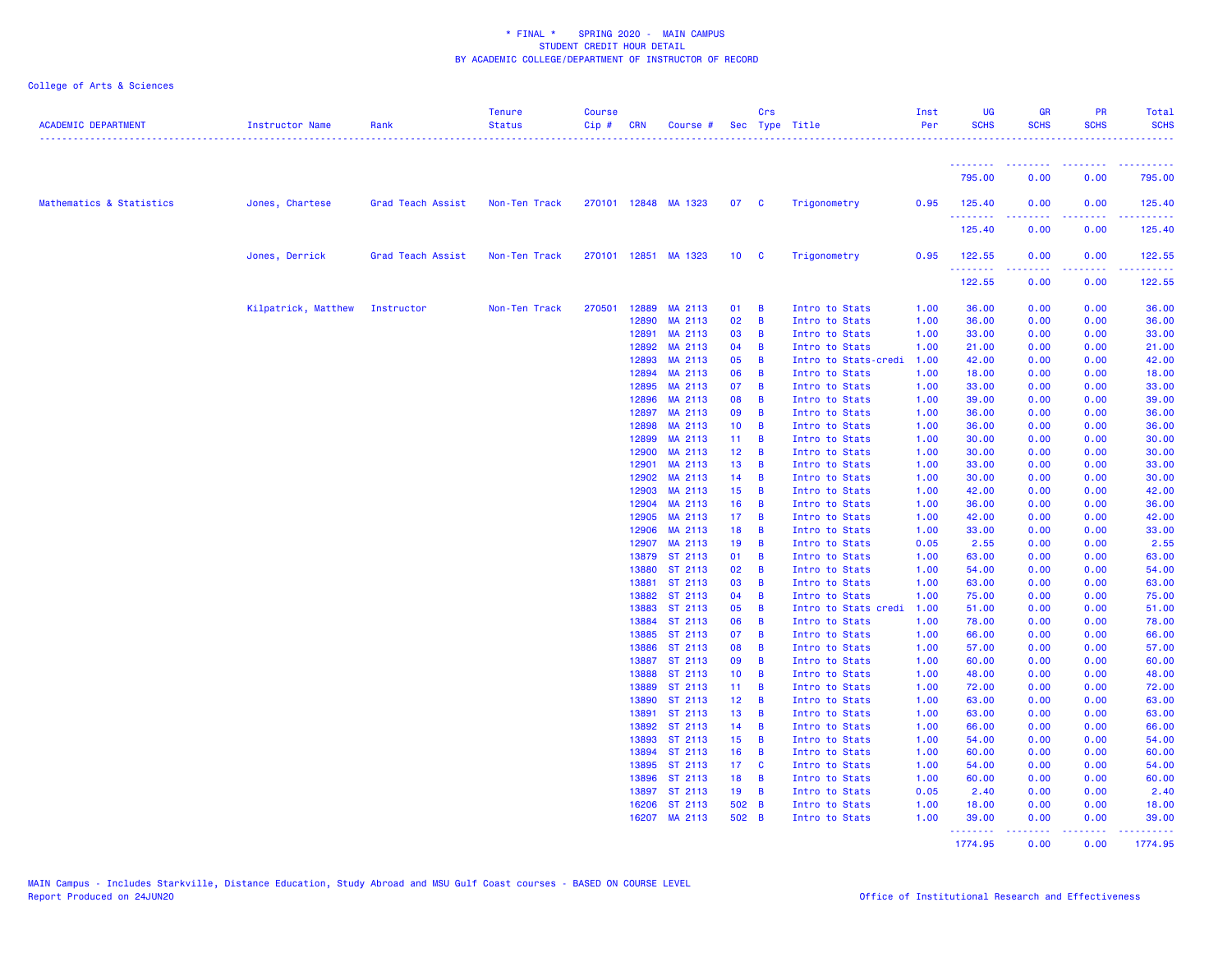| <b>ACADEMIC DEPARTMENT</b> | <b>Instructor Name</b> | Rank                          | <b>Tenure</b><br><b>Status</b> | <b>Course</b><br>Cip# | <b>CRN</b>     | Course #             |                 | Crs               | Sec Type Title                               | Inst<br>Per  | <b>UG</b><br><b>SCHS</b> | <b>GR</b><br><b>SCHS</b>                                                                                                                                     | <b>PR</b><br><b>SCHS</b>        | Total<br><b>SCHS</b><br>.                                                                                                                                      |
|----------------------------|------------------------|-------------------------------|--------------------------------|-----------------------|----------------|----------------------|-----------------|-------------------|----------------------------------------------|--------------|--------------------------|--------------------------------------------------------------------------------------------------------------------------------------------------------------|---------------------------------|----------------------------------------------------------------------------------------------------------------------------------------------------------------|
| Mathematics & Statistics   | Kim, Seongjai          | Professor                     | <b>Tenured</b>                 |                       | 270101 12916   | MA 2743              | 03              | C                 | Calculus IV                                  | 1.00         | 132.00                   | 0.00                                                                                                                                                         | 0.00                            | 132.00                                                                                                                                                         |
|                            |                        |                               |                                |                       | 12948          | MA 4323              | 01              | C                 | Numerical Anal II                            | 1.00         | 60.00                    | 0.00                                                                                                                                                         | 0.00                            | 60.00                                                                                                                                                          |
|                            |                        |                               |                                |                       | 12955          | MA 6323              | 01              | C                 | Numerical Anal II                            | 1.00         | 0.00                     | 9.00                                                                                                                                                         | 0.00                            | 9.00                                                                                                                                                           |
|                            |                        |                               |                                |                       | 16700          | <b>MA 8000</b>       | 01              | D                 | Research / Thesis                            | 1.00         | 0.00                     | 3.00                                                                                                                                                         | 0.00                            | 3.00                                                                                                                                                           |
|                            |                        |                               |                                |                       | 17018          | <b>MA 9000</b>       | 05              | D                 | Research / Diss                              | 1.00         | 0.00<br>.                | 9.00                                                                                                                                                         | 0.00                            | 9.00                                                                                                                                                           |
|                            |                        |                               |                                |                       |                |                      |                 |                   |                                              |              | 192.00                   | 21.00                                                                                                                                                        | 0.00                            | 213.00                                                                                                                                                         |
|                            | Kshemkalyani, Sneha    | Grad Teach Assist             | Non-Ten Track                  |                       |                | 270101 12866 MA 1613 | 06              | <b>C</b>          | Cal Bus & Life Sc I                          | 0.95         | 99.75<br>.               | 0.00                                                                                                                                                         | 0.00                            | 99.75<br>.                                                                                                                                                     |
|                            |                        |                               |                                |                       |                |                      |                 |                   |                                              |              | 99.75                    | 0.00                                                                                                                                                         | 0.00                            | 99.75                                                                                                                                                          |
|                            | Lim, Hyeona            | Associate Professor Tenured   |                                |                       | 270101 12921   | MA 2743              | 08              | C                 | Calculus IV                                  | 1.00         | 132.00                   | 0.00                                                                                                                                                         | 0.00                            | 132.00                                                                                                                                                         |
|                            |                        |                               |                                |                       |                | 16712 MA 9000        | 03              | D                 | Research / Diss                              | 1.00         | 0.00                     | 8.00                                                                                                                                                         | 0.00                            | 8.00                                                                                                                                                           |
|                            |                        |                               |                                |                       |                |                      |                 |                   |                                              |              | <u>.</u><br>132.00       | $\frac{1}{2} \left( \frac{1}{2} \right) \left( \frac{1}{2} \right) \left( \frac{1}{2} \right) \left( \frac{1}{2} \right) \left( \frac{1}{2} \right)$<br>8.00 | .<br>0.00                       | $\frac{1}{2} \left( \frac{1}{2} \right) \left( \frac{1}{2} \right) \left( \frac{1}{2} \right) \left( \frac{1}{2} \right) \left( \frac{1}{2} \right)$<br>140.00 |
|                            | Luan, Vu Thai          | Assistant Professor Ten Track |                                |                       |                | 270101 12917 MA 2743 | 04              | C                 | Calculus IV                                  | 1.00         | 123.00                   | 0.00                                                                                                                                                         | 0.00                            | 123.00                                                                                                                                                         |
|                            |                        |                               |                                |                       | 12919          | MA 2743              | 06              | C                 | Calculus IV                                  | 1.00         | 135.00                   | 0.00                                                                                                                                                         | 0.00                            | 135.00                                                                                                                                                         |
|                            |                        |                               |                                |                       |                | 17342 MA 9000        | 10 <sub>1</sub> | D                 | Research / Diss                              | 1.00         | 0.00<br>.                | 3.00                                                                                                                                                         | 0.00                            | 3.00                                                                                                                                                           |
|                            |                        |                               |                                |                       |                |                      |                 |                   |                                              |              | 258.00                   | 3.00                                                                                                                                                         | 0.00                            | 261.00                                                                                                                                                         |
|                            | McBride, Matthew       | Assistant Professor Ten Track |                                | 270101                | 12924          | MA 3053              | 01              | C                 | Found Of Math I                              | 1.00         | 81.00                    | 0.00                                                                                                                                                         | 0.00                            | 81.00                                                                                                                                                          |
|                            |                        |                               |                                |                       | 15121          | MA 8673              | 01              | $\mathbf{C}$      | Funct Analysis II                            | 1.00         | 0.00                     | 15.00                                                                                                                                                        | 0.00                            | 15.00                                                                                                                                                          |
|                            |                        |                               |                                |                       | 16568          | <b>MA 9000</b>       | 01              | D                 | Research / Diss                              | 1.00         | 0.00<br><u>.</u>         | 8.00<br>.                                                                                                                                                    | 0.00<br>.                       | 8.00<br><u>.</u>                                                                                                                                               |
|                            |                        |                               |                                |                       |                |                      |                 |                   |                                              |              | 81.00                    | 23.00                                                                                                                                                        | 0.00                            | 104.00                                                                                                                                                         |
|                            | Miller, Thomas L.      | Lecturer                      | Non-Ten Track                  | 270101                | 12923          | MA 2743              | <b>HO1 C</b>    |                   | Honors Calculus IV                           | 1.00         | 72.00                    | 0.00                                                                                                                                                         | 0.00                            | 72.00                                                                                                                                                          |
|                            |                        |                               |                                |                       | 12951          | MA 4643              | 01              | C                 | Adv Calculus II                              | 1.00         | 75.00                    | 0.00                                                                                                                                                         | 0.00                            | 75.00                                                                                                                                                          |
|                            |                        |                               |                                |                       | 12957          | MA 6643              | 01              | C                 | Adv Calculus II                              | 1.00         | 0.00                     | 3.00                                                                                                                                                         | 0.00                            | 3.00                                                                                                                                                           |
|                            |                        |                               |                                |                       | 17209          | <b>MA 8000</b>       | 02              | D                 | Research / Thesis                            | 1.00         | 0.00<br>.                | 3.00<br>.                                                                                                                                                    | 0.00<br>$\omega$ is $\omega$ in | 3.00                                                                                                                                                           |
|                            |                        |                               |                                |                       |                |                      |                 |                   |                                              |              | 147.00                   | 6.00                                                                                                                                                         | 0.00                            | 153.00                                                                                                                                                         |
|                            | Nation, Julie          | Instructor                    | Non-Ten Track                  | 270101                | 12842          | MA 1323              | 01              | C                 | Trigonometry                                 | 1.00         | 195.00                   | 0.00                                                                                                                                                         | 0.00                            | 195.00                                                                                                                                                         |
|                            |                        |                               |                                |                       | 12846          | MA 1323              | 05              | C                 | Trigonometry                                 | 1.00         | 264.00                   | 0.00                                                                                                                                                         | 0.00                            | 264.00                                                                                                                                                         |
|                            |                        |                               |                                |                       | 12847          | MA 1323              | 06              | C                 | Trigonometry                                 | 0.05         | 1.80                     | 0.00                                                                                                                                                         | 0.00                            | 1.80                                                                                                                                                           |
|                            |                        |                               |                                |                       | 12848          | MA 1323              | 07              | C                 | Trigonometry                                 | 0.05         | 6.60                     | 0.00                                                                                                                                                         | 0.00                            | 6.60                                                                                                                                                           |
|                            |                        |                               |                                |                       | 12849          | MA 1323              | 08              | C                 | Trigonometry                                 | 0.05         | 4.50                     | 0.00                                                                                                                                                         | 0.00                            | 4.50                                                                                                                                                           |
|                            |                        |                               |                                |                       | 12851          | MA 1323              | 10 <sub>1</sub> | C                 | Trigonometry                                 | 0.05         | 6.45                     | 0.00                                                                                                                                                         | 0.00                            | 6.45                                                                                                                                                           |
|                            |                        |                               |                                |                       | 12857<br>12858 | MA 1423<br>MA 1423   | 01<br>02        | C<br>$\mathbf{C}$ | Problem Solving Real<br>Problem Solving Real | 1.00<br>1.00 | 93.00<br>84.00           | 0.00<br>0.00                                                                                                                                                 | 0.00<br>0.00                    | 93.00                                                                                                                                                          |
|                            |                        |                               |                                | 270102                | 14624          | MA 1313              | 501 C           |                   | College Algebra                              | 1.00         | 96.00                    | 0.00                                                                                                                                                         | 0.00                            | 84.00<br>96.00                                                                                                                                                 |
|                            |                        |                               |                                |                       |                |                      |                 |                   |                                              |              | .                        |                                                                                                                                                              | $  -$                           | $\sim$ $\sim$ $\sim$ $\sim$                                                                                                                                    |
|                            |                        |                               |                                |                       |                |                      |                 |                   |                                              |              | 751.35                   | 0.00                                                                                                                                                         | 0.00                            | 751.35                                                                                                                                                         |
|                            | Neumann, Michael       | Professor                     | <b>Tenured</b>                 |                       | 270101 12913   | MA 2733              | <b>HO1 C</b>    |                   | Calculus III-Honors                          | 1.00         | 33.00                    | 0.00                                                                                                                                                         | 0.00                            | 33.00                                                                                                                                                          |
|                            |                        |                               |                                |                       |                | 12947 MA 4213        | 01              | <b>S</b>          | Senior Seminar in Ma                         | 1.00         | 75.00<br>.               | 0.00                                                                                                                                                         | 0.00                            | 75.00<br>.                                                                                                                                                     |
|                            |                        |                               |                                |                       |                |                      |                 |                   |                                              |              | 108.00                   | 0.00                                                                                                                                                         | 0.00                            | 108.00                                                                                                                                                         |
|                            | Oppenheimer, Seth      | Professor                     | <b>Tenured</b>                 |                       |                | 270104 12945 MA 3463 | 01              | <b>C</b>          | Found Of Geometry                            | 1.00         | 66.00                    | 0.00                                                                                                                                                         | 0.00                            | 66.00                                                                                                                                                          |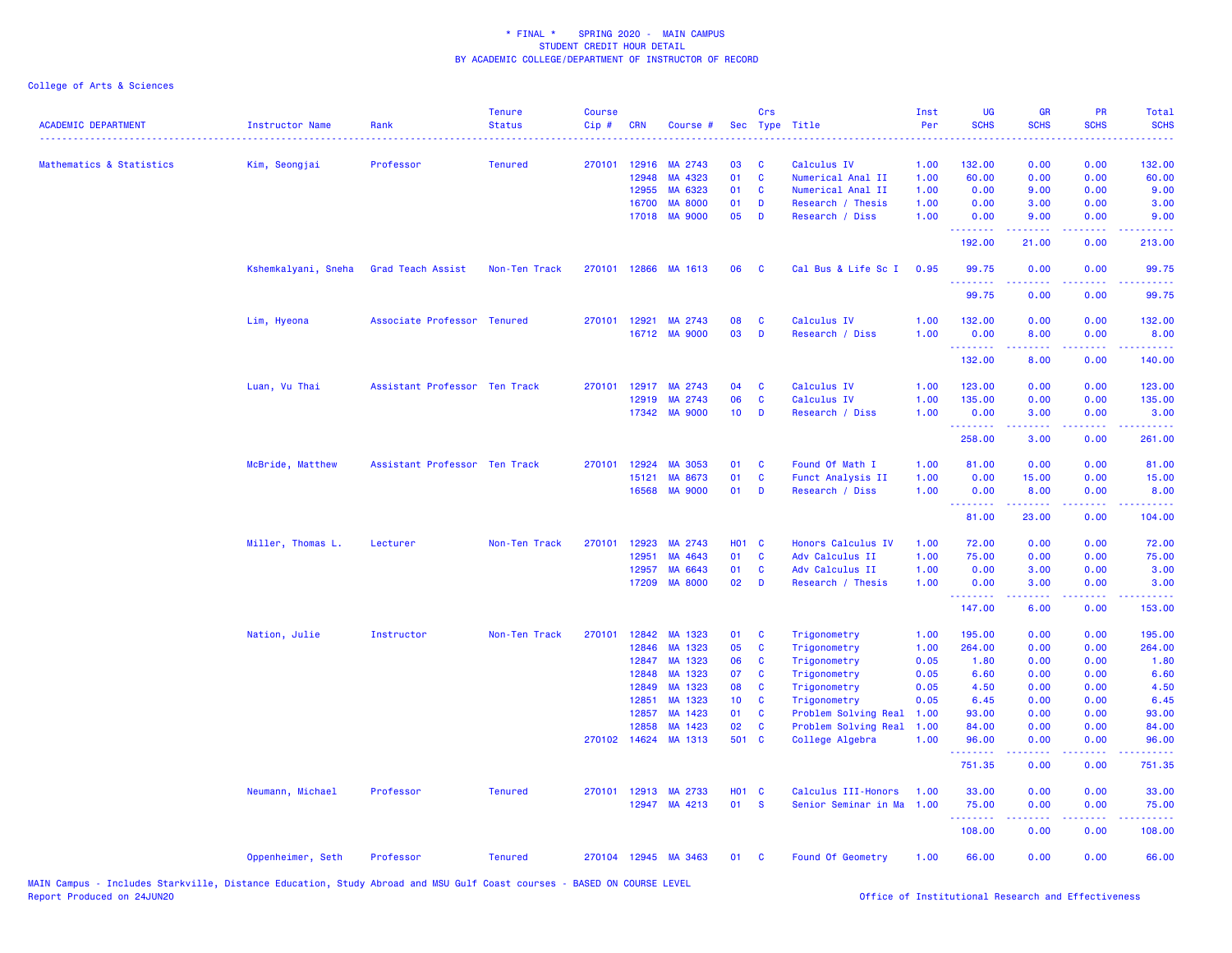| <b>ACADEMIC DEPARTMENT</b> | <b>Instructor Name</b> | Rank                                             | <b>Tenure</b><br><b>Status</b> | <b>Course</b><br>$Cip \#$ | <b>CRN</b>     | Course #                  |                    | Crs                     | Sec Type Title                       | Inst<br>Per  | <b>UG</b><br><b>SCHS</b> | <b>GR</b><br><b>SCHS</b>                                                                                                                                     | <b>PR</b><br><b>SCHS</b>        | Total<br><b>SCHS</b>                                                                                                                                           |
|----------------------------|------------------------|--------------------------------------------------|--------------------------------|---------------------------|----------------|---------------------------|--------------------|-------------------------|--------------------------------------|--------------|--------------------------|--------------------------------------------------------------------------------------------------------------------------------------------------------------|---------------------------------|----------------------------------------------------------------------------------------------------------------------------------------------------------------|
|                            |                        |                                                  |                                |                           |                |                           |                    |                         |                                      |              |                          |                                                                                                                                                              |                                 |                                                                                                                                                                |
|                            |                        |                                                  |                                |                           |                |                           |                    |                         |                                      |              | 66.00                    | 0.00                                                                                                                                                         | 0.00                            | 66.00                                                                                                                                                          |
| Mathematics & Statistics   | Park, Hwan Hee         | Grad Teach Assist                                | Non-Ten Track                  |                           |                | 270101 12862 MA 1613      | 02                 | $\overline{\mathbf{C}}$ | Cal Bus & Life Sc I                  | 0.95         | 111.15<br>.              | 0.00<br>22222                                                                                                                                                | 0.00                            | 111.15<br>$\frac{1}{2} \left( \frac{1}{2} \right) \left( \frac{1}{2} \right) \left( \frac{1}{2} \right) \left( \frac{1}{2} \right) \left( \frac{1}{2} \right)$ |
|                            |                        |                                                  |                                |                           |                |                           |                    |                         |                                      |              | 111.15                   | 0.00                                                                                                                                                         | 0.00                            | 111.15                                                                                                                                                         |
|                            | Patil, Prakash         | Professor                                        | <b>Tenured</b>                 |                           |                | 270501 13904 ST 4573      | 01 C               |                         | Intro Math Stat II                   | 1.00         | 3.00                     | 0.00                                                                                                                                                         | 0.00                            | 3.00                                                                                                                                                           |
|                            |                        |                                                  |                                |                           | 13907          | ST 6573                   | 01                 | $\mathbf{C}$            | Intro Math Stat II                   | 1.00         | 0.00                     | 12.00                                                                                                                                                        | 0.00                            | 12.00                                                                                                                                                          |
|                            |                        |                                                  |                                |                           | 15128          | ST 8743                   | 01                 | <b>C</b>                | Adv Stat Inf II                      | 1.00         | 0.00                     | 15.00                                                                                                                                                        | 0.00                            | 15.00                                                                                                                                                          |
|                            |                        |                                                  |                                |                           | 17080          | <b>ST 9000</b>            | 02                 | D                       | Research / Diss                      | 1.00         | 0.00                     | 10.00                                                                                                                                                        | 0.00                            | 10.00                                                                                                                                                          |
|                            |                        |                                                  |                                |                           | 270502 12950   | MA 4573                   | 01                 | $\mathbf{C}$            | Intro Math Stat II                   | 1.00         | 3.00<br>.                | 0.00<br>المتمامين                                                                                                                                            | 0.00<br>.                       | 3.00<br>.                                                                                                                                                      |
|                            |                        |                                                  |                                |                           |                |                           |                    |                         |                                      |              | 6.00                     | 37.00                                                                                                                                                        | 0.00                            | 43.00                                                                                                                                                          |
|                            | Qian, Chuanxi          | Professor                                        | <b>Tenured</b>                 | 270101                    | 12922          | MA 2743                   | 09                 | <b>C</b>                | Calculus IV                          | 1.00         | 75.00                    | 0.00                                                                                                                                                         | 0.00                            | 75.00                                                                                                                                                          |
|                            |                        |                                                  |                                |                           | 12961          | MA 8253                   | 01                 | $\mathbf{C}$            | Oper Mathematics                     | 1.00         | 0.00                     | 36.00                                                                                                                                                        | 0.00                            | 36.00                                                                                                                                                          |
|                            |                        |                                                  |                                |                           |                | 17168 MA 9000             | 07                 | D                       | Research / Diss                      | 1.00         | 0.00<br>.                | 8.00<br>$\frac{1}{2} \left( \frac{1}{2} \right) \left( \frac{1}{2} \right) \left( \frac{1}{2} \right) \left( \frac{1}{2} \right) \left( \frac{1}{2} \right)$ | 0.00<br>$\omega$ is $\omega$ in | 8.00<br>وعاعاها                                                                                                                                                |
|                            |                        |                                                  |                                |                           |                |                           |                    |                         |                                      |              | 75.00                    | 44.00                                                                                                                                                        | 0.00                            | 119.00                                                                                                                                                         |
|                            | Rabiei, Kobra          | Grad Teach Assist                                | Non-Ten Track                  | 270101                    |                | 12849 MA 1323             | 08                 | <b>C</b>                | Trigonometry                         | 0.95         | 85.50                    | 0.00                                                                                                                                                         | 0.00                            | 85.50                                                                                                                                                          |
|                            |                        |                                                  |                                |                           |                |                           |                    |                         |                                      |              | .<br>85.50               | 0.00                                                                                                                                                         | 0.00                            | 85.50                                                                                                                                                          |
|                            | Razzaghi, Mohsen       | Professor                                        | <b>Tenured</b>                 |                           |                | 270101 16696 MA 9000      | 02                 | D                       | Research / Diss                      | 1.00         | 0.00                     | 21.00                                                                                                                                                        | 0.00                            | 21.00                                                                                                                                                          |
|                            |                        |                                                  |                                |                           |                |                           |                    |                         |                                      |              | <u>.</u><br>0.00         | 21.00                                                                                                                                                        | 0.00                            | 21.00                                                                                                                                                          |
|                            | Riahi, Sheida          | Grad Teach Assist                                | Non-Ten Track                  | 270501                    | 12907          | MA 2113                   | 19                 | B                       | Intro to Stats                       | 0.95         | 48.45                    | 0.00                                                                                                                                                         | 0.00                            | 48.45                                                                                                                                                          |
|                            |                        |                                                  |                                |                           |                | 13897 ST 2113             | 19                 | $\overline{B}$          | Intro to Stats                       | 0.95         | 45.60<br>.               | 0.00<br>بالأباب                                                                                                                                              | 0.00<br>بالأباب                 | 45.60<br>.                                                                                                                                                     |
|                            |                        |                                                  |                                |                           |                |                           |                    |                         |                                      |              | 94.05                    | 0.00                                                                                                                                                         | 0.00                            | 94.05                                                                                                                                                          |
|                            | Robinson, Amber        | Instructor                                       | Non-Ten Track                  | 270101                    | 12879          | MA 1723                   | 02                 | $\mathbf{C}$            | Calculus II-SI                       | 1.00         | 201.00                   | 0.00                                                                                                                                                         | 0.00                            | 201.00                                                                                                                                                         |
|                            |                        |                                                  |                                |                           | 12883          | MA 1723                   | 06                 | $\mathbf{C}$            | Calculus II-SI                       | 1.00         | 246.00                   | 0.00                                                                                                                                                         | 0.00                            | 246.00                                                                                                                                                         |
|                            |                        |                                                  |                                |                           | 12884          | MA 1723                   | 07                 | $\mathbf{C}$            | Calculus II-SI                       | 1.00         | 252.00                   | 0.00                                                                                                                                                         | 0.00                            | 252.00                                                                                                                                                         |
|                            |                        |                                                  |                                |                           | 12888          | MA 1723<br>16617 MA 3253  | <b>HO1 C</b><br>06 | $\mathbf{C}$            | Honors Calculus II<br>Diff Equations | 1.00<br>1.00 | 105.00<br>141.00         | 0.00<br>0.00                                                                                                                                                 | 0.00<br>0.00                    | 105.00<br>141.00                                                                                                                                               |
|                            |                        |                                                  |                                |                           |                |                           |                    |                         |                                      |              | .<br>945.00              | .<br>0.00                                                                                                                                                    | 0.00                            | .<br>945.00                                                                                                                                                    |
|                            |                        |                                                  |                                |                           |                |                           |                    |                         |                                      |              |                          |                                                                                                                                                              |                                 |                                                                                                                                                                |
|                            |                        | Sepehrifar, Mohammad Associate Professor Tenured |                                | 270101<br>270501          | 17119<br>15118 | <b>MA 9000</b><br>MA 4253 | 06<br>01           | D<br>$\mathbf{C}$       | Research / Diss<br>Data Analysis II  | 1.00<br>1.00 | 0.00<br>9.00             | 3.00<br>0.00                                                                                                                                                 | 0.00<br>0.00                    | 3.00<br>9.00                                                                                                                                                   |
|                            |                        |                                                  |                                |                           | 15119          | MA 6253                   | 01                 | <b>C</b>                | Data Analysis II                     | 1.00         | 0.00                     | 12.00                                                                                                                                                        | 0.00                            | 12.00                                                                                                                                                          |
|                            |                        |                                                  |                                |                           |                | 15124 ST 4253             | 01                 | $\mathbf{C}$            | Data Analysis II                     | 1.00         | 6.00                     | 0.00                                                                                                                                                         | 0.00                            | 6.00                                                                                                                                                           |
|                            |                        |                                                  |                                |                           |                | 17118 ST 9000             | 03                 | D                       | Research / Diss                      | 1.00         | 0.00                     | 6.00                                                                                                                                                         | 0.00                            | 6.00                                                                                                                                                           |
|                            |                        |                                                  |                                |                           |                |                           |                    |                         |                                      |              | .<br>15.00               | .<br>21.00                                                                                                                                                   | .<br>0.00                       | .<br>36.00                                                                                                                                                     |
|                            | Shi, Jingyi            | Assistant Professor Ten Track                    |                                | 270501                    | 13909          | ST 8114                   | 02                 | $\overline{B}$          | <b>Statistical Methods</b>           | 1.00         | 0.00                     | 96.00                                                                                                                                                        | 0.00                            | 96.00                                                                                                                                                          |
|                            |                        |                                                  |                                |                           |                |                           |                    |                         |                                      |              | .<br>0.00                | المتمام المتمار<br>96.00                                                                                                                                     | .<br>0.00                       | .<br>96.00                                                                                                                                                     |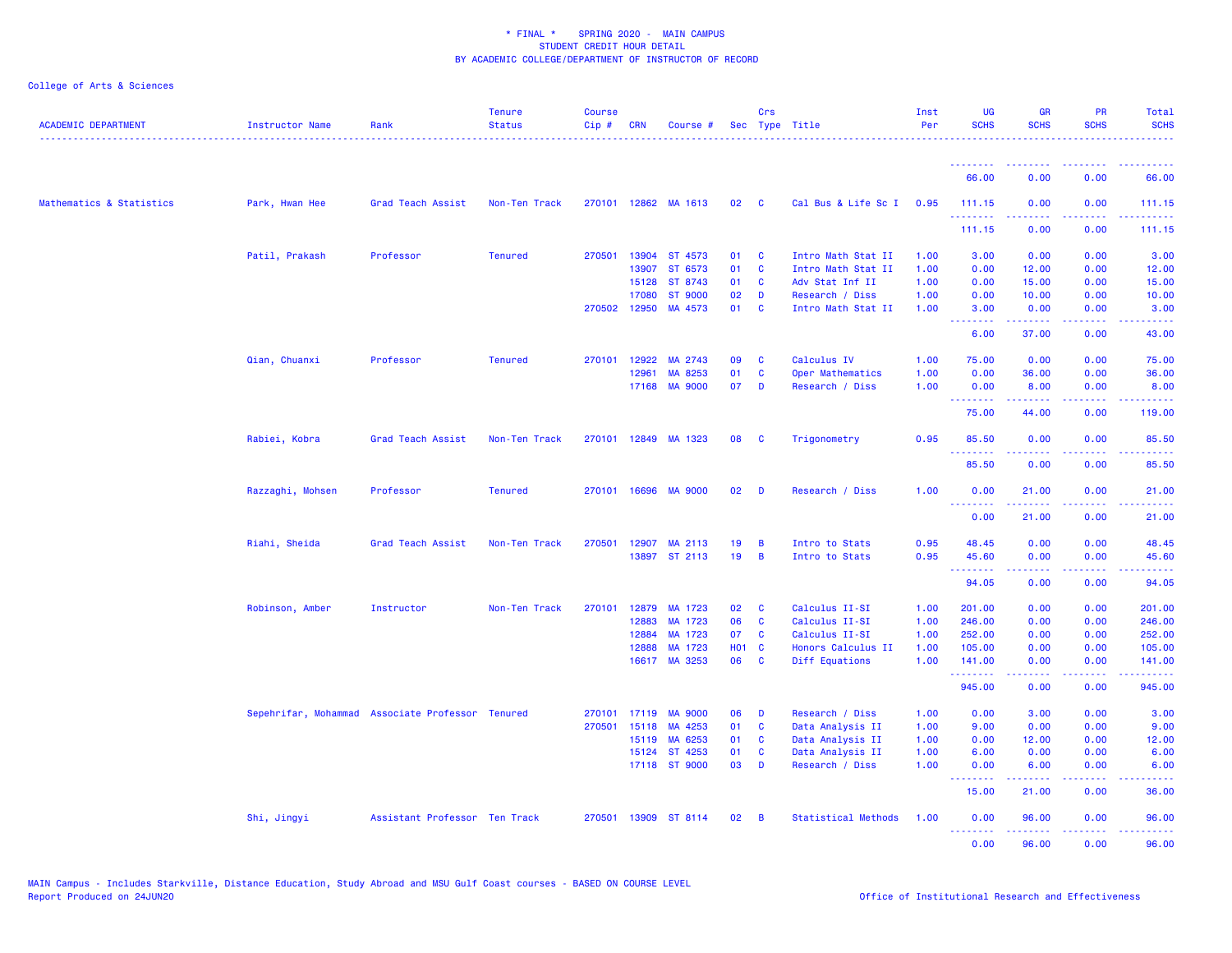| <b>ACADEMIC DEPARTMENT</b> | <b>Instructor Name</b> | Rank                                               | <b>Tenure</b><br><b>Status</b> | <b>Course</b><br>Cip# | <b>CRN</b>     | Course #             |                 | Crs           | Sec Type Title                             | Inst<br>Per  | <b>UG</b><br><b>SCHS</b> | <b>GR</b><br><b>SCHS</b> | <b>PR</b><br><b>SCHS</b>                                                                               | Total<br><b>SCHS</b> |
|----------------------------|------------------------|----------------------------------------------------|--------------------------------|-----------------------|----------------|----------------------|-----------------|---------------|--------------------------------------------|--------------|--------------------------|--------------------------|--------------------------------------------------------------------------------------------------------|----------------------|
| Mathematics & Statistics   |                        | Sivaraman, Vaidyanat Assistant Professor Ten Track |                                |                       |                | 270102 12939 MA 3163 | 01 C            |               | Intro To Mod Algebra 1.00                  |              | 66.00                    | 0.00                     | 0.00                                                                                                   | 66.00                |
|                            |                        |                                                    |                                |                       |                |                      |                 |               |                                            |              | .<br>66.00               | 0.00                     | 0.00                                                                                                   | 66.00                |
|                            | Smith, Jaclyn          | Instructor                                         | Non-Ten Track                  | 270101                | 12870          | MA 1713              | 02              | C             | Calculus I-SI                              | 1.00         | 351.00                   | 0.00                     | 0.00                                                                                                   | 351.00               |
|                            |                        |                                                    |                                |                       |                | 12871 MA 1713        | 03              | $\mathbf{C}$  | Calculus I-SI                              | 1.00         | 132.00                   | 0.00                     | 0.00                                                                                                   | 132.00               |
|                            |                        |                                                    |                                |                       | 12872          | MA 1713              | 04              | $\mathbf{C}$  | Calculus I-SI                              | 1.00         | 144.00                   | 0.00                     | 0.00                                                                                                   | 144.00               |
|                            |                        |                                                    |                                |                       | 12873          | MA 1713              | 05              | <b>C</b>      | Calculus I-SI                              | 1.00         | 195.00                   | 0.00                     | 0.00                                                                                                   | 195.00               |
|                            |                        |                                                    |                                |                       |                | 12874 MA 1713        | 06              | <b>C</b>      | Calculus I-SI                              | 1.00         | 132.00<br>.              | 0.00                     | 0.00                                                                                                   | 132.00<br>.          |
|                            |                        |                                                    |                                |                       |                |                      |                 |               |                                            |              | 954.00                   | 0.00                     | 0.00                                                                                                   | 954.00               |
|                            | Smith, Justin          | Grad Teach Assist                                  | Non-Ten Track                  |                       |                | 270101 12864 MA 1613 | 04              | C             | Cal Bus & Life Sc I                        | 0.95         | 125.40                   | 0.00                     | 0.00                                                                                                   | 125.40               |
|                            |                        |                                                    |                                |                       |                | 12865 MA 1613        | 05              | $\mathbf{C}$  | Cal Bus & Life Sc I                        | 0.95         | 125.40<br>.              | 0.00<br>.                | 0.00<br>.                                                                                              | 125.40<br>.          |
|                            |                        |                                                    |                                |                       |                |                      |                 |               |                                            |              | 250.80                   | 0.00                     | 0.00                                                                                                   | 250.80               |
|                            | Smith, Robert          | Associate Professor Tenured                        |                                | 270101                |                | 12915 MA 2743        | 02              | <b>C</b>      | Calculus IV                                | 1.00         | 132.00                   | 0.00                     | 0.00                                                                                                   | 132.00               |
|                            |                        |                                                    |                                |                       | 12918          | MA 2743              | 05              | C             | Calculus IV                                | 1.00         | 180.00                   | 0.00                     | 0.00                                                                                                   | 180.00               |
|                            |                        |                                                    |                                |                       | 12920          | MA 2743              | 07              | $\mathbf{C}$  | Calculus IV                                | 1.00         | 129.00                   | 0.00                     | 0.00                                                                                                   | 129.00               |
|                            |                        |                                                    |                                |                       | 12965          | MA 8981              | 01              | $\mathbf{C}$  | <b>Teaching Seminar</b>                    | 0.95         | 0.00<br>.                | 18.05                    | 0.00<br>$\frac{1}{2} \left( \frac{1}{2} \right) \left( \frac{1}{2} \right) \left( \frac{1}{2} \right)$ | 18.05<br>.           |
|                            |                        |                                                    |                                |                       |                |                      |                 |               |                                            |              | 441.00                   | 18.05                    | 0.00                                                                                                   | 459.05               |
|                            | Tschume, William       | Instructor                                         | Non-Ten Track                  | 270101                | 12908          | MA 2733              | 01              | C             | Calculus III                               | 1.00         | 192.00                   | 0.00                     | 0.00                                                                                                   | 192.00               |
|                            |                        |                                                    |                                |                       | 12909          | MA 2733              | 02              | <b>C</b>      | Calculus III                               | 1.00         | 198.00                   | 0.00                     | 0.00                                                                                                   | 198.00               |
|                            |                        |                                                    |                                |                       | 12910          | MA 2733              | 03              | <b>C</b>      | Calculus III                               | 1.00         | 126.00                   | 0.00                     | 0.00                                                                                                   | 126.00               |
|                            |                        |                                                    |                                |                       | 12911          | MA 2733              | 04              | <b>C</b>      | Calculus III                               | 1.00         | 126.00                   | 0.00                     | 0.00                                                                                                   | 126.00               |
|                            |                        |                                                    |                                |                       |                | 12912 MA 2733        | 05              | <b>C</b>      | Calculus III                               | 1.00         | 210.00<br>.              | 0.00<br>22222            | 0.00                                                                                                   | 210.00<br>.          |
|                            |                        |                                                    |                                |                       |                |                      |                 |               |                                            |              | 852.00                   | 0.00                     | 0.00                                                                                                   | 852.00               |
|                            | Walters, Kimberly      | Instructor                                         | Non-Ten Track                  | 270101                | 12861          | MA 1613              | 01              | C             | Cal Bus & Life Sc I                        | 0.05         | 5.55                     | 0.00                     | 0.00                                                                                                   | 5.55                 |
|                            |                        |                                                    |                                |                       | 12862          | MA 1613              | 02              | <b>C</b>      | Cal Bus & Life Sc I                        | 0.05         | 5.85                     | 0.00                     | 0.00                                                                                                   | 5.85                 |
|                            |                        |                                                    |                                |                       | 12863          | MA 1613              | 03              | <b>C</b>      | Cal Bus & Life Sc I                        | 0.05         | 6.45                     | 0.00                     | 0.00                                                                                                   | 6.45                 |
|                            |                        |                                                    |                                |                       | 12864          | MA 1613              | 04              | <b>C</b>      | Cal Bus & Life Sc I                        | 0.05         | 6.60                     | 0.00                     | 0.00                                                                                                   | 6.60                 |
|                            |                        |                                                    |                                |                       | 12865          | MA 1613              | 05              | <b>C</b>      | Cal Bus & Life Sc I                        | 0.05         | 6.60                     | 0.00                     | 0.00                                                                                                   | 6.60                 |
|                            |                        |                                                    |                                |                       | 12866<br>12867 | MA 1613<br>MA 1613   | 06<br>07        | <b>C</b><br>C | Cal Bus & Life Sc I<br>Cal Bus & Life Sc I | 0.05<br>1.00 | 5.25<br>528.00           | 0.00<br>0.00             | 0.00<br>0.00                                                                                           | 5.25<br>528.00       |
|                            |                        |                                                    |                                |                       | 12868          | MA 1613              | 08              | <b>C</b>      | Cal Bus & Life Sc I                        | 0.05         | 5.55                     | 0.00                     | 0.00                                                                                                   | 5.55                 |
|                            |                        |                                                    |                                |                       | 270102 12822   | MA 1313              | 03              | C             | College Algebra                            | 1.00         | 435.00                   | 0.00                     | 0.00                                                                                                   | 435.00               |
|                            |                        |                                                    |                                |                       | 12824          | MA 1313              | 05              | <b>K</b>      | College Algebra                            | 1.00         | 0.00                     | 0.00                     | 0.00                                                                                                   | 0.00                 |
|                            |                        |                                                    |                                |                       | 12825          | MA 1313              | 06              | K             | College Algebra                            | 1.00         | 0.00                     | 0.00                     | 0.00                                                                                                   | 0.00                 |
|                            |                        |                                                    |                                |                       | 12826          | MA 1313              | 07              | $\mathsf{K}$  | College Algebra                            | 1.00         | 0.00                     | 0.00                     | 0.00                                                                                                   | 0.00                 |
|                            |                        |                                                    |                                |                       | 12827          | MA 1313              | 08              | $\mathsf{K}$  | College Algebra                            | 1.00         | 0.00                     | 0.00                     | 0.00                                                                                                   | 0.00                 |
|                            |                        |                                                    |                                |                       | 12828          | MA 1313              | 09              | K             | College Algebra                            | 1.00         | 0.00                     | 0.00                     | 0.00                                                                                                   | 0.00                 |
|                            |                        |                                                    |                                |                       | 12829          | MA 1313              | 10 <sub>1</sub> | $\mathsf{K}$  | College Algebra                            | 1.00         | 0.00                     | 0.00                     | 0.00                                                                                                   | 0.00                 |
|                            |                        |                                                    |                                |                       | 12830          | MA 1313              | 11 <sub>1</sub> | $\mathsf{K}$  | College Algebra                            | 1.00         | 0.00                     | 0.00                     | 0.00                                                                                                   | 0.00                 |
|                            |                        |                                                    |                                |                       | 12831          | MA 1313              | 12 <sub>2</sub> | $\mathsf{K}$  | College Algebra                            | 1.00         | 0.00                     | 0.00                     | 0.00                                                                                                   | 0.00                 |
|                            |                        |                                                    |                                |                       | 12832          | MA 1313              | 13              | $\mathsf{K}$  | College Algebra                            | 1.00         | 0.00                     | 0.00                     | 0.00                                                                                                   | 0.00                 |
|                            |                        |                                                    |                                |                       | 12833          | MA 1313              | 14              | $\mathbf{K}$  | College Algebra                            | 1.00         | 0.00                     | 0.00                     | 0.00                                                                                                   | 0.00                 |
|                            |                        |                                                    |                                |                       | 12834          | MA 1313              | 15 <sub>1</sub> | $\mathsf{K}$  | College Algebra                            | 1.00         | 0.00                     | 0.00                     | 0.00                                                                                                   | 0.00                 |
|                            |                        |                                                    |                                |                       | 12835<br>12836 | MA 1313              | 16<br>17        | K<br>K        | College Algebra                            | 1.00         | 0.00<br>0.00             | 0.00<br>0.00             | 0.00<br>0.00                                                                                           | 0.00                 |
|                            |                        |                                                    |                                |                       |                | MA 1313              |                 |               | College Algebra                            | 1.00         |                          |                          |                                                                                                        | 0.00                 |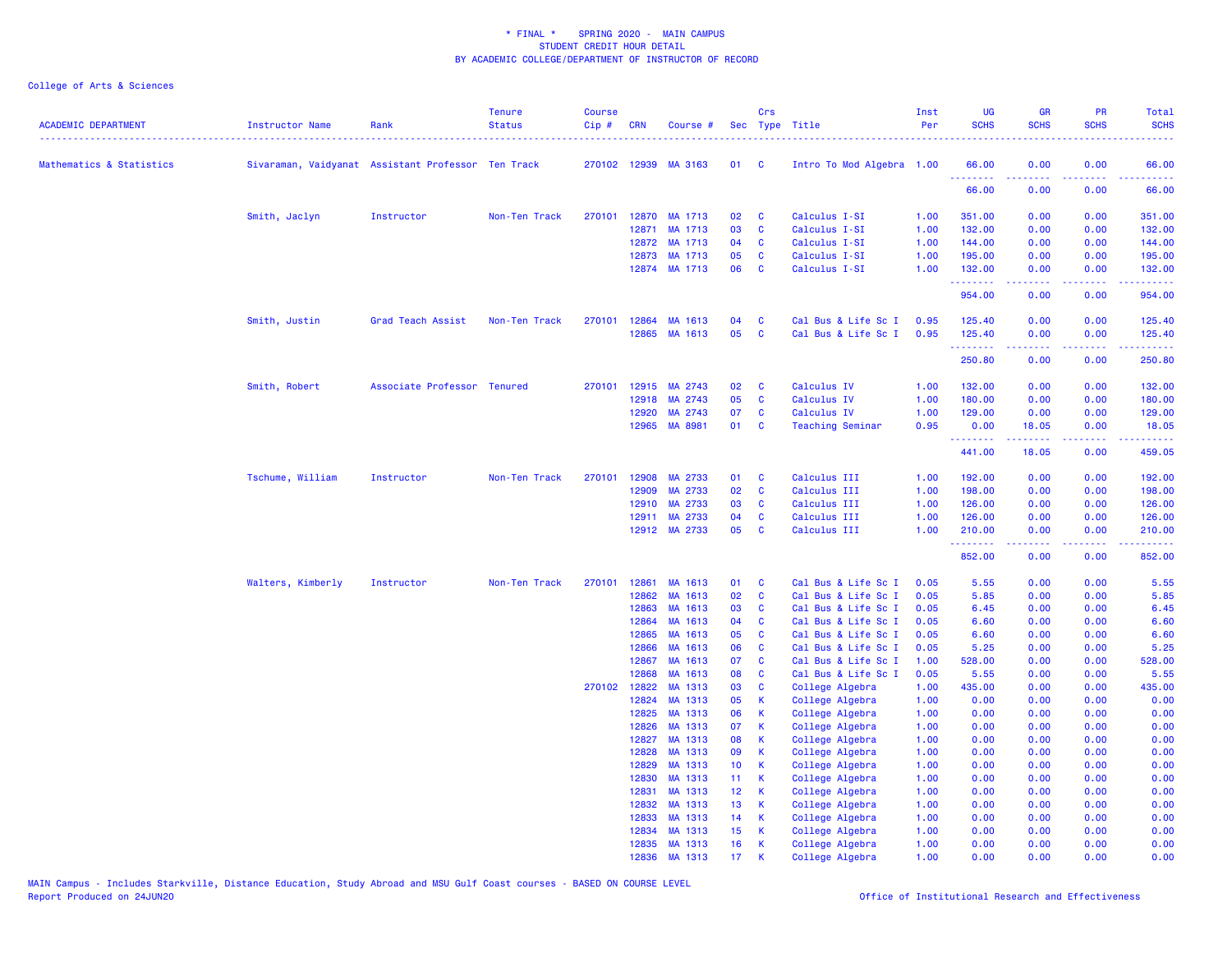| <b>ACADEMIC DEPARTMENT</b> | Instructor Name                                  | Rank                          | <b>Tenure</b><br><b>Status</b> | <b>Course</b><br>Cip# | <b>CRN</b>   | Course #             |                 | Crs            | Sec Type Title            | Inst<br>Per | <b>UG</b><br><b>SCHS</b>                            | <b>GR</b><br><b>SCHS</b>                                                                                                                                     | <b>PR</b><br><b>SCHS</b>            | Total<br><b>SCHS</b>                                                                                                                                            |
|----------------------------|--------------------------------------------------|-------------------------------|--------------------------------|-----------------------|--------------|----------------------|-----------------|----------------|---------------------------|-------------|-----------------------------------------------------|--------------------------------------------------------------------------------------------------------------------------------------------------------------|-------------------------------------|-----------------------------------------------------------------------------------------------------------------------------------------------------------------|
| Mathematics & Statistics   | Walters, Kimberly                                | Instructor                    | Non-Ten Track                  |                       | 270102 12837 | MA 1313              | 18              | К              | College Algebra           | 1.00        | 0.00                                                | 0.00                                                                                                                                                         | 0.00                                | 0.00                                                                                                                                                            |
|                            |                                                  |                               |                                |                       | 12838        | MA 1313              | 19              | $\mathsf K$    | College Algebra           | 1.00        | 0.00                                                | 0.00                                                                                                                                                         | 0.00                                | 0.00                                                                                                                                                            |
|                            |                                                  |                               |                                |                       | 12839        | MA 1313              | 20              | K              | College Algebra           | 1.00        | 0.00                                                | 0.00                                                                                                                                                         | 0.00                                | 0.00                                                                                                                                                            |
|                            |                                                  |                               |                                | 279999                | 15548        | MA 2990              | 01              | <b>C</b>       | Special Topic In MA       | 1.00        | 48.00                                               | 0.00                                                                                                                                                         | 0.00                                | 48.00                                                                                                                                                           |
|                            |                                                  |                               |                                |                       |              |                      |                 |                |                           |             | <b></b><br>1052.85                                  | .<br>0.00                                                                                                                                                    | $\sim$ $\sim$ $\sim$ $\sim$<br>0.00 | $\frac{1}{2} \left( \frac{1}{2} \right) \left( \frac{1}{2} \right) \left( \frac{1}{2} \right) \left( \frac{1}{2} \right) \left( \frac{1}{2} \right)$<br>1052.85 |
|                            | Woodard, Kelly                                   | Lecturer                      | Non-Ten Track                  | 270101                | 14623        | MA 0103              | 501 C           |                | Intermediate Algebra 1.00 |             | 69.00                                               | 0.00                                                                                                                                                         | 0.00                                | 69.00                                                                                                                                                           |
|                            |                                                  |                               |                                |                       | 14625        | MA 1323              | 501 C           |                | Trigonometry              | 1.00        | 78.00                                               | 0.00                                                                                                                                                         | 0.00                                | 78.00                                                                                                                                                           |
|                            |                                                  |                               |                                |                       | 14626        | MA 1413              | 501 C           |                | Structure Real Numbe      | 1.00        | 42.00                                               | 0.00                                                                                                                                                         | 0.00                                | 42.00                                                                                                                                                           |
|                            |                                                  |                               |                                |                       | 14627        | MA 1423              | 501 C           |                | Problem Solving Real      | 1.00        | 60.00                                               | 0.00                                                                                                                                                         | 0.00                                | 60.00                                                                                                                                                           |
|                            |                                                  |                               |                                |                       | 14628        | MA 1433              | 501 C           |                | Informal Geom & Meas      | 1.00        | 39.00<br>.                                          | 0.00<br>.                                                                                                                                                    | 0.00<br>.                           | 39.00<br>.                                                                                                                                                      |
|                            |                                                  |                               |                                |                       |              |                      |                 |                |                           |             | 288.00                                              | 0.00                                                                                                                                                         | 0.00                                | 288.00                                                                                                                                                          |
|                            | Woody, Jonathan                                  | Associate Professor Tenured   |                                | 240101                | 17122        | <b>HON 4000</b>      | 08              | $\mathbf{I}$   | Directed Individual       | 1.00        | 3.00                                                | 0.00                                                                                                                                                         | 0.00                                | 3.00                                                                                                                                                            |
|                            |                                                  |                               |                                | 270501                | 13914        | ST 8533              | 01              | C              | Applied Probability       | 1.00        | 0.00                                                | 24.00                                                                                                                                                        | 0.00                                | 24.00                                                                                                                                                           |
|                            |                                                  |                               |                                |                       | 16594        | ST 4000              | 01              | $\mathbf{I}$   | Directed Indiv Study      | 1.00        | 3.00                                                | 0.00                                                                                                                                                         | 0.00                                | 3.00                                                                                                                                                            |
|                            |                                                  |                               |                                |                       | 17171        | <b>ST 9000</b>       | 04              | D              | Research / Diss           | 1.00        | 0.00                                                | 1.00                                                                                                                                                         | 0.00                                | 1.00                                                                                                                                                            |
|                            |                                                  |                               |                                |                       |              | 17448 ST 7000        | 01              | $\blacksquare$ | Directed Indiv Study      | 1.00        | 0.00<br>.                                           | 3.00<br>$\frac{1}{2} \left( \frac{1}{2} \right) \left( \frac{1}{2} \right) \left( \frac{1}{2} \right) \left( \frac{1}{2} \right) \left( \frac{1}{2} \right)$ | 0.00<br>.                           | 3.00<br>.                                                                                                                                                       |
|                            |                                                  |                               |                                |                       |              |                      |                 |                |                           |             | 6.00                                                | 28.00                                                                                                                                                        | 0.00                                | 34.00                                                                                                                                                           |
|                            | Wu, Tung-Lung                                    | Assistant Professor Ten Track |                                | 270501                |              | 13915 ST 8951        | 01              | C              | Seminar In Stat           | 1.00        | 0.00                                                | 10.00                                                                                                                                                        | 0.00                                | 10.00                                                                                                                                                           |
|                            |                                                  |                               |                                |                       |              | 15127 ST 8633        | 01              | <b>C</b>       | Linear Models II          | 1.00        | 0.00                                                | 24.00                                                                                                                                                        | 0.00                                | 24.00                                                                                                                                                           |
|                            |                                                  |                               |                                |                       |              | 17492 ST 8000        | 02 <sub>o</sub> | D              | Research / Thesis         | 1.00        | 0.00                                                | 3.00                                                                                                                                                         | 0.00                                | 3.00                                                                                                                                                            |
|                            |                                                  |                               |                                |                       |              |                      |                 |                |                           |             | <b></b><br>0.00                                     | .<br>37.00                                                                                                                                                   | .<br>0.00                           | .<br>37.00                                                                                                                                                      |
|                            | Xu, Xiangsheng                                   | Professor                     | <b>Tenured</b>                 | 270101                |              | 12914 MA 2743        | 01              | <b>C</b>       | Calculus IV               | 1.00        | 63.00<br><b></b>                                    | 0.00<br>.                                                                                                                                                    | 0.00<br>.                           | 63.00<br>.                                                                                                                                                      |
|                            |                                                  |                               |                                |                       |              |                      |                 |                |                           |             | 63.00                                               | 0.00                                                                                                                                                         | 0.00                                | 63.00                                                                                                                                                           |
|                            | Yarahmadian, Shantia Associate Professor Tenured |                               |                                |                       |              | 270101 12946 MA 3513 | 01              | C              | History Of Math           | 1.00        | 84.00                                               | 0.00                                                                                                                                                         | 0.00                                | 84.00                                                                                                                                                           |
|                            |                                                  |                               |                                |                       |              | 15120 MA 8293        | 01              | <b>C</b>       | <b>Integral Equations</b> | 1.00        | 0.00                                                | 39.00                                                                                                                                                        | 0.00                                | 39.00                                                                                                                                                           |
|                            |                                                  |                               |                                |                       |              |                      |                 |                |                           |             | <b><i><u><u> - - - - - - -</u></u></i></b><br>84.00 | .<br>39.00                                                                                                                                                   | . <b>.</b><br>0.00                  | بالمستمات<br>123.00                                                                                                                                             |
|                            | Young, Danielle                                  | Instructor                    | Non-Ten Track                  | 270101                | 12878        | MA 1723              | 01              | C              | Calculus II               | 1.00        | 201.00                                              | 0.00                                                                                                                                                         | 0.00                                | 201.00                                                                                                                                                          |
|                            |                                                  |                               |                                |                       | 12880        | MA 1723              | 03              | $\mathbf{C}$   | Calculus II-SI            | 1.00        | 153.00                                              | 0.00                                                                                                                                                         | 0.00                                | 153.00                                                                                                                                                          |
|                            |                                                  |                               |                                |                       | 12882        | MA 1723              | 05              | C              | Calculus II-SI            | 1.00        | 390.00                                              | 0.00                                                                                                                                                         | 0.00                                | 390.00                                                                                                                                                          |
|                            |                                                  |                               |                                |                       | 12885        | MA 1723              | 08              | C              | Calculus II-SI            | 1.00        | 198.00                                              | 0.00                                                                                                                                                         | 0.00                                | 198.00                                                                                                                                                          |
|                            |                                                  |                               |                                |                       |              | 12886 MA 1723        | 09              | C              | Calculus II-SI            | 1.00        | 132.00                                              | 0.00                                                                                                                                                         | 0.00                                | 132.00                                                                                                                                                          |
|                            |                                                  |                               |                                |                       |              |                      |                 |                |                           |             | .<br>1074.00                                        | 22222<br>0.00                                                                                                                                                | .<br>0.00                           | .<br>1074.00                                                                                                                                                    |
|                            | Zhang, Jialin                                    | Assistant Professor Ten Track |                                | 270501                | 13903        | ST 4213              | 01              | C              | Nonparametric Meth        | 1.00        | 21.00                                               | 0.00                                                                                                                                                         | 0.00                                | 21.00                                                                                                                                                           |
|                            |                                                  |                               |                                |                       | 13906        | ST 6213              | 01              | <b>C</b>       | Nonparametric Meth        | 1.00        | 0.00                                                | 12.00                                                                                                                                                        | 0.00                                | 12.00                                                                                                                                                           |
|                            |                                                  |                               |                                |                       | 15126        | ST 8353              | 01              | <b>C</b>       | <b>Stat Computations</b>  | 1.00        | 0.00                                                | 21.00                                                                                                                                                        | 0.00                                | 21.00                                                                                                                                                           |
|                            |                                                  |                               |                                |                       |              | 16152 ST 4111        | 01              | <b>S</b>       | Seminar In Stat Pkge      | 1.00        | 2.00                                                | 0.00                                                                                                                                                         | 0.00                                | 2.00                                                                                                                                                            |
|                            |                                                  |                               |                                |                       |              | 16153 ST 6111        | 01              | $\mathbf{s}$   | Seminar In Stat Pkge      | 1.00        | 0.00                                                | 1.00                                                                                                                                                         | 0.00                                | 1.00                                                                                                                                                            |
|                            |                                                  |                               |                                |                       |              |                      |                 |                |                           |             | .<br>23.00                                          | $\omega$ is a set of<br>34.00                                                                                                                                | ن د د د<br>0.00                     | .<br>57.00                                                                                                                                                      |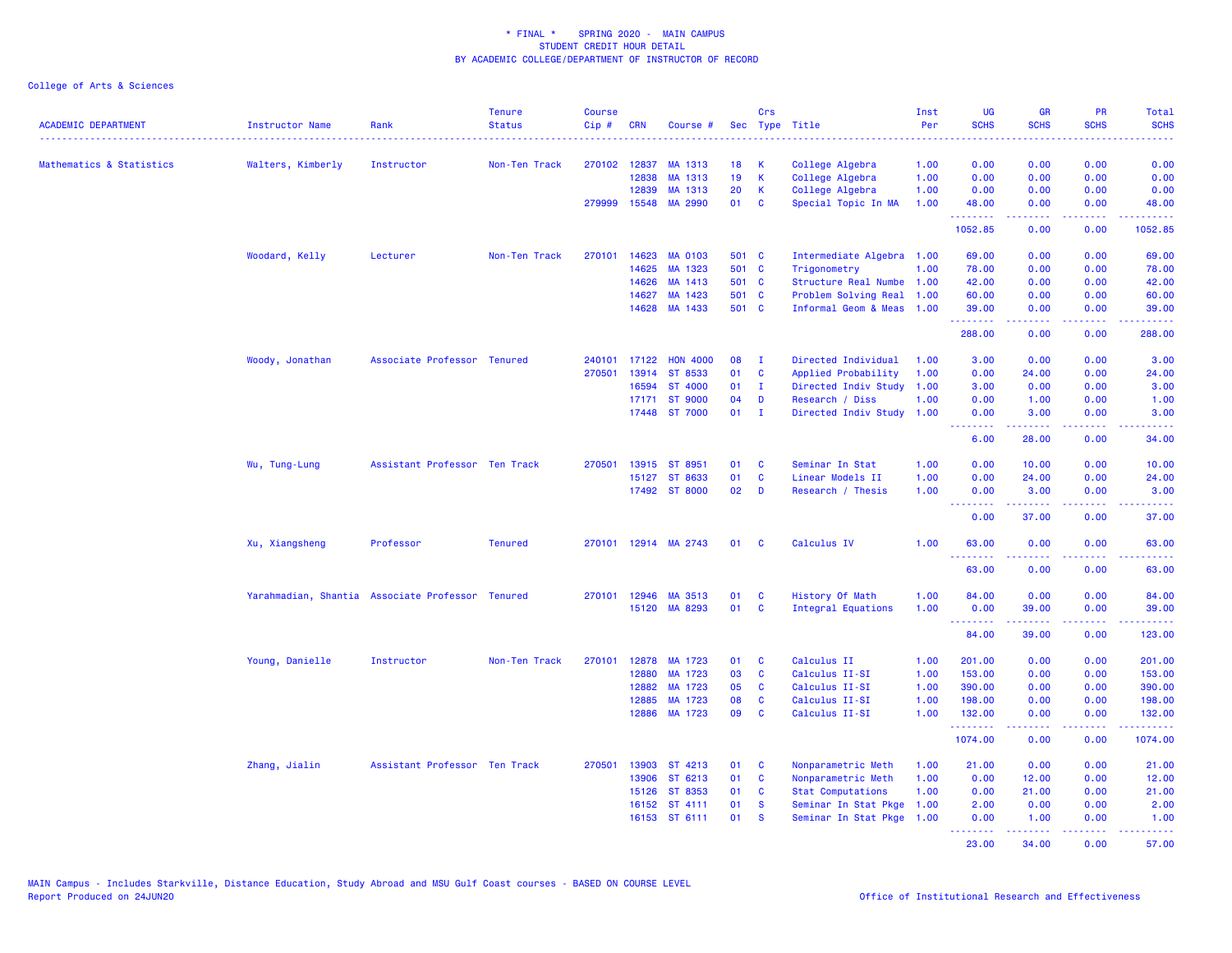| <b>ACADEMIC DEPARTMENT</b>                                                                                  | Instructor Name | Rank                          | Tenure<br><b>Status</b> | Course<br>Cip# | <b>CRN</b> | Course #                                                                          |                                   | <b>Crs</b>                       | Sec Type Title                                                                                                | Inst<br>Per                          | <b>UG</b><br><b>SCHS</b>                     | <b>GR</b><br><b>SCHS</b>                           | <b>PR</b><br><b>SCHS</b>                          | Total<br><b>SCHS</b>                                    |
|-------------------------------------------------------------------------------------------------------------|-----------------|-------------------------------|-------------------------|----------------|------------|-----------------------------------------------------------------------------------|-----------------------------------|----------------------------------|---------------------------------------------------------------------------------------------------------------|--------------------------------------|----------------------------------------------|----------------------------------------------------|---------------------------------------------------|---------------------------------------------------------|
| Mathematics & Statistics                                                                                    | Zhou, Qian      | Assistant Professor Ten Track |                         | 270501         |            | 13908 ST 8114<br>13912 ST 8263<br>14982 ST 8114<br>17066 ST 9000<br>17128 ST 8000 | - 01<br>01 C<br>501 C<br>01<br>01 | <b>R</b><br><b>D</b><br><b>D</b> | Statistical Methods<br>Adv Reg Analysis<br><b>Statistical Methods</b><br>Research / Diss<br>Research / Thesis | 1.00<br>1.00<br>1.00<br>1.00<br>1.00 | 0.00<br>0.00<br>0.00<br>0.00<br>0.00<br>0.00 | 116.00<br>18.00<br>24.00<br>5.00<br>6.00<br>169,00 | 0.00<br>0.00<br>0.00<br>0.00<br>0.00<br>.<br>0.00 | 116.00<br>18.00<br>24.00<br>5.00<br>6.00<br>.<br>169.00 |
| ======================================<br>Mathematics & Statistics<br>===================================== |                 |                               |                         |                |            |                                                                                   |                                   |                                  |                                                                                                               |                                      | $=$ = = = = = = =<br>16578.00<br>========    | ========<br>808,00                                 | ========<br>0.00<br>========                      | -----------<br>17386.00<br>==========                   |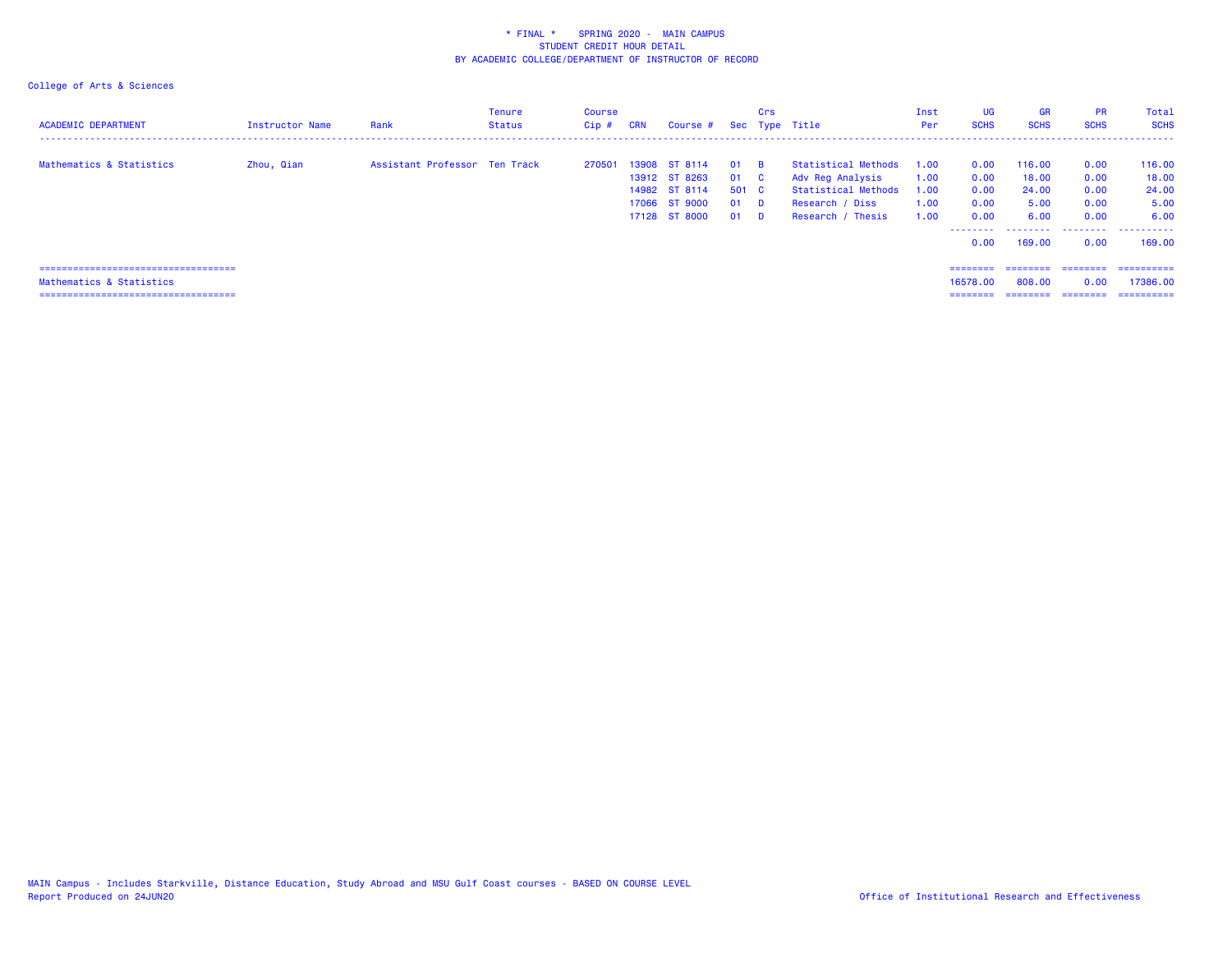|                                            |                        |              | <b>Tenure</b>  | <b>Course</b> |            |                      |              | Crs                     |                            | Inst | <b>UG</b>                 | <b>GR</b>                                                                                                                                                    | PR                                                                                                                                | Total                                                                                                                                                                                                                                                                                                                                                                                                                                                                                  |
|--------------------------------------------|------------------------|--------------|----------------|---------------|------------|----------------------|--------------|-------------------------|----------------------------|------|---------------------------|--------------------------------------------------------------------------------------------------------------------------------------------------------------|-----------------------------------------------------------------------------------------------------------------------------------|----------------------------------------------------------------------------------------------------------------------------------------------------------------------------------------------------------------------------------------------------------------------------------------------------------------------------------------------------------------------------------------------------------------------------------------------------------------------------------------|
| <b>ACADEMIC DEPARTMENT</b><br>. <b>.</b> . | <b>Instructor Name</b> | Rank         | <b>Status</b>  | Cip#          | <b>CRN</b> | Course               |              |                         | Sec Type Title             | Per  | <b>SCHS</b>               | <b>SCHS</b>                                                                                                                                                  | <b>SCHS</b>                                                                                                                       | <b>SCHS</b>                                                                                                                                                                                                                                                                                                                                                                                                                                                                            |
| Military Science                           | Acevedo, James         | Non-Employee | Not Applicable | 280503        | 13082      | MS 1122              | 01           | <b>C</b>                | Leader Development 2 0.50  |      | 7.00                      | 0.00                                                                                                                                                         | 0.00                                                                                                                              | 7.00                                                                                                                                                                                                                                                                                                                                                                                                                                                                                   |
|                                            |                        |              |                |               | 13083      | MS 1122              | 02           | <b>C</b>                | Leader Development 2 0.50  |      | 8.00                      | 0.00                                                                                                                                                         | 0.00                                                                                                                              | 8.00                                                                                                                                                                                                                                                                                                                                                                                                                                                                                   |
|                                            |                        |              |                |               | 13084      | MS 1122              | 03           | $\overline{\mathbf{c}}$ | Leader Development 2       | 0.50 | 2.00                      | 0.00                                                                                                                                                         | 0.00                                                                                                                              | 2.00                                                                                                                                                                                                                                                                                                                                                                                                                                                                                   |
|                                            |                        |              |                |               | 13091      | MS 3123              | 01 C         |                         | Adv Mil Skills II          | 0.50 | 12.00                     | 0.00                                                                                                                                                         | 0.00                                                                                                                              | 12.00                                                                                                                                                                                                                                                                                                                                                                                                                                                                                  |
|                                            |                        |              |                |               | 13092      | MS 3123              | 02           | <b>C</b>                | Adv Mil Skills II          | 0.50 | 21.00                     | 0.00                                                                                                                                                         | 0.00                                                                                                                              | 21.00                                                                                                                                                                                                                                                                                                                                                                                                                                                                                  |
|                                            |                        |              |                |               | 13094      | MS 4124              | 01 B         |                         | Transition to Lieute       | 0.25 | 6.00                      | 0.00                                                                                                                                                         | 0.00                                                                                                                              | 6.00                                                                                                                                                                                                                                                                                                                                                                                                                                                                                   |
|                                            |                        |              |                |               | 13095      | MS 4124              | 02           | $\overline{B}$          | Transition to Lieute 0.25  |      | 10.00                     | 0.00                                                                                                                                                         | 0.00                                                                                                                              | 10.00                                                                                                                                                                                                                                                                                                                                                                                                                                                                                  |
|                                            |                        |              |                |               |            |                      |              |                         |                            |      | - - - - - - - -<br>66.00  | .<br>0.00                                                                                                                                                    | $\frac{1}{2} \left( \frac{1}{2} \right) \left( \frac{1}{2} \right) \left( \frac{1}{2} \right) \left( \frac{1}{2} \right)$<br>0.00 | . <b>.</b><br>66.00                                                                                                                                                                                                                                                                                                                                                                                                                                                                    |
|                                            | Baker, Christopher     | Non-Employee | Not Applicable | 280503        | 13082      | MS 1122              | 01 C         |                         | Leader Development 2 0.50  |      | 7.00                      | 0.00                                                                                                                                                         | 0.00                                                                                                                              | 7.00                                                                                                                                                                                                                                                                                                                                                                                                                                                                                   |
|                                            |                        |              |                |               | 13083      | MS 1122              | 02           | $\overline{\mathbf{C}}$ | Leader Development 2 0.50  |      | 8.00                      | 0.00                                                                                                                                                         | 0.00                                                                                                                              | 8.00                                                                                                                                                                                                                                                                                                                                                                                                                                                                                   |
|                                            |                        |              |                |               | 13084      | MS 1122              | 03           | <b>C</b>                | Leader Development 2 0.50  |      | 2.00                      | 0.00                                                                                                                                                         | 0.00                                                                                                                              | 2.00                                                                                                                                                                                                                                                                                                                                                                                                                                                                                   |
|                                            |                        |              |                |               |            | 16547 MS 4000        | 02           | - 1                     | Dir Indiv Study            | 1.00 | 1.00                      | 0.00                                                                                                                                                         | 0.00                                                                                                                              | 1.00                                                                                                                                                                                                                                                                                                                                                                                                                                                                                   |
|                                            |                        |              |                |               |            |                      |              |                         |                            |      | .<br>18.00                | .<br>0.00                                                                                                                                                    | 0.00                                                                                                                              | .<br>18.00                                                                                                                                                                                                                                                                                                                                                                                                                                                                             |
|                                            | Loges, Megan           | Non-Employee | Not Applicable |               |            | 280101 10395 AS 2022 | $02 \quad B$ |                         | Air & Space Power - I 1.00 |      | 46.00                     | 0.00                                                                                                                                                         | 0.00                                                                                                                              | 46.00                                                                                                                                                                                                                                                                                                                                                                                                                                                                                  |
|                                            |                        |              |                |               |            |                      |              |                         |                            |      | .<br>46.00                | $\frac{1}{2} \left( \frac{1}{2} \right) \left( \frac{1}{2} \right) \left( \frac{1}{2} \right) \left( \frac{1}{2} \right) \left( \frac{1}{2} \right)$<br>0.00 | .<br>0.00                                                                                                                         | .<br>46.00                                                                                                                                                                                                                                                                                                                                                                                                                                                                             |
|                                            | McNutt, Shawn          | Non-Employee | Not Applicable | 131314 13299  |            | PE 3111              | 01 L         |                         | Adv Mil Phy Fit            | 1.00 | 32.00                     | 0.00                                                                                                                                                         | 0.00                                                                                                                              | 32.00                                                                                                                                                                                                                                                                                                                                                                                                                                                                                  |
|                                            |                        |              |                | 280503 13087  |            | MS 2123              | 01 C         |                         | Tactics & Officershi 1.00  |      | 9.00                      | 0.00                                                                                                                                                         | 0.00                                                                                                                              | 9.00                                                                                                                                                                                                                                                                                                                                                                                                                                                                                   |
|                                            |                        |              |                |               | 13088      | MS 2123              | 02 C         |                         | Tactics & Officershi       | 1.00 | 33.00                     | 0.00                                                                                                                                                         | 0.00                                                                                                                              | 33.00                                                                                                                                                                                                                                                                                                                                                                                                                                                                                  |
|                                            |                        |              |                |               | 13091      | MS 3123              | 01 C         |                         | Adv Mil Skills II          | 0.50 | 12.00                     | 0.00                                                                                                                                                         | 0.00                                                                                                                              | 12.00                                                                                                                                                                                                                                                                                                                                                                                                                                                                                  |
|                                            |                        |              |                |               |            | 13092 MS 3123        | 02 C         |                         | Adv Mil Skills II          | 0.50 | 21.00                     | 0.00<br>$  -$                                                                                                                                                | 0.00<br>$   -$                                                                                                                    | 21.00                                                                                                                                                                                                                                                                                                                                                                                                                                                                                  |
|                                            |                        |              |                |               |            |                      |              |                         |                            |      | - - - - - - - -<br>107.00 | 0.00                                                                                                                                                         | 0.00                                                                                                                              | 107.00                                                                                                                                                                                                                                                                                                                                                                                                                                                                                 |
|                                            | Sarrette, David        | Non-Employee | Not Applicable | 280503        | 13094      | MS 4124              | $01 \quad B$ |                         | Transition to Lieute 0.75  |      | 18.00                     | 0.00                                                                                                                                                         | 0.00                                                                                                                              | 18.00                                                                                                                                                                                                                                                                                                                                                                                                                                                                                  |
|                                            |                        |              |                |               | 13095      | MS 4124              | 02           | $\overline{B}$          | Transition to Lieute 0.75  |      | 30.00                     | 0.00                                                                                                                                                         | 0.00                                                                                                                              | 30.00                                                                                                                                                                                                                                                                                                                                                                                                                                                                                  |
|                                            |                        |              |                |               | 16548      | <b>MS 4000</b>       | 03           | $\blacksquare$          | Dir Indiv Study            | 1.00 | 1.00                      | 0.00                                                                                                                                                         | 0.00                                                                                                                              | 1.00                                                                                                                                                                                                                                                                                                                                                                                                                                                                                   |
|                                            |                        |              |                |               |            |                      |              |                         |                            |      | .<br>49.00                | 0.00                                                                                                                                                         | 0.00                                                                                                                              | 49.00                                                                                                                                                                                                                                                                                                                                                                                                                                                                                  |
| =====================================      |                        |              |                |               |            |                      |              |                         |                            |      | ========                  |                                                                                                                                                              | ========                                                                                                                          | $\begin{array}{cccccccccc} \multicolumn{2}{c}{} & \multicolumn{2}{c}{} & \multicolumn{2}{c}{} & \multicolumn{2}{c}{} & \multicolumn{2}{c}{} & \multicolumn{2}{c}{} & \multicolumn{2}{c}{} & \multicolumn{2}{c}{} & \multicolumn{2}{c}{} & \multicolumn{2}{c}{} & \multicolumn{2}{c}{} & \multicolumn{2}{c}{} & \multicolumn{2}{c}{} & \multicolumn{2}{c}{} & \multicolumn{2}{c}{} & \multicolumn{2}{c}{} & \multicolumn{2}{c}{} & \multicolumn{2}{c}{} & \multicolumn{2}{c}{} & \mult$ |
| Military Science                           |                        |              |                |               |            |                      |              |                         |                            |      | 286.00                    | 0.00                                                                                                                                                         | 0.00                                                                                                                              | 286.00<br>======== ======== ======== =========                                                                                                                                                                                                                                                                                                                                                                                                                                         |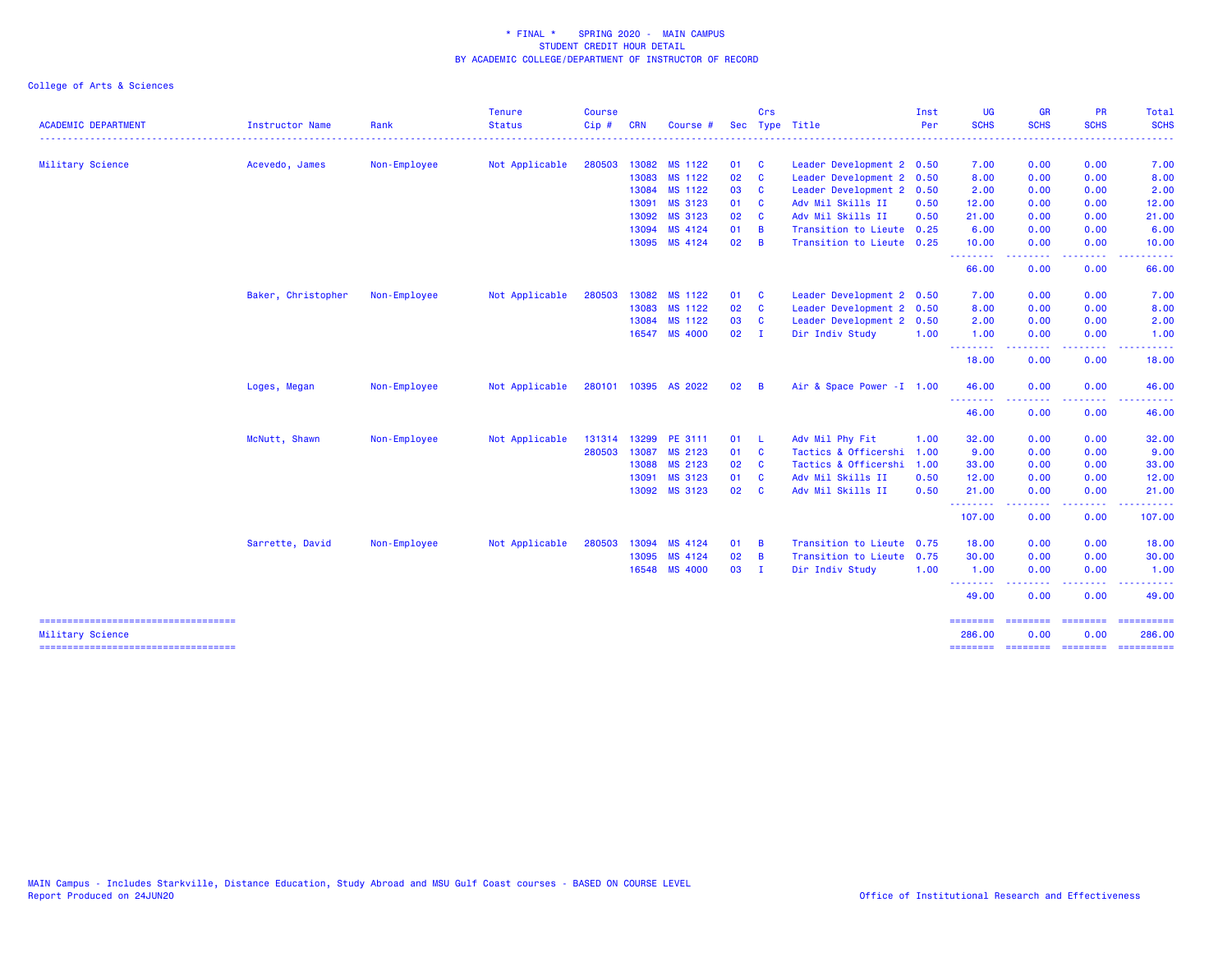| <b>ACADEMIC DEPARTMENT</b><br>------------------------------------ | Instructor Name<br><u>.</u>   | Rank                          | <b>Tenure</b><br><b>Status</b> | <b>Course</b><br>Cip# | <b>CRN</b>   | Course #              |              | Crs          | Sec Type Title            | Inst<br>Per | UG<br><b>SCHS</b>   | <b>GR</b><br><b>SCHS</b>                                                                                                                                     | PR<br><b>SCHS</b> | Total<br><b>SCHS</b>                                                                                                                                          |
|--------------------------------------------------------------------|-------------------------------|-------------------------------|--------------------------------|-----------------------|--------------|-----------------------|--------------|--------------|---------------------------|-------------|---------------------|--------------------------------------------------------------------------------------------------------------------------------------------------------------|-------------------|---------------------------------------------------------------------------------------------------------------------------------------------------------------|
| Philosophy & Religion                                              | Bickle, John                  | Professor                     | <b>Tenured</b>                 | 380103                | 13464        | <b>PHI 3013</b>       | 01           | - C          | <b>Business Ethics</b>    | 1.00        | 102.00              | 0.00                                                                                                                                                         | 0.00              | 102.00                                                                                                                                                        |
|                                                                    |                               |                               |                                |                       | 15291        | PHI 3013              | 03           | <b>C</b>     | <b>Business Ethics</b>    | 1.00        | 96.00<br>. <b>.</b> | 0.00<br>$- - - - -$                                                                                                                                          | 0.00<br>.         | 96.00<br>$\frac{1}{2} \left( \frac{1}{2} \right) \left( \frac{1}{2} \right) \left( \frac{1}{2} \right) \left( \frac{1}{2} \right) \left( \frac{1}{2} \right)$ |
|                                                                    |                               |                               |                                |                       |              |                       |              |              |                           |             | 198.00              | 0.00                                                                                                                                                         | 0.00              | 198.00                                                                                                                                                        |
|                                                                    | Bisson, Albert                | Instructor                    | Non-Ten Track                  | 240101                | 12630        | <b>HON 4003</b>       | H06 I        |              | Oxbridge Tutorial         | 1.00        | 3.00                | 0.00                                                                                                                                                         | 0.00              | 3.00                                                                                                                                                          |
|                                                                    |                               |                               |                                | 380103                | 15286        | <b>REL 3483</b>       | 01           | <b>C</b>     | Judeo-Christian Ethi      | 1.00        | 108.00              | 0.00                                                                                                                                                         | 0.00              | 108.00                                                                                                                                                        |
|                                                                    |                               |                               |                                | 380201                | 13796        | <b>REL 1103</b>       | <b>HO1 C</b> |              | Honors Intro To Reli      | 1.00        | 87.00               | 0.00                                                                                                                                                         | 0.00              | 87.00                                                                                                                                                         |
|                                                                    |                               |                               |                                |                       | 13801        | <b>REL 3223</b>       | 01           | <b>C</b>     | World Religions II        | 1.00        | 123.00              | 0.00                                                                                                                                                         | 0.00              | 123.00                                                                                                                                                        |
|                                                                    |                               |                               |                                |                       | 17608        | <b>REL 4000</b>       | 01           | - 1          | Directed Indiv Study      | 1.00        | 2.00                | 0.00                                                                                                                                                         | 0.00              | 2.00                                                                                                                                                          |
|                                                                    |                               |                               |                                |                       | 380203 13797 | <b>REL 1223</b>       | 01           | - C          | Intr To New Test          | 1.00        | 123.00<br>.         | 0.00<br>.                                                                                                                                                    | 0.00<br>.         | 123.00                                                                                                                                                        |
|                                                                    |                               |                               |                                |                       |              |                       |              |              |                           |             | 446.00              | 0.00                                                                                                                                                         | 0.00              | 446.00                                                                                                                                                        |
|                                                                    | Bruno, Michael                | Assistant Professor Ten Track |                                | 380101                | 15294        | PHI 3413              | 01           | $\mathbf{C}$ | Epistemology              | 1.00        | 18.00               | 0.00                                                                                                                                                         | 0.00              | 18.00                                                                                                                                                         |
|                                                                    |                               |                               |                                | 380102                | 13451        | PHI 1113              | 03           | $\mathbf{C}$ | Intro To Logic            | 1.00        | 147.00              | 0.00                                                                                                                                                         | 0.00              | 147.00                                                                                                                                                        |
|                                                                    |                               |                               |                                |                       | 13453        | <b>PHI 1113</b>       | 05           | - C          | Intro To Logic            | 1.00        | 132.00              | 0.00<br>.                                                                                                                                                    | 0.00<br>.         | 132.00<br>.                                                                                                                                                   |
|                                                                    |                               |                               |                                |                       |              |                       |              |              |                           |             | 297.00              | 0.00                                                                                                                                                         | 0.00              | 297.00                                                                                                                                                        |
|                                                                    | Clifford, Michael             | Professor                     | <b>Tenured</b>                 | 380101                | 17194        | PHI 1103              | 09           | <b>C</b>     | Intro To Philosophy       | 1.00        | 126.00              | 0.00                                                                                                                                                         | 0.00              | 126.00                                                                                                                                                        |
|                                                                    |                               |                               |                                | 380103                | 13465        | PHI 3013              | 02           | $\mathbf{C}$ | <b>Business Ethics</b>    | 1.00        | 93.00               | 0.00                                                                                                                                                         | 0.00              | 93.00                                                                                                                                                         |
|                                                                    |                               |                               |                                |                       |              | 14677 PHI 3013        | 501 C        |              | <b>Business Ethics</b>    | 1.00        | 63.00               | 0.00                                                                                                                                                         | 0.00              | 63.00                                                                                                                                                         |
|                                                                    |                               |                               |                                |                       |              |                       |              |              |                           |             | .<br>282.00         | <u>.</u><br>0.00                                                                                                                                             | .<br>0.00         | .<br>282.00                                                                                                                                                   |
|                                                                    | Colaco, David                 | Non-Faculty                   | Not Applicable                 |                       |              | 380101 13469 PHI 3323 | 01           | $\mathbf{C}$ | <b>Medical Ethics</b>     | 1.00        | 105.00              | 0.00                                                                                                                                                         | 0.00              | 105.00                                                                                                                                                        |
|                                                                    |                               |                               |                                |                       |              |                       |              |              |                           |             | .<br>105.00         | $\frac{1}{2} \left( \frac{1}{2} \right) \left( \frac{1}{2} \right) \left( \frac{1}{2} \right) \left( \frac{1}{2} \right) \left( \frac{1}{2} \right)$<br>0.00 | .<br>0.00         | .<br>105.00                                                                                                                                                   |
|                                                                    | Derby, Timothy                | Lecturer                      | Non-Ten Track                  | 380201                | 13791        | <b>REL 1103</b>       | 02           | - C          | Intro To Religion         | 1.00        | 135.00              | 0.00                                                                                                                                                         | 0.00              | 135.00                                                                                                                                                        |
|                                                                    |                               |                               |                                |                       | 13792        | <b>REL 1103</b>       | 03           | $\mathbf{C}$ | Intro To Religion         | 1.00        | 129.00              | 0.00                                                                                                                                                         | 0.00              | 129.00                                                                                                                                                        |
|                                                                    |                               |                               |                                |                       | 14706        | <b>REL 1103</b>       | 501 C        |              | Intro To Religion         | 1.00        | 114.00              | 0.00                                                                                                                                                         | 0.00              | 114.00                                                                                                                                                        |
|                                                                    |                               |                               |                                |                       | 17628        | <b>REL 4000</b>       | 02           | $\mathbf I$  | Directed Indiv Study      | 1.00        | 3.00<br>.           | 0.00                                                                                                                                                         | 0.00              | 3.00                                                                                                                                                          |
|                                                                    |                               |                               |                                |                       |              |                       |              |              |                           |             | 381.00              | 0.00                                                                                                                                                         | 0.00              | 381.00                                                                                                                                                        |
|                                                                    | Hall, Alicia                  | Assistant Professor Ten Track |                                |                       | 380102 13452 | PHI 1113              | 04           | $\mathbf{C}$ | Intro To Logic            | 1.00        | 129.00              | 0.00                                                                                                                                                         | 0.00              | 129.00                                                                                                                                                        |
|                                                                    |                               |                               |                                |                       | 13454        | PHI 1113              | 06           | <b>C</b>     | Intro To Logic            | 1.00        | 141.00              | 0.00                                                                                                                                                         | 0.00              | 141.00                                                                                                                                                        |
|                                                                    |                               |                               |                                |                       | 380103 13463 | PHI 1123              | <b>HO1 C</b> |              | Intro To Ethics - Ho      | 1.00        | 72.00<br>.          | 0.00                                                                                                                                                         | 0.00              | 72.00<br>.                                                                                                                                                    |
|                                                                    |                               |                               |                                |                       |              |                       |              |              |                           |             | 342.00              | 0.00                                                                                                                                                         | 0.00              | 342.00                                                                                                                                                        |
|                                                                    | Hammons, Christopher Lecturer |                               | Non-Ten Track                  |                       | 380101 14674 | PHI 1103              | 501 C        |              | Intro To Philosophy       | 1.00        | 54.00               | 0.00                                                                                                                                                         | 0.00              | 54.00                                                                                                                                                         |
|                                                                    |                               |                               |                                |                       |              | 380103 14676 PHI 1123 | 501 C        |              | Intro To Ethics           | 1.00        | 51.00<br>.          | 0.00<br>.                                                                                                                                                    | 0.00<br>.         | 51.00<br>.                                                                                                                                                    |
|                                                                    |                               |                               |                                |                       |              |                       |              |              |                           |             | 105.00              | 0.00                                                                                                                                                         | 0.00              | 105.00                                                                                                                                                        |
|                                                                    | Holt, Dale                    | Professor                     | <b>Tenured</b>                 | 380101                | 13466        | <b>PHI 3033</b>       | 01           | <b>C</b>     | Hi West Phil: Part I 1.00 |             | 93.00               | 0.00                                                                                                                                                         | 0.00              | 93.00                                                                                                                                                         |
|                                                                    |                               |                               |                                |                       | 15292        | PHI 3043              | 01           | C            | Philosophy of Histor 1.00 |             | 66.00               | 0.00                                                                                                                                                         | 0.00              | 66.00                                                                                                                                                         |
|                                                                    |                               |                               |                                |                       | 16106        | PHI 4000              | 01           | I            | Directed Indiv Study 1.00 |             | 1.00                | 0.00                                                                                                                                                         | 0.00              | 1.00                                                                                                                                                          |
|                                                                    |                               |                               |                                | 380103                | 13459        | PHI 1123              | 05           | <b>C</b>     | Intro To Ethics           | 1.00        | 135.00              | 0.00                                                                                                                                                         | 0.00              | 135.00                                                                                                                                                        |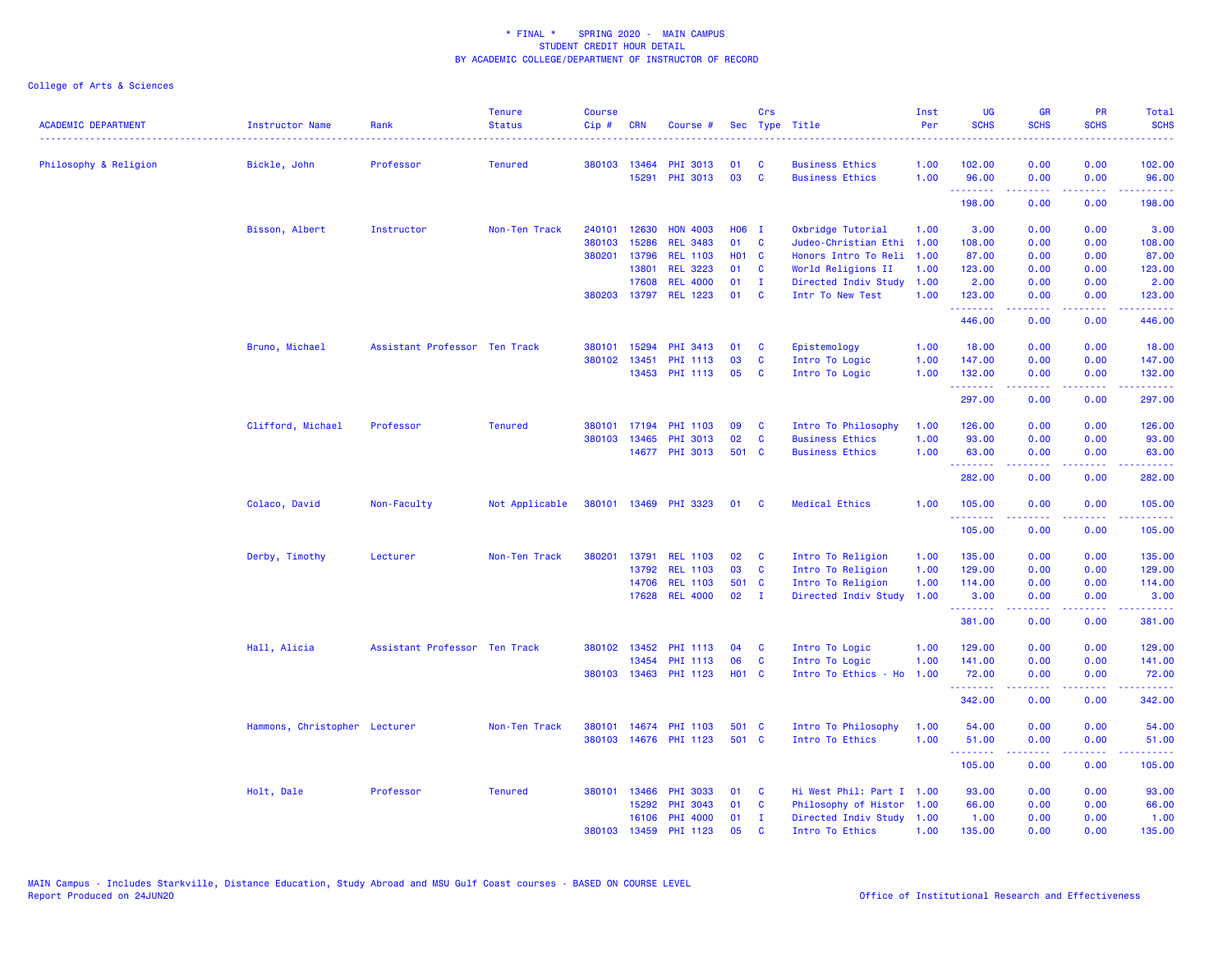| <b>ACADEMIC DEPARTMENT</b> | <b>Instructor Name</b> | Rank                          | <b>Tenure</b><br><b>Status</b> | <b>Course</b><br>Cip# | <b>CRN</b>   | Course #        |              | Crs          | Sec Type Title            | Inst<br>Per | <b>UG</b><br><b>SCHS</b> | <b>GR</b><br><b>SCHS</b>                                                                                                                                     | <b>PR</b><br><b>SCHS</b> | Total<br><b>SCHS</b>                                                                                                  |
|----------------------------|------------------------|-------------------------------|--------------------------------|-----------------------|--------------|-----------------|--------------|--------------|---------------------------|-------------|--------------------------|--------------------------------------------------------------------------------------------------------------------------------------------------------------|--------------------------|-----------------------------------------------------------------------------------------------------------------------|
|                            |                        |                               |                                |                       |              |                 |              |              |                           |             | .                        | --------                                                                                                                                                     | -----                    | $- - - - - - -$<br>.                                                                                                  |
|                            |                        |                               |                                |                       |              |                 |              |              |                           |             | 295.00                   | 0.00                                                                                                                                                         | 0.00                     | 295.00                                                                                                                |
| Philosophy & Religion      | Johnson, Gregory       | Instructor                    | Non-Ten Track                  |                       | 380101 13448 | <b>PHI 1103</b> | 08           | <b>C</b>     | Intro To Philosophy       | 1.00        | 93.00                    | 0.00                                                                                                                                                         | 0.00                     | 93.00                                                                                                                 |
|                            |                        |                               |                                |                       | 380102 14675 | <b>PHI 1113</b> | 501 C        |              | Intro To Logic            | 1.00        | 45.00<br><u>.</u>        | 0.00<br>.                                                                                                                                                    | 0.00<br>.                | 45.00<br>.                                                                                                            |
|                            |                        |                               |                                |                       |              |                 |              |              |                           |             | 138.00                   | 0.00                                                                                                                                                         | 0.00                     | 138.00                                                                                                                |
|                            | Kallfelz, William      | Instructor                    | Non-Ten Track                  | 380101                | 13470        | <b>PHI 3323</b> | 02           | $\mathbf{C}$ | Medical Ethics            | 1.00        | 84.00                    | 0.00                                                                                                                                                         | 0.00                     | 84.00                                                                                                                 |
|                            |                        |                               |                                | 380103                | 13455        | PHI 1123        | 01           | <b>C</b>     | Intro To Ethics           | 1.00        | 135.00                   | 0.00                                                                                                                                                         | 0.00                     | 135.00                                                                                                                |
|                            |                        |                               |                                | 380201                | 13793        | <b>REL 1103</b> | 04           | <b>C</b>     | Intro To Religion         | 1.00        | 132.00                   | 0.00                                                                                                                                                         | 0.00                     | 132.00                                                                                                                |
|                            |                        |                               |                                |                       | 380204 15283 | <b>REL 3453</b> | 01           | $\mathbf{C}$ | Hinduism & Buddhism       | 1.00        | 57.00<br>.               | 0.00<br>.                                                                                                                                                    | 0.00<br>22222            | 57.00<br>------                                                                                                       |
|                            |                        |                               |                                |                       |              |                 |              |              |                           |             | 408.00                   | 0.00                                                                                                                                                         | 0.00                     | 408.00                                                                                                                |
|                            | Moffatt, Barton        | Associate Professor Tenured   |                                | 380101 13471          |              | PHI 3323        | <b>HO1 C</b> |              | Medical Ethics            | 1.00        | 30.00                    | 0.00                                                                                                                                                         | 0.00                     | 30.00                                                                                                                 |
|                            |                        |                               |                                |                       | 380103 15295 | PHI 1123        | 09           | <b>C</b>     | Intro To Ethics           | 1.00        | 135.00                   | 0.00                                                                                                                                                         | 0.00                     | 135.00                                                                                                                |
|                            |                        |                               |                                |                       |              |                 |              |              |                           |             | . <u>.</u><br>165.00     | 0.00                                                                                                                                                         | 0.00                     | .<br>165.00                                                                                                           |
|                            | Montgomery, Robert     | Lecturer                      | Non-Ten Track                  | 380201                | 13794        | <b>REL 1103</b> | 05           | $\mathbf{C}$ | Intro To Religion         | 1.00        | 132.00                   | 0.00                                                                                                                                                         | 0.00                     | 132.00                                                                                                                |
|                            |                        |                               |                                |                       | 13795        | <b>REL 1103</b> | 06           | $\mathbf{C}$ | Intro To Religion         | 1.00        | 132.00                   | 0.00                                                                                                                                                         | 0.00                     | 132.00                                                                                                                |
|                            |                        |                               |                                |                       | 451101 15430 | SO 1203         | 01           | <b>C</b>     | Sociology of Familie 1.00 |             | 288.00                   | 0.00                                                                                                                                                         | 0.00                     | 288.00                                                                                                                |
|                            |                        |                               |                                |                       |              | 15431 SO 1203   | 02           | $\mathbf{C}$ | Sociology of Familie 1.00 |             | 237.00                   | 0.00                                                                                                                                                         | 0.00                     | 237.00                                                                                                                |
|                            |                        |                               |                                |                       |              |                 |              |              |                           |             | .<br>789.00              | $\frac{1}{2} \left( \frac{1}{2} \right) \left( \frac{1}{2} \right) \left( \frac{1}{2} \right) \left( \frac{1}{2} \right) \left( \frac{1}{2} \right)$<br>0.00 | .<br>0.00                | 222222<br>789.00                                                                                                      |
|                            | Neal, Anthony          | Assistant Professor Ten Track |                                |                       | 240101 12614 | <b>HON 1173</b> | <b>HO2 S</b> |              | The Quest II              | 1.00        | 27.00                    | 0.00                                                                                                                                                         | 0.00                     | 27.00                                                                                                                 |
|                            |                        |                               |                                |                       | 12624        | <b>HON 3183</b> | H01 S        |              | Honors Seminar - Hum      | 1.00        | 39.00                    | 0.00                                                                                                                                                         | 0.00                     | 39.00                                                                                                                 |
|                            |                        |                               |                                | 380199 15282          |              | <b>REL 3143</b> | 01 C         |              | African American Rel 1.00 |             | 18.00<br><u>.</u>        | 0.00<br>.                                                                                                                                                    | 0.00<br>.                | 18.00<br>.                                                                                                            |
|                            |                        |                               |                                |                       |              |                 |              |              |                           |             | 84.00                    | 0.00                                                                                                                                                         | 0.00                     | 84.00                                                                                                                 |
|                            | Phillips, Blakely      | Instructor                    | Non-Ten Track                  | 380101 13445          |              | <b>PHI 1103</b> | 03           | <b>C</b>     | Intro To Philosophy       | 1.00        | 135.00                   | 0.00                                                                                                                                                         | 0.00                     | 135.00                                                                                                                |
|                            |                        |                               |                                |                       | 13446        | <b>PHI 1103</b> | 04           | $\mathbf{C}$ | Intro To Philosophy       | 1.00        | 132.00                   | 0.00                                                                                                                                                         | 0.00                     | 132.00                                                                                                                |
|                            |                        |                               |                                |                       | 13447        | <b>PHI 1103</b> | 05           | <b>C</b>     | Intro To Philosophy       | 1.00        | 126.00                   | 0.00                                                                                                                                                         | 0.00                     | 126.00                                                                                                                |
|                            |                        |                               |                                |                       | 380103 13456 | PHI 1123        | 02           | $\mathbf{C}$ | Intro To Ethics           | 1.00        | 132.00<br>.              | 0.00                                                                                                                                                         | 0.00<br>.                | 132.00<br>$\begin{array}{cccccccccc} \bullet & \bullet & \bullet & \bullet & \bullet & \bullet & \bullet \end{array}$ |
|                            |                        |                               |                                |                       |              |                 |              |              |                           |             | 525.00                   | 0.00                                                                                                                                                         | 0.00                     | 525.00                                                                                                                |
|                            | Ransom, Tailer         | Lecturer                      | Non-Ten Track                  | 380103                | 13457        | PHI 1123        | 03           | <b>C</b>     | Intro To Ethics           | 1.00        | 135.00                   | 0.00                                                                                                                                                         | 0.00                     | 135.00                                                                                                                |
|                            |                        |                               |                                |                       | 13458        | <b>PHI 1123</b> | 04           | $\mathbf{C}$ | Intro To Ethics           | 1.00        | 135.00                   | 0.00                                                                                                                                                         | 0.00                     | 135.00                                                                                                                |
|                            |                        |                               |                                |                       | 13460        | PHI 1123        | 06           | $\mathbf{C}$ | Intro To Ethics           | 1.00        | 135.00                   | 0.00                                                                                                                                                         | 0.00                     | 135.00                                                                                                                |
|                            |                        |                               |                                |                       | 13461        | PHI 1123        | 07           | $\mathbf{C}$ | Intro To Ethics           | 1.00        | 132.00<br>.              | 0.00<br>المستملات                                                                                                                                            | 0.00<br>بالأبابات        | 132.00<br>$\begin{array}{cccccccccc} \bullet & \bullet & \bullet & \bullet & \bullet & \bullet & \bullet \end{array}$ |
|                            |                        |                               |                                |                       |              |                 |              |              |                           |             | 537.00                   | 0.00                                                                                                                                                         | 0.00                     | 537.00                                                                                                                |
|                            | Thompson, James        | Associate Professor Tenured   |                                | 380101 13443          |              | <b>PHI 1103</b> | 01           | $\mathbf{C}$ | Intro To Philosophy       | 1.00        | 132.00                   | 0.00                                                                                                                                                         | 0.00                     | 132.00                                                                                                                |
|                            |                        |                               |                                |                       | 13444        | <b>PHI 1103</b> | 02           | <b>C</b>     | Intro To Philosophy       | 1.00        | 132.00                   | 0.00                                                                                                                                                         | 0.00                     | 132.00                                                                                                                |
|                            |                        |                               |                                | 380102 13449          |              | <b>PHI 1113</b> | 01           | <b>C</b>     | Intro To Logic            | 1.00        | 150.00                   | 0.00                                                                                                                                                         | 0.00                     | 150.00                                                                                                                |
|                            |                        |                               |                                |                       | 13450        | <b>PHI 1113</b> | 02           | <b>C</b>     | Intro To Logic            | 1.00        | 138.00<br>.              | 0.00<br>. <b>.</b>                                                                                                                                           | 0.00<br>. <b>.</b>       | 138.00<br>$\begin{array}{cccccccccc} \bullet & \bullet & \bullet & \bullet & \bullet & \bullet & \bullet \end{array}$ |
|                            |                        |                               |                                |                       |              |                 |              |              |                           |             | 552.00                   | 0.00                                                                                                                                                         | 0.00                     | 552.00                                                                                                                |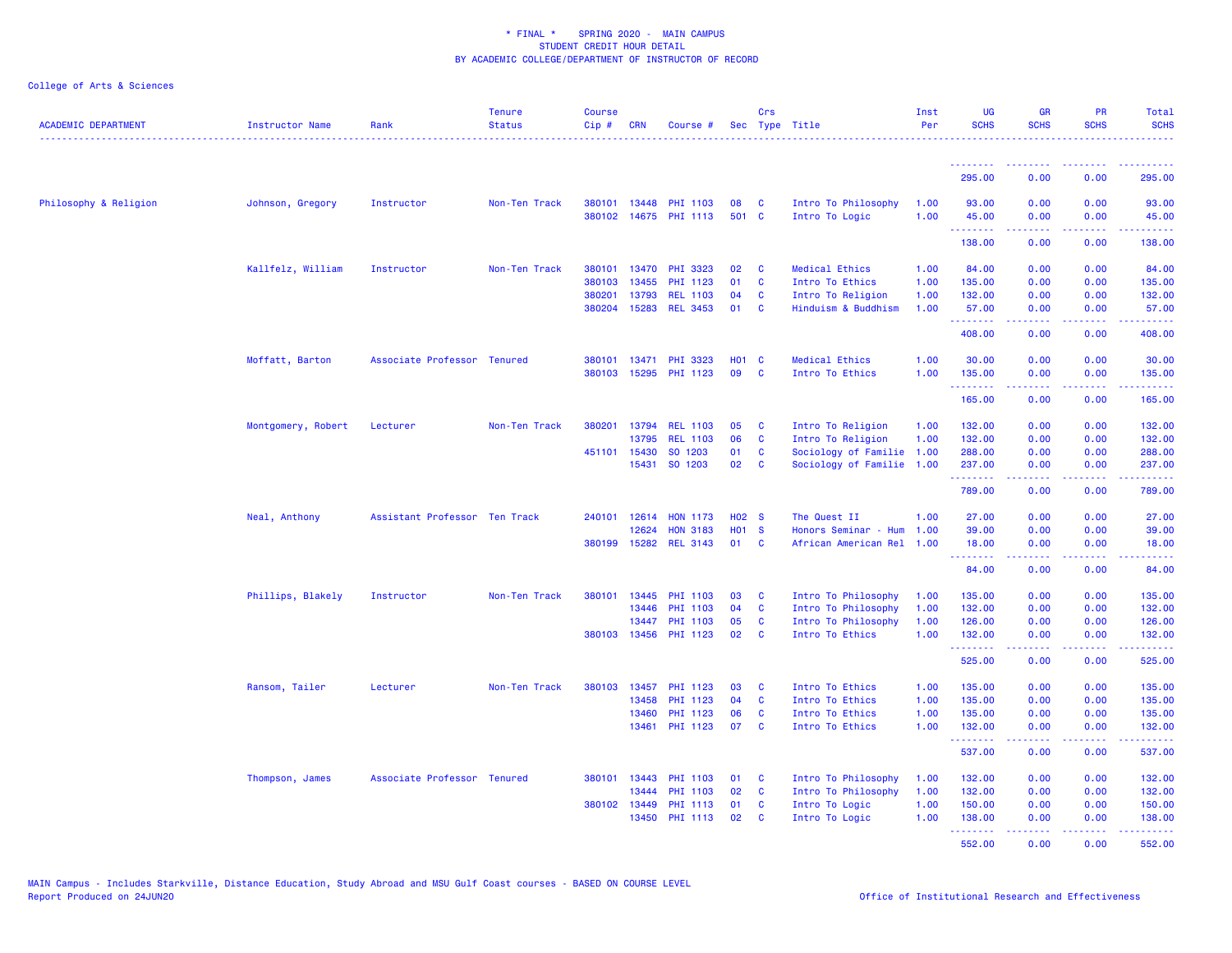| <b>ACADEMIC DEPARTMENT</b>                                     | <b>Instructor Name</b> | Rank                        | <b>Tenure</b><br><b>Status</b> | Course<br>$Cip \#$     | <b>CRN</b>     | Course #                                              |                | Crs                                          | Sec Type Title                                               | Inst<br>Per          | <b>UG</b><br><b>SCHS</b>   | <b>GR</b><br><b>SCHS</b> | <b>PR</b><br><b>SCHS</b> | Total<br><b>SCHS</b>       |
|----------------------------------------------------------------|------------------------|-----------------------------|--------------------------------|------------------------|----------------|-------------------------------------------------------|----------------|----------------------------------------------|--------------------------------------------------------------|----------------------|----------------------------|--------------------------|--------------------------|----------------------------|
| Philosophy & Religion                                          | Waite, Seth            | Lecturer                    | Non-Ten Track                  | 380101<br>380102 15289 | 15287<br>15288 | <b>PHI 1103</b><br><b>PHI 1103</b><br><b>PHI 1113</b> | 06<br>07<br>07 | $\mathbf{C}$<br>$\mathbf{C}$<br>$\mathbf{C}$ | Intro To Philosophy<br>Intro To Philosophy<br>Intro To Logic | 1.00<br>1.00<br>1.00 | 135.00<br>132.00<br>135.00 | 0.00<br>0.00<br>0.00     | 0.00<br>0.00<br>0.00     | 135.00<br>132.00<br>135.00 |
|                                                                |                        |                             |                                |                        |                | 15290 PHI 1113 08 C                                   |                |                                              | Intro To Logic                                               | 1.00                 | 120.00                     | 0.00                     | 0.00                     | 120.00                     |
|                                                                |                        |                             |                                |                        |                |                                                       |                |                                              |                                                              |                      | - - - - - - - -<br>522,00  | 0.00                     | --------<br>0.00         | -------<br>522,00          |
|                                                                | Witt, Joseph           | Associate Professor Tenured |                                | 380201                 | 13798          | <b>REL 3033</b>                                       | 01             | - C                                          | Theory & Method in R 1.00                                    |                      | 27.00                      | 0.00                     | 0.00                     | 27.00                      |
|                                                                |                        |                             |                                |                        |                | 13799 REL 3113                                        | $CO1$ $C$      |                                              | Religions & Environm 1.00                                    |                      | 24.00                      | 0.00                     | 0.00                     | 24.00<br>. <u>.</u> .      |
|                                                                |                        |                             |                                |                        |                |                                                       |                |                                              |                                                              |                      | --------<br>51.00          | 0.00                     | --------<br>0.00         | 51.00                      |
|                                                                |                        |                             |                                |                        |                |                                                       |                |                                              |                                                              |                      | ========                   | ========                 | ---------                | ==========                 |
| Philosophy & Religion<br>===================================== |                        |                             |                                |                        |                |                                                       |                |                                              |                                                              |                      | 6222.00                    | 0.00                     | 0.00                     | 6222.00<br>==========      |
|                                                                |                        |                             |                                |                        |                |                                                       |                |                                              |                                                              |                      |                            |                          |                          |                            |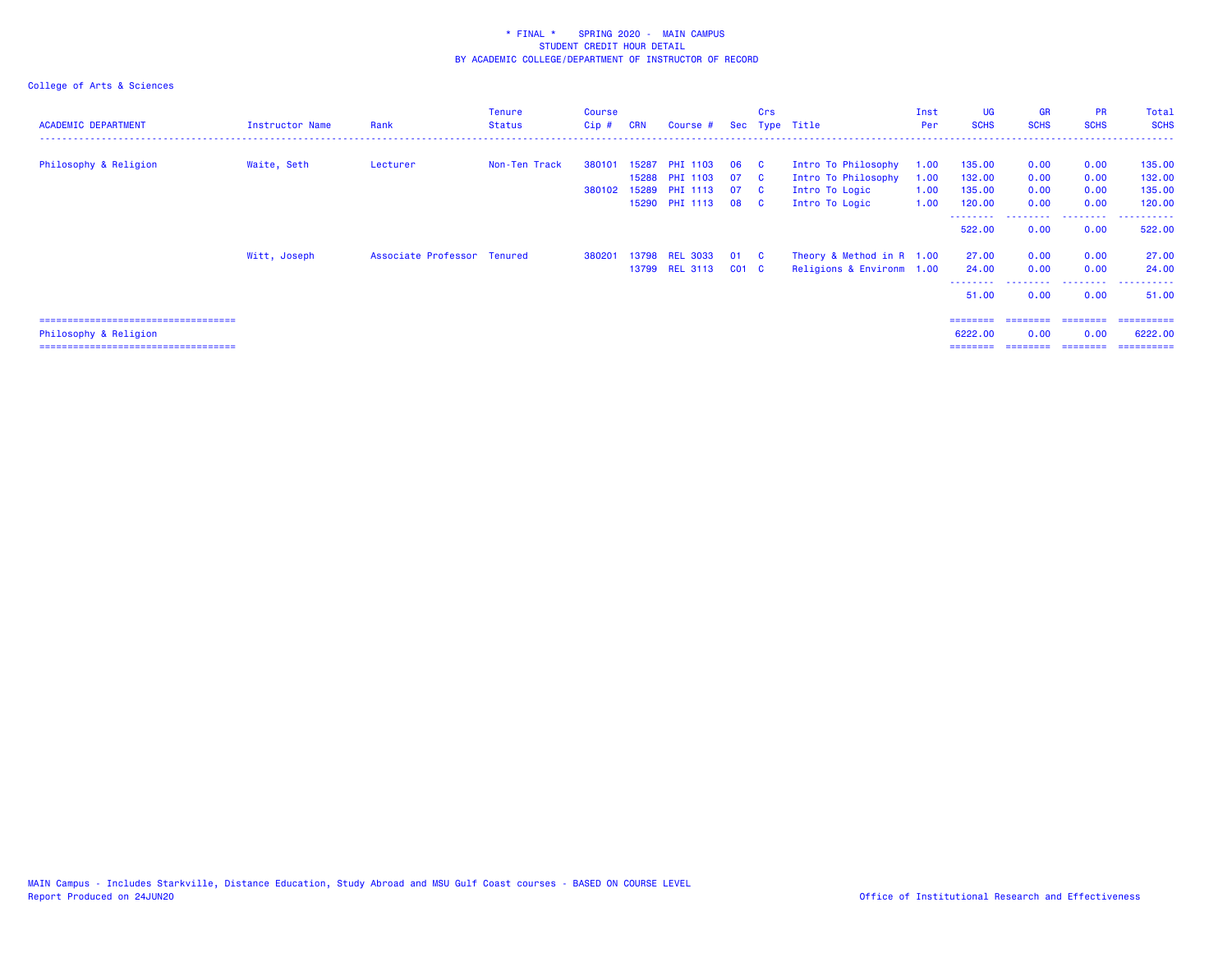| <b>ACADEMIC DEPARTMENT</b> | <b>Instructor Name</b>                 | Rank                              | <b>Tenure</b><br><b>Status</b> | <b>Course</b><br>$Cip$ # | <b>CRN</b>   | Course #                 |              | Crs          | Sec Type Title                                    | Inst<br>Per | <b>UG</b><br><b>SCHS</b> | <b>GR</b><br><b>SCHS</b>                                                                                                                                      | PR<br><b>SCHS</b> | Total<br><b>SCHS</b>                                                                                                               |
|----------------------------|----------------------------------------|-----------------------------------|--------------------------------|--------------------------|--------------|--------------------------|--------------|--------------|---------------------------------------------------|-------------|--------------------------|---------------------------------------------------------------------------------------------------------------------------------------------------------------|-------------------|------------------------------------------------------------------------------------------------------------------------------------|
| Physics & Astronomy        | Afanasjev, Anatoli                     | Professor                         | <b>Tenured</b>                 |                          | 400801 13396 | PH 2223                  | 03           | C            | Physics II                                        | 1.00        | 153.00                   | 0.00                                                                                                                                                          | 0.00              | 153.00                                                                                                                             |
|                            |                                        |                                   |                                |                          | 16251        | <b>PH 9000</b>           | 01           | D            | Research / Diss                                   | 1.00        | 0.00<br>.                | 18.00                                                                                                                                                         | 0.00              | 18.00                                                                                                                              |
|                            |                                        |                                   |                                |                          |              |                          |              |              |                                                   |             | 153.00                   | 18.00                                                                                                                                                         | 0.00              | 171.00                                                                                                                             |
|                            | Ariunbold, Gombojav                    | Assistant Professor Ten Track     |                                |                          | 400801 13437 | PH 6333                  | 01           | C            | Electromag Fields II 1.00                         |             | 0.00                     | 9.00                                                                                                                                                          | 0.00              | 9.00                                                                                                                               |
|                            |                                        |                                   |                                |                          | 16252        | <b>PH 9000</b>           | 02           | D            | Research / Diss                                   | 1.00        | 0.00                     | 15.00                                                                                                                                                         | 0.00              | 15.00                                                                                                                              |
|                            |                                        |                                   |                                |                          | 400805 13432 | PH 4333                  | 01           | C            | Electromag Fields II 1.00                         |             | 3.00<br>.                | 0.00                                                                                                                                                          | 0.00              | 3.00<br>.                                                                                                                          |
|                            |                                        |                                   |                                |                          |              |                          |              |              |                                                   |             | 3.00                     | 24.00                                                                                                                                                         | 0.00              | 27.00                                                                                                                              |
|                            | Arnoldus, Henk                         | Professor                         | <b>Tenured</b>                 | 400801                   | 13384        | PH 2213                  | 05           | C            | Physics I                                         | 1.00        | 150.00                   | 0.00                                                                                                                                                          | 0.00              | 150.00                                                                                                                             |
|                            |                                        |                                   |                                |                          | 16253        | <b>PH 9000</b>           | 03           | D            | Research / Diss                                   | 1.00        | 0.00                     | 18.00                                                                                                                                                         | 0.00              | 18.00                                                                                                                              |
|                            |                                        |                                   |                                |                          | 400810 13441 | PH 8243                  | 01           | C            | Meth Theoret Ph II                                | 1.00        | 0.00<br><u>.</u>         | 24.00<br>$\frac{1}{2} \left( \frac{1}{2} \right) \left( \frac{1}{2} \right) \left( \frac{1}{2} \right) \left( \frac{1}{2} \right) \left( \frac{1}{2} \right)$ | 0.00<br>.         | 24.00<br>.                                                                                                                         |
|                            |                                        |                                   |                                |                          |              |                          |              |              |                                                   |             | 150.00                   | 42.00                                                                                                                                                         | 0.00              | 192.00                                                                                                                             |
|                            | Clay, Rudolf                           | Professor                         | <b>Tenured</b>                 | 400801                   | 13393        | PH 2213                  | <b>HO1 C</b> |              | <b>Physics I-Honors</b>                           | 1.00        | 63.00                    | 0.00                                                                                                                                                          | 0.00              | 63.00                                                                                                                              |
|                            |                                        |                                   |                                |                          | 16619        | <b>PH 9000</b>           | 16           | <b>D</b>     | Research / Diss                                   | 1.00        | 0.00<br>.                | 9.00<br>22222                                                                                                                                                 | 0.00              | 9.00<br>.                                                                                                                          |
|                            |                                        |                                   |                                |                          |              |                          |              |              |                                                   |             | 63.00                    | 9.00                                                                                                                                                          | 0.00              | 72.00                                                                                                                              |
|                            | Crider, Benjamin                       | Assistant Professor Ten Track     |                                | 400801                   | 16254        | <b>PH 9000</b>           | 04           | D            | Research / Diss                                   | 1.00        | 0.00                     | 9.00                                                                                                                                                          | 0.00              | 9.00                                                                                                                               |
|                            |                                        |                                   |                                |                          | 17097        | <b>PH 4000</b>           | 01           | $\mathbf{I}$ | Directed Indiv Study                              | 1.00        | 1.00                     | 0.00                                                                                                                                                          | 0.00              | 1.00                                                                                                                               |
|                            |                                        |                                   |                                |                          |              |                          |              |              |                                                   |             | .<br>1.00                | .<br>9.00                                                                                                                                                     | .<br>0.00         | $\frac{1}{2} \left( \frac{1}{2} \right) \left( \frac{1}{2} \right) \left( \frac{1}{2} \right) \left( \frac{1}{2} \right)$<br>10.00 |
|                            | Cuicchi, Paul                          | Lecturer                          | Non-Ten Track                  | 400801                   | 13326        | PH 1013                  | 02           | C            | Physical Sci Survey                               | 1.00        | 114.00                   | 0.00                                                                                                                                                          | 0.00              | 114.00                                                                                                                             |
|                            |                                        |                                   |                                |                          |              | 13327 PH 1013            | 03           | C            | Physical Sci Survey                               | 1.00        | 144.00                   | 0.00                                                                                                                                                          | 0.00              | 144.00                                                                                                                             |
|                            |                                        |                                   |                                |                          |              |                          |              |              |                                                   |             | .<br>258.00              | 0.00                                                                                                                                                          | 0.00              | 258.00                                                                                                                             |
|                            | Dickel, Doyl                           | Research Assist Pro Non-Ten Track |                                |                          |              | 141901 16085 ME 9000     | 07           | D            | Research / Diss                                   | 1.00        | 0.00                     | 7.00                                                                                                                                                          | 0.00              | 7.00                                                                                                                               |
|                            |                                        |                                   |                                |                          |              |                          |              |              |                                                   |             | 0.00                     | 7.00                                                                                                                                                          | 0.00              | 7.00                                                                                                                               |
|                            | Dunne, James                           | Professor                         | <b>Tenured</b>                 |                          |              | 400801 16255 PH 9000     | 05           | D            | Research / Diss                                   | 1.00        | 0.00                     | 9.00                                                                                                                                                          | 0.00              | 9.00                                                                                                                               |
|                            |                                        |                                   |                                |                          |              |                          |              |              |                                                   |             | .<br>0.00                | .<br>9.00                                                                                                                                                     | 0.00              | .<br>9.00                                                                                                                          |
|                            | Dutta, Dipangkar                       | Professor                         | <b>Tenured</b>                 |                          | 400801 15247 | PH 6613                  | 01           | C            | Nuc Particle Physics                              | 1.00        | 0.00                     | 9.00                                                                                                                                                          | 0.00              | 9.00                                                                                                                               |
|                            |                                        |                                   |                                |                          | 16256        | <b>PH 9000</b>           | 06           | D            | Research / Diss                                   | 1.00        | 0.00                     | 31.00                                                                                                                                                         | 0.00              | 31.00                                                                                                                              |
|                            |                                        |                                   |                                | 400806                   | 15246        | PH 4613                  | 01           | C            | Nuc Particle Physics                              | 1.00        | 24.00<br>.               | 0.00                                                                                                                                                          | 0.00              | 24.00                                                                                                                              |
|                            |                                        |                                   |                                |                          |              |                          |              |              |                                                   |             | 24.00                    | 40.00                                                                                                                                                         | 0.00              | 64.00                                                                                                                              |
|                            | Ekanayaka Mudiyansel Grad Teach Assist |                                   | Non-Ten Track                  | 400801                   | 13313        | PH 1011                  | 01           | -L           | Physical Science Lab 1.00                         |             | 15.00                    | 0.00                                                                                                                                                          | 0.00              | 15.00                                                                                                                              |
|                            |                                        |                                   |                                |                          | 13314        | PH 1011                  | 02           | L            | Physical Science Lab                              | 1.00        | 10.00                    | 0.00                                                                                                                                                          | 0.00              | 10.00                                                                                                                              |
|                            |                                        |                                   |                                |                          | 13315        | PH 1011                  | 03           | L            | Physical Science Lab                              | 1.00        | 10.00                    | 0.00                                                                                                                                                          | 0.00              | 10.00                                                                                                                              |
|                            |                                        |                                   |                                |                          | 13316        | PH 1011                  | 04           | L            | Physical Science Lab                              | 1.00        | 16.00                    | 0.00                                                                                                                                                          | 0.00              | 16.00                                                                                                                              |
|                            |                                        |                                   |                                |                          | 13317        | PH 1011                  | 05           | L            | Physical Science Lab 1.00                         |             | 13.00                    | 0.00                                                                                                                                                          | 0.00              | 13.00                                                                                                                              |
|                            |                                        |                                   |                                |                          | 13318        | PH 1011                  | 06<br>08     | L            | Physical Science Lab 1.00                         |             | 14.00                    | 0.00                                                                                                                                                          | 0.00<br>0.00      | 14.00                                                                                                                              |
|                            |                                        |                                   |                                |                          | 13320        | PH 1011<br>13321 PH 1011 | 09           | L<br>L       | Physical Science Lab<br>Physical Science Lab 1.00 | 1.00        | 14.00<br>12.00           | 0.00<br>0.00                                                                                                                                                  | 0.00              | 14.00<br>12.00                                                                                                                     |
|                            |                                        |                                   |                                |                          |              |                          |              |              |                                                   |             |                          |                                                                                                                                                               |                   |                                                                                                                                    |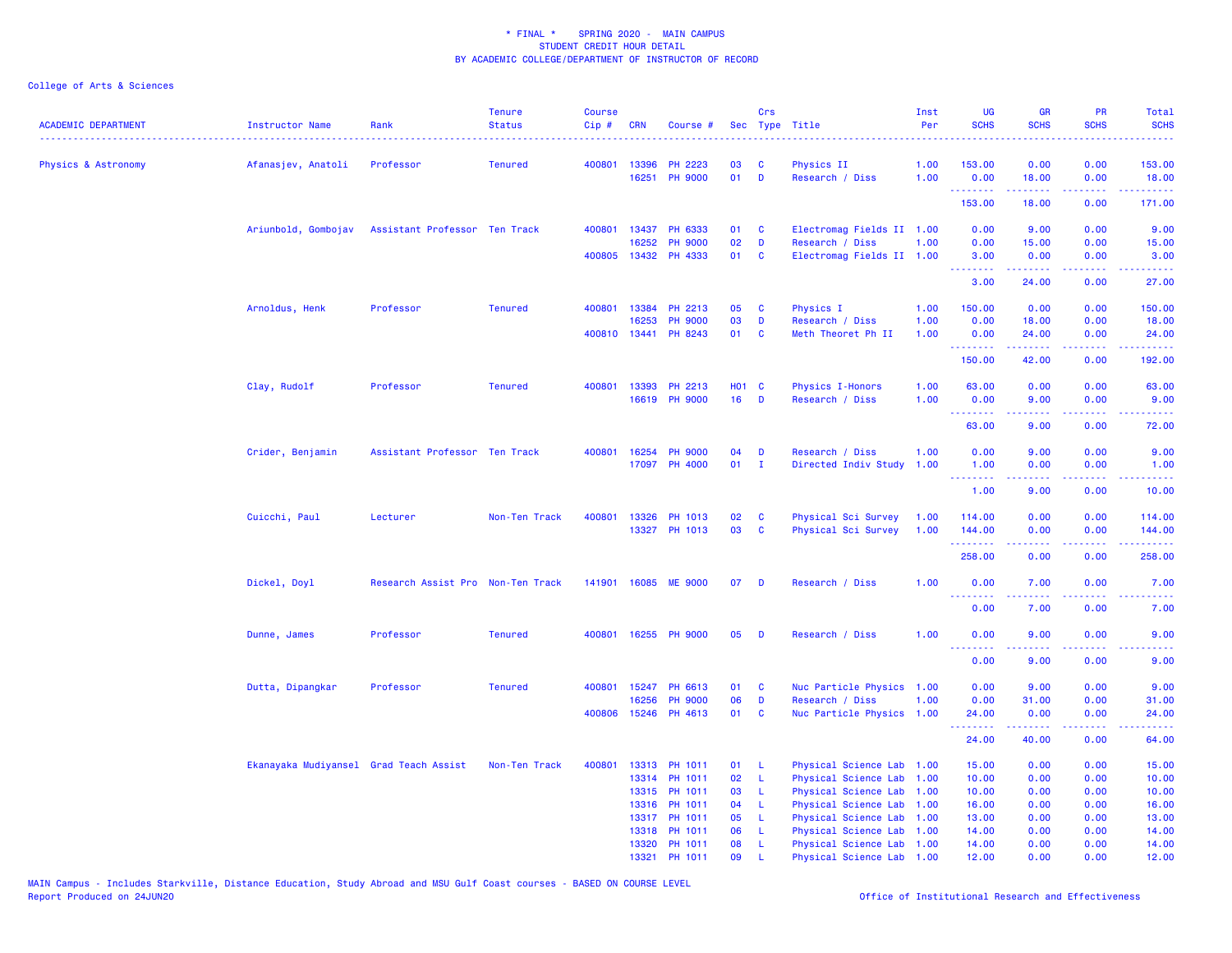| ACADEMIC DEPARTMENT | <b>Instructor Name</b>                 | Rank                              | <b>Tenure</b><br><b>Status</b> | <b>Course</b><br>Cip# | <b>CRN</b> | Course #       |                 | Crs          | Sec Type Title            | Inst<br>Per | UG<br><b>SCHS</b>                                  | <b>GR</b><br><b>SCHS</b> | PR<br><b>SCHS</b>                                                                                                                 | Total<br><b>SCHS</b>                                                                                                                                           |
|---------------------|----------------------------------------|-----------------------------------|--------------------------------|-----------------------|------------|----------------|-----------------|--------------|---------------------------|-------------|----------------------------------------------------|--------------------------|-----------------------------------------------------------------------------------------------------------------------------------|----------------------------------------------------------------------------------------------------------------------------------------------------------------|
| Physics & Astronomy | Ekanayaka Mudiyansel Grad Teach Assist |                                   | Non-Ten Track                  | 400801                |            | 15243 PH 2233  | $H01$ B         |              | Physics III               | 0.01        | 0.27                                               | 0.00                     | 0.00                                                                                                                              | 0.27                                                                                                                                                           |
|                     |                                        |                                   |                                |                       |            |                |                 |              |                           |             | .<br>104.27                                        | .<br>0.00                | والمحامر<br>0.00                                                                                                                  | 22222<br>104.27                                                                                                                                                |
|                     | El Fassi, Lamiaa                       | Assistant Professor Ten Track     |                                | 400801                | 13431      | PH 4223        | 01              | C            | Intermediate Mechani      | 1.00        | 15.00                                              | 0.00                     | 0.00                                                                                                                              | 15.00                                                                                                                                                          |
|                     |                                        |                                   |                                |                       | 13436      | PH 6223        | 01              | <b>C</b>     | Intermediate Mechani      | 1.00        | 0.00                                               | 6.00                     | 0.00                                                                                                                              | 6.00                                                                                                                                                           |
|                     |                                        |                                   |                                |                       | 16258      | <b>PH 9000</b> | 07              | D            | Research / Diss           | 1.00        | 0.00<br>.                                          | 6.00                     | 0.00<br>$\frac{1}{2} \left( \frac{1}{2} \right) \left( \frac{1}{2} \right) \left( \frac{1}{2} \right)$                            | 6.00<br>والدامات بداية                                                                                                                                         |
|                     |                                        |                                   |                                |                       |            |                |                 |              |                           |             | 15.00                                              | 12.00                    | 0.00                                                                                                                              | 27.00                                                                                                                                                          |
|                     | Fox, Daniel                            | Lecturer                          | Non-Ten Track                  | 400801                |            | 13414 PH 2233  | 02              | <b>C</b>     | Physics III               | 1.00        | 114.00                                             | 0.00                     | 0.00                                                                                                                              | 114.00                                                                                                                                                         |
|                     |                                        |                                   |                                |                       |            | 13415 PH 2233  | 03              | $\mathbf{C}$ | Physics III               | 1.00        | 168.00<br>.                                        | 0.00<br>.                | 0.00<br>.                                                                                                                         | 168.00<br>$\frac{1}{2} \left( \frac{1}{2} \right) \left( \frac{1}{2} \right) \left( \frac{1}{2} \right) \left( \frac{1}{2} \right) \left( \frac{1}{2} \right)$ |
|                     |                                        |                                   |                                |                       |            |                |                 |              |                           |             | 282.00                                             | 0.00                     | 0.00                                                                                                                              | 282.00                                                                                                                                                         |
|                     | Geneser, Claire                        | Grad Teach Assist                 | Non-Ten Track                  | 400801                |            | 13340 PH 1113  | 05              | к            | Gen Physics I             | 1.00        | 0.00                                               | 0.00                     | 0.00                                                                                                                              | 0.00                                                                                                                                                           |
|                     |                                        |                                   |                                |                       | 13341      | PH 1113        | 06              | $\mathsf K$  | <b>Gen Physics I</b>      | 1.00        | 0.00                                               | 0.00                     | 0.00                                                                                                                              | 0.00                                                                                                                                                           |
|                     |                                        |                                   |                                |                       |            | 13342 PH 1113  | 07              | К            | Gen Physics I             | 1.00        | 0.00                                               | 0.00                     | 0.00                                                                                                                              | 0.00                                                                                                                                                           |
|                     |                                        |                                   |                                |                       | 13343      | PH 1113        | 08              | К            | <b>Gen Physics I</b>      | 1.00        | 0.00                                               | 0.00                     | 0.00                                                                                                                              | 0.00                                                                                                                                                           |
|                     |                                        |                                   |                                |                       | 13345      | PH 1113        | 10 <sub>1</sub> | K            | Gen Physics I             | 1.00        | 0.00                                               | 0.00                     | 0.00                                                                                                                              | 0.00                                                                                                                                                           |
|                     |                                        |                                   |                                |                       | 13346      | PH 1113        | 11              | К            | Gen Physics I             | 1.00        | 0.00                                               | 0.00                     | 0.00                                                                                                                              | 0.00                                                                                                                                                           |
|                     |                                        |                                   |                                |                       | 13347      | PH 1113        | 12 <sup>°</sup> | К            | Gen Physics I             | 1.00        | 0.00                                               | 0.00                     | 0.00                                                                                                                              | 0.00                                                                                                                                                           |
|                     |                                        |                                   |                                |                       | 13349      | PH 1113        | 14              | K            | Gen Physics I             | 1.00        | 0.00                                               | 0.00                     | 0.00                                                                                                                              | 0.00                                                                                                                                                           |
|                     |                                        |                                   |                                |                       | 13350      | PH 1113        | 15              | K            | Gen Physics I             | 1.00        | 0.00                                               | 0.00                     | 0.00                                                                                                                              | 0.00                                                                                                                                                           |
|                     |                                        |                                   |                                |                       | 13351      | PH 1113        | 16              | K            | Gen Physics I             | 1.00        | 0.00                                               | 0.00                     | 0.00                                                                                                                              | 0.00                                                                                                                                                           |
|                     |                                        |                                   |                                |                       |            | 13352 PH 1113  | 17 <sub>1</sub> | K            | Gen Physics I             | 1.00        | 0.00<br><b><i><u><u> - - - - - - -</u></u></i></b> | 0.00<br>.                | 0.00<br>$\sim$ $\sim$ $\sim$ $\sim$                                                                                               | 0.00<br>.                                                                                                                                                      |
|                     |                                        |                                   |                                |                       |            |                |                 |              |                           |             | 0.00                                               | 0.00                     | 0.00                                                                                                                              | 0.00                                                                                                                                                           |
|                     | Inkoom, Godfred                        | Visiting Assist Pro Non-Ten Track |                                | 400801                |            | 13376 PH 1133  | 01              | C            | Gen Physics III           | 1.00        | 102.00                                             | 0.00                     | 0.00                                                                                                                              | 102.00                                                                                                                                                         |
|                     |                                        |                                   |                                |                       | 13381      | PH 2213        | 02              | C            | <b>Physics I</b>          | 1.00        | 162.00                                             | 0.00                     | 0.00                                                                                                                              | 162.00                                                                                                                                                         |
|                     |                                        |                                   |                                |                       |            | 13386 PH 2213  | 07              | C            | Physics I                 | 1.00        | 156.00<br>.                                        | 0.00                     | 0.00<br>$\frac{1}{2} \left( \frac{1}{2} \right) \left( \frac{1}{2} \right) \left( \frac{1}{2} \right) \left( \frac{1}{2} \right)$ | 156.00<br><u>.</u>                                                                                                                                             |
|                     |                                        |                                   |                                |                       |            |                |                 |              |                           |             | 420.00                                             | 0.00                     | 0.00                                                                                                                              | 420.00                                                                                                                                                         |
|                     | Kim, Seong-Gon                         | Professor                         | <b>Tenured</b>                 | 400801                |            | 16727 PH 9000  | 17              | D            | Research / Diss           | 1.00        | 0.00                                               | 24.00                    | 0.00                                                                                                                              | 24.00                                                                                                                                                          |
|                     |                                        |                                   |                                | 400804                |            | 13442 PH 8753  | 01              | $\mathbf{C}$ | Quantum Mechanics II 1.00 |             | 0.00<br><b><i><u><u> - - - - - - -</u></u></i></b> | 24.00<br>.               | 0.00<br>.                                                                                                                         | 24.00<br>.                                                                                                                                                     |
|                     |                                        |                                   |                                |                       |            |                |                 |              |                           |             | 0.00                                               | 48.00                    | 0.00                                                                                                                              | 48.00                                                                                                                                                          |
|                     | Moody, Judith                          | Lecturer                          | Non-Ten Track                  | 400801                |            | 13332 PH 1023  | 01              | C            | Physical Sci Survey       | 1.00        | 78.00                                              | 0.00                     | 0.00                                                                                                                              | 78.00                                                                                                                                                          |
|                     |                                        |                                   |                                |                       |            | 14673 PH 1023  | 501 C           |              | Physical Sci Survey       | 1.00        | 72.00                                              | 0.00                     | 0.00                                                                                                                              | 72.00                                                                                                                                                          |
|                     |                                        |                                   |                                |                       |            |                |                 |              |                           |             | .<br>150.00                                        | 0.00                     | د د د د<br>0.00                                                                                                                   | المتمامي<br>150.00                                                                                                                                             |
|                     | Nagpal, Supriya                        | Grad Teach Assist                 | Non-Ten Track                  | 400801                | 13359      | PH 1123        | 05              | К            | Gen Physics II            | 1.00        | 0.00                                               | 0.00                     | 0.00                                                                                                                              | 0.00                                                                                                                                                           |
|                     |                                        |                                   |                                |                       | 13360      | PH 1123        | 06              | K            | Gen Physics II            | 1.00        | 0.00                                               | 0.00                     | 0.00                                                                                                                              | 0.00                                                                                                                                                           |
|                     |                                        |                                   |                                |                       | 13361      | PH 1123        | 07              | K            | Gen Physics II            | 1.00        | 0.00                                               | 0.00                     | 0.00                                                                                                                              | 0.00                                                                                                                                                           |
|                     |                                        |                                   |                                |                       | 13362      | PH 1123        | 08              | K            | Gen Physics II            | 1.00        | 0.00                                               | 0.00                     | 0.00                                                                                                                              | 0.00                                                                                                                                                           |
|                     |                                        |                                   |                                |                       | 13363      | PH 1123        | 09              | K            | Gen Physics II            | 1.00        | 0.00                                               | 0.00                     | 0.00                                                                                                                              | 0.00                                                                                                                                                           |
|                     |                                        |                                   |                                |                       | 13364      | PH 1123        | 10 <sub>1</sub> | К            | Gen Physics II            | 1.00        | 0.00                                               | 0.00                     | 0.00                                                                                                                              | 0.00                                                                                                                                                           |
|                     |                                        |                                   |                                |                       | 13365      | PH 1123        | 11              | К            | Gen Physics II            | 1.00        | 0.00                                               | 0.00                     | 0.00                                                                                                                              | 0.00                                                                                                                                                           |
|                     |                                        |                                   |                                |                       |            | 13366 PH 1123  | 12 <sub>2</sub> | К            | Gen Physics II            | 1.00        | 0.00                                               | 0.00                     | 0.00                                                                                                                              | 0.00                                                                                                                                                           |
|                     |                                        |                                   |                                |                       |            | 13367 PH 1123  | 13              | К            | Gen Physics II            | 1.00        | 0.00                                               | 0.00                     | 0.00                                                                                                                              | 0.00                                                                                                                                                           |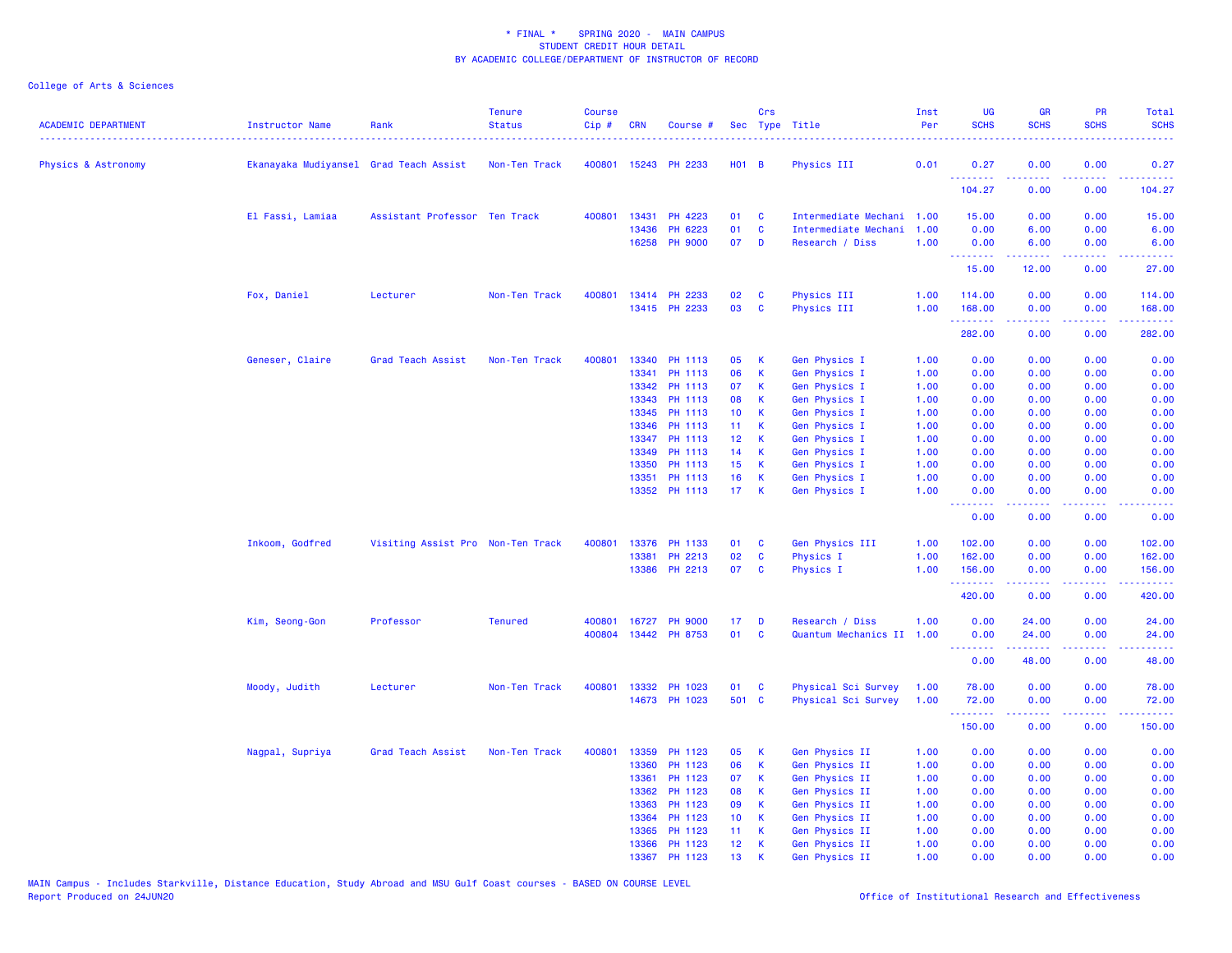|                            |                                                       |                                                  | <b>Tenure</b>  | <b>Course</b> |            |                |                 | Crs          |                   | Inst | UG                                                       | <b>GR</b>                                                                                                                          | <b>PR</b>        | Total                                                                                                                                                                                                                                                                                                                                                                                                                                                                                            |
|----------------------------|-------------------------------------------------------|--------------------------------------------------|----------------|---------------|------------|----------------|-----------------|--------------|-------------------|------|----------------------------------------------------------|------------------------------------------------------------------------------------------------------------------------------------|------------------|--------------------------------------------------------------------------------------------------------------------------------------------------------------------------------------------------------------------------------------------------------------------------------------------------------------------------------------------------------------------------------------------------------------------------------------------------------------------------------------------------|
| <b>ACADEMIC DEPARTMENT</b> | Instructor Name                                       | Rank<br>.                                        | <b>Status</b>  | Cip#          | <b>CRN</b> | Course #       |                 |              | Sec Type Title    | Per  | <b>SCHS</b><br>.                                         | <b>SCHS</b><br>.                                                                                                                   | <b>SCHS</b><br>. | <b>SCHS</b><br>$\frac{1}{2} \left( \frac{1}{2} \right) \left( \frac{1}{2} \right) \left( \frac{1}{2} \right) \left( \frac{1}{2} \right)$                                                                                                                                                                                                                                                                                                                                                         |
| Physics & Astronomy        | Nagpal, Supriya                                       | Grad Teach Assist                                | Non-Ten Track  | 400801        | 13368      | PH 1123        | 14              | К            | Gen Physics II    | 1.00 | 0.00                                                     | 0.00                                                                                                                               | 0.00             | 0.00                                                                                                                                                                                                                                                                                                                                                                                                                                                                                             |
|                            |                                                       |                                                  |                |               | 13369      | PH 1123        | 15 <sub>1</sub> | $\mathsf K$  | Gen Physics II    | 1.00 | 0.00                                                     | 0.00                                                                                                                               | 0.00             | 0.00                                                                                                                                                                                                                                                                                                                                                                                                                                                                                             |
|                            |                                                       |                                                  |                |               |            | 13370 PH 1123  | 16 <sup>1</sup> | К            | Gen Physics II    | 1.00 | 0.00                                                     | 0.00                                                                                                                               | 0.00             | 0.00                                                                                                                                                                                                                                                                                                                                                                                                                                                                                             |
|                            |                                                       |                                                  |                |               |            | 13371 PH 1123  | 17 <sub>1</sub> | K            | Gen Physics II    | 1.00 | 0.00                                                     | 0.00                                                                                                                               | 0.00             | 0.00                                                                                                                                                                                                                                                                                                                                                                                                                                                                                             |
|                            |                                                       |                                                  |                |               |            | 13372 PH 1123  | 18              | $\mathsf K$  | Gen Physics II    | 1.00 | 0.00                                                     | 0.00                                                                                                                               | 0.00             | 0.00                                                                                                                                                                                                                                                                                                                                                                                                                                                                                             |
|                            |                                                       |                                                  |                |               |            | 13373 PH 1123  | 19              | К            | Gen Physics II    | 1.00 | 0.00<br><b><i><u><u><b>Little Little</b></u></u></i></b> | 0.00<br>22222                                                                                                                      | 0.00<br>د د د د  | 0.00<br>$\omega$ is $\omega$ in                                                                                                                                                                                                                                                                                                                                                                                                                                                                  |
|                            |                                                       |                                                  |                |               |            |                |                 |              |                   |      | 0.00                                                     | 0.00                                                                                                                               | 0.00             | 0.00                                                                                                                                                                                                                                                                                                                                                                                                                                                                                             |
|                            | Nandadasa, Chandani Visiting Assist Pro Non-Ten Track |                                                  |                | 400801        |            | 13355 PH 1123  | 01              | <b>C</b>     | Gen Physics II    | 1.00 | 204.00                                                   | 0.00                                                                                                                               | 0.00             | 204.00                                                                                                                                                                                                                                                                                                                                                                                                                                                                                           |
|                            |                                                       |                                                  |                |               | 13356      | PH 1123        | 02              | C            | Gen Physics II    | 1.00 | 207.00                                                   | 0.00                                                                                                                               | 0.00             | 207.00                                                                                                                                                                                                                                                                                                                                                                                                                                                                                           |
|                            |                                                       |                                                  |                |               |            | 13388 PH 2213  | 09              | <b>C</b>     | Physics I         | 1.00 | 159.00<br>.                                              | 0.00<br>22222                                                                                                                      | 0.00<br>.        | 159.00<br>$\begin{array}{cccccccccc} \multicolumn{2}{c}{} & \multicolumn{2}{c}{} & \multicolumn{2}{c}{} & \multicolumn{2}{c}{} & \multicolumn{2}{c}{} & \multicolumn{2}{c}{} & \multicolumn{2}{c}{} & \multicolumn{2}{c}{} & \multicolumn{2}{c}{} & \multicolumn{2}{c}{} & \multicolumn{2}{c}{} & \multicolumn{2}{c}{} & \multicolumn{2}{c}{} & \multicolumn{2}{c}{} & \multicolumn{2}{c}{} & \multicolumn{2}{c}{} & \multicolumn{2}{c}{} & \multicolumn{2}{c}{} & \multicolumn{2}{c}{} & \mult$ |
|                            |                                                       |                                                  |                |               |            |                |                 |              |                   |      | 570.00                                                   | 0.00                                                                                                                               | 0.00             | 570.00                                                                                                                                                                                                                                                                                                                                                                                                                                                                                           |
|                            | Novotny, Mark                                         | Professor                                        | <b>Tenured</b> | 400801        |            | 15243 PH 2233  | $H01$ B         |              | Physics III       | 0.99 | 26.73                                                    | 0.00                                                                                                                               | 0.00             | 26.73                                                                                                                                                                                                                                                                                                                                                                                                                                                                                            |
|                            |                                                       |                                                  |                |               |            | 16259 PH 9000  | 08              | D            | Research / Diss   | 1.00 | 0.00                                                     | 30.00<br>الداعات عامات                                                                                                             | 0.00<br>.        | 30.00                                                                                                                                                                                                                                                                                                                                                                                                                                                                                            |
|                            |                                                       |                                                  |                |               |            |                |                 |              |                   |      | <b></b><br>26.73                                         | 30.00                                                                                                                              | 0.00             | .<br>56.73                                                                                                                                                                                                                                                                                                                                                                                                                                                                                       |
|                            | Pierce, Donna                                         | Associate Professor Tenured                      |                | 400801        |            | 13385 PH 2213  | 06              | C            | Physics I         | 1.00 | 156.00                                                   | 0.00                                                                                                                               | 0.00             | 156.00                                                                                                                                                                                                                                                                                                                                                                                                                                                                                           |
|                            |                                                       |                                                  |                |               | 13387      | PH 2213        | 08              | <b>C</b>     | Physics I         | 1.00 | 165.00                                                   | 0.00                                                                                                                               | 0.00             | 165.00                                                                                                                                                                                                                                                                                                                                                                                                                                                                                           |
|                            |                                                       |                                                  |                |               | 16260      | <b>PH 9000</b> | 09              | D            | Research / Diss   | 1.00 | 0.00                                                     | 6.00                                                                                                                               | 0.00             | 6.00                                                                                                                                                                                                                                                                                                                                                                                                                                                                                             |
|                            |                                                       |                                                  |                |               |            | 16755 PH 8000  | 03              | D            | Research / Thesis | 1.00 | 0.00                                                     | 6.00                                                                                                                               | 0.00             | 6.00                                                                                                                                                                                                                                                                                                                                                                                                                                                                                             |
|                            |                                                       |                                                  |                |               |            |                |                 |              |                   |      | <b></b><br>321.00                                        | $\frac{1}{2} \left( \frac{1}{2} \right) \left( \frac{1}{2} \right) \left( \frac{1}{2} \right) \left( \frac{1}{2} \right)$<br>12.00 | .<br>0.00        | 333.00                                                                                                                                                                                                                                                                                                                                                                                                                                                                                           |
|                            | Pradhan, Prabhakar                                    | Assistant Professor Ten Track                    |                | 400801        |            | 13397 PH 2223  | 04              | C            | Physics II        | 1.00 | 162.00                                                   | 0.00                                                                                                                               | 0.00             | 162.00                                                                                                                                                                                                                                                                                                                                                                                                                                                                                           |
|                            |                                                       |                                                  |                |               | 16261      | <b>PH 9000</b> | 10 <sub>1</sub> | D            | Research / Diss   | 1.00 | 0.00                                                     | 24.00                                                                                                                              | 0.00             | 24.00                                                                                                                                                                                                                                                                                                                                                                                                                                                                                            |
|                            |                                                       |                                                  |                |               |            | 16715 PH 8000  | 01              | D            | Research / Thesis | 1.00 | 0.00<br><u>.</u>                                         | 9.00                                                                                                                               | 0.00             | 9.00                                                                                                                                                                                                                                                                                                                                                                                                                                                                                             |
|                            |                                                       |                                                  |                |               |            |                |                 |              |                   |      | 162.00                                                   | 33.00                                                                                                                              | 0.00             | 195.00                                                                                                                                                                                                                                                                                                                                                                                                                                                                                           |
|                            | Roy, Dipayan                                          | Grad Teach Assist                                | Non-Ten Track  | 400801        |            | 13416 PH 2233  | 04              | К            | Physics III       | 1.00 | 0.00                                                     | 0.00                                                                                                                               | 0.00             | 0.00                                                                                                                                                                                                                                                                                                                                                                                                                                                                                             |
|                            |                                                       |                                                  |                |               |            | 13417 PH 2233  | 05              | $\mathsf K$  | Physics III       | 1.00 | 0.00                                                     | 0.00                                                                                                                               | 0.00             | 0.00                                                                                                                                                                                                                                                                                                                                                                                                                                                                                             |
|                            |                                                       |                                                  |                |               | 13418      | PH 2233        | 06              | К            | Physics III       | 1.00 | 0.00                                                     | 0.00                                                                                                                               | 0.00             | 0.00                                                                                                                                                                                                                                                                                                                                                                                                                                                                                             |
|                            |                                                       |                                                  |                |               | 13419      | PH 2233        | 07              | K            | Physics III       | 1.00 | 0.00                                                     | 0.00                                                                                                                               | 0.00             | 0.00                                                                                                                                                                                                                                                                                                                                                                                                                                                                                             |
|                            |                                                       |                                                  |                |               | 13420      | PH 2233        | 08              | K            | Physics III       | 1.00 | 0.00                                                     | 0.00                                                                                                                               | 0.00             | 0.00                                                                                                                                                                                                                                                                                                                                                                                                                                                                                             |
|                            |                                                       |                                                  |                |               | 13421      | PH 2233        | 09              | K            | Physics III       | 1.00 | 0.00                                                     | 0.00                                                                                                                               | 0.00             | 0.00                                                                                                                                                                                                                                                                                                                                                                                                                                                                                             |
|                            |                                                       |                                                  |                |               | 13423      | PH 2233        | 11 <sub>1</sub> | K            | Physics III       | 1.00 | 0.00                                                     | 0.00                                                                                                                               | 0.00             | 0.00                                                                                                                                                                                                                                                                                                                                                                                                                                                                                             |
|                            |                                                       |                                                  |                |               |            | 13425 PH 2233  | 13              | K            | Physics III       | 1.00 | 0.00<br><b><i><u><u> - - - - - - -</u></u></i></b>       | 0.00<br>.                                                                                                                          | 0.00<br>.        | 0.00<br><b>.</b>                                                                                                                                                                                                                                                                                                                                                                                                                                                                                 |
|                            |                                                       |                                                  |                |               |            |                |                 |              |                   |      | 0.00                                                     | 0.00                                                                                                                               | 0.00             | 0.00                                                                                                                                                                                                                                                                                                                                                                                                                                                                                             |
|                            |                                                       | Rupak Lan Tai Moong, Associate Professor Tenured |                | 400801        |            | 13389 PH 2213  | 10 <sub>1</sub> | C            | Physics I         | 1.00 | 117.00                                                   | 0.00                                                                                                                               | 0.00             | 117.00                                                                                                                                                                                                                                                                                                                                                                                                                                                                                           |
|                            |                                                       |                                                  |                |               |            | 16262 PH 9000  | $11 -$          | D            | Research / Diss   | 1.00 | 0.00                                                     | 12.00                                                                                                                              | 0.00             | 12.00                                                                                                                                                                                                                                                                                                                                                                                                                                                                                            |
|                            |                                                       |                                                  |                |               |            |                |                 |              |                   |      | <b><i><u><u> - - - - - - -</u></u></i></b><br>117.00     | .<br>12.00                                                                                                                         | .<br>0.00        | .<br>129.00                                                                                                                                                                                                                                                                                                                                                                                                                                                                                      |
|                            | Solomon, Lazarus                                      | Instructor                                       | Non-Ten Track  | 400801        |            | 13338 PH 1113  | 03              | C            | Gen Physics I     | 1.00 | 195.00                                                   | 0.00                                                                                                                               | 0.00             | 195.00                                                                                                                                                                                                                                                                                                                                                                                                                                                                                           |
|                            |                                                       |                                                  |                |               | 13339      | PH 1113        | 04              | C            | Gen Physics I     | 1.00 | 189.00                                                   | 0.00                                                                                                                               | 0.00             | 189.00                                                                                                                                                                                                                                                                                                                                                                                                                                                                                           |
|                            |                                                       |                                                  |                |               | 13394      | PH 2223        | 01              | <b>C</b>     | Physics II        | 1.00 | 162.00                                                   | 0.00                                                                                                                               | 0.00             | 162.00                                                                                                                                                                                                                                                                                                                                                                                                                                                                                           |
|                            |                                                       |                                                  |                |               |            | 13395 PH 2223  | 02              | $\mathbf{C}$ | Physics II        | 1.00 | 168.00                                                   | 0.00                                                                                                                               | 0.00             | 168.00                                                                                                                                                                                                                                                                                                                                                                                                                                                                                           |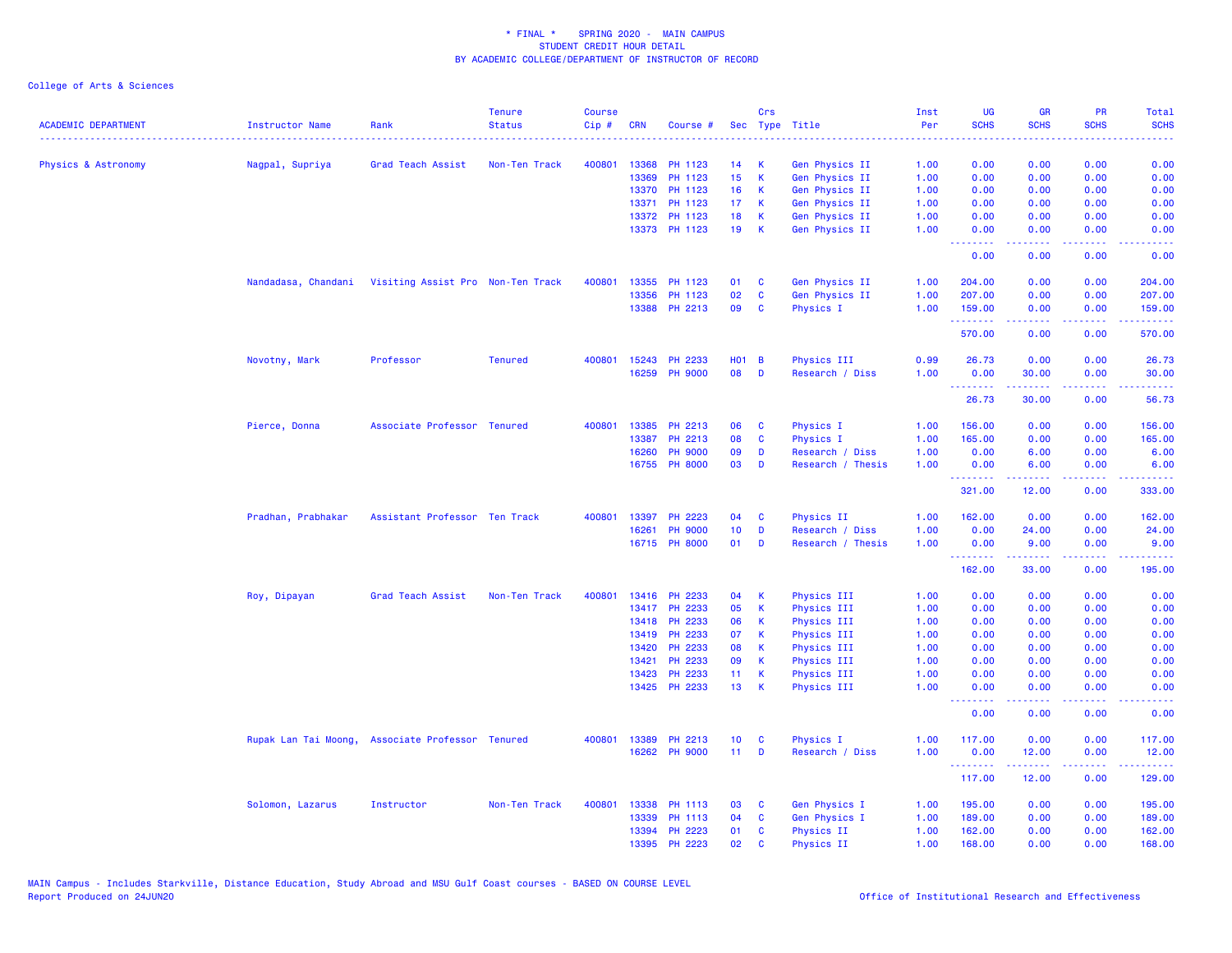| ACADEMIC DEPARTMENT | Instructor Name | Rank                        | <b>Tenure</b><br><b>Status</b> | <b>Course</b><br>$Cip \#$ | CRN          | Course #             |                 | Crs            | Sec Type Title            | Inst<br>Per | <b>UG</b><br><b>SCHS</b> | <b>GR</b><br><b>SCHS</b>                                                                                                                                      | <b>PR</b><br><b>SCHS</b> | Total<br><b>SCHS</b>                                                                                                                                                                      |
|---------------------|-----------------|-----------------------------|--------------------------------|---------------------------|--------------|----------------------|-----------------|----------------|---------------------------|-------------|--------------------------|---------------------------------------------------------------------------------------------------------------------------------------------------------------|--------------------------|-------------------------------------------------------------------------------------------------------------------------------------------------------------------------------------------|
|                     |                 |                             |                                |                           |              |                      |                 |                |                           |             |                          |                                                                                                                                                               |                          |                                                                                                                                                                                           |
|                     |                 |                             |                                |                           |              |                      |                 |                |                           |             | .<br>714.00              | <u> - - - - - - - -</u><br>0.00                                                                                                                               | 0.00                     | 714.00                                                                                                                                                                                    |
| Physics & Astronomy | Su, Chun        | Lecturer                    | Non-Ten Track                  |                           |              | 400801 13337 PH 1113 | 02              | $\mathbf{C}$   | Gen Physics I             | 1.00        | 189.00<br>.              | 0.00                                                                                                                                                          | 0.00                     | 189.00<br>$\begin{array}{cccccccccc} \bullet & \bullet & \bullet & \bullet & \bullet & \bullet & \bullet \end{array}$                                                                     |
|                     |                 |                             |                                |                           |              |                      |                 |                |                           |             | 189.00                   | 0.00                                                                                                                                                          | 0.00                     | 189.00                                                                                                                                                                                    |
|                     | Swanson, Robert | Instructor                  | Non-Ten Track                  | 400202                    | 13333        | PH 1063              | 01              | $\mathbf{C}$   | Descrip Astronomy         | 1.00        | 204.00                   | 0.00                                                                                                                                                          | 0.00                     | 204.00                                                                                                                                                                                    |
|                     |                 |                             |                                | 400801                    | 13325        | PH 1013              | 01              | $\mathbf{C}$   | Physical Sci Survey       | 1.00        | 129.00                   | 0.00                                                                                                                                                          | 0.00                     | 129.00                                                                                                                                                                                    |
|                     |                 |                             |                                |                           | 13329        | PH 1021              | 01              | L.             | Physical Science Lab      | 1.00        | 15.00                    | 0.00                                                                                                                                                          | 0.00                     | 15.00                                                                                                                                                                                     |
|                     |                 |                             |                                |                           | 13330        | PH 1021              | 02              | - L            | Physical Science Lab 1.00 |             | 3.00                     | 0.00                                                                                                                                                          | 0.00                     | 3.00                                                                                                                                                                                      |
|                     |                 |                             |                                |                           |              | 14672 PH 1021        | 501 L           |                | Physical Science Lab 1.00 |             | 13.00<br>.               | 0.00<br>.                                                                                                                                                     | 0.00<br>المتحدث          | 13.00                                                                                                                                                                                     |
|                     |                 |                             |                                |                           |              |                      |                 |                |                           |             | 364.00                   | 0.00                                                                                                                                                          | 0.00                     | 364.00                                                                                                                                                                                    |
|                     | Tanner, Angelle | Associate Professor Tenured |                                |                           | 400801 15244 | PH 4513              | 01 C            |                | Optics                    | 1.00        | 63.00                    | 0.00                                                                                                                                                          | 0.00                     | 63.00                                                                                                                                                                                     |
|                     |                 |                             |                                |                           | 15245        | PH 6513              | 01              | $\mathbf{C}$   | Optics                    | 1.00        | 0.00                     | 3.00                                                                                                                                                          | 0.00                     | 3.00                                                                                                                                                                                      |
|                     |                 |                             |                                |                           | 16263        | <b>PH 9000</b>       | 12 <sub>1</sub> | D              | Research / Diss           | 1.00        | 0.00                     | 9.00                                                                                                                                                          | 0.00                     | 9.00                                                                                                                                                                                      |
|                     |                 |                             |                                |                           |              | 16734 PH 8000        | 02              | D              | Research / Thesis         | 1.00        | 0.00<br>.                | 12.00<br>$\frac{1}{2} \left( \frac{1}{2} \right) \left( \frac{1}{2} \right) \left( \frac{1}{2} \right) \left( \frac{1}{2} \right) \left( \frac{1}{2} \right)$ | 0.00<br>المتحدث          | 12.00                                                                                                                                                                                     |
|                     |                 |                             |                                |                           |              |                      |                 |                |                           |             | 63.00                    | 24.00                                                                                                                                                         | 0.00                     | 87.00                                                                                                                                                                                     |
|                     | Wang, Chuji     | Professor                   | <b>Tenured</b>                 | 400801                    | 13440        | PH 8213              | 01              | $\mathbf c$    | Mechanics                 | 1.00        | 0.00                     | 24.00                                                                                                                                                         | 0.00                     | 24.00                                                                                                                                                                                     |
|                     |                 |                             |                                |                           | 16264        | <b>PH 9000</b>       | 13              | D              | Research / Diss           | 1.00        | 0.00                     | 27.00                                                                                                                                                         | 0.00                     | 27.00                                                                                                                                                                                     |
|                     |                 |                             |                                |                           |              |                      |                 |                |                           |             | .<br>0.00                | 51.00                                                                                                                                                         | 0.00                     | 51.00                                                                                                                                                                                     |
|                     | Winger, Jeffry  | Professor                   | <b>Tenured</b>                 | 400801                    | 13429        | PH 4143              | 01              | - L            | Inter Laboratory          | 1.00        | 18.00                    | 0.00                                                                                                                                                          | 0.00                     | 18.00                                                                                                                                                                                     |
|                     |                 |                             |                                |                           | 13430        | PH 4152              | 01              | - L            | Mod Physics Lab           | 1.00        | 8.00                     | 0.00                                                                                                                                                          | 0.00                     | 8.00                                                                                                                                                                                      |
|                     |                 |                             |                                |                           | 16265        | <b>PH 9000</b>       | 14              | $\blacksquare$ | Research / Diss           | 1.00        | 0.00                     | 12.00                                                                                                                                                         | 0.00                     | 12.00                                                                                                                                                                                     |
|                     |                 |                             |                                |                           |              |                      |                 |                |                           |             | .<br>26.00               | $\frac{1}{2} \left( \frac{1}{2} \right) \left( \frac{1}{2} \right) \left( \frac{1}{2} \right) \left( \frac{1}{2} \right) \left( \frac{1}{2} \right)$<br>12.00 | .<br>0.00                | .<br>38.00                                                                                                                                                                                |
|                     | Worthy, Mark    | Instructor                  | Non-Ten Track                  | 400801                    | 13357        | PH 1123              | 03              | <b>C</b>       | Gen Physics II            | 1.00        | 195.00                   | 0.00                                                                                                                                                          | 0.00                     | 195.00                                                                                                                                                                                    |
|                     |                 |                             |                                |                           | 13358        | PH 1123              | 04              | $\mathbf{C}$   | Gen Physics II            | 1.00        | 192.00                   | 0.00                                                                                                                                                          | 0.00                     | 192.00                                                                                                                                                                                    |
|                     |                 |                             |                                |                           | 13382        | PH 2213              | 03              | $\mathbf{C}$   | Physics I                 | 1.00        | 150.00                   | 0.00                                                                                                                                                          | 0.00                     | 150.00                                                                                                                                                                                    |
|                     |                 |                             |                                |                           | 13383        | PH 2213              | 04              | $\mathbf{C}$   | Physics I                 | 1.00        | 162.00<br>.              | 0.00<br>2.2.2.2.2                                                                                                                                             | 0.00<br>.                | 162.00<br>$\frac{1}{2} \left( \frac{1}{2} \right) \left( \frac{1}{2} \right) \left( \frac{1}{2} \right) \left( \frac{1}{2} \right) \left( \frac{1}{2} \right) \left( \frac{1}{2} \right)$ |
|                     |                 |                             |                                |                           |              |                      |                 |                |                           |             | 699.00                   | 0.00                                                                                                                                                          | 0.00                     | 699.00                                                                                                                                                                                    |
|                     | Xu, Zhangjin    | Grad Teach Assist           | Non-Ten Track                  | 400801                    | 13377        | PH 1133              | 02              | $\mathsf{K}$   | Gen Physics III           | 1.00        | 0.00                     | 0.00                                                                                                                                                          | 0.00                     | 0.00                                                                                                                                                                                      |
|                     |                 |                             |                                |                           | 13378        | PH 1133              | 03              | $\mathbf{K}$   | Gen Physics III           | 1.00        | 0.00                     | 0.00                                                                                                                                                          | 0.00                     | 0.00                                                                                                                                                                                      |
|                     |                 |                             |                                |                           | 13398        | PH 2223              | 05              | $\mathsf{K}$   | <b>Physics II</b>         | 1.00        | 0.00                     | 0.00                                                                                                                                                          | 0.00                     | 0.00                                                                                                                                                                                      |
|                     |                 |                             |                                |                           | 13399        | PH 2223              | 06              | $\mathsf{K}$   | <b>Physics II</b>         | 1.00        | 0.00                     | 0.00                                                                                                                                                          | 0.00                     | 0.00                                                                                                                                                                                      |
|                     |                 |                             |                                |                           | 13400        | PH 2223              | 07              | $\mathsf K$    | <b>Physics II</b>         | 1.00        | 0.00                     | 0.00                                                                                                                                                          | 0.00                     | 0.00                                                                                                                                                                                      |
|                     |                 |                             |                                |                           | 13401        | PH 2223              | 08              | K              | Physics II                | 1.00        | 0.00                     | 0.00                                                                                                                                                          | 0.00                     | 0.00                                                                                                                                                                                      |
|                     |                 |                             |                                |                           | 13402        | PH 2223              | 09              | $\mathsf{K}$   | <b>Physics II</b>         | 1.00        | 0.00                     | 0.00                                                                                                                                                          | 0.00                     | 0.00                                                                                                                                                                                      |
|                     |                 |                             |                                |                           | 13403        | PH 2223              | 10 <sub>1</sub> | $\mathbf{K}$   | Physics II                | 1.00        | 0.00                     | 0.00                                                                                                                                                          | 0.00                     | 0.00                                                                                                                                                                                      |
|                     |                 |                             |                                |                           | 13404        | PH 2223              | 11 K            |                | Physics II                | 1.00        | 0.00                     | 0.00                                                                                                                                                          | 0.00                     | 0.00                                                                                                                                                                                      |
|                     |                 |                             |                                |                           | 13405        | PH 2223              | 12 <sub>2</sub> | $\mathbf{K}$   | <b>Physics II</b>         | 1.00        | 0.00                     | 0.00                                                                                                                                                          | 0.00                     | 0.00                                                                                                                                                                                      |
|                     |                 |                             |                                |                           | 13406        | PH 2223              | 13              | $\mathbf{K}$   | <b>Physics II</b>         | 1.00        | 0.00                     | 0.00                                                                                                                                                          | 0.00                     | 0.00                                                                                                                                                                                      |
|                     |                 |                             |                                |                           | 13407        | PH 2223              | 14              | <b>K</b>       | Physics II                | 1.00        | 0.00                     | 0.00                                                                                                                                                          | 0.00                     | 0.00                                                                                                                                                                                      |
|                     |                 |                             |                                |                           | 13408        | PH 2223              | 15 <sub>1</sub> | K              | <b>Physics II</b>         | 1.00        | 0.00                     | 0.00                                                                                                                                                          | 0.00                     | 0.00                                                                                                                                                                                      |
|                     |                 |                             |                                |                           | 13409        | PH 2223              | 16              | К              | Physics II                | 1.00        | 0.00                     | 0.00                                                                                                                                                          | 0.00                     | 0.00                                                                                                                                                                                      |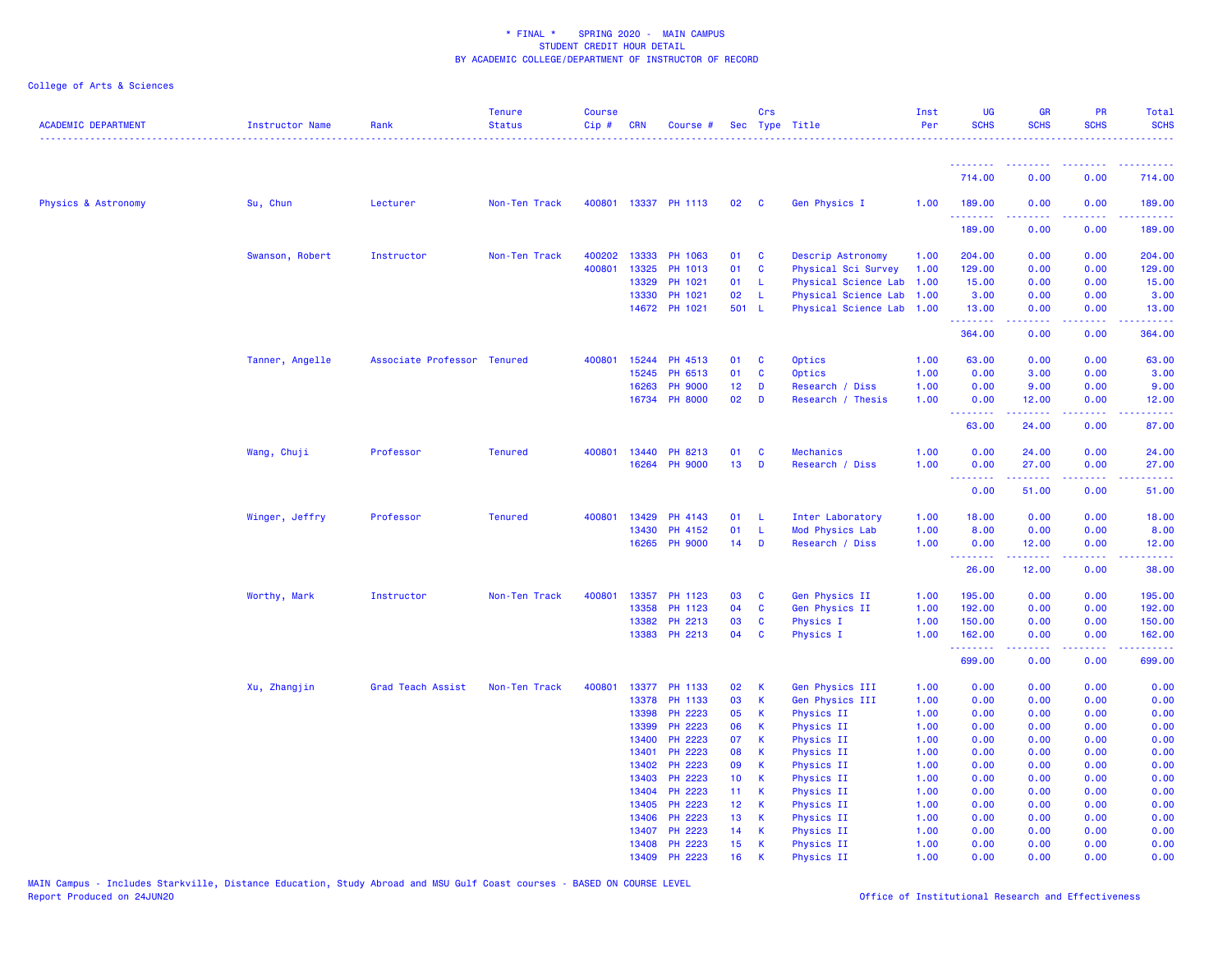| <b>ACADEMIC DEPARTMENT</b>            | Instructor Name | Rank              | Tenure<br><b>Status</b> | <b>Course</b><br>Cip# | <b>CRN</b> | Course #             |                 | Crs      | Sec Type Title  | Inst<br>Per | UG<br><b>SCHS</b> | <b>GR</b><br><b>SCHS</b> | <b>PR</b><br><b>SCHS</b> | Total<br><b>SCHS</b> |
|---------------------------------------|-----------------|-------------------|-------------------------|-----------------------|------------|----------------------|-----------------|----------|-----------------|-------------|-------------------|--------------------------|--------------------------|----------------------|
| <b>Physics &amp; Astronomy</b>        | Xu, Zhangjin    | Grad Teach Assist | Non-Ten Track           |                       |            | 400801 13410 PH 2223 | 17 K            |          | Physics II      | 1.00        | 0.00              | 0.00                     | 0.00                     | 0.00                 |
|                                       |                 |                   |                         |                       |            |                      |                 |          |                 |             | --------<br>0.00  | 0.00                     | .<br>0.00                | .<br>0.00            |
|                                       | Ye, Jinwu       | Professor         | <b>Tenured</b>          | 400801                | 13390      | PH 2213              | 11 C            |          | Physics I-SI    | 1.00        | 150.00            | 0.00                     | 0.00                     | 150.00               |
|                                       |                 |                   |                         |                       | 13391      | <b>PH 2213</b>       | $12\quad C$     |          | Physics I-SI    | 1.00        | 81.00             | 0.00                     | 0.00                     | 81.00                |
|                                       |                 |                   |                         |                       |            | 16266 PH 9000        | 15 <sup>1</sup> | <b>D</b> | Research / Diss | 1.00        | 0.00<br>.         | 9.00<br>.                | 0.00<br>.                | 9.00<br>.            |
|                                       |                 |                   |                         |                       |            |                      |                 |          |                 |             | 231,00            | 9.00                     | 0.00                     | 240,00               |
| ===================================== |                 |                   |                         |                       |            |                      |                 |          |                 |             | ========          | ========                 | ---------                | -----------          |
| Physics & Astronomy                   |                 |                   |                         |                       |            |                      |                 |          |                 |             | 5106.00           | 401.00                   | 0.00                     | 5507.00              |
| ===================================== |                 |                   |                         |                       |            |                      |                 |          |                 |             | ========          | ========                 | ========                 | ==========           |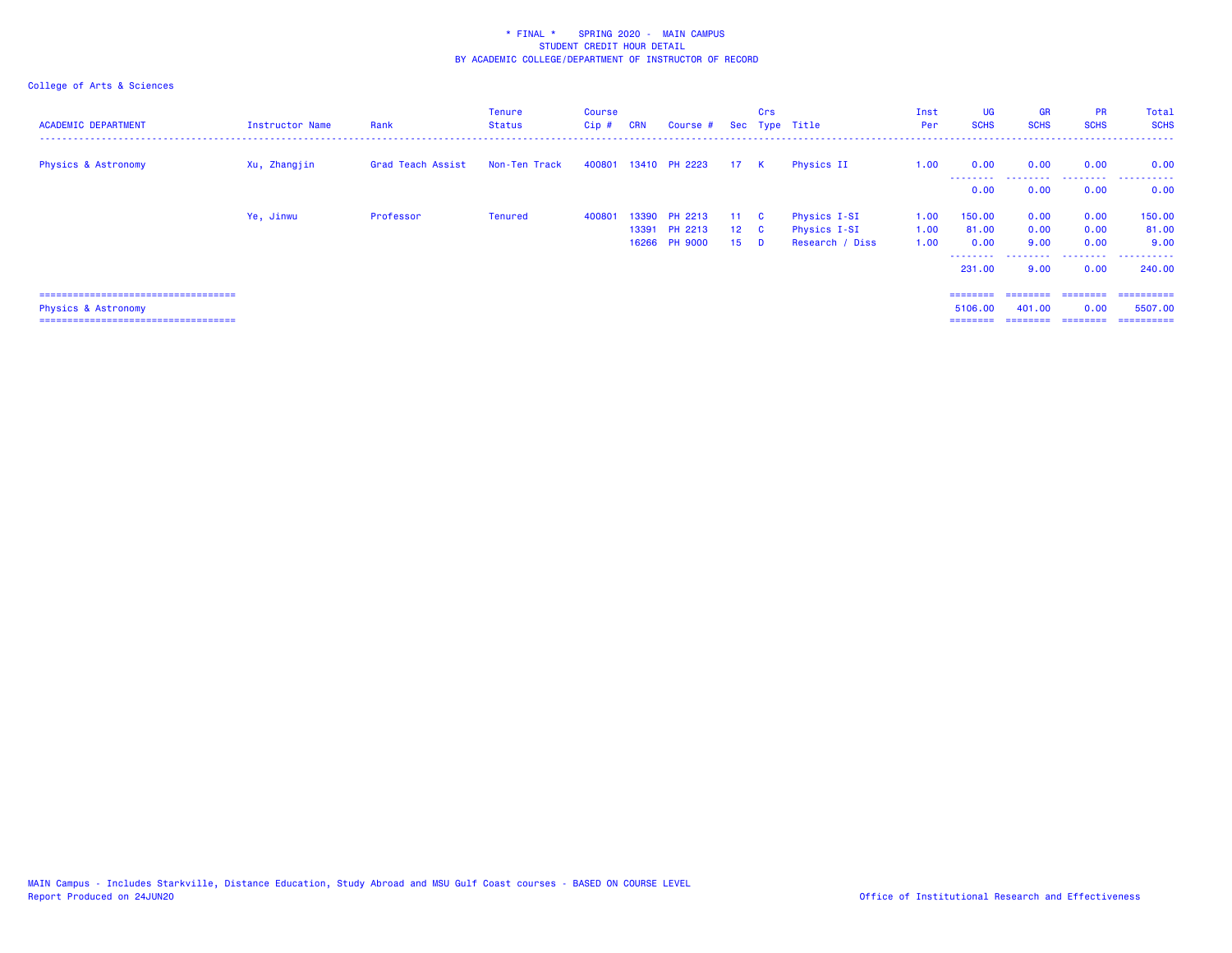| <b>ACADEMIC DEPARTMENT</b>                         | Instructor Name     | Rank                                               | <b>Tenure</b><br><b>Status</b> | <b>Course</b><br>Cip# | <b>CRN</b>   | Course #                    |       | Crs            | Sec Type Title            | Inst<br>Per | <b>UG</b><br><b>SCHS</b> | <b>GR</b><br><b>SCHS</b>                                                                                                                                      | PR<br><b>SCHS</b>                                                                                      | Total<br><b>SCHS</b> |
|----------------------------------------------------|---------------------|----------------------------------------------------|--------------------------------|-----------------------|--------------|-----------------------------|-------|----------------|---------------------------|-------------|--------------------------|---------------------------------------------------------------------------------------------------------------------------------------------------------------|--------------------------------------------------------------------------------------------------------|----------------------|
| Political Science & Public Administ Bachman, Jamey |                     | Non-Faculty                                        | Not Applicable                 |                       | 320105 11401 | <b>DSS 0713</b>             | 01    | <b>C</b>       | Career Exploration        | 1.00        | 18.00                    | 0.00                                                                                                                                                          | 0.00                                                                                                   | 18.00                |
|                                                    |                     |                                                    |                                |                       | 350103 11402 | <b>DSS 0810</b>             | 01    | E              | Employment - On Camp      | 1.00        | 45.00                    | 0.00                                                                                                                                                          | 0.00                                                                                                   | 45.00                |
|                                                    |                     |                                                    |                                |                       | 11403        | <b>DSS 0810</b>             | 02    | E.             | Employment - On Camp 1.00 |             | 36.00                    | 0.00                                                                                                                                                          | 0.00                                                                                                   | 36.00                |
|                                                    |                     |                                                    |                                |                       | 11405        | <b>DSS 0910</b>             | 01    | -E             | Employment Off Campu 1.00 |             | 45.00<br>.               | 0.00                                                                                                                                                          | 0.00                                                                                                   | 45.00                |
|                                                    |                     |                                                    |                                |                       |              |                             |       |                |                           |             | 144.00                   | 0.00                                                                                                                                                          | 0.00                                                                                                   | 144.00               |
|                                                    | Baker, Leslie       | Instructor                                         | Non-Ten Track                  | 050201                | 15220        | AAS 4273                    | 01    | <b>C</b>       | African American Pol 1.00 |             | 39.00                    | 0.00                                                                                                                                                          | 0.00                                                                                                   | 39.00                |
|                                                    |                     |                                                    |                                | 451001                | 15310        | PS 4273                     | 01    | $\mathbf{C}$   | African American Pol 1.00 |             | 51.00                    | 0.00                                                                                                                                                          | 0.00                                                                                                   | 51.00                |
|                                                    |                     |                                                    |                                |                       | 451002 13521 | PS 1113                     | 02    | $\mathbf{C}$   | American Government       | 1.00        | 393.00                   | 0.00                                                                                                                                                          | 0.00                                                                                                   | 393.00               |
|                                                    |                     |                                                    |                                |                       |              | 13522 PS 1113               | 03    | <b>C</b>       | American Government       | 1.00        | 243.00<br>.              | 0.00<br>22222                                                                                                                                                 | 0.00<br>$\frac{1}{2} \left( \frac{1}{2} \right) \left( \frac{1}{2} \right) \left( \frac{1}{2} \right)$ | 243.00               |
|                                                    |                     |                                                    |                                |                       |              |                             |       |                |                           |             | 726.00                   | 0.00                                                                                                                                                          | 0.00                                                                                                   | 726.00               |
|                                                    | Banerjee, Vasabjit  | Assistant Professor Ten Track                      |                                | 240101                | 12379        | <b>GLA 4001</b>             | 01    | $\mathbf{C}$   | Senior Project            | 1.00        | 1.00                     | 0.00                                                                                                                                                          | 0.00                                                                                                   | 1.00                 |
|                                                    |                     |                                                    |                                | 451001                | 13528        | PS 1321                     | 01    | E              | Mmsc International I 1.00 |             | 9.00                     | 0.00                                                                                                                                                          | 0.00                                                                                                   | 9.00                 |
|                                                    |                     |                                                    |                                |                       | 13529        | PS 1341                     | 01    | - E            | Mmsc Internship II        | 1.00        | 6.00                     | 0.00                                                                                                                                                          | 0.00                                                                                                   | 6.00                 |
|                                                    |                     |                                                    |                                |                       | 13530        | PS 1361                     | 01    | E.             | Mmsc Internship III       | 1.00        | 2.00                     | 0.00                                                                                                                                                          | 0.00                                                                                                   | 2.00                 |
|                                                    |                     |                                                    |                                |                       | 13531        | PS 1381                     | 01    | E.             | Mmsc Internship IV        | 1.00        | 2.00                     | 0.00                                                                                                                                                          | 0.00                                                                                                   | 2.00                 |
|                                                    |                     |                                                    |                                |                       | 13553        | PS 4593                     | 01 C  |                | Latin American Po         | 1.00        | 57.00<br>.               | 0.00                                                                                                                                                          | 0.00                                                                                                   | 57.00                |
|                                                    |                     |                                                    |                                |                       |              |                             |       |                |                           |             | 77.00                    | 0.00                                                                                                                                                          | 0.00                                                                                                   | 77.00                |
|                                                    | Breen, Joseph       | Research Assist Pro Non-Ten Track                  |                                |                       |              | 440401 13512 PPA 8983       | 01    | -н             | Integrative Capstone 1.00 |             | 0.00<br>.                | 21.00                                                                                                                                                         | 0.00                                                                                                   | 21.00                |
|                                                    |                     |                                                    |                                |                       |              |                             |       |                |                           |             | 0.00                     | 21.00                                                                                                                                                         | 0.00                                                                                                   | 21.00                |
|                                                    | Chamberlain, James  | Assistant Professor Ten Track                      |                                |                       |              | 451001 13535 PS 2403        | 01    | <b>C</b>       | Intro To Pol Theory 1.00  |             | 87.00                    | 0.00                                                                                                                                                          | 0.00                                                                                                   | 87.00                |
|                                                    |                     |                                                    |                                |                       |              | 13548 PS 4423               | 01    | $\overline{c}$ | 20th Cen Pol Thought 1.00 |             | 69.00                    | 0.00                                                                                                                                                          | 0.00                                                                                                   | 69.00                |
|                                                    |                     |                                                    |                                |                       |              |                             |       |                |                           |             | .<br>156.00              | $\frac{1}{2} \left( \frac{1}{2} \right) \left( \frac{1}{2} \right) \left( \frac{1}{2} \right) \left( \frac{1}{2} \right) \left( \frac{1}{2} \right)$<br>0.00  | . <b>.</b><br>0.00                                                                                     | ------<br>156.00     |
|                                                    | Clark-Hough, Karen  | Grad Teach Assist                                  | Non-Ten Track                  |                       |              | 451002 13523 PS 1113        | 04    | - C            | American Government       | 1.00        | 96.00<br>.               | 0.00                                                                                                                                                          | 0.00                                                                                                   | 96.00                |
|                                                    |                     |                                                    |                                |                       |              |                             |       |                |                           |             | 96.00                    | 0.00                                                                                                                                                          | 0.00                                                                                                   | 96.00                |
|                                                    |                     | Dimitrijevska Markos Assistant Professor Ten Track |                                |                       |              | 440401 13511 PPA 8733       | C01 S |                | Public Program Eval       | 1.00        | 0.00                     | 57.00                                                                                                                                                         | 0.00                                                                                                   | 57.00                |
|                                                    |                     |                                                    |                                |                       |              | 440501 13536 PS 2703        | 01 C  |                | Intro Public Policy       | 1.00        | 93.00<br>.               | 0.00<br>.                                                                                                                                                     | 0.00<br>.                                                                                              | 93.00<br>.           |
|                                                    |                     |                                                    |                                |                       |              |                             |       |                |                           |             | 93.00                    | 57.00                                                                                                                                                         | 0.00                                                                                                   | 150.00               |
|                                                    | Dunn, George        | Non-Faculty                                        | Not Applicable                 |                       |              | 521003 16435 FYE 1101       | F12 C |                | Freshman Success Str 1.00 |             | 17.00                    | 0.00                                                                                                                                                          | 0.00                                                                                                   | 17.00                |
|                                                    |                     |                                                    |                                |                       |              |                             |       |                |                           |             | <u>.</u><br>17.00        | .<br>0.00                                                                                                                                                     | .<br>0.00                                                                                              | .<br>17.00           |
|                                                    | French, Philip      | Professor                                          | <b>Tenured</b>                 |                       | 440401 15720 | <b>PPA 9000</b>             | 03    | $\blacksquare$ | Research / Diss           | 1.00        | 0.00                     | 6.00                                                                                                                                                          | 0.00                                                                                                   | 6.00                 |
|                                                    |                     |                                                    |                                |                       |              | 16018 PPA 8133              | 502 S |                | Sem City&County Mgt       | 1.00        | 0.00                     | 30.00                                                                                                                                                         | 0.00                                                                                                   | 30.00                |
|                                                    |                     |                                                    |                                |                       |              |                             |       |                |                           |             | .<br>0.00                | $\frac{1}{2} \left( \frac{1}{2} \right) \left( \frac{1}{2} \right) \left( \frac{1}{2} \right) \left( \frac{1}{2} \right) \left( \frac{1}{2} \right)$<br>36.00 | .<br>0.00                                                                                              | .<br>36.00           |
|                                                    | Johnson, Ogorchukwu | Non-Faculty                                        | Not Applicable                 |                       |              | 521003 16434 FYE 1101 F11 C |       |                | Freshman Success Str 1.00 |             | 17.00                    | 0.00                                                                                                                                                          | 0.00                                                                                                   | 17.00                |
|                                                    |                     |                                                    |                                |                       |              |                             |       |                |                           |             | <u>.</u><br>17.00        | <u> - - - - - - - -</u><br>0.00                                                                                                                               | .<br>0.00                                                                                              | <u>.</u><br>17.00    |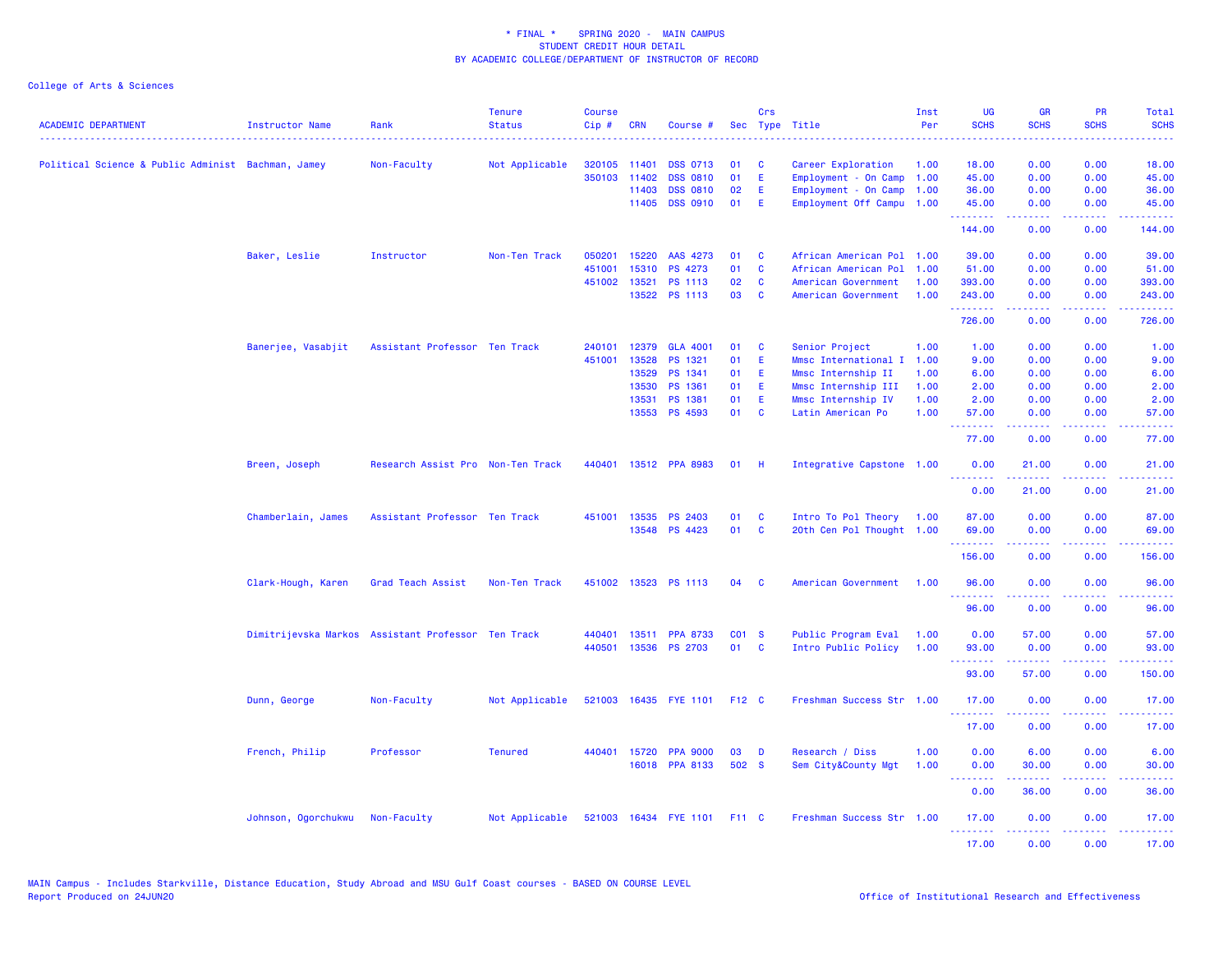| <b>ACADEMIC DEPARTMENT</b>                                                            | <b>Instructor Name</b> | Rank                              | <b>Tenure</b><br><b>Status</b> | <b>Course</b><br>Cip# | <b>CRN</b>   | Course #              |                   | Crs            | Sec Type Title            | Inst<br>Per | UG<br><b>SCHS</b> | <b>GR</b><br><b>SCHS</b>                                                                                                                                      | PR<br><b>SCHS</b>                                                                                      | Total<br><b>SCHS</b>                                                                                                                                                                                                                                                                                                                                                                                                                                                                   |
|---------------------------------------------------------------------------------------|------------------------|-----------------------------------|--------------------------------|-----------------------|--------------|-----------------------|-------------------|----------------|---------------------------|-------------|-------------------|---------------------------------------------------------------------------------------------------------------------------------------------------------------|--------------------------------------------------------------------------------------------------------|----------------------------------------------------------------------------------------------------------------------------------------------------------------------------------------------------------------------------------------------------------------------------------------------------------------------------------------------------------------------------------------------------------------------------------------------------------------------------------------|
|                                                                                       |                        |                                   |                                |                       |              |                       |                   |                |                           |             |                   |                                                                                                                                                               |                                                                                                        |                                                                                                                                                                                                                                                                                                                                                                                                                                                                                        |
| Political Science & Public Administ Merivaki, Thessalia Assistant Professor Ten Track |                        |                                   |                                |                       |              | 451001 13542 PS 4163  | 01                | C              | Chief Executive           | 1.00        | 78.00             | 0.00                                                                                                                                                          | 0.00                                                                                                   | 78.00                                                                                                                                                                                                                                                                                                                                                                                                                                                                                  |
|                                                                                       |                        |                                   |                                |                       | 13557        | PS 6163               | 01                | C              | Chief Executive           | 1.00        | 0.00              | 3.00                                                                                                                                                          | 0.00                                                                                                   | 3.00                                                                                                                                                                                                                                                                                                                                                                                                                                                                                   |
|                                                                                       |                        |                                   |                                |                       | 15727        | <b>PS 8000</b>        | 05                | D              | Research / Thesis         | 1.00        | 0.00              | 3.00                                                                                                                                                          | 0.00                                                                                                   | 3.00                                                                                                                                                                                                                                                                                                                                                                                                                                                                                   |
|                                                                                       |                        |                                   |                                |                       | 15762        | <b>PS 4990</b>        | 01                | C              | Special Topic In PS       | 1.00        | 60.00             | 0.00                                                                                                                                                          | 0.00                                                                                                   | 60.00                                                                                                                                                                                                                                                                                                                                                                                                                                                                                  |
|                                                                                       |                        |                                   |                                |                       |              | 15763 PS 6990         | 01                | C              | Special Topic In PS       | 1.00        | 0.00<br>.         | 3.00<br>$\frac{1}{2} \left( \frac{1}{2} \right) \left( \frac{1}{2} \right) \left( \frac{1}{2} \right) \left( \frac{1}{2} \right) \left( \frac{1}{2} \right)$  | 0.00<br>.                                                                                              | 3.00<br>22222                                                                                                                                                                                                                                                                                                                                                                                                                                                                          |
|                                                                                       |                        |                                   |                                |                       |              |                       |                   |                |                           |             | 138.00            | 9.00                                                                                                                                                          | 0.00                                                                                                   | 147.00                                                                                                                                                                                                                                                                                                                                                                                                                                                                                 |
|                                                                                       | Neaves, Tonya          | Lecturer                          | Non-Ten Track                  | 440401                |              | 15533 PPA 8990        | 501 C             |                | Special Topic In PPA 1.00 |             | 0.00<br>.         | 27.00<br>.                                                                                                                                                    | 0.00<br>$\frac{1}{2} \left( \frac{1}{2} \right) \left( \frac{1}{2} \right) \left( \frac{1}{2} \right)$ | 27.00<br>.                                                                                                                                                                                                                                                                                                                                                                                                                                                                             |
|                                                                                       |                        |                                   |                                |                       |              |                       |                   |                |                           |             | 0.00              | 27.00                                                                                                                                                         | 0.00                                                                                                   | 27.00                                                                                                                                                                                                                                                                                                                                                                                                                                                                                  |
|                                                                                       | Nukpezah, Julius       | Assistant Professor Ten Track     |                                |                       | 440401 13516 | <b>PPA 9703</b>       | 01                | - S            | Org Behavior Pub Sec 1.00 |             | 0.00              | 51.00                                                                                                                                                         | 0.00                                                                                                   | 51.00                                                                                                                                                                                                                                                                                                                                                                                                                                                                                  |
|                                                                                       |                        |                                   |                                |                       |              | 451001 13551 PS 4464  | 01                | $\overline{B}$ | Political Analysis        | 1.00        | 24.00             | 0.00                                                                                                                                                          | 0.00                                                                                                   | 24.00                                                                                                                                                                                                                                                                                                                                                                                                                                                                                  |
|                                                                                       |                        |                                   |                                |                       |              |                       |                   |                |                           |             | .                 | .                                                                                                                                                             | د د د د                                                                                                |                                                                                                                                                                                                                                                                                                                                                                                                                                                                                        |
|                                                                                       |                        |                                   |                                |                       |              |                       |                   |                |                           |             | 24.00             | 51.00                                                                                                                                                         | 0.00                                                                                                   | 75.00                                                                                                                                                                                                                                                                                                                                                                                                                                                                                  |
|                                                                                       | Oswalt, Daniel         | Grad Service Assist Non-Ten Track |                                |                       |              | 521003 16430 FYE 1101 | <b>F07 C</b>      |                | Freshman Success Str 1.00 |             | 15.00<br>.        | 0.00<br>$\frac{1}{2} \left( \frac{1}{2} \right) \left( \frac{1}{2} \right) \left( \frac{1}{2} \right) \left( \frac{1}{2} \right) \left( \frac{1}{2} \right)$  | 0.00<br>.                                                                                              | 15.00<br>.                                                                                                                                                                                                                                                                                                                                                                                                                                                                             |
|                                                                                       |                        |                                   |                                |                       |              |                       |                   |                |                           |             | 15.00             | 0.00                                                                                                                                                          | 0.00                                                                                                   | 15.00                                                                                                                                                                                                                                                                                                                                                                                                                                                                                  |
|                                                                                       | Potter, Michael        | Associate Professor Tenured       |                                |                       | 440401 13509 | <b>PPA 8400</b>       | 01                | E              | Public Ad Intern          | 1.00        | 0.00              | 12.00                                                                                                                                                         | 0.00                                                                                                   | 12.00                                                                                                                                                                                                                                                                                                                                                                                                                                                                                  |
|                                                                                       |                        |                                   |                                |                       | 15722        | <b>PPA 9000</b>       | 05                | D              | Research / Diss           | 1.00        | 0.00              | 16.00                                                                                                                                                         | 0.00                                                                                                   | 16.00                                                                                                                                                                                                                                                                                                                                                                                                                                                                                  |
|                                                                                       |                        |                                   |                                |                       | 17542        | <b>PPA 7000</b>       | 01                | T              | Directed Indiv Study      | 1.00        | 0.00              | 3.00                                                                                                                                                          | 0.00                                                                                                   | 3.00                                                                                                                                                                                                                                                                                                                                                                                                                                                                                   |
|                                                                                       |                        |                                   |                                |                       | 451001 13518 | <b>PPA 9813</b>       | 01                | C              | Adv.Quant Anal for P 1.00 |             | 0.00              | 33.00                                                                                                                                                         | 0.00                                                                                                   | 33.00                                                                                                                                                                                                                                                                                                                                                                                                                                                                                  |
|                                                                                       |                        |                                   |                                |                       |              |                       |                   |                |                           |             | .<br>0.00         | $\frac{1}{2} \left( \frac{1}{2} \right) \left( \frac{1}{2} \right) \left( \frac{1}{2} \right) \left( \frac{1}{2} \right) \left( \frac{1}{2} \right)$<br>64.00 | .<br>0.00                                                                                              | د د د د د<br>64.00                                                                                                                                                                                                                                                                                                                                                                                                                                                                     |
|                                                                                       | Pugh, Brian            | Lecturer                          | Non-Ten Track                  |                       |              | 450101 15140 HON 3143 | H <sub>02</sub> S |                | Honor Sem Social Sci 1.00 |             | 45.00             | 0.00                                                                                                                                                          | 0.00                                                                                                   | 45.00                                                                                                                                                                                                                                                                                                                                                                                                                                                                                  |
|                                                                                       |                        |                                   |                                |                       |              |                       |                   |                |                           |             | .<br>45.00        | 0.00                                                                                                                                                          | 0.00                                                                                                   | 45.00                                                                                                                                                                                                                                                                                                                                                                                                                                                                                  |
|                                                                                       | Rush, Christine        | Associate Professor               | Tenured                        | 440401                | 13510        | <b>PPA 8713</b>       | 01                | <b>S</b>       | <b>Pub Personnel Mgt</b>  | 1.00        | 0.00              | 39.00                                                                                                                                                         | 0.00                                                                                                   | 39.00                                                                                                                                                                                                                                                                                                                                                                                                                                                                                  |
|                                                                                       |                        |                                   |                                |                       | 16132        | <b>PPA 9000</b>       | 06                | D              | Research / Diss           | 1.00        | 0.00              | 12.00                                                                                                                                                         | 0.00                                                                                                   | 12.00                                                                                                                                                                                                                                                                                                                                                                                                                                                                                  |
|                                                                                       |                        |                                   |                                |                       | 451001 13556 | <b>PS 4703</b>        | 01                | C              | Prin Pub Adm              | 1.00        | 57.00             | 0.00                                                                                                                                                          | 0.00                                                                                                   | 57.00                                                                                                                                                                                                                                                                                                                                                                                                                                                                                  |
|                                                                                       |                        |                                   |                                |                       | 13569        | <b>PS 6703</b>        | 01                | <b>C</b>       | Prin Pub Adm              | 1.00        | 0.00              | 3.00                                                                                                                                                          | 0.00                                                                                                   | 3.00                                                                                                                                                                                                                                                                                                                                                                                                                                                                                   |
|                                                                                       |                        |                                   |                                |                       |              |                       |                   |                |                           |             | .<br>57.00        | $\frac{1}{2} \left( \frac{1}{2} \right) \left( \frac{1}{2} \right) \left( \frac{1}{2} \right) \left( \frac{1}{2} \right) \left( \frac{1}{2} \right)$<br>54.00 | والمحامر<br>0.00                                                                                       | $\begin{array}{cccccccccc} \bullet & \bullet & \bullet & \bullet & \bullet & \bullet & \bullet & \bullet \end{array}$<br>111.00                                                                                                                                                                                                                                                                                                                                                        |
|                                                                                       |                        | Professor                         | <b>Tenured</b>                 |                       | 451001 13550 | <b>PS 4464</b>        | 02                | B              | Political Analysis        | 1.00        | 48.00             | 0.00                                                                                                                                                          | 0.00                                                                                                   | 48.00                                                                                                                                                                                                                                                                                                                                                                                                                                                                                  |
|                                                                                       | Shaffer, Stephen       |                                   |                                |                       | 15561        | <b>PS 4203</b>        | 01                | C              | Pol Part & Elec Prob      | 1.00        | 90.00             | 0.00                                                                                                                                                          | 0.00                                                                                                   | 90.00                                                                                                                                                                                                                                                                                                                                                                                                                                                                                  |
|                                                                                       |                        |                                   |                                |                       |              |                       |                   |                |                           |             | .                 | $\frac{1}{2} \left( \frac{1}{2} \right) \left( \frac{1}{2} \right) \left( \frac{1}{2} \right) \left( \frac{1}{2} \right) \left( \frac{1}{2} \right)$          | a a a a al                                                                                             | $\begin{array}{cccccccccccccc} \multicolumn{2}{c}{} & \multicolumn{2}{c}{} & \multicolumn{2}{c}{} & \multicolumn{2}{c}{} & \multicolumn{2}{c}{} & \multicolumn{2}{c}{} & \multicolumn{2}{c}{} & \multicolumn{2}{c}{} & \multicolumn{2}{c}{} & \multicolumn{2}{c}{} & \multicolumn{2}{c}{} & \multicolumn{2}{c}{} & \multicolumn{2}{c}{} & \multicolumn{2}{c}{} & \multicolumn{2}{c}{} & \multicolumn{2}{c}{} & \multicolumn{2}{c}{} & \multicolumn{2}{c}{} & \multicolumn{2}{c}{} & \$ |
|                                                                                       |                        |                                   |                                |                       |              |                       |                   |                |                           |             | 138.00            | 0.00                                                                                                                                                          | 0.00                                                                                                   | 138.00                                                                                                                                                                                                                                                                                                                                                                                                                                                                                 |
|                                                                                       | Shoup, Brian           | Associate Professor Tenured       |                                | 240101                | 17452        | <b>HON 4093</b>       | $H24$ E           |                | <b>Honors Thesis</b>      | 1.00        | 3.00              | 0.00                                                                                                                                                          | 0.00                                                                                                   | 3.00                                                                                                                                                                                                                                                                                                                                                                                                                                                                                   |
|                                                                                       |                        |                                   |                                |                       | 451001 13532 | PS 1513               | 01                | C              | Comparative Govt          | 1.00        | 297.00            | 0.00                                                                                                                                                          | 0.00                                                                                                   | 297.00                                                                                                                                                                                                                                                                                                                                                                                                                                                                                 |
|                                                                                       |                        |                                   |                                |                       | 13554        | PS 4613               | 01                | <b>C</b>       | Civil Wars                | 1.00        | 90.00             | 0.00                                                                                                                                                          | 0.00                                                                                                   | 90.00                                                                                                                                                                                                                                                                                                                                                                                                                                                                                  |
|                                                                                       |                        |                                   |                                |                       | 13567        | PS 6613               | 01                | <b>C</b>       | Civil Wars                | 1.00        | 0.00              | 6.00                                                                                                                                                          | 0.00                                                                                                   | 6.00                                                                                                                                                                                                                                                                                                                                                                                                                                                                                   |
|                                                                                       |                        |                                   |                                |                       | 16855        | <b>PS 4000</b>        | 01                | - I            | Directed Indiv Study      | 1.00        | 3.00              | 0.00                                                                                                                                                          | 0.00                                                                                                   | 3.00                                                                                                                                                                                                                                                                                                                                                                                                                                                                                   |
|                                                                                       |                        |                                   |                                |                       | 17268        | <b>PS 4000</b>        | 02                | $\mathbf{I}$   | Directed Indiv Study      | 1.00        | 3.00              | 0.00                                                                                                                                                          | 0.00                                                                                                   | 3.00                                                                                                                                                                                                                                                                                                                                                                                                                                                                                   |
|                                                                                       |                        |                                   |                                |                       | 17357        | <b>PS 4000</b>        | 03                | - I            | Directed Indiv Study 1.00 |             | 3.00              | 0.00                                                                                                                                                          | 0.00                                                                                                   | 3.00                                                                                                                                                                                                                                                                                                                                                                                                                                                                                   |
|                                                                                       |                        |                                   |                                |                       | 17648        | <b>PS 4000</b>        | 04                | $\mathbf{I}$   | Directed Indiv Study 1.00 |             | 1.00              | 0.00                                                                                                                                                          | 0.00                                                                                                   | 1.00                                                                                                                                                                                                                                                                                                                                                                                                                                                                                   |
|                                                                                       |                        |                                   |                                |                       | 17669        | <b>PS 4000</b>        | 05                | T              | Directed Indiv Study 1.00 |             | 6.00              | 0.00                                                                                                                                                          | 0.00                                                                                                   | 6.00                                                                                                                                                                                                                                                                                                                                                                                                                                                                                   |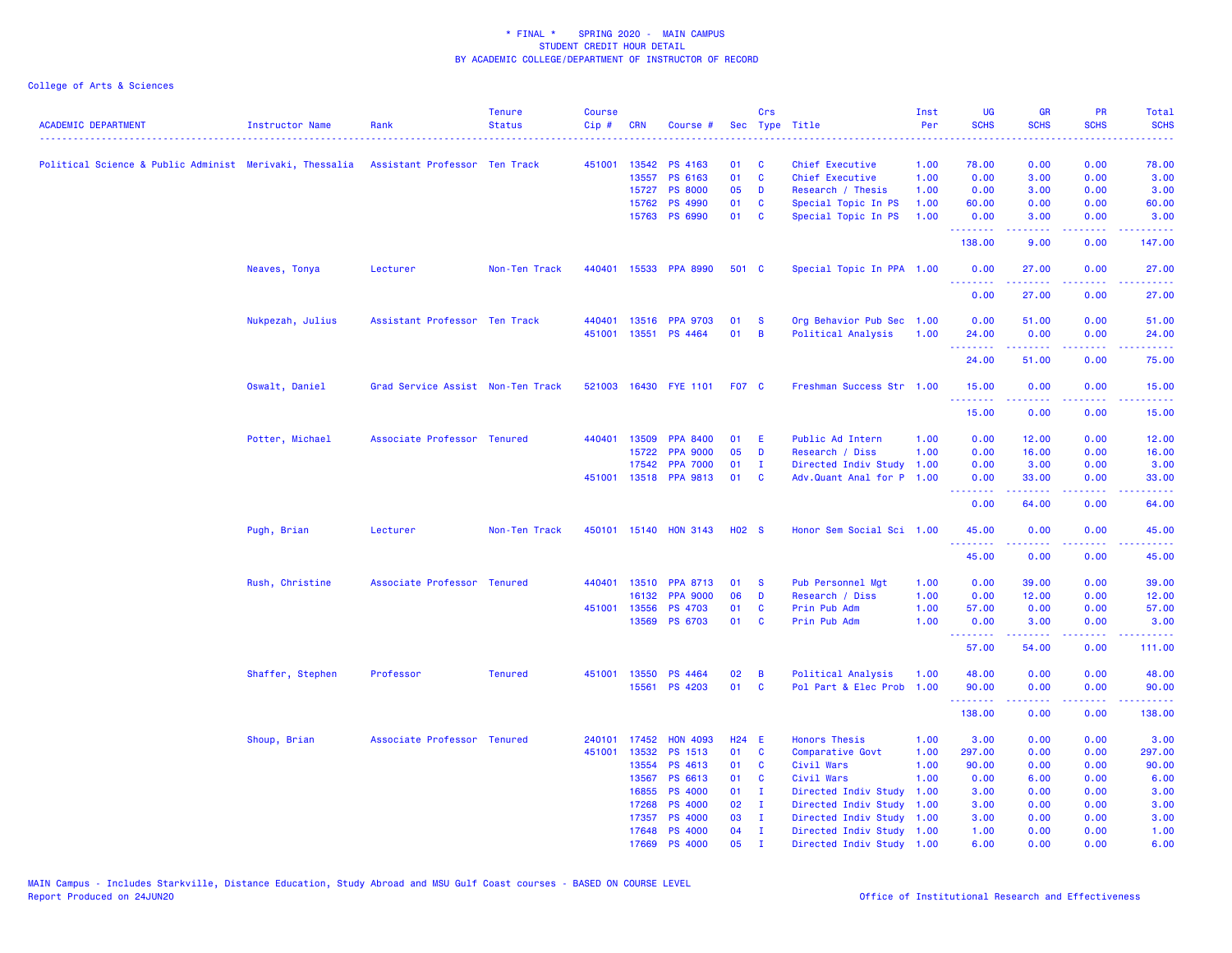| <b>ACADEMIC DEPARTMENT</b>                              | <b>Instructor Name</b> | Rank                              | <b>Tenure</b><br><b>Status</b> | <b>Course</b><br>Cip# | CRN            | Course                             |          | Crs<br>Sec Type Title   |                                       | Inst<br>Per  | <b>UG</b><br><b>SCHS</b> | <b>GR</b><br><b>SCHS</b>     | <b>PR</b><br><b>SCHS</b>                                                                                                                                     | Total<br><b>SCHS</b><br>$\frac{1}{2} \left( \frac{1}{2} \right) \left( \frac{1}{2} \right) \left( \frac{1}{2} \right) \left( \frac{1}{2} \right) \left( \frac{1}{2} \right)$ |
|---------------------------------------------------------|------------------------|-----------------------------------|--------------------------------|-----------------------|----------------|------------------------------------|----------|-------------------------|---------------------------------------|--------------|--------------------------|------------------------------|--------------------------------------------------------------------------------------------------------------------------------------------------------------|------------------------------------------------------------------------------------------------------------------------------------------------------------------------------|
|                                                         |                        |                                   |                                |                       |                |                                    |          |                         |                                       |              | 406.00                   | -----<br>6.00                | 0.00                                                                                                                                                         | 412.00                                                                                                                                                                       |
| Political Science & Public Administ Stanisevski, Dragan |                        | Associate Professor Tenured       |                                | 440401                |                | 13517 PPA 9723                     | 01       | <b>S</b>                | Pub Bud Proc & Imp                    | 1.00         | 0.00                     | 48.00                        | 0.00                                                                                                                                                         | 48.00                                                                                                                                                                        |
|                                                         |                        |                                   |                                |                       | 15305<br>16133 | <b>PPA 8703</b><br><b>PPA 9000</b> | 01<br>07 | <b>S</b><br><b>D</b>    | Gov Org&Adm Theory<br>Research / Diss | 1.00<br>1.00 | 0.00<br>0.00             | 48.00<br>8.00                | 0.00<br>0.00                                                                                                                                                 | 48.00<br>8.00                                                                                                                                                                |
|                                                         |                        |                                   |                                |                       |                |                                    |          |                         |                                       |              | --------<br>0.00         | .<br>104.00                  | -----<br>0.00                                                                                                                                                | .<br>104.00                                                                                                                                                                  |
|                                                         | Tkach, Benjamin        | Assistant Professor Non-Ten Track |                                | 451001                | 13527          | <b>PS 1313</b>                     | 01 C     |                         | Intro Intnat'l Relat 1.00             |              | 225.00                   | 0.00                         | 0.00                                                                                                                                                         | 225.00                                                                                                                                                                       |
|                                                         |                        |                                   |                                |                       |                | 13545 PS 4303                      | 01 C     |                         | Us Foreign Policy                     | 1.00         | 45.00                    | 0.00                         | 0.00                                                                                                                                                         | 45.00                                                                                                                                                                        |
|                                                         |                        |                                   |                                |                       |                | 13560 PS 6303                      | 01 C     |                         | Us Foreign Policy                     | 1.00         | 0.00<br>.                | 6.00<br>- - - - - - <b>-</b> | 0.00<br>-----                                                                                                                                                | 6.00<br>.                                                                                                                                                                    |
|                                                         |                        |                                   |                                |                       |                |                                    |          |                         |                                       |              | 270.00                   | 6.00                         | 0.00                                                                                                                                                         | 276.00                                                                                                                                                                       |
|                                                         | Vowell, Krista         | Lecturer                          | Non-Ten Track                  |                       |                | 451002 14680 PS 1113               | 502 C    |                         | American Government                   | 1.00         | 78.00                    | 0.00                         | 0.00                                                                                                                                                         | 78.00                                                                                                                                                                        |
|                                                         |                        |                                   |                                |                       |                |                                    |          |                         |                                       |              | .<br>78.00               | --------<br>0.00             | $\frac{1}{2} \left( \frac{1}{2} \right) \left( \frac{1}{2} \right) \left( \frac{1}{2} \right) \left( \frac{1}{2} \right) \left( \frac{1}{2} \right)$<br>0.00 | .<br>78.00                                                                                                                                                                   |
|                                                         | Waide, David           | Clinical Assist Pro Non-Ten Track |                                | 220101                | 13526          | <b>PS 1192</b>                     | 01       | $\overline{\mathbf{C}}$ | Introduction to Law                   | 1.00         | 140.00                   | 0.00                         | 0.00                                                                                                                                                         | 140.00                                                                                                                                                                       |
|                                                         |                        |                                   |                                | 451001                | 13539          | PS 3073                            | 01 C     |                         | Civil Liberties                       | 1.00         | 135.00                   | 0.00                         | 0.00                                                                                                                                                         | 135.00                                                                                                                                                                       |
|                                                         |                        |                                   |                                |                       |                | 451002 13520 PS 1113               | 01 C     |                         | American Government                   | 1.00         | 1182.00<br>.             | 0.00                         | 0.00                                                                                                                                                         | 1182.00                                                                                                                                                                      |
|                                                         |                        |                                   |                                |                       |                |                                    |          |                         |                                       |              | 1457.00                  | 0.00                         | 0.00                                                                                                                                                         | 1457.00                                                                                                                                                                      |
|                                                         | Wall, Diane            | Lecturer                          | Non-Ten Track                  |                       |                | 451002 14679 PS 1113               | 501 C    |                         | American Government                   | 1.00         | 48.00                    | 0.00                         | 0.00                                                                                                                                                         | 48.00                                                                                                                                                                        |
|                                                         |                        |                                   |                                |                       |                |                                    |          |                         |                                       |              | .<br>48.00               | 0.00                         | ----<br>0.00                                                                                                                                                 | 48.00                                                                                                                                                                        |
|                                                         | Wiseman, William       | Lecturer                          | Non-Ten Track                  |                       |                | 451001 15306 PS 4263               | 01       | $\mathbf{C}$            | Miss Govern & Pol                     | 1.00         | 69.00                    | 0.00                         | 0.00                                                                                                                                                         | 69.00                                                                                                                                                                        |
|                                                         |                        |                                   |                                |                       |                |                                    |          |                         |                                       |              | .<br>69.00               | . <b>.</b><br>0.00           | .<br>0.00                                                                                                                                                    | 69.00                                                                                                                                                                        |
| Political Science & Public Administration               |                        |                                   |                                |                       |                |                                    |          |                         |                                       |              | ========<br>4071,00      | <b>EEEEEEEE</b><br>435.00    | <b>CONSISTER</b><br>0.00                                                                                                                                     | 4506.00                                                                                                                                                                      |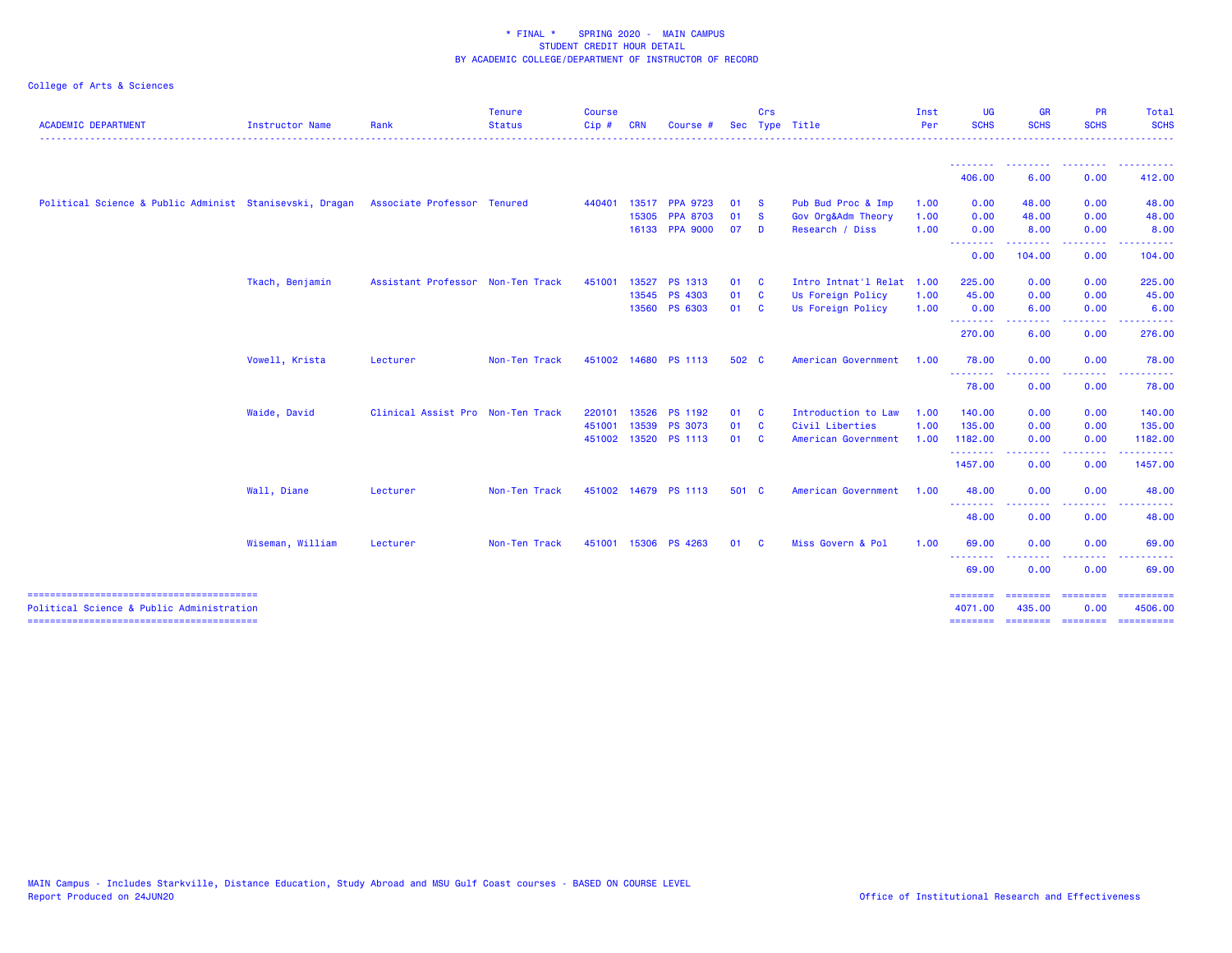| <b>ACADEMIC DEPARTMENT</b> | <b>Instructor Name</b> | Rank                                             | <b>Tenure</b><br><b>Status</b> | <b>Course</b><br>Cip# | <b>CRN</b> | Course #              |       | Crs          | Sec Type Title            | Inst<br>Per | <b>UG</b><br><b>SCHS</b><br>. | <b>GR</b><br><b>SCHS</b>                                                                                                                                      | <b>PR</b><br><b>SCHS</b> | Total<br><b>SCHS</b><br>$\frac{1}{2} \left( \frac{1}{2} \right) \left( \frac{1}{2} \right) \left( \frac{1}{2} \right) \left( \frac{1}{2} \right)$ |
|----------------------------|------------------------|--------------------------------------------------|--------------------------------|-----------------------|------------|-----------------------|-------|--------------|---------------------------|-------------|-------------------------------|---------------------------------------------------------------------------------------------------------------------------------------------------------------|--------------------------|---------------------------------------------------------------------------------------------------------------------------------------------------|
| Psychology                 |                        | Adams-Price, Carolyn Associate Professor Tenured |                                | 420101 17043          |            | <b>PSY 4000</b>       | 43    | $\mathbf{I}$ | Directed Indiv Study 1.00 |             | 3.00                          | 0.00                                                                                                                                                          | 0.00                     | 3.00                                                                                                                                              |
|                            |                        |                                                  |                                |                       | 17299      | <b>PSY 7000</b>       | 01    | $\mathbf I$  | Directed Indiv Study      | 1.00        | 0.00                          | 3.00                                                                                                                                                          | 0.00                     | 3.00                                                                                                                                              |
|                            |                        |                                                  |                                | 422707                | 13716      | <b>PSY 3623</b>       | 01    | <b>C</b>     | Social Psychology         | 1.00        | 270.00                        | 0.00                                                                                                                                                          | 0.00                     | 270.00                                                                                                                                            |
|                            |                        |                                                  |                                | 422809                | 13743      | <b>PSY 4983</b>       | 01    | <b>C</b>     | Psychology Of Aging       | 1.00        | 69.00                         | 0.00                                                                                                                                                          | 0.00                     | 69.00                                                                                                                                             |
|                            |                        |                                                  |                                | 422813 16780          |            | <b>PSY 9000</b>       | 01    | D            | Research/Diss             | 1.00        | 0.00<br>.                     | 13.00<br>$\frac{1}{2} \left( \frac{1}{2} \right) \left( \frac{1}{2} \right) \left( \frac{1}{2} \right) \left( \frac{1}{2} \right) \left( \frac{1}{2} \right)$ | 0.00<br>.                | 13.00                                                                                                                                             |
|                            |                        |                                                  |                                |                       |            |                       |       |              |                           |             | 342.00                        | 16.00                                                                                                                                                         | 0.00                     | 358.00                                                                                                                                            |
|                            | Armstrong, Kevin       | Associate Professor Tenured                      |                                | 420101 13740          |            | <b>PSY 4726</b>       | 01    | E            | Internship In Psy I       | 1.00        | 6.00                          | 0.00                                                                                                                                                          | 0.00                     | 6.00                                                                                                                                              |
|                            |                        |                                                  |                                |                       | 16765      | <b>PSY 8000</b>       | 02    | D            | Research / Thesis         | 1.00        | 0.00                          | 2.00                                                                                                                                                          | 0.00                     | 2.00                                                                                                                                              |
|                            |                        |                                                  |                                |                       | 17147      | <b>PSY 4000</b>       | 51    | $\mathbf{I}$ | Directed Indiv Study      | 1.00        | 3.00                          | 0.00                                                                                                                                                          | 0.00                     | 3.00                                                                                                                                              |
|                            |                        |                                                  |                                | 422707 13710          |            | <b>PSY 3363</b>       | 01    | <b>C</b>     | <b>Behav Modification</b> | 1.00        | 255.00                        | 0.00                                                                                                                                                          | 0.00                     | 255.00                                                                                                                                            |
|                            |                        |                                                  |                                | 422813 16781          |            | <b>PSY 9000</b>       | 02    | D            | <b>Research/Diss</b>      | 1.00        | 0.00                          | 8.00                                                                                                                                                          | 0.00                     | 8.00                                                                                                                                              |
|                            |                        |                                                  |                                |                       |            |                       |       |              |                           |             | .<br>264.00                   | .<br>10.00                                                                                                                                                    | .<br>0.00                | <u>.</u><br>274.00                                                                                                                                |
|                            | Armstrong, Rebecca     | Instructor                                       | Non-Ten Track                  | 420101                | 13679      | <b>PSY 1013</b>       | 04    | C            | Gen Psychology-SI         | 1.00        | 204.00                        | 0.00                                                                                                                                                          | 0.00                     | 204.00                                                                                                                                            |
|                            |                        |                                                  |                                |                       | 13687      | <b>PSY 1021</b>       | 01    | $\mathbf{C}$ | Career in Psychology      | 1.00        | 129.00                        | 0.00                                                                                                                                                          | 0.00                     | 129.00                                                                                                                                            |
|                            |                        |                                                  |                                | 422703 13723          |            | <b>PSY 3803</b>       | 01    | <b>C</b>     | Int Dev Psychology        | 1.00        | 192.00                        | 0.00                                                                                                                                                          | 0.00                     | 192.00                                                                                                                                            |
|                            |                        |                                                  |                                |                       | 13724      | <b>PSY 3803</b>       | 02    | $\mathbf{C}$ | Int Dev Psychology        | 1.00        | 195.00                        | 0.00                                                                                                                                                          | 0.00                     | 195.00                                                                                                                                            |
|                            |                        |                                                  |                                |                       |            |                       |       |              |                           |             | .<br>720.00                   | .<br>0.00                                                                                                                                                     | 0.00                     | $\begin{array}{cccccccccc} \bullet & \bullet & \bullet & \bullet & \bullet & \bullet & \bullet & \bullet \end{array}$<br>720.00                   |
|                            | Bell, Jacqueline       | Lecturer                                         | Non-Ten Track                  | 422706                | 14694      | <b>PSY 4403</b>       | 501 C |              | Biological Psycholog      | 1.00        | 81.00                         | 0.00                                                                                                                                                          | 0.00                     | 81.00                                                                                                                                             |
|                            |                        |                                                  |                                | 422803 14858          |            | <b>PSY 4223</b>       | 501 C |              | Drug Use And Abuse        | 1.00        | 144.00                        | 0.00                                                                                                                                                          | 0.00                     | 144.00                                                                                                                                            |
|                            |                        |                                                  |                                |                       |            |                       |       |              |                           |             | .<br>225.00                   | .<br>0.00                                                                                                                                                     | .<br>0.00                | .<br>225.00                                                                                                                                       |
|                            | Berman, Mitchell       | Professor                                        | <b>Tenured</b>                 | 420101 13757          |            | <b>PSY 8460</b>       | 01    | E            | App Ext Clinical Pra 1.00 |             | 0.00                          | 13.00                                                                                                                                                         | 0.00                     | 13.00                                                                                                                                             |
|                            |                        |                                                  |                                |                       | 16766      | <b>PSY</b><br>8000    | 03    | D            | Research / Thesis         | 1.00        | 0.00                          | 2.00                                                                                                                                                          | 0.00                     | 2.00                                                                                                                                              |
|                            |                        |                                                  |                                |                       | 17139      | <b>PSY 8011</b>       | 01    | <b>S</b>     | Clinical Reading Sem      | 1.00        | 0.00                          | 7.00                                                                                                                                                          | 0.00                     | 7.00                                                                                                                                              |
|                            |                        |                                                  |                                | 422813 16782          |            | <b>PSY 9000</b>       | 03    | D            | Research/Diss             | 1.00        | 0.00                          | 32.00                                                                                                                                                         | 0.00<br>.                | 32.00                                                                                                                                             |
|                            |                        |                                                  |                                |                       |            |                       |       |              |                           |             | .<br>0.00                     | د د د د د<br>54.00                                                                                                                                            | 0.00                     | .<br>54.00                                                                                                                                        |
|                            | Bradshaw, Gary         | Professor                                        | <b>Tenured</b>                 | 420101                | 16946      | <b>PSY 4000</b>       | 35    | $\mathbf I$  | Directed Indiv Study      | 1.00        | 6.00                          | 0.00                                                                                                                                                          | 0.00                     | 6.00                                                                                                                                              |
|                            |                        |                                                  |                                |                       | 17042      | <b>PSY 4000</b>       | 42    | $\mathbf{I}$ | Directed Indiv Study 1.00 |             | 3.00                          | 0.00                                                                                                                                                          | 0.00                     | 3.00                                                                                                                                              |
|                            |                        |                                                  |                                |                       | 17146      | <b>PSY 4000</b>       | 50    | I.           | Directed Indiv Study      | 1.00        | 3.00                          | 0.00                                                                                                                                                          | 0.00                     | 3.00                                                                                                                                              |
|                            |                        |                                                  |                                |                       | 17320      | <b>PSY 4000</b>       | 55    | - 1          | Directed Indiv Study 1.00 |             | 3.00                          | 0.00                                                                                                                                                          | 0.00                     | 3.00                                                                                                                                              |
|                            |                        |                                                  |                                |                       | 17347      | <b>PSY 7000</b>       | 02    | $\mathbf I$  | Directed Indiv Study      | 1.00        | 0.00                          | 1.00                                                                                                                                                          | 0.00                     | 1.00                                                                                                                                              |
|                            |                        |                                                  |                                |                       | 17596      | <b>PSY 7000</b>       | 05    | $\mathbf{I}$ | Directed Indiv Study 1.00 |             | 0.00                          | 1.00                                                                                                                                                          | 0.00                     | 1.00                                                                                                                                              |
|                            |                        |                                                  |                                | 422813 16783          |            | <b>PSY 9000</b>       | 04    | D            | Research/Diss             | 1.00        | 0.00<br>.                     | 18.00                                                                                                                                                         | 0.00                     | 18.00                                                                                                                                             |
|                            |                        |                                                  |                                |                       |            |                       |       |              |                           |             | 15.00                         | 20.00                                                                                                                                                         | 0.00                     | 35.00                                                                                                                                             |
|                            | Brandon, Russell       | Lecturer                                         | Non-Ten Track                  | 420101 13678          |            | <b>PSY 1013</b>       | 03    | C            | Gen Psychology            | 1.00        | 240.00                        | 0.00                                                                                                                                                          | 0.00                     | 240.00                                                                                                                                            |
|                            |                        |                                                  |                                |                       | 13682      | <b>PSY 1013</b>       | 07    | $\mathbf{C}$ | <b>Gen Psychology</b>     | 1.00        | 213.00                        | 0.00                                                                                                                                                          | 0.00                     | 213.00                                                                                                                                            |
|                            |                        |                                                  |                                |                       | 13684      | <b>PSY 1013</b>       | 09    | $\mathbf{C}$ | Gen Psychology            | 1.00        | 234.00                        | 0.00                                                                                                                                                          | 0.00                     | 234.00                                                                                                                                            |
|                            |                        |                                                  |                                | 422708                | 14859      | <b>PSY 3104</b>       | 501 B |              | Introductory Psychol      | 1.00        | 104.00                        | 0.00                                                                                                                                                          | 0.00                     | 104.00                                                                                                                                            |
|                            |                        |                                                  |                                | 422813 13708          |            | <b>PSY 3343</b>       | 02    | $\mathbf{C}$ | Psych Of Learning         | 1.00        | 180.00<br>.                   | 0.00                                                                                                                                                          | 0.00                     | 180.00                                                                                                                                            |
|                            |                        |                                                  |                                |                       |            |                       |       |              |                           |             | 971.00                        | 0.00                                                                                                                                                          | 0.00                     | 971.00                                                                                                                                            |
|                            | Brown, Kimberly        | Lecturer                                         | Non-Ten Track                  |                       |            | 422706 13735 PSY 4403 | 01    | $\mathbf{C}$ | Biological Psycholog 1.00 |             | 195.00                        | 0.00                                                                                                                                                          | 0.00                     | 195.00                                                                                                                                            |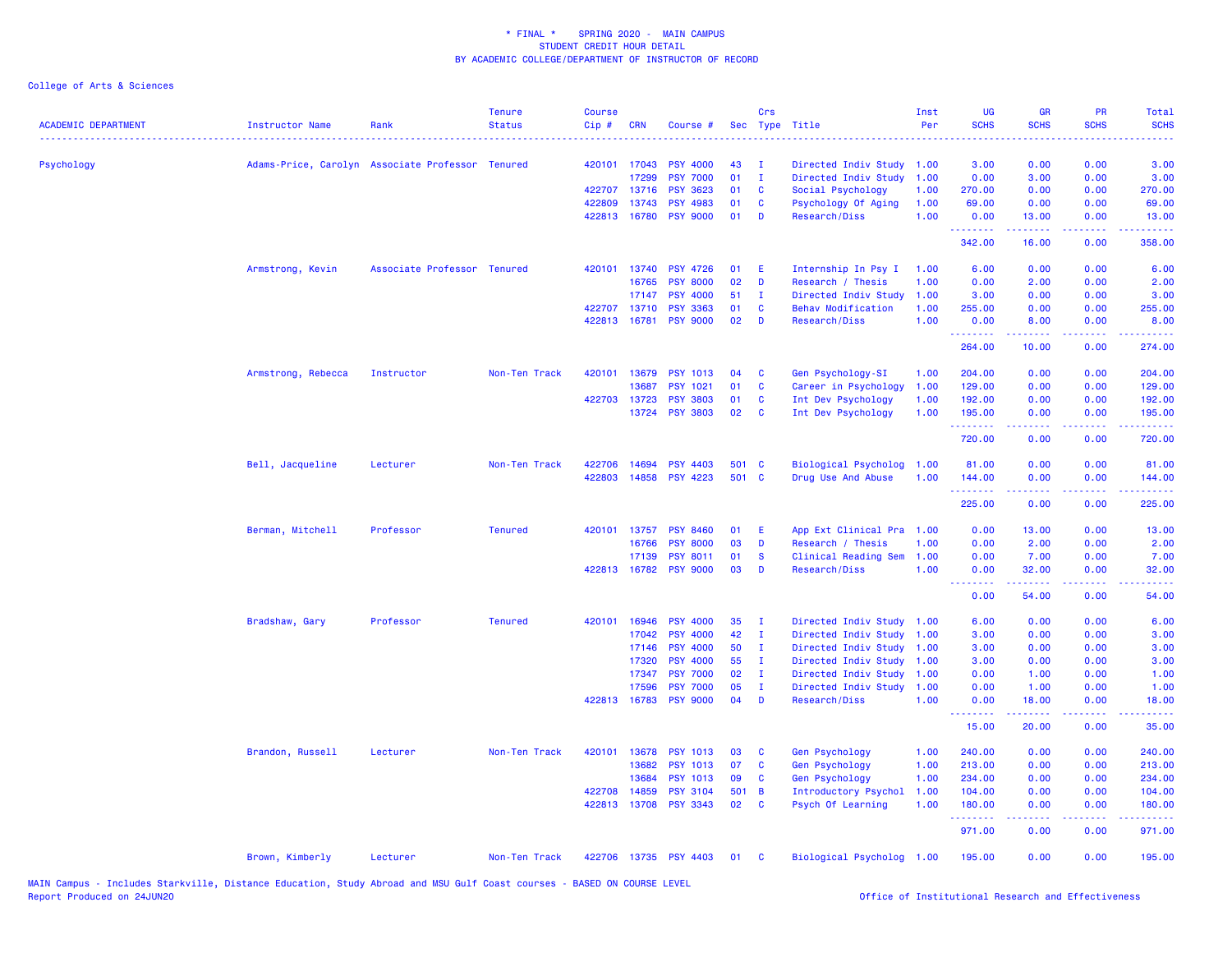| <b>ACADEMIC DEPARTMENT</b> | <b>Instructor Name</b> | Rank                          | <b>Tenure</b><br><b>Status</b> | <b>Course</b><br>Cip# | <b>CRN</b>   | Course #              |              | Crs          | Sec Type Title            | Inst<br>Per | UG<br><b>SCHS</b>                     | <b>GR</b><br><b>SCHS</b>                                                                                                                                                                                                                                                                                                                                                                                                                                                                       | <b>PR</b><br><b>SCHS</b> | <b>Total</b><br><b>SCHS</b>                                                                                                                                    |
|----------------------------|------------------------|-------------------------------|--------------------------------|-----------------------|--------------|-----------------------|--------------|--------------|---------------------------|-------------|---------------------------------------|------------------------------------------------------------------------------------------------------------------------------------------------------------------------------------------------------------------------------------------------------------------------------------------------------------------------------------------------------------------------------------------------------------------------------------------------------------------------------------------------|--------------------------|----------------------------------------------------------------------------------------------------------------------------------------------------------------|
| Psychology                 | Brown, Kimberly        | Lecturer                      | Non-Ten Track                  | 422706                | 13736        | <b>PSY 4403</b>       | 02           | C            | Biological Psycholog      | 1.00        | 162.00                                | 0.00                                                                                                                                                                                                                                                                                                                                                                                                                                                                                           | 0.00                     | 162.00                                                                                                                                                         |
|                            |                        |                               |                                | 440401                | 13688        | <b>PSY 3073</b>       | 01           | $\mathbf c$  | Psy Interper Relat        | 1.00        | 264.00                                | 0.00                                                                                                                                                                                                                                                                                                                                                                                                                                                                                           | 0.00                     | 264.00                                                                                                                                                         |
|                            |                        |                               |                                |                       | 13689        | <b>PSY 3073</b>       | 02           | <b>C</b>     | Psy Interper Relat        | 1.00        | 207.00<br>.                           | 0.00                                                                                                                                                                                                                                                                                                                                                                                                                                                                                           | 0.00<br>.                | 207.00<br>$\frac{1}{2} \left( \frac{1}{2} \right) \left( \frac{1}{2} \right) \left( \frac{1}{2} \right) \left( \frac{1}{2} \right) \left( \frac{1}{2} \right)$ |
|                            |                        |                               |                                |                       |              |                       |              |              |                           |             | 828.00                                | $\begin{array}{cccccccccccccc} \multicolumn{2}{c}{} & \multicolumn{2}{c}{} & \multicolumn{2}{c}{} & \multicolumn{2}{c}{} & \multicolumn{2}{c}{} & \multicolumn{2}{c}{} & \multicolumn{2}{c}{} & \multicolumn{2}{c}{} & \multicolumn{2}{c}{} & \multicolumn{2}{c}{} & \multicolumn{2}{c}{} & \multicolumn{2}{c}{} & \multicolumn{2}{c}{} & \multicolumn{2}{c}{} & \multicolumn{2}{c}{} & \multicolumn{2}{c}{} & \multicolumn{2}{c}{} & \multicolumn{2}{c}{} & \multicolumn{2}{c}{} & \$<br>0.00 | 0.00                     | 828.00                                                                                                                                                         |
|                            | Campbell, Kristen      | Lecturer                      | Non-Ten Track                  | 420101                | 14686        | <b>PSY 3213</b>       | 501 C        |              | Psych Of Ab Behavior 1.00 |             | 129.00                                | 0.00                                                                                                                                                                                                                                                                                                                                                                                                                                                                                           | 0.00                     | 129.00                                                                                                                                                         |
|                            |                        |                               |                                |                       | 17428        | <b>PSY 4000</b>       | 62           | $\mathbf{I}$ | Directed Indiv Study      | 1.00        | 1.00                                  | 0.00                                                                                                                                                                                                                                                                                                                                                                                                                                                                                           | 0.00                     | 1.00                                                                                                                                                           |
|                            |                        |                               |                                |                       | 17429        | <b>PSY 4000</b>       | 63           | $\mathbf{I}$ | Directed Indiv Study      | 1.00        | 3.00                                  | 0.00                                                                                                                                                                                                                                                                                                                                                                                                                                                                                           | 0.00                     | 3.00                                                                                                                                                           |
|                            |                        |                               |                                |                       | 17430        | <b>PSY 4000</b>       | 64           | <b>I</b>     | Directed Indiv Study      | 1.00        | 3.00                                  | 0.00                                                                                                                                                                                                                                                                                                                                                                                                                                                                                           | 0.00                     | 3.00                                                                                                                                                           |
|                            |                        |                               |                                |                       | 17431        | <b>PSY 4000</b>       | 65           | $\mathbf I$  | Directed Indiv Study      | 1.00        | 3.00                                  | 0.00                                                                                                                                                                                                                                                                                                                                                                                                                                                                                           | 0.00                     | 3.00                                                                                                                                                           |
|                            |                        |                               |                                |                       | 17432        | <b>PSY 4000</b>       | 66           | $\mathbf{I}$ | Directed Indiv Study      | 1.00        | 3.00                                  | 0.00                                                                                                                                                                                                                                                                                                                                                                                                                                                                                           | 0.00                     | 3.00                                                                                                                                                           |
|                            |                        |                               |                                |                       | 17433        | <b>PSY 4000</b>       | 67           | $\mathbf I$  | Directed Indiv Study      | 1.00        | 3.00                                  | 0.00                                                                                                                                                                                                                                                                                                                                                                                                                                                                                           | 0.00                     | 3.00                                                                                                                                                           |
|                            |                        |                               |                                |                       | 17434        | <b>PSY 4000</b>       | 68           | T            | Directed Indiv Study      | 1.00        | 3.00                                  | 0.00                                                                                                                                                                                                                                                                                                                                                                                                                                                                                           | 0.00                     | 3.00                                                                                                                                                           |
|                            |                        |                               |                                |                       | 17435        | <b>PSY 4000</b>       | 69           | - I          | Directed Indiv Study      | 1.00        | 3.00                                  | 0.00                                                                                                                                                                                                                                                                                                                                                                                                                                                                                           | 0.00                     | 3.00                                                                                                                                                           |
|                            |                        |                               |                                |                       | 17436        | <b>PSY 4000</b>       | 70           | $\mathbf{I}$ | Directed Indiv Study      | 1.00        | 3.00                                  | 0.00                                                                                                                                                                                                                                                                                                                                                                                                                                                                                           | 0.00                     | 3.00                                                                                                                                                           |
|                            |                        |                               |                                |                       | 17438        | <b>PSY 4000</b>       | 71           | $\mathbf I$  | Directed Indiv Study      | 1.00        | 3.00                                  | 0.00                                                                                                                                                                                                                                                                                                                                                                                                                                                                                           | 0.00                     | 3.00                                                                                                                                                           |
|                            |                        |                               |                                |                       | 17439        | <b>PSY 4000</b>       | 72           | $\mathbf{I}$ | Directed Indiv Study      | 1.00        | 3.00                                  | 0.00                                                                                                                                                                                                                                                                                                                                                                                                                                                                                           | 0.00                     | 3.00                                                                                                                                                           |
|                            |                        |                               |                                |                       | 17440        | <b>PSY 4000</b>       | 73           | - I          | Directed Indiv Study      | 1.00        | 3.00                                  | 0.00                                                                                                                                                                                                                                                                                                                                                                                                                                                                                           | 0.00                     | 3.00                                                                                                                                                           |
|                            |                        |                               |                                |                       | 17441        | <b>PSY 4000</b>       | 74           | - I          | Directed Indiv Study      | 1.00        | 3.00                                  | 0.00                                                                                                                                                                                                                                                                                                                                                                                                                                                                                           | 0.00                     | 3.00                                                                                                                                                           |
|                            |                        |                               |                                |                       | 17442        | <b>PSY 4000</b>       | 75           | $\mathbf{I}$ | Directed Indiv Study      | 1.00        | 3.00                                  | 0.00                                                                                                                                                                                                                                                                                                                                                                                                                                                                                           | 0.00                     | 3.00                                                                                                                                                           |
|                            |                        |                               |                                | 422708                | 13690        | <b>PSY 3104</b>       | 01           | C            | Introductory Psychol      | 1.00        | 380.00                                | 0.00                                                                                                                                                                                                                                                                                                                                                                                                                                                                                           | 0.00                     | 380.00                                                                                                                                                         |
|                            |                        |                               |                                |                       | 13691        | <b>PSY 3104</b>       | 02           | К            | Introductory Psychol      | 1.00        | 0.00                                  | 0.00                                                                                                                                                                                                                                                                                                                                                                                                                                                                                           | 0.00                     | 0.00                                                                                                                                                           |
|                            |                        |                               |                                |                       | 13692        | <b>PSY 3104</b>       | 03           | К            | Introductory Psychol      | 1.00        | 0.00                                  | 0.00                                                                                                                                                                                                                                                                                                                                                                                                                                                                                           | 0.00                     | 0.00                                                                                                                                                           |
|                            |                        |                               |                                |                       | 13693        | <b>PSY 3104</b>       | 04           | К            | Introductory Psychol      | 1.00        | 0.00                                  | 0.00                                                                                                                                                                                                                                                                                                                                                                                                                                                                                           | 0.00                     | 0.00                                                                                                                                                           |
|                            |                        |                               |                                |                       | 13694        | <b>PSY 3104</b>       | 05           | K            | Introductory Psychol      | 1.00        | 0.00                                  | 0.00                                                                                                                                                                                                                                                                                                                                                                                                                                                                                           | 0.00                     | 0.00                                                                                                                                                           |
|                            |                        |                               |                                |                       | 13695        | <b>PSY 3104</b>       | 06           | К            | Introductory Psychol      | 1.00        | 0.00                                  | 0.00                                                                                                                                                                                                                                                                                                                                                                                                                                                                                           | 0.00                     | 0.00                                                                                                                                                           |
|                            |                        |                               |                                | 422801                | 13732        | PSY 4333              | 01           | C            | Intro Clinical Psych      | 1.00        | 72.00                                 | 0.00                                                                                                                                                                                                                                                                                                                                                                                                                                                                                           | 0.00                     | 72.00                                                                                                                                                          |
|                            |                        |                               |                                | 422803                | 13728        | <b>PSY 4223</b>       | 01           | C            | Drug Use And Abuse        | 1.00        | 138.00                                | 0.00                                                                                                                                                                                                                                                                                                                                                                                                                                                                                           | 0.00                     | 138.00                                                                                                                                                         |
|                            |                        |                               |                                |                       | 13729        | <b>PSY 4223</b>       | 02           | $\mathbf{C}$ | Drug Use And Abuse        | 1.00        | 138.00<br><b><i><u>AAAAAA</u></i></b> | 0.00<br>$\frac{1}{2} \left( \frac{1}{2} \right) \left( \frac{1}{2} \right) \left( \frac{1}{2} \right) \left( \frac{1}{2} \right) \left( \frac{1}{2} \right)$                                                                                                                                                                                                                                                                                                                                   | 0.00<br>.                | 138.00<br>$\frac{1}{2} \left( \frac{1}{2} \right) \left( \frac{1}{2} \right) \left( \frac{1}{2} \right) \left( \frac{1}{2} \right) \left( \frac{1}{2} \right)$ |
|                            |                        |                               |                                |                       |              |                       |              |              |                           |             | 897.00                                | 0.00                                                                                                                                                                                                                                                                                                                                                                                                                                                                                           | 0.00                     | 897.00                                                                                                                                                         |
|                            | Carskadon, Thomas      | Professor                     | <b>Tenured</b>                 | 420101                | 13686        | <b>PSY 1013</b>       | <b>HO1 C</b> |              | Gen Psychology-Honor      | 1.00        | 45.00                                 | 0.00                                                                                                                                                                                                                                                                                                                                                                                                                                                                                           | 0.00                     | 45.00                                                                                                                                                          |
|                            |                        |                               |                                |                       | 16699        | <b>PSY 4000</b>       | 23           | - I          | Directed Indiv Study 1.00 |             | 3.00<br>.                             | 0.00<br>$\frac{1}{2} \left( \frac{1}{2} \right) \left( \frac{1}{2} \right) \left( \frac{1}{2} \right) \left( \frac{1}{2} \right) \left( \frac{1}{2} \right)$                                                                                                                                                                                                                                                                                                                                   | 0.00<br>.                | 3.00<br>.                                                                                                                                                      |
|                            |                        |                               |                                |                       |              |                       |              |              |                           |             | 48.00                                 | 0.00                                                                                                                                                                                                                                                                                                                                                                                                                                                                                           | 0.00                     | 48.00                                                                                                                                                          |
|                            | DeShong, Hilary        | Assistant Professor Ten Track |                                |                       | 420101 15277 | <b>PSY 8450</b>       | 03           | E            | Applied Clin Practic      | 1.00        | 0.00                                  | 15.00                                                                                                                                                                                                                                                                                                                                                                                                                                                                                          | 0.00                     | 15.00                                                                                                                                                          |
|                            |                        |                               |                                |                       | 16670        | <b>PSY 4000</b>       | 20           | $\mathbf{I}$ | Directed Indiv Study      | 1.00        | 2.00                                  | 0.00                                                                                                                                                                                                                                                                                                                                                                                                                                                                                           | 0.00                     | 2.00                                                                                                                                                           |
|                            |                        |                               |                                |                       | 16768        | <b>PSY 8000</b>       | 05           | D            | Research / Thesis         | 1.00        | 0.00                                  | 13.00                                                                                                                                                                                                                                                                                                                                                                                                                                                                                          | 0.00                     | 13.00                                                                                                                                                          |
|                            |                        |                               |                                |                       | 16929        | <b>PSY 4000</b>       | 31           | T            | Directed Indiv Study      | 1.00        | 3.00                                  | 0.00                                                                                                                                                                                                                                                                                                                                                                                                                                                                                           | 0.00                     | 3.00                                                                                                                                                           |
|                            |                        |                               |                                |                       | 16933        | <b>PSY 4000</b>       | 34           | $\mathbf{I}$ | Directed Indiv Study      | 1.00        | 3.00                                  | 0.00                                                                                                                                                                                                                                                                                                                                                                                                                                                                                           | 0.00                     | 3.00                                                                                                                                                           |
|                            |                        |                               |                                |                       | 16988        | <b>PSY 4000</b>       | 37           | $\mathbf I$  | Directed Indiv Study      | 1.00        | 3.00                                  | 0.00                                                                                                                                                                                                                                                                                                                                                                                                                                                                                           | 0.00                     | 3.00                                                                                                                                                           |
|                            |                        |                               |                                |                       | 17040        | <b>PSY 4000</b>       | 40           | $\mathbf{I}$ | Directed Indiv Study      | 1.00        | 2.00                                  | 0.00                                                                                                                                                                                                                                                                                                                                                                                                                                                                                           | 0.00                     | 2.00                                                                                                                                                           |
|                            |                        |                               |                                |                       | 17323        | <b>PSY 4000</b>       | 56           | $\mathbf{I}$ | Directed Indiv Study      | 1.00        | 2.00                                  | 0.00                                                                                                                                                                                                                                                                                                                                                                                                                                                                                           | 0.00                     | 2.00                                                                                                                                                           |
|                            |                        |                               |                                |                       | 422705 13753 | <b>PSY 8364</b>       | 01           | B            | Personality Appr          | 1.00        | 0.00                                  | 24.00                                                                                                                                                                                                                                                                                                                                                                                                                                                                                          | 0.00                     | 24.00                                                                                                                                                          |
|                            |                        |                               |                                |                       | 422813 16784 | <b>PSY 9000</b>       | 05           | D            | Research/Diss             | 1.00        | 0.00                                  | 7.00                                                                                                                                                                                                                                                                                                                                                                                                                                                                                           | 0.00                     | 7.00                                                                                                                                                           |
|                            |                        |                               |                                |                       |              |                       |              |              |                           |             | .<br>15.00                            | $\frac{1}{2} \left( \frac{1}{2} \right) \left( \frac{1}{2} \right) \left( \frac{1}{2} \right) \left( \frac{1}{2} \right) \left( \frac{1}{2} \right)$<br>59.00                                                                                                                                                                                                                                                                                                                                  | والمحامر<br>0.00         | 74.00                                                                                                                                                          |
|                            | Dicarlo, Sabrina       | Grad Teach Assist             | Non-Ten Track                  |                       |              | 422703 13725 PSY 3803 | 03           | <b>C</b>     | Int Dev Psychology        | 1.00        | 204.00                                | 0.00                                                                                                                                                                                                                                                                                                                                                                                                                                                                                           | 0.00                     | 204.00                                                                                                                                                         |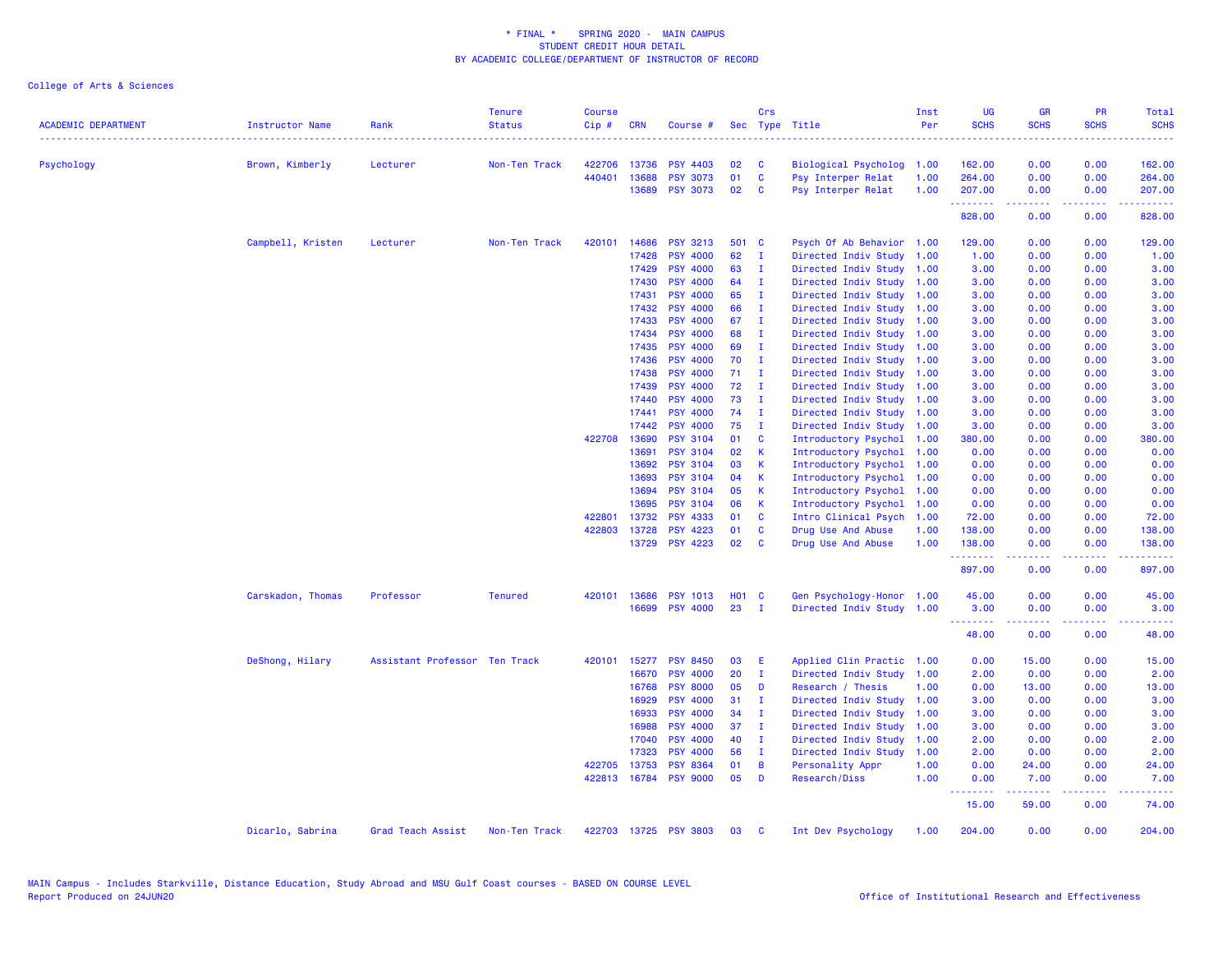| <b>ACADEMIC DEPARTMENT</b> | <b>Instructor Name</b> | Rank                              | <b>Tenure</b><br><b>Status</b> | <b>Course</b><br>Cip# | <b>CRN</b>   | Course #              |                 | Crs                     | Sec Type Title            | Inst<br>Per | UG<br><b>SCHS</b>       | <b>GR</b><br><b>SCHS</b>                                                                                                          | PR<br><b>SCHS</b> | <b>Total</b><br><b>SCHS</b> |
|----------------------------|------------------------|-----------------------------------|--------------------------------|-----------------------|--------------|-----------------------|-----------------|-------------------------|---------------------------|-------------|-------------------------|-----------------------------------------------------------------------------------------------------------------------------------|-------------------|-----------------------------|
|                            |                        |                                   |                                |                       |              |                       |                 |                         |                           |             | .                       | <b><i><u><u><b>a</b></u></u> a a a a a a a</i></b>                                                                                | 2.2.2.2.2         | .                           |
|                            |                        |                                   |                                |                       |              |                       |                 |                         |                           |             | 204.00                  | 0.00                                                                                                                              | 0.00              | 204.00                      |
| Psychology                 | Dozier, Mary           | Assistant Professor Ten Track     |                                | 420101                | 13700        | <b>PSY 3213</b>       | 03              | $\mathbf{C}$            | Psych Of Ab Behavior 1.00 |             | 273.00                  | 0.00                                                                                                                              | 0.00              | 273.00                      |
|                            |                        |                                   |                                |                       | 16671        | <b>PSY 4000</b>       | 21              | $\mathbf{I}$            | Directed Indiv Study 1.00 |             | 3.00                    | 0.00                                                                                                                              | 0.00              | 3.00                        |
|                            |                        |                                   |                                |                       |              | 17475 PSY 4000        | 78              | $\blacksquare$          | Directed Indiv Study 1.00 |             | 3.00                    | 0.00                                                                                                                              | 0.00              | 3.00                        |
|                            |                        |                                   |                                |                       |              |                       |                 |                         |                           |             | .<br>279.00             | ----<br>0.00                                                                                                                      | .<br>0.00         | 279.00                      |
|                            | Dygert, Sarah          | Grad Teach Assist                 | Non-Ten Track                  |                       |              | 420101 13677 PSY 1013 | 02              | $\mathbf{C}$            | Gen Psychology            | 1.00        | 237.00                  | 0.00                                                                                                                              | 0.00              | 237.00                      |
|                            |                        |                                   |                                |                       |              |                       |                 |                         |                           |             | .<br>237.00             | $\frac{1}{2} \left( \frac{1}{2} \right) \left( \frac{1}{2} \right) \left( \frac{1}{2} \right) \left( \frac{1}{2} \right)$<br>0.00 | .<br>0.00         | ------<br>237.00            |
|                            | Eakin, Deborah         | Associate Professor Tenured       |                                | 420101                | 16209        | <b>PSY 4000</b>       | 03              | $\mathbf{I}$            | Directed Indiv Study 1.00 |             | 3.00                    | 0.00                                                                                                                              | 0.00              | 3.00                        |
|                            |                        |                                   |                                |                       | 16210        | <b>PSY 4000</b>       | 04              | $\mathbf{I}$            | Directed Indiv Study      | 1.00        | 3.00                    | 0.00                                                                                                                              | 0.00              | 3.00                        |
|                            |                        |                                   |                                |                       | 16215        | <b>PSY 4000</b>       | 05              | л.                      | Directed Indiv Study 1.00 |             | 3.00                    | 0.00                                                                                                                              | 0.00              | 3.00                        |
|                            |                        |                                   |                                |                       | 16216        | <b>PSY 4000</b>       | 06              | $\mathbf{I}$            | Directed Indiv Study 1.00 |             | 3.00                    | 0.00                                                                                                                              | 0.00              | 3.00                        |
|                            |                        |                                   |                                |                       | 16546        | <b>PSY 4000</b>       | 15 <sub>1</sub> | $\mathbf{I}$            | Directed Indiv Study 1.00 |             | 3.00                    | 0.00                                                                                                                              | 0.00              | 3.00                        |
|                            |                        |                                   |                                |                       | 16770        | <b>PSY 8000</b>       | 07              | D                       | Research / Thesis         | 1.00        | 0.00                    | 6.00                                                                                                                              | 0.00              | 6.00                        |
|                            |                        |                                   |                                |                       | 17001        | <b>PSY 4000</b>       | 38              | л.                      | Directed Indiv Study 1.00 |             | 3.00                    | 0.00                                                                                                                              | 0.00              | 3.00                        |
|                            |                        |                                   |                                |                       | 17039        | <b>PSY 4000</b>       | 39              | $\mathbf{I}$            | Directed Indiv Study 1.00 |             | 3.00                    | 0.00                                                                                                                              | 0.00              | 3.00                        |
|                            |                        |                                   |                                |                       | 17271        | <b>PSY 4000</b>       | 52              | $\mathbf{I}$            | Directed Indiv Study 1.00 |             | 3.00                    | 0.00                                                                                                                              | 0.00              | 3.00                        |
|                            |                        |                                   |                                |                       | 17544        | <b>PSY 7000</b>       | 04              | $\mathbf{I}$            | Directed Indiv Study 1.00 |             | 0.00                    | 1.00                                                                                                                              | 0.00              | 1.00                        |
|                            |                        |                                   |                                |                       | 422701 13721 | <b>PSY 3713</b>       | 03              | <b>C</b>                | Cognitive Psychology      | 1.00        | 243.00                  | 0.00                                                                                                                              | 0.00              | 243.00                      |
|                            |                        |                                   |                                |                       | 15279        | <b>PSY 8793</b>       | 01              | $\mathbf{C}$            | Adv Cog Sci Prof Ski      | 1.00        | 0.00                    | 18.00                                                                                                                             | 0.00              | 18.00                       |
|                            |                        |                                   |                                | 422813                | 16786        | <b>PSY 9000</b>       | 07              | D                       | Research/Diss             | 1.00        | 0.00<br>.               | 11.00                                                                                                                             | 0.00              | 11.00                       |
|                            |                        |                                   |                                |                       |              |                       |                 |                         |                           |             | 267.00                  | 36.00                                                                                                                             | 0.00              | 303.00                      |
|                            | Finch, Dustin          | Grad Teach Assist                 | Non-Ten Track                  |                       | 240102 12696 | IDS 4111              | 03              | $\overline{\mathbf{C}}$ | Professional Seminar 1.00 |             | 28.00                   | 0.00                                                                                                                              | 0.00              | 28.00                       |
|                            |                        |                                   |                                |                       |              |                       |                 |                         |                           |             | 28.00                   | 0.00                                                                                                                              | 0.00              | 28.00                       |
|                            | Flurry, Samuel         | Grad Teach Assist                 | Non-Ten Track                  |                       |              | 420101 13676 PSY 1013 | 01 C            |                         | <b>Gen Psychology</b>     | 1.00        | 240.00<br>.             | 0.00                                                                                                                              | 0.00              | 240.00                      |
|                            |                        |                                   |                                |                       |              |                       |                 |                         |                           |             | 240.00                  | 0.00                                                                                                                              | 0.00              | 240.00                      |
|                            | Franklin, Rachel       | Non-Faculty                       | Not Applicable                 |                       |              | 420101 13699 PSY 3213 | 02 C            |                         | Psych Of Ab Behavior 1.00 |             | 270.00<br>.             | 0.00                                                                                                                              | 0.00              | 270.00                      |
|                            |                        |                                   |                                |                       |              |                       |                 |                         |                           |             | 270.00                  | 0.00                                                                                                                              | 0.00              | 270.00                      |
|                            | Hawkins, Serenity      | Grad Service Assist Non-Ten Track |                                |                       |              | 521003 16424 FYE 1101 | <b>F01 C</b>    |                         | Freshman Success Str 1.00 |             | 15.00<br>.              | 0.00                                                                                                                              | 0.00              | 15.00                       |
|                            |                        |                                   |                                |                       |              |                       |                 |                         |                           |             | 15.00                   | 0.00                                                                                                                              | 0.00              | 15.00                       |
|                            | Hubbard, Marlena       | Lecturer                          | Non-Ten Track                  |                       | 422704 14860 | <b>PSY 3314</b>       | 501 B           |                         | Experimental Psych        | 1.00        | 40.00                   | 0.00                                                                                                                              | 0.00              | 40.00                       |
|                            |                        |                                   |                                |                       | 14861        | <b>PSY 3314</b>       | 502 B           |                         | Experimental Psych        | 1.00        | 64.00                   | 0.00                                                                                                                              | 0.00              | 64.00                       |
|                            |                        |                                   |                                | 422803                | 13730        | <b>PSY 4223</b>       | 03              | $\mathbf{C}$            | Drug Use And Abuse        | 1.00        | 267.00                  | 0.00                                                                                                                              | 0.00              | 267.00                      |
|                            |                        |                                   |                                | 422809                | 13744        | <b>PSY 4983</b>       | 02              | $\mathbf{C}$            | Psychology Of Aging       | 1.00        | 237.00                  | 0.00                                                                                                                              | 0.00              | 237.00                      |
|                            |                        |                                   |                                |                       |              | 422813 14687 PSY 3343 | 501 C           |                         | Psych Of Learning         | 1.00        | 138.00<br>2.2.2.2.2.2.2 | 0.00                                                                                                                              | 0.00              | 138.00                      |
|                            |                        |                                   |                                |                       |              |                       |                 |                         |                           |             | 746.00                  | 0.00                                                                                                                              | 0.00              | 746.00                      |
|                            | Jarosz, Andrew         | Assistant Professor Ten Track     |                                |                       |              | 420101 16771 PSY 8000 | 08              | <b>D</b>                | Research / Thesis         | 1.00        | 0.00                    | 6.00                                                                                                                              | 0.00              | 6.00                        |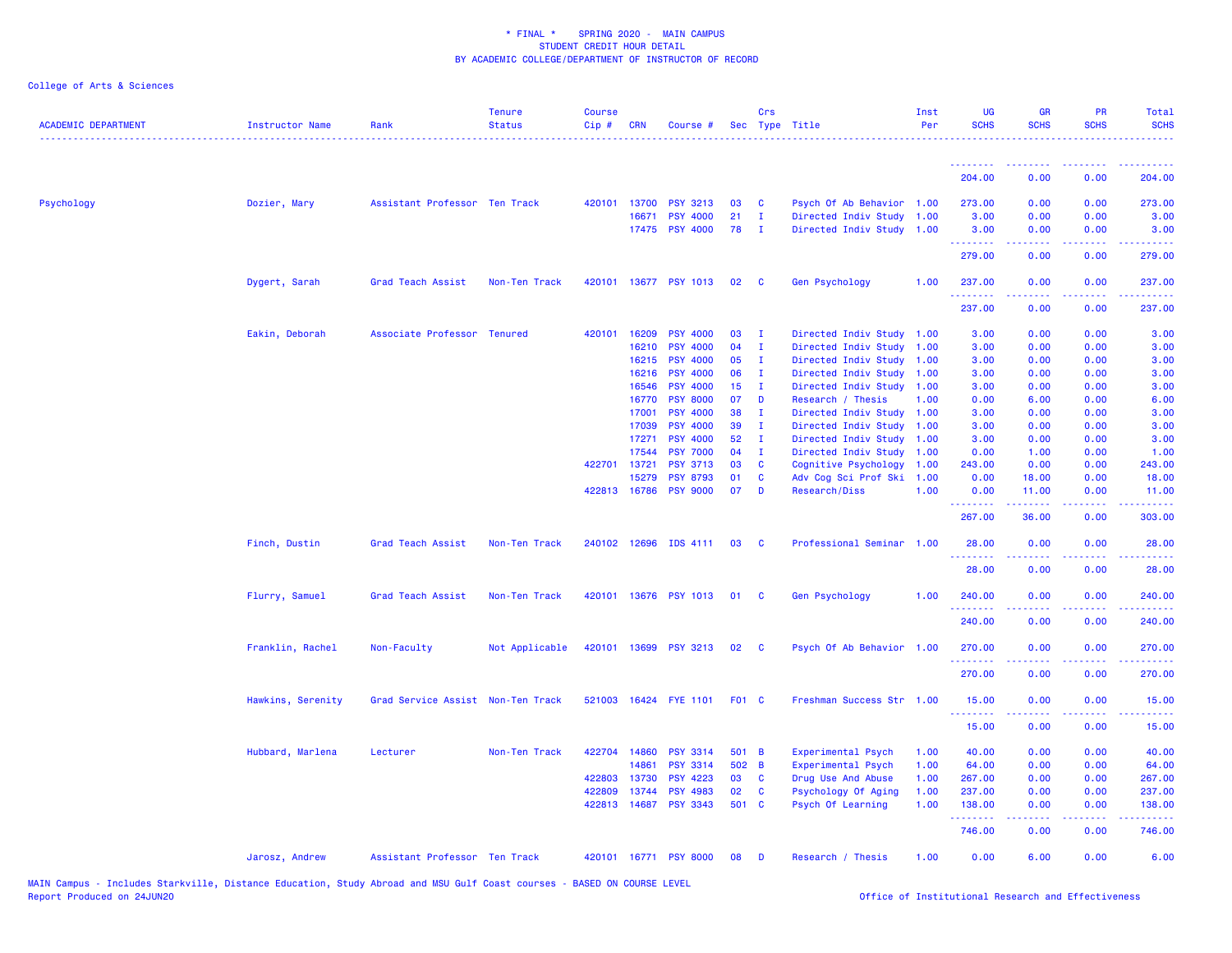| <b>ACADEMIC DEPARTMENT</b> | <b>Instructor Name</b> | Rank                          | <b>Tenure</b><br><b>Status</b> | <b>Course</b><br>Cip# | <b>CRN</b>     | Course #                           |                 | Crs            | Sec Type Title                           | Inst<br>Per  | UG<br><b>SCHS</b>       | <b>GR</b><br><b>SCHS</b>                                                                                                                                     | <b>PR</b><br><b>SCHS</b>                                                                               | <b>Total</b><br><b>SCHS</b>                                                                                                       |
|----------------------------|------------------------|-------------------------------|--------------------------------|-----------------------|----------------|------------------------------------|-----------------|----------------|------------------------------------------|--------------|-------------------------|--------------------------------------------------------------------------------------------------------------------------------------------------------------|--------------------------------------------------------------------------------------------------------|-----------------------------------------------------------------------------------------------------------------------------------|
| Psychology                 | Jarosz, Andrew         | Assistant Professor Ten Track |                                |                       | 420101 16916   | <b>PSY 4000</b>                    | 30              | л.             | Directed Indiv Study 1.00                |              | 2.00                    | 0.00                                                                                                                                                         | 0.00                                                                                                   | 2.00                                                                                                                              |
|                            |                        |                               |                                |                       | 17109          | <b>PSY 4000</b>                    | 47              | $\mathbf{I}$   | Directed Indiv Study                     | 1.00         | 3.00                    | 0.00                                                                                                                                                         | 0.00                                                                                                   | 3.00                                                                                                                              |
|                            |                        |                               |                                |                       | 17554          | <b>PSY 4000</b>                    | 81              | - I            | Directed Indiv Study                     | 1.00         | 2.00                    | 0.00                                                                                                                                                         | 0.00                                                                                                   | 2.00                                                                                                                              |
|                            |                        |                               |                                |                       | 422701 13761   | <b>PSY 8713</b>                    | 01              | <b>C</b>       | <b>Issues Cognitive Psy</b>              | 1.00         | 0.00                    | 18.00                                                                                                                                                        | 0.00                                                                                                   | 18.00                                                                                                                             |
|                            |                        |                               |                                |                       | 422813 16787   | <b>PSY 9000</b>                    | 08              | D              | Research/Diss                            | 1.00         | 0.00<br>.               | 17.00<br>.                                                                                                                                                   | 0.00<br>.                                                                                              | 17.00<br>.                                                                                                                        |
|                            |                        |                               |                                |                       |                |                                    |                 |                |                                          |              | 7.00                    | 41.00                                                                                                                                                        | 0.00                                                                                                   | 48.00                                                                                                                             |
|                            | Johnson, Mallory       | Lecturer                      | Non-Ten Track                  | 422707                | 14688          | <b>PSY 3353</b>                    | 501 C           |                | Motivation                               | 1.00         | 132.00                  | 0.00                                                                                                                                                         | 0.00                                                                                                   | 132.00                                                                                                                            |
|                            |                        |                               |                                |                       | 14689          | <b>PSY 3363</b>                    | 501 C           |                | <b>Behav Modification</b>                | 1.00         | 144.00<br><u>.</u>      | 0.00                                                                                                                                                         | 0.00                                                                                                   | 144.00                                                                                                                            |
|                            |                        |                               |                                |                       |                |                                    |                 |                |                                          |              | 276.00                  | 0.00                                                                                                                                                         | 0.00                                                                                                   | 276.00                                                                                                                            |
|                            | Kelley, Karen          | Grad Teach Assist             | Non-Ten Track                  | 422705                | 13726          | <b>PSY 4203</b>                    | 01              | - C            | Theories Of Pers                         | 1.00         | 45.00<br>بالأباء        | 0.00                                                                                                                                                         | 0.00                                                                                                   | 45.00                                                                                                                             |
|                            |                        |                               |                                |                       |                |                                    |                 |                |                                          |              | 45.00                   | 0.00                                                                                                                                                         | 0.00                                                                                                   | 45.00                                                                                                                             |
|                            | Kilgore, Jenna         | Grad Teach Assist             | Non-Ten Track                  |                       | 420101 13698   | <b>PSY 3213</b>                    | 01              | $\mathbf{C}$   | Psych Of Ab Behavior 1.00                |              | 225.00                  | 0.00                                                                                                                                                         | 0.00<br>$\frac{1}{2} \left( \frac{1}{2} \right) \left( \frac{1}{2} \right) \left( \frac{1}{2} \right)$ | 225.00                                                                                                                            |
|                            |                        |                               |                                |                       |                |                                    |                 |                |                                          |              | 225.00                  | 0.00                                                                                                                                                         | 0.00                                                                                                   | 225.00                                                                                                                            |
|                            | McKinney, Clifford     | Associate Professor Tenured   |                                |                       | 420101 13756   | <b>PSY 8450</b>                    | 02              | E              | Applied Clin Practic 1.00                |              | 0.00                    | 11.00                                                                                                                                                        | 0.00                                                                                                   | 11.00                                                                                                                             |
|                            |                        |                               |                                |                       | 16208          | <b>PSY 4000</b>                    | 02              | $\mathbf{I}$   | Directed Indiv Study                     | 1.00         | 3.00                    | 0.00                                                                                                                                                         | 0.00                                                                                                   | 3.00                                                                                                                              |
|                            |                        |                               |                                |                       | 16272          | <b>PSY 4000</b>                    | 08              | $\mathbf I$    | Directed Indiv Study                     | 1.00         | 3.00                    | 0.00                                                                                                                                                         | 0.00                                                                                                   | 3.00                                                                                                                              |
|                            |                        |                               |                                |                       | 16530          | <b>PSY 4000</b>                    | 12 <sub>2</sub> | - I            | Directed Indiv Study                     | 1.00         | 3.00                    | 0.00                                                                                                                                                         | 0.00                                                                                                   | 3.00                                                                                                                              |
|                            |                        |                               |                                |                       | 16567          | <b>PSY 4000</b>                    | 17 <sub>2</sub> | $\mathbf{I}$   | Directed Indiv Study                     | 1.00         | 3.00                    | 0.00                                                                                                                                                         | 0.00                                                                                                   | 3.00                                                                                                                              |
|                            |                        |                               |                                |                       | 16609          | <b>PSY 4000</b>                    | 19              | - 1            | Directed Indiv Study                     | 1.00         | 3.00                    | 0.00                                                                                                                                                         | 0.00                                                                                                   | 3.00                                                                                                                              |
|                            |                        |                               |                                |                       | 16682          | <b>PSY 4000</b>                    | 22              | $\mathbf{I}$   | Directed Indiv Study                     | 1.00         | 3.00                    | 0.00                                                                                                                                                         | 0.00                                                                                                   | 3.00                                                                                                                              |
|                            |                        |                               |                                |                       | 16759          | <b>PSY 4000</b>                    | 26              | $\mathbf{I}$   | Directed Indiv Study                     | 1.00         | 3.00                    | 0.00                                                                                                                                                         | 0.00                                                                                                   | 3.00                                                                                                                              |
|                            |                        |                               |                                |                       | 16914          | <b>PSY 4000</b>                    | 28              | $\mathbf I$    | Directed Indiv Study                     | 1.00         | 3.00                    | 0.00                                                                                                                                                         | 0.00                                                                                                   | 3.00                                                                                                                              |
|                            |                        |                               |                                |                       | 16932          | <b>PSY 4000</b>                    | 33              | $\mathbf{I}$   | Directed Indiv Study                     | 1.00         | 3.00                    | 0.00                                                                                                                                                         | 0.00                                                                                                   | 3.00                                                                                                                              |
|                            |                        |                               |                                |                       | 16947          | <b>PSY 4000</b>                    | 36              | $\mathbf{I}$   | Directed Indiv Study                     | 1.00         | 3.00                    | 0.00                                                                                                                                                         | 0.00                                                                                                   | 3.00                                                                                                                              |
|                            |                        |                               |                                | 422704                | 13701          | PSY 3314                           | 01<br>02        | C              | Experimental Psych                       | 1.00         | 268.00                  | 0.00                                                                                                                                                         | 0.00                                                                                                   | 268.00                                                                                                                            |
|                            |                        |                               |                                |                       | 13702<br>13703 | <b>PSY 3314</b><br><b>PSY 3314</b> | 03              | К<br>К         | Experimental Psych                       | 1.00<br>1.00 | 0.00<br>0.00            | 0.00<br>0.00                                                                                                                                                 | 0.00<br>0.00                                                                                           | 0.00                                                                                                                              |
|                            |                        |                               |                                |                       | 13704          | <b>PSY 3314</b>                    | 04              | К              | Experimental Psych<br>Experimental Psych | 1.00         | 0.00                    | 0.00                                                                                                                                                         | 0.00                                                                                                   | 0.00<br>0.00                                                                                                                      |
|                            |                        |                               |                                |                       | 13705          | <b>PSY 3314</b>                    | 05              | K              | Experimental Psych                       | 1.00         | 0.00                    | 0.00                                                                                                                                                         | 0.00                                                                                                   | 0.00                                                                                                                              |
|                            |                        |                               |                                |                       | 422813 16788   | <b>PSY 9000</b>                    | 09              | D              | Research/Diss                            | 1.00         | 0.00                    | 33.00                                                                                                                                                        | 0.00                                                                                                   | 33.00                                                                                                                             |
|                            |                        |                               |                                |                       |                |                                    |                 |                |                                          |              | .<br>298.00             | $\frac{1}{2} \left( \frac{1}{2} \right) \left( \frac{1}{2} \right) \left( \frac{1}{2} \right) \left( \frac{1}{2} \right)$<br>44.00                           | د د د د د<br>0.00                                                                                      | .<br>342.00                                                                                                                       |
|                            | McMillen, David        | Research Professor            | Non-Ten Track                  | 420101                | 17372          | <b>PSY 4000</b>                    | 57              | $\mathbf I$    | Directed Indiv Study                     | 1.00         | 1.00                    | 0.00                                                                                                                                                         | 0.00                                                                                                   | 1.00                                                                                                                              |
|                            |                        |                               |                                |                       | 17373          | <b>PSY 4000</b>                    | 58              | $\mathbf I$    | Directed Indiv Study                     | 1.00         | 1.00                    | 0.00                                                                                                                                                         | 0.00                                                                                                   | 1.00                                                                                                                              |
|                            |                        |                               |                                |                       | 17374          | <b>PSY 4000</b>                    | 59              | $\mathbf{I}$   | Directed Indiv Study                     | 1.00         | 2.00                    | 0.00                                                                                                                                                         | 0.00                                                                                                   | 2.00                                                                                                                              |
|                            |                        |                               |                                |                       | 17375          | <b>PSY 4000</b>                    | 60              | $\mathbf{I}$   | Directed Indiv Study                     | 1.00         | 2.00                    | 0.00                                                                                                                                                         | 0.00                                                                                                   | 2.00                                                                                                                              |
|                            |                        |                               |                                |                       | 17383          | <b>PSY 4000</b>                    | 61              | $\mathbf{I}$   | Directed Indiv Study                     | 1.00         | 3.00                    | 0.00                                                                                                                                                         | 0.00                                                                                                   | 3.00                                                                                                                              |
|                            |                        |                               |                                |                       | 17469          | <b>PSY 4000</b>                    | 76              | $\blacksquare$ | Directed Indiv Study 1.00                |              | 2.00<br>- - - - - - - - | 0.00<br>$\frac{1}{2} \left( \frac{1}{2} \right) \left( \frac{1}{2} \right) \left( \frac{1}{2} \right) \left( \frac{1}{2} \right) \left( \frac{1}{2} \right)$ | 0.00<br>.                                                                                              | 2.00<br>$\frac{1}{2} \left( \frac{1}{2} \right) \left( \frac{1}{2} \right) \left( \frac{1}{2} \right) \left( \frac{1}{2} \right)$ |
|                            |                        |                               |                                |                       |                |                                    |                 |                |                                          |              | 11.00                   | 0.00                                                                                                                                                         | 0.00                                                                                                   | 11.00                                                                                                                             |
|                            | McMillen, Robert       | Professor                     | <b>Tenured</b>                 | 422810                |                | 13714 PSY 3503                     | 01              | <b>C</b>       | <b>Health Psychology</b>                 | 1.00         | 60.00<br>.              | 0.00<br>$\frac{1}{2} \left( \frac{1}{2} \right) \left( \frac{1}{2} \right) \left( \frac{1}{2} \right) \left( \frac{1}{2} \right) \left( \frac{1}{2} \right)$ | 0.00<br>.                                                                                              | 60.00<br>.                                                                                                                        |
|                            |                        |                               |                                |                       |                |                                    |                 |                |                                          |              | 60.00                   | 0.00                                                                                                                                                         | 0.00                                                                                                   | 60.00                                                                                                                             |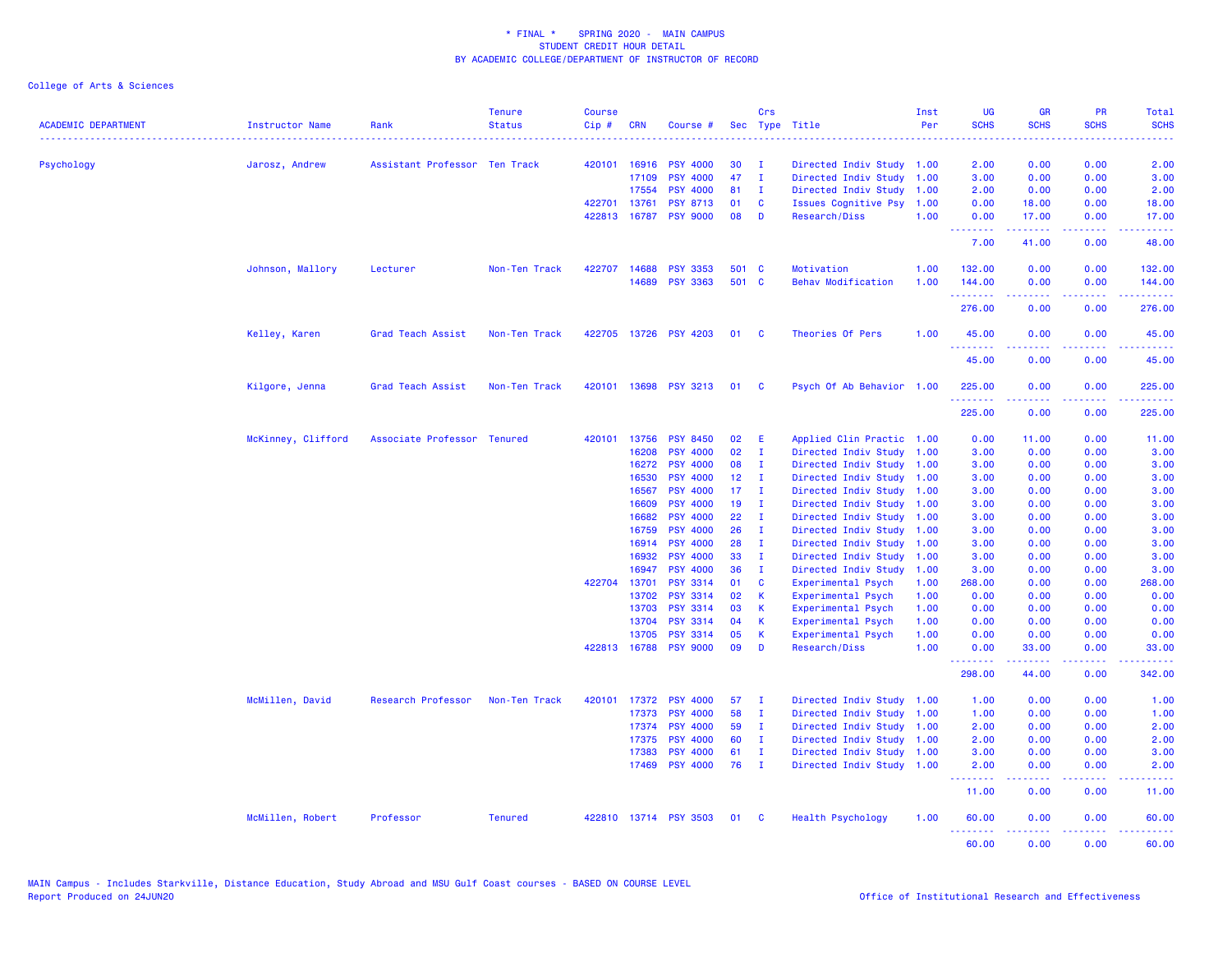| <b>ACADEMIC DEPARTMENT</b> | <b>Instructor Name</b> | Rank                          | <b>Tenure</b><br><b>Status</b> | <b>Course</b><br>Cip# | <b>CRN</b>   | Course #              |                 | Crs            | Sec Type Title              | Inst<br>Per | <b>UG</b><br><b>SCHS</b> | <b>GR</b><br><b>SCHS</b> | <b>PR</b><br><b>SCHS</b>            | Total<br><b>SCHS</b>                                                                                                                                           |
|----------------------------|------------------------|-------------------------------|--------------------------------|-----------------------|--------------|-----------------------|-----------------|----------------|-----------------------------|-------------|--------------------------|--------------------------|-------------------------------------|----------------------------------------------------------------------------------------------------------------------------------------------------------------|
| Psychology                 | Mckay, Ian             | Grad Teach Assist             | Non-Ten Track                  |                       |              | 422813 13707 PSY 3343 | 01              | - C            | Psych Of Learning           | 1.00        | 180.00<br>.              | 0.00                     | 0.00<br>$\sim$ $\sim$ $\sim$ $\sim$ | 180.00<br>$\frac{1}{2} \left( \frac{1}{2} \right) \left( \frac{1}{2} \right) \left( \frac{1}{2} \right) \left( \frac{1}{2} \right) \left( \frac{1}{2} \right)$ |
|                            |                        |                               |                                |                       |              |                       |                 |                |                             |             | 180.00                   | 0.00                     | 0.00                                | 180.00                                                                                                                                                         |
|                            | Moss, Robert           | Associate Professor Tenured   |                                | 420101                | 16599        | <b>PSY 4000</b>       | 18              | - I            | Directed Indiv Study        | 1.00        | 3.00                     | 0.00                     | 0.00                                | 3.00                                                                                                                                                           |
|                            |                        |                               |                                |                       | 16773        | <b>PSY 8000</b>       | 10              | D              | Research / Thesis           | 1.00        | 0.00                     | 6.00                     | 0.00                                | 6.00                                                                                                                                                           |
|                            |                        |                               |                                |                       | 17106        | <b>PSY 4000</b>       | 44              | $\mathbf{I}$   | Directed Indiv Study        | 1.00        | 2.00                     | 0.00                     | 0.00                                | 2.00                                                                                                                                                           |
|                            |                        |                               |                                |                       | 17145        | <b>PSY 4000</b>       | 49              | $\mathbf{I}$   | Directed Indiv Study        | 1.00        | 3.00                     | 0.00                     | 0.00                                | 3.00                                                                                                                                                           |
|                            |                        |                               |                                |                       | 17564        | <b>PSY 4000</b>       | 82              | $\mathbf{I}$   | Directed Indiv Study        | 1.00        | 3.00                     | 0.00                     | 0.00                                | 3.00                                                                                                                                                           |
|                            |                        |                               |                                |                       | 422701 13722 | <b>PSY 3723</b>       | 01              | C              | Cognitive Neuroscien        | 1.00        | 69.00                    | 0.00                     | 0.00                                | 69.00                                                                                                                                                          |
|                            |                        |                               |                                |                       | 15278        | <b>PSY 8773</b>       | 01              | C              | Distr Rep in Cognit 1.00    |             | 0.00                     | 36.00                    | 0.00                                | 36.00                                                                                                                                                          |
|                            |                        |                               |                                |                       | 422813 16789 | <b>PSY 9000</b>       | 10 <sub>1</sub> | D              | Research/Diss               | 1.00        | 0.00<br>.                | 13.00                    | 0.00                                | 13.00                                                                                                                                                          |
|                            |                        |                               |                                |                       |              |                       |                 |                |                             |             | 80.00                    | 55.00                    | 0.00                                | 135.00                                                                                                                                                         |
|                            | Nadorff, Danielle      | Assistant Professor Ten Track |                                | 240101                | 12643        | <b>HON 4093</b>       | <b>H08 E</b>    |                | <b>Honors Thesis</b>        | 1.00        | 3.00                     | 0.00                     | 0.00                                | 3.00                                                                                                                                                           |
|                            |                        |                               |                                | 420101                | 16774        | <b>PSY 8000</b>       | 11 <sub>1</sub> | D              | Research / Thesis           | 1.00        | 0.00                     | 2.00                     | 0.00                                | 2.00                                                                                                                                                           |
|                            |                        |                               |                                |                       | 17041        | <b>PSY 4000</b>       | 41              | $\mathbf{I}$   | Directed Indiv Study        | 1.00        | 2.00                     | 0.00                     | 0.00                                | 2.00                                                                                                                                                           |
|                            |                        |                               |                                |                       | 17627        | <b>PSY 4000</b>       | 85              | $\mathbf{I}$   | Directed Indiv Study        | 1.00        | 2.00                     | 0.00                     | 0.00                                | 2.00                                                                                                                                                           |
|                            |                        |                               |                                |                       | 17653        | <b>PSY 4000</b>       | 86              | $\mathbf{I}$   | Directed Indiv Study        | 1.00        | 3.00                     | 0.00                     | 0.00                                | 3.00                                                                                                                                                           |
|                            |                        |                               |                                |                       | 422813 16790 | <b>PSY 9000</b>       | 11 <sub>1</sub> | D              | Research/Diss               | 1.00        | 0.00<br>. <b>.</b>       | 5.00                     | 0.00<br>والمحامر                    | 5.00                                                                                                                                                           |
|                            |                        |                               |                                |                       |              |                       |                 |                |                             |             | 10.00                    | -----<br>7.00            | 0.00                                | 17.00                                                                                                                                                          |
|                            | Nadorff, Michael       | Associate Professor Tenured   |                                |                       | 420101 13747 | <b>PSY 6403</b>       | 01              | C              | <b>Biological Psycholog</b> | 1.00        | 0.00                     | 51.00                    | 0.00                                | 51.00                                                                                                                                                          |
|                            |                        |                               |                                |                       | 13755        | <b>PSY 8450</b>       | 01              | E              | Applied Clin Practic        | 1.00        | 0.00                     | 16.00                    | 0.00                                | 16.00                                                                                                                                                          |
|                            |                        |                               |                                |                       | 16775        | <b>PSY 8000</b>       | 12 <sub>2</sub> | D              | Research / Thesis           | 1.00        | 0.00                     | 3.00                     | 0.00                                | 3.00                                                                                                                                                           |
|                            |                        |                               |                                |                       | 17107        | <b>PSY 4000</b>       | 45              | п              | Directed Indiv Study        | 1.00        | 1.00                     | 0.00                     | 0.00                                | 1.00                                                                                                                                                           |
|                            |                        |                               |                                |                       | 422813 13765 | <b>PSY 9730</b>       | 01              | Ε              | Doc Internship Clin         | 1.00        | 0.00                     | 7.00                     | 0.00                                | 7.00                                                                                                                                                           |
|                            |                        |                               |                                |                       | 16791        | <b>PSY 9000</b>       | 12 <sup>°</sup> | D              | Research/Diss               | 1.00        | 0.00<br>.                | 9.00<br>.                | 0.00<br>$\omega$ and $\omega$       | 9.00<br>.                                                                                                                                                      |
|                            |                        |                               |                                |                       |              |                       |                 |                |                             |             | 1.00                     | 86.00                    | 0.00                                | 87.00                                                                                                                                                          |
|                            | Nayfa, Kara            | Grad Teach Assist             | Non-Ten Track                  |                       |              | 422707 13711 PSY 3363 | 02              | $\mathbf{C}$   | <b>Behav Modification</b>   | 1.00        | 174.00                   | 0.00                     | 0.00                                | 174.00                                                                                                                                                         |
|                            |                        |                               |                                |                       |              |                       |                 |                |                             |             | 174.00                   | 0.00                     | 0.00                                | 174.00                                                                                                                                                         |
|                            | Nelson, Richard        | Grad Teach Assist             | Non-Ten Track                  |                       |              | 422810 13715 PSY 3503 | 02              | $\mathbf{C}$   | <b>Health Psychology</b>    | 1.00        | 123.00<br>.              | 0.00                     | 0.00                                | 123.00                                                                                                                                                         |
|                            |                        |                               |                                |                       |              |                       |                 |                |                             |             | 123.00                   | 0.00                     | 0.00                                | 123.00                                                                                                                                                         |
|                            | Oliveros, Arazais      | Assistant Professor Ten Track |                                |                       | 420101 16776 | <b>PSY 8000</b>       | 13              | D              | Research / Thesis           | 1.00        | 0.00                     | 5.00                     | 0.00                                | 5.00                                                                                                                                                           |
|                            |                        |                               |                                |                       | 17286        | <b>PSY 4000</b>       | 54              | п              | Directed Indiv Study        | 1.00        | 3.00                     | 0.00                     | 0.00                                | 3.00                                                                                                                                                           |
|                            |                        |                               |                                |                       | 17471        | <b>PSY 4000</b>       | 77              | $\mathbf{I}$   | Directed Indiv Study        | 1.00        | 2.00                     | 0.00                     | 0.00                                | 2.00                                                                                                                                                           |
|                            |                        |                               |                                | 422813                | 16792        | <b>PSY 9000</b>       | 13              | D              | Research/Diss               | 1.00        | 0.00                     | 5.00                     | 0.00                                | 5.00                                                                                                                                                           |
|                            |                        |                               |                                | 429999                | 15501        | <b>PSY 4990</b>       | 01              | <b>C</b>       | Special Topic In PSY 1.00   |             | 48.00<br>.               | 0.00                     | 0.00                                | 48.00<br>وعاويات                                                                                                                                               |
|                            |                        |                               |                                |                       |              |                       |                 |                |                             |             | 53.00                    | 10.00                    | 0.00                                | 63.00                                                                                                                                                          |
|                            | Pate, Ashley           | Grad Teach Assist             | Non-Ten Track                  |                       |              | 420101 13683 PSY 1013 | 08              | <b>C</b>       | <b>Gen Psychology</b>       | 1.00        | 237.00<br>.              | 0.00                     | 0.00                                | 237.00<br>$\frac{1}{2} \left( \frac{1}{2} \right) \left( \frac{1}{2} \right) \left( \frac{1}{2} \right) \left( \frac{1}{2} \right) \left( \frac{1}{2} \right)$ |
|                            |                        |                               |                                |                       |              |                       |                 |                |                             |             | 237.00                   | 0.00                     | 0.00                                | 237.00                                                                                                                                                         |
|                            | Pratte, Michael        | Assistant Professor Ten Track |                                |                       |              | 420101 16566 PSY 4000 | 16              | $\blacksquare$ | Directed Indiv Study 1.00   |             | 2.00                     | 0.00                     | 0.00                                | 2.00                                                                                                                                                           |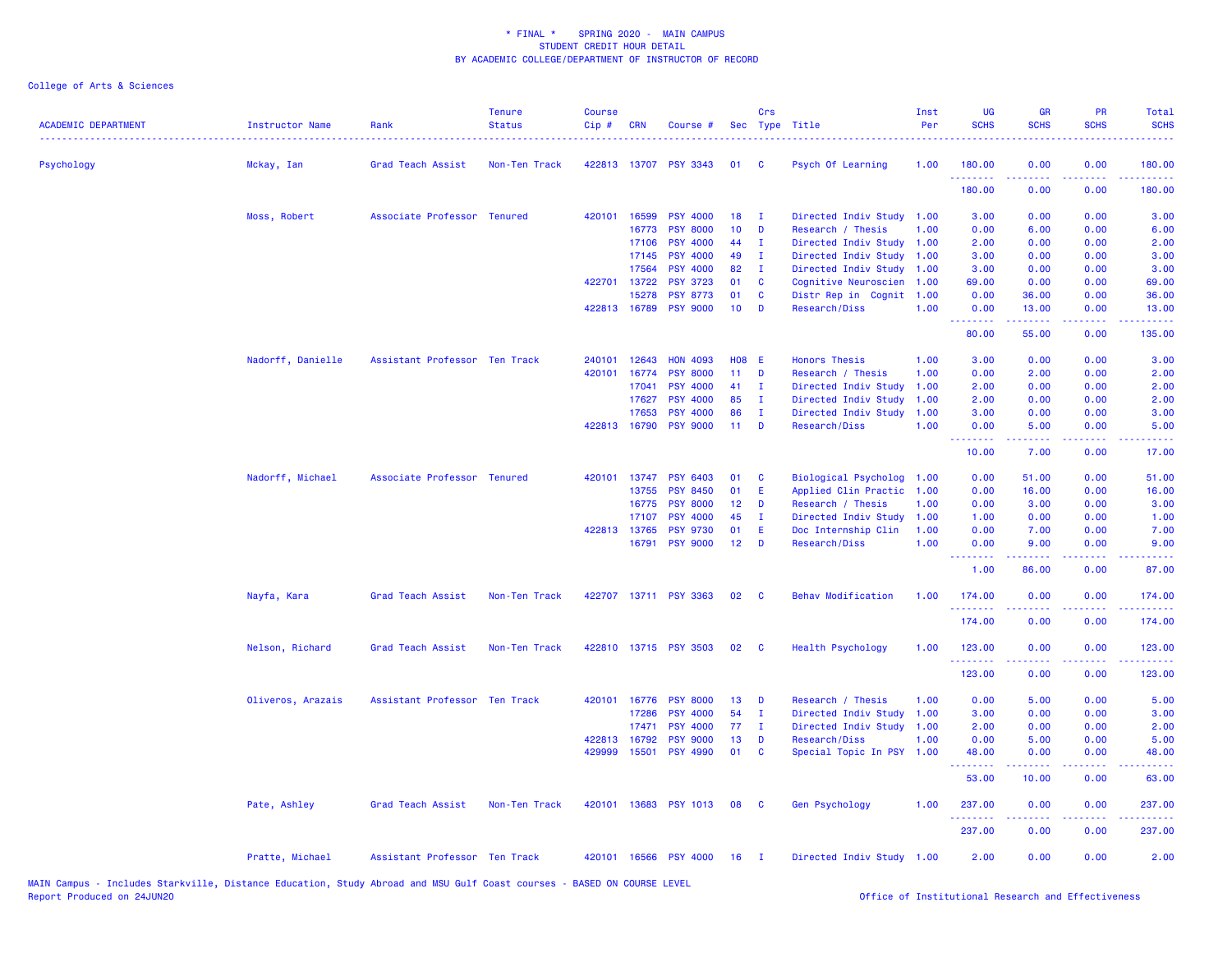| <b>ACADEMIC DEPARTMENT</b> | <b>Instructor Name</b><br>. | Rank                              | <b>Tenure</b><br><b>Status</b> | <b>Course</b><br>Cip# | <b>CRN</b>   | Course #              |       | Crs          | Sec Type Title            | Inst<br>Per | <b>UG</b><br><b>SCHS</b> | <b>GR</b><br><b>SCHS</b> | <b>PR</b><br><b>SCHS</b>            | Total<br><b>SCHS</b>      |
|----------------------------|-----------------------------|-----------------------------------|--------------------------------|-----------------------|--------------|-----------------------|-------|--------------|---------------------------|-------------|--------------------------|--------------------------|-------------------------------------|---------------------------|
| Psychology                 | Pratte, Michael             | Assistant Professor Ten Track     |                                | 420101                | 16758        | <b>PSY 4000</b>       | 25    | $\mathbf{I}$ | Directed Indiv Study      | 1.00        | 1.00                     | 0.00                     | 0.00                                | 1.00                      |
|                            |                             |                                   |                                |                       | 16777        | <b>PSY 8000</b>       | 14    | D            | Research / Thesis         | 1.00        | 0.00                     | 7.00                     | 0.00                                | 7.00                      |
|                            |                             |                                   |                                |                       | 16856        | <b>PSY 4000</b>       | 27    | $\mathbf{I}$ | Directed Indiv Study      | 1.00        | 3.00                     | 0.00                     | 0.00                                | 3.00                      |
|                            |                             |                                   |                                | 422701                | 13762        | <b>PSY 8731</b>       | 01    | C            | Appl Cognitive Resea      | 1.00        | 0.00                     | 6.00                     | 0.00                                | 6.00                      |
|                            |                             |                                   |                                | 422708                | 13764        | <b>PSY 8803</b>       | 01    | C            | Adv Quant I/O & Gen       | 1.00        | 0.00                     | 24.00                    | 0.00                                | 24.00                     |
|                            |                             |                                   |                                |                       | 422813 16793 | <b>PSY 9000</b>       | 14    | D            | Research/Diss             | 1.00        | 0.00<br><u>.</u>         | 10.00<br>المتمالين       | 0.00<br>بالأباب                     | 10.00<br>المستحب          |
|                            |                             |                                   |                                |                       |              |                       |       |              |                           |             | 6.00                     | 47.00                    | 0.00                                | 53.00                     |
|                            | Raden, Megan                | Grad Teach Assist                 | Non-Ten Track                  | 422701                |              | 13719 PSY 3713        | 01    | C            | Cognitive Psychology 1.00 |             | 132.00<br>.              | 0.00<br>.                | 0.00<br>.                           | 132.00<br>$- - - - - - -$ |
|                            |                             |                                   |                                |                       |              |                       |       |              |                           |             | 132.00                   | 0.00                     | 0.00                                | 132.00                    |
|                            | Roberts, Marina             | Grad Teach Assist                 | Non-Ten Track                  | 190504                | 12187        | <b>FNH 2293</b>       | 01    | C            | Indiv & Family Nutri 0.20 |             | 153.60                   | 0.00                     | 0.00                                | 153.60                    |
|                            |                             |                                   |                                |                       | 12188        | <b>FNH 2293</b>       | 02    | $\mathbf{C}$ | Indiv & Family Nutri 0.20 |             | 25.20                    | 0.00                     | 0.00                                | 25.20                     |
|                            |                             |                                   |                                |                       | 12659        | <b>HS 2293</b>        | 01    | C            | Indiv & Family Nutri 0.20 |             | 43.20                    | 0.00                     | 0.00                                | 43.20                     |
|                            |                             |                                   |                                |                       | 12660        | <b>HS 2293</b>        | 02    | <b>C</b>     | Indiv & Family Nutri 0.20 |             | 2.40<br>.                | 0.00                     | 0.00<br>$  -$                       | 2.40<br>.                 |
|                            |                             |                                   |                                |                       |              |                       |       |              |                           |             | 224.40                   | 0.00                     | 0.00                                | 224.40                    |
|                            | Roby, Earnestine            | Non-Faculty                       | Not Applicable                 |                       |              | 422705 14857 PSY 4203 | 501 C |              | Theories Of Pers          | 1.00        | 102.00<br>.              | 0.00                     | 0.00                                | 102.00                    |
|                            |                             |                                   |                                |                       |              |                       |       |              |                           |             | 102.00                   | 0.00                     | 0.00                                | 102.00                    |
|                            | Rogers, Mary                | Grad Teach Assist                 | Non-Ten Track                  |                       | 422707 13696 | <b>PSY 3203</b>       | 01    | C            | Psy of Gender Differ 1.00 |             | 186.00                   | 0.00                     | 0.00                                | 186.00                    |
|                            |                             |                                   |                                |                       |              | 13697 PSY 3203        | 02    | C            | Psy Of Gender Differ 1.00 |             | 63.00                    | 0.00                     | 0.00                                | 63.00                     |
|                            |                             |                                   |                                |                       |              |                       |       |              |                           |             | .<br>249.00              | <b></b><br>0.00          | .<br>0.00                           | .<br>249.00               |
|                            | Scott, Rachel               | Grad Teach Assist                 | Non-Ten Track                  | 420101                |              | 13712 PSY 3413        | 01    | <b>C</b>     | Human Sexual Behavio 1.00 |             | 258.00                   | 0.00                     | 0.00                                | 258.00                    |
|                            |                             |                                   |                                |                       |              |                       |       |              |                           |             | .<br>258.00              | .<br>0.00                | الأعامات<br>0.00                    | .<br>258.00               |
|                            | Sinclair, Hillary           | Associate Professor Tenured       |                                | 420101                | 16217        | <b>PSY 4000</b>       | 07    | $\mathbf{I}$ | Directed Indiv Study 1.00 |             | 3.00                     | 0.00                     | 0.00                                | 3.00                      |
|                            |                             |                                   |                                |                       | 16778        | <b>PSY 8000</b>       | 15    | D            | Research / Thesis         | 1.00        | 0.00                     | 2.00                     | 0.00                                | 2.00                      |
|                            |                             |                                   |                                |                       | 17144        | <b>PSY 4000</b>       | 48    | $\mathbf{I}$ | Directed Indiv Study 1.00 |             | 3.00                     | 0.00                     | 0.00                                | 3.00                      |
|                            |                             |                                   |                                |                       | 17285        | <b>PSY 4000</b>       | 53    | $\mathbf{I}$ | Directed Indiv Study 1.00 |             | 3.00                     | 0.00                     | 0.00                                | 3.00                      |
|                            |                             |                                   |                                |                       | 17487        | <b>PSY 4000</b>       | 80    | $\mathbf I$  | Directed Indiv Study 1.00 |             | 3.00                     | 0.00                     | 0.00                                | 3.00                      |
|                            |                             |                                   |                                |                       | 429999 15761 | <b>PSY 4990</b>       | 03    | C            | Special Topic In PSY 1.00 |             | 42.00<br>.               | 0.00<br>.                | 0.00<br>$\sim$ $\sim$ $\sim$ $\sim$ | 42.00                     |
|                            |                             |                                   |                                |                       |              |                       |       |              |                           |             | 54.00                    | 2.00                     | 0.00                                | 56.00                     |
|                            | Spencer, Jordan             | Non-Faculty                       | Not Applicable                 | 422801                | 11926        | <b>EPY 8493</b>       | 01    | <b>C</b>     | Soc-Emotional & Beh       | 0.50        | 0.00                     | 15.00                    | 0.00                                | 15.00                     |
|                            |                             |                                   |                                | 521003                |              | 15315 FYE 1001        | F01 C |              | First Year Experienc      | 1.00        | 19.00                    | 0.00                     | 0.00                                | 19.00                     |
|                            |                             |                                   |                                |                       |              |                       |       |              |                           |             | .                        | .                        | $   -$                              |                           |
|                            |                             |                                   |                                |                       |              |                       |       |              |                           |             | 19.00                    | 15.00                    | 0.00                                | 34.00                     |
|                            | Stafford, Emily             | Clinical Assist Pro Non-Ten Track |                                |                       | 420101 15280 | <b>PSY 8121</b>       | 01    | - H          | Scientist-Pract Appl 1.00 |             | 0.00                     | 6.00                     | 0.00                                | 6.00                      |
|                            |                             |                                   |                                |                       | 15281        | <b>PSY 8141</b>       | 01    | H            | Scientist-Pract Appl 1.00 |             | 0.00<br>.                | 5.00                     | 0.00                                | 5.00                      |
|                            |                             |                                   |                                |                       |              |                       |       |              |                           |             | 0.00                     | 11.00                    | 0.00                                | 11.00                     |
|                            | Stafford, Ty                | Non-Faculty                       | Not Applicable                 |                       |              | 420101 13731 PSY 4323 | 01 C  |              | History Of Psy            | 1.00        | 45.00                    | 0.00                     | 0.00                                | 45.00                     |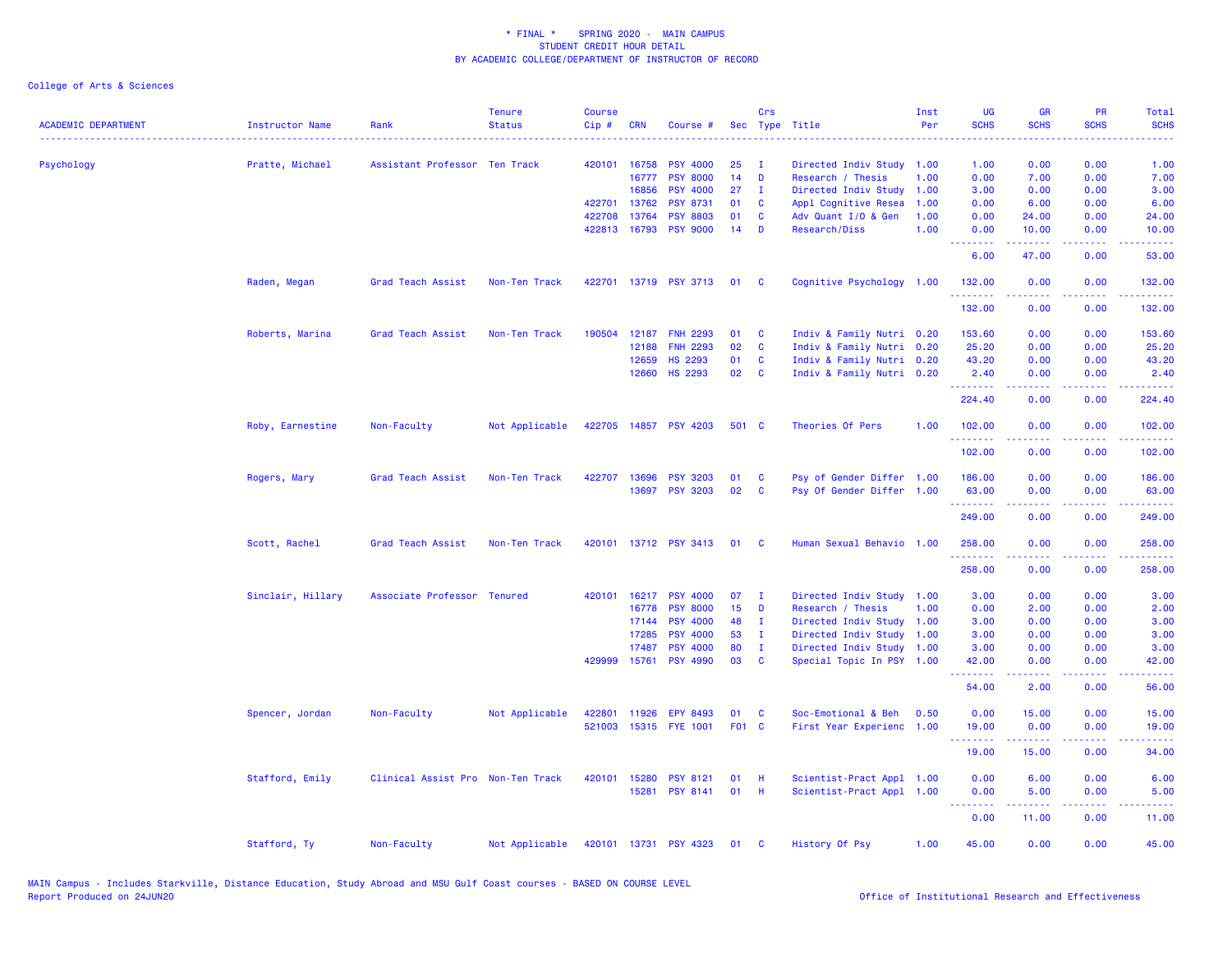| --------<br>45.00<br>0.00<br>0.00<br>Psychology<br>Stansel, Brittany<br>Grad Service Assist Non-Ten Track<br>130301 12804 LSK 1141<br>College Success II<br>16.00<br>0.00<br>0.00<br>06<br>1.00<br>$\mathbf{C}$<br>.<br>0.00<br>0.00<br>16.00<br>Tan, Elaine<br>422701 14692 PSY 3713<br>501 C<br>Cognitive Psychology 1.00<br>84.00<br>0.00<br>0.00<br>Lecturer<br>Non-Ten Track<br>----<br>. <u>.</u> .<br>0.00<br>0.00<br>84.00<br>Thomas, Anisha<br>Grad Teach Assist<br>Non-Ten Track<br>420101 13681 PSY 1013<br>Gen Psychology<br>1.00<br>189.00<br>0.00<br>0.00<br>06<br>$\mathbf{C}$<br>.<br>189.00<br>0.00<br>0.00<br>Timmins, Matthew<br>Grad Teach Assist<br><b>PSY 3623</b><br>02<br>Social Psychology<br>1.00<br>252.00<br>0.00<br>0.00<br>Non-Ten Track<br>422707<br>13717<br><b>C</b><br>13718 PSY 3623<br>03<br>$\overline{\mathbf{C}}$<br>Social Psychology<br>1.00<br>261.00<br>0.00<br>0.00<br><u>.</u><br>513.00<br>0.00<br>0.00<br>Valentine, Michael<br>Non-Faculty<br>Not Applicable<br>422707 14691 PSY 3623<br>501 C<br>Social Psychology<br>1.00<br>144.00<br>0.00<br>0.00<br>.<br>$\frac{1}{2} \left( \frac{1}{2} \right) \left( \frac{1}{2} \right) \left( \frac{1}{2} \right) \left( \frac{1}{2} \right)$<br>144.00<br>0.00<br>0.00<br>Associate Professor Tenured<br><b>PSY 4000</b><br>Winer, Eric<br>420101<br>16277<br>09<br>Directed Indiv Study 1.00<br>3.00<br>0.00<br>0.00<br>$\blacksquare$<br>16480<br><b>PSY 4000</b><br>10 <sup>°</sup><br>Directed Indiv Study 1.00<br>$\mathbf{I}$<br>3.00<br>0.00<br>0.00<br><b>PSY 4000</b><br>16481<br>$11 \quad I$<br>Directed Indiv Study 1.00<br>0.00<br>0.00<br>3.00<br><b>PSY 4000</b><br>13<br>16533<br>Directed Indiv Study 1.00<br>3.00<br>0.00<br>0.00<br>$\blacksquare$<br><b>PSY 4000</b><br>16534<br>$14$ I<br>Directed Indiv Study 1.00<br>3.00<br>0.00<br>0.00<br><b>PSY 4000</b><br>$32 \quad I$<br>16931<br>Directed Indiv Study 1.00<br>3.00<br>0.00<br>0.00<br>3.00<br>17578<br><b>PSY 4000</b><br>83 I<br>0.00<br>3.00<br>Directed Indiv Study 1.00<br>3.00<br>0.00<br><b>PSY 4000</b><br>17622<br>84 I<br>3.00<br>Directed Indiv Study 1.00<br>3.00<br>0.00<br>0.00<br>01<br>422801<br>17047<br><b>PSY 8823</b><br>$\overline{\mathbf{C}}$<br>Diversity in Appl Ps 1.00<br>0.00<br>18.00<br>0.00<br>18.00<br>18.00<br>422810<br>15276<br><b>PSY 8323</b><br>01<br><b>C</b><br>Psychopathology<br>0.00<br>18.00<br>0.00<br>1.00<br><b>PSY 9000</b><br>16<br>1.00<br>19.00<br>422813<br>16795<br><b>D</b><br>Research/Diss<br>0.00<br>19.00<br>0.00<br>--------<br>24.00<br>55.00<br>0.00<br>========<br>---------<br>568.00<br>0.00<br>Psychology<br>10450.40<br>===================================== | <b>ACADEMIC DEPARTMENT</b> | Instructor Name | Rank | <b>Tenure</b><br><b>Status</b> | <b>Course</b><br>Cip# | <b>CRN</b> | Course # | Crs | Sec Type Title | Inst<br>Per | <b>UG</b><br><b>SCHS</b> | <b>GR</b><br><b>SCHS</b> | <b>PR</b><br><b>SCHS</b> | Total<br><b>SCHS</b> |
|----------------------------------------------------------------------------------------------------------------------------------------------------------------------------------------------------------------------------------------------------------------------------------------------------------------------------------------------------------------------------------------------------------------------------------------------------------------------------------------------------------------------------------------------------------------------------------------------------------------------------------------------------------------------------------------------------------------------------------------------------------------------------------------------------------------------------------------------------------------------------------------------------------------------------------------------------------------------------------------------------------------------------------------------------------------------------------------------------------------------------------------------------------------------------------------------------------------------------------------------------------------------------------------------------------------------------------------------------------------------------------------------------------------------------------------------------------------------------------------------------------------------------------------------------------------------------------------------------------------------------------------------------------------------------------------------------------------------------------------------------------------------------------------------------------------------------------------------------------------------------------------------------------------------------------------------------------------------------------------------------------------------------------------------------------------------------------------------------------------------------------------------------------------------------------------------------------------------------------------------------------------------------------------------------------------------------------------------------------------------------------------------------------------------------------------------------------------------------------------------------------------------------------------------------------------------------------------------------------------------------------------------------------------------------------------------------------|----------------------------|-----------------|------|--------------------------------|-----------------------|------------|----------|-----|----------------|-------------|--------------------------|--------------------------|--------------------------|----------------------|
|                                                                                                                                                                                                                                                                                                                                                                                                                                                                                                                                                                                                                                                                                                                                                                                                                                                                                                                                                                                                                                                                                                                                                                                                                                                                                                                                                                                                                                                                                                                                                                                                                                                                                                                                                                                                                                                                                                                                                                                                                                                                                                                                                                                                                                                                                                                                                                                                                                                                                                                                                                                                                                                                                                          |                            |                 |      |                                |                       |            |          |     |                |             |                          |                          |                          |                      |
|                                                                                                                                                                                                                                                                                                                                                                                                                                                                                                                                                                                                                                                                                                                                                                                                                                                                                                                                                                                                                                                                                                                                                                                                                                                                                                                                                                                                                                                                                                                                                                                                                                                                                                                                                                                                                                                                                                                                                                                                                                                                                                                                                                                                                                                                                                                                                                                                                                                                                                                                                                                                                                                                                                          |                            |                 |      |                                |                       |            |          |     |                |             |                          |                          |                          | 45.00                |
|                                                                                                                                                                                                                                                                                                                                                                                                                                                                                                                                                                                                                                                                                                                                                                                                                                                                                                                                                                                                                                                                                                                                                                                                                                                                                                                                                                                                                                                                                                                                                                                                                                                                                                                                                                                                                                                                                                                                                                                                                                                                                                                                                                                                                                                                                                                                                                                                                                                                                                                                                                                                                                                                                                          |                            |                 |      |                                |                       |            |          |     |                |             |                          |                          |                          | 16.00                |
|                                                                                                                                                                                                                                                                                                                                                                                                                                                                                                                                                                                                                                                                                                                                                                                                                                                                                                                                                                                                                                                                                                                                                                                                                                                                                                                                                                                                                                                                                                                                                                                                                                                                                                                                                                                                                                                                                                                                                                                                                                                                                                                                                                                                                                                                                                                                                                                                                                                                                                                                                                                                                                                                                                          |                            |                 |      |                                |                       |            |          |     |                |             |                          |                          |                          | 16.00                |
|                                                                                                                                                                                                                                                                                                                                                                                                                                                                                                                                                                                                                                                                                                                                                                                                                                                                                                                                                                                                                                                                                                                                                                                                                                                                                                                                                                                                                                                                                                                                                                                                                                                                                                                                                                                                                                                                                                                                                                                                                                                                                                                                                                                                                                                                                                                                                                                                                                                                                                                                                                                                                                                                                                          |                            |                 |      |                                |                       |            |          |     |                |             |                          |                          |                          | 84.00                |
|                                                                                                                                                                                                                                                                                                                                                                                                                                                                                                                                                                                                                                                                                                                                                                                                                                                                                                                                                                                                                                                                                                                                                                                                                                                                                                                                                                                                                                                                                                                                                                                                                                                                                                                                                                                                                                                                                                                                                                                                                                                                                                                                                                                                                                                                                                                                                                                                                                                                                                                                                                                                                                                                                                          |                            |                 |      |                                |                       |            |          |     |                |             |                          |                          |                          | 84.00                |
|                                                                                                                                                                                                                                                                                                                                                                                                                                                                                                                                                                                                                                                                                                                                                                                                                                                                                                                                                                                                                                                                                                                                                                                                                                                                                                                                                                                                                                                                                                                                                                                                                                                                                                                                                                                                                                                                                                                                                                                                                                                                                                                                                                                                                                                                                                                                                                                                                                                                                                                                                                                                                                                                                                          |                            |                 |      |                                |                       |            |          |     |                |             |                          |                          |                          | 189.00               |
|                                                                                                                                                                                                                                                                                                                                                                                                                                                                                                                                                                                                                                                                                                                                                                                                                                                                                                                                                                                                                                                                                                                                                                                                                                                                                                                                                                                                                                                                                                                                                                                                                                                                                                                                                                                                                                                                                                                                                                                                                                                                                                                                                                                                                                                                                                                                                                                                                                                                                                                                                                                                                                                                                                          |                            |                 |      |                                |                       |            |          |     |                |             |                          |                          |                          | 189.00               |
|                                                                                                                                                                                                                                                                                                                                                                                                                                                                                                                                                                                                                                                                                                                                                                                                                                                                                                                                                                                                                                                                                                                                                                                                                                                                                                                                                                                                                                                                                                                                                                                                                                                                                                                                                                                                                                                                                                                                                                                                                                                                                                                                                                                                                                                                                                                                                                                                                                                                                                                                                                                                                                                                                                          |                            |                 |      |                                |                       |            |          |     |                |             |                          |                          |                          | 252.00               |
|                                                                                                                                                                                                                                                                                                                                                                                                                                                                                                                                                                                                                                                                                                                                                                                                                                                                                                                                                                                                                                                                                                                                                                                                                                                                                                                                                                                                                                                                                                                                                                                                                                                                                                                                                                                                                                                                                                                                                                                                                                                                                                                                                                                                                                                                                                                                                                                                                                                                                                                                                                                                                                                                                                          |                            |                 |      |                                |                       |            |          |     |                |             |                          |                          |                          | 261.00               |
|                                                                                                                                                                                                                                                                                                                                                                                                                                                                                                                                                                                                                                                                                                                                                                                                                                                                                                                                                                                                                                                                                                                                                                                                                                                                                                                                                                                                                                                                                                                                                                                                                                                                                                                                                                                                                                                                                                                                                                                                                                                                                                                                                                                                                                                                                                                                                                                                                                                                                                                                                                                                                                                                                                          |                            |                 |      |                                |                       |            |          |     |                |             |                          |                          |                          | 513.00               |
|                                                                                                                                                                                                                                                                                                                                                                                                                                                                                                                                                                                                                                                                                                                                                                                                                                                                                                                                                                                                                                                                                                                                                                                                                                                                                                                                                                                                                                                                                                                                                                                                                                                                                                                                                                                                                                                                                                                                                                                                                                                                                                                                                                                                                                                                                                                                                                                                                                                                                                                                                                                                                                                                                                          |                            |                 |      |                                |                       |            |          |     |                |             |                          |                          |                          | 144.00               |
|                                                                                                                                                                                                                                                                                                                                                                                                                                                                                                                                                                                                                                                                                                                                                                                                                                                                                                                                                                                                                                                                                                                                                                                                                                                                                                                                                                                                                                                                                                                                                                                                                                                                                                                                                                                                                                                                                                                                                                                                                                                                                                                                                                                                                                                                                                                                                                                                                                                                                                                                                                                                                                                                                                          |                            |                 |      |                                |                       |            |          |     |                |             |                          |                          |                          | 144.00               |
|                                                                                                                                                                                                                                                                                                                                                                                                                                                                                                                                                                                                                                                                                                                                                                                                                                                                                                                                                                                                                                                                                                                                                                                                                                                                                                                                                                                                                                                                                                                                                                                                                                                                                                                                                                                                                                                                                                                                                                                                                                                                                                                                                                                                                                                                                                                                                                                                                                                                                                                                                                                                                                                                                                          |                            |                 |      |                                |                       |            |          |     |                |             |                          |                          |                          | 3.00                 |
|                                                                                                                                                                                                                                                                                                                                                                                                                                                                                                                                                                                                                                                                                                                                                                                                                                                                                                                                                                                                                                                                                                                                                                                                                                                                                                                                                                                                                                                                                                                                                                                                                                                                                                                                                                                                                                                                                                                                                                                                                                                                                                                                                                                                                                                                                                                                                                                                                                                                                                                                                                                                                                                                                                          |                            |                 |      |                                |                       |            |          |     |                |             |                          |                          |                          | 3.00                 |
|                                                                                                                                                                                                                                                                                                                                                                                                                                                                                                                                                                                                                                                                                                                                                                                                                                                                                                                                                                                                                                                                                                                                                                                                                                                                                                                                                                                                                                                                                                                                                                                                                                                                                                                                                                                                                                                                                                                                                                                                                                                                                                                                                                                                                                                                                                                                                                                                                                                                                                                                                                                                                                                                                                          |                            |                 |      |                                |                       |            |          |     |                |             |                          |                          |                          | 3.00                 |
|                                                                                                                                                                                                                                                                                                                                                                                                                                                                                                                                                                                                                                                                                                                                                                                                                                                                                                                                                                                                                                                                                                                                                                                                                                                                                                                                                                                                                                                                                                                                                                                                                                                                                                                                                                                                                                                                                                                                                                                                                                                                                                                                                                                                                                                                                                                                                                                                                                                                                                                                                                                                                                                                                                          |                            |                 |      |                                |                       |            |          |     |                |             |                          |                          |                          | 3.00                 |
|                                                                                                                                                                                                                                                                                                                                                                                                                                                                                                                                                                                                                                                                                                                                                                                                                                                                                                                                                                                                                                                                                                                                                                                                                                                                                                                                                                                                                                                                                                                                                                                                                                                                                                                                                                                                                                                                                                                                                                                                                                                                                                                                                                                                                                                                                                                                                                                                                                                                                                                                                                                                                                                                                                          |                            |                 |      |                                |                       |            |          |     |                |             |                          |                          |                          | 3.00                 |
|                                                                                                                                                                                                                                                                                                                                                                                                                                                                                                                                                                                                                                                                                                                                                                                                                                                                                                                                                                                                                                                                                                                                                                                                                                                                                                                                                                                                                                                                                                                                                                                                                                                                                                                                                                                                                                                                                                                                                                                                                                                                                                                                                                                                                                                                                                                                                                                                                                                                                                                                                                                                                                                                                                          |                            |                 |      |                                |                       |            |          |     |                |             |                          |                          |                          |                      |
|                                                                                                                                                                                                                                                                                                                                                                                                                                                                                                                                                                                                                                                                                                                                                                                                                                                                                                                                                                                                                                                                                                                                                                                                                                                                                                                                                                                                                                                                                                                                                                                                                                                                                                                                                                                                                                                                                                                                                                                                                                                                                                                                                                                                                                                                                                                                                                                                                                                                                                                                                                                                                                                                                                          |                            |                 |      |                                |                       |            |          |     |                |             |                          |                          |                          |                      |
|                                                                                                                                                                                                                                                                                                                                                                                                                                                                                                                                                                                                                                                                                                                                                                                                                                                                                                                                                                                                                                                                                                                                                                                                                                                                                                                                                                                                                                                                                                                                                                                                                                                                                                                                                                                                                                                                                                                                                                                                                                                                                                                                                                                                                                                                                                                                                                                                                                                                                                                                                                                                                                                                                                          |                            |                 |      |                                |                       |            |          |     |                |             |                          |                          |                          |                      |
|                                                                                                                                                                                                                                                                                                                                                                                                                                                                                                                                                                                                                                                                                                                                                                                                                                                                                                                                                                                                                                                                                                                                                                                                                                                                                                                                                                                                                                                                                                                                                                                                                                                                                                                                                                                                                                                                                                                                                                                                                                                                                                                                                                                                                                                                                                                                                                                                                                                                                                                                                                                                                                                                                                          |                            |                 |      |                                |                       |            |          |     |                |             |                          |                          |                          |                      |
|                                                                                                                                                                                                                                                                                                                                                                                                                                                                                                                                                                                                                                                                                                                                                                                                                                                                                                                                                                                                                                                                                                                                                                                                                                                                                                                                                                                                                                                                                                                                                                                                                                                                                                                                                                                                                                                                                                                                                                                                                                                                                                                                                                                                                                                                                                                                                                                                                                                                                                                                                                                                                                                                                                          |                            |                 |      |                                |                       |            |          |     |                |             |                          |                          |                          |                      |
|                                                                                                                                                                                                                                                                                                                                                                                                                                                                                                                                                                                                                                                                                                                                                                                                                                                                                                                                                                                                                                                                                                                                                                                                                                                                                                                                                                                                                                                                                                                                                                                                                                                                                                                                                                                                                                                                                                                                                                                                                                                                                                                                                                                                                                                                                                                                                                                                                                                                                                                                                                                                                                                                                                          |                            |                 |      |                                |                       |            |          |     |                |             |                          |                          |                          |                      |
|                                                                                                                                                                                                                                                                                                                                                                                                                                                                                                                                                                                                                                                                                                                                                                                                                                                                                                                                                                                                                                                                                                                                                                                                                                                                                                                                                                                                                                                                                                                                                                                                                                                                                                                                                                                                                                                                                                                                                                                                                                                                                                                                                                                                                                                                                                                                                                                                                                                                                                                                                                                                                                                                                                          |                            |                 |      |                                |                       |            |          |     |                |             |                          |                          |                          | 79.00                |
|                                                                                                                                                                                                                                                                                                                                                                                                                                                                                                                                                                                                                                                                                                                                                                                                                                                                                                                                                                                                                                                                                                                                                                                                                                                                                                                                                                                                                                                                                                                                                                                                                                                                                                                                                                                                                                                                                                                                                                                                                                                                                                                                                                                                                                                                                                                                                                                                                                                                                                                                                                                                                                                                                                          |                            |                 |      |                                |                       |            |          |     |                |             |                          |                          |                          | ==========           |
|                                                                                                                                                                                                                                                                                                                                                                                                                                                                                                                                                                                                                                                                                                                                                                                                                                                                                                                                                                                                                                                                                                                                                                                                                                                                                                                                                                                                                                                                                                                                                                                                                                                                                                                                                                                                                                                                                                                                                                                                                                                                                                                                                                                                                                                                                                                                                                                                                                                                                                                                                                                                                                                                                                          |                            |                 |      |                                |                       |            |          |     |                |             |                          |                          |                          | 11018.40             |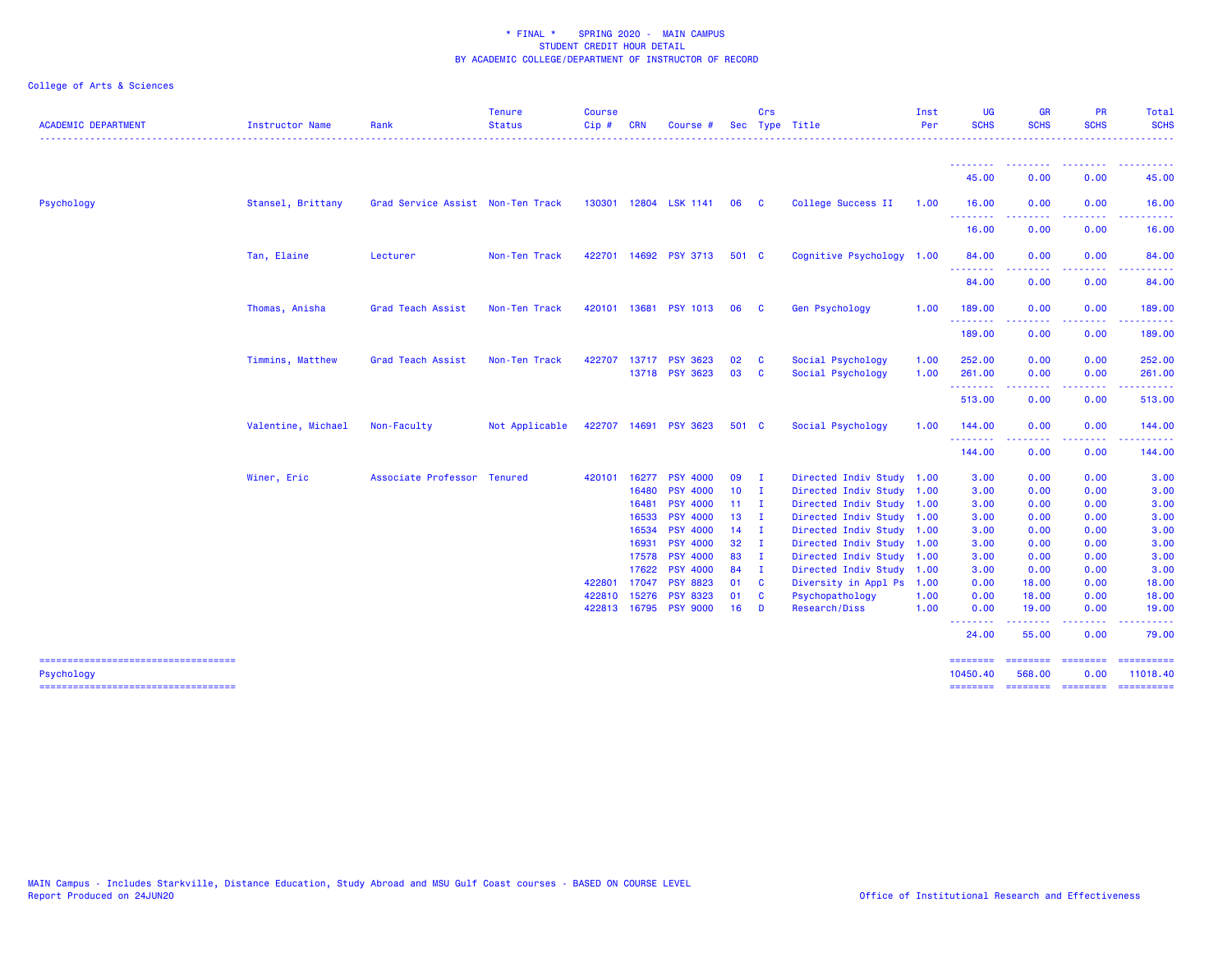| <b>ACADEMIC DEPARTMENT</b> | Instructor Name    | Rank                          | <b>Tenure</b><br><b>Status</b> | <b>Course</b><br>Cip# | <b>CRN</b>   | Course #             |                 | Crs          | Sec Type Title            | Inst<br>Per | <b>UG</b><br><b>SCHS</b> | <b>GR</b><br><b>SCHS</b> | <b>PR</b><br><b>SCHS</b>                                                                               | Total<br><b>SCHS</b>                                                                                                            |
|----------------------------|--------------------|-------------------------------|--------------------------------|-----------------------|--------------|----------------------|-----------------|--------------|---------------------------|-------------|--------------------------|--------------------------|--------------------------------------------------------------------------------------------------------|---------------------------------------------------------------------------------------------------------------------------------|
| Sociology                  | Allison, Rachel    | Assistant Professor Ten Track |                                |                       | 451101 13855 | SO 4333              | 01              | <b>C</b>     | Sociology Of Sports       | 1.00        | 120.00                   | 0.00                     | 0.00                                                                                                   | 120.00                                                                                                                          |
|                            |                    |                               |                                |                       | 13859        | SO 8233              | 01              | $\mathbf{C}$ | Qualitative Analysis      | 1.00        | 0.00                     | 27.00                    | 0.00                                                                                                   | 27.00                                                                                                                           |
|                            |                    |                               |                                |                       | 16608        | SO 9000              | 05              | D            | Research / Diss           | 1.00        | 0.00                     | 3.00                     | 0.00                                                                                                   | 3.00                                                                                                                            |
|                            |                    |                               |                                |                       | 17220        | SO 8000              | 07              | D            | Research / Thesis         | 1.00        | 0.00<br>.                | 3.00<br>.                | 0.00<br>$\frac{1}{2} \left( \frac{1}{2} \right) \left( \frac{1}{2} \right) \left( \frac{1}{2} \right)$ | 3.00<br>.                                                                                                                       |
|                            |                    |                               |                                |                       |              |                      |                 |              |                           |             | 120.00                   | 33.00                    | 0.00                                                                                                   | 153.00                                                                                                                          |
|                            | Barranco, Raymond  | Associate Professor Tenured   |                                | 450401                | 15428        | <b>CRM 4523</b>      | 01              | <b>C</b>     | Law and Society           | 1.00        | 138.00                   | 0.00                     | 0.00                                                                                                   | 138.00                                                                                                                          |
|                            |                    |                               |                                | 451101                | 13858        | SO 4804              | 02              | B            | Social Research Prac      | 1.00        | 88.00                    | 0.00                     | 0.00                                                                                                   | 88.00                                                                                                                           |
|                            |                    |                               |                                |                       | 16592        | SO 8000              | 04              | D            | Research / Thesis         | 1.00        | 0.00                     | 9.00                     | 0.00                                                                                                   | 9.00                                                                                                                            |
|                            |                    |                               |                                |                       | 16593        | SO 9000              | 04              | D            | Research / Diss           | 1.00        | 0.00<br>.                | 7.00<br>الداعات عامات    | 0.00<br>.                                                                                              | 7.00<br><u>.</u>                                                                                                                |
|                            |                    |                               |                                |                       |              |                      |                 |              |                           |             | 226.00                   | 16.00                    | 0.00                                                                                                   | 242.00                                                                                                                          |
|                            | Boyd, Robert       | Professor                     | <b>Tenured</b>                 |                       | 451101 13824 | SO 1003              | 03              | <b>C</b>     | Intro To Sociology        | 1.00        | 222.00                   | 0.00                     | 0.00                                                                                                   | 222.00                                                                                                                          |
|                            |                    |                               |                                |                       | 13854        | SO 4303              | 01              | $\mathbf{C}$ | Urban Sociology           | 1.00        | 42.00                    | 0.00                     | 0.00                                                                                                   | 42.00                                                                                                                           |
|                            |                    |                               |                                |                       | 17530        | SO 9000              | 10 <sub>1</sub> | D            | Research / Diss           | 1.00        | 0.00<br><u>.</u>         | 2.00<br>.                | 0.00                                                                                                   | 2.00<br>.                                                                                                                       |
|                            |                    |                               |                                |                       |              |                      |                 |              |                           |             | 264.00                   | 2.00                     | 0.00                                                                                                   | 266.00                                                                                                                          |
|                            | Brown, Dustin      | Assistant Professor Ten Track |                                |                       |              | 451101 13847 SO 3213 | 01              | C            | Intr To Social Res        | 1.00        | 75.00                    | 0.00                     | 0.00                                                                                                   | 75.00                                                                                                                           |
|                            |                    |                               |                                |                       |              | 17103 SO 9000        | 08              | D            | Research / Diss           | 1.00        | 0.00<br>.                | 6.00<br>.                | 0.00<br>.                                                                                              | 6.00<br>وعاعاها                                                                                                                 |
|                            |                    |                               |                                |                       |              |                      |                 |              |                           |             | 75.00                    | 6.00                     | 0.00                                                                                                   | 81.00                                                                                                                           |
|                            | Carlisle, Shalonda | Lecturer                      | Non-Ten Track                  |                       |              | 440701 14716 SW 4643 | 501 C           |              | S W Services in Scho 1.00 |             | 72.00                    | 0.00                     | 0.00                                                                                                   | 72.00                                                                                                                           |
|                            |                    |                               |                                |                       |              |                      |                 |              |                           |             | .<br>72.00               | .<br>0.00                | .<br>0.00                                                                                              | .<br>72.00                                                                                                                      |
|                            | Cheek, Jennifer    | Lecturer                      | Non-Ten Track                  | 450401                | 14349        | <b>CRM 3503</b>      | 501 C           |              | Violence in the US        | 1.00        | 57.00                    | 0.00                     | 0.00                                                                                                   | 57.00                                                                                                                           |
|                            |                    |                               |                                |                       | 14350        | <b>CRM 4513</b>      | 501 C           |              | Correctional Systems 1.00 |             | 48.00                    | 0.00                     | 0.00                                                                                                   | 48.00                                                                                                                           |
|                            |                    |                               |                                |                       |              |                      |                 |              |                           |             | .                        |                          |                                                                                                        |                                                                                                                                 |
|                            |                    |                               |                                |                       |              |                      |                 |              |                           |             | 105.00                   | 0.00                     | 0.00                                                                                                   | 105.00                                                                                                                          |
|                            | Cistrunk, Kenya    | Assistant Professor Ten Track |                                |                       | 440701 13916 | SW 2313              | 01              | <b>C</b>     | Int Soc Work/Soc Wel      | 1.00        | 57.00                    | 0.00                     | 0.00                                                                                                   | 57.00                                                                                                                           |
|                            |                    |                               |                                |                       | 13925        | <b>SW 3533</b>       | 01              | <b>C</b>     | Soc Work w/Commun &       | 1.00        | 60.00                    | 0.00                     | 0.00                                                                                                   | 60.00                                                                                                                           |
|                            |                    |                               |                                |                       |              | 14714 SW 3013        | 501 C           |              | Hum Beh Soc Envir I       | 0.50        | 28.50<br>.               | 0.00<br>22222            | 0.00<br>.                                                                                              | 28.50<br>.                                                                                                                      |
|                            |                    |                               |                                |                       |              |                      |                 |              |                           |             | 145.50                   | 0.00                     | 0.00                                                                                                   | 145.50                                                                                                                          |
|                            | Cooper, Melissa    | Lecturer                      | Non-Ten Track                  |                       |              | 440701 14714 SW 3013 | 501 C           |              | Hum Beh Soc Envir I       | 0.50        | 28.50<br>.               | 0.00<br><u>.</u>         | 0.00<br>$\sim$ $\sim$ $\sim$ $\sim$                                                                    | 28.50                                                                                                                           |
|                            |                    |                               |                                |                       |              |                      |                 |              |                           |             | 28.50                    | 0.00                     | 0.00                                                                                                   | 28.50                                                                                                                           |
|                            | Crabtree, Arialle  | Lecturer                      | Non-Ten Track                  | 451101                | 13836        | SO 1103              | 02              | <b>C</b>     | Contemp Social Prob       | 1.00        | 165.00                   | 0.00                     | 0.00                                                                                                   | 165.00                                                                                                                          |
|                            |                    |                               |                                |                       |              | 13837 SO 1103        | 03              | <b>C</b>     | Contemp Social Prob       | 1.00        | 288.00                   | 0.00                     | 0.00                                                                                                   | 288.00                                                                                                                          |
|                            |                    |                               |                                |                       |              |                      |                 |              |                           |             | .<br>453.00              | .<br>0.00                | المتمامين<br>0.00                                                                                      | $\begin{array}{cccccccccc} \bullet & \bullet & \bullet & \bullet & \bullet & \bullet & \bullet & \bullet \end{array}$<br>453.00 |
|                            | Crudden, Adele     | Professor                     | <b>Tenured</b>                 |                       |              | 440701 13922 SW 3213 | 01 C            |              | Research Meth in SW       | 1.00        | 57.00                    | 0.00                     | 0.00                                                                                                   | 57.00                                                                                                                           |
|                            |                    |                               |                                |                       |              |                      |                 |              |                           |             | .                        |                          |                                                                                                        |                                                                                                                                 |
|                            |                    |                               |                                |                       |              |                      |                 |              |                           |             | 57.00                    | 0.00                     | 0.00                                                                                                   | 57.00                                                                                                                           |
|                            | Davis, Adriene     | Lecturer                      | Non-Ten Track                  |                       |              | 450201 14708 SO 4173 | 501 C           |              | Environment-Society       | 1.00        | 48.00                    | 0.00                     | 0.00                                                                                                   | 48.00                                                                                                                           |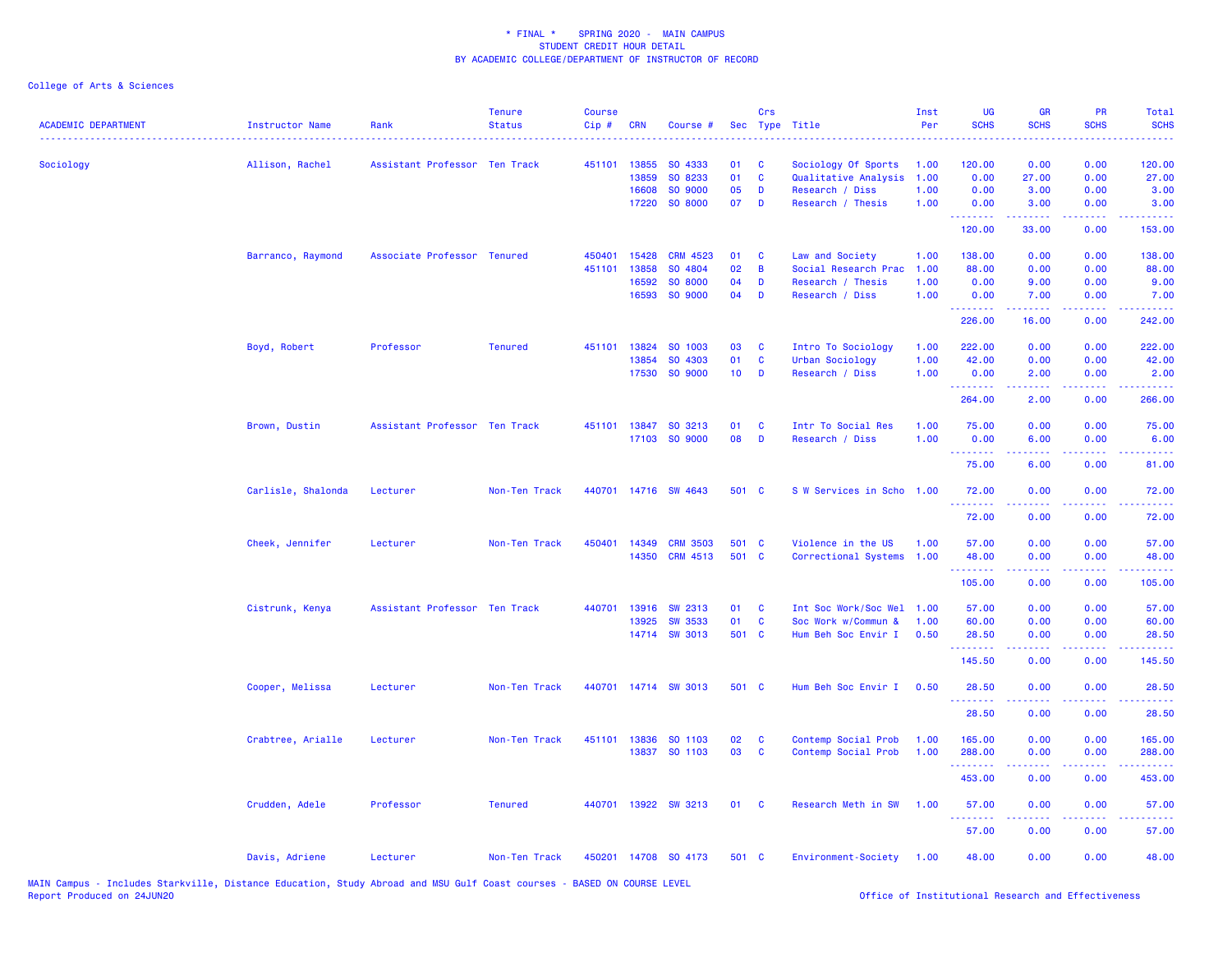| <b>ACADEMIC DEPARTMENT</b> | <b>Instructor Name</b>                 | Rank                          | <b>Tenure</b><br><b>Status</b> | <b>Course</b><br>Cip# | <b>CRN</b>   | Course #             |              | Crs          | Sec Type Title            | Inst<br>Per | <b>UG</b><br><b>SCHS</b> | <b>GR</b><br><b>SCHS</b> | <b>PR</b><br><b>SCHS</b> | Total<br><b>SCHS</b> |
|----------------------------|----------------------------------------|-------------------------------|--------------------------------|-----------------------|--------------|----------------------|--------------|--------------|---------------------------|-------------|--------------------------|--------------------------|--------------------------|----------------------|
|                            |                                        |                               |                                |                       |              |                      |              |              |                           |             |                          |                          |                          |                      |
|                            |                                        |                               |                                |                       |              |                      |              |              |                           |             | 48.00                    | 0.00                     | 0.00                     | 48.00                |
| Sociology                  | Hagerman, Margaret                     | Assistant Professor Ten Track |                                | 050201                | 10003        | AAS 2203             | 01           | <b>C</b>     | Racial Minorities         | 1.00        | 51.00                    | 0.00                     | 0.00                     | 51.00                |
|                            |                                        |                               |                                | 240101                | 12638        | <b>HON 4093</b>      | <b>HO3 E</b> |              | <b>Honors Thesis</b>      | 1.00        | 3.00                     | 0.00                     | 0.00                     | 3.00                 |
|                            |                                        |                               |                                | 450201                | 10256        | AN 2203              | 01           | C            | Racial Minorities         | 1.00        | 12.00                    | 0.00                     | 0.00                     | 12.00                |
|                            |                                        |                               |                                |                       | 13843        | SO 2203              | 01           | C            | Racial Minorities         | 1.00        | 81.00                    | 0.00                     | 0.00                     | 81.00                |
|                            |                                        |                               |                                |                       | 451101 16701 | SO 8000              | 05           | D            | Research / Thesis         | 1.00        | 0.00                     | 9.00                     | 0.00                     | 9.00                 |
|                            |                                        |                               |                                |                       | 16702        | SO 9000              | 07           | D            | Research / Diss           | 1.00        | 0.00<br>.                | 16.00<br>-----           | 0.00                     | 16.00<br>.           |
|                            |                                        |                               |                                |                       |              |                      |              |              |                           |             | 147.00                   | 25.00                    | 0.00                     | 172.00               |
|                            | Haynes, Stacy                          | Associate Professor Tenured   |                                | 450401                | 11127        | <b>CRM 3103</b>      | 01           | C            | Contemp Issues in CJ      | 1.00        | 141.00                   | 0.00                     | 0.00                     | 141.00               |
|                            |                                        |                               |                                |                       | 11137        | <b>CRM 4803</b>      | 01           | $\mathbf{C}$ | Senior Sem in Crimin      | 1.00        | 84.00                    | 0.00                     | 0.00                     | 84.00                |
|                            |                                        |                               |                                |                       |              | 451101 16918 SO 8000 | 06           | D            | Research / Thesis         | 1.00        | 0.00<br>.                | 10.00                    | 0.00                     | 10.00<br>.           |
|                            |                                        |                               |                                |                       |              |                      |              |              |                           |             | 225.00                   | 10.00                    | 0.00                     | 235.00               |
|                            | Heath Windhorn, Cour Grad Teach Assist |                               | Non-Ten Track                  |                       |              | 451101 13829 SO 1003 | 09           | - C          | Intro To Sociology        | 1.00        | 234.00                   | 0.00                     | 0.00                     | 234.00               |
|                            |                                        |                               |                                |                       |              |                      |              |              |                           |             | 234.00                   | 0.00                     | 0.00                     | 234.00               |
|                            | Hinton, Madison                        | Lecturer                      | Non-Ten Track                  | 050201                | 10004        | AAS 2203             | 02           | <b>C</b>     | Racial Minorities         | 1.00        | 63.00                    | 0.00                     | 0.00                     | 63.00                |
|                            |                                        |                               |                                | 450201                | 10257        | AN 2203              | 02           | $\mathbf{C}$ | Racial Minorities         | 1.00        | 18.00                    | 0.00                     | 0.00                     | 18.00                |
|                            |                                        |                               |                                |                       | 13844        | SO 2203              | 02           | $\mathbf{C}$ | Racial Minorities         | 1.00        | 66.00                    | 0.00                     | 0.00                     | 66.00                |
|                            |                                        |                               |                                |                       | 451101 13827 | SO 1003              | 06           | $\mathbf{C}$ | Intro To Sociology        | 1.00        | 225.00                   | 0.00<br>.                | 0.00<br>.                | 225.00<br>.          |
|                            |                                        |                               |                                |                       |              |                      |              |              |                           |             | 372.00                   | 0.00                     | 0.00                     | 372.00               |
|                            | Jigjidsuren, Dari                      | Lecturer                      | Non-Ten Track                  |                       |              | 440701 13919 SW 3013 | 01 C         |              | Hum Beh Soc Envir I       | 1.00        | 54.00                    | 0.00                     | 0.00                     | 54.00                |
|                            |                                        |                               |                                |                       |              |                      |              |              |                           |             | 54.00                    | 0.00                     | 0.00                     | 54.00                |
|                            | Johnson, Jada                          | Instructor                    | Non-Ten Track                  | 440701                | 13927        | SW 4713              | 01           | - S          | Sen Sem Social Work       | 1.00        | 54.00                    | 0.00                     | 0.00                     | 54.00                |
|                            |                                        |                               |                                |                       | 13928        | SW 4916              | 01           | E            | Sw Fld Prac/Sem I         | 1.00        | 90.00                    | 0.00                     | 0.00                     | 90.00                |
|                            |                                        |                               |                                |                       | 13929        | SW 4926              | 01           | - E          | Sw Fld Prac/Sem II        | 1.00        | 90.00<br>. <b>.</b> .    | 0.00<br><u>.</u>         | 0.00<br>.                | 90.00<br>.           |
|                            |                                        |                               |                                |                       |              |                      |              |              |                           |             | 234.00                   | 0.00                     | 0.00                     | 234.00               |
|                            | Johnson, Kecia                         | Assistant Professor Ten Track |                                | 450401                | 11131        | <b>CRM 3353</b>      | 01           | C            | Race, Crime & Justic 0.90 |             | 91.80                    | 0.00                     | 0.00                     | 91.80                |
|                            |                                        |                               |                                |                       | 13851        | SO 3353              | 01           | $\mathbf{C}$ | Race, Crime & Justic      | 0.90        | 40.50                    | 0.00                     | 0.00                     | 40.50                |
|                            |                                        |                               |                                |                       | 451101 16582 | SO 8000              | 03           | D            | Research / Thesis         | 1.00        | 0.00                     | 1.00                     | 0.00                     | 1.00                 |
|                            |                                        |                               |                                |                       | 16583        | SO 9000              | 03           | D            | Research / Diss           | 1.00        | 0.00                     | 12.00                    | 0.00                     | 12.00                |
|                            |                                        |                               |                                |                       |              |                      |              |              |                           |             | 132.30                   | 13.00                    | 0.00                     | 145.30               |
|                            | Kelly, Kimberly                        | Associate Professor Tenured   |                                |                       |              | 451101 16572 SO 9000 | 02           | <b>D</b>     | Research / Diss           | 1.00        | 0.00<br>.                | 18.00                    | 0.00                     | 18.00                |
|                            |                                        |                               |                                |                       |              |                      |              |              |                           |             | 0.00                     | 18.00                    | 0.00                     | 18.00                |
|                            | Kerr, Laura                            | Lecturer                      | Non-Ten Track                  | 451101                | 13822        | SO 1003              | 01           | - C          | Intro To Sociology        | 1.00        | 228.00                   | 0.00                     | 0.00                     | 228.00               |
|                            |                                        |                               |                                |                       | 13823        | SO 1003              | 02           | <b>C</b>     | Intro To Sociology        | 1.00        | 237.00                   | 0.00                     | 0.00                     | 237.00               |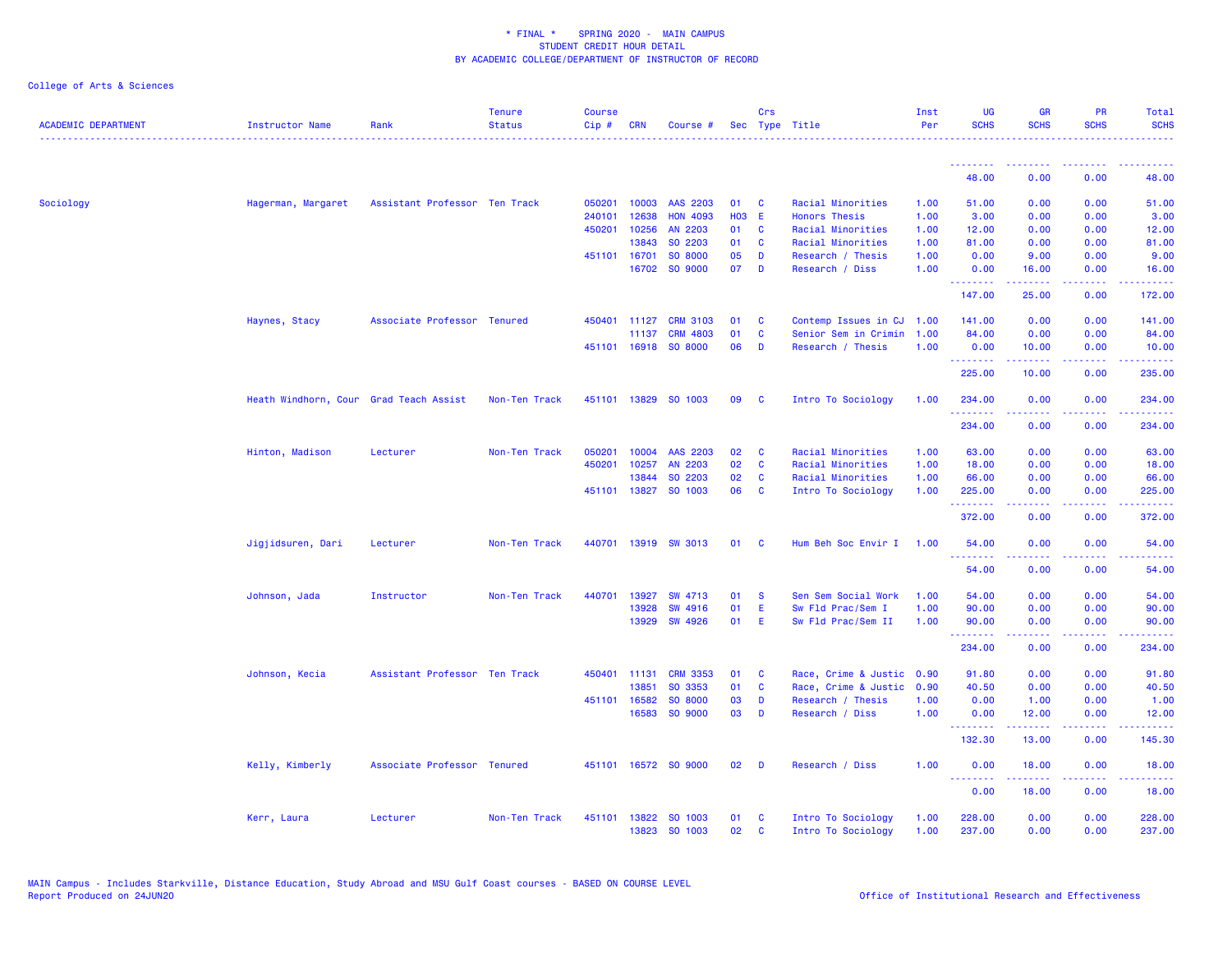| <b>ACADEMIC DEPARTMENT</b> | Instructor Name    | Rank                          | <b>Tenure</b><br>Status | <b>Course</b><br>Cip# | <b>CRN</b>     | Course #                           |                        | Crs            | Sec Type Title                                    | Inst<br>Per | <b>UG</b><br><b>SCHS</b> | <b>GR</b><br><b>SCHS</b>                                                                                                                                     | <b>PR</b><br><b>SCHS</b> | Total<br><b>SCHS</b> |
|----------------------------|--------------------|-------------------------------|-------------------------|-----------------------|----------------|------------------------------------|------------------------|----------------|---------------------------------------------------|-------------|--------------------------|--------------------------------------------------------------------------------------------------------------------------------------------------------------|--------------------------|----------------------|
|                            |                    |                               |                         |                       |                |                                    |                        |                |                                                   |             | .                        |                                                                                                                                                              |                          |                      |
|                            |                    |                               |                         |                       |                |                                    |                        |                |                                                   |             | 465.00                   | 0.00                                                                                                                                                         | 0.00                     | 465.00               |
| Sociology                  | King, Sanna        | Instructor                    | Non-Ten Track           | 450401                | 15427          | <b>CRM 4233</b>                    | 01                     | $\mathbf{C}$   | Juvenile Delinquency 1.00                         |             | 135.00                   | 0.00                                                                                                                                                         | 0.00                     | 135.00               |
|                            |                    |                               |                         | 451101                | 11129          | <b>CRM 3313</b>                    | 01                     | $\mathbf{C}$   | Deviant Behavior                                  | 1.00        | 90.00                    | 0.00                                                                                                                                                         | 0.00                     | 90.00                |
|                            |                    |                               |                         |                       | 13849          | SO 3313                            | 01                     | $\mathbf{C}$   | Deviant Behavior                                  | 1.00        | 60.00<br>.               | 0.00<br>المتمامين                                                                                                                                            | 0.00<br>المستما          | 60.00<br>.           |
|                            |                    |                               |                         |                       |                |                                    |                        |                |                                                   |             | 285.00                   | 0.00                                                                                                                                                         | 0.00                     | 285.00               |
|                            | Knowles, Veronica  | Instructor                    | Non-Ten Track           | 440701                | 13918          | <b>SW 3003</b>                     | 01                     | $\mathbf{C}$   | Populations At-risk                               | 1.00        | 93.00                    | 0.00                                                                                                                                                         | 0.00                     | 93.00                |
|                            |                    |                               |                         |                       | 13920          | <b>SW 3023</b>                     | 01                     | $\mathbf{C}$   | Hum Beh Soc Envir II 1.00                         |             | 81.00                    | 0.00                                                                                                                                                         | 0.00                     | 81.00                |
|                            |                    |                               |                         |                       | 13923          | <b>SW 3513</b>                     | 01                     | <b>C</b>       | Social Work Pract I                               | 1.00        | 39.00                    | 0.00                                                                                                                                                         | 0.00                     | 39.00                |
|                            |                    |                               |                         |                       | 15435          | <b>SW 3033</b>                     | 01                     | <b>S</b>       | Seminar in Resilienc 1.00                         |             | 39.00<br>.               | 0.00<br>$\mathbf{L}^{\prime} = \mathbf{L}^{\prime} + \mathbf{L}^{\prime} + \mathbf{L}^{\prime}$                                                              | 0.00<br>.                | 39.00                |
|                            |                    |                               |                         |                       |                |                                    |                        |                |                                                   |             | 252.00                   | 0.00                                                                                                                                                         | 0.00                     | 252.00               |
|                            | Layth, Heather-Ann | Grad Teach Assist             | Non-Ten Track           | 451101                |                | 13838 SO 1103                      | 04 C                   |                | Contemp Social Prob                               | 1.00        | 147.00<br>.              | 0.00<br>$- - - - -$                                                                                                                                          | 0.00<br>.                | 147.00<br>.          |
|                            |                    |                               |                         |                       |                |                                    |                        |                |                                                   |             | 147.00                   | 0.00                                                                                                                                                         | 0.00                     | 147.00               |
|                            | Leap, Braden       | Assistant Professor Ten Track |                         | 450201                | 15432          | SO 4173                            | 01                     | $\mathbf{C}$   | Environment-Society                               | 1.00        | 99.00                    | 0.00                                                                                                                                                         | 0.00                     | 99.00                |
|                            |                    |                               |                         | 451101                | 13848          | SO 3213                            | 02                     | $\mathbf{C}$   | Intr To Social Res                                | 1.00        | 75.00                    | 0.00                                                                                                                                                         | 0.00                     | 75.00                |
|                            |                    |                               |                         |                       |                |                                    |                        |                |                                                   |             | <u>.</u><br>174.00       | $\frac{1}{2} \left( \frac{1}{2} \right) \left( \frac{1}{2} \right) \left( \frac{1}{2} \right) \left( \frac{1}{2} \right) \left( \frac{1}{2} \right)$<br>0.00 | .<br>0.00                | 174.00               |
|                            | Loftin, Christina  | Grad Teach Assist             | Non-Ten Track           | 450401                | 11131          | <b>CRM 3353</b>                    | 01                     | <b>C</b>       | Race, Crime & Justic 0.10                         |             | 10.20                    | 0.00                                                                                                                                                         | 0.00                     | 10.20                |
|                            |                    |                               |                         |                       | 13851          | SO 3353                            | 01                     | $\mathbf{C}$   | Race, Crime & Justic 0.10                         |             | 4.50<br>.                | 0.00<br>بالأبابات                                                                                                                                            | 0.00<br>المتمالين        | 4.50<br>د د د د د د  |
|                            |                    |                               |                         |                       |                |                                    |                        |                |                                                   |             | 14.70                    | 0.00                                                                                                                                                         | 0.00                     | 14.70                |
|                            | May, David         | Professor                     | <b>Tenured</b>          | 450401                | 17181          | <b>CRM 4000</b>                    | 01                     | $\blacksquare$ | Directed Indiv Study 1.00                         |             | 3.00                     | 0.00                                                                                                                                                         | 0.00                     | 3.00                 |
|                            |                    |                               |                         |                       | 17182          | <b>CRM 4000</b>                    | 02                     | $\mathbf{I}$   | Directed Indiv Study 1.00                         |             | 3.00                     | 0.00                                                                                                                                                         | 0.00                     | 3.00                 |
|                            |                    |                               |                         |                       | 17184          | <b>CRM 4000</b>                    | 03                     | $\mathbf{I}$   | Directed Indiv Study                              | 1.00        | 3.00                     | 0.00                                                                                                                                                         | 0.00                     | 3.00                 |
|                            |                    |                               |                         |                       | 17185          | <b>CRM 4000</b>                    | 04                     | $\mathbf{I}$   | Directed Indiv Study 1.00                         |             | 3.00                     | 0.00                                                                                                                                                         | 0.00                     | 3.00                 |
|                            |                    |                               |                         |                       | 17267          | <b>CRM 4000</b>                    | 05                     | $\mathbf{I}$   | Directed Indiv Study                              | 1.00        | 3.00                     | 0.00                                                                                                                                                         | 0.00                     | 3.00                 |
|                            |                    |                               |                         |                       | 451101 11134   | <b>CRM 4153</b>                    | <b>CO1 E</b>           |                | Mentoring for At-Ris 1.00                         |             | 24.00                    | 0.00                                                                                                                                                         | 0.00                     | 24.00                |
|                            |                    |                               |                         |                       | 13820          | <b>SLCE 4153</b>                   | C01 E                  |                | Mentoring for At-Ris 1.00                         |             | 12.00                    | 0.00                                                                                                                                                         | 0.00                     | 12.00                |
|                            |                    |                               |                         |                       | 13852          | SO 4153<br>16573 SO 8000           | <b>CO1 E</b><br>$01$ D |                | Mentoring for At-Ris 1.00<br>Research / Thesis    | 1.00        | 30.00<br>0.00            | 0.00<br>9.00                                                                                                                                                 | 0.00<br>0.00             | 30.00<br>9.00        |
|                            |                    |                               |                         |                       |                |                                    |                        |                |                                                   |             | .<br>81.00               | 9.00                                                                                                                                                         | 0.00                     | .<br>90.00           |
|                            |                    |                               |                         |                       |                |                                    |                        |                |                                                   |             |                          |                                                                                                                                                              |                          |                      |
|                            | Moyen, Melissa     | Lecturer                      | Non-Ten Track           | 131315                | 12784          | <b>LSK 1011</b>                    | 01                     | $\mathbf{C}$   | <b>Study Skills</b>                               | 1.00        | 34.00                    | 0.00                                                                                                                                                         | 0.00                     | 34.00                |
|                            |                    |                               |                         |                       | 12785          | <b>LSK 1011</b>                    | 02                     | $\mathbf{C}$   | <b>Study Skills</b>                               | 1.00        | 34.00                    | 0.00                                                                                                                                                         | 0.00                     | 34.00                |
|                            |                    |                               |                         |                       | 12790          | <b>LSK 1023</b>                    | 03                     | $\mathbf{C}$   | Col Read/Study Skill                              | 1.00        | 99.00                    | 0.00                                                                                                                                                         | 0.00                     | 99.00                |
|                            |                    |                               |                         |                       | 12791<br>14621 | <b>LSK 1023</b><br><b>LSK 1023</b> | 04<br>501 C            | $\mathbf{C}$   | Col Read/Study Skill<br>Col Read/Study Skill 1.00 | 1.00        | 105.00<br>84.00          | 0.00<br>0.00                                                                                                                                                 | 0.00<br>0.00             | 105.00<br>84.00      |
|                            |                    |                               |                         |                       |                |                                    |                        |                |                                                   |             | <u> 222222</u><br>356.00 | 0.00                                                                                                                                                         | 0.00                     | .<br>356.00          |
|                            | Netadj, Mehrzad    | Instructor                    | Non-Ten Track           | 451101                | 13825          | SO 1003                            | 04 C                   |                | Intro To Sociology                                | 1.00        | 237.00                   | 0.00                                                                                                                                                         | 0.00                     | 237.00               |
|                            |                    |                               |                         |                       | 13826          | SO 1003                            | 05                     | $\mathbf{C}$   | Intro To Sociology                                | 1.00        | 237.00                   | 0.00                                                                                                                                                         | 0.00                     | 237.00               |
|                            |                    |                               |                         |                       | 13835          | SO 1103                            | 01                     | $\mathbf{C}$   | Contemp Social Prob                               | 1.00        | 204.00                   | 0.00                                                                                                                                                         | 0.00                     | 204.00               |
|                            |                    |                               |                         |                       | 13840          | SO 1103                            | 06                     | <b>C</b>       | Contemp Social Prob                               | 1.00        | 300.00                   | 0.00                                                                                                                                                         | 0.00                     | 300.00               |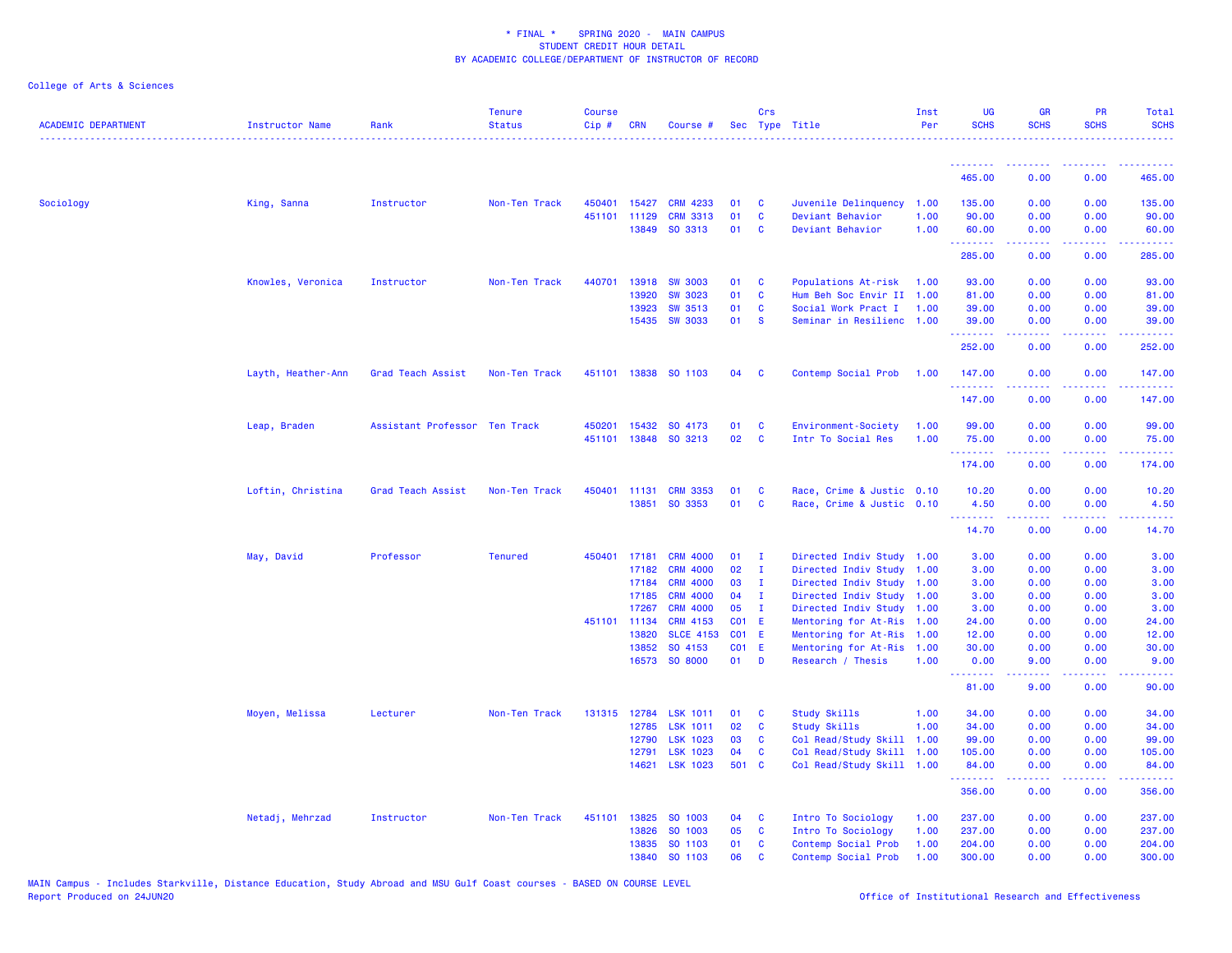| <b>ACADEMIC DEPARTMENT</b> | <b>Instructor Name</b> | Rank                              | <b>Tenure</b><br><b>Status</b> | <b>Course</b><br>Cip# | <b>CRN</b>   | Course #              |        | Crs          | Sec Type Title             | Inst<br>Per | UG<br><b>SCHS</b>  | <b>GR</b><br><b>SCHS</b>                                                                                                                                      | PR<br><b>SCHS</b>                                                                                      | <b>Total</b><br><b>SCHS</b>                                                                                                       |
|----------------------------|------------------------|-----------------------------------|--------------------------------|-----------------------|--------------|-----------------------|--------|--------------|----------------------------|-------------|--------------------|---------------------------------------------------------------------------------------------------------------------------------------------------------------|--------------------------------------------------------------------------------------------------------|-----------------------------------------------------------------------------------------------------------------------------------|
|                            |                        |                                   |                                |                       |              |                       |        |              |                            |             | .                  |                                                                                                                                                               |                                                                                                        |                                                                                                                                   |
|                            |                        |                                   |                                |                       |              |                       |        |              |                            |             | 978.00             | 0.00                                                                                                                                                          | 0.00                                                                                                   | 978.00                                                                                                                            |
| Sociology                  | Nolen, Amelia          | Lecturer                          | Non-Ten Track                  | 440701                | 13917        | <b>SW 2323</b>        | 01     | C            | Social Welfare Polic 1.00  |             | 102.00             | 0.00                                                                                                                                                          | 0.00                                                                                                   | 102.00                                                                                                                            |
|                            |                        |                                   |                                |                       | 13924        | <b>SW 3523</b>        | 01     | $\mathbf{c}$ | Social Work Pract II       | 1.00        | 30.00              | 0.00                                                                                                                                                          | 0.00                                                                                                   | 30.00                                                                                                                             |
|                            |                        |                                   |                                |                       | 13926        | SW 4613               | 01     | C            | Child Welf Services        | 1.00        | 78.00<br>.         | 0.00<br>.                                                                                                                                                     | 0.00<br>.                                                                                              | 78.00<br>.                                                                                                                        |
|                            |                        |                                   |                                |                       |              |                       |        |              |                            |             | 210.00             | 0.00                                                                                                                                                          | 0.00                                                                                                   | 210.00                                                                                                                            |
|                            | Perry, Ashley          | Instructor                        | Non-Ten Track                  |                       | 450401 11125 | <b>CRM 2003</b>       | 01     | C            | Crime Justice Inequa 1.00  |             | 120.00             | 0.00                                                                                                                                                          | 0.00                                                                                                   | 120.00                                                                                                                            |
|                            |                        |                                   |                                |                       | 11126        | <b>CRM 2003</b>       | 02     | $\mathbf c$  | Crime Justice Inequa       | 1.00        | 120.00             | 0.00                                                                                                                                                          | 0.00                                                                                                   | 120.00                                                                                                                            |
|                            |                        |                                   |                                |                       | 11133        | <b>CRM 3603</b>       | 02     | C            | Criminological Theor       | 1.00        | 72.00              | 0.00                                                                                                                                                          | 0.00                                                                                                   | 72.00                                                                                                                             |
|                            |                        |                                   |                                |                       | 451101 15536 | SO 3313               | 501 C  |              | Deviant Behavior           | 1.00        | 66.00<br>.         | 0.00<br>22222                                                                                                                                                 | 0.00<br>والمحامر                                                                                       | 66.00<br>.                                                                                                                        |
|                            |                        |                                   |                                |                       |              |                       |        |              |                            |             | 378.00             | 0.00                                                                                                                                                          | 0.00                                                                                                   | 378.00                                                                                                                            |
|                            | Peterson, Lindsey      | Assistant Professor Ten Track     |                                |                       | 451101 13834 | SO 1003               | H01 C  |              | Intro To Sociology-H 1.00  |             | 87.00              | 0.00                                                                                                                                                          | 0.00                                                                                                   | 87.00                                                                                                                             |
|                            |                        |                                   |                                |                       |              | 15434 SO 8113         | 01 S   |              | Gr Social Theory II 1.00   |             | 0.00<br>.          | 18.00<br>$\frac{1}{2} \left( \frac{1}{2} \right) \left( \frac{1}{2} \right) \left( \frac{1}{2} \right) \left( \frac{1}{2} \right) \left( \frac{1}{2} \right)$ | 0.00<br>.                                                                                              | 18.00<br>.                                                                                                                        |
|                            |                        |                                   |                                |                       |              |                       |        |              |                            |             | 87.00              | 18.00                                                                                                                                                         | 0.00                                                                                                   | 105.00                                                                                                                            |
|                            | Rader, Nicole          | Professor                         | <b>Tenured</b>                 |                       |              | 451101 17130 SO 9000  | 09     | D            | Research / Diss            | 1.00        | 0.00<br>.          | 1.00<br>.                                                                                                                                                     | 0.00<br>.                                                                                              | 1.00                                                                                                                              |
|                            |                        |                                   |                                |                       |              |                       |        |              |                            |             | 0.00               | 1.00                                                                                                                                                          | 0.00                                                                                                   | 1.00                                                                                                                              |
|                            | Ralston, Margaret      | Assistant Professor Ten Track     |                                | 451101                | 13857        | SO 4804               | 01     | <b>C</b>     | Social Research Prac       | 1.00        | 76.00              | 0.00                                                                                                                                                          | 0.00                                                                                                   | 76.00                                                                                                                             |
|                            |                        |                                   |                                |                       | 13861        | SO 8703               | 01     | <b>S</b>     | Sem In Population          | 1.00        | 0.00               | 30.00                                                                                                                                                         | 0.00                                                                                                   | 30.00                                                                                                                             |
|                            |                        |                                   |                                |                       | 16288        | SO 9000               | 01     | D            | Research / Diss            | 1.00        | 0.00               | 1.00                                                                                                                                                          | 0.00                                                                                                   | 1.00                                                                                                                              |
|                            |                        |                                   |                                |                       | 16574        | SO 8000               | 02     | D            | Research / Thesis          | 1.00        | 0.00<br>.          | 3.00<br>الداعات عامات                                                                                                                                         | 0.00<br>.                                                                                              | 3.00<br>.                                                                                                                         |
|                            |                        |                                   |                                |                       |              |                       |        |              |                            |             | 76.00              | 34.00                                                                                                                                                         | 0.00                                                                                                   | 110.00                                                                                                                            |
|                            | Reed, Amanda           | Non-Faculty                       | Not Applicable                 |                       |              | 521003 16431 FYE 1101 | F08 C  |              | Freshman Success Str 1.00  |             | 17.00<br>.         | 0.00                                                                                                                                                          | 0.00                                                                                                   | 17.00<br>.                                                                                                                        |
|                            |                        |                                   |                                |                       |              |                       |        |              |                            |             | 17.00              | 0.00                                                                                                                                                          | 0.00                                                                                                   | 17.00                                                                                                                             |
|                            | Robertson, Angela      | Research Professor                | Non-Ten Track                  |                       |              | 451101 17115 SO 7000  | $01$ I |              | Directed Indiv Study 1.00  |             | 0.00<br>.          | 6.00<br>.                                                                                                                                                     | 0.00<br>$\frac{1}{2} \left( \frac{1}{2} \right) \left( \frac{1}{2} \right) \left( \frac{1}{2} \right)$ | 6.00<br>$\frac{1}{2} \left( \frac{1}{2} \right) \left( \frac{1}{2} \right) \left( \frac{1}{2} \right) \left( \frac{1}{2} \right)$ |
|                            |                        |                                   |                                |                       |              |                       |        |              |                            |             | 0.00               | 6.00                                                                                                                                                          | 0.00                                                                                                   | 6.00                                                                                                                              |
|                            | Russell, Kelli         | Grad Teach Assist                 | Non-Ten Track                  |                       |              | 451101 14707 SO 1003  | 501 C  |              | Intro To Sociology         | 1.00        | 81.00              | 0.00                                                                                                                                                          | 0.00                                                                                                   | 81.00                                                                                                                             |
|                            |                        |                                   |                                |                       |              |                       |        |              |                            |             | .<br>81.00         | $\frac{1}{2} \left( \frac{1}{2} \right) \left( \frac{1}{2} \right) \left( \frac{1}{2} \right) \left( \frac{1}{2} \right)$<br>0.00                             | .<br>0.00                                                                                              | .<br>81.00                                                                                                                        |
|                            | Sutton, Tara           | Assistant Professor Non-Ten Track |                                |                       | 450401 11130 | <b>CRM 3343</b>       | 01     | C            | Gender, Crime & Justi 1.00 |             | 105.00             | 0.00                                                                                                                                                          | 0.00                                                                                                   | 105.00                                                                                                                            |
|                            |                        |                                   |                                |                       | 11132        | <b>CRM 3603</b>       | 01     | C            | Criminological Theor 1.00  |             | 66.00              | 0.00                                                                                                                                                          | 0.00                                                                                                   | 66.00                                                                                                                             |
|                            |                        |                                   |                                |                       | 451101 13850 | SO 3343               | 01     | <b>C</b>     | Gender, Crime & Just 1.00  |             | 39.00              | 0.00                                                                                                                                                          | 0.00                                                                                                   | 39.00                                                                                                                             |
|                            |                        |                                   |                                |                       |              |                       |        |              |                            |             | <u>.</u><br>210.00 | .<br>0.00                                                                                                                                                     | $  -$<br>0.00                                                                                          | .<br>210.00                                                                                                                       |
|                            | Swan, Courtney         | Non-Faculty                       | Not Applicable                 |                       |              | 440701 15534 SW 4653  | 501 C  |              | Social Work Family V 1.00  |             | 75.00              | 0.00                                                                                                                                                          | 0.00                                                                                                   | 75.00                                                                                                                             |
|                            |                        |                                   |                                |                       |              |                       |        |              |                            |             | <u>.</u><br>75.00  | $    -$<br>0.00                                                                                                                                               | .<br>0.00                                                                                              | <u>.</u><br>75.00                                                                                                                 |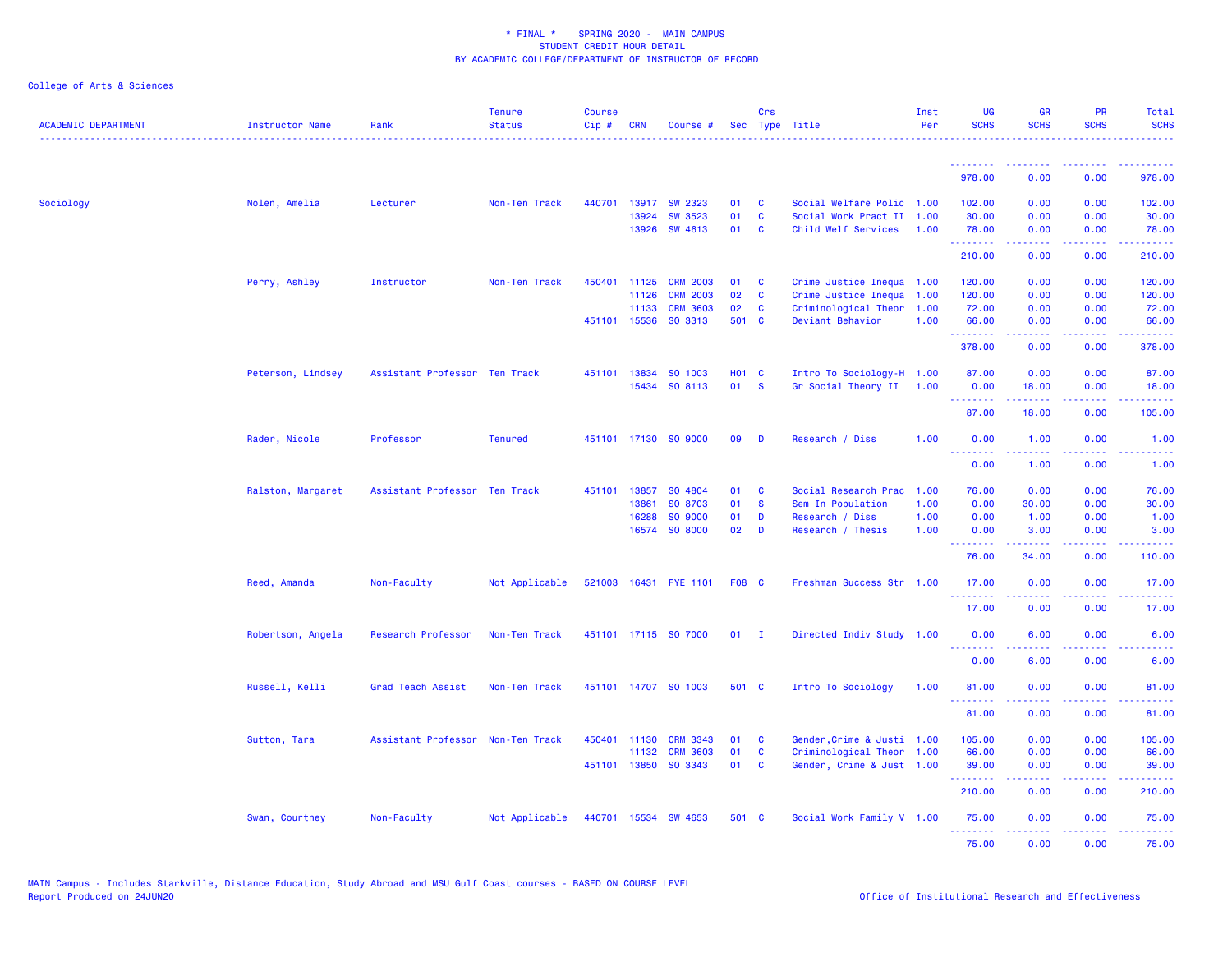| <b>ACADEMIC DEPARTMENT</b> | Instructor Name     | Rank                                               | <b>Tenure</b><br><b>Status</b> | <b>Course</b><br>Cip# | <b>CRN</b> | Course #              | <b>Sec</b> | Crs                     | Type Title                | Inst<br>Per | <b>UG</b><br><b>SCHS</b>         | <b>GR</b><br><b>SCHS</b> | <b>PR</b><br><b>SCHS</b> | Total<br><b>SCHS</b>      |
|----------------------------|---------------------|----------------------------------------------------|--------------------------------|-----------------------|------------|-----------------------|------------|-------------------------|---------------------------|-------------|----------------------------------|--------------------------|--------------------------|---------------------------|
| Sociology                  | Tesch, Brian        | Grad Teach Assist                                  | Non-Ten Track                  |                       |            | 450401 11124 CRM 1003 | 01         | $\mathbf{C}$            | Crime & Justice in A 1.00 |             | 234.00                           | 0.00                     | 0.00                     | 234.00                    |
|                            |                     |                                                    |                                |                       |            |                       |            |                         |                           |             | - - - - - - - -<br>234.00        | 0.00                     | 0.00                     | 234.00                    |
|                            |                     | Thompson Bello, Dieg Assistant Professor Ten Track |                                | 451101 13828          |            | SO 1003               | 07         | $\mathbf{C}$            | Intro To Sociology        | 1.00        | 234.00                           | 0.00                     | 0.00                     | 234.00                    |
|                            |                     |                                                    |                                |                       |            | 16798 SO 8990         | 01 C       |                         | Special Topic In SO       | 1.00        | 0.00                             | 15.00                    | 0.00                     | 15.00                     |
|                            |                     |                                                    |                                |                       |            |                       |            |                         |                           |             | <b></b><br>234.00                | -----<br>15.00           | ----<br>0.00             | 249.00                    |
|                            | Vancil-Leap, Ashley | Instructor                                         | Non-Ten Track                  | 050207                |            | 10245 AN 1173         | 01         | $\overline{\mathbf{C}}$ | Intro Gender Studies 1.00 |             | 18.00                            | 0.00                     | 0.00                     | 18.00                     |
|                            |                     |                                                    |                                |                       |            | 12466 GS 1173         | 01 C       |                         | Introduction to Gend 1.00 |             | 75.00                            | 0.00                     | 0.00                     | 75.00                     |
|                            |                     |                                                    |                                |                       |            | 13841 SO 1173         | 01 C       |                         | Intro Gender Studies 1.00 |             | 42.00                            | 0.00                     | 0.00                     | 42.00                     |
|                            |                     |                                                    |                                |                       | 15421      | GS 4990               | CO1 C      |                         | Special Topics in Ge 1.00 |             | 27.00                            | 0.00                     | 0.00                     | 27.00                     |
|                            |                     |                                                    |                                | 451101 13846          |            | SO 3003               | 01 C       |                         | Social Inequality         | 1.00        | 72.00                            | 0.00                     | 0.00                     | 72.00                     |
|                            |                     |                                                    |                                |                       |            | 15422 SO 4990         | 01 C       |                         | Special Topic In SO       | 1.00        | 39.00                            | 0.00                     | 0.00                     | 39.00                     |
|                            |                     |                                                    |                                |                       |            | 15429 SO 1003         | 08 C       |                         | Intro To Sociology        | 1.00        | 240.00                           | 0.00                     | 0.00                     | 240.00                    |
|                            |                     |                                                    |                                |                       |            |                       |            |                         |                           |             | <u>- - - - - - - -</u><br>513.00 | 0.00                     | 0.00                     | 513.00                    |
|                            | Walsh, Melanie      | Grad Teach Assist                                  | Non-Ten Track                  | 050207                |            | 10246 AN 1173         | 02 C       |                         | Intro Gender Studies 1.00 |             | 24.00                            | 0.00                     | 0.00                     | 24.00                     |
|                            |                     |                                                    |                                |                       |            | 12467 GS 1173         | 02 C       |                         | Introduction to Gend 1.00 |             | 63.00                            | 0.00                     | 0.00                     | 63.00                     |
|                            |                     |                                                    |                                |                       |            | 13842 SO 1173         | 02 C       |                         | Intro Gender Studies 1.00 |             | 39.00<br>--------                | 0.00                     | 0.00                     | 39.00                     |
|                            |                     |                                                    |                                |                       |            |                       |            |                         |                           |             | 126.00                           | 0.00                     | 0.00                     | 126.00                    |
|                            | Xue, Yuanjiaozi     | Lecturer                                           | Non-Ten Track                  | 450401                | 14348      | <b>CRM 1003</b>       | 501 C      |                         | Crime & Justice in A 1.00 |             | 57.00                            | 0.00                     | 0.00                     | 57.00                     |
|                            |                     |                                                    |                                | 451101                |            | 13830 SO 1003         | 10 C       |                         | Intro To Sociology        | 1.00        | 237.00                           | 0.00                     | 0.00                     | 237.00                    |
|                            |                     |                                                    |                                |                       |            |                       |            |                         |                           |             | 294.00                           | 0.00                     | 0.00                     | 294.00                    |
| Sociology                  |                     |                                                    |                                |                       |            |                       |            |                         |                           |             | ========<br>8280,00              | ========<br>206,00       | ========<br>0.00         | $=$ ==========<br>8486.00 |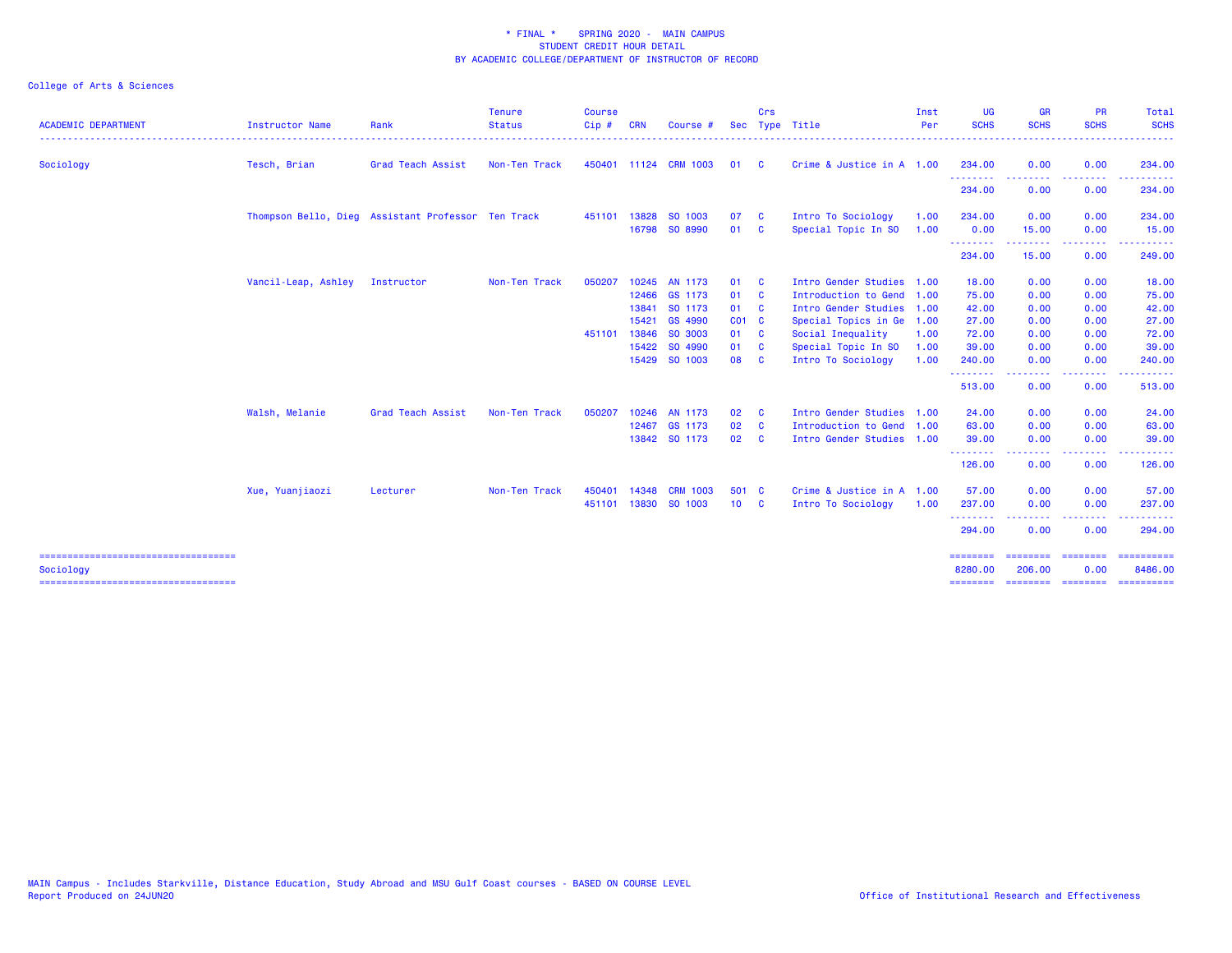| <b>ACADEMIC DEPARTMENT</b>     | <b>Instructor Name</b> | Rank                                                   | <b>Tenure</b><br><b>Status</b> | <b>Course</b><br>Cip# | <b>CRN</b>     | Course #                                |                | Crs           | Sec Type Title                                         | Inst<br>Per  | <b>UG</b><br><b>SCHS</b>                                  | <b>GR</b><br><b>SCHS</b> | <b>PR</b><br><b>SCHS</b> | Total<br><b>SCHS</b>   |
|--------------------------------|------------------------|--------------------------------------------------------|--------------------------------|-----------------------|----------------|-----------------------------------------|----------------|---------------|--------------------------------------------------------|--------------|-----------------------------------------------------------|--------------------------|--------------------------|------------------------|
| <b>Finance &amp; Economics</b> | Anderson, Stephen      | Lecturer                                               | Non-Ten Track                  | 520801<br>520804      | 14474          | <b>FIN 2003</b><br>14617 INS 2003       | 506 C<br>506 C |               | Personal Money Mgt<br>Personal Money Manag             | 1.00<br>1.00 | 54.00<br>15.00                                            | 0.00<br>0.00             | 0.00<br>0.00             | 54.00<br>15.00         |
|                                |                        |                                                        |                                |                       |                |                                         |                |               |                                                        |              | 69.00                                                     | 0.00                     | 0.00                     | 69.00                  |
|                                | Appleby, William       | Lecturer                                               | Non-Ten Track                  |                       |                | 520803 12031 FIN 4723                   | 01 C           |               | <b>Bank Management</b>                                 | 1.00         | 93.00                                                     | 0.00                     | 0.00                     | 93.00                  |
|                                |                        |                                                        |                                |                       |                |                                         |                |               |                                                        |              | <u>.</u><br>93.00                                         | 22222<br>0.00            | .<br>0.00                | .<br>93.00             |
|                                | Blank, Douglas         | Assistant Professor Ten Track                          |                                |                       |                | 520806 12023 FIN 4223<br>14851 FIN 4223 | 01<br>02       | C<br>C        | Intermediate Financi 1.00<br>Intermediate Financi 1.00 |              | 81.00<br>60.00                                            | 0.00<br>0.00             | 0.00<br>0.00             | 81.00<br>60.00         |
|                                |                        |                                                        |                                |                       |                |                                         |                |               |                                                        |              | . <b>.</b><br>141.00                                      | 0.00                     | والمستناء<br>0.00        | المتمامين<br>141.00    |
|                                | Byrd, Charles          | Lecturer                                               | Non-Ten Track                  |                       |                | 521501 14850 REF 3433                   | 01             | $\mathbf{C}$  | Real Property Evalua 1.00                              |              | 30.00                                                     | 0.00                     | 0.00                     | 30.00                  |
|                                |                        |                                                        |                                |                       |                |                                         |                |               |                                                        |              | .<br>30.00                                                | 0.00                     | 0.00                     | .<br>30.00             |
|                                | Campbell, Randall      | Professor                                              | <b>Tenured</b>                 |                       |                | 450603 11427 EC 4643<br>14847 EC 8133   | 01<br>01       | C<br><b>C</b> | Econ Forecasting & A 1.00<br>Econometrics I            | 1.00         | 42.00<br>0.00<br><u> - - - - - - - -</u>                  | 0.00<br>9.00             | 0.00<br>0.00<br>.        | 42.00<br>9.00<br>.     |
|                                |                        |                                                        |                                |                       |                |                                         |                |               |                                                        |              | 42.00                                                     | .<br>9.00                | 0.00                     | 51.00                  |
|                                | Chen, Jiawei           | Grad Teach Assist                                      | Non-Ten Track                  | 520801                |                | 12015 FIN 3123                          | 03             | <b>C</b>      | Financial Management 1.00                              |              | 201.00<br>.                                               | 0.00                     | 0.00<br>بالمحام          | 201.00<br>المتمام ماما |
|                                |                        |                                                        |                                |                       |                |                                         |                |               |                                                        |              | 201.00                                                    | 0.00                     | 0.00                     | 201.00                 |
|                                | Cline, Brandon         | Associate Professor Tenured                            |                                | 520201<br>520801      | 16864<br>12040 | <b>FIN 9000</b><br><b>FIN 9223</b>      | 01<br>01       | D<br><b>S</b> | Research / Diss<br>Sem in Corp Fin Theo                | 1.00<br>1.00 | 0.00<br>0.00                                              | 36.00<br>9.00            | 0.00<br>0.00             | 36.00<br>9.00          |
|                                |                        |                                                        |                                | 520807                |                | 12022 FIN 4112                          | 01             | C             | TVA Panel II                                           | 1.00         | 10.00<br><b><i><u><u><b>Little Little</b></u></u></i></b> | 0.00<br>.                | 0.00<br>.                | 10.00<br>.             |
|                                |                        |                                                        |                                |                       |                |                                         |                |               |                                                        |              | 10.00                                                     | 45.00                    | 0.00                     | 55.00                  |
|                                | Daniels, John          | Non-Faculty                                            | Not Applicable                 |                       |                | 521003 12292 FYE 1001                   | <b>F06 C</b>   |               | First Year Experienc 1.00                              |              | 20.00<br>.                                                | 0.00                     | 0.00<br>والمحامر         | 20.00                  |
|                                |                        |                                                        |                                |                       |                |                                         |                |               |                                                        |              | 20.00                                                     | 0.00                     | 0.00                     | 20.00                  |
|                                | Fakutiju, Michael      | Grad Teach Assist                                      | Non-Ten Track                  |                       |                | 450601 11414 EC 2123                    | 02             | <b>C</b>      | Prin Of Microecon                                      | 1.00         | 198.00<br><b><i><u><u> - - - - - -</u></u></i></b>        | 0.00<br>.                | 0.00<br>.                | 198.00<br>222223       |
|                                |                        |                                                        |                                |                       |                |                                         |                |               |                                                        |              | 198.00                                                    | 0.00                     | 0.00                     | 198.00                 |
|                                |                        | Gonzalez Lozano, Her Clinical Assist Pro Non-Ten Track |                                | 450601                |                | 11407 EC 2113                           | 01             | C             | Prin Of Macroecon                                      | 1.00         | 321.00                                                    | 0.00                     | 0.00                     | 321.00                 |
|                                |                        |                                                        |                                |                       | 11408          | EC 2113<br>11409 EC 2113                | 02<br>03       | C<br><b>C</b> | Prin Of Macroecon<br>Prin Of Macroecon                 | 1.00<br>1.00 | 582.00<br>591.00                                          | 0.00<br>0.00             | 0.00<br>0.00             | 582.00<br>591.00       |
|                                |                        |                                                        |                                |                       |                |                                         |                |               |                                                        |              | <u>.</u><br>1494.00                                       | 22222<br>0.00            | .<br>0.00                | .<br>1494.00           |
|                                | Henry, Thomas          | Lecturer                                               | Non-Ten Track                  | 450601                |                | 14353 EC 2113<br>14354 EC 2123          | 506 C<br>506 C |               | Prin Of Macroecon<br>Prin Of Microecon                 | 1.00<br>1.00 | 135.00<br>180.00                                          | 0.00<br>0.00             | 0.00<br>0.00             | 135.00<br>180.00       |
|                                |                        |                                                        |                                |                       |                |                                         |                |               |                                                        |              | .<br>315.00                                               | المستملة<br>0.00         | .<br>0.00                | .<br>315.00            |
|                                | Highfield, Michael     | Professor                                              | <b>Tenured</b>                 | 520801<br>521501      |                | 12039 FIN 8113<br>13789 REF 4153        | 01<br>01       | C<br>C        | Corporate Finance<br>Real Estate Investme              | 1.00<br>1.00 | 0.00<br>126.00                                            | 81.00<br>0.00            | 0.00<br>0.00             | 81.00<br>126.00        |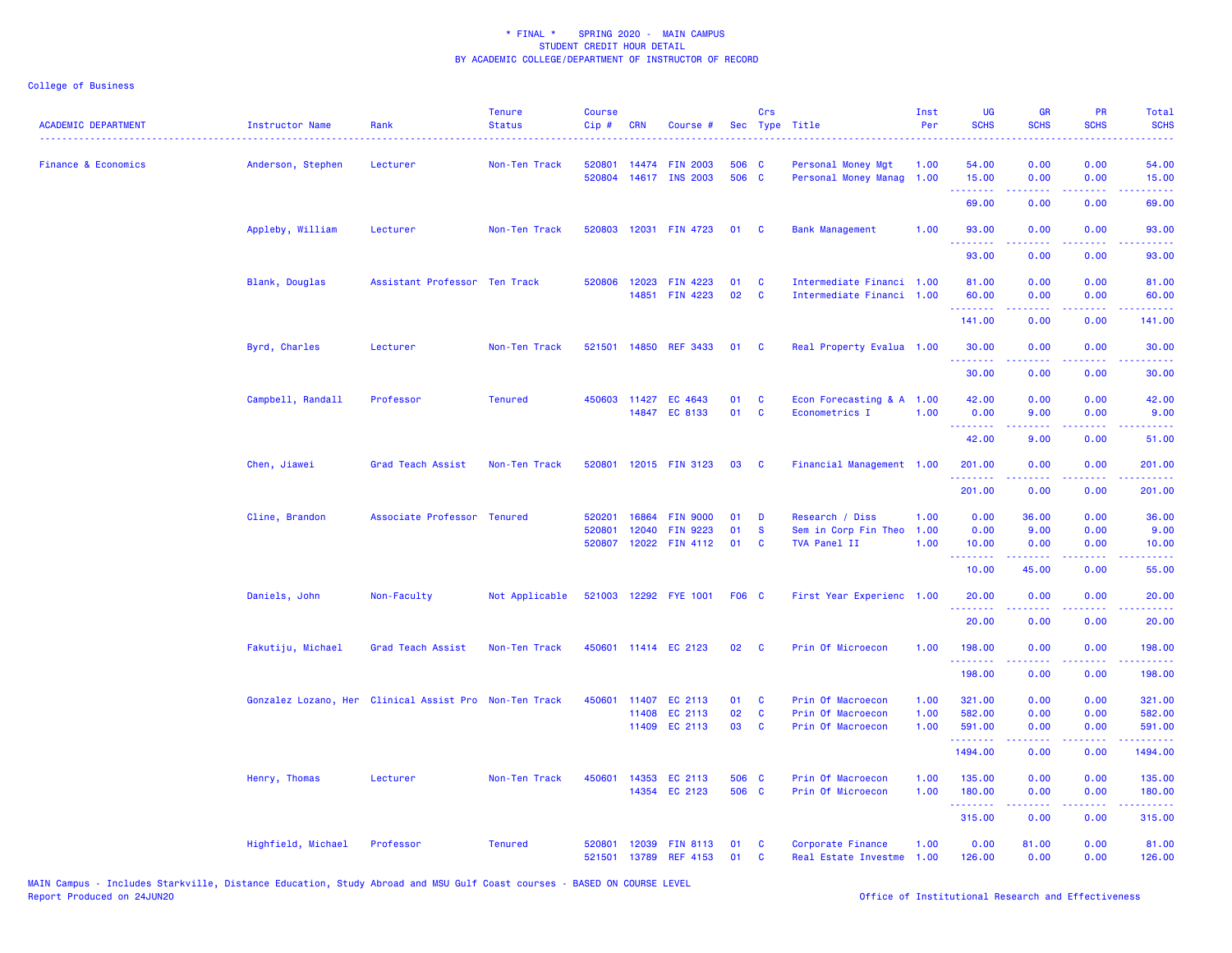| <b>ACADEMIC DEPARTMENT</b>     | Instructor Name   | Rank                          | <b>Tenure</b><br><b>Status</b> | <b>Course</b><br>Cip# | <b>CRN</b>   | Course #              |       | Crs                     | Sec Type Title            | Inst<br>Per | <b>UG</b><br><b>SCHS</b>                           | <b>GR</b><br><b>SCHS</b> | <b>PR</b><br><b>SCHS</b>                                                                                                          | Total<br><b>SCHS</b>                             |
|--------------------------------|-------------------|-------------------------------|--------------------------------|-----------------------|--------------|-----------------------|-------|-------------------------|---------------------------|-------------|----------------------------------------------------|--------------------------|-----------------------------------------------------------------------------------------------------------------------------------|--------------------------------------------------|
|                                |                   |                               |                                |                       |              |                       |       |                         |                           |             | --------                                           |                          |                                                                                                                                   |                                                  |
|                                |                   |                               |                                |                       |              |                       |       |                         |                           |             | 126.00                                             | 81.00                    | 0.00                                                                                                                              | 207.00                                           |
| <b>Finance &amp; Economics</b> | Johnson, Allison  | Lecturer                      | Non-Ten Track                  | 520301                | 10080        | <b>ACC 3203</b>       | 01    | $\mathbf{C}$            | Fin Statement Anal        | 1.00        | 33.00                                              | 0.00                     | 0.00                                                                                                                              | 33.00                                            |
|                                |                   |                               |                                |                       | 10081        | ACC 3203              | 02    | $\mathbf{C}$            | Fin Statement Anal        | 1.00        | 33.00                                              | 0.00                     | 0.00                                                                                                                              | 33.00                                            |
|                                |                   |                               |                                | 520804                | 12018        | <b>FIN 3203</b>       | 01    | $\mathbf{C}$            | Financial Statemnt A 1.00 |             | 54.00                                              | 0.00                     | 0.00                                                                                                                              | 54.00                                            |
|                                |                   |                               |                                |                       | 12019        | <b>FIN 3203</b>       | 02    | $\mathbf{C}$            | Financial Statemnt A 1.00 |             | 54.00<br>.                                         | 0.00<br>د د د د          | 0.00<br>$\omega$ is $\omega$ in                                                                                                   | 54.00<br>.                                       |
|                                |                   |                               |                                |                       |              |                       |       |                         |                           |             | 174.00                                             | 0.00                     | 0.00                                                                                                                              | 174.00                                           |
|                                | Kennedy, Kendall  | Assistant Professor Ten Track |                                | 450601                |              | 11413 EC 2123         | 01    | $\mathbf{C}$            | Prin Of Microecon         | 1.00        | 150.00                                             | 0.00                     | 0.00                                                                                                                              | 150.00                                           |
|                                |                   |                               |                                |                       |              | 14846 EC 8163         | 01    | $\mathbf{C}$            | Microeconomics I          | 1.00        | 0.00                                               | 9.00                     | 0.00                                                                                                                              | 9.00                                             |
|                                |                   |                               |                                |                       |              |                       |       |                         |                           |             | .<br>150.00                                        | 9.00                     | 0.00                                                                                                                              | 159.00                                           |
|                                | King, Priscilla   | Lecturer                      | Non-Ten Track                  |                       |              | 521701 12732 INS 3203 | 01    | $\mathbf{C}$            | Prop and Cas Ins          | 1.00        | 33.00<br>.                                         | 0.00                     | 0.00                                                                                                                              | 33.00                                            |
|                                |                   |                               |                                |                       |              |                       |       |                         |                           |             | 33.00                                              | 0.00                     | 0.00                                                                                                                              | 33.00                                            |
|                                | Leggette, James   | Lecturer                      | Non-Ten Track                  |                       |              | 450601 11415 EC 2123  | 03    | $\overline{\mathbf{C}}$ | Prin Of Microecon         | 1.00        | 660.00<br>.                                        | 0.00                     | 0.00                                                                                                                              | 660.00<br>.                                      |
|                                |                   |                               |                                |                       |              |                       |       |                         |                           |             | 660.00                                             | 0.00                     | 0.00                                                                                                                              | 660.00                                           |
|                                | Li, Cheng         | Assistant Professor Ten Track |                                |                       |              | 450601 11410 EC 2113  | 04    | <b>C</b>                | Prin Of Macroecon         | 1.00        | 156.00                                             | 0.00                     | 0.00                                                                                                                              | 156.00                                           |
|                                |                   |                               |                                |                       |              | 11421 EC 3113         | 01    | $\mathbf{C}$            | Interm Macroeconomic 1.00 |             | 120.00                                             | 0.00                     | 0.00                                                                                                                              | 120.00                                           |
|                                |                   |                               |                                |                       |              |                       |       |                         |                           |             | <b><i><u><u> - - - - - -</u></u></i></b><br>276.00 | 22222<br>0.00            | .<br>0.00                                                                                                                         | بالمتمام<br>276.00                               |
|                                | Li, Zhuo          | Grad Teach Assist             | Non-Ten Track                  | 520801                |              | 12014 FIN 3123        | 02    | $\overline{\mathbf{C}}$ | Financial Management 1.00 |             | 171.00<br>.                                        | 0.00<br>.                | 0.00<br>المتمالين                                                                                                                 | 171.00                                           |
|                                |                   |                               |                                |                       |              |                       |       |                         |                           |             | 171.00                                             | 0.00                     | 0.00                                                                                                                              | 171.00                                           |
|                                | Liano, Kartono    | Professor                     | <b>Tenured</b>                 | 520801                | 12011        | <b>FIN 3113</b>       | 01    | $\mathbf{C}$            | <b>Financial Systems</b>  | 1.00        | 132.00                                             | 0.00                     | 0.00                                                                                                                              | 132.00                                           |
|                                |                   |                               |                                | 520807                |              | 12030 FIN 4423        | 02    | $\mathbf{C}$            | <b>Investments</b>        | 1.00        | 102.00                                             | 0.00                     | 0.00                                                                                                                              | 102.00                                           |
|                                |                   |                               |                                |                       |              |                       |       |                         |                           |             | .<br>234.00                                        | 0.00                     | 0.00                                                                                                                              | 234.00                                           |
|                                | McAfee, Matthew   | Lecturer                      | Non-Ten Track                  |                       |              | 521701 12734 INS 3303 | 01    | $\mathbf{C}$            | Life Insurance            | 1.00        | 159.00                                             | 0.00                     | 0.00                                                                                                                              | 159.00                                           |
|                                |                   |                               |                                |                       |              |                       |       |                         |                           |             | .<br>159.00                                        | 0.00                     | $\frac{1}{2} \left( \frac{1}{2} \right) \left( \frac{1}{2} \right) \left( \frac{1}{2} \right) \left( \frac{1}{2} \right)$<br>0.00 | .<br>159.00                                      |
|                                | McKinney, Kenneth | Non-Faculty                   | Not Applicable                 |                       |              | 130407 15159 CCL 8153 | 501 C |                         | Human Resources Admi 1.00 |             | 0.00<br><u>.</u>                                   | 30.00                    | 0.00                                                                                                                              | 30.00                                            |
|                                |                   |                               |                                |                       |              |                       |       |                         |                           |             | 0.00                                               | 30.00                    | 0.00                                                                                                                              | 30.00                                            |
|                                | Metz, Tammi       | Instructor                    | Non-Ten Track                  | 520801                |              | 12010 FIN 2003        | 01 C  |                         | Personal Money Mgt        | 1.00        | 117.00                                             | 0.00                     | 0.00                                                                                                                              | 117.00                                           |
|                                |                   |                               |                                | 520804                | 12730        | <b>INS 2003</b>       | 01    | $\mathbf{C}$            | Personal Money Manag      | 1.00        | 27.00                                              | 0.00                     | 0.00                                                                                                                              | 27.00                                            |
|                                |                   |                               |                                |                       | 14619        | <b>INS 3503</b>       | 506 C |                         | Employee Benefits         | 1.00        | 105.00                                             | 0.00                     | 0.00                                                                                                                              | 105.00                                           |
|                                |                   |                               |                                |                       | 521701 12733 | <b>INS 3203</b>       | 02    | <b>C</b>                | Prop and Cas Ins          | 1.00        | 108.00                                             | 0.00                     | 0.00                                                                                                                              | 108.00                                           |
|                                |                   |                               |                                |                       | 14618        | <b>INS 3103</b>       | 506 C |                         | Prin Of Insurance         | 1.00        | 132.00<br>.                                        | 0.00<br>$- - - - -$      | 0.00<br>.                                                                                                                         | 132.00<br><b><i><u><u> - - - - -</u></u></i></b> |
|                                |                   |                               |                                |                       |              |                       |       |                         |                           |             | 489.00                                             | 0.00                     | 0.00                                                                                                                              | 489.00                                           |
|                                | Miller, Thomas W. | Professor                     | <b>Tenured</b>                 |                       |              | 520807 12029 FIN 4423 | 01    | $\mathbf{C}$            | <b>Investments</b>        | 1.00        | 120.00                                             | 0.00                     | 0.00                                                                                                                              | 120.00                                           |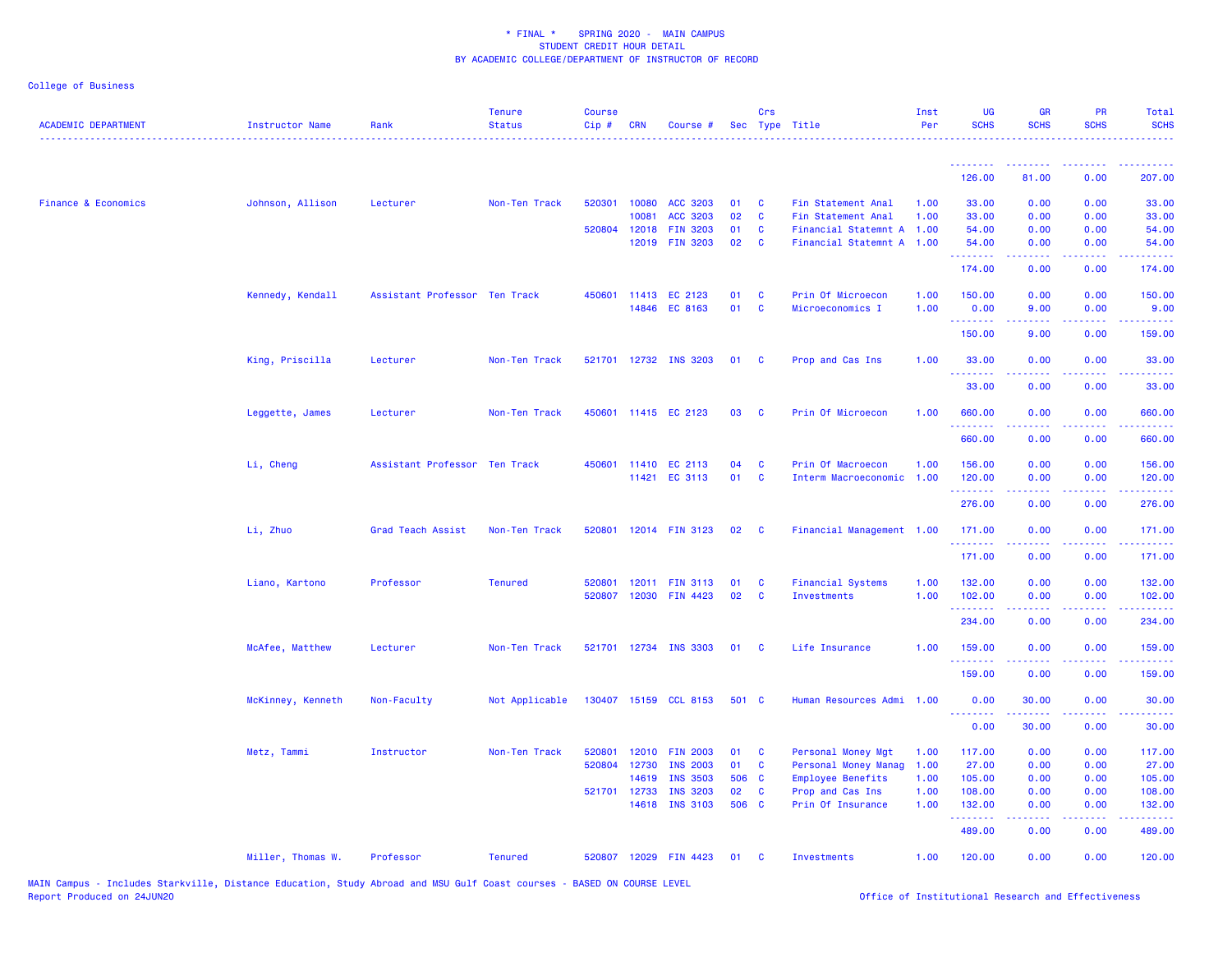| <b>ACADEMIC DEPARTMENT</b>     | Instructor Name    | Rank                                             | <b>Tenure</b><br><b>Status</b> | <b>Course</b><br>Cip# | CRN   | Course #              |              | Crs      | Sec Type Title            | Inst<br>Per | <b>UG</b><br><b>SCHS</b> | <b>GR</b><br><b>SCHS</b>                                                                                                                                     | <b>PR</b><br><b>SCHS</b>              | Total<br><b>SCHS</b>                                                                                                                                           |
|--------------------------------|--------------------|--------------------------------------------------|--------------------------------|-----------------------|-------|-----------------------|--------------|----------|---------------------------|-------------|--------------------------|--------------------------------------------------------------------------------------------------------------------------------------------------------------|---------------------------------------|----------------------------------------------------------------------------------------------------------------------------------------------------------------|
| <b>Finance &amp; Economics</b> | Miller, Thomas W.  | Professor                                        | <b>Tenured</b>                 |                       |       | 520807 14849 FIN 4433 | 01           | - S      | Senior Seminar in Po 1.00 |             | 27.00<br>.               | 0.00                                                                                                                                                         | 0.00<br><b><i><u><u>.</u></u></i></b> | 27.00<br><u>.</u>                                                                                                                                              |
|                                |                    |                                                  |                                |                       |       |                       |              |          |                           |             | 147.00                   | 0.00                                                                                                                                                         | 0.00                                  | 147.00                                                                                                                                                         |
|                                |                    | Orozco Aleman, Sandr Associate Professor Tenured |                                | 450601 11423          |       | EC 3123               | 01           | C        | Interm Micro              | 1.00        | 120.00                   | 0.00                                                                                                                                                         | 0.00                                  | 120.00                                                                                                                                                         |
|                                |                    |                                                  |                                |                       | 17189 | <b>EC 9000</b>        | 01           | D        | Research / Diss           | 1.00        | 0.00                     | 9.00                                                                                                                                                         | 0.00                                  | 9.00                                                                                                                                                           |
|                                |                    |                                                  |                                | 520601 11425          |       | EC 4233               | 01           | C        | Labor Economics           | 1.00        | 51.00<br>.               | 0.00<br>22222                                                                                                                                                | 0.00<br>.                             | 51.00<br>.                                                                                                                                                     |
|                                |                    |                                                  |                                |                       |       |                       |              |          |                           |             | 171.00                   | 9.00                                                                                                                                                         | 0.00                                  | 180.00                                                                                                                                                         |
|                                | Pounds, Seth       | Instructor                                       | Non-Ten Track                  | 520804                | 12735 | <b>INS 4503</b>       | 01           | C        | Enterprise Risk Mgmt      | 1.00        | 105.00                   | 0.00                                                                                                                                                         | 0.00                                  | 105.00                                                                                                                                                         |
|                                |                    |                                                  |                                | 521701                | 12731 | <b>INS 3103</b>       | 01           | C        | Prin Of Insurance         | 1.00        | 210.00<br>.              | 0.00                                                                                                                                                         | 0.00                                  | 210.00                                                                                                                                                         |
|                                |                    |                                                  |                                |                       |       |                       |              |          |                           |             | 315.00                   | 0.00                                                                                                                                                         | 0.00                                  | 315.00                                                                                                                                                         |
|                                | Robbins, William   | Lecturer                                         | Non-Ten Track                  |                       |       | 520801 14475 FIN 3113 | 506 C        |          | <b>Financial Systems</b>  | 1.00        | 45.00                    | 0.00                                                                                                                                                         | 0.00                                  | 45.00                                                                                                                                                          |
|                                |                    |                                                  |                                |                       |       |                       |              |          |                           |             | .<br>45.00               | 0.00                                                                                                                                                         | 0.00                                  | 45.00                                                                                                                                                          |
|                                | Rogers, Kevin      | Professor                                        | <b>Tenured</b>                 |                       |       | 520299 17158 BUS 3021 | 01           | -E       | Acad Peer Adv II          | 1.00        | 32.00                    | 0.00                                                                                                                                                         | 0.00                                  | 32.00                                                                                                                                                          |
|                                |                    |                                                  |                                |                       |       |                       |              |          |                           |             | .<br>32.00               | <u>.</u><br>0.00                                                                                                                                             | 0.00                                  | .<br>32.00                                                                                                                                                     |
|                                | Roskelley, Kenneth | Professor                                        | <b>Tenured</b>                 |                       |       | 520801 14477 FIN 8113 | 501 C        |          | Corporate Finance         | 1.00        | 0.00                     | 78.00                                                                                                                                                        | 0.00                                  | 78.00                                                                                                                                                          |
|                                |                    |                                                  |                                | 521501                | 13788 | <b>REF 3333</b>       | 01           | C        | Principles of Real E      | 1.00        | 135.00                   | 0.00                                                                                                                                                         | 0.00                                  | 135.00                                                                                                                                                         |
|                                |                    |                                                  |                                |                       |       |                       |              |          |                           |             | .<br>135.00              | .<br>78.00                                                                                                                                                   | .<br>0.00                             | والمواطنات لمارك<br>213.00                                                                                                                                     |
|                                | Smith, Rebecca     | Extension Assist Pr Non-Ten Track                |                                | 450101                | 15139 | <b>HON 3143</b>       | <b>HO1 S</b> |          | Honor Sem Social Sci 1.00 |             | 24.00                    | 0.00                                                                                                                                                         | 0.00                                  | 24.00                                                                                                                                                          |
|                                |                    |                                                  |                                |                       |       | 450601 14843 EC 2113  | H01 C        |          | Prin Of Macroecon         | 1.00        | 36.00                    | 0.00                                                                                                                                                         | 0.00                                  | 36.00                                                                                                                                                          |
|                                |                    |                                                  |                                |                       |       |                       |              |          |                           |             | .<br>60.00               | 0.00                                                                                                                                                         | 0.00                                  | .<br>60.00                                                                                                                                                     |
|                                |                    |                                                  |                                |                       |       |                       |              |          |                           |             |                          |                                                                                                                                                              |                                       |                                                                                                                                                                |
|                                | Spurlin, William   | Associate Professor Tenured                      |                                | 521302 14269          |       | <b>BQA 3123</b>       | 506 C        |          | Bus Stat Methods II       | 1.00        | 96.00<br>.               | 0.00                                                                                                                                                         | 0.00                                  | 96.00                                                                                                                                                          |
|                                |                    |                                                  |                                |                       |       |                       |              |          |                           |             | 96.00                    | 0.00                                                                                                                                                         | 0.00                                  | 96.00                                                                                                                                                          |
|                                | Taboada, Alvaro    | Associate Professor Tenured                      |                                | 520801 12021          |       | <b>FIN 3723</b>       | 01           | C        | <b>Financial Markets</b>  | 1.00        | 102.00                   | 0.00                                                                                                                                                         | 0.00                                  | 102.00                                                                                                                                                         |
|                                |                    |                                                  |                                |                       |       | 14848 FIN 3723        | 02           | C        | <b>Financial Markets</b>  | 1.00        | 81.00                    | 0.00                                                                                                                                                         | 0.00                                  | 81.00                                                                                                                                                          |
|                                |                    |                                                  |                                |                       |       |                       |              |          |                           |             | 183.00                   | $\frac{1}{2}$<br>0.00                                                                                                                                        | .<br>0.00                             | .<br>183.00                                                                                                                                                    |
|                                | Thomas, Mary       | Professor                                        | <b>Tenured</b>                 |                       |       | 450601 11416 EC 2123  | 04           | <b>C</b> | Prin Of Microecon         | 1.00        | 828.00                   | 0.00                                                                                                                                                         | 0.00                                  | 828.00                                                                                                                                                         |
|                                |                    |                                                  |                                |                       |       |                       |              |          |                           |             | .<br>828.00              | $\frac{1}{2} \left( \frac{1}{2} \right) \left( \frac{1}{2} \right) \left( \frac{1}{2} \right) \left( \frac{1}{2} \right) \left( \frac{1}{2} \right)$<br>0.00 | .<br>0.00                             | 2.2.2.2.2.<br>828.00                                                                                                                                           |
|                                | Whitledge, Matthew | Clinical Assist Pro Non-Ten Track                |                                | 520801                | 12013 | <b>FIN 3123</b>       | 01           | C        | Financial Management 1.00 |             | 654.00                   | 0.00                                                                                                                                                         | 0.00                                  | 654.00                                                                                                                                                         |
|                                |                    |                                                  |                                |                       | 12025 | <b>FIN 4243</b>       | 01           | C        | Senior Seminar in Fi 1.00 |             | 105.00                   | 0.00                                                                                                                                                         | 0.00                                  | 105.00                                                                                                                                                         |
|                                |                    |                                                  |                                |                       | 12032 | <b>FIN 4733</b>       | 01           | C        | <b>Advanced Bank Mgt</b>  | 1.00        | 15.00                    | 0.00                                                                                                                                                         | 0.00                                  | 15.00                                                                                                                                                          |
|                                |                    |                                                  |                                |                       |       | 14476 FIN 3123        | 506 C        |          | Financial Management 1.00 |             | 177.00<br>. <b>.</b>     | 0.00<br>-----                                                                                                                                                | 0.00<br>.                             | 177.00<br>$\frac{1}{2} \left( \frac{1}{2} \right) \left( \frac{1}{2} \right) \left( \frac{1}{2} \right) \left( \frac{1}{2} \right) \left( \frac{1}{2} \right)$ |
|                                |                    |                                                  |                                |                       |       |                       |              |          |                           |             | 951.00                   | 0.00                                                                                                                                                         | 0.00                                  | 951.00                                                                                                                                                         |
|                                |                    | Williamson, Claudia Associate Professor Tenured  |                                |                       |       | 450601 17459 EC 9000  | 02           | D        | Research / Diss           | 1.00        | 0.00                     | 9.00                                                                                                                                                         | 0.00                                  | 9.00                                                                                                                                                           |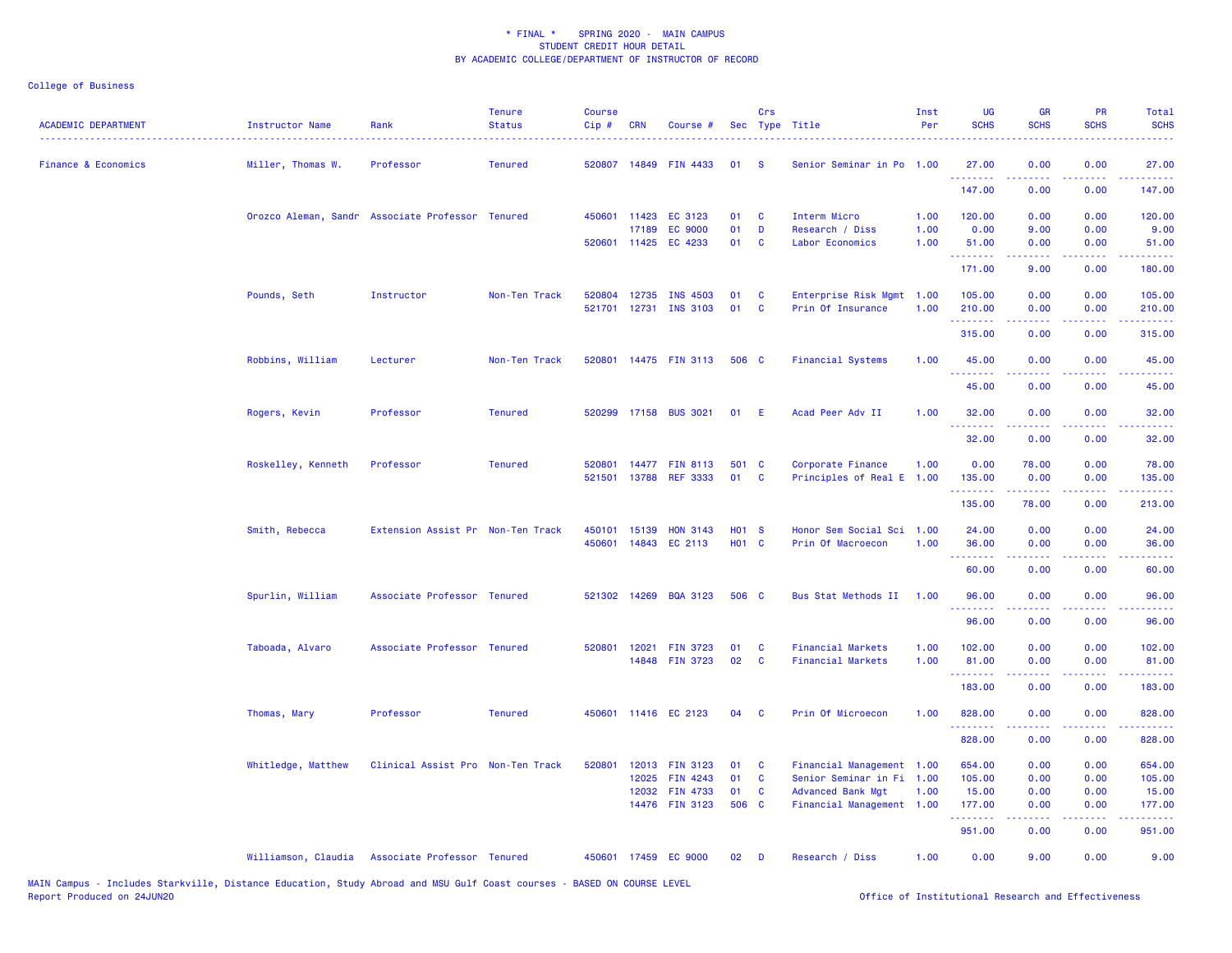| <b>ACADEMIC DEPARTMENT</b>            | <b>Instructor Name</b> | Rank                                            | <b>Tenure</b><br><b>Status</b> | <b>Course</b><br>$Cip$ # | <b>CRN</b> | Course #              |      | Crs          | Sec Type Title            | Inst<br><b>Per</b> | <b>UG</b><br><b>SCHS</b> | <b>GR</b><br><b>SCHS</b> | <b>PR</b><br><b>SCHS</b> | Total<br><b>SCHS</b> |
|---------------------------------------|------------------------|-------------------------------------------------|--------------------------------|--------------------------|------------|-----------------------|------|--------------|---------------------------|--------------------|--------------------------|--------------------------|--------------------------|----------------------|
| <b>Finance &amp; Economics</b>        |                        | Williamson, Claudia Associate Professor Tenured |                                |                          |            | 450604 14844 EC 4303  | 01 C |              | Internat Econ Devlop 1.00 |                    | 66.00                    | 0.00                     | 0.00                     | 66.00                |
|                                       |                        |                                                 |                                |                          |            |                       |      |              |                           |                    | 66.00                    | 9.00                     | 0.00                     | 75.00                |
|                                       | Wiseman, Travis        | Clinical Assist Pro Non-Ten Track               |                                | 450601                   |            | 11428 EC 6323         | 01 C |              | International Econom 1.00 |                    | 0.00                     | 3.00                     | 0.00                     | 3.00                 |
|                                       |                        |                                                 |                                |                          |            | 17005 EC 4000         | 01   | $\mathbf{I}$ | Directed Indiv Study 1.00 |                    | 3.00                     | 0.00                     | 0.00                     | 3.00                 |
|                                       |                        |                                                 |                                |                          |            | 17112 EC 4990         | 01 A |              | Special Topic In EC       | 1.00               | 18.00                    | 0.00                     | 0.00                     | 18.00                |
|                                       |                        |                                                 |                                | 450605                   |            | 11426 EC 4323         | 01   | $\mathbf{C}$ | International Econom      | 1.00               | 111.00                   | 0.00                     | 0.00                     | 111.00               |
|                                       |                        |                                                 |                                | 521101                   | 12665      | <b>IB 3900</b>        | 01   | - E          | IB Intern Work            | 1.00               | 2.00                     | 0.00                     | 0.00                     | 2.00                 |
|                                       |                        |                                                 |                                |                          | 12667      | IB 4903               | 01   | - E          | IB Intern Academics       | 1.00               | 9.00                     | 0.00                     | 0.00                     | 9.00                 |
|                                       |                        |                                                 |                                |                          |            |                       |      |              |                           |                    | 143.00                   | 3.00                     | 0.00                     | 146.00               |
|                                       | Xiong, Haoyang         | Grad Teach Assist                               | Non-Ten Track                  |                          |            | 520806 12034 FIN 4923 | 01 C |              | International Fin Mg 1.00 |                    | 150.00                   | 0.00                     | 0.00                     | 150.00               |
|                                       |                        |                                                 |                                |                          |            |                       |      |              |                           |                    | 150,00                   | 0.00                     | 0.00                     | 150.00               |
| ===================================== |                        |                                                 |                                |                          |            |                       |      |              |                           |                    | ========                 |                          |                          | =========            |
| <b>Finance &amp; Economics</b>        |                        |                                                 |                                |                          |            |                       |      |              |                           |                    | 8407.00                  | 273,00                   | 0.00                     | 8680,00              |
| ===================================== |                        |                                                 |                                |                          |            |                       |      |              |                           |                    | ========                 | ========                 | ---------                | ==========           |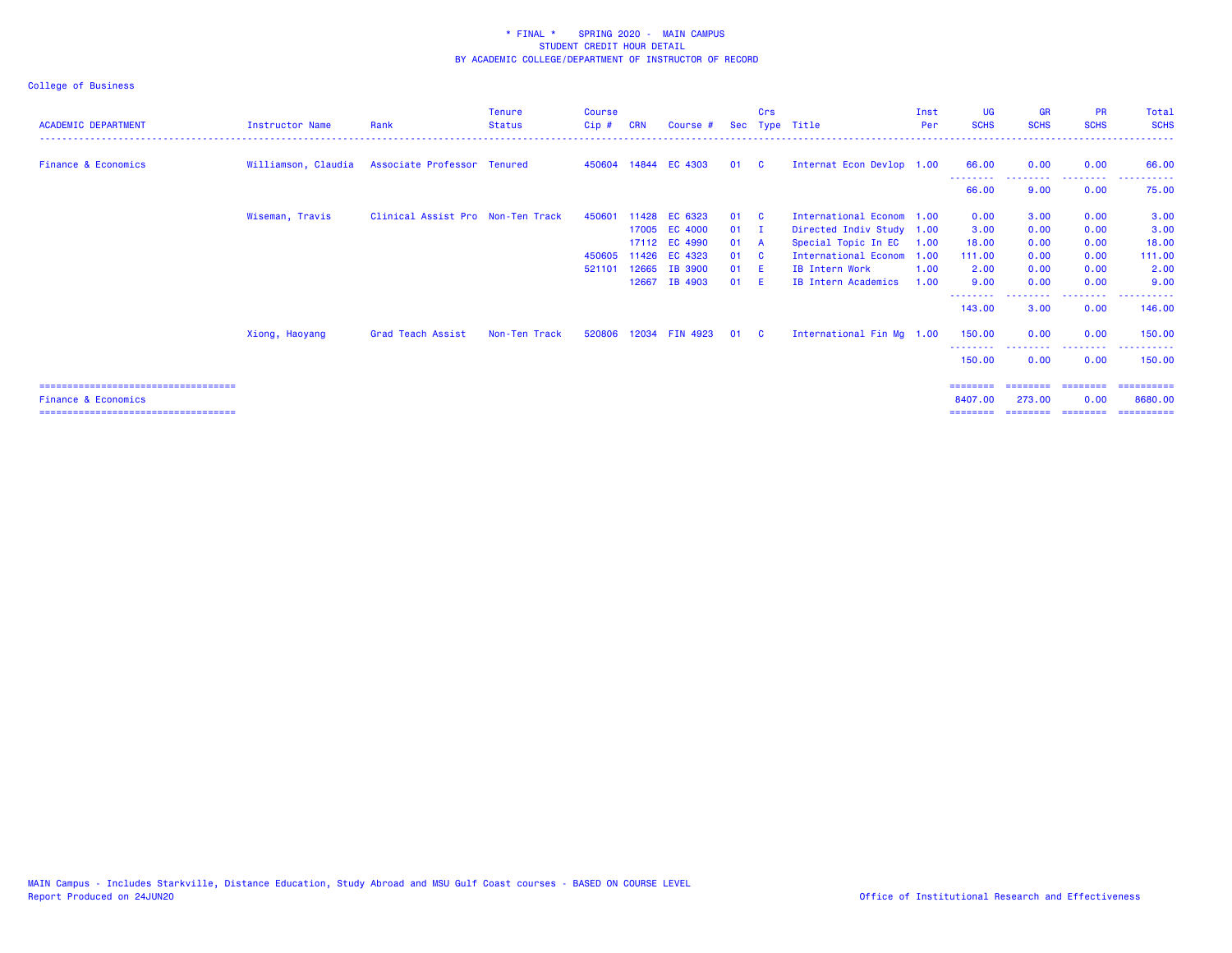| <b>ACADEMIC DEPARTMENT</b>       | Instructor Name    | Rank                          | <b>Tenure</b><br><b>Status</b> | Course<br>Cip# | <b>CRN</b>     | Course #        |             | Crs          | Sec Type Title            | Inst<br>Per | UG<br><b>SCHS</b>                                                                                                                                                                                                                                                                                                                                                                                                                                                                                | <b>GR</b><br><b>SCHS</b> | PR<br><b>SCHS</b>              | Total<br><b>SCHS</b>                                                                                                                                           |
|----------------------------------|--------------------|-------------------------------|--------------------------------|----------------|----------------|-----------------|-------------|--------------|---------------------------|-------------|--------------------------------------------------------------------------------------------------------------------------------------------------------------------------------------------------------------------------------------------------------------------------------------------------------------------------------------------------------------------------------------------------------------------------------------------------------------------------------------------------|--------------------------|--------------------------------|----------------------------------------------------------------------------------------------------------------------------------------------------------------|
| Management & Information Systems | Abbasi, Fahimeh    | Lecturer                      | Non-Ten Track                  | 520201         | 13037          | <b>MGT 3823</b> | 01          | - C          | Responsible Leadersh      | 1.00        | 189.00                                                                                                                                                                                                                                                                                                                                                                                                                                                                                           | 0.00                     | 0.00                           | 189.00                                                                                                                                                         |
|                                  |                    |                               |                                | 521101         | 13041          | <b>MGT 4613</b> | 01          | C            | Cross-Cultural Mgt        | 1.00        | 114.00<br>.                                                                                                                                                                                                                                                                                                                                                                                                                                                                                      | 0.00<br>.                | 0.00<br>.                      | 114.00<br>.                                                                                                                                                    |
|                                  |                    |                               |                                |                |                |                 |             |              |                           |             | 303.00                                                                                                                                                                                                                                                                                                                                                                                                                                                                                           | 0.00                     | 0.00                           | 303.00                                                                                                                                                         |
|                                  | Barnett, Timothy   | Lecturer                      | Non-Ten Track                  | 520201         | 14655          | <b>MGT 3823</b> | 506 C       |              | Responsible Leadersh      | 1.00        | 99.00                                                                                                                                                                                                                                                                                                                                                                                                                                                                                            | 0.00                     | 0.00                           | 99.00                                                                                                                                                          |
|                                  |                    |                               |                                | 521001         | 14654          | <b>MGT 3513</b> | 506 C       |              | Intro Human Res Mgt       | 1.00        | 99.00<br>222222                                                                                                                                                                                                                                                                                                                                                                                                                                                                                  | 0.00<br>.                | 0.00<br>$\omega$ is a $\omega$ | 99.00<br>المتمامين                                                                                                                                             |
|                                  |                    |                               |                                |                |                |                 |             |              |                           |             | 198.00                                                                                                                                                                                                                                                                                                                                                                                                                                                                                           | 0.00                     | 0.00                           | 198.00                                                                                                                                                         |
|                                  | Bogue, Patty       | Instructor                    | Non-Ten Track                  | 520201         | 13017          | <b>MGT 3213</b> | 01          | C            | Org Communications        | 1.00        | 195.00                                                                                                                                                                                                                                                                                                                                                                                                                                                                                           | 0.00                     | 0.00                           | 195.00                                                                                                                                                         |
|                                  |                    |                               |                                |                | 13018          | <b>MGT 3213</b> | 02          | C            | Org Communications        | 1.00        | 195.00                                                                                                                                                                                                                                                                                                                                                                                                                                                                                           | 0.00                     | 0.00                           | 195.00                                                                                                                                                         |
|                                  |                    |                               |                                |                | 13019<br>14653 | <b>MGT 3213</b> | 03<br>536 C | C            | Org Communications        | 1.00        | 192.00                                                                                                                                                                                                                                                                                                                                                                                                                                                                                           | 0.00                     | 0.00<br>0.00                   | 192.00                                                                                                                                                         |
|                                  |                    |                               |                                |                |                | MGT 3213        |             |              | Org Communications        | 1.00        | 126.00<br>$\begin{array}{cccccccccc} \multicolumn{2}{c}{} & \multicolumn{2}{c}{} & \multicolumn{2}{c}{} & \multicolumn{2}{c}{} & \multicolumn{2}{c}{} & \multicolumn{2}{c}{} & \multicolumn{2}{c}{} & \multicolumn{2}{c}{} & \multicolumn{2}{c}{} & \multicolumn{2}{c}{} & \multicolumn{2}{c}{} & \multicolumn{2}{c}{} & \multicolumn{2}{c}{} & \multicolumn{2}{c}{} & \multicolumn{2}{c}{} & \multicolumn{2}{c}{} & \multicolumn{2}{c}{} & \multicolumn{2}{c}{} & \multicolumn{2}{c}{} & \mult$ | 0.00<br>.                | د د د د .                      | 126.00<br>$\frac{1}{2} \left( \frac{1}{2} \right) \left( \frac{1}{2} \right) \left( \frac{1}{2} \right) \left( \frac{1}{2} \right) \left( \frac{1}{2} \right)$ |
|                                  |                    |                               |                                |                |                |                 |             |              |                           |             | 708.00                                                                                                                                                                                                                                                                                                                                                                                                                                                                                           | 0.00                     | 0.00                           | 708.00                                                                                                                                                         |
|                                  | Canfield, Stephen  | Instructor                    | Non-Ten Track                  | 110201         | 10641          | <b>BIS 1523</b> | 01          | C            | Web Development I         | 1.00        | 123.00                                                                                                                                                                                                                                                                                                                                                                                                                                                                                           | 0.00                     | 0.00                           | 123.00                                                                                                                                                         |
|                                  |                    |                               |                                |                | 10642          | <b>BIS 1523</b> | 02          | $\mathbf{C}$ | Web Development I         | 1.00        | 132.00                                                                                                                                                                                                                                                                                                                                                                                                                                                                                           | 0.00                     | 0.00                           | 132.00                                                                                                                                                         |
|                                  |                    |                               |                                |                | 10643          | <b>BIS 2523</b> | 01          | C            | Web Development II        | 1.00        | 132.00                                                                                                                                                                                                                                                                                                                                                                                                                                                                                           | 0.00                     | 0.00                           | 132.00                                                                                                                                                         |
|                                  |                    |                               |                                | 521201         | 10649          | <b>BIS 4513</b> | 01          | C            | Microcomputers/Netwo      | 1.00        | 75.00<br>.                                                                                                                                                                                                                                                                                                                                                                                                                                                                                       | 0.00<br>.                | 0.00<br>ت با با با             | 75.00<br>222223                                                                                                                                                |
|                                  |                    |                               |                                |                |                |                 |             |              |                           |             | 462.00                                                                                                                                                                                                                                                                                                                                                                                                                                                                                           | 0.00                     | 0.00                           | 462.00                                                                                                                                                         |
|                                  | Chrisman, James    | Professor                     | <b>Tenured</b>                 | 520201         | 13044          | <b>MGT 8123</b> | 01          | C            | Strategic Bus Consul      | 1.00        | 0.00                                                                                                                                                                                                                                                                                                                                                                                                                                                                                             | 66.00                    | 0.00                           | 66.00                                                                                                                                                          |
|                                  |                    |                               |                                | 521302         | 16756          | <b>MGT 9000</b> | 02          | D            | Research / Diss           | 1.00        | 0.00<br>.                                                                                                                                                                                                                                                                                                                                                                                                                                                                                        | 1.00                     | 0.00                           | 1.00                                                                                                                                                           |
|                                  |                    |                               |                                |                |                |                 |             |              |                           |             | 0.00                                                                                                                                                                                                                                                                                                                                                                                                                                                                                             | 67.00                    | 0.00                           | 67.00                                                                                                                                                          |
|                                  | Hammond, Nathaniel | Grad Teach Assist             | Non-Ten Track                  | 520201         | 13023          | MGT 3213        | 07          | C            | Org Communications        | 1.00        | 141.00                                                                                                                                                                                                                                                                                                                                                                                                                                                                                           | 0.00                     | 0.00                           | 141.00                                                                                                                                                         |
|                                  |                    |                               |                                |                |                | 13038 MGT 4153  | 01          | C            | Management Seminar        | 0.50        | 69.00                                                                                                                                                                                                                                                                                                                                                                                                                                                                                            | 0.00                     | 0.00                           | 69.00                                                                                                                                                          |
|                                  |                    |                               |                                |                |                |                 |             |              |                           |             | <u>.</u><br>210.00                                                                                                                                                                                                                                                                                                                                                                                                                                                                               | <u>.</u><br>0.00         | .<br>0.00                      | .<br>210.00                                                                                                                                                    |
|                                  | Jones, Gabrielle   | Non-Faculty                   | Not Applicable                 | 521201         |                | 14258 BIS 3233  | 506 C       |              | Management Informati 1.00 |             | 135.00                                                                                                                                                                                                                                                                                                                                                                                                                                                                                           | 0.00                     | 0.00<br><b>.</b>               | 135.00<br>.                                                                                                                                                    |
|                                  |                    |                               |                                |                |                |                 |             |              |                           |             | $\frac{1}{2} \left( \frac{1}{2} \right) \left( \frac{1}{2} \right) \left( \frac{1}{2} \right) \left( \frac{1}{2} \right) \left( \frac{1}{2} \right) \left( \frac{1}{2} \right)$<br>135.00                                                                                                                                                                                                                                                                                                        | 0.00                     | 0.00                           | 135.00                                                                                                                                                         |
|                                  | Kang, Dae Youp     | Assistant Professor Ten Track |                                | 521201         |                | 10646 BIS 3523  | 01          | <b>C</b>     | Advanced Languages        | 1.00        | 81.00                                                                                                                                                                                                                                                                                                                                                                                                                                                                                            | 0.00                     | 0.00                           | 81.00                                                                                                                                                          |
|                                  |                    |                               |                                |                |                |                 |             |              |                           |             | .<br>81.00                                                                                                                                                                                                                                                                                                                                                                                                                                                                                       | 0.00                     | $- - - -$<br>0.00              | .<br>81.00                                                                                                                                                     |
|                                  | Kim, Tae Woo       | Grad Teach Assist             | Non-Ten Track                  | 520201         | 13038          | <b>MGT 4153</b> | 01          | C            | Management Seminar        | 0.50        | 69.00                                                                                                                                                                                                                                                                                                                                                                                                                                                                                            | 0.00                     | 0.00                           | 69.00                                                                                                                                                          |
|                                  |                    |                               |                                |                |                |                 |             |              |                           |             | <b></b><br>69.00                                                                                                                                                                                                                                                                                                                                                                                                                                                                                 | 0.00                     | 0.00                           | 69.00                                                                                                                                                          |
|                                  | Long, Rebecca      | Professor                     | <b>Tenured</b>                 | 520201         | 14864          | <b>MGT 8103</b> | 501 C       |              | Strategic Entreprene 1.00 |             | 0.00                                                                                                                                                                                                                                                                                                                                                                                                                                                                                             | 48.00                    | 0.00                           | 48.00                                                                                                                                                          |
|                                  |                    |                               |                                | 520701         | 13029          | <b>MGT 3333</b> | 01          | $\mathbf{C}$ | Field Study In Entre      | 1.00        | 48.00                                                                                                                                                                                                                                                                                                                                                                                                                                                                                            | 0.00                     | 0.00                           | 48.00                                                                                                                                                          |
|                                  |                    |                               |                                | 521302         | 17462          | <b>MGT 9000</b> | 04          | D            | Research / Diss           | 1.00        | 0.00<br>.                                                                                                                                                                                                                                                                                                                                                                                                                                                                                        | 9.00<br>.                | 0.00<br>د د د د                | 9.00                                                                                                                                                           |
|                                  |                    |                               |                                |                |                |                 |             |              |                           |             | 48.00                                                                                                                                                                                                                                                                                                                                                                                                                                                                                            | 57.00                    | 0.00                           | 105.00                                                                                                                                                         |
|                                  | Marett, Emily      | Instructor                    | Non-Ten Track                  | 520201         | 14652          | <b>MGT 3213</b> | 506 C       |              | Org Communications        | 1.00        | 138.00                                                                                                                                                                                                                                                                                                                                                                                                                                                                                           | 0.00                     | 0.00                           | 138.00                                                                                                                                                         |
|                                  |                    |                               |                                | 521001         | 13030          | <b>MGT 3513</b> | 01          | <b>C</b>     | Intro Human Res Mgt       | 1.00        | 192.00                                                                                                                                                                                                                                                                                                                                                                                                                                                                                           | 0.00                     | 0.00                           | 192.00                                                                                                                                                         |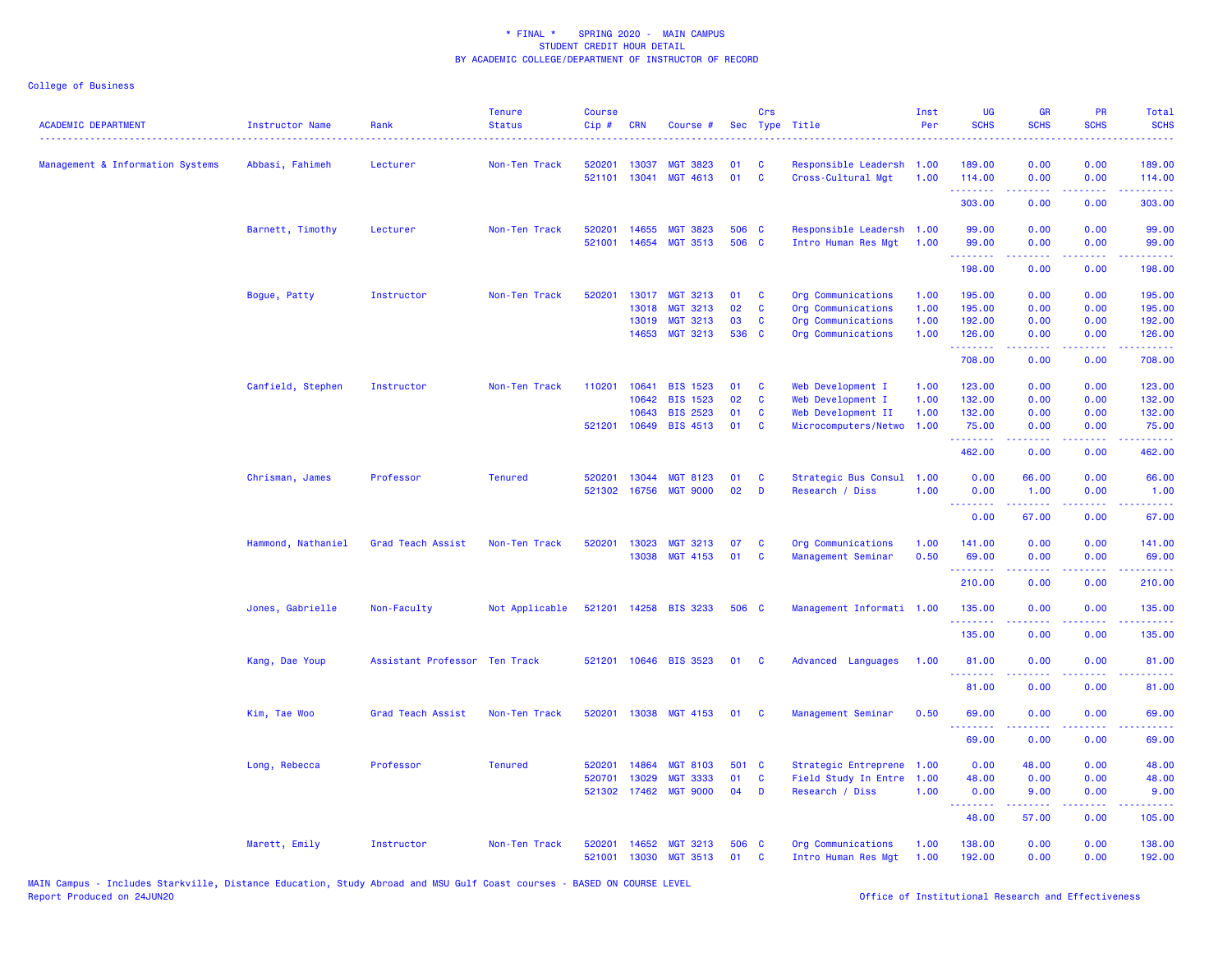| <b>ACADEMIC DEPARTMENT</b><br>------------------------------------ | Instructor Name   | Rank                                               | <b>Tenure</b><br><b>Status</b> | <b>Course</b><br>Cip# | <b>CRN</b>   | Course #              |           | Crs                     | Sec Type Title                     | Inst<br>Per | <b>UG</b><br><b>SCHS</b> | <b>GR</b><br><b>SCHS</b>                                                                                                                                     | PR<br><b>SCHS</b> | Total<br><b>SCHS</b>                        |
|--------------------------------------------------------------------|-------------------|----------------------------------------------------|--------------------------------|-----------------------|--------------|-----------------------|-----------|-------------------------|------------------------------------|-------------|--------------------------|--------------------------------------------------------------------------------------------------------------------------------------------------------------|-------------------|---------------------------------------------|
| Management & Information Systems                                   | Marett, Emily     | Instructor                                         | Non-Ten Track                  | 521001                | 13031        | <b>MGT 3513</b>       | 02        | <b>C</b>                | Intro Human Res Mgt                | 1.00        | 138.00                   | 0.00                                                                                                                                                         | 0.00              | 138.00                                      |
|                                                                    |                   |                                                    |                                |                       | 13039        | <b>MGT 4533</b>       | 01        | $\mathbf{C}$            | <b>Advanced Hrm</b>                | 1.00        | 150.00<br>.              | 0.00<br>$\frac{1}{2} \left( \frac{1}{2} \right) \left( \frac{1}{2} \right) \left( \frac{1}{2} \right) \left( \frac{1}{2} \right) \left( \frac{1}{2} \right)$ | 0.00<br>.         | 150.00<br>.                                 |
|                                                                    |                   |                                                    |                                |                       |              |                       |           |                         |                                    |             | 618.00                   | 0.00                                                                                                                                                         | 0.00              | 618.00                                      |
|                                                                    | Marett, Lawrence  | Associate Professor Tenured                        |                                | 111003                | 10648        | <b>BIS 4113</b>       | 01        | <b>C</b>                | BIS Security Managem 1.00          |             | 102.00                   | 0.00                                                                                                                                                         | 0.00              | 102.00                                      |
|                                                                    |                   |                                                    |                                | 521201                | 10652        | <b>BIS 6113</b>       | 01        | $\mathbf{C}$            | BIS Security Managem 1.00          |             | 0.00                     | 6.00                                                                                                                                                         | 0.00              | 6.00                                        |
|                                                                    |                   |                                                    |                                |                       | 14259        | <b>BIS 6113</b>       | 501 C     |                         | BIS Security Managem 1.00          |             | 0.00                     | 12.00                                                                                                                                                        | 0.00              | 12.00                                       |
|                                                                    |                   |                                                    |                                |                       | 17589        | <b>BIS 7000</b>       | 03        | $\mathbf I$             | Directed Indiv Study 1.00          |             | 0.00<br>.                | 3.00                                                                                                                                                         | 0.00              | 3.00                                        |
|                                                                    |                   |                                                    |                                |                       |              |                       |           |                         |                                    |             | 102.00                   | 21.00                                                                                                                                                        | 0.00              | 123.00                                      |
|                                                                    | Markin, Erik      | Assistant Professor Ten Track                      |                                |                       | 520101 10681 | <b>BUS 4853</b>       | 03        | <b>C</b>                | <b>Business Policy</b>             | 1.00        | 177.00                   | 0.00                                                                                                                                                         | 0.00              | 177.00                                      |
|                                                                    |                   |                                                    |                                |                       | 10682        | <b>BUS 4853</b>       | 04        | <b>C</b>                | <b>Business Policy</b>             | 1.00        | 174,00<br>.              | 0.00                                                                                                                                                         | 0.00              | 174.00                                      |
|                                                                    |                   |                                                    |                                |                       |              |                       |           |                         |                                    |             | 351.00                   | 0.00                                                                                                                                                         | 0.00              | 351.00                                      |
|                                                                    | McCovery, Serena  | Non-Faculty                                        | Not Applicable                 | 521003                | 13819        | <b>SLCE 3412</b>      | $CO1$ $C$ |                         | Montgomery Ldshp Pro 0.99          |             | 87.12                    | 0.00                                                                                                                                                         | 0.00              | 87.12                                       |
|                                                                    |                   |                                                    |                                |                       |              | 13821 SLCE 4812 C01 C |           |                         | Montgomery Ldshp Pr 0.99           |             | 67.32                    | 0.00                                                                                                                                                         | 0.00              | 67.32                                       |
|                                                                    |                   |                                                    |                                |                       |              |                       |           |                         |                                    |             | .<br>154.44              | $\frac{1}{2} \left( \frac{1}{2} \right) \left( \frac{1}{2} \right) \left( \frac{1}{2} \right) \left( \frac{1}{2} \right) \left( \frac{1}{2} \right)$<br>0.00 | .<br>0.00         | <b><i><u><u>AAAAA</u></u></i></b><br>154.44 |
|                                                                    | McLarty, Benjamin | Assistant Professor Ten Track                      |                                | 520201                | 14862        | <b>MGT 3113</b>       | 01        | <b>C</b>                | Principles of<br><b>Manag</b> 1.00 |             | 750.00                   | 0.00                                                                                                                                                         | 0.00              | 750.00                                      |
|                                                                    |                   |                                                    |                                |                       | 14863        | <b>MGT 3113</b>       | 02        | $\mathbf{C}$            | Principles of Manag 1.00           |             | 747.00                   | 0.00                                                                                                                                                         | 0.00              | 747.00                                      |
|                                                                    |                   |                                                    |                                |                       |              |                       |           |                         |                                    |             | . <u>.</u> .<br>1497.00  | 0.00                                                                                                                                                         | 0.00              | 1497.00                                     |
|                                                                    | McNeil, Stacey    | Clinical Assist Pro Non-Ten Track                  |                                |                       |              | 520101 14272 BUS 4853 | 506 C     |                         | <b>Business Policy</b>             | 1.00        | 180.00                   | 0.00                                                                                                                                                         | 0.00              | 180.00                                      |
|                                                                    |                   |                                                    |                                |                       |              |                       |           |                         |                                    |             | .<br>180.00              | 0.00                                                                                                                                                         | 0.00              | 180.00                                      |
|                                                                    |                   |                                                    |                                |                       |              |                       |           |                         |                                    |             |                          |                                                                                                                                                              |                   |                                             |
|                                                                    |                   | Medina Craven, Miche Assistant Professor Ten Track |                                | 520201                | 13040        | MGT 4543              | 01        | C                       | <b>Compensation Mgt</b>            | 1.00        | 138.00                   | 0.00                                                                                                                                                         | 0.00              | 138.00                                      |
|                                                                    |                   |                                                    |                                | 521001                | 13032        | <b>MGT 3513</b>       | 03        | $\mathbf{C}$            | Intro Human Res Mgt                | 1.00        | 78.00<br>.               | 0.00                                                                                                                                                         | 0.00              | 78.00                                       |
|                                                                    |                   |                                                    |                                |                       |              |                       |           |                         |                                    |             | 216.00                   | 0.00                                                                                                                                                         | 0.00              | 216.00                                      |
|                                                                    | Miller, Andrew    | Grad Teach Assist                                  | Non-Ten Track                  |                       |              | 521201 10644 BIS 3233 | 01 C      |                         | Management Informati 1.00          |             | 624.00<br><u>.</u>       | 0.00                                                                                                                                                         | 0.00              | 624.00                                      |
|                                                                    |                   |                                                    |                                |                       |              |                       |           |                         |                                    |             | 624.00                   | 0.00                                                                                                                                                         | 0.00              | 624.00                                      |
|                                                                    | Oswald, Sharon    | Professor                                          | <b>Tenured</b>                 |                       |              | 520305 13013 MGT 1021 | 01        | $\mathbf{C}$            | Strategic Thinking                 | 0.50        | 13.50                    | 0.00                                                                                                                                                         | 0.00              | 13.50                                       |
|                                                                    |                   |                                                    |                                |                       |              |                       |           |                         |                                    |             | .<br>13.50               | 0.00                                                                                                                                                         | 0.00              | 13.50                                       |
|                                                                    | Otondo, Robert    | Associate Professor Tenured                        |                                |                       | 521201 10655 | <b>BIS 8413</b>       | 01        | $\overline{\mathbf{C}}$ | Data Analytics                     | 1.00        | 0.00                     | 15.00                                                                                                                                                        | 0.00              | 15.00                                       |
|                                                                    |                   |                                                    |                                |                       | 14262        | <b>BIS 8413</b>       | 501 C     |                         | Data Analytics                     | 1.00        | 0.00                     | 24.00                                                                                                                                                        | 0.00              | 24.00                                       |
|                                                                    |                   |                                                    |                                |                       |              | 17101 BIS 9000        | 03        | D                       | Research / Diss                    | 1.00        | 0.00                     | 3.00                                                                                                                                                         | 0.00              | 3.00                                        |
|                                                                    |                   |                                                    |                                |                       |              |                       |           |                         |                                    |             | 0.00                     | 42.00                                                                                                                                                        | 0.00              | 42.00                                       |
|                                                                    | Pervez, Adam      | Assistant Professor Non-Ten Track                  |                                |                       |              | 520201 15542 MGT 3113 | 506 C     |                         | Principles of Manag 1.00           |             | 150.00<br>. <u>.</u> .   | 0.00                                                                                                                                                         | 0.00              | 150.00                                      |
|                                                                    |                   |                                                    |                                |                       |              |                       |           |                         |                                    |             | 150.00                   | 0.00                                                                                                                                                         | 0.00              | 150.00                                      |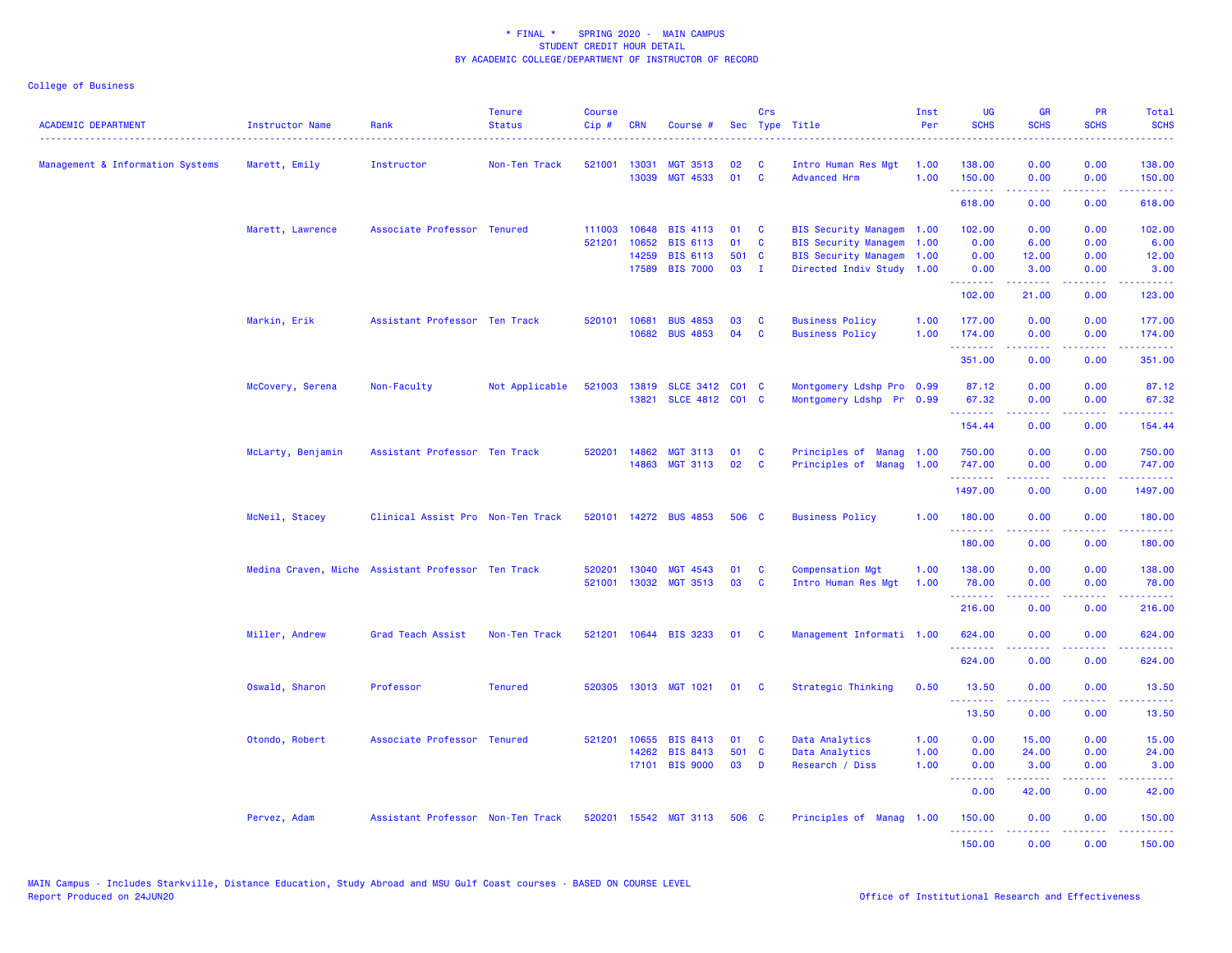| <b>ACADEMIC DEPARTMENT</b>       | <b>Instructor Name</b><br><u>.</u> | Rank                              | <b>Tenure</b><br><b>Status</b> | <b>Course</b><br>Cip# | <b>CRN</b>   | Course #              |       | Crs      | Sec Type Title            | Inst<br>Per | <b>UG</b><br><b>SCHS</b>                           | <b>GR</b><br><b>SCHS</b> | <b>PR</b><br><b>SCHS</b> | Total<br><b>SCHS</b>                                                                       |
|----------------------------------|------------------------------------|-----------------------------------|--------------------------------|-----------------------|--------------|-----------------------|-------|----------|---------------------------|-------------|----------------------------------------------------|--------------------------|--------------------------|--------------------------------------------------------------------------------------------|
| Management & Information Systems | Richardson, Jimmy                  | Lecturer                          | Non-Ten Track                  |                       | 521003 13035 | <b>MGT 3813</b>       | 01    | C        | Organizational Behav 1.00 |             | 195.00<br>.                                        | 0.00<br>.                | 0.00<br>$   -$           | 195.00<br><u>.</u>                                                                         |
|                                  |                                    |                                   |                                |                       |              |                       |       |          |                           |             | 195.00                                             | 0.00                     | 0.00                     | 195.00                                                                                     |
|                                  | Roberts, Renata                    | Instructor                        | Non-Ten Track                  | 520201                | 13020        | <b>MGT 3213</b>       | 04    | C        | Org Communications        | 1.00        | 189.00                                             | 0.00                     | 0.00                     | 189.00                                                                                     |
|                                  |                                    |                                   |                                |                       | 13021        | <b>MGT 3213</b>       | 05    | C        | Org Communications        | 1.00        | 192.00                                             | 0.00                     | 0.00                     | 192.00                                                                                     |
|                                  |                                    |                                   |                                |                       | 13022        | <b>MGT 3213</b>       | 06    | <b>C</b> | Org Communications        | 1.00        | 180.00                                             | 0.00                     | 0.00                     | 180.00                                                                                     |
|                                  |                                    |                                   |                                |                       |              | 521201 10645 BIS 3233 | 02    | C        | Management Informati 1.00 |             | 624.00<br>.                                        | 0.00<br>.                | 0.00<br>د د د د          | 624.00<br>.                                                                                |
|                                  |                                    |                                   |                                |                       |              |                       |       |          |                           |             | 1185.00                                            | 0.00                     | 0.00                     | 1185.00                                                                                    |
|                                  | Scott, Deborah                     | Non-Faculty                       | Not Applicable                 | 520899                | 12028        | <b>FIN 4323</b>       | 01    | C        | Entrepreneurial Fina 1.00 |             | 114.00                                             | 0.00                     | 0.00                     | 114.00                                                                                     |
|                                  |                                    |                                   |                                | 521302                | 15790        | <b>BQA 2001</b>       | 01    | C        | Business Informatics 1.00 |             | 18.00<br>.                                         | 0.00<br>.                | 0.00<br>.                | 18.00<br>والموالي الموالي                                                                  |
|                                  |                                    |                                   |                                |                       |              |                       |       |          |                           |             | 132.00                                             | 0.00                     | 0.00                     | 132.00                                                                                     |
|                                  | Sexton, Jennifer                   | Assistant Professor Ten Track     |                                | 520101                | 10679        | <b>BUS 4853</b>       | 01    | C        | <b>Business Policy</b>    | 1.00        | 174.00                                             | 0.00                     | 0.00                     | 174.00                                                                                     |
|                                  |                                    |                                   |                                |                       |              | 10680 BUS 4853        | 02    | C        | <b>Business Policy</b>    | 1.00        | 174.00<br><u>.</u>                                 | 0.00<br>.                | 0.00<br>.                | 174.00<br>2.2222                                                                           |
|                                  |                                    |                                   |                                |                       |              |                       |       |          |                           |             | 348.00                                             | 0.00                     | 0.00                     | 348.00                                                                                     |
|                                  | Sikolia, David                     | Clinical Assist Pro Non-Ten Track |                                | 521201                | 10638        | <b>BIS 1012</b>       | 01    | C        | Intro to Bus Info Sy 1.00 |             | 420.00                                             | 0.00                     | 0.00                     | 420.00                                                                                     |
|                                  |                                    |                                   |                                |                       | 10639        | <b>BIS 1012</b>       | 02    | <b>C</b> | Intro to Bus Info Sy 1.00 |             | 484.00                                             | 0.00                     | 0.00                     | 484.00                                                                                     |
|                                  |                                    |                                   |                                |                       |              | 14866 BIS 8213        | 501 C |          | Secure Sys Analysis       | 1.00        | 0.00<br>.                                          | 12.00<br>22222           | 0.00<br>د د د د          | 12.00<br>.                                                                                 |
|                                  |                                    |                                   |                                |                       |              |                       |       |          |                           |             | 904.00                                             | 12.00                    | 0.00                     | 916.00                                                                                     |
|                                  | Singh, Kulraj                      | Assistant Professor Ten Track     |                                |                       | 520101 10683 | <b>BUS 4853</b>       | 05    | C        | <b>Business Policy</b>    | 1.00        | 159.00                                             | 0.00                     | 0.00                     | 159.00                                                                                     |
|                                  |                                    |                                   |                                |                       | 10684        | <b>BUS 4853</b>       | 06    | C        | <b>Business Policy</b>    | 1.00        | 174.00<br>.                                        | 0.00<br>.                | 0.00<br>.                | 174.00<br>$\mathbf{1} \cdot \mathbf{1} \cdot \mathbf{1} \cdot \mathbf{1} \cdot \mathbf{1}$ |
|                                  |                                    |                                   |                                |                       |              |                       |       |          |                           |             | 333.00                                             | 0.00                     | 0.00                     | 333.00                                                                                     |
|                                  | Soleimanof, Sohrab                 | Assistant Professor Non-Ten Track |                                | 520701                | 13026        | <b>MGT 3323</b>       | 01    | C        | Entrepreneurship          | 1.00        | 102.00                                             | 0.00                     | 0.00                     | 102.00                                                                                     |
|                                  |                                    |                                   |                                |                       |              | 13027 MGT 3323        | 02    | C        | Entrepreneurship          | 1.00        | 99.00                                              | 0.00                     | 0.00                     | 99.00                                                                                      |
|                                  |                                    |                                   |                                |                       |              |                       |       |          |                           |             | .<br>201.00                                        | -----<br>0.00            | .<br>0.00                | والموالي الموالي<br>201.00                                                                 |
|                                  | Spencer, Barbara                   | Lecturer                          | Non-Ten Track                  | 520201                |              | 14657 MGT 8123        | 501 C |          | Strategic Bus Consul 1.00 |             | 0.00                                               | 99.00                    | 0.00                     | 99.00                                                                                      |
|                                  |                                    |                                   |                                |                       |              |                       |       |          |                           |             | <b></b>                                            | المستمالات               | .                        | .                                                                                          |
|                                  |                                    |                                   |                                |                       |              |                       |       |          |                           |             | 0.00                                               | 99.00                    | 0.00                     | 99.00                                                                                      |
|                                  | Tang, Zhenya                       | Grad Teach Assist                 | Non-Ten Track                  | 521201                |              | 10647 BIS 3753        | 01    | <b>C</b> | Business Database Sy 1.00 |             | 54.00                                              | 0.00                     | 0.00                     | 54.00                                                                                      |
|                                  |                                    |                                   |                                |                       |              |                       |       |          |                           |             | 54.00                                              | 0.00                     | 0.00                     | 54.00                                                                                      |
|                                  | Taylor, Dona                       | Non-Faculty                       | Not Applicable                 | 520201                | 13024        | <b>MGT 3213</b>       | 08    | C        | Org Communications        | 1.00        | 66.00<br><u> - - - - - - - -</u>                   | 0.00                     | 0.00                     | 66.00<br>.                                                                                 |
|                                  |                                    |                                   |                                |                       |              |                       |       |          |                           |             | 66.00                                              | 0.00                     | 0.00                     | 66.00                                                                                      |
|                                  | Templeton, Gary                    | Associate Professor Tenured       |                                | 521201                | 14260        | <b>BIS 8113</b>       | 501   | - C      | Mgt Info Tech & Sys       | 1.00        | 0.00                                               | 12.00                    | 0.00                     | 12.00                                                                                      |
|                                  |                                    |                                   |                                |                       | 16681        | <b>BIS 9000</b>       | 01    | D        | Research / Diss           | 1.00        | 0.00                                               | 15.00                    | 0.00                     | 15.00                                                                                      |
|                                  |                                    |                                   |                                |                       |              |                       |       |          |                           |             | <b><i><u><u> - - - - - - -</u></u></i></b><br>0.00 | .<br>27,00               | .<br>0.00                | .<br>27.00                                                                                 |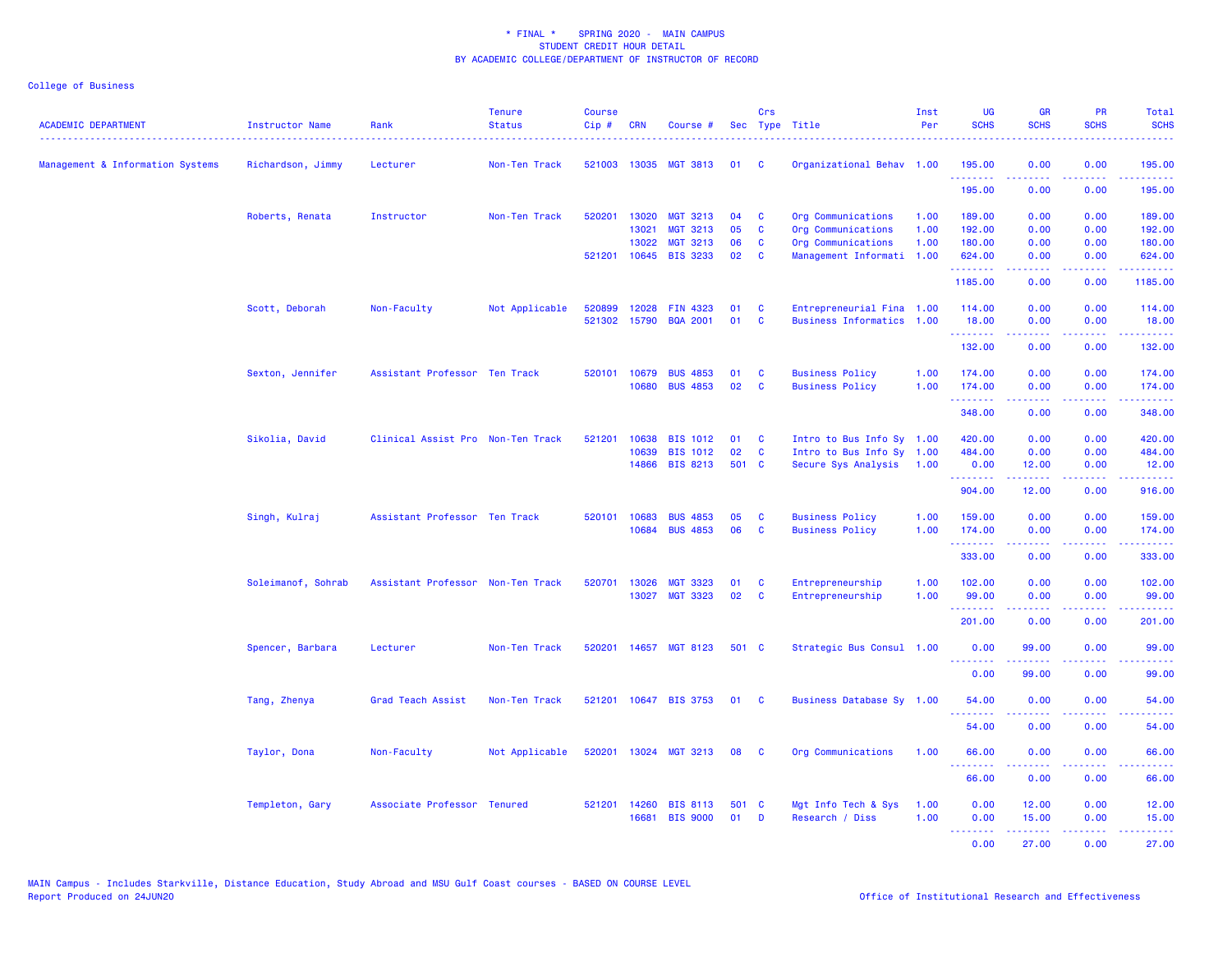| <b>ACADEMIC DEPARTMENT</b>                                                | Instructor Name    | Rank                        | <b>Tenure</b><br><b>Status</b> | <b>Course</b><br>Cip#  | <b>CRN</b> | <b>Course</b>                      | <b>Sec</b>   | Crs               | Type Title                            | Inst<br>Per  | <b>UG</b><br><b>SCHS</b>                                                                                                  | <b>GR</b><br><b>SCHS</b> | <b>PR</b><br><b>SCHS</b>                                                                                                                                     | Total<br><b>SCHS</b> |
|---------------------------------------------------------------------------|--------------------|-----------------------------|--------------------------------|------------------------|------------|------------------------------------|--------------|-------------------|---------------------------------------|--------------|---------------------------------------------------------------------------------------------------------------------------|--------------------------|--------------------------------------------------------------------------------------------------------------------------------------------------------------|----------------------|
|                                                                           |                    | Associate Professor Tenured |                                |                        |            |                                    |              |                   |                                       |              | $\frac{1}{2} \left( \frac{1}{2} \right) \left( \frac{1}{2} \right) \left( \frac{1}{2} \right) \left( \frac{1}{2} \right)$ | 12.00                    | 0.00                                                                                                                                                         | .                    |
| Management & Information Systems                                          | Templeton, Laura   |                             |                                | 521001 14870<br>521302 | 17251      | <b>MGT 9533</b><br><b>MGT 9000</b> | 01<br>03     | $\mathbf{s}$<br>D | Seminar In Hrm Lit<br>Research / Diss | 1.00<br>1.00 | 0.00<br>0.00                                                                                                              | 12.00                    | 0.00                                                                                                                                                         | 12.00<br>12.00       |
|                                                                           |                    |                             |                                |                        |            |                                    |              |                   |                                       |              | .<br>0.00                                                                                                                 | -----<br>24.00           | 0.00                                                                                                                                                         | 24.00                |
|                                                                           | Vardaman, James    | Associate Professor Tenured |                                | 520201                 | 14656      | <b>MGT 8113</b>                    | 501 C        |                   | Leadership Skills                     | 1.00         | 0.00                                                                                                                      | 126.00                   | 0.00                                                                                                                                                         | 126.00               |
|                                                                           |                    |                             |                                | 521003                 | 14871      | <b>MGT 9813</b>                    | 01           | <b>S</b>          | Seminar In OB                         | 1.00         | 0.00                                                                                                                      | 12.00                    | 0.00                                                                                                                                                         | 12.00                |
|                                                                           |                    |                             |                                | 521302 16738           |            | <b>MGT 9000</b>                    | $01$ D       |                   | Research / Diss                       | 1.00         | 0.00                                                                                                                      | 3.00                     | 0.00                                                                                                                                                         | 3.00                 |
|                                                                           |                    |                             |                                |                        |            |                                    |              |                   |                                       |              | --------<br>0.00                                                                                                          | --------<br>141.00       | .<br>0.00                                                                                                                                                    | 141.00               |
|                                                                           | Warkentin, Merrill | Professor                   | <b>Tenured</b>                 | 521201                 | 14263      | <b>BIS 8753</b>                    | 501 C        |                   | Inf Sys Collabrtve P 1.00             |              | 0.00                                                                                                                      | 9.00                     | 0.00                                                                                                                                                         | 9.00                 |
|                                                                           |                    |                             |                                |                        | 14869      | <b>BIS 9613</b>                    | 01 C         |                   | Info Security Resear 1.00             |              | 0.00                                                                                                                      | 12.00                    | 0.00                                                                                                                                                         | 12.00                |
|                                                                           |                    |                             |                                |                        | 17022      | <b>BIS 9000</b>                    | $02$ D       |                   | Research / Diss                       | 1.00         | 0.00                                                                                                                      | 24.00                    | 0.00                                                                                                                                                         | 24.00                |
|                                                                           |                    |                             |                                |                        | 17023      | <b>BIS 7000</b>                    | $01$ I       |                   | Directed Indiv Study 1.00             |              | 0.00                                                                                                                      | 3.00                     | 0.00                                                                                                                                                         | 3.00                 |
|                                                                           |                    |                             |                                |                        | 17024      | <b>BIS 7000</b>                    | 02           | - 1               | Directed Indiv Study 1.00             |              | 0.00<br>.                                                                                                                 | 3.00<br>.                | 0.00<br>.                                                                                                                                                    | 3.00                 |
|                                                                           |                    |                             |                                |                        |            |                                    |              |                   |                                       |              | 0.00                                                                                                                      | 51.00                    | 0.00                                                                                                                                                         | 51.00                |
|                                                                           | Webber, Kanesha    | Non-Employee                | Not Applicable                 |                        |            | 280101 10397 AS 4023               | $01 \quad B$ |                   | NSE/Prep for Act Dut 1.00             |              | 33.00                                                                                                                     | 0.00                     | 0.00                                                                                                                                                         | 33.00                |
|                                                                           |                    |                             |                                |                        |            |                                    |              |                   |                                       |              | .<br>33.00                                                                                                                | .<br>0.00                | $\frac{1}{2} \left( \frac{1}{2} \right) \left( \frac{1}{2} \right) \left( \frac{1}{2} \right) \left( \frac{1}{2} \right) \left( \frac{1}{2} \right)$<br>0.00 | .<br>33.00           |
|                                                                           | Xu, Feng           | Grad Teach Assist           | Non-Ten Track                  |                        |            | 521201 10650 BIS 4753              | 01           | $\mathbf{C}$      | Struc Sys Analysis                    | 1.00         | 51.00                                                                                                                     | 0.00                     | 0.00                                                                                                                                                         | 51.00                |
|                                                                           |                    |                             |                                |                        |            |                                    |              |                   |                                       |              | .<br>51.00                                                                                                                | .<br>0.00                | .<br>0.00                                                                                                                                                    | .<br>51.00           |
|                                                                           | Xue, Botong        | Grad Teach Assist           | Non-Ten Track                  | 521201                 | 10651      | <b>BIS 4763</b>                    | 01           | <b>C</b>          | <b>BIS Senior Seminar</b>             | 1.00         | 81.00                                                                                                                     | 0.00                     | 0.00                                                                                                                                                         | 81.00                |
|                                                                           |                    |                             |                                |                        |            |                                    |              |                   |                                       |              | .<br>81.00                                                                                                                | 0.00                     | ----<br>0.00                                                                                                                                                 | 81.00                |
| =====================================<br>Management & Information Systems |                    |                             |                                |                        |            |                                    |              |                   |                                       |              | ========<br>9702.94                                                                                                       | ========<br>541.00       | ========<br>0.00                                                                                                                                             | 10243.94             |
| =====================================                                     |                    |                             |                                |                        |            |                                    |              |                   |                                       |              |                                                                                                                           |                          | -------- ------- -------                                                                                                                                     |                      |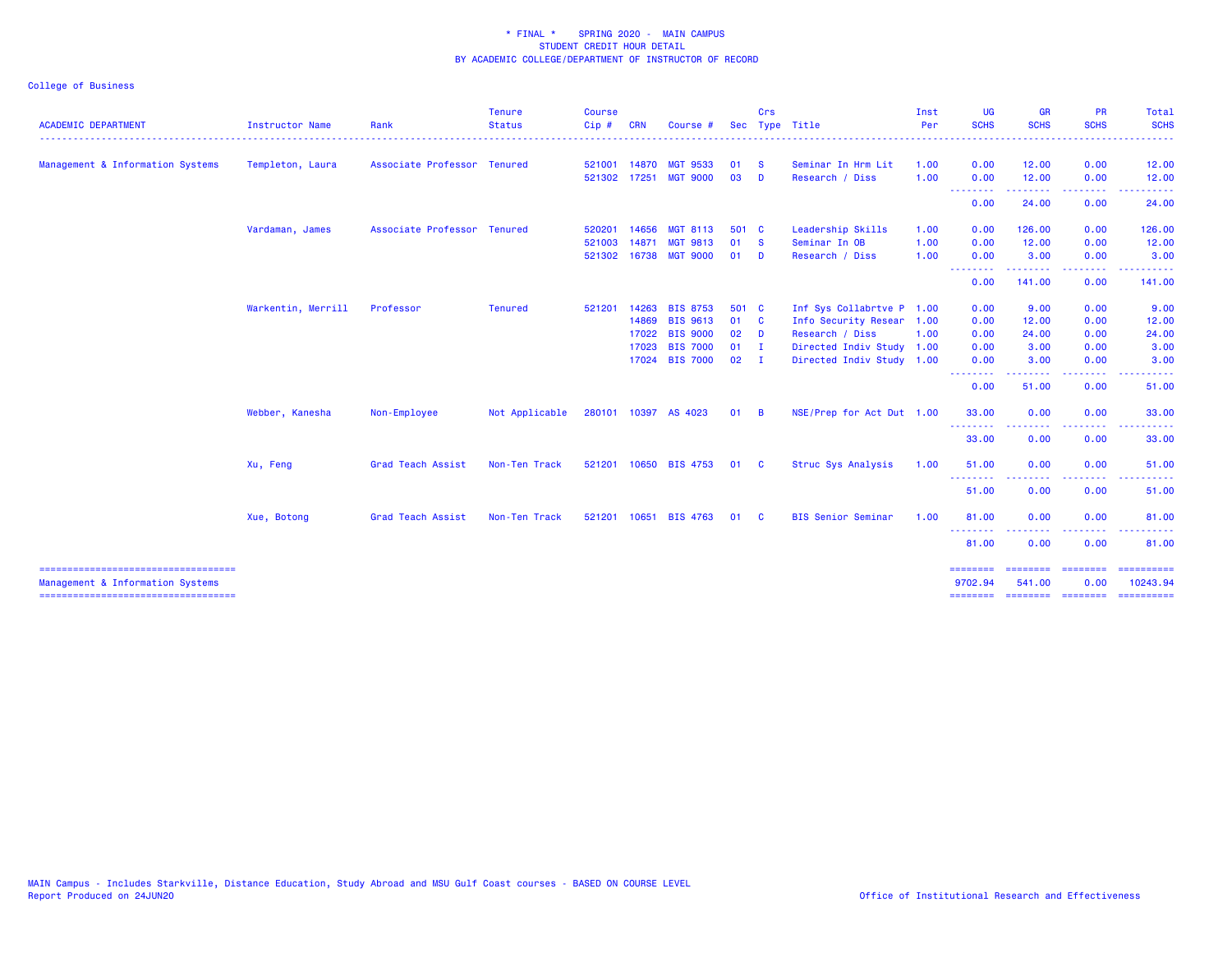| <b>ACADEMIC DEPARTMENT</b>                      | Instructor Name                | Rank                          | <b>Tenure</b><br><b>Status</b> | <b>Course</b><br>Cip# | <b>CRN</b>   | Course #        |       | Crs            | Sec Type Title              | Inst<br>Per | UG<br><b>SCHS</b>                 | <b>GR</b><br><b>SCHS</b> | PR<br><b>SCHS</b> | Total<br><b>SCHS</b>                                                                                                                                           |
|-------------------------------------------------|--------------------------------|-------------------------------|--------------------------------|-----------------------|--------------|-----------------|-------|----------------|-----------------------------|-------------|-----------------------------------|--------------------------|-------------------|----------------------------------------------------------------------------------------------------------------------------------------------------------------|
| Marketing, Quantitative Analysis & Adams, Frank |                                | Associate Professor Tenured   |                                | 521401                | 13063        | <b>MKT 4333</b> | 01    | C              | International Sup Ch 1.00   |             | 132.00                            | 0.00                     | 0.00              | 132.00                                                                                                                                                         |
|                                                 |                                |                               |                                |                       | 13074        | <b>MKT 4813</b> | 02    | C              | Marketing-Mgt               | 1.00        | 42.00                             | 0.00                     | 0.00              | 42.00                                                                                                                                                          |
|                                                 |                                |                               |                                |                       | 17004        | <b>MKT 4000</b> | 03    | $\mathbf{I}$   | Directed Indiv Study 1.00   |             | 3.00                              | 0.00                     | 0.00              | 3.00                                                                                                                                                           |
|                                                 |                                |                               |                                |                       | 17006        | <b>MKT 7000</b> | 01    | $\mathbf{I}$   | Directed Indiv Study 1.00   |             | 0.00                              | 3.00                     | 0.00              | 3.00                                                                                                                                                           |
|                                                 |                                |                               |                                |                       |              |                 |       |                |                             |             | <u> - - - - - - - -</u><br>177.00 | .<br>3.00                | .<br>0.00         | .<br>180.00                                                                                                                                                    |
|                                                 | Ballard, Iva                   | Instructor                    | Non-Ten Track                  | 520201                | 10673        | <b>BQA 4423</b> | 01    | C              | Business Decision An 1.00   |             | 15.00                             | 0.00                     | 0.00              | 15.00                                                                                                                                                          |
|                                                 |                                |                               |                                |                       | 10674        | <b>BQA 6423</b> | 01    | C              | <b>Business Decision An</b> | 1.00        | 0.00                              | 69.00                    | 0.00              | 69.00                                                                                                                                                          |
|                                                 |                                |                               |                                |                       | 14868        | <b>BQA 6423</b> | 501 C |                | <b>Business Decision An</b> | 1.00        | 0.00                              | 87.00                    | 0.00              | 87.00                                                                                                                                                          |
|                                                 |                                |                               |                                |                       | 521302 10670 | <b>BQA 3123</b> | 01    | C              | Bus Stat Methods II         | 1.00        | 555.00                            | 0.00                     | 0.00              | 555.00                                                                                                                                                         |
|                                                 |                                |                               |                                |                       | 10671        | <b>BQA 3123</b> | 02    | C              | Bus Stat Methods II         | 1.00        | 567.00<br><u>.</u>                | 0.00<br><u>.</u>         | 0.00<br>.         | 567.00<br>.                                                                                                                                                    |
|                                                 |                                |                               |                                |                       |              |                 |       |                |                             |             | 1137.00                           | 156.00                   | 0.00              | 1293.00                                                                                                                                                        |
|                                                 | Barney, Christian              | Grad Teach Assist             | Non-Ten Track                  |                       | 521803 13051 | <b>MKT 3213</b> | 01    | C              | Retailing                   | 1.00        | 105.00                            | 0.00                     | 0.00              | 105.00                                                                                                                                                         |
|                                                 |                                |                               |                                |                       | 13052        | <b>MKT 3213</b> | 02    | C              | Retailing                   | 1.00        | 180.00<br>.                       | 0.00<br>.                | 0.00<br>.         | 180.00<br>.                                                                                                                                                    |
|                                                 |                                |                               |                                |                       |              |                 |       |                |                             |             | 285.00                            | 0.00                     | 0.00              | 285.00                                                                                                                                                         |
|                                                 | Boone, Christopher             | Assistant Professor Ten Track |                                | 520203                | 14912        | <b>MKT 8213</b> | 501 C |                | Supply Chain Operati 1.00   |             | 0.00                              | 117.00                   | 0.00              | 117.00                                                                                                                                                         |
|                                                 |                                |                               |                                | 521403                |              | 14905 MKT 3323  | 01    | <b>C</b>       | International Logist 1.00   |             | 879.00<br><b></b>                 | 0.00<br><u>.</u>         | 0.00<br>د د د د   | 879.00<br>$\frac{1}{2} \left( \frac{1}{2} \right) \left( \frac{1}{2} \right) \left( \frac{1}{2} \right) \left( \frac{1}{2} \right) \left( \frac{1}{2} \right)$ |
|                                                 |                                |                               |                                |                       |              |                 |       |                |                             |             | 879.00                            | 117.00                   | 0.00              | 996.00                                                                                                                                                         |
|                                                 | Breazeale, Michael             | Associate Professor Tenured   |                                | 521401                | 13067        | <b>MKT 4423</b> | 01    | C              | Strategic Brand Mana        | 1.00        | 192.00                            | 0.00                     | 0.00              | 192.00                                                                                                                                                         |
|                                                 |                                |                               |                                |                       | 14910        | <b>MKT 4223</b> | 01    | $\mathbf{C}$   | Social Media Marketi        | 1.00        | 186.00                            | 0.00                     | 0.00              | 186.00                                                                                                                                                         |
|                                                 |                                |                               |                                |                       | 17034        | <b>MKT 4000</b> | 04    | $\mathbf{I}$   | Directed Indiv Study        | 1.00        | 3.00                              | 0.00                     | 0.00              | 3.00                                                                                                                                                           |
|                                                 |                                |                               |                                |                       | 17056        | <b>MKT 7000</b> | 02    | л.             | Directed Indiv Study        | 1.00        | 0.00                              | 3.00                     | 0.00              | 3.00                                                                                                                                                           |
|                                                 |                                |                               |                                |                       | 17156        | <b>MKT 9000</b> | 02    | D              | Research / Diss             | 1.00        | 0.00                              | 9.00                     | 0.00              | 9.00                                                                                                                                                           |
|                                                 |                                |                               |                                |                       | 17191        | <b>MKT 4420</b> | 01    | $\overline{A}$ | Travel Study I              | 0.50        | 24.00                             | 0.00                     | 0.00              | 24.00                                                                                                                                                          |
|                                                 |                                |                               |                                |                       | 17192        | <b>MKT 6420</b> | 01    | $\overline{A}$ | Travel Study I              | 0.50        | 0.00<br>.                         | 1.50                     | 0.00<br>والمحامر  | 1.50<br>.                                                                                                                                                      |
|                                                 |                                |                               |                                |                       |              |                 |       |                |                             |             | 405.00                            | 13.50                    | 0.00              | 418.50                                                                                                                                                         |
|                                                 | Brown, Haley-Lavell Instructor |                               | Non-Ten Track                  | 220207                | 10664        | <b>BL 4263</b>  | 01    | <b>C</b>       | Environmental Law           | 1.00        | 87.00                             | 0.00                     | 0.00              | 87.00                                                                                                                                                          |
|                                                 |                                |                               |                                | 229999                | 10666        | <b>BL 6263</b>  | 01    | C              | Environmental Law           | 1.00        | 0.00                              | 45.00                    | 0.00              | 45.00                                                                                                                                                          |
|                                                 |                                |                               |                                | 521501                | 10665        | <b>BL 4333</b>  | 01    | <b>C</b>       | Real Estate Law             | 1.00        | 81.00                             | 0.00                     | 0.00              | 81.00                                                                                                                                                          |
|                                                 |                                |                               |                                |                       | 10667        | <b>BL 6333</b>  | 01    | <b>C</b>       | Real Estate Law             | 1.00        | 0.00                              | 39.00                    | 0.00              | 39.00                                                                                                                                                          |
|                                                 |                                |                               |                                |                       | 14265        | <b>BL 4333</b>  | 501 C |                | Real Estate Law             | 1.00        | 72.00                             | 0.00                     | 0.00              | 72.00                                                                                                                                                          |
|                                                 |                                |                               |                                |                       |              | 14267 BL 6333   | 501 C |                | <b>Real Estate Law</b>      | 1.00        | 0.00<br><u> - - - - - - - -</u>   | 24.00<br><u>.</u>        | 0.00<br>.         | 24.00<br>.                                                                                                                                                     |
|                                                 |                                |                               |                                |                       |              |                 |       |                |                             |             | 240.00                            | 108.00                   | 0.00              | 348.00                                                                                                                                                         |
|                                                 | Collier, Joel                  | Professor                     | <b>Tenured</b>                 | 521401                | 14661        | <b>MKT 8153</b> | 511 C |                | Strategic Marketing         | 1.00        | 0.00                              | 78.00                    | 0.00              | 78.00                                                                                                                                                          |
|                                                 |                                |                               |                                |                       | 14909        | <b>MKT 8343</b> | 01    | <b>S</b>       | Sem Mkt-Price & Prod        | 1.00        | 0.00                              | 9.00                     | 0.00              | 9.00                                                                                                                                                           |
|                                                 |                                |                               |                                |                       |              | 17157 MKT 9000  | 03    | D              | Research / Diss             | 1.00        | 0.00<br><b></b>                   | 9.00<br><b>.</b>         | 0.00<br>.         | 9.00<br><u> - - - - - -</u>                                                                                                                                    |
|                                                 |                                |                               |                                |                       |              |                 |       |                |                             |             | 0.00                              | 96.00                    | 0.00              | 96.00                                                                                                                                                          |
|                                                 | Cook, Cecelia                  | Instructor                    | Non-Ten Track                  | 220205                | 10658        | <b>BL 2413</b>  | 01    | C              | Legal Envt Bus              | 1.00        | 591.00                            | 0.00                     | 0.00              | 591.00                                                                                                                                                         |
|                                                 |                                |                               |                                |                       | 10659        | <b>BL 2413</b>  | 02    | C              | Legal Envt Bus              | 1.00        | 588.00                            | 0.00                     | 0.00              | 588.00                                                                                                                                                         |
|                                                 |                                |                               |                                |                       | 10662        | <b>BL 3223</b>  | 01    | C              | Law Of Comm Trans           | 1.00        | 165.00                            | 0.00                     | 0.00              | 165.00                                                                                                                                                         |
|                                                 |                                |                               |                                |                       |              | 10663 BL 3223   | 02    | C              | Law Of Comm Trans           | 1.00        | 168.00                            | 0.00                     | 0.00              | 168.00                                                                                                                                                         |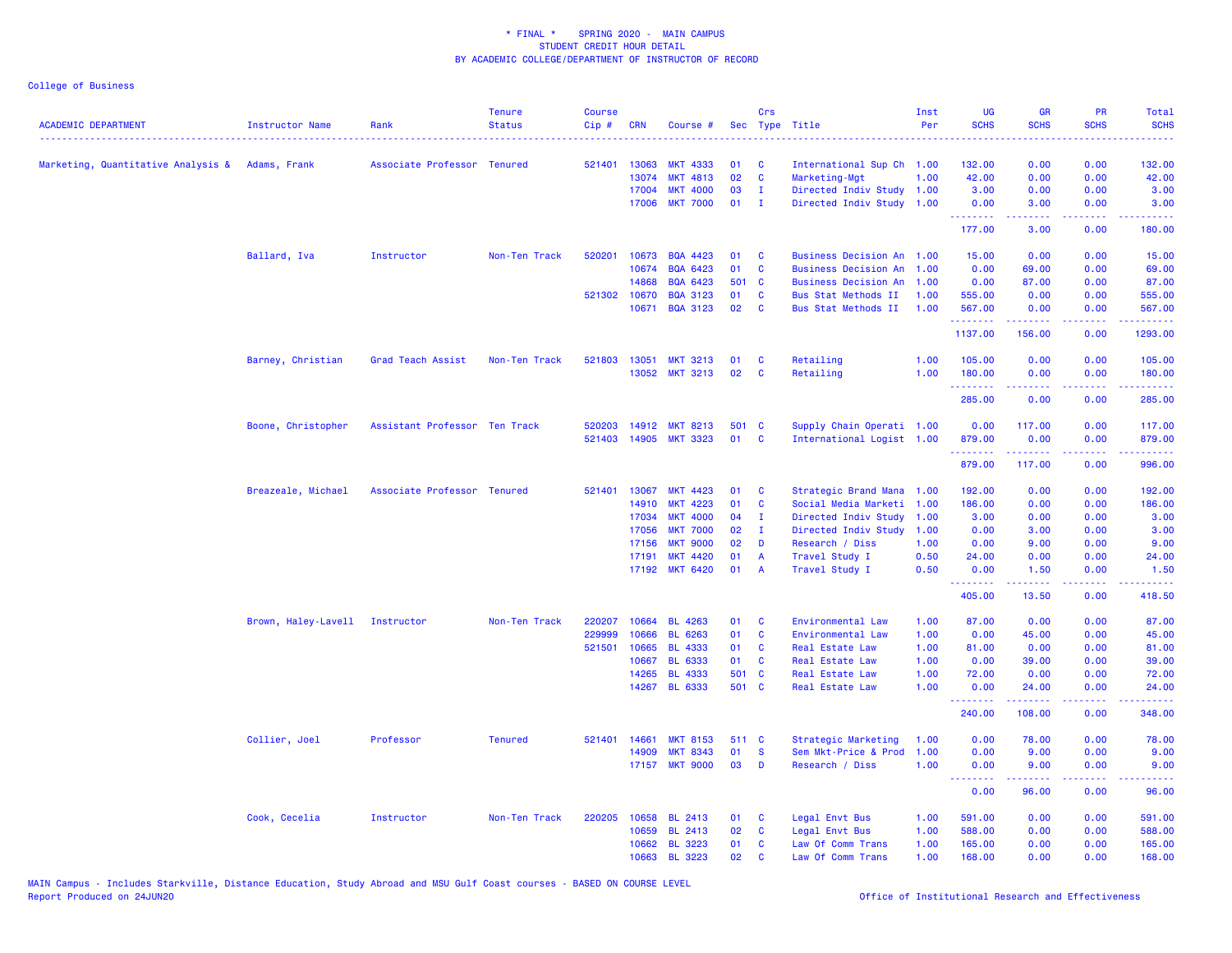| <b>ACADEMIC DEPARTMENT</b>                      | <b>Instructor Name</b> | Rank                          | <b>Tenure</b><br><b>Status</b> | <b>Course</b><br>Cip# | <b>CRN</b>   | Course #              |       | Crs          | Sec Type Title            | Inst<br>Per | UG<br><b>SCHS</b>                                            | <b>GR</b><br><b>SCHS</b>                                                                                                                                     | <b>PR</b><br><b>SCHS</b>                                                                                                          | Total<br><b>SCHS</b> |
|-------------------------------------------------|------------------------|-------------------------------|--------------------------------|-----------------------|--------------|-----------------------|-------|--------------|---------------------------|-------------|--------------------------------------------------------------|--------------------------------------------------------------------------------------------------------------------------------------------------------------|-----------------------------------------------------------------------------------------------------------------------------------|----------------------|
|                                                 |                        |                               |                                |                       |              |                       |       |              |                           |             |                                                              |                                                                                                                                                              |                                                                                                                                   |                      |
|                                                 |                        |                               |                                |                       |              |                       |       |              |                           |             | 1512.00                                                      | 0.00                                                                                                                                                         | 0.00                                                                                                                              | 1512.00              |
| Marketing, Quantitative Analysis & Dunlap, Kali |                        | Non-Faculty                   | Not Applicable                 |                       |              | 240102 14578 IDS 4111 | 501 C |              | Professional Seminar 1.00 |             | 17.00<br><u>.</u>                                            | 0.00<br><u>.</u>                                                                                                                                             | 0.00<br>$\frac{1}{2} \left( \frac{1}{2} \right) \left( \frac{1}{2} \right) \left( \frac{1}{2} \right) \left( \frac{1}{2} \right)$ | 17.00                |
|                                                 |                        |                               |                                |                       |              |                       |       |              |                           |             | 17.00                                                        | 0.00                                                                                                                                                         | 0.00                                                                                                                              | 17.00                |
|                                                 | Farmer, Robert         | Assistant Professor Ten Track |                                |                       | 521302 10675 | <b>BQA 9533</b>       | 01    | C            | Adv Stat Bus Dec          | 1.00        | 0.00                                                         | 15.00                                                                                                                                                        | 0.00                                                                                                                              | 15.00                |
|                                                 |                        |                               |                                | 521401                | 16571        | <b>MKT 4000</b>       | 02    | $\mathbf{I}$ | Directed Indiv Study      | 1.00        | 3.00                                                         | 0.00                                                                                                                                                         | 0.00                                                                                                                              | 3.00                 |
|                                                 |                        |                               |                                |                       | 521402 13068 | <b>MKT 4533</b>       | 01    | C            | Marketing Research        | 1.00        | 90.00<br><b></b>                                             | 0.00<br>$\frac{1}{2} \left( \frac{1}{2} \right) \left( \frac{1}{2} \right) \left( \frac{1}{2} \right) \left( \frac{1}{2} \right) \left( \frac{1}{2} \right)$ | 0.00<br>.                                                                                                                         | 90.00<br>.           |
|                                                 |                        |                               |                                |                       |              |                       |       |              |                           |             | 93.00                                                        | 15.00                                                                                                                                                        | 0.00                                                                                                                              | 108.00               |
|                                                 | France, Stephen        | Associate Professor Tenured   |                                |                       | 521402 13069 | <b>MKT 4533</b>       | 02    | <b>C</b>     | Marketing Research        | 1.00        | 87.00                                                        | 0.00                                                                                                                                                         | 0.00                                                                                                                              | 87.00                |
|                                                 |                        |                               |                                |                       | 13070        | <b>MKT 4533</b>       | 03    | $\mathbf c$  | Marketing Research        | 1.00        | 51.00<br>.                                                   | 0.00                                                                                                                                                         | 0.00                                                                                                                              | 51.00                |
|                                                 |                        |                               |                                |                       |              |                       |       |              |                           |             | 138.00                                                       | 0.00                                                                                                                                                         | 0.00                                                                                                                              | 138.00               |
|                                                 | Hancock, Tyler         | Grad Teach Assist             | Non-Ten Track                  | 521499                | 13071        | <b>MKT 4613</b>       | 01    | <b>C</b>     | Services Marketing        | 1.00        | 150.00                                                       | 0.00                                                                                                                                                         | 0.00                                                                                                                              | 150.00               |
|                                                 |                        |                               |                                | 521801                | 14911        | <b>MKT 4143</b>       | 01    | C            | Sales Management          | 1.00        | 168.00<br><b><i><u><u><b>A</b></u></u> A A A A A A A</i></b> | 0.00<br>.                                                                                                                                                    | 0.00<br>$\frac{1}{2} \left( \frac{1}{2} \right) \left( \frac{1}{2} \right) \left( \frac{1}{2} \right) \left( \frac{1}{2} \right)$ | 168.00<br>.          |
|                                                 |                        |                               |                                |                       |              |                       |       |              |                           |             | 318.00                                                       | 0.00                                                                                                                                                         | 0.00                                                                                                                              | 318.00               |
|                                                 | Hardman, Haley         | Grad Teach Assist             | Non-Ten Track                  |                       | 521401 13064 | <b>MKT 4413</b>       | 01    | <b>C</b>     | Consumer Behavior         | 1.00        | 558.00                                                       | 0.00                                                                                                                                                         | 0.00                                                                                                                              | 558.00               |
|                                                 |                        |                               |                                |                       |              |                       |       |              |                           |             | <u> 222222</u><br>558.00                                     | 0.00                                                                                                                                                         | 0.00                                                                                                                              | 558.00               |
|                                                 | Hawkins, Jonathan      | Non-Faculty                   | Not Applicable                 |                       |              | 240102 14580 IDS 4111 | 503 C |              | Professional Seminar      | 1.00        | 18.00                                                        | 0.00                                                                                                                                                         | 0.00                                                                                                                              | 18.00                |
|                                                 |                        |                               |                                |                       |              |                       |       |              |                           |             | .<br>18.00                                                   | $\frac{1}{2} \left( \frac{1}{2} \right) \left( \frac{1}{2} \right) \left( \frac{1}{2} \right) \left( \frac{1}{2} \right) \left( \frac{1}{2} \right)$<br>0.00 | .<br>0.00                                                                                                                         | .<br>18.00           |
|                                                 | Kazandjian, Brett      | Grad Teach Assist             | Non-Ten Track                  | 521403                | 13055        | <b>MKT 3933</b>       | 01    | - C          | International Mkt         | 1.00        | 135.00                                                       | 0.00                                                                                                                                                         | 0.00                                                                                                                              | 135.00               |
|                                                 |                        |                               |                                |                       |              |                       |       |              |                           |             | .<br>135.00                                                  | .<br>0.00                                                                                                                                                    | $\frac{1}{2}$<br>0.00                                                                                                             | .<br>135.00          |
|                                                 | Lueg, Jason            | Professor                     | <b>Tenured</b>                 | 521401                | 13073        | <b>MKT 4813</b>       | 01    | - C          | Marketing-Mgt             | 1.00        | 90.00                                                        | 0.00                                                                                                                                                         | 0.00                                                                                                                              | 90.00                |
|                                                 |                        |                               |                                |                       |              | 521801 13062 MKT 4313 | 01    | <b>C</b>     | Physical Distrib Mgt      | 1.00        | 120.00                                                       | 0.00                                                                                                                                                         | 0.00                                                                                                                              | 120.00               |
|                                                 |                        |                               |                                |                       |              |                       |       |              |                           |             | .<br>210.00                                                  | 0.00                                                                                                                                                         | .<br>0.00                                                                                                                         | .<br>210.00          |
|                                                 | Lueg, Nicole           | Professor                     | <b>Tenured</b>                 | 520299                | 16560        | <b>BUS 7000</b>       | 01    | $\mathbf{I}$ | Directed Indiv Study      | 1.00        | 0.00                                                         | 3.00                                                                                                                                                         | 0.00                                                                                                                              | 3.00                 |
|                                                 |                        |                               |                                |                       | 16561        | <b>BUS 7000</b>       | 02    | $\mathbf{I}$ | Directed Indiv Study      | 1.00        | 0.00                                                         | 3.00                                                                                                                                                         | 0.00                                                                                                                              | 3.00                 |
|                                                 |                        |                               |                                |                       | 16562        | <b>BUS 7000</b>       | 03    | $\mathbf I$  | Directed Indiv Study      | 1.00        | 0.00                                                         | 3.00                                                                                                                                                         | 0.00                                                                                                                              | 3.00                 |
|                                                 |                        |                               |                                |                       | 16563        | <b>BUS 7000</b>       | 04    | $\mathbf{I}$ | Directed Indiv Study 1.00 |             | 0.00<br><u>.</u>                                             | 3.00<br>$\frac{1}{2} \left( \frac{1}{2} \right) \left( \frac{1}{2} \right) \left( \frac{1}{2} \right) \left( \frac{1}{2} \right) \left( \frac{1}{2} \right)$ | 0.00<br>الداعات عا                                                                                                                | 3.00<br>الداعات عاد  |
|                                                 |                        |                               |                                |                       |              |                       |       |              |                           |             | 0.00                                                         | 12.00                                                                                                                                                        | 0.00                                                                                                                              | 12.00                |
|                                                 | Mallette, Stephanie    | Instructor                    | Non-Ten Track                  | 220205                | 10660        | <b>BL 2413</b>        | 03    | - C          | Legal Envt Bus            | 1.00        | 348.00                                                       | 0.00                                                                                                                                                         | 0.00                                                                                                                              | 348.00               |
|                                                 |                        |                               |                                |                       | 14264        | <b>BL 4243</b>        | 501 C |              | Entrepreneur Law          | 1.00        | 3.00                                                         | 0.00                                                                                                                                                         | 0.00                                                                                                                              | 3.00                 |
|                                                 |                        |                               |                                |                       | 14266        | <b>BL 6243</b>        | 501 C |              | Entrepreneur Law          | 1.00        | 0.00                                                         | 21.00                                                                                                                                                        | 0.00                                                                                                                              | 21.00                |
|                                                 |                        |                               |                                |                       |              | 14913 BL 2413         | 501 C |              | Legal Envt Bus            | 1.00        | 63.00                                                        | 0.00                                                                                                                                                         | 0.00                                                                                                                              | 63.00                |
|                                                 |                        |                               |                                | 229999                | 14268        | <b>BL 8113</b>        | 501   | - C          | Law Ethics Disp Res       | 1.00        | 0.00                                                         | 15.00                                                                                                                                                        | 0.00                                                                                                                              | 15.00                |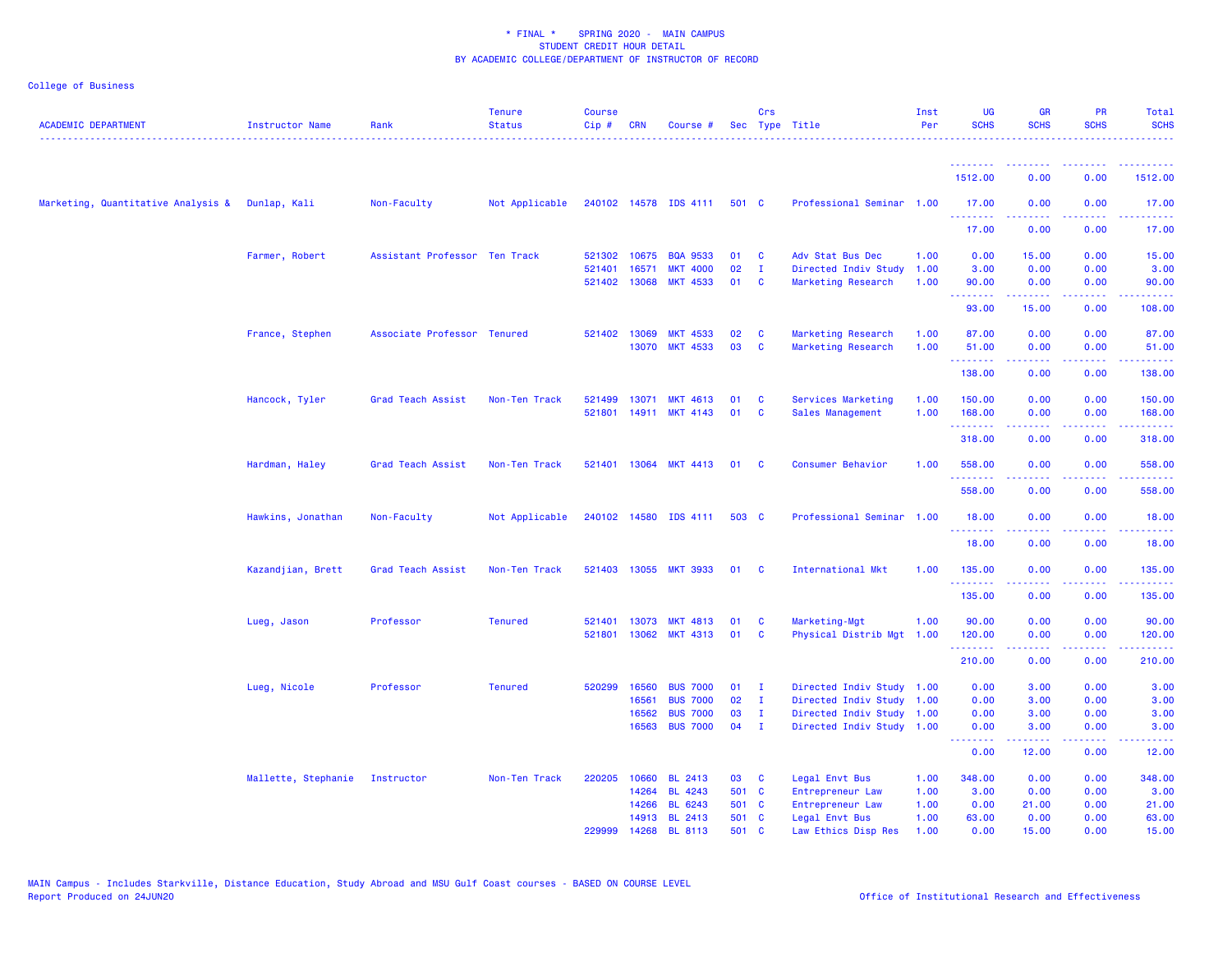| <b>ACADEMIC DEPARTMENT</b>                        | <b>Instructor Name</b> | Rank                | <b>Tenure</b><br><b>Status</b> | <b>Course</b><br>Cip# | <b>CRN</b>   | Course #              |       | Crs            | Sec Type Title            | Inst<br>Per | <b>UG</b><br><b>SCHS</b> | <b>GR</b><br><b>SCHS</b> | <b>PR</b><br><b>SCHS</b> | Total<br><b>SCHS</b><br>. <b>.</b>                                                                                                                             |
|---------------------------------------------------|------------------------|---------------------|--------------------------------|-----------------------|--------------|-----------------------|-------|----------------|---------------------------|-------------|--------------------------|--------------------------|--------------------------|----------------------------------------------------------------------------------------------------------------------------------------------------------------|
|                                                   |                        |                     |                                |                       |              |                       |       |                |                           |             | <u>.</u>                 |                          |                          |                                                                                                                                                                |
|                                                   |                        |                     |                                |                       |              |                       |       |                |                           |             | 414.00                   | 36.00                    | 0.00                     | 450.00                                                                                                                                                         |
| Marketing, Quantitative Analysis & Moore, Melissa |                        | Professor           | <b>Tenured</b>                 | 520305                |              | 13013 MGT 1021        | 01    | C              | Strategic Thinking        | 0.50        | 13.50                    | 0.00                     | 0.00                     | 13.50                                                                                                                                                          |
|                                                   |                        |                     |                                | 521401                |              | 13049 MKT 3013        | 01    | <b>C</b>       | Principles Of Mkt         | 1.00        | 1353.00<br>.             | 0.00                     | 0.00<br>والمالمات        | 1353.00<br>.                                                                                                                                                   |
|                                                   |                        |                     |                                |                       |              |                       |       |                |                           |             | 1366.50                  | 0.00                     | 0.00                     | 1366.50                                                                                                                                                        |
|                                                   | Moore, Robert          | Professor           | <b>Tenured</b>                 | 521401                | 13061        | <b>MKT 4213</b>       | 01    | <b>C</b>       | Internet Marketing        | 1.00        | 117.00                   | 0.00                     | 0.00                     | 117.00                                                                                                                                                         |
|                                                   |                        |                     |                                |                       | 14903        | <b>MKT 4213</b>       | 02    | C              | Internet Marketing        | 1.00        | 102.00                   | 0.00                     | 0.00                     | 102.00                                                                                                                                                         |
|                                                   |                        |                     |                                |                       | 14904        | <b>MKT 6213</b>       | 02    | C              | Internet Marketing        | 1.00        | 0.00                     | 6.00                     | 0.00                     | 6.00                                                                                                                                                           |
|                                                   |                        |                     |                                |                       | 17138        | <b>MKT 9000</b>       | 01    | D              | Research / Diss           | 1.00        | 0.00<br>.                | 9.00                     | 0.00                     | 9.00                                                                                                                                                           |
|                                                   |                        |                     |                                |                       |              |                       |       |                |                           |             | 219.00                   | 15.00                    | 0.00                     | 234.00                                                                                                                                                         |
|                                                   | Nambisan, Kavitha      | Grad Teach Assist   | Non-Ten Track                  |                       |              | 521403 14915 MKT 3323 | 506 C |                | International Logist 1.00 |             | 144.00<br>.              | 0.00                     | 0.00<br>.                | 144.00<br>.                                                                                                                                                    |
|                                                   |                        |                     |                                |                       |              |                       |       |                |                           |             | 144.00                   | 0.00                     | 0.00                     | 144.00                                                                                                                                                         |
|                                                   | Pompelia, Anthony      | Lecturer            | Non-Ten Track                  |                       | 521401 14659 | <b>MKT 4423</b>       | 506 C |                | Strategic Brand Mana 1.00 |             | 108.00                   | 0.00                     | 0.00                     | 108.00                                                                                                                                                         |
|                                                   |                        |                     |                                |                       |              |                       |       |                |                           |             | .<br>108.00              | 0.00                     | 0.00                     | 108.00                                                                                                                                                         |
|                                                   | Scott, Adam            | Non-Faculty         | Not Applicable                 | 310302                | 13048        | <b>MKT 2311</b>       | 01    | - L            | Golf Professional De 1.00 |             | 14.00                    | 0.00                     | 0.00                     | 14.00                                                                                                                                                          |
|                                                   |                        |                     |                                |                       |              | 521401 15572 MKT 2243 | 01    | $\mathbf{C}$   | PGA Golf Facility Mg 1.00 |             | 27.00                    | 0.00                     | 0.00                     | 27.00                                                                                                                                                          |
|                                                   |                        |                     |                                |                       |              |                       |       |                |                           |             | . <b>.</b> .<br>41.00    | .<br>0.00                | .<br>0.00                | .<br>41.00                                                                                                                                                     |
|                                                   | Scott, Erika           | Non-Faculty         | Not Applicable                 | 529999                |              | 13046 MKT 2223        | 01    | C              | Intro to Golf Instru 1.00 |             | 51.00                    | 0.00                     | 0.00                     | 51.00                                                                                                                                                          |
|                                                   |                        |                     |                                |                       |              |                       |       |                |                           |             | 51.00                    | .<br>0.00                | $  -$<br>0.00            | .<br>51.00                                                                                                                                                     |
|                                                   | Shanahan, Kevin        | Associate Professor | <b>Tenured</b>                 | 521401                | 13058        | <b>MKT 4123</b>       | 01    | C              | Advertising               | 1.00        | 123.00                   | 0.00                     | 0.00                     | 123.00                                                                                                                                                         |
|                                                   |                        |                     |                                |                       | 13075        | <b>MKT 4813</b>       | 03    | C              | Marketing-Mgt             | 1.00        | 99.00                    | 0.00                     | 0.00                     | 99.00                                                                                                                                                          |
|                                                   |                        |                     |                                |                       | 14908        | <b>MKT 8533</b>       | 01    | <b>S</b>       | Rsrch Design & Exec       | 1.00        | 0.00                     | 9.00                     | 0.00                     | 9.00                                                                                                                                                           |
|                                                   |                        |                     |                                |                       | 17191        | <b>MKT 4420</b>       | 01    | $\overline{A}$ | Travel Study I            | 0.50        | 24.00                    | 0.00                     | 0.00                     | 24.00                                                                                                                                                          |
|                                                   |                        |                     |                                |                       | 17192        | <b>MKT 6420</b>       | 01    | $\overline{A}$ | Travel Study I            | 0.50        | 0.00<br>.                | 1.50<br>22222            | 0.00<br>.                | 1.50<br>.                                                                                                                                                      |
|                                                   |                        |                     |                                |                       |              |                       |       |                |                           |             | 246.00                   | 10.50                    | 0.00                     | 256.50                                                                                                                                                         |
|                                                   | Shin, Jimin            | Grad Teach Assist   | Non-Ten Track                  | 521302                | 10668        | <b>BQA 2113</b>       | 01    | C              | <b>Bus Stat Methods I</b> | 1.00        | 393.00                   | 0.00                     | 0.00                     | 393.00                                                                                                                                                         |
|                                                   |                        |                     |                                |                       | 10669        | <b>BQA 2113</b>       | 02    | <b>C</b>       | <b>Bus Stat Methods I</b> | 1.00        | 243.00<br>.              | 0.00                     | 0.00                     | 243.00<br>$\frac{1}{2} \left( \frac{1}{2} \right) \left( \frac{1}{2} \right) \left( \frac{1}{2} \right) \left( \frac{1}{2} \right) \left( \frac{1}{2} \right)$ |
|                                                   |                        |                     |                                |                       |              |                       |       |                |                           |             | 636.00                   | 0.00                     | 0.00                     | 636.00                                                                                                                                                         |
|                                                   | Walton, Laura          | Instructor          | Non-Ten Track                  | 521401                | 13054        | <b>MKT 3513</b>       | 01    | E              | Marketing Internship 1.00 |             | 12.00                    | 0.00                     | 0.00                     | 12.00                                                                                                                                                          |
|                                                   |                        |                     |                                |                       | 13056        | <b>MKT 4113</b>       | 01    | C              | Personal Selling          | 1.00        | 177.00                   | 0.00                     | 0.00                     | 177.00                                                                                                                                                         |
|                                                   |                        |                     |                                |                       | 14660        | <b>MKT 6143</b>       | 501 C |                | Sales Management          | 1.00        | 0.00                     | 18.00                    | 0.00                     | 18.00                                                                                                                                                          |
|                                                   |                        |                     |                                |                       | 14902        | <b>MKT 4113</b>       | 02    | <b>C</b>       | Personal Selling          | 1.00        | 153.00                   | 0.00                     | 0.00                     | 153.00                                                                                                                                                         |
|                                                   |                        |                     |                                |                       |              | 14914 MKT 4223        | 506 C |                | Social Media Marketi      | 1.00        | 114.00                   | 0.00                     | 0.00                     | 114.00                                                                                                                                                         |
|                                                   |                        |                     |                                |                       |              |                       |       |                |                           |             | 456.00                   | 18.00                    | 0.00                     | 474.00                                                                                                                                                         |
|                                                   | Wen, Jutong            | Grad Teach Assist   | Non-Ten Track                  |                       |              | 521401 14658 MKT 3013 | 506 C |                | Principles Of Mkt         | 1.00        | 261.00                   | 0.00                     | 0.00                     | 261.00                                                                                                                                                         |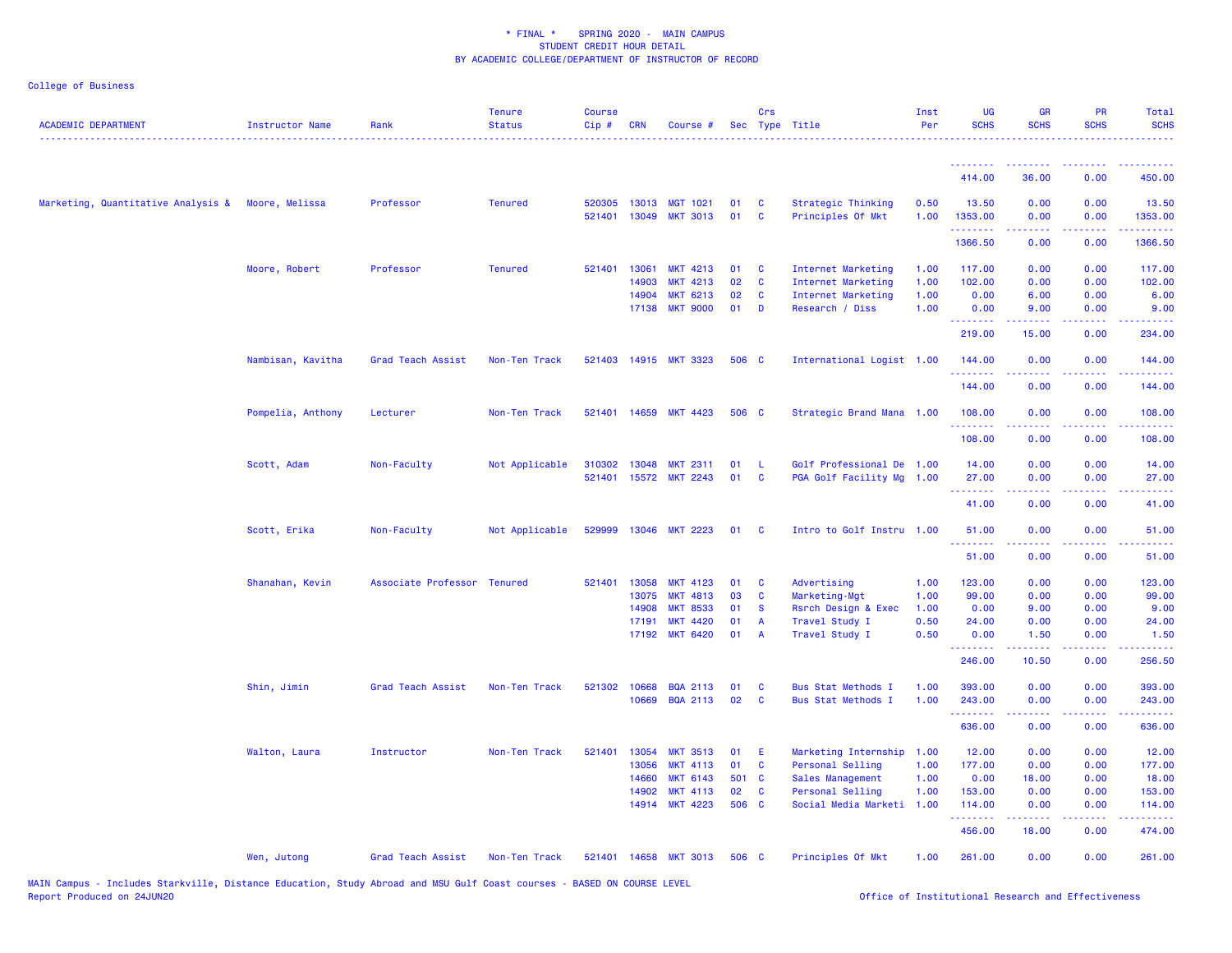| <b>ACADEMIC DEPARTMENT</b>                      | Instructor Name | Rank | Tenure<br><b>Status</b> | <b>Course</b><br>CRN<br>Cip # | Course # Sec Type Title | Crs | Inst<br>Per | UG<br><b>SCHS</b> | <b>GR</b><br><b>SCHS</b> | PR<br><b>SCHS</b> | Total<br><b>SCHS</b> |
|-------------------------------------------------|-----------------|------|-------------------------|-------------------------------|-------------------------|-----|-------------|-------------------|--------------------------|-------------------|----------------------|
|                                                 |                 |      |                         |                               |                         |     |             | 261.00            | 0.00                     | 0.00              | 261.00               |
|                                                 |                 |      |                         |                               |                         |     |             | ========          | -----                    | ========          | ==========           |
| Marketing, Quantitative Analysis & Business Law |                 |      |                         |                               |                         |     |             | 10064.<br>. 50.   | 600.00                   | 0.00              | 10664.50             |
|                                                 |                 |      |                         |                               |                         |     |             | --------          | --------                 | --------          | ==========           |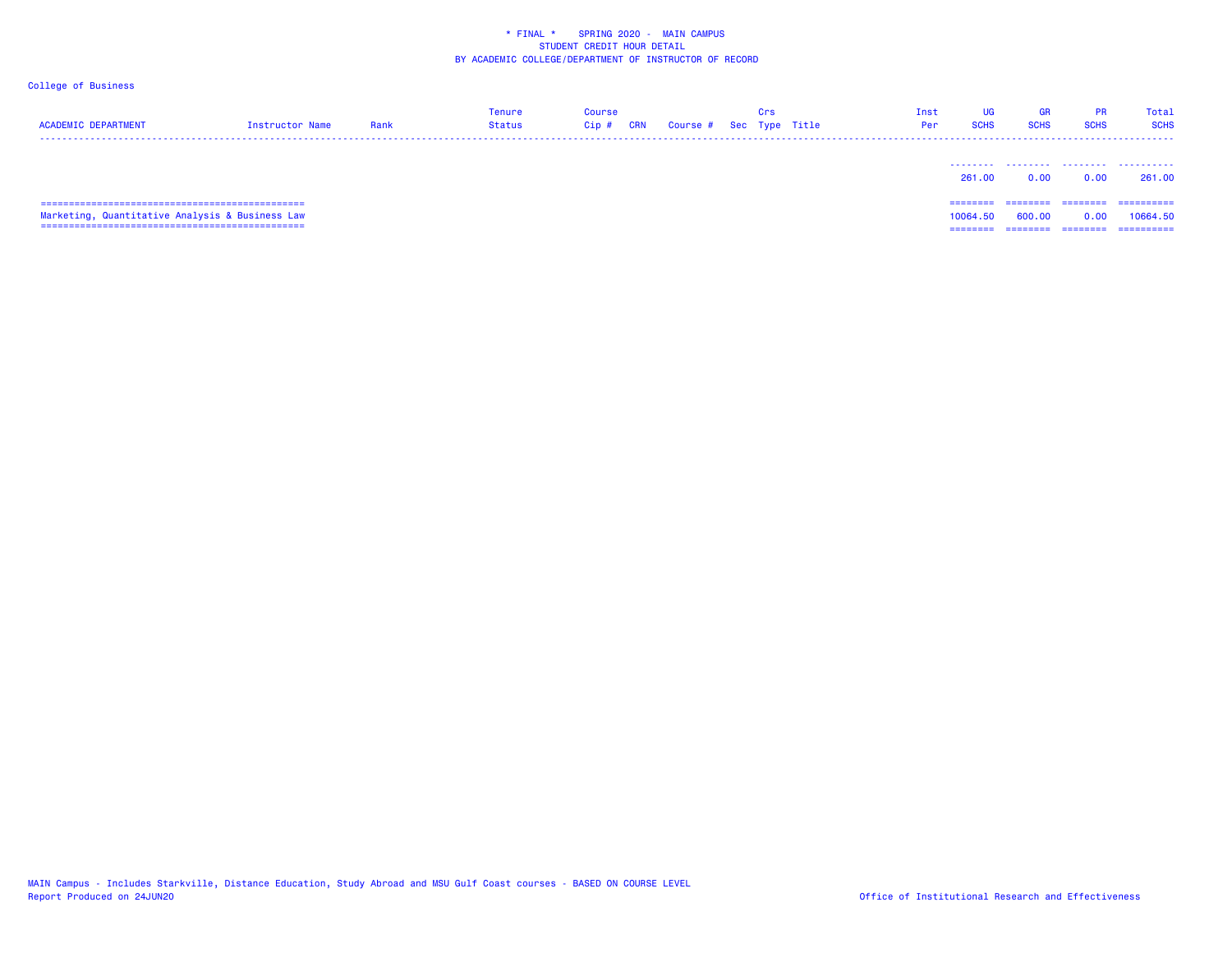| <b>ACADEMIC DEPARTMENT</b> | Instructor Name   | Rank                              | <b>Tenure</b><br><b>Status</b> | <b>Course</b><br>Cip# | <b>CRN</b> | Course #        |       | Crs          | Sec Type Title            | Inst<br>Per | <b>UG</b><br><b>SCHS</b> | <b>GR</b><br><b>SCHS</b>                                                                                                                                     | <b>PR</b><br><b>SCHS</b>                                                                                                          | Total<br><b>SCHS</b><br>.                                                                                                                                    |
|----------------------------|-------------------|-----------------------------------|--------------------------------|-----------------------|------------|-----------------|-------|--------------|---------------------------|-------------|--------------------------|--------------------------------------------------------------------------------------------------------------------------------------------------------------|-----------------------------------------------------------------------------------------------------------------------------------|--------------------------------------------------------------------------------------------------------------------------------------------------------------|
| School of Accountancy      | Addy, Noel        | Associate Professor Tenured       |                                | 520301                | 10076      | ACC 3033        | 01    | C            | Intermediate Acc II       | 1.00        | 135.00                   | 0.00                                                                                                                                                         | 0.00                                                                                                                              | 135.00                                                                                                                                                       |
|                            |                   |                                   |                                |                       | 10077      | <b>ACC 3033</b> | 02    | $\mathbf{C}$ | Intermediate Acc II       | 1.00        | 186.00                   | 0.00                                                                                                                                                         | 0.00                                                                                                                              | 186.00                                                                                                                                                       |
|                            |                   |                                   |                                |                       | 10093      | ACC 8053        | 01    | C            | Fin Acc Policy            | 1.00        | 0.00                     | 120.00                                                                                                                                                       | 0.00                                                                                                                              | 120.00                                                                                                                                                       |
|                            |                   |                                   |                                |                       | 14234      | ACC 8213        | 511 C |              | Fin & Acc Report Ana 1.00 |             | 0.00                     | 36.00<br>.                                                                                                                                                   | 0.00<br>.                                                                                                                         | 36.00                                                                                                                                                        |
|                            |                   |                                   |                                |                       |            |                 |       |              |                           |             | .<br>321.00              | 156.00                                                                                                                                                       | 0.00                                                                                                                              | 477.00                                                                                                                                                       |
|                            | Anding, William   | Lecturer                          | Non-Ten Track                  | 520301                | 10061      | ACC 2013        | 04    | C            | Prin Financial Acct       | 1.00        | 186.00                   | 0.00                                                                                                                                                         | 0.00                                                                                                                              | 186.00                                                                                                                                                       |
|                            |                   |                                   |                                |                       | 10063      | ACC 2013        | 06    | $\mathbf{C}$ | Prin Financial Acct       | 1.00        | 189.00                   | 0.00                                                                                                                                                         | 0.00                                                                                                                              | 189.00                                                                                                                                                       |
|                            |                   |                                   |                                |                       | 10070      | ACC 2023        | 07    | C            | Prin Managerial Acct 1.00 |             | 210.00                   | 0.00                                                                                                                                                         | 0.00                                                                                                                              | 210.00                                                                                                                                                       |
|                            |                   |                                   |                                |                       |            | 10075 ACC 3023  | 01    | <b>C</b>     | Intermediate Acc I        | 1.00        | 111.00<br>.              | 0.00<br>$\frac{1}{2} \left( \frac{1}{2} \right) \left( \frac{1}{2} \right) \left( \frac{1}{2} \right) \left( \frac{1}{2} \right) \left( \frac{1}{2} \right)$ | 0.00<br>.                                                                                                                         | 111.00<br>.                                                                                                                                                  |
|                            |                   |                                   |                                |                       |            |                 |       |              |                           |             | 696.00                   | 0.00                                                                                                                                                         | 0.00                                                                                                                              | 696.00                                                                                                                                                       |
|                            | Berglund, Nathan  | Assistant Professor Ten Track     |                                | 520301                | 10084      | ACC 4033        | 01    | C            | Auditing                  | 1.00        | 129.00                   | 0.00                                                                                                                                                         | 0.00                                                                                                                              | 129.00                                                                                                                                                       |
|                            |                   |                                   |                                |                       | 10092      | ACC 8033        | 01    | C            | Assurance and Data A 1.00 |             | 0.00<br>.                | 60.00<br>22222                                                                                                                                               | 0.00<br>الداعات عاد                                                                                                               | 60.00<br>$\frac{1}{2} \left( \frac{1}{2} \right) \left( \frac{1}{2} \right) \left( \frac{1}{2} \right) \left( \frac{1}{2} \right)$                           |
|                            |                   |                                   |                                |                       |            |                 |       |              |                           |             | 129.00                   | 60.00                                                                                                                                                        | 0.00                                                                                                                              | 189.00                                                                                                                                                       |
|                            | Gardner, Virginia | Non-Faculty                       | Not Applicable                 | 520301                |            | 14233 ACC 2203  | 501 C |              | Survey of Accounting 1.00 |             | 45.00<br>.               | 0.00<br>$- - - -$                                                                                                                                            | 0.00<br>.                                                                                                                         | 45.00                                                                                                                                                        |
|                            |                   |                                   |                                |                       |            |                 |       |              |                           |             | 45.00                    | 0.00                                                                                                                                                         | 0.00                                                                                                                              | 45.00                                                                                                                                                        |
|                            | Herring, Clyde    | Clinical Assoc Prof Non-Ten Track |                                | 520301                | 10068      | ACC 2023        | 04    | C            | Prin Managerial Acct 1.00 |             | 198.00                   | 0.00                                                                                                                                                         | 0.00                                                                                                                              | 198.00                                                                                                                                                       |
|                            |                   |                                   |                                |                       | 10069      | ACC 2023        | 06    | C            | Prin Managerial Acct 1.00 |             | 216.00                   | 0.00                                                                                                                                                         | 0.00                                                                                                                              | 216.00                                                                                                                                                       |
|                            |                   |                                   |                                |                       | 10072      | ACC 2023        | H01 C |              | Honors Prin Manageri 1.00 |             | 18.00                    | 0.00                                                                                                                                                         | 0.00                                                                                                                              | 18.00                                                                                                                                                        |
|                            |                   |                                   |                                |                       | 10083      | ACC 4023        | 01    | C            | <b>Advanced ACC</b>       | 1.00        | 33.00                    | 0.00                                                                                                                                                         | 0.00                                                                                                                              | 33.00                                                                                                                                                        |
|                            |                   |                                   |                                |                       | 10088      | ACC 6023        | 01    | <b>C</b>     | <b>Advanced ACC</b>       | 1.00        | 0.00<br>.                | 3.00<br><b><i><u><u> - - - -</u></u></i></b>                                                                                                                 | 0.00<br>.                                                                                                                         | 3.00<br>$\frac{1}{2} \left( \frac{1}{2} \right) \left( \frac{1}{2} \right) \left( \frac{1}{2} \right) \left( \frac{1}{2} \right) \left( \frac{1}{2} \right)$ |
|                            |                   |                                   |                                |                       |            |                 |       |              |                           |             | 465.00                   | 3.00                                                                                                                                                         | 0.00                                                                                                                              | 468.00                                                                                                                                                       |
|                            | Hunt, Emily       | Assistant Professor Ten Track     |                                | 520301                | 10085      | ACC 4043        | 01    | C            | Municipal & Govt Acc 1.00 |             | 189.00                   | 0.00                                                                                                                                                         | 0.00                                                                                                                              | 189.00                                                                                                                                                       |
|                            |                   |                                   |                                |                       | 10089      | ACC 6043        | 01    | C            | Municipal & Govt Acc 1.00 |             | 0.00                     | 3.00<br>22222                                                                                                                                                | 0.00<br>$  -$                                                                                                                     | 3.00                                                                                                                                                         |
|                            |                   |                                   |                                |                       |            |                 |       |              |                           |             | .<br>189.00              | 3.00                                                                                                                                                         | 0.00                                                                                                                              | 192.00                                                                                                                                                       |
|                            | Hunt, Joshua      | Assistant Professor Ten Track     |                                | 520301                |            | 10073 ACC 3003  | 01    | <b>C</b>     | Acct Systems I            | 1.00        | 108.00<br><u>.</u>       | 0.00<br>. <u>. .</u>                                                                                                                                         | 0.00<br>$\frac{1}{2} \left( \frac{1}{2} \right) \left( \frac{1}{2} \right) \left( \frac{1}{2} \right) \left( \frac{1}{2} \right)$ | 108.00                                                                                                                                                       |
|                            |                   |                                   |                                |                       |            |                 |       |              |                           |             | 108.00                   | 0.00                                                                                                                                                         | 0.00                                                                                                                              | . <b>.</b><br>108.00                                                                                                                                         |
|                            | Lang, Bradley     | Assistant Professor Ten Track     |                                | 520301                | 10074      | ACC 3013        | 01    | C            | Cost Accounting           | 1.00        | 120.00                   | 0.00                                                                                                                                                         | 0.00                                                                                                                              | 120.00                                                                                                                                                       |
|                            |                   |                                   |                                |                       | 14855      | ACC 3013        | 02    | C            | Cost Accounting           | 1.00        | 189.00<br>.              | 0.00                                                                                                                                                         | 0.00                                                                                                                              | 189.00                                                                                                                                                       |
|                            |                   |                                   |                                |                       |            |                 |       |              |                           |             | 309.00                   | 0.00                                                                                                                                                         | 0.00                                                                                                                              | 309.00                                                                                                                                                       |
|                            | Mauldin, Dana     | Professor                         | <b>Tenured</b>                 | 520301                |            | 10087 ACC 4200  | 01    | - E          | Accounting Internshi 1.00 |             | 294.00                   | 0.00                                                                                                                                                         | 0.00                                                                                                                              | 294.00                                                                                                                                                       |
|                            |                   |                                   |                                |                       |            |                 |       |              |                           |             | 294.00                   | 0.00                                                                                                                                                         | 0.00                                                                                                                              | 294.00                                                                                                                                                       |
|                            | McNair, Frances   | Lecturer                          | Non-Ten Track                  | 520301                | 10062      | ACC 2013        | 05    | C            | Prin Financial Acct       | 1.00        | 195.00                   | 0.00                                                                                                                                                         | 0.00                                                                                                                              | 195.00                                                                                                                                                       |
|                            |                   |                                   |                                | 521601                |            | 14856 ACC 8123  | 01    | $\mathbf{C}$ | <b>Tax Topics</b>         | 1.00        | 0.00                     | 60.00                                                                                                                                                        | 0.00                                                                                                                              | 60.00                                                                                                                                                        |
|                            |                   |                                   |                                |                       |            |                 |       |              |                           |             | .                        | بالمستمال                                                                                                                                                    | المتمالين                                                                                                                         | .                                                                                                                                                            |
|                            |                   |                                   |                                |                       |            |                 |       |              |                           |             | 195.00                   | 60.00                                                                                                                                                        | 0.00                                                                                                                              | 255.00                                                                                                                                                       |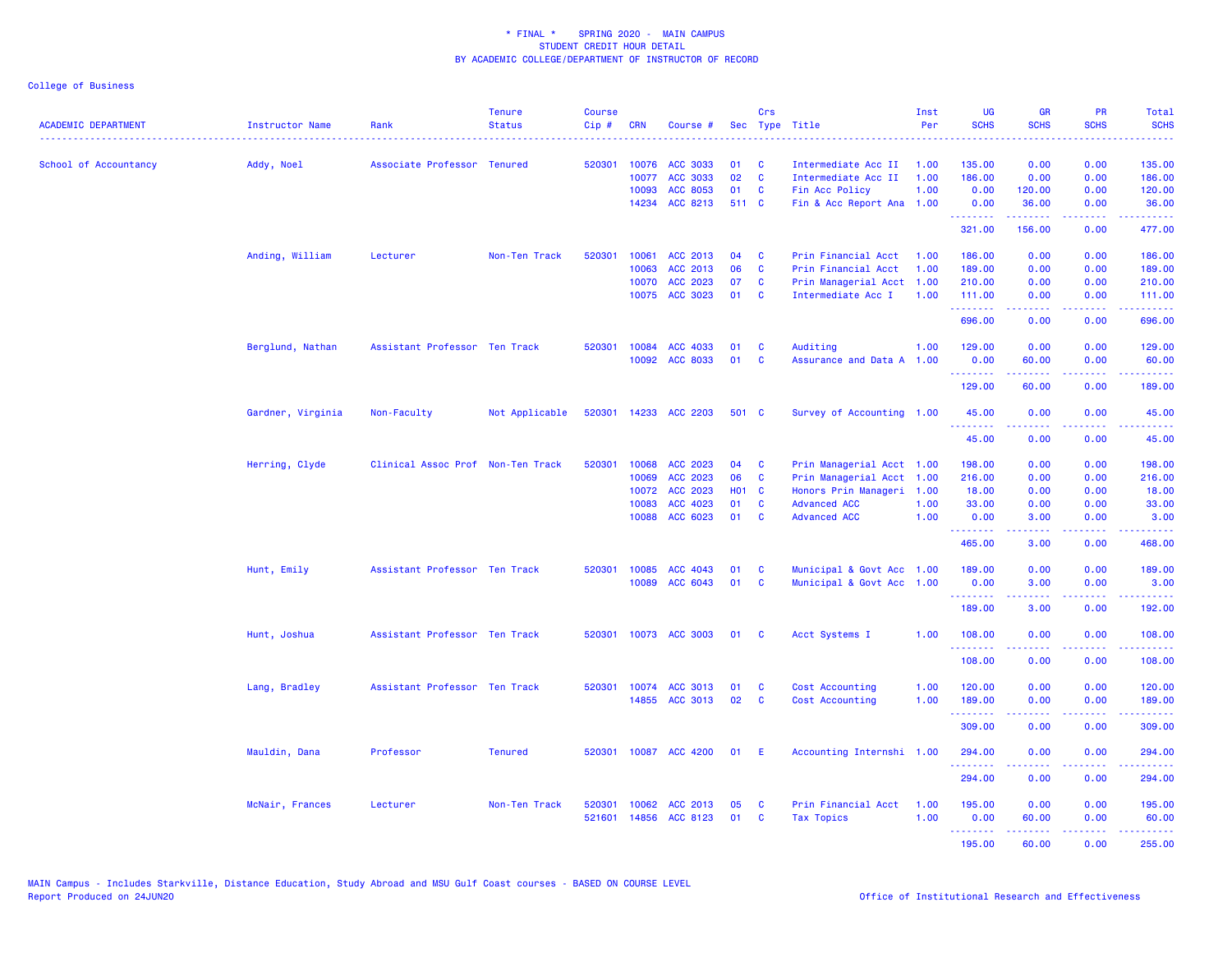|                                                                |                        |                                   | <b>Tenure</b> | <b>Course</b> |            |                       |       | Crs                     |                           | Inst | <b>UG</b>                 | <b>GR</b>                 | <b>PR</b>               | Total                 |
|----------------------------------------------------------------|------------------------|-----------------------------------|---------------|---------------|------------|-----------------------|-------|-------------------------|---------------------------|------|---------------------------|---------------------------|-------------------------|-----------------------|
| <b>ACADEMIC DEPARTMENT</b>                                     | <b>Instructor Name</b> | Rank                              | <b>Status</b> | $C$ ip $#$    | <b>CRN</b> | Course #              |       |                         | Sec Type Title            | Per  | <b>SCHS</b>               | <b>SCHS</b>               | <b>SCHS</b>             | <b>SCHS</b>           |
| School of Accountancy                                          | Milbach, Lauren        | Assistant Professor Non-Ten Track |               | 520301        |            | 10058 ACC 2013        | 01    | $\mathbf{C}$            | Prin Financial Acct       | 1.00 | 198.00                    | 0.00                      | 0.00                    | 198.00                |
|                                                                |                        |                                   |               |               | 10059      | ACC 2013              | 02    | <b>C</b>                | Prin Financial Acct       | 1.00 | 198.00<br>.               | 0.00<br>.                 | 0.00                    | 198.00                |
|                                                                |                        |                                   |               |               |            |                       |       |                         |                           |      | 396.00                    | 0.00                      | .<br>0.00               | 396.00                |
|                                                                | Pannell, Angela        | Instructor                        | Non-Ten Track | 520301        | 10066      | ACC 2023              | 01    | $\overline{\mathbf{C}}$ | Prin Managerial Acct 1.00 |      | 237.00                    | 0.00                      | 0.00                    | 237.00                |
|                                                                |                        |                                   |               |               | 10067      | ACC 2023              | 02 C  |                         | Prin Managerial Acct 1.00 |      | 216.00                    | 0.00                      | 0.00                    | 216.00                |
|                                                                |                        |                                   |               |               | 14231      | ACC 2013              | 506 C |                         | Prin Financial Acct 1.00  |      | 108.00                    | 0.00                      | 0.00                    | 108.00                |
|                                                                |                        |                                   |               |               |            | 14232 ACC 2023        | 506 C |                         | Prin Managerial Acct 1.00 |      | 135.00                    | 0.00                      | 0.00                    | 135.00                |
|                                                                |                        |                                   |               |               |            |                       |       |                         |                           |      | .<br>696.00               | 0.00                      | .<br>0.00               | .<br>696.00           |
|                                                                | Stancill, Alan         | Assistant Professor Ten Track     |               |               |            | 521601 10082 ACC 4013 | 01    | $\mathbf{C}$            | Income Tax I              | 1.00 | 177.00                    | 0.00                      | 0.00                    | 177.00                |
|                                                                |                        |                                   |               |               |            |                       |       |                         |                           |      | .<br>177.00               | -----<br>0.00             | -----<br>0.00           | 177.00                |
|                                                                | Trinkle, Bradley       | Associate Professor Tenured       |               | 520301        | 10078      | ACC 3053              | 01    | $\mathbf{C}$            | Acct Systems II           | 1.00 | 156.00                    | 0.00                      | 0.00                    | 156.00                |
|                                                                |                        |                                   |               |               |            | 10079 ACC 3053        | 02 C  |                         | Acct Systems II           | 1.00 | 150.00                    | 0.00                      | 0.00                    | 150.00                |
|                                                                |                        |                                   |               |               |            |                       |       |                         |                           |      | .<br>306.00               | 0.00                      | 0.00                    | 306.00                |
|                                                                | Walker, Arthur         | Clinical Assist Pro Non-Ten Track |               | 520301        | 10060      | ACC 2013              | 03    | <b>C</b>                | Prin Financial Acct       | 1.00 | 183,00                    | 0.00                      | 0.00                    | 183.00                |
|                                                                |                        |                                   |               |               | 10090      | ACC 6063              | 01 C  |                         | Income Tax II             | 1.00 | 0.00                      | 27.00                     | 0.00                    | 27.00                 |
|                                                                |                        |                                   |               | 521601        | 10086      | ACC 4063              | 01    | $\mathbf{C}$            | Income Tax II             | 1.00 | 12.00                     | 0.00                      | 0.00                    | 12.00                 |
|                                                                |                        |                                   |               |               | 10094      | <b>ACC 8073</b>       | 01 C  |                         | Corp Tax                  | 1.00 | 0.00                      | 39.00                     | 0.00                    | 39.00                 |
|                                                                |                        |                                   |               |               |            |                       |       |                         |                           |      | --------<br>195.00        | 66.00                     | .<br>0.00               | 261.00                |
| =====================================<br>School of Accountancy |                        |                                   |               |               |            |                       |       |                         |                           |      | <b>HEEREER</b><br>4521.00 | <b>EEEEEEEE</b><br>348.00 | <b>EEEEEEEE</b><br>0.00 | ==========<br>4869.00 |
| =====================================                          |                        |                                   |               |               |            |                       |       |                         |                           |      | ========                  |                           | ======== ========       | ==========            |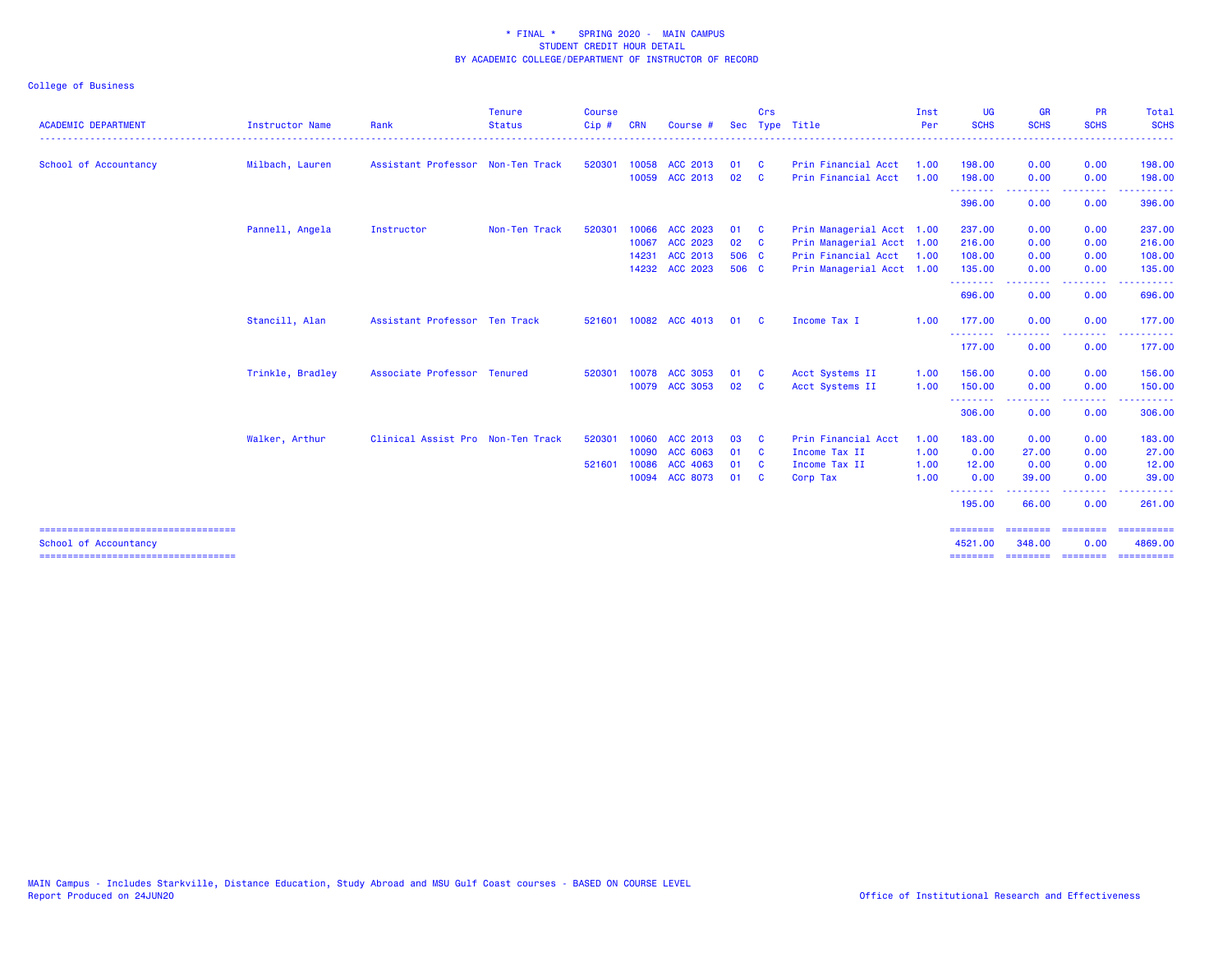| <b>ACADEMIC DEPARTMENT</b>           | <b>Instructor Name</b> | Rank                              | <b>Tenure</b><br><b>Status</b> | <b>Course</b><br>Cip# | <b>CRN</b>   | Course #              |       | Crs          | Sec Type Title            | Inst<br>Per | <b>UG</b><br><b>SCHS</b> | <b>GR</b><br><b>SCHS</b>                                                                                                                                     | <b>PR</b><br><b>SCHS</b>     | Total<br><b>SCHS</b>                                                                                                          |
|--------------------------------------|------------------------|-----------------------------------|--------------------------------|-----------------------|--------------|-----------------------|-------|--------------|---------------------------|-------------|--------------------------|--------------------------------------------------------------------------------------------------------------------------------------------------------------|------------------------------|-------------------------------------------------------------------------------------------------------------------------------|
| Counseling, Educ Psych & Foundations | Abernathy, Larry       | Research Assoc Prof Non-Ten Track |                                | 422806                | 11897        | EPY 2513              | 01    | <b>C</b>     | Human Growth & Devel 1.00 |             | 375.00                   | 0.00                                                                                                                                                         | 0.00                         | 375.00                                                                                                                        |
|                                      |                        |                                   |                                | 422807                |              | 11909 EPY 3543        | 01    | <b>C</b>     | Psych Of Adoles           | 1.00        | 117.00<br>.              | 0.00<br>.                                                                                                                                                    | 0.00<br>-----                | 117.00<br>.                                                                                                                   |
|                                      |                        |                                   |                                |                       |              |                       |       |              |                           |             | 492.00                   | 0.00                                                                                                                                                         | 0.00                         | 492.00                                                                                                                        |
|                                      | Akins, Ericka          | Lecturer                          | Non-Ten Track                  |                       | 301101 11095 | COE 4713              | 01    | C            | Issues In Aging           | 1.00        | 75.00                    | 0.00                                                                                                                                                         | 0.00                         | 75.00                                                                                                                         |
|                                      |                        |                                   |                                |                       | 11096        | COE 6713              | 01    | <b>C</b>     | Issues In Aging           | 1.00        | 0.00                     | 9.00                                                                                                                                                         | 0.00                         | 9.00                                                                                                                          |
|                                      |                        |                                   |                                | 422803                | 11091        | COE 4023              | 01    | <b>C</b>     | Intro To Counseling       | 1.00        | 87.00                    | 0.00                                                                                                                                                         | 0.00                         | 87.00                                                                                                                         |
|                                      |                        |                                   |                                | 422806                | 11904        | <b>EPY 3503</b>       | 01    | $\mathbf{C}$ | Principles of Ed Psy 1.00 |             | 93.00                    | 0.00                                                                                                                                                         | 0.00                         | 93.00                                                                                                                         |
|                                      |                        |                                   |                                |                       |              |                       |       |              |                           |             | .<br>255.00              | $\frac{1}{2} \left( \frac{1}{2} \right) \left( \frac{1}{2} \right) \left( \frac{1}{2} \right) \left( \frac{1}{2} \right) \left( \frac{1}{2} \right)$<br>9.00 | .<br>0.00                    | .<br>264.00                                                                                                                   |
|                                      | Bailey, Cory           | Non-Faculty                       | Not Applicable                 |                       |              | 039999 10751 CFR 1011 | 01    | <b>C</b>     | Amb. Leadership Deve 1.00 |             | 14.00<br>.               | 0.00<br>.                                                                                                                                                    | 0.00<br>$\sim$ $\sim$ $\sim$ | 14.00<br>.                                                                                                                    |
|                                      |                        |                                   |                                |                       |              |                       |       |              |                           |             | 14.00                    | 0.00                                                                                                                                                         | 0.00                         | 14.00                                                                                                                         |
|                                      | Ball, Kimberly         | Lecturer                          | Non-Ten Track                  | 130601                | 11915        | EPY 4513              | 01    | <b>C</b>     | Ed Research               | 1.00        | 78.00                    | 0.00                                                                                                                                                         | 0.00                         | 78.00                                                                                                                         |
|                                      |                        |                                   |                                | 130603                | 11911        | EPY 4214              | 01    | C            | Ed & Psy Statistics       | 1.00        | 164.00                   | 0.00                                                                                                                                                         | 0.00                         | 164.00                                                                                                                        |
|                                      |                        |                                   |                                |                       | 11912        | EPY 4214              | 02    | К            | Ed & Psy Statistics       | 1.00        | 0.00                     | 0.00                                                                                                                                                         | 0.00                         | 0.00                                                                                                                          |
|                                      |                        |                                   |                                |                       | 11913        | EPY 4214              | 03    | К            | Ed & Psy Statistics       | 1.00        | 0.00                     | 0.00                                                                                                                                                         | 0.00                         | 0.00                                                                                                                          |
|                                      |                        |                                   |                                |                       | 231302 11569 | <b>EDF 3413</b>       | 02    | B            | Writing For Thinking      | 1.00        | 75.00                    | 0.00                                                                                                                                                         | 0.00                         | 75.00                                                                                                                         |
|                                      |                        |                                   |                                |                       |              |                       |       |              |                           |             | <u>.</u><br>317.00       | المتمام المتمار<br>0.00                                                                                                                                      | .<br>0.00                    | والمتحدث للمنابذ<br>317.00                                                                                                    |
|                                      | Boyles, Caragh         | Non-Faculty                       | Not Applicable                 |                       |              | 350103 11959 EXL 0190 | 03    | -E           | Experiential Learnin 1.00 |             | 3.00<br>.                | 0.00                                                                                                                                                         | 0.00                         | 3.00                                                                                                                          |
|                                      |                        |                                   |                                |                       |              |                       |       |              |                           |             | 3.00                     | 0.00                                                                                                                                                         | 0.00                         | 3.00                                                                                                                          |
|                                      | Chrestman, Angela      | Non-Employee                      | Not Applicable                 | 350103                | 14746        | CP 2103               | 601 E |              | First Work Sem            | 1.00        | 30.00                    | 0.00                                                                                                                                                         | 0.00                         | 30.00                                                                                                                         |
|                                      |                        |                                   |                                |                       |              | 14747 CP 2203         | 601 E |              | Second Work Sem           | 1.00        | 6.00                     | 0.00                                                                                                                                                         | 0.00                         | 6.00                                                                                                                          |
|                                      |                        |                                   |                                |                       |              |                       |       |              |                           |             | <u>.</u><br>36.00        | 0.00                                                                                                                                                         | 0.00                         | 36.00                                                                                                                         |
|                                      | Davenport, Le'Roy      | Instructor                        | Non-Ten Track                  | 131315                | 12789        | <b>LSK 1023</b>       | 02    | $\mathbf{C}$ | Col Read/Study Skill 1.00 |             | 105.00                   | 0.00                                                                                                                                                         | 0.00                         | 105.00                                                                                                                        |
|                                      |                        |                                   |                                |                       |              | 521003 16428 FYE 1101 | F05 C |              | Freshman Success Str 1.00 |             | 23.00                    | 0.00                                                                                                                                                         | 0.00                         | 23.00                                                                                                                         |
|                                      |                        |                                   |                                |                       |              |                       |       |              |                           |             | <u>.</u><br>128.00       | 0.00                                                                                                                                                         | .<br>0.00                    | .<br>128.00                                                                                                                   |
|                                      | Dillard, Stacy         | Non-Faculty                       | Not Applicable                 | 130301                | 12802        | <b>LSK 1141</b>       | 04    | C            | College Success II        | 1.00        | 15.00                    | 0.00                                                                                                                                                         | 0.00                         | 15.00                                                                                                                         |
|                                      |                        |                                   |                                |                       |              | 12803 LSK 1141        | 05    | <b>C</b>     | College Success II        | 1.00        | 14.00<br>.               | 0.00<br>-----                                                                                                                                                | 0.00<br>والمسامين            | 14.00<br>.                                                                                                                    |
|                                      |                        |                                   |                                |                       |              |                       |       |              |                           |             | 29.00                    | 0.00                                                                                                                                                         | 0.00                         | 29.00                                                                                                                         |
|                                      | Dooley, Kathy          | Professor                         | <b>Tenured</b>                 |                       | 131101 11104 | <b>COE 8730</b>       | 02    | Ε            | Internship-Mental He      | 0.75        | 0.00                     | 45.00                                                                                                                                                        | 0.00                         | 45.00                                                                                                                         |
|                                      |                        |                                   |                                |                       | 422801 11103 | COE 8633              | 01    | <b>C</b>     | Psychosocial Rehab        | 1.00        | 0.00                     | 48.00                                                                                                                                                        | 0.00                         | 48.00                                                                                                                         |
|                                      |                        |                                   |                                | 422803                | 14839        | <b>COE 9750</b>       | 01    | Е            | Internship                | 1.00        | 0.00                     | 21.00                                                                                                                                                        | 0.00                         | 21.00                                                                                                                         |
|                                      |                        |                                   |                                |                       | 16001        | <b>COE 9000</b>       | 01    | D            | Research / Diss           | 1.00        | 0.00                     | 32.00                                                                                                                                                        | 0.00                         | 32.00                                                                                                                         |
|                                      |                        |                                   |                                |                       | 17470        | <b>COE 7000</b>       | 06    | $\mathbf{I}$ | Directed Indiv Study 1.00 |             | 0.00                     | 3.00                                                                                                                                                         | 0.00                         | 3.00                                                                                                                          |
|                                      |                        |                                   |                                |                       | 17657        | <b>COE 7000</b>       | 07    | $\mathbf{I}$ | Directed Indiv Study 1.00 |             | 0.00<br><b>.</b> .       | 3.00<br>.                                                                                                                                                    | 0.00<br>.                    | 3.00<br>$\begin{array}{cccccccccc} \bullet & \bullet & \bullet & \bullet & \bullet & \bullet & \bullet & \bullet \end{array}$ |
|                                      |                        |                                   |                                |                       |              |                       |       |              |                           |             | 0.00                     | 152.00                                                                                                                                                       | 0.00                         | 152.00                                                                                                                        |
|                                      | Dunn, Laura            | Non-Faculty                       | Not Applicable                 | 521003                |              | 16427 FYE 1101        | F04 C |              | Freshman Success Str 1.00 |             | 21.00                    | 0.00                                                                                                                                                         | 0.00                         | 21.00                                                                                                                         |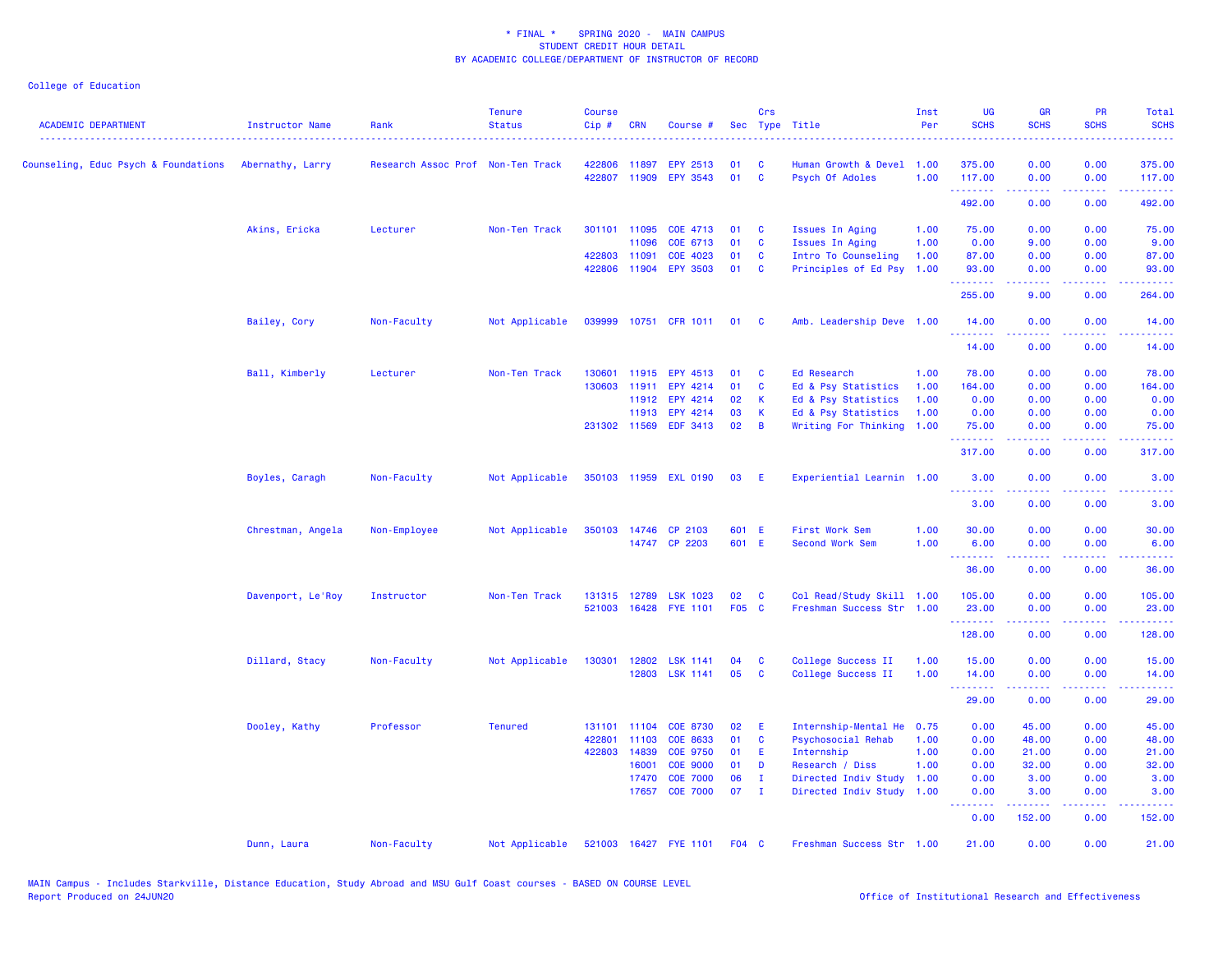| <b>ACADEMIC DEPARTMENT</b>           | <b>Instructor Name</b> | Rank                              | <b>Tenure</b><br><b>Status</b> | <b>Course</b><br>Cip# | <b>CRN</b>   | Course #        |              | Crs            | Sec Type Title             | Inst<br>Per | <b>UG</b><br><b>SCHS</b>                                                                                                                  | <b>GR</b><br><b>SCHS</b> | <b>PR</b><br><b>SCHS</b> | Total<br><b>SCHS</b> |
|--------------------------------------|------------------------|-----------------------------------|--------------------------------|-----------------------|--------------|-----------------|--------------|----------------|----------------------------|-------------|-------------------------------------------------------------------------------------------------------------------------------------------|--------------------------|--------------------------|----------------------|
|                                      |                        |                                   |                                |                       |              |                 |              |                |                            |             | <u>.</u>                                                                                                                                  | د د د د د                |                          |                      |
|                                      |                        |                                   |                                |                       |              |                 |              |                |                            |             | 21.00                                                                                                                                     | 0.00                     | 0.00                     | 21.00                |
| Counseling, Educ Psych & Foundations | Elder, Anastasia       | Professor                         | <b>Tenured</b>                 | 240101                | 12621        | <b>HON 2091</b> | <b>HO1 S</b> |                | Honors Forum IV            | 1.00        | 19.00                                                                                                                                     | 0.00                     | 0.00                     | 19.00                |
|                                      |                        |                                   |                                | 429999                | 16803        | <b>EPY 9000</b> | 04           | D              | Research / Diss            | 1.00        | 0.00<br>.                                                                                                                                 | 4.00                     | 0.00                     | 4.00                 |
|                                      |                        |                                   |                                |                       |              |                 |              |                |                            |             | 19.00                                                                                                                                     | 4.00                     | 0.00                     | 23.00                |
|                                      | Forrester, Kylie       | Non-Faculty                       | Not Applicable                 | 131101 11094          |              | COE 4513        | 02           | C              | Paro Prof Stud Dev         | 1.00        | 57.00                                                                                                                                     | 0.00                     | 0.00                     | 57.00                |
|                                      |                        |                                   |                                |                       | 15908        | <b>COE 4000</b> | 02           | $\mathbf{I}$   | Directed Indiv Study 1.00  |             | 3.00                                                                                                                                      | 0.00                     | 0.00                     | 3.00                 |
|                                      |                        |                                   |                                |                       | 15910        | <b>COE 4000</b> | 04           | $\mathbf{I}$   | Directed Indiv Study 1.00  |             | 3.00                                                                                                                                      | 0.00                     | 0.00                     | 3.00                 |
|                                      |                        |                                   |                                |                       | 15913        | <b>COE 4000</b> | 07           | $\mathbf{I}$   | Directed Indiv Study 1.00  |             | 3.00                                                                                                                                      | 0.00                     | 0.00                     | 3.00                 |
|                                      |                        |                                   |                                |                       |              | 16544 COE 4000  | 08           | $\blacksquare$ | Directed Indiv Study 1.00  |             | 3.00<br>.                                                                                                                                 | 0.00<br>.                | 0.00<br>.                | 3.00<br>.            |
|                                      |                        |                                   |                                |                       |              |                 |              |                |                            |             | 69.00                                                                                                                                     | 0.00                     | 0.00                     | 69.00                |
|                                      | Gadke, Daniel          | Associate Professor Tenured       |                                | 130604                | 11928        | <b>EPY 8773</b> | 01           | <b>C</b>       | Acad Assess & Interv 1.00  |             | 0.00                                                                                                                                      | 24.00                    | 0.00                     | 24.00                |
|                                      |                        |                                   |                                | 429999                | 11932        | <b>EPY 8790</b> | 03           | Ε              | School Psy Practicum 1.00  |             | 0.00                                                                                                                                      | 24.00                    | 0.00                     | 24.00                |
|                                      |                        |                                   |                                |                       |              | 15747 EPY 9000  | 01           | D              | Research / Diss            | 1.00        | 0.00<br><b>.</b>                                                                                                                          | 16.00<br>.               | 0.00<br>.                | 16.00<br>.           |
|                                      |                        |                                   |                                |                       |              |                 |              |                |                            |             | 0.00                                                                                                                                      | 64.00                    | 0.00                     | 64.00                |
|                                      | Gainer, Donna          | Instructor                        | Non-Ten Track                  | 130101                | 11899        | EPY 3143        | 01           | C              | Human Develop And Le 1.00  |             | 75.00                                                                                                                                     | 0.00                     | 0.00                     | 75.00                |
|                                      |                        |                                   |                                | 130499                | 11917        | <b>EPY 4553</b> | 01           | C              | Creativity/Innovatio 1.00  |             | 69.00                                                                                                                                     | 0.00                     | 0.00                     | 69.00                |
|                                      |                        |                                   |                                |                       | 11922        | EPY 6553        | 01           | C              | Creativity/Innovatio 1.00  |             | 0.00                                                                                                                                      | 3.00                     | 0.00                     | 3.00                 |
|                                      |                        |                                   |                                |                       | 130604 11901 | <b>EPY 3253</b> | 01           | C              | <b>Evaluating Learning</b> | 1.00        | 33.00                                                                                                                                     | 0.00                     | 0.00                     | 33.00                |
|                                      |                        |                                   |                                |                       | 11902        | <b>EPY 3253</b> | 02           | $\mathbf{C}$   | <b>Evaluating Learning</b> | 1.00        | 30.00                                                                                                                                     | 0.00                     | 0.00                     | 30.00                |
|                                      |                        |                                   |                                |                       |              | 14842 EPY 3253  | 04           | <b>C</b>       | <b>Evaluating Learning</b> | 1.00        | 45.00                                                                                                                                     | 0.00                     | 0.00                     | 45.00                |
|                                      |                        |                                   |                                |                       |              |                 |              |                |                            |             | $\begin{array}{cccccccccc} \bullet & \bullet & \bullet & \bullet & \bullet & \bullet & \bullet & \bullet & \bullet \end{array}$<br>252.00 | 3.00                     | 0.00                     | 255.00               |
|                                      | Gallo, Katarzyna       | Clinical Assist Pro Non-Ten Track |                                |                       | 130101 11910 | <b>EPY 4033</b> | 01           | C              | Application Learning 1.00  |             | 63.00                                                                                                                                     | 0.00                     | 0.00                     | 63.00                |
|                                      |                        |                                   |                                | 231303                | 11907        | EPY 3513        | 01           | C              | Behavioral Sci Writi 1.00  |             | 66.00                                                                                                                                     | 0.00                     | 0.00                     | 66.00                |
|                                      |                        |                                   |                                | 422806                | 11918        | <b>EPY 4683</b> | 01           | $\mathbf{C}$   | Advanced Issues in E 1.00  |             | 57.00                                                                                                                                     | 0.00                     | 0.00                     | 57.00                |
|                                      |                        |                                   |                                |                       |              | 11919 EPY 6033  | 01           | C              | Application Learning 1.00  |             | 0.00                                                                                                                                      | 9.00                     | 0.00                     | 9.00                 |
|                                      |                        |                                   |                                |                       |              |                 |              |                |                            |             | .<br>186.00                                                                                                                               | 9.00                     | 0.00                     | 195.00               |
|                                      | Goldberg, Rebecca      | Associate Professor Tenured       |                                |                       | 131101 11102 | <b>COE 8203</b> | 01           | C              | Place & Career Dev         | 1.00        | 0.00                                                                                                                                      | 42.00                    | 0.00                     | 42.00                |
|                                      |                        |                                   |                                | 422803                | 11089        | COE 4013        | 02           | <b>C</b>       | Fac Skills Dev             | 1.00        | 45.00                                                                                                                                     | 0.00                     | 0.00                     | 45.00                |
|                                      |                        |                                   |                                |                       | 11099        | COE 8013        | 03           | C              | Couns Skills               | 1.00        | 0.00                                                                                                                                      | 24.00                    | 0.00                     | 24.00                |
|                                      |                        |                                   |                                |                       | 16003        | <b>COE 9000</b> | 03           | D              | Research / Diss            | 1.00        | 0.00                                                                                                                                      | 9.00                     | 0.00                     | 9.00                 |
|                                      |                        |                                   |                                |                       | 16673        | <b>COE 7000</b> | 01           | $\mathbf{I}$   | Directed Indiv Study       | 1.00        | 0.00                                                                                                                                      | 3.00                     | 0.00                     | 3.00                 |
|                                      |                        |                                   |                                |                       | 16674        | <b>COE 7000</b> | 02           | $\mathbf{I}$   | Directed Indiv Study 1.00  |             | 0.00                                                                                                                                      | 3.00                     | 0.00                     | 3.00                 |
|                                      |                        |                                   |                                |                       | 17030        | <b>COE 7000</b> | 03           | $\mathbf{I}$   | Directed Indiv Study 1.00  |             | 0.00                                                                                                                                      | 3.00                     | 0.00                     | 3.00                 |
|                                      |                        |                                   |                                |                       |              | 17143 COE 7000  | 05           | $\mathbf{I}$   | Directed Indiv Study 1.00  |             | 0.00                                                                                                                                      | 3.00                     | 0.00                     | 3.00                 |
|                                      |                        |                                   |                                |                       |              |                 |              |                |                            |             | 45.00                                                                                                                                     | 87.00                    | 0.00                     | 132.00               |
|                                      | Gooden-Hunley, Lisa    | Non-Faculty                       | Not Applicable                 | 231303                | 12311        | GE 3513         | 05           | C              | <b>Technical Writing</b>   | 1.00        | 63.00                                                                                                                                     | 0.00                     | 0.00                     | 63.00                |
|                                      |                        |                                   |                                |                       | 350103 11111 | CP 2103         | 01           | E              | First Work Sem             | 1.00        | 387.00                                                                                                                                    | 0.00                     | 0.00                     | 387.00               |
|                                      |                        |                                   |                                |                       | 11112        | CP 2203         | 01           | E              | Second Work Sem            | 1.00        | 162.00                                                                                                                                    | 0.00                     | 0.00                     | 162.00               |
|                                      |                        |                                   |                                |                       |              | 11113 CP 3303   | 01           | E              | Third Work Sem             | 1.00        | 72.00                                                                                                                                     | 0.00                     | 0.00                     | 72.00                |
|                                      |                        |                                   |                                |                       |              | 11114 CP 3403   | 01           | E              | <b>Fourth Work Sem</b>     | 1.00        | 69.00                                                                                                                                     | 0.00                     | 0.00                     | 69.00                |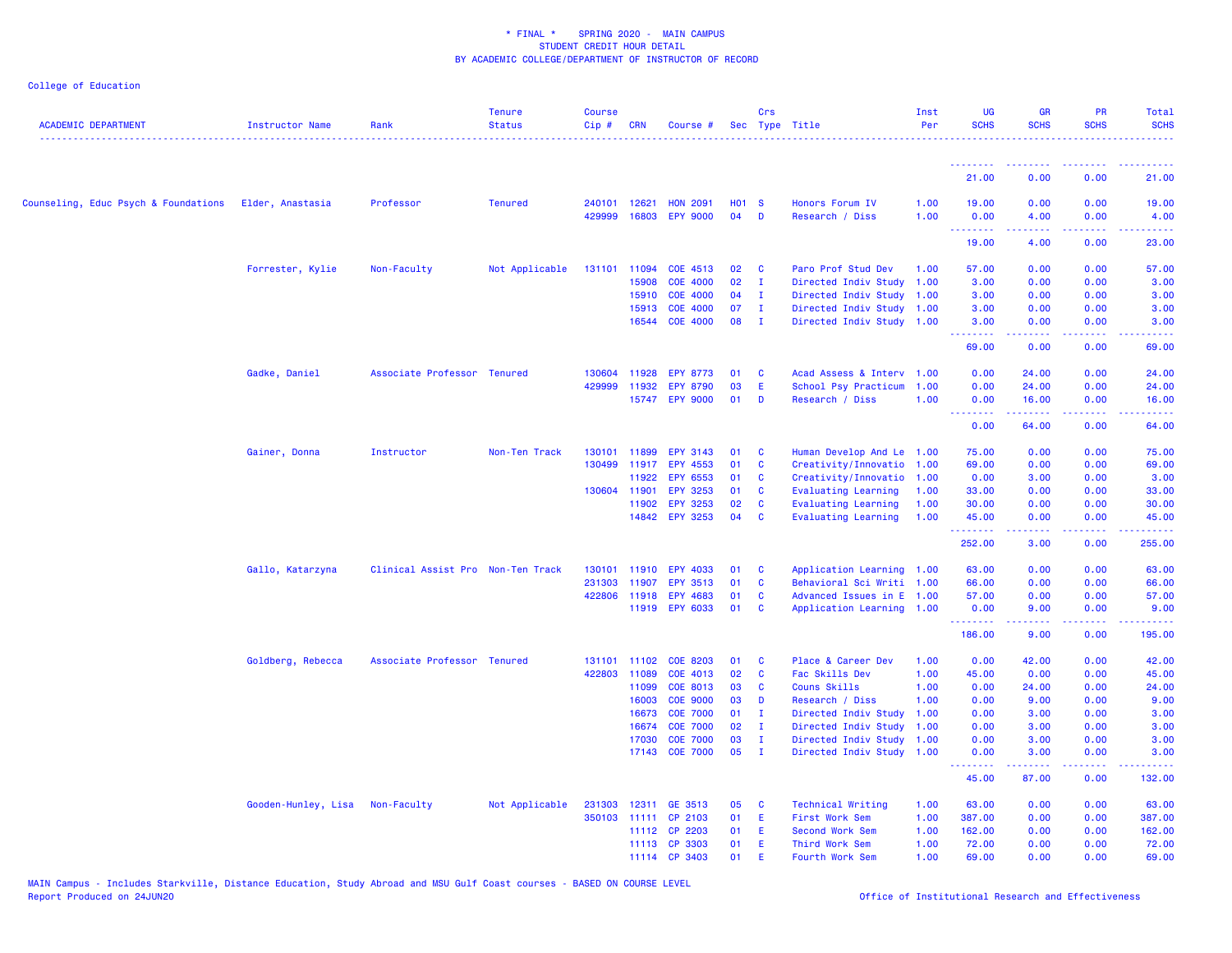| <b>ACADEMIC DEPARTMENT</b>           | Instructor Name     | Rank                          | <b>Tenure</b><br><b>Status</b> | <b>Course</b><br>$Cip$ # | <b>CRN</b>   | Course #              |        | Crs          | Sec Type Title            | Inst<br>Per | <b>UG</b><br><b>SCHS</b> | <b>GR</b><br><b>SCHS</b>                                                                                                                                     | PR<br><b>SCHS</b> | Total<br><b>SCHS</b> |
|--------------------------------------|---------------------|-------------------------------|--------------------------------|--------------------------|--------------|-----------------------|--------|--------------|---------------------------|-------------|--------------------------|--------------------------------------------------------------------------------------------------------------------------------------------------------------|-------------------|----------------------|
| Counseling, Educ Psych & Foundations | Gooden-Hunley, Lisa | Non-Faculty                   | Not Applicable                 |                          | 350103 11115 | CP 4503               | 01     | - E          | Fifth Work Sem            | 1.00        | 3.00                     | 0.00                                                                                                                                                         | 0.00              | 3.00                 |
|                                      |                     |                               |                                |                          | 11116        | CP 4603               | 01     | E            | Sixth Work Sem            | 1.00        | 3.00                     | 0.00                                                                                                                                                         | 0.00              | 3.00                 |
|                                      |                     |                               |                                |                          | 11957        | <b>EXL 0190</b>       | 01 E   |              | Experiential Learnin      | 1.00        | 117.00                   | 0.00                                                                                                                                                         | 0.00              | 117.00               |
|                                      |                     |                               |                                |                          | 11966        | <b>EXL 3100</b>       | 01     | E.           | CCPP Internship I         | 1.00        | 93.00                    | 0.00                                                                                                                                                         | 0.00              | 93.00                |
|                                      |                     |                               |                                |                          | 521001 11119 | CP 8013               | 01     | E            | First Work Sem            | 1.00        | 0.00                     | 3.00                                                                                                                                                         | 0.00              | 3.00                 |
|                                      |                     |                               |                                |                          | 11968        | <b>EXL 3200</b>       | 01     | E            | CCPP Internship I         | 1.00        | 15.00                    | 0.00                                                                                                                                                         | 0.00              | 15.00                |
|                                      |                     |                               |                                |                          |              |                       |        |              |                           |             | .<br>984.00              | .<br>3.00                                                                                                                                                    | .<br>0.00         | 222222<br>987.00     |
|                                      | Hill, Dante         | Non-Faculty                   | Not Applicable                 |                          |              | 131101 11093 COE 4513 | 01 C   |              | Paro Prof Stud Dev        | 1.00        | 33.00<br>.               | 0.00                                                                                                                                                         | 0.00              | 33,00                |
|                                      |                     |                               |                                |                          |              |                       |        |              |                           |             | 33.00                    | 0.00                                                                                                                                                         | 0.00              | 33.00                |
|                                      | Justice, Cheryl     | Associate Professor Tenured   |                                |                          | 131101 11105 | COE 8730              | 03     | - E          | Internship                | 1.00        | 0.00                     | 6.00                                                                                                                                                         | 0.00              | 6.00                 |
|                                      |                     |                               |                                |                          | 11107        | <b>COE 8740</b>       | 02     | E            | Acad Yr Field ExpII-      | 1.00        | 0.00                     | 33.00                                                                                                                                                        | 0.00              | 33.00                |
|                                      |                     |                               |                                |                          | 16917        | <b>COE 8203</b>       | 02     | $\mathbf{C}$ | Place & Career Dev        | 1.00        | 0.00                     | 42.00                                                                                                                                                        | 0.00              | 42.00                |
|                                      |                     |                               |                                | 422803                   | 16004        | <b>COE 9000</b>       | 04     | D            | Research / Diss           | 1.00        | 0.00                     | 1.00                                                                                                                                                         | 0.00              | 1.00                 |
|                                      |                     |                               |                                |                          | 17120        | <b>COE 7000</b>       | $04$ I |              | Directed Indiv Study      | 1.00        | 0.00<br><u>.</u>         | 3.00<br>.                                                                                                                                                    | 0.00<br>د د د د   | 3.00<br>وساعات       |
|                                      |                     |                               |                                |                          |              |                       |        |              |                           |             | 0.00                     | 85.00                                                                                                                                                        | 0.00              | 85.00                |
|                                      | Karriem, Dinetta    | Non-Faculty                   | Not Applicable                 |                          |              | 512399 11087 COE 3313 | 01 C   |              | Rehabilitation Servs 1.00 |             | 75.00<br>.               | 0.00<br>$\frac{1}{2} \left( \frac{1}{2} \right) \left( \frac{1}{2} \right) \left( \frac{1}{2} \right) \left( \frac{1}{2} \right) \left( \frac{1}{2} \right)$ | 0.00<br>المتحدث   | 75.00<br>.           |
|                                      |                     |                               |                                |                          |              |                       |        |              |                           |             | 75.00                    | 0.00                                                                                                                                                         | 0.00              | 75.00                |
|                                      | Looby, Eugenie      | Professor                     | <b>Tenured</b>                 | 422707                   | 11100        | <b>COE 8073</b>       | 01     | $\mathbf{C}$ | Cultural Found/Couns 1.00 |             | 0.00                     | 57.00                                                                                                                                                        | 0.00              | 57.00                |
|                                      |                     |                               |                                | 422803                   | 15568        | <b>COE 8990</b>       | 01     | <b>C</b>     | Special Topic In COE 1.00 |             | 0.00                     | 18.00                                                                                                                                                        | 0.00              | 18.00                |
|                                      |                     |                               |                                |                          | 16005        | <b>COE 9000</b>       | 05     | D            | Research / Diss           | 1.00        | 0.00                     | 3.00                                                                                                                                                         | 0.00              | 3.00                 |
|                                      |                     |                               |                                |                          | 511508 11108 | <b>COE 8763</b>       | 01     | $\mathbf{C}$ | Coun Sex Abuse Clien 1.00 |             | 0.00<br><u>.</u>         | 18.00<br>.                                                                                                                                                   | 0.00<br>.         | 18.00<br>.           |
|                                      |                     |                               |                                |                          |              |                       |        |              |                           |             | 0.00                     | 96.00                                                                                                                                                        | 0.00              | 96.00                |
|                                      | Mazahreh, Laith     | Assistant Professor Ten Track |                                | 131101 11109             |              | COE 8923              | 01     | $\mathbf{C}$ | Seminar School Couns      | 1.00        | 0.00                     | 24.00                                                                                                                                                        | 0.00              | 24.00                |
|                                      |                     |                               |                                | 422803 11088             |              | COE 4013              | 01     | C            | Fac Skills Dev            | 1.00        | 39.00                    | 0.00                                                                                                                                                         | 0.00              | 39.00                |
|                                      |                     |                               |                                |                          | 11097        | <b>COE 8013</b>       | 01     | <b>C</b>     | Couns Skills              | 1.00        | 0.00                     | 18.00                                                                                                                                                        | 0.00              | 18.00                |
|                                      |                     |                               |                                |                          |              |                       |        |              |                           |             | .<br>39.00               | المستملة<br>42.00                                                                                                                                            | الأبالات<br>0.00  | .<br>81.00           |
|                                      | McCleon, Tawny      | Associate Professor Tenured   |                                | 130499                   | 15744        | <b>EPY 7000</b>       | 01     | $\mathbf{I}$ | Directed Indiv Study 1.00 |             | 0.00                     | 3.00                                                                                                                                                         | 0.00              | 3.00                 |
|                                      |                     |                               |                                |                          | 15745        | <b>EPY 7000</b>       | 02     | $\mathbf{I}$ | Directed Indiv Study 1.00 |             | 0.00                     | 3.00                                                                                                                                                         | 0.00              | 3.00                 |
|                                      |                     |                               |                                |                          | 15746        | <b>EPY 7000</b>       | 03     | $\mathbf{I}$ | Directed Indiv Study 1.00 |             | 0.00                     | 3.00                                                                                                                                                         | 0.00              | 3.00                 |
|                                      |                     |                               |                                | 422805 11923             |              | EPY 8133              | 01     | $\mathbf{C}$ | School Crisis Prev & 1.00 |             | 0.00                     | 60.00                                                                                                                                                        | 0.00              | 60.00                |
|                                      |                     |                               |                                |                          | 11929        | <b>EPY 8780</b>       | 01     | $\mathbf{C}$ | Internship Sch Psy        | 1.00        | 0.00                     | 18.00                                                                                                                                                        | 0.00              | 18.00                |
|                                      |                     |                               |                                | 422806                   | 11936        | <b>EPY 9730</b>       | 01     | E            | Doc Psy Internship        | 1.00        | 0.00                     | 48.00                                                                                                                                                        | 0.00              | 48.00                |
|                                      |                     |                               |                                | 429999                   | 11930        | <b>EPY 8790</b>       | 01     | - E          | School Psy Practicum      | 1.00        | 0.00                     | 22.00                                                                                                                                                        | 0.00              | 22.00                |
|                                      |                     |                               |                                |                          | 15748        | <b>EPY 9000</b>       | $02$ D |              | Research / Diss           | 1.00        | 0.00<br>.                | 14.00<br><b><i><u></u></i></b>                                                                                                                               | 0.00<br>22222     | 14.00                |
|                                      |                     |                               |                                |                          |              |                       |        |              |                           |             | 0.00                     | 171.00                                                                                                                                                       | 0.00              | 171.00               |
|                                      | Owens, Hannah       | Lecturer                      | Non-Ten Track                  | 131309                   |              | 14731 TKT 4763        | 501 C  |              | Digital Tools/Learni 1.00 |             | 51.00                    | 0.00                                                                                                                                                         | 0.00              | 51.00                |
|                                      |                     |                               |                                |                          |              | 14735 TKT 6763        | 501 C  |              | Digital Tools/Learni 1.00 |             | 0.00                     | 6.00                                                                                                                                                         | 0.00              | 6.00                 |
|                                      |                     |                               |                                |                          |              |                       |        |              |                           |             | .<br>51.00               | $\frac{1}{2} \left( \frac{1}{2} \right) \left( \frac{1}{2} \right) \left( \frac{1}{2} \right) \left( \frac{1}{2} \right) \left( \frac{1}{2} \right)$<br>6.00 | .<br>0.00         | .<br>57.00           |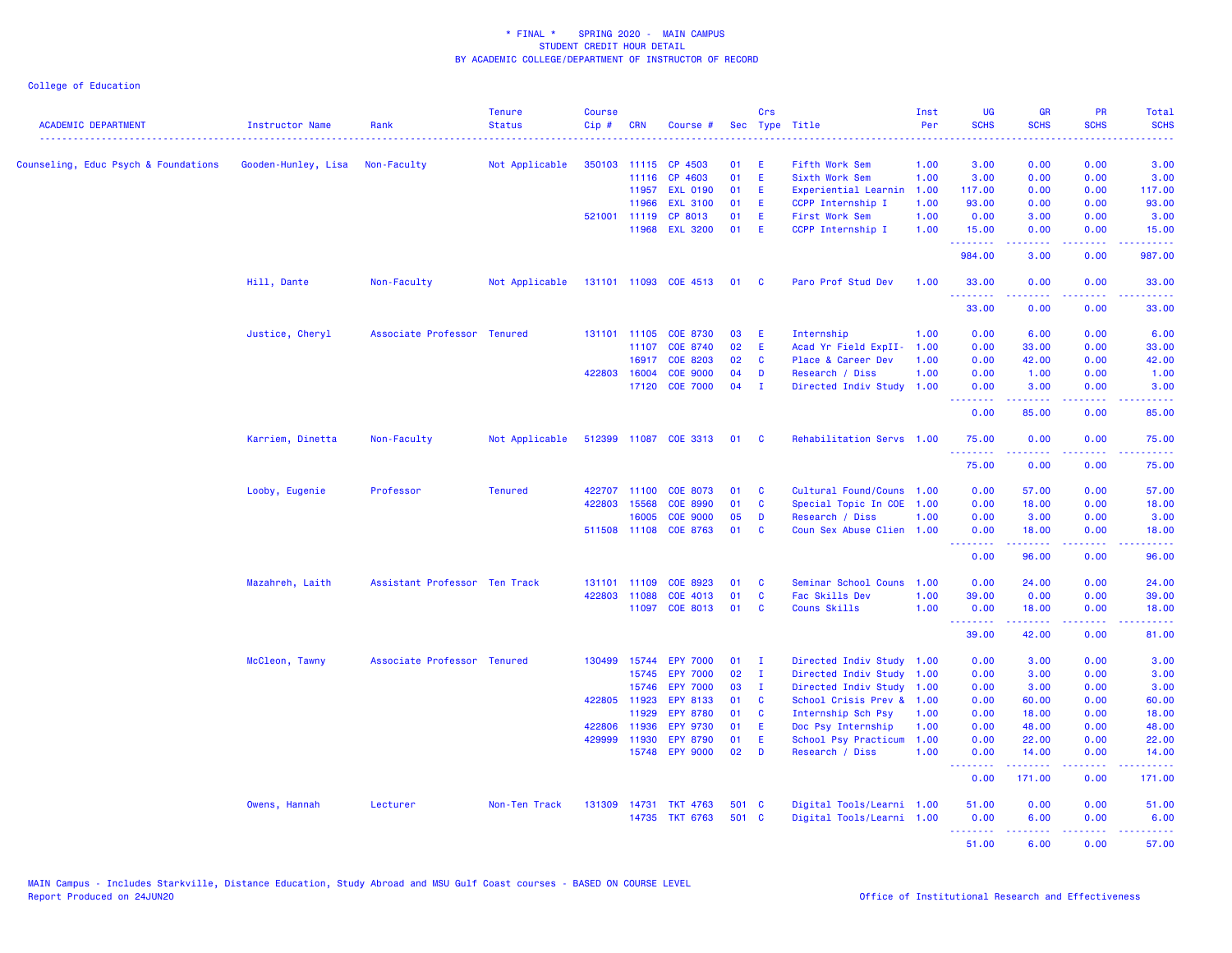| <b>ACADEMIC DEPARTMENT</b>           | <b>Instructor Name</b>           | Rank                                               | <b>Tenure</b><br><b>Status</b> | <b>Course</b><br>Cip# | <b>CRN</b>   | Course #                           |          | Crs                          | Sec Type Title                                   | Inst<br>Per | <b>UG</b><br><b>SCHS</b><br>$\omega$ is a $\omega$ . | <b>GR</b><br><b>SCHS</b> | <b>PR</b><br><b>SCHS</b>                                                                               | Total<br><b>SCHS</b><br>د د د د د                                                                                                  |
|--------------------------------------|----------------------------------|----------------------------------------------------|--------------------------------|-----------------------|--------------|------------------------------------|----------|------------------------------|--------------------------------------------------|-------------|------------------------------------------------------|--------------------------|--------------------------------------------------------------------------------------------------------|------------------------------------------------------------------------------------------------------------------------------------|
| Counseling, Educ Psych & Foundations | Palmer, Charles                  | Associate Professor Tenured                        |                                | 422803                | 16007        | <b>COE 9000</b>                    | 07       | <b>D</b>                     | Research / Diss                                  | 1.00        | 0.00                                                 | 1.00                     | 0.00                                                                                                   | 1.00                                                                                                                               |
|                                      |                                  |                                                    |                                | 512310 14840          | 14841        | <b>COE 8363</b><br><b>COE 8383</b> | 01<br>01 | $\mathbf{C}$<br>$\mathbf{C}$ | Psyc Aspects/Disabil 1.00<br>Job Plcmnt In Rehab | 1.00        | 0.00<br>0.00                                         | 33.00<br>30.00           | 0.00<br>0.00                                                                                           | 33.00<br>30.00                                                                                                                     |
|                                      |                                  |                                                    |                                |                       |              |                                    |          |                              |                                                  |             | .<br>0.00                                            | <u>.</u><br>64.00        | $\frac{1}{2} \left( \frac{1}{2} \right) \left( \frac{1}{2} \right) \left( \frac{1}{2} \right)$<br>0.00 | $\frac{1}{2} \left( \frac{1}{2} \right) \left( \frac{1}{2} \right) \left( \frac{1}{2} \right) \left( \frac{1}{2} \right)$<br>64.00 |
|                                      | Seymour, Dana                    | Lecturer                                           | Non-Ten Track                  |                       |              | 130604 14469 EPY 8473              | 501 C    |                              | Mid Level Assessment 1.00                        |             | 0.00                                                 | 27.00                    | 0.00                                                                                                   | 27.00                                                                                                                              |
|                                      |                                  |                                                    |                                |                       |              |                                    |          |                              |                                                  |             | 0.00                                                 | 27.00                    | 0.00                                                                                                   | 27.00                                                                                                                              |
|                                      | Stevens, Cristina                | Non-Faculty                                        | Not Applicable                 |                       |              | 139999 11086 COE 2323              | 01 C     |                              | Hist Heritage & Camp 1.00                        |             | 99.00<br>بالمحام                                     | 0.00                     | 0.00                                                                                                   | 99.00                                                                                                                              |
|                                      |                                  |                                                    |                                |                       |              |                                    |          |                              |                                                  |             | 99.00                                                | 0.00                     | 0.00                                                                                                   | 99.00                                                                                                                              |
|                                      | Stinson-Perez, Sylvi Non-Faculty |                                                    | Not Applicable                 |                       |              | 131009 14346 COE 6303              | 501 C    |                              | Rehab of Visual Imp 1.00                         |             | 0.00<br>.                                            | 36.00<br>بالأبادي        | 0.00<br>.                                                                                              | 36.00<br>.                                                                                                                         |
|                                      |                                  |                                                    |                                |                       |              |                                    |          |                              |                                                  |             | 0.00                                                 | 36.00                    | 0.00                                                                                                   | 36.00                                                                                                                              |
|                                      |                                  | Stratton-Gadke, Kase Associate Professor Ten Track |                                |                       | 130499 17029 | EPY 4000                           | 02       | $\mathbf{I}$                 | Directed Indiv Study 1.00                        |             | 3.00                                                 | 0.00                     | 0.00                                                                                                   | 3.00                                                                                                                               |
|                                      |                                  |                                                    |                                |                       | 17230        | <b>EPY 4000</b>                    | 03       | $\mathbf{I}$                 | Directed Indiv Study 1.00                        |             | 3.00                                                 | 0.00                     | 0.00                                                                                                   | 3.00                                                                                                                               |
|                                      |                                  |                                                    |                                | 422801 11926          |              | EPY 8493                           | 01       | $\mathbf{C}$                 | Soc-Emotional & Beh                              | 0.50        | 0.00                                                 | 15.00                    | 0.00                                                                                                   | 15.00                                                                                                                              |
|                                      |                                  |                                                    |                                | 429999                | 11931        | <b>EPY 8790</b>                    | 02       | E                            | School Psy Practicum                             | 1.00        | 0.00                                                 | 24.00                    | 0.00                                                                                                   | 24.00                                                                                                                              |
|                                      |                                  |                                                    |                                |                       | 11935        | <b>EPY 9723</b>                    | 01       | <b>S</b>                     | Sem Contemp Ed/Sch P                             | 1.00        | 0.00                                                 | 21.00                    | 0.00                                                                                                   | 21.00                                                                                                                              |
|                                      |                                  |                                                    |                                |                       |              | 15749 EPY 9000                     | 03       | $\mathbf{D}$                 | Research / Diss                                  | 1.00        | 0.00<br><b></b>                                      | 35.00<br>.               | 0.00<br>.                                                                                              | 35.00<br>.                                                                                                                         |
|                                      |                                  |                                                    |                                |                       |              |                                    |          |                              |                                                  |             | 6.00                                                 | 95.00                    | 0.00                                                                                                   | 101.00                                                                                                                             |
|                                      | Therthani, Sumedha               | Assistant Professor Ten Track                      |                                |                       | 131101 11104 | <b>COE 8730</b>                    | 02       | - E                          | Internship-Mental He                             | 0.25        | 0.00                                                 | 15.00                    | 0.00                                                                                                   | 15.00                                                                                                                              |
|                                      |                                  |                                                    |                                | 422803                | 11090        | COE 4013                           | 03       | $\mathbf{C}$                 | Fac Skills Dev                                   | 1.00        | 24.00                                                | 0.00                     | 0.00                                                                                                   | 24.00                                                                                                                              |
|                                      |                                  |                                                    |                                |                       |              | 11098 COE 8013                     | 02       | $\overline{\mathbf{C}}$      | Couns Skills                                     | 1.00        | 0.00                                                 | 15.00                    | 0.00                                                                                                   | 15.00                                                                                                                              |
|                                      |                                  |                                                    |                                |                       |              |                                    |          |                              |                                                  |             | <b></b><br>24.00                                     | .<br>30.00               | .<br>0.00                                                                                              | .<br>54.00                                                                                                                         |
|                                      | Wang, Chih-Hsuan                 | Lecturer                                           | Non-Ten Track                  | 130603                | 14467        | EPY 6214                           | 501 C    |                              | Ed & Psy Statistics                              | 1.00        | 0.00                                                 | 32.00                    | 0.00                                                                                                   | 32.00                                                                                                                              |
|                                      |                                  |                                                    |                                |                       |              | 14468 EPY 8214                     | 501 B    |                              | Int Ed & Psy Stat                                | 1.00        | 0.00<br><b></b>                                      | 20.00<br>د د د د د       | 0.00<br>.                                                                                              | 20.00<br>.                                                                                                                         |
|                                      |                                  |                                                    |                                |                       |              |                                    |          |                              |                                                  |             | 0.00                                                 | 52.00                    | 0.00                                                                                                   | 52.00                                                                                                                              |
|                                      | Wei, Tianlan                     | Assistant Professor Ten Track                      |                                | 130499                |              | 11914 EPY 4313                     | 01       | $\mathbf{C}$                 | Measure & Eval                                   | 1.00        | 99.00                                                | 0.00                     | 0.00                                                                                                   | 99.00                                                                                                                              |
|                                      |                                  |                                                    |                                |                       | 16866        | <b>EPY 8000</b>                    | 01       | $\blacksquare$               | Research / Thesis                                | 1.00        | 0.00                                                 | 6.00                     | 0.00                                                                                                   | 6.00                                                                                                                               |
|                                      |                                  |                                                    |                                | 130603                | 11920        | EPY 6214                           | 01       | <b>C</b>                     | Ed & Psy Statistics                              | 1.00        | 0.00                                                 | 76.00                    | 0.00                                                                                                   | 76.00                                                                                                                              |
|                                      |                                  |                                                    |                                |                       | 11921        | EPY 6214                           | 02       | K                            | Ed & Psy Statistics                              | 1.00        | 0.00                                                 | 0.00                     | 0.00                                                                                                   | 0.00                                                                                                                               |
|                                      |                                  |                                                    |                                | 429999                | 16804        | <b>EPY 9000</b>                    | 05       | D                            | Research / Diss                                  | 1.00        | 0.00<br><b></b>                                      | 18.00<br>.               | 0.00<br>. <b>.</b> .                                                                                   | 18.00<br>.                                                                                                                         |
|                                      |                                  |                                                    |                                |                       |              |                                    |          |                              |                                                  |             | 99.00                                                | 100.00                   | 0.00                                                                                                   | 199.00                                                                                                                             |
|                                      | Whitton, Brenna                  | Grad Service Assist Non-Ten Track                  |                                |                       |              | 521003 13819 SLCE 3412 C01 C       |          |                              | Montgomery Ldshp Pro 0.01                        |             | 0.88                                                 | 0.00                     | 0.00                                                                                                   | 0.88                                                                                                                               |
|                                      |                                  |                                                    |                                |                       |              | 13821 SLCE 4812 C01 C              |          |                              | Montgomery Ldshp Pr 0.01                         |             | 0.68<br>د د د د                                      | 0.00                     | 0.00<br>وعاويا                                                                                         | 0.68                                                                                                                               |
|                                      |                                  |                                                    |                                |                       |              |                                    |          |                              |                                                  |             | 1.56                                                 | 0.00                     | 0.00                                                                                                   | 1.56                                                                                                                               |
|                                      | Wildmon, Mark                    | Lecturer                                           | Non-Ten Track                  |                       |              | 422806 11934 EPY 9713 01 B         |          |                              | Adv Psy Consultation 1.00                        |             | 0.00                                                 | 30.00                    | 0.00                                                                                                   | 30.00                                                                                                                              |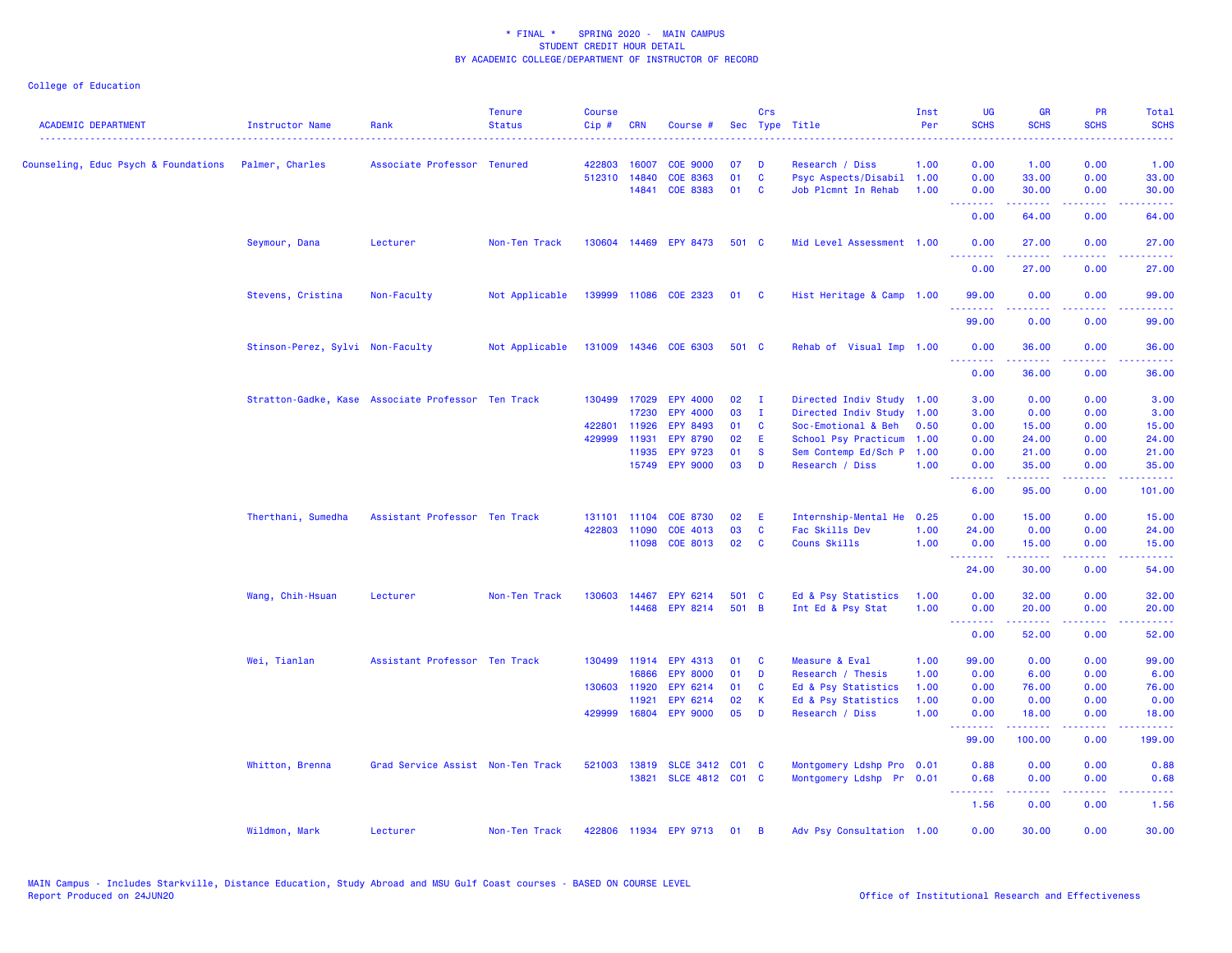| <b>ACADEMIC DEPARTMENT</b>                       | <b>Instructor Name</b> | Rank        | <b>Tenure</b><br><b>Status</b> | <b>Course</b><br>Cip # | <b>CRN</b> | Course #              |              | Crs | Sec Type Title            | Inst<br>Per | UG<br><b>SCHS</b> | <b>GR</b><br><b>SCHS</b> | <b>PR</b><br><b>SCHS</b> | Total<br><b>SCHS</b>    |
|--------------------------------------------------|------------------------|-------------|--------------------------------|------------------------|------------|-----------------------|--------------|-----|---------------------------|-------------|-------------------|--------------------------|--------------------------|-------------------------|
|                                                  |                        |             |                                |                        |            |                       |              |     |                           |             | ---------         |                          |                          | . <b>.</b>              |
|                                                  |                        |             |                                |                        |            |                       |              |     |                           |             | 0.00              | 30.00                    | 0.00                     | 30.00                   |
| Counseling, Educ Psych & Foundations             | Woodall, Heather       | Non-Faculty | Not Applicable                 | 131101                 | 11081      | COE 1323              | 01 C         |     | Career Planning           | 1.00        | 27.00             | 0.00                     | 0.00                     | 27.00                   |
|                                                  |                        |             |                                |                        |            | 11082 COE 1323        | $02\qquad C$ |     | Career Planning           | 0.90        | 56.70             | 0.00                     | 0.00                     | 56.70                   |
|                                                  |                        |             |                                |                        | 11083      | COE 1323              | 03 C         |     | Career Planning           | 0.90        | 54.00             | 0.00                     | 0.00                     | 54.00                   |
|                                                  |                        |             |                                |                        | 11084      | COE 1323              | 04 C         |     | Career Planning           | 0.90        | 54.00             | 0.00                     | 0.00                     | 54.00                   |
|                                                  |                        |             |                                |                        | 11085      | COE 1323              | 05 C         |     | Career Planning           | 0.90        | 56.70             | 0.00                     | 0.00                     | 56.70                   |
|                                                  |                        |             |                                |                        |            |                       |              |     |                           |             | 248.40            | 0.00                     | --------<br>0.00         | - - - - - - -<br>248.40 |
|                                                  | Young Hyatt, Regina    | Non-Faculty | Not Applicable                 |                        |            | 130401 12518 HED 8623 | 01 C         |     | Divers Global and Co 1.00 |             | 0.00              | 63.00                    | 0.00                     | 63.00                   |
|                                                  |                        |             |                                |                        |            |                       |              |     |                           |             | --------<br>0.00  | ------<br>63.00          | ---------<br>0.00        | .<br>63.00              |
|                                                  |                        |             |                                |                        |            |                       |              |     |                           |             | ========          | ========                 | ========                 | ==========              |
| Counseling, Educational Psychology & Foundations |                        |             |                                |                        |            |                       |              |     |                           |             | 3525.96           | 1228,00                  | 0.00                     | 4753.96                 |
|                                                  |                        |             |                                |                        |            |                       |              |     |                           |             | ========          | ========                 | ========                 | ==========              |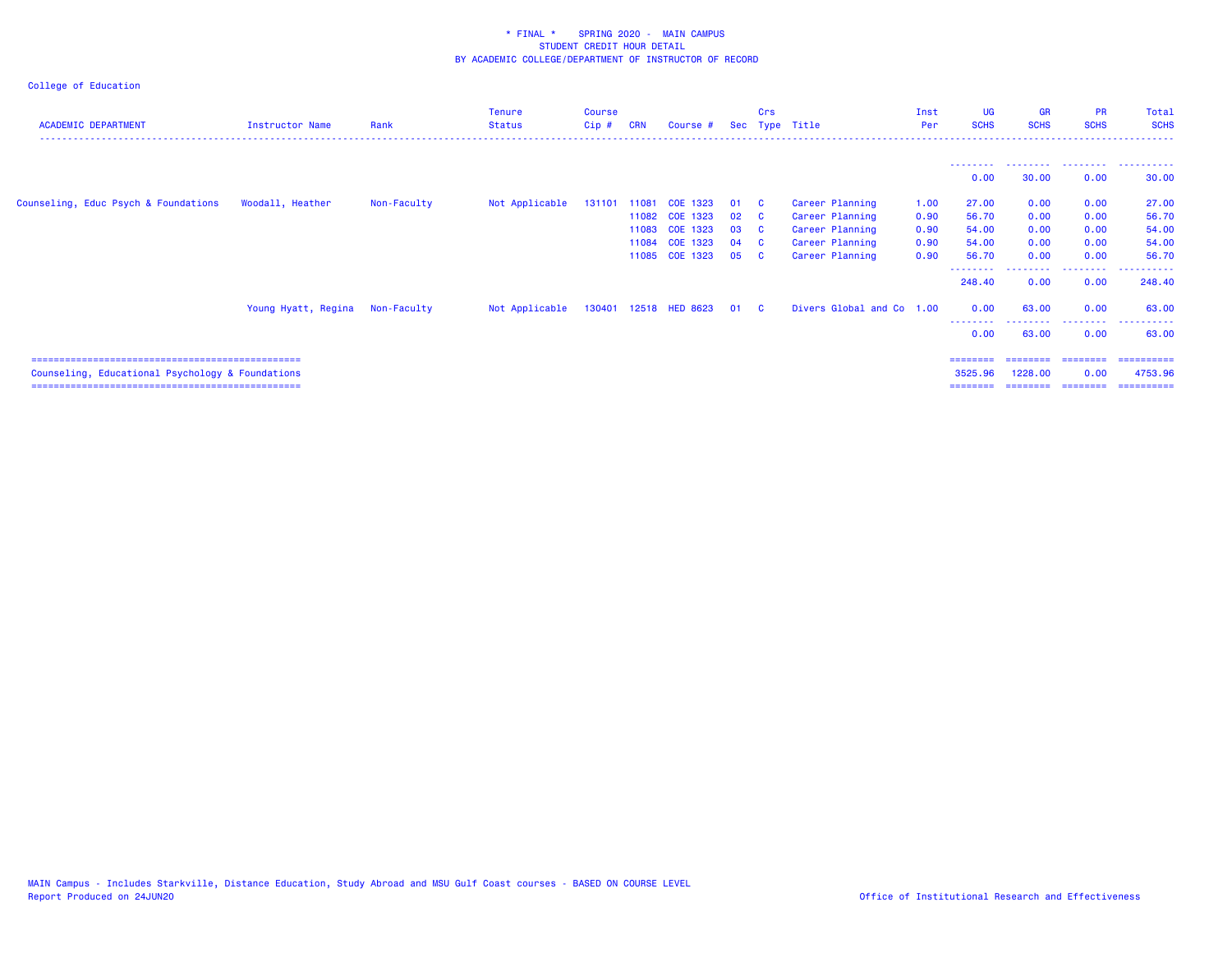| <b>ACADEMIC DEPARTMENT</b>                          | <b>Instructor Name</b>          | Rank                        | <b>Tenure</b><br><b>Status</b> | <b>Course</b><br>Cip# | <b>CRN</b>   | Course #              |           | Crs            | Sec Type Title            | Inst<br>Per | <b>UG</b><br><b>SCHS</b>                                                                                                           | <b>GR</b><br><b>SCHS</b>                                                                                                                                     | <b>PR</b><br><b>SCHS</b>                                                                                                          | Total<br><b>SCHS</b>                                                                                                              |
|-----------------------------------------------------|---------------------------------|-----------------------------|--------------------------------|-----------------------|--------------|-----------------------|-----------|----------------|---------------------------|-------------|------------------------------------------------------------------------------------------------------------------------------------|--------------------------------------------------------------------------------------------------------------------------------------------------------------|-----------------------------------------------------------------------------------------------------------------------------------|-----------------------------------------------------------------------------------------------------------------------------------|
| Curriculum, Instr & Special Education Adair, Denise |                                 | Lecturer                    | Non-Ten Track                  |                       |              | 131316 11586 EDS 3653 | <b>01</b> | <b>C</b>       | Secondary Science Ed 1.00 |             | 30.00<br>.                                                                                                                         | 0.00<br>.                                                                                                                                                    | 0.00                                                                                                                              | 30.00                                                                                                                             |
|                                                     |                                 |                             |                                |                       |              |                       |           |                |                           |             | 30.00                                                                                                                              | 0.00                                                                                                                                                         | 0.00                                                                                                                              | 30.00                                                                                                                             |
|                                                     | Alley, Kathleen                 | Associate Professor Tenured |                                |                       | 131202 17036 | <b>EDE 7000</b>       | 01        | $\mathbf{I}$   | Directed Indiv Study 1.00 |             | 0.00                                                                                                                               | 3.00                                                                                                                                                         | 0.00                                                                                                                              | 3.00                                                                                                                              |
|                                                     |                                 |                             |                                |                       | 17219        | <b>EDE 7000</b>       | 05        | $\mathbf{I}$   | Directed Indiv Study 1.00 |             | 0.00                                                                                                                               | 3.00                                                                                                                                                         | 0.00                                                                                                                              | 3.00                                                                                                                              |
|                                                     |                                 |                             |                                | 131203                | 13782        | <b>RDG 3423</b>       | 01        | $\mathbf{C}$   | Middle Lvl Lit II         | 1.00        | 72.00                                                                                                                              | 0.00                                                                                                                                                         | 0.00                                                                                                                              | 72.00                                                                                                                             |
|                                                     |                                 |                             |                                |                       | 13783        | <b>RDG 3423</b>       | 02        | <b>C</b>       | Middle Lvl Lit II         | 1.00        | 72.00                                                                                                                              | 0.00                                                                                                                                                         | 0.00                                                                                                                              | 72.00                                                                                                                             |
|                                                     |                                 |                             |                                |                       | 13784        | RDG 3423              | 03        | <b>C</b>       | Middle Lvl Lit II         | 1.00        | 39.00<br>.                                                                                                                         | 0.00<br>.                                                                                                                                                    | 0.00<br>$\frac{1}{2} \left( \frac{1}{2} \right) \left( \frac{1}{2} \right) \left( \frac{1}{2} \right) \left( \frac{1}{2} \right)$ | 39.00<br>.                                                                                                                        |
|                                                     |                                 |                             |                                |                       |              |                       |           |                |                           |             | 183.00                                                                                                                             | 6.00                                                                                                                                                         | 0.00                                                                                                                              | 189.00                                                                                                                            |
|                                                     | Andrews, Hunter                 | Lecturer                    | Non-Ten Track                  |                       |              | 422814 14446 EDX 3213 | 502 C     |                | Indiv Inst Except Ch 1.00 |             | 24.00<br>$\frac{1}{2} \left( \frac{1}{2} \right) \left( \frac{1}{2} \right) \left( \frac{1}{2} \right) \left( \frac{1}{2} \right)$ | 0.00                                                                                                                                                         | 0.00<br>$\frac{1}{2} \left( \frac{1}{2} \right) \left( \frac{1}{2} \right) \left( \frac{1}{2} \right) \left( \frac{1}{2} \right)$ | 24.00                                                                                                                             |
|                                                     |                                 |                             |                                |                       |              |                       |           |                |                           |             | 24.00                                                                                                                              | 0.00                                                                                                                                                         | 0.00                                                                                                                              | 24.00                                                                                                                             |
|                                                     | Anthony, Kenneth                | Associate Professor Tenured |                                |                       |              | 131318 11556 EDE 4143 | 01        | $\overline{B}$ | Teach Elem/Mid Lvl S 1.00 |             | 57.00                                                                                                                              | 0.00                                                                                                                                                         | 0.00                                                                                                                              | 57.00                                                                                                                             |
|                                                     |                                 |                             |                                |                       |              |                       |           |                |                           |             | .<br>57.00                                                                                                                         | $\frac{1}{2} \left( \frac{1}{2} \right) \left( \frac{1}{2} \right) \left( \frac{1}{2} \right) \left( \frac{1}{2} \right) \left( \frac{1}{2} \right)$<br>0.00 | .<br>0.00                                                                                                                         | .<br>57.00                                                                                                                        |
|                                                     | Atterberry, Tiffiney Instructor |                             | Non-Ten Track                  |                       | 131316 11552 | <b>EDE 4113</b>       | 01        | B              | Teach Elem/Mid Level 1.00 |             | 57.00                                                                                                                              | 0.00                                                                                                                                                         | 0.00                                                                                                                              | 57.00                                                                                                                             |
|                                                     |                                 |                             |                                |                       | 11553        | EDE 4113              | 02        | B              | Teach Elem/Mid Level 1.00 |             | 30.00                                                                                                                              | 0.00                                                                                                                                                         | 0.00                                                                                                                              | 30.00                                                                                                                             |
|                                                     |                                 |                             |                                |                       | 14418        | <b>EDE 4113</b>       | 501 B     |                | Teach Elem/Mid Level 1.00 |             | 51.00                                                                                                                              | 0.00                                                                                                                                                         | 0.00                                                                                                                              | 51.00                                                                                                                             |
|                                                     |                                 |                             |                                | 131318 11557          |              | <b>EDE 4143</b>       | 02        | $\overline{B}$ | Teach Elem/Mid Lvl S 1.00 |             | 30.00                                                                                                                              | 0.00                                                                                                                                                         | 0.00                                                                                                                              | 30.00                                                                                                                             |
|                                                     |                                 |                             |                                |                       |              |                       |           |                |                           |             | .<br>168.00                                                                                                                        | بالمستمال<br>0.00                                                                                                                                            | الأبالات<br>0.00                                                                                                                  | .<br>168.00                                                                                                                       |
|                                                     | Binford, Paul                   | Associate Professor Tenured |                                |                       |              | 131318 11585 EDS 3643 | 01        | C              | Secondary Soc Studie 1.00 |             | 63.00                                                                                                                              | 0.00                                                                                                                                                         | 0.00                                                                                                                              | 63.00                                                                                                                             |
|                                                     |                                 |                             |                                |                       |              | 14435 EDS 6643        | 501 C     |                | Soc Studies Educ Ped 1.00 |             | 0.00                                                                                                                               | 30.00                                                                                                                                                        | 0.00                                                                                                                              | 30.00                                                                                                                             |
|                                                     |                                 |                             |                                |                       |              |                       |           |                |                           |             | <u>.</u>                                                                                                                           |                                                                                                                                                              |                                                                                                                                   |                                                                                                                                   |
|                                                     |                                 |                             |                                |                       |              |                       |           |                |                           |             | 63.00                                                                                                                              | 30.00                                                                                                                                                        | 0.00                                                                                                                              | 93.00                                                                                                                             |
|                                                     | Brenner, Devon                  | Professor                   | <b>Tenured</b>                 |                       |              | 131202 17116 EDE 9000 | 02        | D              | Research / Diss           | 1.00        | 0.00<br>.                                                                                                                          | 3.00<br>.                                                                                                                                                    | 0.00                                                                                                                              | 3.00<br>$\frac{1}{2} \left( \frac{1}{2} \right) \left( \frac{1}{2} \right) \left( \frac{1}{2} \right) \left( \frac{1}{2} \right)$ |
|                                                     |                                 |                             |                                |                       |              |                       |           |                |                           |             | 0.00                                                                                                                               | 3.00                                                                                                                                                         | 0.00                                                                                                                              | 3.00                                                                                                                              |
|                                                     | Buss, Nikki                     | Lecturer                    | Non-Ten Track                  | 131305                | 11587        | <b>EDS 3673</b>       | 01        | C              | Second Language Arts 1.00 |             | 42.00                                                                                                                              | 0.00                                                                                                                                                         | 0.00                                                                                                                              | 42.00                                                                                                                             |
|                                                     |                                 |                             |                                | 231303                | 12321        | GE 3513               | 15        | <b>C</b>       | <b>Technical Writing</b>  | 1.00        | 60.00                                                                                                                              | 0.00                                                                                                                                                         | 0.00                                                                                                                              | 60.00                                                                                                                             |
|                                                     |                                 |                             |                                |                       |              |                       |           |                |                           |             | .<br>102.00                                                                                                                        | بالأباب<br>0.00                                                                                                                                              | $\sim$ $\sim$ $\sim$ $\sim$<br>0.00                                                                                               | $\sim$ $\sim$ $\sim$ $\sim$<br>102.00                                                                                             |
|                                                     | Cagle, Elizabeth                | Lecturer                    | Non-Ten Track                  |                       |              | 231302 11568 EDF 3413 | 01        | B              | Writing For Thinking 1.00 |             | 72.00                                                                                                                              | 0.00                                                                                                                                                         | 0.00                                                                                                                              | 72.00                                                                                                                             |
|                                                     |                                 |                             |                                |                       |              |                       |           |                |                           |             | .                                                                                                                                  | $\frac{1}{2} \left( \frac{1}{2} \right) \left( \frac{1}{2} \right) \left( \frac{1}{2} \right) \left( \frac{1}{2} \right) \left( \frac{1}{2} \right)$         | .                                                                                                                                 | .                                                                                                                                 |
|                                                     |                                 |                             |                                |                       |              |                       |           |                |                           |             | 72.00                                                                                                                              | 0.00                                                                                                                                                         | 0.00                                                                                                                              | 72.00                                                                                                                             |
|                                                     | Campbell, Traci                 | Non-Faculty                 | Not Applicable                 | 130101                | 11602        | <b>EDX 4353</b>       | 01        | C              | Assistive Tech in Sp 1.00 |             | 63.00                                                                                                                              | 0.00                                                                                                                                                         | 0.00                                                                                                                              | 63.00                                                                                                                             |
|                                                     |                                 |                             |                                |                       |              | 11608 EDX 6353        | 01        | C              | Assistive Tech in Sp 1.00 |             | 0.00<br>.                                                                                                                          | 6.00<br>.                                                                                                                                                    | 0.00                                                                                                                              | 6.00<br>.                                                                                                                         |
|                                                     |                                 |                             |                                |                       |              |                       |           |                |                           |             | 63.00                                                                                                                              | 6.00                                                                                                                                                         | 0.00                                                                                                                              | 69.00                                                                                                                             |
|                                                     | Coffey, Kenneth                 | Professor                   | <b>Tenured</b>                 | 130101 11576          |              | EDF 4243              | 02        | C              | Plan for Diverse Lea 1.00 |             | 66.00                                                                                                                              | 0.00                                                                                                                                                         | 0.00                                                                                                                              | 66.00                                                                                                                             |
|                                                     |                                 |                             |                                | 131001 11600          |              | <b>EDX 4123</b>       | 01        | C              | Mthds & Mtrls Elem D 1.00 |             | 66.00                                                                                                                              | 0.00                                                                                                                                                         | 0.00                                                                                                                              | 66.00                                                                                                                             |
|                                                     |                                 |                             |                                |                       | 15739        | <b>EDX 4000</b>       | 01        | $\mathbf{I}$   | Directed Indiv Study 1.00 |             | 1.00                                                                                                                               | 0.00                                                                                                                                                         | 0.00                                                                                                                              | 1.00                                                                                                                              |
|                                                     |                                 |                             |                                |                       | 17028        | <b>EDX 7000</b>       | $501$ I   |                | Directed Indiv Study 1.00 |             | 0.00                                                                                                                               | 1.00                                                                                                                                                         | 0.00                                                                                                                              | 1.00                                                                                                                              |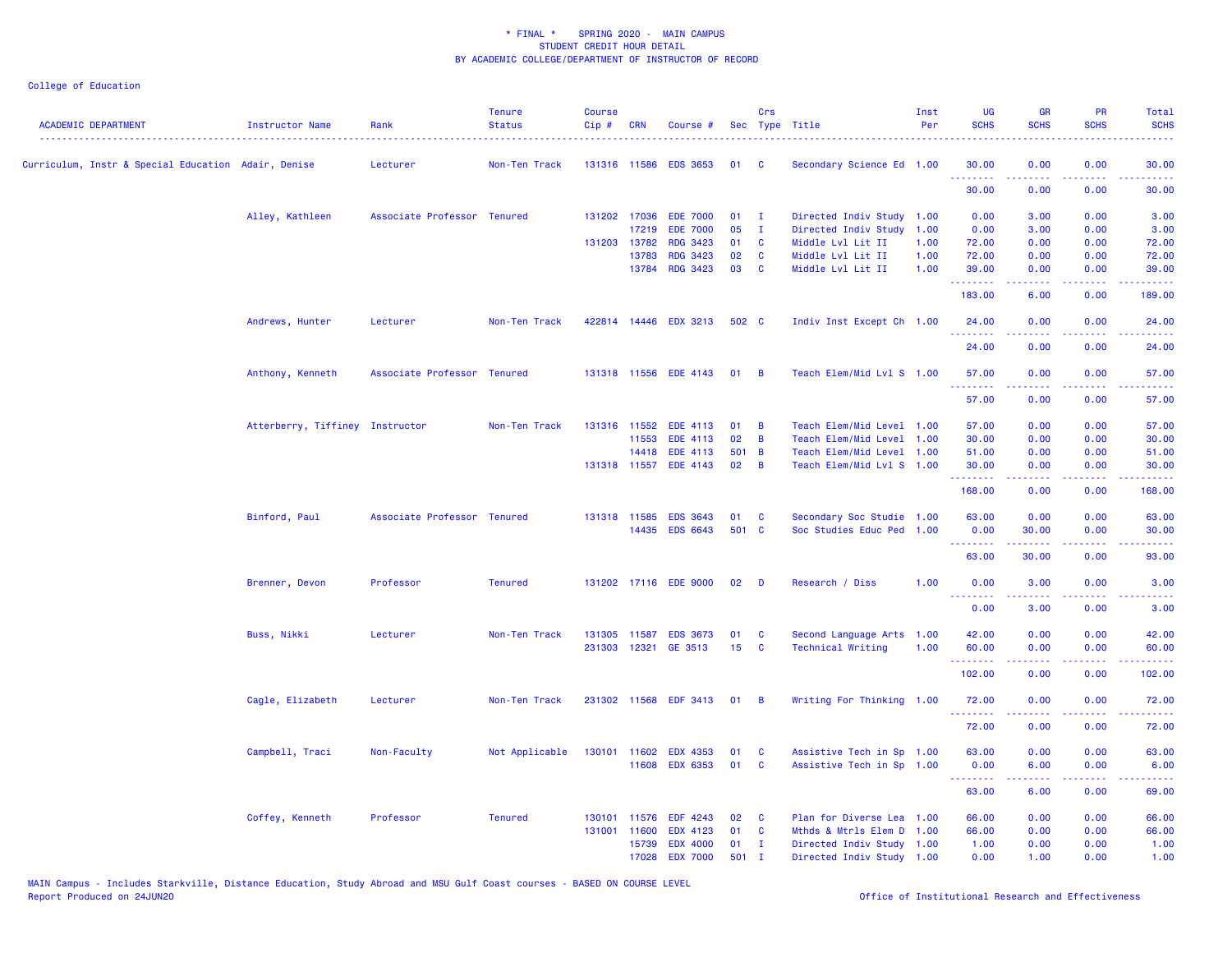| <b>ACADEMIC DEPARTMENT</b> | Instructor Name   | Rank                              | <b>Tenure</b><br><b>Status</b> | <b>Course</b><br>$Cip$ # | <b>CRN</b>   | Course #              |        | Crs                     | Sec Type Title            | Inst<br>Per | UG<br><b>SCHS</b> | <b>GR</b><br><b>SCHS</b>                                                                                                                                     | <b>PR</b><br><b>SCHS</b>                                                                               | Total<br><b>SCHS</b> |
|----------------------------|-------------------|-----------------------------------|--------------------------------|--------------------------|--------------|-----------------------|--------|-------------------------|---------------------------|-------------|-------------------|--------------------------------------------------------------------------------------------------------------------------------------------------------------|--------------------------------------------------------------------------------------------------------|----------------------|
|                            |                   | Professor                         | <b>Tenured</b>                 | 131006 15131             |              | <b>EDX 4503</b>       | 01     | <b>C</b>                | Tch Stdts w/ Svre Di 1.00 |             | 63.00             | 0.00                                                                                                                                                         | 0.00                                                                                                   | 63.00                |
|                            |                   |                                   |                                |                          | 15133        | <b>EDX 6503</b>       | 01     | <b>C</b>                | Tch Stdts w/ Svre Di 1.00 |             | 0.00<br>.         | 9.00<br>.                                                                                                                                                    | 0.00<br>د د د د                                                                                        | 9.00<br>.            |
|                            |                   |                                   |                                |                          |              |                       |        |                         |                           |             | 196.00            | 10.00                                                                                                                                                        | 0.00                                                                                                   | 206.00               |
|                            | Davis, Louise     | Extension Professor Non-Ten Track |                                |                          | 190701 15896 | HDFS 9000 01 D        |        |                         | Research/Dissertatio 1.00 |             | 0.00              | 6.00                                                                                                                                                         | 0.00                                                                                                   | 6.00                 |
|                            |                   |                                   |                                |                          |              |                       |        |                         |                           |             | .<br>0.00         | 6.00                                                                                                                                                         | 0.00                                                                                                   | 6.00                 |
|                            | Devlin, Sandy     | Professor                         | <b>Tenured</b>                 | 131001 14451             |              | <b>EDX 8053</b>       | 501 C  |                         | Fundamentals of Teac 1.00 |             | 0.00              | 63.00                                                                                                                                                        | 0.00                                                                                                   | 63.00                |
|                            |                   |                                   |                                |                          | 15949        | <b>EDX 9000</b>       | 01     | $\mathbf{D}$            | Research / Diss           | 1.00        | 0.00              | 20.00                                                                                                                                                        | 0.00                                                                                                   | 20.00                |
|                            |                   |                                   |                                |                          | 16686        | <b>EDX 7000</b>       | 03     | $\mathbf{I}$            | Directed Indiv Study 1.00 |             | 0.00              | 3.00                                                                                                                                                         | 0.00                                                                                                   | 3.00                 |
|                            |                   |                                   |                                |                          | 16716        | <b>EDX 7000</b>       | 04     | $\mathbf{I}$            | Directed Indiv Study 1.00 |             | 0.00              | 3.00                                                                                                                                                         | 0.00                                                                                                   | 3.00                 |
|                            |                   |                                   |                                |                          | 16726        | <b>EDX 7000</b>       | 05     | $\mathbf{I}$            | Directed Indiv Study 1.00 |             | 0.00              | 3.00                                                                                                                                                         | 0.00                                                                                                   | 3.00                 |
|                            |                   |                                   |                                |                          | 17026        | <b>EDX 7000</b>       | 06     | - I                     | Directed Indiv Study 1.00 |             | 0.00              | 3.00                                                                                                                                                         | 0.00                                                                                                   | 3.00                 |
|                            |                   |                                   |                                |                          | 17666        | <b>EDX 7000</b>       | 07     | $\mathbf{I}$            | Directed Indiv Study 1.00 |             | 0.00              | 3.00                                                                                                                                                         | 0.00                                                                                                   | 3.00                 |
|                            |                   |                                   |                                |                          | 131005 14872 | <b>EDX 8403</b>       | 01     | C                       | Teaching Stdts w/Em/ 1.00 |             | 0.00<br>--------  | 15.00<br>.                                                                                                                                                   | 0.00<br>.                                                                                              | 15.00<br>22222)      |
|                            |                   |                                   |                                |                          |              |                       |        |                         |                           |             | 0.00              | 113.00                                                                                                                                                       | 0.00                                                                                                   | 113.00               |
|                            | Dozier, Nicole    | Lecturer                          | Non-Ten Track                  |                          |              | 131315 14414 EDE 3233 | 501 C  |                         | Teach Lit at Elem/Mi 1.00 |             | 30.00<br>.        | 0.00                                                                                                                                                         | 0.00<br>$-1$                                                                                           | 30.00<br>.           |
|                            |                   |                                   |                                |                          |              |                       |        |                         |                           |             | 30.00             | 0.00                                                                                                                                                         | 0.00                                                                                                   | 30.00                |
|                            | Durst, Hope       | Lecturer                          | Non-Ten Track                  |                          |              | 131203 14412 EDE 3223 | 501 C  |                         | Middle Level Educati 1.00 |             | 87.00             | 0.00                                                                                                                                                         | 0.00                                                                                                   | 87.00                |
|                            |                   |                                   |                                |                          |              |                       |        |                         |                           |             | .<br>87.00        | <u>.</u><br>0.00                                                                                                                                             | $\frac{1}{2} \left( \frac{1}{2} \right) \left( \frac{1}{2} \right) \left( \frac{1}{2} \right)$<br>0.00 | .<br>87.00           |
|                            | Farr, Sherry      | Lecturer                          | Non-Ten Track                  |                          | 131202 11558 | <b>EDE 4883</b>       | 01     | <b>C</b>                | Manag Elem/Mid Lvl C 1.00 |             | 90.00             | 0.00                                                                                                                                                         | 0.00                                                                                                   | 90.00                |
|                            |                   |                                   |                                |                          |              | 11559 EDE 4883        | 02     | $\mathbf{C}$            | Manag Elem/Mid Lvl C 1.00 |             | 81.00             | 0.00                                                                                                                                                         | 0.00                                                                                                   | 81.00                |
|                            |                   |                                   |                                |                          |              |                       |        |                         |                           |             | .                 |                                                                                                                                                              | .                                                                                                      | 22222)               |
|                            |                   |                                   |                                |                          |              |                       |        |                         |                           |             | 171.00            | 0.00                                                                                                                                                         | 0.00                                                                                                   | 171.00               |
|                            | Fondren, Patricia | Assistant Professor Ten Track     |                                |                          | 131001 11604 | <b>EDX 4873</b>       | 01     | $\mathbf{s}$            | Prof Sem In Sp Ed         | 1.00        | 33.00             | 0.00                                                                                                                                                         | 0.00                                                                                                   | 33.00                |
|                            |                   |                                   |                                |                          | 14447        | <b>EDX 4873</b>       | 501 S  |                         | Prof Sem In Sp Ed         | 1.00        | 3.00              | 0.00                                                                                                                                                         | 0.00                                                                                                   | 3.00                 |
|                            |                   |                                   |                                |                          | 422814 11599 | <b>EDX 3233</b>       | 02     | $\mathbf{C}$            | Contingency Manageme      | 1.00        | 87.00<br>.        | 0.00<br>$\frac{1}{2} \left( \frac{1}{2} \right) \left( \frac{1}{2} \right) \left( \frac{1}{2} \right) \left( \frac{1}{2} \right) \left( \frac{1}{2} \right)$ | 0.00<br>.                                                                                              | 87.00<br>.           |
|                            |                   |                                   |                                |                          |              |                       |        |                         |                           |             | 123.00            | 0.00                                                                                                                                                         | 0.00                                                                                                   | 123.00               |
|                            | Franz, Dana       | Professor                         | <b>Tenured</b>                 |                          | 131205 16725 | <b>EDS 9000</b>       | 01     | D                       | Research / Diss           | 1.00        | 0.00              | 19.00                                                                                                                                                        | 0.00                                                                                                   | 19.00                |
|                            |                   |                                   |                                |                          |              | 131311 11584 EDS 3633 | 01     | $\overline{\mathbf{c}}$ | Secondary Math Ed         | 1.00        | 39.00             | 0.00                                                                                                                                                         | 0.00                                                                                                   | 39.00                |
|                            |                   |                                   |                                |                          |              |                       |        |                         |                           |             | .                 | $\omega$ is $\omega$ in $\omega$                                                                                                                             | بالأباب                                                                                                | وبالمناب             |
|                            |                   |                                   |                                |                          |              |                       |        |                         |                           |             | 39.00             | 19.00                                                                                                                                                        | 0.00                                                                                                   | 58.00                |
|                            | Hollis, Anitra    | Lecturer                          | Non-Ten Track                  |                          |              | 131318 14420 EDE 4143 | 501 B  |                         | Teach Elem/Mid Lvl S 1.00 |             | 48.00<br>.        | 0.00                                                                                                                                                         | 0.00                                                                                                   | 48.00                |
|                            |                   |                                   |                                |                          |              |                       |        |                         |                           |             | 48.00             | 0.00                                                                                                                                                         | 0.00                                                                                                   | 48.00                |
|                            | Hopper, Peggy     | Professor                         | <b>Tenured</b>                 |                          | 131205 16874 | <b>EDS 4000</b>       | $04$ I |                         | Directed Indiv Study 1.00 |             | 3.00              | 0.00                                                                                                                                                         | 0.00                                                                                                   | 3.00                 |
|                            |                   |                                   |                                |                          | 17049        | <b>EDS 7000</b>       | 502 I  |                         | Directed Indiv Study 1.00 |             | 0.00              | 1.00                                                                                                                                                         | 0.00                                                                                                   | 1.00                 |
|                            |                   |                                   |                                |                          | 17050        | <b>EDS 7000</b>       | 501 I  |                         | Directed Indiv Study 1.00 |             | 0.00              | 1.00                                                                                                                                                         | 0.00                                                                                                   | 1.00                 |
|                            |                   |                                   |                                |                          | 131315 14705 | <b>RDG 8653</b>       | 501 C  |                         | <b>Teach Read Sec Sch</b> | 1.00        | 0.00              | 27.00                                                                                                                                                        | 0.00                                                                                                   | 27.00                |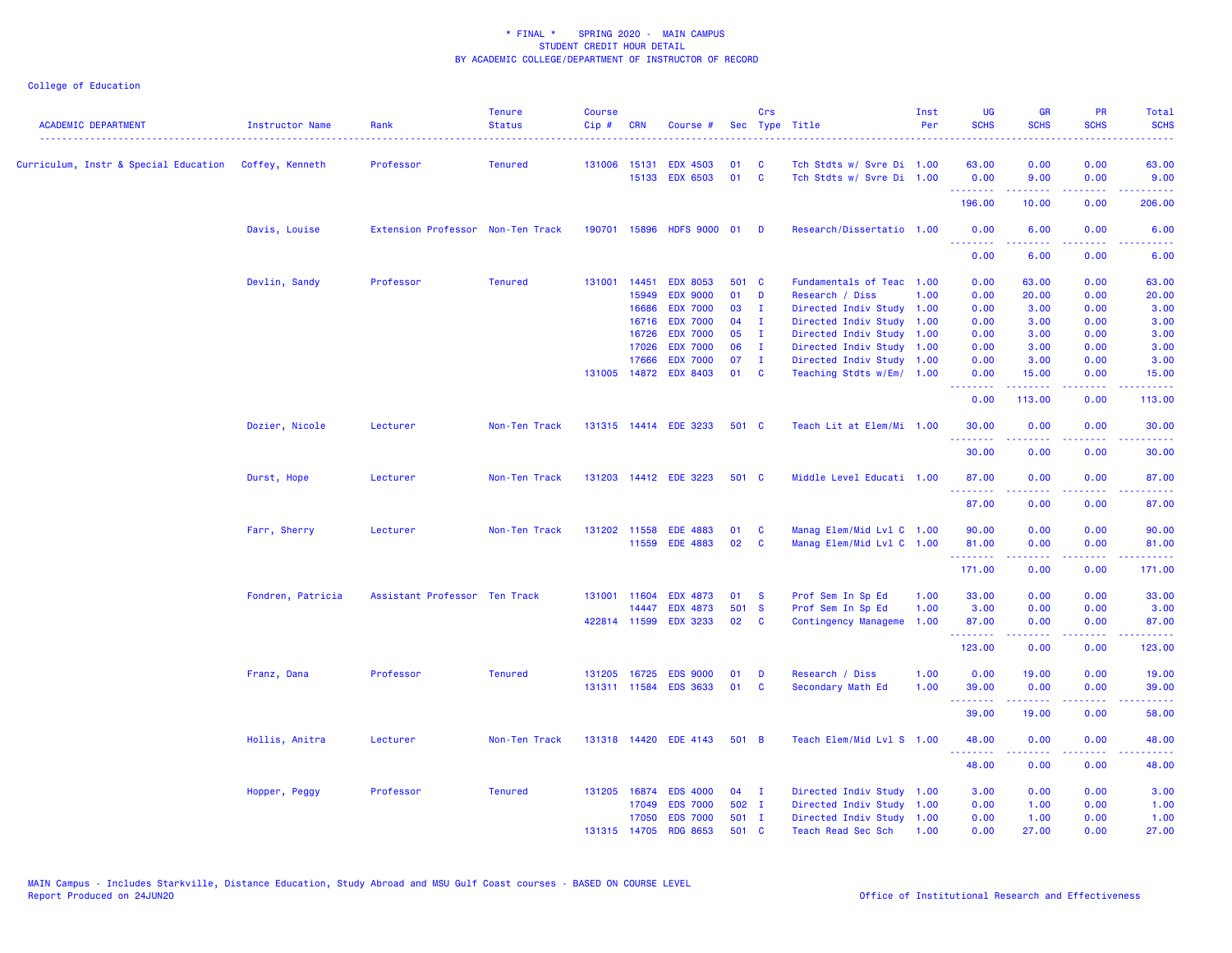| <b>ACADEMIC DEPARTMENT</b>                              | <b>Instructor Name</b> | Rank                              | <b>Tenure</b><br><b>Status</b> | <b>Course</b><br>Cip# | <b>CRN</b>   | Course #                                |                         | Crs                          | Sec Type Title                                         | Inst<br>Per | <b>UG</b><br><b>SCHS</b> | <b>GR</b><br><b>SCHS</b> | PR<br><b>SCHS</b> | Total<br><b>SCHS</b> |
|---------------------------------------------------------|------------------------|-----------------------------------|--------------------------------|-----------------------|--------------|-----------------------------------------|-------------------------|------------------------------|--------------------------------------------------------|-------------|--------------------------|--------------------------|-------------------|----------------------|
|                                                         |                        |                                   |                                |                       |              |                                         |                         |                              |                                                        |             | <u> - - - - - - - -</u>  |                          |                   |                      |
|                                                         |                        |                                   |                                |                       |              |                                         |                         |                              |                                                        |             | 3.00                     | 29.00                    | 0.00              | 32.00                |
| Curriculum, Instr & Special Education Javorsky, Kristin |                        | Assistant Professor Ten Track     |                                |                       |              | 131315 13774 RDG 3113<br>13777 RDG 3123 | 02 <sub>2</sub><br>02 C | $\mathbf{C}$                 | Early Literacy Instr 1.00<br>Early Lit Instruct I 1.00 |             | 24.00<br>24.00           | 0.00<br>0.00             | 0.00<br>0.00      | 24.00<br>24.00       |
|                                                         |                        |                                   |                                |                       |              |                                         |                         |                              |                                                        |             | .<br>48.00               | ------<br>0.00           | .<br>0.00         | .<br>48.00           |
|                                                         |                        | Lecturer                          | Non-Ten Track                  |                       |              | 131205 11583 EDS 3411                   | 01 E                    |                              |                                                        |             | 32.00                    | 0.00                     | 0.00              | 32.00                |
|                                                         | Jordan, Benjamin       |                                   |                                |                       |              |                                         |                         |                              | Prac In Secondary Ed 1.00                              |             | .                        | .                        | .                 | .                    |
|                                                         |                        |                                   |                                |                       |              |                                         |                         |                              |                                                        |             | 32.00                    | 0.00                     | 0.00              | 32.00                |
|                                                         | Lemley, Stephanie      | Associate Professor Tenured       |                                |                       | 131305 13786 | <b>RDG 4133</b><br>13787 RDG 4133       | $CO1$ B<br>$CO2$ B      |                              | Integrat Literacy In 1.00<br>Integrat Literacy In 1.00 |             | 57.00<br>30.00           | 0.00<br>0.00             | 0.00<br>0.00      | 57.00<br>30.00       |
|                                                         |                        |                                   |                                |                       |              |                                         |                         |                              |                                                        |             | .                        | .                        | .                 | .                    |
|                                                         |                        |                                   |                                |                       |              |                                         |                         |                              |                                                        |             | 87.00                    | 0.00                     | 0.00              | 87.00                |
|                                                         | Lindsey, Gail          | Clinical Assist Pro Non-Ten Track |                                |                       | 131202 11541 | <b>EDE 3123</b>                         | 02                      | <b>C</b>                     | Early Childhood Ed                                     | 1.00        | 69.00                    | 0.00                     | 0.00              | 69.00                |
|                                                         |                        |                                   |                                |                       | 11547        | <b>EDE 3443</b>                         | 01                      | $\mathbf{C}$                 | Creat Arts Elem / Mid 1.00                             |             | 84.00                    | 0.00                     | 0.00              | 84.00                |
|                                                         |                        |                                   |                                |                       |              | 131315 11545 EDE 3233                   | CO1 C                   |                              | Teach Lit at Elem/Mi 1.00                              |             | 57.00                    | 0.00                     | 0.00              | 57.00                |
|                                                         |                        |                                   |                                |                       |              | 17508 EDE 3233                          | 502 C                   |                              | Teach Lit at Elem/Mi 1.00                              |             | 27.00<br>.               | 0.00<br>.                | 0.00              | 27.00<br>.           |
|                                                         |                        |                                   |                                |                       |              |                                         |                         |                              |                                                        |             | 237.00                   | 0.00                     | 0.00              | 237.00               |
|                                                         | Lowery, David          | Lecturer                          | Non-Ten Track                  |                       |              | 131305 14436 EDS 6673                   | 501 C                   |                              | Language Arts Educ P 1.00                              |             | 0.00<br>.                | 24.00<br>.               | 0.00<br>.         | 24.00<br>.           |
|                                                         |                        |                                   |                                |                       |              |                                         |                         |                              |                                                        |             | 0.00                     | 24.00                    | 0.00              | 24.00                |
|                                                         | Mattox, Kimberly       | Instructor                        | Non-Ten Track                  |                       | 422814 11593 | <b>EDX 3213</b>                         | 01 C                    |                              | Indiv Inst Except Ch 1.00                              |             | 105.00                   | 0.00                     | 0.00              | 105.00               |
|                                                         |                        |                                   |                                |                       | 11594        | <b>EDX 3213</b>                         | 02                      | $\overline{\mathbf{C}}$      | Indiv Inst Except Ch 1.00                              |             | 90.00                    | 0.00                     | 0.00              | 90.00                |
|                                                         |                        |                                   |                                |                       | 11596        | <b>EDX 3213</b>                         | 04                      | $\mathbf{C}$<br>$\mathbf{C}$ | Indiv Inst Except Ch 1.00                              |             | 75.00                    | 0.00                     | 0.00              | 75.00                |
|                                                         |                        |                                   |                                |                       |              | 11597 EDX 3213                          | 06                      |                              | Indiv Inst Except Ch 1.00                              |             | 102.00<br>.              | 0.00<br>.                | 0.00<br>.         | 102.00<br>بالأبابات  |
|                                                         |                        |                                   |                                |                       |              |                                         |                         |                              |                                                        |             | 372.00                   | 0.00                     | 0.00              | 372.00               |
|                                                         | McBride, Craig         | Lecturer                          | Non-Ten Track                  |                       |              | 131316 14852 EDS 6653                   | 501 C                   |                              | Science Educ Pedago 1.00                               |             | 0.00<br>.                | 18.00                    | 0.00<br>$  -$     | 18.00<br>. <u>.</u>  |
|                                                         |                        |                                   |                                |                       |              |                                         |                         |                              |                                                        |             | 0.00                     | 18.00                    | 0.00              | 18.00                |
|                                                         | McDowell, Teresa       | Lecturer                          | Non-Ten Track                  |                       |              | 131315 12786 LSK 1013                   | 01 C                    |                              | <b>Effective Reading</b>                               | 1.00        | 102.00                   | 0.00                     | 0.00              | 102.00               |
|                                                         |                        |                                   |                                |                       |              | 12787 LSK 1013                          | 02                      | $\overline{\mathbf{C}}$      | <b>Effective Reading</b>                               | 1.00        | 105.00<br>.              | 0.00                     | 0.00              | 105.00               |
|                                                         |                        |                                   |                                |                       |              |                                         |                         |                              |                                                        |             | 207.00                   | 0.00                     | 0.00              | 207.00               |
|                                                         | McGinnis, Brecken      | Instructor                        | Non-Ten Track                  |                       |              | 130604 11903 EPY 3253                   | 03 C                    |                              | Evaluating Learning                                    | 1.00        | 66.00                    | 0.00                     | 0.00              | 66.00                |
|                                                         |                        |                                   |                                | 131001 11601          |              | <b>EDX 4133</b>                         | CO1 C                   |                              | Mthds & Mtrls for Sc 1.00                              |             | 66.00                    | 0.00                     | 0.00              | 66.00                |
|                                                         |                        |                                   |                                |                       | 14450        | <b>EDX 8013</b><br>14452 EDX 8173       | 501 C<br>501 C          |                              | Fundamentals of Teac 1.00<br>Sp Ed In Reg Classrm 1.00 |             | 0.00<br>0.00             | 66.00<br>66.00           | 0.00<br>0.00      | 66.00<br>66.00       |
|                                                         |                        |                                   |                                |                       |              | 422814 14445 EDX 3213                   | 501 C                   |                              | Indiv Inst Except Ch 1.00                              |             | 60.00                    | 0.00                     | 0.00              | 60.00                |
|                                                         |                        |                                   |                                |                       |              |                                         |                         |                              |                                                        |             | .                        | .                        | 22222             | <b>.</b>             |
|                                                         |                        |                                   |                                |                       |              |                                         |                         |                              |                                                        |             | 192.00                   | 132.00                   | 0.00              | 324.00               |
|                                                         | McMillen, Carrie       | Lecturer                          | Non-Ten Track                  |                       |              | 131203 11543 EDE 3223                   | 02                      | $\mathbf{C}$                 | Middle Level Educati 1.00                              |             | 45.00                    | 0.00                     | 0.00              | 45.00                |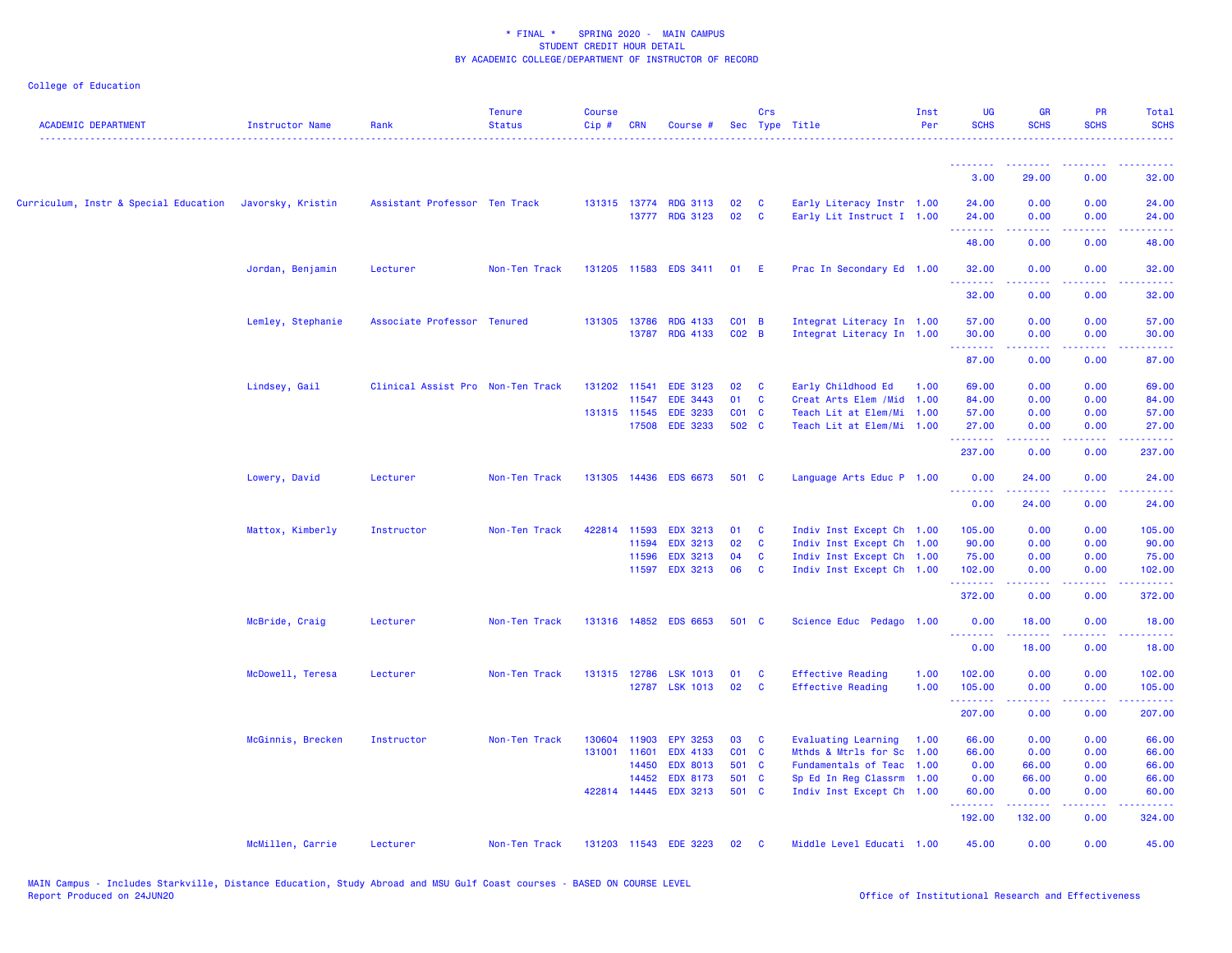| <b>ACADEMIC DEPARTMENT</b>                           | <b>Instructor Name</b>         | Rank                          | <b>Tenure</b><br><b>Status</b> | <b>Course</b><br>Cip# | <b>CRN</b>   | Course #              |       | Crs            | Sec Type Title            | Inst<br>Per | <b>UG</b><br><b>SCHS</b> | <b>GR</b><br><b>SCHS</b>                                                                                                                                     | <b>PR</b><br><b>SCHS</b> | Total<br><b>SCHS</b> |
|------------------------------------------------------|--------------------------------|-------------------------------|--------------------------------|-----------------------|--------------|-----------------------|-------|----------------|---------------------------|-------------|--------------------------|--------------------------------------------------------------------------------------------------------------------------------------------------------------|--------------------------|----------------------|
|                                                      |                                |                               |                                |                       |              |                       |       |                |                           |             | --------<br>45.00        | --------<br>0.00                                                                                                                                             | 0.00                     | 45.00                |
|                                                      |                                |                               |                                |                       |              |                       |       |                |                           |             |                          |                                                                                                                                                              |                          |                      |
| Curriculum, Instr & Special Education Miller, Nicole |                                | Associate Professor Tenured   |                                |                       |              | 131202 17197 EDE 7000 | 02    | $\mathbf{I}$   | Directed Indiv Study 1.00 |             | 0.00                     | 1.00                                                                                                                                                         | 0.00                     | 1.00                 |
|                                                      |                                |                               |                                |                       | 17198        | <b>EDE 7000</b>       | 03    | $\mathbf{I}$   | Directed Indiv Study 1.00 |             | 0.00                     | 1.00                                                                                                                                                         | 0.00                     | 1.00                 |
|                                                      |                                |                               |                                | 131203 11542          |              | <b>EDE 3223</b>       | 01 C  |                | Middle Level Educati 1.00 |             | 72.00                    | 0.00                                                                                                                                                         | 0.00                     | 72.00                |
|                                                      |                                |                               |                                |                       |              | 11544 EDE 3223        | 03    | $\mathbf{C}$   | Middle Level Educati 1.00 |             | 60.00<br><u>.</u>        | 0.00<br>.                                                                                                                                                    | 0.00                     | 60.00                |
|                                                      |                                |                               |                                |                       |              |                       |       |                |                           |             | 132.00                   | 2.00                                                                                                                                                         | 0.00                     | 134.00               |
|                                                      | Moser, Kelly                   | Assistant Professor Ten Track |                                |                       |              | 160905 12165 FLS 2143 | 03    | $\mathbf{C}$   | Spanish IV                | 1.00        | 75.00                    | 0.00                                                                                                                                                         | 0.00                     | 75.00                |
|                                                      |                                |                               |                                |                       |              |                       |       |                |                           |             | .<br>75.00               | 0.00                                                                                                                                                         | .<br>0.00                | 75.00                |
|                                                      | Mulkana, Angela                | Lecturer                      | Non-Ten Track                  | 131202                |              | 14415 EDE 3343        | 501 C |                | Teach Adoles Lit          | 1.00        | 90.00                    | 0.00                                                                                                                                                         | 0.00                     | 90.00                |
|                                                      |                                |                               |                                | 131203                | 14699        | <b>RDG 3413</b>       | 501 C |                | Middle Lvl Lit I          | 1.00        | 81.00                    | 0.00                                                                                                                                                         | 0.00                     | 81.00                |
|                                                      |                                |                               |                                |                       | 14701        | <b>RDG 3423</b>       | 501 C |                | Middle Lvl Lit II         | 1.00        | 81.00                    | 0.00                                                                                                                                                         | 0.00                     | 81.00                |
|                                                      |                                |                               |                                |                       | 14704        | <b>RDG 8123</b>       | 501 C |                | Sup MidSch Lit Learn 1.00 |             | 0.00                     | 24.00                                                                                                                                                        | 0.00                     | 24.00                |
|                                                      |                                |                               |                                | 131315 14697          |              | <b>RDG 3123</b>       | 501 C |                | Early Lit Instruct I 1.00 |             | 54.00                    | 0.00                                                                                                                                                         | 0.00                     | 54.00                |
|                                                      |                                |                               |                                |                       |              |                       |       |                |                           |             | .<br>306.00              | 2.2.2.2.2<br>24.00                                                                                                                                           | .<br>0.00                | .<br>330.00          |
|                                                      | Nicholson, David               | Lecturer                      | Non-Ten Track                  |                       |              | 131202 17048 EDE 2521 | 03    | $\mathbf{C}$   | Intro to Elem Ed          | 1.00        | 25.00                    | 0.00                                                                                                                                                         | 0.00                     | 25.00                |
|                                                      |                                |                               |                                |                       |              |                       |       |                |                           |             | .<br>25.00               | 0.00                                                                                                                                                         | 0.00                     | .<br>25.00           |
|                                                      | Parker, Sarah                  | Instructor                    | Non-Ten Track                  |                       | 131311 11549 | <b>EDE 3523</b>       | 01    | C              | Found EL/ML Math Edu 1.00 |             | 57.00                    | 0.00                                                                                                                                                         | 0.00                     | 57.00                |
|                                                      |                                |                               |                                |                       | 11550        | <b>EDE 3523</b>       | 02    | $\mathbf{C}$   | Found EL/ML Math Edu 1.00 |             | 72.00                    | 0.00                                                                                                                                                         | 0.00                     | 72.00                |
|                                                      |                                |                               |                                |                       | 11551        | <b>EDE 3523</b>       | 03    | <b>C</b>       | Found EL/ML Math Edu 1.00 |             | 57.00                    | 0.00                                                                                                                                                         | 0.00                     | 57.00                |
|                                                      |                                |                               |                                |                       |              | 14419 EDE 4123        | 501 B |                | Teach Elem/Mid Level 1.00 |             | 48.00                    | 0.00                                                                                                                                                         | 0.00                     | 48.00                |
|                                                      |                                |                               |                                |                       |              |                       |       |                |                           |             |                          |                                                                                                                                                              |                          |                      |
|                                                      |                                |                               |                                |                       |              |                       |       |                |                           |             | 234.00                   | 0.00                                                                                                                                                         | 0.00                     | 234.00               |
|                                                      | Pate, Laura                    | Instructor                    | Non-Ten Track                  | 130301                | 12795        | <b>LSK 1033</b>       | 02    | <b>C</b>       | Fund of Achievement       | 1.00        | 99.00                    | 0.00                                                                                                                                                         | 0.00                     | 99.00                |
|                                                      |                                |                               |                                |                       | 12796        | <b>LSK 1033</b>       | 03    | $\mathbf{C}$   | Fund of Achievement       | 1.00        | 87.00                    | 0.00                                                                                                                                                         | 0.00                     | 87.00                |
|                                                      |                                |                               |                                |                       | 12797        | <b>LSK 1033</b>       | 04    | <b>C</b>       | Fund of Achievement       | 1.00        | 93.00<br>.               | 0.00                                                                                                                                                         | 0.00                     | 93.00<br>.           |
|                                                      |                                |                               |                                |                       |              |                       |       |                |                           |             | 279.00                   | 0.00                                                                                                                                                         | 0.00                     | 279.00               |
|                                                      | Prater, Kathy                  | Instructor                    | Non-Ten Track                  | 131315                | 14695        | <b>RDG 3113</b>       | 501 C |                | Early Literacy Instr 1.00 |             | 54.00                    | 0.00                                                                                                                                                         | 0.00                     | 54.00                |
|                                                      |                                |                               |                                |                       | 15086        | <b>LSK 1023</b>       | 08    | $\mathbf{C}$   | Col Read/Study Skill 1.00 |             | 78.00                    | 0.00                                                                                                                                                         | 0.00                     | 78.00                |
|                                                      |                                |                               |                                |                       | 15087        | <b>LSK 1023</b>       | 09    | $\mathbf{C}$   | Col Read/Study Skill 1.00 |             | 42.00                    | 0.00                                                                                                                                                         | 0.00                     | 42.00                |
|                                                      |                                |                               |                                |                       |              |                       |       |                |                           |             | <u>.</u>                 | <b></b>                                                                                                                                                      | .                        | .                    |
|                                                      |                                |                               |                                |                       |              |                       |       |                |                           |             | 174.00                   | 0.00                                                                                                                                                         | 0.00                     | 174.00               |
|                                                      | Ratliff, Lindon                | Associate Professor Tenured   |                                | 130101                | 14437        | <b>EDS 8103</b>       | 501 C |                | Adv Meth in Mid/Sec       | 1.00        | 0.00                     | 51.00                                                                                                                                                        | 0.00                     | 51.00                |
|                                                      |                                |                               |                                | 131203                | 14438        | <b>EDS 8243</b>       | 501 C |                | Adv. Plan Manage Lea 1.00 |             | 0.00                     | 30.00                                                                                                                                                        | 0.00                     | 30.00                |
|                                                      |                                |                               |                                | 131205                |              | 11588 EDS 4873        | 01 C  |                | Managing Secondary C 1.00 |             | 99.00<br>.               | 0.00<br>$\frac{1}{2} \left( \frac{1}{2} \right) \left( \frac{1}{2} \right) \left( \frac{1}{2} \right) \left( \frac{1}{2} \right) \left( \frac{1}{2} \right)$ | 0.00<br>بالأباب          | 99.00<br>المستمين    |
|                                                      |                                |                               |                                |                       |              |                       |       |                |                           |             | 99.00                    | 81.00                                                                                                                                                        | 0.00                     | 180.00               |
|                                                      | Robichaux-Davis, Reb Professor |                               | <b>Tenured</b>                 |                       | 131311 11554 | <b>EDE 4123</b>       | 01    | B              | Teach Elem/Mid Level 1.00 |             | 57.00                    | 0.00                                                                                                                                                         | 0.00                     | 57.00                |
|                                                      |                                |                               |                                |                       |              | 11555 EDE 4123        | 02    | $\overline{B}$ | Teach Elem/Mid Level 1.00 |             | 33.00                    | 0.00                                                                                                                                                         | 0.00                     | 33.00                |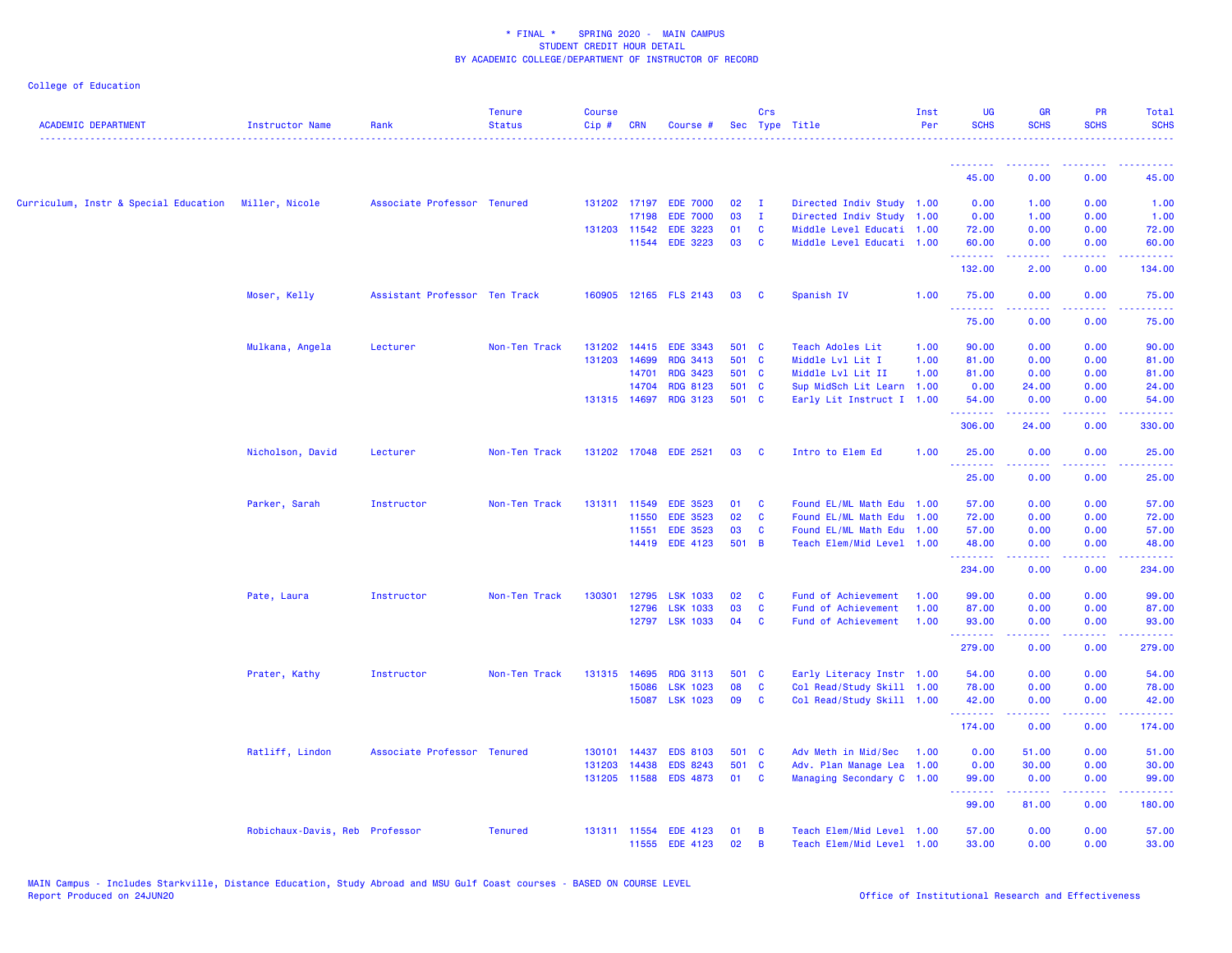| <b>ACADEMIC DEPARTMENT</b>                                | <b>Instructor Name</b>          | Rank                        | <b>Tenure</b><br><b>Status</b> | <b>Course</b><br>$Cip$ # | <b>CRN</b>   | Course #                          |             | Crs          | Sec Type Title                                | Inst<br>Per | <b>UG</b><br><b>SCHS</b> | <b>GR</b><br><b>SCHS</b>                                                                                                                                     | <b>PR</b><br><b>SCHS</b>                                                                                                          | Total<br><b>SCHS</b>   |
|-----------------------------------------------------------|---------------------------------|-----------------------------|--------------------------------|--------------------------|--------------|-----------------------------------|-------------|--------------|-----------------------------------------------|-------------|--------------------------|--------------------------------------------------------------------------------------------------------------------------------------------------------------|-----------------------------------------------------------------------------------------------------------------------------------|------------------------|
|                                                           |                                 |                             |                                |                          |              |                                   |             |              |                                               |             | .<br>90.00               | --------<br>0.00                                                                                                                                             | 0.00                                                                                                                              | 90.00                  |
| Curriculum, Instr & Special Education - Sanders, Jennifer |                                 | Lecturer                    | Non-Ten Track                  | 131305                   | 131202 11546 | <b>EDE 3343</b><br>14703 RDG 4133 | 02<br>501 B | $\mathbf{C}$ | Teach Adoles Lit<br>Integrat Literacy In 1.00 | 1.00        | 54.00<br>51.00           | 0.00<br>0.00                                                                                                                                                 | 0.00<br>0.00                                                                                                                      | 54.00<br>51.00         |
|                                                           |                                 |                             |                                |                          |              |                                   |             |              |                                               |             | .<br>105.00              | $\frac{1}{2} \left( \frac{1}{2} \right) \left( \frac{1}{2} \right) \left( \frac{1}{2} \right) \left( \frac{1}{2} \right) \left( \frac{1}{2} \right)$<br>0.00 | .<br>0.00                                                                                                                         | الماعات عاما<br>105.00 |
|                                                           |                                 |                             |                                |                          |              |                                   |             |              |                                               |             |                          |                                                                                                                                                              |                                                                                                                                   |                        |
|                                                           | Shea, Donna                     | Non-Faculty                 | Not Applicable                 | 131001 11605             |              | <b>EDX 4886</b>                   | 01          | - F          | Teach Internship in                           | 1.00        | 66.00                    | 0.00                                                                                                                                                         | 0.00                                                                                                                              | 66.00                  |
|                                                           |                                 |                             |                                |                          | 11606        | <b>EDX 4896</b>                   | 01          | $-$ F        | Teach Internship in                           | 1.00        | 66.00                    | 0.00                                                                                                                                                         | 0.00                                                                                                                              | 66.00                  |
|                                                           |                                 |                             |                                |                          | 14443        | <b>EDS 8886</b>                   | 501 H       |              | Dimensions of Learni                          | 1.00        | 0.00                     | 42.00                                                                                                                                                        | 0.00                                                                                                                              | 42.00                  |
|                                                           |                                 |                             |                                |                          | 14444        | <b>EDS 8896</b>                   | 501 H       |              | Dimensions of Learni                          | 1.00        | 0.00                     | 120.00                                                                                                                                                       | 0.00                                                                                                                              | 120.00                 |
|                                                           |                                 |                             |                                |                          | 14448        | <b>EDX 4886</b>                   | 501 F       |              | Teach Internship in                           | 1.00        | 6.00                     | 0.00                                                                                                                                                         | 0.00                                                                                                                              | 6.00                   |
|                                                           |                                 |                             |                                |                          | 14449        | <b>EDX 4896</b>                   | 501 F       |              | Teach Internship in                           | 1.00        | 6.00                     | 0.00                                                                                                                                                         | 0.00                                                                                                                              | 6.00                   |
|                                                           |                                 |                             |                                |                          | 14454        | <b>EDX 8243</b>                   | 501 H       |              | MATX Internship II                            | 1.00        | 0.00                     | 63.00                                                                                                                                                        | 0.00                                                                                                                              | 63.00                  |
|                                                           |                                 |                             |                                |                          | 131202 11560 | <b>EDE 4886</b>                   | 01          | - E          | Elem.Mid Lvl Interns 1.00                     |             | 342.00                   | 0.00                                                                                                                                                         | 0.00                                                                                                                              | 342.00                 |
|                                                           |                                 |                             |                                |                          | 11561        | <b>EDE 4896</b>                   | 01          | - E          | Elem/Mid Levl Intern 1.00                     |             | 342.00                   | 0.00                                                                                                                                                         | 0.00                                                                                                                              | 342.00                 |
|                                                           |                                 |                             |                                |                          | 14422        | <b>EDE 4886</b>                   | 501 E       |              | Elem.Mid Lvl Interns                          | 1.00        | 174.00                   | 0.00                                                                                                                                                         | 0.00                                                                                                                              | 174.00                 |
|                                                           |                                 |                             |                                |                          | 14423        | <b>EDE 4896</b>                   | 501 E       |              | Elem/Mid Levl Intern 1.00                     |             | 168.00                   | 0.00                                                                                                                                                         | 0.00                                                                                                                              | 168.00                 |
|                                                           |                                 |                             |                                |                          | 131203 14425 | EDE 8143                          | 501 H       |              | Middle Level Intersh 1.00                     |             | 0.00                     | 6.00                                                                                                                                                         | 0.00                                                                                                                              | 6.00                   |
|                                                           |                                 |                             |                                |                          | 131205 11590 | <b>EDS 4886</b>                   | 01          | - F          | Teach Intern in Sec                           | 1.00        | 198.00                   | 0.00                                                                                                                                                         | 0.00                                                                                                                              | 198.00                 |
|                                                           |                                 |                             |                                |                          | 11591        | <b>EDS 4896</b>                   | 01 F        |              | Teach Intern in Sec                           | 1.00        | 198.00                   | 0.00                                                                                                                                                         | 0.00                                                                                                                              | 198.00                 |
|                                                           |                                 |                             |                                |                          | 14433        | <b>EDS 4886</b>                   | 501 F       |              | Teach Intern in Sec                           | 1.00        | 42.00                    | 0.00                                                                                                                                                         | 0.00                                                                                                                              | 42.00                  |
|                                                           |                                 |                             |                                |                          | 14434        | <b>EDS 4896</b>                   | 501 F       |              | Teach Intern in Sec                           | 1.00        | 42.00                    | 0.00                                                                                                                                                         | 0.00                                                                                                                              | 42.00                  |
|                                                           |                                 |                             |                                |                          | 14441        | <b>EDS 8623</b>                   | 501 C       |              | Effective Instructio                          | 1.00        | 0.00                     | 30.00                                                                                                                                                        | 0.00                                                                                                                              | 30.00                  |
|                                                           |                                 |                             |                                | 131312 13261             |              | <b>MUE 4886</b>                   | 01          | - F          | Stu Teach Music Ed                            | 0.50        | 39.00                    | 0.00                                                                                                                                                         | 0.00                                                                                                                              | 39.00                  |
|                                                           |                                 |                             |                                |                          | 13262        | <b>MUE 4896</b>                   | 01          | - F          | Stu Teach Music Ed                            | 0.50        | 39.00                    | 0.00                                                                                                                                                         | 0.00                                                                                                                              | 39.00                  |
|                                                           |                                 |                             |                                | 131314 13309             |              | PE 4886                           | $01$ F      |              | Teach Intern in PE                            | 1.00        | 48.00                    | 0.00                                                                                                                                                         | 0.00                                                                                                                              | 48.00                  |
|                                                           |                                 |                             |                                |                          |              | 13310 PE 4896                     | $01$ F      |              | Teach Intern in PE                            | 1.00        | 48.00<br>.               | 0.00                                                                                                                                                         | 0.00                                                                                                                              | 48.00<br>.             |
|                                                           |                                 |                             |                                |                          |              |                                   |             |              |                                               |             | 1824.00                  | 261.00                                                                                                                                                       | 0.00                                                                                                                              | 2085.00                |
|                                                           | Smith, Kimberly                 | Instructor                  | Non-Ten Track                  | 131203                   | 13779        | <b>RDG 3413</b>                   | 01          | <b>C</b>     | Middle Lvl Lit I                              | 1.00        | 72.00                    | 0.00                                                                                                                                                         | 0.00                                                                                                                              | 72.00                  |
|                                                           |                                 |                             |                                |                          | 13780        | <b>RDG 3413</b>                   | 02          | $\mathbf{C}$ | Middle Lvl Lit I                              | 1.00        | 72.00                    | 0.00                                                                                                                                                         | 0.00                                                                                                                              | 72.00                  |
|                                                           |                                 |                             |                                |                          | 13781        | <b>RDG 3413</b>                   | 03          | <b>C</b>     | Middle Lvl Lit I                              | 1.00        | 42.00                    | 0.00                                                                                                                                                         | 0.00                                                                                                                              | 42.00                  |
|                                                           |                                 |                             |                                |                          |              | 131311 14416 EDE 3523             | 501 C       |              | Found EL/ML Math Edu 1.00                     |             | 87.00<br>.               | 0.00<br>$\frac{1}{2} \left( \frac{1}{2} \right) \left( \frac{1}{2} \right) \left( \frac{1}{2} \right) \left( \frac{1}{2} \right) \left( \frac{1}{2} \right)$ | 0.00<br>.                                                                                                                         | 87.00<br>والمستوات بما |
|                                                           |                                 |                             |                                |                          |              |                                   |             |              |                                               |             | 273.00                   | 0.00                                                                                                                                                         | 0.00                                                                                                                              | 273.00                 |
|                                                           | Vollenweider, Jennif Instructor |                             | Non-Ten Track                  | 131319                   | 15904        | <b>TKI 4000</b>                   | 01          | - I          | Directed Indiv Study 1.00                     |             | 3.00                     | 0.00                                                                                                                                                         | 0.00                                                                                                                              | 3.00                   |
|                                                           |                                 |                             |                                |                          | 17207        | <b>INDT 4000</b>                  | 04          | $\mathbf{I}$ | Directed Individual                           | 1.00        | 3.00                     | 0.00                                                                                                                                                         | 0.00                                                                                                                              | 3.00                   |
|                                                           |                                 |                             |                                |                          | 17210        | <b>TKI 4000</b>                   | 02          | $\mathbf{I}$ | Directed Indiv Study                          | 1.00        | 3.00                     | 0.00                                                                                                                                                         | 0.00                                                                                                                              | 3.00                   |
|                                                           |                                 |                             |                                |                          | 17274        | <b>INDT 4000</b>                  | 07          | $\mathbf{I}$ | Directed Individual                           | 1.00        | 3.00                     | 0.00                                                                                                                                                         | 0.00                                                                                                                              | 3.00                   |
|                                                           |                                 |                             |                                |                          | 17366        | <b>TKI 4000</b>                   | 03          | - I          | Directed Indiv Study                          | 1.00        | 3.00                     | 0.00                                                                                                                                                         | 0.00                                                                                                                              | 3.00                   |
|                                                           |                                 |                             |                                | 150612 14832             |              | <b>INDT 3343</b>                  | 501 C       |              | 3D Modeling for Manu                          | 1.00        | 63.00                    | 0.00                                                                                                                                                         | 0.00                                                                                                                              | 63.00                  |
|                                                           |                                 |                             |                                |                          | 14833        | <b>INDT 3363</b>                  | 501 B       |              | Motion & Time Study                           | 1.00        | 39.00                    | 0.00                                                                                                                                                         | 0.00                                                                                                                              | 39.00                  |
|                                                           |                                 |                             |                                |                          | 15168        | <b>INDT 3363</b>                  | 01          | - B          | Motion & Time Study                           | 1.00        | 90.00                    | 0.00                                                                                                                                                         | 0.00                                                                                                                              | 90.00                  |
|                                                           |                                 |                             |                                |                          | 15172        | <b>INDT 1203</b>                  | 01          | $\mathbf{C}$ | Ind Draft & Print Re 1.00                     |             | 63.00                    | 0.00                                                                                                                                                         | 0.00                                                                                                                              | 63.00                  |
|                                                           |                                 |                             |                                | 150613 15169             |              | INDT 3813 01                      |             | - C          | Writing for Industry 1.00                     |             | 90.00                    | 0.00                                                                                                                                                         | 0.00                                                                                                                              | 90.00                  |
|                                                           |                                 |                             |                                |                          |              |                                   |             |              |                                               |             | <u>.</u><br>360.00       | .<br>0.00                                                                                                                                                    | $\frac{1}{2} \left( \frac{1}{2} \right) \left( \frac{1}{2} \right) \left( \frac{1}{2} \right) \left( \frac{1}{2} \right)$<br>0.00 | .<br>360.00            |
|                                                           | Walker, Ryan                    | Associate Professor Tenured |                                |                          | 131205 11592 | <b>EDS 8663</b>                   | 01          | $\mathbf{C}$ | Improving Instructio 1.00                     |             | 0.00                     | 30.00                                                                                                                                                        | 0.00                                                                                                                              | 30.00                  |
|                                                           |                                 |                             |                                |                          | 14440        | <b>EDS 8613</b>                   | 501 C       |              | Mdle & Sec Sch Curr                           | 1.00        | 0.00                     | 36.00                                                                                                                                                        | 0.00                                                                                                                              | 36.00                  |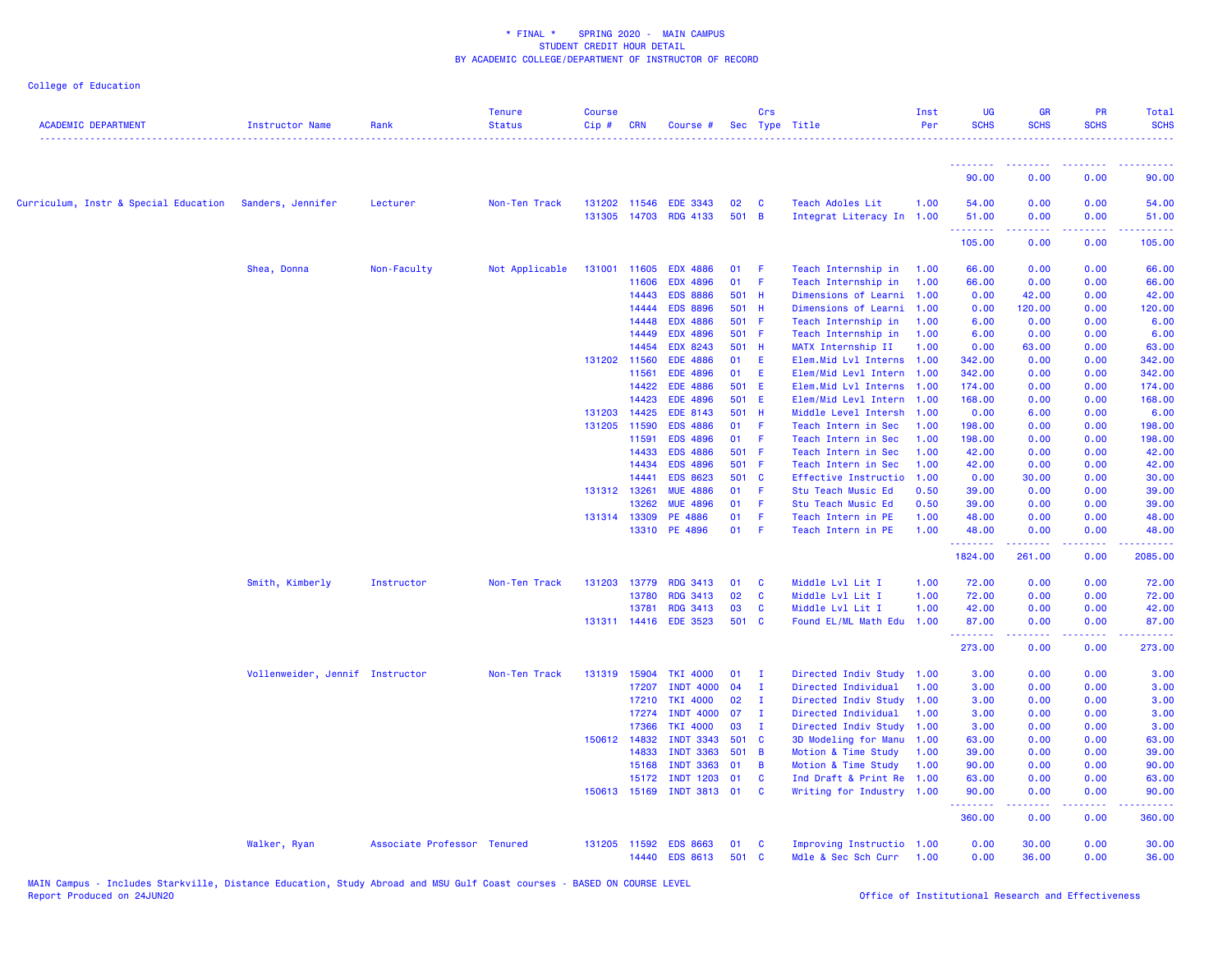| <b>ACADEMIC DEPARTMENT</b>                         | <b>Instructor Name</b> | Rank                        | Tenure<br><b>Status</b> | <b>Course</b><br>Cip# | <b>CRN</b> | Course #              |               | Crs | Sec Type Title            | Inst<br>Per | <b>UG</b><br><b>SCHS</b>  | <b>GR</b><br><b>SCHS</b> | <b>PR</b><br><b>SCHS</b>                                                                                                          | Total<br><b>SCHS</b>                                                                                                                                                                                                                                                                                                                                                                                                                                                                   |
|----------------------------------------------------|------------------------|-----------------------------|-------------------------|-----------------------|------------|-----------------------|---------------|-----|---------------------------|-------------|---------------------------|--------------------------|-----------------------------------------------------------------------------------------------------------------------------------|----------------------------------------------------------------------------------------------------------------------------------------------------------------------------------------------------------------------------------------------------------------------------------------------------------------------------------------------------------------------------------------------------------------------------------------------------------------------------------------|
| Curriculum, Instr & Special Education Walker, Ryan |                        | Associate Professor Tenured |                         |                       |            | 131205 16575 EDS 4000 | $01$ I        |     | Directed Indiv Study 1.00 |             | 3.00                      | 0.00                     | 0.00                                                                                                                              | 3.00                                                                                                                                                                                                                                                                                                                                                                                                                                                                                   |
|                                                    |                        |                             |                         |                       |            | 17256 EDS 7000        | $01$ I        |     | Directed Indiv Study 1.00 |             | 0.00                      | 3.00                     | 0.00                                                                                                                              | 3.00                                                                                                                                                                                                                                                                                                                                                                                                                                                                                   |
|                                                    |                        |                             |                         |                       |            | 17269 EDS 7000        | $02 \qquad I$ |     | Directed Indiv Study 1.00 |             | 0.00                      | 3.00                     | 0.00                                                                                                                              | 3.00                                                                                                                                                                                                                                                                                                                                                                                                                                                                                   |
|                                                    |                        |                             |                         |                       | 17275      | <b>EDS 4000</b>       | 09 I          |     | Directed Indiv Study 1.00 |             | 3.00                      | 0.00                     | 0.00                                                                                                                              | 3.00                                                                                                                                                                                                                                                                                                                                                                                                                                                                                   |
|                                                    |                        |                             |                         |                       | 17458      | <b>EDS 4000</b>       | $10$ I        |     | Directed Indiv Study 1.00 |             | 1.00                      | 0.00                     | 0.00                                                                                                                              | 1.00                                                                                                                                                                                                                                                                                                                                                                                                                                                                                   |
|                                                    |                        |                             |                         |                       | 17555      | <b>EDS 7000</b>       | 04            |     | Directed Indiv Study 1.00 |             | 0.00                      | 3.00                     | 0.00                                                                                                                              | 3.00                                                                                                                                                                                                                                                                                                                                                                                                                                                                                   |
|                                                    |                        |                             |                         |                       |            | 17618 EDS 9000        | $02$ D        |     | Research / Diss           | 1.00        | 0.00                      | 2.00                     | 0.00                                                                                                                              | 2.00                                                                                                                                                                                                                                                                                                                                                                                                                                                                                   |
|                                                    |                        |                             |                         |                       |            |                       |               |     |                           |             | --------<br>7.00          | .<br>77.00               | $\frac{1}{2} \left( \frac{1}{2} \right) \left( \frac{1}{2} \right) \left( \frac{1}{2} \right) \left( \frac{1}{2} \right)$<br>0.00 | 84.00                                                                                                                                                                                                                                                                                                                                                                                                                                                                                  |
|                                                    | Wiley, Holly           | Instructor                  | Non-Ten Track           | 131307                |            | 13308 PE 4883         | 01 C          |     | School Health Ed          | 1.00        | 42.00                     | 0.00                     | 0.00                                                                                                                              | 42.00                                                                                                                                                                                                                                                                                                                                                                                                                                                                                  |
|                                                    |                        |                             |                         |                       |            | 13311 PE 6883         | 01 C          |     | School Health Educ        | 1.00        | 0.00                      | 6.00                     | 0.00                                                                                                                              | 6.00                                                                                                                                                                                                                                                                                                                                                                                                                                                                                   |
|                                                    |                        |                             |                         | 260908                |            | 11859 EP 4183         | 01 C          |     | Exercise & Weight Co 1.00 |             | 165.00                    | 0.00                     | 0.00                                                                                                                              | 165.00                                                                                                                                                                                                                                                                                                                                                                                                                                                                                 |
|                                                    |                        |                             |                         |                       |            | 11860 EP 4183         | 02 C          |     | Exercise & Weight Co 1.00 |             | 150.00                    | 0.00                     | 0.00                                                                                                                              | 150.00                                                                                                                                                                                                                                                                                                                                                                                                                                                                                 |
|                                                    |                        |                             |                         |                       |            | 310501 13302 PE 3153  | 01 C          |     | Methods of Elem PE        | 1.00        | 69.00                     | 0.00                     | 0.00                                                                                                                              | 69.00                                                                                                                                                                                                                                                                                                                                                                                                                                                                                  |
|                                                    |                        |                             |                         |                       |            |                       |               |     |                           |             | --------<br>426.00        | .<br>6.00                | -----<br>0.00                                                                                                                     | .<br>432.00                                                                                                                                                                                                                                                                                                                                                                                                                                                                            |
|                                                    | Yuan, Ruiping          | Instructor                  | Non-Ten Track           | 131202                |            | 11538 EDE 2521        | 01 C          |     | Intro to Elem Ed          | 1.00        | 25.00                     | 0.00                     | 0.00                                                                                                                              | 25.00                                                                                                                                                                                                                                                                                                                                                                                                                                                                                  |
|                                                    |                        |                             |                         |                       | 11539      | <b>EDE 2521</b>       | 02 C          |     | Intro to Elem Ed          | 1.00        | 25.00                     | 0.00                     | 0.00                                                                                                                              | 25.00                                                                                                                                                                                                                                                                                                                                                                                                                                                                                  |
|                                                    |                        |                             |                         |                       |            | 14410 EDE 2521        | 501 C         |     | Intro to Elem Ed          | 1.00        | 24.00                     | 0.00                     | 0.00                                                                                                                              | 24.00                                                                                                                                                                                                                                                                                                                                                                                                                                                                                  |
|                                                    |                        |                             |                         |                       |            | 14411 EDE 3123        | 501 C         |     | Early Childhood Ed        | 1.00        | 57.00                     | 0.00                     | 0.00                                                                                                                              | 57.00                                                                                                                                                                                                                                                                                                                                                                                                                                                                                  |
|                                                    |                        |                             |                         |                       |            | 131315 13773 RDG 3113 | 01 C          |     | Early Literacy Instr 1.00 |             | 48.00                     | 0.00                     | 0.00                                                                                                                              | 48.00                                                                                                                                                                                                                                                                                                                                                                                                                                                                                  |
|                                                    |                        |                             |                         |                       |            | 13776 RDG 3123        | 01 C          |     | Early Lit Instruct I 1.00 |             | 48.00                     | 0.00                     | 0.00                                                                                                                              | 48.00                                                                                                                                                                                                                                                                                                                                                                                                                                                                                  |
|                                                    |                        |                             |                         |                       |            |                       |               |     |                           |             | - - - - - - - -<br>227.00 | 0.00                     | 0.00                                                                                                                              | 227,00                                                                                                                                                                                                                                                                                                                                                                                                                                                                                 |
|                                                    |                        |                             |                         |                       |            |                       |               |     |                           |             | ========                  | ========                 | ========                                                                                                                          | $\begin{array}{cccccccccc} \multicolumn{2}{c}{} & \multicolumn{2}{c}{} & \multicolumn{2}{c}{} & \multicolumn{2}{c}{} & \multicolumn{2}{c}{} & \multicolumn{2}{c}{} & \multicolumn{2}{c}{} & \multicolumn{2}{c}{} & \multicolumn{2}{c}{} & \multicolumn{2}{c}{} & \multicolumn{2}{c}{} & \multicolumn{2}{c}{} & \multicolumn{2}{c}{} & \multicolumn{2}{c}{} & \multicolumn{2}{c}{} & \multicolumn{2}{c}{} & \multicolumn{2}{c}{} & \multicolumn{2}{c}{} & \multicolumn{2}{c}{} & \mult$ |
| Curriculum, Instruction & Special Education        |                        |                             |                         |                       |            |                       |               |     |                           |             | 7315,00                   | 847,00                   | 0.00                                                                                                                              | 8162.00<br>======== ======== ======== ==========                                                                                                                                                                                                                                                                                                                                                                                                                                       |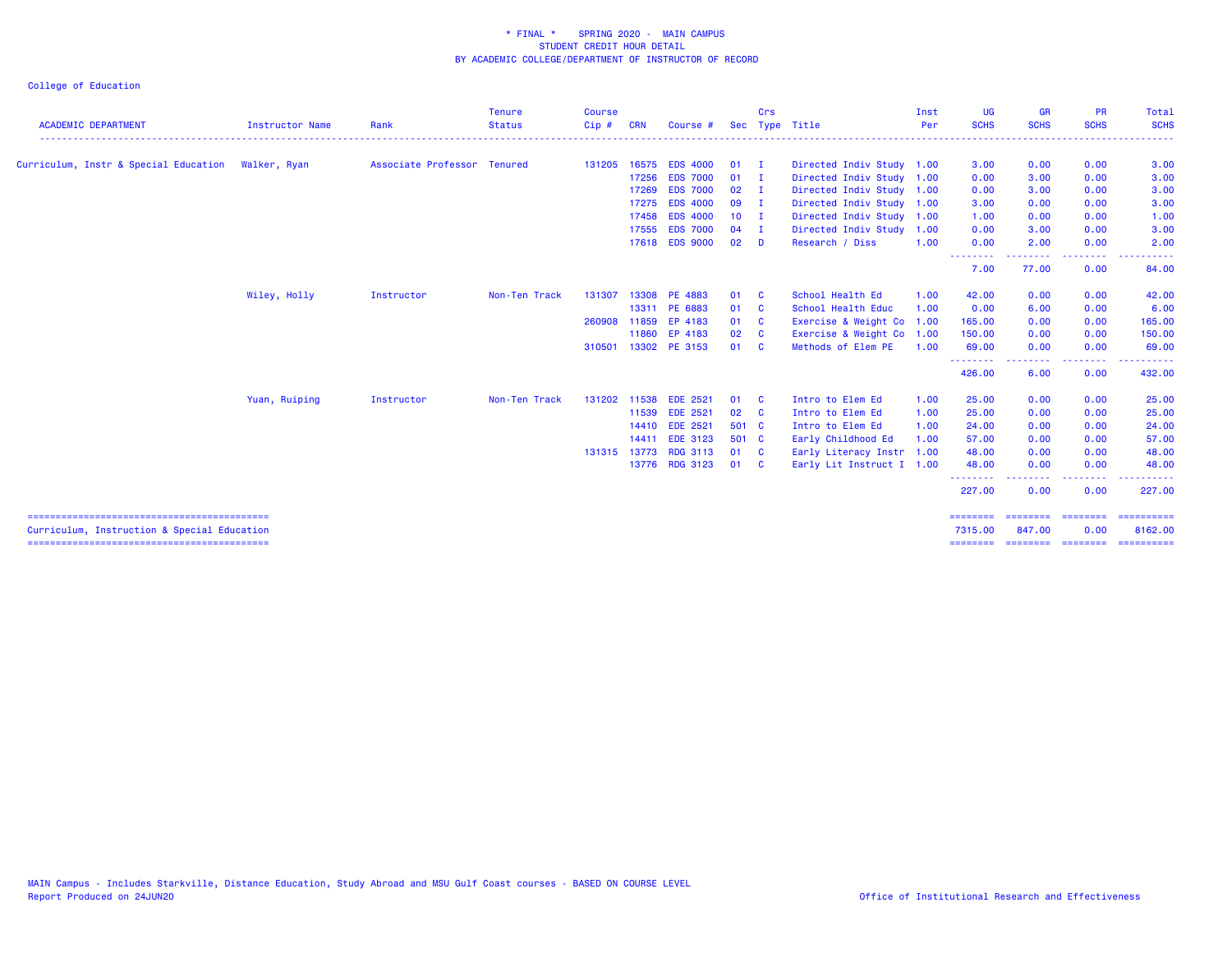| <b>ACADEMIC DEPARTMENT</b> | Instructor Name                  | Rank                              | <b>Tenure</b><br><b>Status</b> | <b>Course</b><br>Cip# | <b>CRN</b>   | Course #                    |                   | Crs          | Sec Type Title            | Inst<br>Per | <b>UG</b><br><b>SCHS</b> | <b>GR</b><br><b>SCHS</b>                                                                                                                                      | <b>PR</b><br><b>SCHS</b> | Total<br><b>SCHS</b>                                                                                                               |
|----------------------------|----------------------------------|-----------------------------------|--------------------------------|-----------------------|--------------|-----------------------------|-------------------|--------------|---------------------------|-------------|--------------------------|---------------------------------------------------------------------------------------------------------------------------------------------------------------|--------------------------|------------------------------------------------------------------------------------------------------------------------------------|
| Educational Leadership     | Allard, Deiderie                 | Non-Faculty                       | Not Applicable                 |                       |              | 130406 12514 HED 8113       | 01                | <b>C</b>     | Admin Ldrship in SA 1.00  |             | 0.00<br>.                | 39.00<br>2.2.2.2.2                                                                                                                                            | 0.00                     | 39.00                                                                                                                              |
|                            |                                  |                                   |                                |                       |              |                             |                   |              |                           |             | 0.00                     | 39.00                                                                                                                                                         | 0.00                     | $\frac{1}{2} \left( \frac{1}{2} \right) \left( \frac{1}{2} \right) \left( \frac{1}{2} \right) \left( \frac{1}{2} \right)$<br>39.00 |
|                            | Armstrong, Christoph Non-Faculty |                                   | Not Applicable                 |                       |              | 130407 14277 CCL 8143       | 501 C             |              | Program Planning and 1.00 |             | 0.00<br>د د د د          | 69.00                                                                                                                                                         | 0.00<br>والمحامل         | 69.00                                                                                                                              |
|                            |                                  |                                   |                                |                       |              |                             |                   |              |                           |             | 0.00                     | 69.00                                                                                                                                                         | 0.00                     | 69.00                                                                                                                              |
|                            | Baham, Jeremy                    | Non-Faculty                       | Not Applicable                 |                       |              | 130499 16865 HED 8990       | 01 C              |              | Special Topic In HED 0.50 |             | 0.00<br>.                | 30.00<br>الداعات عامات                                                                                                                                        | 0.00<br>.                | 30.00<br>.                                                                                                                         |
|                            |                                  |                                   |                                |                       |              |                             |                   |              |                           |             | 0.00                     | 30.00                                                                                                                                                         | 0.00                     | 30.00                                                                                                                              |
|                            | Campbell, Annika                 | Non-Faculty                       | Not Applicable                 | 309999                | 14801        | <b>ISE 4200</b>             | 802 A             |              | Intl Student Exchang 1.00 |             | 156.00                   | 0.00                                                                                                                                                          | 0.00                     | 156.00                                                                                                                             |
|                            |                                  |                                   |                                |                       |              | 14802 ISE 4200              | 803 A             |              | Intl Student Exchang 1.00 |             | 69.00                    | 0.00                                                                                                                                                          | 0.00                     | 69.00                                                                                                                              |
|                            |                                  |                                   |                                |                       |              |                             |                   |              |                           |             | .<br>225.00              | .<br>0.00                                                                                                                                                     | .<br>0.00                | 225.00                                                                                                                             |
|                            | Carroll, Joshua                  | Non-Faculty                       | Not Applicable                 |                       |              | 130407 14274 CCL 8133       | 501 C             |              | Lead Theory Pract in 1.00 |             | 0.00                     | 39.00                                                                                                                                                         | 0.00                     | 39.00                                                                                                                              |
|                            |                                  |                                   |                                |                       |              |                             |                   |              |                           |             | <u>.</u><br>0.00         | .<br>39.00                                                                                                                                                    | .<br>0.00                | .<br>39.00                                                                                                                         |
|                            | Cutts, Qiana                     | Assistant Professor Ten Track     |                                |                       | 130901 14426 | <b>EDF 3333</b>             | 501 C             |              | Social Foundation Ed 1.00 |             | 66.00                    | 0.00                                                                                                                                                          | 0.00                     | 66.00                                                                                                                              |
|                            |                                  |                                   |                                |                       |              |                             |                   |              |                           |             | .<br>66.00               | .<br>0.00                                                                                                                                                     | .<br>0.00                | .<br>66.00                                                                                                                         |
|                            | Derby, Christy                   | Lecturer                          | Non-Ten Track                  | 130901                | 11563        | <b>EDF 3333</b>             | 01                | C            | Social Foundation Ed      | 1.00        | 87.00                    | 0.00                                                                                                                                                          | 0.00                     | 87.00                                                                                                                              |
|                            |                                  |                                   |                                |                       | 11564        | <b>EDF 3333</b>             | 02                | C            | Social Foundation Ed      | 1.00        | 84.00                    | 0.00                                                                                                                                                          | 0.00                     | 84.00                                                                                                                              |
|                            |                                  |                                   |                                |                       | 11566        | <b>EDF 3333</b>             | 04                | C            | Social Foundation Ed      | 1.00        | 87.00                    | 0.00                                                                                                                                                          | 0.00                     | 87.00                                                                                                                              |
|                            |                                  |                                   |                                |                       | 11567        | <b>EDF 3333</b>             | 05                | C            | Social Foundation Ed 1.00 |             | 84.00                    | 0.00                                                                                                                                                          | 0.00                     | 84.00                                                                                                                              |
|                            |                                  |                                   |                                |                       |              |                             |                   |              |                           |             | 342.00                   | 0.00                                                                                                                                                          | 0.00                     | 342.00                                                                                                                             |
|                            | Farmer, Angela                   | Clinical Assist Pro Non-Ten Track |                                | 240101                | 12620        | <b>HON 2081</b>             | H <sub>01</sub> S |              | Honors Forum III          | 1.00        | 16.00                    | 0.00                                                                                                                                                          | 0.00                     | 16.00                                                                                                                              |
|                            |                                  |                                   |                                |                       | 16992        | <b>HON 4000</b>             | 02                | $\mathbf{I}$ | Directed Individual       | 1.00        | 3.00                     | 0.00                                                                                                                                                          | 0.00                     | 3.00                                                                                                                               |
|                            |                                  |                                   |                                |                       | 301801 12622 | <b>HON 3163</b>             | <b>HO1 C</b>      |              | Honors Sem Natural S 1.00 |             | 36.00<br>.               | 0.00<br>$\omega$ is a set of                                                                                                                                  | 0.00<br>.                | 36.00<br>.                                                                                                                         |
|                            |                                  |                                   |                                |                       |              |                             |                   |              |                           |             | 55.00                    | 0.00                                                                                                                                                          | 0.00                     | 55.00                                                                                                                              |
|                            | Fincher, Mark                    | Associate Professor Tenured       |                                |                       |              | 130407 17214 CCL 9000       | 504 D             |              | Diss./Dissertation R 1.00 |             | 0.00<br><u>.</u>         | 1.00<br>.                                                                                                                                                     | 0.00                     | 1.00<br>.                                                                                                                          |
|                            |                                  |                                   |                                |                       |              |                             |                   |              |                           |             | 0.00                     | 1.00                                                                                                                                                          | 0.00                     | 1.00                                                                                                                               |
|                            | Fuchko, John                     | Lecturer                          | Non-Ten Track                  |                       |              | 130401 15162 HED 8683       | 501 C             |              | Policy Issues in Hig 1.00 |             | 0.00<br>.                | 51.00<br>$\frac{1}{2} \left( \frac{1}{2} \right) \left( \frac{1}{2} \right) \left( \frac{1}{2} \right) \left( \frac{1}{2} \right) \left( \frac{1}{2} \right)$ | 0.00<br>$  -$            | 51.00<br>.                                                                                                                         |
|                            |                                  |                                   |                                |                       |              |                             |                   |              |                           |             | 0.00                     | 51.00                                                                                                                                                         | 0.00                     | 51.00                                                                                                                              |
|                            | Garraway, Michelle               | Non-Faculty                       | Not Applicable                 |                       |              | 521003 16432 FYE 1101 F09 C |                   |              | Freshman Success Str 1.00 |             | 22.00                    | 0.00                                                                                                                                                          | 0.00                     | 22.00                                                                                                                              |
|                            |                                  |                                   |                                |                       |              |                             |                   |              |                           |             | .<br>22.00               | .<br>0.00                                                                                                                                                     | .<br>0.00                | .<br>22.00                                                                                                                         |
|                            | Gordon, Nicholas                 | Non-Faculty                       | Not Applicable                 | 130499 16865          |              | <b>HED 8990</b>             | 01                | <b>C</b>     | Special Topic In HED 0.50 |             | 0.00<br>.                | 30.00<br>.                                                                                                                                                    | 0.00<br>. <b>.</b>       | 30.00<br>.                                                                                                                         |
|                            |                                  |                                   |                                |                       |              |                             |                   |              |                           |             | 0.00                     | 30.00                                                                                                                                                         | 0.00                     | 30.00                                                                                                                              |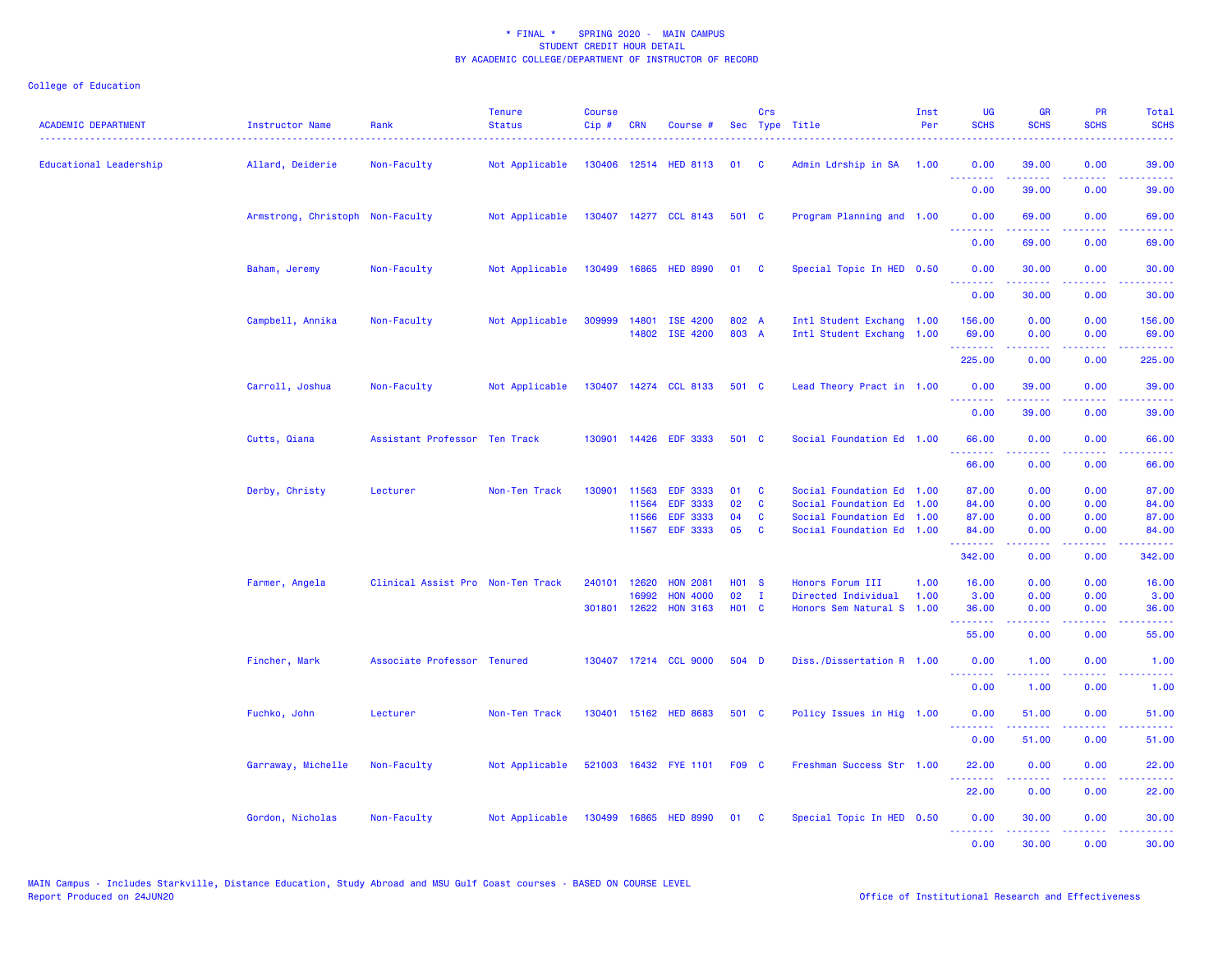| <b>ACADEMIC DEPARTMENT</b>    | Instructor Name   | Rank                              | <b>Tenure</b><br><b>Status</b> | <b>Course</b><br>Cip# | <b>CRN</b>   | Course #              |       | Crs            | Sec Type Title            | Inst<br>Per | <b>UG</b><br><b>SCHS</b>                                  | <b>GR</b><br><b>SCHS</b> | PR<br><b>SCHS</b>                                                                                                                 | Total<br><b>SCHS</b> |
|-------------------------------|-------------------|-----------------------------------|--------------------------------|-----------------------|--------------|-----------------------|-------|----------------|---------------------------|-------------|-----------------------------------------------------------|--------------------------|-----------------------------------------------------------------------------------------------------------------------------------|----------------------|
| <b>Educational Leadership</b> | Hanson, Bruce     | Lecturer                          | Non-Ten Track                  |                       |              | 130407 14279 CCL 8193 | 501 S |                | Sem Comm Coll Lead        | 1.00        | 0.00<br><u> - - - - - - - -</u>                           | 45.00                    | 0.00<br>.                                                                                                                         | 45.00                |
|                               |                   |                                   |                                |                       |              |                       |       |                |                           |             | 0.00                                                      | 45.00                    | 0.00                                                                                                                              | 45.00                |
|                               | Hobley, Montelleo | Non-Faculty                       | Not Applicable                 |                       |              | 521003 16429 FYE 1101 | F06 C |                | Freshman Success Str 1.00 |             | 16.00                                                     | 0.00                     | 0.00                                                                                                                              | 16.00                |
|                               |                   |                                   |                                |                       |              |                       |       |                |                           |             | .<br>16.00                                                | -----<br>0.00            | .<br>0.00                                                                                                                         | .<br>16.00           |
|                               | King, Stephanie   | Associate Professor Tenured       |                                | 130407                | 14278        | <b>CCL 8173</b>       | 501 C |                | Comm College Teachin 1.00 |             | 0.00                                                      | 57.00                    | 0.00                                                                                                                              | 57.00                |
|                               |                   |                                   |                                |                       | 14282        | <b>CCL 9000</b>       | 501 D |                | Diss./Dissertation R 1.00 |             | 0.00                                                      | 58.00                    | 0.00                                                                                                                              | 58.00                |
|                               |                   |                                   |                                |                       |              | 15160 CCL 8313        | 501 C |                | Comm Coll Instrl Ass 1.00 |             | 0.00                                                      | 33.00                    | 0.00                                                                                                                              | 33.00                |
|                               |                   |                                   |                                |                       |              |                       |       |                |                           |             | <b></b><br>0.00                                           | .<br>148.00              | بالابات<br>0.00                                                                                                                   | .<br>148.00          |
|                               |                   |                                   |                                |                       |              |                       |       |                |                           |             |                                                           |                          |                                                                                                                                   |                      |
|                               | Labat Jr., Myron  | Associate Professor Ten Track     |                                | 130401                | 15161        | <b>EDL 8623</b>       | 501 C |                | Curric Leadership         | 1.00        | 0.00                                                      | 63.00                    | 0.00                                                                                                                              | 63.00                |
|                               |                   |                                   |                                |                       |              | 130603 14430 EDF 9373 | 503 C |                | Ed Res Design             | 1.00        | 0.00<br><b></b>                                           | 33.00<br>-----           | 0.00<br>.                                                                                                                         | 33.00<br>.           |
|                               |                   |                                   |                                |                       |              |                       |       |                |                           |             | 0.00                                                      | 96.00                    | 0.00                                                                                                                              | 96.00                |
|                               | Labat, Cherie     | Lecturer                          | Non-Ten Track                  |                       |              | 130401 15181 EDA 8163 | 01    | <b>C</b>       | Pub Sch Finance           | 1.00        | 0.00                                                      | 18.00                    | 0.00                                                                                                                              | 18.00                |
|                               |                   |                                   |                                |                       |              |                       |       |                |                           |             | .<br>0.00                                                 | <b>.</b><br>18.00        | $\frac{1}{2} \left( \frac{1}{2} \right) \left( \frac{1}{2} \right) \left( \frac{1}{2} \right) \left( \frac{1}{2} \right)$<br>0.00 | .<br>18.00           |
|                               | Long, Cheryl      | Research Assist Pro Non-Ten Track |                                |                       |              | 231302 11573 EDF 3413 | 06    | $\overline{B}$ | Writing For Thinking 1.00 |             | 72.00                                                     | 0.00                     | 0.00                                                                                                                              | 72.00                |
|                               |                   |                                   |                                |                       |              |                       |       |                |                           |             | <b></b><br>72.00                                          | <u>.</u><br>0.00         | .<br>0.00                                                                                                                         | .<br>72.00           |
|                               |                   | Grad Teach Assist                 | Non-Ten Track                  |                       | 131202 14421 | <b>EDE 4883</b>       | 501 C |                | Manag Elem/Mid Lvl C 1.00 |             | 84.00                                                     | 0.00                     | 0.00                                                                                                                              | 84.00                |
|                               | McGregor, Shane   |                                   |                                |                       |              | 131315 13785 RDG 3513 | 01    | $\mathbf{C}$   | Rdg Strag Second Sch 1.00 |             | 81.00                                                     | 0.00                     | 0.00                                                                                                                              | 81.00                |
|                               |                   |                                   |                                |                       |              |                       |       |                |                           |             | .                                                         | .                        | .                                                                                                                                 | .                    |
|                               |                   |                                   |                                |                       |              |                       |       |                |                           |             | 165.00                                                    | 0.00                     | 0.00                                                                                                                              | 165.00               |
|                               | McKellar, Lucy    | Lecturer                          | Non-Ten Track                  | 130301                |              | 12807 LSK 2010        | 01    | <b>C</b>       | Praxis: Acad Core En 1.00 |             | 17.00                                                     | 0.00                     | 0.00                                                                                                                              | 17.00                |
|                               |                   |                                   |                                |                       |              |                       |       |                |                           |             | <b><i><u><u><b>Little Little</b></u></u></i></b><br>17.00 | 22222<br>0.00            | .<br>0.00                                                                                                                         | .<br>17.00           |
|                               | McMullan, Leigh   | Clinical Assist Pro Non-Ten Track |                                |                       |              | 130401 15436 EDL 8353 | 01    | -H             | Teacher Leadership I 1.00 |             | 0.00                                                      | 33.00                    | 0.00                                                                                                                              | 33.00                |
|                               |                   |                                   |                                |                       | 16591        | <b>EDL 8333</b>       | 01    | <b>C</b>       | Teach Prac Learn En       | 1.00        | 0.00                                                      | 39.00                    | 0.00                                                                                                                              | 39.00                |
|                               |                   |                                   |                                |                       | 16949        | <b>EDL 7000</b>       | 01    | $\mathbf{I}$   | Directed Indiv Study 1.00 |             | 0.00                                                      | 3.00                     | 0.00                                                                                                                              | 3.00                 |
|                               |                   |                                   |                                |                       | 16950        | <b>EDL 7000</b>       | 02    | I.             | Directed Indiv Study 1.00 |             | 0.00                                                      | 3.00                     | 0.00                                                                                                                              | 3.00                 |
|                               |                   |                                   |                                |                       | 16951        | <b>EDL 7000</b>       | 03    | $\mathbf{I}$   | Directed Indiv Study 1.00 |             | 0.00                                                      | 3.00                     | 0.00                                                                                                                              | 3.00                 |
|                               |                   |                                   |                                |                       | 16953        | <b>EDL 7000</b>       | 04    | $\mathbf{I}$   | Directed Indiv Study 1.00 |             | 0.00                                                      | 3.00                     | 0.00                                                                                                                              | 3.00                 |
|                               |                   |                                   |                                |                       |              | 17052 EDL 7000        | 05    | $\blacksquare$ | Directed Indiv Study 1.00 |             | 0.00<br>المتمامين                                         | 3.00<br>-----            | 0.00<br>بالمحام                                                                                                                   | 3.00                 |
|                               |                   |                                   |                                |                       |              |                       |       |                |                           |             | 0.00                                                      | 87.00                    | 0.00                                                                                                                              | 87.00                |
|                               | Molina, Danielle  | Associate Professor Tenured       |                                |                       | 130401 12517 | <b>HED 8593</b>       | 01    | C              | Admin Comp Tech/Comm      | 1.00        | 0.00                                                      | 33.00                    | 0.00                                                                                                                              | 33.00                |
|                               |                   |                                   |                                |                       | 15182        | <b>HED 8223</b>       | 01    | <b>S</b>       | Seminar in Administr 1.00 |             | 0.00                                                      | 33.00                    | 0.00                                                                                                                              | 33.00                |
|                               |                   |                                   |                                |                       | 130406 16733 | <b>HED 9000</b>       | 02    | D              | Research / Diss           | 1.00        | 0.00                                                      | 18.00                    | 0.00                                                                                                                              | 18.00                |
|                               |                   |                                   |                                |                       | 130407 17186 | <b>HED 7000</b>       | 02    | $\mathbf{I}$   | Directed Indiv Study 1.00 |             | 0.00                                                      | 3.00                     | 0.00                                                                                                                              | 3.00                 |
|                               |                   |                                   |                                |                       | 17187        | <b>HED 7000</b>       | 03    | $\mathbf{I}$   | Directed Indiv Study 1.00 |             | 0.00                                                      | 3.00                     | 0.00                                                                                                                              | 3.00                 |
|                               |                   |                                   |                                |                       | 17188        | <b>HED 7000</b>       | 04    | $\mathbf{I}$   | Directed Indiv Study 1.00 |             | 0.00                                                      | 3.00                     | 0.00                                                                                                                              | 3.00                 |
|                               |                   |                                   |                                |                       | 17419        | <b>HED 7000</b>       | 05    | $\mathbf{r}$   | Directed Indiv Study 1.00 |             | 0.00                                                      | 3.00                     | 0.00                                                                                                                              | 3.00                 |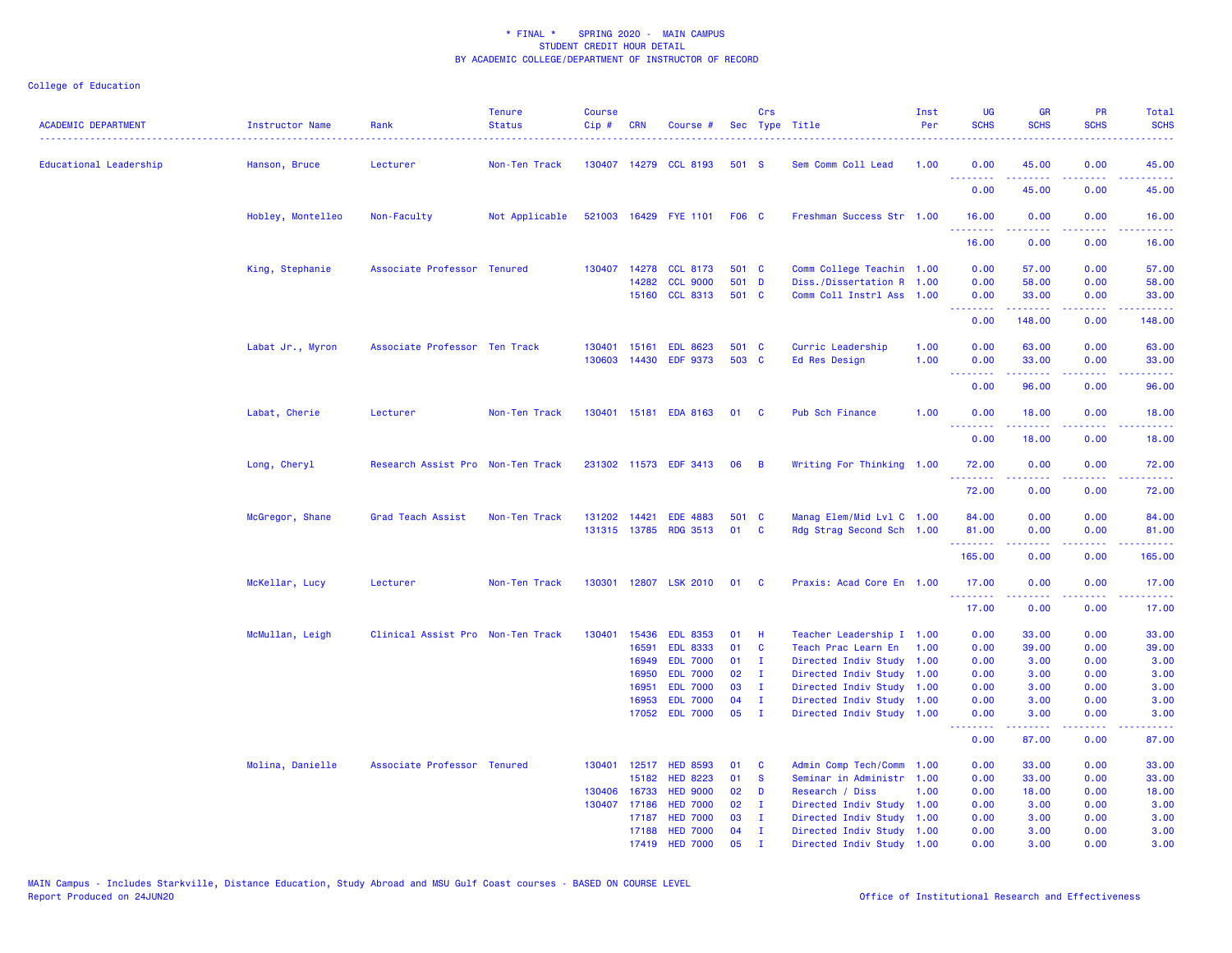| <b>ACADEMIC DEPARTMENT</b> | Instructor Name    | Rank                              | <b>Tenure</b><br><b>Status</b><br>. | <b>Course</b><br>Cip# | <b>CRN</b>                   | Course #                           |          | Crs            | Sec Type Title                     | Inst<br>Per  | <b>UG</b><br><b>SCHS</b>                                                                                                                                                                                                                                                                                                                                                                                                                                                                       | <b>GR</b><br><b>SCHS</b>                                                                                                          | <b>PR</b><br><b>SCHS</b> | <b>Total</b><br><b>SCHS</b>                                                                                                        |
|----------------------------|--------------------|-----------------------------------|-------------------------------------|-----------------------|------------------------------|------------------------------------|----------|----------------|------------------------------------|--------------|------------------------------------------------------------------------------------------------------------------------------------------------------------------------------------------------------------------------------------------------------------------------------------------------------------------------------------------------------------------------------------------------------------------------------------------------------------------------------------------------|-----------------------------------------------------------------------------------------------------------------------------------|--------------------------|------------------------------------------------------------------------------------------------------------------------------------|
|                            |                    |                                   |                                     |                       |                              |                                    |          |                |                                    |              | <u>.</u>                                                                                                                                                                                                                                                                                                                                                                                                                                                                                       | <u>.</u>                                                                                                                          | .                        | .                                                                                                                                  |
|                            |                    |                                   |                                     |                       |                              |                                    |          |                |                                    |              | 0.00                                                                                                                                                                                                                                                                                                                                                                                                                                                                                           | 96.00                                                                                                                             | 0.00                     | 96.00                                                                                                                              |
| Educational Leadership     | Moyen, Eric        | Associate Professor Tenured       |                                     |                       | 130401 16730<br>130406 16732 | <b>EDA 9000</b><br><b>HED 9000</b> | 02<br>01 | D<br>D         | Research / Diss<br>Research / Diss | 1.00<br>1.00 | 0.00<br>0.00                                                                                                                                                                                                                                                                                                                                                                                                                                                                                   | 2.00<br>6.00                                                                                                                      | 0.00<br>0.00             | 2.00<br>6.00                                                                                                                       |
|                            |                    |                                   |                                     |                       |                              |                                    |          |                |                                    |              | .<br>0.00                                                                                                                                                                                                                                                                                                                                                                                                                                                                                      | 8.00                                                                                                                              | 0.00                     | 8.00                                                                                                                               |
|                            | Mullen, Jacqueline | Non-Faculty                       | Not Applicable                      |                       |                              | 521003 16425 FYE 1101 F02 C        |          |                | Freshman Success Str 1.00          |              | 14.00<br>.                                                                                                                                                                                                                                                                                                                                                                                                                                                                                     | 0.00                                                                                                                              | 0.00                     | 14.00                                                                                                                              |
|                            |                    |                                   |                                     |                       |                              |                                    |          |                |                                    |              | 14.00                                                                                                                                                                                                                                                                                                                                                                                                                                                                                          | 0.00                                                                                                                              | 0.00                     | 14.00                                                                                                                              |
|                            | Musser, Madhurima  | Lecturer                          | Non-Ten Track                       |                       |                              | 130101 11577 EDF 4243              | 01       | $\mathbf{C}$   | Plan for Diverse Lea 1.00          |              | 60.00                                                                                                                                                                                                                                                                                                                                                                                                                                                                                          | 0.00                                                                                                                              | 0.00                     | 60.00                                                                                                                              |
|                            |                    |                                   |                                     |                       | 131202 11574                 | EDF 3423                           | 01       | $\mathbf{C}$   | Exploring Diversity 1.00           |              | 54.00                                                                                                                                                                                                                                                                                                                                                                                                                                                                                          | 0.00                                                                                                                              | 0.00                     | 54.00                                                                                                                              |
|                            |                    |                                   |                                     |                       | 11575                        | <b>EDF 3423</b>                    | 02       | $\mathbf{C}$   | Exploring Diversity                | 1.00         | 30.00                                                                                                                                                                                                                                                                                                                                                                                                                                                                                          | 0.00                                                                                                                              | 0.00                     | 30.00                                                                                                                              |
|                            |                    |                                   |                                     |                       | 231302 11570                 | <b>EDF 3413</b>                    | 03       | B              | Writing For Thinking 1.00          |              | 69.00                                                                                                                                                                                                                                                                                                                                                                                                                                                                                          | 0.00                                                                                                                              | 0.00                     | 69.00                                                                                                                              |
|                            |                    |                                   |                                     |                       | 11571                        | <b>EDF 3413</b>                    | 04       | $\overline{B}$ | Writing For Thinking 1.00          |              | 72.00<br>.                                                                                                                                                                                                                                                                                                                                                                                                                                                                                     | 0.00<br>$\frac{1}{2} \left( \frac{1}{2} \right) \left( \frac{1}{2} \right) \left( \frac{1}{2} \right) \left( \frac{1}{2} \right)$ | 0.00                     | 72.00<br>$\frac{1}{2} \left( \frac{1}{2} \right) \left( \frac{1}{2} \right) \left( \frac{1}{2} \right) \left( \frac{1}{2} \right)$ |
|                            |                    |                                   |                                     |                       |                              |                                    |          |                |                                    |              | 285.00                                                                                                                                                                                                                                                                                                                                                                                                                                                                                         | 0.00                                                                                                                              | 0.00                     | 285.00                                                                                                                             |
|                            | Oswalt, Katie      | Instructor                        | Non-Ten Track                       |                       | 130401 12513                 | <b>HED 8010</b>                    | 01       | -E             | Practicum                          | 1.00         | 0.00                                                                                                                                                                                                                                                                                                                                                                                                                                                                                           | 12.00                                                                                                                             | 0.00                     | 12.00                                                                                                                              |
|                            |                    |                                   |                                     |                       |                              | 130407 14273 CCL 8113              | 501 C    |                | Comm Col Hist/Philos 1.00          |              | 0.00                                                                                                                                                                                                                                                                                                                                                                                                                                                                                           | 63.00                                                                                                                             | 0.00                     | 63.00                                                                                                                              |
|                            |                    |                                   |                                     |                       |                              |                                    |          |                |                                    |              | $\begin{array}{cccccccccc} \multicolumn{2}{c}{} & \multicolumn{2}{c}{} & \multicolumn{2}{c}{} & \multicolumn{2}{c}{} & \multicolumn{2}{c}{} & \multicolumn{2}{c}{} & \multicolumn{2}{c}{} & \multicolumn{2}{c}{} & \multicolumn{2}{c}{} & \multicolumn{2}{c}{} & \multicolumn{2}{c}{} & \multicolumn{2}{c}{} & \multicolumn{2}{c}{} & \multicolumn{2}{c}{} & \multicolumn{2}{c}{} & \multicolumn{2}{c}{} & \multicolumn{2}{c}{} & \multicolumn{2}{c}{} & \multicolumn{2}{c}{} & \mult$<br>0.00 | .<br>75.00                                                                                                                        | . <b>.</b> .<br>0.00     | .<br>75.00                                                                                                                         |
|                            | Prince, Debra      | Associate Professor Tenured       |                                     |                       | 130601 11579                 | <b>EDF 8363</b>                    | 01       | $\mathbf{C}$   | Func & Met Res In Ed 1.00          |              | 0.00                                                                                                                                                                                                                                                                                                                                                                                                                                                                                           | 18.00                                                                                                                             | 0.00                     | 18.00                                                                                                                              |
|                            |                    |                                   |                                     |                       | 14427                        | <b>EDF 8363</b>                    | 501 C    |                | Func & Met Res In Ed 1.00          |              | 0.00                                                                                                                                                                                                                                                                                                                                                                                                                                                                                           | 24.00                                                                                                                             | 0.00                     | 24.00                                                                                                                              |
|                            |                    |                                   |                                     |                       | 130901 11565                 | <b>EDF 3333</b>                    | 03       | <b>C</b>       | Social Foundation Ed 1.00          |              | 69.00                                                                                                                                                                                                                                                                                                                                                                                                                                                                                          | 0.00                                                                                                                              | 0.00                     | 69.00                                                                                                                              |
|                            |                    |                                   |                                     |                       |                              |                                    |          |                |                                    |              | <u>.</u><br>69.00                                                                                                                                                                                                                                                                                                                                                                                                                                                                              | .<br>42.00                                                                                                                        | .<br>0.00                | 111.00                                                                                                                             |
|                            | Tharp, Paula       | Assistant Professor Ten Track     |                                     |                       |                              | 130401 14431 EDL 8613              | 501 H    |                | Leadership Intern II 1.00          |              | 0.00                                                                                                                                                                                                                                                                                                                                                                                                                                                                                           | 27.00                                                                                                                             | 0.00                     | 27.00                                                                                                                              |
|                            |                    |                                   |                                     |                       |                              | 16576 EDA 8293                     | 501 C    |                | Prof Dev Ed Persnnel 1.00          |              | 0.00                                                                                                                                                                                                                                                                                                                                                                                                                                                                                           | 27.00                                                                                                                             | 0.00                     | 27.00                                                                                                                              |
|                            |                    |                                   |                                     |                       |                              |                                    |          |                |                                    |              | .                                                                                                                                                                                                                                                                                                                                                                                                                                                                                              | .                                                                                                                                 | .                        | د د د د د                                                                                                                          |
|                            |                    |                                   |                                     |                       |                              |                                    |          |                |                                    |              | 0.00                                                                                                                                                                                                                                                                                                                                                                                                                                                                                           | 54.00                                                                                                                             | 0.00                     | 54.00                                                                                                                              |
|                            | Torres, Jacob      | Grad Teach Assist                 | Non-Ten Track                       |                       |                              | 131101 11084 COE 1323              | 04       | $\mathbf{C}$   | Career Planning                    | 0.10         | 6.00                                                                                                                                                                                                                                                                                                                                                                                                                                                                                           | 0.00                                                                                                                              | 0.00                     | 6.00                                                                                                                               |
|                            |                    |                                   |                                     |                       |                              | 11085 COE 1323                     | 05       | $\mathbf{C}$   | Career Planning                    | 0.10         | 6.30<br><b></b>                                                                                                                                                                                                                                                                                                                                                                                                                                                                                | 0.00                                                                                                                              | 0.00                     | 6.30                                                                                                                               |
|                            |                    |                                   |                                     |                       |                              |                                    |          |                |                                    |              | 12.30                                                                                                                                                                                                                                                                                                                                                                                                                                                                                          | 0.00                                                                                                                              | 0.00                     | 12.30                                                                                                                              |
|                            | Walker, Catherine  | Non-Faculty                       | Not Applicable                      |                       |                              | 521003 16433 FYE 1101              | F10 C    |                | Freshman Success Str 1.00          |              | 14.00                                                                                                                                                                                                                                                                                                                                                                                                                                                                                          | 0.00                                                                                                                              | 0.00                     | 14.00                                                                                                                              |
|                            |                    |                                   |                                     |                       |                              |                                    |          |                |                                    |              | <u>.</u><br>14.00                                                                                                                                                                                                                                                                                                                                                                                                                                                                              | 0.00                                                                                                                              | 0.00                     | 14.00                                                                                                                              |
|                            | White, Carol       | Assistant Professor Ten Track     |                                     |                       |                              | 130407 14280 CCL 8343              | 501 C    |                | Community Dev Resour 1.00          |              | 0.00                                                                                                                                                                                                                                                                                                                                                                                                                                                                                           | 45.00                                                                                                                             | 0.00                     | 45.00                                                                                                                              |
|                            |                    |                                   |                                     |                       |                              |                                    |          |                |                                    |              | <u>.</u><br>0.00                                                                                                                                                                                                                                                                                                                                                                                                                                                                               | 45.00                                                                                                                             | 0.00                     | 45.00                                                                                                                              |
|                            | Williams, Frankie  | Visit Clinical Prof Non-Ten Track |                                     |                       | 130401 16731                 | <b>EDA 9000</b>                    | 03       | <b>D</b>       | Research / Diss                    | 1.00         | 0.00                                                                                                                                                                                                                                                                                                                                                                                                                                                                                           | 34.00                                                                                                                             | 0.00                     | 34.00                                                                                                                              |
|                            |                    |                                   |                                     |                       |                              |                                    |          |                |                                    |              | 0.00                                                                                                                                                                                                                                                                                                                                                                                                                                                                                           | 34.00                                                                                                                             | 0.00                     | 34.00                                                                                                                              |
|                            | Xu, Jianzhong      | Professor                         | <b>Tenured</b>                      |                       |                              | 130603 11581 EDF 9453              | 01       | $\mathbf{C}$   | Intro Qual Research                | 1.00         | 0.00                                                                                                                                                                                                                                                                                                                                                                                                                                                                                           | 15.00                                                                                                                             | 0.00                     | 15.00                                                                                                                              |
|                            |                    |                                   |                                     |                       |                              |                                    |          |                |                                    |              |                                                                                                                                                                                                                                                                                                                                                                                                                                                                                                |                                                                                                                                   |                          |                                                                                                                                    |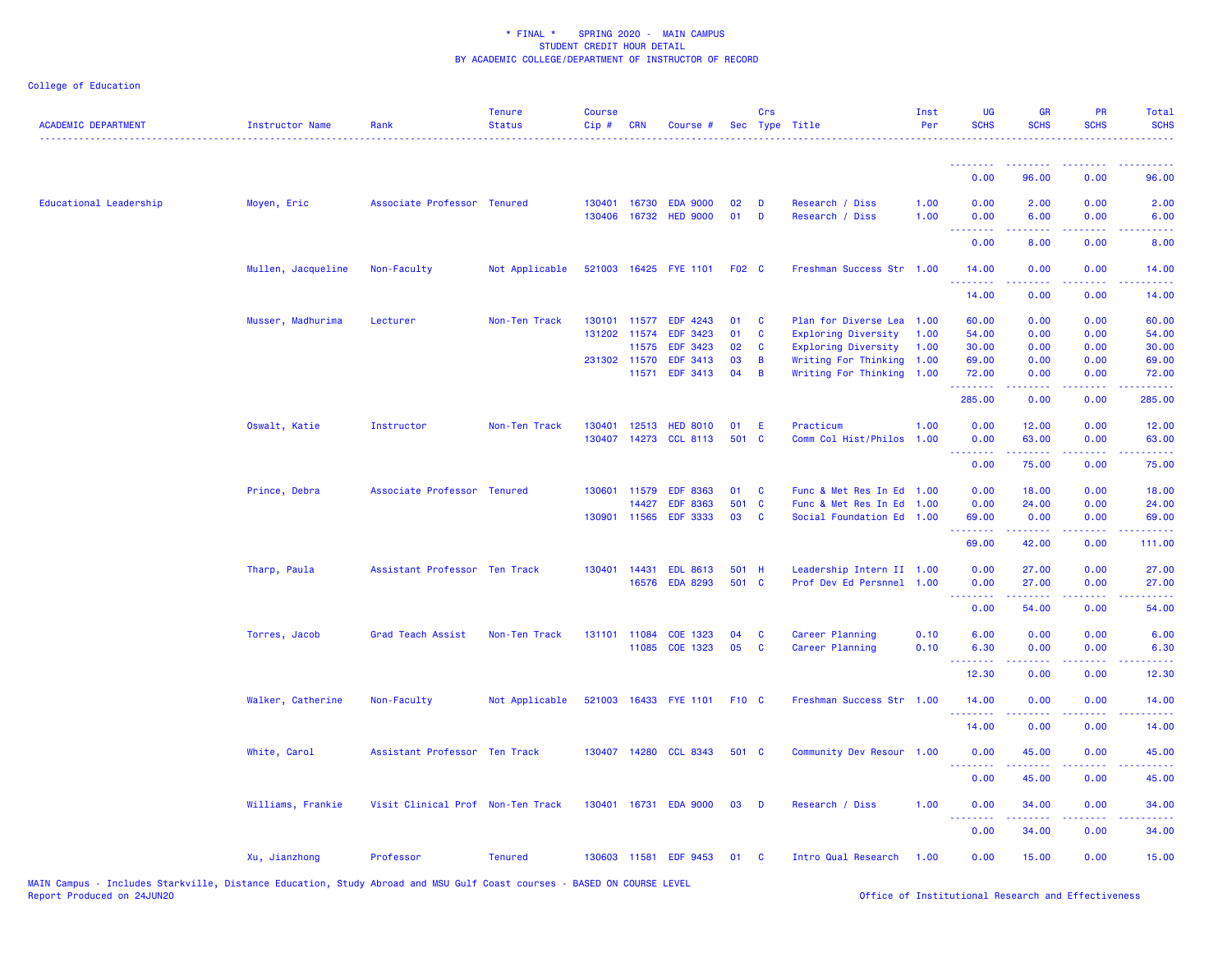| <b>ACADEMIC DEPARTMENT</b>             | Instructor Name | Rank | Tenure<br><b>Status</b> | Course<br>Cip# | <b>CRN</b> | Course # Sec Type Title | Crs | Inst<br>Per | UG<br><b>SCHS</b> | <b>GR</b><br><b>SCHS</b> | <b>PR</b><br><b>SCHS</b> | <b>Total</b><br><b>SCHS</b> |
|----------------------------------------|-----------------|------|-------------------------|----------------|------------|-------------------------|-----|-------------|-------------------|--------------------------|--------------------------|-----------------------------|
|                                        |                 |      |                         |                |            |                         |     |             | 0.00              | 15.00                    | 0.00                     | .<br>15.00                  |
|                                        |                 |      |                         |                |            |                         |     |             | ========          | ========                 | ---------                | ==========                  |
| Educational Leadership                 |                 |      |                         |                |            |                         |     |             | 1374.30           | 1022,00                  | 0.00                     | 2396.30                     |
| ====================================== |                 |      |                         |                |            |                         |     |             | ========          | ========                 | ========                 | ==========                  |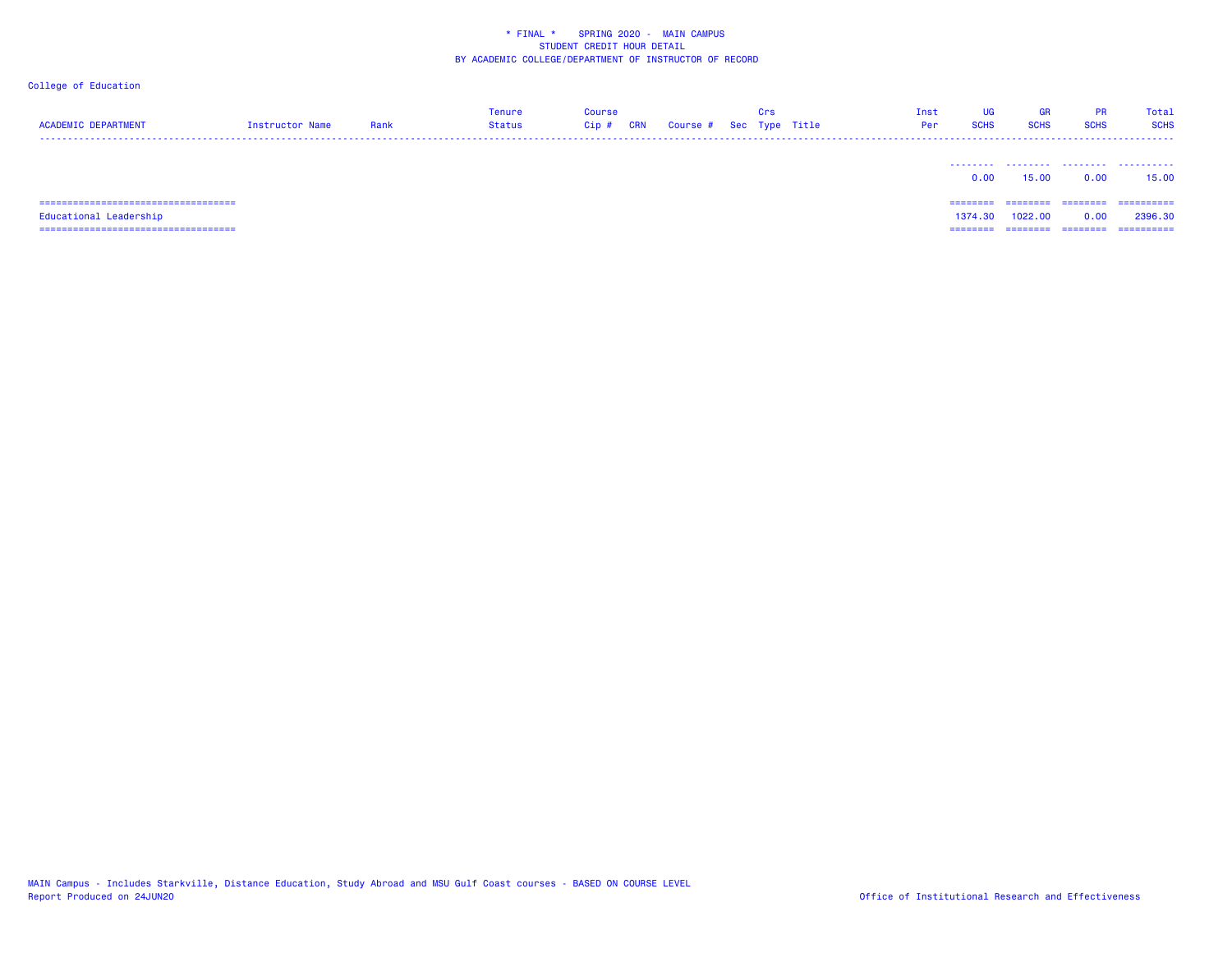| <b>ACADEMIC DEPARTMENT</b>            | Instructor Name   | Rank                              | <b>Tenure</b><br><b>Status</b> | <b>Course</b><br>Cip# | <b>CRN</b> | Course #                    |       | Crs            | Sec Type Title            | Inst<br>Per | <b>UG</b><br><b>SCHS</b> | <b>GR</b><br><b>SCHS</b> | PR<br><b>SCHS</b>                   | Total<br><b>SCHS</b> |
|---------------------------------------|-------------------|-----------------------------------|--------------------------------|-----------------------|------------|-----------------------------|-------|----------------|---------------------------|-------------|--------------------------|--------------------------|-------------------------------------|----------------------|
| Instructional Sys & Workforce Develop | Adams, James      | Professor                         | <b>Tenured</b>                 | 131309                | 13979      | <b>TKT 4143</b>             | 01    | <b>C</b>       | His & Phil Career &       | 1.00        | 21.00                    | 0.00                     | 0.00                                | 21.00                |
|                                       |                   |                                   |                                |                       | 13986      | <b>TKT 6143</b>             | 01    | $\mathbf{C}$   | His & Phil Career &       | 1.00        | 0.00                     | 21.00                    | 0.00                                | 21.00                |
|                                       |                   |                                   |                                | 131319 16122          |            | <b>TKT 9000</b>             | 01    | D              | Research / Diss           | 1.00        | 0.00                     | 12.00                    | 0.00                                | 12.00                |
|                                       |                   |                                   |                                | 150612 15166          |            | <b>INDT 3063</b>            | 01    | $\mathbf{C}$   | Ind Human Relations       | 1.00        | 72.00                    | 0.00                     | 0.00                                | 72.00                |
|                                       |                   |                                   |                                |                       |            |                             |       |                |                           |             | .<br>93.00               | 33.00                    | $\sim$ $\sim$ $\sim$ $\sim$<br>0.00 | المستمات<br>126.00   |
|                                       | Bailey, Melinda   | Non-Faculty                       | Not Applicable                 |                       |            | 240102 14579 IDS 4111       | 502 C |                | Professional Seminar 1.00 |             | 17.00<br>.               | 0.00                     | 0.00<br>$  -$                       | 17.00<br>.           |
|                                       |                   |                                   |                                |                       |            |                             |       |                |                           |             | 17.00                    | 0.00                     | 0.00                                | 17.00                |
|                                       | Bennett, Jennifer | Lecturer                          | Non-Ten Track                  | 150303                | 14828      | <b>INDT 1814</b>            | 501 B |                | Basic Indust Elec &       | 1.00        | 56.00                    | 0.00                     | 0.00                                | 56.00                |
|                                       |                   |                                   |                                |                       | 15173      | <b>INDT 1814</b>            | 01    | $\overline{B}$ | Basic Indust Elec &       | 1.00        | 84.00                    | 0.00                     | 0.00                                | 84.00                |
|                                       |                   |                                   |                                | 150612 14834          |            | <b>INDT 3373</b>            | 501 C |                | Forecast and Cost Mo 1.00 |             | 57.00                    | 0.00                     | 0.00                                | 57.00                |
|                                       |                   |                                   |                                |                       | 15163      | INDT 2113 01                |       | $\mathbf{C}$   | Intro to PLC Program 1.00 |             | 72.00<br>.               | 0.00                     | 0.00                                | 72.00<br>.           |
|                                       |                   |                                   |                                |                       |            |                             |       |                |                           |             | 269.00                   | 0.00                     | 0.00                                | 269.00               |
|                                       | Beriswill, Joanne | Associate Professor Tenured       |                                | 131319 16123          |            | <b>TKT 9000</b>             | 02    | $\mathbf{D}$   | Research / Diss           | 1.00        | 0.00                     | 10.00                    | 0.00                                | 10.00                |
|                                       |                   |                                   |                                |                       | 17629      | <b>TKT 7000</b>             | 02    | $\mathbf{I}$   | Directed Indiv Study 1.00 |             | 0.00                     | 1.00                     | 0.00                                | 1.00                 |
|                                       |                   |                                   |                                | 150613 14740          |            | <b>TKT 8723</b>             | 501 C |                | Instructional Design 1.00 |             | 0.00                     | 15.00                    | 0.00                                | 15.00                |
|                                       |                   |                                   |                                |                       |            |                             |       |                |                           |             | <u>.</u><br>0.00         | المستملة<br>26.00        | د د د د .<br>0.00                   | وبالمحام<br>26.00    |
|                                       | Berryhill, Amy    | Non-Faculty                       | Not Applicable                 | 090101                |            | 10966 CO 1013               | 02    | $\mathbf{C}$   | Intro to Communicati 1.00 |             | 99.00<br>.               | 0.00<br><b>.</b>         | 0.00<br>$  -$                       | 99.00<br>.           |
|                                       |                   |                                   |                                |                       |            |                             |       |                |                           |             | 99.00                    | 0.00                     | 0.00                                | 99.00                |
|                                       | Buchanan, Jody    | Instructor                        | Non-Ten Track                  | 150612 15165          |            | <b>INDT 3044</b>            | 01    | $\mathbf{C}$   | Industrial Safety         | 1.00        | 128.00                   | 0.00                     | 0.00                                | 128.00               |
|                                       |                   |                                   |                                |                       | 15174      | <b>INDT 2123</b>            | 01    | B              | Intro to CNC Prog         | 1.00        | 60.00                    | 0.00                     | 0.00                                | 60.00                |
|                                       |                   |                                   |                                |                       | 15180      | INDT 2613 01                |       | $\overline{B}$ | Indust Fluid Power        | 1.00        | 69.00                    | 0.00                     | 0.00                                | 69.00                |
|                                       |                   |                                   |                                |                       | 17000      | <b>INDT 2613</b>            | 02    | B              | Indust Fluid Power        | 1.00        | 42.00                    | 0.00                     | 0.00                                | 42.00                |
|                                       |                   |                                   |                                | 150614 15164          |            | INDT 2323 01                |       | $\overline{B}$ | <b>Welding Tech</b>       | 1.00        | 60.00                    | 0.00                     | 0.00                                | 60.00                |
|                                       |                   |                                   |                                |                       |            |                             |       |                |                           |             | .<br>359.00              | .<br>0.00                | $  -$<br>0.00                       | المتمام<br>359.00    |
|                                       | Dale, Jonathan    | Lecturer                          | Non-Ten Track                  | 150612                | 15792      | <b>INDT 4233</b>            | 501 C |                | Maintenance Mgt           | 1.00        | 96.00                    | 0.00                     | 0.00                                | 96.00                |
|                                       |                   |                                   |                                |                       |            | 150613 15793 INDT 4263 01 C |       |                | Mfg Tech & Proc           | 1.00        | 99.00                    | 0.00                     | 0.00                                | 99.00                |
|                                       |                   |                                   |                                |                       |            |                             |       |                |                           |             | . <b>.</b><br>195.00     | -----<br>0.00            | .<br>0.00                           | .<br>195.00          |
|                                       | Ferguson, Douglas | Lecturer                          | Non-Ten Track                  | 150612 14836          |            | <b>INDT 4103</b>            | 501 B |                | Industrial Cntrl Sys 1.00 |             | 18.00                    | 0.00                     | 0.00                                | 18.00                |
|                                       |                   |                                   |                                |                       | 14837      | INDT 4203 501 B             |       |                | <b>Automated Systems</b>  | 1.00        | 60.00<br>.               | 0.00                     | 0.00<br>.                           | 60.00                |
|                                       |                   |                                   |                                |                       |            |                             |       |                |                           |             | 78.00                    | 0.00                     | 0.00                                | 78.00                |
|                                       | Francom, Gregory  | Clinical Assist Pro Non-Ten Track |                                | 110301                | 13933      | <b>TKB 4543</b>             | 01    | $\mathbf{C}$   | Information Processi 1.00 |             | 93.00                    | 0.00                     | 0.00                                | 93.00                |
|                                       |                   |                                   |                                |                       | 13985      | <b>TKT 4753</b>             | 01    | $\mathbf{C}$   | Media for Present In 1.00 |             | 90.00                    | 0.00                     | 0.00                                | 90.00                |
|                                       |                   |                                   |                                |                       |            | 110401 14717 TKB 2123       | 501 B |                | Database Mgt              | 1.00        | 21.00<br>.               | 0.00<br>22222            | 0.00<br>.                           | 21.00<br>.           |
|                                       |                   |                                   |                                |                       |            |                             |       |                |                           |             | 204.00                   | 0.00                     | 0.00                                | 204.00               |
|                                       | Fulgham, Julie    | Lecturer                          | Non-Ten Track                  | 131303                | 14719      | <b>TKB 3133</b>             | 501 C |                | Admin Management & P 1.00 |             | 60.00                    | 0.00                     | 0.00                                | 60.00                |
|                                       |                   |                                   |                                | 131309                |            | 13974 TKT 3213              | 01    | $\mathbf{C}$   | Call Center Manageme 1.00 |             | 93.00                    | 0.00                     | 0.00                                | 93.00                |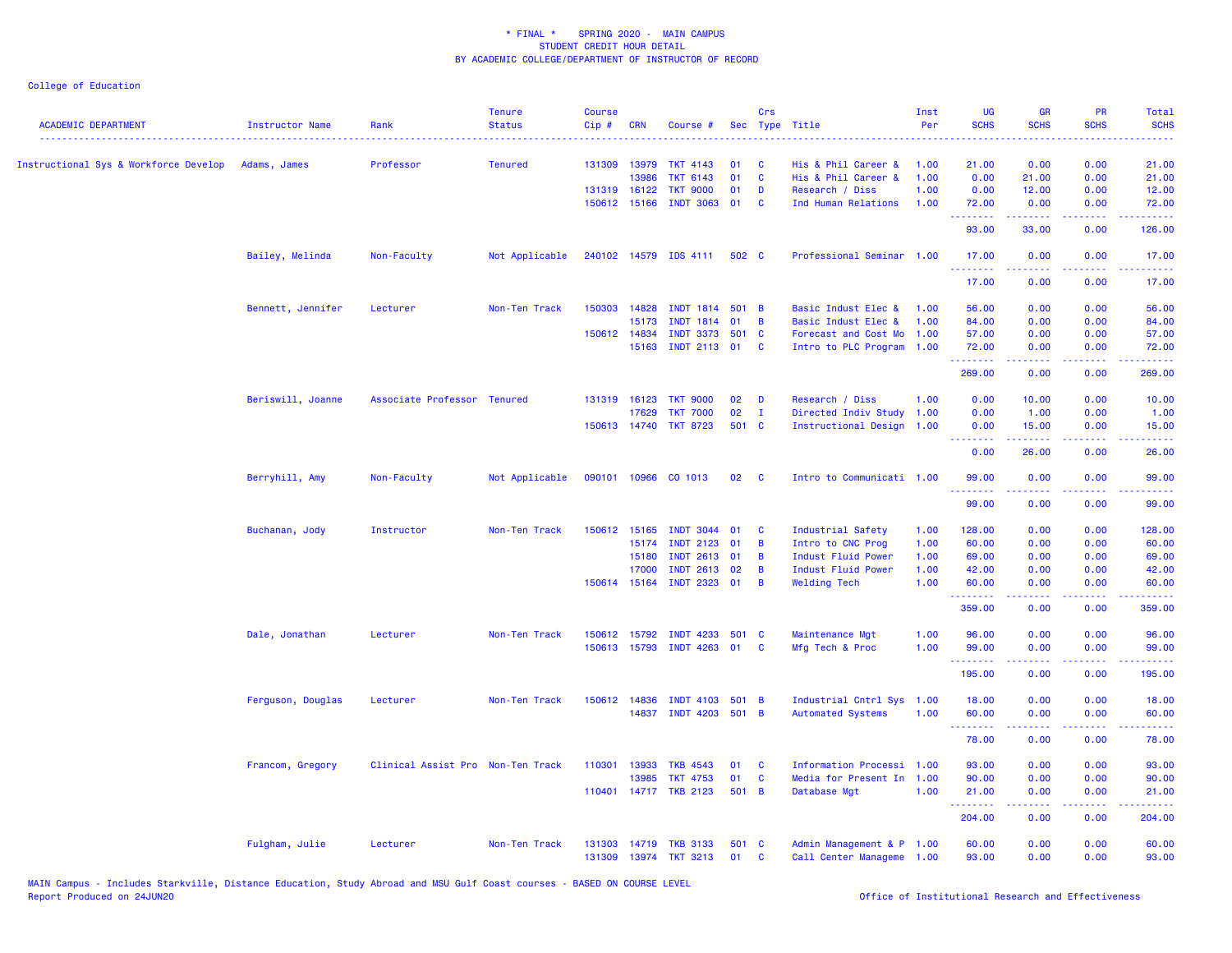| <b>ACADEMIC DEPARTMENT</b>            | <b>Instructor Name</b> | Rank                        | <b>Tenure</b><br><b>Status</b> | <b>Course</b><br>Cip# | <b>CRN</b>     | Course #                                  |                | Crs            | Sec Type Title                                        | Inst<br>Per  | UG<br><b>SCHS</b> | <b>GR</b><br><b>SCHS</b>                     | PR<br><b>SCHS</b>           | Total<br><b>SCHS</b> |
|---------------------------------------|------------------------|-----------------------------|--------------------------------|-----------------------|----------------|-------------------------------------------|----------------|----------------|-------------------------------------------------------|--------------|-------------------|----------------------------------------------|-----------------------------|----------------------|
|                                       |                        |                             |                                |                       |                |                                           |                |                |                                                       |              | <u>.</u>          | .                                            |                             |                      |
|                                       |                        |                             |                                |                       |                |                                           |                |                |                                                       |              | 153.00            | 0.00                                         | 0.00                        | 153.00               |
| Instructional Sys & Workforce Develop | Giordano, Mickey       | Instructor                  | Non-Ten Track                  | 131319                |                | 17076 INDT 4000                           | 02             | $\mathbf{I}$   | Directed Individual                                   | 1.00         | 3.00              | 0.00                                         | 0.00                        | 3.00                 |
|                                       |                        |                             |                                |                       | 17257          | <b>INDT 4000</b>                          | $501$ I        |                | Directed Individual                                   | 1.00         | 3.00              | 0.00                                         | 0.00                        | 3.00                 |
|                                       |                        |                             |                                |                       | 17461          | <b>TKI 4000</b>                           | 04             | $\mathbf{I}$   | Directed Indiv Study 1.00                             |              | 3.00              | 0.00                                         | 0.00                        | 3.00                 |
|                                       |                        |                             |                                |                       | 150303 15167   | <b>INDT 3104</b>                          | 01             | B              | Adv Ind Ele, Electro 1.00                             |              | 92.00             | 0.00                                         | 0.00                        | 92.00                |
|                                       |                        |                             |                                |                       | 16279          | <b>INDT 3104</b>                          | 02             | B              | Adv Ind Ele, Electro 1.00                             |              | 92.00             | 0.00                                         | 0.00                        | 92.00                |
|                                       |                        |                             |                                | 150405                |                | 15177 INDT 4303                           | 01             | B<br><b>C</b>  | Industrial Robotics                                   | 1.00         | 60.00             | 0.00                                         | 0.00                        | 60.00                |
|                                       |                        |                             |                                | 150505<br>150612      | 15171<br>15170 | INDT 4213 01<br><b>INDT 4203</b>          | 01             | B              | Energy Source & Powe 1.00<br><b>Automated Systems</b> | 1.00         | 108.00<br>66.00   | 0.00<br>0.00                                 | 0.00<br>0.00                | 108.00<br>66.00      |
|                                       |                        |                             |                                |                       |                | 15175 INDT 4103 01                        |                | $\overline{B}$ | Industrial Cntrl Sys 1.00                             |              | 72.00             | 0.00                                         | 0.00                        | 72.00                |
|                                       |                        |                             |                                |                       |                |                                           |                |                |                                                       |              | .                 | .                                            | $\sim$ $\sim$ $\sim$ $\sim$ | .                    |
|                                       |                        |                             |                                |                       |                |                                           |                |                |                                                       |              | 499.00            | 0.00                                         | 0.00                        | 499.00               |
|                                       | Hudson, Vonda          | Non-Faculty                 | Not Applicable                 | 150613                |                | 14838 INDT 4801                           | 501 S          |                | Senior Seminar                                        | 1.00         | 7.00              | 0.00                                         | 0.00                        | 7.00                 |
|                                       |                        |                             |                                |                       |                | 15179 INDT 4801 01 S                      |                |                | Senior Seminar                                        | 1.00         | 29.00             | 0.00                                         | 0.00                        | 29.00                |
|                                       |                        |                             |                                |                       |                |                                           |                |                |                                                       |              | وساعات<br>36.00   | 0.00                                         | 0.00                        | 36.00                |
|                                       |                        |                             |                                |                       |                |                                           |                |                |                                                       |              |                   |                                              |                             |                      |
|                                       | James, Clinton         | Lecturer                    | Non-Ten Track                  |                       |                | 150612 14829 INDT 2123<br>14831 INDT 3223 | 501 B<br>501 C |                | Intro to CNC Prog<br>Ind Materials                    | 1.00<br>1.00 | 60.00<br>99.00    | 0.00                                         | 0.00<br>0.00                | 60.00                |
|                                       |                        |                             |                                |                       |                |                                           |                |                |                                                       |              | .                 | 0.00<br>.                                    | .                           | 99.00<br>.           |
|                                       |                        |                             |                                |                       |                |                                           |                |                |                                                       |              | 159.00            | 0.00                                         | 0.00                        | 159.00               |
|                                       | King, Thomas           | Non-Faculty                 | Not Applicable                 | 110301                | 14720          | <b>TKB 4283</b>                           | 501 B          |                | Advanced Office Syst 1.00                             |              | 21.00             | 0.00                                         | 0.00                        | 21.00                |
|                                       |                        |                             |                                |                       | 14721          | <b>TKB 6283</b>                           | 501 B          |                | Advanced Office Syst 1.00                             |              | 0.00              | 3.00                                         | 0.00                        | 3.00                 |
|                                       |                        |                             |                                |                       | 14728          | <b>TKT 1273</b>                           | 502 C          |                | Computer Application 1.00                             |              | 90.00             | 0.00                                         | 0.00                        | 90.00                |
|                                       |                        |                             |                                |                       | 131309 13981   | <b>TKT 4623</b>                           | 01             | <b>C</b>       | Del/Eval Tech Traini 1.00                             |              | 90.00<br>.        | 0.00<br>$\sim$ $\sim$ $\sim$ $\sim$          | 0.00<br>.                   | 90.00<br>المستمال    |
|                                       |                        |                             |                                |                       |                |                                           |                |                |                                                       |              | 201.00            | 3.00                                         | 0.00                        | 204.00               |
|                                       | Latham, Angela         | Instructor                  | Non-Ten Track                  | 500799                |                | 13945 TKI 2413                            | 01             | <b>C</b>       | Hi & Appr Artcrafts                                   | 1.00         | 45.00             | 0.00                                         | 0.00                        | 45.00                |
|                                       |                        |                             |                                |                       |                | 13946 TKI 2413                            | 02             | $\mathbf{C}$   | Hi & Appr Artcrafts                                   | 1.00         | 48.00             | 0.00                                         | 0.00                        | 48.00                |
|                                       |                        |                             |                                |                       |                | 13947 TKI 2413                            | 03             | $\mathbf{C}$   | Hi & Appr Artcrafts                                   | 1.00         | 48.00             | 0.00                                         | 0.00                        | 48.00                |
|                                       |                        |                             |                                |                       |                | 13949 TKI 2413                            | H04 C          |                | Honors Hi & Appr Art 1.00                             |              | 48.00<br>.        | 0.00<br><b><i><u><u> - - - -</u></u></i></b> | 0.00<br>.                   | 48.00<br>.           |
|                                       |                        |                             |                                |                       |                |                                           |                |                |                                                       |              | 189.00            | 0.00                                         | 0.00                        | 189.00               |
|                                       | Lee, Sang Joon         | Associate Professor Tenured |                                | 110801                | 13938          | <b>TKB 4583</b>                           | 01             | $\overline{B}$ | Graphics and Web Des 1.00                             |              | 87.00             | 0.00                                         | 0.00                        | 87.00                |
|                                       |                        |                             |                                | 130501                | 14743          | <b>TKT 8853</b>                           | 501            | $\mathbf{C}$   | Learning Tech in Dis 1.00                             |              | 0.00              | 12.00                                        | 0.00                        | 12.00                |
|                                       |                        |                             |                                | 131303                |                | 13939 TKB 6583                            | 01             | $\overline{B}$ | Graphics and Web Des 1.00                             |              | 0.00<br><u>.</u>  | 3.00                                         | 0.00                        | 3.00                 |
|                                       |                        |                             |                                |                       |                |                                           |                |                |                                                       |              | 87.00             | 15.00                                        | 0.00                        | 102.00               |
|                                       | Okojie, Mabel          | Professor                   | <b>Tenured</b>                 | 110301                |                | 14741 TKT 8793                            | 501 I          |                | Directed Pro & Portf 1.00                             |              | 0.00              | 15.00                                        | 0.00                        | 15.00                |
|                                       |                        |                             |                                | 130501                |                | 14742 TKT 8843                            | 501 C          |                | Found Instr Sys Tech 1.00                             |              | 0.00              | 21.00                                        | 0.00                        | 21.00                |
|                                       |                        |                             |                                | 131309                | 14942          | <b>TKT 8273</b>                           | 501 C          |                | Con Iss Cur Pla ISWE 1.00                             |              | 0.00              | 18.00                                        | 0.00                        | 18.00                |
|                                       |                        |                             |                                | 131319                |                | 16125 TKT 9000                            | 04             | D              | Research / Diss                                       | 1.00         | 0.00              | 14.00                                        | 0.00                        | 14.00                |
|                                       |                        |                             |                                |                       |                | 17639 TKT 7000                            | $03$ I         |                | Directed Indiv Study 1.00                             |              | 0.00<br>.         | 3.00<br>المتمام المتمار                      | 0.00<br>.                   | 3.00<br>.            |
|                                       |                        |                             |                                |                       |                |                                           |                |                |                                                       |              | 0.00              | 71.00                                        | 0.00                        | 71.00                |
|                                       | Pate, Amy              | Lecturer                    | Non-Ten Track                  |                       |                | 110301 14727 TKT 1273                     | 501 C          |                | Computer Application 1.00                             |              | 93.00             | 0.00                                         | 0.00                        | 93.00                |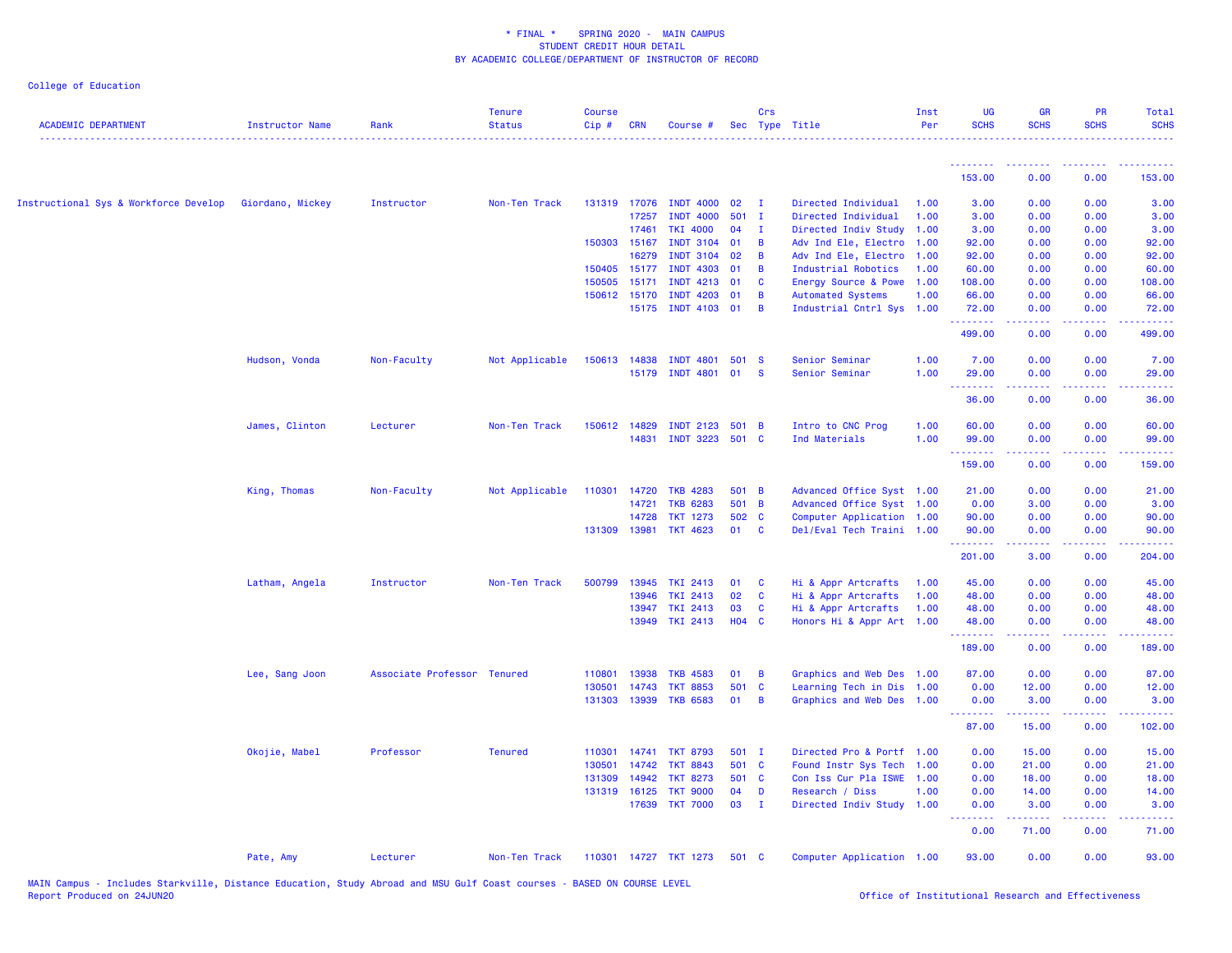| <b>ACADEMIC DEPARTMENT</b>            | Instructor Name  | Rank                                             | <b>Tenure</b><br><b>Status</b> | <b>Course</b><br>Cip# | <b>CRN</b>   | Course #                  |              | Crs            | Sec Type Title              | Inst<br>Per | <b>UG</b><br><b>SCHS</b> | <b>GR</b><br><b>SCHS</b>                                                                                                           | <b>PR</b><br><b>SCHS</b>                                                                               | Total<br><b>SCHS</b>                                                                                                                                          |
|---------------------------------------|------------------|--------------------------------------------------|--------------------------------|-----------------------|--------------|---------------------------|--------------|----------------|-----------------------------|-------------|--------------------------|------------------------------------------------------------------------------------------------------------------------------------|--------------------------------------------------------------------------------------------------------|---------------------------------------------------------------------------------------------------------------------------------------------------------------|
| Instructional Sys & Workforce Develop | Pate, Amy        | Lecturer                                         | Non-Ten Track                  |                       |              | 131303 14718 TKB 2133     | 501 B        |                | Sprdsht Design & Ana 1.00   |             | 27.00<br>.               | 0.00<br>.                                                                                                                          | 0.00<br>$  -$                                                                                          | 27.00<br>.                                                                                                                                                    |
|                                       |                  |                                                  |                                |                       |              |                           |              |                |                             |             | 120.00                   | 0.00                                                                                                                               | 0.00                                                                                                   | 120.00                                                                                                                                                        |
|                                       | Patole, Swapnil  | Assistant Professor Ten Track                    |                                |                       | 150611 14835 | <b>INDT 3683</b>          | 501 B        |                | <b>CNC Machining Proces</b> | 1.00        | 63.00                    | 0.00                                                                                                                               | 0.00                                                                                                   | 63.00                                                                                                                                                         |
|                                       |                  |                                                  |                                | 150612                | 15176        | <b>INDT 4224</b>          | 01           | <b>C</b>       | Quality Assurance           | 1.00        | 104.00                   | 0.00                                                                                                                               | 0.00                                                                                                   | 104.00                                                                                                                                                        |
|                                       |                  |                                                  |                                |                       |              | 150613 15178 INDT 4373 01 |              | <b>C</b>       | Lean Six Sigma              | 1.00        | 87.00<br>.               | 0.00<br>22222                                                                                                                      | 0.00<br>.                                                                                              | 87.00<br>$\begin{array}{cccccccccc} \bullet & \bullet & \bullet & \bullet & \bullet & \bullet & \bullet & \bullet \end{array}$                                |
|                                       |                  |                                                  |                                |                       |              |                           |              |                |                             |             | 254.00                   | 0.00                                                                                                                               | 0.00                                                                                                   | 254.00                                                                                                                                                        |
|                                       | Rendon, Andrew   | Non-Faculty                                      | Not Applicable                 |                       | 300000 14729 | <b>TKT 4423</b>           | 501 C        |                | History of Veterans' 1.00   |             | 15.00                    | 0.00                                                                                                                               | 0.00                                                                                                   | 15.00                                                                                                                                                         |
|                                       |                  |                                                  |                                |                       | 14733        | <b>TKT 6423</b>           | 501 C        |                | History of Veterans'        | 1.00        | 0.00                     | 3.00                                                                                                                               | 0.00                                                                                                   | 3.00                                                                                                                                                          |
|                                       |                  |                                                  |                                |                       |              |                           |              |                |                             |             | .<br>15.00               | .<br>3.00                                                                                                                          | $\sim$ $\sim$ $\sim$ $\sim$<br>0.00                                                                    | $\frac{1}{2} \left( \frac{1}{2} \right) \left( \frac{1}{2} \right) \left( \frac{1}{2} \right) \left( \frac{1}{2} \right) \left( \frac{1}{2} \right)$<br>18.00 |
|                                       |                  | Scott-Bracey, Pamela Associate Professor Tenured |                                | 130501                | 14738        | <b>TKT 8533</b>           | 501 C        |                | Eval & Assess Instr         | 1.00        | 0.00                     | 18.00                                                                                                                              | 0.00                                                                                                   | 18.00                                                                                                                                                         |
|                                       |                  |                                                  |                                | 131309                | 13983        | <b>TKT 4683</b>           | 01           | <b>S</b>       | Senior Seminar              | 1.00        | 42.00                    | 0.00                                                                                                                               | 0.00                                                                                                   | 42.00                                                                                                                                                         |
|                                       |                  |                                                  |                                |                       | 14744        | <b>TKT 8863</b>           | 501 C        |                | Grant Writing Essent 1.00   |             | 0.00<br>.                | 24.00<br>بالأباب                                                                                                                   | 0.00<br>$\omega = \omega/\omega$                                                                       | 24.00<br>$\omega$ is a set                                                                                                                                    |
|                                       |                  |                                                  |                                |                       |              |                           |              |                |                             |             | 42.00                    | 42.00                                                                                                                              | 0.00                                                                                                   | 84.00                                                                                                                                                         |
|                                       | Spencer, Rebecca | Non-Faculty                                      | Not Applicable                 |                       |              | 350101 11400 DSS 0613     | 02           | <b>C</b>       | Independent Living          | 1.00        | 21.00<br>.               | 0.00                                                                                                                               | 0.00                                                                                                   | 21.00<br>د د د د د                                                                                                                                            |
|                                       |                  |                                                  |                                |                       |              |                           |              |                |                             |             | 21.00                    | 0.00                                                                                                                               | 0.00                                                                                                   | 21.00                                                                                                                                                         |
|                                       | Sun, Yan         | Assistant Professor Ten Track                    |                                |                       | 130501 13980 | <b>TKT 4203</b>           | 01           | <b>C</b>       | Emerging Technologie 1.00   |             | 60.00                    | 0.00                                                                                                                               | 0.00                                                                                                   | 60.00                                                                                                                                                         |
|                                       |                  |                                                  |                                | 131319                | 16127        | <b>TKT 9000</b>           | 06           | D              | Research / Diss             | 1.00        | 0.00                     | 1.00                                                                                                                               | 0.00                                                                                                   | 1.00                                                                                                                                                          |
|                                       |                  |                                                  |                                |                       | 131321 14732 | <b>TKT 4803</b>           | 501 C        |                | Integ Tech for Learn 1.00   |             | 51.00                    | 0.00                                                                                                                               | 0.00                                                                                                   | 51.00                                                                                                                                                         |
|                                       |                  |                                                  |                                |                       |              | 14736 TKT 6803            | 501 C        |                | Integ Tech for Learn 1.00   |             | 0.00<br>.                | 12.00<br>$\frac{1}{2} \left( \frac{1}{2} \right) \left( \frac{1}{2} \right) \left( \frac{1}{2} \right) \left( \frac{1}{2} \right)$ | 0.00<br>د د د د                                                                                        | 12.00<br>.                                                                                                                                                    |
|                                       |                  |                                                  |                                |                       |              |                           |              |                |                             |             | 111.00                   | 13.00                                                                                                                              | 0.00                                                                                                   | 124.00                                                                                                                                                        |
|                                       | Thomas, Lisa     | Non-Faculty                                      | Not Applicable                 | 110301                | 13969        | <b>TKT 1273</b>           | 05           | <b>C</b>       | Computer Application 1.00   |             | 93.00                    | 0.00                                                                                                                               | 0.00                                                                                                   | 93.00                                                                                                                                                         |
|                                       |                  |                                                  |                                |                       |              | 13972 TKT 1273            | 04           | $\mathbf{C}$   | Computer Application 1.00   |             | 96.00<br>.               | 0.00<br>.                                                                                                                          | 0.00<br>$\frac{1}{2} \left( \frac{1}{2} \right) \left( \frac{1}{2} \right) \left( \frac{1}{2} \right)$ | 96.00<br>.                                                                                                                                                    |
|                                       |                  |                                                  |                                |                       |              |                           |              |                |                             |             | 189.00                   | 0.00                                                                                                                               | 0.00                                                                                                   | 189.00                                                                                                                                                        |
|                                       | Young, Tina      | Lecturer                                         | Non-Ten Track                  | 110301                | 13968        | <b>TKT 1273</b>           | 01           | <b>C</b>       | Computer Application 1.00   |             | 96.00                    | 0.00                                                                                                                               | 0.00                                                                                                   | 96.00                                                                                                                                                         |
|                                       |                  |                                                  |                                |                       | 13970        | <b>TKT 1273</b>           | 02           | $\mathbf{C}$   | Computer Application 1.00   |             | 96.00                    | 0.00                                                                                                                               | 0.00                                                                                                   | 96.00                                                                                                                                                         |
|                                       |                  |                                                  |                                |                       |              | 13971 TKT 1273            | 03           | <b>C</b>       | Computer Application 1.00   |             | 90.00<br>.               | 0.00<br>.                                                                                                                          | 0.00<br>بالأباد                                                                                        | 90.00<br>.                                                                                                                                                    |
|                                       |                  |                                                  |                                |                       |              |                           |              |                |                             |             | 282.00                   | 0.00                                                                                                                               | 0.00                                                                                                   | 282.00                                                                                                                                                        |
|                                       | Yu, Chien        | Professor                                        | <b>Tenured</b>                 | 110301                | 13984        | <b>TKT 4743</b>           | 01           | $\overline{B}$ | Desktop Publishing          | 1.00        | 93.00                    | 0.00                                                                                                                               | 0.00                                                                                                   | 93.00                                                                                                                                                         |
|                                       |                  |                                                  |                                | 130501                | 14737        | <b>TKT 8443</b>           | 501 C        |                | Theory of Multimedia 1.00   |             | 0.00                     | 18.00                                                                                                                              | 0.00                                                                                                   | 18.00                                                                                                                                                         |
|                                       |                  |                                                  |                                | 131319                | 16128        | <b>TKT 9000</b>           | 07           | D              | Research / Diss             | 1.00        | 0.00                     | 14.00                                                                                                                              | 0.00                                                                                                   | 14.00                                                                                                                                                         |
|                                       |                  |                                                  |                                |                       |              | 17610 TKT 7000            | $01 \quad I$ |                | Directed Indiv Study 1.00   |             | 0.00<br>.                | 3.00<br>.                                                                                                                          | 0.00<br>.                                                                                              | 3.00<br><b><i><u><u> - - - - -</u></u></i></b>                                                                                                                |
|                                       |                  |                                                  |                                |                       |              |                           |              |                |                             |             | 93.00                    | 35.00                                                                                                                              | 0.00                                                                                                   | 128.00                                                                                                                                                        |
|                                       | Yu, Wei-Chieh    | Assistant Professor Ten Track                    |                                | 111001                | 13936        | <b>TKB 4573</b>           | 01           | - C            | Data Networks II            | 1.00        | 90.00                    | 0.00                                                                                                                               | 0.00                                                                                                   | 90.00                                                                                                                                                         |
|                                       |                  |                                                  |                                | 131309                | 13976        | <b>TKT 3463</b>           | 01           | B              | Computer Repair/Main 1.00   |             | 57.00                    | 0.00                                                                                                                               | 0.00                                                                                                   | 57.00                                                                                                                                                         |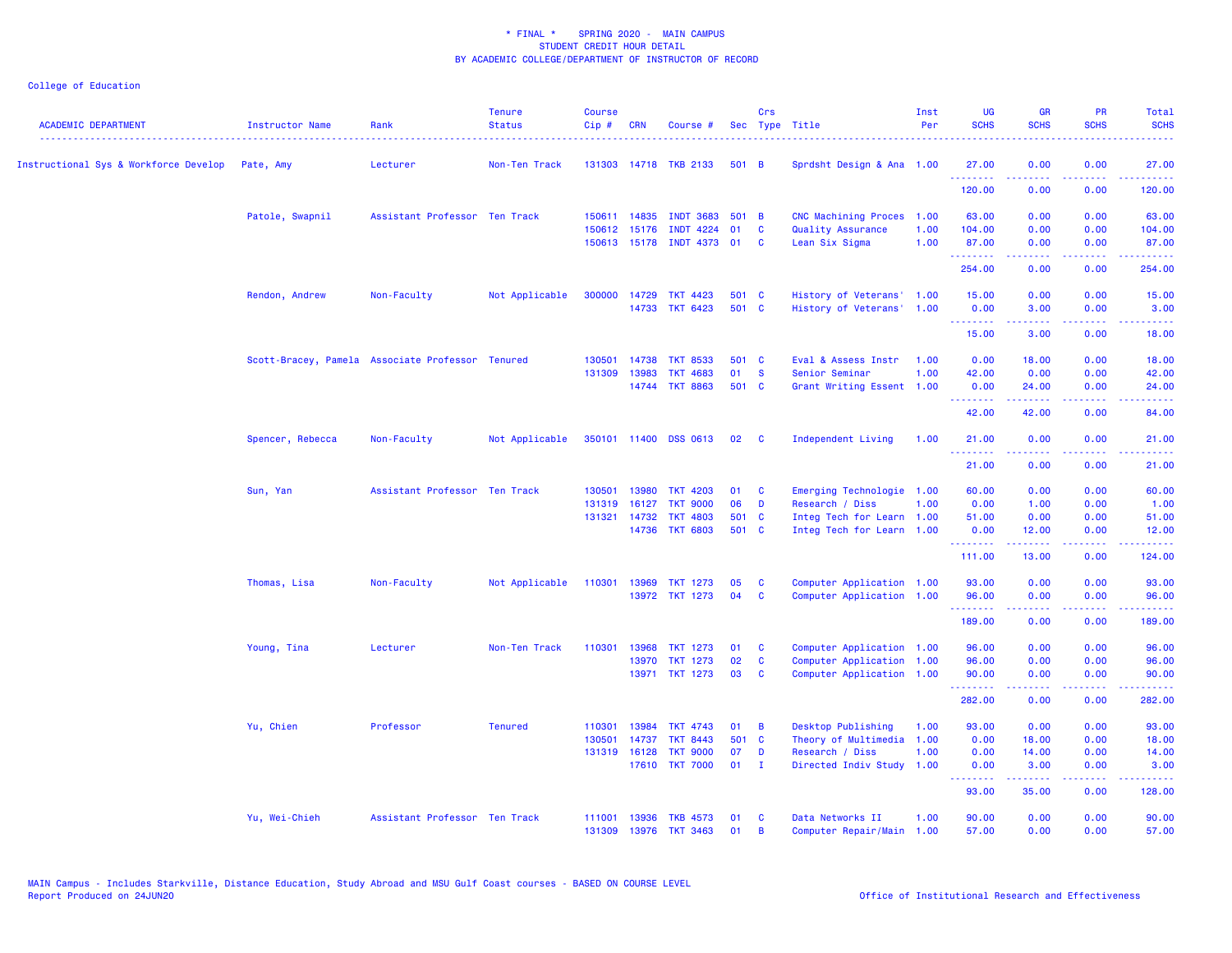| <b>ACADEMIC DEPARTMENT</b><br>Instructor Name | Rank | Tenure<br>Status | Course<br>Cip# | <b>CRN</b> | Course # Sec Type Title | Crs | Inst<br>Per | UG<br><b>SCHS</b>   | GR<br><b>SCHS</b> | <b>PR</b><br><b>SCHS</b> | Total<br><b>SCHS</b>  |
|-----------------------------------------------|------|------------------|----------------|------------|-------------------------|-----|-------------|---------------------|-------------------|--------------------------|-----------------------|
|                                               |      |                  |                |            |                         |     |             | .<br>147.00         | 0.00              | 0.00                     | <br>147.00            |
| Instructional Systems & Workforce Development |      |                  |                |            |                         |     |             | ========<br>3912,00 | 241.00            | ---------<br>0.00        | ==========<br>4153.00 |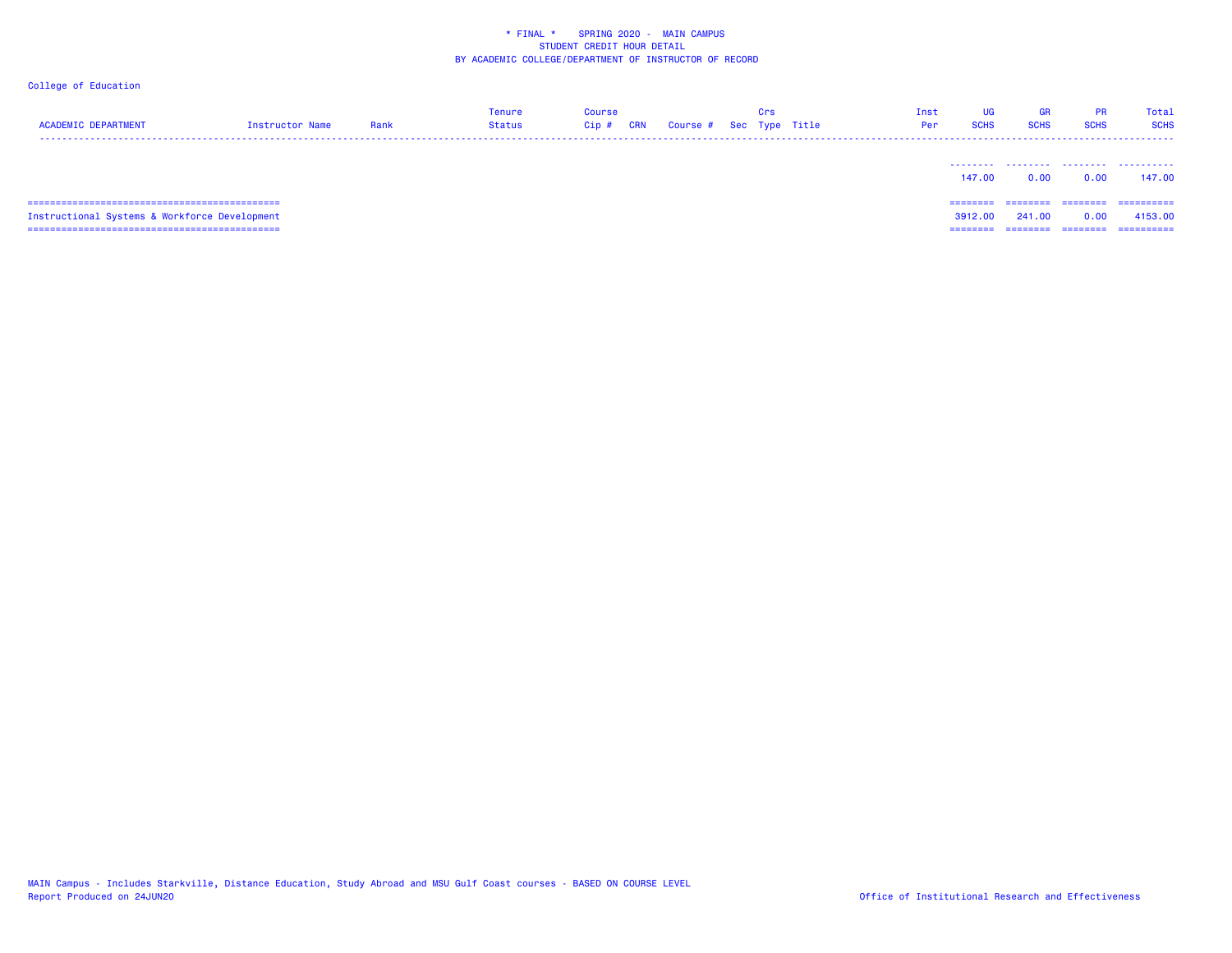| <b>ACADEMIC DEPARTMENT</b> | <b>Instructor Name</b> | Rank                                             | <b>Tenure</b><br><b>Status</b> | <b>Course</b><br>Cip# | <b>CRN</b>     | Course #             |                 | Crs          | Sec Type Title                               | Inst<br>Per  | UG<br><b>SCHS</b>   | <b>GR</b><br><b>SCHS</b>                                                                                                                                     | PR<br><b>SCHS</b>                                                                                                                 | Total<br><b>SCHS</b>                                                                                                 |
|----------------------------|------------------------|--------------------------------------------------|--------------------------------|-----------------------|----------------|----------------------|-----------------|--------------|----------------------------------------------|--------------|---------------------|--------------------------------------------------------------------------------------------------------------------------------------------------------------|-----------------------------------------------------------------------------------------------------------------------------------|----------------------------------------------------------------------------------------------------------------------|
|                            |                        |                                                  |                                |                       |                |                      |                 |              |                                              |              |                     |                                                                                                                                                              |                                                                                                                                   |                                                                                                                      |
| Kinesiology                |                        | Agiovlasitis, Stamat Associate Professor Tenured |                                |                       | 240101 17063   | <b>HON 4000</b>      | 05              | - I          | Directed Individual                          | 1.00         | 3.00                | 0.00                                                                                                                                                         | 0.00                                                                                                                              | 3.00                                                                                                                 |
|                            |                        |                                                  |                                |                       | 17064          | <b>HON 4000</b>      | 06              | $\mathbf{I}$ | Directed Individual                          | 1.00         | 3.00                | 0.00                                                                                                                                                         | 0.00                                                                                                                              | 3.00                                                                                                                 |
|                            |                        |                                                  |                                |                       | 17510          | <b>HON 4000</b>      | 11 <sub>1</sub> | $\mathbf{I}$ | Directed Individual                          | 1.00         | 3.00                | 0.00                                                                                                                                                         | 0.00                                                                                                                              | 3.00                                                                                                                 |
|                            |                        |                                                  |                                |                       | 310505 15406   | KI 8603              | 01              | C            | Disability, Phys Act                         | 1.00         | 0.00                | 15.00                                                                                                                                                        | 0.00                                                                                                                              | 15.00                                                                                                                |
|                            |                        |                                                  |                                |                       | 15733<br>15734 | KI 9000<br>KI 8000   | 02<br>01        | D<br>D       | Research / Diss<br>Research/Thesis           | 1.00<br>1.00 | 0.00<br>0.00        | 3.00<br>6.00                                                                                                                                                 | 0.00<br>0.00                                                                                                                      | 3.00<br>6.00                                                                                                         |
|                            |                        |                                                  |                                |                       | 16629          | KI 7000              | 06              | $\mathbf{I}$ |                                              | 1.00         | 0.00                | 3.00                                                                                                                                                         | 0.00                                                                                                                              | 3.00                                                                                                                 |
|                            |                        |                                                  |                                |                       | 17065          | EP 4000              | 17 <sub>1</sub> | $\mathbf{I}$ | Directed Indiv Study<br>Directed Indiv Study | 1.00         | 5.00                | 0.00                                                                                                                                                         | 0.00                                                                                                                              | 5.00                                                                                                                 |
|                            |                        |                                                  |                                |                       | 17079          | EP 4000              | 18              | $\mathbf{I}$ | Directed Indiv Study 1.00                    |              | 3.00                | 0.00                                                                                                                                                         | 0.00                                                                                                                              | 3.00                                                                                                                 |
|                            |                        |                                                  |                                |                       | 17129          | EP 4000              | 19              | $\mathbf{I}$ | Directed Indiv Study 1.00                    |              | 3.00                | 0.00                                                                                                                                                         | 0.00                                                                                                                              | 3.00                                                                                                                 |
|                            |                        |                                                  |                                |                       | 17637          | KI 7000              | 15              | $\mathbf{I}$ | Directed Indiv Study 1.00                    |              | 0.00                | 3.00                                                                                                                                                         | 0.00                                                                                                                              | 3.00                                                                                                                 |
|                            |                        |                                                  |                                |                       |                |                      |                 |              |                                              |              | .                   | 2.2.2.2.2                                                                                                                                                    | .                                                                                                                                 | .                                                                                                                    |
|                            |                        |                                                  |                                |                       |                |                      |                 |              |                                              |              | 20.00               | 30.00                                                                                                                                                        | 0.00                                                                                                                              | 50.00                                                                                                                |
|                            | Allred, Anthony        | Lecturer                                         | Non-Ten Track                  | 260908                | 11857          | EP 4133              | 01              | C            | Ex Prog Clinical Pop 1.00                    |              | 228,00              | 0.00                                                                                                                                                         | 0.00                                                                                                                              | 228.00                                                                                                               |
|                            |                        |                                                  |                                |                       | 310501 11854   | EP 4113              | 02              | B            | Fitness Prog & Testi 1.00                    |              | 78.00               | 0.00                                                                                                                                                         | 0.00                                                                                                                              | 78.00                                                                                                                |
|                            |                        |                                                  |                                |                       |                | 11855 EP 4113        | 03              | B            | Fitness Prog & Testi 1.00                    |              | 75.00<br>.          | 0.00<br>.                                                                                                                                                    | 0.00<br>. <b>.</b>                                                                                                                | 75.00<br>$\begin{array}{cccccccccc} \bullet & \bullet & \bullet & \bullet & \bullet & \bullet & \bullet \end{array}$ |
|                            |                        |                                                  |                                |                       |                |                      |                 |              |                                              |              | 381.00              | 0.00                                                                                                                                                         | 0.00                                                                                                                              | 381.00                                                                                                               |
|                            | Bello, Marissa         | Grad Teach Assist                                | Non-Ten Track                  |                       |                | 131314 15413 PE 1171 | 01              | L            | Strength & Condition 1.00                    |              | 12.00               | 0.00                                                                                                                                                         | 0.00                                                                                                                              | 12.00                                                                                                                |
|                            |                        |                                                  |                                |                       | 15414          | PE 1171              | 02              | L            | Strength & Condition                         | 1.00         | 11.00               | 0.00                                                                                                                                                         | 0.00                                                                                                                              | 11.00                                                                                                                |
|                            |                        |                                                  |                                |                       | 260908 11838   | EP 3304              | 05              | B            | <b>Exercise Physiology</b>                   | 0.40         | 19.20               | 0.00                                                                                                                                                         | 0.00                                                                                                                              | 19.20                                                                                                                |
|                            |                        |                                                  |                                |                       | 11846          | EP 3304              | 13              | B            | <b>Exercise Physiology</b>                   | 0.40         | 12.80<br>.          | 0.00<br>.                                                                                                                                                    | 0.00<br>$\frac{1}{2} \left( \frac{1}{2} \right) \left( \frac{1}{2} \right) \left( \frac{1}{2} \right) \left( \frac{1}{2} \right)$ | 12.80<br>.                                                                                                           |
|                            |                        |                                                  |                                |                       |                |                      |                 |              |                                              |              | 55.00               | 0.00                                                                                                                                                         | 0.00                                                                                                                              | 55.00                                                                                                                |
|                            | Booker, Robert         | Grad Teach Assist                                | Non-Ten Track                  |                       | 310501 11853   | EP 4113              | 01              | B            | Fitness Prog & Testi 1.00                    |              | 75.00               | 0.00                                                                                                                                                         | 0.00                                                                                                                              | 75.00                                                                                                                |
|                            |                        |                                                  |                                |                       |                | 13288 PE 1151        | 01              | -L           | Strength Training                            | 1.00         | 12.00               | 0.00                                                                                                                                                         | 0.00                                                                                                                              | 12.00                                                                                                                |
|                            |                        |                                                  |                                |                       |                |                      |                 |              |                                              |              | .<br>87.00          | $\frac{1}{2} \left( \frac{1}{2} \right) \left( \frac{1}{2} \right) \left( \frac{1}{2} \right) \left( \frac{1}{2} \right) \left( \frac{1}{2} \right)$<br>0.00 | $\frac{1}{2} \left( \frac{1}{2} \right) \left( \frac{1}{2} \right) \left( \frac{1}{2} \right) \left( \frac{1}{2} \right)$<br>0.00 | .<br>87.00                                                                                                           |
|                            | Brown, Stanley         | Professor                                        | <b>Tenured</b>                 |                       | 260908 11852   | <b>EP 3803</b>       | 01              | C            | Advanced Exercise Ph 1.00                    |              | 198.00              | 0.00                                                                                                                                                         | 0.00                                                                                                                              | 198.00                                                                                                               |
|                            |                        |                                                  |                                |                       | 310505 11830   | EP 2013              | 01              | C            | Fundamentals of Kine 0.50                    |              | 259.50              | 0.00                                                                                                                                                         | 0.00                                                                                                                              | 259.50                                                                                                               |
|                            |                        |                                                  |                                |                       |                |                      |                 |              |                                              |              | ---------<br>457.50 | .<br>0.00                                                                                                                                                    | المتمامين<br>0.00                                                                                                                 | .<br>457.50                                                                                                          |
|                            | Chander, Harish        | Assistant Professor Ten Track                    |                                |                       | 131314 15404   | EP 8503              | 01              | C            | Occupational Phys                            | 1.00         | 0.00                | 18.00                                                                                                                                                        | 0.00                                                                                                                              | 18.00                                                                                                                |
|                            |                        |                                                  |                                | 260908                | 11850          | EP 3643              | 01              | C            | Applied Anat & Patho                         | 1.00         | 177.00              | 0.00                                                                                                                                                         | 0.00                                                                                                                              | 177.00                                                                                                               |
|                            |                        |                                                  |                                |                       | 310505 16521   | EP 4000              | 05              | $\mathbf{I}$ | Directed Indiv Study                         | 1.00         | 1.00                | 0.00                                                                                                                                                         | 0.00                                                                                                                              | 1.00                                                                                                                 |
|                            |                        |                                                  |                                |                       | 16522          | EP 4000              | 06              | $\mathbf{I}$ | Directed Indiv Study                         | 1.00         | 3.00                | 0.00                                                                                                                                                         | 0.00                                                                                                                              | 3.00                                                                                                                 |
|                            |                        |                                                  |                                |                       | 16614          | EP 4000              | 08              | - I          | Directed Indiv Study                         | 1.00         | 1.00                | 0.00                                                                                                                                                         | 0.00                                                                                                                              | 1.00                                                                                                                 |
|                            |                        |                                                  |                                |                       | 16616          | EP 4000              | 10 <sub>1</sub> | $\mathbf{I}$ | Directed Indiv Study 1.00                    |              | 2.00                | 0.00                                                                                                                                                         | 0.00                                                                                                                              | 2.00                                                                                                                 |
|                            |                        |                                                  |                                |                       | 17309          | KI 9000              | 07              | D            | Research / Diss                              | 1.00         | 0.00                | 9.00                                                                                                                                                         | 0.00                                                                                                                              | 9.00                                                                                                                 |
|                            |                        |                                                  |                                |                       | 17310          | KI 7000              | 10 <sub>1</sub> | $\mathbf{I}$ | Directed Indiv Study                         | 1.00         | 0.00                | 1.00                                                                                                                                                         | 0.00                                                                                                                              | 1.00                                                                                                                 |
|                            |                        |                                                  |                                |                       |                | 17619 KI 7000        | 13 <sup>°</sup> | $\mathbf{I}$ | Directed Indiv Study 1.00                    |              | 0.00<br>.           | 3.00                                                                                                                                                         | 0.00                                                                                                                              | 3.00<br>.                                                                                                            |
|                            |                        |                                                  |                                |                       |                |                      |                 |              |                                              |              | 184.00              | 31.00                                                                                                                                                        | 0.00                                                                                                                              | 215.00                                                                                                               |
|                            | Chen, Chih Chia        | Assistant Professor Ten Track                    |                                | 260908                |                | 15775 EP 4123        | 01              | C            | Aging and Physical A 1.00                    |              | 135.00              | 0.00                                                                                                                                                         | 0.00                                                                                                                              | 135.00                                                                                                               |
|                            |                        |                                                  |                                | 310501                | 13301          | PE 3133              | 01              | B            | Adapted Physical Ed                          | 1.00         | 120.00              | 0.00                                                                                                                                                         | 0.00                                                                                                                              | 120.00                                                                                                               |
|                            |                        |                                                  |                                |                       |                | 15415 PE 1201        | 01              | L            | Adapted Physical Act 1.00                    |              | 22.00               | 0.00                                                                                                                                                         | 0.00                                                                                                                              | 22.00                                                                                                                |
|                            |                        |                                                  |                                |                       |                | 310505 16155 EP 4000 | 04              | $\mathbf{I}$ | Directed Indiv Study 1.00                    |              | 2.00                | 0.00                                                                                                                                                         | 0.00                                                                                                                              | 2.00                                                                                                                 |
|                            |                        |                                                  |                                |                       | 16278          | KI 9000              | 03              | D            | Research / Diss                              | 1.00         | 0.00                | 6.00                                                                                                                                                         | 0.00                                                                                                                              | 6.00                                                                                                                 |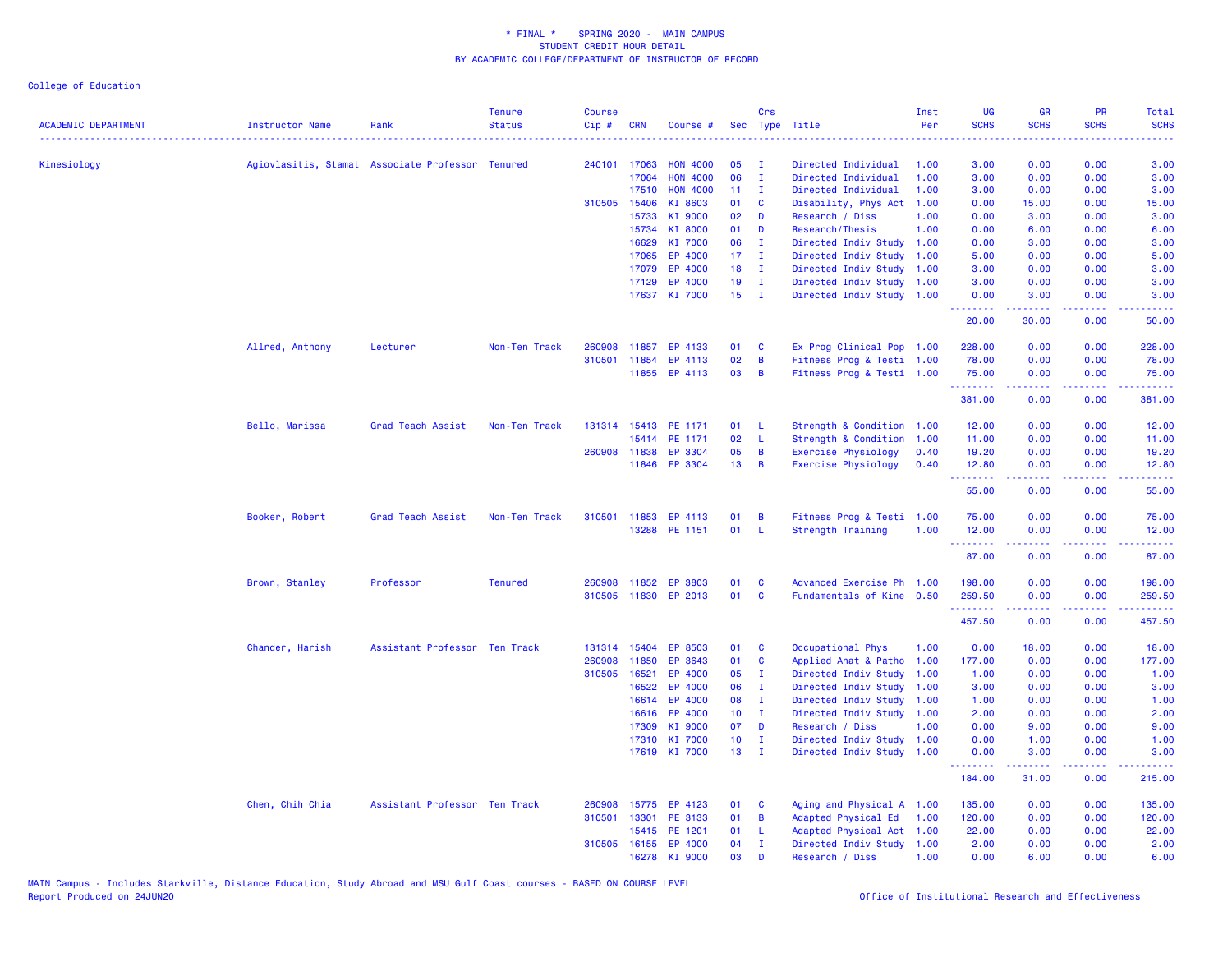| <b>ACADEMIC DEPARTMENT</b> | Instructor Name | Rank                          | <b>Tenure</b><br><b>Status</b> | <b>Course</b><br>Cip# | <b>CRN</b>            | Course #              |                 | Crs                     | Sec Type Title                                         | Inst<br>Per  | <b>UG</b><br><b>SCHS</b> | <b>GR</b><br><b>SCHS</b>                                                                                                                                     | <b>PR</b><br><b>SCHS</b>              | Total<br><b>SCHS</b>                                                                                                            |
|----------------------------|-----------------|-------------------------------|--------------------------------|-----------------------|-----------------------|-----------------------|-----------------|-------------------------|--------------------------------------------------------|--------------|--------------------------|--------------------------------------------------------------------------------------------------------------------------------------------------------------|---------------------------------------|---------------------------------------------------------------------------------------------------------------------------------|
| Kinesiology                | Chen, Chih Chia | Assistant Professor Ten Track |                                |                       |                       | 310505 17370 EP 4000  | 22              | - 1                     | Directed Indiv Study 1.00                              |              | 1.00<br>.                | 0.00<br>$\frac{1}{2} \left( \frac{1}{2} \right) \left( \frac{1}{2} \right) \left( \frac{1}{2} \right) \left( \frac{1}{2} \right) \left( \frac{1}{2} \right)$ | 0.00                                  | 1.00                                                                                                                            |
|                            |                 |                               |                                |                       |                       |                       |                 |                         |                                                        |              | 280.00                   | 6.00                                                                                                                                                         | 0.00                                  | 286.00                                                                                                                          |
|                            | Choi, Poram     | Lecturer                      | Non-Ten Track                  |                       | 310504 15398          | EP 4143               | 01              | $\mathbf{C}$            | Aging and Disability 1.00                              |              | 174.00                   | 0.00                                                                                                                                                         | 0.00                                  | 174.00                                                                                                                          |
|                            |                 |                               |                                |                       |                       | 16281 EP 4143         | 02 <sub>o</sub> | $\overline{\mathbf{C}}$ | Aging and Disability 1.00                              |              | 120.00<br>.              | 0.00<br>$\frac{1}{2} \left( \frac{1}{2} \right) \left( \frac{1}{2} \right) \left( \frac{1}{2} \right) \left( \frac{1}{2} \right) \left( \frac{1}{2} \right)$ | 0.00<br>.                             | 120.00<br>$\begin{array}{cccccccccc} \bullet & \bullet & \bullet & \bullet & \bullet & \bullet & \bullet & \bullet \end{array}$ |
|                            |                 |                               |                                |                       |                       |                       |                 |                         |                                                        |              | 294.00                   | 0.00                                                                                                                                                         | 0.00                                  | 294.00                                                                                                                          |
|                            | Fang, Qun       | Lecturer                      | Non-Ten Track                  | 260908                |                       | 14822 EP 3183         | 501 C           |                         | Exercise Psychology                                    | 1.00         | 87.00                    | 0.00                                                                                                                                                         | 0.00                                  | 87.00                                                                                                                           |
|                            |                 |                               |                                |                       |                       | 310505 15416 PE 3223  | 02              | $\overline{\mathbf{C}}$ | Motor Dev & Movement 1.00                              |              | 177.00<br>.              | 0.00<br>2.2.2.2.2                                                                                                                                            | 0.00<br>.                             | 177.00<br>.                                                                                                                     |
|                            |                 |                               |                                |                       |                       |                       |                 |                         |                                                        |              | 264.00                   | 0.00                                                                                                                                                         | 0.00                                  | 264.00                                                                                                                          |
|                            | Ghosh, Supreete | Grad Teach Assist             | Non-Ten Track                  |                       |                       | 310505 12741 KI 2213  | 01              | $\mathbf{C}$            | Emergency Health Car 1.00                              |              | 90.00                    | 0.00                                                                                                                                                         | 0.00                                  | 90.00                                                                                                                           |
|                            |                 |                               |                                |                       |                       | 14823 KI 2213         | 501 C           |                         | Emergency Health Car 1.00                              |              | 102.00<br>.              | 0.00<br>بالأباب                                                                                                                                              | 0.00<br>.                             | 102.00<br><b><i><u><u> - - - - -</u></u></i></b>                                                                                |
|                            |                 |                               |                                |                       |                       |                       |                 |                         |                                                        |              | 192.00                   | 0.00                                                                                                                                                         | 0.00                                  | 192.00                                                                                                                          |
|                            | Gourley, Kristy | Lecturer                      | Non-Ten Track                  |                       | 131314 11861          | EP 4504               | 01              | $\overline{B}$          | Mechanical Analysis                                    | 0.40         | 14.40                    | 0.00                                                                                                                                                         | 0.00                                  | 14.40                                                                                                                           |
|                            |                 |                               |                                |                       | 11862                 | EP 4504               | 02              | $\overline{B}$          | Mechanical Analysis                                    | 0.40         | 19.20                    | 0.00                                                                                                                                                         | 0.00                                  | 19.20                                                                                                                           |
|                            |                 |                               |                                |                       | 11864<br>11866        | EP 4504<br>EP 4504    | 04<br>06        | B<br>$\overline{B}$     | Mechanical Analysis                                    | 0.40<br>0.40 | 25.60<br>22.40           | 0.00<br>0.00                                                                                                                                                 | 0.00<br>0.00                          | 25.60<br>22.40                                                                                                                  |
|                            |                 |                               |                                |                       | 11868                 | EP 4504               | 08              | B                       | Mechanical Analysis<br>Mechanical Analysis             | 0.40         | 25.60                    | 0.00                                                                                                                                                         | 0.00                                  | 25.60                                                                                                                           |
|                            |                 |                               |                                |                       | 15400                 | EP 4504               | 09              | $\overline{B}$          | Mechanical Analysis                                    | 0.40         | 25.60                    | 0.00                                                                                                                                                         | 0.00                                  | 25.60                                                                                                                           |
|                            |                 |                               |                                |                       |                       |                       |                 |                         |                                                        |              | <u>.</u><br>132.80       | .<br>0.00                                                                                                                                                    | <b><i><u><u>.</u></u></i></b><br>0.00 | .<br>132.80                                                                                                                     |
|                            | Graddy, Sydney  | Grad Teach Assist             | Non-Ten Track                  | 260908                | 11844                 | EP 3304               | $11 -$          | $\overline{B}$          | <b>Exercise Physiology</b>                             | 0.20         | 9.60                     | 0.00                                                                                                                                                         | 0.00                                  | 9.60                                                                                                                            |
|                            |                 |                               |                                |                       | 11845                 | EP 3304               | 12 <sup>2</sup> | $\overline{B}$          | <b>Exercise Physiology</b>                             | 0.20         | 8.00                     | 0.00                                                                                                                                                         | 0.00                                  | 8.00                                                                                                                            |
|                            |                 |                               |                                |                       |                       | 310505 12744 KI 2603  | 01              | $\mathbf{C}$            | Medical Terminology                                    | 0.40         | 388.80<br>.              | 0.00<br>د د د د                                                                                                                                              | 0.00                                  | 388.80<br>.                                                                                                                     |
|                            |                 |                               |                                |                       |                       |                       |                 |                         |                                                        |              | 406.40                   | 0.00                                                                                                                                                         | 0.00                                  | 406.40                                                                                                                          |
|                            | Grant, Erin     | Instructor                    | Non-Ten Track                  |                       | 260908 11869          | EP 4603               | 01              | $\mathbf{C}$            | Physical Activity Ep 1.00                              |              | 165.00                   | 0.00                                                                                                                                                         | 0.00                                  | 165.00                                                                                                                          |
|                            |                 |                               |                                |                       | 11871                 | EP 4814               | 01 H            |                         | Exercise Science Int 0.50                              |              | 106.00                   | 0.00                                                                                                                                                         | 0.00                                  | 106.00                                                                                                                          |
|                            |                 |                               |                                |                       | 11872                 | EP 4814               | 02              | H                       | Exercise Science Int 0.50                              |              | 106.00                   | 0.00                                                                                                                                                         | 0.00                                  | 106.00                                                                                                                          |
|                            |                 |                               |                                |                       | 310501 12738<br>12740 | KI 2023<br>KI 2023    | 01<br>03        | <b>C</b><br><b>C</b>    | Found of Health Educ 1.00<br>Found of Health Educ 1.00 |              | 183.00<br>177.00         | 0.00<br>0.00                                                                                                                                                 | 0.00<br>0.00                          | 183.00<br>177.00                                                                                                                |
|                            |                 |                               |                                |                       | 310505 16717          | EP 4000               | $11 \quad I$    |                         | Directed Indiv Study 1.00                              |              | 2.00                     | 0.00                                                                                                                                                         | 0.00                                  | 2.00                                                                                                                            |
|                            |                 |                               |                                |                       | 16718                 | EP 4000               | $12 \quad I$    |                         | Directed Indiv Study 1.00                              |              | 3.00                     | 0.00                                                                                                                                                         | 0.00                                  | 3.00                                                                                                                            |
|                            |                 |                               |                                |                       | 16719                 | EP 4000               | 13 <sup>7</sup> | $\blacksquare$          | Directed Indiv Study 1.00                              |              | 3.00                     | 0.00                                                                                                                                                         | 0.00                                  | 3.00                                                                                                                            |
|                            |                 |                               |                                |                       | 16720                 | EP 4000               | $14$ I          |                         | Directed Indiv Study 1.00                              |              | 3.00                     | 0.00                                                                                                                                                         | 0.00                                  | 3.00                                                                                                                            |
|                            |                 |                               |                                |                       | 16999                 | EP 4000               | $16$ I          |                         | Directed Indiv Study 1.00                              |              | 2.00<br>.                | 0.00<br>$\frac{1}{2} \left( \frac{1}{2} \right) \left( \frac{1}{2} \right) \left( \frac{1}{2} \right) \left( \frac{1}{2} \right)$                            | 0.00<br>.                             | 2.00<br>$\begin{array}{cccccccccc} \bullet & \bullet & \bullet & \bullet & \bullet & \bullet & \bullet \end{array}$             |
|                            |                 |                               |                                |                       |                       |                       |                 |                         |                                                        |              | 750.00                   | 0.00                                                                                                                                                         | 0.00                                  | 750.00                                                                                                                          |
|                            | Holmes, Megan   | Associate Professor Tenured   |                                | 260908                | 11870                 | EP 4603               | 02              | $\mathbf{C}$            | Physical Activity Ep 1.00                              |              | 114.00                   | 0.00                                                                                                                                                         | 0.00                                  | 114.00                                                                                                                          |
|                            |                 |                               |                                |                       | 11873                 | EP 8243               | 01              | $\mathbf{C}$            | Cardioresp Exer Phys 1.00                              |              | 0.00                     | 18.00                                                                                                                                                        | 0.00                                  | 18.00                                                                                                                           |
|                            |                 |                               |                                |                       | 310505 17336          | KI 8000               | $04$ D          |                         | Research/Thesis                                        | 1.00         | 0.00<br>.                | 3.00<br>$- - - - -$                                                                                                                                          | 0.00                                  | 3.00<br>.                                                                                                                       |
|                            |                 |                               |                                |                       |                       |                       |                 |                         |                                                        |              | 114.00                   | 21.00                                                                                                                                                        | 0.00                                  | 135.00                                                                                                                          |
|                            | Hunter, Michael | Lecturer                      | Non-Ten Track                  |                       |                       | 300000 14730 TKT 4433 | 501 C           |                         | Dev of Veterans' Ben 1.00                              |              | 18.00                    | 0.00                                                                                                                                                         | 0.00                                  | 18.00                                                                                                                           |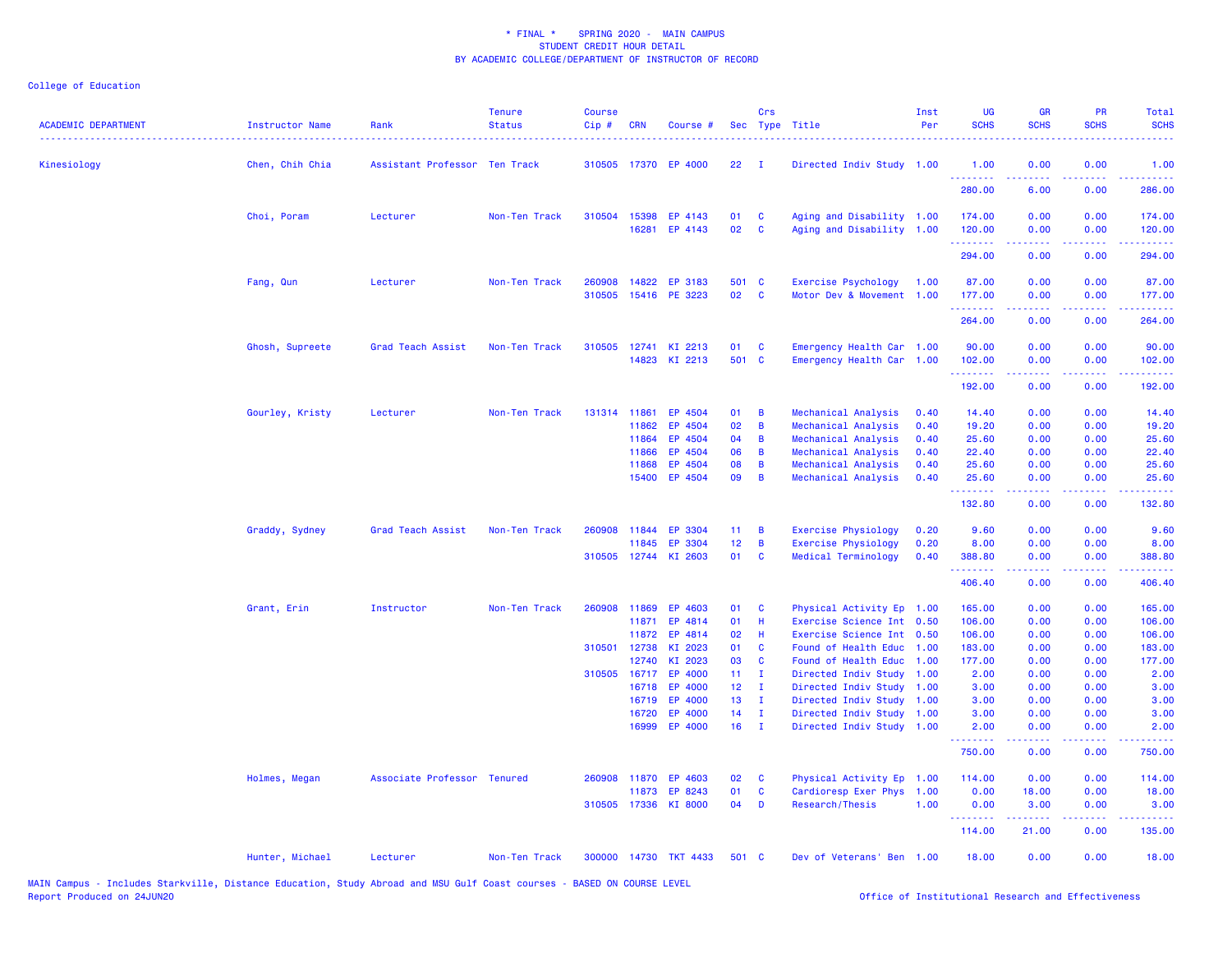| <b>ACADEMIC DEPARTMENT</b> | Instructor Name | Rank                        | <b>Tenure</b><br><b>Status</b> | <b>Course</b><br>$Cip \#$ | <b>CRN</b>            | Course #                           |                 | Crs                          | Sec Type Title                                         | Inst<br>Per | <b>UG</b><br><b>SCHS</b> | <b>GR</b><br><b>SCHS</b>                     | PR<br><b>SCHS</b> | Total<br><b>SCHS</b><br>$\frac{1}{2} \left( \frac{1}{2} \right) \left( \frac{1}{2} \right) \left( \frac{1}{2} \right) \left( \frac{1}{2} \right) \left( \frac{1}{2} \right)$ |
|----------------------------|-----------------|-----------------------------|--------------------------------|---------------------------|-----------------------|------------------------------------|-----------------|------------------------------|--------------------------------------------------------|-------------|--------------------------|----------------------------------------------|-------------------|------------------------------------------------------------------------------------------------------------------------------------------------------------------------------|
| Kinesiology                | Hunter, Michael | Lecturer                    | Non-Ten Track                  |                           |                       | 300000 14734 TKT 6433              | 501 C           |                              | Dev of Veterans' Ben 1.00                              |             | 0.00                     | 3.00                                         | 0.00              | 3.00                                                                                                                                                                         |
|                            |                 |                             |                                |                           |                       |                                    |                 |                              |                                                        |             | .<br>18.00               | د د د د<br>3.00                              | بالأباد<br>0.00   | بالمحامين<br>21.00                                                                                                                                                           |
|                            | Jackson, Stacy  | Non-Faculty                 | Not Applicable                 | 320104                    | 15675                 | <b>DSS 0153</b>                    | 01              | <b>C</b>                     | Money Math: Financia 1.00                              |             | 21.00                    | 0.00                                         | 0.00              | 21.00                                                                                                                                                                        |
|                            |                 |                             |                                | 350101                    | 11399<br>360118 11398 | <b>DSS 0613</b><br><b>DSS 0413</b> | 01<br>01        | C<br>$\mathbf{C}$            | Independent Living<br>Basic Writing/Litera 1.00        | 1.00        | 18.00<br>21.00           | 0.00<br>0.00                                 | 0.00<br>0.00      | 18.00<br>21.00                                                                                                                                                               |
|                            |                 |                             |                                |                           |                       |                                    |                 |                              |                                                        |             | --------<br>60.00        | .<br>0.00                                    | .<br>0.00         | .<br>60.00                                                                                                                                                                   |
|                            |                 |                             |                                |                           |                       |                                    |                 |                              |                                                        |             |                          |                                              |                   |                                                                                                                                                                              |
|                            | Joe, Lee        | Instructor                  | Non-Ten Track                  | 260908                    | 11835                 | EP 3304                            | 02              | B                            | Exercise Physiology                                    | 0.60        | 28.80                    | 0.00                                         | 0.00              | 28.80                                                                                                                                                                        |
|                            |                 |                             |                                |                           | 11837                 | EP 3304                            | 04              | $\overline{B}$               | <b>Exercise Physiology</b>                             | 0.60        | 19.20                    | 0.00                                         | 0.00              | 19.20                                                                                                                                                                        |
|                            |                 |                             |                                |                           | 11838                 | EP 3304                            | 05              | $\overline{B}$               | Exercise Physiology                                    | 0.60        | 28.80                    | 0.00                                         | 0.00              | 28.80                                                                                                                                                                        |
|                            |                 |                             |                                |                           | 11840                 | EP 3304                            | 07              | $\overline{B}$               | <b>Exercise Physiology</b>                             | 0.60        | 28.80                    | 0.00                                         | 0.00              | 28.80                                                                                                                                                                        |
|                            |                 |                             |                                |                           | 11871                 | EP 4814                            | 01              | H                            | Exercise Science Int 0.50                              |             | 106.00                   | 0.00                                         | 0.00              | 106.00                                                                                                                                                                       |
|                            |                 |                             |                                | 310505                    | 11872<br>11848        | EP 4814<br>EP 3613                 | 02<br>01        | -H                           | Exercise Science Int 0.50                              |             | 106.00                   | 0.00                                         | 0.00<br>0.00      | 106.00<br>63.00                                                                                                                                                              |
|                            |                 |                             |                                |                           | 11849                 | EP 3613                            | 02              | <b>C</b><br><b>C</b>         | Exercise Electrocard 1.00<br>Exercise Electrocard 1.00 |             | 63.00<br>150.00          | 0.00<br>0.00                                 | 0.00              | 150.00                                                                                                                                                                       |
|                            |                 |                             |                                |                           | 15754                 | EP 4000                            | 03              | $\mathbf{I}$                 | Directed Indiv Study                                   | 1.00        | 1.00                     | 0.00                                         | 0.00              | 1.00                                                                                                                                                                         |
|                            |                 |                             |                                |                           | 17348                 | EP 4000                            | 20              | $\mathbf{I}$                 | Directed Indiv Study 1.00                              |             | 2.00                     | 0.00                                         | 0.00              | 2.00                                                                                                                                                                         |
|                            |                 |                             |                                |                           |                       | 17515 EP 4000                      | 23              | $\mathbf{I}$                 | Directed Indiv Study 1.00                              |             | 2.00                     | 0.00                                         | 0.00              | 2.00                                                                                                                                                                         |
|                            |                 |                             |                                |                           |                       |                                    |                 |                              |                                                        |             | .<br>535.60              | .<br>0.00                                    | والمحامر<br>0.00  | .<br>535.60                                                                                                                                                                  |
|                            | Johnson, Wesley | Lecturer                    | Non-Ten Track                  | 131304                    |                       | 14825 PE 4413                      | 501 C           |                              | Basic Driver Ed I                                      | 1.00        | 120.00                   | 0.00                                         | 0.00              | 120.00                                                                                                                                                                       |
|                            |                 |                             |                                | 512201                    |                       | 14824 PE 3433                      | 501 C           |                              | Genl Safety Methods                                    | 1.00        | 123.00                   | 0.00                                         | 0.00              | 123.00                                                                                                                                                                       |
|                            |                 |                             |                                |                           |                       |                                    |                 |                              |                                                        |             | .<br>243.00              | .<br>0.00                                    | -----<br>0.00     | .<br>243.00                                                                                                                                                                  |
|                            |                 |                             |                                |                           |                       |                                    |                 |                              |                                                        |             |                          |                                              |                   |                                                                                                                                                                              |
|                            | Kim, Dae Eun    | Lecturer                    | Non-Ten Track                  | 310501                    | 13280                 | PE 1061                            | 03              | - L                          | Fitness Walking/ Jog 1.00                              |             | 11.00                    | 0.00                                         | 0.00              | 11.00                                                                                                                                                                        |
|                            |                 |                             |                                |                           | 13281                 | PE 1061                            | 04              | $\mathsf{L}$                 | Fitness Walking/ Jog                                   | 1.00        | 12.00                    | 0.00                                         | 0.00              | 12.00                                                                                                                                                                        |
|                            |                 |                             |                                |                           | 13282                 | PE 1061                            | 05              | - L                          | Fitness Walking/ Jog 1.00                              |             | 12.00                    | 0.00                                         | 0.00              | 12.00                                                                                                                                                                        |
|                            |                 |                             |                                | 310504                    |                       | 13863 SS 2103                      | 01              | <b>C</b>                     | Sport Careers and Pr 1.00                              |             | 108.00<br>.              | 0.00<br>.                                    | 0.00<br>.         | 108.00<br>بالأبابات                                                                                                                                                          |
|                            |                 |                             |                                |                           |                       |                                    |                 |                              |                                                        |             | 143.00                   | 0.00                                         | 0.00              | 143.00                                                                                                                                                                       |
|                            | Kim, Kyungeun   | Lecturer                    | Non-Ten Track                  | 310501                    |                       | 13295 PE 1263                      | 01              | B                            | Methods of Teaching                                    | 1.00        | 15.00                    | 0.00                                         | 0.00              | 15.00                                                                                                                                                                        |
|                            |                 |                             |                                | 500301                    |                       | 13296 PE 1323                      | 01              | <b>C</b>                     | Hist & Apprec of Dan 1.00                              |             | 204.00                   | 0.00                                         | 0.00              | 204.00<br>.                                                                                                                                                                  |
|                            |                 |                             |                                |                           |                       |                                    |                 |                              |                                                        |             | ---------<br>219.00      | <b><i><u><u> - - - -</u></u></i></b><br>0.00 | 22222<br>0.00     | 219.00                                                                                                                                                                       |
|                            | Knight, Adam    | Associate Professor Tenured |                                | 131314                    | 11861                 | EP 4504                            | 01              | $\overline{B}$               | Mechanical Analysis                                    | 0.60        | 21.60                    | 0.00                                         | 0.00              | 21.60                                                                                                                                                                        |
|                            |                 |                             |                                |                           | 11862                 | EP 4504                            | 02              | B                            | Mechanical Analysis                                    | 0.60        | 28.80                    | 0.00                                         | 0.00              | 28.80                                                                                                                                                                        |
|                            |                 |                             |                                |                           | 11863                 | EP 4504                            | 03              | $\overline{B}$               | Mechanical Analysis                                    | 0.60        | 38.40                    | 0.00                                         | 0.00              | 38.40                                                                                                                                                                        |
|                            |                 |                             |                                |                           | 11864                 | EP 4504                            | 04              | B                            | Mechanical Analysis                                    | 0.60        | 38.40                    | 0.00                                         | 0.00              | 38.40                                                                                                                                                                        |
|                            |                 |                             |                                |                           | 11866                 | EP 4504                            | 06              | B                            | Mechanical Analysis                                    | 0.60        | 33.60                    | 0.00                                         | 0.00              | 33.60                                                                                                                                                                        |
|                            |                 |                             |                                |                           | 11868                 | EP 4504                            | 08              | $\overline{B}$               | Mechanical Analysis                                    | 0.60        | 38.40                    | 0.00                                         | 0.00              | 38.40                                                                                                                                                                        |
|                            |                 |                             |                                |                           | 15400                 | EP 4504                            | 09              | $\overline{B}$               | Mechanical Analysis                                    | 0.60        | 38.40                    | 0.00                                         | 0.00              | 38.40                                                                                                                                                                        |
|                            |                 |                             |                                |                           | 15401                 | EP 4504                            | 10 <sub>1</sub> | $\overline{B}$               | Mechanical Analysis                                    | 0.60        | 33.60                    | 0.00                                         | 0.00              | 33.60                                                                                                                                                                        |
|                            |                 |                             |                                |                           | 16613                 | PE 4000                            | 01              | $\mathbf{I}$                 | Directed Indiv Study                                   | 1.00        | 2.00                     | 0.00                                         | 0.00              | 2.00                                                                                                                                                                         |
|                            |                 |                             |                                |                           | 17463                 | PE 4000                            | 02              | $\mathbf{I}$                 | Directed Indiv Study                                   | 1.00        | 1.00                     | 0.00                                         | 0.00              | 1.00                                                                                                                                                                         |
|                            |                 |                             |                                | 310505                    | 13306<br>17150        | PE 4283                            | 01<br>80        | $\mathbf{C}$<br>$\mathbf{I}$ | Sport Biomechanics                                     | 1.00        | 255.00                   | 0.00<br>3.00                                 | 0.00<br>0.00      | 255.00<br>3.00                                                                                                                                                               |
|                            |                 |                             |                                |                           |                       | KI 7000                            |                 |                              | Directed Indiv Study                                   | 1.00        | 0.00                     |                                              |                   |                                                                                                                                                                              |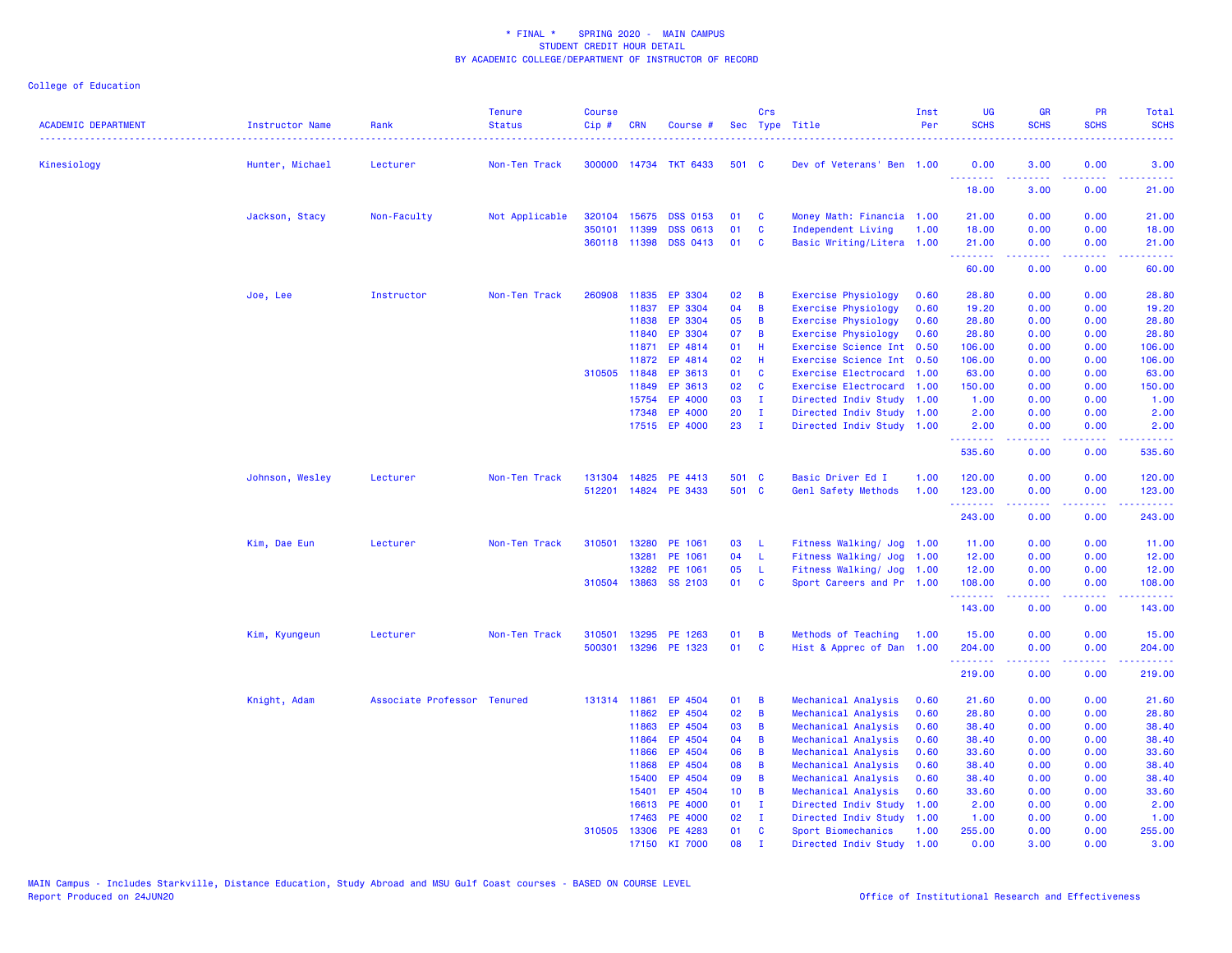| <b>ACADEMIC DEPARTMENT</b> | <b>Instructor Name</b>                 | Rank                          | <b>Tenure</b><br><b>Status</b> | <b>Course</b><br>$Cip \#$ | <b>CRN</b>     | Course #             |                 | Crs                          | Sec Type Title                                    | Inst<br>Per | <b>UG</b><br><b>SCHS</b> | <b>GR</b><br><b>SCHS</b>                                                                                                                             | <b>PR</b><br><b>SCHS</b>            | Total<br><b>SCHS</b>  |
|----------------------------|----------------------------------------|-------------------------------|--------------------------------|---------------------------|----------------|----------------------|-----------------|------------------------------|---------------------------------------------------|-------------|--------------------------|------------------------------------------------------------------------------------------------------------------------------------------------------|-------------------------------------|-----------------------|
|                            |                                        |                               |                                |                           |                |                      |                 |                              |                                                   |             | .                        |                                                                                                                                                      |                                     |                       |
|                            |                                        |                               |                                |                           |                |                      |                 |                              |                                                   |             | 529.20                   | 3.00                                                                                                                                                 | 0.00                                | 532.20                |
| Kinesiology                | Kodithuwakku Arachch Grad Teach Assist |                               | Non-Ten Track                  |                           | 131314 11863   | EP 4504              | 03              | B                            | Mechanical Analysis                               | 0.40        | 25.60                    | 0.00                                                                                                                                                 | 0.00                                | 25.60                 |
|                            |                                        |                               |                                |                           | 15401          | EP 4504              | 10 <sub>1</sub> | B                            | Mechanical Analysis                               | 0.40        | 22.40                    | 0.00                                                                                                                                                 | 0.00                                | 22.40                 |
|                            |                                        |                               |                                |                           |                | 260908 11832 EP 3233 | 03              | $\mathbf{C}$                 | Anatomical Kinesiolo 1.00                         |             | 258.00<br>.              | 0.00<br>-----                                                                                                                                        | 0.00<br>$\sim$ $\sim$ $\sim$ $\sim$ | 258.00<br>.           |
|                            |                                        |                               |                                |                           |                |                      |                 |                              |                                                   |             | 306.00                   | 0.00                                                                                                                                                 | 0.00                                | 306.00                |
|                            | Lamberth, John                         | Associate Professor Tenured   |                                | 260908                    | 11831          | EP 3233              | 02              | C                            | Anatomical Kinesiolo 1.00                         |             | 258.00                   | 0.00                                                                                                                                                 | 0.00                                | 258.00                |
|                            |                                        |                               |                                |                           | 11851          | EP 3643              | 02              | $\mathbf{C}$                 | Applied Anat & Patho 1.00                         |             | 210.00                   | 0.00                                                                                                                                                 | 0.00                                | 210.00                |
|                            |                                        |                               |                                |                           | 310505 15742   | EP 4000              | 01              | $\mathbf{I}$                 | Directed Indiv Study 1.00                         |             | 3.00                     | 0.00                                                                                                                                                 | 0.00                                | 3.00                  |
|                            |                                        |                               |                                |                           | 15743          | EP 4000              | 02              | $\mathbf{I}$                 | Directed Indiv Study 1.00                         |             | 3.00                     | 0.00                                                                                                                                                 | 0.00                                | 3.00                  |
|                            |                                        |                               |                                |                           | 16273          | KI 4000              | 01              | $\mathbf{I}$                 | Directed Indiv Study 1.00                         |             | 3.00                     | 0.00                                                                                                                                                 | 0.00                                | 3.00                  |
|                            |                                        |                               |                                |                           | 16317<br>16528 | KI 4000<br>KI 7000   | 02<br>03        | $\mathbf{I}$<br>$\mathbf{I}$ | Directed Indiv Study 1.00<br>Directed Indiv Study | 1.00        | 3.00<br>0.00             | 0.00<br>3.00                                                                                                                                         | 0.00<br>0.00                        | 3.00<br>3.00          |
|                            |                                        |                               |                                |                           | 16529          | KI 4000              | 03              | $\mathbf{I}$                 | Directed Indiv Study 1.00                         |             | 3.00                     | 0.00                                                                                                                                                 | 0.00                                | 3.00                  |
|                            |                                        |                               |                                |                           | 17013          | KI 4000              | 07              | $\mathbf{I}$                 | Directed Indiv Study 1.00                         |             | 3.00                     | 0.00                                                                                                                                                 | 0.00                                | 3.00                  |
|                            |                                        |                               |                                |                           | 17361          | EP 4000              | 21              | $\mathbf{I}$                 | Directed Indiv Study 1.00                         |             | 3.00                     | 0.00                                                                                                                                                 | 0.00                                | 3.00                  |
|                            |                                        |                               |                                |                           |                |                      |                 |                              |                                                   |             | .<br>489.00              | 3.00                                                                                                                                                 | $\sim$ $\sim$ $\sim$ $\sim$<br>0.00 | 492.00                |
|                            | Lee, Young Han                         | Assistant Professor Ten Track |                                |                           | 131314 13875   | SS 8203              | 01              | C                            | Funding of Sport                                  | 1.00        | 0.00                     | 60.00                                                                                                                                                | 0.00                                | 60.00                 |
|                            |                                        |                               |                                | 310505                    | 16760          | KI 9000              | 04              | D                            | Research / Diss                                   | 1.00        | 0.00                     | 12.00                                                                                                                                                | 0.00                                | 12.00                 |
|                            |                                        |                               |                                |                           | 17349          | KI 7000              | 11 <sub>1</sub> | $\mathbf{I}$                 | Directed Indiv Study                              | 1.00        | 0.00                     | 3.00                                                                                                                                                 | 0.00                                | 3.00                  |
|                            |                                        |                               |                                |                           |                |                      |                 |                              |                                                   |             | <b>.</b> .<br>0.00       | المتمامين<br>75.00                                                                                                                                   | المتمامين<br>0.00                   | .<br>75.00            |
|                            | Lim, Soyoun                            | Assistant Professor Ten Track |                                | 310504                    | 13877          | <b>SS 8833</b>       | 01              | C                            | Event & Facility Mgm                              | 1.00        | 0.00                     | 27.00                                                                                                                                                | 0.00                                | 27.00                 |
|                            |                                        |                               |                                | 310505                    | 16610          | SS 4000              | 04              | $\mathbf I$                  | Directed Indiv Study 1.00                         |             | 3.00                     | 0.00                                                                                                                                                 | 0.00                                | 3.00                  |
|                            |                                        |                               |                                |                           |                | 17557 SS 7000        | 03              | $\mathbf{I}$                 | Directed Indiv Study 1.00                         |             | 0.00                     | 3.00                                                                                                                                                 | 0.00                                | 3.00                  |
|                            |                                        |                               |                                |                           |                |                      |                 |                              |                                                   |             | - - - - - - - -<br>3.00  | .<br>30.00                                                                                                                                           | .<br>0.00                           | .<br>33.00            |
|                            | Luczak, Anthony                        | Non-Faculty                   | Not Applicable                 | 143501                    |                | 12699 IE 3913        | 01              | C                            | Engr Economy I                                    | 1.00        | 876.00<br>.              | 0.00<br><u>.</u>                                                                                                                                     | 0.00<br>.                           | 876.00<br>.           |
|                            |                                        |                               |                                |                           |                |                      |                 |                              |                                                   |             | 876.00                   | 0.00                                                                                                                                                 | 0.00                                | 876.00                |
|                            | Markoski, Zlatko                       | Grad Teach Assist             | Non-Ten Track                  | 310504                    | 13862          | <b>SS 2003</b>       | 01              | C                            | Foundations Sport Mg 1.00                         |             | 132.00                   | 0.00                                                                                                                                                 | 0.00                                | 132.00                |
|                            |                                        |                               |                                |                           |                | 13865 SS 3203        | 01              | $\mathbf{C}$                 | Sport Law                                         | 1.00        | 135.00                   | 0.00                                                                                                                                                 | 0.00                                | 135.00                |
|                            |                                        |                               |                                |                           |                |                      |                 |                              |                                                   |             | .<br>267.00              | .<br>0.00                                                                                                                                            | $\sim$ $\sim$ $\sim$ $\sim$<br>0.00 | $- - - - -$<br>267.00 |
|                            | Na, Sangwon                            | Grad Teach Assist             | Non-Ten Track                  | 310501                    | 15407          | PE 1051              | 01              | -L                           | <b>Beginning Karate</b>                           | 1.00        | 18.00                    | 0.00                                                                                                                                                 | 0.00                                | 18.00                 |
|                            |                                        |                               |                                |                           | 15408          | PE 1101              | 01              | L                            | Karate For Intermed                               | 1.00        | 3.00                     | 0.00                                                                                                                                                 | 0.00                                | 3.00                  |
|                            |                                        |                               |                                |                           |                | 310504 13872 SS 4303 | 01              | C                            | Globalization & Spor                              | 1.00        | 132.00                   | 0.00                                                                                                                                                 | 0.00                                | 132.00                |
|                            |                                        |                               |                                |                           |                |                      |                 |                              |                                                   |             | .<br>153.00              | <b><i><u><u>.</u></u></i></b><br>0.00                                                                                                                | .<br>0.00                           | <u>.</u><br>153.00    |
|                            | Palmer, Elizabeth                      | Non-Faculty                   | Not Applicable                 |                           | 131314 13293   | PE 1243              | 02              | C                            | Methods Games and Sp 1.00                         |             | 54.00                    | 0.00                                                                                                                                                 | 0.00                                | 54.00                 |
|                            |                                        |                               |                                | 310501                    | 13294          | PE 1253              | 01              | B                            | Teaching Lifetime Ac 1.00                         |             | 93.00                    | 0.00                                                                                                                                                 | 0.00                                | 93.00                 |
|                            |                                        |                               |                                |                           |                |                      |                 |                              |                                                   |             | .                        | $\frac{1}{2} \left( \frac{1}{2} \right) \left( \frac{1}{2} \right) \left( \frac{1}{2} \right) \left( \frac{1}{2} \right) \left( \frac{1}{2} \right)$ | .                                   | .                     |
|                            |                                        |                               |                                |                           |                |                      |                 |                              |                                                   |             | 147.00                   | 0.00                                                                                                                                                 | 0.00                                | 147.00                |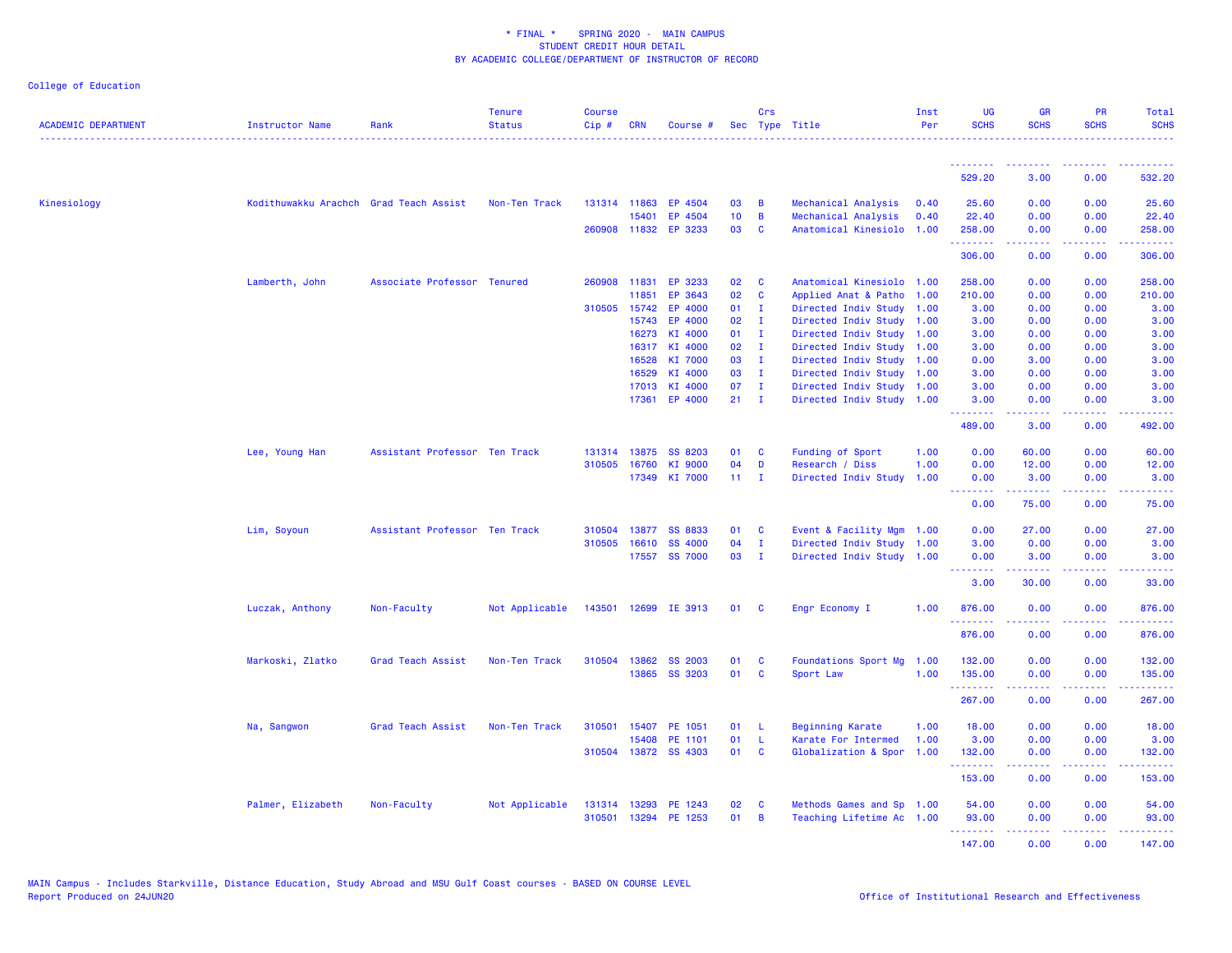| ACADEMIC DEPARTMENT | Instructor Name   | Rank                          | <b>Tenure</b><br><b>Status</b> | <b>Course</b><br>Cip# | <b>CRN</b>     | Course #                        |                 | Crs               | Sec Type Title                            | Inst<br>Per  | <b>UG</b><br><b>SCHS</b> | <b>GR</b><br><b>SCHS</b>                                                                                                                                     | <b>PR</b><br><b>SCHS</b> | Total<br><b>SCHS</b>       |
|---------------------|-------------------|-------------------------------|--------------------------------|-----------------------|----------------|---------------------------------|-----------------|-------------------|-------------------------------------------|--------------|--------------------------|--------------------------------------------------------------------------------------------------------------------------------------------------------------|--------------------------|----------------------------|
| Kinesiology         | Pan, Zhujun       | Assistant Professor Ten Track |                                | 260908                | 15402          | EP 4703                         | 01              | <b>C</b>          | Neural Contl Human M 1.00                 |              | 96.00                    | 0.00                                                                                                                                                         | 0.00                     | 96.00                      |
|                     |                   |                               |                                |                       |                | 310505 15417 PE 4853            | 01              | $\mathbf{C}$      | Motor Lrng and Skill 1.00                 |              | 57.00                    | 0.00                                                                                                                                                         | 0.00                     | 57.00                      |
|                     |                   |                               |                                |                       |                | 16925 KI 9000                   | 05              | D                 | Research / Diss                           | 1.00         | 0.00                     | 7.00                                                                                                                                                         | 0.00                     | 7.00                       |
|                     |                   |                               |                                |                       |                |                                 |                 |                   |                                           |              | .<br>153.00              | $\frac{1}{2} \left( \frac{1}{2} \right) \left( \frac{1}{2} \right) \left( \frac{1}{2} \right) \left( \frac{1}{2} \right) \left( \frac{1}{2} \right)$<br>7.00 | .<br>0.00                | . <b>.</b><br>160.00       |
|                     |                   |                               |                                |                       |                |                                 |                 |                   |                                           |              |                          |                                                                                                                                                              |                          |                            |
|                     | Price, Ffion      | Lecturer                      | Non-Ten Track                  |                       | 310501 11856   | EP 4113<br>310505 11830 EP 2013 | 04<br>01        | B<br>$\mathbf{C}$ | Fitness Prog & Testi 1.00                 |              | 69.00                    | 0.00<br>0.00                                                                                                                                                 | 0.00<br>0.00             | 69.00                      |
|                     |                   |                               |                                |                       |                |                                 |                 |                   | Fundamentals of Kine 0.50                 |              | 259.50<br>.              | .                                                                                                                                                            | 22222                    | 259.50<br>المتمام والمناور |
|                     |                   |                               |                                |                       |                |                                 |                 |                   |                                           |              | 328.50                   | 0.00                                                                                                                                                         | 0.00                     | 328.50                     |
|                     | Rye, David        | Instructor                    | Non-Ten Track                  | 131314                | 13307          | PE 4873                         | 01              | $\mathbf{C}$      | Prof Sem In Physica 1.00                  |              | 24.00                    | 0.00                                                                                                                                                         | 0.00                     | 24.00                      |
|                     |                   |                               |                                | 310504                | 13873          | SS 4396                         | 01              | - E               | Sports Studies Inter 1.00                 |              | 84.00                    | 0.00                                                                                                                                                         | 0.00                     | 84.00                      |
|                     |                   |                               |                                |                       | 15420          | SS 3403                         | 01              | C                 | Facil & Event Mgmt S 1.00                 |              | 135.00                   | 0.00                                                                                                                                                         | 0.00                     | 135.00                     |
|                     |                   |                               |                                |                       | 310505 16714   | <b>SS 4000</b>                  | 05              | $\mathbf{I}$      | Directed Indiv Study 1.00                 |              | 3.00                     | 0.00                                                                                                                                                         | 0.00                     | 3.00                       |
|                     |                   |                               |                                |                       | 17481          | SS 4000                         | 09              | $\mathbf{I}$      | Directed Indiv Study 1.00                 |              | 3.00                     | 0.00                                                                                                                                                         | 0.00                     | 3.00                       |
|                     |                   |                               |                                |                       |                |                                 |                 |                   |                                           |              | .<br>249.00              | <b><i><u><u> - - - -</u></u></i></b><br>0.00                                                                                                                 | .<br>0.00                | .<br>249.00                |
|                     | Ryuh, Yonjoong    | Lecturer                      | Non-Ten Track                  |                       |                | 310505 14826 PE 3223            | 501 C           |                   | Motor Dev & Movement 1.00                 |              | 72.00                    | 0.00                                                                                                                                                         | 0.00                     | 72.00                      |
|                     |                   |                               |                                |                       |                | 15418 PE 4853                   | 02 C            |                   | Motor Lrng and Skill 1.00                 |              | 18.00                    | 0.00                                                                                                                                                         | 0.00                     | 18.00                      |
|                     |                   |                               |                                |                       |                |                                 |                 |                   |                                           |              | <b>.</b> .               | بالمستما                                                                                                                                                     | المالم لمالماني          | .                          |
|                     |                   |                               |                                |                       |                |                                 |                 |                   |                                           |              | 90.00                    | 0.00                                                                                                                                                         | 0.00                     | 90.00                      |
|                     | Shepherd, Brandon | Grad Teach Assist             | Non-Ten Track                  | 260908                | 11844          | EP 3304                         | 11 <sub>1</sub> | B                 | <b>Exercise Physiology</b>                | 0.40         | 19.20                    | 0.00                                                                                                                                                         | 0.00                     | 19.20                      |
|                     |                   |                               |                                |                       | 11845          | EP 3304                         | 12 <sub>2</sub> | B                 | <b>Exercise Physiology</b>                | 0.40         | 16.00                    | 0.00                                                                                                                                                         | 0.00                     | 16.00                      |
|                     |                   |                               |                                |                       | 11846          | EP 3304                         | 13              | B                 | <b>Exercise Physiology</b>                | 0.60         | 19.20                    | 0.00                                                                                                                                                         | 0.00                     | 19.20                      |
|                     |                   |                               |                                |                       | 11847          | EP 3304                         | 14              | B                 | <b>Exercise Physiology</b>                | 0.40         | 16.00                    | 0.00                                                                                                                                                         | 0.00                     | 16.00                      |
|                     |                   |                               |                                |                       |                | 310501 15412 PE 1151            | 06              | - L               | Strength Training                         | 1.00         | 12.00<br>.               | 0.00<br>المتمام والمناور                                                                                                                                     | 0.00<br>22222            | 12.00<br>------            |
|                     |                   |                               |                                |                       |                |                                 |                 |                   |                                           |              | 82.40                    | 0.00                                                                                                                                                         | 0.00                     | 82.40                      |
|                     | Slater, Kelsey    | Grad Teach Assist             | Non-Ten Track                  | 310504                | 13867          | <b>SS 3503</b>                  | 01              | C                 | Sport and Rec Leader 1.00                 |              | 114.00                   | 0.00                                                                                                                                                         | 0.00                     | 114.00                     |
|                     |                   |                               |                                |                       | 13868          | <b>SS 3703</b>                  | 01              | $\mathbf{C}$      | Contemp Issues in In 1.00                 |              | 120.00                   | 0.00                                                                                                                                                         | 0.00                     | 120.00                     |
|                     |                   |                               |                                |                       |                |                                 |                 |                   |                                           |              | .                        | a a a a a                                                                                                                                                    | . <b>.</b>               | .                          |
|                     |                   |                               |                                |                       |                |                                 |                 |                   |                                           |              | 234.00                   | 0.00                                                                                                                                                         | 0.00                     | 234.00                     |
|                     | Smith, JohnEric   | Associate Professor Tenured   |                                | 260908                | 11844          | EP 3304                         | 11 <sub>1</sub> | - B               | Exercise Physiology                       | 0.40         | 19.20                    | 0.00                                                                                                                                                         | 0.00                     | 19.20                      |
|                     |                   |                               |                                |                       | 11845          | EP 3304                         | 12 <sub>2</sub> | B                 | <b>Exercise Physiology</b>                | 0.40         | 16.00                    | 0.00                                                                                                                                                         | 0.00                     | 16.00                      |
|                     |                   |                               |                                |                       | 11847          | EP 3304                         | 14              | B                 | <b>Exercise Physiology</b>                | 0.40         | 16.00                    | 0.00                                                                                                                                                         | 0.00                     | 16.00                      |
|                     |                   |                               |                                |                       | 15405          | EP 8283                         | 01<br>01        | <b>C</b><br>C     | Environ Exercise Ph                       | 1.00         | 0.00                     | 15.00<br>0.00                                                                                                                                                | 0.00                     | 15.00                      |
|                     |                   |                               |                                | 310501                | 11858<br>13289 | EP 4153<br>PE 1151              | 02              | - L               | Train Tech Exerc & S<br>Strength Training | 1.00<br>0.60 | 81.00<br>6.60            | 0.00                                                                                                                                                         | 0.00<br>0.00             | 81.00<br>6.60              |
|                     |                   |                               |                                |                       | 15409          | PE 1151                         | 03              | - L               |                                           | 0.60         | 7.20                     | 0.00                                                                                                                                                         | 0.00                     |                            |
|                     |                   |                               |                                |                       | 15410          | PE 1151                         | 04              | - L               | Strength Training<br>Strength Training    | 0.60         | 7.20                     | 0.00                                                                                                                                                         | 0.00                     | 7.20<br>7.20               |
|                     |                   |                               |                                |                       | 15411          | PE 1151                         | 05              | $\mathsf{L}$      | Strength Training                         | 0.60         | 7.20                     | 0.00                                                                                                                                                         | 0.00                     | 7.20                       |
|                     |                   |                               |                                |                       | 310505 12744   | KI 2603                         | 01              | $\mathbf{C}$      | Medical Terminology                       | 0.60         | 583.20                   | 0.00                                                                                                                                                         | 0.00                     | 583.20                     |
|                     |                   |                               |                                |                       |                | 16612 EP 4000                   | 07              | $\mathbf{I}$      | Directed Indiv Study                      | 1.00         | 3.00                     | 0.00                                                                                                                                                         | 0.00                     | 3.00                       |
|                     |                   |                               |                                |                       | 16796          | EP 4000                         | 15 <sub>1</sub> | $\blacksquare$    | Directed Indiv Study                      | 1.00         | 3.00                     | 0.00                                                                                                                                                         | 0.00                     | 3.00                       |
|                     |                   |                               |                                |                       | 17273          | KI 9000                         | 06              | D                 | Research / Diss                           | 1.00         | 0.00                     | 6.00                                                                                                                                                         | 0.00                     | 6.00                       |
|                     |                   |                               |                                |                       |                | 17276 KI 7000                   | 09              | $\mathbf{I}$      | Directed Indiv Study                      | 1.00         | 0.00                     | 3.00                                                                                                                                                         | 0.00                     | 3.00                       |
|                     |                   |                               |                                |                       |                |                                 |                 |                   |                                           |              | .<br>749.60              | <u>.</u><br>24.00                                                                                                                                            | .<br>0.00                | <b>.</b> .<br>773.60       |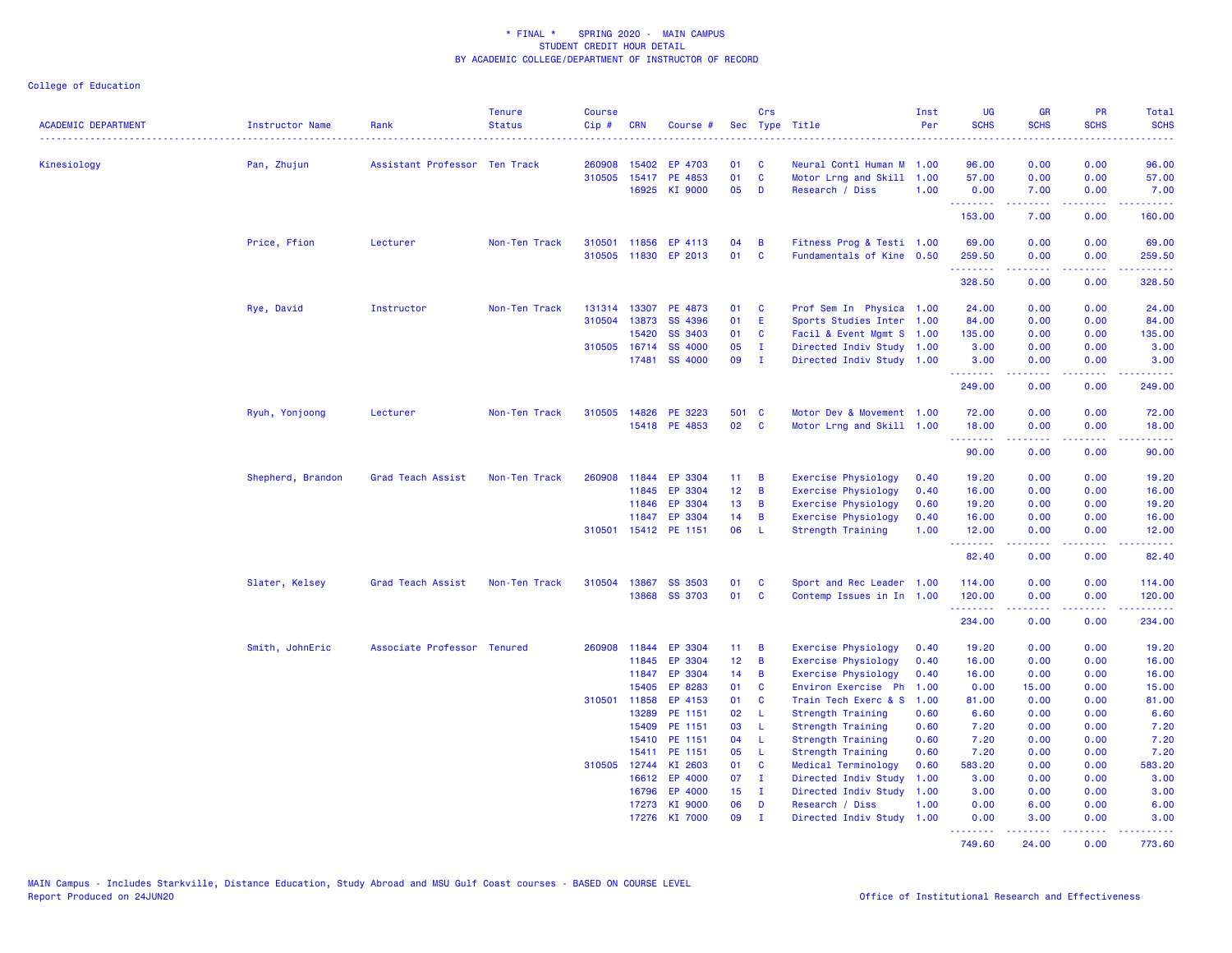| <b>ACADEMIC DEPARTMENT</b> | Instructor Name                                    | Rank                        | <b>Tenure</b><br><b>Status</b> | <b>Course</b><br>Cip# | <b>CRN</b>   | Course #        |                 | Crs            | Sec Type Title             | Inst<br>Per | <b>UG</b><br><b>SCHS</b>        | <b>GR</b><br><b>SCHS</b>                                                                                                                                     | <b>PR</b><br><b>SCHS</b>                                                                               | Total<br><b>SCHS</b><br>$- - - -$                                                                                                                             |
|----------------------------|----------------------------------------------------|-----------------------------|--------------------------------|-----------------------|--------------|-----------------|-----------------|----------------|----------------------------|-------------|---------------------------------|--------------------------------------------------------------------------------------------------------------------------------------------------------------|--------------------------------------------------------------------------------------------------------|---------------------------------------------------------------------------------------------------------------------------------------------------------------|
| Kinesiology                | Stewart, Ethan                                     | Non-Employee                | Not Applicable                 | 310501                | 13278        | PE 1061         | 01              | - L            | Fitness Walking/ Jog 1.00  |             | 12.00                           | 0.00                                                                                                                                                         | 0.00                                                                                                   | 12.00                                                                                                                                                         |
|                            |                                                    |                             |                                |                       | 13279        | PE 1061         | 02 <sub>o</sub> | - L            | Fitness Walking/ Jog       | 1.00        | 12.00                           | 0.00                                                                                                                                                         | 0.00                                                                                                   | 12.00                                                                                                                                                         |
|                            |                                                    |                             |                                |                       | 13283        | PE 1061         | 06              | $\mathsf{L}$   | Fitness Walking/ Jog       | 1.00        | 12.00                           | 0.00                                                                                                                                                         | 0.00                                                                                                   | 12.00                                                                                                                                                         |
|                            |                                                    |                             |                                |                       |              | 13284 PE 1061   | 07 L            |                | Fitness Walking/ Jog 1.00  |             | 7.00<br><b>.</b>                | 0.00<br>$\frac{1}{2} \left( \frac{1}{2} \right) \left( \frac{1}{2} \right) \left( \frac{1}{2} \right) \left( \frac{1}{2} \right) \left( \frac{1}{2} \right)$ | 0.00<br>.                                                                                              | 7.00<br>.                                                                                                                                                     |
|                            |                                                    |                             |                                |                       |              |                 |                 |                |                            |             | 43.00                           | 0.00                                                                                                                                                         | 0.00                                                                                                   | 43.00                                                                                                                                                         |
|                            | Thompson, Sarah                                    | Grad Teach Assist           | Non-Ten Track                  |                       | 260908 11840 | EP 3304         | 07              | B              | <b>Exercise Physiology</b> | 0.40        | 19.20                           | 0.00                                                                                                                                                         | 0.00                                                                                                   | 19.20                                                                                                                                                         |
|                            |                                                    |                             |                                |                       | 11847        | EP 3304         | 14              | B              | <b>Exercise Physiology</b> | 0.20        | 8.00                            | 0.00                                                                                                                                                         | 0.00                                                                                                   | 8.00                                                                                                                                                          |
|                            |                                                    |                             |                                | 310501                | 15410        | PE 1151         | 04              | L.             | <b>Strength Training</b>   | 0.40        | 4.80                            | 0.00                                                                                                                                                         | 0.00                                                                                                   | 4.80                                                                                                                                                          |
|                            |                                                    |                             |                                |                       |              | 15411 PE 1151   | 05              | - L            | <b>Strength Training</b>   | 0.40        | 4.80<br>د د د د                 | 0.00<br>.                                                                                                                                                    | 0.00<br>بالمحامي                                                                                       | 4.80<br>والمناصبات                                                                                                                                            |
|                            |                                                    |                             |                                |                       |              |                 |                 |                |                            |             | 36.80                           | 0.00                                                                                                                                                         | 0.00                                                                                                   | 36.80                                                                                                                                                         |
|                            | Twietmeyer, Greggory Assistant Professor Ten Track |                             |                                | 310504                | 13874        | SS 4803         | 01              | C              | Seminar in Sports St 1.00  |             | 78.00                           | 0.00                                                                                                                                                         | 0.00                                                                                                   | 78.00                                                                                                                                                         |
|                            |                                                    |                             |                                |                       | 13878        | <b>SS 8883</b>  | 01              | C              | Ethical Issues in Sp       | 1.00        | 0.00                            | 33.00                                                                                                                                                        | 0.00                                                                                                   | 33.00                                                                                                                                                         |
|                            |                                                    |                             |                                |                       | 310505 16150 | <b>SS 4000</b>  | 02              | $\mathbf{I}$   | Directed Indiv Study 1.00  |             | 3.00                            | 0.00                                                                                                                                                         | 0.00                                                                                                   | 3.00                                                                                                                                                          |
|                            |                                                    |                             |                                |                       | 16587        | <b>SS 4000</b>  | 03              | $\mathbf{I}$   | Directed Indiv Study 1.00  |             | 3.00                            | 0.00                                                                                                                                                         | 0.00                                                                                                   | 3.00                                                                                                                                                          |
|                            |                                                    |                             |                                |                       | 16952        | <b>SS 7000</b>  | 01              | $\mathbf{I}$   | Directed Indiv Study 1.00  |             | 0.00                            | 2.00                                                                                                                                                         | 0.00                                                                                                   | 2.00                                                                                                                                                          |
|                            |                                                    |                             |                                |                       | 17055        | <b>SS 4000</b>  | 06              | $\mathbf{I}$   | Directed Indiv Study 1.00  |             | 6.00                            | 0.00                                                                                                                                                         | 0.00                                                                                                   | 6.00                                                                                                                                                          |
|                            |                                                    |                             |                                |                       | 17104        | <b>SS 7000</b>  | 02              | $\mathbf{I}$   | Directed Indiv Study 1.00  |             | 0.00                            | 1.00                                                                                                                                                         | 0.00                                                                                                   | 1.00                                                                                                                                                          |
|                            |                                                    |                             |                                |                       | 17321        | <b>SS 4000</b>  | 08              | $\mathbf{I}$   | Directed Indiv Study 1.00  |             | 3.00                            | 0.00                                                                                                                                                         | 0.00                                                                                                   | 3.00                                                                                                                                                          |
|                            |                                                    |                             |                                |                       |              | 17651 SS 4000   | $11 \quad I$    |                | Directed Indiv Study 1.00  |             | 2.00<br><b>.</b>                | 0.00<br>د د د د د                                                                                                                                            | 0.00<br>الأنابات                                                                                       | 2.00<br>. <b>.</b>                                                                                                                                            |
|                            |                                                    |                             |                                |                       |              |                 |                 |                |                            |             | 95.00                           | 36.00                                                                                                                                                        | 0.00                                                                                                   | 131.00                                                                                                                                                        |
|                            | Vickers, J.                                        | Associate Professor Tenured |                                |                       | 131314 13303 | PE 3163         | 01              | C              | Sport Psychology           | 1.00        | 510.00                          | 0.00                                                                                                                                                         | 0.00                                                                                                   | 510.00                                                                                                                                                        |
|                            |                                                    |                             |                                |                       | 15741        | <b>PE 7000</b>  | 01              | $\mathbf{I}$   | Directed Indiv Study       | 1.00        | 0.00                            | 3.00                                                                                                                                                         | 0.00                                                                                                   | 3.00                                                                                                                                                          |
|                            |                                                    |                             |                                |                       | 15950        | <b>PE 7000</b>  | 02              | $\mathbf{I}$   | Directed Indiv Study       | 1.00        | 0.00                            | 3.00                                                                                                                                                         | 0.00                                                                                                   | 3.00                                                                                                                                                          |
|                            |                                                    |                             |                                |                       | 310505 12750 | KI 8710         | 01              | E              | Internship                 | 1.00        | 0.00                            | 3.00                                                                                                                                                         | 0.00                                                                                                   | 3.00                                                                                                                                                          |
|                            |                                                    |                             |                                |                       | 15419        | PE 8163         | 01              | <b>S</b>       | Sem in Physical Educ       | 1.00        | 0.00                            | 9.00                                                                                                                                                         | 0.00                                                                                                   | 9.00                                                                                                                                                          |
|                            |                                                    |                             |                                |                       | 16115        | KI 7000         | 01              | $\mathbf{I}$   | Directed Indiv Study       | 1.00        | 0.00                            | 3.00                                                                                                                                                         | 0.00                                                                                                   | 3.00                                                                                                                                                          |
|                            |                                                    |                             |                                |                       | 16553        | KI 7000         | 04              | $\mathbf{I}$   | Directed Indiv Study       | 1.00        | 0.00                            | 3.00                                                                                                                                                         | 0.00                                                                                                   | 3.00                                                                                                                                                          |
|                            |                                                    |                             |                                |                       |              | 16611 KI 7000   | 05              | $\blacksquare$ | Directed Indiv Study 1.00  |             | 0.00<br><u>.</u>                | 3.00<br>.                                                                                                                                                    | 0.00<br>.                                                                                              | 3.00<br><u>.</u>                                                                                                                                              |
|                            |                                                    |                             |                                |                       |              |                 |                 |                |                            |             | 510.00                          | 27.00                                                                                                                                                        | 0.00                                                                                                   | 537.00                                                                                                                                                        |
|                            | Watts, James                                       | Lecturer                    | Non-Ten Track                  |                       | 422814 11595 | <b>EDX 3213</b> | 03              | C              | Indiv Inst Except Ch 1.00  |             | 102.00                          | 0.00                                                                                                                                                         | 0.00                                                                                                   | 102.00                                                                                                                                                        |
|                            |                                                    |                             |                                |                       | 11598        | <b>EDX 3233</b> | 01              | C              | Contingency Manageme 1.00  |             | 66.00<br>.                      | 0.00<br>$\frac{1}{2} \left( \frac{1}{2} \right) \left( \frac{1}{2} \right) \left( \frac{1}{2} \right) \left( \frac{1}{2} \right) \left( \frac{1}{2} \right)$ | 0.00<br>بالأباب                                                                                        | 66.00<br>$\frac{1}{2} \left( \frac{1}{2} \right) \left( \frac{1}{2} \right) \left( \frac{1}{2} \right) \left( \frac{1}{2} \right) \left( \frac{1}{2} \right)$ |
|                            |                                                    |                             |                                |                       |              |                 |                 |                |                            |             | 168.00                          | 0.00                                                                                                                                                         | 0.00                                                                                                   | 168.00                                                                                                                                                        |
|                            | Williamson, Peyton                                 | Grad Teach Assist           | Non-Ten Track                  | 260908                | 11835        | EP 3304         | 02              | B              | <b>Exercise Physiology</b> | 0.40        | 19.20                           | 0.00                                                                                                                                                         | 0.00                                                                                                   | 19.20                                                                                                                                                         |
|                            |                                                    |                             |                                |                       | 11837        | EP 3304         | 04              | B              | <b>Exercise Physiology</b> | 0.40        | 12.80                           | 0.00                                                                                                                                                         | 0.00                                                                                                   | 12.80                                                                                                                                                         |
|                            |                                                    |                             |                                |                       | 310501 13289 | PE 1151         | 02              | - L            | Strength Training          | 0.40        | 4.40                            | 0.00                                                                                                                                                         | 0.00                                                                                                   | 4.40                                                                                                                                                          |
|                            |                                                    |                             |                                |                       | 15409        | PE 1151         | 03              | - L            | Strength Training          | 0.40        | 4.80<br><u> - - - - - - - -</u> | 0.00<br>.                                                                                                                                                    | 0.00<br>$\frac{1}{2} \left( \frac{1}{2} \right) \left( \frac{1}{2} \right) \left( \frac{1}{2} \right)$ | 4.80<br>$    -$                                                                                                                                               |
|                            |                                                    |                             |                                |                       |              |                 |                 |                |                            |             | 41.20                           | 0.00                                                                                                                                                         | 0.00                                                                                                   | 41.20                                                                                                                                                         |
|                            | Young, Glen                                        | Instructor                  | Non-Ten Track                  |                       | 131314 13292 | PE 1243         | 01              | <b>C</b>       | Methods Games and Sp       | 1.00        | 30.00                           | 0.00                                                                                                                                                         | 0.00                                                                                                   | 30.00                                                                                                                                                         |
|                            |                                                    |                             |                                |                       | 13298        | PE 3033         | 01              | C              | Basket/Football Offi 1.00  |             | 90.00                           | 0.00                                                                                                                                                         | 0.00                                                                                                   | 90.00                                                                                                                                                         |
|                            |                                                    |                             |                                |                       |              | 13305 PE 3533   | 01              | <b>C</b>       | Coaching Sports            | 1.00        | 195.00                          | 0.00                                                                                                                                                         | 0.00                                                                                                   | 195.00                                                                                                                                                        |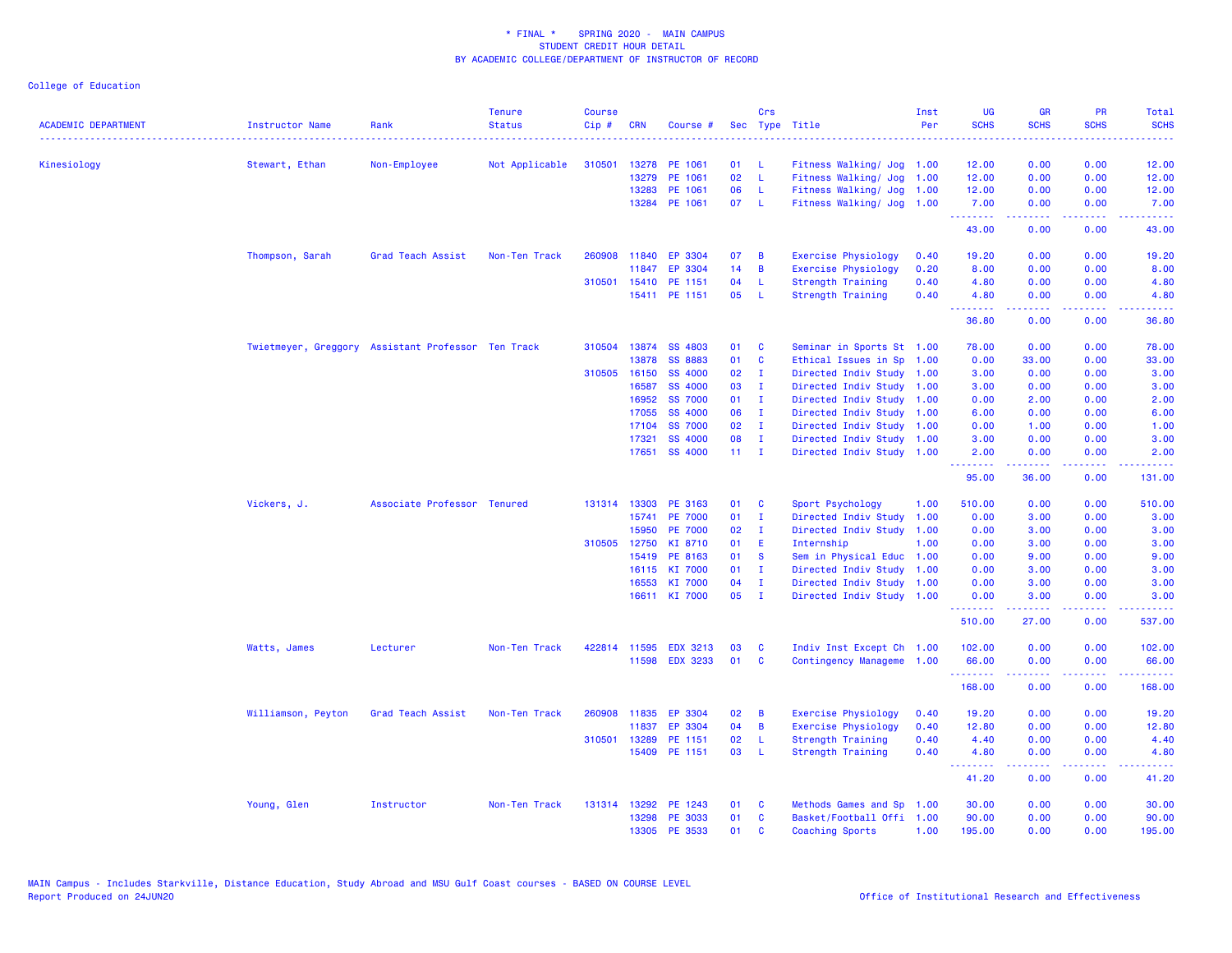| <b>ACADEMIC DEPARTMENT</b>             | <b>Instructor Name</b> | Rank                          | Tenure<br><b>Status</b> | Course<br>$Cip$ # | <b>CRN</b> | Course #      |               | Crs          | Sec Type Title            | Inst<br>Per | UG<br><b>SCHS</b> | <b>GR</b><br><b>SCHS</b> | <b>PR</b><br><b>SCHS</b> | Total<br><b>SCHS</b> |
|----------------------------------------|------------------------|-------------------------------|-------------------------|-------------------|------------|---------------|---------------|--------------|---------------------------|-------------|-------------------|--------------------------|--------------------------|----------------------|
|                                        |                        |                               |                         |                   |            |               |               |              |                           |             | ---------         |                          |                          | .                    |
|                                        |                        |                               |                         |                   |            |               |               |              |                           |             | 315.00            | 0.00                     | 0.00                     | 315.00               |
| Kinesiology                            | Zimmerman, Matthew     | Assistant Professor Ten Track |                         | 310504            |            | 13866 SS 3303 | 01            | $\mathbf{C}$ | Communicat Mgmt in        | 1.00        | 87.00             | 0.00                     | 0.00                     | 87.00                |
|                                        |                        |                               |                         |                   |            | 13876 SS 8803 | 01 C          |              | Sport Law                 | 1.00        | 0.00              | 30.00                    | 0.00                     | 30.00                |
|                                        |                        |                               |                         | 310505            |            | 15732 KI 9000 | 01            | <b>D</b>     | Research / Diss           | 1.00        | 0.00              | 18.00                    | 0.00                     | 18.00                |
|                                        |                        |                               |                         |                   |            | 16205 KI 7000 | $02 \qquad I$ |              | Directed Indiv Study 1.00 |             | 0.00              | 3.00                     | 0.00                     | 3.00                 |
|                                        |                        |                               |                         |                   |            | 17479 KI 7000 | $12 \quad I$  |              | Directed Indiv Study 1.00 |             | 0.00              | 3.00                     | 0.00                     | 3.00                 |
|                                        |                        |                               |                         |                   |            | 17556 SS 4000 | $10$ I        |              | Directed Indiv Study 1.00 |             | 3.00              | 0.00                     | 0.00                     | 3.00                 |
|                                        |                        |                               |                         |                   |            |               |               |              |                           |             | --------<br>90.00 | 54.00                    | .<br>0.00                | .<br>144.00          |
| ====================================== |                        |                               |                         |                   |            |               |               |              |                           |             | ========          | ========                 | ---------                | ==========           |
| Kinesiology                            |                        |                               |                         |                   |            |               |               |              |                           |             | 10792.00          | 350.00                   | 0.00                     | 11142.00             |
| =====================================  |                        |                               |                         |                   |            |               |               |              |                           |             | ========          | ========                 | ---------                | ==========           |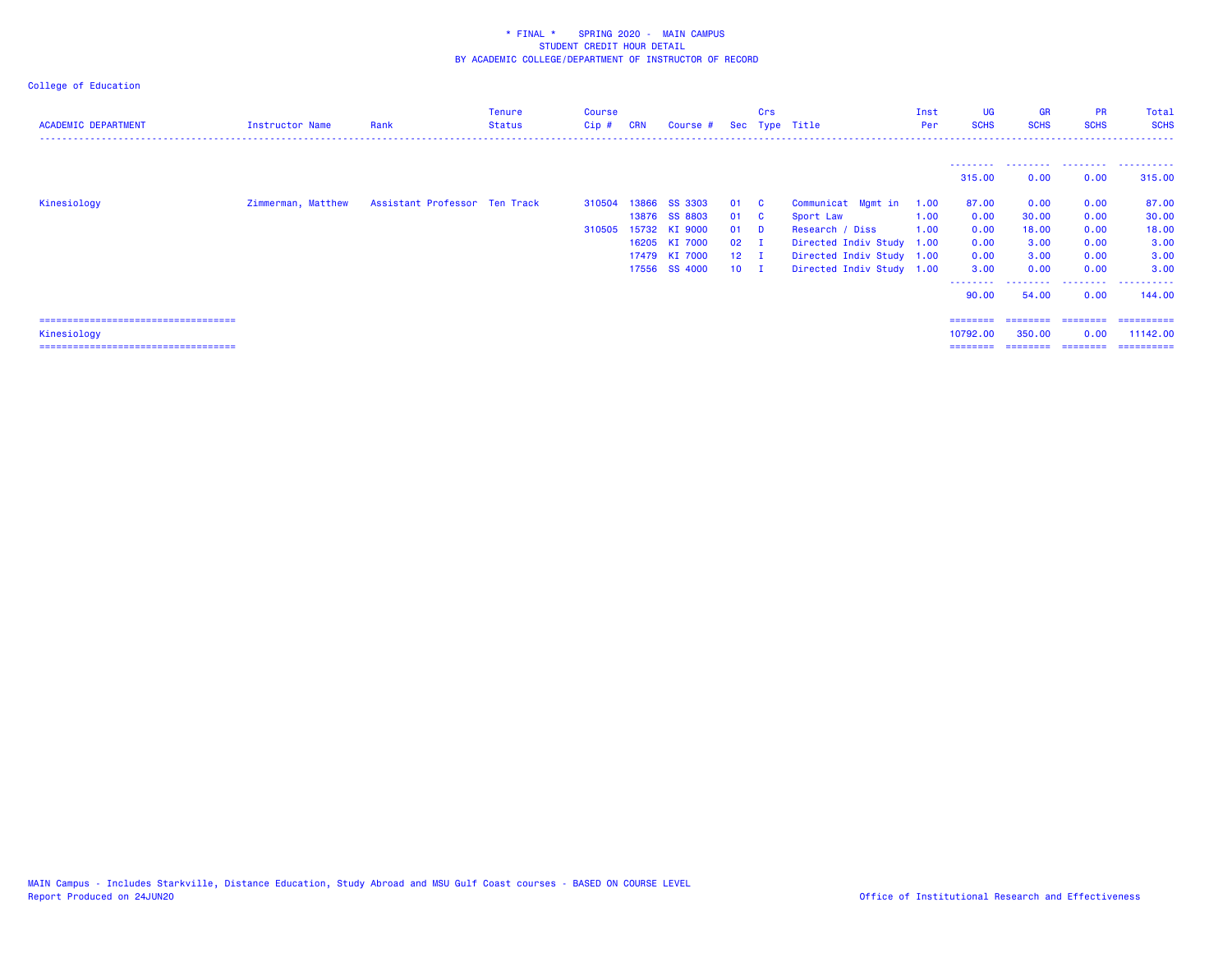| <b>ACADEMIC DEPARTMENT</b> | <b>Instructor Name</b>         | Rank                        | <b>Tenure</b><br><b>Status</b> | <b>Course</b><br>Cip# | <b>CRN</b>   | Course #              |       | Crs      | Sec Type Title             | Inst<br>Per | <b>UG</b><br><b>SCHS</b> | <b>GR</b><br><b>SCHS</b>                                                                                                                                     | <b>PR</b><br><b>SCHS</b>                                                                                                          | Total<br><b>SCHS</b> |
|----------------------------|--------------------------------|-----------------------------|--------------------------------|-----------------------|--------------|-----------------------|-------|----------|----------------------------|-------------|--------------------------|--------------------------------------------------------------------------------------------------------------------------------------------------------------|-----------------------------------------------------------------------------------------------------------------------------------|----------------------|
| Music                      | Aarhus, Craig                  | Associate Professor Tenured |                                | 131312                | 13257        | <b>MUE 3212</b>       | 01    | <b>C</b> | <b>Brass Methods</b>       | 1.00        | 30.00                    | 0.00                                                                                                                                                         | 0.00                                                                                                                              | 30.00                |
|                            |                                |                             |                                | 500903                | 13125        | MU 2531               | 01    | E        | <b>Concert Band</b>        | 1.00        | 73.00                    | 0.00                                                                                                                                                         | 0.00                                                                                                                              | 73.00                |
|                            |                                |                             |                                |                       |              | 13126 MU 2531         | 02    | E        | Concert Band               | 1.00        | 70.00                    | 0.00                                                                                                                                                         | 0.00                                                                                                                              | 70.00                |
|                            |                                |                             |                                |                       |              |                       |       |          |                            |             | .<br>173.00              | $\frac{1}{2} \left( \frac{1}{2} \right) \left( \frac{1}{2} \right) \left( \frac{1}{2} \right) \left( \frac{1}{2} \right) \left( \frac{1}{2} \right)$<br>0.00 | .<br>0.00                                                                                                                         | .<br>173.00          |
|                            | Baker, Jason                   | Associate Professor Tenured |                                |                       | 131312 13128 | MU 2551               | 01    | Ε        | <b>Percussion Ensemble</b> | 1.00        | 15.00                    | 0.00                                                                                                                                                         | 0.00                                                                                                                              | 15.00                |
|                            |                                |                             |                                |                       | 13258        | <b>MUE 3242</b>       | 01    | C        | <b>Percussion Methods</b>  | 1.00        | 36.00                    | 0.00                                                                                                                                                         | 0.00                                                                                                                              | 36.00                |
|                            |                                |                             |                                |                       | 500903 13124 | <b>MU 2521</b>        | 01    | C        | Steel Drum Ensemble        | 1.00        | 10.00                    | 0.00                                                                                                                                                         | 0.00                                                                                                                              | 10.00                |
|                            |                                |                             |                                |                       | 13192        | <b>MUA 1610</b>       | 01    | Ε        | Percussion - Non Maj       | 1.00        | 4.00                     | 0.00                                                                                                                                                         | 0.00                                                                                                                              | 4.00                 |
|                            |                                |                             |                                |                       | 13193        | <b>MUA 1610</b>       | 02    | E        | Percussion -Majors         | 1.00        | 8.00                     | 0.00                                                                                                                                                         | 0.00                                                                                                                              | 8.00                 |
|                            |                                |                             |                                |                       | 13233        | <b>MUA 2610</b>       | 02    | E        | Percussion - Majors        | 1.00        | 8.00                     | 0.00                                                                                                                                                         | 0.00                                                                                                                              | 8.00                 |
|                            |                                |                             |                                |                       | 13253        | <b>MUA 3610</b>       | 02    | Æ        | Percussion - Majors        | 1.00        | 10.00<br><u>.</u>        | 0.00<br>22222                                                                                                                                                | 0.00<br>$\frac{1}{2} \left( \frac{1}{2} \right) \left( \frac{1}{2} \right) \left( \frac{1}{2} \right) \left( \frac{1}{2} \right)$ | 10.00<br>.           |
|                            |                                |                             |                                |                       |              |                       |       |          |                            |             | 91.00                    | 0.00                                                                                                                                                         | 0.00                                                                                                                              | 91.00                |
|                            | Banks, Jessica                 | Instructor                  | Non-Ten Track                  |                       |              | 500903 13172 MUA 1110 | 01    | E        | Flute-Non Majors           | 1.00        | 1.00                     | 0.00                                                                                                                                                         | 0.00                                                                                                                              | 1.00                 |
|                            |                                |                             |                                |                       | 13173        | <b>MUA 1110</b>       | 02    | E        | Flute-Majors               | 1.00        | 2.00                     | 0.00                                                                                                                                                         | 0.00                                                                                                                              | 2.00                 |
|                            |                                |                             |                                |                       | 13213        | <b>MUA 2110</b>       | 02    | E        | Flute - Majors             | 1.00        | 6.00                     | 0.00                                                                                                                                                         | 0.00                                                                                                                              | 6.00                 |
|                            |                                |                             |                                |                       | 13243        | <b>MUA 3110</b>       | 02    | E        | Flute-Majors               | 1.00        | 2.00                     | 0.00                                                                                                                                                         | 0.00                                                                                                                              | 2.00                 |
|                            |                                |                             |                                |                       | 500904 14815 | <b>MU 1003</b>        | 01    | C        | Fund of Music Theory       | 1.00        | 54.00                    | 0.00                                                                                                                                                         | 0.00                                                                                                                              | 54.00                |
|                            |                                |                             |                                | 500915                | 13116        | <b>MU 2011</b>        | 01    | Ε        | <b>Woodwind Ensembles</b>  | 1.00        | 6.00                     | 0.00                                                                                                                                                         | 0.00                                                                                                                              | 6.00                 |
|                            |                                |                             |                                |                       |              | 14817 MU 2011         | 04    | Æ        | Woodwind Ensembles-Q 1.00  |             | 4.00                     | 0.00                                                                                                                                                         | 0.00                                                                                                                              | 4.00                 |
|                            |                                |                             |                                |                       |              |                       |       |          |                            |             | .<br>75.00               | $\frac{1}{2} \left( \frac{1}{2} \right) \left( \frac{1}{2} \right) \left( \frac{1}{2} \right) \left( \frac{1}{2} \right) \left( \frac{1}{2} \right)$<br>0.00 | .<br>0.00                                                                                                                         | .<br>75.00           |
|                            | Cary, Jessica                  | Instructor                  | Non-Ten Track                  | 500901                | 13100        | <b>MU 1113</b>        | 02    | C        | His & Apprec Of Musi       | 1.00        | 204.00                   | 0.00                                                                                                                                                         | 0.00                                                                                                                              | 204.00               |
|                            |                                |                             |                                |                       | 13101        | <b>MU 1113</b>        | 03    | C        | His & Apprec Of Musi       | 1.00        | 201.00                   | 0.00                                                                                                                                                         | 0.00                                                                                                                              | 201.00               |
|                            |                                |                             |                                |                       | 14662        | <b>MU 1113</b>        | 501 C |          | His & Apprec Of Musi       | 1.00        | 111.00                   | 0.00                                                                                                                                                         | 0.00                                                                                                                              | 111.00               |
|                            |                                |                             |                                |                       | 500903 13179 | <b>MUA 1250</b>       | 02    | E        | Oboe - Majors              | 1.00        | 6.00                     | 0.00                                                                                                                                                         | 0.00                                                                                                                              | 6.00                 |
|                            |                                |                             |                                |                       | 13218        | <b>MUA 2250</b>       | 01    | Ε        | Oboe - Non Majors          | 1.00        | 2.00                     | 0.00                                                                                                                                                         | 0.00                                                                                                                              | 2.00                 |
|                            |                                |                             |                                |                       |              | 500915 14818 MU 2011  | 05    | Æ        | Woodwind Ensemble-Do       | 1.00        | 3.00                     | 0.00                                                                                                                                                         | 0.00                                                                                                                              | 3.00                 |
|                            |                                |                             |                                |                       |              |                       |       |          |                            |             | . <b>.</b><br>527.00     | -----<br>0.00                                                                                                                                                | .<br>0.00                                                                                                                         | -----<br>527.00      |
|                            | Damm, Robert                   | Professor                   | <b>Tenured</b>                 | 050201                | 15218        | AAS 1103              | 01    | C        | African American Mus       | 1.00        | 36.00                    | 0.00                                                                                                                                                         | 0.00                                                                                                                              | 36.00                |
|                            |                                |                             |                                | 500901                | 13097        | <b>MU 1103</b>        | 01    | C        | African-Amer Music         | 1.00        | 33.00                    | 0.00                                                                                                                                                         | 0.00                                                                                                                              | 33.00                |
|                            |                                |                             |                                | 500905                |              | 14816 MU 1153         | 01    | C        | Music of Africa            | 1.00        | 72.00                    | 0.00                                                                                                                                                         | 0.00                                                                                                                              | 72.00                |
|                            |                                |                             |                                |                       |              |                       |       |          |                            |             | .<br>141.00              | -----<br>0.00                                                                                                                                                | $\sim$ $\sim$ $\sim$<br>0.00                                                                                                      | 141.00               |
|                            | Davis, Daniel                  | Non-Faculty                 | Not Applicable                 | 500903                | 13164        | <b>MUA 1050</b>       | 03    | E        | Voice-Non Majors           | 0.50        | 5.00                     | 0.00                                                                                                                                                         | 0.00                                                                                                                              | 5.00                 |
|                            |                                |                             |                                |                       |              | 13170 MUA 1050        | 09    | Æ        | Voice-Majors               | 0.50        | 3.00                     | 0.00                                                                                                                                                         | 0.00                                                                                                                              | 3.00                 |
|                            |                                |                             |                                |                       |              |                       |       |          |                            |             | <u>.</u><br>8.00         | 0.00                                                                                                                                                         | 0.00                                                                                                                              | 8.00                 |
|                            | Edwards-Henry, Jacqu Professor |                             | <b>Tenured</b>                 |                       | 500903 13152 | <b>MUA 1010</b>       | 01    | E        | Piano - Majors             | 1.00        | 1.00                     | 0.00                                                                                                                                                         | 0.00                                                                                                                              | 1.00                 |
|                            |                                |                             |                                |                       | 13205        | <b>MUA 2010</b>       | 01    | E        | Piano - Majors             | 1.00        | 2.00                     | 0.00                                                                                                                                                         | 0.00                                                                                                                              | 2.00                 |
|                            |                                |                             |                                | 500907                | 13145        | MU 3121               | 01    | -L.      | Piano Class IV             | 1.00        | 12.00                    | 0.00                                                                                                                                                         | 0.00                                                                                                                              | 12.00                |
|                            |                                |                             |                                |                       | 13146        | MU 3121               | 02    | L        | Piano Class IV             | 1.00        | 10.00                    | 0.00                                                                                                                                                         | 0.00                                                                                                                              | 10.00                |
|                            |                                |                             |                                |                       | 13147        | <b>MU 3122</b>        | 01    | L        | Funct Skills Piano I       | 1.00        | 8.00                     | 0.00                                                                                                                                                         | 0.00                                                                                                                              | 8.00                 |
|                            |                                |                             |                                |                       | 14821        | <b>MUA 1020</b>       | 01    | Ε        | <b>Piano Lessons</b>       | 1.00        | 9.00                     | 0.00                                                                                                                                                         | 0.00                                                                                                                              | 9.00                 |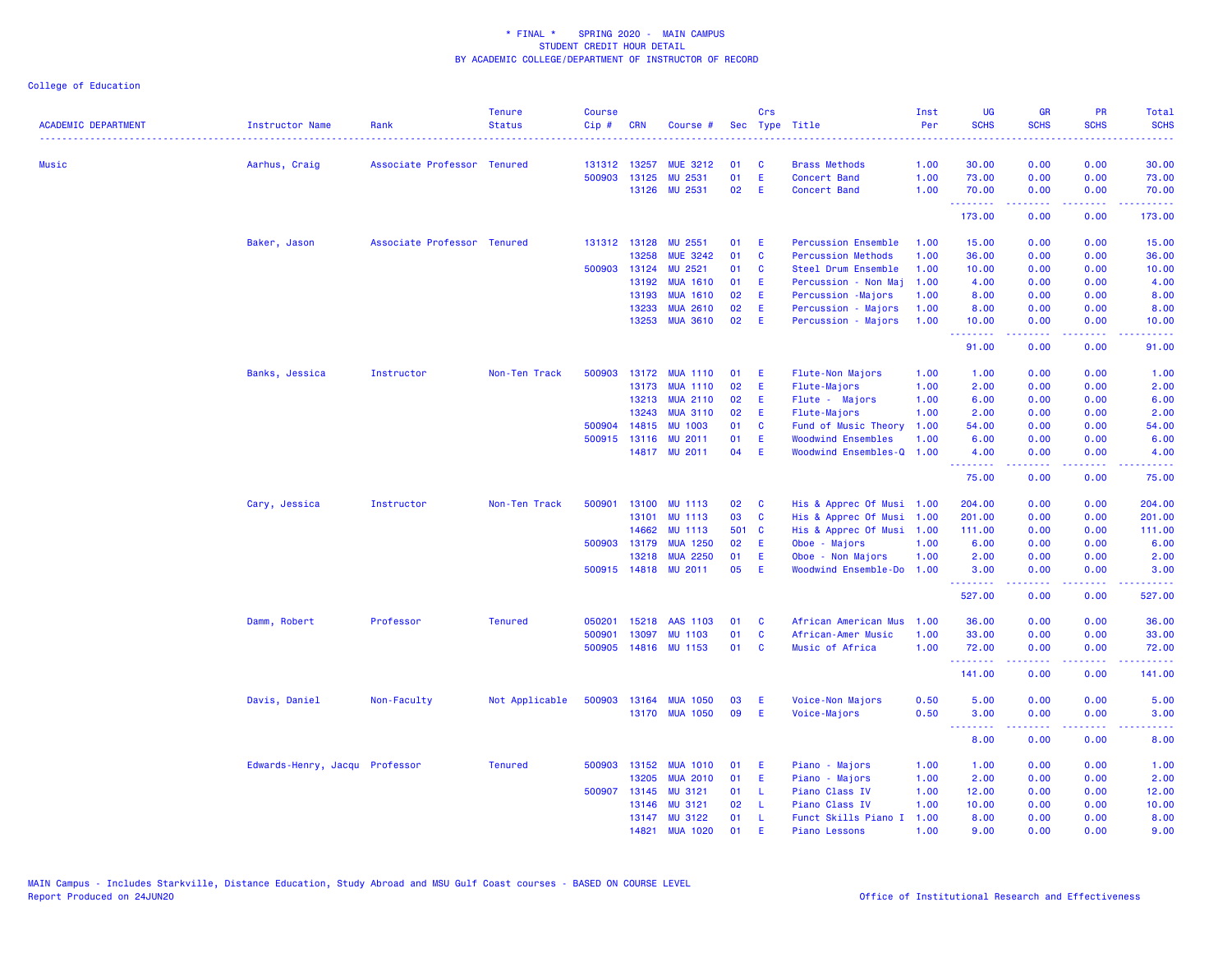| <b>ACADEMIC DEPARTMENT</b> | Instructor Name    | Rank                          | <b>Tenure</b><br><b>Status</b> | <b>Course</b><br>Cip# | <b>CRN</b>   | Course #             |                 | Crs          | Sec Type Title            | Inst<br>Per | <b>UG</b><br><b>SCHS</b>                     | <b>GR</b><br><b>SCHS</b>                                                                                                                                     | <b>PR</b><br><b>SCHS</b>               | Total<br><b>SCHS</b><br>.                                                                                                                                    |
|----------------------------|--------------------|-------------------------------|--------------------------------|-----------------------|--------------|----------------------|-----------------|--------------|---------------------------|-------------|----------------------------------------------|--------------------------------------------------------------------------------------------------------------------------------------------------------------|----------------------------------------|--------------------------------------------------------------------------------------------------------------------------------------------------------------|
|                            |                    |                               |                                |                       |              |                      |                 |              |                           |             | <b><i><u><u> - - - - - - - -</u></u></i></b> | <b><i><u>A A A A A A A A A</u></i></b>                                                                                                                       | <b><i><u><u><b>A</b></u></u> A</i></b> | <u> - - - - - - - - - -</u>                                                                                                                                  |
|                            |                    |                               |                                |                       |              |                      |                 |              |                           |             | 42.00                                        | 0.00                                                                                                                                                         | 0.00                                   | 42.00                                                                                                                                                        |
| <b>Music</b>               | Falcone, Sheri     | Instructor                    | Non-Ten Track                  | 500903                | 13175        | <b>MUA 1150</b>      | 02              | E            | Clarinet-Majors           | 1.00        | 6.00                                         | 0.00                                                                                                                                                         | 0.00                                   | 6.00                                                                                                                                                         |
|                            |                    |                               |                                |                       | 13177        | <b>MUA 1210</b>      | 02              | -E           | Saxophone-Majors          | 1.00        | 6.00                                         | 0.00                                                                                                                                                         | 0.00                                   | 6.00                                                                                                                                                         |
|                            |                    |                               |                                |                       | 13180        | <b>MUA 1310</b>      | 01              | - E          | Bassoon - Non Majors      | 0.50        | 0.50                                         | 0.00                                                                                                                                                         | 0.00                                   | 0.50                                                                                                                                                         |
|                            |                    |                               |                                |                       | 13181        | <b>MUA 1310</b>      | 02              | - E          | Bassoon - Majors          | 0.50        | 1.00                                         | 0.00                                                                                                                                                         | 0.00                                   | 1.00                                                                                                                                                         |
|                            |                    |                               |                                |                       | 13215        | <b>MUA 2150</b>      | 02              | -E           | Clarinet - Majors         | 1.00        | 6.00                                         | 0.00                                                                                                                                                         | 0.00                                   | 6.00                                                                                                                                                         |
|                            |                    |                               |                                |                       | 13217        | <b>MUA 2210</b>      | 02              | E            | Saxophone - Majors        | 1.00        | 2.00                                         | 0.00                                                                                                                                                         | 0.00                                   | 2.00                                                                                                                                                         |
|                            |                    |                               |                                |                       | 13221        | <b>MUA 2310</b>      | 02              | - E          | Bassoon - Majors          | 0.50        | 1.00                                         | 0.00                                                                                                                                                         | 0.00                                   | 1.00                                                                                                                                                         |
|                            |                    |                               |                                |                       | 13244        | <b>MUA 3150</b>      | 02              | E            | Clarinet -Majors          | 1.00        | 6.00                                         | 0.00                                                                                                                                                         | 0.00                                   | 6.00                                                                                                                                                         |
|                            |                    |                               |                                |                       | 13245        | <b>MUA 3210</b>      | 02              | E            | Saxophone - Majors        | 1.00        | 8.00                                         | 0.00                                                                                                                                                         | 0.00                                   | 8.00                                                                                                                                                         |
|                            |                    |                               |                                |                       | 500915 13117 | <b>MU 2011</b>       | 02              | E.           | Woodwind Ens: Clarin      | 1.00        | 9.00                                         | 0.00                                                                                                                                                         | 0.00                                   | 9.00                                                                                                                                                         |
|                            |                    |                               |                                |                       |              | 13118 MU 2011        | 03              | - E          | <b>Woodwind Ens: Sax</b>  | 1.00        | 8.00<br>.                                    | 0.00<br>$- - - - -$                                                                                                                                          | 0.00<br>.                              | 8.00<br>$\frac{1}{2} \left( \frac{1}{2} \right) \left( \frac{1}{2} \right) \left( \frac{1}{2} \right) \left( \frac{1}{2} \right) \left( \frac{1}{2} \right)$ |
|                            |                    |                               |                                |                       |              |                      |                 |              |                           |             | 53.50                                        | 0.00                                                                                                                                                         | 0.00                                   | 53.50                                                                                                                                                        |
|                            | Fontaine, Jeanette | Assistant Professor Ten Track |                                | 500903                | 13162        | <b>MUA 1050</b>      | 01              | - E          | Voice - Non-majors        | 0.50        | 9.50                                         | 0.00                                                                                                                                                         | 0.00                                   | 9.50                                                                                                                                                         |
|                            |                    |                               |                                |                       | 13163        | <b>MUA 1050</b>      | 02              | - E          | Voice-Non Majors          | 0.50        | 7.50                                         | 0.00                                                                                                                                                         | 0.00                                   | 7.50                                                                                                                                                         |
|                            |                    |                               |                                |                       | 13164        | <b>MUA 1050</b>      | 03              | E            | Voice-Non Majors          | 0.50        | 5.00                                         | 0.00                                                                                                                                                         | 0.00                                   | 5.00                                                                                                                                                         |
|                            |                    |                               |                                |                       | 13165        | <b>MUA 1050</b>      | 04              | - E          | Voice - Non Majors        | 0.50        | 14.00                                        | 0.00                                                                                                                                                         | 0.00                                   | 14.00                                                                                                                                                        |
|                            |                    |                               |                                |                       | 13166        | <b>MUA 1050</b>      | 05              | - E          | Voice - Majors            | 1.00        | 4.00                                         | 0.00                                                                                                                                                         | 0.00                                   | 4.00                                                                                                                                                         |
|                            |                    |                               |                                |                       | 13167        | <b>MUA 1050</b>      | 06              | -E           | Voice- Majors             | 0.50        | 6.50                                         | 0.00                                                                                                                                                         | 0.00                                   | 6.50                                                                                                                                                         |
|                            |                    |                               |                                |                       | 13168        | <b>MUA 1050</b>      | 07              | -E           | Voice- Majors             | 0.50        | 6.00                                         | 0.00                                                                                                                                                         | 0.00                                   | 6.00                                                                                                                                                         |
|                            |                    |                               |                                |                       | 13169        | <b>MUA 1050</b>      | 08              | - E          | Voice-Majors              | 0.50        | 3.00                                         | 0.00                                                                                                                                                         | 0.00                                   | 3.00                                                                                                                                                         |
|                            |                    |                               |                                |                       | 13170        | <b>MUA 1050</b>      | 09              | -E           | Voice-Majors              | 0.50        | 3.00                                         | 0.00                                                                                                                                                         | 0.00                                   | 3.00                                                                                                                                                         |
|                            |                    |                               |                                |                       | 13171        | <b>MUA 1050</b>      | 10 <sub>1</sub> | E            | Voice- Majors             | 0.50        | 4.00                                         | 0.00                                                                                                                                                         | 0.00                                   | 4.00                                                                                                                                                         |
|                            |                    |                               |                                |                       | 13207        | <b>MUA 2050</b>      | 05              | - E          | Voice - Majors            | 1.00        | 8.00                                         | 0.00                                                                                                                                                         | 0.00                                   | 8.00                                                                                                                                                         |
|                            |                    |                               |                                |                       | 13208        | <b>MUA 2050</b>      | 06              | - E          | Voice - Majors            | 0.50        | 4.00                                         | 0.00                                                                                                                                                         | 0.00                                   | 4.00                                                                                                                                                         |
|                            |                    |                               |                                |                       | 13209        | <b>MUA 2050</b>      | 07              | -E           | Voice-Majors              | 0.50        | 3.00                                         | 0.00                                                                                                                                                         | 0.00                                   | 3.00                                                                                                                                                         |
|                            |                    |                               |                                |                       | 13210        | <b>MUA 2050</b>      | 08              | - E          | Voice-Majors              | 0.50        | 3.00                                         | 0.00                                                                                                                                                         | 0.00                                   | 3.00                                                                                                                                                         |
|                            |                    |                               |                                |                       | 13211        | <b>MUA 2050</b>      | 10 <sub>1</sub> | - E          | Voice - Majors            | 0.50        | 1.00                                         | 0.00                                                                                                                                                         | 0.00                                   | 1.00                                                                                                                                                         |
|                            |                    |                               |                                |                       | 13238        | <b>MUA 3050</b>      | 05              | -E           | Voice - Majors            | 1.00        | 12.00                                        | 0.00                                                                                                                                                         | 0.00                                   | 12.00                                                                                                                                                        |
|                            |                    |                               |                                |                       | 13239        | <b>MUA 3050</b>      | 06              | -E           | Voice - Majors            | 0.50        | 6.00                                         | 0.00                                                                                                                                                         | 0.00                                   | 6.00                                                                                                                                                         |
|                            |                    |                               |                                |                       | 13240        | <b>MUA 3050</b>      | 07              | - E          | Voice-Majors              | 0.50        | 4.50                                         | 0.00                                                                                                                                                         | 0.00                                   | 4.50                                                                                                                                                         |
|                            |                    |                               |                                |                       | 16016        | <b>MUA 1050</b>      | 11              | E            | Voice                     | 0.50        | 3.00                                         | 0.00                                                                                                                                                         | 0.00                                   | 3.00                                                                                                                                                         |
|                            |                    |                               |                                |                       |              | 500908 13110 MU 1251 | 01              | <b>S</b>     | Diction II                | 1.00        | 16.00<br>.                                   | 0.00<br>$\frac{1}{2} \left( \frac{1}{2} \right) \left( \frac{1}{2} \right) \left( \frac{1}{2} \right) \left( \frac{1}{2} \right) \left( \frac{1}{2} \right)$ | 0.00<br>.                              | 16.00<br><b>.</b>                                                                                                                                            |
|                            |                    |                               |                                |                       |              |                      |                 |              |                           |             | 123.00                                       | 0.00                                                                                                                                                         | 0.00                                   | 123.00                                                                                                                                                       |
|                            | Grant, Courtney    | Lecturer                      | Non-Ten Track                  | 131312                | 14663        | MU 1123              |                 | 501 C        | American Music App.       | 1.00        | 54.00                                        | 0.00                                                                                                                                                         | 0.00                                   | 54.00                                                                                                                                                        |
|                            |                    |                               |                                | 500901                | 13115        | MU 1521              | 03              | - L          | Ear Training II           | 1.00        | 11.00                                        | 0.00                                                                                                                                                         | 0.00                                   | 11.00                                                                                                                                                        |
|                            |                    |                               |                                |                       | 14820        | <b>MU 2921</b>       | 02              | - L          | Ear Training IV           | 1.00        | 9.00                                         | 0.00                                                                                                                                                         | 0.00                                   | 9.00                                                                                                                                                         |
|                            |                    |                               |                                | 500903                | 13143        | <b>MU 2951</b>       | 01              | Q            | Philharmonia              | 0.50        | 3.50                                         | 0.00                                                                                                                                                         | 0.00                                   | 3.50                                                                                                                                                         |
|                            |                    |                               |                                |                       | 13194        | <b>MUA 1650</b>      | 01              | - E          | Strings - Non Majors-     | 1.00        | 3.00                                         | 0.00                                                                                                                                                         | 0.00                                   | 3.00                                                                                                                                                         |
|                            |                    |                               |                                |                       | 13195        | <b>MUA 1650</b>      | 02              | E            | Strings Majors - Vi       | 1.00        | 1.00                                         | 0.00                                                                                                                                                         | 0.00                                   | 1.00                                                                                                                                                         |
|                            |                    |                               |                                |                       | 17340        | <b>MUA 2650</b>      | 01              | -E           | <b>Strings</b>            | 1.00        | 2.00<br>.                                    | 0.00<br>$\frac{1}{2} \left( \frac{1}{2} \right) \left( \frac{1}{2} \right) \left( \frac{1}{2} \right) \left( \frac{1}{2} \right) \left( \frac{1}{2} \right)$ | 0.00<br>.                              | 2.00<br>.                                                                                                                                                    |
|                            |                    |                               |                                |                       |              |                      |                 |              |                           |             | 83.50                                        | 0.00                                                                                                                                                         | 0.00                                   | 83.50                                                                                                                                                        |
|                            | Greenwood, Jeremy  | Lecturer                      | Non-Ten Track                  | 500999                | 13255        | <b>MUE 1151</b>      | 01              | $\mathbf{C}$ | Technology for Music 1.00 |             | 33.00<br><u>.</u>                            | 0.00                                                                                                                                                         | 0.00                                   | 33.00                                                                                                                                                        |
|                            |                    |                               |                                |                       |              |                      |                 |              |                           |             | 33.00                                        | 0.00                                                                                                                                                         | 0.00                                   | 33.00                                                                                                                                                        |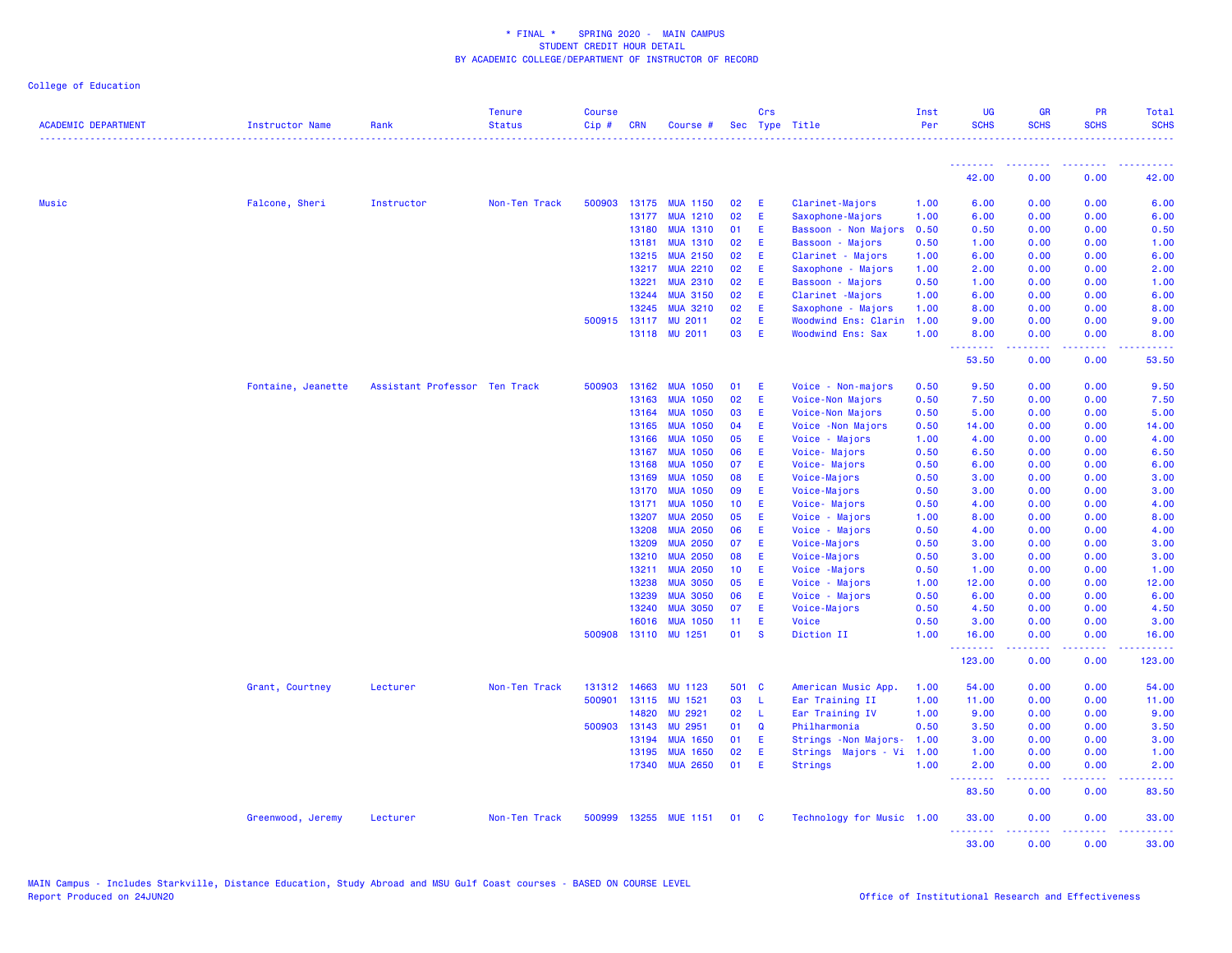| <b>ACADEMIC DEPARTMENT</b>           | <b>Instructor Name</b> | Rank                          | <b>Tenure</b><br><b>Status</b> | <b>Course</b><br>Cip# | <b>CRN</b>   | Course #              |                 | Crs         | Sec Type Title            | Inst<br>Per | <b>UG</b><br><b>SCHS</b>         | <b>GR</b><br><b>SCHS</b> | <b>PR</b><br><b>SCHS</b>            | Total<br><b>SCHS</b>         |
|--------------------------------------|------------------------|-------------------------------|--------------------------------|-----------------------|--------------|-----------------------|-----------------|-------------|---------------------------|-------------|----------------------------------|--------------------------|-------------------------------------|------------------------------|
| ------------------------------------ | .                      |                               |                                |                       |              |                       |                 |             |                           |             |                                  |                          |                                     | .                            |
| Music                                | Haislip, Matthew       | Assistant Professor Ten Track |                                |                       | 131312 13137 | <b>MU 2851</b>        | 02              | E           | Brass Ensemble-Horn       | 1.00        | 4.00                             | 0.00                     | 0.00                                | 4.00                         |
|                                      |                        |                               |                                |                       | 13140        | <b>MU</b><br>2851     | 05              | E           | Brass Ensemble-Quint      | 0.50        | 1.50                             | 0.00                     | 0.00                                | 1.50                         |
|                                      |                        |                               |                                | 500901                | 13114        | MU 1521               | 02              | -L          | Ear Training II           | 1.00        | 14.00                            | 0.00                     | 0.00                                | 14.00                        |
|                                      |                        |                               |                                | 500903                | 13185        | <b>MUA 1410</b>       | 02              | E           | Horn - Majors             | 1.00        | 1.00                             | 0.00                     | 0.00                                | 1.00                         |
|                                      |                        |                               |                                |                       | 13225        | <b>MUA 2410</b>       | 02              | E           | Horn-Majors               | 1.00        | 2.00                             | 0.00                     | 0.00                                | 2.00                         |
|                                      |                        |                               |                                |                       | 13249        | <b>MUA 3410</b>       | 02              | E           | Horn - Majors             | 1.00        | 4.00                             | 0.00                     | 0.00                                | 4.00                         |
|                                      |                        |                               |                                |                       | 17580        | <b>MUA 8440</b>       | 01              | E           | Individual Studio In      | 1.00        | 0.00<br>.                        | 2.00<br>.                | 0.00<br>.                           | 2.00<br>.                    |
|                                      |                        |                               |                                |                       |              |                       |                 |             |                           |             | 26.50                            | 2.00                     | 0.00                                | 28.50                        |
|                                      | Hause, Barry           | Lecturer                      | Non-Ten Track                  | 500902                | 14664        | <b>MU 1133</b>        | 501 C           |             | The History of Rock       | 1.00        | 111.00                           | 0.00                     | 0.00                                | 111.00                       |
|                                      |                        |                               |                                |                       | 14665        | <b>MU 1143</b>        | 501 C           |             | The History of Jazz       | 1.00        | 69.00                            | 0.00                     | 0.00                                | 69.00                        |
|                                      |                        |                               |                                |                       | 500903 13123 | MU 2411               | 01              | $\mathbf Q$ | Guitar Ensemble           | 1.00        | 7.00                             | 0.00                     | 0.00                                | 7.00                         |
|                                      |                        |                               |                                |                       | 13202        | <b>MUA 1710</b>       | 01              | Q           | Guitar - Non Majors       | 1.00        | 23.00                            | 0.00                     | 0.00                                | 23.00                        |
|                                      |                        |                               |                                |                       | 13234        | <b>MUA 2710</b>       | 01              | Q           | Guitar Non-Majors         | 1.00        | 5.00                             | 0.00                     | 0.00                                | 5.00                         |
|                                      |                        |                               |                                |                       | 13235        | <b>MUA 2710</b>       | 02              | Q           | Guitar-Majors             | 1.00        | 4.00                             | 0.00                     | 0.00                                | 4.00                         |
|                                      |                        |                               |                                |                       | 13254        | <b>MUA 3710</b>       | 02              | $\mathbf Q$ | Guitar- Majors            | 1.00        | 8.00<br>.                        | 0.00<br>.                | 0.00<br>الأعامات                    | 8.00<br>.                    |
|                                      |                        |                               |                                |                       |              |                       |                 |             |                           |             | 227.00                           | 0.00                     | 0.00                                | 227.00                       |
|                                      | Horan, Sara            | Lecturer                      | Non-Ten Track                  | 500903                | 13162        | <b>MUA 1050</b>       | 01              | E.          | Voice - Non-majors        | 0.50        | 9.50                             | 0.00                     | 0.00                                | 9.50                         |
|                                      |                        |                               |                                |                       | 13169        | <b>MUA 1050</b>       | 08              | E           | Voice-Majors              | 0.50        | 3.00                             | 0.00                     | 0.00                                | 3.00                         |
|                                      |                        |                               |                                |                       |              | 13210 MUA 2050        | 08              | Æ           | Voice-Majors              | 0.50        | 3.00<br>.                        | 0.00                     | 0.00<br>$\omega$ is a $\omega$      | 3.00                         |
|                                      |                        |                               |                                |                       |              |                       |                 |             |                           |             | 15.50                            | 0.00                     | 0.00                                | 15.50                        |
|                                      | Human, Richard         | Associate Professor Tenured   |                                |                       |              | 131312 13139 MU 2851  | 04              | E           | Brass Ensemble-Tromb      | 1.00        | 15.00                            | 0.00                     | 0.00                                | 15.00                        |
|                                      |                        |                               |                                | 500902                | 13112        | <b>MU 1413</b>        | 02              | C           | Music Theory II           | 1.00        | 69.00                            | 0.00                     | 0.00                                | 69.00                        |
|                                      |                        |                               |                                | 500903                | 13187        | <b>MUA 1450</b>       | 02              | Æ           | Trombone - Majors         | 1.00        | 6.00                             | 0.00                     | 0.00                                | 6.00                         |
|                                      |                        |                               |                                |                       | 13227        | <b>MUA 2450</b>       | 02              | E           | Trombone - Majors         | 1.00        | 8.00                             | 0.00                     | 0.00                                | 8.00                         |
|                                      |                        |                               |                                |                       | 13250        | <b>MUA 3450</b>       | 02              | E           | Trombone - Majors         | 1.00        | 2.00<br>.                        | 0.00<br>22222            | 0.00<br>.                           | 2.00<br>.                    |
|                                      |                        |                               |                                |                       |              |                       |                 |             |                           |             | 100.00                           | 0.00                     | 0.00                                | 100.00                       |
|                                      | Infanger, Peter        | Lecturer                      | Non-Ten Track                  | 500903                | 13163        | <b>MUA 1050</b>       | 02              | E           | Voice-Non Majors          | 0.50        | 7.50                             | 0.00                     | 0.00                                | 7.50                         |
|                                      |                        |                               |                                |                       | 13171        | <b>MUA 1050</b>       | 10              | E           | Voice-Majors              | 0.50        | 4.00                             | 0.00                     | 0.00                                | 4.00                         |
|                                      |                        |                               |                                |                       |              | 13211 MUA 2050        | 10 <sub>1</sub> | -E          | Voice -Majors             | 0.50        | 1.00<br>.                        | 0.00<br>.                | 0.00<br>والأناب                     | 1.00<br>$\sim$ $\sim$ $\sim$ |
|                                      |                        |                               |                                |                       |              |                       |                 |             |                           |             | 12.50                            | 0.00                     | 0.00                                | 12.50                        |
|                                      | Jackson, Terrell       | Non-Faculty                   | Not Applicable                 |                       |              | 500907 13160 MUA 1031 | 06              | E           | Piano for Non-Music       | 1.00        | 11.00                            | 0.00                     | 0.00                                | 11.00                        |
|                                      |                        |                               |                                |                       |              |                       |                 |             |                           |             | .<br>11.00                       | .<br>0.00                | $\sim$ $\sim$ $\sim$ $\sim$<br>0.00 | .<br>11.00                   |
|                                      | Jenkins, Thomas        | Non-Faculty                   | Not Applicable                 | 500907                |              | 13155 MUA 1020        | 04              | E           | Piano Majors              | 1.00        | 5.00                             | 0.00                     | 0.00                                | 5.00                         |
|                                      |                        |                               |                                |                       |              | 13158 MUA 1031        | 04              | E           | Piano for Non-Music       | 1.00        | 11.00                            | 0.00                     | 0.00                                | 11.00                        |
|                                      |                        |                               |                                |                       |              |                       |                 |             |                           |             | <u> - - - - - - - -</u><br>16.00 | .<br>0.00                | .<br>0.00                           | .<br>16.00                   |
|                                      | Kirkland, Anthony      | Associate Professor Tenured   |                                |                       | 131312 13136 | <b>MU 2851</b>        | 01              | Æ           | Brass Ensemble=Trump      | 1.00        | 9.00                             | 0.00                     | 0.00                                | 9.00                         |
|                                      |                        |                               |                                |                       | 13140        | <b>MU 2851</b>        | 05              | E           | Brass Ensemble-Quint 0.50 |             | 1.50                             | 0.00                     | 0.00                                | 1.50                         |
|                                      |                        |                               |                                |                       | 13259        | <b>MUE 3262</b>       | 01              | C           | Instrumental Methods      | 1.00        | 18.00                            | 0.00                     | 0.00                                | 18.00                        |
|                                      |                        |                               |                                |                       | 500903 13096 | <b>MU 1010</b>        | 01              | E           | Recital Hour              | 0.50        | 0.00                             | 0.00                     | 0.00                                | 0.00                         |
|                                      |                        |                               |                                |                       | 13182        | <b>MUA 1350</b>       | 01              | F.          | Trumpet - Non Majors 1.00 |             | 1.00                             | 0.00                     | 0.00                                | 1.00                         |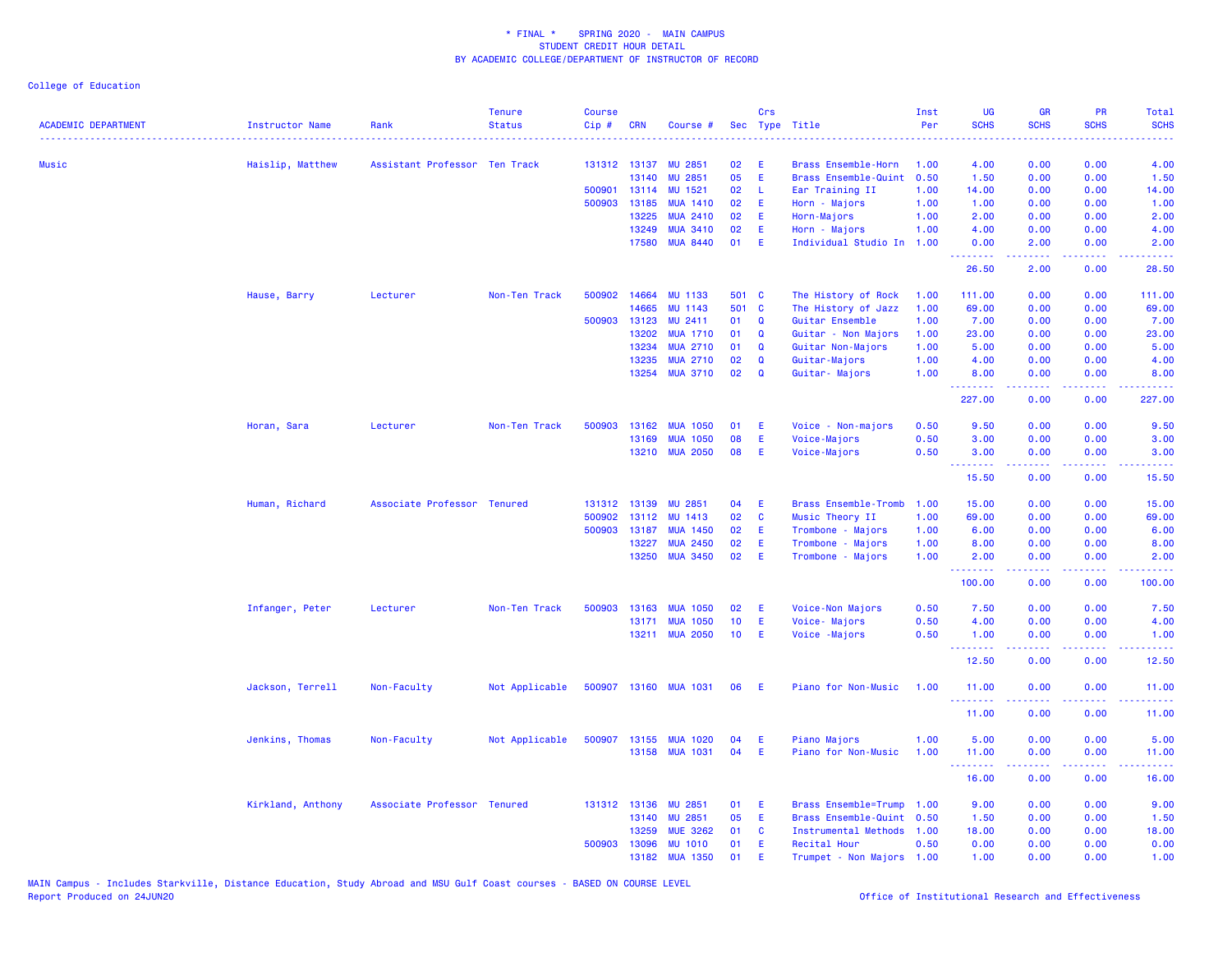| <b>ACADEMIC DEPARTMENT</b> | Instructor Name   | Rank                              | <b>Tenure</b><br><b>Status</b> | <b>Course</b><br>Cip# | <b>CRN</b>     | Course #                   |               | Crs          | Sec Type Title                                  | Inst<br>Per | <b>UG</b><br><b>SCHS</b> | <b>GR</b><br><b>SCHS</b>                                                                                                                                     | PR<br><b>SCHS</b>    | Total<br><b>SCHS</b> |
|----------------------------|-------------------|-----------------------------------|--------------------------------|-----------------------|----------------|----------------------------|---------------|--------------|-------------------------------------------------|-------------|--------------------------|--------------------------------------------------------------------------------------------------------------------------------------------------------------|----------------------|----------------------|
| Music                      | Kirkland, Anthony | Associate Professor Tenured       |                                | 500903                | 13183          | <b>MUA 1350</b>            | 02            | - E          | Trumpet - Majors                                | 1.00        | 4.00                     | 0.00                                                                                                                                                         | 0.00                 | 4.00                 |
|                            |                   |                                   |                                |                       | 13223          | <b>MUA 2350</b>            | 02            | E.           | Trumpet - Majors                                | 1.00        | 8.00                     | 0.00                                                                                                                                                         | 0.00                 | 8.00                 |
|                            |                   |                                   |                                |                       | 13248          | <b>MUA 3350</b>            | 02            | E.           | Trumpet - Majors                                | 1.00        | 5.00                     | 0.00                                                                                                                                                         | 0.00                 | 5.00                 |
|                            |                   |                                   |                                |                       | 17051          | <b>MU 1010</b>             | 02            | -E           | Recital Hour                                    | 1.00        | 0.00<br><u>.</u>         | 0.00<br>.                                                                                                                                                    | 0.00                 | 0.00<br>.            |
|                            |                   |                                   |                                |                       |                |                            |               |              |                                                 |             | 46.50                    | 0.00                                                                                                                                                         | 0.00                 | 46.50                |
|                            | Kopetz, Barry     | Professor                         | <b>Tenured</b>                 |                       |                | 500904 13151 MU 4322       | 01            | $\mathbf{C}$ | <b>Band Arranging</b>                           | 1.00        | 26.00<br>.               | 0.00<br>-----                                                                                                                                                | 0.00<br>.            | 26.00<br>.           |
|                            |                   |                                   |                                |                       |                |                            |               |              |                                                 |             | 26.00                    | 0.00                                                                                                                                                         | 0.00                 | 26.00                |
|                            | Kopetz, Catherine | Instructor                        | Non-Ten Track                  | 131312                | 13256          | <b>MUE 2163</b>            | 01            | $\mathbf{C}$ | Elementary Music Met 1.00                       |             | 78.00                    | 0.00                                                                                                                                                         | 0.00                 | 78.00                |
|                            |                   |                                   |                                |                       | 13260          | <b>MUE 4873</b>            | 01            | <b>S</b>     | Prof Sem Mus Ed                                 | 1.00        | 51.00                    | 0.00                                                                                                                                                         | 0.00                 | 51.00                |
|                            |                   |                                   |                                |                       | 14667          | <b>MUE 4886</b>            | 501 F         |              | Stu Teach Music Ed                              | 1.00        | 24.00                    | 0.00                                                                                                                                                         | 0.00                 | 24.00                |
|                            |                   |                                   |                                | 500907                | 14668<br>13121 | <b>MUE 4896</b><br>MU 2121 | 501 F<br>03 L |              | Stu Teach Music Ed<br>Music Majors Piano I 1.00 | 1.00        | 24.00<br>12.00           | 0.00<br>0.00                                                                                                                                                 | 0.00<br>0.00         | 24.00<br>12.00       |
|                            |                   |                                   |                                |                       |                |                            |               |              |                                                 |             | .<br>189.00              | 0.00                                                                                                                                                         | 0.00                 | 189.00               |
|                            | Lance, Elva       | Instructor                        | Non-Ten Track                  | 131312 13261          |                | <b>MUE 4886</b>            | 01            | - F          | Stu Teach Music Ed                              | 0.50        | 39.00                    | 0.00                                                                                                                                                         | 0.00                 | 39.00                |
|                            |                   |                                   |                                |                       | 13262          | <b>MUE 4896</b>            | 01            | - F          | Stu Teach Music Ed                              | 0.50        | 39.00                    | 0.00                                                                                                                                                         | 0.00                 | 39.00                |
|                            |                   |                                   |                                |                       | 500915 13130   | MU 2571                    | 01            | E            | <b>Wind Ensemble</b>                            | 1.00        | 65.00<br>.               | 0.00<br>$\mathbf{L}^{\prime} = \mathbf{L}^{\prime} + \mathbf{L}^{\prime} + \mathbf{L}^{\prime}$                                                              | 0.00<br>. <b>.</b> . | 65.00<br>222222      |
|                            |                   |                                   |                                |                       |                |                            |               |              |                                                 |             | 143.00                   | 0.00                                                                                                                                                         | 0.00                 | 143.00               |
|                            | Lee, Christy      | Clinical Assist Pro Non-Ten Track |                                | 500901                |                | 17558 MU 7000              | $01$ I        |              | Directed Indiv Study 1.00                       |             | 0.00<br>.                | 1.00                                                                                                                                                         | 0.00                 | 1.00                 |
|                            |                   |                                   |                                |                       |                |                            |               |              |                                                 |             | 0.00                     | 1.00                                                                                                                                                         | 0.00                 | 1.00                 |
|                            | Moore, Rebekah    | Lecturer                          | Non-Ten Track                  | 500907                | 13156          | <b>MUA 1020</b>            | 07            | E            | <b>Piano Lessons</b>                            | 1.00        | 2.00                     | 0.00                                                                                                                                                         | 0.00                 | 2.00                 |
|                            |                   |                                   |                                |                       |                | 13161 MUA 1031             | 07            | - E          | Piano for Non-Music                             | 1.00        | 11.00                    | 0.00                                                                                                                                                         | 0.00                 | 11.00                |
|                            |                   |                                   |                                |                       |                |                            |               |              |                                                 |             | .<br>13.00               | .<br>0.00                                                                                                                                                    | .<br>0.00            | <b>.</b><br>13.00    |
|                            | Parrish, Regena   | Lecturer                          | Non-Ten Track                  | 500901                |                | 13099 MU 1113              | 01 C          |              | His & Apprec Of Musi 1.00                       |             | 198.00                   | 0.00                                                                                                                                                         | 0.00                 | 198.00               |
|                            |                   |                                   |                                |                       |                |                            |               |              |                                                 |             | .<br>198.00              | .<br>0.00                                                                                                                                                    | .<br>0.00            | <b>.</b><br>198.00   |
|                            | Patilla, Carol    | Lecturer                          | Non-Ten Track                  |                       |                | 500907 13159 MUA 1031      | 05            | - E          | Piano for Non-Music                             | 1.00        | 21.00                    | 0.00                                                                                                                                                         | 0.00                 | 21.00                |
|                            |                   |                                   |                                |                       |                |                            |               |              |                                                 |             | <u>.</u><br>21.00        | 0.00                                                                                                                                                         | 0.00                 | 21.00                |
|                            | Ross, Ryan        | Associate Professor Tenured       |                                |                       | 500901 13102   | <b>MU 1113</b>             | 04 C          |              | His & Apprec Of Musi 1.00                       |             | 951.00                   | 0.00                                                                                                                                                         | 0.00                 | 951.00               |
|                            |                   |                                   |                                |                       | 13105          | <b>MU 1113</b>             | H01 C         |              | Honors His & Apprec                             | 1.00        | 69.00                    | 0.00                                                                                                                                                         | 0.00                 | 69.00                |
|                            |                   |                                   |                                | 500902                |                | 13144 MU 3023              | 01 C          |              | Music History II                                | 1.00        | 81.00<br><u>.</u>        | 0.00<br>22222                                                                                                                                                | 0.00<br>.            | 81.00<br>2.2.2.2.2.2 |
|                            |                   |                                   |                                |                       |                |                            |               |              |                                                 |             | 1101.00                  | 0.00                                                                                                                                                         | 0.00                 | 1101.00              |
|                            | Rowan, Denise     | Non-Faculty                       | Not Applicable                 | 500903                | 13180          | <b>MUA 1310</b>            | 01            | - E          | Bassoon - Non Majors 0.50                       |             | 0.50                     | 0.00                                                                                                                                                         | 0.00                 | 0.50                 |
|                            |                   |                                   |                                |                       | 13181          | <b>MUA 1310</b>            | 02            | E.           | Bassoon - Majors                                | 0.50        | 1.00                     | 0.00                                                                                                                                                         | 0.00                 | 1.00                 |
|                            |                   |                                   |                                |                       | 13221          | <b>MUA 2310</b>            | 02            | - E          | Bassoon - Majors                                | 0.50        | 1.00                     | 0.00                                                                                                                                                         | 0.00                 | 1.00                 |
|                            |                   |                                   |                                |                       |                |                            |               |              |                                                 |             | <u>.</u><br>2.50         | $\frac{1}{2} \left( \frac{1}{2} \right) \left( \frac{1}{2} \right) \left( \frac{1}{2} \right) \left( \frac{1}{2} \right) \left( \frac{1}{2} \right)$<br>0.00 | .<br>0.00            | 22222<br>2.50        |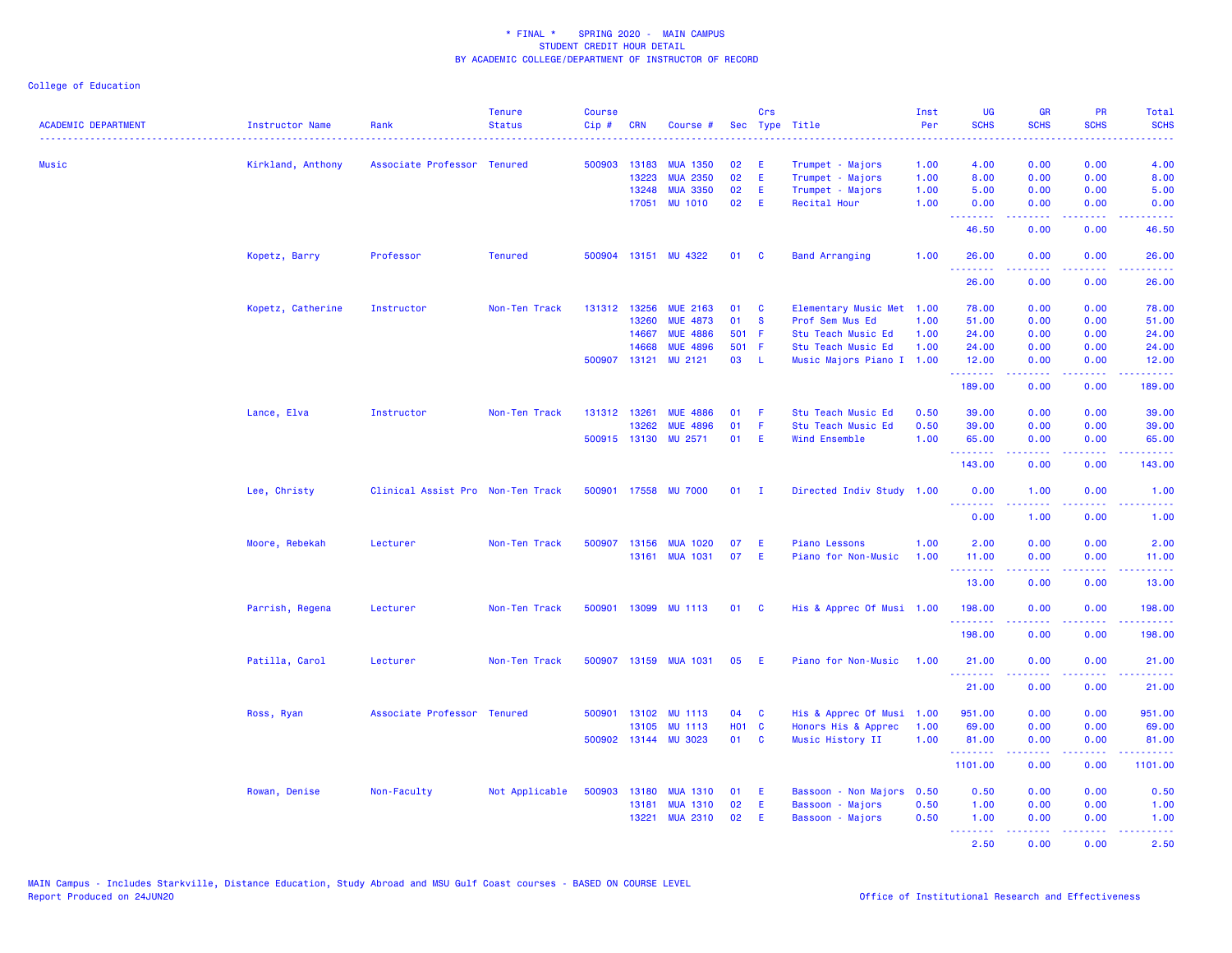| <b>ACADEMIC DEPARTMENT</b> | <b>Instructor Name</b> | Rank                              | <b>Tenure</b><br><b>Status</b> | <b>Course</b><br>Cip# | <b>CRN</b>            | Course #                          |          | Crs            | Sec Type Title                       | Inst<br>Per  | <b>UG</b><br><b>SCHS</b><br>الداعات | <b>GR</b><br><b>SCHS</b>                                                                                                                                     | <b>PR</b><br><b>SCHS</b>            | Total<br><b>SCHS</b>                                                                                                              |
|----------------------------|------------------------|-----------------------------------|--------------------------------|-----------------------|-----------------------|-----------------------------------|----------|----------------|--------------------------------------|--------------|-------------------------------------|--------------------------------------------------------------------------------------------------------------------------------------------------------------|-------------------------------------|-----------------------------------------------------------------------------------------------------------------------------------|
| Music                      | Rufty, Alisha          | Lecturer                          | Non-Ten Track                  | 500903                | 13143                 | <b>MU 2951</b>                    | 01       | Q              | Philharmonia                         | 0.50         | 3.50                                | 0.00                                                                                                                                                         | 0.00                                | 3.50                                                                                                                              |
|                            |                        |                                   |                                |                       | 13196                 | <b>MUA 1650</b>                   | 03       | E              | Strings-Non Majors-C 1.00            |              | 2.00                                | 0.00                                                                                                                                                         | 0.00                                | 2.00                                                                                                                              |
|                            |                        |                                   |                                |                       | 13200                 | <b>MUA 1650</b>                   | 07       | E              | Strings-Majors-Cello 1.00            |              | 1.00                                | 0.00<br>22222                                                                                                                                                | 0.00                                | 1.00                                                                                                                              |
|                            |                        |                                   |                                |                       |                       |                                   |          |                |                                      |              | .<br>6.50                           | 0.00                                                                                                                                                         | $\sim$ $\sim$ $\sim$ $\sim$<br>0.00 | $\frac{1}{2} \left( \frac{1}{2} \right) \left( \frac{1}{2} \right) \left( \frac{1}{2} \right) \left( \frac{1}{2} \right)$<br>6.50 |
|                            | Sebba, Rosangela       | Professor                         | <b>Tenured</b>                 | 500901                |                       | 13113 MU 1521                     | 01       | -L             | Ear Training II                      | 1.00         | 14.00                               | 0.00                                                                                                                                                         | 0.00                                | 14.00                                                                                                                             |
|                            |                        |                                   |                                | 500902                | 13111                 | MU 1413                           | 01       | C              | Music Theory II                      | 1.00         | 42.00                               | 0.00                                                                                                                                                         | 0.00                                | 42.00                                                                                                                             |
|                            |                        |                                   |                                | 500903                | 13153                 | <b>MUA 1010</b>                   | 02       | E              | Piano - Majors                       | 1.00         | 12.00                               | 0.00                                                                                                                                                         | 0.00                                | 12.00                                                                                                                             |
|                            |                        |                                   |                                |                       | 13206                 | <b>MUA 2010</b>                   | 02       | E              | Piano - Majors                       | 1.00         | 2.00<br>.                           | 0.00<br>-----                                                                                                                                                | 0.00<br>.                           | 2.00<br>.                                                                                                                         |
|                            |                        |                                   |                                |                       |                       |                                   |          |                |                                      |              | 70.00                               | 0.00                                                                                                                                                         | 0.00                                | 70.00                                                                                                                             |
|                            | Sobaskie, James        | Associate Professor Tenured       |                                |                       | 500901 13142          | <b>MU 2921</b>                    | 01       | -L             | Ear Training IV                      | 1.00         | 12.00                               | 0.00                                                                                                                                                         | 0.00                                | 12.00                                                                                                                             |
|                            |                        |                                   |                                |                       | 17281                 | <b>MU 4000</b>                    | 02       | $\mathbf{I}$   | Directed Indiv Study                 | 1.00         | 1.00                                | 0.00                                                                                                                                                         | 0.00                                | 1.00                                                                                                                              |
|                            |                        |                                   |                                |                       | 17282                 | <b>MU 4000</b>                    | 03       | $\mathbf{I}$   | Directed Indiv Study                 | 1.00         | 1.00                                | 0.00                                                                                                                                                         | 0.00                                | 1.00                                                                                                                              |
|                            |                        |                                   |                                |                       | 17283                 | <b>MU 4000</b>                    | 04       | $\mathbf{I}$   | Directed Indiv Study                 | 1.00         | 1.00                                | 0.00                                                                                                                                                         | 0.00                                | 1.00                                                                                                                              |
|                            |                        |                                   |                                |                       | 17284                 | <b>MU 4000</b>                    | 05       | $\mathbf{I}$   | Directed Indiv Study                 | 1.00         | 1.00                                | 0.00                                                                                                                                                         | 0.00                                | 1.00                                                                                                                              |
|                            |                        |                                   |                                | 500902                | 13135<br>500904 13204 | <b>MU 2813</b><br><b>MUA 1810</b> | 01<br>01 | C<br>Q         | Music Theory IV<br>Music Composition | 1.00<br>1.00 | 60.00<br>2.00                       | 0.00<br>0.00                                                                                                                                                 | 0.00<br>0.00                        | 60.00<br>2.00                                                                                                                     |
|                            |                        |                                   |                                |                       | 15526                 | <b>MUA 2810</b>                   | 01       | Q              | Music Composition                    | 1.00         | 1.00                                | 0.00                                                                                                                                                         | 0.00                                | 1.00                                                                                                                              |
|                            |                        |                                   |                                |                       |                       |                                   |          |                |                                      |              | .<br>79.00                          | .<br>0.00                                                                                                                                                    | $\sim$ $\sim$ $\sim$<br>0.00        | 79.00                                                                                                                             |
|                            | Stockton, Phillip      | Clinical Assist Pro Non-Ten Track |                                |                       |                       | 131312 13131 MU 2611              | 01       | Æ              | Concert Choir                        | 1.00         | 48.00                               | 0.00                                                                                                                                                         | 0.00                                | 48.00                                                                                                                             |
|                            |                        |                                   |                                |                       | 13132                 | <b>MU 2611</b>                    | 02       | Ε              | Concert Choir                        | 1.00         | 39.00                               | 0.00                                                                                                                                                         | 0.00                                | 39.00                                                                                                                             |
|                            |                        |                                   |                                |                       | 13133                 | <b>MU 2611</b>                    | 03       | Ε              | Concert Choir                        | 1.00         | 71.00                               | 0.00                                                                                                                                                         | 0.00                                | 71.00                                                                                                                             |
|                            |                        |                                   |                                |                       | 500903 13134          | MU 2731                           | 01       | Ε              | Chamber Singers                      | 1.00         | 58.00                               | 0.00                                                                                                                                                         | 0.00                                | 58.00                                                                                                                             |
|                            |                        |                                   |                                |                       |                       | 500906 13149 MU 3442              | 02       | B              | Advanced Conducting-                 | 1.00         | 14.00                               | 0.00                                                                                                                                                         | 0.00                                | 14.00                                                                                                                             |
|                            |                        |                                   |                                |                       |                       |                                   |          |                |                                      |              | .<br>230.00                         | 0.00                                                                                                                                                         | والمحامر<br>0.00                    | 230.00                                                                                                                            |
|                            | Taylor, Clifton        | Associate Professor Tenured       |                                |                       | 131312 13129          | <b>MU 2561</b>                    | 01       | Ε              | Symphonic Band                       | 1.00         | 80.00                               | 0.00                                                                                                                                                         | 0.00                                | 80.00                                                                                                                             |
|                            |                        |                                   |                                |                       | 13141                 | <b>MU 2911</b>                    | 01       | E              | Jazz Ensemble                        | 1.00         | 16.00                               | 0.00                                                                                                                                                         | 0.00                                | 16.00                                                                                                                             |
|                            |                        |                                   |                                |                       | 500901 17124          | <b>MU 4000</b>                    | 01       | $\mathbf{I}$   | Directed Indiv Study                 | 1.00         | 1.00                                | 0.00                                                                                                                                                         | 0.00                                | 1.00                                                                                                                              |
|                            |                        |                                   |                                |                       | 17338                 | <b>MU 4000</b>                    | 06       | $\mathbf{I}$   | Directed Indiv Study                 | 1.00         | 1.00                                | 0.00                                                                                                                                                         | 0.00                                | 1.00                                                                                                                              |
|                            |                        |                                   |                                |                       |                       | 500906 13148 MU 3442              | 01       | $\overline{B}$ | <b>Advanced Conducting</b>           | 1.00         | 24.00<br>بالمستمام                  | 0.00                                                                                                                                                         | 0.00<br>$\sim$ $\sim$ $\sim$ $\sim$ | 24.00                                                                                                                             |
|                            |                        |                                   |                                |                       |                       |                                   |          |                |                                      |              | 122.00                              | 0.00                                                                                                                                                         | 0.00                                | 122.00                                                                                                                            |
|                            | Torbert, Garrett       | Instructor                        | Non-Ten Track                  | 500903                | 13096                 | <b>MU 1010</b>                    | 01       | E              | Recital Hour                         | 0.50         | 0.00                                | 0.00                                                                                                                                                         | 0.00                                | 0.00                                                                                                                              |
|                            |                        |                                   |                                |                       | 13167                 | <b>MUA 1050</b>                   | 06       | E              | Voice-Majors                         | 0.50         | 6.50                                | 0.00                                                                                                                                                         | 0.00                                | 6.50                                                                                                                              |
|                            |                        |                                   |                                |                       | 13208                 | <b>MUA 2050</b>                   | 06       | Ε              | Voice - Majors                       | 0.50         | 4.00                                | 0.00                                                                                                                                                         | 0.00                                | 4.00                                                                                                                              |
|                            |                        |                                   |                                |                       | 13239                 | <b>MUA 3050</b>                   | 06       | E              | Voice - Majors                       | 0.50         | 6.00                                | 0.00                                                                                                                                                         | 0.00                                | 6.00                                                                                                                              |
|                            |                        |                                   |                                |                       | 500912 14819          | <b>MU 1151</b>                    | 01       | <b>S</b>       | Vocal Pedagogy                       | 1.00         | 11.00<br>.                          | 0.00                                                                                                                                                         | 0.00                                | 11.00                                                                                                                             |
|                            |                        |                                   |                                |                       |                       |                                   |          |                |                                      |              | 27.50                               | 0.00                                                                                                                                                         | 0.00                                | 27.50                                                                                                                             |
|                            | Tulyaganova, Roza      | Assistant Professor Ten Track     |                                |                       | 500903 13168          | <b>MUA 1050</b>                   | 07       | E              | Voice-Majors                         | 0.50         | 6.00                                | 0.00                                                                                                                                                         | 0.00                                | 6.00                                                                                                                              |
|                            |                        |                                   |                                |                       | 13209                 | <b>MUA 2050</b>                   | 07       | Ε              | Voice-Majors                         | 0.50         | 3.00                                | 0.00                                                                                                                                                         | 0.00                                | 3.00                                                                                                                              |
|                            |                        |                                   |                                |                       | 13240                 | <b>MUA 3050</b>                   | 07       | E              | Voice-Majors                         | 0.50         | 4.50<br>.                           | 0.00<br>$\frac{1}{2} \left( \frac{1}{2} \right) \left( \frac{1}{2} \right) \left( \frac{1}{2} \right) \left( \frac{1}{2} \right) \left( \frac{1}{2} \right)$ | 0.00<br>.                           | 4.50                                                                                                                              |
|                            |                        |                                   |                                |                       |                       |                                   |          |                |                                      |              | 13.50                               | 0.00                                                                                                                                                         | 0.00                                | .<br>13.50                                                                                                                        |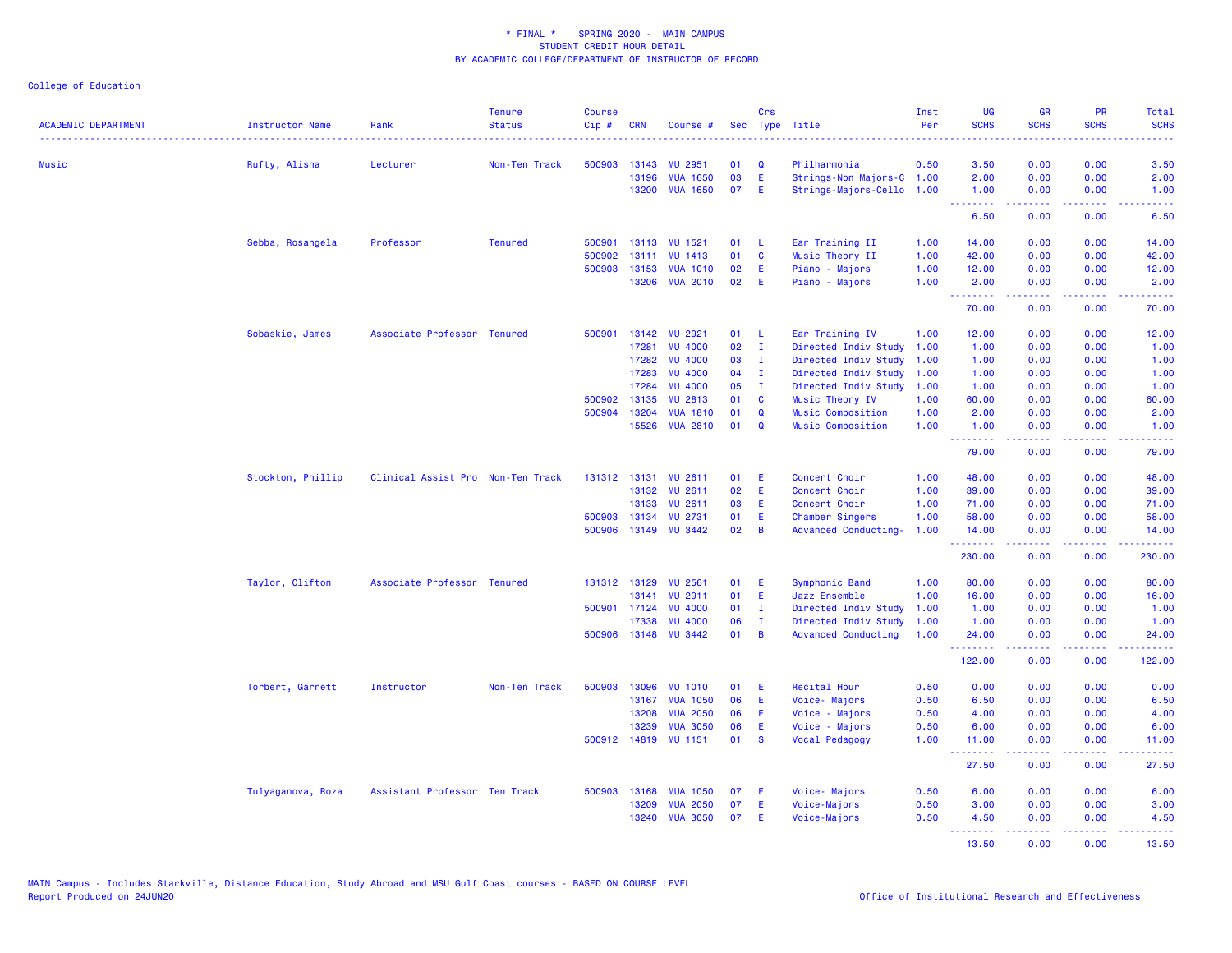| <b>ACADEMIC DEPARTMENT</b>             | <b>Instructor Name</b>        | Rank        | <b>Tenure</b><br><b>Status</b> | <b>Course</b><br>Cip# | <b>CRN</b> | Course #             |              | Crs          | Sec Type Title            | Inst<br><b>Per</b> | <b>UG</b><br><b>SCHS</b> | <b>GR</b><br><b>SCHS</b> | <b>PR</b><br><b>SCHS</b> | Total<br><b>SCHS</b> |
|----------------------------------------|-------------------------------|-------------|--------------------------------|-----------------------|------------|----------------------|--------------|--------------|---------------------------|--------------------|--------------------------|--------------------------|--------------------------|----------------------|
| Music                                  | Wallace, Katherine            | Non-Faculty | Not Applicable                 |                       |            | 500907 13119 MU 2121 | 01 L         |              | Music Majors Piano I 1.00 |                    | 12.00                    | 0.00                     | 0.00                     | 12.00                |
|                                        |                               |             |                                |                       |            | 13120 MU 2121        | $02 \quad L$ |              | Music Majors Piano I 1.00 |                    | 8.00                     | 0.00                     | 0.00                     | 8.00                 |
|                                        |                               |             |                                |                       |            |                      |              |              |                           |                    | 20.00                    | 0.00                     | 0.00                     | 20.00                |
|                                        | Westerfield, Lewis            | Non-Faculty | Not Applicable                 | 500902                | 13106      | MU 1133              | 01           | $\mathbf{C}$ | The History of Rock       | 1.00               | 204.00                   | 0.00                     | 0.00                     | 204.00               |
|                                        |                               |             |                                | 500903                | 13188      | <b>MUA 1510</b>      | 01           | - E          | Euphonium - Non Majo 1.00 |                    | 1.00                     | 0.00                     | 0.00                     | 1.00                 |
|                                        |                               |             |                                |                       |            | 13190 MUA 1550       | 01           | - E          | Tuba - Non Majors         | 1.00               | 2.00                     | 0.00                     | 0.00                     | 2.00                 |
|                                        |                               |             |                                |                       |            | 13191 MUA 1550       | 02           | - F          | Tuba - Majors             | 1.00               | 2.00                     | 0.00                     | 0.00                     | 2.00                 |
|                                        |                               |             |                                |                       |            |                      |              |              |                           |                    | 209.00                   | 0.00                     | --------<br>0.00         | 209.00               |
|                                        | Withrow, Christopher Lecturer |             | Non-Ten Track                  | 500903                | 13165      | <b>MUA 1050</b>      | 04           | -E           | Voice - Non Majors        | 0.50               | 14.00                    | 0.00                     | 0.00                     | 14.00                |
|                                        |                               |             |                                |                       |            | 16016 MUA 1050       | 11           | - F          | Voice                     | 0.50               | 3.00                     | 0.00                     | 0.00                     | 3.00                 |
|                                        |                               |             |                                |                       |            |                      |              |              |                           |                    | 17.00                    | 0.00                     | 0.00                     | 17.00                |
| ====================================== |                               |             |                                |                       |            |                      |              |              |                           |                    | ========                 | ========                 | ========                 | ==========           |
| Music                                  |                               |             |                                |                       |            |                      |              |              |                           |                    | 4293.00                  | 3.00                     | 0.00                     | 4296.00              |
| ====================================   |                               |             |                                |                       |            |                      |              |              |                           |                    |                          |                          |                          | ==========           |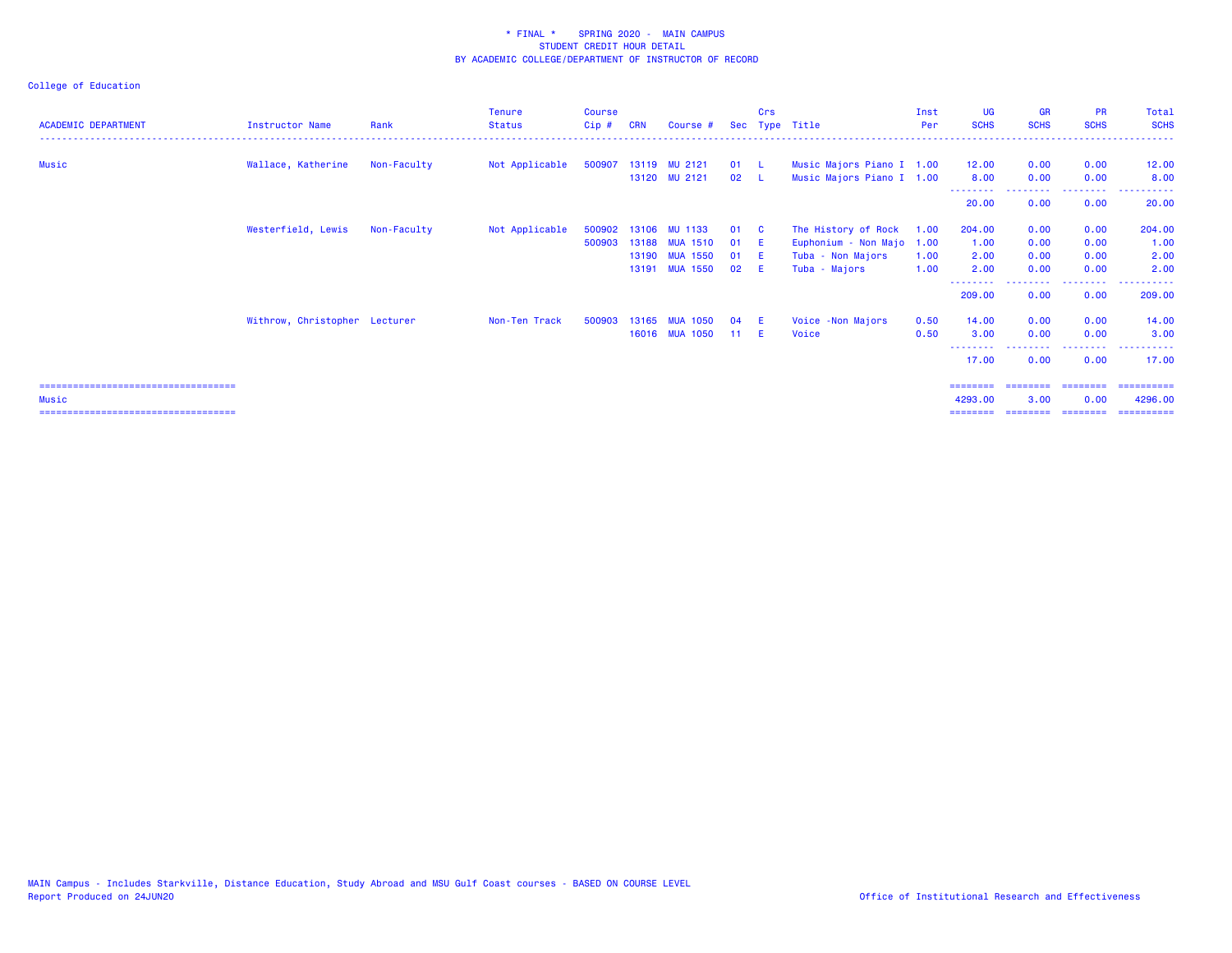| <b>ACADEMIC DEPARTMENT</b> | Instructor Name  | Rank                          | <b>Tenure</b><br><b>Status</b> | <b>Course</b><br>Cip# | <b>CRN</b>   | Course #             |                 | Crs          | Sec Type Title            | Inst<br>Per | UG<br><b>SCHS</b> | <b>GR</b><br><b>SCHS</b>                                  | <b>PR</b><br><b>SCHS</b> | Total<br><b>SCHS</b> |
|----------------------------|------------------|-------------------------------|--------------------------------|-----------------------|--------------|----------------------|-----------------|--------------|---------------------------|-------------|-------------------|-----------------------------------------------------------|--------------------------|----------------------|
| Aerospace Engineering      | Aider, Youssef   | Grad Teach Assist             | Non-Ten Track                  | 141101 11621          |              | <b>EM 2433</b>       | 03              | <b>C</b>     | Engineering Mech II 1.00  |             | 177.00            | 0.00                                                      | 0.00                     | 177.00               |
|                            |                  |                               |                                |                       |              |                      |                 |              |                           |             | .<br>177.00       | 0.00                                                      | 0.00                     | 177.00               |
|                            | Alaziz, Radwa    | Grad Teach Assist             | Non-Ten Track                  |                       |              | 141101 11617 EM 2413 | 05              | <b>C</b>     | Engineering Mech I        | 1.00        | 147.00<br>.       | 0.00                                                      | 0.00                     | 147.00               |
|                            |                  |                               |                                |                       |              |                      |                 |              |                           |             | 147.00            | 0.00                                                      | 0.00                     | 147.00               |
|                            | Belk, Davy       | Professor                     | <b>Tenured</b>                 | 140201                | 10400        | ASE 2013             | 01              | <b>B</b>     | Astro, Propul, Struc      | 1.00        | 288.00            | 0.00                                                      | 0.00                     | 288.00               |
|                            |                  |                               |                                |                       | 16441        | <b>ASE 8000</b>      | 03              | D            | Research / Thesis         | 1.00        | 0.00              | 6.00                                                      | 0.00                     | 6.00                 |
|                            |                  |                               |                                |                       | 17526        | <b>ASE 9000</b>      | 10 <sup>°</sup> | D            | Research/Diss             | 1.00        | 0.00              | 9.00                                                      | 0.00                     | 9.00                 |
|                            |                  |                               |                                | 240101 12653          |              | <b>HON 4093</b>      | <b>H18 E</b>    |              | <b>Honors Thesis</b>      | 1.00        | 3.00<br><u>.</u>  | 0.00                                                      | 0.00                     | 3.00                 |
|                            |                  |                               |                                |                       |              |                      |                 |              |                           |             | 291.00            | 15.00                                                     | 0.00                     | 306.00               |
|                            | Bhatia, Manav    | Assistant Professor Ten Track |                                | 141101 11635          |              | <b>EM 4123</b>       | 01              | $\mathbf{C}$ | Intro Finite Element 1.00 |             | 18.00             | 0.00                                                      | 0.00                     | 18.00                |
|                            |                  |                               |                                |                       | 11638        | EM 6123              | 01              | $\mathbf{C}$ | Intro Finite Element 1.00 |             | 0.00              | 21.00                                                     | 0.00                     | 21.00                |
|                            |                  |                               |                                |                       | 14455        | EM 6123              | 501 C           |              | Intro Finite Element 1.00 |             | 0.00              | 6.00                                                      | 0.00                     | 6.00                 |
|                            |                  |                               |                                | 141901                | 16082        | <b>ME 9000</b>       | 04              | D            | Research / Diss           | 1.00        | 0.00              | 9.00                                                      | 0.00                     | 9.00                 |
|                            |                  |                               |                                | 309999                | 17260        | <b>CME 8000</b>      | 01              | D            | Research/Thesis           | 1.00        | 0.00              | 10.00                                                     | 0.00                     | 10.00                |
|                            |                  |                               |                                |                       | 17261        | <b>CME 9000</b>      | 03              | D            | Research/Dis              | 1.00        | 0.00              | 42.00                                                     | 0.00                     | 42.00                |
|                            |                  |                               |                                |                       | 17262        | <b>CME 7000</b>      | 01              | $\mathbf{I}$ | Directed Indiv Study 1.00 |             | 0.00<br>والمستوات | 3.00<br>$\omega_{\alpha}=\omega_{\alpha}=\omega_{\alpha}$ | 0.00<br>بالأباب          | 3.00<br>بالأباليات   |
|                            |                  |                               |                                |                       |              |                      |                 |              |                           |             | 18.00             | 91.00                                                     | 0.00                     | 109.00               |
|                            | Cagle, Don       | Lecturer                      | Non-Ten Track                  |                       |              | 141101 11618 EM 2413 | 06              | <b>C</b>     | Engineering Mech I        | 1.00        | 171.00<br>.       | 0.00<br>.                                                 | 0.00<br>المتمالين        | 171.00               |
|                            |                  |                               |                                |                       |              |                      |                 |              |                           |             | 171.00            | 0.00                                                      | 0.00                     | 171.00               |
|                            | Cheng, Yang      | Associate Professor Tenured   |                                | 140201                | 10407        | ASE 4133             | 01              | <b>C</b>     | Automatic Control         | 1.00        | 6.00              | 0.00                                                      | 0.00                     | 6.00                 |
|                            |                  |                               |                                |                       | 10419        | ASE 4813             | 01              | <b>C</b>     | Adv Orbital Mechanic      | 1.00        | 33.00             | 0.00                                                      | 0.00                     | 33.00                |
|                            |                  |                               |                                |                       | 10421        | ASE 6133             | 01              | $\mathbf{C}$ | Automatic Control         | 1.00        | 0.00              | 18.00                                                     | 0.00                     | 18.00                |
|                            |                  |                               |                                |                       | 10424        | ASE 6813             | 01              | $\mathbf{C}$ | Adv Orbital Mechanic      | 1.00        | 0.00              | 6.00                                                      | 0.00                     | 6.00                 |
|                            |                  |                               |                                |                       | 14242        | ASE 6133             | 501 C           |              | Automatic Control         | 1.00        | 0.00              | 6.00                                                      | 0.00                     | 6.00                 |
|                            |                  |                               |                                |                       | 240101 12648 | <b>HON 4093</b>      | <b>H13 E</b>    |              | <b>Honors Thesis</b>      | 1.00        | 3.00<br>.         | 0.00                                                      | 0.00                     | 3.00                 |
|                            |                  |                               |                                |                       |              |                      |                 |              |                           |             | 42.00             | 30.00                                                     | 0.00                     | 72.00                |
|                            | Daghigh, Vahid   | Lecturer                      | Non-Ten Track                  | 141101                | 11614        | <b>EM 2413</b>       | 02              | <b>C</b>     | Engineering Mech I-S 1.00 |             | 171.00            | 0.00                                                      | 0.00                     | 171.00               |
|                            |                  |                               |                                |                       | 11616        | <b>EM 2413</b>       | 04              | $\mathbf{C}$ | Engineering Mech I-S 1.00 |             | 84.00             | 0.00                                                      | 0.00                     | 84.00                |
|                            |                  |                               |                                |                       | 11625        | <b>EM 3213</b>       | 01              | $\mathbf{C}$ | Mech Of Materials         | 1.00        | 240.00            | 0.00                                                      | 0.00                     | 240.00               |
|                            |                  |                               |                                |                       | 11626        | <b>EM 3213</b>       | 02              | <b>C</b>     | Mech Of Materials         | 1.00        | 240.00<br>.       | 0.00                                                      | 0.00                     | 240.00               |
|                            |                  |                               |                                |                       |              |                      |                 |              |                           |             | 735.00            | 0.00                                                      | 0.00                     | 735.00               |
|                            | Janus, Jonathan  | Associate Professor Tenured   |                                |                       | 140201 10404 | ASE 3313             | 01              | $\mathbf{C}$ | Incompress Aerodynam 1.00 |             | 126.00            | 0.00                                                      | 0.00                     | 126.00               |
|                            |                  |                               |                                |                       | 10409        | ASE 4413             | 01              | $\mathbf{C}$ | Aircraft Propulsion       | 1.00        | 90.00             | 0.00                                                      | 0.00                     | 90.00                |
|                            |                  |                               |                                |                       | 10428        | ASE 8423             | 01              | $\mathbf{C}$ | Comput Fluid Dyn II       | 1.00        | 0.00              | 9.00                                                      | 0.00                     | 9.00                 |
|                            |                  |                               |                                |                       | 14250        | <b>ASE 9000</b>      | 502 D           |              | Research/Diss             | 1.00        | 0.00              | 6.00                                                      | 0.00                     | 6.00                 |
|                            |                  |                               |                                |                       |              | 14917 ASE 8423       | 501 C           |              | Comput Fluid Dyn II       | 1.00        | 0.00<br>.         | 6.00                                                      | 0.00                     | 6.00                 |
|                            |                  |                               |                                |                       |              |                      |                 |              |                           |             | 216.00            | 21.00                                                     | 0.00                     | 237.00               |
|                            | Keshavan, Jishnu | Assistant Professor Ten Track |                                |                       |              | 141101 11623 EM 2433 | 05              | $\mathbf{C}$ | Engineering Mech II 1.00  |             | 42.00             | 0.00                                                      | 0.00                     | 42.00                |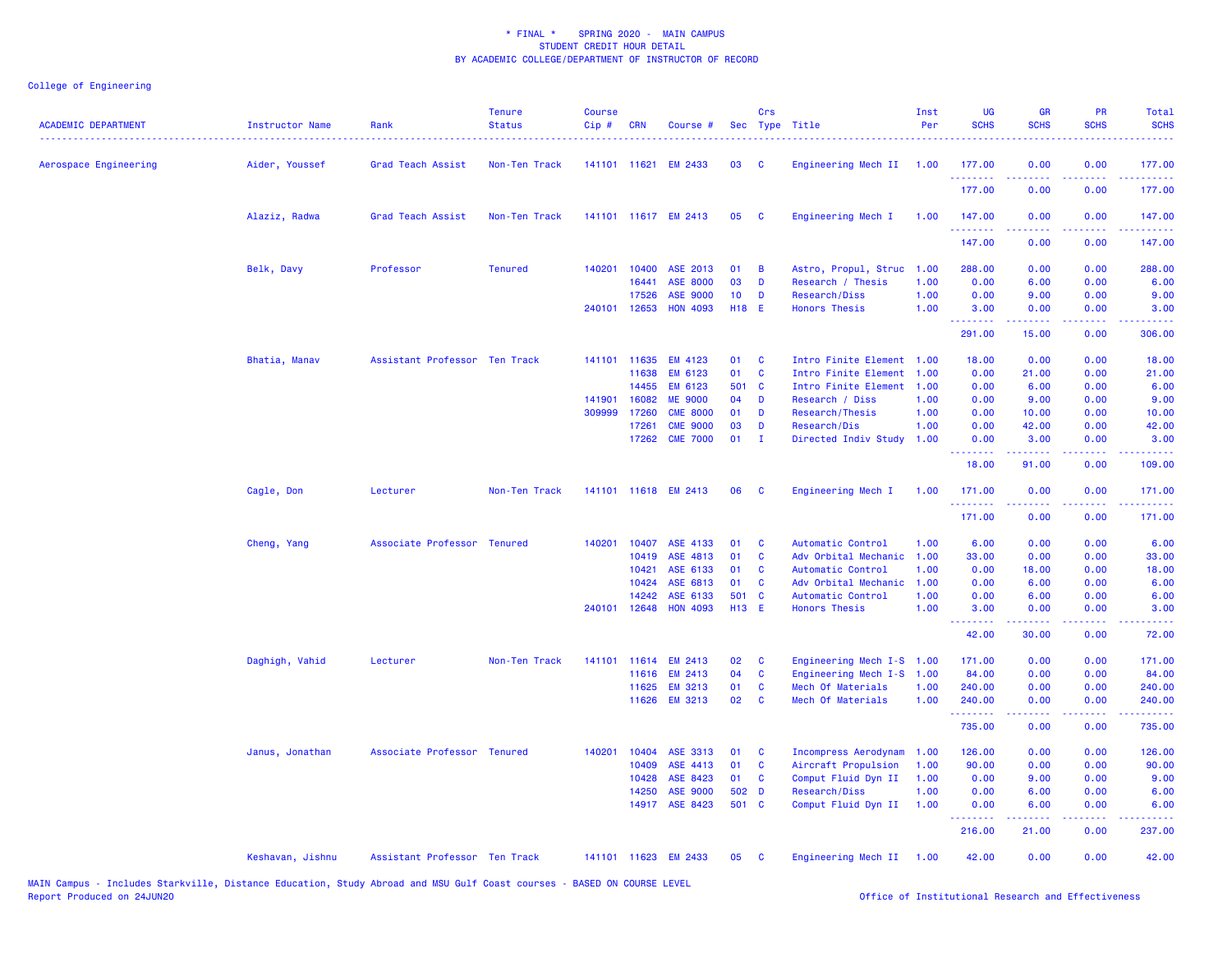| <b>ACADEMIC DEPARTMENT</b> | Instructor Name | Rank                              | <b>Tenure</b><br><b>Status</b> | <b>Course</b><br>Cip# | <b>CRN</b>   | Course #        |       | Crs          | Sec Type Title            | Inst<br>Per | UG<br><b>SCHS</b> | <b>GR</b><br><b>SCHS</b>                 | PR<br><b>SCHS</b>                   | Total<br><b>SCHS</b>                                                                                                                                           |
|----------------------------|-----------------|-----------------------------------|--------------------------------|-----------------------|--------------|-----------------|-------|--------------|---------------------------|-------------|-------------------|------------------------------------------|-------------------------------------|----------------------------------------------------------------------------------------------------------------------------------------------------------------|
|                            |                 |                                   |                                |                       |              |                 |       |              |                           |             | .                 |                                          |                                     |                                                                                                                                                                |
|                            |                 |                                   |                                |                       |              |                 |       |              |                           |             | 42.00             | 0.00                                     | 0.00                                | 42.00                                                                                                                                                          |
| Aerospace Engineering      | Kim, Jichul     | Non-Faculty                       | Not Applicable                 | 140201                | 10405        | ASE 3823        | 01    | C            | Space Attitude Dynam 1.00 |             | 132.00            | 0.00                                     | 0.00                                | 132.00                                                                                                                                                         |
|                            |                 |                                   |                                |                       | 10413        | ASE 4543        | 01    | $\mathbf{C}$ | Spacecraft Design II 1.00 |             | 72.00             | 0.00                                     | 0.00                                | 72.00                                                                                                                                                          |
|                            |                 |                                   |                                |                       | 17585        | <b>ASE 7000</b> | 06    | $\mathbf{I}$ | Directed Indiv Study 1.00 |             | 0.00<br>.         | 3.00                                     | 0.00<br>والمستناء                   | 3.00<br>.                                                                                                                                                      |
|                            |                 |                                   |                                |                       |              |                 |       |              |                           |             | 204.00            | 3.00                                     | 0.00                                | 207.00                                                                                                                                                         |
|                            | Lv, Yu          | Assistant Professor Ten Track     |                                | 140201                | 14916        | ASE 6353        | 501   | $\mathbf{C}$ | Combustion Theory an 1.00 |             | 0.00              | 3.00                                     | 0.00                                | 3.00                                                                                                                                                           |
|                            |                 |                                   |                                |                       | 14983        | ASE 4353        | 01    | <b>C</b>     | Combustion Theory an 1.00 |             | 54.00             | 0.00                                     | 0.00                                | 54.00                                                                                                                                                          |
|                            |                 |                                   |                                |                       | 14984        | ASE 6353        | 01    | C            | Combustion Theory an      | 1.00        | 0.00              | 9.00                                     | 0.00                                | 9.00                                                                                                                                                           |
|                            |                 |                                   |                                |                       | 16446        | <b>ASE 9000</b> | 02    | D            | Research/Diss             | 1.00        | 0.00              | 6.00                                     | 0.00                                | 6.00                                                                                                                                                           |
|                            |                 |                                   |                                |                       | 17163        | <b>ASE 8000</b> | 07    | D            | Research / Thesis         | 1.00        | 0.00              | 6.00                                     | 0.00                                | 6.00                                                                                                                                                           |
|                            |                 |                                   |                                |                       | 141101 11630 | <b>EM 3313</b>  | 01    | <b>C</b>     | <b>Fluid Mechanics</b>    | 1.00        | 117.00<br>.       | 0.00                                     | 0.00<br>$\sim$ $\sim$ $\sim$ $\sim$ | 117.00<br>22222)                                                                                                                                               |
|                            |                 |                                   |                                |                       |              |                 |       |              |                           |             | 171.00            | 24.00                                    | 0.00                                | 195.00                                                                                                                                                         |
|                            | Moore, Timothy  | Instructor                        | Non-Ten Track                  |                       | 141101 11619 | <b>EM 2433</b>  | 01    | C            | Engineering Mech II       | 1.00        | 180.00            | 0.00                                     | 0.00                                | 180.00                                                                                                                                                         |
|                            |                 |                                   |                                |                       | 11627        | <b>EM 3213</b>  | 03    | $\mathbf{C}$ | Mech Of Materials         | 1.00        | 183.00            | 0.00                                     | 0.00                                | 183.00                                                                                                                                                         |
|                            |                 |                                   |                                |                       | 11628        | <b>EM 3213</b>  | 04    | C            | Mech Of Materials         | 1.00        | 108.00<br>.       | 0.00<br>-----                            | 0.00<br>.                           | 108.00<br>$\frac{1}{2} \left( \frac{1}{2} \right) \left( \frac{1}{2} \right) \left( \frac{1}{2} \right) \left( \frac{1}{2} \right) \left( \frac{1}{2} \right)$ |
|                            |                 |                                   |                                |                       |              |                 |       |              |                           |             | 471.00            | 0.00                                     | 0.00                                | 471.00                                                                                                                                                         |
|                            | Sescu, Adrian   | Associate Professor Tenured       |                                | 140201                | 10426        | ASE 8353        | 01    | C            | <b>Turbulent Flow</b>     | 1.00        | 0.00              | 30.00                                    | 0.00                                | 30.00                                                                                                                                                          |
|                            |                 |                                   |                                |                       | 14247        | ASE 8353        | 501 C |              | <b>Turbulent Flow</b>     | 1.00        | 0.00              | 15.00                                    | 0.00                                | 15.00                                                                                                                                                          |
|                            |                 |                                   |                                |                       | 15738        | <b>ASE 7000</b> | 01    | $\mathbf{I}$ | Directed Indiv Study      | 1.00        | 0.00              | 3.00                                     | 0.00                                | 3.00                                                                                                                                                           |
|                            |                 |                                   |                                |                       | 16442        | <b>ASE 8000</b> | 04    | D            | Research / Thesis         | 1.00        | 0.00              | 15.00                                    | 0.00                                | 15.00                                                                                                                                                          |
|                            |                 |                                   |                                |                       | 16448        | <b>ASE 9000</b> | 04    | D            | Research/Diss             | 1.00        | 0.00<br>--------  | 19.00<br>المستمعا                        | 0.00<br>المتمالين                   | 19.00<br>.                                                                                                                                                     |
|                            |                 |                                   |                                |                       |              |                 |       |              |                           |             | 0.00              | 82.00                                    | 0.00                                | 82.00                                                                                                                                                          |
|                            | Sescu, Carmen   | Clinical Assist Pro Non-Ten Track |                                | 141101                | 11631        | <b>EM 3313</b>  | 02    | C            | <b>Fluid Mechanics-SI</b> | 1.00        | 300.00            | 0.00                                     | 0.00                                | 300.00                                                                                                                                                         |
|                            |                 |                                   |                                |                       | 11633        | <b>EM 3313</b>  | 04    | C            | <b>Fluid Mechanics-SI</b> | 1.00        | 150.00            | 0.00                                     | 0.00                                | 150.00                                                                                                                                                         |
|                            |                 |                                   |                                |                       |              | 11634 EM 3313   | 05    | C            | <b>Fluid Mechanics-SI</b> | 1.00        | 156.00<br>.       | 0.00<br>22222                            | 0.00<br>.                           | 156.00<br>$\mathbf{1} \cdot \mathbf{1} \cdot \mathbf{1} \cdot \mathbf{1} \cdot \mathbf{1} \cdot \mathbf{1}$                                                    |
|                            |                 |                                   |                                |                       |              |                 |       |              |                           |             | 606.00            | 0.00                                     | 0.00                                | 606.00                                                                                                                                                         |
|                            | Sullivan, Rani  | Professor                         | <b>Tenured</b>                 | 140201                | 16449        | <b>ASE 9000</b> | 05    | D            | Research/Diss             | 1.00        | 0.00              | 30.00                                    | 0.00                                | 30.00                                                                                                                                                          |
|                            |                 |                                   |                                | 141101                | 11641        | <b>EM 8113</b>  | 01    | C            | Theory Of Cont Media      | 1.00        | 0.00              | 72.00                                    | 0.00                                | 72.00                                                                                                                                                          |
|                            |                 |                                   |                                |                       |              | 14457 EM 8113   | 501 C |              | Theory Of Cont Media      | 1.00        | 0.00<br>.         | 3.00<br>$\omega$ is $\omega$ in $\omega$ | 0.00<br>بالأباب                     | 3.00<br>المستمين                                                                                                                                               |
|                            |                 |                                   |                                |                       |              |                 |       |              |                           |             | 0.00              | 105.00                                   | 0.00                                | 105.00                                                                                                                                                         |
|                            | Thompson, David | Professor                         | <b>Tenured</b>                 | 140201                | 10410        | ASE 4423        | 01    | C            | Int Comput Fluid Dyn      | 1.00        | 48.00             | 0.00                                     | 0.00                                | 48.00                                                                                                                                                          |
|                            |                 |                                   |                                |                       | 10420        | ASE 6013        | 01    | Ε            | Directed Project in       | 1.00        | 0.00              | 6.00                                     | 0.00                                | 6.00                                                                                                                                                           |
|                            |                 |                                   |                                |                       | 10423        | ASE 6423        | 01    | <b>C</b>     | Int Comput Fluid Dyn      | 1.00        | 0.00              | 18.00                                    | 0.00                                | 18.00                                                                                                                                                          |
|                            |                 |                                   |                                |                       | 14244        | ASE 6423        | 501 C |              | Int Comput Fluid Dyn      | 1.00        | 0.00              | 9.00                                     | 0.00                                | 9.00                                                                                                                                                           |
|                            |                 |                                   |                                |                       | 14249        | <b>ASE 9000</b> | 501 D |              | Research/Diss             | 1.00        | 0.00              | 1.00                                     | 0.00                                | 1.00                                                                                                                                                           |
|                            |                 |                                   |                                |                       | 16438        | <b>ASE 8000</b> | 01    | D            | Research / Thesis         | 1.00        | 0.00              | 13.00                                    | 0.00                                | 13.00                                                                                                                                                          |
|                            |                 |                                   |                                |                       | 16450        | <b>ASE 9000</b> | 06    | D            | Research/Diss             | 1.00        | 0.00              | 37.00                                    | 0.00                                | 37.00                                                                                                                                                          |
|                            |                 |                                   |                                |                       |              | 17135 ASE 7000  | 501   | $\mathbf{I}$ | Directed Indiv Study      | 1.00        | 0.00              | 3.00                                     | 0.00                                | 3.00                                                                                                                                                           |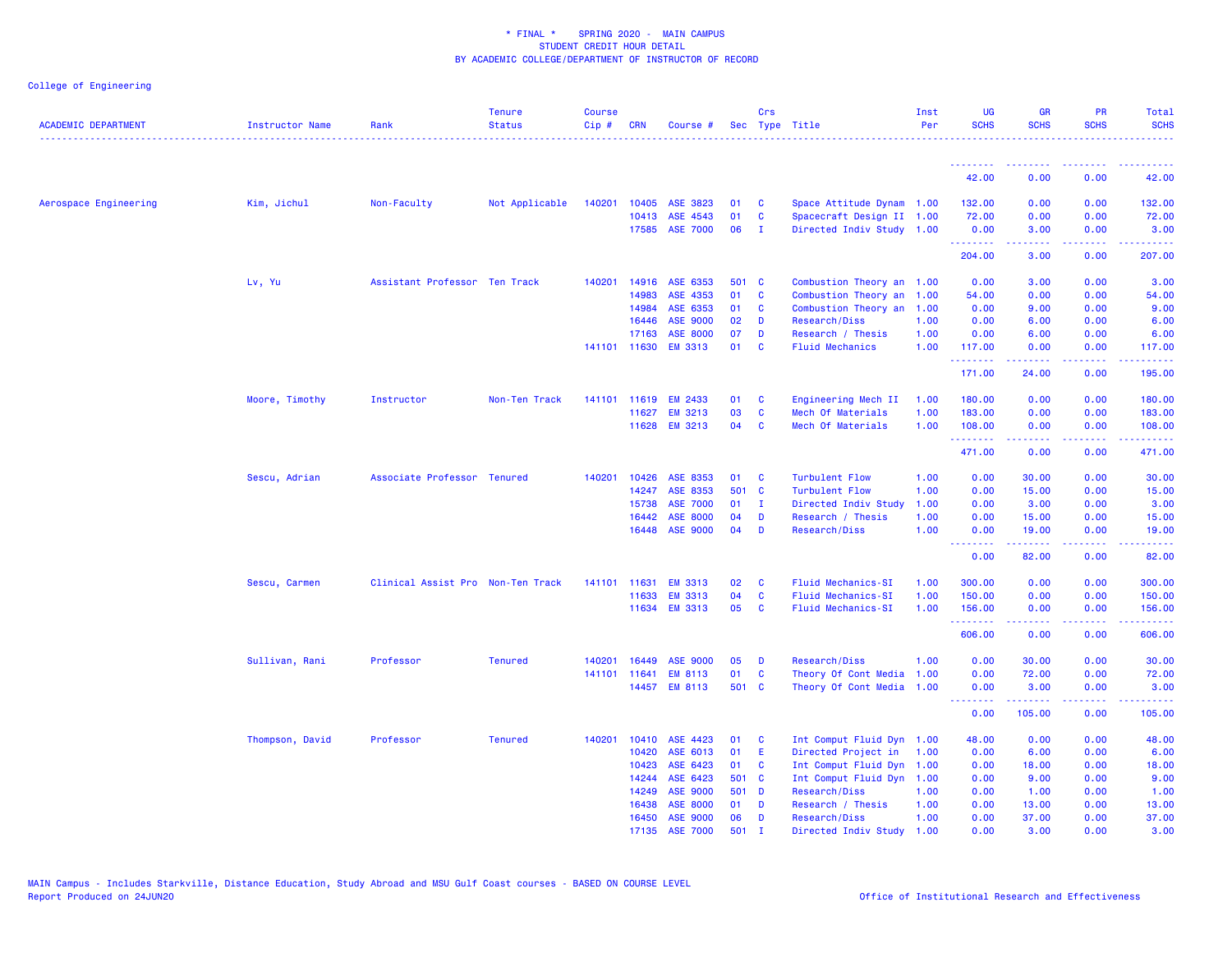| <b>ACADEMIC DEPARTMENT</b>                                   | Instructor Name | Rank                          | <b>Tenure</b><br><b>Status</b> | <b>Course</b><br>Cip# | <b>CRN</b>   | Course #        |              | Crs            | Sec Type Title            | Inst<br>Per | <b>UG</b><br><b>SCHS</b> | <b>GR</b><br><b>SCHS</b>                                                                                                                                      | <b>PR</b><br><b>SCHS</b>                                                                                                          | Total<br><b>SCHS</b>                                                                                                          |
|--------------------------------------------------------------|-----------------|-------------------------------|--------------------------------|-----------------------|--------------|-----------------|--------------|----------------|---------------------------|-------------|--------------------------|---------------------------------------------------------------------------------------------------------------------------------------------------------------|-----------------------------------------------------------------------------------------------------------------------------------|-------------------------------------------------------------------------------------------------------------------------------|
|                                                              |                 |                               |                                |                       |              |                 |              |                |                           |             |                          |                                                                                                                                                               |                                                                                                                                   |                                                                                                                               |
|                                                              |                 |                               |                                |                       |              |                 |              |                |                           |             | 48.00                    | 87.00                                                                                                                                                         | 0.00                                                                                                                              | 135.00                                                                                                                        |
| Aerospace Engineering                                        | Tian, Zhenhua   | Assistant Professor Ten Track |                                | 140201                | 10403        | ASE 3243        | 01           | <b>C</b>       | Aero Structural Anal      | 1.00        | 225.00                   | 0.00                                                                                                                                                          | 0.00                                                                                                                              | 225.00                                                                                                                        |
|                                                              |                 |                               |                                |                       | 17008        | ASE 6013        | 02           | -E             | Directed Project in       | 1.00        | 0.00                     | 15.00                                                                                                                                                         | 0.00                                                                                                                              | 15.00                                                                                                                         |
|                                                              |                 |                               |                                |                       | 17225        | <b>ASE 9000</b> | 08           | <b>D</b>       | Research/Diss             | 1.00        | 0.00<br><u>.</u>         | 7.00<br>.                                                                                                                                                     | 0.00<br>$\frac{1}{2} \left( \frac{1}{2} \right) \left( \frac{1}{2} \right) \left( \frac{1}{2} \right) \left( \frac{1}{2} \right)$ | 7.00                                                                                                                          |
|                                                              |                 |                               |                                |                       |              |                 |              |                |                           |             | 225.00                   | 22.00                                                                                                                                                         | 0.00                                                                                                                              | 247.00                                                                                                                        |
|                                                              | Walker, Calvin  | Instructor                    | Non-Ten Track                  | 140201                | 10398        | ASE 1501        | 01           | - E            | Design Competition        | 0.50        | 2.00                     | 0.00                                                                                                                                                          | 0.00                                                                                                                              | 2.00                                                                                                                          |
|                                                              |                 |                               |                                |                       | 10402        | ASE 3123        | 01           | $\mathbf{C}$   | Aircraft Attitude Dy 1.00 |             | 141.00                   | 0.00                                                                                                                                                          | 0.00                                                                                                                              | 141.00                                                                                                                        |
|                                                              |                 |                               |                                |                       | 10408        | ASE 4153        | 01           | <b>C</b>       | Advanced Performance 1.00 |             | 135.00                   | 0.00                                                                                                                                                          | 0.00                                                                                                                              | 135.00                                                                                                                        |
|                                                              |                 |                               |                                |                       | 10412        | ASE 4523        | 01           | $\overline{B}$ | Aircraft Design II        | 1.00        | 63.00                    | 0.00                                                                                                                                                          | 0.00                                                                                                                              | 63.00                                                                                                                         |
|                                                              |                 |                               |                                |                       | 10422        | ASE 6153        | 01           | <b>C</b>       | Advanced Performance 1.00 |             | 0.00                     | 21.00                                                                                                                                                         | 0.00                                                                                                                              | 21.00                                                                                                                         |
|                                                              |                 |                               |                                |                       | 16624        | <b>ASE 7000</b> | 02           | $\mathbf I$    | Directed Indiv Study 1.00 |             | 0.00                     | 3.00                                                                                                                                                          | 0.00                                                                                                                              | 3.00                                                                                                                          |
|                                                              |                 |                               |                                |                       | 16625        | <b>ASE 7000</b> | 03           | $\blacksquare$ | Directed Indiv Study 1.00 |             | 0.00                     | 3.00                                                                                                                                                          | 0.00                                                                                                                              | 3.00                                                                                                                          |
|                                                              |                 |                               |                                |                       | 16930        | <b>ASE 7000</b> | 04           | $\blacksquare$ | Directed Indiv Study 1.00 |             | 0.00                     | 3.00                                                                                                                                                          | 0.00                                                                                                                              | 3.00                                                                                                                          |
|                                                              |                 |                               |                                |                       | 17141        | ASE 6153        | 501 C        |                | Advanced Performance 1.00 |             | 0.00<br><u>.</u>         | 9.00                                                                                                                                                          | 0.00                                                                                                                              | 9.00                                                                                                                          |
|                                                              |                 |                               |                                |                       |              |                 |              |                |                           |             | 341.00                   | 39.00                                                                                                                                                         | 0.00                                                                                                                              | 380.00                                                                                                                        |
|                                                              | Walters, Andrew | Instructor                    | Non-Ten Track                  |                       | 141101 11620 | <b>EM 2433</b>  | 02           | $\mathbf{C}$   | Engineering Mech II- 1.00 |             | 201.00                   | 0.00                                                                                                                                                          | 0.00                                                                                                                              | 201.00                                                                                                                        |
|                                                              |                 |                               |                                |                       | 11622        | <b>EM 2433</b>  | 04           | $\mathbf{C}$   | Engineering Mech II- 1.00 |             | 204.00                   | 0.00                                                                                                                                                          | 0.00                                                                                                                              | 204.00                                                                                                                        |
|                                                              |                 |                               |                                |                       |              | 11624 EM 2433   | <b>HO1 C</b> |                | Engineering Mech II 1.00  |             | 75.00<br>.               | 0.00<br>22222                                                                                                                                                 | 0.00<br>.                                                                                                                         | 75.00<br>222222                                                                                                               |
|                                                              |                 |                               |                                |                       |              |                 |              |                |                           |             | 480.00                   | 0.00                                                                                                                                                          | 0.00                                                                                                                              | 480.00                                                                                                                        |
|                                                              | Wang, Yeqing    | Assistant Professor Ten Track |                                | 140201                | 17095        | <b>ASE 7000</b> | 05           | $\mathbf I$    | Directed Indiv Study 1.00 |             | 0.00                     | 3.00                                                                                                                                                          | 0.00                                                                                                                              | 3.00                                                                                                                          |
|                                                              |                 |                               |                                |                       | 17226        | ASE 9000        | 09           | $\mathbf{D}$   | <b>Research/Diss</b>      | 1.00        | 0.00                     | 17.00                                                                                                                                                         | 0.00                                                                                                                              | 17.00                                                                                                                         |
|                                                              |                 |                               |                                |                       | 141101 11636 | EM 4133         | 01           | <b>C</b>       | Composite Materials       | 1.00        | 57.00                    | 0.00                                                                                                                                                          | 0.00                                                                                                                              | 57.00                                                                                                                         |
|                                                              |                 |                               |                                |                       | 11639        | EM 6133         | 01 C         |                | Composite Materials       | 1.00        | 0.00                     | 45.00                                                                                                                                                         | 0.00                                                                                                                              | 45.00                                                                                                                         |
|                                                              |                 |                               |                                |                       |              | 14456 EM 6133   | 501 C        |                | Composite Materials       | 1.00        | 0.00<br>.                | 12.00<br>$\frac{1}{2} \left( \frac{1}{2} \right) \left( \frac{1}{2} \right) \left( \frac{1}{2} \right) \left( \frac{1}{2} \right) \left( \frac{1}{2} \right)$ | 0.00<br>.                                                                                                                         | 12.00                                                                                                                         |
|                                                              |                 |                               |                                |                       |              |                 |              |                |                           |             | 57.00                    | 77.00                                                                                                                                                         | 0.00                                                                                                                              | 134.00                                                                                                                        |
|                                                              | Wolz, Robert    | Instructor                    | Non-Ten Track                  | 140201                | 10399        | ASE 1501        | 02           | -E             | Design Competition        | 1.00        | 25.00                    | 0.00                                                                                                                                                          | 0.00                                                                                                                              | 25.00                                                                                                                         |
|                                                              |                 |                               |                                |                       | 10411        | ASE 4443        | 01           | $\mathbf{C}$   | Spacecraft Propulsio      | 1.00        | 84.00                    | 0.00                                                                                                                                                          | 0.00                                                                                                                              | 84.00                                                                                                                         |
|                                                              |                 |                               |                                |                       | 10414        | ASE 4721        | 01           | - L            | Aero Engr Lab II          | 1.00        | 11.00                    | 0.00                                                                                                                                                          | 0.00                                                                                                                              | 11.00                                                                                                                         |
|                                                              |                 |                               |                                |                       | 10415        | ASE 4721        | 02           | - L            | Aero Engr Lab II          | 1.00        | 12.00                    | 0.00                                                                                                                                                          | 0.00                                                                                                                              | 12.00                                                                                                                         |
|                                                              |                 |                               |                                |                       | 10416        | ASE 4721        | 03           | - 1.           | Aero Engr Lab II          | 1.00        | 12.00                    | 0.00                                                                                                                                                          | 0.00                                                                                                                              | 12.00                                                                                                                         |
|                                                              |                 |                               |                                |                       |              | 10417 ASE 4721  | 04           | - L            | Aero Engr Lab II          | 1.00        | 9.00<br>--------         | 0.00<br>المستسمين                                                                                                                                             | 0.00<br>.                                                                                                                         | 9.00<br>$\begin{array}{cccccccccc} \bullet & \bullet & \bullet & \bullet & \bullet & \bullet & \bullet & \bullet \end{array}$ |
|                                                              |                 |                               |                                |                       |              |                 |              |                |                           |             | 153.00                   | 0.00                                                                                                                                                          | 0.00                                                                                                                              | 153.00                                                                                                                        |
| -----------------------------------<br>Aerospace Engineering |                 |                               |                                |                       |              |                 |              |                |                           |             | ========<br>4595.00      | ========<br>596.00                                                                                                                                            | <b>CONSIGNS</b><br>0.00                                                                                                           | ==========<br>5191.00                                                                                                         |
| ----------------------------------                           |                 |                               |                                |                       |              |                 |              |                |                           |             | <b>ESSESSED</b>          |                                                                                                                                                               | sceneses essesses                                                                                                                 | ==========                                                                                                                    |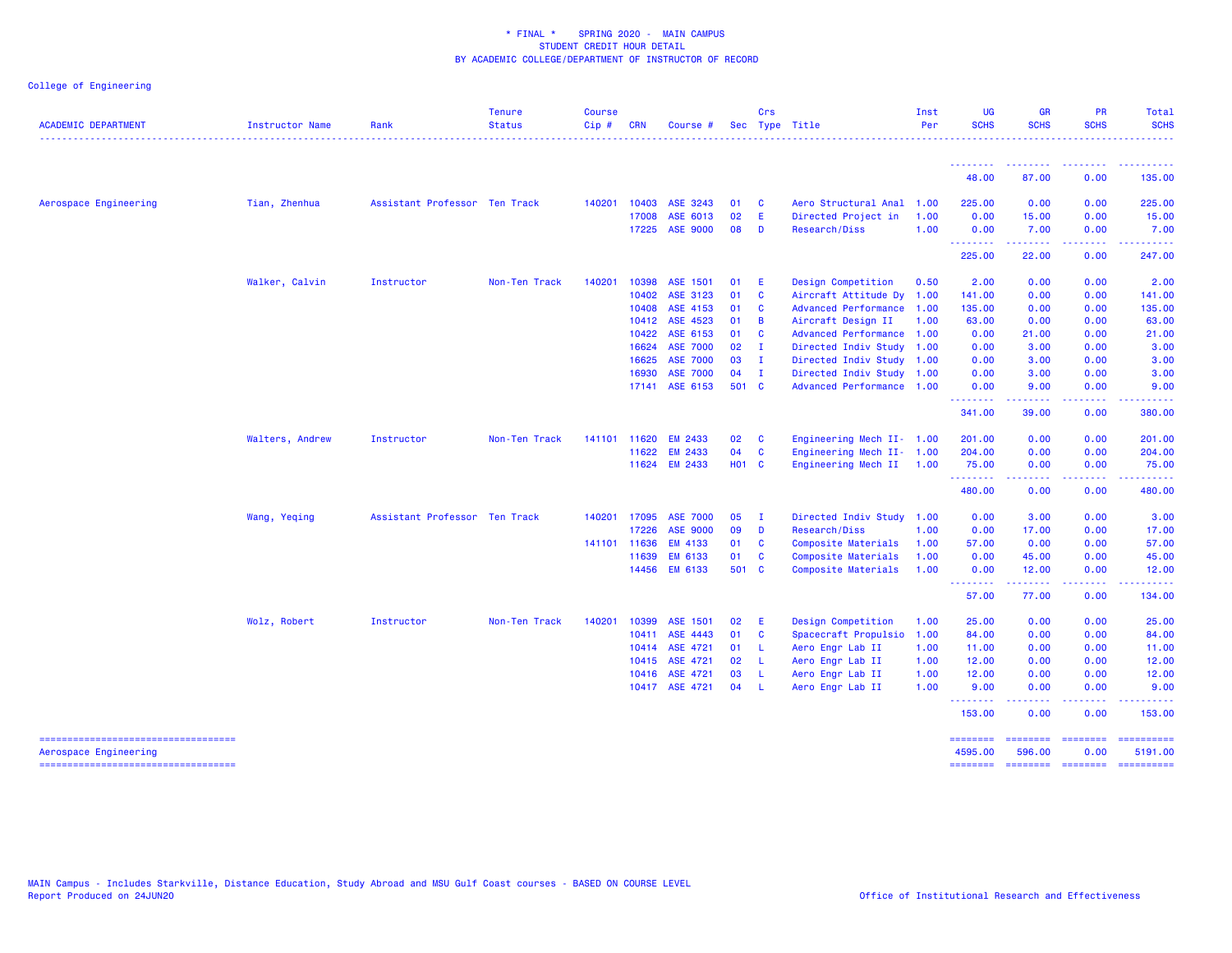|                                                                                 |                 |                             | <b>Tenure</b>  | <b>Course</b> |            |                       |              | Crs            |                           | Inst | UG                               | <b>GR</b>                                                                                                                                                    | <b>PR</b>               | Total                 |
|---------------------------------------------------------------------------------|-----------------|-----------------------------|----------------|---------------|------------|-----------------------|--------------|----------------|---------------------------|------|----------------------------------|--------------------------------------------------------------------------------------------------------------------------------------------------------------|-------------------------|-----------------------|
| <b>ACADEMIC DEPARTMENT</b>                                                      | Instructor Name | Rank                        | <b>Status</b>  | Cip#          | <b>CRN</b> | Course #              |              |                | Sec Type Title            | Per  | <b>SCHS</b>                      | <b>SCHS</b>                                                                                                                                                  | <b>SCHS</b>             | <b>SCHS</b>           |
| Agricultural & Biological Engineering                                           | Elder, Steven   | Professor                   | <b>Tenured</b> | 010000        |            | 17245 GA 4000         | $17 \quad I$ |                | Dis in Agriculture        | 1.00 | 3.00                             | 0.00                                                                                                                                                         | 0.00                    | 3.00                  |
|                                                                                 |                 |                             |                | 140301        | 10015      | ABE 1921              | 01 L         |                | Intro to Engineer De 1.00 |      | 68.00                            | 0.00                                                                                                                                                         | 0.00                    | 68.00                 |
|                                                                                 |                 |                             |                |               |            | 10016 ABE 1921        | 02 L         |                | Intro to Engineer De      | 1.00 | 35.00                            | 0.00                                                                                                                                                         | 0.00                    | 35.00                 |
|                                                                                 |                 |                             |                |               | 16020      | <b>ABE 9000</b>       | 02           | D              | Research / Diss           | 1.00 | 0.00                             | 1.00                                                                                                                                                         | 0.00                    | 1.00                  |
|                                                                                 |                 |                             |                | 140501        | 10027      | ABE 3813              | 01 C         |                | Bio Prop Of Mat           | 0.40 | 97.20                            | 0.00                                                                                                                                                         | 0.00                    | 97.20                 |
|                                                                                 |                 |                             |                |               | 10031      | ABE 3813              | 06           | $\mathbf{K}$   | Bio Prop Of Mat           | 1.00 | 0.00                             | 0.00                                                                                                                                                         | 0.00                    | 0.00                  |
|                                                                                 |                 |                             |                |               |            | 10055 ABE 8801        | 01 E         |                | Clin Exp for Biomed       | 0.01 | 0.00<br>.                        | 0.05<br>$\frac{1}{2} \left( \frac{1}{2} \right) \left( \frac{1}{2} \right) \left( \frac{1}{2} \right) \left( \frac{1}{2} \right) \left( \frac{1}{2} \right)$ | 0.00<br>.               | 0.05<br>. <u>.</u> .  |
|                                                                                 |                 |                             |                |               |            |                       |              |                |                           |      | 203.20                           | 1.05                                                                                                                                                         | 0.00                    | 204.25                |
|                                                                                 | Parajuli, Prem  | Associate Professor Tenured |                | 140301 15271  |            | ABE 3513              | 01           | - B            | GPS/GIS - AG. & ENG       | 1.00 | 75.00                            | 0.00                                                                                                                                                         | 0.00                    | 75.00                 |
|                                                                                 |                 |                             |                |               | 16022      | <b>ABE 9000</b>       | $04$ D       |                | Research / Diss           | 1.00 | 0.00                             | 8.00                                                                                                                                                         | 0.00                    | 8.00                  |
|                                                                                 |                 |                             |                |               | 16036      | <b>ABE 8000</b>       | 06 D         |                | Research / Thesis         | 1.00 | 0.00                             | 6.00                                                                                                                                                         | 0.00                    | 6.00                  |
|                                                                                 |                 |                             |                | 140501        |            | 10043 ABE 4803        | 02 C         |                | Biosys Simulation- E 1.00 |      | 81.00<br><u> - - - - - - - -</u> | 0.00<br>. <u>.</u>                                                                                                                                           | 0.00<br>.               | 81.00<br>. <u>.</u> . |
|                                                                                 |                 |                             |                |               |            |                       |              |                |                           |      | 156.00                           | 14.00                                                                                                                                                        | 0.00                    | 170.00                |
|                                                                                 | Prabhu, Raj     | Associate Professor Tenured |                | 140301        | 16024      | <b>ABE 9000</b>       | 06           | D              | Research / Diss           | 1.00 | 0.00                             | 27.00                                                                                                                                                        | 0.00                    | 27.00                 |
|                                                                                 |                 |                             |                |               | 16038      | <b>ABE 8000</b>       | 08           | D              | Research / Thesis         | 1.00 | 0.00                             | 1.00                                                                                                                                                         | 0.00                    | 1.00                  |
|                                                                                 |                 |                             |                | 140501 10026  |            | ABE 3303              | 01 C         |                | Transport in Bio Eng 1.00 |      | 99.00<br>.                       | 0.00<br>.                                                                                                                                                    | 0.00<br>.               | 99.00                 |
|                                                                                 |                 |                             |                |               |            |                       |              |                |                           |      | 99.00                            | 28.00                                                                                                                                                        | 0.00                    | 127.00                |
|                                                                                 | To, Suminto     | Professor                   | <b>Tenured</b> |               |            | 140301 15777 ABE 4000 | $01 \quad I$ |                | Directed Indiv Study 1.00 |      | 3.00                             | 0.00                                                                                                                                                         | 0.00                    | 3.00                  |
|                                                                                 |                 |                             |                |               | 15834      | ABE 4000              | 02           | $\blacksquare$ | Directed Indiv Study 1.00 |      | 3.00                             | 0.00                                                                                                                                                         | 0.00                    | 3.00                  |
|                                                                                 |                 |                             |                |               | 15835      | ABE 4000              | 03           | $\mathbf{I}$   | Directed Indiv Study 1.00 |      | 3.00                             | 0.00                                                                                                                                                         | 0.00                    | 3.00                  |
|                                                                                 |                 |                             |                |               | 16028      | <b>ABE 9000</b>       | $10$ D       |                | Research / Diss           | 1.00 | 0.00                             | 13.00                                                                                                                                                        | 0.00                    | 13.00                 |
|                                                                                 |                 |                             |                |               |            | 16042 ABE 8000        | $12$ D       |                | Research / Thesis         | 1.00 | 0.00                             | 2.00                                                                                                                                                         | 0.00                    | 2.00                  |
|                                                                                 |                 |                             |                |               | 17074      | ABE 4000              | 09           | $\mathbf I$    | Directed Indiv Study      | 1.00 | 3.00                             | 0.00                                                                                                                                                         | 0.00                    | 3.00                  |
|                                                                                 |                 |                             |                | 140501        | 10036      | ABE 4423              | 01           | $\mathbf{C}$   | Bioinstrum II             | 1.00 | 267.00                           | 0.00                                                                                                                                                         | 0.00                    | 267.00                |
|                                                                                 |                 |                             |                |               | 10047      | ABE 6423              | 01 C         |                | Bioinstrum II             | 1.00 | 0.00                             | 6.00                                                                                                                                                         | 0.00                    | 6.00                  |
|                                                                                 |                 |                             |                |               | 10048      | ABE 6423              | 02           | $\mathsf{K}$   | Bioinstrum II             | 1.00 | 0.00                             | 0.00                                                                                                                                                         | 0.00                    | 0.00                  |
|                                                                                 |                 |                             |                | 240101        |            | 12636 HON 4093        | $H01$ E      |                | <b>Honors Thesis</b>      | 1.00 | 3.00<br>--------                 | 0.00<br>.                                                                                                                                                    | 0.00<br>.               | 3.00                  |
|                                                                                 |                 |                             |                |               |            |                       |              |                |                           |      | 282.00                           | 21.00                                                                                                                                                        | 0.00                    | 303.00                |
| --------------------------------------<br>Agricultural & Biological Engineering |                 |                             |                |               |            |                       |              |                |                           |      | ---------<br>740.20              | --------<br>64.05                                                                                                                                            | <b>EEEEEEEE</b><br>0.00 | ==========<br>804.25  |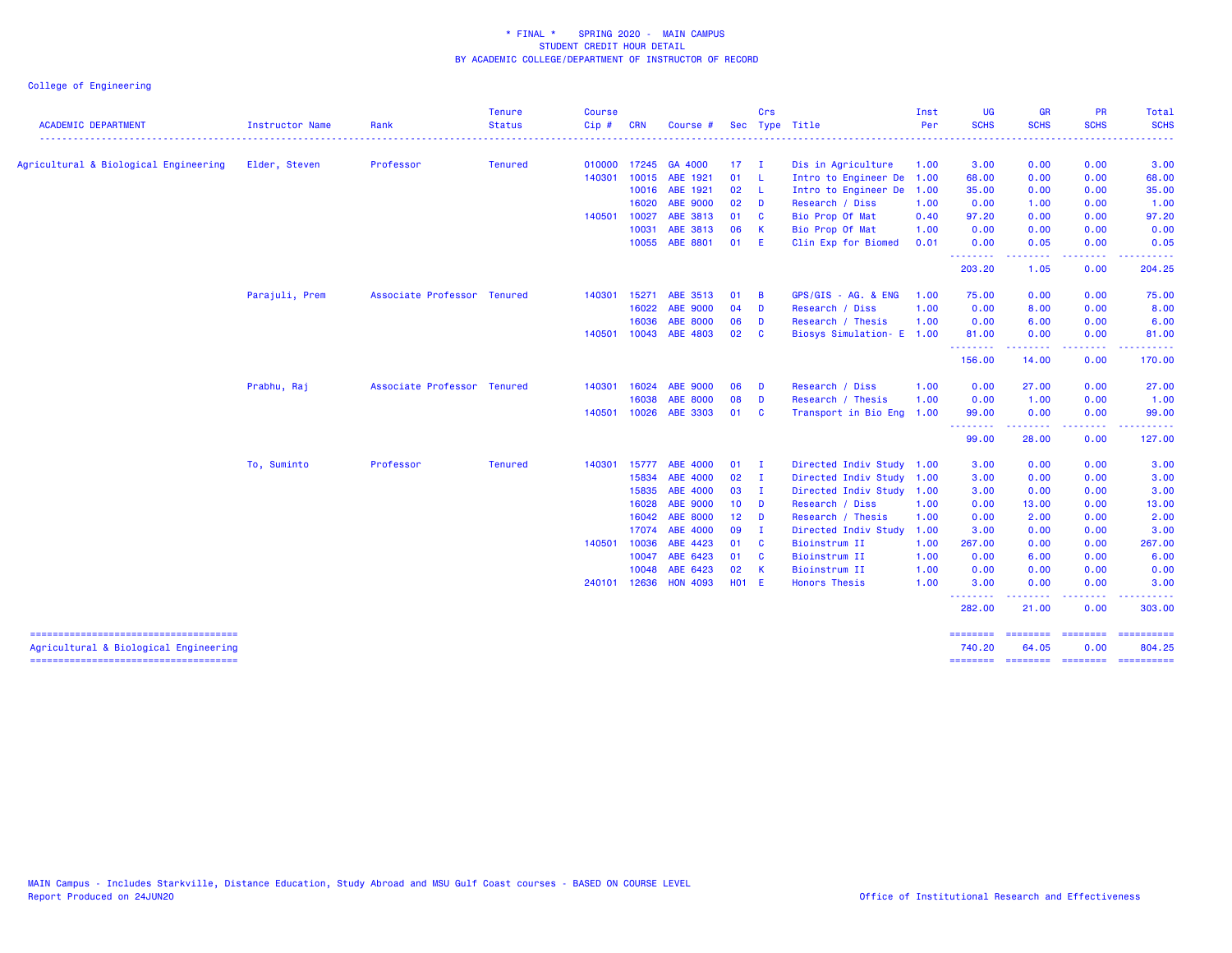| 140801<br>15002 CE 4763<br>120.00<br>0.00<br>0.00<br>120.00<br>Civil & Environmental Engineering<br>Aleithawe, Imad<br>Non-Ten Track<br>01<br>C<br>Construction Risk Ma 1.00<br>Lecturer<br>501 C<br>15006<br>CE 6763<br>Construction Risk Ma 1.00<br>0.00<br>0.00<br>12.00<br>12.00<br><u>.</u><br>. <b>.</b><br>.<br>لأعاط عاطات<br>120.00<br>12.00<br>0.00<br>132.00<br>Ermagun, Alireza<br>Assistant Professor Ten Track<br>140801<br>10710 CE 3113<br>01<br><b>C</b><br>Transportation Engr<br>201.00<br>0.00<br>0.00<br>201.00<br>1.00<br>H01 C<br>10711<br>CE 3113<br>Transportation Engr-<br>1.00<br>6.00<br>0.00<br>0.00<br>6.00<br>14324<br><b>CE 9000</b><br>512 D<br>Research / Diss<br>1.00<br>0.00<br>0.00<br>3.00<br>3.00<br>CE 4000<br>02<br>Directed Indiv Study<br>3.00<br>0.00<br>16736<br>$\mathbf{I}$<br>1.00<br>0.00<br>3.00<br><b>CE 7000</b><br>01<br>0.00<br>5.00<br>0.00<br>5.00<br>16941<br>$\mathbf{I}$<br>Directed Indiv Study<br>1.00<br><b>CE 4000</b><br>17044<br>04<br>$\mathbf{I}$<br>Directed Indiv Study<br>1.00<br>3.00<br>0.00<br>0.00<br>3.00<br>504 I<br>17641 CE 7000<br>Directed Indiv Study 1.00<br>0.00<br>3.00<br>0.00<br>3.00<br>.<br>22222<br>.<br>المتمام ماما<br>213.00<br>11.00<br>0.00<br>224.00<br>Associate Professor Tenured<br>140101<br>12299<br>GE 1501<br>0.00<br>0.00<br>16.00<br>Freyne, Seamus<br>01<br>Ε<br>Engineering Design C 1.00<br>16.00<br>140801<br>10735<br>CE 4973<br>01<br>C<br>201.00<br>0.00<br>Concrete Structures<br>1.00<br>0.00<br>201.00<br>14293<br><b>CE 8000</b><br>501<br>0.00<br><b>D</b><br>Research / Thesis<br>1.00<br>0.00<br>2.00<br>2.00<br><b>CE 9000</b><br>14313<br>501 D<br>Research / Diss<br>1.00<br>0.00<br>3.00<br>0.00<br>3.00<br>CE 6983<br>14919<br>501 C<br>Engr.Wood Structures 1.00<br>0.00<br>12.00<br>0.00<br>12.00<br>15003<br>CE 6983<br>01<br>C<br>Engr.Wood Structures<br>1.00<br>0.00<br>3.00<br>0.00<br>3.00<br>15004 CE 4983<br>01<br>$\mathbf{C}$<br>Engr.Wood Structures 1.00<br>33.00<br>0.00<br>0.00<br>33.00<br>.<br>22222)<br>$\frac{1}{2} \left( \frac{1}{2} \right) \left( \frac{1}{2} \right) \left( \frac{1}{2} \right) \left( \frac{1}{2} \right) \left( \frac{1}{2} \right)$<br>.<br>250.00<br>20.00<br>0.00<br>270.00<br>10732 CE 4863<br>Gude, Veera<br>Associate Professor Tenured<br>140801<br>01<br><b>C</b><br>Water & Waste Engr.<br>1.00<br>180.00<br>0.00<br>0.00<br>180.00<br><b>CE 9000</b><br>502 D<br>14314<br>Research / Diss<br>1.00<br>0.00<br>5.00<br>0.00<br>5.00<br>15940<br><b>CE 9000</b><br>03<br>D<br>Research / Diss<br>1.00<br>0.00<br>24.00<br>0.00<br>24.00<br><b>CE 4000</b><br>16524<br>01<br>$\mathbf{I}$<br>Directed Indiv Study<br>1.00<br>3.00<br>0.00<br>0.00<br>3.00<br>17337 CE 4000<br>$07$ I<br>Directed Indiv Study 1.00<br>3.00<br>0.00<br>0.00<br>3.00<br>.<br>.<br>.<br>.<br>186.00<br>29.00<br>0.00<br>215.00<br>Gullett, Philip<br><b>CE 9000</b><br>503 D<br>0.00<br>Associate Professor Tenured<br>140801<br>14315<br>Research / Diss<br>1.00<br>1.00<br>0.00<br>1.00<br>501 C<br>14922<br>CE 8683<br>Finite Element Analy<br>1.00<br>0.00<br>18.00<br>0.00<br>18.00<br>15011<br>CE 8683<br>01<br><b>C</b><br>Finite Element Analy<br>1.00<br>0.00<br>9.00<br>0.00<br>9.00<br>CE 4000<br>03<br>$\mathbf{I}$<br>1.00<br>0.00<br>16920<br>Directed Indiv Study<br>3.00<br>0.00<br>3.00<br>140803 10723 CE 3603<br>01<br>$\mathbf{C}$<br>Structural Mech<br>1.00<br>141.00<br>0.00<br>0.00<br>141.00<br>22222<br>.<br>.<br>.<br>28.00<br>0.00<br>144.00<br>172.00<br>10712 CE 3311<br>3.30<br>0.00<br>3.30<br>Howard, Isaac<br>Professor<br><b>Tenured</b><br>140801<br>01<br>- L<br>Construction Matls L<br>0.10<br>0.00<br>10713 CE 3311<br>02<br>- L<br>Construction Matls L<br>0.10<br>3.40<br>0.00<br>0.00<br>3.40<br>10714 CE 3311<br>03<br>3.40<br>0.00<br>- L<br>Construction Matls L<br>0.10<br>0.00<br>3.40<br>10716 CE 3313<br>01<br><b>C</b><br>306.00<br>Construction Materia<br>1.00<br>306.00<br>0.00<br>0.00<br><b>CE 8000</b><br>504 D<br>14296<br>Research / Thesis<br>1.00<br>0.00<br>1.00<br>0.00<br>1.00<br><b>CE 9000</b><br>504 D<br>0.00<br>14316<br>1.00<br>0.00<br>9.00<br>9.00<br>Research / Diss<br>05<br>15932<br><b>CE 8000</b><br>D<br>1.00<br>0.00<br>1.00<br>0.00<br>1.00<br>Research / Thesis<br>05<br>15942 CE 9000<br>D<br>Research / Diss<br>1.00<br>0.00<br>8.00<br>0.00<br>8.00<br>.<br>.<br>المتمالين<br>.<br>316.10<br>19.00<br>0.00<br>335.10<br>143801<br>288.00<br>0.00<br>0.00<br>King, Herbert<br>Instructor<br>Non-Ten Track<br>10705 CE 2213<br>01<br>C<br>Surveying<br>1.00<br>288.00<br>10706 CE 2213<br>02<br>0.00<br>0.00<br>0.00 | <b>ACADEMIC DEPARTMENT</b> | <b>Instructor Name</b> | Rank | <b>Tenure</b><br><b>Status</b> | <b>Course</b><br>Cip# | <b>CRN</b> | Course # | Crs | Sec Type Title | Inst<br>Per | UG<br><b>SCHS</b> | <b>GR</b><br><b>SCHS</b> | PR<br><b>SCHS</b> | Total<br><b>SCHS</b> |
|----------------------------------------------------------------------------------------------------------------------------------------------------------------------------------------------------------------------------------------------------------------------------------------------------------------------------------------------------------------------------------------------------------------------------------------------------------------------------------------------------------------------------------------------------------------------------------------------------------------------------------------------------------------------------------------------------------------------------------------------------------------------------------------------------------------------------------------------------------------------------------------------------------------------------------------------------------------------------------------------------------------------------------------------------------------------------------------------------------------------------------------------------------------------------------------------------------------------------------------------------------------------------------------------------------------------------------------------------------------------------------------------------------------------------------------------------------------------------------------------------------------------------------------------------------------------------------------------------------------------------------------------------------------------------------------------------------------------------------------------------------------------------------------------------------------------------------------------------------------------------------------------------------------------------------------------------------------------------------------------------------------------------------------------------------------------------------------------------------------------------------------------------------------------------------------------------------------------------------------------------------------------------------------------------------------------------------------------------------------------------------------------------------------------------------------------------------------------------------------------------------------------------------------------------------------------------------------------------------------------------------------------------------------------------------------------------------------------------------------------------------------------------------------------------------------------------------------------------------------------------------------------------------------------------------------------------------------------------------------------------------------------------------------------------------------------------------------------------------------------------------------------------------------------------------------------------------------------------------------------------------------------------------------------------------------------------------------------------------------------------------------------------------------------------------------------------------------------------------------------------------------------------------------------------------------------------------------------------------------------------------------------------------------------------------------------------------------------------------------------------------------------------------------------------------------------------------------------------------------------------------------------------------------------------------------------------------------------------------------------------------------------------------------------------------------------------------------------------------------------------------------------------------------------------------------------------------------------------------------------------------------------------------------------------------------------------------------------------------------------------------------------------------------------------------------------------------------------------------------------------------------------------------------------------------------------------------------------------------------------------------------------------------------|----------------------------|------------------------|------|--------------------------------|-----------------------|------------|----------|-----|----------------|-------------|-------------------|--------------------------|-------------------|----------------------|
|                                                                                                                                                                                                                                                                                                                                                                                                                                                                                                                                                                                                                                                                                                                                                                                                                                                                                                                                                                                                                                                                                                                                                                                                                                                                                                                                                                                                                                                                                                                                                                                                                                                                                                                                                                                                                                                                                                                                                                                                                                                                                                                                                                                                                                                                                                                                                                                                                                                                                                                                                                                                                                                                                                                                                                                                                                                                                                                                                                                                                                                                                                                                                                                                                                                                                                                                                                                                                                                                                                                                                                                                                                                                                                                                                                                                                                                                                                                                                                                                                                                                                                                                                                                                                                                                                                                                                                                                                                                                                                                                                                                                                                                                |                            |                        |      |                                |                       |            |          |     |                |             |                   |                          |                   |                      |
|                                                                                                                                                                                                                                                                                                                                                                                                                                                                                                                                                                                                                                                                                                                                                                                                                                                                                                                                                                                                                                                                                                                                                                                                                                                                                                                                                                                                                                                                                                                                                                                                                                                                                                                                                                                                                                                                                                                                                                                                                                                                                                                                                                                                                                                                                                                                                                                                                                                                                                                                                                                                                                                                                                                                                                                                                                                                                                                                                                                                                                                                                                                                                                                                                                                                                                                                                                                                                                                                                                                                                                                                                                                                                                                                                                                                                                                                                                                                                                                                                                                                                                                                                                                                                                                                                                                                                                                                                                                                                                                                                                                                                                                                |                            |                        |      |                                |                       |            |          |     |                |             |                   |                          |                   |                      |
|                                                                                                                                                                                                                                                                                                                                                                                                                                                                                                                                                                                                                                                                                                                                                                                                                                                                                                                                                                                                                                                                                                                                                                                                                                                                                                                                                                                                                                                                                                                                                                                                                                                                                                                                                                                                                                                                                                                                                                                                                                                                                                                                                                                                                                                                                                                                                                                                                                                                                                                                                                                                                                                                                                                                                                                                                                                                                                                                                                                                                                                                                                                                                                                                                                                                                                                                                                                                                                                                                                                                                                                                                                                                                                                                                                                                                                                                                                                                                                                                                                                                                                                                                                                                                                                                                                                                                                                                                                                                                                                                                                                                                                                                |                            |                        |      |                                |                       |            |          |     |                |             |                   |                          |                   |                      |
|                                                                                                                                                                                                                                                                                                                                                                                                                                                                                                                                                                                                                                                                                                                                                                                                                                                                                                                                                                                                                                                                                                                                                                                                                                                                                                                                                                                                                                                                                                                                                                                                                                                                                                                                                                                                                                                                                                                                                                                                                                                                                                                                                                                                                                                                                                                                                                                                                                                                                                                                                                                                                                                                                                                                                                                                                                                                                                                                                                                                                                                                                                                                                                                                                                                                                                                                                                                                                                                                                                                                                                                                                                                                                                                                                                                                                                                                                                                                                                                                                                                                                                                                                                                                                                                                                                                                                                                                                                                                                                                                                                                                                                                                |                            |                        |      |                                |                       |            |          |     |                |             |                   |                          |                   |                      |
|                                                                                                                                                                                                                                                                                                                                                                                                                                                                                                                                                                                                                                                                                                                                                                                                                                                                                                                                                                                                                                                                                                                                                                                                                                                                                                                                                                                                                                                                                                                                                                                                                                                                                                                                                                                                                                                                                                                                                                                                                                                                                                                                                                                                                                                                                                                                                                                                                                                                                                                                                                                                                                                                                                                                                                                                                                                                                                                                                                                                                                                                                                                                                                                                                                                                                                                                                                                                                                                                                                                                                                                                                                                                                                                                                                                                                                                                                                                                                                                                                                                                                                                                                                                                                                                                                                                                                                                                                                                                                                                                                                                                                                                                |                            |                        |      |                                |                       |            |          |     |                |             |                   |                          |                   |                      |
|                                                                                                                                                                                                                                                                                                                                                                                                                                                                                                                                                                                                                                                                                                                                                                                                                                                                                                                                                                                                                                                                                                                                                                                                                                                                                                                                                                                                                                                                                                                                                                                                                                                                                                                                                                                                                                                                                                                                                                                                                                                                                                                                                                                                                                                                                                                                                                                                                                                                                                                                                                                                                                                                                                                                                                                                                                                                                                                                                                                                                                                                                                                                                                                                                                                                                                                                                                                                                                                                                                                                                                                                                                                                                                                                                                                                                                                                                                                                                                                                                                                                                                                                                                                                                                                                                                                                                                                                                                                                                                                                                                                                                                                                |                            |                        |      |                                |                       |            |          |     |                |             |                   |                          |                   |                      |
|                                                                                                                                                                                                                                                                                                                                                                                                                                                                                                                                                                                                                                                                                                                                                                                                                                                                                                                                                                                                                                                                                                                                                                                                                                                                                                                                                                                                                                                                                                                                                                                                                                                                                                                                                                                                                                                                                                                                                                                                                                                                                                                                                                                                                                                                                                                                                                                                                                                                                                                                                                                                                                                                                                                                                                                                                                                                                                                                                                                                                                                                                                                                                                                                                                                                                                                                                                                                                                                                                                                                                                                                                                                                                                                                                                                                                                                                                                                                                                                                                                                                                                                                                                                                                                                                                                                                                                                                                                                                                                                                                                                                                                                                |                            |                        |      |                                |                       |            |          |     |                |             |                   |                          |                   |                      |
|                                                                                                                                                                                                                                                                                                                                                                                                                                                                                                                                                                                                                                                                                                                                                                                                                                                                                                                                                                                                                                                                                                                                                                                                                                                                                                                                                                                                                                                                                                                                                                                                                                                                                                                                                                                                                                                                                                                                                                                                                                                                                                                                                                                                                                                                                                                                                                                                                                                                                                                                                                                                                                                                                                                                                                                                                                                                                                                                                                                                                                                                                                                                                                                                                                                                                                                                                                                                                                                                                                                                                                                                                                                                                                                                                                                                                                                                                                                                                                                                                                                                                                                                                                                                                                                                                                                                                                                                                                                                                                                                                                                                                                                                |                            |                        |      |                                |                       |            |          |     |                |             |                   |                          |                   |                      |
|                                                                                                                                                                                                                                                                                                                                                                                                                                                                                                                                                                                                                                                                                                                                                                                                                                                                                                                                                                                                                                                                                                                                                                                                                                                                                                                                                                                                                                                                                                                                                                                                                                                                                                                                                                                                                                                                                                                                                                                                                                                                                                                                                                                                                                                                                                                                                                                                                                                                                                                                                                                                                                                                                                                                                                                                                                                                                                                                                                                                                                                                                                                                                                                                                                                                                                                                                                                                                                                                                                                                                                                                                                                                                                                                                                                                                                                                                                                                                                                                                                                                                                                                                                                                                                                                                                                                                                                                                                                                                                                                                                                                                                                                |                            |                        |      |                                |                       |            |          |     |                |             |                   |                          |                   |                      |
|                                                                                                                                                                                                                                                                                                                                                                                                                                                                                                                                                                                                                                                                                                                                                                                                                                                                                                                                                                                                                                                                                                                                                                                                                                                                                                                                                                                                                                                                                                                                                                                                                                                                                                                                                                                                                                                                                                                                                                                                                                                                                                                                                                                                                                                                                                                                                                                                                                                                                                                                                                                                                                                                                                                                                                                                                                                                                                                                                                                                                                                                                                                                                                                                                                                                                                                                                                                                                                                                                                                                                                                                                                                                                                                                                                                                                                                                                                                                                                                                                                                                                                                                                                                                                                                                                                                                                                                                                                                                                                                                                                                                                                                                |                            |                        |      |                                |                       |            |          |     |                |             |                   |                          |                   |                      |
|                                                                                                                                                                                                                                                                                                                                                                                                                                                                                                                                                                                                                                                                                                                                                                                                                                                                                                                                                                                                                                                                                                                                                                                                                                                                                                                                                                                                                                                                                                                                                                                                                                                                                                                                                                                                                                                                                                                                                                                                                                                                                                                                                                                                                                                                                                                                                                                                                                                                                                                                                                                                                                                                                                                                                                                                                                                                                                                                                                                                                                                                                                                                                                                                                                                                                                                                                                                                                                                                                                                                                                                                                                                                                                                                                                                                                                                                                                                                                                                                                                                                                                                                                                                                                                                                                                                                                                                                                                                                                                                                                                                                                                                                |                            |                        |      |                                |                       |            |          |     |                |             |                   |                          |                   |                      |
|                                                                                                                                                                                                                                                                                                                                                                                                                                                                                                                                                                                                                                                                                                                                                                                                                                                                                                                                                                                                                                                                                                                                                                                                                                                                                                                                                                                                                                                                                                                                                                                                                                                                                                                                                                                                                                                                                                                                                                                                                                                                                                                                                                                                                                                                                                                                                                                                                                                                                                                                                                                                                                                                                                                                                                                                                                                                                                                                                                                                                                                                                                                                                                                                                                                                                                                                                                                                                                                                                                                                                                                                                                                                                                                                                                                                                                                                                                                                                                                                                                                                                                                                                                                                                                                                                                                                                                                                                                                                                                                                                                                                                                                                |                            |                        |      |                                |                       |            |          |     |                |             |                   |                          |                   |                      |
|                                                                                                                                                                                                                                                                                                                                                                                                                                                                                                                                                                                                                                                                                                                                                                                                                                                                                                                                                                                                                                                                                                                                                                                                                                                                                                                                                                                                                                                                                                                                                                                                                                                                                                                                                                                                                                                                                                                                                                                                                                                                                                                                                                                                                                                                                                                                                                                                                                                                                                                                                                                                                                                                                                                                                                                                                                                                                                                                                                                                                                                                                                                                                                                                                                                                                                                                                                                                                                                                                                                                                                                                                                                                                                                                                                                                                                                                                                                                                                                                                                                                                                                                                                                                                                                                                                                                                                                                                                                                                                                                                                                                                                                                |                            |                        |      |                                |                       |            |          |     |                |             |                   |                          |                   |                      |
|                                                                                                                                                                                                                                                                                                                                                                                                                                                                                                                                                                                                                                                                                                                                                                                                                                                                                                                                                                                                                                                                                                                                                                                                                                                                                                                                                                                                                                                                                                                                                                                                                                                                                                                                                                                                                                                                                                                                                                                                                                                                                                                                                                                                                                                                                                                                                                                                                                                                                                                                                                                                                                                                                                                                                                                                                                                                                                                                                                                                                                                                                                                                                                                                                                                                                                                                                                                                                                                                                                                                                                                                                                                                                                                                                                                                                                                                                                                                                                                                                                                                                                                                                                                                                                                                                                                                                                                                                                                                                                                                                                                                                                                                |                            |                        |      |                                |                       |            |          |     |                |             |                   |                          |                   |                      |
|                                                                                                                                                                                                                                                                                                                                                                                                                                                                                                                                                                                                                                                                                                                                                                                                                                                                                                                                                                                                                                                                                                                                                                                                                                                                                                                                                                                                                                                                                                                                                                                                                                                                                                                                                                                                                                                                                                                                                                                                                                                                                                                                                                                                                                                                                                                                                                                                                                                                                                                                                                                                                                                                                                                                                                                                                                                                                                                                                                                                                                                                                                                                                                                                                                                                                                                                                                                                                                                                                                                                                                                                                                                                                                                                                                                                                                                                                                                                                                                                                                                                                                                                                                                                                                                                                                                                                                                                                                                                                                                                                                                                                                                                |                            |                        |      |                                |                       |            |          |     |                |             |                   |                          |                   |                      |
|                                                                                                                                                                                                                                                                                                                                                                                                                                                                                                                                                                                                                                                                                                                                                                                                                                                                                                                                                                                                                                                                                                                                                                                                                                                                                                                                                                                                                                                                                                                                                                                                                                                                                                                                                                                                                                                                                                                                                                                                                                                                                                                                                                                                                                                                                                                                                                                                                                                                                                                                                                                                                                                                                                                                                                                                                                                                                                                                                                                                                                                                                                                                                                                                                                                                                                                                                                                                                                                                                                                                                                                                                                                                                                                                                                                                                                                                                                                                                                                                                                                                                                                                                                                                                                                                                                                                                                                                                                                                                                                                                                                                                                                                |                            |                        |      |                                |                       |            |          |     |                |             |                   |                          |                   |                      |
|                                                                                                                                                                                                                                                                                                                                                                                                                                                                                                                                                                                                                                                                                                                                                                                                                                                                                                                                                                                                                                                                                                                                                                                                                                                                                                                                                                                                                                                                                                                                                                                                                                                                                                                                                                                                                                                                                                                                                                                                                                                                                                                                                                                                                                                                                                                                                                                                                                                                                                                                                                                                                                                                                                                                                                                                                                                                                                                                                                                                                                                                                                                                                                                                                                                                                                                                                                                                                                                                                                                                                                                                                                                                                                                                                                                                                                                                                                                                                                                                                                                                                                                                                                                                                                                                                                                                                                                                                                                                                                                                                                                                                                                                |                            |                        |      |                                |                       |            |          |     |                |             |                   |                          |                   |                      |
|                                                                                                                                                                                                                                                                                                                                                                                                                                                                                                                                                                                                                                                                                                                                                                                                                                                                                                                                                                                                                                                                                                                                                                                                                                                                                                                                                                                                                                                                                                                                                                                                                                                                                                                                                                                                                                                                                                                                                                                                                                                                                                                                                                                                                                                                                                                                                                                                                                                                                                                                                                                                                                                                                                                                                                                                                                                                                                                                                                                                                                                                                                                                                                                                                                                                                                                                                                                                                                                                                                                                                                                                                                                                                                                                                                                                                                                                                                                                                                                                                                                                                                                                                                                                                                                                                                                                                                                                                                                                                                                                                                                                                                                                |                            |                        |      |                                |                       |            |          |     |                |             |                   |                          |                   |                      |
|                                                                                                                                                                                                                                                                                                                                                                                                                                                                                                                                                                                                                                                                                                                                                                                                                                                                                                                                                                                                                                                                                                                                                                                                                                                                                                                                                                                                                                                                                                                                                                                                                                                                                                                                                                                                                                                                                                                                                                                                                                                                                                                                                                                                                                                                                                                                                                                                                                                                                                                                                                                                                                                                                                                                                                                                                                                                                                                                                                                                                                                                                                                                                                                                                                                                                                                                                                                                                                                                                                                                                                                                                                                                                                                                                                                                                                                                                                                                                                                                                                                                                                                                                                                                                                                                                                                                                                                                                                                                                                                                                                                                                                                                |                            |                        |      |                                |                       |            |          |     |                |             |                   |                          |                   |                      |
|                                                                                                                                                                                                                                                                                                                                                                                                                                                                                                                                                                                                                                                                                                                                                                                                                                                                                                                                                                                                                                                                                                                                                                                                                                                                                                                                                                                                                                                                                                                                                                                                                                                                                                                                                                                                                                                                                                                                                                                                                                                                                                                                                                                                                                                                                                                                                                                                                                                                                                                                                                                                                                                                                                                                                                                                                                                                                                                                                                                                                                                                                                                                                                                                                                                                                                                                                                                                                                                                                                                                                                                                                                                                                                                                                                                                                                                                                                                                                                                                                                                                                                                                                                                                                                                                                                                                                                                                                                                                                                                                                                                                                                                                |                            |                        |      |                                |                       |            |          |     |                |             |                   |                          |                   |                      |
|                                                                                                                                                                                                                                                                                                                                                                                                                                                                                                                                                                                                                                                                                                                                                                                                                                                                                                                                                                                                                                                                                                                                                                                                                                                                                                                                                                                                                                                                                                                                                                                                                                                                                                                                                                                                                                                                                                                                                                                                                                                                                                                                                                                                                                                                                                                                                                                                                                                                                                                                                                                                                                                                                                                                                                                                                                                                                                                                                                                                                                                                                                                                                                                                                                                                                                                                                                                                                                                                                                                                                                                                                                                                                                                                                                                                                                                                                                                                                                                                                                                                                                                                                                                                                                                                                                                                                                                                                                                                                                                                                                                                                                                                |                            |                        |      |                                |                       |            |          |     |                |             |                   |                          |                   |                      |
|                                                                                                                                                                                                                                                                                                                                                                                                                                                                                                                                                                                                                                                                                                                                                                                                                                                                                                                                                                                                                                                                                                                                                                                                                                                                                                                                                                                                                                                                                                                                                                                                                                                                                                                                                                                                                                                                                                                                                                                                                                                                                                                                                                                                                                                                                                                                                                                                                                                                                                                                                                                                                                                                                                                                                                                                                                                                                                                                                                                                                                                                                                                                                                                                                                                                                                                                                                                                                                                                                                                                                                                                                                                                                                                                                                                                                                                                                                                                                                                                                                                                                                                                                                                                                                                                                                                                                                                                                                                                                                                                                                                                                                                                |                            |                        |      |                                |                       |            |          |     |                |             |                   |                          |                   |                      |
|                                                                                                                                                                                                                                                                                                                                                                                                                                                                                                                                                                                                                                                                                                                                                                                                                                                                                                                                                                                                                                                                                                                                                                                                                                                                                                                                                                                                                                                                                                                                                                                                                                                                                                                                                                                                                                                                                                                                                                                                                                                                                                                                                                                                                                                                                                                                                                                                                                                                                                                                                                                                                                                                                                                                                                                                                                                                                                                                                                                                                                                                                                                                                                                                                                                                                                                                                                                                                                                                                                                                                                                                                                                                                                                                                                                                                                                                                                                                                                                                                                                                                                                                                                                                                                                                                                                                                                                                                                                                                                                                                                                                                                                                |                            |                        |      |                                |                       |            |          |     |                |             |                   |                          |                   |                      |
|                                                                                                                                                                                                                                                                                                                                                                                                                                                                                                                                                                                                                                                                                                                                                                                                                                                                                                                                                                                                                                                                                                                                                                                                                                                                                                                                                                                                                                                                                                                                                                                                                                                                                                                                                                                                                                                                                                                                                                                                                                                                                                                                                                                                                                                                                                                                                                                                                                                                                                                                                                                                                                                                                                                                                                                                                                                                                                                                                                                                                                                                                                                                                                                                                                                                                                                                                                                                                                                                                                                                                                                                                                                                                                                                                                                                                                                                                                                                                                                                                                                                                                                                                                                                                                                                                                                                                                                                                                                                                                                                                                                                                                                                |                            |                        |      |                                |                       |            |          |     |                |             |                   |                          |                   |                      |
|                                                                                                                                                                                                                                                                                                                                                                                                                                                                                                                                                                                                                                                                                                                                                                                                                                                                                                                                                                                                                                                                                                                                                                                                                                                                                                                                                                                                                                                                                                                                                                                                                                                                                                                                                                                                                                                                                                                                                                                                                                                                                                                                                                                                                                                                                                                                                                                                                                                                                                                                                                                                                                                                                                                                                                                                                                                                                                                                                                                                                                                                                                                                                                                                                                                                                                                                                                                                                                                                                                                                                                                                                                                                                                                                                                                                                                                                                                                                                                                                                                                                                                                                                                                                                                                                                                                                                                                                                                                                                                                                                                                                                                                                |                            |                        |      |                                |                       |            |          |     |                |             |                   |                          |                   |                      |
|                                                                                                                                                                                                                                                                                                                                                                                                                                                                                                                                                                                                                                                                                                                                                                                                                                                                                                                                                                                                                                                                                                                                                                                                                                                                                                                                                                                                                                                                                                                                                                                                                                                                                                                                                                                                                                                                                                                                                                                                                                                                                                                                                                                                                                                                                                                                                                                                                                                                                                                                                                                                                                                                                                                                                                                                                                                                                                                                                                                                                                                                                                                                                                                                                                                                                                                                                                                                                                                                                                                                                                                                                                                                                                                                                                                                                                                                                                                                                                                                                                                                                                                                                                                                                                                                                                                                                                                                                                                                                                                                                                                                                                                                |                            |                        |      |                                |                       |            |          |     |                |             |                   |                          |                   |                      |
|                                                                                                                                                                                                                                                                                                                                                                                                                                                                                                                                                                                                                                                                                                                                                                                                                                                                                                                                                                                                                                                                                                                                                                                                                                                                                                                                                                                                                                                                                                                                                                                                                                                                                                                                                                                                                                                                                                                                                                                                                                                                                                                                                                                                                                                                                                                                                                                                                                                                                                                                                                                                                                                                                                                                                                                                                                                                                                                                                                                                                                                                                                                                                                                                                                                                                                                                                                                                                                                                                                                                                                                                                                                                                                                                                                                                                                                                                                                                                                                                                                                                                                                                                                                                                                                                                                                                                                                                                                                                                                                                                                                                                                                                |                            |                        |      |                                |                       |            |          |     |                |             |                   |                          |                   |                      |
|                                                                                                                                                                                                                                                                                                                                                                                                                                                                                                                                                                                                                                                                                                                                                                                                                                                                                                                                                                                                                                                                                                                                                                                                                                                                                                                                                                                                                                                                                                                                                                                                                                                                                                                                                                                                                                                                                                                                                                                                                                                                                                                                                                                                                                                                                                                                                                                                                                                                                                                                                                                                                                                                                                                                                                                                                                                                                                                                                                                                                                                                                                                                                                                                                                                                                                                                                                                                                                                                                                                                                                                                                                                                                                                                                                                                                                                                                                                                                                                                                                                                                                                                                                                                                                                                                                                                                                                                                                                                                                                                                                                                                                                                |                            |                        |      |                                |                       |            |          |     |                |             |                   |                          |                   |                      |
|                                                                                                                                                                                                                                                                                                                                                                                                                                                                                                                                                                                                                                                                                                                                                                                                                                                                                                                                                                                                                                                                                                                                                                                                                                                                                                                                                                                                                                                                                                                                                                                                                                                                                                                                                                                                                                                                                                                                                                                                                                                                                                                                                                                                                                                                                                                                                                                                                                                                                                                                                                                                                                                                                                                                                                                                                                                                                                                                                                                                                                                                                                                                                                                                                                                                                                                                                                                                                                                                                                                                                                                                                                                                                                                                                                                                                                                                                                                                                                                                                                                                                                                                                                                                                                                                                                                                                                                                                                                                                                                                                                                                                                                                |                            |                        |      |                                |                       |            |          |     |                |             |                   |                          |                   |                      |
|                                                                                                                                                                                                                                                                                                                                                                                                                                                                                                                                                                                                                                                                                                                                                                                                                                                                                                                                                                                                                                                                                                                                                                                                                                                                                                                                                                                                                                                                                                                                                                                                                                                                                                                                                                                                                                                                                                                                                                                                                                                                                                                                                                                                                                                                                                                                                                                                                                                                                                                                                                                                                                                                                                                                                                                                                                                                                                                                                                                                                                                                                                                                                                                                                                                                                                                                                                                                                                                                                                                                                                                                                                                                                                                                                                                                                                                                                                                                                                                                                                                                                                                                                                                                                                                                                                                                                                                                                                                                                                                                                                                                                                                                |                            |                        |      |                                |                       |            |          |     |                |             |                   |                          |                   |                      |
|                                                                                                                                                                                                                                                                                                                                                                                                                                                                                                                                                                                                                                                                                                                                                                                                                                                                                                                                                                                                                                                                                                                                                                                                                                                                                                                                                                                                                                                                                                                                                                                                                                                                                                                                                                                                                                                                                                                                                                                                                                                                                                                                                                                                                                                                                                                                                                                                                                                                                                                                                                                                                                                                                                                                                                                                                                                                                                                                                                                                                                                                                                                                                                                                                                                                                                                                                                                                                                                                                                                                                                                                                                                                                                                                                                                                                                                                                                                                                                                                                                                                                                                                                                                                                                                                                                                                                                                                                                                                                                                                                                                                                                                                |                            |                        |      |                                |                       |            |          |     |                |             |                   |                          |                   |                      |
|                                                                                                                                                                                                                                                                                                                                                                                                                                                                                                                                                                                                                                                                                                                                                                                                                                                                                                                                                                                                                                                                                                                                                                                                                                                                                                                                                                                                                                                                                                                                                                                                                                                                                                                                                                                                                                                                                                                                                                                                                                                                                                                                                                                                                                                                                                                                                                                                                                                                                                                                                                                                                                                                                                                                                                                                                                                                                                                                                                                                                                                                                                                                                                                                                                                                                                                                                                                                                                                                                                                                                                                                                                                                                                                                                                                                                                                                                                                                                                                                                                                                                                                                                                                                                                                                                                                                                                                                                                                                                                                                                                                                                                                                |                            |                        |      |                                |                       |            |          |     |                |             |                   |                          |                   |                      |
|                                                                                                                                                                                                                                                                                                                                                                                                                                                                                                                                                                                                                                                                                                                                                                                                                                                                                                                                                                                                                                                                                                                                                                                                                                                                                                                                                                                                                                                                                                                                                                                                                                                                                                                                                                                                                                                                                                                                                                                                                                                                                                                                                                                                                                                                                                                                                                                                                                                                                                                                                                                                                                                                                                                                                                                                                                                                                                                                                                                                                                                                                                                                                                                                                                                                                                                                                                                                                                                                                                                                                                                                                                                                                                                                                                                                                                                                                                                                                                                                                                                                                                                                                                                                                                                                                                                                                                                                                                                                                                                                                                                                                                                                |                            |                        |      |                                |                       |            |          |     |                |             |                   |                          |                   |                      |
|                                                                                                                                                                                                                                                                                                                                                                                                                                                                                                                                                                                                                                                                                                                                                                                                                                                                                                                                                                                                                                                                                                                                                                                                                                                                                                                                                                                                                                                                                                                                                                                                                                                                                                                                                                                                                                                                                                                                                                                                                                                                                                                                                                                                                                                                                                                                                                                                                                                                                                                                                                                                                                                                                                                                                                                                                                                                                                                                                                                                                                                                                                                                                                                                                                                                                                                                                                                                                                                                                                                                                                                                                                                                                                                                                                                                                                                                                                                                                                                                                                                                                                                                                                                                                                                                                                                                                                                                                                                                                                                                                                                                                                                                |                            |                        |      |                                |                       |            |          |     |                |             |                   |                          |                   |                      |
|                                                                                                                                                                                                                                                                                                                                                                                                                                                                                                                                                                                                                                                                                                                                                                                                                                                                                                                                                                                                                                                                                                                                                                                                                                                                                                                                                                                                                                                                                                                                                                                                                                                                                                                                                                                                                                                                                                                                                                                                                                                                                                                                                                                                                                                                                                                                                                                                                                                                                                                                                                                                                                                                                                                                                                                                                                                                                                                                                                                                                                                                                                                                                                                                                                                                                                                                                                                                                                                                                                                                                                                                                                                                                                                                                                                                                                                                                                                                                                                                                                                                                                                                                                                                                                                                                                                                                                                                                                                                                                                                                                                                                                                                |                            |                        |      |                                |                       |            |          |     |                |             |                   |                          |                   |                      |
|                                                                                                                                                                                                                                                                                                                                                                                                                                                                                                                                                                                                                                                                                                                                                                                                                                                                                                                                                                                                                                                                                                                                                                                                                                                                                                                                                                                                                                                                                                                                                                                                                                                                                                                                                                                                                                                                                                                                                                                                                                                                                                                                                                                                                                                                                                                                                                                                                                                                                                                                                                                                                                                                                                                                                                                                                                                                                                                                                                                                                                                                                                                                                                                                                                                                                                                                                                                                                                                                                                                                                                                                                                                                                                                                                                                                                                                                                                                                                                                                                                                                                                                                                                                                                                                                                                                                                                                                                                                                                                                                                                                                                                                                |                            |                        |      |                                |                       |            |          |     |                |             |                   |                          |                   |                      |
|                                                                                                                                                                                                                                                                                                                                                                                                                                                                                                                                                                                                                                                                                                                                                                                                                                                                                                                                                                                                                                                                                                                                                                                                                                                                                                                                                                                                                                                                                                                                                                                                                                                                                                                                                                                                                                                                                                                                                                                                                                                                                                                                                                                                                                                                                                                                                                                                                                                                                                                                                                                                                                                                                                                                                                                                                                                                                                                                                                                                                                                                                                                                                                                                                                                                                                                                                                                                                                                                                                                                                                                                                                                                                                                                                                                                                                                                                                                                                                                                                                                                                                                                                                                                                                                                                                                                                                                                                                                                                                                                                                                                                                                                |                            |                        |      |                                |                       |            |          |     |                |             |                   |                          |                   |                      |
|                                                                                                                                                                                                                                                                                                                                                                                                                                                                                                                                                                                                                                                                                                                                                                                                                                                                                                                                                                                                                                                                                                                                                                                                                                                                                                                                                                                                                                                                                                                                                                                                                                                                                                                                                                                                                                                                                                                                                                                                                                                                                                                                                                                                                                                                                                                                                                                                                                                                                                                                                                                                                                                                                                                                                                                                                                                                                                                                                                                                                                                                                                                                                                                                                                                                                                                                                                                                                                                                                                                                                                                                                                                                                                                                                                                                                                                                                                                                                                                                                                                                                                                                                                                                                                                                                                                                                                                                                                                                                                                                                                                                                                                                |                            |                        |      |                                |                       |            |          |     |                |             |                   |                          |                   |                      |
|                                                                                                                                                                                                                                                                                                                                                                                                                                                                                                                                                                                                                                                                                                                                                                                                                                                                                                                                                                                                                                                                                                                                                                                                                                                                                                                                                                                                                                                                                                                                                                                                                                                                                                                                                                                                                                                                                                                                                                                                                                                                                                                                                                                                                                                                                                                                                                                                                                                                                                                                                                                                                                                                                                                                                                                                                                                                                                                                                                                                                                                                                                                                                                                                                                                                                                                                                                                                                                                                                                                                                                                                                                                                                                                                                                                                                                                                                                                                                                                                                                                                                                                                                                                                                                                                                                                                                                                                                                                                                                                                                                                                                                                                |                            |                        |      |                                |                       |            |          |     |                |             |                   |                          |                   |                      |
|                                                                                                                                                                                                                                                                                                                                                                                                                                                                                                                                                                                                                                                                                                                                                                                                                                                                                                                                                                                                                                                                                                                                                                                                                                                                                                                                                                                                                                                                                                                                                                                                                                                                                                                                                                                                                                                                                                                                                                                                                                                                                                                                                                                                                                                                                                                                                                                                                                                                                                                                                                                                                                                                                                                                                                                                                                                                                                                                                                                                                                                                                                                                                                                                                                                                                                                                                                                                                                                                                                                                                                                                                                                                                                                                                                                                                                                                                                                                                                                                                                                                                                                                                                                                                                                                                                                                                                                                                                                                                                                                                                                                                                                                |                            |                        |      |                                |                       |            |          |     |                |             |                   |                          |                   |                      |
|                                                                                                                                                                                                                                                                                                                                                                                                                                                                                                                                                                                                                                                                                                                                                                                                                                                                                                                                                                                                                                                                                                                                                                                                                                                                                                                                                                                                                                                                                                                                                                                                                                                                                                                                                                                                                                                                                                                                                                                                                                                                                                                                                                                                                                                                                                                                                                                                                                                                                                                                                                                                                                                                                                                                                                                                                                                                                                                                                                                                                                                                                                                                                                                                                                                                                                                                                                                                                                                                                                                                                                                                                                                                                                                                                                                                                                                                                                                                                                                                                                                                                                                                                                                                                                                                                                                                                                                                                                                                                                                                                                                                                                                                |                            |                        |      |                                |                       |            |          | К   | Surveying      | 0.10        |                   |                          |                   | 0.00                 |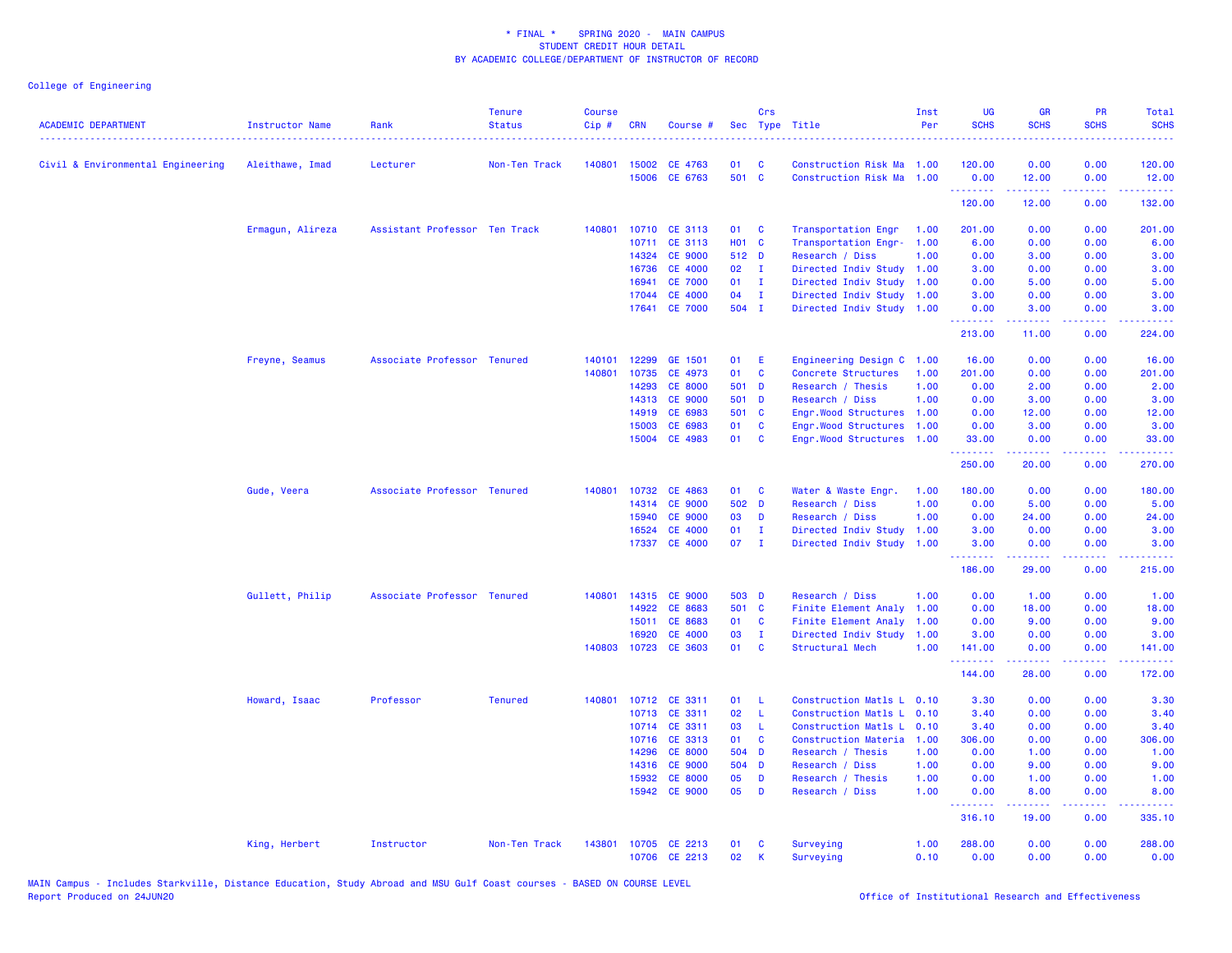|                                   |                                        |                               | <b>Tenure</b>  | <b>Course</b> |              |                      |       | Crs          |                           | Inst | <b>UG</b>        | <b>GR</b>                                                                                                                                                     | <b>PR</b>                    | Total                                                                                                                                                        |
|-----------------------------------|----------------------------------------|-------------------------------|----------------|---------------|--------------|----------------------|-------|--------------|---------------------------|------|------------------|---------------------------------------------------------------------------------------------------------------------------------------------------------------|------------------------------|--------------------------------------------------------------------------------------------------------------------------------------------------------------|
| <b>ACADEMIC DEPARTMENT</b>        | <b>Instructor Name</b>                 | Rank                          | <b>Status</b>  | Cip#          | <b>CRN</b>   | Course #             |       |              | Sec Type Title            | Per  | <b>SCHS</b>      | <b>SCHS</b>                                                                                                                                                   | <b>SCHS</b>                  | <b>SCHS</b><br>.                                                                                                                                             |
| Civil & Environmental Engineering | King, Herbert                          | Instructor                    | Non-Ten Track  | 143801        | 10707        | CE 2213              | 03    | K            | Surveying                 | 0.10 | 0.00             | 0.00                                                                                                                                                          | 0.00                         | 0.00                                                                                                                                                         |
|                                   |                                        |                               |                |               | 10708        | CE 2213              | 04    | К            | Surveying                 | 0.10 | 0.00             | 0.00                                                                                                                                                          | 0.00                         | 0.00                                                                                                                                                         |
|                                   |                                        |                               |                |               | 151102 10725 | CE 4243              | 01    | C            | <b>Land Surveys</b>       | 1.00 | 54.00            | 0.00                                                                                                                                                          | 0.00                         | 54.00                                                                                                                                                        |
|                                   |                                        |                               |                |               |              |                      |       |              |                           |      | .<br>342.00      | 22222<br>0.00                                                                                                                                                 | $\sim$ $\sim$ $\sim$<br>0.00 | .<br>342.00                                                                                                                                                  |
|                                   | Magbanua, Benjamin                     | Associate Professor Tenured   |                |               | 140801 10709 | <b>CE 2803</b>       | 01    | <b>C</b>     | Environ Engr Issues       | 1.00 | 147.00           | 0.00                                                                                                                                                          | 0.00                         | 147.00                                                                                                                                                       |
|                                   |                                        |                               |                |               |              | 15012 CE 8823        | 01    | <b>C</b>     | Un Pro-Op Env Eng II 1.00 |      | 0.00<br>.        | 3.00<br>$\frac{1}{2} \left( \frac{1}{2} \right) \left( \frac{1}{2} \right) \left( \frac{1}{2} \right) \left( \frac{1}{2} \right) \left( \frac{1}{2} \right)$  | 0.00<br>.                    | 3.00<br>$\frac{1}{2} \left( \frac{1}{2} \right) \left( \frac{1}{2} \right) \left( \frac{1}{2} \right) \left( \frac{1}{2} \right) \left( \frac{1}{2} \right)$ |
|                                   |                                        |                               |                |               |              |                      |       |              |                           |      | 147.00           | 3.00                                                                                                                                                          | 0.00                         | 150.00                                                                                                                                                       |
|                                   | Martin, James L.                       | Non-Employee                  | Not Applicable | 140801        | 14924        | CE 8923              | 501 C |              | Surf Wat Qual Mod         | 1.00 | 0.00             | 15.00                                                                                                                                                         | 0.00                         | 15.00                                                                                                                                                        |
|                                   |                                        |                               |                |               |              | 15013 CE 8923        | 01    | C            | Surf Wat Qual Mod         | 1.00 | 0.00<br>.        | 6.00<br>$\frac{1}{2} \left( \frac{1}{2} \right) \left( \frac{1}{2} \right) \left( \frac{1}{2} \right) \left( \frac{1}{2} \right) \left( \frac{1}{2} \right)$  | 0.00                         | 6.00<br>$\frac{1}{2} \left( \frac{1}{2} \right) \left( \frac{1}{2} \right) \left( \frac{1}{2} \right) \left( \frac{1}{2} \right)$                            |
|                                   |                                        |                               |                |               |              |                      |       |              |                           |      | 0.00             | 21.00                                                                                                                                                         | 0.00                         | 21.00                                                                                                                                                        |
|                                   | Nandimandalam, Harit Grad Teach Assist |                               | Non-Ten Track  | 143801        |              | 10706 CE 2213        | 02    | К            | Surveying                 | 0.90 | 0.00             | 0.00                                                                                                                                                          | 0.00                         | 0.00                                                                                                                                                         |
|                                   |                                        |                               |                |               | 10707        | CE 2213              | 03    | К            | Surveying                 | 0.90 | 0.00             | 0.00                                                                                                                                                          | 0.00                         | 0.00                                                                                                                                                         |
|                                   |                                        |                               |                |               | 10708        | CE 2213              | 04    | K            | Surveying                 | 0.90 | 0.00<br><u>.</u> | 0.00<br>22222                                                                                                                                                 | 0.00<br>د د د د              | 0.00<br>$\frac{1}{2} \left( \frac{1}{2} \right) \left( \frac{1}{2} \right) \left( \frac{1}{2} \right) \left( \frac{1}{2} \right)$                            |
|                                   |                                        |                               |                |               |              |                      |       |              |                           |      | 0.00             | 0.00                                                                                                                                                          | 0.00                         | 0.00                                                                                                                                                         |
|                                   | Ortega Achury, Sandr Non-Faculty       |                               | Not Applicable |               |              | 140802 10718 CE 3501 | 01    | -L           | Water Res. Engr Lab       | 1.00 | 24.00            | 0.00                                                                                                                                                          | 0.00                         | 24.00                                                                                                                                                        |
|                                   |                                        |                               |                |               | 10719        | CE 3501              | 02    | L            | Water Res. Engr Lab       | 1.00 | 19.00            | 0.00                                                                                                                                                          | 0.00                         | 19.00                                                                                                                                                        |
|                                   |                                        |                               |                |               | 10720        | CE 3501              | 03    | -L           | Water Res. Engr Lab       | 1.00 | 25.00            | 0.00                                                                                                                                                          | 0.00                         | 25.00                                                                                                                                                        |
|                                   |                                        |                               |                |               |              | 10721 CE 3501        | 04    | -L           | Water Res. Engr Lab       | 1.00 | 20.00<br>.       | 0.00<br>$- - - - -$                                                                                                                                           | 0.00<br>.                    | 20.00<br>.                                                                                                                                                   |
|                                   |                                        |                               |                |               |              |                      |       |              |                           |      | 88.00            | 0.00                                                                                                                                                          | 0.00                         | 88.00                                                                                                                                                        |
|                                   | Pettway, Jacqueline                    | Lecturer                      | Non-Ten Track  | 140805        | 15000        | CE 4183              | 01    | C            | Water Transportation 1.00 |      | 69.00            | 0.00                                                                                                                                                          | 0.00                         | 69.00                                                                                                                                                        |
|                                   |                                        |                               |                |               |              | 15005 CE 6183        | 501 C |              | Water Transportation 1.00 |      | 0.00<br>.        | 12.00<br>$\frac{1}{2} \left( \frac{1}{2} \right) \left( \frac{1}{2} \right) \left( \frac{1}{2} \right) \left( \frac{1}{2} \right) \left( \frac{1}{2} \right)$ | 0.00                         | 12.00                                                                                                                                                        |
|                                   |                                        |                               |                |               |              |                      |       |              |                           |      | 69.00            | 12.00                                                                                                                                                         | 0.00                         | وعاعاتها<br>81.00                                                                                                                                            |
|                                   | Ramirez Avila, John                    | Assistant Professor Ten Track |                |               |              | 140801 10722 CE 3503 | 01 C  |              | Water Resource Engr.      | 1.00 | 264.00           | 0.00                                                                                                                                                          | 0.00                         | 264.00                                                                                                                                                       |
|                                   |                                        |                               |                |               | 14300        | <b>CE 8000</b>       | 508 D |              | Research / Thesis         | 1.00 | 0.00             | 8.00                                                                                                                                                          | 0.00                         | 8.00                                                                                                                                                         |
|                                   |                                        |                               |                |               | 14320        | <b>CE 9000</b>       | 508 D |              | Research / Diss           | 1.00 | 0.00             | 6.00                                                                                                                                                          | 0.00                         | 6.00                                                                                                                                                         |
|                                   |                                        |                               |                |               | 15934        | <b>CE 8000</b>       | 07    | <b>D</b>     | Research / Thesis         | 1.00 | 0.00             | 2.00                                                                                                                                                          | 0.00                         | 2.00                                                                                                                                                         |
|                                   |                                        |                               |                |               | 15944        | <b>CE 9000</b>       | 07    | D            | Research / Diss           | 1.00 | 0.00             | 13.00                                                                                                                                                         | 0.00                         | 13.00                                                                                                                                                        |
|                                   |                                        |                               |                |               | 17077        | <b>CE 4000</b>       | 05    | <b>I</b>     | Directed Indiv Study      | 1.00 | 3.00             | 0.00                                                                                                                                                          | 0.00                         | 3.00                                                                                                                                                         |
|                                   |                                        |                               |                |               | 17078        | <b>CE 7000</b>       | 02    | $\mathbf{I}$ | Directed Indiv Study      | 1.00 | 0.00             | 3.00                                                                                                                                                          | 0.00                         | 3.00                                                                                                                                                         |
|                                   |                                        |                               |                |               | 17215        | <b>CE 7000</b>       | 502 I |              | Directed Indiv Study      | 1.00 | 0.00             | 3.00                                                                                                                                                          | 0.00                         | 3.00                                                                                                                                                         |
|                                   |                                        |                               |                |               | 17250        | <b>CE 7000</b>       | 04    | $\mathbf I$  | Directed Indiv Study      | 1.00 | 0.00             | 3.00                                                                                                                                                          | 0.00                         | 3.00                                                                                                                                                         |
|                                   |                                        |                               |                |               | 17632        | <b>CE 7000</b>       | 503 I |              | Directed Indiv Study      | 1.00 | 0.00             | 3.00                                                                                                                                                          | 0.00                         | 3.00                                                                                                                                                         |
|                                   |                                        |                               |                | 140805 10728  |              | CE 4513              | 01    | C            | Engr. Hydrology           | 1.00 | 69.00            | 0.00                                                                                                                                                          | 0.00                         | 69.00                                                                                                                                                        |
|                                   |                                        |                               |                |               |              | 14918 CE 6513        | 501 C |              | Engr. Hydrology           | 1.00 | 0.00<br>.        | 12.00                                                                                                                                                         | 0.00                         | 12.00<br>.                                                                                                                                                   |
|                                   |                                        |                               |                |               |              |                      |       |              |                           |      | 336.00           | 53.00                                                                                                                                                         | 0.00                         | 389.00                                                                                                                                                       |
|                                   | Taylor, Oliver-Denzi Lecturer          |                               | Non-Ten Track  | 140801        |              | 10726 CE 4433        | 01    | <b>C</b>     | Foundations               | 1.00 | 93.00            | 0.00                                                                                                                                                          | 0.00                         | 93.00                                                                                                                                                        |
|                                   |                                        |                               |                |               | 10727        | CE 4433              | 02    | C            | Foundations               | 1.00 | 132.00           | 0.00                                                                                                                                                          | 0.00                         | 132.00                                                                                                                                                       |
|                                   |                                        |                               |                |               |              | 14287 CE 6433        | 501 C |              | Foundations               | 1.00 | 0.00             | 9.00                                                                                                                                                          | 0.00                         | 9.00                                                                                                                                                         |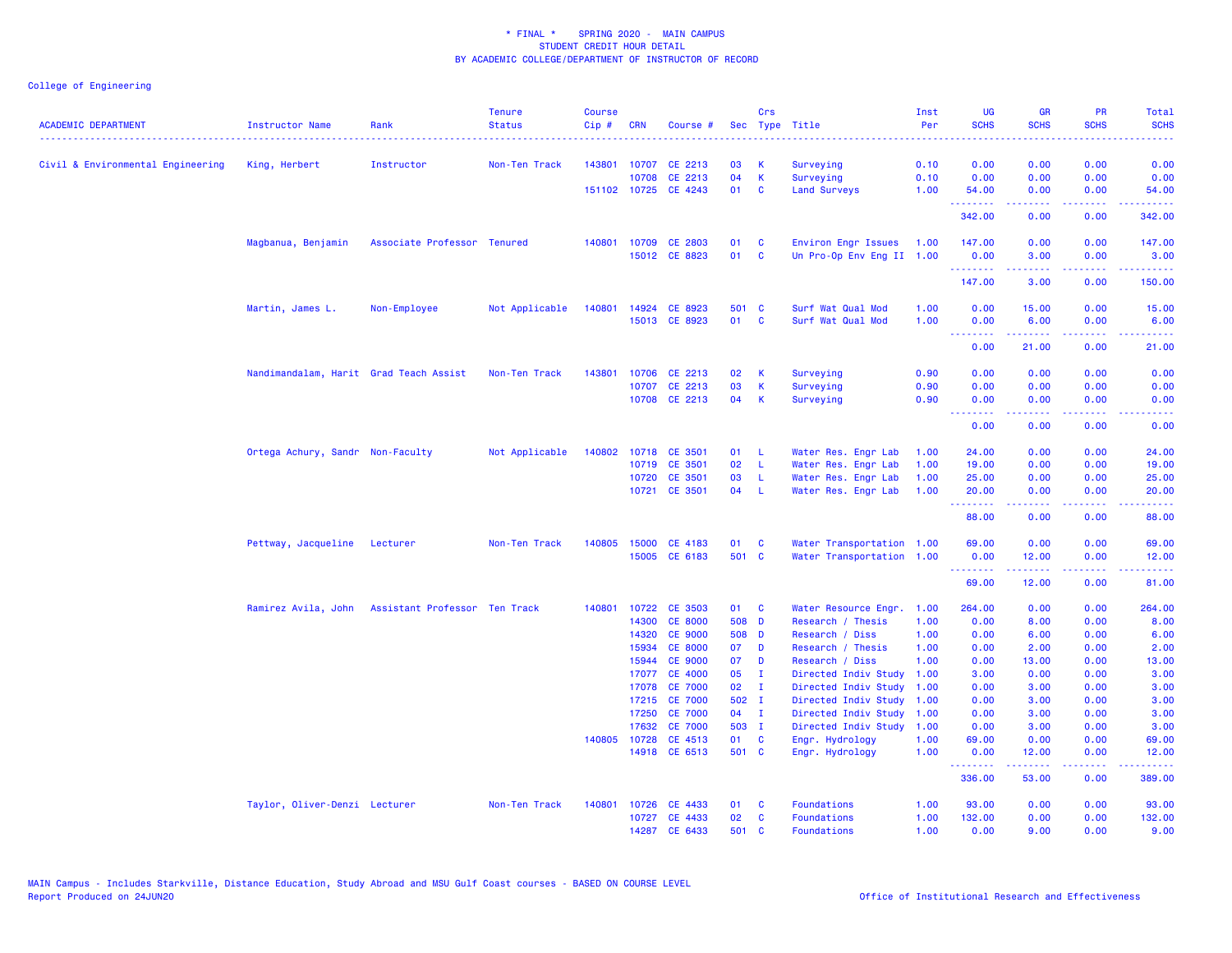|                                                                          |                        |                               | <b>Tenure</b>  | <b>Course</b> |            |                |        | Crs            |                      | Inst | <b>UG</b>                | <b>GR</b>                       | <b>PR</b>                                                                                              | Total                                                                                                                                                                                   |
|--------------------------------------------------------------------------|------------------------|-------------------------------|----------------|---------------|------------|----------------|--------|----------------|----------------------|------|--------------------------|---------------------------------|--------------------------------------------------------------------------------------------------------|-----------------------------------------------------------------------------------------------------------------------------------------------------------------------------------------|
| <b>ACADEMIC DEPARTMENT</b>                                               | <b>Instructor Name</b> | Rank                          | <b>Status</b>  | Cip#          | <b>CRN</b> | Course         | Sec    |                | Type Title           | Per  | <b>SCHS</b>              | <b>SCHS</b>                     | <b>SCHS</b>                                                                                            | <b>SCHS</b>                                                                                                                                                                             |
|                                                                          |                        |                               |                |               |            |                |        |                |                      |      | 225.00                   | <u> - - - - - - - -</u><br>9.00 | <b>.</b><br>0.00                                                                                       | . <b>.</b> .<br>234.00                                                                                                                                                                  |
|                                                                          |                        |                               |                |               |            |                |        |                |                      |      |                          |                                 |                                                                                                        |                                                                                                                                                                                         |
| Civil & Environmental Engineering                                        | Truax, Dennis          | Professor                     | <b>Tenured</b> | 140801        |            | 10734 CE 4903  | 01     | $\mathbf{C}$   | Civil Engr Comp      | 1.00 | 216.00                   | 0.00                            | 0.00                                                                                                   | 216.00                                                                                                                                                                                  |
|                                                                          |                        |                               |                |               |            | 17162 CE 7000  | 03     | $\blacksquare$ | Directed Indiv Study | 1.00 | 0.00<br>---------        | 3.00<br><b></b>                 | 0.00<br>.                                                                                              | 3.00<br>$\frac{1}{2} \left( \frac{1}{2} \right) \left( \frac{1}{2} \right) \left( \frac{1}{2} \right) \left( \frac{1}{2} \right) \left( \frac{1}{2} \right) \left( \frac{1}{2} \right)$ |
|                                                                          |                        |                               |                |               |            |                |        |                |                      |      | 216.00                   | 3.00                            | 0.00                                                                                                   | 219.00                                                                                                                                                                                  |
|                                                                          | Vahedifard, Farshid    | Associate Professor Tenured   |                | 140801        | 14322      | <b>CE 9000</b> | 510 D  |                | Research / Diss      | 1.00 | 0.00                     | 12.00                           | 0.00                                                                                                   | 12.00                                                                                                                                                                                   |
|                                                                          |                        |                               |                |               |            | 15794 CE 8463  | 01 C   |                | Slopes & Embankments | 1.00 | 0.00                     | 12.00                           | 0.00                                                                                                   | 12.00                                                                                                                                                                                   |
|                                                                          |                        |                               |                |               | 15795      | CE 8463        | 501 C  |                | Slopes & Embankments | 1.00 | 0.00                     | 27.00                           | 0.00                                                                                                   | 27.00                                                                                                                                                                                   |
|                                                                          |                        |                               |                |               |            | 15946 CE 9000  | 09 D   |                | Research / Diss      | 1.00 | 0.00<br>.                | 13.00<br>-----                  | 0.00<br>.                                                                                              | 13.00                                                                                                                                                                                   |
|                                                                          |                        |                               |                |               |            |                |        |                |                      |      | 0.00                     | 64.00                           | 0.00                                                                                                   | 64.00                                                                                                                                                                                   |
|                                                                          | Wang, Jun              | Assistant Professor Ten Track |                | 140801        | 14325      | <b>CE 9000</b> | 513 D  |                | Research / Diss      | 1.00 | 0.00                     | 9.00                            | 0.00                                                                                                   | 9.00                                                                                                                                                                                    |
|                                                                          |                        |                               |                |               |            | 15937 CE 8000  | $10$ D |                | Research / Thesis    | 1.00 | 0.00                     | 6.00                            | 0.00                                                                                                   | 6.00                                                                                                                                                                                    |
|                                                                          |                        |                               |                |               |            |                |        |                |                      |      | <u> 22222222</u><br>0.00 | . <b>.</b><br>15.00             | .<br>0.00                                                                                              | $\frac{1}{2} \left( \frac{1}{2} \right) \left( \frac{1}{2} \right) \left( \frac{1}{2} \right) \left( \frac{1}{2} \right)$<br>15.00                                                      |
|                                                                          | Woodson, Stanley       | Lecturer                      | Non-Ten Track  | 140801        | 14921      | CE 8673        | 501 C  |                | <b>Blast Effects</b> | 1.00 | 0.00                     | 45.00                           | 0.00                                                                                                   | 45.00                                                                                                                                                                                   |
|                                                                          |                        |                               |                |               |            | 15010 CE 8673  | 01 C   |                | <b>Blast Effects</b> | 1.00 | 0.00                     | 6.00                            | 0.00                                                                                                   | 6.00                                                                                                                                                                                    |
|                                                                          |                        |                               |                |               |            |                |        |                |                      |      | <b></b><br>0.00          | <u>.</u><br>51.00               | .<br>0.00                                                                                              | 51.00                                                                                                                                                                                   |
|                                                                          | Zhang, Li              | Associate Professor Tenured   |                | 140801        |            | 10736 CE 6143  | 01 C   |                | Traffic Engineering  | 1.00 | 0.00                     | 3.00                            | 0.00                                                                                                   | 3.00                                                                                                                                                                                    |
|                                                                          |                        |                               |                |               | 14286      | CE 6143        | 501 C  |                | Traffic Engineering  | 1.00 | 0.00                     | 3.00                            | 0.00                                                                                                   | 3.00                                                                                                                                                                                    |
|                                                                          |                        |                               |                |               |            | 14323 CE 9000  | 511 D  |                | Research / Diss      | 1.00 | 0.00                     | 1.00                            | 0.00                                                                                                   | 1.00                                                                                                                                                                                    |
|                                                                          |                        |                               |                |               |            | 17167 CE 8000  | $11$ D |                | Research / Thesis    | 1.00 | 0.00                     | 5.00                            | 0.00                                                                                                   | 5.00                                                                                                                                                                                    |
|                                                                          |                        |                               |                |               |            | 17195 CE 9000  | $11$ D |                | Research / Diss      | 1.00 | 0.00                     | 1.00                            | 0.00                                                                                                   | 1.00                                                                                                                                                                                    |
|                                                                          |                        |                               |                |               |            |                |        |                |                      |      | 0.00                     | 13.00                           | $\frac{1}{2} \left( \frac{1}{2} \right) \left( \frac{1}{2} \right) \left( \frac{1}{2} \right)$<br>0.00 | 13.00                                                                                                                                                                                   |
| -----------------------------------<br>Civil & Environmental Engineering |                        |                               |                |               |            |                |        |                |                      |      | ========<br>2652.10      | ========<br>363.00              | $=$ ========<br>0.00                                                                                   | ==========<br>3015.10                                                                                                                                                                   |
| =====================================                                    |                        |                               |                |               |            |                |        |                |                      |      |                          | -------- -------- -------       |                                                                                                        | ==========                                                                                                                                                                              |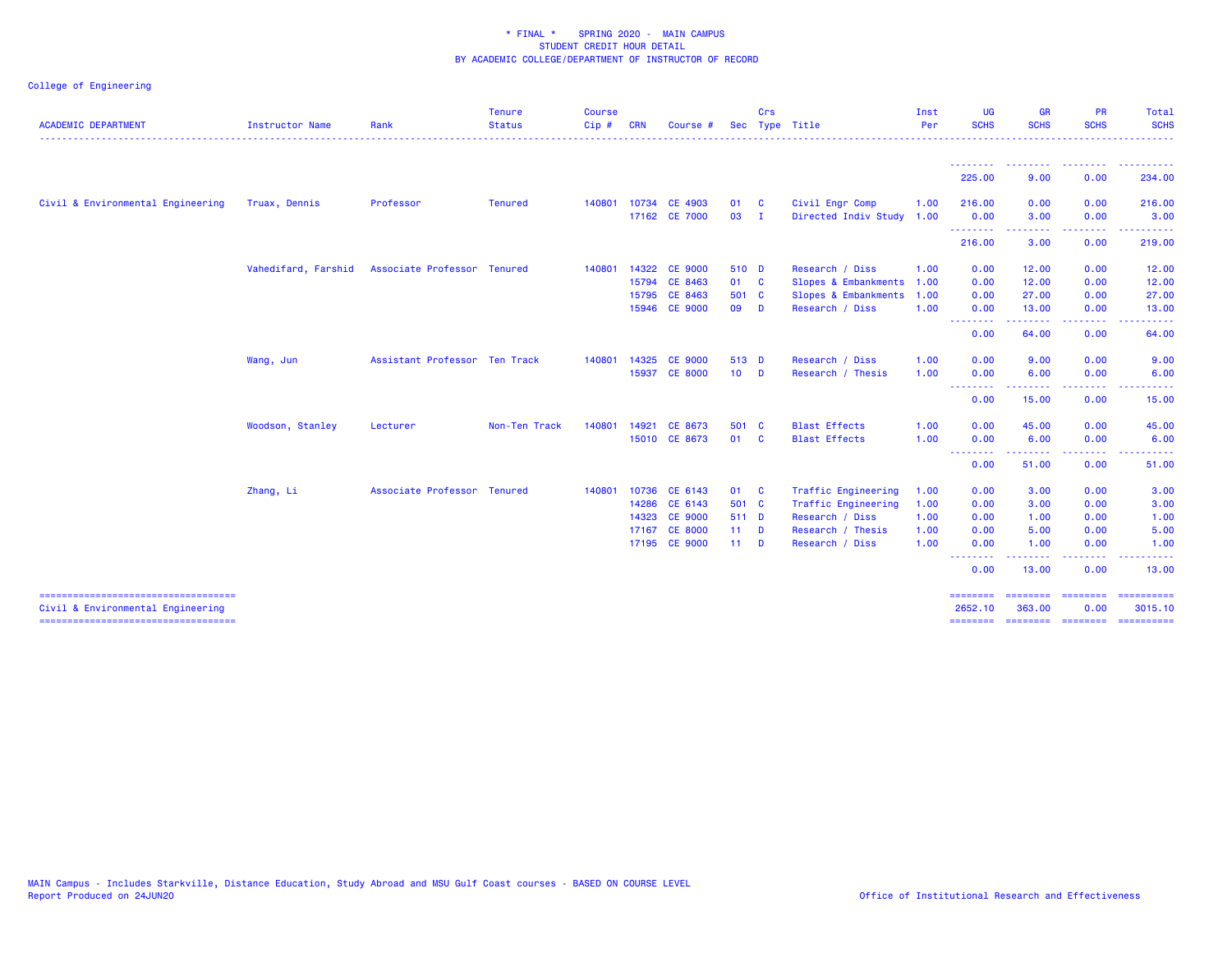| <b>ACADEMIC DEPARTMENT</b>     | Instructor Name  | Rank                              | <b>Tenure</b><br><b>Status</b> | <b>Course</b><br>Cip# | <b>CRN</b>     | Course #                           | <b>Sec</b>        | Crs               | Type Title                                 | Inst<br>Per  | <b>UG</b><br><b>SCHS</b>         | <b>GR</b><br><b>SCHS</b>                                                                                                           | PR<br><b>SCHS</b><br>بالأباد   | Total<br><b>SCHS</b><br>وعاعات                                                                                                                                 |
|--------------------------------|------------------|-----------------------------------|--------------------------------|-----------------------|----------------|------------------------------------|-------------------|-------------------|--------------------------------------------|--------------|----------------------------------|------------------------------------------------------------------------------------------------------------------------------------|--------------------------------|----------------------------------------------------------------------------------------------------------------------------------------------------------------|
| Computer Science & Engineering | Banicescu, Ioana | Professor                         | <b>Tenured</b>                 |                       | 110101 11220   | <b>CSE 4833</b>                    | 02                | <b>C</b>          | Intro to Algorithms                        | 1.00         | 96.00                            | 0.00                                                                                                                               | 0.00                           | 96.00                                                                                                                                                          |
|                                |                  |                                   |                                |                       | 11261          | <b>CSE 8813</b>                    | 01                | C                 | Theory of Computatio                       | 1.00         | 0.00                             | 36.00                                                                                                                              | 0.00                           | 36.00                                                                                                                                                          |
|                                |                  |                                   |                                |                       | 15867          | <b>CSE 9000</b>                    | 01                | D                 | Research/Diss                              | 1.00         | 0.00                             | 4.00                                                                                                                               | 0.00                           | 4.00                                                                                                                                                           |
|                                |                  |                                   |                                | 309999                | 16107          | <b>CME 9000</b>                    | 01                | D                 | Research/Dis                               | 1.00         | 0.00<br>الدالد الدالد            | 3.00                                                                                                                               | 0.00<br>$- - - -$              | 3.00                                                                                                                                                           |
|                                |                  |                                   |                                |                       |                |                                    |                   |                   |                                            |              | 96.00                            | 43.00                                                                                                                              | 0.00                           | 139.00                                                                                                                                                         |
|                                | Bethel, Cindy    | Professor                         | <b>Tenured</b>                 | 110101                | 11216          | CSE 4663                           | 01                | <b>C</b>          | Human-Computer Inter 1.00                  |              | 81.00                            | 0.00                                                                                                                               | 0.00                           | 81.00                                                                                                                                                          |
|                                |                  |                                   |                                |                       | 11238          | CSE 6663                           | 01                | C                 | Human-Computer Inter                       | 1.00         | 0.00                             | 18.00                                                                                                                              | 0.00                           | 18.00                                                                                                                                                          |
|                                |                  |                                   |                                |                       | 14931          | CSE 4663                           | 501 C             |                   | Human-Computer Inter                       | 1.00         | 3.00                             | 0.00                                                                                                                               | 0.00                           | 3.00                                                                                                                                                           |
|                                |                  |                                   |                                |                       | 15852          | <b>CSE 8000</b>                    | 02                | D                 | Research / Thesis                          | 1.00         | 0.00                             | 39.00                                                                                                                              | 0.00                           | 39.00                                                                                                                                                          |
|                                |                  |                                   |                                |                       | 15868<br>17473 | <b>CSE 9000</b><br><b>CSE 7000</b> | 02<br>05          | D<br>$\mathbf I$  | Research/Diss<br>Directed Indiv Study 1.00 | 1.00         | 0.00<br>0.00                     | 64.00                                                                                                                              | 0.00                           | 64.00<br>3.00                                                                                                                                                  |
|                                |                  |                                   |                                |                       | 110102 11237   | CSE 6643                           | 01                | <b>C</b>          | <b>AI Robotics</b>                         | 1.00         | 0.00                             | 3.00<br>30.00                                                                                                                      | 0.00<br>0.00                   | 30.00                                                                                                                                                          |
|                                |                  |                                   |                                | 140101                | 12300          | GE 1501                            | 02                | E                 | Engineering Design C                       | 1.00         | 1.00                             | 0.00                                                                                                                               | 0.00                           | 1.00                                                                                                                                                           |
|                                |                  |                                   |                                |                       |                |                                    |                   |                   |                                            |              | <u>.</u><br>85.00                | 154.00                                                                                                                             | د د د د<br>0.00                | .<br>239.00                                                                                                                                                    |
|                                | Bhowmik, Tanmay  | Assistant Professor Ten Track     |                                | 110101                | 11207          | <b>CSE 4283</b>                    | 01                | <b>C</b>          | Software Testing and 1.00                  |              | 132.00                           | 0.00                                                                                                                               | 0.00                           | 132.00                                                                                                                                                         |
|                                |                  |                                   |                                |                       | 11229          | CSE 6283                           | 01                | $\mathbf{C}$      | Software Testing and                       | 1.00         | 0.00                             | 3.00                                                                                                                               | 0.00                           | 3.00                                                                                                                                                           |
|                                |                  |                                   |                                |                       | 15853          | <b>CSE 8000</b>                    | 03                | D                 | Research / Thesis                          | 1.00         | 0.00                             | 3.00                                                                                                                               | 0.00                           | 3.00                                                                                                                                                           |
|                                |                  |                                   |                                |                       | 15869          | <b>CSE 9000</b>                    | 03                | D                 | Research/Diss                              | 1.00         | 0.00                             | 19.00                                                                                                                              | 0.00                           | 19.00                                                                                                                                                          |
|                                |                  |                                   |                                | 110201                | 11184          | <b>CSE 2813</b>                    | 01                | <b>C</b>          | Discrete Structures                        | 1.00         | 144.00                           | 0.00                                                                                                                               | 0.00                           | 144.00                                                                                                                                                         |
|                                |                  |                                   |                                |                       |                | 11186 CSE 2813                     | H <sub>01</sub> C |                   | Honors Discrete Stru 1.00                  |              | 12.00<br>.                       | 0.00<br>.                                                                                                                          | 0.00<br>.                      | 12.00<br>.                                                                                                                                                     |
|                                |                  |                                   |                                |                       |                |                                    |                   |                   |                                            |              | 288.00                           | 25.00                                                                                                                              | 0.00                           | 313.00                                                                                                                                                         |
|                                | Crowson, Joshua  | Lecturer                          | Non-Ten Track                  | 110201                |                | 16678 CSE 1233                     | 05                | <b>C</b>          | Cmptr Prog-C                               | 1.00         | 174.00<br><u>.</u>               | 0.00<br>.                                                                                                                          | 0.00<br>د د د د                | 174.00<br>$\frac{1}{2} \left( \frac{1}{2} \right) \left( \frac{1}{2} \right) \left( \frac{1}{2} \right) \left( \frac{1}{2} \right) \left( \frac{1}{2} \right)$ |
|                                |                  |                                   |                                |                       |                |                                    |                   |                   |                                            |              | 174.00                           | 0.00                                                                                                                               | 0.00                           | 174.00                                                                                                                                                         |
|                                | Crumpton, Joseph | Clinical Assist Pro Non-Ten Track |                                | 110101                | 11211          | <b>CSE 4503</b>                    | 01                | C                 | Database Management                        | 1.00         | 165.00                           | 0.00                                                                                                                               | 0.00                           | 165.00                                                                                                                                                         |
|                                |                  |                                   |                                |                       | 11212          | CSE 4503                           | 02                | $\mathbf{C}$      | Database Management                        | 1.00         | 126.00                           | 0.00                                                                                                                               | 0.00                           | 126.00                                                                                                                                                         |
|                                |                  |                                   |                                |                       | 11217          | CSE 4713                           | 01                | $\mathbf{C}$      | Prog Languages                             | 1.00         | 108.00                           | 0.00                                                                                                                               | 0.00                           | 108.00                                                                                                                                                         |
|                                |                  |                                   |                                |                       | 11233          | CSE 6503                           | 01                | <b>C</b>          | Database Management                        | 1.00         | 0.00<br>.                        | 15.00<br>$\frac{1}{2} \left( \frac{1}{2} \right) \left( \frac{1}{2} \right) \left( \frac{1}{2} \right) \left( \frac{1}{2} \right)$ | 0.00<br>$\omega$ is a $\omega$ | 15.00<br>.                                                                                                                                                     |
|                                |                  |                                   |                                |                       |                |                                    |                   |                   |                                            |              | 399.00                           | 15.00                                                                                                                              | 0.00                           | 414.00                                                                                                                                                         |
|                                | Dutta, Sayantani | Grad Teach Assist                 | Non-Ten Track                  |                       |                | 110102 11215 CSE 4643              | 01                | <b>C</b>          | AI Robotics                                | 1.00         | 60.00<br><u> - - - - - - - -</u> | 0.00<br>.                                                                                                                          | 0.00<br>.                      | 60.00<br>.                                                                                                                                                     |
|                                |                  |                                   |                                |                       |                |                                    |                   |                   |                                            |              | 60.00                            | 0.00                                                                                                                               | 0.00                           | 60.00                                                                                                                                                          |
|                                | Hamilton, John   | Professor                         | <b>Tenured</b>                 | 110101                | 15871          | <b>CSE 9000</b>                    | 05                | D                 | Research/Diss                              | 1.00         | 0.00                             | 10.00                                                                                                                              | 0.00                           | 10.00                                                                                                                                                          |
|                                |                  |                                   |                                |                       | 17166          | <b>CSE 7000</b>                    | 02                | $\mathbf{I}$      | Directed Indiv Study                       | 1.00         | 0.00                             | 3.00                                                                                                                               | 0.00                           | 3.00                                                                                                                                                           |
|                                |                  |                                   |                                |                       | 17326          | <b>CSE 4000</b>                    | 02                | п.                | Directed Indiv Study 1.00                  |              | 3.00                             | 0.00                                                                                                                               | 0.00                           | 3.00                                                                                                                                                           |
|                                |                  |                                   |                                |                       | 17329          | <b>CSE 7000</b>                    | 03                | $\mathbf I$       | Directed Indiv Study 1.00                  |              | 0.00                             | 3.00                                                                                                                               | 0.00                           | 3.00                                                                                                                                                           |
|                                |                  |                                   |                                |                       | 17330          | <b>CSE 7000</b>                    | 04                | $\mathbf I$       | Directed Indiv Study 1.00                  |              | 0.00                             | 3.00                                                                                                                               | 0.00                           | 3.00                                                                                                                                                           |
|                                |                  |                                   |                                |                       | 17460          | <b>CSE 4000</b>                    | 03                | $\mathbf I$       | Directed Indiv Study 1.00                  |              | 3.00                             | 0.00                                                                                                                               | 0.00                           | 3.00                                                                                                                                                           |
|                                |                  |                                   |                                |                       | 17640          | <b>CSE 4000</b>                    | 04                | $\mathbf{I}$      | Directed Indiv Study 1.00                  |              | 3.00<br>$\omega$ is a $\omega$   | 0.00<br>.                                                                                                                          | 0.00<br>$\omega$ is a $\omega$ | 3.00<br>2222                                                                                                                                                   |
|                                |                  |                                   |                                |                       |                |                                    |                   |                   |                                            |              | 9.00                             | 19.00                                                                                                                              | 0.00                           | 28.00                                                                                                                                                          |
|                                | Hansen, Eric     | Associate Professor Tenured       |                                | 110101                |                | 11219 CSE 4833<br>11236 CSE 6633   | 01<br>01          | C<br>$\mathbf{C}$ | Intro to Algorithms<br>Artificial Intell   | 1.00<br>1.00 | 156.00<br>0.00                   | 0.00<br>15.00                                                                                                                      | 0.00<br>0.00                   | 156.00<br>15.00                                                                                                                                                |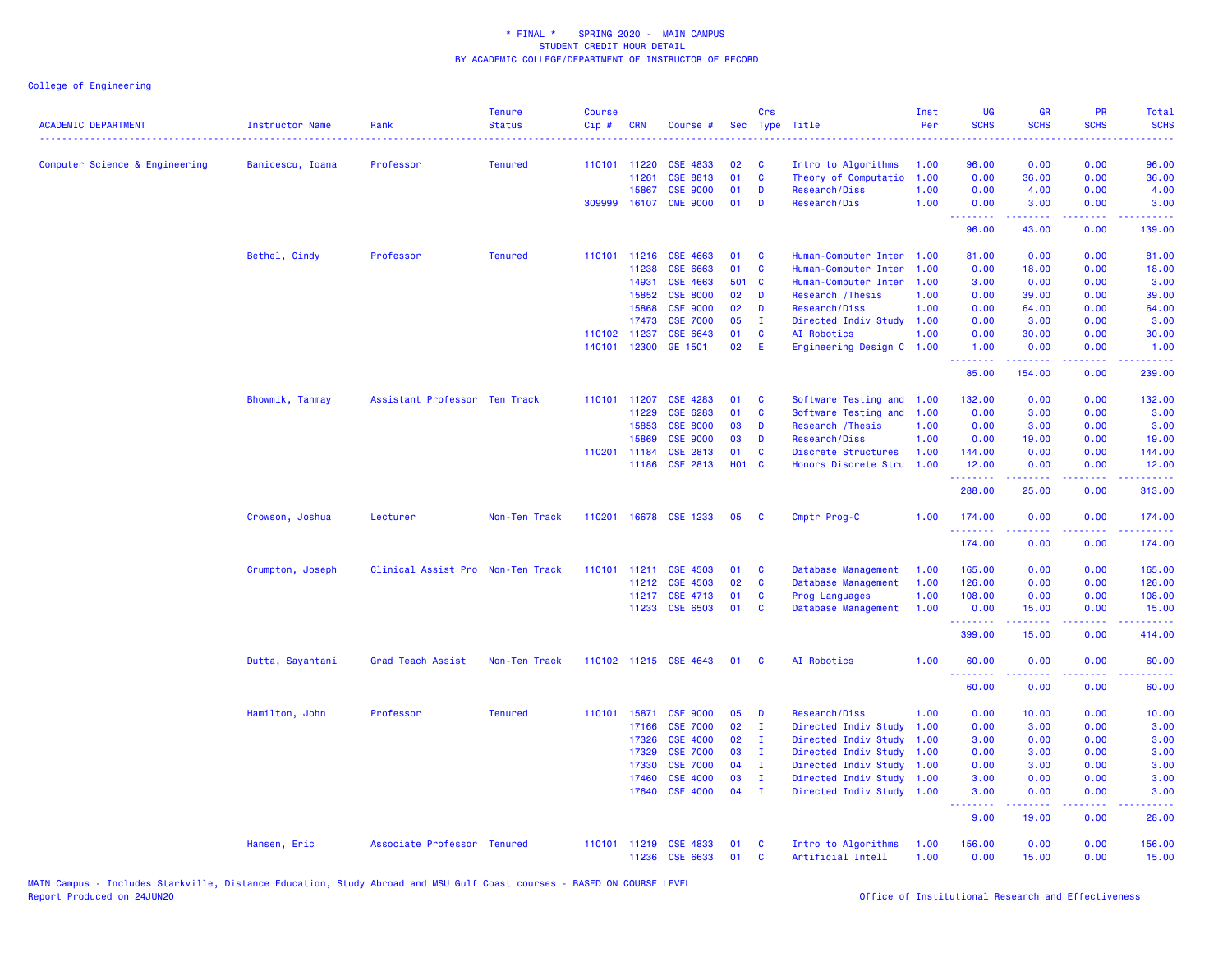| <b>ACADEMIC DEPARTMENT</b>     | <b>Instructor Name</b> | Rank                              | <b>Tenure</b><br><b>Status</b> | <b>Course</b><br>Cip# | <b>CRN</b>   | Course #        | Sec          | Crs          | Type Title                | Inst<br>Per | <b>UG</b><br><b>SCHS</b> | <b>GR</b><br><b>SCHS</b>                                                                                                                                     | PR<br><b>SCHS</b>            | Total<br><b>SCHS</b>                                                                                                                                         |
|--------------------------------|------------------------|-----------------------------------|--------------------------------|-----------------------|--------------|-----------------|--------------|--------------|---------------------------|-------------|--------------------------|--------------------------------------------------------------------------------------------------------------------------------------------------------------|------------------------------|--------------------------------------------------------------------------------------------------------------------------------------------------------------|
| Computer Science & Engineering | Hansen, Eric           | Associate Professor Tenured       |                                |                       | 110101 11241 | CSE 6833        | 01           | <b>C</b>     | Intro to Algorithms       | 1.00        | 0.00                     | 12.00                                                                                                                                                        | 0.00                         | 12.00                                                                                                                                                        |
|                                |                        |                                   |                                |                       | 15856        | <b>CSE 8000</b> | 06           | D            | Research / Thesis         | 1.00        | 0.00                     | 9.00                                                                                                                                                         | 0.00                         | 9.00                                                                                                                                                         |
|                                |                        |                                   |                                |                       | 15872        | <b>CSE 9000</b> | 06           | D            | Research/Diss             | 1.00        | 0.00                     | 12.00                                                                                                                                                        | 0.00                         | 12.00                                                                                                                                                        |
|                                |                        |                                   |                                |                       | 110102 11214 | CSE 4633        | 01           | C            | Artificial Intell         | 1.00        | 147.00<br>.              | 0.00<br>2.2.2.2.2                                                                                                                                            | 0.00<br>.                    | 147.00<br>2.2.2.2.2.                                                                                                                                         |
|                                |                        |                                   |                                |                       |              |                 |              |              |                           |             | 303.00                   | 48.00                                                                                                                                                        | 0.00                         | 351.00                                                                                                                                                       |
|                                | Harrison, Anna         | Lecturer                          | Non-Ten Track                  |                       | 110701 11208 | <b>CSE 4363</b> | 01           | C            | Software Reverse Eng 1.00 |             | 45.00                    | 0.00                                                                                                                                                         | 0.00                         | 45.00                                                                                                                                                        |
|                                |                        |                                   |                                |                       | 11230        | CSE 6363        | 01           | C            | Software Reverse Eng 1.00 |             | 0.00<br>.                | 21.00<br>$\frac{1}{2} \left( \frac{1}{2} \right) \left( \frac{1}{2} \right) \left( \frac{1}{2} \right) \left( \frac{1}{2} \right)$                           | 0.00                         | 21.00<br>.                                                                                                                                                   |
|                                |                        |                                   |                                |                       |              |                 |              |              |                           |             | 45.00                    | 21.00                                                                                                                                                        | 0.00                         | 66.00                                                                                                                                                        |
|                                | Henderson, Lisa        | Instructor                        | Non-Ten Track                  |                       | 110201 11140 | CSE 1233        | 01           | C            | Cmptr Prog-C              | 1.00        | 180.00                   | 0.00                                                                                                                                                         | 0.00                         | 180.00                                                                                                                                                       |
|                                |                        |                                   |                                |                       | 11141        | CSE 1233        | 02           | C            | Cmptr Prog-C              | 1.00        | 168.00                   | 0.00                                                                                                                                                         | 0.00                         | 168.00                                                                                                                                                       |
|                                |                        |                                   |                                |                       | 14925        | CSE 1233        | 501 C        |              | Cmptr Prog-C              | 1.00        | 30.00                    | 0.00                                                                                                                                                         | 0.00                         | 30.00                                                                                                                                                        |
|                                |                        |                                   |                                |                       | 110701 11138 | <b>CSE 1002</b> | 01           | C            | Intro CSE                 | 1.00        | 64.00<br>.               | 0.00<br>22222                                                                                                                                                | 0.00<br>.                    | 64.00<br><b><i><u><u> - - - - -</u></u></i></b>                                                                                                              |
|                                |                        |                                   |                                |                       |              |                 |              |              |                           |             | 442.00                   | 0.00                                                                                                                                                         | 0.00                         | 442.00                                                                                                                                                       |
|                                | Iannucci, Stefano      | Assistant Professor Ten Track     |                                |                       | 110101 11258 | <b>CSE 8080</b> | 23           | п            | Directed Project Cs       | 1.00        | 0.00                     | 3.00                                                                                                                                                         | 0.00                         | 3.00                                                                                                                                                         |
|                                |                        |                                   |                                |                       | 15857        | <b>CSE 8000</b> | 07           | D            | Research / Thesis         | 1.00        | 0.00                     | 3.00                                                                                                                                                         | 0.00                         | 3.00                                                                                                                                                         |
|                                |                        |                                   |                                |                       | 15873        | <b>CSE 9000</b> | 07           | D            | Research/Diss             | 1.00        | 0.00                     | 9.00                                                                                                                                                         | 0.00                         | 9.00                                                                                                                                                         |
|                                |                        |                                   |                                |                       | 16926        | <b>CSE 4733</b> | 02           | C            | Operating Systems I       | 1.00        | 135.00                   | 0.00                                                                                                                                                         | 0.00                         | 135.00                                                                                                                                                       |
|                                |                        |                                   |                                |                       | 16927        | CSE 6733        | 02           | C            | Operating Systems I       | 1.00        | 0.00                     | 9.00                                                                                                                                                         | 0.00                         | 9.00                                                                                                                                                         |
|                                |                        |                                   |                                |                       | 17027        | <b>CSE 7000</b> | 01           | $\mathbf{I}$ | Directed Indiv Study      | 1.00        | 0.00<br>.                | 3.00<br>.                                                                                                                                                    | 0.00<br>.                    | 3.00<br>$\frac{1}{2} \left( \frac{1}{2} \right) \left( \frac{1}{2} \right) \left( \frac{1}{2} \right) \left( \frac{1}{2} \right) \left( \frac{1}{2} \right)$ |
|                                |                        |                                   |                                |                       |              |                 |              |              |                           |             | 135.00                   | 27.00                                                                                                                                                        | 0.00                         | 162.00                                                                                                                                                       |
|                                | Jaiyeola, Mercy        | Grad Teach Assist                 | Non-Ten Track                  |                       | 110201 11185 | <b>CSE 2813</b> | 02           | C            | Discrete Structures       | 1.00        | 150.00                   | 0.00                                                                                                                                                         | 0.00                         | 150.00                                                                                                                                                       |
|                                |                        |                                   |                                |                       |              | 11187 CSE 2813  | <b>HO2 C</b> |              | Honors Discrete Stru 1.00 |             | 15.00                    | 0.00                                                                                                                                                         | 0.00                         | 15.00                                                                                                                                                        |
|                                |                        |                                   |                                |                       |              |                 |              |              |                           |             | .<br>165.00              | $\frac{1}{2} \left( \frac{1}{2} \right) \left( \frac{1}{2} \right) \left( \frac{1}{2} \right) \left( \frac{1}{2} \right) \left( \frac{1}{2} \right)$<br>0.00 | .<br>0.00                    | لأعاط عاطات<br>165.00                                                                                                                                        |
|                                | Jankun-Kelly, T.       | Associate Professor Tenured       |                                | 110101                | 15858        | <b>CSE 8000</b> | 08           | D            | Research / Thesis         | 1.00        | 0.00                     | 1.00                                                                                                                                                         | 0.00                         | 1.00                                                                                                                                                         |
|                                |                        |                                   |                                | 110701                | 11210        | <b>CSE 4453</b> | 01           | $\mathbf c$  | Game Design               | 1.00        | 69.00                    | 0.00                                                                                                                                                         | 0.00                         | 69.00                                                                                                                                                        |
|                                |                        |                                   |                                |                       | 11232        | CSE 6453        | 01           | C            | <b>Game Design</b>        | 1.00        | 0.00                     | 15.00                                                                                                                                                        | 0.00                         | 15.00                                                                                                                                                        |
|                                |                        |                                   |                                |                       |              |                 |              |              |                           |             | .<br>69.00               | 16.00                                                                                                                                                        | 0.00                         | 85.00                                                                                                                                                        |
|                                | Knight, Aubrey         | Instructor                        | Non-Ten Track                  | 110201                | 11162        | <b>CSE 1384</b> | 03           | <b>C</b>     | Intermed Comp Prog        | 1.00        | 196.00                   | 0.00                                                                                                                                                         | 0.00                         | 196.00                                                                                                                                                       |
|                                |                        |                                   |                                |                       | 11176        | <b>CSE 1384</b> | <b>H03 C</b> |              | Intermed Comp Prog        | 1.00        | 12.00                    | 0.00                                                                                                                                                         | 0.00                         | 12.00                                                                                                                                                        |
|                                |                        |                                   |                                |                       | 11177        | <b>CSE 2383</b> | 01           | C            | Data Struc & Anal of      | 1.00        | 126.00                   | 0.00                                                                                                                                                         | 0.00                         | 126.00                                                                                                                                                       |
|                                |                        |                                   |                                |                       | 11179        | <b>CSE 2383</b> | 03           | C            | Data Struc & Anal of      | 1.00        | 120.00                   | 0.00                                                                                                                                                         | 0.00                         | 120.00                                                                                                                                                       |
|                                |                        |                                   |                                |                       | 11181        | <b>CSE 2383</b> | H01 C        |              | HonorsData Struc & A 1.00 |             | 12.00                    | 0.00                                                                                                                                                         | 0.00                         | 12.00                                                                                                                                                        |
|                                |                        |                                   |                                |                       | 14928        | <b>CSE 2383</b> | 501 C        |              | Data Struc & Anal of 1.00 |             | 6.00<br>.                | 0.00                                                                                                                                                         | 0.00<br>والمسامين            | 6.00<br>.                                                                                                                                                    |
|                                |                        |                                   |                                |                       |              |                 |              |              |                           |             | 472.00                   | 0.00                                                                                                                                                         | 0.00                         | 472.00                                                                                                                                                       |
|                                | Lee, David             | Non-Faculty                       | Not Applicable                 | 111003                |              | 15052 CSE 4763  | 01           | <b>C</b>     | Ethical and Legal Is 1.00 |             | 141.00                   | 0.00                                                                                                                                                         | 0.00                         | 141.00                                                                                                                                                       |
|                                |                        |                                   |                                |                       |              |                 |              |              |                           |             | .<br>141.00              | 0.00                                                                                                                                                         | $\sim$ $\sim$ $\sim$<br>0.00 | 141.00                                                                                                                                                       |
|                                | Lee, Sarah             | Clinical Assoc Prof Non-Ten Track |                                | 110101                | 14933        | <b>CSE 8233</b> | 501 C        |              | Soft Engr Prog Mgt        | 1.00        | 0.00                     | 3.00                                                                                                                                                         | 0.00                         | 3.00                                                                                                                                                         |
|                                |                        |                                   |                                |                       | 15056        | <b>CSE 8011</b> | 01           | <b>S</b>     | Seminar                   | 0.50        | 0.00                     | 15.50                                                                                                                                                        | 0.00                         | 15.50                                                                                                                                                        |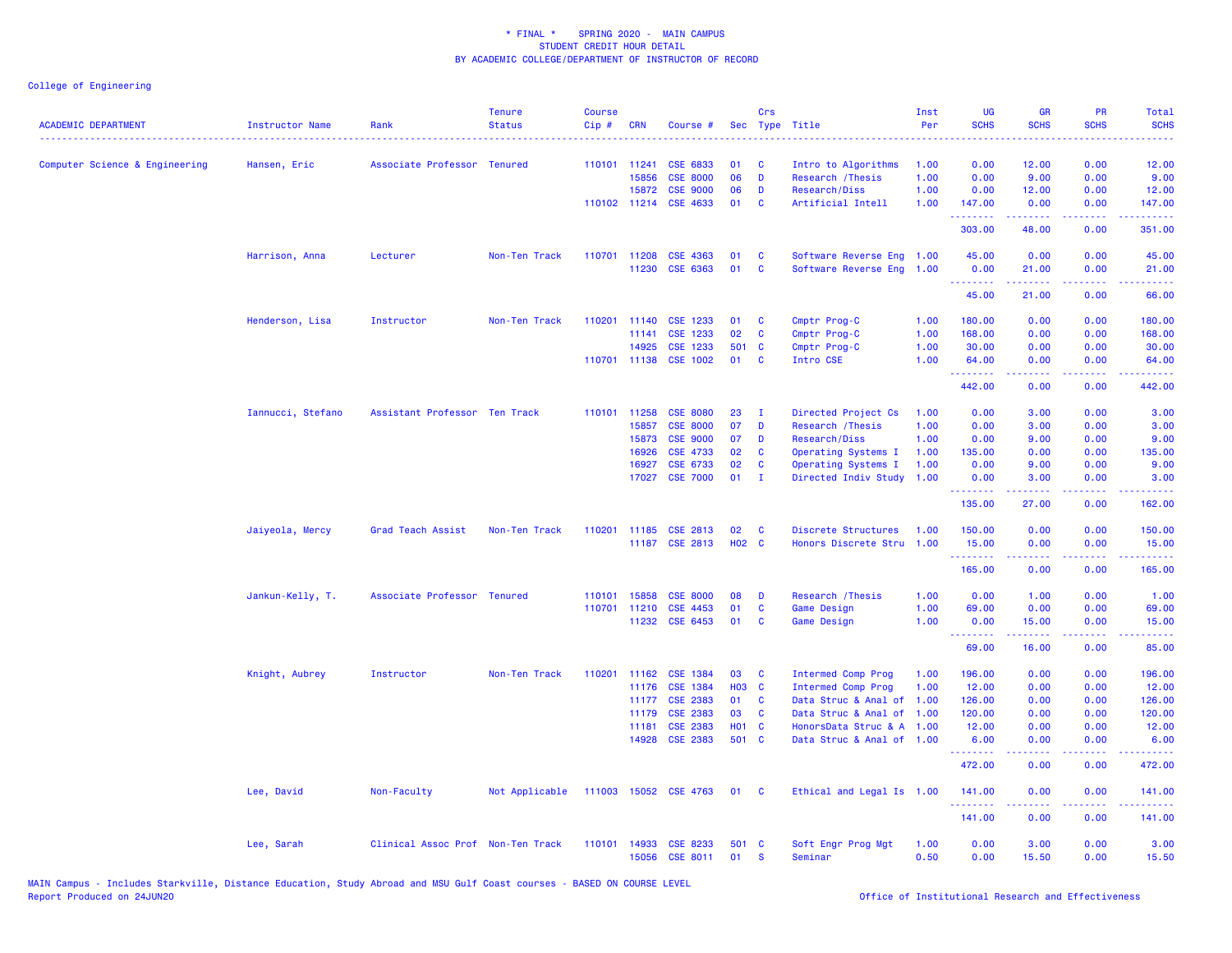| <b>ACADEMIC DEPARTMENT</b>     | Instructor Name                 | Rank                              | <b>Tenure</b><br><b>Status</b> | <b>Course</b><br>Cip# | <b>CRN</b>   | Course #        |                   | Crs          | Sec Type Title            | Inst<br>Per | <b>UG</b><br><b>SCHS</b> | <b>GR</b><br><b>SCHS</b>                                                                                                                                     | <b>PR</b><br><b>SCHS</b>     | Total<br><b>SCHS</b>                                                                                                                                         |
|--------------------------------|---------------------------------|-----------------------------------|--------------------------------|-----------------------|--------------|-----------------|-------------------|--------------|---------------------------|-------------|--------------------------|--------------------------------------------------------------------------------------------------------------------------------------------------------------|------------------------------|--------------------------------------------------------------------------------------------------------------------------------------------------------------|
|                                |                                 |                                   |                                |                       |              |                 |                   |              |                           |             |                          |                                                                                                                                                              |                              | $\frac{1}{2} \left( \frac{1}{2} \right) \left( \frac{1}{2} \right) \left( \frac{1}{2} \right) \left( \frac{1}{2} \right)$                                    |
| Computer Science & Engineering | Lee, Sarah                      | Clinical Assoc Prof Non-Ten Track |                                |                       | 110101 15057 | <b>CSE 8011</b> | 501 S             |              | Seminar                   | 0.50        | 0.00                     | 2.00                                                                                                                                                         | 0.00                         | 2.00                                                                                                                                                         |
|                                |                                 |                                   |                                |                       | 15058        | CSE 8233        | 01                | C            | Soft Engr Prog Mgt        | 1.00        | 0.00                     | 33.00                                                                                                                                                        | 0.00                         | 33.00                                                                                                                                                        |
|                                |                                 |                                   |                                |                       | 15859        | <b>CSE 8000</b> | 09                | D            | Research / Thesis         | 1.00        | 0.00                     | 3.00                                                                                                                                                         | 0.00                         | 3.00                                                                                                                                                         |
|                                |                                 |                                   |                                |                       | 15875        | <b>CSE 9000</b> | 09                | D            | Research/Diss             | 1.00        | 0.00                     | 32.00                                                                                                                                                        | 0.00                         | 32.00                                                                                                                                                        |
|                                |                                 |                                   |                                |                       | 17178        | <b>CSE 4000</b> | 01                | T            | Directed Indiv Study      | 1.00        | 3.00                     | 0.00                                                                                                                                                         | 0.00                         | 3.00                                                                                                                                                         |
|                                |                                 |                                   |                                |                       | 17662        | <b>CSE 4000</b> | 05                | $\mathbf{I}$ | Directed Indiv Study      | 1.00        | 1.00                     | 0.00                                                                                                                                                         | 0.00                         | 1.00                                                                                                                                                         |
|                                |                                 |                                   |                                |                       | 110201 11156 | CSE 1284        | D01 B             |              | Intro Comp Prog           | 1.00        | 8.00                     | 0.00                                                                                                                                                         | 0.00                         | 8.00                                                                                                                                                         |
|                                |                                 |                                   |                                |                       | 240101 12626 | <b>HON 4003</b> | H02 I             |              | Oxbridge Tutorial         | 1.00        | 3.00<br>.                | 0.00<br>$- - - - -$                                                                                                                                          | 0.00<br>$\sim$ $\sim$ $\sim$ | 3.00                                                                                                                                                         |
|                                |                                 |                                   |                                |                       |              |                 |                   |              |                           |             | 15.00                    | 88.50                                                                                                                                                        | 0.00                         | 103.50                                                                                                                                                       |
|                                | Lineberry, Litany               | Grad Teach Assist                 | Non-Ten Track                  |                       | 110101 11194 | <b>CSE 3981</b> | 01                | C            | <b>Computer Ethics</b>    | 1.00        | 34.00                    | 0.00                                                                                                                                                         | 0.00                         | 34.00                                                                                                                                                        |
|                                |                                 |                                   |                                |                       | 11195        | <b>CSE 3981</b> | 02                | C            | Computer Ethics           | 1.00        | 34.00<br>.               | 0.00<br>.                                                                                                                                                    | 0.00<br>.                    | 34.00<br>د د د د د                                                                                                                                           |
|                                |                                 |                                   |                                |                       |              |                 |                   |              |                           |             | 68.00                    | 0.00                                                                                                                                                         | 0.00                         | 68.00                                                                                                                                                        |
|                                | Luke, Edward                    | Professor                         | <b>Tenured</b>                 | 110101                | 11199        | CSE 4163        | 01                | C            | Des Parallel Alg          | 1.00        | 39.00                    | 0.00                                                                                                                                                         | 0.00                         | 39.00                                                                                                                                                        |
|                                |                                 |                                   |                                |                       | 11222        | CSE 6163        | 01                | C            | Des Parallel Alg          | 1.00        | 0.00                     | 15.00                                                                                                                                                        | 0.00                         | 15.00                                                                                                                                                        |
|                                |                                 |                                   |                                |                       | 15876        | <b>CSE 9000</b> | 10 <sub>1</sub>   | D            | Research/Diss             | 1.00        | 0.00<br>.                | 3.00<br>$\frac{1}{2} \left( \frac{1}{2} \right) \left( \frac{1}{2} \right) \left( \frac{1}{2} \right) \left( \frac{1}{2} \right) \left( \frac{1}{2} \right)$ | 0.00<br>.                    | 3.00<br>.                                                                                                                                                    |
|                                |                                 |                                   |                                |                       |              |                 |                   |              |                           |             | 39.00                    | 18.00                                                                                                                                                        | 0.00                         | 57.00                                                                                                                                                        |
|                                | McDaniel, Christophe Instructor |                                   | Non-Ten Track                  | 110101                | 11188        | CSE 3223        | 01                | -L           | Software Eng Sr Proj      | 1.00        | 138.00                   | 0.00                                                                                                                                                         | 0.00                         | 138.00                                                                                                                                                       |
|                                |                                 |                                   |                                | 110201                | 11145        | <b>CSE 1284</b> | 01                | C            | Intro Comp Prog           | 1.00        | 180.00                   | 0.00                                                                                                                                                         | 0.00                         | 180.00                                                                                                                                                       |
|                                |                                 |                                   |                                |                       | 11146        | <b>CSE 1284</b> | 02                | C            | Intro Comp Prog           | 1.00        | 216.00                   | 0.00                                                                                                                                                         | 0.00                         | 216.00                                                                                                                                                       |
|                                |                                 |                                   |                                |                       | 11147        | CSE 1284        | 03                | C            | Intro Comp Prog           | 1.00        | 192.00                   | 0.00                                                                                                                                                         | 0.00                         | 192.00                                                                                                                                                       |
|                                |                                 |                                   |                                |                       | 11148        | CSE 1284        | 04                | К            | Intro Comp Prog           | 1.00        | 0.00                     | 0.00                                                                                                                                                         | 0.00                         | 0.00                                                                                                                                                         |
|                                |                                 |                                   |                                |                       | 11149        | CSE 1284        | 05                | К            | Intro Comp Prog           | 1.00        | 0.00                     | 0.00                                                                                                                                                         | 0.00                         | 0.00                                                                                                                                                         |
|                                |                                 |                                   |                                |                       | 11150        | CSE 1284        | 06                | $\mathsf{K}$ | Intro Comp Prog           | 1.00        | 0.00                     | 0.00                                                                                                                                                         | 0.00                         | 0.00                                                                                                                                                         |
|                                |                                 |                                   |                                |                       | 11151        | CSE 1284        | 07                | К            | Intro Comp Prog           | 1.00        | 0.00                     | 0.00                                                                                                                                                         | 0.00                         | 0.00                                                                                                                                                         |
|                                |                                 |                                   |                                |                       | 11152        | CSE 1284        | 08                | K            | Intro Comp Prog           | 1.00        | 0.00                     | 0.00                                                                                                                                                         | 0.00                         | 0.00                                                                                                                                                         |
|                                |                                 |                                   |                                |                       | 11153        | CSE 1284        | 09                | K            | Intro Comp Prog           | 1.00        | 0.00                     | 0.00                                                                                                                                                         | 0.00                         | 0.00                                                                                                                                                         |
|                                |                                 |                                   |                                |                       | 11157        | <b>CSE 1284</b> | H01 C             |              | Honors Intro Comp Pr      | 1.00        | 12.00                    | 0.00                                                                                                                                                         | 0.00                         | 12.00                                                                                                                                                        |
|                                |                                 |                                   |                                |                       | 11158        | <b>CSE 1284</b> | H <sub>02</sub> C |              | Honors Intro Comp Pr      | 1.00        | 12.00                    | 0.00                                                                                                                                                         | 0.00                         | 12.00                                                                                                                                                        |
|                                |                                 |                                   |                                |                       | 11159        | <b>CSE 1284</b> | <b>HO3 C</b>      |              | Intro Comp Prog-Hono      | 1.00        | 24.00                    | 0.00                                                                                                                                                         | 0.00                         | 24.00                                                                                                                                                        |
|                                |                                 |                                   |                                |                       | 14926        | <b>CSE 1284</b> | 501 C             |              | Intro Comp Prog           | 1.00        | 8.00<br>.                | 0.00<br>.                                                                                                                                                    | 0.00<br>.                    | 8.00<br>$\frac{1}{2} \left( \frac{1}{2} \right) \left( \frac{1}{2} \right) \left( \frac{1}{2} \right) \left( \frac{1}{2} \right) \left( \frac{1}{2} \right)$ |
|                                |                                 |                                   |                                |                       |              |                 |                   |              |                           |             | 782.00                   | 0.00                                                                                                                                                         | 0.00                         | 782.00                                                                                                                                                       |
|                                | Neal, Kortni                    | Instructor                        | Non-Ten Track                  | 110201                | 11160        | <b>CSE 1384</b> | 01                | C            | Intermed Comp Prog        | 1.00        | 236.00                   | 0.00                                                                                                                                                         | 0.00                         | 236.00                                                                                                                                                       |
|                                |                                 |                                   |                                |                       | 11161        | CSE 1384        | 02                | C            | <b>Intermed Comp Prog</b> | 1.00        | 204,00                   | 0.00                                                                                                                                                         | 0.00                         | 204.00                                                                                                                                                       |
|                                |                                 |                                   |                                |                       | 11163        | CSE 1384        | 04                | C            | Intermed Comp Prog        | 1.00        | 176.00                   | 0.00                                                                                                                                                         | 0.00                         | 176.00                                                                                                                                                       |
|                                |                                 |                                   |                                |                       | 11164        | <b>CSE 1384</b> | 05                | К            | <b>Intermed Comp Prog</b> | 1.00        | 0.00                     | 0.00                                                                                                                                                         | 0.00                         | 0.00                                                                                                                                                         |
|                                |                                 |                                   |                                |                       | 11165        | <b>CSE 1384</b> | 06                | К            | Intermed Comp Prog        | 1.00        | 0.00                     | 0.00                                                                                                                                                         | 0.00                         | 0.00                                                                                                                                                         |
|                                |                                 |                                   |                                |                       | 11166        | <b>CSE 1384</b> | 07                | К            | Intermed Comp Prog        | 1.00        | 0.00                     | 0.00                                                                                                                                                         | 0.00                         | 0.00                                                                                                                                                         |
|                                |                                 |                                   |                                |                       | 11167        | <b>CSE 1384</b> | 08                | K            | Intermed Comp Prog        | 1.00        | 0.00                     | 0.00                                                                                                                                                         | 0.00                         | 0.00                                                                                                                                                         |
|                                |                                 |                                   |                                |                       | 11168        | CSE 1384        | 09                | K            | <b>Intermed Comp Prog</b> | 1.00        | 0.00                     | 0.00                                                                                                                                                         | 0.00                         | 0.00                                                                                                                                                         |
|                                |                                 |                                   |                                |                       | 11169        | <b>CSE 1384</b> | 10                | K            | Intermed Comp Prog        | 1.00        | 0.00                     | 0.00                                                                                                                                                         | 0.00                         | 0.00                                                                                                                                                         |
|                                |                                 |                                   |                                |                       | 11170        | <b>CSE 1384</b> | 11 <sub>1</sub>   | К            | Intermed Comp Prog        | 1.00        | 0.00                     | 0.00                                                                                                                                                         | 0.00                         | 0.00                                                                                                                                                         |
|                                |                                 |                                   |                                |                       | 11171        | <b>CSE 1384</b> | 12 <sub>2</sub>   | К            | <b>Intermed Comp Prog</b> | 1.00        | 0.00                     | 0.00                                                                                                                                                         | 0.00                         | 0.00                                                                                                                                                         |
|                                |                                 |                                   |                                |                       | 11174        | <b>CSE 1384</b> | <b>HO1 C</b>      |              | Honors Intermed Comp      | 1.00        | 20.00                    | 0.00                                                                                                                                                         | 0.00                         | 20.00                                                                                                                                                        |
|                                |                                 |                                   |                                |                       | 11175        | <b>CSE 1384</b> | H <sub>02</sub> C |              | Intermed Comp Prog        | 1.00        | 20.00                    | 0.00                                                                                                                                                         | 0.00                         | 20.00                                                                                                                                                        |
|                                |                                 |                                   |                                |                       | 14927        | CSE 1384        | 502 C             |              | Intermed Comp Prog        | 1.00        | 4.00                     | 0.00                                                                                                                                                         | 0.00                         | 4.00                                                                                                                                                         |
|                                |                                 |                                   |                                |                       | 15055        | CSE 1384        | $H04$ C           |              | <b>Intermed Comp Prog</b> | 1.00        | 20.00                    | 0.00                                                                                                                                                         | 0.00                         | 20.00                                                                                                                                                        |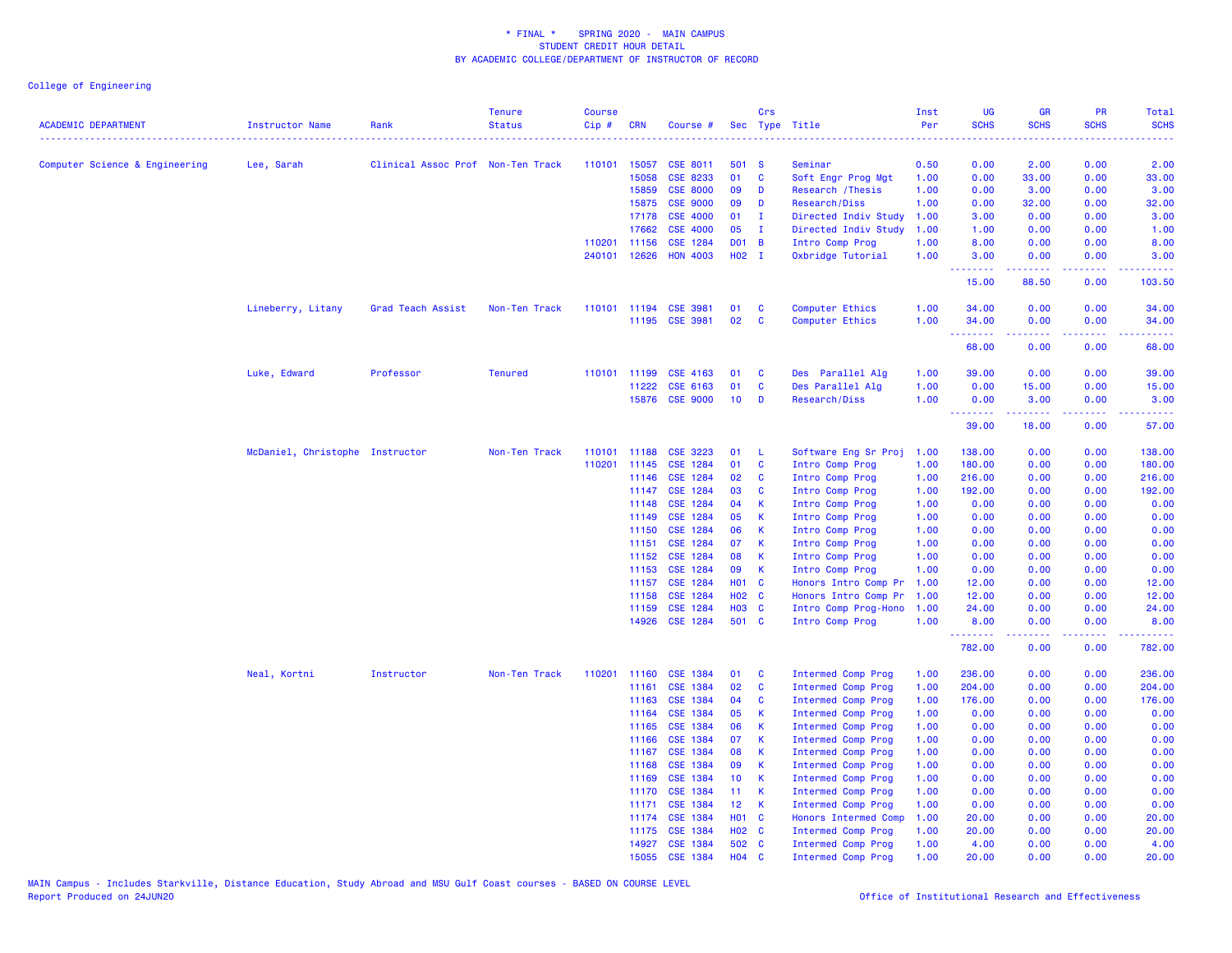| <b>ACADEMIC DEPARTMENT</b>     | Instructor Name | Rank<br>. <u>.</u> .                             | <b>Tenure</b><br><b>Status</b> | <b>Course</b><br>Cip# | <b>CRN</b>   | Course #              |                   | Crs          | Sec Type Title            | Inst<br>Per | <b>UG</b><br><b>SCHS</b> | <b>GR</b><br><b>SCHS</b>                                                                                                           | <b>PR</b><br><b>SCHS</b> | Total<br><b>SCHS</b><br>$\frac{1}{2} \left( \frac{1}{2} \right) \left( \frac{1}{2} \right) \left( \frac{1}{2} \right) \left( \frac{1}{2} \right)$ |
|--------------------------------|-----------------|--------------------------------------------------|--------------------------------|-----------------------|--------------|-----------------------|-------------------|--------------|---------------------------|-------------|--------------------------|------------------------------------------------------------------------------------------------------------------------------------|--------------------------|---------------------------------------------------------------------------------------------------------------------------------------------------|
| Computer Science & Engineering | Neal, Kortni    | Instructor                                       | Non-Ten Track                  | 110701 11189          |              | CSE 3324              | 01                | <b>C</b>     | Dist Client/Server P 1.00 |             | 244.00                   | 0.00                                                                                                                               | 0.00                     | 244.00                                                                                                                                            |
|                                |                 |                                                  |                                |                       | 11190        | CSE 3324              | 02                | $\mathsf{K}$ | Dist Client/Server P 1.00 |             | 0.00                     | 0.00                                                                                                                               | 0.00                     | 0.00                                                                                                                                              |
|                                |                 |                                                  |                                |                       | 11191        | CSE 3324              | 03                | $\mathsf{K}$ | Dist Client/Server P 1.00 |             | 0.00                     | 0.00                                                                                                                               | 0.00                     | 0.00                                                                                                                                              |
|                                |                 |                                                  |                                |                       | 11192        | CSE 3324              | 04                | K            | Dist Client/Server P 1.00 |             | 0.00<br>.                | 0.00                                                                                                                               | 0.00                     | 0.00                                                                                                                                              |
|                                |                 |                                                  |                                |                       |              |                       |                   |              |                           |             | 924.00                   | 0.00                                                                                                                               | 0.00                     | 924.00                                                                                                                                            |
|                                | Perkins, Andy   | Associate Professor Tenured                      |                                |                       | 110101 11193 | <b>CSE 3813</b>       | 01                | <b>C</b>     | Intro to Formal Lang 1.00 |             | 162.00                   | 0.00                                                                                                                               | 0.00                     | 162.00                                                                                                                                            |
|                                |                 |                                                  |                                | 240101                | 12655        | <b>HON 4093</b>       | H <sub>20</sub> E |              | <b>Honors Thesis</b>      | 1.00        | 3.00                     | 0.00                                                                                                                               | 0.00                     | 3.00                                                                                                                                              |
|                                |                 |                                                  |                                |                       | 260101 11213 | CSE 4623              | 01                | C            | Computational Biolog 1.00 |             | 36.00                    | 0.00                                                                                                                               | 0.00                     | 36.00                                                                                                                                             |
|                                |                 |                                                  |                                |                       | 11235        | CSE 6623              | 01                | <b>C</b>     | Computational Biolog      | 1.00        | 0.00<br>.                | 33.00<br>.                                                                                                                         | 0.00<br>.                | 33.00<br>.                                                                                                                                        |
|                                |                 |                                                  |                                |                       |              |                       |                   |              |                           |             | 201.00                   | 33.00                                                                                                                              | 0.00                     | 234.00                                                                                                                                            |
|                                | Popescu, George | Research Assist Pro Non-Ten Track                |                                | 240101 12650          |              | <b>HON 4093</b>       | H15 E             |              | <b>Honors Thesis</b>      | 1.00        | 3.00<br>.                | 0.00                                                                                                                               | 0.00                     | 3.00                                                                                                                                              |
|                                |                 |                                                  |                                |                       |              |                       |                   |              |                           |             | 3.00                     | 0.00                                                                                                                               | 0.00                     | 3.00                                                                                                                                              |
|                                | Rahimi, Shahram | Professor                                        | <b>Tenured</b>                 |                       | 110101 15056 | CSE 8011              | 01                | <b>S</b>     | Seminar                   | 0.50        | 0.00                     | 15.50                                                                                                                              | 0.00                     | 15.50                                                                                                                                             |
|                                |                 |                                                  |                                |                       | 15057        | <b>CSE 8011</b>       | 501 S             |              | Seminar                   | 0.50        | 0.00                     | 2.00                                                                                                                               | 0.00                     | 2.00                                                                                                                                              |
|                                |                 |                                                  |                                |                       | 15862        | <b>CSE 8000</b>       | 12 <sub>2</sub>   | D            | Research / Thesis         | 1.00        | 0.00                     | 34.00                                                                                                                              | 0.00                     | 34.00                                                                                                                                             |
|                                |                 |                                                  |                                |                       | 15878        | <b>CSE 9000</b>       | 12 <sub>2</sub>   | D            | Research/Diss             | 1.00        | 0.00<br><u>.</u>         | 38.00<br>.                                                                                                                         | 0.00                     | 38.00                                                                                                                                             |
|                                |                 |                                                  |                                |                       |              |                       |                   |              |                           |             | 0.00                     | 89.50                                                                                                                              | 0.00                     | 89.50                                                                                                                                             |
|                                |                 | Ramkumar, Mahalingam Associate Professor Tenured |                                |                       | 110101 11231 | CSE 6383              | 01                | C            | Network Security          | 1.00        | 0.00                     | 9.00                                                                                                                               | 0.00                     | 9.00                                                                                                                                              |
|                                |                 |                                                  |                                |                       | 15759        | <b>CSE 8000</b>       | 503 D             |              | Research / Thesis         | 1.00        | 0.00                     | 3.00                                                                                                                               | 0.00                     | 3.00                                                                                                                                              |
|                                |                 |                                                  |                                |                       | 15879        | <b>CSE 9000</b>       | 13                | D            | Research/Diss             | 1.00        | 0.00                     | 12.00                                                                                                                              | 0.00                     | 12.00                                                                                                                                             |
|                                |                 |                                                  |                                |                       | 111003 11209 | <b>CSE 4383</b>       | 01                | C            | Network Security          | 1.00        | 54.00                    | 0.00                                                                                                                               | 0.00                     | 54.00                                                                                                                                             |
|                                |                 |                                                  |                                |                       | 15050        | CSE 4173              | 01                | C            | Cryptography              | 1.00        | 87.00                    | 0.00                                                                                                                               | 0.00                     | 87.00                                                                                                                                             |
|                                |                 |                                                  |                                |                       | 15051        | CSE 6173              | 01                | C            | Cryptography              | 1.00        | 0.00<br>.                | 18.00<br>$\frac{1}{2} \left( \frac{1}{2} \right) \left( \frac{1}{2} \right) \left( \frac{1}{2} \right) \left( \frac{1}{2} \right)$ | 0.00<br>.                | 18.00<br>.                                                                                                                                        |
|                                |                 |                                                  |                                |                       |              |                       |                   |              |                           |             | 141.00                   | 42.00                                                                                                                              | 0.00                     | 183.00                                                                                                                                            |
|                                | Ritter, Thomas  | Non-Faculty                                      | Not Applicable                 |                       |              | 110101 11218 CSE 4733 | 01                | C            | Operating Systems I       | 1.00        | 159.00                   | 0.00                                                                                                                               | 0.00                     | 159.00                                                                                                                                            |
|                                |                 |                                                  |                                |                       |              | 11240 CSE 6733        | 01                | <b>C</b>     | Operating Systems I       | 1.00        | 0.00<br>.                | 9.00<br>والمستوات                                                                                                                  | 0.00<br>.                | 9.00                                                                                                                                              |
|                                |                 |                                                  |                                |                       |              |                       |                   |              |                           |             | 159.00                   | 9.00                                                                                                                               | 0.00                     | 168.00                                                                                                                                            |
|                                | Swan, John      | Professor                                        | <b>Tenured</b>                 |                       | 110101 14935 | <b>CSE 8990</b>       | 501 C             |              | Special Topic in CS       | 1.00        | 0.00                     | 15.00                                                                                                                              | 0.00                     | 15.00                                                                                                                                             |
|                                |                 |                                                  |                                |                       | 15059        | <b>CSE 8990</b>       | 01                | C            | Special Topic in CS       | 1.00        | 0.00                     | 93.00                                                                                                                              | 0.00                     | 93.00                                                                                                                                             |
|                                |                 |                                                  |                                |                       | 15864        | <b>CSE 8000</b>       | 14                | D            | Research / Thesis         | 1.00        | 0.00                     | 36.00                                                                                                                              | 0.00                     | 36.00                                                                                                                                             |
|                                |                 |                                                  |                                |                       | 15880        | <b>CSE 9000</b>       | 14                | D            | Research/Diss             | 1.00        | 0.00                     | 15.00                                                                                                                              | 0.00                     | 15.00                                                                                                                                             |
|                                |                 |                                                  |                                |                       |              |                       |                   |              |                           |             | .<br>0.00                | 159.00                                                                                                                             | 0.00                     | 159.00                                                                                                                                            |
|                                | Wang, Shaowei   | Assistant Professor Ten Track                    |                                | 110101 15865          |              | <b>CSE 8000</b>       | 15                | D            | Research / Thesis         | 1.00        | 0.00                     | 6.00                                                                                                                               | 0.00                     | 6.00                                                                                                                                              |
|                                |                 |                                                  |                                |                       | 110701 11200 | CSE 4214              | 01                | <b>C</b>     | Intro to Software En 1.00 |             | 112.00                   | 0.00                                                                                                                               | 0.00                     | 112.00                                                                                                                                            |
|                                |                 |                                                  |                                |                       | 11201        | CSE 4214              | 02                | K            | Intro to Software En 1.00 |             | 0.00                     | 0.00                                                                                                                               | 0.00                     | 0.00                                                                                                                                              |
|                                |                 |                                                  |                                |                       | 11202        | CSE 4214              | 03                | К            | Intro to Software En 1.00 |             | 0.00                     | 0.00                                                                                                                               | 0.00                     | 0.00                                                                                                                                              |
|                                |                 |                                                  |                                |                       | 11204        | CSE 4214              | <b>HO1</b>        | $\mathbf{C}$ | Intro to Software En 1.00 |             | 12.00                    | 0.00                                                                                                                               | 0.00                     | 12.00                                                                                                                                             |
|                                |                 |                                                  |                                |                       | 11223        | CSE 6214              | 01                | C            | Intro to Software E 1.00  |             | 0.00                     | 12.00                                                                                                                              | 0.00                     | 12.00                                                                                                                                             |
|                                |                 |                                                  |                                |                       | 11225        | CSE 6214              | 03                | К            | Intro to Software E 1.00  |             | 0.00                     | 0.00                                                                                                                               | 0.00                     | 0.00                                                                                                                                              |
|                                |                 |                                                  |                                |                       | 11226        | CSE 6214              | 04                | K            | Intro to Software E 1.00  |             | 0.00                     | 0.00                                                                                                                               | 0.00                     | 0.00                                                                                                                                              |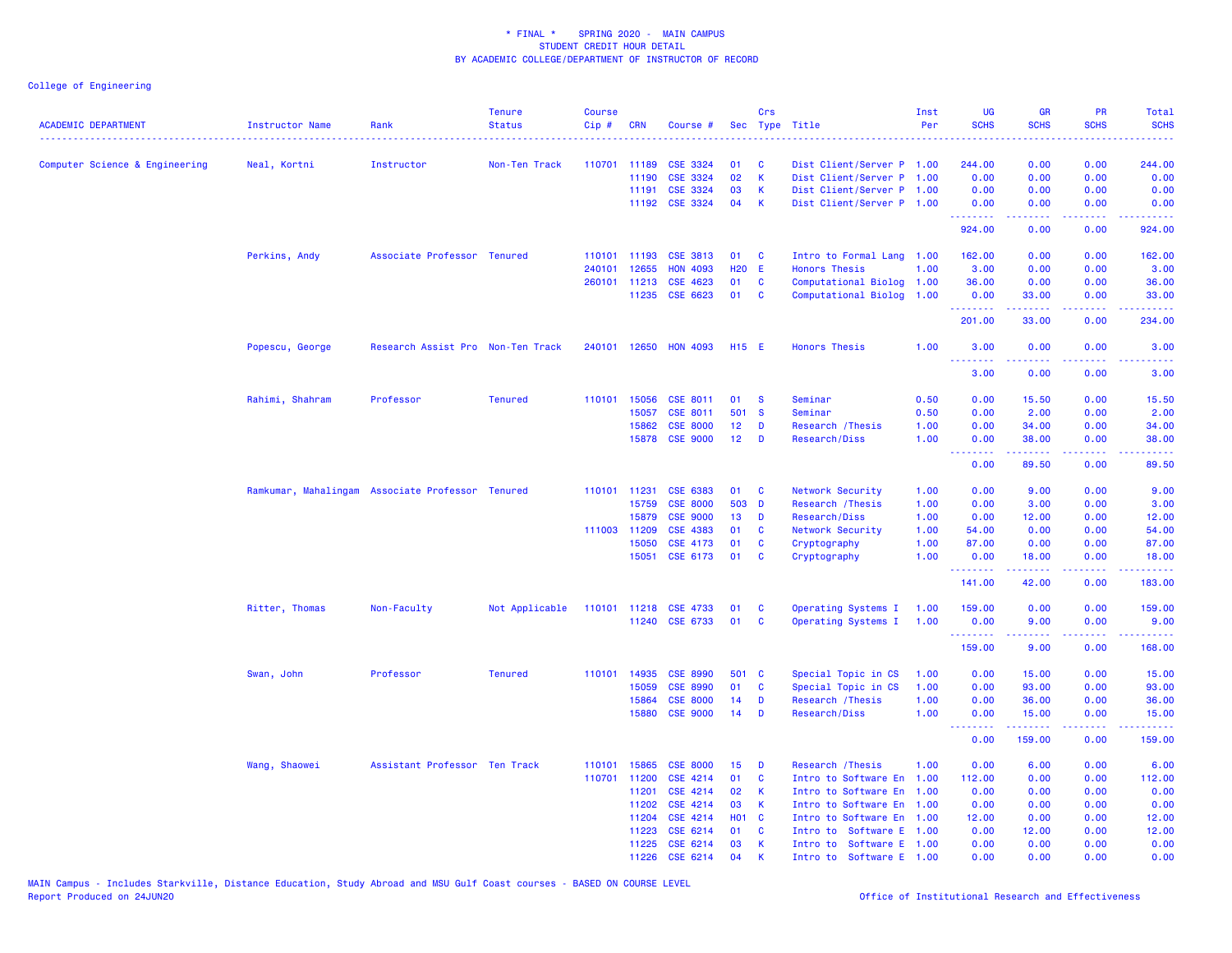| <b>ACADEMIC DEPARTMENT</b>                                                                                        | <b>Instructor Name</b> | Rank                          | Tenure<br><b>Status</b> | Course<br>Cip#   | <b>CRN</b>              | Course #                                                                                                               |                                                       | Crs                                    | Sec Type Title                                                                                                                                    | Inst<br>Per                                          | UG<br><b>SCHS</b>                                                 | <b>GR</b><br><b>SCHS</b>                                        | <b>PR</b><br><b>SCHS</b>                                     | Total<br><b>SCHS</b>                                                |
|-------------------------------------------------------------------------------------------------------------------|------------------------|-------------------------------|-------------------------|------------------|-------------------------|------------------------------------------------------------------------------------------------------------------------|-------------------------------------------------------|----------------------------------------|---------------------------------------------------------------------------------------------------------------------------------------------------|------------------------------------------------------|-------------------------------------------------------------------|-----------------------------------------------------------------|--------------------------------------------------------------|---------------------------------------------------------------------|
|                                                                                                                   |                        |                               |                         |                  |                         |                                                                                                                        |                                                       |                                        |                                                                                                                                                   |                                                      | 124.00                                                            | 18.00                                                           | 0.00                                                         | 142.00                                                              |
| Computer Science & Engineering                                                                                    | Young, Maxwell         | Assistant Professor Ten Track |                         | 110101<br>141001 | 11221<br>15060<br>11530 | 11198 CSE 4153<br>CSE 6153<br><b>CSE 8990</b><br>15866 CSE 8000<br>15882 CSE 9000<br>11516 ECE 4833<br><b>ECE 6833</b> | - 01<br>01<br>02<br>16 <sup>1</sup><br>16<br>01<br>01 | - C<br>- C<br>- C<br>- D<br>- D<br>- C | Data Comm Networks<br>Data Comm Networks<br>Special Topic in CS<br>Research / Thesis<br>Research/Diss<br>Data Comm Networks<br>Data Comm Networks | 1.00<br>1.00<br>1.00<br>1.00<br>1.00<br>1.00<br>1.00 | 126,00<br>0.00<br>0.00<br>0.00<br>0.00<br>60.00<br>0.00<br>186.00 | 0.00<br>12.00<br>30.00<br>5.00<br>9.00<br>0.00<br>3.00<br>59.00 | 0.00<br>0.00<br>0.00<br>0.00<br>0.00<br>0.00<br>0.00<br>0.00 | 126.00<br>12.00<br>30.00<br>5.00<br>9.00<br>60.00<br>3.00<br>245,00 |
| ======================================<br>Computer Science & Engineering<br>===================================== |                        |                               |                         |                  |                         |                                                                                                                        |                                                       |                                        |                                                                                                                                                   |                                                      | ========<br>5525.00<br>========                                   | ========= ========<br>884,00<br>---------                       | 0.00<br>---------                                            | ==========<br>6409,00<br>==========                                 |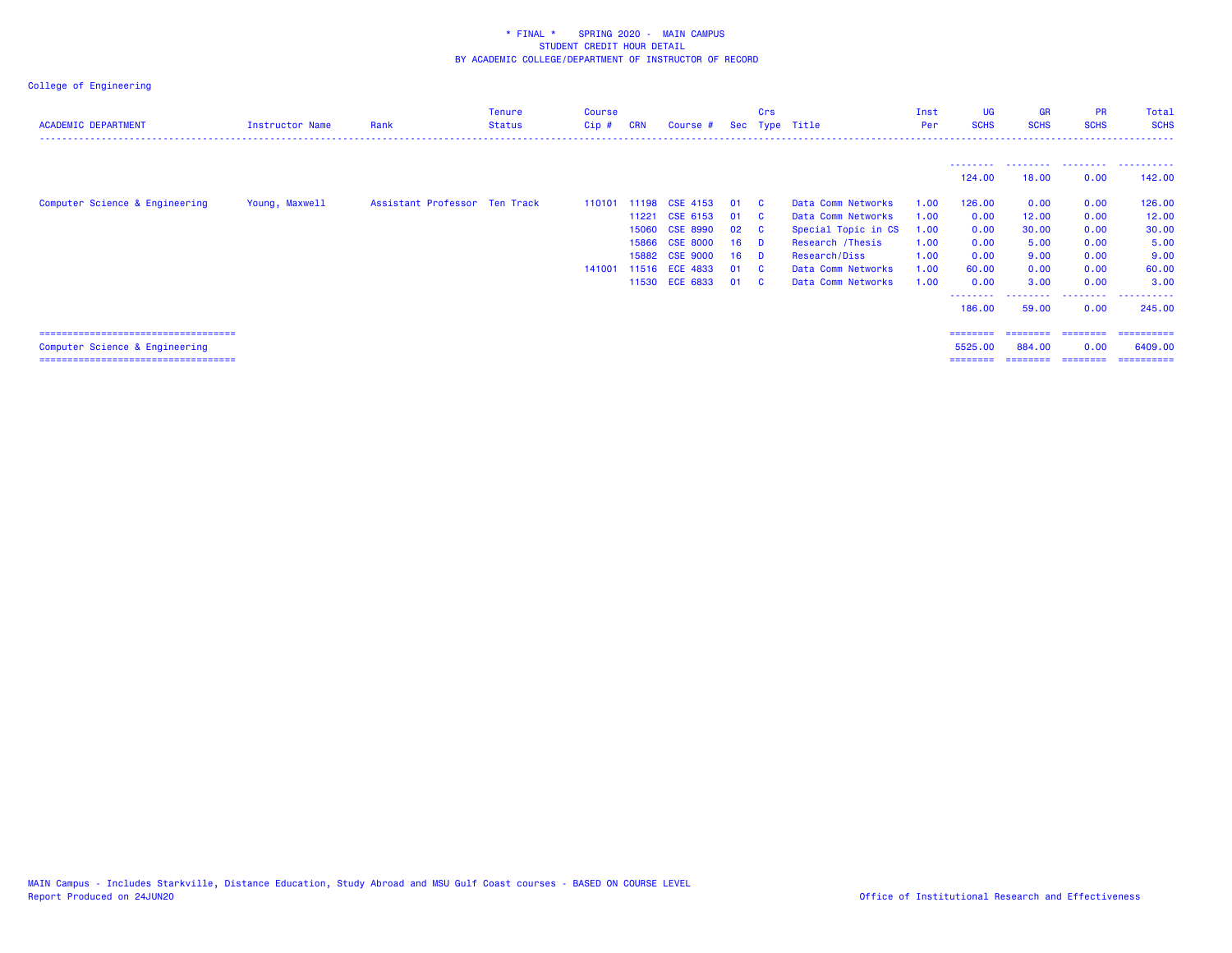| <b>ACADEMIC DEPARTMENT</b>        | <b>Instructor Name</b> | Rank                              | <b>Tenure</b><br><b>Status</b> | <b>Course</b><br>Cip# | <b>CRN</b>   | Course #        |       | Crs          | Sec Type Title            | Inst<br>Per | UG<br><b>SCHS</b>                                        | <b>GR</b><br><b>SCHS</b> | PR<br><b>SCHS</b> | <b>Total</b><br><b>SCHS</b><br>. |
|-----------------------------------|------------------------|-----------------------------------|--------------------------------|-----------------------|--------------|-----------------|-------|--------------|---------------------------|-------------|----------------------------------------------------------|--------------------------|-------------------|----------------------------------|
| Electrical & Computer Engineering | Ball, John             | Associate Professor Tenured       |                                | 141001                | 14360        | <b>ECE 8000</b> | 501 D |              | Research/Thesis           | 1.00        | 0.00                                                     | 9.00                     | 0.00              | 9.00                             |
|                                   |                        |                                   |                                |                       | 14386        | <b>ECE 9000</b> | 501   | $\mathbf{D}$ | Research/Diss             | 1.00        | 0.00                                                     | 9.00                     | 0.00              | 9.00                             |
|                                   |                        |                                   |                                |                       | 15450        | <b>ECE 8000</b> | 01    | D            | Research/Thesis           | 1.00        | 0.00                                                     | 47.00                    | 0.00              | 47.00                            |
|                                   |                        |                                   |                                |                       | 15472        | <b>ECE 9000</b> | 01    | D            | Research/Diss             | 1.00        | 0.00                                                     | 42.00                    | 0.00              | 42.00                            |
|                                   |                        |                                   |                                |                       | 15520        | <b>ECE 4990</b> | 02    | C            | Special Topic in ECE      | 1.00        | 63.00                                                    | 0.00                     | 0.00              | 63.00                            |
|                                   |                        |                                   |                                |                       | 15521        | ECE 6990        | 02    | C            | Special Topic in ECE      | 1.00        | 0.00                                                     | 48.00                    | 0.00              | 48.00                            |
|                                   |                        |                                   |                                |                       | 15525        | ECE 6990        | 502   | $\mathbf{C}$ | Special Topic in ECE 1.00 |             | 0.00<br>.                                                | 33.00<br>.               | 0.00<br>22222     | 33.00<br><u>.</u>                |
|                                   |                        |                                   |                                |                       |              |                 |       |              |                           |             | 63.00                                                    | 188.00                   | 0.00              | 251.00                           |
|                                   | Choi, Seungdeog        | Associate Professor Tenured       |                                | 141001                | 11506        | <b>ECE 4653</b> | 01    | C            | Intro to Power Elect 1.00 |             | 36.00                                                    | 0.00                     | 0.00              | 36.00                            |
|                                   |                        |                                   |                                |                       | 11520        | <b>ECE 6653</b> | 01    | C            | Intro to Power Elect 1.00 |             | 0.00                                                     | 18.00                    | 0.00              | 18.00                            |
|                                   |                        |                                   |                                |                       | 14387        | <b>ECE 9000</b> | 502   | D            | Research/Diss             | 1.00        | 0.00                                                     | 13.00                    | 0.00              | 13.00                            |
|                                   |                        |                                   |                                |                       | 14763        | <b>ECE 4653</b> | 601 C |              | Intro to Power Elect 1.00 |             | 24.00                                                    | 0.00                     | 0.00              | 24.00                            |
|                                   |                        |                                   |                                |                       | 14976        | <b>ECE 6653</b> | 601 C |              | Intro to Power Elect 1.00 |             | 0.00                                                     | 9.00                     | 0.00              | 9.00                             |
|                                   |                        |                                   |                                |                       | 15473        | <b>ECE 9000</b> | 02    | D            | Research/Diss             | 1.00        | 0.00                                                     | 34.00                    | 0.00              | 34.00                            |
|                                   |                        |                                   |                                |                       |              | 16570 ECE 4000  | 01    | $\mathbf{I}$ | Directed Indiv Study 1.00 |             | 2.00<br><b><i><u><u><b>a</b></u></u> a a a a a a</i></b> | 0.00<br>.                | 0.00<br>22222     | 2.00<br>.                        |
|                                   |                        |                                   |                                |                       |              |                 |       |              |                           |             | 62.00                                                    | 74.00                    | 0.00              | 136.00                           |
|                                   | Dabbiru, Lalitha       | Research Assist Pro Non-Ten Track |                                | 141001                | 11450        | <b>ECE 3434</b> | 01    | C            | Adv Electronic Circu 1.00 |             | 176.00                                                   | 0.00                     | 0.00              | 176.00                           |
|                                   |                        |                                   |                                |                       | 11451        | <b>ECE 3434</b> | 02    | K            | Adv Electronic Circu      | 1.00        | 0.00                                                     | 0.00                     | 0.00              | 0.00                             |
|                                   |                        |                                   |                                |                       | 11452        | <b>ECE 3434</b> | 03    | K            | Adv Electronic Circu      | 1.00        | 0.00                                                     | 0.00                     | 0.00              | 0.00                             |
|                                   |                        |                                   |                                |                       | 11453        | <b>ECE 3434</b> | 04    | K            | Adv Electronic Circu      | 1.00        | 0.00                                                     | 0.00                     | 0.00              | 0.00                             |
|                                   |                        |                                   |                                |                       | 11454        | <b>ECE 3434</b> | 05    | $\mathsf K$  | Adv Electronic Circu      | 1.00        | 0.00                                                     | 0.00                     | 0.00              | 0.00                             |
|                                   |                        |                                   |                                |                       | 11456        | <b>ECE 3434</b> | 07    | $\mathsf{K}$ | Adv Electronic Circu 1.00 |             | 0.00<br><b><i><u><u><b>Little Little</b></u></u></i></b> | 0.00                     | 0.00<br>د د د د   | 0.00<br><u>.</u>                 |
|                                   |                        |                                   |                                |                       |              |                 |       |              |                           |             | 176.00                                                   | 0.00                     | 0.00              | 176.00                           |
|                                   | Donohoe, John          | Professor                         | <b>Tenured</b>                 |                       | 141001 11435 | <b>ECE 3323</b> | 01    | <b>C</b>     | Electromagnetics II       | 1.00        | 120.00                                                   | 0.00                     | 0.00              | 120.00                           |
|                                   |                        |                                   |                                |                       | 14388        | <b>ECE 9000</b> | 503   | D            | Research/Diss             | 1.00        | 0.00                                                     | 3.00                     | 0.00              | 3.00                             |
|                                   |                        |                                   |                                |                       | 15474        | <b>ECE 9000</b> | 03    | D            | Research/Diss             | 1.00        | 0.00                                                     | 1.00                     | 0.00              | 1.00                             |
|                                   |                        |                                   |                                |                       |              | 16724 ECE 7000  | 504 I |              | Directed Indiv Study      | 1.00        | 0.00<br><u>.</u>                                         | 3.00<br><u>.</u>         | 0.00<br>.         | 3.00<br>.                        |
|                                   |                        |                                   |                                |                       |              |                 |       |              |                           |             | 120.00                                                   | 7.00                     | 0.00              | 127.00                           |
|                                   | Du, Qian               | Professor                         | <b>Tenured</b>                 | 141001                | 14389        | <b>ECE 9000</b> | 504   | <b>D</b>     | Research/Diss             | 1.00        | 0.00                                                     | 6.00                     | 0.00              | 6.00                             |
|                                   |                        |                                   |                                |                       | 14936        | <b>ECE 6423</b> | 501 C |              | Intro to Remote Sens      | 1.00        | 0.00                                                     | 18.00                    | 0.00              | 18.00                            |
|                                   |                        |                                   |                                |                       | 14973        | <b>ECE 4423</b> | 601 C |              | Intro to Remote Sens      | 1.00        | 9.00                                                     | 0.00                     | 0.00              | 9.00                             |
|                                   |                        |                                   |                                |                       | 14974        | <b>ECE 6423</b> | 601 C |              | Intro to Remote Sens      | 1.00        | 0.00                                                     | 6.00                     | 0.00              | 6.00                             |
|                                   |                        |                                   |                                |                       | 15044        | <b>ECE 4423</b> | 01    | C            | Intro to Remote Sens      | 1.00        | 45.00                                                    | 0.00                     | 0.00              | 45.00                            |
|                                   |                        |                                   |                                |                       | 15045        | <b>ECE 6423</b> | 01    | $\mathbf{C}$ | Intro to Remote Sens      | 1.00        | 0.00                                                     | 18.00                    | 0.00              | 18.00                            |
|                                   |                        |                                   |                                |                       | 15475        | <b>ECE 9000</b> | 04    | D            | Research/Diss             | 1.00        | 0.00                                                     | 33.00                    | 0.00              | 33.00                            |
|                                   |                        |                                   |                                |                       |              |                 |       |              |                           |             | 54.00                                                    | 81.00                    | 0.00              | 135.00                           |
|                                   | Follett, Randolph      | Associate Professor Tenured       |                                | 140201                | 10398        | ASE 1501        | 01    | E            | Design Competition        | 0.50        | 2.00                                                     | 0.00                     | 0.00              | 2.00                             |
|                                   |                        |                                   |                                | 141001                | 15454        | <b>ECE 8000</b> | 05    | D            | Research/Thesis           | 1.00        | 0.00                                                     | 1.00                     | 0.00              | 1.00                             |
|                                   |                        |                                   |                                |                       |              | 15476 ECE 9000  | 05    | D            | Research/Diss             | 1.00        | 0.00<br><b></b>                                          | 13.00<br>.               | 0.00<br>.         | 13.00<br>.                       |
|                                   |                        |                                   |                                |                       |              |                 |       |              |                           |             | 2.00                                                     | 14.00                    | 0.00              | 16.00                            |
|                                   | Fu, Yong               | Professor                         | <b>Tenured</b>                 | 141001                | 11505        | <b>ECE 4633</b> | 01    | C            | Pwer Distrib Systems 1.00 |             | 93.00                                                    | 0.00                     | 0.00              | 93.00                            |
|                                   |                        |                                   |                                |                       |              | 11519 ECE 6633  | 01    | $\mathbf{C}$ | Pwer Distrib Systems 1.00 |             | 0.00                                                     | 9.00                     | 0.00              | 9.00                             |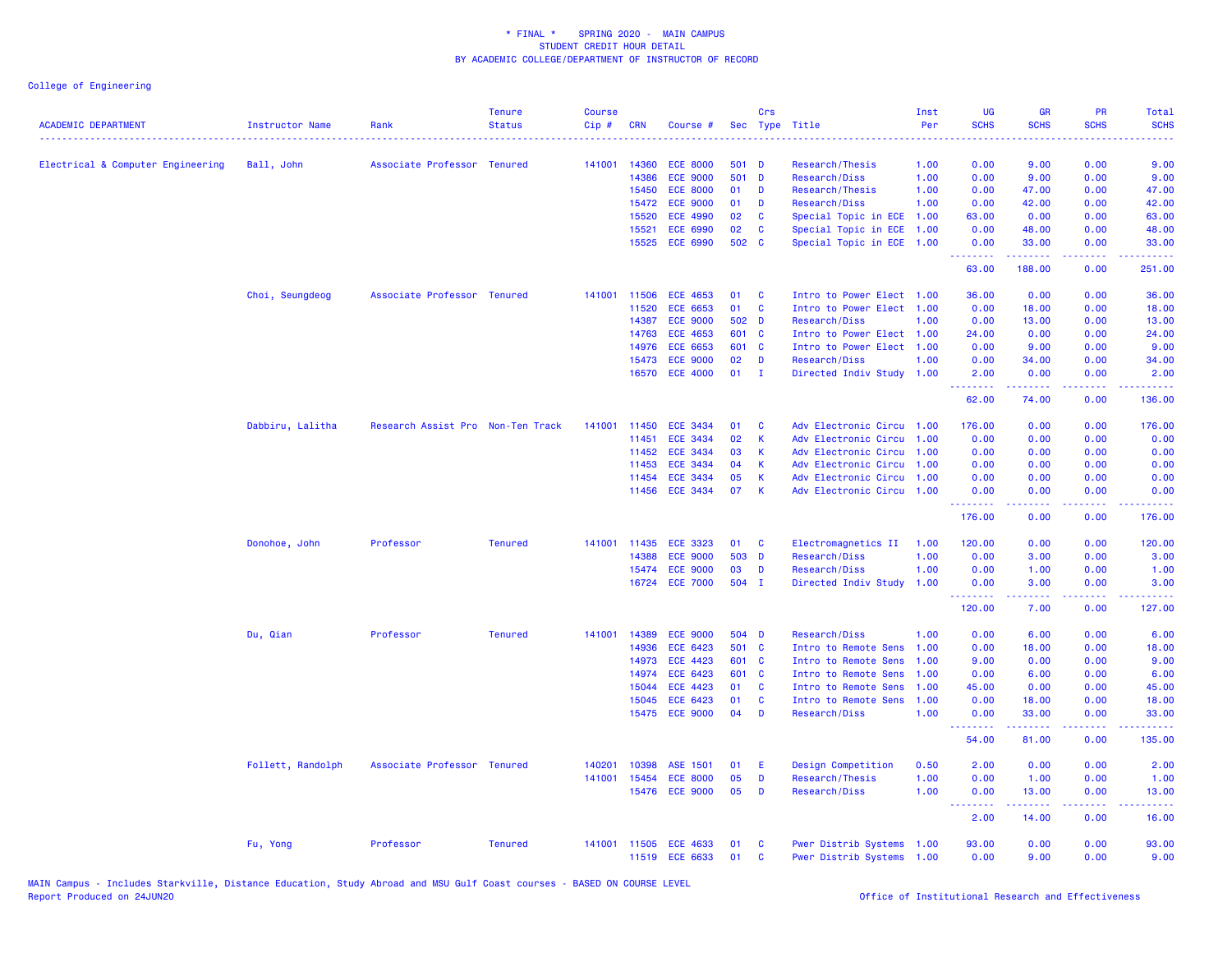| <b>ACADEMIC DEPARTMENT</b>        | <b>Instructor Name</b> | Rank                                             | <b>Tenure</b><br><b>Status</b> | <b>Course</b><br>Cip# | <b>CRN</b>            | Course #                           |                 | Crs           | Sec Type Title                                         | Inst<br>Per  | UG<br><b>SCHS</b><br>الدائد بدايد | <b>GR</b><br><b>SCHS</b>                                                                                                                                     | PR<br><b>SCHS</b> | Total<br><b>SCHS</b><br>.                                                                                                                                      |
|-----------------------------------|------------------------|--------------------------------------------------|--------------------------------|-----------------------|-----------------------|------------------------------------|-----------------|---------------|--------------------------------------------------------|--------------|-----------------------------------|--------------------------------------------------------------------------------------------------------------------------------------------------------------|-------------------|----------------------------------------------------------------------------------------------------------------------------------------------------------------|
| Electrical & Computer Engineering | Fu, Yong               | Professor                                        | <b>Tenured</b>                 |                       | 141001 11535          | <b>ECE 8683</b>                    | 01              | <b>C</b>      | Power Sys Opt & Cont 1.00                              |              | 0.00                              | 12.00                                                                                                                                                        | 0.00              | 12.00                                                                                                                                                          |
|                                   |                        |                                                  |                                |                       | 14384                 | <b>ECE 8683</b>                    | 501 C           |               | Power Sys Opt & Cont 1.00                              |              | 0.00                              | 3.00                                                                                                                                                         | 0.00              | 3.00                                                                                                                                                           |
|                                   |                        |                                                  |                                |                       | 14392                 | <b>ECE 9000</b>                    | 507 D           |               | Research/Diss                                          | 1.00         | 0.00                              | 2.00                                                                                                                                                         | 0.00              | 2.00                                                                                                                                                           |
|                                   |                        |                                                  |                                |                       | 14762                 | <b>ECE 4633</b>                    | 601 C           |               | Pwer Distrib Systems                                   | 1.00         | 15.00                             | 0.00                                                                                                                                                         | 0.00              | 15.00                                                                                                                                                          |
|                                   |                        |                                                  |                                |                       | 14975                 | <b>ECE 6633</b>                    | 601 C           |               | <b>Pwer Distrib Systems</b>                            | 1.00         | 0.00                              | 6.00                                                                                                                                                         | 0.00              | 6.00                                                                                                                                                           |
|                                   |                        |                                                  |                                |                       | 15456                 | <b>ECE 8000</b>                    | 07              | D             | Research/Thesis                                        | 1.00         | 0.00                              | 14.00                                                                                                                                                        | 0.00              | 14.00                                                                                                                                                          |
|                                   |                        |                                                  |                                |                       | 15477                 | <b>ECE 9000</b>                    | 06              | D             | Research/Diss                                          | 1.00         | 0.00<br>.                         | 16.00<br>المتمامين                                                                                                                                           | 0.00<br>.         | 16.00<br>.                                                                                                                                                     |
|                                   |                        |                                                  |                                |                       |                       |                                    |                 |               |                                                        |              | 108.00                            | 62.00                                                                                                                                                        | 0.00              | 170.00                                                                                                                                                         |
|                                   | Green, Ryan            | Assistant Professor Ten Track                    |                                | 141001                | 15046                 | <b>ECE 4333</b>                    | 01              | C             | RF & Microwave Engin 1.00                              |              | 12.00                             | 0.00                                                                                                                                                         | 0.00              | 12.00                                                                                                                                                          |
|                                   |                        |                                                  |                                |                       | 15047                 | ECE 6333                           | 01              | C             | RF & Microwave Engin 1.00                              |              | 0.00<br>.                         | 9.00                                                                                                                                                         | 0.00              | 9.00                                                                                                                                                           |
|                                   |                        |                                                  |                                |                       |                       |                                    |                 |               |                                                        |              | 12.00                             | 9.00                                                                                                                                                         | 0.00              | 21.00                                                                                                                                                          |
|                                   | Gurbuz, Ali            | Assistant Professor Ten Track                    |                                | 141001                | 15458                 | <b>ECE 8000</b>                    | 09              | D             | Research/Thesis                                        | 1.00         | 0.00                              | 22.00                                                                                                                                                        | 0.00              | 22.00                                                                                                                                                          |
|                                   |                        |                                                  |                                |                       | 15479                 | <b>ECE 9000</b>                    | 08              | D             | Research/Diss                                          | 1.00         | 0.00                              | 24.00                                                                                                                                                        | 0.00              | 24.00                                                                                                                                                          |
|                                   |                        |                                                  |                                |                       | 15518                 | <b>ECE 4990</b>                    | 01              | C             | Special Topic in ECE                                   | 1.00         | 30.00                             | 0.00                                                                                                                                                         | 0.00              | 30.00                                                                                                                                                          |
|                                   |                        |                                                  |                                |                       | 15519                 | <b>ECE 6990</b>                    | 01              | C             | Special Topic in ECE                                   | 1.00         | 0.00                              | 69.00                                                                                                                                                        | 0.00              | 69.00                                                                                                                                                          |
|                                   |                        |                                                  |                                |                       | 15522                 | <b>ECE 4990</b>                    | 501             | $\mathbf{C}$  | Special Topic in ECE 1.00                              |              | 3.00                              | 0.00                                                                                                                                                         | 0.00              | 3.00                                                                                                                                                           |
|                                   |                        |                                                  |                                |                       | 15523                 | <b>ECE 6990</b>                    | 501 C           |               | Special Topic in ECE                                   | 1.00         | 0.00                              | 39.00                                                                                                                                                        | 0.00              | 39.00                                                                                                                                                          |
|                                   |                        |                                                  |                                |                       | 16690                 | <b>ECE 7000</b>                    | 02              | $\mathbf{I}$  | Directed Indiv Study 1.00                              |              | 0.00<br>.                         | 3.00<br>.                                                                                                                                                    | 0.00<br>.         | 3.00                                                                                                                                                           |
|                                   |                        |                                                  |                                |                       |                       |                                    |                 |               |                                                        |              | 33.00                             | 157.00                                                                                                                                                       | 0.00              | 190.00                                                                                                                                                         |
|                                   | Iqbal, Umar            | Clinical Assist Pro Non-Ten Track                |                                | 141001                | 14752                 | <b>ECE 3424</b>                    | 601 C           |               | Intm Electronic Circ 1.00                              |              | 36.00                             | 0.00                                                                                                                                                         | 0.00              | 36.00                                                                                                                                                          |
|                                   |                        |                                                  |                                |                       | 14753                 | <b>ECE 3424</b>                    | 602 K           |               | Intm Electronic Circ                                   | 1.00         | 0.00                              | 0.00                                                                                                                                                         | 0.00              | 0.00                                                                                                                                                           |
|                                   |                        |                                                  |                                |                       | 14971                 | <b>ECE 1022</b>                    | 601 C           |               | Introduction to ECE                                    | 1.00         | 12.00                             | 0.00                                                                                                                                                         | 0.00              | 12.00                                                                                                                                                          |
|                                   |                        |                                                  |                                |                       | 14972                 | <b>ECE 1022</b>                    | 602 K           |               | Introduction to ECE                                    | 1.00         | 0.00<br>.                         | 0.00                                                                                                                                                         | 0.00              | 0.00                                                                                                                                                           |
|                                   |                        |                                                  |                                |                       |                       |                                    |                 |               |                                                        |              | 48.00                             | 0.00                                                                                                                                                         | 0.00              | 48.00                                                                                                                                                          |
|                                   | Jones, Bryan           | Associate Professor Tenured                      |                                |                       | 141001 11484          | <b>ECE 3724</b>                    | 01              | C             | Microprocessors                                        | 1.00         | 360.00                            | 0.00                                                                                                                                                         | 0.00              | 360.00                                                                                                                                                         |
|                                   |                        |                                                  |                                |                       | 11486                 | <b>ECE 3724</b>                    | 03              | $\mathsf{K}$  | Microprocessors                                        | 1.00         | 0.00                              | 0.00                                                                                                                                                         | 0.00              | 0.00                                                                                                                                                           |
|                                   |                        |                                                  |                                |                       | 11487                 | <b>ECE 3724</b>                    | 04              | К             | Microprocessors                                        | 1.00         | 0.00                              | 0.00                                                                                                                                                         | 0.00              | 0.00                                                                                                                                                           |
|                                   |                        |                                                  |                                |                       | 11488                 | <b>ECE 3724</b>                    | 05              | К             | Microprocessors                                        | 1.00         | 0.00                              | 0.00                                                                                                                                                         | 0.00              | 0.00                                                                                                                                                           |
|                                   |                        |                                                  |                                |                       | 11489                 | <b>ECE 3724</b>                    | 06              | K             | Microprocessors                                        | 1.00         | 0.00                              | 0.00                                                                                                                                                         | 0.00              | 0.00                                                                                                                                                           |
|                                   |                        |                                                  |                                |                       | 11490                 | <b>ECE 3724</b>                    | 07              | К             | Microprocessors                                        | 1.00         | 0.00                              | 0.00                                                                                                                                                         | 0.00              | 0.00                                                                                                                                                           |
|                                   |                        |                                                  |                                |                       | 11491                 | <b>ECE 3724</b>                    | 08              | К             | Microprocessors                                        | 1.00         | 0.00                              | 0.00                                                                                                                                                         | 0.00              | 0.00                                                                                                                                                           |
|                                   |                        |                                                  |                                |                       | 11492<br>11493        | <b>ECE 3724</b><br><b>ECE 3724</b> | 09<br>10        | К             | Microprocessors                                        | 1.00         | 0.00<br>0.00                      | 0.00                                                                                                                                                         | 0.00<br>0.00      | 0.00                                                                                                                                                           |
|                                   |                        |                                                  |                                |                       | 11494                 | <b>ECE 3724</b>                    | 11              | К<br>K        | Microprocessors<br>Microprocessors                     | 1.00<br>1.00 | 0.00                              | 0.00<br>0.00                                                                                                                                                 | 0.00              | 0.00<br>0.00                                                                                                                                                   |
|                                   |                        |                                                  |                                |                       | 11495                 | <b>ECE 3724</b>                    | 12 <sup>°</sup> | К             | Microprocessors                                        | 1.00         | 0.00                              | 0.00                                                                                                                                                         | 0.00              | 0.00                                                                                                                                                           |
|                                   |                        |                                                  |                                |                       | 11496                 | <b>ECE 3724</b>                    | 13              | K             | Microprocessors                                        | 1.00         | 0.00                              | 0.00                                                                                                                                                         | 0.00              | 0.00                                                                                                                                                           |
|                                   |                        |                                                  |                                |                       | 11497                 | <b>ECE 3724</b>                    | 14              | К             | Microprocessors                                        | 1.00         | 0.00                              | 0.00                                                                                                                                                         | 0.00              | 0.00                                                                                                                                                           |
|                                   |                        |                                                  |                                |                       | 11498                 | <b>ECE 3724</b>                    | 15              | K             | Microprocessors                                        | 1.00         | 0.00                              | 0.00                                                                                                                                                         | 0.00              | 0.00                                                                                                                                                           |
|                                   |                        |                                                  |                                |                       | 11501                 | <b>ECE 4512</b>                    | 01              | B             | EE Design I                                            | 1.00         | 50.00                             | 0.00                                                                                                                                                         | 0.00              | 50.00                                                                                                                                                          |
|                                   |                        |                                                  |                                |                       | 11503                 | <b>ECE 4532</b>                    | 01              | B             | <b>CPE Design I</b>                                    | 1.00         | 32.00                             | 0.00                                                                                                                                                         | 0.00              | 32.00                                                                                                                                                          |
|                                   |                        |                                                  |                                |                       | 15033                 | <b>ECE 3724</b>                    | 18              | К             | Microprocessors                                        | 1.00         | 0.00                              | 0.00                                                                                                                                                         | 0.00              | 0.00                                                                                                                                                           |
|                                   |                        |                                                  |                                |                       |                       |                                    |                 |               |                                                        |              | .<br>442.00                       | $\frac{1}{2} \left( \frac{1}{2} \right) \left( \frac{1}{2} \right) \left( \frac{1}{2} \right) \left( \frac{1}{2} \right) \left( \frac{1}{2} \right)$<br>0.00 | .<br>0.00         | $\frac{1}{2} \left( \frac{1}{2} \right) \left( \frac{1}{2} \right) \left( \frac{1}{2} \right) \left( \frac{1}{2} \right) \left( \frac{1}{2} \right)$<br>442.00 |
|                                   |                        | Karimi-Ghartemani, M Associate Professor Tenured |                                |                       | 141001 11459<br>11460 | ECE 3614<br><b>ECE 3614</b>        | 01<br>02        | <b>C</b><br>К | Fundamentals of Ener 1.00<br>Fudamentals of Energ 1.00 |              | 100.00<br>0.00                    | 0.00<br>0.00                                                                                                                                                 | 0.00<br>0.00      | 100.00<br>0.00                                                                                                                                                 |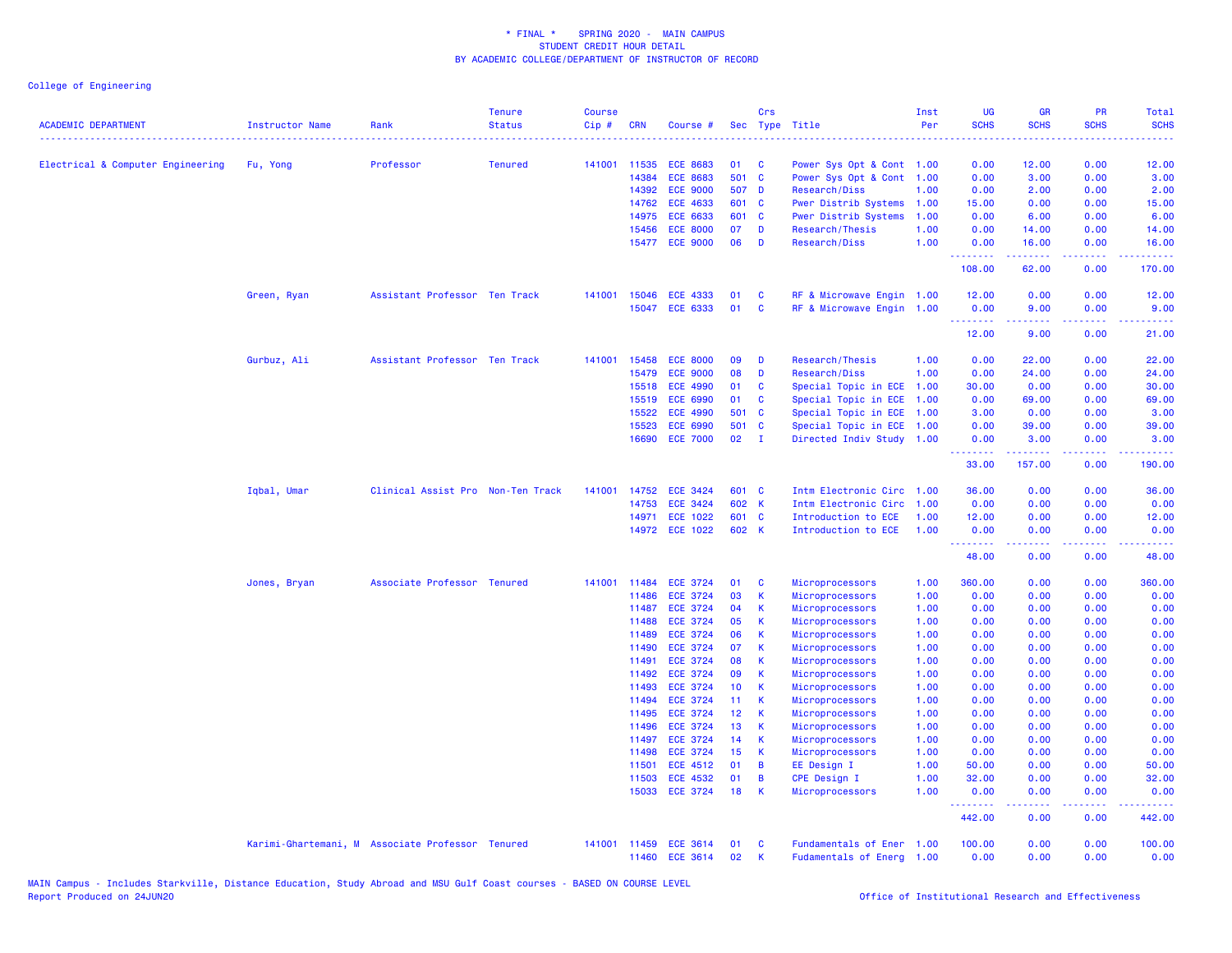| <b>ACADEMIC DEPARTMENT</b>        | Instructor Name                                  | Rank                                                   | <b>Tenure</b><br><b>Status</b> | <b>Course</b><br>$Cip$ # | <b>CRN</b>   | Course #                         |                  | Crs          | Sec Type Title                     | Inst<br>Per  | <b>UG</b><br><b>SCHS</b> | <b>GR</b><br><b>SCHS</b>                                                                                                                                      | PR<br><b>SCHS</b> | Total<br><b>SCHS</b> |
|-----------------------------------|--------------------------------------------------|--------------------------------------------------------|--------------------------------|--------------------------|--------------|----------------------------------|------------------|--------------|------------------------------------|--------------|--------------------------|---------------------------------------------------------------------------------------------------------------------------------------------------------------|-------------------|----------------------|
| Electrical & Computer Engineering | Karimi-Ghartemani, M Associate Professor Tenured |                                                        |                                |                          | 141001 11462 | <b>ECE 3614</b>                  | 04               | K            | Fundamentals of Ener 1.00          |              | 0.00                     | 0.00                                                                                                                                                          | 0.00              | 0.00                 |
|                                   |                                                  |                                                        |                                |                          | 11465        | <b>ECE 3614</b>                  | 07               | $\mathbf{K}$ | Fundamentals of Ener               | 1.00         | 0.00                     | 0.00                                                                                                                                                          | 0.00              | 0.00                 |
|                                   |                                                  |                                                        |                                |                          | 11467        | <b>ECE 3614</b>                  | 09               | К            | Fundamentals of Ener               | 1.00         | 0.00                     | 0.00                                                                                                                                                          | 0.00              | 0.00                 |
|                                   |                                                  |                                                        |                                |                          | 14383        | <b>ECE 8633</b>                  | 501 C            |              | Control of DER Syste 1.00          |              | 0.00                     | 9.00                                                                                                                                                          | 0.00              | 9.00                 |
|                                   |                                                  |                                                        |                                |                          | 15036        | <b>ECE 8633</b>                  | 01               | $\mathbf{C}$ | Control of DER Syste 1.00          |              | 0.00                     | 21.00                                                                                                                                                         | 0.00              | 21.00                |
|                                   |                                                  |                                                        |                                |                          | 15481        | <b>ECE 9000</b>                  | 10 <sub>1</sub>  | D            | Research/Diss                      | 1.00         | 0.00<br>.                | 56.00<br>$\frac{1}{2} \left( \frac{1}{2} \right) \left( \frac{1}{2} \right) \left( \frac{1}{2} \right) \left( \frac{1}{2} \right) \left( \frac{1}{2} \right)$ | 0.00<br>د د د د   | 56.00<br>وعاعاها     |
|                                   |                                                  |                                                        |                                |                          |              |                                  |                  |              |                                    |              | 100.00                   | 86.00                                                                                                                                                         | 0.00              | 186.00               |
|                                   | Koshka, Yaroslav                                 | Professor                                              | <b>Tenured</b>                 | 141001                   | 11433        | <b>ECE 3213</b>                  | 01               | <b>C</b>     | Solid State Electron 1.00          |              | 102.00                   | 0.00                                                                                                                                                          | 0.00              | 102.00               |
|                                   |                                                  |                                                        |                                |                          | 11502        | <b>ECE 4522</b>                  | 01               | B            | EE Design II                       | 1.00         | 68.00                    | 0.00                                                                                                                                                          | 0.00              | 68.00                |
|                                   |                                                  |                                                        |                                |                          | 11504        | <b>ECE 4542</b>                  | 01               | B            | <b>CPE Design II</b>               | 1.00         | 44.00                    | 0.00                                                                                                                                                          | 0.00              | 44.00                |
|                                   |                                                  |                                                        |                                |                          | 14397        | <b>ECE 9000</b>                  | 512 D            |              | Research/Diss                      | 1.00         | 0.00                     | 6.00                                                                                                                                                          | 0.00              | 6.00                 |
|                                   |                                                  |                                                        |                                |                          | 15461        | <b>ECE 8000</b>                  | 12 <sub>1</sub>  | $\mathbf{D}$ | Research/Thesis                    | 1.00         | 0.00<br><u>.</u>         | 1.00<br>2.2.2.2.2                                                                                                                                             | 0.00<br>.         | 1.00<br>.            |
|                                   |                                                  |                                                        |                                |                          |              |                                  |                  |              |                                    |              | 214.00                   | 7.00                                                                                                                                                          | 0.00              | 221.00               |
|                                   |                                                  | Kulandaivelu Govinda Research Assist Pro Non-Ten Track |                                | 141001                   | 11438        | <b>ECE 3424</b>                  | 01               | <b>C</b>     | Intm Electronic Circ 1.00          |              | 152.00                   | 0.00                                                                                                                                                          | 0.00              | 152.00               |
|                                   |                                                  |                                                        |                                |                          | 11440        | <b>ECE 3424</b>                  | 03               | $\mathsf{K}$ | Intm Electronic Circ 1.00          |              | 0.00                     | 0.00                                                                                                                                                          | 0.00              | 0.00                 |
|                                   |                                                  |                                                        |                                |                          | 11441        | <b>ECE 3424</b>                  | 04               | K            | Intm Electronic Circ 1.00          |              | 0.00                     | 0.00                                                                                                                                                          | 0.00              | 0.00                 |
|                                   |                                                  |                                                        |                                |                          | 11443        | <b>ECE 3424</b>                  | 06               | K            | Intm Electronic Circ 1.00          |              | 0.00                     | 0.00                                                                                                                                                          | 0.00              | 0.00                 |
|                                   |                                                  |                                                        |                                |                          | 11445        | <b>ECE 3424</b>                  | 08               | K            | Intm Electronic Circ 1.00          |              | 0.00                     | 0.00                                                                                                                                                          | 0.00              | 0.00                 |
|                                   |                                                  |                                                        |                                |                          |              | 11449 ECE 3424                   | 12 <sup>12</sup> | $\mathsf{K}$ | Intm Electronic Circ 1.00          |              | 0.00                     | 0.00                                                                                                                                                          | 0.00              | 0.00                 |
|                                   |                                                  |                                                        |                                |                          |              |                                  |                  |              |                                    |              | <u>.</u><br>152.00       | .<br>0.00                                                                                                                                                     | .<br>0.00         | <u>.</u><br>152.00   |
|                                   | Kurum, Mehmet                                    | Assistant Professor Ten Track                          |                                | 141001                   | 11434        | <b>ECE 3313</b>                  | 01               | <b>C</b>     | Electromagnetics I                 | 1.00         | 120.00                   | 0.00                                                                                                                                                          | 0.00              | 120.00               |
|                                   |                                                  |                                                        |                                |                          | 14398        | <b>ECE 9000</b>                  | 513 D            |              | Research/Diss                      | 1.00         | 0.00                     | 1.00                                                                                                                                                          | 0.00              | 1.00                 |
|                                   |                                                  |                                                        |                                |                          | 15462        | <b>ECE 8000</b>                  | 13               | D            | Research/Thesis                    | 1.00         | 0.00                     | 14.00                                                                                                                                                         | 0.00              | 14.00                |
|                                   |                                                  |                                                        |                                |                          | 15483        | <b>ECE 9000</b>                  | 12 <sub>2</sub>  | <b>D</b>     | Research/Diss                      | 1.00         | 0.00<br><u>.</u>         | 27.00                                                                                                                                                         | 0.00              | 27.00<br>.           |
|                                   |                                                  |                                                        |                                |                          |              |                                  |                  |              |                                    |              | 120.00                   | 42.00                                                                                                                                                         | 0.00              | 162.00               |
|                                   | Litton, Christopher                              | Lecturer                                               | Non-Ten Track                  | 141001                   |              | 14761 ECE 4512                   | 601 B            |              | EE Senior Design I                 | 1.00         | 18.00                    | 0.00                                                                                                                                                          | 0.00              | 18.00                |
|                                   |                                                  |                                                        |                                |                          |              |                                  |                  |              |                                    |              | .<br>18.00               | والمستبدات<br>0.00                                                                                                                                            | د د د د .<br>0.00 | وعاعاها<br>18.00     |
|                                   | Liu, Chun-Hung                                   | Assistant Professor Ten Track                          |                                | 110201                   | 15054        | <b>CSE 8753</b>                  | 01               | <b>C</b>     | Wireless Networks                  | 1.00         | 0.00                     | 27.00                                                                                                                                                         | 0.00              | 27.00                |
|                                   |                                                  |                                                        |                                | 141001                   | 14938        | <b>ECE 8823</b>                  | 501 C            |              | <b>Wireless Networks</b>           | 1.00         | 0.00                     | 15.00                                                                                                                                                         | 0.00              | 15.00                |
|                                   |                                                  |                                                        |                                |                          | 15037        | <b>ECE 8823</b>                  | 01               | C            | Wireless Networks                  | 1.00         | 0.00                     | 27.00                                                                                                                                                         | 0.00              | 27.00                |
|                                   |                                                  |                                                        |                                |                          |              | 15484 ECE 9000                   | 13               | <b>D</b>     | Research/Diss                      | 1.00         | 0.00                     | 7.00                                                                                                                                                          | 0.00              | 7.00                 |
|                                   |                                                  |                                                        |                                |                          |              |                                  |                  |              |                                    |              | <u>.</u><br>0.00         | .<br>76.00                                                                                                                                                    | .<br>0.00         | .<br>76.00           |
|                                   | Luo, Chaomin                                     | Associate Professor Tenured                            |                                | 140901                   | 11508        | ECE 4713                         | 01               | C            | Computer Architectur               | 1.00         | 165.00                   | 0.00                                                                                                                                                          | 0.00              | 165.00               |
|                                   |                                                  |                                                        |                                |                          | 11522        | <b>ECE 6713</b>                  | 01               | C            | Computer Architectur               | 1.00         | 0.00                     | 12.00                                                                                                                                                         | 0.00              | 12.00                |
|                                   |                                                  |                                                        |                                | 141001                   | 15464        | <b>ECE 8000</b>                  | 15               | D            | Research/Thesis                    | 1.00         | 0.00                     | 7.00                                                                                                                                                          | 0.00              | 7.00                 |
|                                   |                                                  |                                                        |                                |                          | 15485        | <b>ECE 9000</b>                  | 14               | D            | Research/Diss                      | 1.00         | 0.00                     | 10.00<br>.                                                                                                                                                    | 0.00<br>.         | 10.00<br>.           |
|                                   |                                                  |                                                        |                                |                          |              |                                  |                  |              |                                    |              | 165.00                   | 29.00                                                                                                                                                         | 0.00              | 194.00               |
|                                   | Luo, Yu                                          | Assistant Professor Ten Track                          |                                | 141001                   |              | 11485 ECE 3724<br>15465 ECE 8000 | 02<br>16         | C<br>D       | Microprocessors<br>Research/Thesis | 1.00<br>1.00 | 428.00<br>0.00           | 0.00<br>7.00                                                                                                                                                  | 0.00<br>0.00      | 428.00<br>7.00       |
|                                   |                                                  |                                                        |                                |                          |              |                                  |                  |              |                                    |              |                          |                                                                                                                                                               |                   |                      |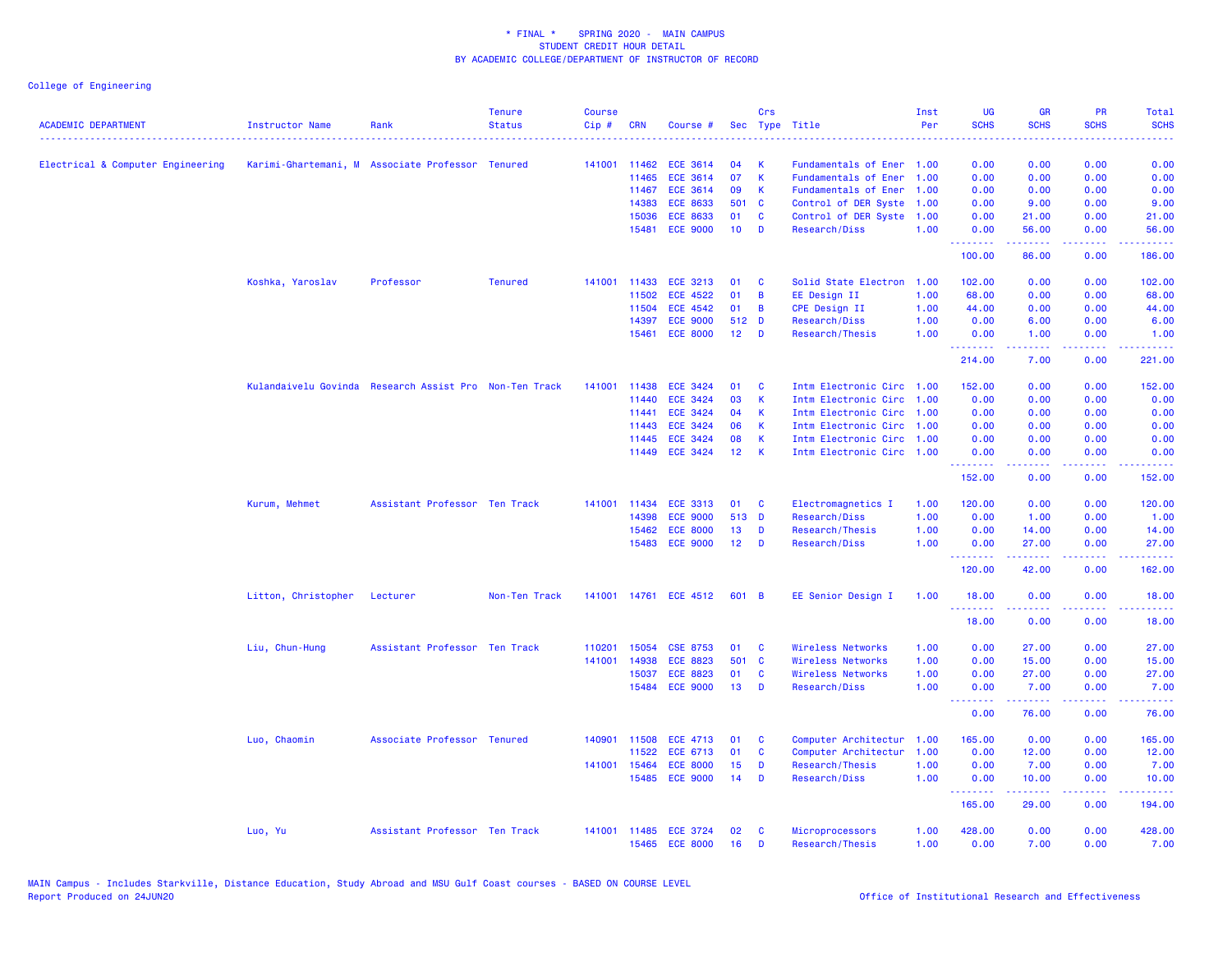| <b>ACADEMIC DEPARTMENT</b>        | Instructor Name      | Rank                          | <b>Tenure</b><br><b>Status</b> | <b>Course</b><br>Cip# | <b>CRN</b>   | Course #        |                 | Crs                     | Sec Type Title            | Inst<br>Per | <b>UG</b><br><b>SCHS</b> | <b>GR</b><br><b>SCHS</b>                                                                                                                                      | <b>PR</b><br><b>SCHS</b> | Total<br><b>SCHS</b> |
|-----------------------------------|----------------------|-------------------------------|--------------------------------|-----------------------|--------------|-----------------|-----------------|-------------------------|---------------------------|-------------|--------------------------|---------------------------------------------------------------------------------------------------------------------------------------------------------------|--------------------------|----------------------|
|                                   |                      |                               |                                |                       |              |                 |                 |                         |                           |             | <b></b>                  | <b><i><u>AAAAAAAA</u></i></b>                                                                                                                                 | <u>.</u>                 |                      |
|                                   |                      |                               |                                |                       |              |                 |                 |                         |                           |             | 428.00                   | 7.00                                                                                                                                                          | 0.00                     | 435.00               |
| Electrical & Computer Engineering | Marojevic, Vuk       | Associate Professor Ten Track |                                | 140901                | 11509        | <b>ECE 4723</b> | 01              | <b>C</b>                | <b>Embedded Systems</b>   | 1.00        | 69.00                    | 0.00                                                                                                                                                          | 0.00                     | 69.00                |
|                                   |                      |                               |                                |                       | 11510        | <b>ECE 4723</b> | 02              | $\mathbf{K}$            | <b>Embedded Systems</b>   | 1.00        | 0.00                     | 0.00                                                                                                                                                          | 0.00                     | 0.00                 |
|                                   |                      |                               |                                |                       | 11511        | <b>ECE 4723</b> | 03              | <b>K</b>                | <b>Embedded Systems</b>   | 1.00        | 0.00                     | 0.00                                                                                                                                                          | 0.00                     | 0.00                 |
|                                   |                      |                               |                                |                       | 11523        | <b>ECE 6723</b> | 01              | <b>C</b>                | <b>Embedded Systems</b>   | 1.00        | 0.00                     | 12.00                                                                                                                                                         | 0.00                     | 12.00                |
|                                   |                      |                               |                                |                       | 11524        | <b>ECE 6723</b> | 02              | K                       | <b>Embedded Systems</b>   | 1.00        | 0.00                     | 0.00                                                                                                                                                          | 0.00                     | 0.00                 |
|                                   |                      |                               |                                |                       | 15040        | <b>ECE 4723</b> | 04              | <b>K</b>                | <b>Embedded Systems</b>   | 1.00        | 0.00                     | 0.00                                                                                                                                                          | 0.00                     | 0.00                 |
|                                   |                      |                               |                                |                       | 15041        | <b>ECE 6723</b> | 04              | K                       | <b>Embedded Systems</b>   | 1.00        | 0.00                     | 0.00                                                                                                                                                          | 0.00                     | 0.00                 |
|                                   |                      |                               |                                | 141001                | 15487        | <b>ECE 9000</b> | 16              | $\mathbf{D}$            | Research/Diss             | 1.00        | 0.00                     | 24.00                                                                                                                                                         | 0.00                     | 24.00                |
|                                   |                      |                               |                                |                       | 16723        | <b>ECE 7000</b> | $501$ I         |                         | Directed Indiv Study      | 1.00        | 0.00<br>.                | 3.00<br>$\frac{1}{2} \left( \frac{1}{2} \right) \left( \frac{1}{2} \right) \left( \frac{1}{2} \right) \left( \frac{1}{2} \right) \left( \frac{1}{2} \right)$  | 0.00<br>.                | 3.00<br>المستمالات   |
|                                   |                      |                               |                                |                       |              |                 |                 |                         |                           |             | 69.00                    | 39.00                                                                                                                                                         | 0.00                     | 108.00               |
|                                   | Melnychuk, Galyna    | Non-Faculty                   | Not Applicable                 | 140101                |              | 12323 GE 3813   | 01              | $\overline{\mathbf{C}}$ | Challenges Global En 1.00 |             | 42.00<br>.               | 0.00                                                                                                                                                          | 0.00                     | 42.00                |
|                                   |                      |                               |                                |                       |              |                 |                 |                         |                           |             | 42.00                    | 0.00                                                                                                                                                          | 0.00                     | 42.00                |
|                                   | Mohammadi-Aragh, Mah | Assistant Professor Ten Track |                                | 141001                | 14403        | <b>ECE 9000</b> | 519 D           |                         | Research/Diss             | 1.00        | 0.00                     | 3.00                                                                                                                                                          | 0.00                     | 3.00                 |
|                                   |                      |                               |                                |                       | 15014        | <b>ECE 1013</b> | 01              | $\mathbf{C}$            | Introduction to ECE       | 1.00        | 210.00                   | 0.00                                                                                                                                                          | 0.00                     | 210.00               |
|                                   |                      |                               |                                |                       | 15016        | <b>ECE 1013</b> | 03              | K                       | Introduction to ECE       | 1.00        | 0.00                     | 0.00                                                                                                                                                          | 0.00                     | 0.00                 |
|                                   |                      |                               |                                |                       | 15017        | <b>ECE 1013</b> | 04              | K                       | Introduction to ECE       | 1.00        | 0.00                     | 0.00                                                                                                                                                          | 0.00                     | 0.00                 |
|                                   |                      |                               |                                |                       | 15018        | <b>ECE 1013</b> | 05              | $\mathbf{K}$            | Introduction to ECE       | 1.00        | 0.00                     | 0.00                                                                                                                                                          | 0.00                     | 0.00                 |
|                                   |                      |                               |                                |                       | 15019        | <b>ECE 1013</b> | 06              | $\mathsf{K}$            | Introduction to ECE       | 1.00        | 0.00                     | 0.00                                                                                                                                                          | 0.00                     | 0.00                 |
|                                   |                      |                               |                                |                       | 15021        | <b>ECE 1022</b> | 01              | <b>C</b>                | Introduction to ECE       | 1.00        | 148.00                   | 0.00                                                                                                                                                          | 0.00                     | 148.00               |
|                                   |                      |                               |                                |                       | 15022        | <b>ECE 1022</b> | 02              | K                       | Introduction to ECE       | 1.00        | 0.00                     | 0.00                                                                                                                                                          | 0.00                     | 0.00                 |
|                                   |                      |                               |                                |                       | 15023        | <b>ECE 1022</b> | 03              | K                       | Introduction to ECE       | 1.00        | 0.00                     | 0.00                                                                                                                                                          | 0.00                     | 0.00                 |
|                                   |                      |                               |                                |                       | 15024        | ECE 1022        | 04              | K                       | Introduction to ECE       | 1.00        | 0.00                     | 0.00                                                                                                                                                          | 0.00                     | 0.00                 |
|                                   |                      |                               |                                |                       | 15025        | <b>ECE 1022</b> | 05              | K                       | Introduction to ECE       | 1.00        | 0.00                     | 0.00                                                                                                                                                          | 0.00                     | 0.00                 |
|                                   |                      |                               |                                |                       | 15488        | <b>ECE 9000</b> | 17              | <b>D</b>                | Research/Diss             | 1.00        | 0.00                     | 13.00                                                                                                                                                         | 0.00                     | 13.00                |
|                                   |                      |                               |                                | 149999                | 16579        | <b>ENE 7000</b> | 01              | $\mathbf{I}$            | Directed Indiv Study      | 1.00        | 0.00                     | 3.00                                                                                                                                                          | 0.00                     | 3.00                 |
|                                   |                      |                               |                                |                       | 17069        | <b>ENE 9000</b> | 01              | <b>D</b>                | Research/Diss             | 1.00        | 0.00                     | 12.00                                                                                                                                                         | 0.00                     | 12.00                |
|                                   |                      |                               |                                |                       |              |                 |                 |                         |                           |             | .<br>358.00              | $\frac{1}{2} \left( \frac{1}{2} \right) \left( \frac{1}{2} \right) \left( \frac{1}{2} \right) \left( \frac{1}{2} \right) \left( \frac{1}{2} \right)$<br>31.00 | .<br>0.00                | .<br>389.00          |
|                                   | Moorhead, Jane       | Instructor                    | Non-Ten Track                  |                       | 141001 11436 | <b>ECE 3413</b> | 01              | $\mathbf{C}$            | Intro to Electronic       | 1.00        | 324.00                   | 0.00                                                                                                                                                          | 0.00                     | 324.00               |
|                                   |                      |                               |                                |                       | 11468        | <b>ECE 3714</b> | 01              | $\mathbf{C}$            | Digital Devices           | 1.00        | 464.00                   | 0.00                                                                                                                                                          | 0.00                     | 464.00               |
|                                   |                      |                               |                                |                       | 11470        | <b>ECE 3714</b> | 03              | - K                     | Digital Devices           | 1.00        | 0.00                     | 0.00                                                                                                                                                          | 0.00                     | 0.00                 |
|                                   |                      |                               |                                |                       | 11471        | <b>ECE 3714</b> | 04              | $\mathbf{K}$            | Digital Devices           | 1.00        | 0.00                     | 0.00                                                                                                                                                          | 0.00                     | 0.00                 |
|                                   |                      |                               |                                |                       | 11472        | <b>ECE 3714</b> | 05              | $\overline{\mathbf{K}}$ | Digital Devices           | 1.00        | 0.00                     | 0.00                                                                                                                                                          | 0.00                     | 0.00                 |
|                                   |                      |                               |                                |                       | 11473        | <b>ECE 3714</b> | 06              | - K                     | Digital Devices           | 1.00        | 0.00                     | 0.00                                                                                                                                                          | 0.00                     | 0.00                 |
|                                   |                      |                               |                                |                       | 11476        | <b>ECE 3714</b> | 09              | $\mathbf{K}$            | Digital Devices           | 1.00        | 0.00                     | 0.00                                                                                                                                                          | 0.00                     | 0.00                 |
|                                   |                      |                               |                                |                       | 11477        | <b>ECE 3714</b> | 10              | $\overline{\mathbf{K}}$ | Digital Devices           | 1.00        | 0.00                     | 0.00                                                                                                                                                          | 0.00                     | 0.00                 |
|                                   |                      |                               |                                |                       |              | 11479 ECE 3714  | 12 <sub>2</sub> | <b>K</b>                | Digital Devices           | 1.00        | 0.00<br>.                | 0.00                                                                                                                                                          | 0.00                     | 0.00                 |
|                                   |                      |                               |                                |                       |              |                 |                 |                         |                           |             | 788.00                   | 0.00                                                                                                                                                          | 0.00                     | 788.00               |
|                                   | Moorhead, Robert     | Professor                     | <b>Tenured</b>                 |                       | 141001 14404 | <b>ECE 9000</b> | 520 D           |                         | <b>Research/Diss</b>      | 1.00        | 0.00                     | 3.00                                                                                                                                                          | 0.00                     | 3.00                 |
|                                   |                      |                               |                                |                       | 15468        | <b>ECE 8000</b> | 19              | <b>D</b>                | Research/Thesis           | 1.00        | 0.00                     | 4.00                                                                                                                                                          | 0.00                     | 4.00                 |
|                                   |                      |                               |                                |                       | 15489        | <b>ECE 9000</b> | 18              | D                       | Research/Diss             | 1.00        | 0.00                     | 1.00                                                                                                                                                          | 0.00                     | 1.00                 |
|                                   |                      |                               |                                |                       |              |                 |                 |                         |                           |             | .<br>0.00                | 8.00                                                                                                                                                          | 0.00                     | 8.00                 |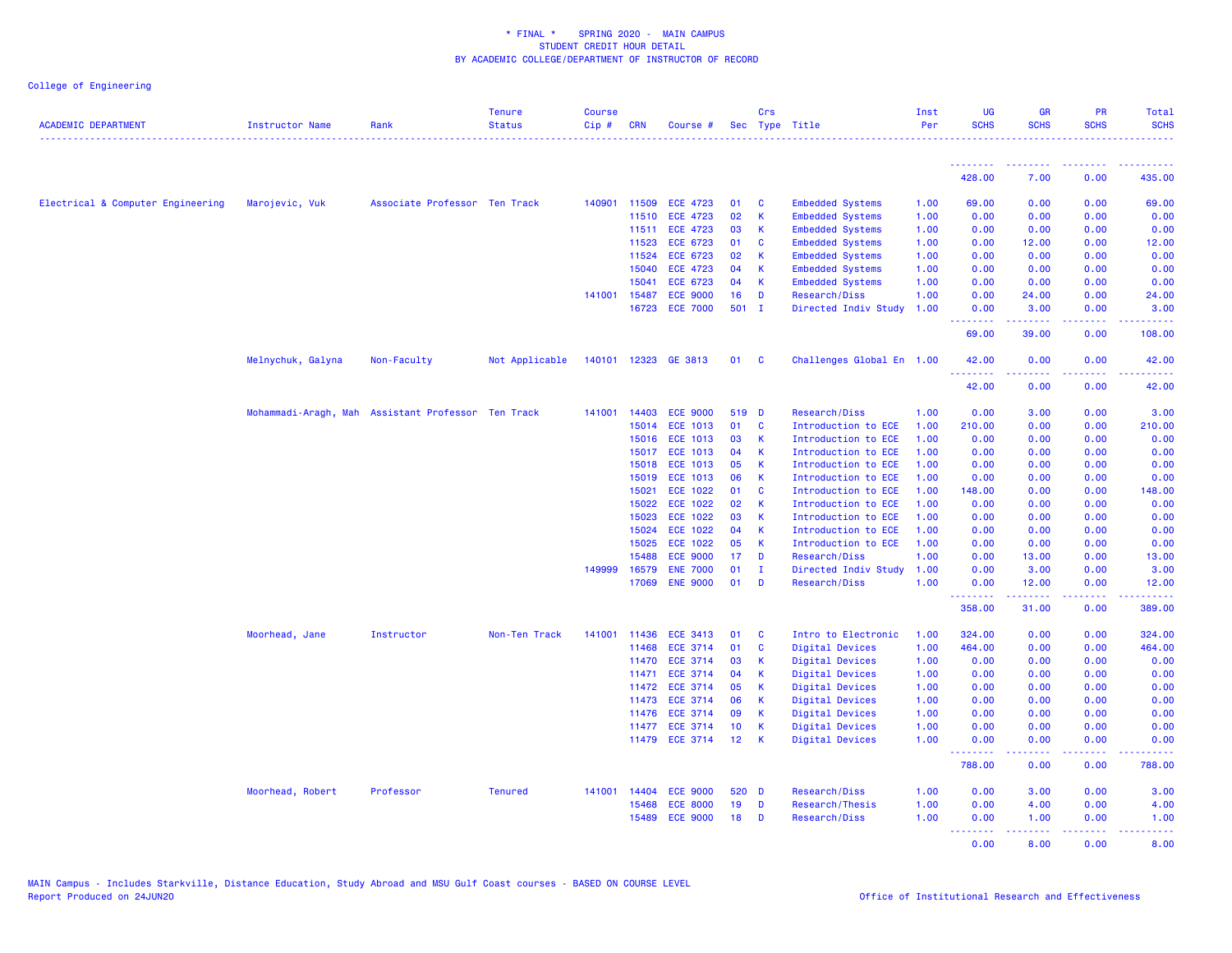# College of Engineering

| <b>ACADEMIC DEPARTMENT</b>                                               | Instructor Name | Rank                                                   | <b>Tenure</b><br><b>Status</b> | <b>Course</b><br>Cip# | <b>CRN</b>     | Course #                           |                   | Crs                          | Sec Type Title                        | Inst<br>Per  | <b>UG</b><br><b>SCHS</b> | <b>GR</b><br><b>SCHS</b>                                                                                                                                     | PR<br><b>SCHS</b>    | Total<br><b>SCHS</b><br><u>.</u> |
|--------------------------------------------------------------------------|-----------------|--------------------------------------------------------|--------------------------------|-----------------------|----------------|------------------------------------|-------------------|------------------------------|---------------------------------------|--------------|--------------------------|--------------------------------------------------------------------------------------------------------------------------------------------------------------|----------------------|----------------------------------|
| Electrical & Computer Engineering                                        | Mun, SungKwang  | Research Assist Pro Non-Ten Track                      |                                |                       |                | 141001 11458 ECE 3443              | 01                | $\mathbf{C}$                 | Signals and Systems                   | 1.00         | 141.00                   | 0.00                                                                                                                                                         | 0.00                 | 141.00                           |
|                                                                          |                 |                                                        |                                |                       |                |                                    |                   |                              |                                       |              | .<br>141.00              | 0.00                                                                                                                                                         | 0.00                 | 141.00                           |
|                                                                          | Park, Chanyeop  | Assistant Professor Ten Track                          |                                | 141001                | 15042          | <b>ECE 4673</b>                    | 01                | $\mathbf{C}$                 | Fund of HV Engin                      | 1.00         | 87.00                    | 0.00                                                                                                                                                         | 0.00                 | 87.00                            |
|                                                                          |                 |                                                        |                                |                       | 15490          | <b>ECE 9000</b>                    | 19                | D                            | Research/Diss                         | 1.00         | 0.00                     | 33.00                                                                                                                                                        | 0.00                 | 33.00                            |
|                                                                          |                 |                                                        |                                |                       | 16706          | <b>ECE 7000</b>                    | 05                | $\mathbf{I}$                 | Directed Indiv Study                  | 1.00         | 0.00                     | 3.00                                                                                                                                                         | 0.00                 | 3.00                             |
|                                                                          |                 |                                                        |                                |                       |                |                                    |                   |                              |                                       |              | --------<br>87.00        | . <u>.</u><br>36.00                                                                                                                                          | .<br>0.00            | <u>.</u><br>123.00               |
|                                                                          |                 | Samiappan, Sathishku Research Assist Pro Non-Ten Track |                                |                       |                | 141001 11437 ECE 3413              | 02                | $\overline{\mathbf{C}}$      | Intro to Electronic                   | 1.00         | 315.00                   | 0.00                                                                                                                                                         | 0.00                 | 315.00                           |
|                                                                          |                 |                                                        |                                |                       |                |                                    |                   |                              |                                       |              | <u>.</u><br>315.00       | $\frac{1}{2} \left( \frac{1}{2} \right) \left( \frac{1}{2} \right) \left( \frac{1}{2} \right) \left( \frac{1}{2} \right) \left( \frac{1}{2} \right)$<br>0.00 | .<br>0.00            | .<br>315.00                      |
|                                                                          | Sharp, Kirk     | Lecturer                                               | Non-Ten Track                  |                       |                | 141001 14750 ECE 3323              | 601 C             |                              | Electromagnetics II 1.00              |              | 33.00                    | 0.00                                                                                                                                                         | 0.00                 | 33.00                            |
|                                                                          |                 |                                                        |                                |                       |                |                                    |                   |                              |                                       |              | --------<br>33.00        | 0.00                                                                                                                                                         | . <b>.</b> .<br>0.00 | 33.00                            |
|                                                                          | Sharp, Kristin  | Lecturer                                               | Non-Ten Track                  | 141001                | 14758          | <b>ECE 3724</b>                    | 601 C             |                              | Microprocessors                       | 1.00         | 48.00                    | 0.00                                                                                                                                                         | 0.00                 | 48.00                            |
|                                                                          |                 |                                                        |                                |                       |                | 14759 ECE 3724                     | 602 K             |                              | Microprocessors                       | 1.00         | 0.00                     | 0.00                                                                                                                                                         | 0.00                 | 0.00                             |
|                                                                          |                 |                                                        |                                |                       |                |                                    |                   |                              |                                       |              | ---------<br>48.00       | <b>.</b><br>0.00                                                                                                                                             | .<br>0.00            | .<br>48.00                       |
|                                                                          | Tang, Bo        | Assistant Professor Ten Track                          |                                | 140901                | 11512          | <b>ECE 4743</b>                    | 01                | <b>C</b>                     | Digital Sys Design                    | 1.00         | 60.00                    | 0.00                                                                                                                                                         | 0.00                 | 60.00                            |
|                                                                          |                 |                                                        |                                |                       | 11513          | <b>ECE 4743</b>                    | 02                | $\mathbf{K}$                 | Digital Sys Design                    | 1.00         | 0.00                     | 0.00                                                                                                                                                         | 0.00                 | 0.00                             |
|                                                                          |                 |                                                        |                                |                       |                | 11514 ECE 4743                     | 03                | $\mathbf{K}$                 | Digital Sys Design                    | 1.00         | 0.00                     | 0.00                                                                                                                                                         | 0.00                 | 0.00                             |
|                                                                          |                 |                                                        |                                |                       | 11526          | ECE 6743                           | 01                | $\mathbf{C}$                 | Digital Sys Design                    | 1.00         | 0.00                     | 12.00                                                                                                                                                        | 0.00                 | 12.00                            |
|                                                                          |                 |                                                        |                                |                       | 11527          | <b>ECE 6743</b>                    | 02                | - K                          | Digital Sys Design                    | 1.00         | 0.00                     | 0.00                                                                                                                                                         | 0.00                 | 0.00                             |
|                                                                          |                 |                                                        |                                |                       | 14358          | <b>ECE 6743</b>                    | 501 B             |                              | Digital Sys Design                    | 1.00         | 0.00                     | 6.00                                                                                                                                                         | 0.00                 | 6.00                             |
|                                                                          |                 |                                                        |                                |                       | 15038          | <b>ECE 4743</b>                    | 04                | $\mathsf{K}$                 | Digital Sys Design                    | 1.00         | 0.00                     | 0.00                                                                                                                                                         | 0.00                 | 0.00                             |
|                                                                          |                 |                                                        |                                |                       | 15039          | <b>ECE 6743</b>                    | 04 K              |                              | Digital Sys Design                    | 1.00         | 0.00                     | 0.00                                                                                                                                                         | 0.00                 | 0.00                             |
|                                                                          |                 |                                                        |                                | 141001                | 14406          | <b>ECE 9000</b>                    | 522 D             |                              | Research/Diss                         | 1.00         | 0.00                     | 6.00                                                                                                                                                         | 0.00                 | 6.00                             |
|                                                                          |                 |                                                        |                                |                       | 15470<br>15491 | <b>ECE 8000</b>                    | $21$ D            |                              | Research/Thesis                       | 1.00         | 0.00                     | 7.00                                                                                                                                                         | 0.00                 | 7.00                             |
|                                                                          |                 |                                                        |                                |                       | 16691          | <b>ECE 9000</b><br><b>ECE 7000</b> | 20<br>03          | $\mathbf{D}$<br>$\mathbf{I}$ | Research/Diss<br>Directed Indiv Study | 1.00<br>1.00 | 0.00<br>0.00             | 18.00<br>3.00                                                                                                                                                | 0.00<br>0.00         | 18.00<br>3.00                    |
|                                                                          |                 |                                                        |                                | 240101                | 12656          | <b>HON 4093</b>                    | H <sub>21</sub> E |                              | <b>Honors Thesis</b>                  | 1.00         | 3.00                     | 0.00                                                                                                                                                         | 0.00                 | 3.00                             |
|                                                                          |                 |                                                        |                                |                       |                |                                    |                   |                              |                                       |              | 63.00                    | 52.00                                                                                                                                                        | 0.00                 | 115.00                           |
|                                                                          | Zhao, Junbo     | Assistant Professor Ten Track                          |                                | 141001                | 15492          | <b>ECE 9000</b>                    | 21                | $\blacksquare$               | Research/Diss                         | 1.00         | 0.00                     | 7.00                                                                                                                                                         | 0.00                 | 7.00                             |
|                                                                          |                 |                                                        |                                |                       | 15516          | <b>ECE 8990</b>                    | 01                | $\mathbf{C}$                 | Special Topic in ECE 1.00             |              | 0.00                     | 15.00                                                                                                                                                        | 0.00                 | 15.00                            |
|                                                                          |                 |                                                        |                                |                       |                | 15517 ECE 8990                     | 501 C             |                              | Special Topic in ECE 1.00             |              | 0.00                     | 9.00                                                                                                                                                         | 0.00                 | 9.00                             |
|                                                                          |                 |                                                        |                                |                       |                |                                    |                   |                              |                                       |              | <u>.</u><br>0.00         | .<br>31.00                                                                                                                                                   | .<br>0.00            | .<br>31.00                       |
| -----------------------------------<br>Electrical & Computer Engineering |                 |                                                        |                                |                       |                |                                    |                   |                              |                                       |              | ========<br>4261.00      | ========<br>1036.00                                                                                                                                          | $=$ ========<br>0.00 | ==========<br>5297.00            |

======== ======== ======== ==========

===================================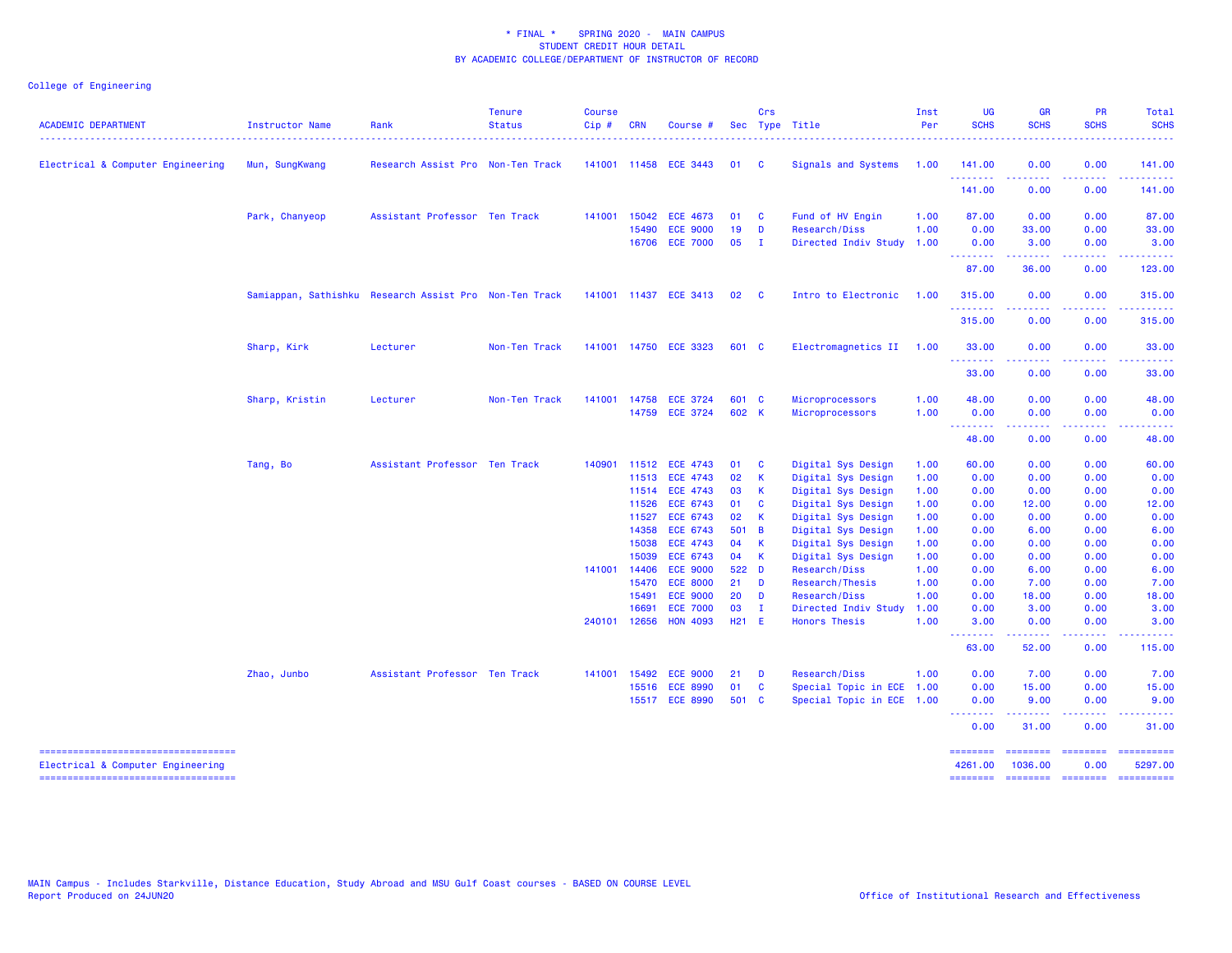| <b>ACADEMIC DEPARTMENT</b><br>------------------------------------ | <b>Instructor Name</b><br>. | Rank                          | <b>Tenure</b><br><b>Status</b> | Course<br>Cip# | <b>CRN</b>   | Course #                 |                                    | Crs                          | Sec Type Title            | Inst<br>Per | UG<br><b>SCHS</b> | <b>GR</b><br><b>SCHS</b> | PR<br><b>SCHS</b>                  | Total<br><b>SCHS</b>   |
|--------------------------------------------------------------------|-----------------------------|-------------------------------|--------------------------------|----------------|--------------|--------------------------|------------------------------------|------------------------------|---------------------------|-------------|-------------------|--------------------------|------------------------------------|------------------------|
| Industrial & Systems Engineering                                   | Bian, Linkan                | Associate Professor Tenured   |                                | 143501         | 14589        | IE 8000                  | 501 D                              |                              | Research / Thesis         | 1.00        | 0.00              | 1.00                     | 0.00                               | 1.00                   |
|                                                                    |                             |                               |                                |                | 14605        | IE 9000                  | 501 D                              |                              | Research/DIss             | 1.00        | 0.00              | 1.00                     | 0.00                               | 1.00                   |
|                                                                    |                             |                               |                                |                | 16232        | IE 9000                  | 01                                 | D                            | Research/DIss             | 1.00        | 0.00              | 9.00                     | 0.00                               | 9.00                   |
|                                                                    |                             |                               |                                |                | 17003        | IE 7000                  | 03                                 | $\mathbf{I}$                 | Directed Indiv Study      | 1.00        | 0.00              | 3.00                     | 0.00                               | 3.00                   |
|                                                                    |                             |                               |                                | 149999         | 17480        | IE 4000                  | 02                                 | $\mathbf{I}$                 | Directed Indiv Study      | 1.00        | 3.00              | 0.00                     | 0.00                               | 3.00                   |
|                                                                    |                             |                               |                                | 270301         | 12707        | IE 4623                  | 01                                 | $\mathbf{C}$                 | Eng Statistics II         | 1.00        | 153.00            | 0.00                     | 0.00                               | 153.00                 |
|                                                                    |                             |                               |                                |                | 12721        | IE 6623                  | 01                                 | C                            | Eng Statistics II         | 1.00        | 0.00              | 15.00                    | 0.00                               | 15.00                  |
|                                                                    |                             |                               |                                |                | 14582        | IE 4623                  | 501 C                              |                              | Eng Statistics II         | 1.00        | 6.00              | 0.00                     | 0.00                               | 6.00                   |
|                                                                    |                             |                               |                                |                | 14587        | IE 6623                  | 501 C                              |                              | Eng Statistics II         | 1.00        | 0.00              | 15.00                    | 0.00                               | 15.00                  |
|                                                                    |                             |                               |                                |                | 309999 17264 | <b>CME 9000</b>          | 506 D                              |                              | Research/Dis              | 1.00        | 0.00<br>.         | 3.00<br>22222            | 0.00<br>$\omega = \omega / \omega$ | 3.00<br>.              |
|                                                                    |                             |                               |                                |                |              |                          |                                    |                              |                           |             | 162.00            | 47.00                    | 0.00                               | 209.00                 |
|                                                                    | Bostick, Lisa               | Lecturer                      | Non-Ten Track                  |                |              | 151302 11611 EG 1142     | 01                                 | <b>C</b>                     | Engineering Graphics 1.00 |             | 88.00<br>.        | 0.00                     | 0.00                               | 88.00                  |
|                                                                    |                             |                               |                                |                |              |                          |                                    |                              |                           |             | 88.00             | 0.00                     | 0.00                               | 88.00                  |
|                                                                    | Bullington, Stanley         | Professor                     | <b>Tenured</b>                 | 143501         |              | 12701 IE 4513            | 01                                 | <b>C</b>                     | Engineering Admin         | 1.00        | 144.00            | 0.00                     | 0.00                               | 144.00                 |
|                                                                    |                             |                               |                                |                | 12714        | IE 6513                  | 01                                 | C                            | Engineering Admin         | 1.00        | 0.00              | 15.00                    | 0.00                               | 15.00                  |
|                                                                    |                             |                               |                                |                | 12729        | IE 8913                  | 01                                 | <b>C</b>                     | Engr Economy II           | 1.00        | 0.00              | 27.00                    | 0.00                               | 27.00                  |
|                                                                    |                             |                               |                                |                | 14604        | IE 8913                  | 501 C                              |                              | Engr Economy II           | 1.00        | 0.00              | 36.00                    | 0.00                               | 36.00                  |
|                                                                    |                             |                               |                                |                | 14606        | IE 9000                  | 502 D                              |                              | Research/DIss             | 1.00        | 0.00              | 1.00                     | 0.00                               | 1.00                   |
|                                                                    |                             |                               |                                |                | 14947        | IE 8333                  | 501 C                              |                              | Prod Control Sys II       | 1.00        | 0.00              | 30.00                    | 0.00                               | 30.00                  |
|                                                                    |                             |                               |                                |                | 14997        | IE 8333                  | 01                                 | $\mathbf{C}$                 | Prod Control Sys II       | 1.00        | 0.00              | 12.00                    | 0.00                               | 12.00                  |
|                                                                    |                             |                               |                                |                |              | 16233 IE 9000            | 02                                 | $\blacksquare$               | Research/DIss             | 1.00        | 0.00<br>--------  | 1.00<br>.                | 0.00<br>.                          | 1.00<br>------         |
|                                                                    |                             |                               |                                |                |              |                          |                                    |                              |                           |             | 144.00            | 122.00                   | 0.00                               | 266.00                 |
|                                                                    | Burch, Reuben               | Assistant Professor Ten Track |                                | 143501         | 14607        | <b>IE 9000</b>           | 503 D                              |                              | Research/DIss             | 1.00        | 0.00              | 14.00                    | 0.00                               | 14.00                  |
|                                                                    |                             |                               |                                |                | 14946        | IE 8163                  | 501 C                              |                              | Macroergonomics           | 1.00        | 0.00              | 24.00                    | 0.00                               | 24.00                  |
|                                                                    |                             |                               |                                |                | 14996        | IE 8163                  | 01                                 | C                            | Macroergonomics           | 1.00        | 0.00              | 48.00                    | 0.00                               | 48.00                  |
|                                                                    |                             |                               |                                |                | 16220        | IE 8000                  | 03                                 | D                            | Research / Thesis         | 1.00        | 0.00              | 6.00                     | 0.00                               | 6.00                   |
|                                                                    |                             |                               |                                |                |              | 16234 IE 9000            | 03                                 | D                            | Research/DIss             | 1.00        | 0.00              | 20.00                    | 0.00                               | 20.00                  |
|                                                                    |                             |                               |                                |                |              |                          |                                    |                              |                           |             | 0.00              | 112.00                   | 0.00                               | 112.00                 |
|                                                                    | Green, Robert               | Non-Faculty                   | Not Applicable                 | 140101         |              | 16923 GE 2990            | 01                                 | C                            | Special Topic In GE       | 0.50        | 7.50              | 0.00                     | 0.00                               | 7.50                   |
|                                                                    |                             |                               |                                | 521003         | 11963        | <b>EXL 1191</b>          | 02                                 | E                            | Leadership Internshi 1.00 |             | 1.00<br>.         | 0.00<br>.                | 0.00<br>$   -$                     | 1.00<br>المالمانية الم |
|                                                                    |                             |                               |                                |                |              |                          |                                    |                              |                           |             | 8.50              | 0.00                     | 0.00                               | 8.50                   |
|                                                                    | Hill, Eric                  | Non-Faculty                   | Not Applicable                 |                |              | 140101 12306 GE 3011     | 01                                 | $\mathbf{s}$                 | Engr Entrepreneur Se 0.40 |             | 22.00             | 0.00                     | 0.00                               | 22.00                  |
|                                                                    |                             |                               |                                |                |              |                          |                                    |                              |                           |             | 22.00             | 0.00                     | 0.00                               | 22.00                  |
|                                                                    | Jaradat, Raed               | Assistant Professor Ten Track |                                |                | 142701 12709 | IE 4773                  | 01                                 | <b>C</b>                     | Sys Simulation I          | 1.00        | 75.00             | 0.00                     | 0.00                               | 75.00                  |
|                                                                    |                             |                               |                                |                | 12723        | IE 6773                  | 01                                 | C                            | Sys Simulation I          | 1.00        | 0.00              | 9.00                     | 0.00                               | 9.00                   |
|                                                                    |                             |                               |                                |                | 14588        | IE 6773                  | 501 C                              |                              | Sys Simulation I          | 1.00        | 0.00              | 15.00                    | 0.00                               | 15.00                  |
|                                                                    |                             |                               |                                | 143501         | 14592        | IE 8000                  | 504 D                              |                              | Research / Thesis         | 1.00        | 0.00              | 1.00                     | 0.00                               | 1.00                   |
|                                                                    |                             |                               |                                |                | 14608        | IE 9000                  | 504 D                              |                              | Research/DIss             | 1.00        | 0.00              | 1.00                     | 0.00                               | 1.00                   |
|                                                                    |                             |                               |                                |                | 16221        | IE 8000                  | 04                                 | D                            | Research / Thesis         | 1.00        | 0.00              | 15.00                    | 0.00                               | 15.00                  |
|                                                                    |                             |                               |                                |                | 16235        | IE 9000                  | 04                                 | D                            | Research/DIss             | 1.00        | 0.00              | 51.00                    | 0.00                               | 51.00                  |
|                                                                    |                             |                               |                                |                |              | 17547 IE 7000<br>IE 7000 | 11 <sub>1</sub><br>12 <sub>1</sub> | $\mathbf{I}$<br>$\mathbf{T}$ | Directed Indiv Study      | 1.00        | 0.00              | 3.00<br>3.00             | 0.00<br>0.00                       | 3.00                   |
|                                                                    |                             |                               |                                |                | 17548        |                          |                                    |                              | Directed Indiv Study      | 1.00        | 0.00              |                          |                                    | 3.00                   |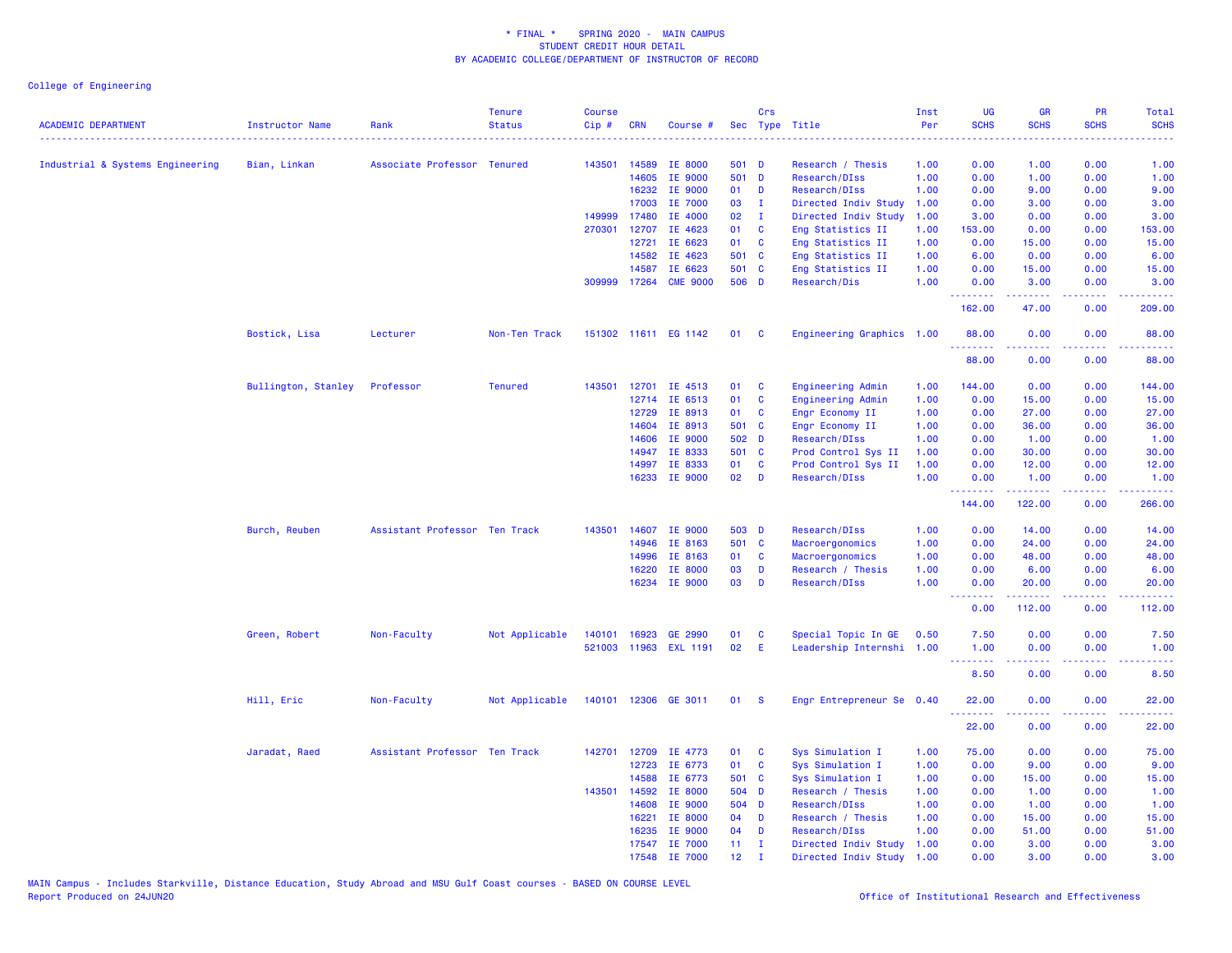| <b>ACADEMIC DEPARTMENT</b>       | <b>Instructor Name</b>                             | Rank                              | <b>Tenure</b><br><b>Status</b> | <b>Course</b><br>Cip# | <b>CRN</b> | Course #             |                 | Crs            | Sec Type Title            | Inst<br>Per | <b>UG</b><br><b>SCHS</b> | <b>GR</b><br><b>SCHS</b> | <b>PR</b><br><b>SCHS</b> | Total<br><b>SCHS</b> |
|----------------------------------|----------------------------------------------------|-----------------------------------|--------------------------------|-----------------------|------------|----------------------|-----------------|----------------|---------------------------|-------------|--------------------------|--------------------------|--------------------------|----------------------|
| Industrial & Systems Engineering | Jaradat, Raed                                      | Assistant Professor Ten Track     |                                |                       |            | 143501 17571 IE 7000 | 14              | $\blacksquare$ | Directed Indiv Study 1.00 |             | 0.00<br>.                | 3.00                     | 0.00                     | 3.00                 |
|                                  |                                                    |                                   |                                |                       |            |                      |                 |                |                           |             | 75.00                    | 101.00                   | 0.00                     | 176.00               |
|                                  | Johnson, Jenna                                     | Instructor                        | Non-Ten Track                  |                       |            | 143501 14767 IE 3913 | 601 C           |                | Engr Economy I            | 1.00        | 111.00<br>.              | 0.00                     | 0.00<br>2222             | 111.00               |
|                                  |                                                    |                                   |                                |                       |            |                      |                 |                |                           |             | 111.00                   | 0.00                     | 0.00                     | 111.00               |
|                                  | Ma, Junfeng                                        | Assistant Professor Ten Track     |                                | 143501                | 12702      | IE 4533              | 01              | C              | Project Mgt               | 1.00        | 132.00                   | 0.00                     | 0.00                     | 132.00               |
|                                  |                                                    |                                   |                                |                       | 12715      | IE 6533              | 01              | C              | Project Mgt               | 1.00        | 0.00                     | 30.00                    | 0.00                     | 30.00                |
|                                  |                                                    |                                   |                                |                       | 14584      | IE 6533              | 501 C           |                | Project Mgt               | 1.00        | 0.00                     | 69.00                    | 0.00                     | 69.00                |
|                                  |                                                    |                                   |                                |                       | 14609      | IE 9000              | 505 D           |                | Research/DIss             | 1.00        | 0.00                     | 14.00                    | 0.00                     | 14.00                |
|                                  |                                                    |                                   |                                |                       | 14943      | IE 6673              | 501 C           |                | Reliability Eng           | 1.00        | 0.00                     | 6.00                     | 0.00                     | 6.00                 |
|                                  |                                                    |                                   |                                |                       | 14994      | IE 6673              | 01              | <b>C</b>       | Reliability Eng           | 1.00        | 0.00                     | 15.00                    | 0.00                     | 15.00                |
|                                  |                                                    |                                   |                                |                       | 14995      | IE 4673              | 01              | C              | Reliability Eng           | 1.00        | 3.00                     | 0.00                     | 0.00                     | 3.00                 |
|                                  |                                                    |                                   |                                |                       | 16236      | IE 9000              | 05              | D              | Research/DIss             | 1.00        | 0.00                     | 1.00                     | 0.00                     | 1.00                 |
|                                  |                                                    |                                   |                                |                       | 17032      | IE 7000              | 04              | $\mathbf{I}$   | Directed Indiv Study      | 1.00        | 0.00                     | 3.00                     | 0.00                     | 3.00                 |
|                                  |                                                    |                                   |                                |                       | 17033      | IE 7000              | 05              | $\mathbf{I}$   | Directed Indiv Study      | 1.00        | 0.00                     | 3.00                     | 0.00                     | 3.00                 |
|                                  |                                                    |                                   |                                |                       | 17566      | IE 7000              | 13 <sup>°</sup> | $\mathbf{I}$   | Directed Indiv Study      | 1.00        | 0.00<br>والمتواويات      | 1.00<br>بالأباليات       | 0.00<br>الأنابات         | 1.00<br>.            |
|                                  |                                                    |                                   |                                |                       |            |                      |                 |                |                           |             | 135.00                   | 142.00                   | 0.00                     | 277.00               |
|                                  | Marufuzzaman, Mohamm Assistant Professor Ten Track |                                   |                                | 142701                | 14948      | IE 8793              | 501 C           |                | Heuristics in Optim       | 1.00        | 0.00                     | 24.00                    | 0.00                     | 24.00                |
|                                  |                                                    |                                   |                                |                       | 14998      | IE 8793              | 01              | C              | Heuristics in Optim       | 1.00        | 0.00                     | 51.00                    | 0.00                     | 51.00                |
|                                  |                                                    |                                   |                                | 143501                | 14594      | IE 8000              | 506 D           |                | Research / Thesis         | 1.00        | 0.00                     | 3.00                     | 0.00                     | 3.00                 |
|                                  |                                                    |                                   |                                |                       | 14610      | IE 9000              | 506 D           |                | Research/DIss             | 1.00        | 0.00                     | 12.00                    | 0.00                     | 12.00                |
|                                  |                                                    |                                   |                                |                       | 16223      | IE 8000              | 06              | D              | Research / Thesis         | 1.00        | 0.00                     | 9.00                     | 0.00                     | 9.00                 |
|                                  |                                                    |                                   |                                |                       | 16237      | IE 9000              | 06              | D              | Research/DIss             | 1.00        | 0.00                     | 24.00                    | 0.00                     | 24.00                |
|                                  |                                                    |                                   |                                |                       | 16801      | IE 7000              | 501 I           |                | Directed Indiv Study      | 1.00        | 0.00                     | 3.00                     | 0.00                     | 3.00                 |
|                                  |                                                    |                                   |                                |                       | 16996      | IE 7000              | 02              | $\mathbf{I}$   | Directed Indiv Study      | 1.00        | 0.00                     | 3.00                     | 0.00                     | 3.00                 |
|                                  |                                                    |                                   |                                |                       | 17140      | IE 7000              | 06              | $\mathbf{I}$   | Directed Indiv Study      | 1.00        | 0.00                     | 3.00                     | 0.00                     | 3.00                 |
|                                  |                                                    |                                   |                                |                       |            | 17514 IE 7000        | 08 I            |                | Directed Indiv Study 1.00 |             | 0.00<br><u>.</u>         | 3.00<br>.                | 0.00<br>.                | 3.00<br>.            |
|                                  |                                                    |                                   |                                |                       |            |                      |                 |                |                           |             | 0.00                     | 135.00                   | 0.00                     | 135.00               |
|                                  | Morshedlou, Nazanin Assistant Professor Ten Track  |                                   |                                | 270301                | 12705      | IE 4613              | 01              | C              | Eng Statistics I          | 1.00        | 459.00                   | 0.00                     | 0.00                     | 459.00               |
|                                  |                                                    |                                   |                                |                       | 12706      | IE 4613              | 02              | C              | Eng Statistics I          | 1.00        | 84.00                    | 0.00                     | 0.00                     | 84.00                |
|                                  |                                                    |                                   |                                |                       |            | 12720 IE 6613        | 01              | C              | Eng Statistics I          | 1.00        | 0.00                     | 33.00                    | 0.00<br>د د د د          | 33.00                |
|                                  |                                                    |                                   |                                |                       |            |                      |                 |                |                           |             | <b></b><br>543.00        | 22222<br>33.00           | 0.00                     | د د د د<br>576.00    |
|                                  | Pirim, Harun                                       | Clinical Assist Pro Non-Ten Track |                                | 143501                |            | 12703 IE 4543        | 01              | <b>C</b>       | Logistics Engineerin 1.00 |             | 138.00                   | 0.00                     | 0.00                     | 138.00               |
|                                  |                                                    |                                   |                                |                       | 14585      | IE 6543              | 501 C           |                | Logistics Engineerin 1.00 |             | 0.00                     | 3.00                     | 0.00                     | 3.00                 |
|                                  |                                                    |                                   |                                | 270101                | 12708      | IE 4733              | 01              | C              | Linear Programming I 1.00 |             | 171.00                   | 0.00                     | 0.00                     | 171.00               |
|                                  |                                                    |                                   |                                |                       | 12722      | IE 6733              | 01              | <b>C</b>       | Linear Programming I 1.00 |             | 0.00                     | 9.00                     | 0.00                     | 9.00                 |
|                                  |                                                    |                                   |                                |                       | 12953      | MA 4733              | 01              | $\mathbf{C}$   | Linear Programming        | 1.00        | 75.00                    | 0.00                     | 0.00                     | 75.00                |
|                                  |                                                    |                                   |                                |                       | 12958      | MA 6733              | 01              | <b>C</b>       | Linear Programming        | 1.00        | 0.00                     | 6.00                     | 0.00                     | 6.00                 |
|                                  |                                                    |                                   |                                |                       | 14944      | IE 6733              | 501 C           |                | Linear Programming I 1.00 |             | 0.00                     | 18.00                    | 0.00                     | 18.00                |
|                                  |                                                    |                                   |                                |                       |            | 14979 IE 4733        | 601 C           |                | Linear Programming I 1.00 |             | 12.00<br>.               | 0.00<br>المتمامين        | 0.00<br>22222            | 12.00<br><u>.</u>    |
|                                  |                                                    |                                   |                                |                       |            |                      |                 |                |                           |             | 396.00                   | 36.00                    | 0.00                     | 432.00               |
|                                  | Potts, Mary                                        | Lecturer                          | Non-Ten Track                  |                       |            | 489999 11613 EG 1143 | 02              | C              | Graphic Com               | 1.00        | 162.00                   | 0.00                     | 0.00                     | 162.00               |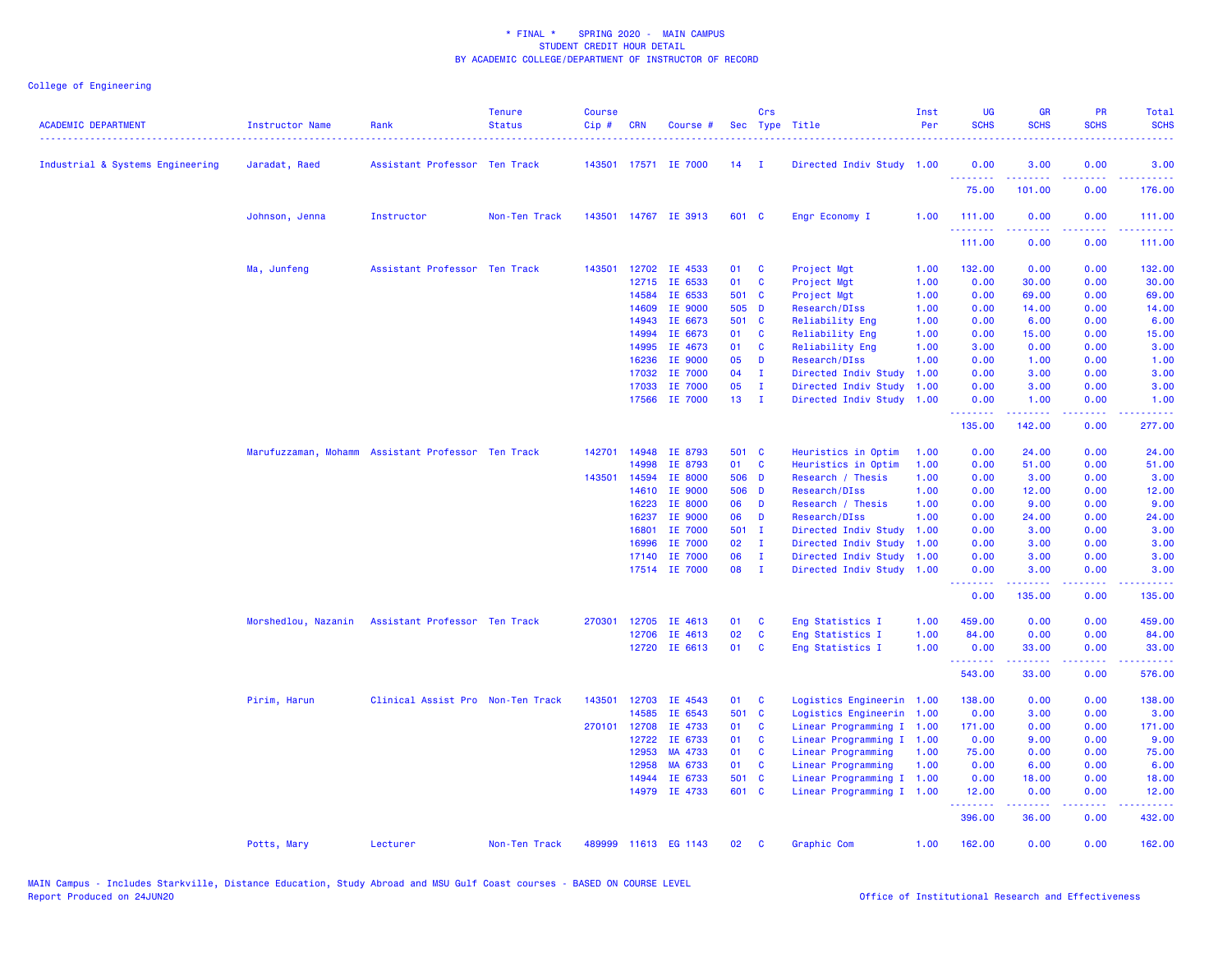| <b>ACADEMIC DEPARTMENT</b>                                                | <b>Instructor Name</b>                 | Rank                          | <b>Tenure</b><br><b>Status</b><br>. <u>.</u> | <b>Course</b><br>Cip# | <b>CRN</b>   | Course #             |                 | Crs            | Sec Type Title            | Inst<br>Per | <b>UG</b><br><b>SCHS</b> | <b>GR</b><br><b>SCHS</b>                                                                                                                                     | PR<br><b>SCHS</b>                   | Total<br><b>SCHS</b><br>.                                                                                                                                      |
|---------------------------------------------------------------------------|----------------------------------------|-------------------------------|----------------------------------------------|-----------------------|--------------|----------------------|-----------------|----------------|---------------------------|-------------|--------------------------|--------------------------------------------------------------------------------------------------------------------------------------------------------------|-------------------------------------|----------------------------------------------------------------------------------------------------------------------------------------------------------------|
|                                                                           |                                        |                               |                                              |                       |              |                      |                 |                |                           |             | <u>.</u> .               | <b><i><u><u><b>A</b></u></u></i></b>                                                                                                                         | <u> - - - - - - - -</u>             | .                                                                                                                                                              |
|                                                                           |                                        |                               |                                              |                       |              |                      |                 |                |                           |             | 162.00                   | 0.00                                                                                                                                                         | 0.00                                | 162.00                                                                                                                                                         |
| Industrial & Systems Engineering                                          | Reeves, Kari                           | Professor                     | <b>Tenured</b>                               |                       | 140101 14521 | GE 8003              | 501 C           |                | <b>MENG Capstone</b>      | 0.75        | 0.00                     | 13.50                                                                                                                                                        | 0.00                                | 13.50                                                                                                                                                          |
|                                                                           |                                        |                               |                                              | 143501                | 14613        | IE 9000              | 509 D           |                | Research/DIss             | 1.00        | 0.00                     | 1.00                                                                                                                                                         | 0.00                                | 1.00                                                                                                                                                           |
|                                                                           |                                        |                               |                                              |                       | 16240        | IE 9000              | 09              | D              | Research/DIss             | 1.00        | 0.00                     | 9.00                                                                                                                                                         | 0.00                                | 9.00                                                                                                                                                           |
|                                                                           |                                        |                               |                                              |                       |              |                      |                 |                |                           |             | <u>.</u><br>0.00         | <u>.</u><br>23.50                                                                                                                                            | .<br>0.00                           | .<br>23.50                                                                                                                                                     |
|                                                                           | Smith, Brian                           | Assistant Professor Ten Track |                                              | 140101                | 12305        | GE 1501              | 07              | - E            | Engineering Design C 1.00 |             | 4.00                     | 0.00                                                                                                                                                         | 0.00                                | 4.00                                                                                                                                                           |
|                                                                           |                                        |                               |                                              | 142701                | 12726        | IE 8583              | 01              | $\mathbf{C}$   | Enterprise Systems E 1.00 |             | 0.00                     | 48.00                                                                                                                                                        | 0.00                                | 48.00                                                                                                                                                          |
|                                                                           |                                        |                               |                                              |                       | 14602        | IE 8583              | 501 C           |                | Enterprise Systems E      | 1.00        | 0.00                     | 39.00                                                                                                                                                        | 0.00                                | 39.00                                                                                                                                                          |
|                                                                           |                                        |                               |                                              | 143501                | 14598        | IE 8000              | 510 D           |                | Research / Thesis         | 1.00        | 0.00                     | 5.00                                                                                                                                                         | 0.00                                | 5.00                                                                                                                                                           |
|                                                                           |                                        |                               |                                              |                       | 14614        | IE 9000              | 510 D           |                | Research/DIss             | 1.00        | 0.00                     | 9.00                                                                                                                                                         | 0.00                                | 9.00                                                                                                                                                           |
|                                                                           |                                        |                               |                                              |                       | 16227        | IE 8000              | 10              | D              | Research / Thesis         | 1.00        | 0.00                     | 3.00                                                                                                                                                         | 0.00                                | 3.00                                                                                                                                                           |
|                                                                           |                                        |                               |                                              |                       | 16241        | IE 9000              | $10$ D          |                | Research/DIss             | 1.00        | 0.00                     | 15.00                                                                                                                                                        | 0.00                                | 15.00                                                                                                                                                          |
|                                                                           |                                        |                               |                                              |                       |              | 17466 IE 7000        | $07$ I          |                | Directed Indiv Study      | 1.00        | 0.00                     | 3.00                                                                                                                                                         | 0.00<br>.                           | 3.00                                                                                                                                                           |
|                                                                           |                                        |                               |                                              |                       |              |                      |                 |                |                           |             | .<br>4.00                | .<br>122.00                                                                                                                                                  | 0.00                                | .<br>126.00                                                                                                                                                    |
|                                                                           | Strawderman, Lesley                    | Professor                     | <b>Tenured</b>                               | 142701                |              | 12710 IE 4915        | 01 C            |                | Design Of Ind Sys         | 1.00        | 230.00                   | 0.00                                                                                                                                                         | 0.00                                | 230.00                                                                                                                                                         |
|                                                                           |                                        |                               |                                              |                       | 12711        | IE 4915              | 02              | $\mathbf{K}$   | Design Of Ind Sys         | 1.00        | 0.00                     | 0.00                                                                                                                                                         | 0.00                                | 0.00                                                                                                                                                           |
|                                                                           |                                        |                               |                                              |                       | 143501 14599 | IE 8000              | 511 D           |                | Research / Thesis         | 1.00        | 0.00                     | 3.00                                                                                                                                                         | 0.00                                | 3.00                                                                                                                                                           |
|                                                                           |                                        |                               |                                              |                       | 14615        | IE 9000              | 511 D           |                | Research/DIss             | 1.00        | 0.00                     | 2.00                                                                                                                                                         | 0.00                                | 2.00                                                                                                                                                           |
|                                                                           |                                        |                               |                                              |                       | 16228        | IE 8000              | $11 -$          | D              | Research / Thesis         | 1.00        | 0.00                     | 3.00                                                                                                                                                         | 0.00                                | 3.00                                                                                                                                                           |
|                                                                           |                                        |                               |                                              |                       | 16242        | IE 9000              | 11              | D              | Research/DIss             | 1.00        | 0.00                     | 6.00                                                                                                                                                         | 0.00                                | 6.00                                                                                                                                                           |
|                                                                           |                                        |                               |                                              |                       | 17606        | IE 7000              | 502 I           |                | Directed Indiv Study      | 1.00        | 0.00                     | 3.00                                                                                                                                                         | 0.00                                | 3.00                                                                                                                                                           |
|                                                                           |                                        |                               |                                              | 149999                | 16148        | IE 4000              | $01$ I          |                | Directed Indiv Study      | 1.00        | 3.00<br>.                | 0.00                                                                                                                                                         | 0.00                                | 3.00                                                                                                                                                           |
|                                                                           |                                        |                               |                                              |                       |              |                      |                 |                |                           |             | 233.00                   | 17.00                                                                                                                                                        | 0.00                                | 250.00                                                                                                                                                         |
|                                                                           | Thugudam, Lalith Kum Grad Teach Assist |                               | Non-Ten Track                                | 489999                |              | 11612 EG 1143        | 01              | <b>C</b>       | Graphic Com               | 1.00        | 153.00<br>.              | 0.00<br>-----                                                                                                                                                | 0.00                                | 153.00<br>$\frac{1}{2} \left( \frac{1}{2} \right) \left( \frac{1}{2} \right) \left( \frac{1}{2} \right) \left( \frac{1}{2} \right) \left( \frac{1}{2} \right)$ |
|                                                                           |                                        |                               |                                              |                       |              |                      |                 |                |                           |             | 153.00                   | 0.00                                                                                                                                                         | 0.00                                | 153.00                                                                                                                                                         |
|                                                                           | Tian, Wenmeng                          | Assistant Professor Ten Track |                                              | 143501                | 12697        | IE 3323              | 01              | <b>C</b>       | Mfg Processes             | 1.00        | 66.00                    | 0.00                                                                                                                                                         | 0.00                                | 66.00                                                                                                                                                          |
|                                                                           |                                        |                               |                                              |                       | 12698        | IE 3323              | 02              | $\mathsf{K}$   | <b>Mfg Processes</b>      | 1.00        | 0.00                     | 0.00                                                                                                                                                         | 0.00                                | 0.00                                                                                                                                                           |
|                                                                           |                                        |                               |                                              |                       | 14616        | IE 9000              | 512 D           |                | Research/DIss             | 1.00        | 0.00                     | 2.00                                                                                                                                                         | 0.00                                | 2.00                                                                                                                                                           |
|                                                                           |                                        |                               |                                              |                       | 16229        | IE 8000              | $12$ D          |                | Research / Thesis         | 1.00        | 0.00                     | 9.00                                                                                                                                                         | 0.00                                | 9.00                                                                                                                                                           |
|                                                                           |                                        |                               |                                              |                       | 16243        | IE 9000              | 12 <sub>2</sub> | D              | Research/DIss             | 1.00        | 0.00                     | 7.00                                                                                                                                                         | 0.00                                | 7.00                                                                                                                                                           |
|                                                                           |                                        |                               |                                              |                       |              | 149999 17482 IE 4000 | 03              | $\blacksquare$ | Directed Indiv Study      | 1.00        | 3.00<br>.                | 0.00<br>$\frac{1}{2} \left( \frac{1}{2} \right) \left( \frac{1}{2} \right) \left( \frac{1}{2} \right) \left( \frac{1}{2} \right) \left( \frac{1}{2} \right)$ | 0.00<br>$\sim$ $\sim$ $\sim$ $\sim$ | 3.00                                                                                                                                                           |
|                                                                           |                                        |                               |                                              |                       |              |                      |                 |                |                           |             | 69.00                    | 18.00                                                                                                                                                        | 0.00                                | 87.00                                                                                                                                                          |
|                                                                           | Wang, Haifeng                          | Assistant Professor Ten Track |                                              | 143501                | 12712        | IE 4934              | 01              | $\overline{B}$ | Info Systems for IE       | 1.00        | 136.00                   | 0.00                                                                                                                                                         | 0.00                                | 136.00                                                                                                                                                         |
|                                                                           |                                        |                               |                                              |                       |              | 16244 IE 9000        | 13              | D              | Research/DIss             | 1.00        | 0.00<br>.                | 3.00                                                                                                                                                         | 0.00                                | 3.00<br>$- - - - - -$                                                                                                                                          |
|                                                                           |                                        |                               |                                              |                       |              |                      |                 |                |                           |             | 136.00                   | $\frac{1}{2} \left( \frac{1}{2} \right) \left( \frac{1}{2} \right) \left( \frac{1}{2} \right) \left( \frac{1}{2} \right) \left( \frac{1}{2} \right)$<br>3.00 | .<br>0.00                           | 139.00                                                                                                                                                         |
| =====================================<br>Industrial & Systems Engineering |                                        |                               |                                              |                       |              |                      |                 |                |                           |             | ========<br>2441.50      | ========<br>911.50                                                                                                                                           | <b>ESSESSE</b><br>0.00              | ==========<br>3353.00                                                                                                                                          |
| ----------------------------------                                        |                                        |                               |                                              |                       |              |                      |                 |                |                           |             | ========                 |                                                                                                                                                              |                                     | ======== ======== =========                                                                                                                                    |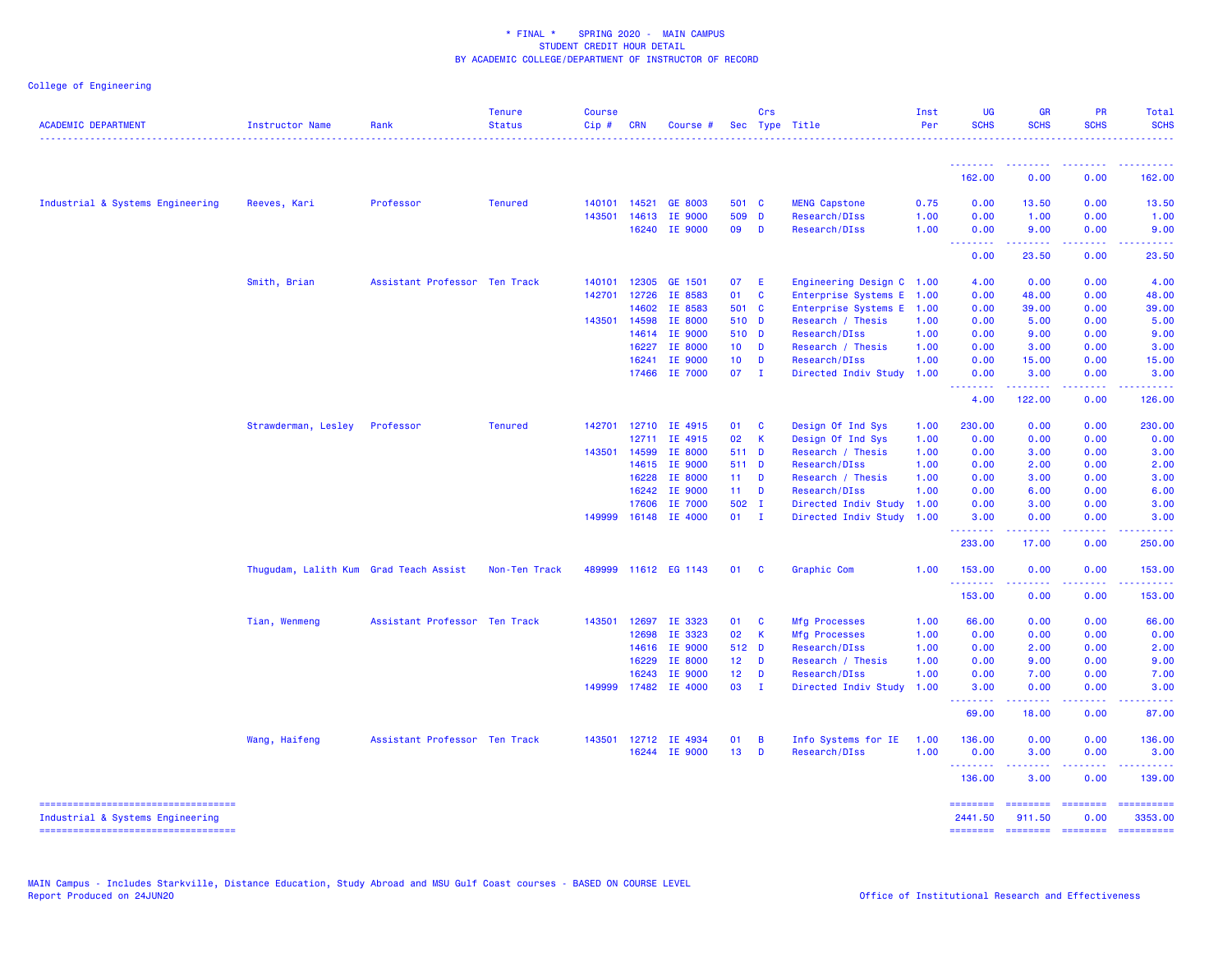| <b>ACADEMIC DEPARTMENT</b> | Instructor Name                                    | Rank                              | <b>Tenure</b><br><b>Status</b> | <b>Course</b><br>Cip# | CRN   | Course #             |        | Crs          | Sec Type Title             | Inst<br>Per | UG<br><b>SCHS</b>                            | <b>GR</b><br><b>SCHS</b>                                                                         | PR<br><b>SCHS</b>                                                                                      | Total<br><b>SCHS</b> |
|----------------------------|----------------------------------------------------|-----------------------------------|--------------------------------|-----------------------|-------|----------------------|--------|--------------|----------------------------|-------------|----------------------------------------------|--------------------------------------------------------------------------------------------------|--------------------------------------------------------------------------------------------------------|----------------------|
| Mechanical Engineering     | Askari, Omid                                       | Assistant Professor Ten Track     |                                | 141901                | 14989 | ME 8513              | 01     | <b>C</b>     | Classical Thermo           | 1.00        | 0.00                                         | 6.00                                                                                             | 0.00                                                                                                   | 6.00                 |
|                            |                                                    |                                   |                                |                       | 15751 | ME 8513              | 501 C  |              | <b>Classical Thermo</b>    | 1.00        | 0.00                                         | 15.00                                                                                            | 0.00                                                                                                   | 15.00                |
|                            |                                                    |                                   |                                |                       |       | 16079 ME 9000        | $01$ D |              | Research / Diss            | 1.00        | 0.00<br><b><i><u><u><b>A</b></u></u></i></b> | 18.00<br>.                                                                                       | 0.00<br>.                                                                                              | 18.00<br>.           |
|                            |                                                    |                                   |                                |                       |       |                      |        |              |                            |             | 0.00                                         | 39.00                                                                                            | 0.00                                                                                                   | 39.00                |
|                            | Barrett, Christopher Assistant Professor Ten Track |                                   |                                | 141901                |       | 12977 ME 3423        | 01 C   |              | Mech Of Machinery          | 1.00        | 282.00                                       | 0.00                                                                                             | 0.00                                                                                                   | 282.00               |
|                            |                                                    |                                   |                                |                       | 14651 | <b>ME 9000</b>       | 520 D  |              | Research / Diss            | 1.00        | 0.00                                         | 2.00                                                                                             | 0.00                                                                                                   | 2.00                 |
|                            |                                                    |                                   |                                |                       | 16081 | <b>ME 9000</b>       | 03     | D            | Research / Diss            | 1.00        | 0.00                                         | 15.00                                                                                            | 0.00                                                                                                   | 15.00                |
|                            |                                                    |                                   |                                |                       |       | 16924 ME 7000        | 501 I  |              | Directed Indiv Study       | 1.00        | 0.00<br>.                                    | 3.00<br>.                                                                                        | 0.00<br>$- - - -$                                                                                      | 3.00                 |
|                            |                                                    |                                   |                                |                       |       |                      |        |              |                            |             | 282.00                                       | 20.00                                                                                            | 0.00                                                                                                   | 302.00               |
|                            | Bhushan, Shanti                                    | Assistant Professor Ten Track     |                                | 141901                | 14950 | ME 6833              | 501 C  |              | Intermed Fluid Mech        | 1.00        | 0.00                                         | 27.00                                                                                            | 0.00                                                                                                   | 27.00                |
|                            |                                                    |                                   |                                |                       | 14968 | ME 4833              | 601 C  |              | <b>Intermed Fluid Mech</b> | 1.00        | 24.00                                        | 0.00                                                                                             | 0.00                                                                                                   | 24.00                |
|                            |                                                    |                                   |                                |                       | 14986 | ME 4833              | 01     | <b>C</b>     | Intermed Fluid Mech        | 1.00        | 30.00                                        | 0.00                                                                                             | 0.00                                                                                                   | 30.00                |
|                            |                                                    |                                   |                                |                       | 14987 | ME 6833              | 01     | <b>C</b>     | Intermed Fluid Mech        | 1.00        | 0.00                                         | 18.00                                                                                            | 0.00                                                                                                   | 18.00                |
|                            |                                                    |                                   |                                |                       | 16061 | <b>ME 8000</b>       | 04     | D            | Research / Thesis          | 1.00        | 0.00                                         | 10.00                                                                                            | 0.00                                                                                                   | 10.00                |
|                            |                                                    |                                   |                                |                       | 16083 | <b>ME 9000</b>       | 05     | D            | Research / Diss            | 1.00        | 0.00                                         | 18.00                                                                                            | 0.00                                                                                                   | 18.00                |
|                            |                                                    |                                   |                                |                       | 17258 | <b>ME 7000</b>       | 604 I  |              | Directed Indiv Study       | 1.00        | 0.00<br><u>.</u>                             | 1.00                                                                                             | 0.00<br>$\frac{1}{2} \left( \frac{1}{2} \right) \left( \frac{1}{2} \right) \left( \frac{1}{2} \right)$ | 1.00<br>.            |
|                            |                                                    |                                   |                                |                       |       |                      |        |              |                            |             | 54.00                                        | 74.00                                                                                            | 0.00                                                                                                   | 128.00               |
|                            | Brauer, Shane                                      | Clinical Assist Pro Non-Ten Track |                                | 141901                | 14768 | <b>ME 3403</b>       | 601 C  |              | Materials for ME Des 1.00  |             | 81.00                                        | 0.00                                                                                             | 0.00                                                                                                   | 81.00                |
|                            |                                                    |                                   |                                |                       | 14772 | ME 4301              | 601 L  |              | Thermo-Fluids Labora       | 1.00        | 13.00                                        | 0.00                                                                                             | 0.00                                                                                                   | 13.00                |
|                            |                                                    |                                   |                                |                       | 14773 | ME 4333              | 601 C  |              | Energy Sys Design          | 1.00        | 39.00                                        | 0.00                                                                                             | 0.00                                                                                                   | 39.00                |
|                            |                                                    |                                   |                                |                       | 14775 | ME 4401              | 601 L  |              | Solid Mechanics Lab        | 1.00        | 13.00                                        | 0.00                                                                                             | 0.00                                                                                                   | 13.00                |
|                            |                                                    |                                   |                                |                       |       | 17243 ME 7000        | 601 I  |              | Directed Indiv Study       | 1.00        | 0.00<br><b>.</b>                             | 3.00<br>.                                                                                        | 0.00<br>د د د د                                                                                        | 3.00<br>.            |
|                            |                                                    |                                   |                                |                       |       |                      |        |              |                            |             | 146.00                                       | 3.00                                                                                             | 0.00                                                                                                   | 149.00               |
|                            | Cagle, Matthew                                     | Grad Research Assis Non-Ten Track |                                | 141901                |       | 12968 ME 2133        | 02     | B            | Modeling and Manuf         | 1.00        | 141.00<br>.                                  | 0.00<br>-----                                                                                    | 0.00<br>د د د د                                                                                        | 141.00<br>.          |
|                            |                                                    |                                   |                                |                       |       |                      |        |              |                            |             | 141.00                                       | 0.00                                                                                             | 0.00                                                                                                   | 141.00               |
|                            | Carey, Ashley                                      | Grad Teach Assist                 | Non-Ten Track                  | 140801                |       | 10712 CE 3311        | 01     | L            | Construction Matls L 0.90  |             | 29.70                                        | 0.00                                                                                             | 0.00                                                                                                   | 29.70                |
|                            |                                                    |                                   |                                |                       |       | 10713 CE 3311        | 02     | L.           | Construction Matls L 0.90  |             | 30.60                                        | 0.00                                                                                             | 0.00                                                                                                   | 30.60                |
|                            |                                                    |                                   |                                |                       |       | 10714 CE 3311        | 03     | -L.          | Construction Matls L 0.90  |             | 30.60<br><u>.</u>                            | 0.00                                                                                             | 0.00<br>د د د د .                                                                                      | 30.60<br>المتمامين   |
|                            |                                                    |                                   |                                |                       |       |                      |        |              |                            |             | 90.90                                        | -----<br>0.00                                                                                    | 0.00                                                                                                   | 90.90                |
|                            | Cho, HeeJin                                        | Associate Professor Tenured       |                                | 141901                | 14645 | <b>ME 9000</b>       | 507 D  |              | Research / Diss            | 1.00        | 0.00                                         | 7.00                                                                                             | 0.00                                                                                                   | 7.00                 |
|                            |                                                    |                                   |                                |                       | 16062 | <b>ME 8000</b>       | 05     | D            | Research / Thesis          | 1.00        | 0.00                                         | 12.00                                                                                            | 0.00                                                                                                   | 12.00                |
|                            |                                                    |                                   |                                |                       | 16084 | <b>ME 9000</b>       | 06     | D            | Research / Diss            | 1.00        | 0.00                                         | 23.00                                                                                            | 0.00                                                                                                   | 23.00                |
|                            |                                                    |                                   |                                |                       | 16800 | ME 8353              | 01     | $\mathbf{C}$ | Adv.Energy Conversio       | 1.00        | 0.00<br>.                                    | 18.00<br>$\mathbf{L}^{\prime} = \mathbf{L}^{\prime} + \mathbf{L}^{\prime} + \mathbf{L}^{\prime}$ | 0.00<br>.                                                                                              | 18.00<br>بالأنابات   |
|                            |                                                    |                                   |                                |                       |       |                      |        |              |                            |             | 0.00                                         | 60.00                                                                                            | 0.00                                                                                                   | 60.00                |
|                            | Doude, Haley                                       | Research Assist Pro Non-Ten Track |                                | 141901                | 16064 | <b>ME 8000</b>       | 07     | D            | Research / Thesis          | 1.00        | 0.00                                         | 3.00                                                                                             | 0.00                                                                                                   | 3.00                 |
|                            |                                                    |                                   |                                |                       |       | 16086 ME 9000        | 08     | D            | Research / Diss            | 1.00        | 0.00                                         | 18.00                                                                                            | 0.00                                                                                                   | 18.00                |
|                            |                                                    |                                   |                                |                       |       |                      |        |              |                            |             | <b></b><br>0.00                              | 21.00                                                                                            | 0.00                                                                                                   | .<br>21.00           |
|                            | El Kadiri, Haitham                                 | Associate Professor Tenured       |                                |                       |       | 141901 12975 ME 3403 | 01     | <b>C</b>     | Materials for ME Des 1.00  |             | 147.00                                       | 0.00                                                                                             | 0.00                                                                                                   | 147.00               |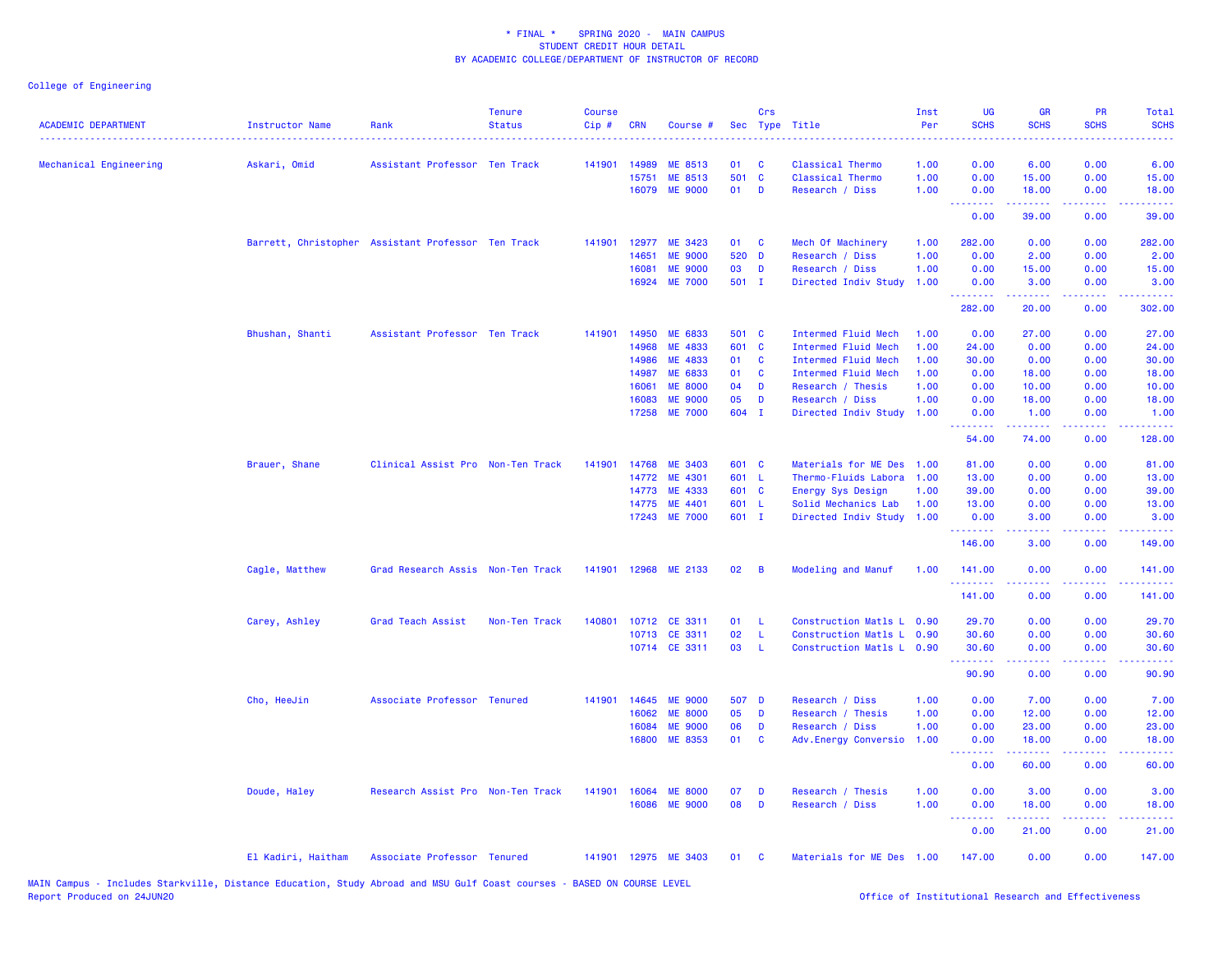| <b>ACADEMIC DEPARTMENT</b> | Instructor Name    | Rank                              | <b>Tenure</b><br><b>Status</b> | <b>Course</b><br>Cip# | <b>CRN</b> | Course #        |                 | Crs          | Sec Type Title            | Inst<br>Per | <b>UG</b><br><b>SCHS</b>          | <b>GR</b><br><b>SCHS</b>                                                                        | PR<br><b>SCHS</b> | Total<br><b>SCHS</b>                                                                                                                                           |
|----------------------------|--------------------|-----------------------------------|--------------------------------|-----------------------|------------|-----------------|-----------------|--------------|---------------------------|-------------|-----------------------------------|-------------------------------------------------------------------------------------------------|-------------------|----------------------------------------------------------------------------------------------------------------------------------------------------------------|
| Mechanical Engineering     | El Kadiri, Haitham | Associate Professor Tenured       |                                | 141901                | 16065      | <b>ME 8000</b>  | 08              | D            | Research / Thesis         | 1.00        | 0.00                              | 18.00                                                                                           | 0.00              | 18.00                                                                                                                                                          |
|                            |                    |                                   |                                |                       | 16087      | <b>ME 9000</b>  | 09              | D            | Research / Diss           | 1.00        | 0.00                              | 5.00                                                                                            | 0.00              | 5.00                                                                                                                                                           |
|                            |                    |                                   |                                |                       | 17427      | <b>ME 7000</b>  | 610 I           |              | Directed Indiv Study      | 1.00        | 0.00                              | 3.00                                                                                            | 0.00              | 3.00                                                                                                                                                           |
|                            |                    |                                   |                                |                       | 17437      | <b>ME 7000</b>  | 611 I           |              | Directed Indiv Study      | 1.00        | 0.00                              | 3.00                                                                                            | 0.00              | 3.00                                                                                                                                                           |
|                            |                    |                                   |                                |                       | 17443      | <b>ME 7000</b>  | 503 I           |              | Directed Indiv Study      | 1.00        | 0.00                              | 3.00                                                                                            | 0.00              | 3.00                                                                                                                                                           |
|                            |                    |                                   |                                |                       | 17444      | <b>ME 7000</b>  | 504 I           |              | Directed Indiv Study      | 1.00        | 0.00                              | 3.00                                                                                            | 0.00              | 3.00                                                                                                                                                           |
|                            |                    |                                   |                                |                       | 17472      | <b>ME 7000</b>  | 613 I           |              | Directed Indiv Study      | 1.00        | 0.00                              | 3.00                                                                                            | 0.00              | 3.00                                                                                                                                                           |
|                            |                    |                                   |                                |                       |            | 17513 ME 7000   | 614 I           |              | Directed Indiv Study 1.00 |             | 0.00                              | 3.00                                                                                            | 0.00              | 3.00                                                                                                                                                           |
|                            |                    |                                   |                                |                       |            |                 |                 |              |                           |             | <u> - - - - - - - -</u><br>147.00 | .<br>41.00                                                                                      | .<br>0.00         | .<br>188.00                                                                                                                                                    |
|                            | Green, Morgan      | Instructor                        | Non-Ten Track                  | 141901                | 12966      | ME 1111         | 01              | <b>C</b>     | Introduction To ME        | 1.00        | 72.00                             | 0.00                                                                                            | 0.00              | 72.00                                                                                                                                                          |
|                            |                    |                                   |                                |                       | 12987      | ME 4301         | 01              | L.           | Thermo-Fluids Labora      | 1.00        | 23.00                             | 0.00                                                                                            | 0.00              | 23.00                                                                                                                                                          |
|                            |                    |                                   |                                |                       | 12988      | ME 4301         | 02              | $\mathbf{L}$ | Thermo-Fluids Labora      | 1.00        | 24.00                             | 0.00                                                                                            | 0.00              | 24.00                                                                                                                                                          |
|                            |                    |                                   |                                |                       | 12989      | ME 4301         | 03              | L            | Thermo-Fluids Labora      | 1.00        | 24.00                             | 0.00                                                                                            | 0.00              | 24.00                                                                                                                                                          |
|                            |                    |                                   |                                |                       | 12990      | ME 4301         | 04              | L.           | Thermo-Fluids Labora      | 1.00        | 21.00                             | 0.00                                                                                            | 0.00              | 21.00                                                                                                                                                          |
|                            |                    |                                   |                                |                       | 12994      | ME 4401         | 01              | L            | Solid Mechanics Lab       | 1.00        | 25.00                             | 0.00                                                                                            | 0.00              | 25.00                                                                                                                                                          |
|                            |                    |                                   |                                |                       | 12995      | ME 4401         | 02              | L.           | Solid Mechanics Lab       | 1.00        | 24.00                             | 0.00                                                                                            | 0.00              | 24.00                                                                                                                                                          |
|                            |                    |                                   |                                |                       | 12996      | ME 4401         | 03              | L.           | Solid Mechanics Lab       | 1.00        | 25.00                             | 0.00                                                                                            | 0.00              | 25.00                                                                                                                                                          |
|                            |                    |                                   |                                |                       | 12997      | ME 4401         | 04              | <b>L</b>     | Solid Mechanics Lab       | 1.00        | 25.00<br><u>.</u>                 | 0.00<br>بالأبابات                                                                               | 0.00<br>بالاناباذ | 25.00<br>------                                                                                                                                                |
|                            |                    |                                   |                                |                       |            |                 |                 |              |                           |             | 263.00                            | 0.00                                                                                            | 0.00              | 263.00                                                                                                                                                         |
|                            | Hammi, Youssef     | Associate Professor Ten Track     |                                | 140201                | 16445      | <b>ASE 9000</b> | 01              | D            | <b>Research/Diss</b>      | 1.00        | 0.00                              | 9.00                                                                                            | 0.00              | 9.00                                                                                                                                                           |
|                            |                    |                                   |                                | 141901                | 13009      | ME 8253         | 01              | <b>C</b>     | Fatigue in Engin Des      | 1.00        | 0.00                              | 63.00                                                                                           | 0.00              | 63.00                                                                                                                                                          |
|                            |                    |                                   |                                |                       | 14641      | ME 8253         | 501 C           |              | Fatigue in Engin Des      | 1.00        | 0.00                              | 24.00                                                                                           | 0.00              | 24.00                                                                                                                                                          |
|                            |                    |                                   |                                |                       | 14954      | <b>ME 8000</b>  | 504 D           |              | Research / Thesis         | 1.00        | 0.00                              | 3.00                                                                                            | 0.00              | 3.00                                                                                                                                                           |
|                            |                    |                                   |                                |                       | 14961      | <b>ME 9000</b>  | 503 D           |              | Research / Diss           | 1.00        | 0.00                              | 9.00                                                                                            | 0.00              | 9.00                                                                                                                                                           |
|                            |                    |                                   |                                |                       | 16066      | <b>ME 8000</b>  | 09              | D            | Research / Thesis         | 1.00        | 0.00                              | 3.00                                                                                            | 0.00              | 3.00                                                                                                                                                           |
|                            |                    |                                   |                                |                       | 17454      | <b>ME 7000</b>  | 612 I           |              | Directed Indiv Study      | 1.00        | 0.00<br><b>.</b> .                | 3.00<br>.                                                                                       | 0.00<br>.         | 3.00<br>$- - - - - - -$                                                                                                                                        |
|                            |                    |                                   |                                |                       |            |                 |                 |              |                           |             | 0.00                              | 114.00                                                                                          | 0.00              | 114.00                                                                                                                                                         |
|                            | Hodge, B. Keith    | Lecturer                          | Non-Ten Track                  | 141901                | 12991      | ME 4333         | 01              | <b>C</b>     | Energy Sys Design         | 1.00        | 159.00                            | 0.00                                                                                            | 0.00              | 159.00                                                                                                                                                         |
|                            |                    |                                   |                                |                       | 12992      | ME 4353         | 01              | $\mathbf{C}$ | Alt Energy Sources        | 1.00        | 192.00                            | 0.00                                                                                            | 0.00              | 192.00                                                                                                                                                         |
|                            |                    |                                   |                                |                       | 13003      | ME 6333         | 01              | <b>C</b>     | Energy Sys Design         | 1.00        | 0.00                              | 6.00                                                                                            | 0.00              | 6.00                                                                                                                                                           |
|                            |                    |                                   |                                |                       | 13004      | ME 6353         | 01              | <b>C</b>     | Alt Energy Sources        | 1.00        | 0.00                              | 15.00                                                                                           | 0.00              | 15.00                                                                                                                                                          |
|                            |                    |                                   |                                |                       | 17270      | <b>ME 4000</b>  | 610 I           |              | Directed Indiv Study      | 1.00        | 3.00<br>.                         | 0.00<br>.                                                                                       | 0.00<br>.         | 3.00<br>$\begin{array}{cccccccccc} \bullet & \bullet & \bullet & \bullet & \bullet & \bullet & \bullet \end{array}$                                            |
|                            |                    |                                   |                                |                       |            |                 |                 |              |                           |             | 354.00                            | 21.00                                                                                           | 0.00              | 375.00                                                                                                                                                         |
|                            | Jones, Elborn      | Lecturer                          | Non-Ten Track                  | 141901                |            | 12998 ME 4403   | 01              | - C          | Machine Design            | 1.00        | 141.00                            | 0.00                                                                                            | 0.00              | 141.00<br>$\frac{1}{2} \left( \frac{1}{2} \right) \left( \frac{1}{2} \right) \left( \frac{1}{2} \right) \left( \frac{1}{2} \right) \left( \frac{1}{2} \right)$ |
|                            |                    |                                   |                                |                       |            |                 |                 |              |                           |             | 141.00                            | 0.00                                                                                            | 0.00              | 141.00                                                                                                                                                         |
|                            | Knizley, Alta      | Clinical Assist Pro Non-Ten Track |                                | 141901                | 12971      | ME 3113         | 01              | C            | Engineering Analysis      | 1.00        | 243.00                            | 0.00                                                                                            | 0.00              | 243.00                                                                                                                                                         |
|                            |                    |                                   |                                |                       | 14985      | ME 4333         | 02              | $\mathbf{C}$ | Energy Sys Design         | 1.00        | 120.00                            | 0.00                                                                                            | 0.00              | 120.00                                                                                                                                                         |
|                            |                    |                                   |                                |                       | 16067      | <b>ME 8000</b>  | 10 <sub>1</sub> | D            | Research / Thesis         | 1.00        | 0.00                              | 3.00                                                                                            | 0.00              | 3.00                                                                                                                                                           |
|                            |                    |                                   |                                |                       | 16089      | <b>ME 9000</b>  | 11              | D            | Research / Diss           | 1.00        | 0.00                              | 9.00                                                                                            | 0.00              | 9.00                                                                                                                                                           |
|                            |                    |                                   |                                |                       | 17350      | <b>ME 7000</b>  | 608             | $\mathbf{I}$ | Directed Indiv Study      | 1.00        | 0.00                              | 3.00                                                                                            | 0.00              | 3.00                                                                                                                                                           |
|                            |                    |                                   |                                | 149999                | 17085      | <b>ENE 9000</b> | 03              | D            | <b>Research/Diss</b>      | 1.00        | 0.00<br>.                         | 2.00<br>$\mathbf{L}^{\prime} = \mathbf{L}^{\prime} + \mathbf{L}^{\prime} + \mathbf{L}^{\prime}$ | 0.00<br>22222     | 2.00<br>$\begin{array}{cccccccccc} \bullet & \bullet & \bullet & \bullet & \bullet & \bullet & \bullet \end{array}$                                            |
|                            |                    |                                   |                                |                       |            |                 |                 |              |                           |             | 363.00                            | 17.00                                                                                           | 0.00              | 380.00                                                                                                                                                         |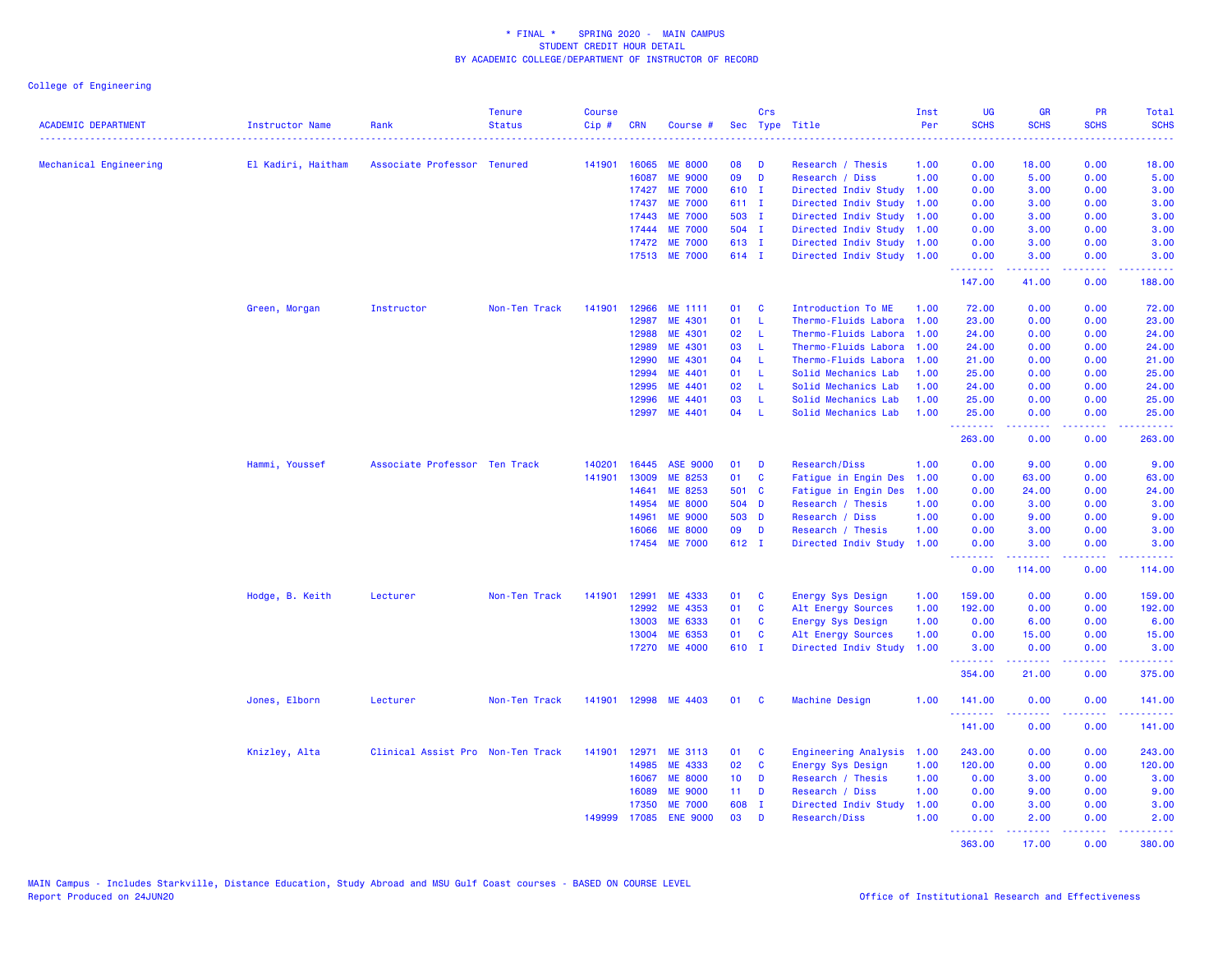| <b>ACADEMIC DEPARTMENT</b> | Instructor Name | Rank                              | <b>Tenure</b><br><b>Status</b> | <b>Course</b><br>Cip# | <b>CRN</b>     | Course #                         |                                    | Crs          | Sec Type Title                       | Inst<br>Per  | UG<br><b>SCHS</b> | <b>GR</b><br><b>SCHS</b>                                                                                                                                     | PR<br><b>SCHS</b>            | Total<br><b>SCHS</b>                                                                                                              |
|----------------------------|-----------------|-----------------------------------|--------------------------------|-----------------------|----------------|----------------------------------|------------------------------------|--------------|--------------------------------------|--------------|-------------------|--------------------------------------------------------------------------------------------------------------------------------------------------------------|------------------------------|-----------------------------------------------------------------------------------------------------------------------------------|
| Mechanical Engineering     | Kooienga, John  | Lecturer                          | Non-Ten Track                  |                       |                | 141901 14777 ME 4643             | 601 C                              |              | Intro Vibration/Cont 1.00            |              | 39.00<br>.        | 0.00<br>22222                                                                                                                                                | 0.00<br>$\sim$ $\sim$ $\sim$ | 39.00<br>.                                                                                                                        |
|                            |                 |                                   |                                |                       |                |                                  |                                    |              |                                      |              | 39.00             | 0.00                                                                                                                                                         | 0.00                         | 39.00                                                                                                                             |
|                            | Li, Like        | Assistant Professor Ten Track     |                                |                       | 141901 12982   | ME 3523                          | 01                                 | C            | Thermodynamics II                    | 1.00         | 144.00            | 0.00                                                                                                                                                         | 0.00                         | 144.00                                                                                                                            |
|                            |                 |                                   |                                |                       | 16090          | <b>ME 9000</b>                   | 12 <sub>2</sub>                    | $\mathbf{D}$ | Research / Diss                      | 1.00         | 0.00<br>.         | 6.00<br>-----                                                                                                                                                | 0.00<br>.                    | 6.00<br>.                                                                                                                         |
|                            |                 |                                   |                                |                       |                |                                  |                                    |              |                                      |              | 144.00            | 6.00                                                                                                                                                         | 0.00                         | 150.00                                                                                                                            |
|                            | Liu, Yucheng    | Professor                         | <b>Tenured</b>                 | 140101                | 12306          | GE 3011                          | 01                                 | - S          | Engr Entrepreneur Se 0.60            |              | 33.00             | 0.00                                                                                                                                                         | 0.00                         | 33.00                                                                                                                             |
|                            |                 |                                   |                                | 141901                | 13000          | ME 4643                          | 01                                 | <b>C</b>     | Intro Vibration/Cont                 | 1.00         | 228.00            | 0.00                                                                                                                                                         | 0.00                         | 228.00                                                                                                                            |
|                            |                 |                                   |                                |                       | 13007          | ME 6643                          | 01                                 | C            | Intro Vibration/Cont 1.00            |              | 0.00              | 9.00                                                                                                                                                         | 0.00                         | 9.00                                                                                                                              |
|                            |                 |                                   |                                |                       | 14648          | <b>ME 9000</b>                   | 513 D                              |              | Research / Diss                      | 1.00         | 0.00              | 7.00                                                                                                                                                         | 0.00                         | 7.00                                                                                                                              |
|                            |                 |                                   |                                |                       | 16069<br>16091 | <b>ME 8000</b><br><b>ME 9000</b> | 12 <sup>7</sup><br>13 <sup>°</sup> | D<br>D       | Research / Thesis<br>Research / Diss | 1.00<br>1.00 | 0.00<br>0.00      | 3.00<br>21.00                                                                                                                                                | 0.00<br>0.00                 | 3.00<br>21.00                                                                                                                     |
|                            |                 |                                   |                                |                       | 16728          | <b>ME 4000</b>                   | 602 I                              |              | Directed Indiv Study                 | 1.00         | 3.00              | 0.00                                                                                                                                                         | 0.00                         | 3.00                                                                                                                              |
|                            |                 |                                   |                                |                       | 17111          | <b>ME 4000</b>                   | 608 I                              |              | Directed Indiv Study                 | 1.00         | 3.00              | 0.00                                                                                                                                                         | 0.00                         | 3.00                                                                                                                              |
|                            |                 |                                   |                                |                       | 17425          | <b>ME 7000</b>                   | 609 I                              |              | Directed Indiv Study                 | 1.00         | 0.00              | 3.00                                                                                                                                                         | 0.00                         | 3.00                                                                                                                              |
|                            |                 |                                   |                                |                       | 17631          | <b>ME 7000</b>                   | 505 I                              |              | Directed Indiv Study 1.00            |              | 0.00              | 3.00                                                                                                                                                         | 0.00                         | 3.00                                                                                                                              |
|                            |                 |                                   |                                |                       |                |                                  |                                    |              |                                      |              | .<br>267.00       | <u>.</u><br>46.00                                                                                                                                            | .<br>0.00                    | .<br>313.00                                                                                                                       |
|                            | Mago, Pedro     | Professor                         | <b>Tenured</b>                 |                       |                | 141901 16071 ME 8000             | $13$ D                             |              | Research / Thesis                    | 1.00         | 0.00              | 6.00                                                                                                                                                         | 0.00                         | 6.00                                                                                                                              |
|                            |                 |                                   |                                |                       |                |                                  |                                    |              |                                      |              | <b></b><br>0.00   | 2.2.2.2.2<br>6.00                                                                                                                                            | .<br>0.00                    | $\frac{1}{2} \left( \frac{1}{2} \right) \left( \frac{1}{2} \right) \left( \frac{1}{2} \right) \left( \frac{1}{2} \right)$<br>6.00 |
|                            | Patel, Mukti    | Grad Service Assist Non-Ten Track |                                |                       | 131101 11082   | COE 1323                         | 02                                 | <b>C</b>     | Career Planning                      | 0.10         | 6.30              | 0.00                                                                                                                                                         | 0.00                         | 6.30                                                                                                                              |
|                            |                 |                                   |                                |                       | 11083          | COE 1323                         | 03                                 | C            | Career Planning                      | 0.10         | 6.00<br>.         | 0.00<br>$\frac{1}{2} \left( \frac{1}{2} \right) \left( \frac{1}{2} \right) \left( \frac{1}{2} \right) \left( \frac{1}{2} \right) \left( \frac{1}{2} \right)$ | 0.00<br>.                    | 6.00                                                                                                                              |
|                            |                 |                                   |                                |                       |                |                                  |                                    |              |                                      |              | 12.30             | 0.00                                                                                                                                                         | 0.00                         | 12.30                                                                                                                             |
|                            | Priddy, Matthew | Assistant Professor Ten Track     |                                | 140201                | 16447          | <b>ASE 9000</b>                  | 03                                 | D            | Research/Diss                        | 1.00         | 0.00              | 39.00                                                                                                                                                        | 0.00                         | 39.00                                                                                                                             |
|                            |                 |                                   |                                | 141901                | 14639          | <b>ME 8000</b>                   | 517 D                              |              | Research / Thesis                    | 1.00         | 0.00              | 9.00                                                                                                                                                         | 0.00                         | 9.00                                                                                                                              |
|                            |                 |                                   |                                |                       | 15752          | ME 4233                          | 01                                 | <b>C</b>     | Fundamentals of FEA                  | 1.00         | 99.00             | 0.00                                                                                                                                                         | 0.00                         | 99.00                                                                                                                             |
|                            |                 |                                   |                                |                       | 15753          | ME 4233                          | 601 C                              |              | Fundamentals of FEA                  | 1.00         | 24.00             | 0.00                                                                                                                                                         | 0.00                         | 24.00                                                                                                                             |
|                            |                 |                                   |                                |                       | 16073          | <b>ME 8000</b>                   | 15 <sub>1</sub>                    | D            | Research / Thesis                    | 1.00         | 0.00              | 5.00                                                                                                                                                         | 0.00                         | 5.00                                                                                                                              |
|                            |                 |                                   |                                |                       | 16094          | <b>ME 9000</b>                   | $16$ D                             |              | Research / Diss                      | 1.00         | 0.00              | 24.00                                                                                                                                                        | 0.00                         | 24.00                                                                                                                             |
|                            |                 |                                   |                                |                       | 17114          | <b>ME 4000</b>                   | 609 I                              |              | Directed Indiv Study                 | 1.00         | 3.00              | 0.00                                                                                                                                                         | 0.00                         | 3.00                                                                                                                              |
|                            |                 |                                   |                                |                       | 17152          | ME 6233                          | 01                                 | <b>C</b>     | Fundamentals of FEA                  | 1.00         | 0.00              | 42.00                                                                                                                                                        | 0.00                         | 42.00                                                                                                                             |
|                            |                 |                                   |                                |                       | 17153          | ME 6233                          | 501 C                              |              | Fundamentals of FEA                  | 1.00         | 0.00              | 18.00                                                                                                                                                        | 0.00                         | 18.00                                                                                                                             |
|                            |                 |                                   |                                |                       | 17154          | ME 6233                          | 601 C                              |              | Fundamentals of FEA                  | 1.00         | 0.00              | 3.00                                                                                                                                                         | 0.00                         | 3.00                                                                                                                              |
|                            |                 |                                   |                                |                       | 17222          | <b>ME 7000</b>                   | 502 I                              |              | Directed Indiv Study                 | 1.00         | 0.00              | 3.00                                                                                                                                                         | 0.00                         | 3.00                                                                                                                              |
|                            |                 |                                   |                                |                       |                | 17511 ME 4000                    | 612 I                              |              | Directed Indiv Study 1.00            |              | 3.00<br>.         | 0.00<br><u>.</u>                                                                                                                                             | 0.00<br>.                    | 3.00<br>.                                                                                                                         |
|                            |                 |                                   |                                |                       |                |                                  |                                    |              |                                      |              | 129.00            | 143.00                                                                                                                                                       | 0.00                         | 272.00                                                                                                                            |
|                            | Rhee, Hongjoo   | Associate Professor Ten Track     |                                |                       |                | 141901 12976 ME 3403             | 02                                 | <b>C</b>     | Materials for ME Des                 | 1.00         | 138.00            | 0.00                                                                                                                                                         | 0.00                         | 138.00                                                                                                                            |
|                            |                 |                                   |                                |                       | 16074          | <b>ME 8000</b>                   | 16                                 | D            | Research / Thesis                    | 1.00         | 0.00              | 3.00                                                                                                                                                         | 0.00                         | 3.00                                                                                                                              |
|                            |                 |                                   |                                |                       | 16095          | <b>ME 9000</b>                   | 17 <sup>7</sup>                    | D            | Research / Diss                      | 1.00         | 0.00              | 11.00                                                                                                                                                        | 0.00                         | 11.00                                                                                                                             |
|                            |                 |                                   |                                |                       | 17087          | <b>ME 4000</b>                   | 604 I                              |              | Directed Indiv Study                 | 1.00         | 3.00              | 0.00                                                                                                                                                         | 0.00                         | 3.00                                                                                                                              |
|                            |                 |                                   |                                |                       | 17088          | <b>ME 4000</b>                   | 605 I                              |              | Directed Indiv Study                 | 1.00         | 3.00              | 0.00                                                                                                                                                         | 0.00                         | 3.00                                                                                                                              |
|                            |                 |                                   |                                |                       | 17089          | <b>ME 4000</b>                   | 606 I                              |              | Directed Indiv Study 1.00            |              | 3.00              | 0.00                                                                                                                                                         | 0.00                         | 3.00                                                                                                                              |
|                            |                 |                                   |                                |                       | 17090          | <b>ME 4000</b>                   | 607 I                              |              | Directed Indiv Study 1.00            |              | 3.00              | 0.00                                                                                                                                                         | 0.00                         | 3.00                                                                                                                              |
|                            |                 |                                   |                                |                       | 17092          | <b>ME 7000</b>                   | 01                                 | $\mathbf{I}$ | Directed Indiv Study 1.00            |              | 0.00              | 3.00                                                                                                                                                         | 0.00                         | 3.00                                                                                                                              |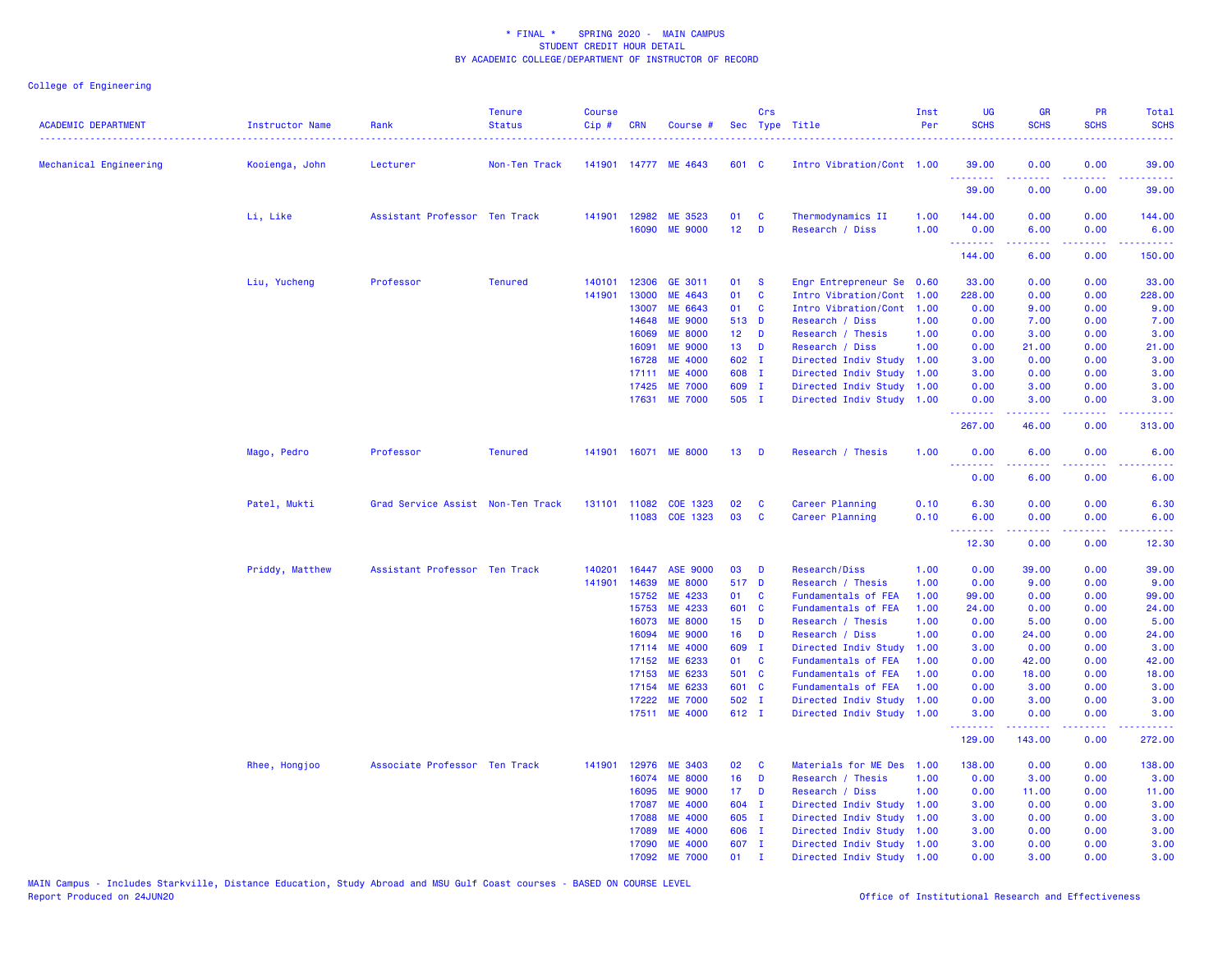| <b>ACADEMIC DEPARTMENT</b> | <b>Instructor Name</b> | Rank                                               | <b>Tenure</b><br><b>Status</b> | <b>Course</b><br>Cip# | <b>CRN</b>     | Course #                         |           | Crs                     | Sec Type Title                          | Inst<br>Per  | <b>UG</b><br><b>SCHS</b><br>. | <b>GR</b><br><b>SCHS</b>                                                                                                                                     | PR<br><b>SCHS</b> | Total<br><b>SCHS</b>                                                                                                                                           |
|----------------------------|------------------------|----------------------------------------------------|--------------------------------|-----------------------|----------------|----------------------------------|-----------|-------------------------|-----------------------------------------|--------------|-------------------------------|--------------------------------------------------------------------------------------------------------------------------------------------------------------|-------------------|----------------------------------------------------------------------------------------------------------------------------------------------------------------|
| Mechanical Engineering     | Rhee, Hongjoo          | Associate Professor Ten Track                      |                                | 141901                | 17093          | <b>ME 7000</b>                   | 02        | $\mathbf{I}$            | Directed Indiv Study 1.00               |              | 0.00                          | 3.00                                                                                                                                                         | 0.00              | 3.00                                                                                                                                                           |
|                            |                        |                                                    |                                |                       | 17094          | <b>ME 7000</b>                   | 03        | $\mathbf{I}$            | Directed Indiv Study 1.00               |              | 0.00                          | 3.00                                                                                                                                                         | 0.00              | 3.00                                                                                                                                                           |
|                            |                        |                                                    |                                |                       |                | 17096 ME 7000                    | 04        | $\mathbf{I}$            | Directed Indiv Study 1.00               |              | 0.00<br>.                     | 3.00<br>.                                                                                                                                                    | 0.00<br>.         | 3.00<br><u>.</u>                                                                                                                                               |
|                            |                        |                                                    |                                |                       |                |                                  |           |                         |                                         |              | 150.00                        | 26.00                                                                                                                                                        | 0.00              | 176.00                                                                                                                                                         |
|                            | Roy, Shrabanti         | Grad Teach Assist                                  | Non-Ten Track                  |                       |                | 141901 12980 ME 3513             | 02        | - C                     | Thermodynamics I                        | 1.00         | 156.00<br><u>.</u>            | 0.00                                                                                                                                                         | 0.00              | 156.00<br>.                                                                                                                                                    |
|                            |                        |                                                    |                                |                       |                |                                  |           |                         |                                         |              | 156.00                        | 0.00                                                                                                                                                         | 0.00              | 156.00                                                                                                                                                         |
|                            | Schneider, Judith      | Non-Employee                                       | Not Applicable                 |                       |                | 260101 11894 EPP 8144            | 01        | $\mathbf{C}$            | Transmission E M                        | 0.40         | 0.00<br>.                     | 12.80                                                                                                                                                        | 0.00              | 12.80                                                                                                                                                          |
|                            |                        |                                                    |                                |                       |                |                                  |           |                         |                                         |              | 0.00                          | 12.80                                                                                                                                                        | 0.00              | 12.80                                                                                                                                                          |
|                            | Shah, Aditya           | Grad Teach Assist                                  | Non-Ten Track                  |                       |                | 141101 11615 EM 2413             | 03        | $\overline{\mathbf{C}}$ | Engineering Mech I                      | 1.00         | 144.00<br>.                   | 0.00                                                                                                                                                         | 0.00              | 144.00                                                                                                                                                         |
|                            |                        |                                                    |                                |                       |                |                                  |           |                         |                                         |              | 144.00                        | 0.00                                                                                                                                                         | 0.00              | 144.00                                                                                                                                                         |
|                            | Singh, Prashant        | Assistant Professor Ten Track                      |                                |                       | 141901 12979   | ME 3513                          | 01        | $\mathbf{C}$            | Thermodynamics I                        | 1.00         | 171.00                        | 0.00                                                                                                                                                         | 0.00              | 171.00                                                                                                                                                         |
|                            |                        |                                                    |                                |                       |                | 16096 ME 9000                    | 18        | $\blacksquare$          | Research / Diss                         | 1.00         | 0.00                          | 3.00                                                                                                                                                         | 0.00              | 3.00                                                                                                                                                           |
|                            |                        |                                                    |                                |                       |                |                                  |           |                         |                                         |              | .<br>171.00                   | <u>.</u><br>3.00                                                                                                                                             | .<br>0.00         | $\frac{1}{2} \left( \frac{1}{2} \right) \left( \frac{1}{2} \right) \left( \frac{1}{2} \right) \left( \frac{1}{2} \right) \left( \frac{1}{2} \right)$<br>174.00 |
|                            | Smith, Joshua          | Clinical Assist Pro Non-Ten Track                  |                                | 141901                | 14769          | ME 3423                          | 601 C     |                         | Mech Of Machinery                       | 1.00         | 48.00                         | 0.00                                                                                                                                                         | 0.00              | 48.00                                                                                                                                                          |
|                            |                        |                                                    |                                |                       | 14770          | ME 3523                          | 601 C     |                         | Thermodynamics II                       | 1.00         | 48.00                         | 0.00                                                                                                                                                         | 0.00              | 48.00                                                                                                                                                          |
|                            |                        |                                                    |                                |                       | 14776          | ME 4443                          | 601 C     |                         | Mech Systems Design                     | 1.00         | 39.00                         | 0.00                                                                                                                                                         | 0.00              | 39.00                                                                                                                                                          |
|                            |                        |                                                    |                                |                       | 17014          | <b>ME 4000</b>                   | 603 I     |                         | Directed Indiv Study                    | 1.00         | 3.00                          | 0.00                                                                                                                                                         | 0.00              | 3.00                                                                                                                                                           |
|                            |                        |                                                    |                                |                       | 17244          | <b>ME 7000</b>                   | 603 I     |                         | Directed Indiv Study 1.00               |              | 0.00<br>.                     | 3.00                                                                                                                                                         | 0.00              | 3.00                                                                                                                                                           |
|                            |                        |                                                    |                                |                       |                |                                  |           |                         |                                         |              | 138.00                        | 3.00                                                                                                                                                         | 0.00              | 141.00                                                                                                                                                         |
|                            | Spayde, Dustin         | Instructor                                         | Non-Ten Track                  | 141901                | 12969          | ME 3103                          | 01        | $\overline{B}$          | Exp Meas and Techniq 1.00               |              | 144.00                        | 0.00                                                                                                                                                         | 0.00              | 144.00                                                                                                                                                         |
|                            |                        |                                                    |                                |                       | 12970          | ME 3103                          | 02        | $\overline{B}$          | Exp Meas and Techniq 1.00               |              | 144.00                        | 0.00                                                                                                                                                         | 0.00              | 144.00                                                                                                                                                         |
|                            |                        |                                                    |                                |                       | 14990          | ME 4403                          | 02        | <b>C</b>                | Machine Design                          | 1.00         | 60.00<br>.                    | 0.00<br>$\frac{1}{2} \left( \frac{1}{2} \right) \left( \frac{1}{2} \right) \left( \frac{1}{2} \right) \left( \frac{1}{2} \right) \left( \frac{1}{2} \right)$ | 0.00<br>22222     | 60.00                                                                                                                                                          |
|                            |                        |                                                    |                                |                       |                |                                  |           |                         |                                         |              | 348.00                        | 0.00                                                                                                                                                         | 0.00              | 348.00                                                                                                                                                         |
|                            | Spayde, Emily          | Clinical Assist Pro Non-Ten Track                  |                                | 141901                | 12967          | ME 2133                          | 01        | $\overline{B}$          | Modeling and Manuf                      | 1.00         | 144.00                        | 0.00                                                                                                                                                         | 0.00              | 144.00                                                                                                                                                         |
|                            |                        |                                                    |                                |                       | 12973          | ME 3313                          | 01        | $\mathbf{C}$            | Heat Transfer                           | 1.00         | 141.00                        | 0.00                                                                                                                                                         | 0.00              | 141.00                                                                                                                                                         |
|                            |                        |                                                    |                                |                       |                | 16735 ME 2133                    | 03        | $\overline{B}$          | Modeling and Manuf                      | 1.00         | 48.00<br>.                    | 0.00                                                                                                                                                         | 0.00              | 48.00<br>.                                                                                                                                                     |
|                            |                        |                                                    |                                |                       |                |                                  |           |                         |                                         |              | 333.00                        | 0.00                                                                                                                                                         | 0.00              | 333.00                                                                                                                                                         |
|                            | Stone, Tonya           | Associate Professor Tenured                        |                                |                       | 141901 12985   | ME 4111                          | 01 C      |                         | Professional Develop                    | 1.00         | 84.00                         | 0.00                                                                                                                                                         | 0.00              | 84.00                                                                                                                                                          |
|                            |                        |                                                    |                                |                       | 14650          | <b>ME 9000</b>                   | 519 D     |                         | Research / Diss                         | 1.00         | 0.00                          | 3.00                                                                                                                                                         | 0.00              | 3.00                                                                                                                                                           |
|                            |                        |                                                    |                                | 142701                | 12984          | <b>ME 3613</b>                   | 01 C      |                         | System Dynamics                         | 1.00         | 234.00<br>.                   | 0.00                                                                                                                                                         | 0.00              | 234.00<br>د د د د د                                                                                                                                            |
|                            |                        |                                                    |                                |                       |                |                                  |           |                         |                                         |              | 318.00                        | 3.00                                                                                                                                                         | 0.00              | 321.00                                                                                                                                                         |
|                            |                        | Whittington, Wilburn Assistant Professor Ten Track |                                |                       | 141901 12999   | ME 4443                          | 01        | $\mathbf{C}$            | Mech Systems Design                     | 1.00         | 255.00                        | 0.00                                                                                                                                                         | 0.00              | 255.00                                                                                                                                                         |
|                            |                        |                                                    |                                |                       | 13006          | ME 6443                          | 01 C      |                         | Mech Systems Design                     | 1.00         | 0.00                          | 15.00                                                                                                                                                        | 0.00              | 15.00                                                                                                                                                          |
|                            |                        |                                                    |                                |                       | 16078          | <b>ME 8000</b>                   | 20        | D                       | Research / Thesis                       | 1.00         | 0.00                          | 3.00                                                                                                                                                         | 0.00              | 3.00                                                                                                                                                           |
|                            |                        |                                                    |                                |                       | 16099<br>17313 | <b>ME 9000</b><br><b>ME 4000</b> | 21<br>611 | D<br>$\mathbf I$        | Research / Diss<br>Directed Indiv Study | 1.00<br>1.00 | 0.00<br>3.00                  | 15.00<br>0.00                                                                                                                                                | 0.00<br>0.00      | 15.00<br>3.00                                                                                                                                                  |
|                            |                        |                                                    |                                |                       |                |                                  |           |                         |                                         |              |                               |                                                                                                                                                              |                   |                                                                                                                                                                |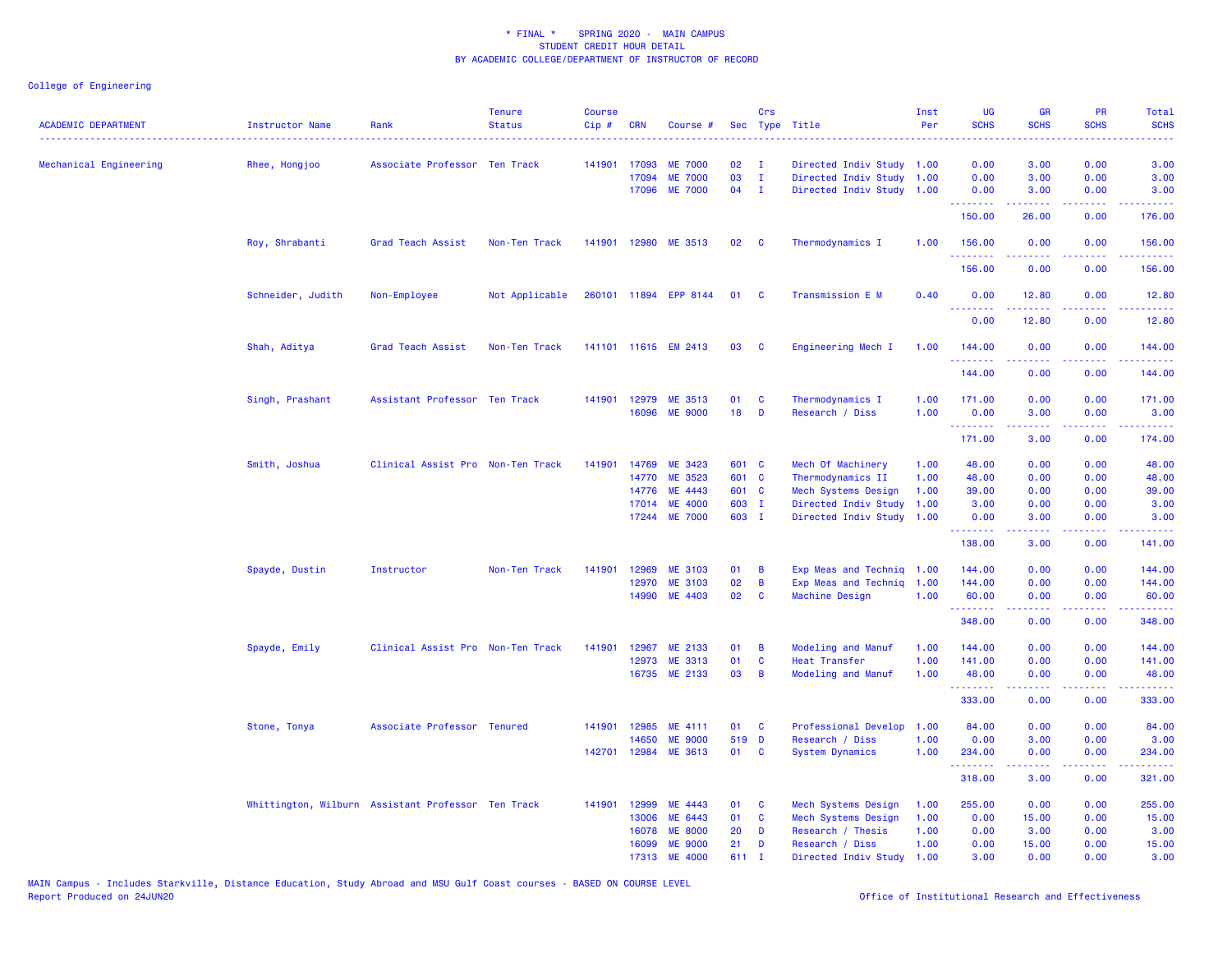| <b>ACADEMIC DEPARTMENT</b>             | Instructor Name | Rank                                               | <b>Tenure</b><br><b>Status</b> | <b>Course</b><br>$Cip$ # | <b>CRN</b> | Course #                       |            | Crs                     | Sec Type Title                                    | Inst<br>Per | <b>UG</b><br><b>SCHS</b> | <b>GR</b><br><b>SCHS</b> | <b>PR</b><br><b>SCHS</b>        | Total<br><b>SCHS</b>                   |
|----------------------------------------|-----------------|----------------------------------------------------|--------------------------------|--------------------------|------------|--------------------------------|------------|-------------------------|---------------------------------------------------|-------------|--------------------------|--------------------------|---------------------------------|----------------------------------------|
| Mechanical Engineering                 |                 | Whittington, Wilburn Assistant Professor Ten Track |                                |                          |            | 141901 17334 ME 7000           | 607 I      |                         | Directed Indiv Study 1.00                         |             | 0.00                     | 3.00                     | 0.00                            | 3.00                                   |
|                                        |                 |                                                    |                                |                          |            |                                |            |                         |                                                   |             | 258.00                   | 36.00                    | 0.00                            | 294.00                                 |
|                                        | Zare, Saeid     | Grad Teach Assist                                  | Non-Ten Track                  | 141901                   |            | 12983 ME 3523                  | 02         | $\overline{c}$          | Thermodynamics II                                 | 1.00        | 114.00                   | 0.00                     | 0.00                            | 114.00                                 |
|                                        |                 |                                                    |                                |                          |            |                                |            |                         |                                                   |             | 114.00                   | 0.00                     | <u> - - - - - - - -</u><br>0.00 | 114.00                                 |
|                                        | Zhang, Jian     | Visiting Assist Pro Non-Ten Track                  |                                | 141901                   |            | 12974 ME 3313                  | 02         | $\overline{\mathbf{C}}$ | Heat Transfer                                     | 1.00        | 132.00                   | 0.00                     | 0.00                            | 132.00                                 |
|                                        |                 |                                                    |                                |                          |            | 12981 ME 3513<br>12993 ME 4393 | 03 C<br>01 |                         | Thermodynamics I                                  | 1.00        | 144.00                   | 0.00                     | 0.00                            | 144.00<br>42.00                        |
|                                        |                 |                                                    |                                |                          |            | 14774 ME 4393                  | 601 C      | <b>C</b>                | Power Generation Sys<br>Power Generation Sys 1.00 | 1.00        | 42.00<br>3.00            | 0.00<br>0.00             | 0.00<br>0.00                    | 3.00                                   |
|                                        |                 |                                                    |                                |                          |            |                                |            |                         |                                                   |             | 321.00                   | 0.00                     | 0.00                            | - - - - - - - - - <b>-</b> .<br>321.00 |
| ====================================== |                 |                                                    |                                |                          |            |                                |            |                         |                                                   |             | ========                 | ========                 | ========                        | ==========                             |
| Mechanical Engineering                 |                 |                                                    |                                |                          |            |                                |            |                         |                                                   |             | 5024.20                  | 694.80                   | 0.00                            | 5719.00                                |
| ====================================   |                 |                                                    |                                |                          |            |                                |            |                         |                                                   |             |                          |                          |                                 |                                        |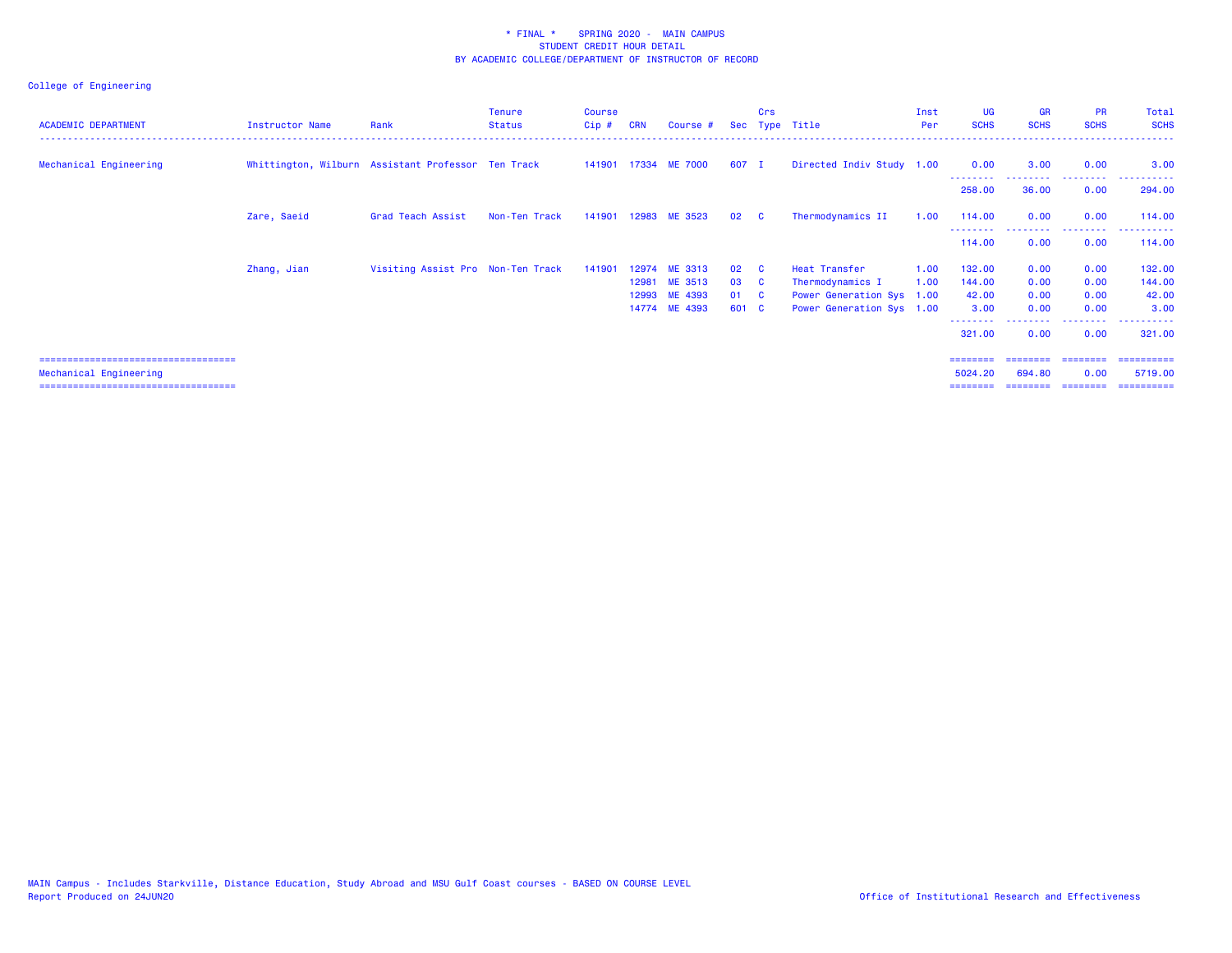| <b>ACADEMIC DEPARTMENT</b>     | <b>Instructor Name</b> | Rank                              | <b>Tenure</b><br><b>Status</b> | <b>Course</b><br>Cip# | <b>CRN</b>   | Course #              |    | Crs            | Sec Type Title                                         | Inst<br>Per | UG<br><b>SCHS</b> | <b>GR</b><br><b>SCHS</b>                                                                                                                                     | PR<br><b>SCHS</b> | Total<br><b>SCHS</b> |
|--------------------------------|------------------------|-----------------------------------|--------------------------------|-----------------------|--------------|-----------------------|----|----------------|--------------------------------------------------------|-------------|-------------------|--------------------------------------------------------------------------------------------------------------------------------------------------------------|-------------------|----------------------|
| School of Chemical Engineering | Afshar, Amir           | Grad Teach Assist                 | Non-Ten Track                  |                       | 140701 10928 | <b>CHE 3222</b>       | 01 | -1.            | Chem Eng Lab I                                         | 0.10        | 15.60             | 0.00                                                                                                                                                         | 0.00              | 15.60                |
|                                |                        |                                   |                                |                       |              |                       |    |                |                                                        |             | .<br>15.60        | 0.00                                                                                                                                                         | 0.00              | 15.60                |
|                                | Amirlatifi, Amin       | Assistant Professor Ten Track     |                                |                       | 140701 16045 | <b>CHE 8000</b>       | 01 | D              | Research / Thesis                                      | 1.00        | 0.00              | 8.00                                                                                                                                                         | 0.00              | 8.00                 |
|                                |                        |                                   |                                |                       | 16051        | <b>CHE 9000</b>       | 01 | D              | Research/Diss                                          | 1.00        | 0.00              | 3.00                                                                                                                                                         | 0.00              | 3.00                 |
|                                |                        |                                   |                                |                       | 16535        | <b>CHE 7000</b>       | 01 | $\mathbf{I}$   | Directed Indiv Study                                   | 1.00        | 0.00              | 3.00                                                                                                                                                         | 0.00              | 3.00                 |
|                                |                        |                                   |                                |                       | 142501 13768 | PTE 4903              | 01 | <b>C</b>       | Petr Reservoir Eng 1                                   | 1.00        | 54.00<br>.        | 0.00<br>بالمستمال                                                                                                                                            | 0.00              | 54.00                |
|                                |                        |                                   |                                |                       |              |                       |    |                |                                                        |             | 54.00             | 14.00                                                                                                                                                        | 0.00              | 68.00                |
|                                | Bricka, Ray            | Associate Professor Tenured       |                                | 140701                | 10936        | <b>CHE 4613</b>       | 01 | C              | Air Pol Con Design                                     | 1.00        | 60.00             | 0.00                                                                                                                                                         | 0.00              | 60.00                |
|                                |                        |                                   |                                |                       | 10937        | CHE 4633              | 01 | $\mathbf c$    | Chemical Pro Safety                                    | 1.00        | 147.00            | 0.00                                                                                                                                                         | 0.00              | 147.00               |
|                                |                        |                                   |                                |                       | 10938        | CHE 4633              | 02 | C              | Chemical Pro Safety                                    | 1.00        | 126.00            | 0.00                                                                                                                                                         | 0.00              | 126.00               |
|                                |                        |                                   |                                |                       | 10946        | CHE 6633              | 02 | C              | Chemical Pro Safety                                    | 1.00        | 0.00              | 6.00                                                                                                                                                         | 0.00              | 6.00                 |
|                                |                        |                                   |                                |                       | 16052        | <b>CHE 9000</b>       | 02 | D              | Research/Diss                                          | 1.00        | 0.00              | 1.00                                                                                                                                                         | 0.00              | 1.00                 |
|                                |                        |                                   |                                |                       | 17035        | <b>CHE 4000</b>       | 02 | $\mathbf I$    | Directed Indiv Study 1.00                              |             | 2.00<br>.         | 0.00<br>22222                                                                                                                                                | 0.00<br>.         | 2.00<br>. <b>.</b>   |
|                                |                        |                                   |                                |                       |              |                       |    |                |                                                        |             | 335.00            | 7.00                                                                                                                                                         | 0.00              | 342.00               |
|                                | Cole, David            | Instructor                        | Non-Ten Track                  | 142501                | 13767        | <b>PTE 3903</b>       | 01 | <b>C</b>       | Petr Reserv Fluid Pr 1.00                              |             | 69.00             | 0.00                                                                                                                                                         | 0.00              | 69.00                |
|                                |                        |                                   |                                |                       | 13769        | PTE 4923              | 01 | C              | <b>Completion Design</b>                               | 1.00        | 33.00             | 0.00                                                                                                                                                         | 0.00              | 33.00                |
|                                |                        |                                   |                                |                       |              | 13772 PTE 4993        | 01 | <b>C</b>       | Petroleum Econ Analy 1.00                              |             | 27.00<br>.        | 0.00<br>.                                                                                                                                                    | 0.00<br>$  -$     | 27.00<br>.           |
|                                |                        |                                   |                                |                       |              |                       |    |                |                                                        |             | 129.00            | 0.00                                                                                                                                                         | 0.00              | 129.00               |
|                                | Elmore, Billy          | Associate Professor Tenured       |                                |                       | 140701 10928 | <b>CHE 3222</b>       | 01 | L              | Chem Eng Lab I                                         | 0.10        | 15.60             | 0.00                                                                                                                                                         | 0.00              | 15.60                |
|                                |                        |                                   |                                |                       | 10935        | <b>CHE 4441</b>       | 01 | C              | Fund of Engr Seminar                                   | 1.00        | 27.00             | 0.00                                                                                                                                                         | 0.00              | 27.00                |
|                                |                        |                                   |                                |                       | 17007        | <b>CHE 4000</b>       | 01 | $\blacksquare$ | Directed Indiv Study                                   | 1.00        | 3.00<br>.         | 0.00                                                                                                                                                         | 0.00              | 3.00<br>.            |
|                                |                        |                                   |                                |                       |              |                       |    |                |                                                        |             | 45.60             | 0.00                                                                                                                                                         | 0.00              | 45.60                |
|                                | Elmore, Katherine      | Grad Teach Assist                 | Non-Ten Track                  |                       |              | 140701 10928 CHE 3222 | 01 | - 1.           | Chem Eng Lab I                                         | 0.30        | 46.80             | 0.00                                                                                                                                                         | 0.00              | 46.80                |
|                                |                        |                                   |                                |                       |              |                       |    |                |                                                        |             | .<br>46.80        | 0.00                                                                                                                                                         | 0.00              | 46.80                |
|                                | French, William        | Professor                         | <b>Tenured</b>                 | 140701                | 10924        | <b>CHE 2213</b>       | 01 | C              | Chemical Eng Analysi 1.00                              |             | 261.00            | 0.00                                                                                                                                                         | 0.00              | 261.00               |
|                                |                        |                                   |                                |                       | 10939        | <b>CHE 4683</b>       | 01 | C              | Fund of Biofuels Pro                                   | 1.00        | 285.00            | 0.00                                                                                                                                                         | 0.00              | 285.00               |
|                                |                        |                                   |                                |                       | 10947        | <b>CHE 6683</b>       | 01 | <b>C</b>       | Fund of Biofuels Pro 1.00                              |             | 0.00              | 6.00                                                                                                                                                         | 0.00              | 6.00                 |
|                                |                        |                                   |                                |                       |              |                       |    |                |                                                        |             | .<br>546.00       | $\frac{1}{2} \left( \frac{1}{2} \right) \left( \frac{1}{2} \right) \left( \frac{1}{2} \right) \left( \frac{1}{2} \right) \left( \frac{1}{2} \right)$<br>6.00 | .<br>0.00         | 552.00               |
|                                | Heshmati, Mohammad     | Clinical Assist Pro Non-Ten Track |                                | 142501                | 13770        | PTE 4963              | 01 | <b>C</b>       | Oil Recovery Methods 1.00                              |             | 27.00             | 0.00                                                                                                                                                         | 0.00              | 27.00                |
|                                |                        |                                   |                                |                       |              | 13771 PTE 4983        | 01 | C              | Petroleum Engr Capst 1.00                              |             | 24.00             | 0.00                                                                                                                                                         | 0.00              | 24.00                |
|                                |                        |                                   |                                |                       |              |                       |    |                |                                                        |             | .<br>51.00        | 22222<br>0.00                                                                                                                                                | 0.00              | .<br>51.00           |
|                                | Hill, Priscilla        | Associate Professor Tenured       |                                | 140701                | 10929        | <b>CHE 3223</b>       | 01 | C              | Separation Processes 1.00                              |             | 195.00            | 0.00                                                                                                                                                         | 0.00              | 195.00               |
|                                |                        |                                   |                                |                       | 15764        | CHE 4153              | 01 | C              | Intro Part Crystal T 1.00                              |             | 57.00             | 0.00                                                                                                                                                         | 0.00              | 57.00                |
|                                |                        |                                   |                                |                       |              |                       |    |                |                                                        |             | .<br>252.00       | $\frac{1}{2} \left( \frac{1}{2} \right) \left( \frac{1}{2} \right) \left( \frac{1}{2} \right) \left( \frac{1}{2} \right) \left( \frac{1}{2} \right)$<br>0.00 | .<br>0.00         | 22222)<br>252.00     |
|                                | Jessop, Julie          | Professor                         | <b>Tenured</b>                 | 140701                | 10922        | <b>CHE 2114</b>       | 01 | B              |                                                        |             | 68.00             | 0.00                                                                                                                                                         | 0.00              | 68.00                |
|                                |                        |                                   |                                |                       | 10930        | CHE 3331              | 01 | <b>S</b>       | Mass & Energy Balanc 1.00<br>Prof Develop Seminar 1.00 |             | 71.00             | 0.00                                                                                                                                                         | 0.00              | 71.00                |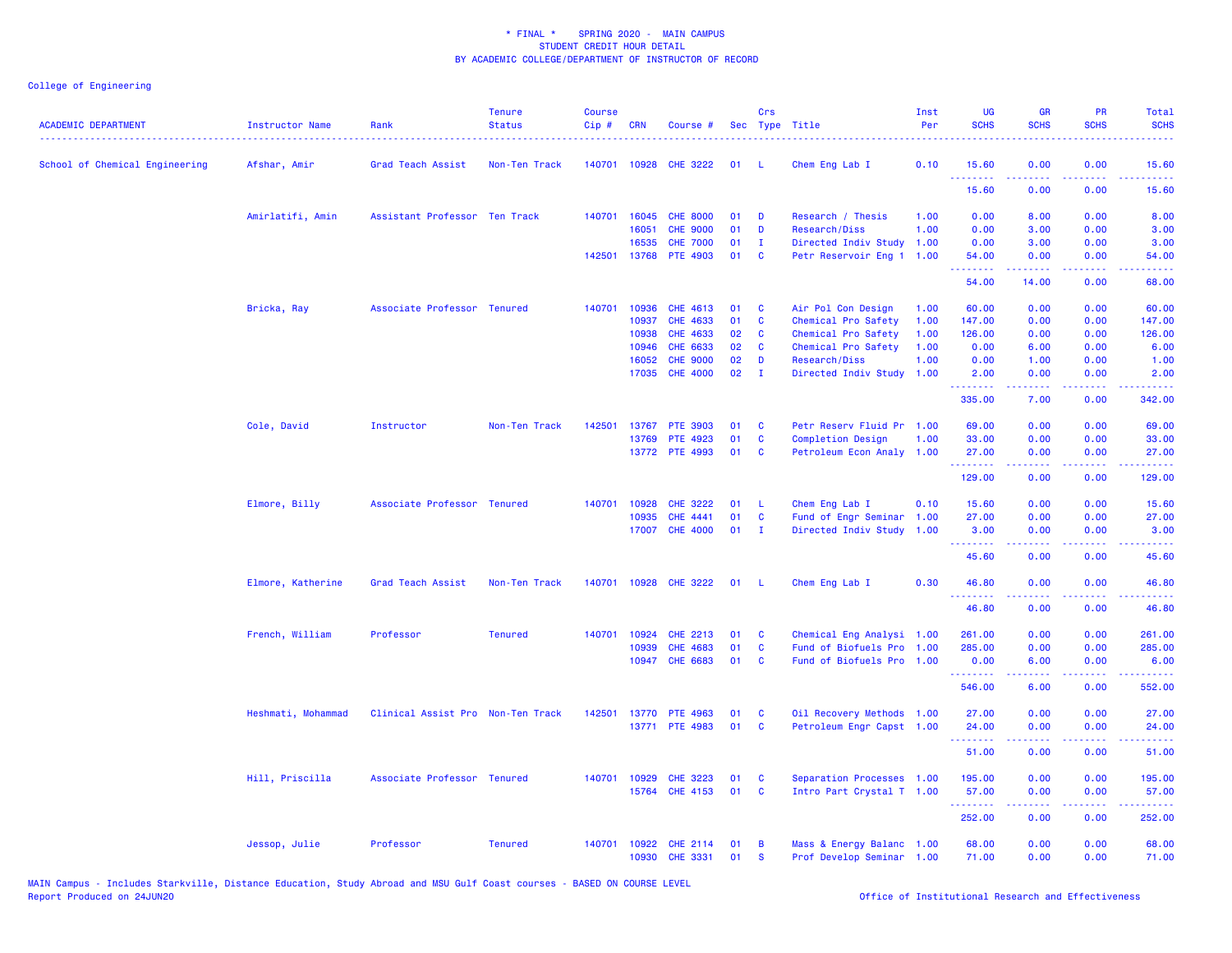| <b>ACADEMIC DEPARTMENT</b><br>------------------------------------    | Instructor Name   | Rank                                               | <b>Tenure</b><br><b>Status</b> | <b>Course</b><br>$Cip \#$ | <b>CRN</b>   | Course #              |        | Crs                     | Sec Type Title            | Inst<br>Per | <b>UG</b><br><b>SCHS</b>                             | <b>GR</b><br><b>SCHS</b> | <b>PR</b><br><b>SCHS</b>  | Total<br><b>SCHS</b><br>. <u>.</u> .                                                                                                                                                                                                                                                                                                                                                                                                                                                              |
|-----------------------------------------------------------------------|-------------------|----------------------------------------------------|--------------------------------|---------------------------|--------------|-----------------------|--------|-------------------------|---------------------------|-------------|------------------------------------------------------|--------------------------|---------------------------|---------------------------------------------------------------------------------------------------------------------------------------------------------------------------------------------------------------------------------------------------------------------------------------------------------------------------------------------------------------------------------------------------------------------------------------------------------------------------------------------------|
| School of Chemical Engineering                                        | Jessop, Julie     | Professor                                          | <b>Tenured</b>                 |                           |              | 140701 10948 CHE 8011 | 01     | $\mathbf{s}$            | Chem En Seminar           | 1.00        | 0.00                                                 | 17.00                    | 0.00                      | 17.00                                                                                                                                                                                                                                                                                                                                                                                                                                                                                             |
|                                                                       |                   |                                                    |                                |                           |              |                       |        |                         |                           |             | --------<br>139.00                                   | .<br>17.00               | .<br>0.00                 | .<br>156.00                                                                                                                                                                                                                                                                                                                                                                                                                                                                                       |
|                                                                       | Kundu, Santanu    | Associate Professor Tenured                        |                                | 140701 14991              |              | CHE 8523              | 01     | $\mathbf{C}$            | Adv Tran Pheno            | 1.00        | 0.00                                                 | 30.00                    | 0.00                      | 30.00                                                                                                                                                                                                                                                                                                                                                                                                                                                                                             |
|                                                                       |                   |                                                    |                                |                           | 16046        | <b>CHE 8000</b>       | $02$ D |                         | Research / Thesis         | 1.00        | 0.00                                                 | 8.00                     | 0.00                      | 8.00                                                                                                                                                                                                                                                                                                                                                                                                                                                                                              |
|                                                                       |                   |                                                    |                                |                           | 16053        | <b>CHE 9000</b>       | 03     | <b>D</b>                | Research/Diss             | 1.00        | 0.00                                                 | 55.00                    | 0.00                      | 55.00                                                                                                                                                                                                                                                                                                                                                                                                                                                                                             |
|                                                                       |                   |                                                    |                                |                           | 16137        | <b>CHE 8523</b>       | 501 C  |                         | Adv Tran Pheno            | 1.00        | 0.00<br><b></b>                                      | 3.00                     | 0.00                      | 3.00                                                                                                                                                                                                                                                                                                                                                                                                                                                                                              |
|                                                                       |                   |                                                    |                                |                           |              |                       |        |                         |                           |             | 0.00                                                 | 96.00                    | 0.00                      | 96.00                                                                                                                                                                                                                                                                                                                                                                                                                                                                                             |
|                                                                       | Meng, Dong        | Assistant Professor Ten Track                      |                                | 140701 10932              |              | CHE 4223              | 01     | $\mathbf{C}$            | Pro Instr & Con           | 1.00        | 324.00                                               | 0.00                     | 0.00                      | 324.00                                                                                                                                                                                                                                                                                                                                                                                                                                                                                            |
|                                                                       |                   |                                                    |                                |                           |              | 16054 CHE 9000        | 04     | <b>D</b>                | Research/Diss             | 1.00        | 0.00<br><b>.</b> .                                   | 18.00<br>.               | 0.00<br>المتمامين         | 18.00<br>222222                                                                                                                                                                                                                                                                                                                                                                                                                                                                                   |
|                                                                       |                   |                                                    |                                |                           |              |                       |        |                         |                           |             | 324.00                                               | 18.00                    | 0.00                      | 342.00                                                                                                                                                                                                                                                                                                                                                                                                                                                                                            |
|                                                                       |                   | Mirabolghasemi, Mary Assistant Professor Ten Track |                                |                           |              | 142501 14992 PTE 2990 | 01     | $\overline{\mathbf{C}}$ | Special Topcis in PT 1.00 |             | 38.00                                                | 0.00                     | 0.00                      | 38.00                                                                                                                                                                                                                                                                                                                                                                                                                                                                                             |
|                                                                       |                   |                                                    |                                |                           |              |                       |        |                         |                           |             | <b>.</b> .<br>38.00                                  | .<br>0.00                | .<br>0.00                 | .<br>38.00                                                                                                                                                                                                                                                                                                                                                                                                                                                                                        |
|                                                                       | Pearson, Larry    | Clinical Assist Pro Non-Ten Track                  |                                | 140701 10927              |              | CHE 3213              | 01     | $\mathbf{C}$            | Heat Transfer Op          | 1.00        | 249.00                                               | 0.00                     | 0.00                      | 249.00                                                                                                                                                                                                                                                                                                                                                                                                                                                                                            |
|                                                                       |                   |                                                    |                                |                           | 10928        | <b>CHE 3222</b>       | 01     | - L                     | Chem Eng Lab I            | 0.50        | 78.00                                                | 0.00                     | 0.00                      | 78.00                                                                                                                                                                                                                                                                                                                                                                                                                                                                                             |
|                                                                       |                   |                                                    |                                |                           | 10933        | CHE 4233              | 01     | $\mathbf{C}$            | Chemical Plant Desig      | 1.00        | 321.00                                               | 0.00                     | 0.00                      | 321.00                                                                                                                                                                                                                                                                                                                                                                                                                                                                                            |
|                                                                       |                   |                                                    |                                |                           | 10942        | CHE 6233              | 01     | <b>C</b>                | Chemical Plant Desig      | 1.00        | 0.00<br><u> - - - - - - - -</u>                      | 3.00<br>.                | 0.00                      | 3.00                                                                                                                                                                                                                                                                                                                                                                                                                                                                                              |
|                                                                       |                   |                                                    |                                |                           |              |                       |        |                         |                           |             | 648.00                                               | 3.00                     | 0.00                      | 651.00                                                                                                                                                                                                                                                                                                                                                                                                                                                                                            |
|                                                                       | Rai, Neeraj       | Associate Professor Tenured                        |                                | 140701 10926              |              | CHE 3123              | 01     | <b>C</b>                | Chem En Thermo II         | 1.00        | 129.00                                               | 0.00                     | 0.00                      | 129.00                                                                                                                                                                                                                                                                                                                                                                                                                                                                                            |
|                                                                       |                   |                                                    |                                |                           | 16055        | <b>CHE 9000</b>       | 05     | $\mathbf{D}$            | Research/Diss             | 1.00        | 0.00<br><b>.</b> .                                   | 20.00<br>.               | 0.00<br>د د د د           | 20.00<br>$\frac{1}{2} \left( \frac{1}{2} \right) \left( \frac{1}{2} \right) \left( \frac{1}{2} \right) \left( \frac{1}{2} \right) \left( \frac{1}{2} \right)$                                                                                                                                                                                                                                                                                                                                     |
|                                                                       |                   |                                                    |                                |                           |              |                       |        |                         |                           |             | 129.00                                               | 20.00                    | 0.00                      | 149.00                                                                                                                                                                                                                                                                                                                                                                                                                                                                                            |
|                                                                       | Toghiani, Hossein | Professor                                          | <b>Tenured</b>                 | 140701                    | 10934        | <b>CHE 4313</b>       | 01     | <b>C</b>                | Transport Phenomena       | 1.00        | 15.00                                                | 0.00                     | 0.00                      | 15.00                                                                                                                                                                                                                                                                                                                                                                                                                                                                                             |
|                                                                       |                   |                                                    |                                |                           |              | 10943 CHE 6313        | 01     | $\mathbf{C}$            | Transport Phenomena       | 1.00        | 0.00<br><b><i><u><u> - - - - - - - -</u></u></i></b> | 6.00<br>- - - - -        | 0.00<br>. <b>.</b>        | 6.00                                                                                                                                                                                                                                                                                                                                                                                                                                                                                              |
|                                                                       |                   |                                                    |                                |                           |              |                       |        |                         |                           |             | 15.00                                                | 6.00                     | 0.00                      | 21.00                                                                                                                                                                                                                                                                                                                                                                                                                                                                                             |
|                                                                       | Xiang, Yizhi      | Assistant Professor Ten Track                      |                                |                           | 140701 10925 | <b>CHE 3113</b>       | 01     | $\mathbf{C}$            | Chem En Thermo I          | 1.00        | 243.00                                               | 0.00                     | 0.00                      | 243.00                                                                                                                                                                                                                                                                                                                                                                                                                                                                                            |
|                                                                       |                   |                                                    |                                |                           |              | 16056 CHE 9000        | 06     | $\mathbf{D}$            | Research/Diss             | 1.00        | 0.00<br>--------                                     | 12.00                    | 0.00                      | 12.00                                                                                                                                                                                                                                                                                                                                                                                                                                                                                             |
|                                                                       |                   |                                                    |                                |                           |              |                       |        |                         |                           |             | 243.00                                               | 12.00                    | 0.00                      | 255.00                                                                                                                                                                                                                                                                                                                                                                                                                                                                                            |
| -----------------------------------<br>School of Chemical Engineering |                   |                                                    |                                |                           |              |                       |        |                         |                           |             | ========<br>3011.00                                  | ========<br>199.00       | ========<br>0.00          | $\begin{array}{cccccccccc} \multicolumn{2}{c}{} & \multicolumn{2}{c}{} & \multicolumn{2}{c}{} & \multicolumn{2}{c}{} & \multicolumn{2}{c}{} & \multicolumn{2}{c}{} & \multicolumn{2}{c}{} & \multicolumn{2}{c}{} & \multicolumn{2}{c}{} & \multicolumn{2}{c}{} & \multicolumn{2}{c}{} & \multicolumn{2}{c}{} & \multicolumn{2}{c}{} & \multicolumn{2}{c}{} & \multicolumn{2}{c}{} & \multicolumn{2}{c}{} & \multicolumn{2}{c}{} & \multicolumn{2}{c}{} & \multicolumn{2}{c}{} & \mult$<br>3210.00 |
| -----------------------------------                                   |                   |                                                    |                                |                           |              |                       |        |                         |                           |             | ========                                             |                          | -------- ------- -------- |                                                                                                                                                                                                                                                                                                                                                                                                                                                                                                   |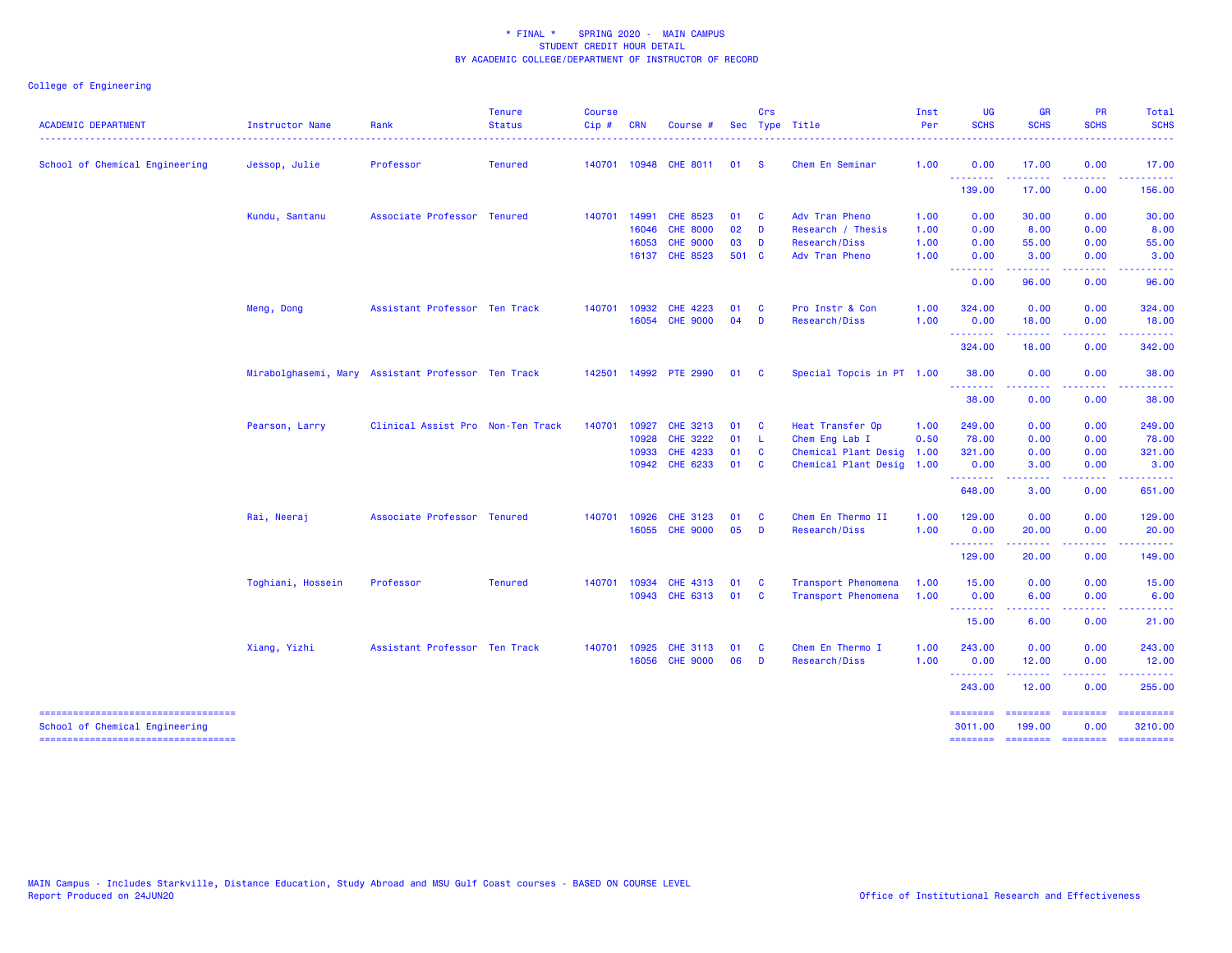## College of Forest Resources

| <b>ACADEMIC DEPARTMENT</b> | Instructor Name    | Rank                              | <b>Tenure</b><br><b>Status</b> | <b>Course</b><br>Cip# | <b>CRN</b> | Course #              |              | Crs          | Sec Type Title             | Inst<br>Per | <b>UG</b><br><b>SCHS</b> | <b>GR</b><br><b>SCHS</b>                                                                                                                                      | PR<br><b>SCHS</b> | Total<br><b>SCHS</b> |
|----------------------------|--------------------|-----------------------------------|--------------------------------|-----------------------|------------|-----------------------|--------------|--------------|----------------------------|-------------|--------------------------|---------------------------------------------------------------------------------------------------------------------------------------------------------------|-------------------|----------------------|
|                            |                    |                                   |                                |                       |            |                       |              |              |                            |             |                          |                                                                                                                                                               |                   |                      |
| Forestry                   | Alexander, Heather | Associate Professor Tenured       |                                | 030501                |            | 16104 F0 4000         | 01           | $\mathbf{I}$ | Directed Indiv Study       | 1.00        | 3.00                     | 0.00                                                                                                                                                          | 0.00              | 3.00                 |
|                            |                    |                                   |                                |                       | 16489      | FO 8000               | 01           | D            | Research / Thesis          | 1.00        | 0.00                     | 2.00                                                                                                                                                          | 0.00              | 2.00                 |
|                            |                    |                                   |                                |                       |            | 17253 FO 8000         | 509 D        |              | Research / Thesis          | 1.00        | 0.00<br>--------         | 1.00<br>22222                                                                                                                                                 | 0.00<br>.         | 1.00<br>والمستناط    |
|                            |                    |                                   |                                |                       |            |                       |              |              |                            |             | 3.00                     | 3.00                                                                                                                                                          | 0.00              | 6.00                 |
|                            | Auel, John         | Extension Assist Pr Non-Ten Track |                                | 030501                |            | 12255 FO 4253         | 01           | <b>C</b>     | Timber Procurement         | 1.00        | 111.00<br>.              | 0.00<br>.                                                                                                                                                     | 0.00<br>بالمحام   | 111.00<br>.          |
|                            |                    |                                   |                                |                       |            |                       |              |              |                            |             | 111.00                   | 0.00                                                                                                                                                          | 0.00              | 111.00               |
|                            | Frey, Brent        | Non-Employee                      | Not Applicable                 | 030501                |            | 12268 FO 6221         | 01           | - L          | Prac Silv Lab              | 1.00        | 0.00<br><b></b>          | 1.00<br>.                                                                                                                                                     | 0.00<br>.         | 1.00<br>.            |
|                            |                    |                                   |                                |                       |            |                       |              |              |                            |             | 0.00                     | 1.00                                                                                                                                                          | 0.00              | 1.00                 |
|                            | Grado, Stephen     | Professor                         | <b>Tenured</b>                 | 030501                |            | 15130 FO 3113         | 501 C        |              | For Recreation Mgt         | 1.00        | 6.00                     | 0.00                                                                                                                                                          | 0.00              | 6.00                 |
|                            |                    |                                   |                                |                       |            | 16506 FO 9000         | 03           | D            | Research / Diss            | 1.00        | 0.00<br><b></b>          | 13.00<br>$\frac{1}{2} \left( \frac{1}{2} \right) \left( \frac{1}{2} \right) \left( \frac{1}{2} \right) \left( \frac{1}{2} \right) \left( \frac{1}{2} \right)$ | 0.00<br>بالأباء   | 13.00<br>.           |
|                            |                    |                                   |                                |                       |            |                       |              |              |                            |             | 6.00                     | 13.00                                                                                                                                                         | 0.00              | 19.00                |
|                            | Grala, Robert      | Professor                         | <b>Tenured</b>                 | 030501                |            | 12249 FO 4113         | 01           | C            | Forest Resource Econ 1.00  |             | 168.00                   | 0.00                                                                                                                                                          | 0.00              | 168.00               |
|                            |                    |                                   |                                |                       | 12282      | FO 8211               | 01           | <b>S</b>     | Graduate Seminar           | 1.00        | 0.00                     | 7.00                                                                                                                                                          | 0.00              | 7.00                 |
|                            |                    |                                   |                                |                       | 14504      | FO 4113               | 501 C        |              | Forest Resource Econ       | 1.00        | 3.00                     | 0.00                                                                                                                                                          | 0.00              | 3.00                 |
|                            |                    |                                   |                                |                       |            | 14505 FO 6113         | 501 C        |              | Forest Resource Econ       | 1.00        | 0.00                     | 18.00                                                                                                                                                         | 0.00              | 18.00                |
|                            |                    |                                   |                                |                       |            | 14516 FO 8211         | 501 S        |              | Graduate Seminar           | 1.00        | 0.00                     | 3.00                                                                                                                                                          | 0.00              | 3.00                 |
|                            |                    |                                   |                                |                       |            | 16507 FO 9000         | 04           | D            | Research / Diss            | 1.00        | 0.00<br><u>.</u>         | 13.00<br>22222                                                                                                                                                | 0.00<br>د د د د   | 13.00                |
|                            |                    |                                   |                                |                       |            |                       |              |              |                            |             | 171.00                   | 41.00                                                                                                                                                         | 0.00              | 212.00               |
|                            | Granger, Joshua    | Assistant Professor Ten Track     |                                | 030501                |            | 12237 FO 2113         | 01           | C            | Dendrology                 | 1.00        | 105.00                   | 0.00                                                                                                                                                          | 0.00              | 105.00               |
|                            |                    |                                   |                                |                       | 12238      | FO 2113               | 02           | K            | Dendrology                 | 1.00        | 0.00                     | 0.00                                                                                                                                                          | 0.00              | 0.00                 |
|                            |                    |                                   |                                |                       | 12239      | FO 2113               | 03           | К            | Dendrology                 | 1.00        | 0.00                     | 0.00                                                                                                                                                          | 0.00              | 0.00                 |
|                            |                    |                                   |                                |                       | 12241      | FO 2213               | 01           | C            | <b>Forest Measurements</b> | 1.00        | 84.00                    | 0.00                                                                                                                                                          | 0.00              | 84.00                |
|                            |                    |                                   |                                |                       | 16141      | F0 4000               | 04           | $\mathbf{I}$ | Directed Indiv Study       | 1.00        | 3.00                     | 0.00                                                                                                                                                          | 0.00              | 3.00                 |
|                            |                    |                                   |                                |                       | 16493      | FO 8000               | 05           | D            | Research / Thesis          | 1.00        | 0.00                     | 3.00                                                                                                                                                          | 0.00              | 3.00                 |
|                            |                    |                                   |                                |                       | 17422      | FO 8000               | 510 D        |              | Research / Thesis          | 1.00        | 0.00                     | 1.00                                                                                                                                                          | 0.00              | 1.00                 |
|                            |                    |                                   |                                |                       |            | 240101 17633 HON 4000 | $12 \quad I$ |              | Directed Individual        | 1.00        | 3.00<br><u>.</u>         | 0.00<br>22222                                                                                                                                                 | 0.00<br>.         | 3.00<br>.            |
|                            |                    |                                   |                                |                       |            |                       |              |              |                            |             | 195.00                   | 4.00                                                                                                                                                          | 0.00              | 199.00               |
|                            | Grebner, Donald    | Professor                         | <b>Tenured</b>                 | 030501                | 16494      | FO 8000               | 06           | D            | Research / Thesis          | 1.00        | 0.00                     | 12.00                                                                                                                                                         | 0.00              | 12.00                |
|                            |                    |                                   |                                |                       |            | 030511 17216 FO 8443  | 501 C        |              | Int'L For Res & Trad 1.00  |             | 0.00                     | 3.00<br>.                                                                                                                                                     | 0.00<br>.         | 3.00<br>.            |
|                            |                    |                                   |                                |                       |            |                       |              |              |                            |             | <b></b><br>0.00          | 15.00                                                                                                                                                         | 0.00              | 15.00                |
|                            | Ma, Qin            | Assistant Professor Ten Track     |                                | 030501                |            | 12243 FO 3103         | 01           | C            | Comp Appl Fo Res           | 0.50        | 90.00                    | 0.00                                                                                                                                                          | 0.00              | 90.00                |
|                            |                    |                                   |                                |                       |            | 12244 F0 3103         | 02           | K            | Comp Appl Fo Res           | 0.50        | 0.00                     | 0.00                                                                                                                                                          | 0.00              | 0.00                 |
|                            |                    |                                   |                                |                       |            | 12245 FO 3103         | 03           | К            | Comp Appl Fo Res           | 0.50        | 0.00<br><b>.</b> .       | 0.00<br>-----                                                                                                                                                 | 0.00<br>.         | 0.00<br>المتمامين    |
|                            |                    |                                   |                                |                       |            |                       |              |              |                            |             | 90.00                    | 0.00                                                                                                                                                          | 0.00              | 90.00                |
|                            | Munn, Ian          | Professor                         | <b>Tenured</b>                 | 030501                |            | 14512 FO 8000         | 504 D        |              | Research / Thesis          | 1.00        | 0.00                     | 3.00                                                                                                                                                          | 0.00              | 3.00                 |
|                            |                    |                                   |                                | 030506                |            | 12258 FO 4423         | 01           | B            | Professional Practic 1.00  |             | 159.00                   | 0.00                                                                                                                                                          | 0.00              | 159.00               |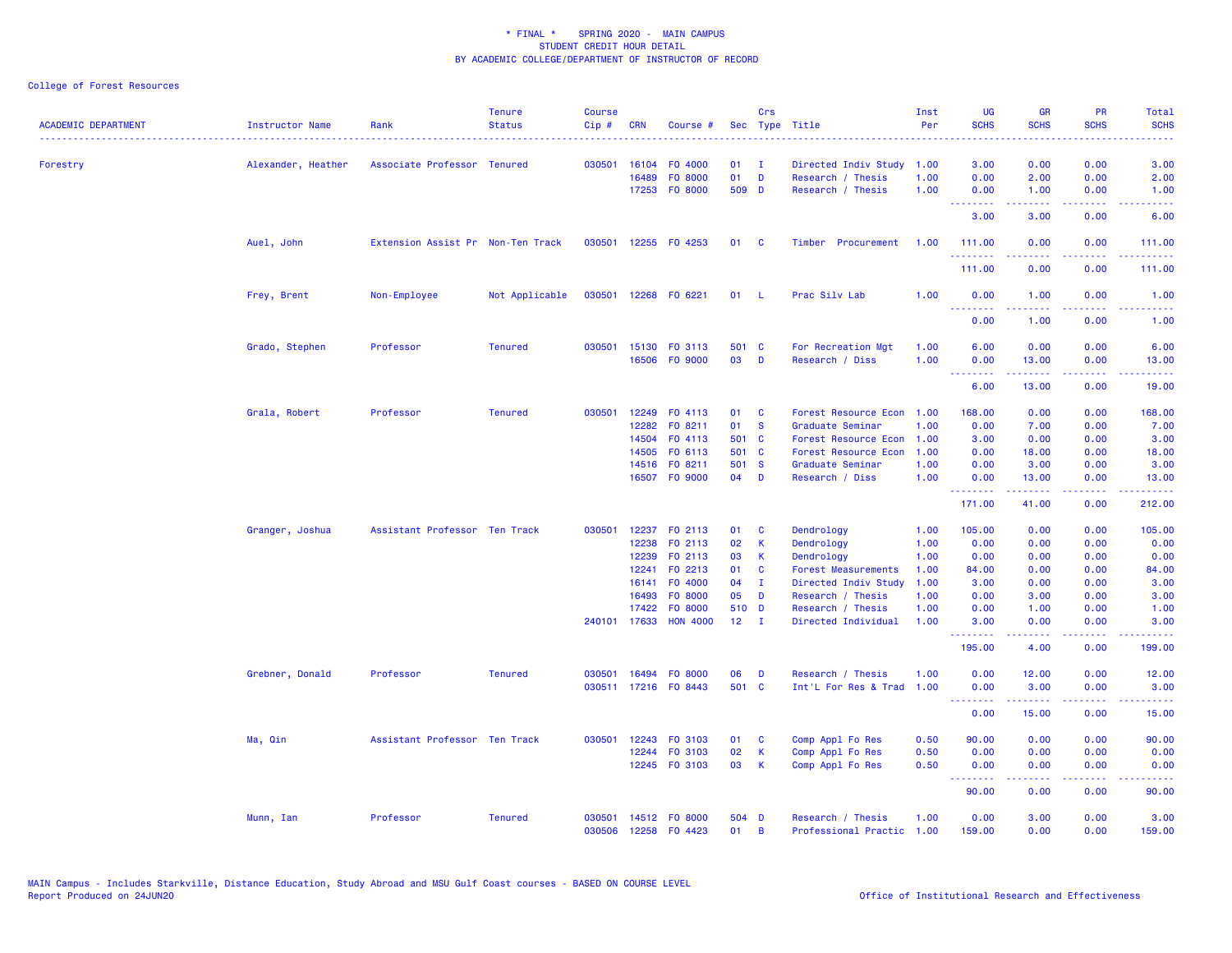College of Forest Resources

| <b>ACADEMIC DEPARTMENT</b>                      | Instructor Name   | Rank                              | <b>Tenure</b><br><b>Status</b> | <b>Course</b><br>Cip# | <b>CRN</b>   | Course #                  |                 | Crs            | Sec Type Title            | Inst<br>Per | <b>UG</b><br><b>SCHS</b> | <b>GR</b><br><b>SCHS</b>                             | <b>PR</b><br><b>SCHS</b>      | Total<br><b>SCHS</b><br>$\begin{array}{cccccccccccccc} \multicolumn{2}{c}{} & \multicolumn{2}{c}{} & \multicolumn{2}{c}{} & \multicolumn{2}{c}{} & \multicolumn{2}{c}{} & \multicolumn{2}{c}{} & \multicolumn{2}{c}{} & \multicolumn{2}{c}{} & \multicolumn{2}{c}{} & \multicolumn{2}{c}{} & \multicolumn{2}{c}{} & \multicolumn{2}{c}{} & \multicolumn{2}{c}{} & \multicolumn{2}{c}{} & \multicolumn{2}{c}{} & \multicolumn{2}{c}{} & \multicolumn{2}{c}{} & \multicolumn{2}{c}{} & \multicolumn{2}{c}{} & \$ |
|-------------------------------------------------|-------------------|-----------------------------------|--------------------------------|-----------------------|--------------|---------------------------|-----------------|----------------|---------------------------|-------------|--------------------------|------------------------------------------------------|-------------------------------|----------------------------------------------------------------------------------------------------------------------------------------------------------------------------------------------------------------------------------------------------------------------------------------------------------------------------------------------------------------------------------------------------------------------------------------------------------------------------------------------------------------|
|                                                 |                   |                                   |                                |                       |              |                           |                 |                |                           |             | <u> - - - - - - - -</u>  | <b><i><u><u><b>A</b></u></u> A A A A A A A A</i></b> |                               |                                                                                                                                                                                                                                                                                                                                                                                                                                                                                                                |
|                                                 |                   |                                   |                                |                       |              |                           |                 |                |                           |             | 159.00                   | 3.00                                                 | 0.00                          | 162.00                                                                                                                                                                                                                                                                                                                                                                                                                                                                                                         |
| Forestry                                        | Poudel, Krishna   | Assistant Professor Non-Ten Track |                                |                       | 030104 13263 | <b>NREC 3213</b>          | 01              | $\overline{B}$ | Environmental Measur 1.00 |             | 6.00                     | 0.00                                                 | 0.00                          | 6.00                                                                                                                                                                                                                                                                                                                                                                                                                                                                                                           |
|                                                 |                   |                                   |                                | 030501                | 16498        | F0 8000                   | 10              | D              | Research / Thesis         | 1.00        | 0.00                     | 9.00                                                 | 0.00                          | 9.00                                                                                                                                                                                                                                                                                                                                                                                                                                                                                                           |
|                                                 |                   |                                   |                                |                       | 261101 12250 | F0 4213                   | 01              | $\mathbf{C}$   | Forest Biometrics         | 1.00        | 174.00<br><u>.</u>       | 0.00<br>.                                            | 0.00<br>. <b>.</b>            | 174.00<br>.                                                                                                                                                                                                                                                                                                                                                                                                                                                                                                    |
|                                                 |                   |                                   |                                |                       |              |                           |                 |                |                           |             | 180.00                   | 9.00                                                 | 0.00                          | 189.00                                                                                                                                                                                                                                                                                                                                                                                                                                                                                                         |
|                                                 | Renninger, Heidi  | Assistant Professor Ten Track     |                                | 030501                | 16499        | F0 8000                   | 11              | D              | Research / Thesis         | 1.00        | 0.00                     | 36.00                                                | 0.00                          | 36.00                                                                                                                                                                                                                                                                                                                                                                                                                                                                                                          |
|                                                 |                   |                                   |                                |                       | 16515        | F0 9000                   | 12 <sub>2</sub> | D              | Research / Diss           | 1.00        | 0.00                     | 3.00                                                 | 0.00                          | 3.00                                                                                                                                                                                                                                                                                                                                                                                                                                                                                                           |
|                                                 |                   |                                   |                                |                       |              | 030502 12248 F0 3213      | 01 C            |                | Tree Physiology           | 1.00        | 69.00<br>.               | 0.00<br>.                                            | 0.00<br>.                     | 69.00<br>.                                                                                                                                                                                                                                                                                                                                                                                                                                                                                                     |
|                                                 |                   |                                   |                                |                       |              |                           |                 |                |                           |             | 69.00                    | 39.00                                                | 0.00                          | 108.00                                                                                                                                                                                                                                                                                                                                                                                                                                                                                                         |
|                                                 | Rousseau, Randall | Extension Professor Non-Ten Track |                                |                       |              | 030501 14513 FO 8000      | 505 D           |                | Research / Thesis         | 1.00        | 0.00<br>.                | 4.00<br>.                                            | 0.00<br>$\omega$ and $\omega$ | 4.00                                                                                                                                                                                                                                                                                                                                                                                                                                                                                                           |
|                                                 |                   |                                   |                                |                       |              |                           |                 |                |                           |             | 0.00                     | 4.00                                                 | 0.00                          | 4.00                                                                                                                                                                                                                                                                                                                                                                                                                                                                                                           |
|                                                 | Siegert, Courtney | Associate Professor Tenured       |                                | 030501                | 16130        | F0 4000                   | 02              | $\mathbf{I}$   | Directed Indiv Study 1.00 |             | 1.00                     | 0.00                                                 | 0.00                          | 1.00                                                                                                                                                                                                                                                                                                                                                                                                                                                                                                           |
|                                                 |                   |                                   |                                |                       | 16131        | F0 4000                   | 03              | $\mathbf{I}$   | Directed Indiv Study 1.00 |             | 1.00                     | 0.00                                                 | 0.00                          | 1.00                                                                                                                                                                                                                                                                                                                                                                                                                                                                                                           |
|                                                 |                   |                                   |                                |                       | 16154        | F0 4000                   | 05              | $\mathbf{I}$   | Directed Indiv Study 1.00 |             | 3.00                     | 0.00                                                 | 0.00                          | 3.00                                                                                                                                                                                                                                                                                                                                                                                                                                                                                                           |
|                                                 |                   |                                   |                                |                       | 16501        | F0 8000                   | 13 <sup>7</sup> | $\blacksquare$ | Research / Thesis         | 1.00        | 0.00                     | 9.00                                                 | 0.00                          | 9.00                                                                                                                                                                                                                                                                                                                                                                                                                                                                                                           |
|                                                 |                   |                                   |                                |                       | 16517        | F0 9000                   | 14              | D              | Research / Diss           | 1.00        | 0.00                     | 8.00                                                 | 0.00                          | 8.00                                                                                                                                                                                                                                                                                                                                                                                                                                                                                                           |
|                                                 |                   |                                   |                                |                       | 16679        | F0 8000                   | 508 D           |                | Research / Thesis         | 1.00        | 0.00                     | 3.00                                                 | 0.00                          | 3.00                                                                                                                                                                                                                                                                                                                                                                                                                                                                                                           |
|                                                 |                   |                                   |                                |                       | 17142        | F0 7000                   | 501 I           |                | Directed Indiv Study 1.00 |             | 0.00                     | 3.00                                                 | 0.00                          | 3.00                                                                                                                                                                                                                                                                                                                                                                                                                                                                                                           |
|                                                 |                   |                                   |                                |                       | 17203        | <b>NREC 4000</b>          | 01              | $\mathbf{I}$   | Directed Indiv Study 1.00 |             | 3.00                     | 0.00                                                 | 0.00                          | 3.00                                                                                                                                                                                                                                                                                                                                                                                                                                                                                                           |
|                                                 |                   |                                   |                                |                       | 030502 12261 | F0 4463                   | 01              | $\mathbf{C}$   | Forest Hydro & Water 1.00 |             | 63.00                    | 0.00                                                 | 0.00                          | 63.00                                                                                                                                                                                                                                                                                                                                                                                                                                                                                                          |
|                                                 |                   |                                   |                                |                       |              | 12277 FO 6463             | 01 C            |                | Forest Hydro & Water 1.00 |             | 0.00<br><u>.</u>         | 18.00                                                | 0.00                          | 18.00                                                                                                                                                                                                                                                                                                                                                                                                                                                                                                          |
|                                                 |                   |                                   |                                |                       |              |                           |                 |                |                           |             | 71.00                    | 41.00                                                | 0.00                          | 112.00                                                                                                                                                                                                                                                                                                                                                                                                                                                                                                         |
|                                                 | Sun, Changyou     | Professor                         | <b>Tenured</b>                 |                       |              | 030201 15191 NREC 4413 01 |                 | <b>C</b>       | Natural Resource Pol 1.00 |             | 9.00                     | 0.00                                                 | 0.00                          | 9.00                                                                                                                                                                                                                                                                                                                                                                                                                                                                                                           |
|                                                 |                   |                                   |                                | 030501                | 12257        | FO 4413                   | 01              | $\mathbf{C}$   | Natural Res Policy        | 1.00        | 162.00                   | 0.00                                                 | 0.00                          | 162.00                                                                                                                                                                                                                                                                                                                                                                                                                                                                                                         |
|                                                 |                   |                                   |                                |                       | 14873        | F0 6353                   | 501 C           |                | Natural Resource Law 1.00 |             | 0.00                     | 3.00                                                 | 0.00                          | 3.00                                                                                                                                                                                                                                                                                                                                                                                                                                                                                                           |
|                                                 |                   |                                   |                                |                       | 16502        | F0 8000                   | 14              | D              | Research / Thesis         | 1.00        | 0.00                     | 20.00                                                | 0.00                          | 20.00                                                                                                                                                                                                                                                                                                                                                                                                                                                                                                          |
|                                                 |                   |                                   |                                |                       | 220207 12256 | F0 4353                   | 01              | <b>C</b>       | Natural Resource Law 1.00 |             | 81.00                    | 0.00                                                 | 0.00                          | 81.00                                                                                                                                                                                                                                                                                                                                                                                                                                                                                                          |
|                                                 |                   |                                   |                                |                       |              | 15192 NREC 4353           | 01              | <b>C</b>       | Natural Resource Law      | 1.00        | 9.00<br>.                | 0.00<br>2.2.2.2.2                                    | 0.00<br>.                     | 9.00<br>.                                                                                                                                                                                                                                                                                                                                                                                                                                                                                                      |
|                                                 |                   |                                   |                                |                       |              |                           |                 |                |                           |             | 261.00                   | 23.00                                                | 0.00                          | 284.00                                                                                                                                                                                                                                                                                                                                                                                                                                                                                                         |
|                                                 | Yang, Jia         | Assistant Professor Ten Track     |                                |                       | 030201 12278 | FO 6471                   | 01              | - L            | Gis Nat Res Mgt Lab       | 1.00        | 0.00                     | 3.00                                                 | 0.00                          | 3.00                                                                                                                                                                                                                                                                                                                                                                                                                                                                                                           |
|                                                 |                   |                                   |                                |                       | 12279        | F0 6472                   | 01              | $\mathbf{C}$   | Gis Nat Res Mgt           | 1.00        | 0.00                     | 6.00                                                 | 0.00                          | 6.00                                                                                                                                                                                                                                                                                                                                                                                                                                                                                                           |
|                                                 |                   |                                   |                                | 030501                | 16503        | F0 8000                   | 15              | $\blacksquare$ | Research / Thesis         | 1.00        | 0.00                     | 3.00                                                 | 0.00                          | 3.00                                                                                                                                                                                                                                                                                                                                                                                                                                                                                                           |
|                                                 |                   |                                   |                                |                       | 450702 12259 | FO 4453                   | 01              | <b>C</b>       | Remote Sensing Appl       | 1.00        | 27.00                    | 0.00                                                 | 0.00                          | 27.00                                                                                                                                                                                                                                                                                                                                                                                                                                                                                                          |
|                                                 |                   |                                   |                                |                       | 12260        | FO 4453                   | 02              | - K            | Remote Sensing Appl       | 1.00        | 0.00                     | 0.00                                                 | 0.00                          | 0.00                                                                                                                                                                                                                                                                                                                                                                                                                                                                                                           |
|                                                 |                   |                                   |                                |                       | 12262        | FO 4471                   | 01              | -L             | Gis Nat Res Mgt Lab       | 1.00        | 16.00                    | 0.00                                                 | 0.00                          | 16.00                                                                                                                                                                                                                                                                                                                                                                                                                                                                                                          |
|                                                 |                   |                                   |                                |                       | 12263        | FO 4472                   | 01 C            |                | Gis Nat Res Mgt           | 1.00        | 32.00<br>.               | 0.00<br><u>.</u>                                     | 0.00                          | 32.00                                                                                                                                                                                                                                                                                                                                                                                                                                                                                                          |
|                                                 |                   |                                   |                                |                       |              |                           |                 |                |                           |             | 75.00                    | 12.00                                                | 0.00                          | 87.00                                                                                                                                                                                                                                                                                                                                                                                                                                                                                                          |
| -----------------------------------<br>Forestry |                   |                                   |                                |                       |              |                           |                 |                |                           |             | 1391.00                  | 208.00                                               | 0.00                          | ==========<br>1599.00                                                                                                                                                                                                                                                                                                                                                                                                                                                                                          |
| =====================================           |                   |                                   |                                |                       |              |                           |                 |                |                           |             | ========                 | <b>ESSESSER</b>                                      | $= 10000000000$               | -----------                                                                                                                                                                                                                                                                                                                                                                                                                                                                                                    |

MAIN Campus - Includes Starkville, Distance Education, Study Abroad and MSU Gulf Coast courses - BASED ON COURSE LEVEL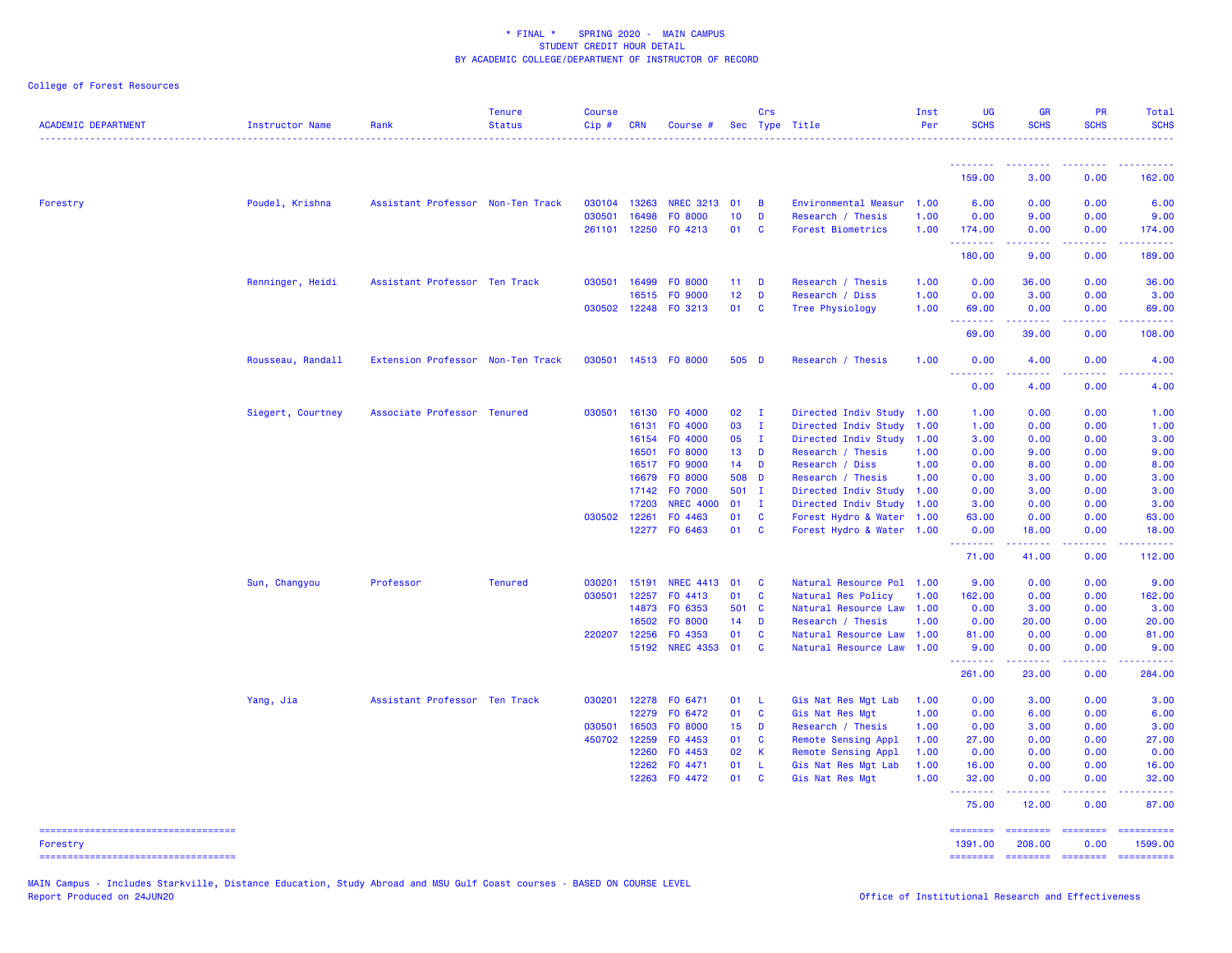College of Forest Resources

| <b>ACADEMIC DEPARTMENT</b> | Instructor Name    | Rank                                                   | <b>Status</b>  | <b>Course</b><br>Cip# | <b>CRN</b>   | Course #                         |          | Crs          | Sec Type Title                                         | Inst<br>Per | <b>UG</b><br><b>SCHS</b>                             | <b>GR</b><br><b>SCHS</b>                                                                                                                                      | <b>PR</b><br><b>SCHS</b>                                                                                                          | <b>Total</b><br><b>SCHS</b><br>.                                                                                                   |
|----------------------------|--------------------|--------------------------------------------------------|----------------|-----------------------|--------------|----------------------------------|----------|--------------|--------------------------------------------------------|-------------|------------------------------------------------------|---------------------------------------------------------------------------------------------------------------------------------------------------------------|-----------------------------------------------------------------------------------------------------------------------------------|------------------------------------------------------------------------------------------------------------------------------------|
| Sustainable Bioproducts    |                    | Filgueira Amorim Fra Assistant Professor Ten Track     |                |                       | 030101 16577 | <b>SBP 7000</b>                  | 01       | $\mathbf{I}$ | Directed Indiv Study 1.00                              |             | 0.00                                                 | 3.00                                                                                                                                                          | 0.00                                                                                                                              | 3.00                                                                                                                               |
|                            |                    |                                                        |                |                       | 16578        | <b>SBP 7000</b>                  | 02       | $\mathbf{I}$ | Directed Indiv Study                                   | 1.00        | 0.00                                                 | 3.00                                                                                                                                                          | 0.00                                                                                                                              | 3.00                                                                                                                               |
|                            |                    |                                                        |                |                       | 030501 15914 | <b>SBP 8000</b>                  | 01       | D            | Research / Thesis                                      | 1.00        | 0.00<br><b><i><u><u> - - - - - - - -</u></u></i></b> | 3.00<br>$\omega = \omega \omega + \omega$                                                                                                                     | 0.00<br>.                                                                                                                         | 3.00<br>----                                                                                                                       |
|                            |                    |                                                        |                |                       |              |                                  |          |              |                                                        |             | 0.00                                                 | 9.00                                                                                                                                                          | 0.00                                                                                                                              | 9.00                                                                                                                               |
|                            | Hassan, El Barbary | Associate Professor Tenured                            |                |                       | 030101 13810 | SBP 4243                         | 01       | C            | Sustainable Bioprodu                                   | 0.30        | 2.70                                                 | 0.00                                                                                                                                                          | 0.00                                                                                                                              | 2.70                                                                                                                               |
|                            |                    |                                                        |                |                       | 13816        | SBP 6243                         | 01       | C            | Sustainable Bioprodu                                   | 0.30        | 0.00                                                 | 0.90                                                                                                                                                          | 0.00                                                                                                                              | 0.90                                                                                                                               |
|                            |                    |                                                        |                | 030501                | 15920        | <b>SBP 9000</b>                  | 01       | D            | Research / Diss                                        | 1.00        | 0.00<br><b></b>                                      | 13.00<br>2.2.2.2.2                                                                                                                                            | 0.00<br>$  -$                                                                                                                     | 13.00                                                                                                                              |
|                            |                    |                                                        |                |                       |              |                                  |          |              |                                                        |             | 2.70                                                 | 13.90                                                                                                                                                         | 0.00                                                                                                                              | 16.60                                                                                                                              |
|                            | Kim, Yun Sang      | Assistant Professor Ten Track                          |                | 030101                | 13806        | <b>SBP 3123</b>                  | 01       | C            | <b>Biomass to Bioprod</b>                              | 1.00        | 12.00                                                | 0.00                                                                                                                                                          | 0.00                                                                                                                              | 12.00                                                                                                                              |
|                            |                    |                                                        |                | 030501                | 15915        | <b>SBP 8000</b>                  | 02       | D            | Research / Thesis                                      | 1.00        | 0.00                                                 | 13.00                                                                                                                                                         | 0.00                                                                                                                              | 13.00                                                                                                                              |
|                            |                    |                                                        |                |                       | 15921        | <b>SBP 9000</b>                  | 02       | D            | Research / Diss                                        | 1.00        | 0.00<br>.                                            | 13.00<br>$\frac{1}{2} \left( \frac{1}{2} \right) \left( \frac{1}{2} \right) \left( \frac{1}{2} \right) \left( \frac{1}{2} \right) \left( \frac{1}{2} \right)$ | 0.00                                                                                                                              | 13.00                                                                                                                              |
|                            |                    |                                                        |                |                       |              |                                  |          |              |                                                        |             | 12.00                                                | 26.00                                                                                                                                                         | 0.00                                                                                                                              | 38.00                                                                                                                              |
|                            | Lim, Hyungsuk      | Assistant Professor Ten Track                          |                | 030101                | 13805        | <b>SBP 3113</b>                  | 01       | B            | Biomaterial Phys Mec                                   | 0.80        | 9.60                                                 | 0.00                                                                                                                                                          | 0.00                                                                                                                              | 9.60                                                                                                                               |
|                            |                    |                                                        |                | 030501                | 15916        | <b>SBP 8000</b>                  | 03       | D            | Research / Thesis                                      | 1.00        | 0.00                                                 | 15.00                                                                                                                                                         | 0.00                                                                                                                              | 15.00                                                                                                                              |
|                            |                    |                                                        |                |                       | 15922        | <b>SBP 9000</b>                  | 03       | D            | Research / Diss                                        | 1.00        | 0.00                                                 | 5.00                                                                                                                                                          | 0.00<br>$\frac{1}{2} \left( \frac{1}{2} \right) \left( \frac{1}{2} \right) \left( \frac{1}{2} \right) \left( \frac{1}{2} \right)$ | 5.00                                                                                                                               |
|                            |                    |                                                        |                |                       |              |                                  |          |              |                                                        |             | .<br>9.60                                            | $\frac{1}{2} \left( \frac{1}{2} \right) \left( \frac{1}{2} \right) \left( \frac{1}{2} \right) \left( \frac{1}{2} \right) \left( \frac{1}{2} \right)$<br>20.00 | 0.00                                                                                                                              | $\frac{1}{2} \left( \frac{1}{2} \right) \left( \frac{1}{2} \right) \left( \frac{1}{2} \right) \left( \frac{1}{2} \right)$<br>29.60 |
|                            | Nicholas, Darrel   | Professor                                              | <b>Tenured</b> | 030501                | 15923        | <b>SBP 9000</b>                  | 04       | D            | Research / Diss                                        | 1.00        | 0.00<br>.                                            | 13.00<br>$- - - -$                                                                                                                                            | 0.00<br>$\frac{1}{2}$                                                                                                             | 13.00<br>.                                                                                                                         |
|                            |                    |                                                        |                |                       |              |                                  |          |              |                                                        |             | 0.00                                                 | 13.00                                                                                                                                                         | 0.00                                                                                                                              | 13.00                                                                                                                              |
|                            |                    | Nistal Franca, Frede Research Assist Pro Non-Ten Track |                | 030101 13805          |              | <b>SBP 3113</b>                  | 01       | - B          | Biomaterial Phys Mec 0.20                              |             | 2.40                                                 | 0.00                                                                                                                                                          | 0.00                                                                                                                              | 2.40                                                                                                                               |
|                            |                    |                                                        |                |                       |              |                                  |          |              |                                                        |             | 2.40                                                 | 0.00                                                                                                                                                          | 0.00                                                                                                                              | 2.40                                                                                                                               |
|                            | Owens, Frank       | Assistant Professor Ten Track                          |                | 030501                | 15924        | <b>SBP 9000</b>                  | 05       | D            | Research / Diss                                        | 1.00        | 0.00                                                 | 13.00                                                                                                                                                         | 0.00                                                                                                                              | 13.00                                                                                                                              |
|                            |                    |                                                        |                | 030509                | 15080        | <b>SBP 4013</b>                  | 01       | B            | <b>Wood Anatomy</b>                                    | 1.00        | 3.00                                                 | 0.00                                                                                                                                                          | 0.00                                                                                                                              | 3.00                                                                                                                               |
|                            |                    |                                                        |                |                       | 15083        | <b>SBP 6013</b>                  | 01       | B            | <b>Wood Anatomy</b>                                    | 1.00        | 0.00                                                 | 24.00                                                                                                                                                         | 0.00                                                                                                                              | 24.00                                                                                                                              |
|                            |                    |                                                        |                |                       | 15085        | <b>SBP 8121</b>                  | 01       | <b>S</b>     | Research Seminar II                                    | 1.00        | 0.00                                                 | 5.00                                                                                                                                                          | 0.00                                                                                                                              | 5.00                                                                                                                               |
|                            |                    |                                                        |                |                       | 15184        | <b>SBP 6013</b>                  | 501 B    |              | <b>Wood Anatomy</b>                                    | 1.00        | 0.00<br>.                                            | 6.00                                                                                                                                                          | 0.00                                                                                                                              | 6.00                                                                                                                               |
|                            |                    |                                                        |                |                       |              |                                  |          |              |                                                        |             | 3.00                                                 | 48.00                                                                                                                                                         | 0.00                                                                                                                              | 51.00                                                                                                                              |
|                            | Seale, Roy         | Professor                                              | <b>Tenured</b> |                       | 030101 13811 | SBP 4253                         | 01       | C            | Quant Method Sust Bi                                   | 1.00        | 12.00                                                | 0.00                                                                                                                                                          | 0.00                                                                                                                              | 12.00                                                                                                                              |
|                            |                    |                                                        |                |                       | 13817        | <b>SBP</b><br>6253               | 01       | C            | Quant Method Sust Bi                                   | 1.00        | 0.00                                                 | 12.00                                                                                                                                                         | 0.00                                                                                                                              | 12.00                                                                                                                              |
|                            |                    |                                                        |                | 030501                | 15918        | <b>SBP 8000</b>                  | 05       | D            | Research / Thesis                                      | 1.00        | 0.00                                                 | 25.00                                                                                                                                                         | 0.00                                                                                                                              | 25.00                                                                                                                              |
|                            |                    |                                                        |                |                       | 15925        | <b>SBP 9000</b>                  | 06       | D            | Research / Diss                                        | 1.00        | 0.00                                                 | 13.00                                                                                                                                                         | 0.00                                                                                                                              | 13.00                                                                                                                              |
|                            |                    |                                                        |                |                       |              |                                  |          |              |                                                        |             | .<br>12.00                                           | د د د د د<br>50.00                                                                                                                                            | 0.00                                                                                                                              | وعاعاتها<br>62.00                                                                                                                  |
|                            | Shmulsky, Rubin    | Professor                                              | <b>Tenured</b> | 030501                | 15926        | <b>SBP 9000</b>                  | 07       | D            | Research / Diss                                        | 1.00        | 0.00                                                 | 8.00                                                                                                                                                          | 0.00                                                                                                                              | 8.00                                                                                                                               |
|                            |                    |                                                        |                |                       | 16603        | <b>SBP 8000</b>                  | 07       | D            | Research / Thesis                                      | 1.00        | 0.00                                                 | 1.00                                                                                                                                                          | 0.00                                                                                                                              | 1.00                                                                                                                               |
|                            |                    |                                                        |                |                       |              |                                  |          |              |                                                        |             | .<br>0.00                                            | .<br>9.00                                                                                                                                                     | $\sim$ $\sim$ $\sim$<br>0.00                                                                                                      | 9.00                                                                                                                               |
|                            | Stokes, Carrlet    | Assistant Professor Ten Track                          |                | 030101                |              | 13812 SBP 4313<br>13818 SBP 6313 | 01<br>01 | C<br>C       | Bioproducts Environm 1.00<br>Bioproducts Environm 1.00 |             | 9.00<br>0.00                                         | 0.00<br>6.00                                                                                                                                                  | 0.00<br>0.00                                                                                                                      | 9.00<br>6.00                                                                                                                       |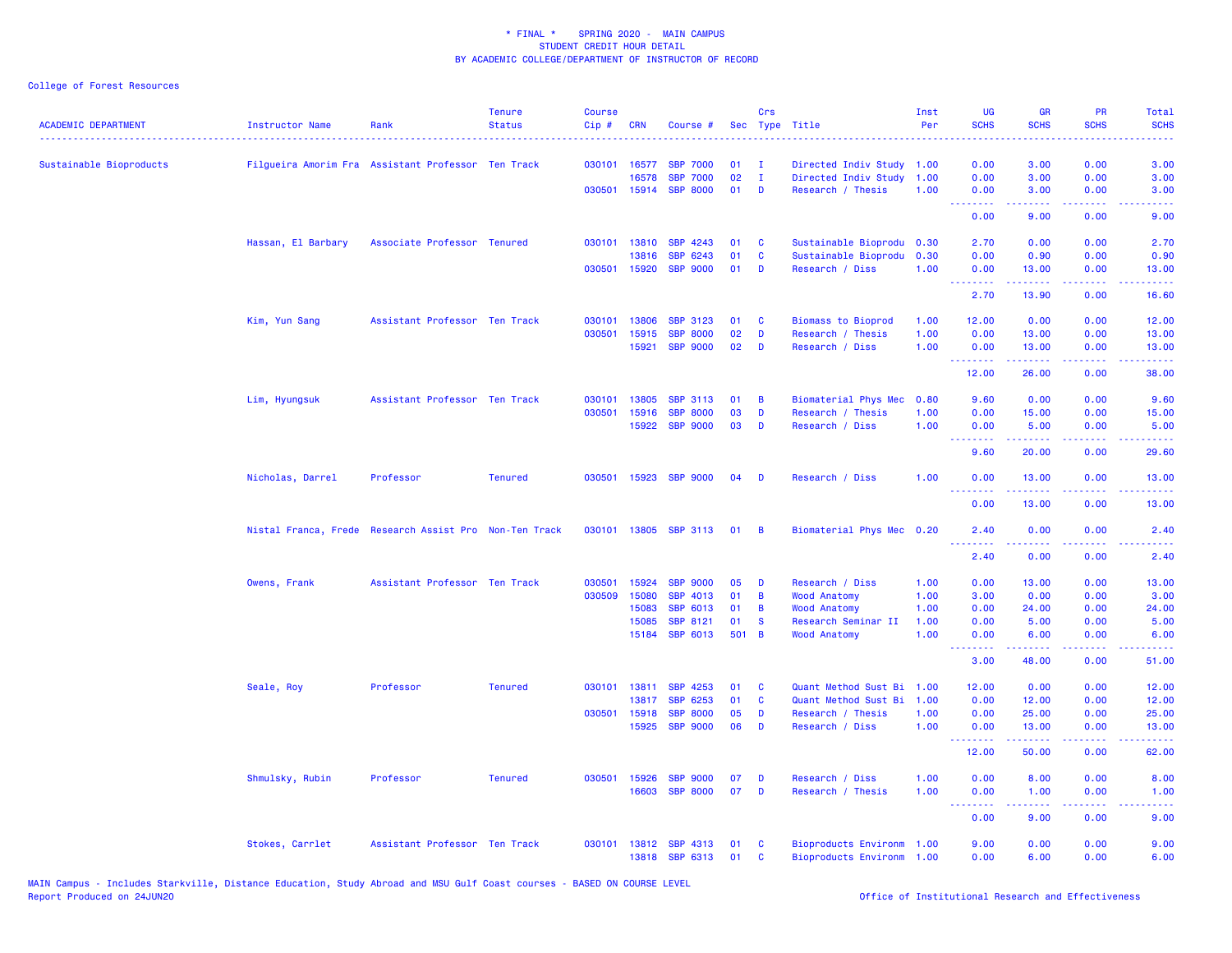## College of Forest Resources

| <b>ACADEMIC DEPARTMENT</b>             | <b>Instructor Name</b> | Rank                          | Tenure<br><b>Status</b> | <b>Course</b><br>Cip# | <b>CRN</b> | Course #           |                 | <b>Crs</b><br>Sec Type Title |                             | Inst<br>Per | <b>UG</b><br><b>SCHS</b> | <b>GR</b><br><b>SCHS</b> | <b>PR</b><br><b>SCHS</b> | Total<br><b>SCHS</b>                 |
|----------------------------------------|------------------------|-------------------------------|-------------------------|-----------------------|------------|--------------------|-----------------|------------------------------|-----------------------------|-------------|--------------------------|--------------------------|--------------------------|--------------------------------------|
| Sustainable Bioproducts                | Stokes, Carrlet        | Assistant Professor Ten Track |                         | 030101                | 15186      | SBP 6313           | 501 C           |                              | <b>Bioproducts Environm</b> | 1.00        | 0.00                     | 6.00                     | 0.00                     | 6.00                                 |
|                                        |                        |                               |                         | 030501                | 15919      | <b>SBP</b><br>8000 | 06              | <b>D</b>                     | Research / Thesis           | 1.00        | 0.00                     | 20.00                    | 0.00                     | 20.00                                |
|                                        |                        |                               |                         |                       | 15927      | <b>SBP 9000</b>    | 08              | - D                          | Research / Diss             | 1.00        | 0.00                     | 10.00                    | 0.00                     | 10.00                                |
|                                        |                        |                               |                         |                       |            |                    |                 |                              |                             |             | 9.00                     | 42.00                    | .<br>0.00                | <u> - - - - - - - - - -</u><br>51.00 |
|                                        | Street, Jason          | Assistant Professor Ten Track |                         | 030101                | 13810      | <b>SBP</b><br>4243 | 01              | - C                          | Sustainable Bioprodu 0.70   |             | 6.30                     | 0.00                     | 0.00                     | 6.30                                 |
|                                        |                        |                               |                         |                       | 13816      | SBP 6243           | 01              | - C                          | Sustainable Bioprodu 0.70   |             | 0.00                     | 2.10                     | 0.00                     | 2.10                                 |
|                                        |                        |                               |                         |                       | 17368      | <b>SBP</b><br>4000 | 01              | - I                          | Directed Indiv Study 1.00   |             | 3.00                     | 0.00                     | 0.00                     | 3.00                                 |
|                                        |                        |                               |                         | 030501                | 16677      | <b>SBP 9000</b>    | 09              | - D                          | Research / Diss             | 1.00        | 0.00                     | 10.00                    | 0.00                     | 10.00                                |
|                                        |                        |                               |                         |                       |            |                    |                 |                              |                             |             | 9.30                     | 12.10                    | 0.00                     | 21.40                                |
|                                        | Zhang, Jilei           | Professor                     | <b>Tenured</b>          | 030501                | 17298      | <b>SBP 9000</b>    | 10 <sup>1</sup> | <b>D</b>                     | Research / Diss             | 1.00        | 0.00                     | 3.00                     | 0.00                     | 3.00                                 |
|                                        |                        |                               |                         |                       |            |                    |                 |                              |                             |             | --------<br>0.00         | 3.00                     | .<br>0.00                | ------<br>$\cdots$<br>3.00           |
| =====================================  |                        |                               |                         |                       |            |                    |                 |                              |                             |             | ========                 | ========                 |                          | ====================                 |
| Sustainable Bioproducts                |                        |                               |                         |                       |            |                    |                 |                              |                             |             | 60.00                    | 246,00                   | 0.00                     | 306.00                               |
| ====================================== |                        |                               |                         |                       |            |                    |                 |                              |                             |             | ========                 | ========                 | ========                 | ==========                           |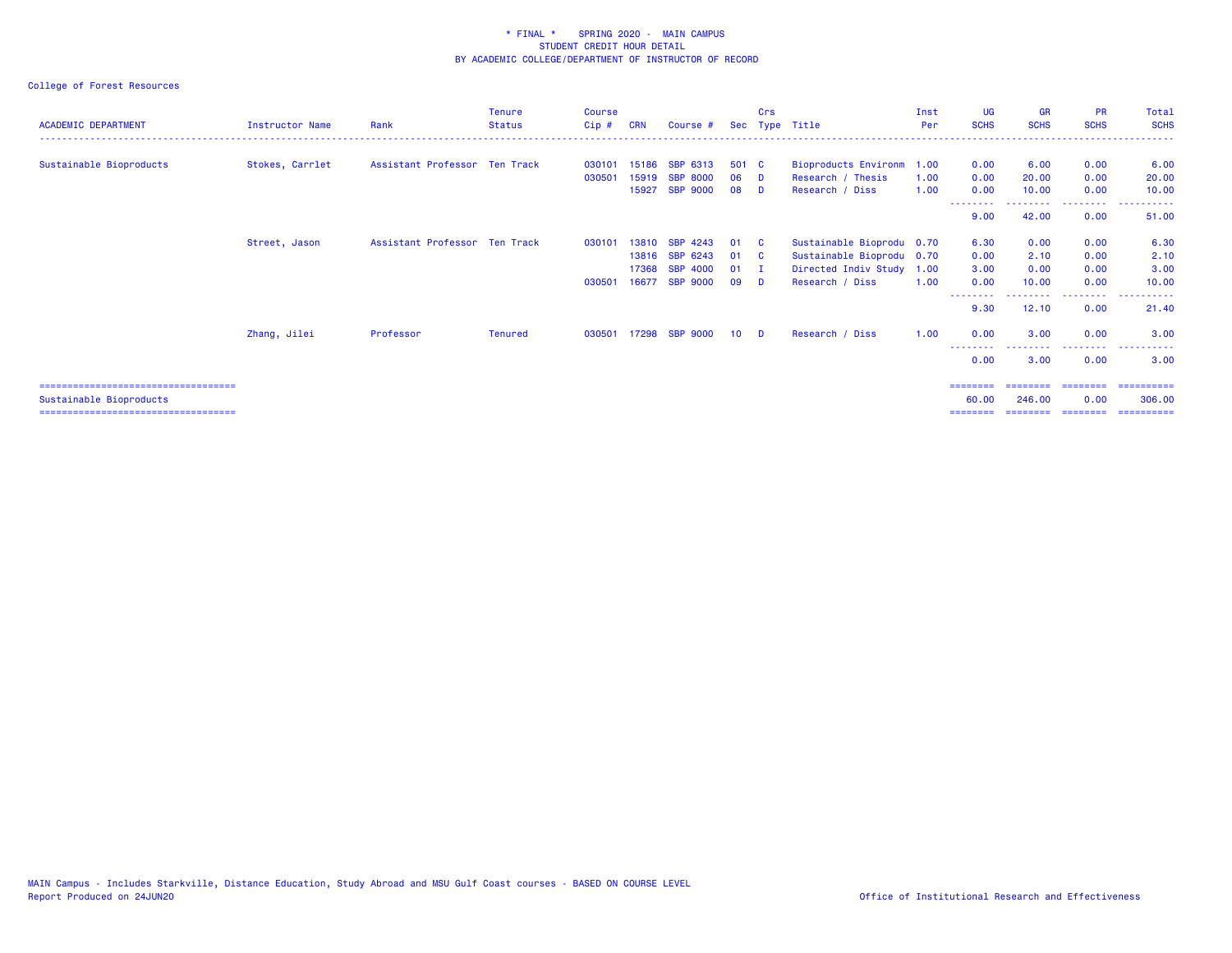College of Forest Resources

| <b>ACADEMIC DEPARTMENT</b>        | Instructor Name    | Rank                              | <b>Tenure</b><br><b>Status</b> | <b>Course</b><br>Cip# | <b>CRN</b>     | Course #                           |          | Crs<br>Sec Type Title |                                          | Inst<br>Per  | UG<br><b>SCHS</b>               | <b>GR</b><br><b>SCHS</b> | PR<br><b>SCHS</b><br>222 L          | Total<br><b>SCHS</b><br>$\sim$ $\sim$ $\sim$ $\sim$ $\sim$                                                                        |
|-----------------------------------|--------------------|-----------------------------------|--------------------------------|-----------------------|----------------|------------------------------------|----------|-----------------------|------------------------------------------|--------------|---------------------------------|--------------------------|-------------------------------------|-----------------------------------------------------------------------------------------------------------------------------------|
| Wildlife, Fisheries & Aquaculture | Allen, Peter       | Associate Professor Tenured       |                                | 030201                | 14000          | <b>WFA 4183</b>                    | 01       | B                     | Prin & Pract of Aqua 1.00                |              | 54.00                           | 0.00                     | 0.00                                | 54.00                                                                                                                             |
|                                   |                    |                                   |                                |                       | 14038          | <b>WFA 8212</b>                    | 01       | $\mathbf{C}$          | W & F Communications                     | 1.00         | 0.00                            | 22.00                    | 0.00                                | 22.00                                                                                                                             |
|                                   |                    |                                   |                                | 030301                | 14028          | <b>WFA 6183</b>                    | 01       | B                     | Prin & Pract of Aqua                     | 1.00         | 0.00                            | 3.00                     | 0.00                                | 3.00                                                                                                                              |
|                                   |                    |                                   |                                | 030601                | 16282          | <b>WFA 8000</b>                    | 02       | D                     | Research / Thesis                        | 1.00         | 0.00                            | 2.00                     | 0.00                                | 2.00                                                                                                                              |
|                                   |                    |                                   |                                |                       | 16411          | <b>WFA 9000</b>                    | 14       | D                     | Research / Diss                          | 1.00         | 0.00                            | 1.00                     | 0.00                                | 1.00                                                                                                                              |
|                                   |                    |                                   |                                |                       |                | 17532 WFA 4000                     | 09       | п.                    | Directed Indiv Study                     | 1.00         | 3.00<br><u>.</u>                | 0.00<br>22222            | 0.00<br>$\omega$ is $\omega$ in     | 3.00<br>$\frac{1}{2} \left( \frac{1}{2} \right) \left( \frac{1}{2} \right) \left( \frac{1}{2} \right)$                            |
|                                   |                    |                                   |                                |                       |                |                                    |          |                       |                                          |              | 57.00                           | 28.00                    | 0.00                                | 85.00                                                                                                                             |
|                                   | Ayers, Christopher | Instructor                        | Non-Ten Track                  | 030201                | 13999          | <b>WFA 4153</b>                    | 01       | <b>C</b>              | Prin Wild Con & Man                      | 1.00         | 96.00                           | 0.00                     | 0.00                                | 96.00                                                                                                                             |
|                                   |                    |                                   |                                |                       | 14011          | <b>WFA 4443</b>                    | 01       | C                     | Ornithology                              | 1.00         | 132.00                          | 0.00                     | 0.00                                | 132.00                                                                                                                            |
|                                   |                    |                                   |                                |                       | 14012          | <b>WFA 4443</b>                    | 02       | К                     | Ornithology                              | 1.00         | 0.00                            | 0.00                     | 0.00                                | 0.00                                                                                                                              |
|                                   |                    |                                   |                                |                       | 14013          | <b>WFA 4443</b>                    | 03       | K                     | Ornithology                              | 1.00         | 0.00                            | 0.00                     | 0.00                                | 0.00                                                                                                                              |
|                                   |                    |                                   |                                |                       |                | 14014 WFA 4443                     | 04       | $\mathsf K$           | Ornithology                              | 1.00         | 0.00<br><u> - - - - - - - -</u> | 0.00<br><u>.</u>         | 0.00<br>.                           | 0.00<br>.                                                                                                                         |
|                                   |                    |                                   |                                |                       |                |                                    |          |                       |                                          |              | 228.00                          | 0.00                     | 0.00                                | 228.00                                                                                                                            |
|                                   | Baker, Beth        | Extension Assist Pr Non-Ten Track |                                | 030601                |                | 16412 WFA 9000                     | 15       | - D                   | Research / Diss                          | 1.00         | 0.00<br>ولايات                  | 10.00<br>22222           | 0.00<br>$\sim$ $\sim$ $\sim$ $\sim$ | 10.00<br>وعامات                                                                                                                   |
|                                   |                    |                                   |                                |                       |                |                                    |          |                       |                                          |              | 0.00                            | 10.00                    | 0.00                                | 10.00                                                                                                                             |
|                                   |                    |                                   |                                |                       |                |                                    |          |                       |                                          |              |                                 |                          |                                     |                                                                                                                                   |
|                                   | Burger, Leslie     | Extension Assist Pr Non-Ten Track |                                | 030601<br>240101      | 16284<br>16993 | <b>WFA 8000</b><br><b>HON 4000</b> | 04<br>03 | D<br>$\mathbf I$      | Research / Thesis<br>Directed Individual | 1.00<br>1.00 | 0.00<br>3.00                    | 10.00<br>0.00            | 0.00<br>0.00                        | 10.00<br>3.00                                                                                                                     |
|                                   |                    |                                   |                                |                       |                |                                    |          |                       |                                          |              | .                               |                          |                                     | $\frac{1}{2} \left( \frac{1}{2} \right) \left( \frac{1}{2} \right) \left( \frac{1}{2} \right) \left( \frac{1}{2} \right)$         |
|                                   |                    |                                   |                                |                       |                |                                    |          |                       |                                          |              | 3.00                            | 10.00                    | 0.00                                | 13.00                                                                                                                             |
|                                   | Colvin, Michael    | Assistant Professor Ten Track     |                                | 030201                | 13998          | <b>WFA 4133</b>                    | 01       | B                     | <b>Fisheries Science</b>                 | 1.00         | 54.00                           | 0.00                     | 0.00                                | 54.00                                                                                                                             |
|                                   |                    |                                   |                                | 030601                | 16285          | <b>WFA 8000</b>                    | 05       | D                     | Research / Thesis                        | 1.00         | 0.00                            | 7.00                     | 0.00                                | 7.00                                                                                                                              |
|                                   |                    |                                   |                                |                       | 16291          | <b>WFA 9000</b>                    | 03       | D                     | Research / Diss                          | 1.00         | 0.00                            | 19.00                    | 0.00                                | 19.00                                                                                                                             |
|                                   |                    |                                   |                                |                       | 17193          | <b>WFA 4000</b>                    | 03       | $\mathbf I$           | Directed Indiv Study                     | 1.00         | 3.00                            | 0.00                     | 0.00                                | 3.00                                                                                                                              |
|                                   |                    |                                   |                                |                       | 17266          | <b>WFA 7000</b>                    | 05       | I.                    | Directed Indiv Study                     | 1.00         | 0.00<br>.                       | 3.00                     | 0.00                                | 3.00<br>$\frac{1}{2} \left( \frac{1}{2} \right) \left( \frac{1}{2} \right) \left( \frac{1}{2} \right) \left( \frac{1}{2} \right)$ |
|                                   |                    |                                   |                                |                       |                |                                    |          |                       |                                          |              | 57.00                           | 29.00                    | 0.00                                | 86.00                                                                                                                             |
|                                   | Correa, Sandra     | Assistant Professor Ten Track     |                                | 030201                | 14016          | <b>WFA 4453</b>                    | 01       | <b>C</b>              | Icthyology                               | 1.00         | 57.00                           | 0.00                     | 0.00                                | 57.00                                                                                                                             |
|                                   |                    |                                   |                                |                       | 14017          | <b>WFA 4453</b>                    | 02       | K                     | Icthyology                               | 1.00         | 0.00                            | 0.00                     | 0.00                                | 0.00                                                                                                                              |
|                                   |                    |                                   |                                | 030601                | 16274          | <b>WFA 8000</b>                    | 01       | D                     | Research / Thesis                        | 1.00         | 0.00                            | 7.00                     | 0.00                                | 7.00                                                                                                                              |
|                                   |                    |                                   |                                |                       |                | 16276 WFA 9000                     | 01       | D                     | Research / Diss                          | 1.00         | 0.00<br>.                       | 13.00<br>-----           | 0.00<br>بالمحامي                    | 13.00<br>المتمامين                                                                                                                |
|                                   |                    |                                   |                                |                       |                |                                    |          |                       |                                          |              | 57.00                           | 20.00                    | 0.00                                | 77.00                                                                                                                             |
|                                   | Davis, John        | Associate Professor Tenured       |                                | 030201                | 14019          | <b>WFA 4473</b>                    | 01       | <b>C</b>              | Wild And Fish Prac                       | 1.00         | 192.00                          | 0.00                     | 0.00                                | 192.00                                                                                                                            |
|                                   |                    |                                   |                                |                       | 14020          | <b>WFA 4473</b>                    | 02       | K                     | Wild And Fish Prac                       | 1.00         | 0.00                            | 0.00                     | 0.00                                | 0.00                                                                                                                              |
|                                   |                    |                                   |                                |                       | 14021          | <b>WFA 4473</b>                    | 03       | $\mathsf K$           | Wild And Fish Prac                       | 1.00         | 0.00                            | 0.00                     | 0.00                                | 0.00                                                                                                                              |
|                                   |                    |                                   |                                | 030601                | 16286          | <b>WFA 8000</b>                    | 06       | D                     | Research / Thesis                        | 1.00         | 0.00<br>.                       | 9.00<br>.                | 0.00<br>د د د د                     | 9.00<br>.                                                                                                                         |
|                                   |                    |                                   |                                |                       |                |                                    |          |                       |                                          |              | 192.00                          | 9.00                     | 0.00                                | 201.00                                                                                                                            |
|                                   | Demarais, Stephen  | Professor                         | <b>Tenured</b>                 | 030601                | 14006          | <b>WFA 4263</b>                    | 01       | B                     | Wildlife Diseases                        | 1.00         | 66.00                           | 0.00                     | 0.00                                | 66.00                                                                                                                             |
|                                   |                    |                                   |                                |                       | 16287          | <b>WFA 8000</b>                    | 07       | D                     | Research / Thesis                        | 1.00         | 0.00                            | 43.00                    | 0.00                                | 43.00                                                                                                                             |
|                                   |                    |                                   |                                |                       |                |                                    |          |                       |                                          |              | <u>.</u><br>66.00               | 43.00                    | 0.00                                | .<br>109.00                                                                                                                       |
|                                   | Evans, Kristine    | Assistant Professor Ten Track     |                                | 030201                |                | 14008 WFA 4363                     | 01       | B                     | W & F Admin and Comm 1.00                |              | 102.00                          | 0.00                     | 0.00                                | 102.00                                                                                                                            |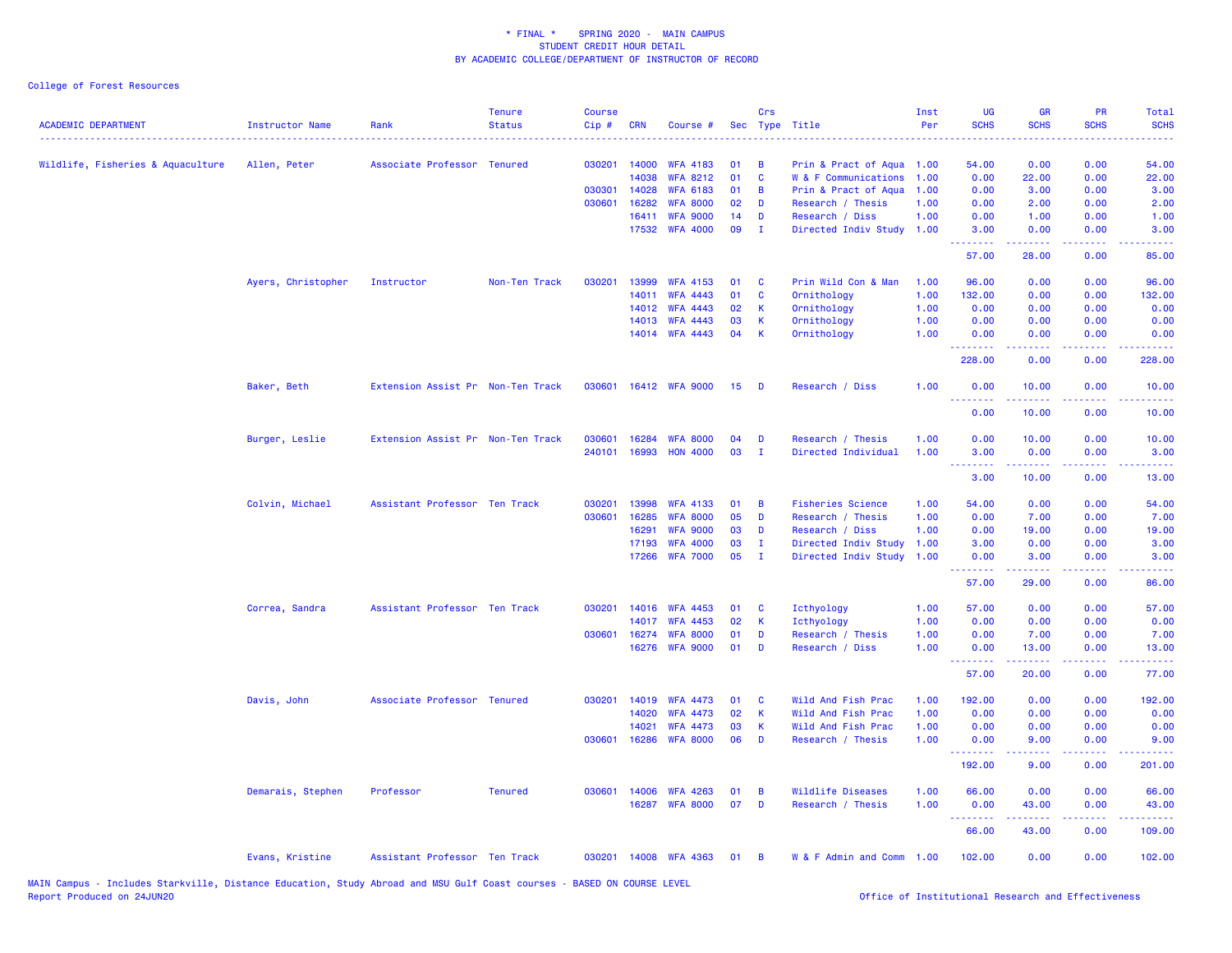College of Forest Resources

| <b>ACADEMIC DEPARTMENT</b>        | <b>Instructor Name</b> | Rank                          | <b>Tenure</b><br><b>Status</b> | <b>Course</b><br>$Cip \#$ | <b>CRN</b>   | Course #        |                 | Crs          | Sec Type Title            | Inst<br>Per | UG<br><b>SCHS</b>                                                                                                                                                                                                                                                                                                                                                                                                                                                                              | GR<br><b>SCHS</b>        | PR<br><b>SCHS</b> | Total<br><b>SCHS</b>                                                                                                              |
|-----------------------------------|------------------------|-------------------------------|--------------------------------|---------------------------|--------------|-----------------|-----------------|--------------|---------------------------|-------------|------------------------------------------------------------------------------------------------------------------------------------------------------------------------------------------------------------------------------------------------------------------------------------------------------------------------------------------------------------------------------------------------------------------------------------------------------------------------------------------------|--------------------------|-------------------|-----------------------------------------------------------------------------------------------------------------------------------|
| Wildlife, Fisheries & Aquaculture | Evans, Kristine        | Assistant Professor Ten Track |                                |                           | 030601 16292 | <b>WFA 9000</b> | 04              | D            | Research / Diss           | 1.00        | 0.00                                                                                                                                                                                                                                                                                                                                                                                                                                                                                           | 10.00                    | 0.00              | 10.00                                                                                                                             |
|                                   |                        |                               |                                |                           | 16303        | <b>WFA 8000</b> | 11 <sub>1</sub> | D            | Research / Thesis         | 1.00        | 0.00                                                                                                                                                                                                                                                                                                                                                                                                                                                                                           | 9.00                     | 0.00              | 9.00                                                                                                                              |
|                                   |                        |                               |                                |                           | 16944        | <b>WFA 4000</b> | 02              | $\mathbf{I}$ | Directed Indiv Study      | 1.00        | 1.00                                                                                                                                                                                                                                                                                                                                                                                                                                                                                           | 0.00                     | 0.00              | 1.00                                                                                                                              |
|                                   |                        |                               |                                |                           | 17247        | <b>WFA 4000</b> | 06              | $\mathbf{I}$ | Directed Indiv Study      | 1.00        | 3.00                                                                                                                                                                                                                                                                                                                                                                                                                                                                                           | 0.00                     | 0.00              | 3.00                                                                                                                              |
|                                   |                        |                               |                                |                           | 261307 15212 | <b>WFA 4633</b> | 01              | C            | Problem Solving in C 1.00 |             | 18.00                                                                                                                                                                                                                                                                                                                                                                                                                                                                                          | 0.00                     | 0.00              | 18.00                                                                                                                             |
|                                   |                        |                               |                                |                           |              | 15213 WFA 6633  | 01              | <b>C</b>     | Problem Solving in C 1.00 |             | 0.00<br>.                                                                                                                                                                                                                                                                                                                                                                                                                                                                                      | 24.00<br>المستملة        | 0.00<br>الأنابات  | 24.00<br>.                                                                                                                        |
|                                   |                        |                               |                                |                           |              |                 |                 |              |                           |             | 124.00                                                                                                                                                                                                                                                                                                                                                                                                                                                                                         | 43.00                    | 0.00              | 167.00                                                                                                                            |
|                                   | Hunt, Kevin            | Professor                     | <b>Tenured</b>                 | 030201                    |              | 14018 WFA 4463  | 01              | C            | Hum Dim Wf Mgt            | 1.00        | 141.00                                                                                                                                                                                                                                                                                                                                                                                                                                                                                         | 0.00                     | 0.00              | 141.00                                                                                                                            |
|                                   |                        |                               |                                | 030601                    | 17236        | <b>WFA 4000</b> | 05              | $\mathbf{I}$ | Directed Indiv Study      | 1.00        | 3.00<br>.                                                                                                                                                                                                                                                                                                                                                                                                                                                                                      | 0.00<br>الدامات مال      | 0.00<br>22222     | 3.00<br>.                                                                                                                         |
|                                   |                        |                               |                                |                           |              |                 |                 |              |                           |             | 144.00                                                                                                                                                                                                                                                                                                                                                                                                                                                                                         | 0.00                     | 0.00              | 144.00                                                                                                                            |
|                                   | Iglay, Raymond         | Assistant Professor Ten Track |                                | 030601                    | 16630        | <b>WFA 4000</b> | 01              | Ι.           | Directed Indiv Study 1.00 |             | 3.00                                                                                                                                                                                                                                                                                                                                                                                                                                                                                           | 0.00                     | 0.00              | 3.00                                                                                                                              |
|                                   |                        |                               |                                |                           |              | 17204 WFA 4000  | 04              | $\mathbf{I}$ | Directed Indiv Study 1.00 |             | 3.00<br>.                                                                                                                                                                                                                                                                                                                                                                                                                                                                                      | 0.00<br><u>.</u>         | 0.00<br>.         | 3.00<br>$\frac{1}{2} \left( \frac{1}{2} \right) \left( \frac{1}{2} \right) \left( \frac{1}{2} \right) \left( \frac{1}{2} \right)$ |
|                                   |                        |                               |                                |                           |              |                 |                 |              |                           |             | 6.00                                                                                                                                                                                                                                                                                                                                                                                                                                                                                           | 0.00                     | 0.00              | 6.00                                                                                                                              |
|                                   | Jones, Phillip         | Lecturer                      | Non-Ten Track                  | 030201                    | 13995        | <b>WFA 3133</b> | 01              | C            | Ap Aq Ter Ecol            | 1.00        | 168.00                                                                                                                                                                                                                                                                                                                                                                                                                                                                                         | 0.00                     | 0.00              | 168.00                                                                                                                            |
|                                   |                        |                               |                                |                           | 13996        | <b>WFA 3133</b> | 02              | K            | Ap Aq Ter Ecol            | 1.00        | 0.00                                                                                                                                                                                                                                                                                                                                                                                                                                                                                           | 0.00                     | 0.00              | 0.00                                                                                                                              |
|                                   |                        |                               |                                |                           | 16709        | <b>WFA 3133</b> | 03              | К            | Ap Aq Ter Ecol            | 1.00        | 0.00                                                                                                                                                                                                                                                                                                                                                                                                                                                                                           | 0.00                     | 0.00              | 0.00                                                                                                                              |
|                                   |                        |                               |                                | 030501                    | 12243        | FO 3103         | 01              | C            | Comp Appl Fo Res          | 0.50        | 90.00                                                                                                                                                                                                                                                                                                                                                                                                                                                                                          | 0.00                     | 0.00              | 90.00                                                                                                                             |
|                                   |                        |                               |                                |                           | 12244        | F0 3103         | 02              | К            | Comp Appl Fo Res          | 0.50        | 0.00                                                                                                                                                                                                                                                                                                                                                                                                                                                                                           | 0.00                     | 0.00              | 0.00                                                                                                                              |
|                                   |                        |                               |                                |                           | 12245        | F0 3103         | 03              | К            | Comp Appl Fo Res          | 0.50        | 0.00                                                                                                                                                                                                                                                                                                                                                                                                                                                                                           | 0.00                     | 0.00              | 0.00                                                                                                                              |
|                                   |                        |                               |                                |                           | 12251        | F0 4221         | 01              | - L          | Prac Silv Lab             | 1.00        | 15.00                                                                                                                                                                                                                                                                                                                                                                                                                                                                                          | 0.00                     | 0.00              | 15.00                                                                                                                             |
|                                   |                        |                               |                                |                           | 12252        | FO 4221         | 02              | - L          | Prac Silv Lab             | 1.00        | 29.00                                                                                                                                                                                                                                                                                                                                                                                                                                                                                          | 0.00                     | 0.00              | 29.00                                                                                                                             |
|                                   |                        |                               |                                |                           | 12253        | F0 4223         | 01              | C            | Prac Of Silviculture      | 1.00        | 144.00                                                                                                                                                                                                                                                                                                                                                                                                                                                                                         | 0.00                     | 0.00              | 144.00                                                                                                                            |
|                                   |                        |                               |                                |                           |              | 12270 F0 6223   | 01              | <b>C</b>     | Prac Of Silviculture      | 1.00        | 0.00<br>.                                                                                                                                                                                                                                                                                                                                                                                                                                                                                      | 3.00                     | 0.00              | 3.00                                                                                                                              |
|                                   |                        |                               |                                |                           |              |                 |                 |              |                           |             | 446.00                                                                                                                                                                                                                                                                                                                                                                                                                                                                                         | 3.00                     | 0.00              | 449.00                                                                                                                            |
|                                   | Kouba, Andrew          | Professor                     | <b>Tenured</b>                 | 030601                    |              | 16306 WFA 8000  | 14              | - D          | Research / Thesis         | 1.00        | 0.00<br>.                                                                                                                                                                                                                                                                                                                                                                                                                                                                                      | 5.00<br><b></b>          | 0.00<br>.         | 5.00<br>$\frac{1}{2} \left( \frac{1}{2} \right) \left( \frac{1}{2} \right) \left( \frac{1}{2} \right) \left( \frac{1}{2} \right)$ |
|                                   |                        |                               |                                |                           |              |                 |                 |              |                           |             | 0.00                                                                                                                                                                                                                                                                                                                                                                                                                                                                                           | 5.00                     | 0.00              | 5.00                                                                                                                              |
|                                   | McConnell, Mark        | Assistant Professor Ten Track |                                | 030601                    | 15216        | <b>WFA 4484</b> | 01              | B            | Uplnd Avian Ecol & M 1.00 |             | 20.00                                                                                                                                                                                                                                                                                                                                                                                                                                                                                          | 0.00                     | 0.00              | 20.00                                                                                                                             |
|                                   |                        |                               |                                |                           | 15217        | <b>WFA 6484</b> | 01              | B            | Uplnd Avian Ecol & M      | 1.00        | 0.00                                                                                                                                                                                                                                                                                                                                                                                                                                                                                           | 28.00                    | 0.00              | 28.00                                                                                                                             |
|                                   |                        |                               |                                |                           | 16293        | <b>WFA 9000</b> | 05              | D            | Research / Diss           | 1.00        | 0.00                                                                                                                                                                                                                                                                                                                                                                                                                                                                                           | 5.00                     | 0.00              | 5.00                                                                                                                              |
|                                   |                        |                               |                                |                           | 16307        | <b>WFA 8000</b> | 15              | D            | Research / Thesis         | 1.00        | 0.00<br>$\begin{array}{cccccccccccccc} \multicolumn{2}{c}{} & \multicolumn{2}{c}{} & \multicolumn{2}{c}{} & \multicolumn{2}{c}{} & \multicolumn{2}{c}{} & \multicolumn{2}{c}{} & \multicolumn{2}{c}{} & \multicolumn{2}{c}{} & \multicolumn{2}{c}{} & \multicolumn{2}{c}{} & \multicolumn{2}{c}{} & \multicolumn{2}{c}{} & \multicolumn{2}{c}{} & \multicolumn{2}{c}{} & \multicolumn{2}{c}{} & \multicolumn{2}{c}{} & \multicolumn{2}{c}{} & \multicolumn{2}{c}{} & \multicolumn{2}{c}{} & \$ | 17.00<br>المتمام المتمار | 0.00<br>.         | 17.00<br>.                                                                                                                        |
|                                   |                        |                               |                                |                           |              |                 |                 |              |                           |             | 20.00                                                                                                                                                                                                                                                                                                                                                                                                                                                                                          | 50.00                    | 0.00              | 70.00                                                                                                                             |
|                                   | Miranda, Leandro       | Non-Employee                  | Not Applicable                 | 030601                    | 14039        | <b>WFA 8223</b> | 01              | C            | Mgt of Impounded Riv      | 1.00        | 0.00                                                                                                                                                                                                                                                                                                                                                                                                                                                                                           | 21.00                    | 0.00              | 21.00                                                                                                                             |
|                                   |                        |                               |                                |                           | 16294        | <b>WFA 9000</b> | 06              | D            | Research / Diss           | 1.00        | 0.00                                                                                                                                                                                                                                                                                                                                                                                                                                                                                           | 10.00                    | 0.00              | 10.00                                                                                                                             |
|                                   |                        |                               |                                |                           | 16308        | <b>WFA 8000</b> | 16              | D            | Research / Thesis         | 1.00        | 0.00<br>$\begin{array}{cccccccccccccc} \multicolumn{2}{c}{} & \multicolumn{2}{c}{} & \multicolumn{2}{c}{} & \multicolumn{2}{c}{} & \multicolumn{2}{c}{} & \multicolumn{2}{c}{} & \multicolumn{2}{c}{} & \multicolumn{2}{c}{} & \multicolumn{2}{c}{} & \multicolumn{2}{c}{} & \multicolumn{2}{c}{} & \multicolumn{2}{c}{} & \multicolumn{2}{c}{} & \multicolumn{2}{c}{} & \multicolumn{2}{c}{} & \multicolumn{2}{c}{} & \multicolumn{2}{c}{} & \multicolumn{2}{c}{} & \multicolumn{2}{c}{} & \$ | 16.00<br>$- - - - -$     | 0.00<br>.         | 16.00<br>.                                                                                                                        |
|                                   |                        |                               |                                |                           |              |                 |                 |              |                           |             | 0.00                                                                                                                                                                                                                                                                                                                                                                                                                                                                                           | 47.00                    | 0.00              | 47.00                                                                                                                             |
|                                   | Morin, Dana            | Assistant Professor Ten Track |                                | 030601                    | 14001        | <b>WFA 4243</b> | 01              | - C          | Wildlife Tech             | 1.00        | 195.00                                                                                                                                                                                                                                                                                                                                                                                                                                                                                         | 0.00                     | 0.00              | 195.00                                                                                                                            |
|                                   |                        |                               |                                |                           | 14002        | <b>WFA 4243</b> | 02              | $\mathsf K$  | Wildlife Tech             | 1.00        | 0.00                                                                                                                                                                                                                                                                                                                                                                                                                                                                                           | 0.00                     | 0.00              | 0.00                                                                                                                              |
|                                   |                        |                               |                                |                           | 14003        | <b>WFA 4243</b> | 03              | K            | Wildlife Tech             | 1.00        | 0.00                                                                                                                                                                                                                                                                                                                                                                                                                                                                                           | 0.00                     | 0.00              | 0.00                                                                                                                              |
|                                   |                        |                               |                                |                           | 14004        | <b>WFA 4243</b> | 04              | К            | Wildlife Tech             | 1.00        | 0.00                                                                                                                                                                                                                                                                                                                                                                                                                                                                                           | 0.00                     | 0.00              | 0.00                                                                                                                              |
|                                   |                        |                               |                                |                           | 16295        | <b>WFA 9000</b> | 07              | D            | Research / Diss           | 1.00        | 0.00                                                                                                                                                                                                                                                                                                                                                                                                                                                                                           | 6.00                     | 0.00              | 6.00                                                                                                                              |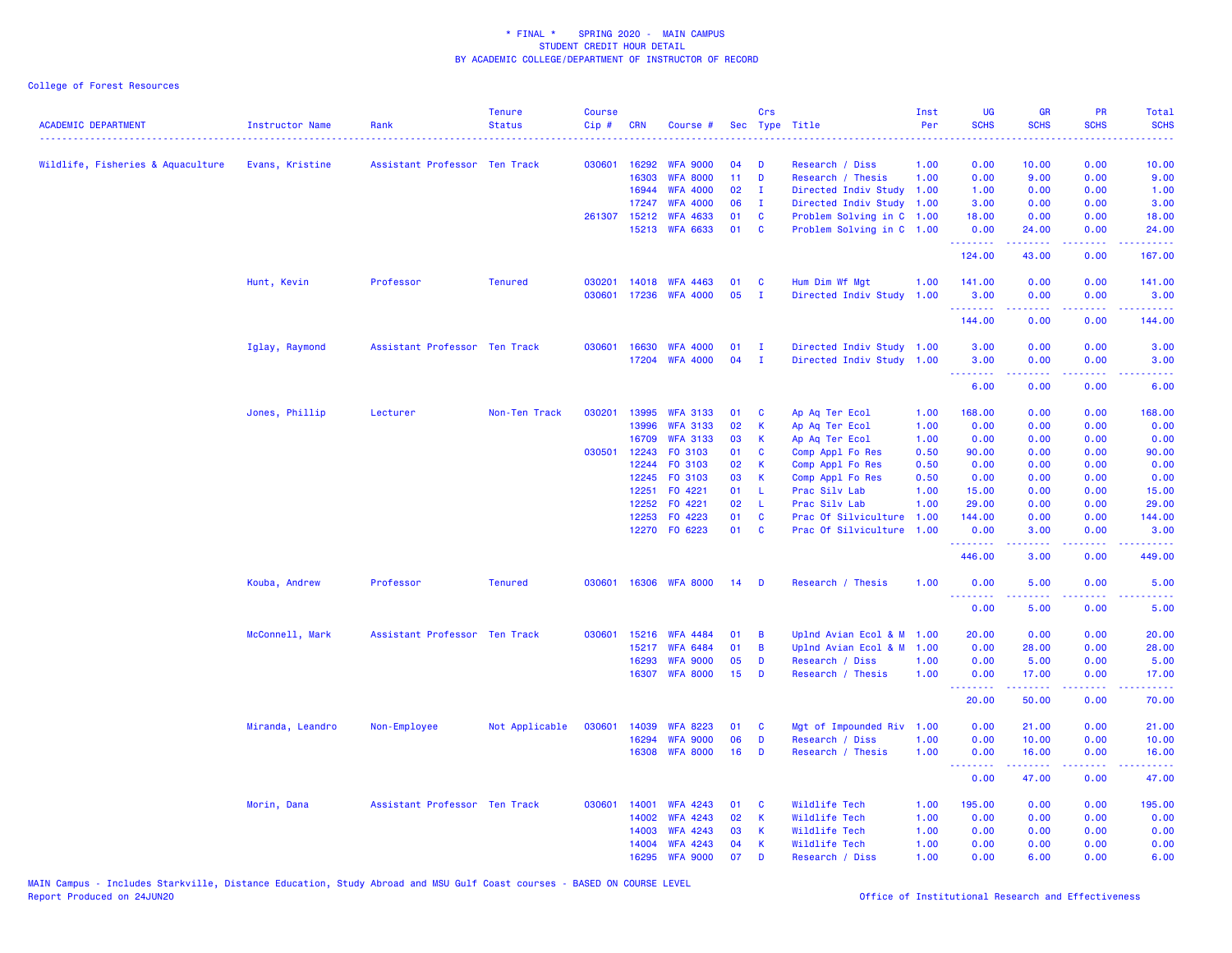### College of Forest Resources

| <b>ACADEMIC DEPARTMENT</b>        | <b>Instructor Name</b> | Rank                              | <b>Tenure</b><br><b>Status</b> | <b>Course</b><br>Cip# | CRN   | Course #                          |                 | Crs            | Sec Type Title                       | Inst<br>Per  | <b>UG</b><br><b>SCHS</b><br>$- - - -$ | <b>GR</b><br><b>SCHS</b>                                                                                                                             | <b>PR</b><br><b>SCHS</b> | Total<br><b>SCHS</b><br>.                                                                                                         |
|-----------------------------------|------------------------|-----------------------------------|--------------------------------|-----------------------|-------|-----------------------------------|-----------------|----------------|--------------------------------------|--------------|---------------------------------------|------------------------------------------------------------------------------------------------------------------------------------------------------|--------------------------|-----------------------------------------------------------------------------------------------------------------------------------|
| Wildlife, Fisheries & Aquaculture | Morin, Dana            | Assistant Professor Ten Track     |                                | 030601                | 16310 | <b>WFA 8000</b>                   | 18              | D              | Research / Thesis                    | 1.00         | 0.00                                  | 7.00                                                                                                                                                 | 0.00                     | 7.00                                                                                                                              |
|                                   |                        |                                   |                                |                       | 17424 | <b>WFA 4000</b>                   | 08              | $\mathbf{I}$   | Directed Indiv Study 1.00            |              | 2.00                                  | 0.00                                                                                                                                                 | 0.00                     | 2.00                                                                                                                              |
|                                   |                        |                                   |                                |                       | 17549 | <b>WFA 4000</b>                   | 11              | $\mathbf{I}$   | Directed Indiv Study                 | 1.00         | 2.00                                  | 0.00                                                                                                                                                 | 0.00                     | 2.00                                                                                                                              |
|                                   |                        |                                   |                                |                       | 17551 | <b>WFA 4000</b>                   | 12              | $\mathbf I$    | Directed Indiv Study 1.00            |              | 2.00                                  | 0.00                                                                                                                                                 | 0.00                     | 2.00                                                                                                                              |
|                                   |                        |                                   |                                |                       | 17552 | <b>WFA 4000</b>                   | 13              | $\mathbf I$    | Directed Indiv Study 1.00            |              | 2.00                                  | 0.00                                                                                                                                                 | 0.00                     | 2.00                                                                                                                              |
|                                   |                        |                                   |                                |                       | 17553 | <b>WFA 4000</b>                   | 14              | $\mathbf{I}$   | Directed Indiv Study 1.00            |              | 2.00<br>.                             | 0.00<br>$\frac{1}{2} \left( \frac{1}{2} \right) \left( \frac{1}{2} \right) \left( \frac{1}{2} \right) \left( \frac{1}{2} \right)$                    | 0.00<br>د د د د          | 2.00<br>المتمامين                                                                                                                 |
|                                   |                        |                                   |                                |                       |       |                                   |                 |                |                                      |              | 205.00                                | 13.00                                                                                                                                                | 0.00                     | 218.00                                                                                                                            |
|                                   | Neal, Jason            | Research Professor                | Non-Ten Track                  | 030601                | 16440 | <b>WFA 9000</b>                   | 23              | D              | Research / Diss                      | 1.00         | 0.00                                  | 1.00                                                                                                                                                 | 0.00                     | 1.00                                                                                                                              |
|                                   |                        |                                   |                                |                       |       | 17423 WFA 4000                    | 07              | $\mathbf{I}$   | Directed Indiv Study                 | 1.00         | 2.00<br><u>.</u>                      | 0.00<br>22222                                                                                                                                        | 0.00<br>.                | 2.00<br>$\frac{1}{2} \left( \frac{1}{2} \right) \left( \frac{1}{2} \right) \left( \frac{1}{2} \right) \left( \frac{1}{2} \right)$ |
|                                   |                        |                                   |                                |                       |       |                                   |                 |                |                                      |              | 2.00                                  | 1.00                                                                                                                                                 | 0.00                     | 3.00                                                                                                                              |
|                                   | Rush, Scott            | Associate Professor Tenured       |                                | 030101                | 14010 | <b>WFA 4423</b>                   | 01              | B              | Herpetology                          | 1.00         | 63.00                                 | 0.00                                                                                                                                                 | 0.00                     | 63.00                                                                                                                             |
|                                   |                        |                                   |                                | 030601                | 16296 | <b>WFA 9000</b>                   | 08              | D              | Research / Diss                      | 1.00         | 0.00                                  | 10.00                                                                                                                                                | 0.00                     | 10.00                                                                                                                             |
|                                   |                        |                                   |                                |                       |       | 16311 WFA 8000                    | 19              | D              | Research / Thesis                    | 1.00         | 0.00<br>.                             | 13.00<br>.                                                                                                                                           | 0.00<br>.                | 13.00<br>.                                                                                                                        |
|                                   |                        |                                   |                                |                       |       |                                   |                 |                |                                      |              | 63.00                                 | 23.00                                                                                                                                                | 0.00                     | 86.00                                                                                                                             |
|                                   | Sparks, Eric           | Extension Assist Pr Non-Ten Track |                                | 030601                |       | 16114 WFA 7000                    | 01              | - 1            | Directed Indiv Study                 | 1.00         | 0.00                                  | 3.00                                                                                                                                                 | 0.00                     | 3.00                                                                                                                              |
|                                   |                        |                                   |                                |                       | 16299 | <b>WFA 9000</b>                   | 11 <sub>1</sub> | D              | Research / Diss                      | 1.00         | 0.00                                  | 12.00                                                                                                                                                | 0.00                     | 12.00                                                                                                                             |
|                                   |                        |                                   |                                |                       | 16312 | <b>WFA 8000</b>                   | 20              | D              | Research / Thesis                    | 1.00         | 0.00                                  | 5.00                                                                                                                                                 | 0.00                     | 5.00                                                                                                                              |
|                                   |                        |                                   |                                |                       | 16483 | <b>WFA 7000</b>                   | 03              | I.             | Directed Indiv Study                 | 1.00         | 0.00                                  | 3.00                                                                                                                                                 | 0.00                     | 3.00                                                                                                                              |
|                                   |                        |                                   |                                |                       |       | 16558 WFA 7000                    | 04              | $\mathbf{I}$   | Directed Indiv Study 1.00            |              | 0.00                                  | 3.00                                                                                                                                                 | 0.00                     | 3.00                                                                                                                              |
|                                   |                        |                                   |                                |                       |       |                                   |                 |                |                                      |              | بالأباد<br>0.00                       | د د د د د<br>26.00                                                                                                                                   | وبالأباد<br>0.00         | 26.00                                                                                                                             |
|                                   | Street, Garrett        | Assistant Professor Ten Track     |                                | 030601                | 14029 | <b>WFA 6253</b>                   | 01              | B              | Application of GIS i 1.00            |              | 0.00                                  | 12.00                                                                                                                                                | 0.00                     | 12.00                                                                                                                             |
|                                   |                        |                                   |                                |                       | 16290 | <b>WFA 9000</b>                   | 02              | D              | Research / Diss                      | 1.00         | 0.00                                  | 23.00                                                                                                                                                | 0.00                     | 23.00                                                                                                                             |
|                                   |                        |                                   |                                |                       | 17319 | <b>WFA 7000</b>                   | 06              | $\mathbf I$    | Directed Indiv Study 1.00            |              | 0.00                                  | 4.00                                                                                                                                                 | 0.00                     | 4.00                                                                                                                              |
|                                   |                        |                                   |                                |                       |       | 450702 14005 WFA 4253             | 01              | $\overline{B}$ | Application of GIS i 1.00            |              | 27.00                                 | 0.00                                                                                                                                                 | 0.00                     | 27.00                                                                                                                             |
|                                   |                        |                                   |                                |                       |       |                                   |                 |                |                                      |              | .<br>27.00                            | د د د د د<br>39.00                                                                                                                                   | .<br>0.00                | .<br>66.00                                                                                                                        |
|                                   | Strickland, Bronson    | Extension Professor Non-Ten Track |                                | 030601                |       | 16313 WFA 8000                    | 21              | D              | Research / Thesis                    | 1.00         | 0.00                                  | 11.00                                                                                                                                                | 0.00                     | 11.00                                                                                                                             |
|                                   |                        |                                   |                                |                       |       | 16466 WFA 9000                    | 39              | D              | Research / Diss                      | 1.00         | 0.00                                  | 1.00                                                                                                                                                 | 0.00                     | 1.00                                                                                                                              |
|                                   |                        |                                   |                                |                       |       |                                   |                 |                |                                      |              | .<br>0.00                             | د د د د د<br>12.00                                                                                                                                   | .<br>0.00                | .<br>12.00                                                                                                                        |
|                                   |                        |                                   |                                |                       |       |                                   |                 |                |                                      |              |                                       |                                                                                                                                                      |                          |                                                                                                                                   |
|                                   | Vilella, Francisco     | Non-Employee                      | Not Applicable                 | 030601                | 16297 | <b>WFA 9000</b><br>16314 WFA 8000 | 09<br>22        | D<br>D         | Research / Diss<br>Research / Thesis | 1.00<br>1.00 | 0.00<br>0.00                          | 9.00<br>3.00                                                                                                                                         | 0.00<br>0.00             | 9.00<br>3.00                                                                                                                      |
|                                   |                        |                                   |                                |                       |       |                                   |                 |                |                                      |              | .                                     | $\frac{1}{2} \left( \frac{1}{2} \right) \left( \frac{1}{2} \right) \left( \frac{1}{2} \right) \left( \frac{1}{2} \right) \left( \frac{1}{2} \right)$ | .                        | وساعات                                                                                                                            |
|                                   |                        |                                   |                                |                       |       |                                   |                 |                |                                      |              | 0.00                                  | 12.00                                                                                                                                                | 0.00                     | 12.00                                                                                                                             |
|                                   | Wang, Guiming          | Professor                         | <b>Tenured</b>                 | 030201                | 16139 | <b>WFA 8990</b>                   | 01              | <b>C</b>       | Special Topics in WF                 | 1.00         | 0.00                                  | 30.00                                                                                                                                                | 0.00                     | 30.00                                                                                                                             |
|                                   |                        |                                   |                                | 030601                | 14037 | <b>WFA 8184</b>                   | 01              | B              | <b>Advanced Population</b>           | 1.00         | 0.00                                  | 16.00                                                                                                                                                | 0.00                     | 16.00                                                                                                                             |
|                                   |                        |                                   |                                |                       | 16298 | <b>WFA 9000</b>                   | 10              | D              | Research / Diss                      | 1.00         | 0.00                                  | 18.00                                                                                                                                                | 0.00                     | 18.00                                                                                                                             |
|                                   |                        |                                   |                                |                       |       | 16315 WFA 8000                    | 23              | D              | Research / Thesis                    | 1.00         | 0.00<br><b></b>                       | 1.00<br>بالأبال                                                                                                                                      | 0.00<br>بالأباب          | 1.00<br>وساعات                                                                                                                    |
|                                   |                        |                                   |                                |                       |       |                                   |                 |                |                                      |              | 0.00                                  | 65.00                                                                                                                                                | 0.00                     | 65.00                                                                                                                             |
|                                   | Wise, David            | Research Professor                | Non-Ten Track                  | 030601                |       | 16316 WFA 8000                    | 24              | D              | Research / Thesis                    | 1.00         | 0.00                                  | 12.00                                                                                                                                                | 0.00                     | 12.00                                                                                                                             |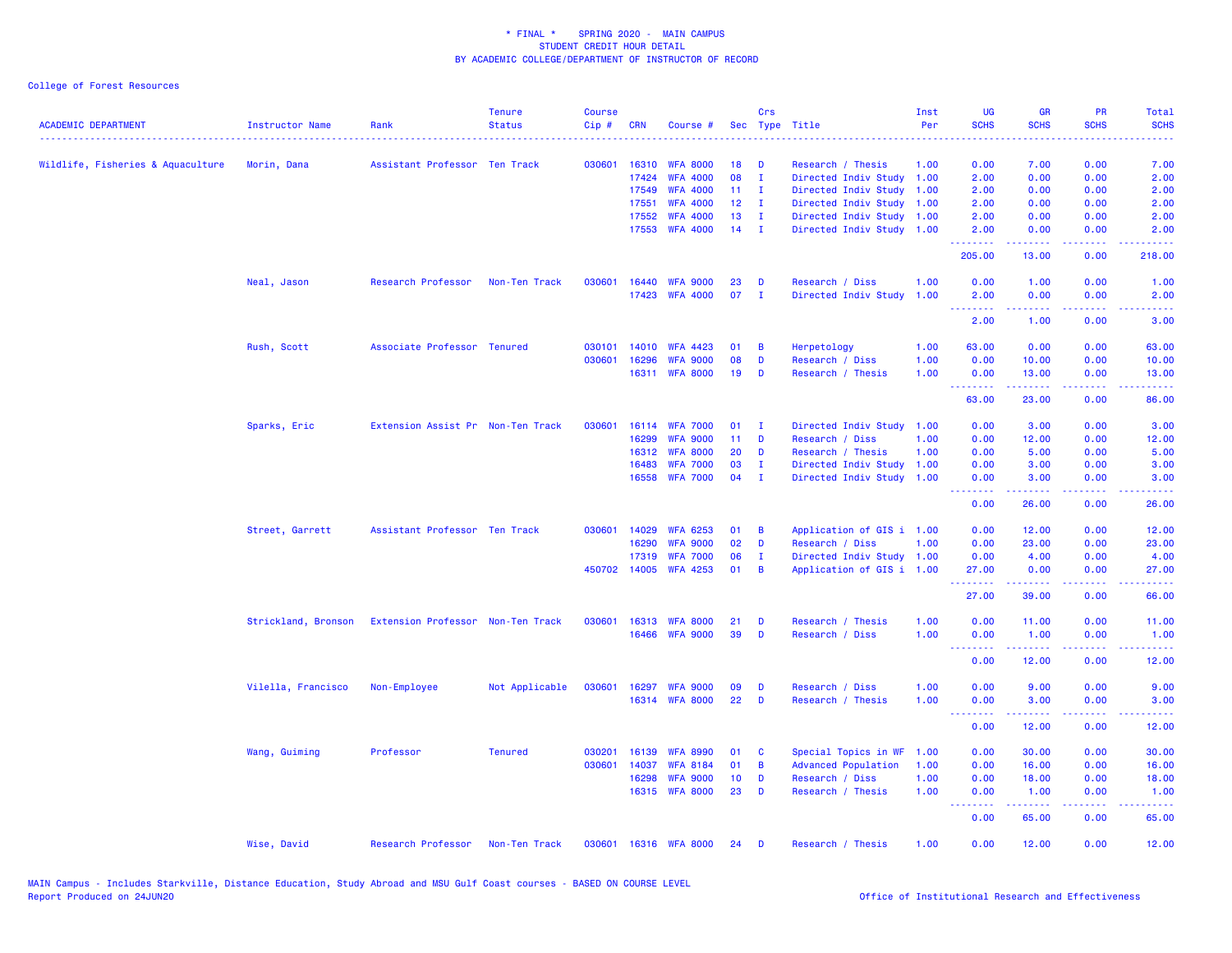### College of Forest Resources

| <b>ACADEMIC DEPARTMENT</b>                                                   | Instructor Name | Rank | <b>Tenure</b><br><b>Status</b> | <b>Course</b><br><b>CRN</b><br>$Cip$ # | Course # Sec Type Title | Crs | Inst<br>Per | UG<br><b>SCHS</b> | <b>GR</b><br><b>SCHS</b> | PR.<br><b>SCHS</b> | Total<br><b>SCHS</b>  |
|------------------------------------------------------------------------------|-----------------|------|--------------------------------|----------------------------------------|-------------------------|-----|-------------|-------------------|--------------------------|--------------------|-----------------------|
|                                                                              |                 |      |                                |                                        |                         |     |             | 0.00              | 12.00                    | .<br>0.00          | .<br>12.00            |
| ;=============================<br>=====<br>Wildlife, Fisheries & Aquaculture |                 |      |                                |                                        |                         |     |             | =====<br>1697.00  | 500.00                   | ========<br>0.06   | ==========<br>2197.00 |

===================================

MAIN Campus - Includes Starkville, Distance Education, Study Abroad and MSU Gulf Coast courses - BASED ON COURSE LEVEL

======== ======== ======== ==========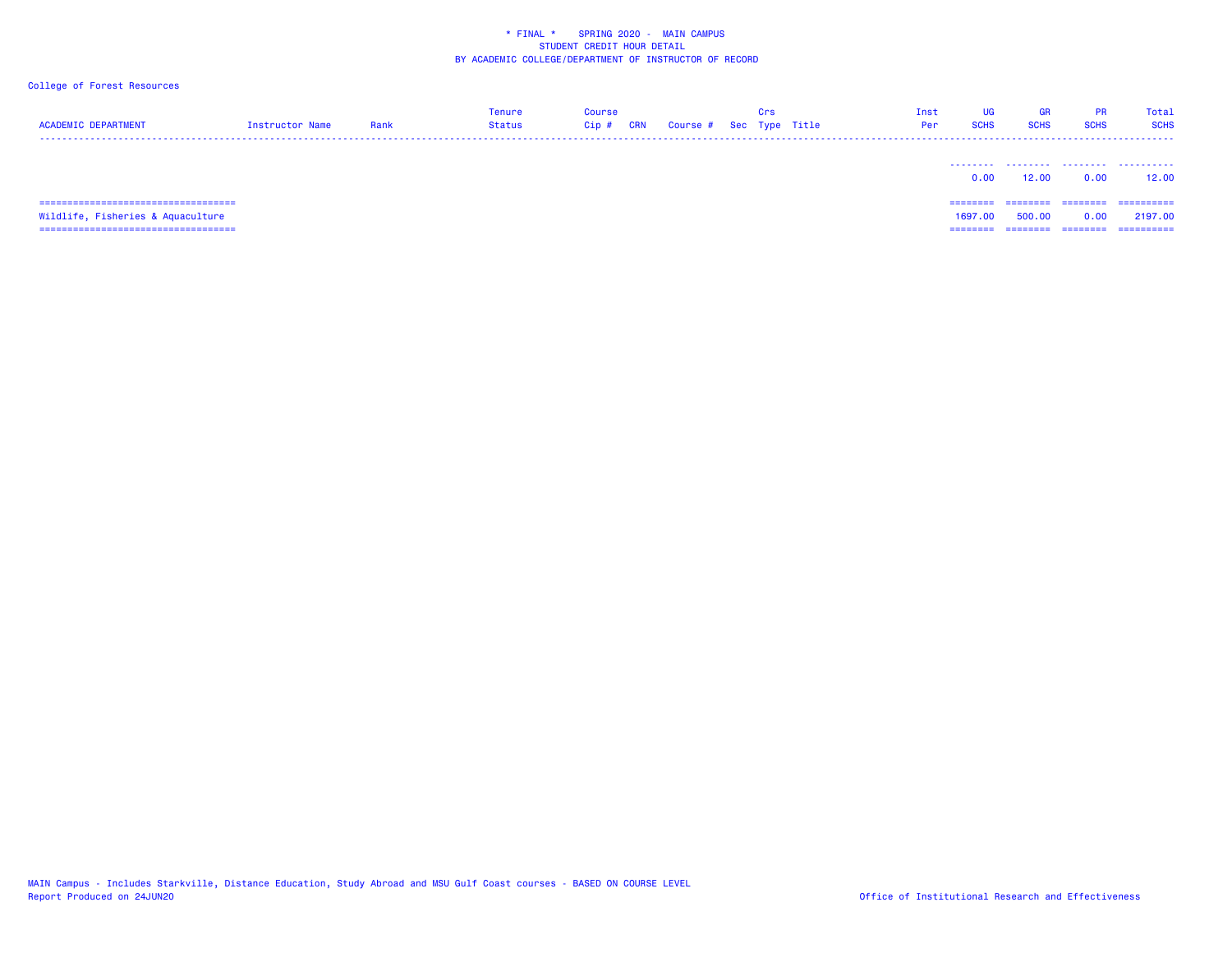| <b>ACADEMIC DEPARTMENT</b> | <b>Instructor Name</b> | Rank                              | <b>Tenure</b><br><b>Status</b> | <b>Course</b><br>Cip# | <b>CRN</b>   | Course #              | Sec | Crs            | Type Title                | Inst<br>Per | <b>UG</b><br><b>SCHS</b>    | <b>GR</b><br><b>SCHS</b> | <b>PR</b><br><b>SCHS</b>                        | Total<br><b>SCHS</b>                                                                                                                                           |
|----------------------------|------------------------|-----------------------------------|--------------------------------|-----------------------|--------------|-----------------------|-----|----------------|---------------------------|-------------|-----------------------------|--------------------------|-------------------------------------------------|----------------------------------------------------------------------------------------------------------------------------------------------------------------|
| Veterinary Medicine        | Archer, Todd           | Associate Professor Tenured       |                                |                       | 512401 11324 | <b>CVM 5380</b>       | 01  | E              | Small Anim Int Med        | 1.00        | 0.00                        | 0.00                     | 224.00                                          | 224.00                                                                                                                                                         |
|                            |                        |                                   |                                |                       | 11345        | <b>CVM 5580</b>       | 03  | E              | Adv Clin Rot 3            | 1.00        | 0.00                        | 0.00                     | 4.00                                            | 4.00                                                                                                                                                           |
|                            |                        |                                   |                                |                       | 512501 11369 | <b>CVM 8081</b>       | 01  | C              | Clin Sci Journal Rev      | 1.00        | 0.00                        | 6.00                     | 0.00                                            | 6.00                                                                                                                                                           |
|                            |                        |                                   |                                |                       | 16144        | <b>CVM 8000</b>       | 01  | D              | Research / Thesis         | 1.00        | 0.00<br>.                   | 1.00<br>22222            | 0.00<br>22222                                   | 1.00<br>.                                                                                                                                                      |
|                            |                        |                                   |                                |                       |              |                       |     |                |                           |             | 0.00                        | 7.00                     | 228.00                                          | 235.00                                                                                                                                                         |
|                            | Armour, Natalie        | Clinical Assoc Prof Non-Ten Track |                                | 512501                |              | 16762 CVM 7000        | 01  | $\mathbf{I}$   | Directed Indiv Study      | 1.00        | 0.00<br>.                   | 3.00                     | 0.00                                            | 3.00                                                                                                                                                           |
|                            |                        |                                   |                                |                       |              |                       |     |                |                           |             | 0.00                        | 3.00                     | 0.00                                            | 3.00                                                                                                                                                           |
|                            | Austin, Frank          | Professor                         | <b>Tenured</b>                 |                       | 512401 11305 | <b>CVM 5183</b>       | 01  | C              | Special Species           | 1.00        | 0.00                        | 0.00                     | 288.00                                          | 288.00                                                                                                                                                         |
|                            |                        |                                   |                                |                       | 11306        | <b>CVM 5193</b>       | 01  | <b>C</b>       | Infectious Agents II 1.00 |             | 0.00                        | 0.00                     | 288.00                                          | 288.00                                                                                                                                                         |
|                            |                        |                                   |                                |                       |              |                       |     |                |                           |             | $\sim$ $\sim$ $\sim$ $\sim$ |                          | ------                                          |                                                                                                                                                                |
|                            |                        |                                   |                                |                       |              |                       |     |                |                           |             | 0.00                        | 0.00                     | 576.00                                          | 576.00                                                                                                                                                         |
|                            | Baughman, Brittany     | Clinical Assoc Prof Non-Ten Track |                                |                       | 512401 11309 | <b>CVM 5214</b>       | 01  | E              | Lab Services              | 1.00        | 0.00                        | 0.00                     | 116.00                                          | 116.00                                                                                                                                                         |
|                            |                        |                                   |                                |                       | 11337        | <b>CVM 5560</b>       | 02  | E              | Adv Clin Rot 1            | 1.00        | 0.00<br>.                   | 0.00                     | 55.00<br><b><i><u><u> - - - - -</u></u></i></b> | 55.00<br>22222                                                                                                                                                 |
|                            |                        |                                   |                                |                       |              |                       |     |                |                           |             | 0.00                        | 0.00                     | 171.00                                          | 171.00                                                                                                                                                         |
|                            | Beasley, Michaela      | Clinical Assoc Prof Non-Ten Track |                                |                       |              | 512401 11323 CVM 5364 | 01  | - H            | VSC Clinical Rotatio 0.50 |             | 0.00                        | 0.00                     | 66.00                                           | 66.00                                                                                                                                                          |
|                            |                        |                                   |                                |                       |              |                       |     |                |                           |             | 0.00                        | 0.00                     | 66.00                                           | 66.00                                                                                                                                                          |
|                            | Brashier, Michael      | Associate Professor Tenured       |                                |                       |              | 512401 11302 CVM 5173 | 01  | <b>B</b>       | Equine Med & Surgery 1.00 |             | 0.00                        | 0.00                     | 288.00                                          | 288.00                                                                                                                                                         |
|                            |                        |                                   |                                |                       |              |                       |     |                |                           |             | .<br>0.00                   | 0.00                     | . <u>.</u><br>288.00                            | $\frac{1}{2} \left( \frac{1}{2} \right) \left( \frac{1}{2} \right) \left( \frac{1}{2} \right) \left( \frac{1}{2} \right) \left( \frac{1}{2} \right)$<br>288.00 |
|                            | Brett, James           | Clinical Professor                | Non-Ten Track                  |                       |              | 512401 11352 CVM 5692 | 01  | C              | Vet Art & Business M 0.10 |             | 0.00                        | 0.00                     | 5.20                                            | 5.20                                                                                                                                                           |
|                            |                        |                                   |                                |                       |              |                       |     |                |                           |             | .<br>0.00                   | 0.00                     | 5.20                                            | 5.20                                                                                                                                                           |
|                            | Brookshire, Wilson     | Clinical Assist Pro Non-Ten Track |                                |                       |              | 512401 11299 CVM 5133 | 01  | C              | Vet Preventive Med        | 1.00        | 0.00                        | 0.00                     | 288.00                                          | 288.00                                                                                                                                                         |
|                            |                        |                                   |                                |                       |              |                       |     |                |                           |             | .                           |                          | .                                               | .                                                                                                                                                              |
|                            |                        |                                   |                                |                       |              |                       |     |                |                           |             | 0.00                        | 0.00                     | 288.00                                          | 288.00                                                                                                                                                         |
|                            | Bryan, Christine       | Clinical Assoc Prof Non-Ten Track |                                |                       |              | 512401 11321 CVM 5301 | 01  | $\overline{B}$ | Clinicopathological       | 1.00        | 0.00<br>.                   | 0.00<br>.                | 88.00<br>.                                      | 88.00<br>.                                                                                                                                                     |
|                            |                        |                                   |                                |                       |              |                       |     |                |                           |             | 0.00                        | 0.00                     | 88.00                                           | 88.00                                                                                                                                                          |
|                            | Bulla, Camillo         | Associate Professor Tenured       |                                |                       | 512401 11360 | <b>CVM 5854</b>       | 01  | C              | Aquarium Health           | 1.00        | 0.00                        | 0.00                     | 20.00                                           | 20.00                                                                                                                                                          |
|                            |                        |                                   |                                |                       | 17071        | <b>CVM 4000</b>       | 05  | $\mathbf{I}$   | Directed Indiv Study      | 1.00        | 3.00                        | 0.00                     | 0.00                                            | 3.00                                                                                                                                                           |
|                            |                        |                                   |                                |                       | 17072        | <b>CVM 4000</b>       | 06  | $\mathbf{I}$   | Directed Indiv Study      | 1.00        | 3.00                        | 0.00                     | 0.00                                            | 3.00                                                                                                                                                           |
|                            |                        |                                   |                                |                       |              | 17073 CVM 4000        | 07  | $\mathbf{I}$   | Directed Indiv Study 1.00 |             | 3.00<br>----                | 0.00                     | 0.00<br>.                                       | 3.00                                                                                                                                                           |
|                            |                        |                                   |                                |                       |              |                       |     |                |                           |             | 9.00                        | 0.00                     | 20.00                                           | 29.00                                                                                                                                                          |
|                            | Burt, Gary             | Clinical Assoc Prof Non-Ten Track |                                |                       |              | 512401 11352 CVM 5692 | 01  | C              | Vet Art & Business M 0.90 |             | 0.00<br>.                   | 0.00                     | 46.80<br>.                                      | 46.80                                                                                                                                                          |
|                            |                        |                                   |                                |                       |              |                       |     |                |                           |             | 0.00                        | 0.00                     | 46.80                                           | 46.80                                                                                                                                                          |
|                            | Carr, Russell          | Associate Professor Tenured       |                                | 512401                |              | 16710 CVM 4000        | 04  | $\mathbf{I}$   | Directed Indiv Study 1.00 |             | 3.00                        | 0.00                     | 0.00                                            | 3.00                                                                                                                                                           |
|                            |                        |                                   |                                |                       |              | 512501 15137 CVM 8523 | 01  | C              | Organ Systems Tox I 1.00  |             | 0.00                        | 9.00                     | 0.00                                            | 9.00                                                                                                                                                           |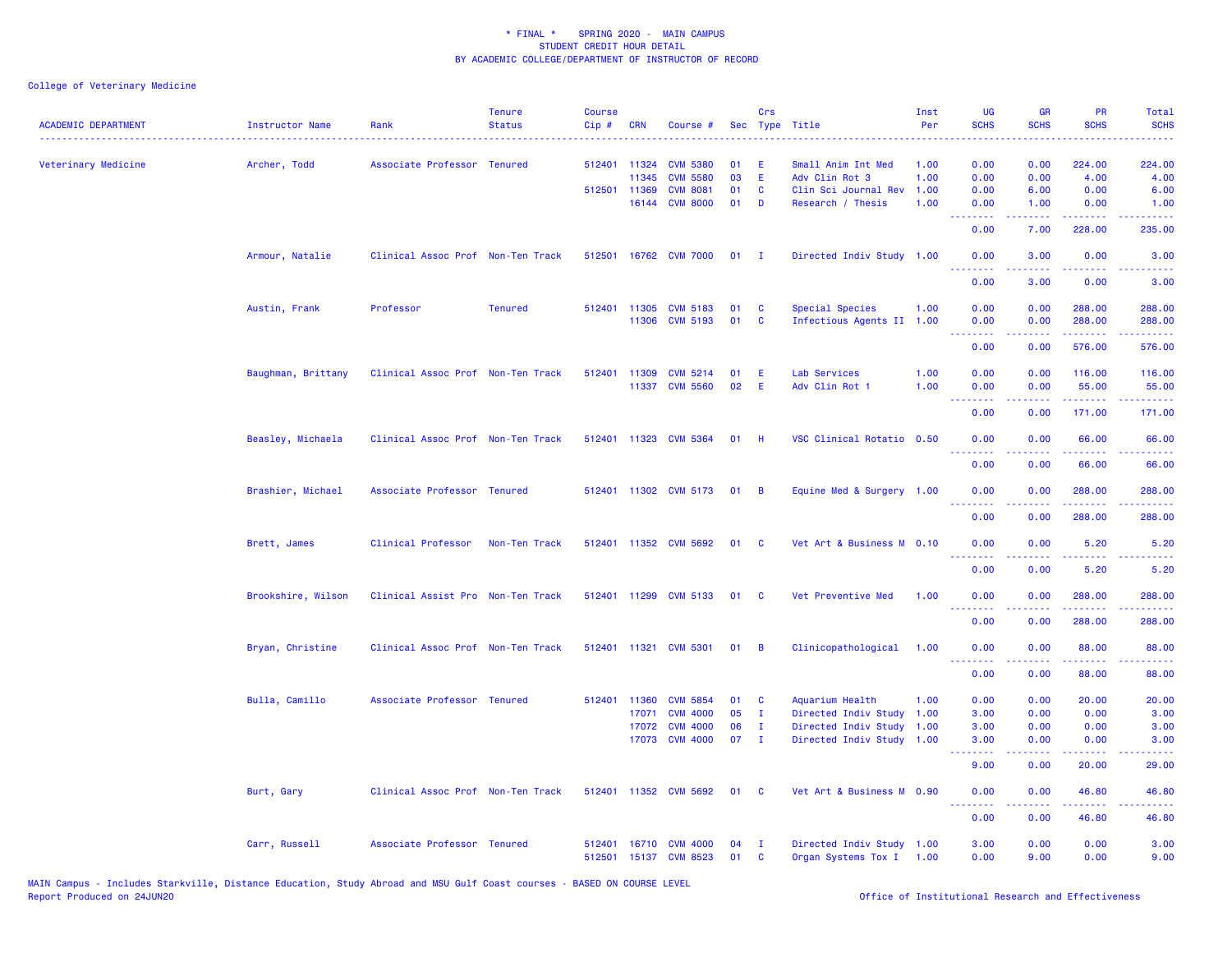| <b>ACADEMIC DEPARTMENT</b> | <b>Instructor Name</b>                             | Rank                              | <b>Tenure</b><br><b>Status</b> | <b>Course</b><br>Cip# | <b>CRN</b>     | Course #              |          | <b>Crs</b>   | Sec Type Title             | Inst<br>Per  | <b>UG</b><br><b>SCHS</b> | <b>GR</b><br><b>SCHS</b> | PR<br><b>SCHS</b>                                                                                                                                                                                                                                                                                                                                                                                                                                                                               | <b>Total</b><br><b>SCHS</b> |
|----------------------------|----------------------------------------------------|-----------------------------------|--------------------------------|-----------------------|----------------|-----------------------|----------|--------------|----------------------------|--------------|--------------------------|--------------------------|-------------------------------------------------------------------------------------------------------------------------------------------------------------------------------------------------------------------------------------------------------------------------------------------------------------------------------------------------------------------------------------------------------------------------------------------------------------------------------------------------|-----------------------------|
| Veterinary Medicine        | Carr, Russell                                      | Associate Professor Tenured       |                                |                       |                | 512501 16159 CVM 8000 | 04       | Ð            | Research / Thesis          | 1.00         | 0.00<br><u>.</u>         | 7.00                     | 0.00                                                                                                                                                                                                                                                                                                                                                                                                                                                                                            | 7.00                        |
|                            |                                                    |                                   |                                |                       |                |                       |          |              |                            |              | 3.00                     | 16.00                    | 0.00                                                                                                                                                                                                                                                                                                                                                                                                                                                                                            | 19.00                       |
|                            | Chambers, Janice                                   | Professor                         | <b>Tenured</b>                 |                       |                | 512501 16160 CVM 8000 | 05       | D            | Research / Thesis          | 1.00         | 0.00                     | 4.00                     | 0.00                                                                                                                                                                                                                                                                                                                                                                                                                                                                                            | 4.00                        |
|                            |                                                    |                                   |                                |                       |                | 16176 CVM 9000        | 03       | D            | Research / Diss            | 1.00         | 0.00<br><b></b>          | 18.00<br>د د د د د       | 0.00<br>.                                                                                                                                                                                                                                                                                                                                                                                                                                                                                       | 18.00<br>وعاعاها            |
|                            |                                                    |                                   |                                |                       |                |                       |          |              |                            |              | 0.00                     | 22.00                    | 0.00                                                                                                                                                                                                                                                                                                                                                                                                                                                                                            | 22.00                       |
|                            | Christiansen, David                                | Clinical Assist Pro Non-Ten Track |                                | 512401                |                | 11347 CVM 5580        | 05       | C            | Adv Clin Rot 3             | 1.00         | 0.00                     | 0.00                     | 12.00                                                                                                                                                                                                                                                                                                                                                                                                                                                                                           | 12.00                       |
|                            |                                                    |                                   |                                | 512501                |                | 11319 CVM 5282        | 01       | E            | Lg Animal/Ambulatory       | 1.00         | 0.00                     | 0.00                     | 72.00                                                                                                                                                                                                                                                                                                                                                                                                                                                                                           | 72.00                       |
|                            |                                                    |                                   |                                |                       |                |                       |          |              |                            |              | 0.00                     | 0.00                     | 84.00                                                                                                                                                                                                                                                                                                                                                                                                                                                                                           | 84.00                       |
|                            | Cooper, Dana                                       | Non-Faculty                       | Not Applicable                 | 510808                | 11265          | <b>CVM 3031</b>       | 01       | -L           | Fd Anim Tech Skls &        | 0.50         | 16.00                    | 0.00                     | 0.00                                                                                                                                                                                                                                                                                                                                                                                                                                                                                            | 16.00                       |
|                            |                                                    |                                   |                                |                       | 11278          | <b>CVM 4003</b>       | 01       | E            | Internship Experienc       | 0.50         | 39.00                    | 0.00                     | 0.00                                                                                                                                                                                                                                                                                                                                                                                                                                                                                            | 39.00                       |
|                            |                                                    |                                   |                                |                       | 11279          | <b>CVM 4101</b>       | 01       | H            | Vet Tech Academic Ex       | 0.50         | 4.00                     | 0.00                     | 0.00                                                                                                                                                                                                                                                                                                                                                                                                                                                                                            | 4.00                        |
|                            |                                                    |                                   |                                |                       | 11280          | <b>CVM 4103</b>       | 01       | Н            | Large Animal Exp I         | 0.50         | 21.00                    | 0.00                     | 0.00                                                                                                                                                                                                                                                                                                                                                                                                                                                                                            | 21.00                       |
|                            |                                                    |                                   |                                |                       | 11284<br>11285 | <b>CVM 4201</b>       | 01<br>01 | Н<br>H       | Clinical Experience        | 0.50<br>0.50 | 11.50                    | 0.00<br>0.00             | 0.00<br>0.00                                                                                                                                                                                                                                                                                                                                                                                                                                                                                    | 11.50                       |
|                            |                                                    |                                   |                                |                       | 11286          | <b>CVM 4206</b>       | 01       | H            | Small Animal Clinica       |              | 39.00                    |                          | 0.00                                                                                                                                                                                                                                                                                                                                                                                                                                                                                            | 39.00                       |
|                            |                                                    |                                   |                                |                       |                | <b>CVM 4213</b>       |          |              | Sm Anim Surg & Anes        | 0.50         | 22.50                    | 0.00                     |                                                                                                                                                                                                                                                                                                                                                                                                                                                                                                 | 22.50                       |
|                            |                                                    |                                   |                                |                       | 11287          | <b>CVM 4223</b>       | 01       | Н            | Small Animal Clinica       | 0.50         | 12.00                    | 0.00                     | 0.00                                                                                                                                                                                                                                                                                                                                                                                                                                                                                            | 12.00                       |
|                            |                                                    |                                   |                                |                       | 11289          | <b>CVM 4333</b>       | 01       | н            | Emergency/ICU Clinic       | 0.50         | 19.50                    | 0.00                     | 0.00                                                                                                                                                                                                                                                                                                                                                                                                                                                                                            | 19.50                       |
|                            |                                                    |                                   |                                |                       | 11290          | <b>CVM 4501</b>       | 01       | H            | Diagnostic Lab Exp         | 0.50         | 4.00                     | 0.00                     | 0.00                                                                                                                                                                                                                                                                                                                                                                                                                                                                                            | 4.00                        |
|                            |                                                    |                                   |                                |                       | 11291          | <b>CVM 4511</b>       | 01       | Н            | <b>Biomed Research Exp</b> | 0.50         | 0.50                     | 0.00                     | 0.00                                                                                                                                                                                                                                                                                                                                                                                                                                                                                            | 0.50                        |
|                            |                                                    |                                   |                                |                       | 11292          | <b>CVM 4601</b>       | 01       | H            | Anl Emerg & Refer Ct 0.50  |              | 6.50                     | 0.00                     | 0.00                                                                                                                                                                                                                                                                                                                                                                                                                                                                                            | 6.50                        |
|                            |                                                    |                                   |                                |                       | 11293          | <b>CVM 4701</b>       | 01<br>01 | C<br>H       | App & Process for VT 0.50  |              | 15.50                    | 0.00                     | 0.00<br>0.00                                                                                                                                                                                                                                                                                                                                                                                                                                                                                    | 15.50                       |
|                            |                                                    |                                   |                                |                       | 512501 11281   | <b>CVM 4113</b>       |          |              | Large Animal Clin El 0.50  |              | 15.00<br>.               | 0.00<br>22222            | .                                                                                                                                                                                                                                                                                                                                                                                                                                                                                               | 15.00<br>.                  |
|                            |                                                    |                                   |                                |                       |                |                       |          |              |                            |              | 226.00                   | 0.00                     | 0.00                                                                                                                                                                                                                                                                                                                                                                                                                                                                                            | 226.00                      |
|                            | Correa Natalini, Cla Associate Professor Ten Track |                                   |                                | 512501                | 16161          | <b>CVM 8000</b>       | 06       | D            | Research / Thesis          | 1.00         | 0.00                     | 1.00                     | 0.00                                                                                                                                                                                                                                                                                                                                                                                                                                                                                            | 1.00                        |
|                            |                                                    |                                   |                                |                       | 16177          | <b>CVM 9000</b>       | 04       | D            | Research / Diss            | 1.00         | 0.00                     | 7.00                     | 0.00                                                                                                                                                                                                                                                                                                                                                                                                                                                                                            | 7.00                        |
|                            |                                                    |                                   |                                |                       |                | 17331 CVM 7000        | 06       | $\mathbf{I}$ | Directed Indiv Study       | 1.00         | 0.00<br>.                | 1.00                     | 0.00<br>د د د د .                                                                                                                                                                                                                                                                                                                                                                                                                                                                               | 1.00<br>2222                |
|                            |                                                    |                                   |                                |                       |                |                       |          |              |                            |              | 0.00                     | 9.00                     | 0.00                                                                                                                                                                                                                                                                                                                                                                                                                                                                                            | 9.00                        |
|                            | Eddy, Alison                                       | Clinical Assoc Prof Non-Ten Track |                                |                       |                | 510808 11269 CVM 3042 | 01       | <b>C</b>     | Equine Disease & Mgt 0.50  |              | 32.00                    | 0.00                     | 0.00                                                                                                                                                                                                                                                                                                                                                                                                                                                                                            | 32.00                       |
|                            |                                                    |                                   |                                |                       |                |                       |          |              |                            |              | <u>.</u><br>32.00        | .<br>0.00                | .<br>0.00                                                                                                                                                                                                                                                                                                                                                                                                                                                                                       | .<br>32.00                  |
|                            | Epperson, William                                  | Professor                         | <b>Tenured</b>                 | 512401                | 11295          | <b>CVM 5022</b>       | 01       | C            | Veterinary Epidemiol       | 1.00         | 0.00                     | 0.00                     | 192.00                                                                                                                                                                                                                                                                                                                                                                                                                                                                                          | 192.00                      |
|                            |                                                    |                                   |                                |                       | 11298          | <b>CVM 5121</b>       | 01       | <b>C</b>     | Prof Develop IV            | 1.00         | 0.00                     | 0.00                     | 96.00                                                                                                                                                                                                                                                                                                                                                                                                                                                                                           | 96.00                       |
|                            |                                                    |                                   |                                |                       |                |                       |          |              |                            |              | <b></b><br>0.00          | 0.00                     | .<br>288.00                                                                                                                                                                                                                                                                                                                                                                                                                                                                                     | .<br>288.00                 |
|                            | Eubanks, Diana                                     | Clinical Professor                | Non-Ten Track                  | 512401                | 11313          | <b>CVM 5246</b>       | 01       | Ε            | Community Veterinary 1.00  |              | 0.00                     | 0.00                     | 210.00                                                                                                                                                                                                                                                                                                                                                                                                                                                                                          | 210.00                      |
|                            |                                                    |                                   |                                |                       | 11341          | <b>CVM 5570</b>       | 02       | Е            | Adv Clin Rot 2             | 1.00         | 0.00                     | 0.00                     | 11.00                                                                                                                                                                                                                                                                                                                                                                                                                                                                                           | 11.00                       |
|                            |                                                    |                                   |                                |                       |                | 11350 CVM 5672        | 01       | E            | Veterinary Dentistry 1.00  |              | 0.00<br>.                | 0.00<br>.                | 36.00<br>$\begin{array}{cccccccccc} \multicolumn{2}{c}{} & \multicolumn{2}{c}{} & \multicolumn{2}{c}{} & \multicolumn{2}{c}{} & \multicolumn{2}{c}{} & \multicolumn{2}{c}{} & \multicolumn{2}{c}{} & \multicolumn{2}{c}{} & \multicolumn{2}{c}{} & \multicolumn{2}{c}{} & \multicolumn{2}{c}{} & \multicolumn{2}{c}{} & \multicolumn{2}{c}{} & \multicolumn{2}{c}{} & \multicolumn{2}{c}{} & \multicolumn{2}{c}{} & \multicolumn{2}{c}{} & \multicolumn{2}{c}{} & \multicolumn{2}{c}{} & \mult$ | 36.00<br>22222              |
|                            |                                                    |                                   |                                |                       |                |                       |          |              |                            |              | 0.00                     | 0.00                     | 257.00                                                                                                                                                                                                                                                                                                                                                                                                                                                                                          | 257.00                      |
|                            | Fontenot, Robin                                    | Clinical Assist Pro Non-Ten Track |                                | 512501                | 11371          | <b>CVM 8081</b>       | 03       | C            | Clin Sci Journal Rev       | 1.00         | 0.00                     | 2.00                     | 0.00                                                                                                                                                                                                                                                                                                                                                                                                                                                                                            | 2.00                        |
|                            |                                                    |                                   |                                |                       |                | 16162 CVM 8000        | 07       | D            | Research / Thesis          | 1.00         | 0.00                     | 1.00                     | 0.00                                                                                                                                                                                                                                                                                                                                                                                                                                                                                            | 1.00                        |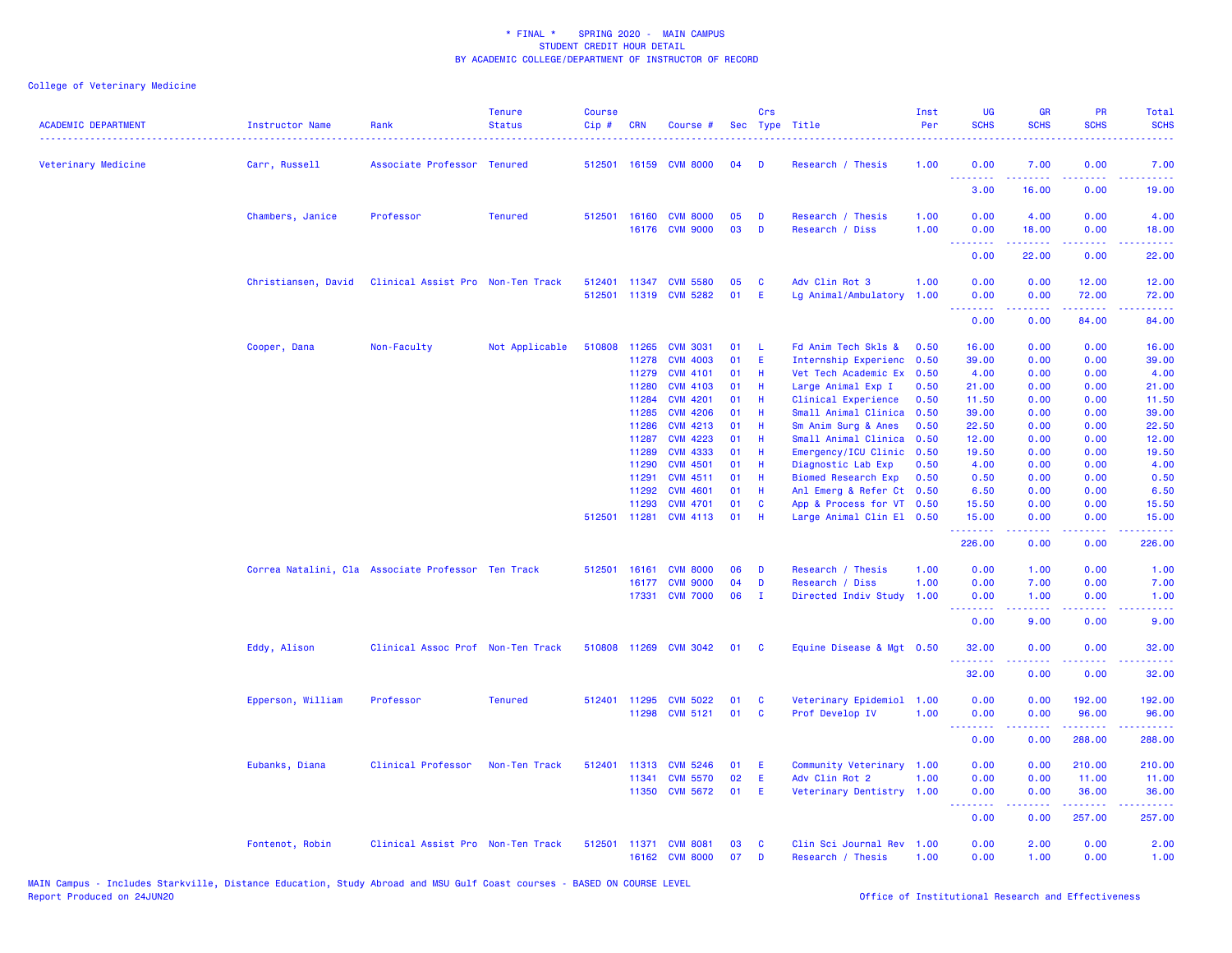| <b>ACADEMIC DEPARTMENT</b> | <b>Instructor Name</b> | Rank                              | <b>Tenure</b><br><b>Status</b> | <b>Course</b><br>Cip# | <b>CRN</b>   | Course #              |                 | Crs            | Sec Type Title            | Inst<br>Per | UG<br><b>SCHS</b>                                                                              | <b>GR</b><br><b>SCHS</b>        | <b>PR</b><br><b>SCHS</b>                                                                               | Total<br><b>SCHS</b>                                                                                                              |
|----------------------------|------------------------|-----------------------------------|--------------------------------|-----------------------|--------------|-----------------------|-----------------|----------------|---------------------------|-------------|------------------------------------------------------------------------------------------------|---------------------------------|--------------------------------------------------------------------------------------------------------|-----------------------------------------------------------------------------------------------------------------------------------|
|                            |                        |                                   |                                |                       |              |                       |                 |                |                           |             | <b></b><br>0.00                                                                                | <u> - - - - - - - -</u><br>3.00 | $\frac{1}{2} \left( \frac{1}{2} \right) \left( \frac{1}{2} \right) \left( \frac{1}{2} \right)$<br>0.00 | 3.00                                                                                                                              |
| Veterinary Medicine        | Gallaher, Hayley       | Clinical Assist Pro Non-Ten Track |                                |                       |              | 512401 11354 CVM 5754 | 01              | $\overline{B}$ | Adv Sm Anim Surgery       | 1.00        | 0.00                                                                                           | 0.00                            | 36.00                                                                                                  | 36.00                                                                                                                             |
|                            |                        |                                   |                                |                       |              |                       |                 |                |                           |             | $\frac{1}{2} \left( \frac{1}{2} \right) \left( \frac{1}{2} \right) \left( \frac{1}{2} \right)$ |                                 |                                                                                                        |                                                                                                                                   |
|                            |                        |                                   |                                |                       |              |                       |                 |                |                           |             | 0.00                                                                                           | 0.00                            | 36.00                                                                                                  | 36.00                                                                                                                             |
|                            | Gardner, Allison       | Clinical Assoc Prof Non-Ten Track |                                | 240101                | 17217        | <b>HON 4000</b>       | 10 <sub>1</sub> | $\mathbf{I}$   | Directed Individual       | 1.00        | 3.00                                                                                           | 0.00                            | 0.00                                                                                                   | 3.00                                                                                                                              |
|                            |                        |                                   |                                | 510808                | 11267        | <b>CVM 3041</b>       | 01              | B              | Equine Tech Slks & N      | 1.00        | 17.00                                                                                          | 0.00                            | 0.00                                                                                                   | 17.00                                                                                                                             |
|                            |                        |                                   |                                |                       | 11268        | <b>CVM 3041</b>       | 02              | B              | Equine Tech Slks & N 1.00 |             | 15.00                                                                                          | 0.00                            | 0.00                                                                                                   | 15.00                                                                                                                             |
|                            |                        |                                   |                                |                       | 11269        | <b>CVM 3042</b>       | 01              | C              | Equine Disease & Mgt      | 0.50        | 32.00                                                                                          | 0.00                            | 0.00                                                                                                   | 32.00                                                                                                                             |
|                            |                        |                                   |                                |                       | 11270        | <b>CVM 3101</b>       | 01              | C              | Vet Tech Med Termino      | 1.00        | 64.00                                                                                          | 0.00                            | 0.00                                                                                                   | 64.00                                                                                                                             |
|                            |                        |                                   |                                |                       | 11277        | <b>CVM 3232</b>       | 01              | C              | Pharm/Toxi:Vet Tech       | 0.50        | 32.00                                                                                          | 0.00                            | 0.00                                                                                                   | 32.00                                                                                                                             |
|                            |                        |                                   |                                |                       | 11278        | <b>CVM 4003</b>       | 01              | E              | Internship Experienc 0.50 |             | 39.00                                                                                          | 0.00                            | 0.00                                                                                                   | 39.00                                                                                                                             |
|                            |                        |                                   |                                |                       | 11279        | <b>CVM 4101</b>       | 01              | н              | Vet Tech Academic Ex      | 0.50        | 4.00                                                                                           | 0.00                            | 0.00                                                                                                   | 4.00                                                                                                                              |
|                            |                        |                                   |                                |                       | 11280        | <b>CVM 4103</b>       | 01              | н              | Large Animal Exp I        | 0.50        | 21.00                                                                                          | 0.00                            | 0.00                                                                                                   | 21.00                                                                                                                             |
|                            |                        |                                   |                                |                       | 11285        | <b>CVM 4206</b>       | 01              | н              | Small Animal Clinica      | 0.50        | 39.00                                                                                          | 0.00                            | 0.00                                                                                                   | 39.00                                                                                                                             |
|                            |                        |                                   |                                |                       | 11289        | <b>CVM 4333</b>       | 01              | н              | Emergency/ICU Clinic      | 0.50        | 19.50                                                                                          | 0.00                            | 0.00                                                                                                   | 19.50                                                                                                                             |
|                            |                        |                                   |                                |                       | 11290        | <b>CVM 4501</b>       | 01              | н              | Diagnostic Lab Exp        | 0.50        | 4.00                                                                                           | 0.00                            | 0.00                                                                                                   | 4.00                                                                                                                              |
|                            |                        |                                   |                                |                       | 11291        | <b>CVM 4511</b>       | 01              | н              | Biomed Research Exp       | 0.50        | 0.50                                                                                           | 0.00                            | 0.00                                                                                                   | 0.50                                                                                                                              |
|                            |                        |                                   |                                |                       |              | 11293 CVM 4701        | 01              | C              | App & Process for VT 0.50 |             | 15.50<br>.                                                                                     | 0.00<br>-----                   | 0.00<br>.                                                                                              | 15.50<br>.                                                                                                                        |
|                            |                        |                                   |                                |                       |              |                       |                 |                |                           |             | 305.50                                                                                         | 0.00                            | 0.00                                                                                                   | 305.50                                                                                                                            |
|                            | Grace, Sharon          | Clinical Professor                | Non-Ten Track                  | 512401                | 11294        | <b>CVM 5021</b>       | 01              | <b>S</b>       | Professional Develop      | 1.00        | 0.00                                                                                           | 0.00                            | 96.00                                                                                                  | 96.00                                                                                                                             |
|                            |                        |                                   |                                |                       | 11307        | <b>CVM 5196</b>       | 01              | B              | Small Anim Med & Sur      | 1.00        | 0.00                                                                                           | 0.00                            | 576.00                                                                                                 | 576.00                                                                                                                            |
|                            |                        |                                   |                                |                       | 17658        | <b>CVM 5000</b>       | 03              | - 1            | Directed Indiv Study 1.00 |             | 0.00                                                                                           | 0.00                            | 4.00                                                                                                   | 4.00                                                                                                                              |
|                            |                        |                                   |                                |                       | 17661        | <b>CVM 5000</b>       | 04              | $\mathbf I$    | Directed Indiv Study 1.00 |             | 0.00                                                                                           | 0.00                            | 2.00                                                                                                   | 2.00                                                                                                                              |
|                            |                        |                                   |                                | 512501                | 13991        | <b>VS 3014</b>        | 01              | B              | Anatomy & Physiology 1.00 |             | 80.00                                                                                          | 0.00                            | 0.00                                                                                                   | 80.00                                                                                                                             |
|                            |                        |                                   |                                |                       | 13992        | <b>VS 3014</b>        | 02 <sub>o</sub> | $\overline{B}$ | Anatomy & Physiology      | 1.00        | 68.00                                                                                          | 0.00                            | 0.00                                                                                                   | 68.00<br>$\omega$ is a $\omega$                                                                                                   |
|                            |                        |                                   |                                |                       |              |                       |                 |                |                           |             | 148.00                                                                                         | 0.00                            | 678.00                                                                                                 | 826.00                                                                                                                            |
|                            | Griffin, Matthew       | Research Assoc Prof Non-Ten Track |                                | 512501                | 16178        | <b>CVM 9000</b>       | 05              | Ð              | Research / Diss           | 1.00        | 0.00                                                                                           | 1.00                            | 0.00                                                                                                   | 1.00                                                                                                                              |
|                            |                        |                                   |                                |                       |              | 16995 CVM 7000        | 03              | $\mathbf{I}$   | Directed Indiv Study      | 1.00        | 0.00                                                                                           | 1.00                            | 0.00                                                                                                   | 1.00                                                                                                                              |
|                            |                        |                                   |                                |                       |              |                       |                 |                |                           |             | .<br>0.00                                                                                      | .<br>2.00                       | .<br>0.00                                                                                              | $\frac{1}{2} \left( \frac{1}{2} \right) \left( \frac{1}{2} \right) \left( \frac{1}{2} \right) \left( \frac{1}{2} \right)$<br>2.00 |
|                            |                        |                                   |                                |                       |              |                       |                 |                |                           |             |                                                                                                |                                 |                                                                                                        |                                                                                                                                   |
|                            | Gunter, Miriam         | Clinical Assist Pro Non-Ten Track |                                |                       |              | 512401 15755 CVM 5990 | 01              | <b>C</b>       | Special Topics in CV 1.00 |             | 0.00                                                                                           | 0.00                            | 46.00                                                                                                  | 46.00                                                                                                                             |
|                            |                        |                                   |                                |                       |              |                       |                 |                |                           |             | 0.00                                                                                           | 0.00                            | 46.00                                                                                                  | 46.00                                                                                                                             |
|                            | Hanson, Larry          | Professor                         | <b>Tenured</b>                 |                       | 512501 11365 | <b>CVM 8031</b>       | 01              | C              | Curntop Mol Mech Dz       | 1.00        | 0.00                                                                                           | 2.00                            | 0.00                                                                                                   | 2.00                                                                                                                              |
|                            |                        |                                   |                                |                       | 11378        | <b>CVM 8134</b>       | 01              | B              | Adv Fish Diseases         | 1.00        | 0.00                                                                                           | 28.00                           | 0.00                                                                                                   | 28.00                                                                                                                             |
|                            |                        |                                   |                                |                       | 16179        | <b>CVM 9000</b>       | 06              | D              | Research / Diss           | 1.00        | 0.00<br><u>.</u>                                                                               | 9.00                            | 0.00                                                                                                   | 9.00<br>المتمامين                                                                                                                 |
|                            |                        |                                   |                                |                       |              |                       |                 |                |                           |             | 0.00                                                                                           | 39.00                           | 0.00                                                                                                   | 39.00                                                                                                                             |
|                            | Hardwick, Gretchen     | Clinical Assist Pro Non-Ten Track |                                |                       | 512401 11318 | <b>CVM 5276</b>       | 01              | C              | Food Animal Practice      | 1.00        | 0.00                                                                                           | 0.00                            | 222.00                                                                                                 | 222.00                                                                                                                            |
|                            |                        |                                   |                                |                       |              | 11342 CVM 5570        | 03              | Ε              | Adv Clin Rot 2            | 1.00        | 0.00                                                                                           | 0.00                            | 6.00                                                                                                   | 6.00                                                                                                                              |
|                            |                        |                                   |                                |                       |              |                       |                 |                |                           |             | <b>.</b>                                                                                       |                                 | <u>.</u>                                                                                               | .                                                                                                                                 |
|                            |                        |                                   |                                |                       |              |                       |                 |                |                           |             | 0.00                                                                                           | 0.00                            | 228.00                                                                                                 | 228.00                                                                                                                            |
|                            | Hinz, Simone           | Clinical Assist Pro Non-Ten Track |                                |                       |              | 512401 11312 CVM 5234 | 01              | E              | Anesthesiolgy             | 0.50        | 0.00                                                                                           | 0.00                            | 60.00                                                                                                  | 60.00                                                                                                                             |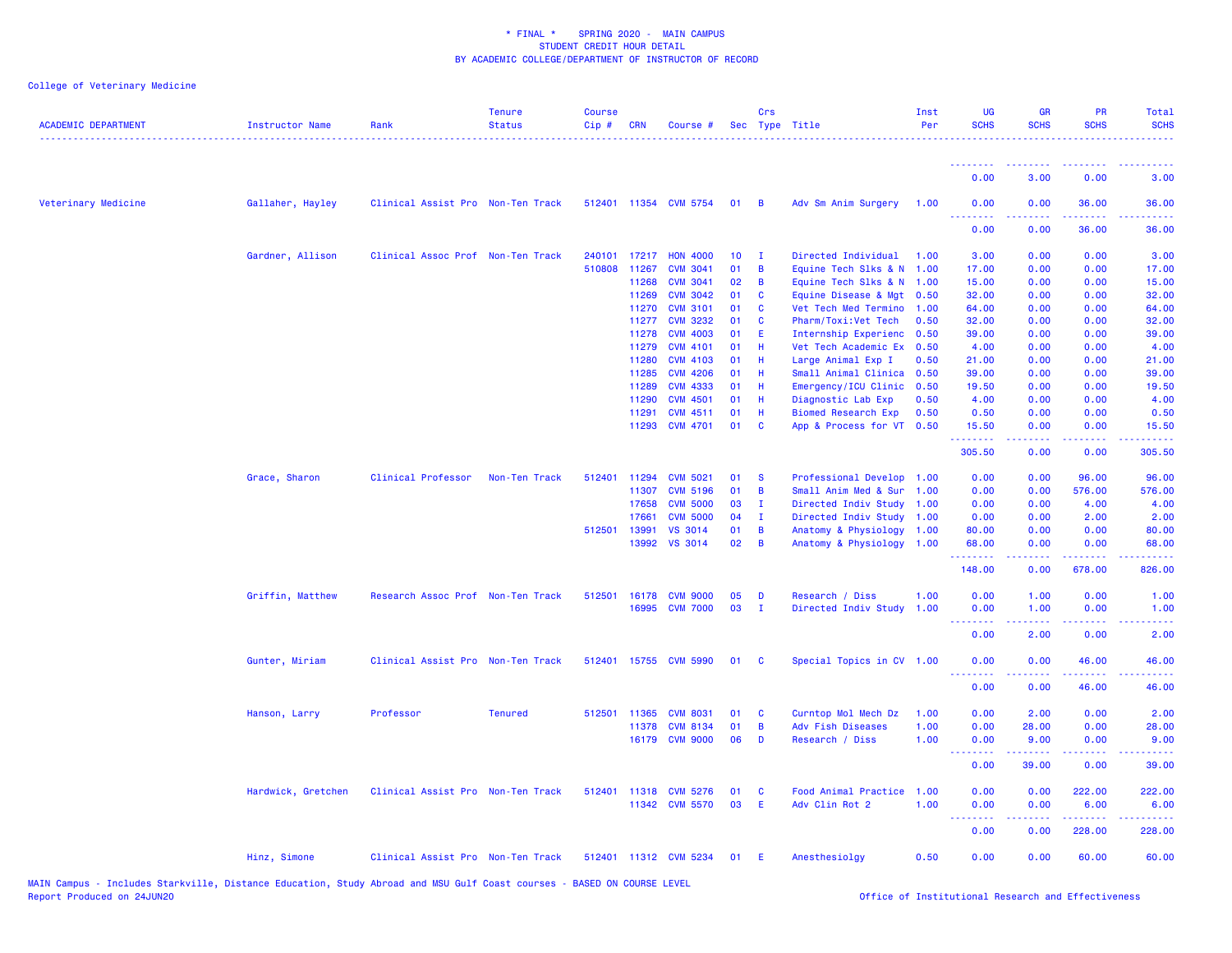| <b>ACADEMIC DEPARTMENT</b> | Instructor Name    | Rank                              | <b>Tenure</b><br><b>Status</b> | <b>Course</b><br>Cip# | <b>CRN</b>   | Course #                                 |              | <b>Crs</b>        | Sec Type Title                                         | Inst<br>Per | <b>UG</b><br><b>SCHS</b>            | <b>GR</b><br><b>SCHS</b>                                                                                                                                     | PR<br><b>SCHS</b> | <b>Total</b><br><b>SCHS</b>                                                                                                       |
|----------------------------|--------------------|-----------------------------------|--------------------------------|-----------------------|--------------|------------------------------------------|--------------|-------------------|--------------------------------------------------------|-------------|-------------------------------------|--------------------------------------------------------------------------------------------------------------------------------------------------------------|-------------------|-----------------------------------------------------------------------------------------------------------------------------------|
| Veterinary Medicine        | Hinz, Simone       | Clinical Assist Pro Non-Ten Track |                                |                       |              | 512401 17707 CVM 5000                    | 42           | $\mathbf{I}$      | Directed Indiv Study 1.00                              |             | 0.00<br><u>.</u>                    | 0.00<br>.                                                                                                                                                    | 2.00<br>.         | 2.00<br>$\frac{1}{2} \left( \frac{1}{2} \right) \left( \frac{1}{2} \right) \left( \frac{1}{2} \right) \left( \frac{1}{2} \right)$ |
|                            |                    |                                   |                                |                       |              |                                          |              |                   |                                                        |             | 0.00                                | 0.00                                                                                                                                                         | 62.00             | 62.00                                                                                                                             |
|                            | Howell, George     | Associate Professor Tenured       |                                |                       |              | 261001 11283 CVM 4193<br>11363 CVM 6193  | 01<br>01     | <b>C</b><br>C     | Medical Pharmacology 0.50<br>Medical Pharmacology      | 0.50        | 1.50<br>0.00                        | 0.00<br>3.00                                                                                                                                                 | 0.00<br>0.00      | 1.50<br>3.00                                                                                                                      |
|                            |                    |                                   |                                |                       |              |                                          |              |                   |                                                        |             | .<br>1.50                           | .<br>3.00                                                                                                                                                    | د د د د<br>0.00   | $\frac{1}{2} \left( \frac{1}{2} \right) \left( \frac{1}{2} \right) \left( \frac{1}{2} \right) \left( \frac{1}{2} \right)$<br>4.50 |
|                            | Huston, Carla      | Professor                         | <b>Tenured</b>                 |                       |              | 512401 11282 CVM 4180<br>11304 CVM 5182  | 01<br>01     | <b>C</b><br>C     | Emerg Prep Anim Heal 1.00<br>Vet Disaster Managem 1.00 |             | 58.00<br>0.00                       | 0.00<br>0.00                                                                                                                                                 | 0.00<br>60.00     | 58.00<br>60.00                                                                                                                    |
|                            |                    |                                   |                                |                       |              |                                          |              |                   |                                                        |             | .<br>58.00                          | 0.00                                                                                                                                                         | .<br>60.00        | المتمامين<br>118.00                                                                                                               |
|                            | Ivy, Caroline      | Clinical Assoc Prof Non-Ten Track |                                | 512401                | 11323        | <b>CVM 5364</b>                          | 01           | H                 | VSC Clinical Rotatio 0.50                              |             | 0.00                                | 0.00                                                                                                                                                         | 66.00             | 66.00                                                                                                                             |
|                            |                    |                                   |                                |                       | 11351        | <b>CVM 5682</b><br>512501 16954 CVM 7000 | 01<br>02     | C<br>$\mathbf{I}$ | Veterninary Ophthalm 1.00<br>Directed Indiv Study 1.00 |             | 0.00<br>0.00                        | 0.00<br>1.00                                                                                                                                                 | 44.00<br>0.00     | 44.00<br>1.00                                                                                                                     |
|                            |                    |                                   |                                |                       |              |                                          |              |                   |                                                        |             | .<br>0.00                           | $\frac{1}{2} \left( \frac{1}{2} \right) \left( \frac{1}{2} \right) \left( \frac{1}{2} \right) \left( \frac{1}{2} \right) \left( \frac{1}{2} \right)$<br>1.00 | .<br>110.00       | .<br>111.00                                                                                                                       |
|                            | Jack, Sherman      | Professor                         | <b>Tenured</b>                 | 512401                | 16140        | <b>CVM 5000</b>                          | 01           | п                 | Directed Indiv Study 1.00                              |             | 0.00                                | 0.00                                                                                                                                                         | 2.00              | 2.00                                                                                                                              |
|                            |                    |                                   |                                |                       | 16945        | <b>CVM 5000</b>                          | 02           | $\mathbf{I}$      | Directed Indiv Study 1.00                              |             | 0.00                                | 0.00                                                                                                                                                         | 2.00              | 2.00                                                                                                                              |
|                            |                    |                                   |                                |                       |              |                                          |              |                   |                                                        |             | .<br>0.00                           | .<br>0.00                                                                                                                                                    | .<br>4.00         | .<br>4.00                                                                                                                         |
|                            | Jackson, Elizabeth | Clinical Instructor Non-Ten Track |                                | 510808                | 11264        | <b>CVM 3013</b>                          | 01           | C                 | Sm Anim Diseases & M 1.00                              |             | 96.00                               | 0.00                                                                                                                                                         | 0.00              | 96.00                                                                                                                             |
|                            |                    |                                   |                                |                       | 11265        | <b>CVM 3031</b>                          | 01           | L                 | Fd Anim Tech Skls &                                    | 0.50        | 16.00                               | 0.00                                                                                                                                                         | 0.00              | 16.00                                                                                                                             |
|                            |                    |                                   |                                |                       | 11266        | <b>CVM 3032</b>                          | 01           | <b>C</b>          | Food Anim Diseases &                                   | 1.00        | 64.00                               | 0.00                                                                                                                                                         | 0.00              | 64.00                                                                                                                             |
|                            |                    |                                   |                                |                       | 11277        | <b>CVM 3232</b>                          | 01           | C                 | Pharm/Toxi:Vet Tech                                    | 0.50        | 32.00                               | 0.00                                                                                                                                                         | 0.00              | 32.00                                                                                                                             |
|                            |                    |                                   |                                |                       | 11284        | <b>CVM 4201</b>                          | 01           | Н                 | Clinical Experience                                    | 0.50        | 11.50                               | 0.00                                                                                                                                                         | 0.00              | 11.50                                                                                                                             |
|                            |                    |                                   |                                |                       | 11286        | <b>CVM 4213</b>                          | 01           | H                 | Sm Anim Surg & Anes                                    | 0.50        | 22.50                               | 0.00                                                                                                                                                         | 0.00              | 22.50                                                                                                                             |
|                            |                    |                                   |                                |                       | 11287        | <b>CVM 4223</b>                          | 01           | Н                 | Small Animal Clinica                                   | 0.50        | 12.00                               | 0.00                                                                                                                                                         | 0.00              | 12.00                                                                                                                             |
|                            |                    |                                   |                                |                       | 11292        | <b>CVM 4601</b><br>512501 11281 CVM 4113 | 01<br>01     | -H<br>H           | Anl Emerg & Refer Ct 0.50<br>Large Animal Clin El 0.50 |             | 6.50<br>15.00                       | 0.00<br>0.00                                                                                                                                                 | 0.00<br>0.00      | 6.50<br>15.00                                                                                                                     |
|                            |                    |                                   |                                |                       |              |                                          |              |                   |                                                        |             | .<br>275.50                         | .<br>0.00                                                                                                                                                    | .<br>0.00         | .<br>275.50                                                                                                                       |
|                            | Jaffe, Michael     | Associate Professor Ten Track     |                                | 140501                | 10055        | ABE 8801                                 | 01           | E                 | Clin Exp for Biomed                                    | 0.99        | 0.00                                | 4.95                                                                                                                                                         | 0.00              | 4.95                                                                                                                              |
|                            |                    |                                   |                                | 512401                | 11327        | <b>CVM 5452</b>                          | 01           | Н                 | Small Animal Rehab                                     | 1.00        | 0.00                                | 0.00                                                                                                                                                         | 14.00             | 14.00                                                                                                                             |
|                            |                    |                                   |                                |                       | 11343        | <b>CVM 5570</b>                          | 04           | Ε                 | Adv Clin Rot 2                                         | 1.00        | 0.00                                | 0.00                                                                                                                                                         | 2.00              | 2.00                                                                                                                              |
|                            |                    |                                   |                                |                       | 512501 11315 | <b>CVM 5256</b>                          | 01           | E.                | Small Animal Surgery 1.00                              |             | 0.00                                | 0.00                                                                                                                                                         | 222.00            | 222.00                                                                                                                            |
|                            |                    |                                   |                                |                       | 17647        | <b>CVM 7000</b>                          | 10           | $\mathbf{I}$      | Directed Indiv Study                                   | 1.00        | 0.00                                | 1.00                                                                                                                                                         | 0.00              | 1.00                                                                                                                              |
|                            |                    |                                   |                                |                       | 17667        | <b>CVM 5256</b>                          | 03           | -E                | Small Animal Surgery 1.00                              |             | 0.00<br>$\sim$ $\sim$ $\sim$ $\sim$ | 0.00                                                                                                                                                         | 6.00              | 6.00                                                                                                                              |
|                            |                    |                                   |                                |                       |              |                                          |              |                   |                                                        |             | 0.00                                | 5.95                                                                                                                                                         | 244.00            | 249.95                                                                                                                            |
|                            | Kaplan, Barbara    | Associate Professor Tenured       |                                | 240101                | 12641        | <b>HON 4093</b>                          | <b>HO6 E</b> |                   | <b>Honors Thesis</b>                                   | 1.00        | 3.00                                | 0.00                                                                                                                                                         | 0.00              | 3.00                                                                                                                              |
|                            |                    |                                   |                                | 261001                | 11283        | <b>CVM 4193</b>                          | 01           | C                 | Medical Pharmacology                                   | 0.50        | 1.50                                | 0.00                                                                                                                                                         | 0.00              | 1.50                                                                                                                              |
|                            |                    |                                   |                                |                       | 11363        | <b>CVM 6193</b>                          | 01           | C                 | Medical Pharmacology                                   | 0.50        | 0.00                                | 3.00                                                                                                                                                         | 0.00              | 3.00                                                                                                                              |
|                            |                    |                                   |                                |                       | 512401 17620 | <b>CVM 4000</b>                          | 09           | $\mathbf{I}$      | Directed Indiv Study                                   | 1.00        | 2.00                                | 0.00                                                                                                                                                         | 0.00              | 2.00                                                                                                                              |
|                            |                    |                                   |                                | 512501                | 16181        | <b>CVM 9000</b>                          | 08           | D                 | Research / Diss                                        | 1.00        | 0.00<br>.                           | 22.00<br>$\omega = \omega \omega + \omega$                                                                                                                   | 0.00<br>.         | 22.00<br>.                                                                                                                        |
|                            |                    |                                   |                                |                       |              |                                          |              |                   |                                                        |             | 6.50                                | 25.00                                                                                                                                                        | 0.00              | 31.50                                                                                                                             |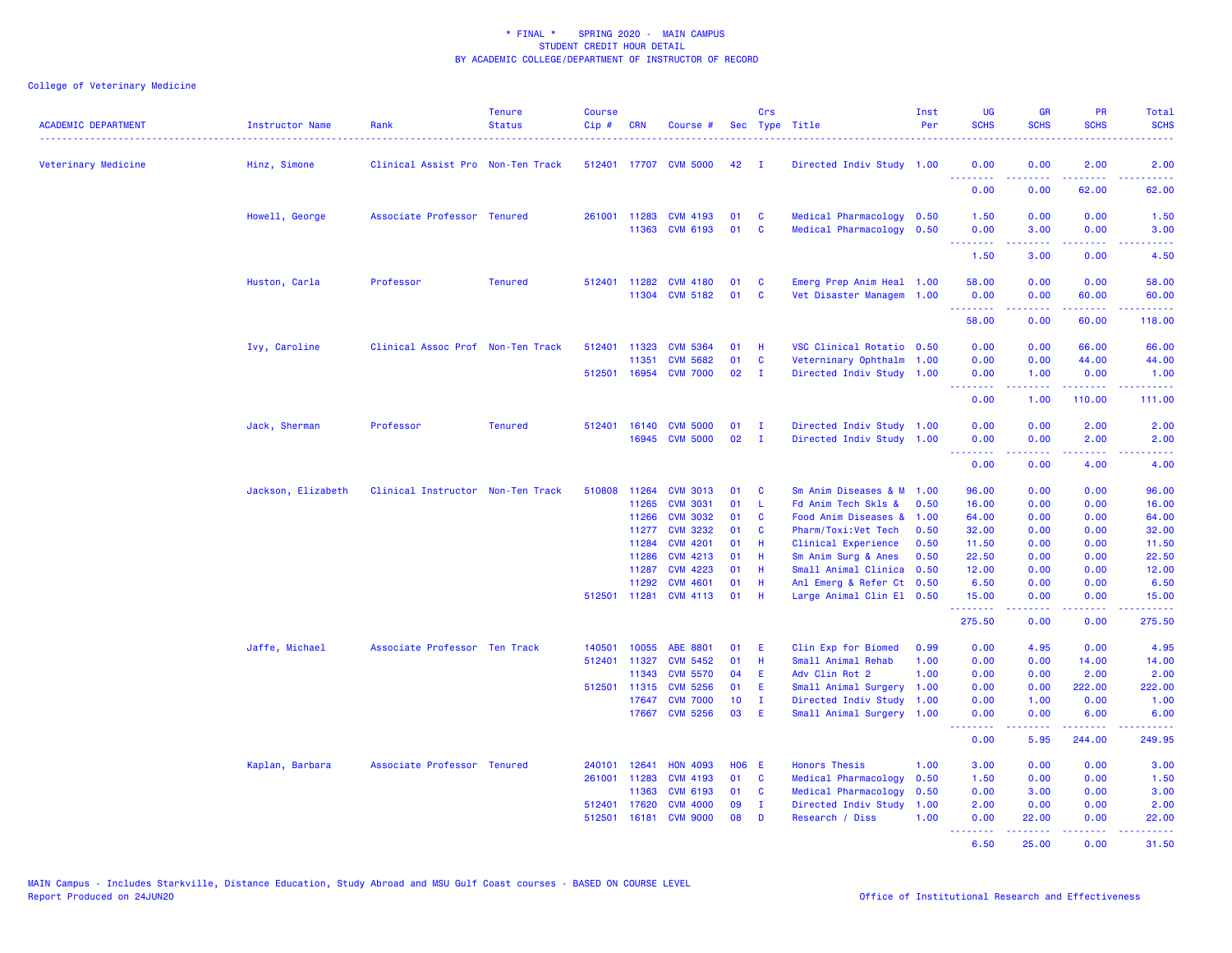| Veterinary Medicine<br>Karsi, Attila<br>Associate Professor Ten Track<br>010000<br>11396<br><b>CVM 8973</b><br>01<br>C<br>Scientific Writing<br>1.00<br>0.00<br>21.00<br>09<br>512501 16182 CVM 9000<br>D<br>Research / Diss<br>1.00<br>0.00<br>9.00<br>.<br>.<br>. <u>.</u><br>0.00<br>30.00<br>0.00<br>King, Elmer<br>Clinical Assoc Prof Non-Ten Track<br><b>CVM 5764</b><br>Adv Equine Repro<br>0.50<br>0.00<br>0.00<br>512401<br>11355<br>01<br><b>C</b><br>11391 CVM 8825<br>01<br>$\overline{B}$<br>Lg Anim Urogenital S 1.00<br>0.00<br>5.00<br>$\frac{1}{2} \left( \frac{1}{2} \right) \left( \frac{1}{2} \right) \left( \frac{1}{2} \right)$<br>.<br>0.00<br>5.00<br>Kohler, Amanda<br>Clinical Instructor Non-Ten Track<br>510808 11272 CVM 3121<br>32.00<br>0.00<br>01<br><b>C</b><br>Hematology: Vet Tech<br>1.00<br>11273<br><b>CVM 3141</b><br>01<br>C<br>Anatomical Path Lab<br>1.00<br>32.00<br>0.00<br>02<br>11274<br><b>CVM 3141</b><br>K.<br>Anatomical Path Lab<br>1.00<br>0.00<br>0.00<br>11275<br><b>CVM 3141</b><br>03<br>K<br>Anatomical Path Lab<br>1.00<br>0.00<br>0.00<br>512401 13989 VS 1012<br>02<br><b>C</b><br>Intro Vet Med Career 1.00<br>104.00<br>0.00<br>0.00<br><b>.</b> .<br>22222<br>.<br>168.00<br>0.00<br>Langston, Vernon<br><b>Tenured</b><br>512401 11310 CVM 5223<br>Pharmacology I<br>1.00<br>0.00<br>0.00<br>Professor<br>01<br>$\mathbf{C}$<br>.<br>$  -$<br>0.00<br>0.00<br>Lawrence, Mark<br><b>Tenured</b><br>512501 16164 CVM 8000<br>09<br>Research / Thesis<br>1.00<br>0.00<br>13.00<br>Professor<br>D<br>1.00<br>16183 CVM 9000<br>10 <sub>1</sub><br>Research / Diss<br>0.00<br>6.00<br>D<br>$- - - -$<br>.<br>0.00<br>19.00<br>Lee, Alison<br>Assistant Professor Ten Track<br>512205<br>11380<br><b>CVM 8211</b><br>Medical Physics II<br>0.00<br>1.00<br>01<br>$\mathbf{C}$<br>1.00<br>11325<br>512401<br><b>CVM 5420</b><br>01<br>E.<br>Adv Rot in Radiology<br>1.00<br>0.00<br>0.00<br><b>CVM 8041</b><br>01<br>Adv Clin Rad Seminar<br>0.00<br>512501 11366<br>-H<br>1.00<br>11.00<br>04<br>11372<br><b>CVM 8081</b><br><b>C</b><br>Clin Sci Journal Rev 1.00<br>0.00<br>2.00<br><b>CVM 8000</b><br>10<br>16165<br>Research / Thesis<br>1.00<br>0.00<br>D<br>1.00<br>07<br><b>CVM 7000</b><br>$\mathbf{I}$<br>17525<br>Directed Indiv Study 1.00<br>0.00<br>2.00<br><u>.</u><br>0.00<br>17.00<br>Linford, Robert<br>Professor<br><b>Tenured</b><br>512401 11297 CVM 5072<br>01<br>B<br>Veterinary Anatomy I 1.00<br>0.00<br>0.00<br>512502 11392 CVM 8832<br>01<br>B<br>Advanced Veterinary<br>1.00<br>0.00<br>8.00<br><u>.</u><br>.<br><u>.</u><br>0.00<br>8.00<br>192.00<br>Mackin, Andrew<br>Professor<br><b>Tenured</b><br>512501 16166 CVM 8000<br>Research / Thesis<br>1.00<br>$11$ D<br>0.00<br>1.00<br><u> - - - - - - - -</u><br>0.00<br>1.00 | <b>ACADEMIC DEPARTMENT</b> | Instructor Name<br>. <u>.</u> | Rank | <b>Tenure</b><br><b>Status</b> | <b>Course</b><br>$Cip$ # | <b>CRN</b> | Course # | Crs<br>Sec Type Title | Inst<br>Per | <b>UG</b><br><b>SCHS</b> | <b>GR</b><br><b>SCHS</b> | <b>PR</b><br><b>SCHS</b> | Total<br><b>SCHS</b>                                                                                                              |
|------------------------------------------------------------------------------------------------------------------------------------------------------------------------------------------------------------------------------------------------------------------------------------------------------------------------------------------------------------------------------------------------------------------------------------------------------------------------------------------------------------------------------------------------------------------------------------------------------------------------------------------------------------------------------------------------------------------------------------------------------------------------------------------------------------------------------------------------------------------------------------------------------------------------------------------------------------------------------------------------------------------------------------------------------------------------------------------------------------------------------------------------------------------------------------------------------------------------------------------------------------------------------------------------------------------------------------------------------------------------------------------------------------------------------------------------------------------------------------------------------------------------------------------------------------------------------------------------------------------------------------------------------------------------------------------------------------------------------------------------------------------------------------------------------------------------------------------------------------------------------------------------------------------------------------------------------------------------------------------------------------------------------------------------------------------------------------------------------------------------------------------------------------------------------------------------------------------------------------------------------------------------------------------------------------------------------------------------------------------------------------------------------------------------------------------------------------------------------------------------------------------------------------------------------------------------------------------------------------------------------------------------------------------------------------------------------------------------------------------------------------------------------------------------------------------------|----------------------------|-------------------------------|------|--------------------------------|--------------------------|------------|----------|-----------------------|-------------|--------------------------|--------------------------|--------------------------|-----------------------------------------------------------------------------------------------------------------------------------|
|                                                                                                                                                                                                                                                                                                                                                                                                                                                                                                                                                                                                                                                                                                                                                                                                                                                                                                                                                                                                                                                                                                                                                                                                                                                                                                                                                                                                                                                                                                                                                                                                                                                                                                                                                                                                                                                                                                                                                                                                                                                                                                                                                                                                                                                                                                                                                                                                                                                                                                                                                                                                                                                                                                                                                                                                                        |                            |                               |      |                                |                          |            |          |                       |             |                          |                          | 0.00                     | 21.00                                                                                                                             |
|                                                                                                                                                                                                                                                                                                                                                                                                                                                                                                                                                                                                                                                                                                                                                                                                                                                                                                                                                                                                                                                                                                                                                                                                                                                                                                                                                                                                                                                                                                                                                                                                                                                                                                                                                                                                                                                                                                                                                                                                                                                                                                                                                                                                                                                                                                                                                                                                                                                                                                                                                                                                                                                                                                                                                                                                                        |                            |                               |      |                                |                          |            |          |                       |             |                          |                          | 0.00                     | 9.00<br>.                                                                                                                         |
|                                                                                                                                                                                                                                                                                                                                                                                                                                                                                                                                                                                                                                                                                                                                                                                                                                                                                                                                                                                                                                                                                                                                                                                                                                                                                                                                                                                                                                                                                                                                                                                                                                                                                                                                                                                                                                                                                                                                                                                                                                                                                                                                                                                                                                                                                                                                                                                                                                                                                                                                                                                                                                                                                                                                                                                                                        |                            |                               |      |                                |                          |            |          |                       |             |                          |                          |                          | 30.00                                                                                                                             |
|                                                                                                                                                                                                                                                                                                                                                                                                                                                                                                                                                                                                                                                                                                                                                                                                                                                                                                                                                                                                                                                                                                                                                                                                                                                                                                                                                                                                                                                                                                                                                                                                                                                                                                                                                                                                                                                                                                                                                                                                                                                                                                                                                                                                                                                                                                                                                                                                                                                                                                                                                                                                                                                                                                                                                                                                                        |                            |                               |      |                                |                          |            |          |                       |             |                          |                          | 6.00                     | 6.00                                                                                                                              |
|                                                                                                                                                                                                                                                                                                                                                                                                                                                                                                                                                                                                                                                                                                                                                                                                                                                                                                                                                                                                                                                                                                                                                                                                                                                                                                                                                                                                                                                                                                                                                                                                                                                                                                                                                                                                                                                                                                                                                                                                                                                                                                                                                                                                                                                                                                                                                                                                                                                                                                                                                                                                                                                                                                                                                                                                                        |                            |                               |      |                                |                          |            |          |                       |             |                          |                          | 0.00                     | 5.00<br>وعاماما                                                                                                                   |
|                                                                                                                                                                                                                                                                                                                                                                                                                                                                                                                                                                                                                                                                                                                                                                                                                                                                                                                                                                                                                                                                                                                                                                                                                                                                                                                                                                                                                                                                                                                                                                                                                                                                                                                                                                                                                                                                                                                                                                                                                                                                                                                                                                                                                                                                                                                                                                                                                                                                                                                                                                                                                                                                                                                                                                                                                        |                            |                               |      |                                |                          |            |          |                       |             |                          |                          | 6.00                     | 11.00                                                                                                                             |
|                                                                                                                                                                                                                                                                                                                                                                                                                                                                                                                                                                                                                                                                                                                                                                                                                                                                                                                                                                                                                                                                                                                                                                                                                                                                                                                                                                                                                                                                                                                                                                                                                                                                                                                                                                                                                                                                                                                                                                                                                                                                                                                                                                                                                                                                                                                                                                                                                                                                                                                                                                                                                                                                                                                                                                                                                        |                            |                               |      |                                |                          |            |          |                       |             |                          |                          | 0.00                     | 32.00                                                                                                                             |
|                                                                                                                                                                                                                                                                                                                                                                                                                                                                                                                                                                                                                                                                                                                                                                                                                                                                                                                                                                                                                                                                                                                                                                                                                                                                                                                                                                                                                                                                                                                                                                                                                                                                                                                                                                                                                                                                                                                                                                                                                                                                                                                                                                                                                                                                                                                                                                                                                                                                                                                                                                                                                                                                                                                                                                                                                        |                            |                               |      |                                |                          |            |          |                       |             |                          |                          | 0.00                     | 32.00                                                                                                                             |
|                                                                                                                                                                                                                                                                                                                                                                                                                                                                                                                                                                                                                                                                                                                                                                                                                                                                                                                                                                                                                                                                                                                                                                                                                                                                                                                                                                                                                                                                                                                                                                                                                                                                                                                                                                                                                                                                                                                                                                                                                                                                                                                                                                                                                                                                                                                                                                                                                                                                                                                                                                                                                                                                                                                                                                                                                        |                            |                               |      |                                |                          |            |          |                       |             |                          |                          | 0.00                     | 0.00                                                                                                                              |
|                                                                                                                                                                                                                                                                                                                                                                                                                                                                                                                                                                                                                                                                                                                                                                                                                                                                                                                                                                                                                                                                                                                                                                                                                                                                                                                                                                                                                                                                                                                                                                                                                                                                                                                                                                                                                                                                                                                                                                                                                                                                                                                                                                                                                                                                                                                                                                                                                                                                                                                                                                                                                                                                                                                                                                                                                        |                            |                               |      |                                |                          |            |          |                       |             |                          |                          | 0.00                     | 0.00                                                                                                                              |
|                                                                                                                                                                                                                                                                                                                                                                                                                                                                                                                                                                                                                                                                                                                                                                                                                                                                                                                                                                                                                                                                                                                                                                                                                                                                                                                                                                                                                                                                                                                                                                                                                                                                                                                                                                                                                                                                                                                                                                                                                                                                                                                                                                                                                                                                                                                                                                                                                                                                                                                                                                                                                                                                                                                                                                                                                        |                            |                               |      |                                |                          |            |          |                       |             |                          |                          |                          | 104.00<br>.                                                                                                                       |
|                                                                                                                                                                                                                                                                                                                                                                                                                                                                                                                                                                                                                                                                                                                                                                                                                                                                                                                                                                                                                                                                                                                                                                                                                                                                                                                                                                                                                                                                                                                                                                                                                                                                                                                                                                                                                                                                                                                                                                                                                                                                                                                                                                                                                                                                                                                                                                                                                                                                                                                                                                                                                                                                                                                                                                                                                        |                            |                               |      |                                |                          |            |          |                       |             |                          |                          | 0.00                     | 168.00                                                                                                                            |
|                                                                                                                                                                                                                                                                                                                                                                                                                                                                                                                                                                                                                                                                                                                                                                                                                                                                                                                                                                                                                                                                                                                                                                                                                                                                                                                                                                                                                                                                                                                                                                                                                                                                                                                                                                                                                                                                                                                                                                                                                                                                                                                                                                                                                                                                                                                                                                                                                                                                                                                                                                                                                                                                                                                                                                                                                        |                            |                               |      |                                |                          |            |          |                       |             |                          |                          | 288.00                   | 288.00                                                                                                                            |
|                                                                                                                                                                                                                                                                                                                                                                                                                                                                                                                                                                                                                                                                                                                                                                                                                                                                                                                                                                                                                                                                                                                                                                                                                                                                                                                                                                                                                                                                                                                                                                                                                                                                                                                                                                                                                                                                                                                                                                                                                                                                                                                                                                                                                                                                                                                                                                                                                                                                                                                                                                                                                                                                                                                                                                                                                        |                            |                               |      |                                |                          |            |          |                       |             |                          |                          | 288.00                   | .<br>288.00                                                                                                                       |
|                                                                                                                                                                                                                                                                                                                                                                                                                                                                                                                                                                                                                                                                                                                                                                                                                                                                                                                                                                                                                                                                                                                                                                                                                                                                                                                                                                                                                                                                                                                                                                                                                                                                                                                                                                                                                                                                                                                                                                                                                                                                                                                                                                                                                                                                                                                                                                                                                                                                                                                                                                                                                                                                                                                                                                                                                        |                            |                               |      |                                |                          |            |          |                       |             |                          |                          | 0.00                     | 13.00                                                                                                                             |
|                                                                                                                                                                                                                                                                                                                                                                                                                                                                                                                                                                                                                                                                                                                                                                                                                                                                                                                                                                                                                                                                                                                                                                                                                                                                                                                                                                                                                                                                                                                                                                                                                                                                                                                                                                                                                                                                                                                                                                                                                                                                                                                                                                                                                                                                                                                                                                                                                                                                                                                                                                                                                                                                                                                                                                                                                        |                            |                               |      |                                |                          |            |          |                       |             |                          |                          | 0.00                     | 6.00                                                                                                                              |
|                                                                                                                                                                                                                                                                                                                                                                                                                                                                                                                                                                                                                                                                                                                                                                                                                                                                                                                                                                                                                                                                                                                                                                                                                                                                                                                                                                                                                                                                                                                                                                                                                                                                                                                                                                                                                                                                                                                                                                                                                                                                                                                                                                                                                                                                                                                                                                                                                                                                                                                                                                                                                                                                                                                                                                                                                        |                            |                               |      |                                |                          |            |          |                       |             |                          |                          | 0.00                     | 19.00                                                                                                                             |
|                                                                                                                                                                                                                                                                                                                                                                                                                                                                                                                                                                                                                                                                                                                                                                                                                                                                                                                                                                                                                                                                                                                                                                                                                                                                                                                                                                                                                                                                                                                                                                                                                                                                                                                                                                                                                                                                                                                                                                                                                                                                                                                                                                                                                                                                                                                                                                                                                                                                                                                                                                                                                                                                                                                                                                                                                        |                            |                               |      |                                |                          |            |          |                       |             |                          |                          | 0.00                     | 1.00                                                                                                                              |
|                                                                                                                                                                                                                                                                                                                                                                                                                                                                                                                                                                                                                                                                                                                                                                                                                                                                                                                                                                                                                                                                                                                                                                                                                                                                                                                                                                                                                                                                                                                                                                                                                                                                                                                                                                                                                                                                                                                                                                                                                                                                                                                                                                                                                                                                                                                                                                                                                                                                                                                                                                                                                                                                                                                                                                                                                        |                            |                               |      |                                |                          |            |          |                       |             |                          |                          | 10.00                    | 10.00                                                                                                                             |
|                                                                                                                                                                                                                                                                                                                                                                                                                                                                                                                                                                                                                                                                                                                                                                                                                                                                                                                                                                                                                                                                                                                                                                                                                                                                                                                                                                                                                                                                                                                                                                                                                                                                                                                                                                                                                                                                                                                                                                                                                                                                                                                                                                                                                                                                                                                                                                                                                                                                                                                                                                                                                                                                                                                                                                                                                        |                            |                               |      |                                |                          |            |          |                       |             |                          |                          | 0.00                     | 11.00                                                                                                                             |
|                                                                                                                                                                                                                                                                                                                                                                                                                                                                                                                                                                                                                                                                                                                                                                                                                                                                                                                                                                                                                                                                                                                                                                                                                                                                                                                                                                                                                                                                                                                                                                                                                                                                                                                                                                                                                                                                                                                                                                                                                                                                                                                                                                                                                                                                                                                                                                                                                                                                                                                                                                                                                                                                                                                                                                                                                        |                            |                               |      |                                |                          |            |          |                       |             |                          |                          | 0.00                     | 2.00                                                                                                                              |
|                                                                                                                                                                                                                                                                                                                                                                                                                                                                                                                                                                                                                                                                                                                                                                                                                                                                                                                                                                                                                                                                                                                                                                                                                                                                                                                                                                                                                                                                                                                                                                                                                                                                                                                                                                                                                                                                                                                                                                                                                                                                                                                                                                                                                                                                                                                                                                                                                                                                                                                                                                                                                                                                                                                                                                                                                        |                            |                               |      |                                |                          |            |          |                       |             |                          |                          | 0.00                     | 1.00                                                                                                                              |
|                                                                                                                                                                                                                                                                                                                                                                                                                                                                                                                                                                                                                                                                                                                                                                                                                                                                                                                                                                                                                                                                                                                                                                                                                                                                                                                                                                                                                                                                                                                                                                                                                                                                                                                                                                                                                                                                                                                                                                                                                                                                                                                                                                                                                                                                                                                                                                                                                                                                                                                                                                                                                                                                                                                                                                                                                        |                            |                               |      |                                |                          |            |          |                       |             |                          |                          | 0.00                     | 2.00<br>.                                                                                                                         |
|                                                                                                                                                                                                                                                                                                                                                                                                                                                                                                                                                                                                                                                                                                                                                                                                                                                                                                                                                                                                                                                                                                                                                                                                                                                                                                                                                                                                                                                                                                                                                                                                                                                                                                                                                                                                                                                                                                                                                                                                                                                                                                                                                                                                                                                                                                                                                                                                                                                                                                                                                                                                                                                                                                                                                                                                                        |                            |                               |      |                                |                          |            |          |                       |             |                          |                          | 10.00                    | 27.00                                                                                                                             |
|                                                                                                                                                                                                                                                                                                                                                                                                                                                                                                                                                                                                                                                                                                                                                                                                                                                                                                                                                                                                                                                                                                                                                                                                                                                                                                                                                                                                                                                                                                                                                                                                                                                                                                                                                                                                                                                                                                                                                                                                                                                                                                                                                                                                                                                                                                                                                                                                                                                                                                                                                                                                                                                                                                                                                                                                                        |                            |                               |      |                                |                          |            |          |                       |             |                          |                          | 192.00                   | 192.00                                                                                                                            |
|                                                                                                                                                                                                                                                                                                                                                                                                                                                                                                                                                                                                                                                                                                                                                                                                                                                                                                                                                                                                                                                                                                                                                                                                                                                                                                                                                                                                                                                                                                                                                                                                                                                                                                                                                                                                                                                                                                                                                                                                                                                                                                                                                                                                                                                                                                                                                                                                                                                                                                                                                                                                                                                                                                                                                                                                                        |                            |                               |      |                                |                          |            |          |                       |             |                          |                          | 0.00                     | 8.00<br>.                                                                                                                         |
|                                                                                                                                                                                                                                                                                                                                                                                                                                                                                                                                                                                                                                                                                                                                                                                                                                                                                                                                                                                                                                                                                                                                                                                                                                                                                                                                                                                                                                                                                                                                                                                                                                                                                                                                                                                                                                                                                                                                                                                                                                                                                                                                                                                                                                                                                                                                                                                                                                                                                                                                                                                                                                                                                                                                                                                                                        |                            |                               |      |                                |                          |            |          |                       |             |                          |                          |                          | 200.00                                                                                                                            |
|                                                                                                                                                                                                                                                                                                                                                                                                                                                                                                                                                                                                                                                                                                                                                                                                                                                                                                                                                                                                                                                                                                                                                                                                                                                                                                                                                                                                                                                                                                                                                                                                                                                                                                                                                                                                                                                                                                                                                                                                                                                                                                                                                                                                                                                                                                                                                                                                                                                                                                                                                                                                                                                                                                                                                                                                                        |                            |                               |      |                                |                          |            |          |                       |             |                          |                          | 0.00                     | 1.00                                                                                                                              |
|                                                                                                                                                                                                                                                                                                                                                                                                                                                                                                                                                                                                                                                                                                                                                                                                                                                                                                                                                                                                                                                                                                                                                                                                                                                                                                                                                                                                                                                                                                                                                                                                                                                                                                                                                                                                                                                                                                                                                                                                                                                                                                                                                                                                                                                                                                                                                                                                                                                                                                                                                                                                                                                                                                                                                                                                                        |                            |                               |      |                                |                          |            |          |                       |             |                          |                          | 0.00                     | $\frac{1}{2} \left( \frac{1}{2} \right) \left( \frac{1}{2} \right) \left( \frac{1}{2} \right) \left( \frac{1}{2} \right)$<br>1.00 |
| Marquardt Ezell, Tay Clinical Assist Pro Non-Ten Track<br>512401 11357 CVM 5802<br>01<br><b>C</b><br>Pract. Clin. Onc.<br>1.00<br>0.00<br>0.00                                                                                                                                                                                                                                                                                                                                                                                                                                                                                                                                                                                                                                                                                                                                                                                                                                                                                                                                                                                                                                                                                                                                                                                                                                                                                                                                                                                                                                                                                                                                                                                                                                                                                                                                                                                                                                                                                                                                                                                                                                                                                                                                                                                                                                                                                                                                                                                                                                                                                                                                                                                                                                                                         |                            |                               |      |                                |                          |            |          |                       |             |                          |                          | 12.00                    | 12.00                                                                                                                             |
| .<br>$\frac{1}{2} \left( \frac{1}{2} \right) \left( \frac{1}{2} \right) \left( \frac{1}{2} \right) \left( \frac{1}{2} \right) \left( \frac{1}{2} \right)$<br>.<br>0.00<br>0.00                                                                                                                                                                                                                                                                                                                                                                                                                                                                                                                                                                                                                                                                                                                                                                                                                                                                                                                                                                                                                                                                                                                                                                                                                                                                                                                                                                                                                                                                                                                                                                                                                                                                                                                                                                                                                                                                                                                                                                                                                                                                                                                                                                                                                                                                                                                                                                                                                                                                                                                                                                                                                                         |                            |                               |      |                                |                          |            |          |                       |             |                          |                          | 12.00                    | .<br>12.00                                                                                                                        |
| Meyer, Robert<br>Professor<br><b>Tenured</b><br>510808<br>11276 CVM 3212<br><b>C</b><br>Anesthesiology: Vet T 1.00<br>64.00<br>0.00<br>01                                                                                                                                                                                                                                                                                                                                                                                                                                                                                                                                                                                                                                                                                                                                                                                                                                                                                                                                                                                                                                                                                                                                                                                                                                                                                                                                                                                                                                                                                                                                                                                                                                                                                                                                                                                                                                                                                                                                                                                                                                                                                                                                                                                                                                                                                                                                                                                                                                                                                                                                                                                                                                                                              |                            |                               |      |                                |                          |            |          |                       |             |                          |                          | 0.00                     | 64.00                                                                                                                             |
| 512401<br>11312<br><b>CVM 5234</b><br>01<br>E<br>Anesthesiolgy<br>0.50<br>0.00<br>0.00                                                                                                                                                                                                                                                                                                                                                                                                                                                                                                                                                                                                                                                                                                                                                                                                                                                                                                                                                                                                                                                                                                                                                                                                                                                                                                                                                                                                                                                                                                                                                                                                                                                                                                                                                                                                                                                                                                                                                                                                                                                                                                                                                                                                                                                                                                                                                                                                                                                                                                                                                                                                                                                                                                                                 |                            |                               |      |                                |                          |            |          |                       |             |                          |                          | 60.00                    | 60.00                                                                                                                             |
| 05<br>512501 11373 CVM 8081<br>$\mathbf{C}$<br>Clin Sci Journal Rev 1.00<br>0.00<br>5.00                                                                                                                                                                                                                                                                                                                                                                                                                                                                                                                                                                                                                                                                                                                                                                                                                                                                                                                                                                                                                                                                                                                                                                                                                                                                                                                                                                                                                                                                                                                                                                                                                                                                                                                                                                                                                                                                                                                                                                                                                                                                                                                                                                                                                                                                                                                                                                                                                                                                                                                                                                                                                                                                                                                               |                            |                               |      |                                |                          |            |          |                       |             |                          |                          | 0.00                     | 5.00                                                                                                                              |
| 11388<br><b>CVM 8801</b><br>01<br>0.00<br>s<br>Seminars in Vet Anes 1.00<br>3.00                                                                                                                                                                                                                                                                                                                                                                                                                                                                                                                                                                                                                                                                                                                                                                                                                                                                                                                                                                                                                                                                                                                                                                                                                                                                                                                                                                                                                                                                                                                                                                                                                                                                                                                                                                                                                                                                                                                                                                                                                                                                                                                                                                                                                                                                                                                                                                                                                                                                                                                                                                                                                                                                                                                                       |                            |                               |      |                                |                          |            |          |                       |             |                          |                          | 0.00                     | 3.00                                                                                                                              |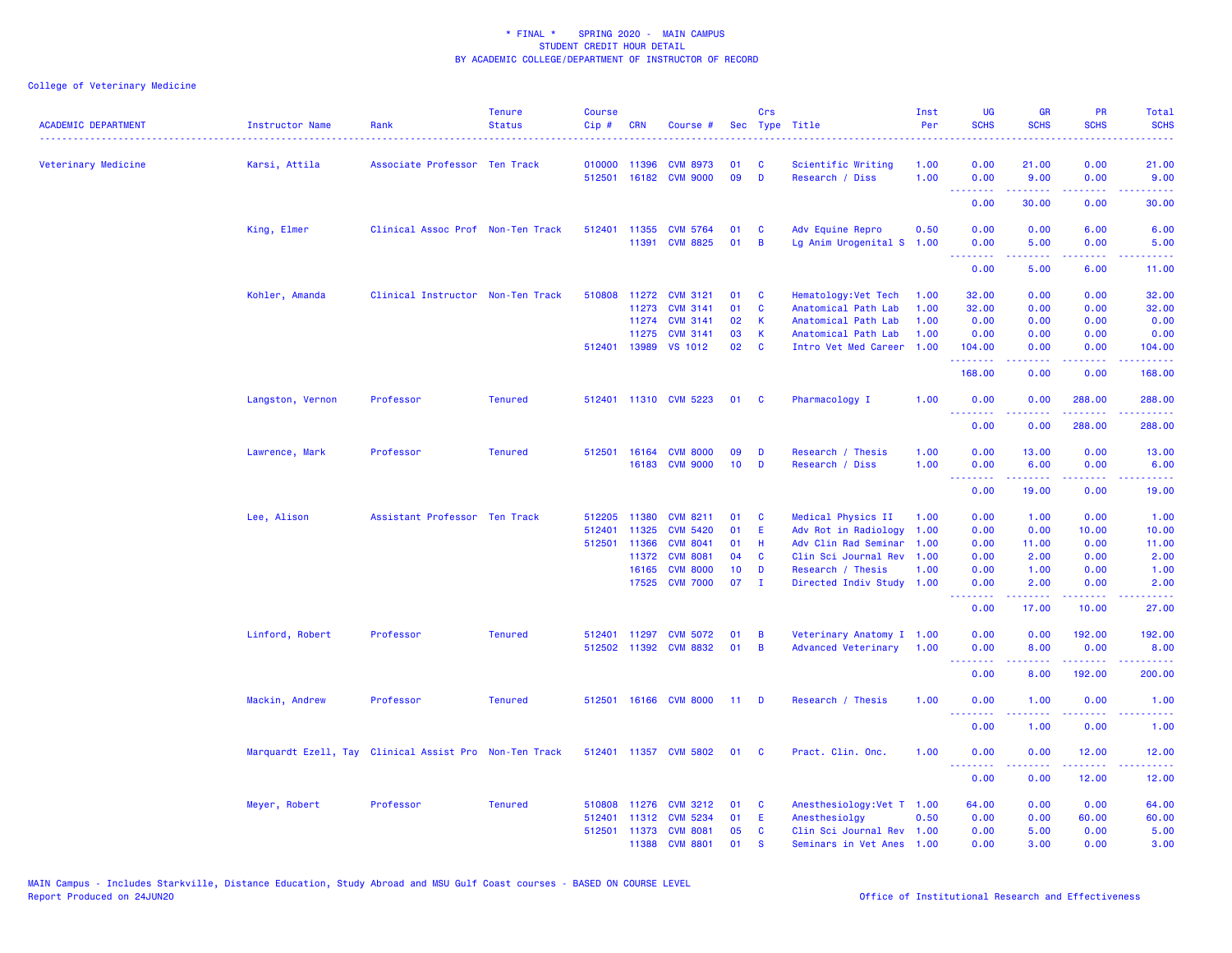| <b>ACADEMIC DEPARTMENT</b> | Instructor Name     | Rank                                                   | <b>Tenure</b><br><b>Status</b> | <b>Course</b><br>Cip# | CRN            | Course #                                 |          | Crs                        | Sec Type Title                                         | Inst<br>Per  | UG<br><b>SCHS</b>               | <b>GR</b><br><b>SCHS</b>                                                                                                                                     | <b>PR</b><br><b>SCHS</b>    | Total<br><b>SCHS</b>                |
|----------------------------|---------------------|--------------------------------------------------------|--------------------------------|-----------------------|----------------|------------------------------------------|----------|----------------------------|--------------------------------------------------------|--------------|---------------------------------|--------------------------------------------------------------------------------------------------------------------------------------------------------------|-----------------------------|-------------------------------------|
|                            |                     |                                                        |                                |                       |                |                                          |          |                            |                                                        |              | <u>.</u>                        |                                                                                                                                                              |                             |                                     |
|                            |                     |                                                        |                                |                       |                |                                          |          |                            |                                                        |              | 64.00                           | 8.00                                                                                                                                                         | 60.00                       | 132.00                              |
| Veterinary Medicine        | Mochal, Cathleen    | Clinical Assoc Prof Non-Ten Track                      |                                |                       | 11339          | 512401 11316 CVM 5266<br><b>CVM 5560</b> | 01<br>04 | C<br>E                     | Equine Med & Surg<br>Adv Clin Rot 1                    | 1.00<br>1.00 | 0.00<br>0.00<br>.               | 0.00<br>0.00                                                                                                                                                 | 210.00<br>6.00<br>$- - - -$ | 210.00<br>6.00<br>.                 |
|                            |                     |                                                        |                                |                       |                |                                          |          |                            |                                                        |              | 0.00                            | 0.00                                                                                                                                                         | 216.00                      | 216.00                              |
|                            | Nabors, Ben         | Clinical Assist Pro Non-Ten Track                      |                                |                       |                | 512501 11349 CVM 5652                    | 01       | $\mathbf{C}$               | Equine Podiatry                                        | 1.00         | 0.00<br>.                       | 0.00                                                                                                                                                         | 16.00<br>.                  | 16.00<br>.                          |
|                            |                     |                                                        |                                |                       |                |                                          |          |                            |                                                        |              | 0.00                            | 0.00                                                                                                                                                         | 16.00                       | 16.00                               |
|                            |                     | Nanduri, Bindumadhav Associate Professor Tenured       |                                |                       |                | 512501 16186 CVM 9000                    | 13       | <b>D</b>                   | Research / Diss                                        | 1.00         | 0.00<br>.                       | 19.00                                                                                                                                                        | 0.00                        | 19.00                               |
|                            |                     |                                                        |                                |                       |                |                                          |          |                            |                                                        |              | 0.00                            | 19.00                                                                                                                                                        | 0.00                        | 19.00                               |
|                            | Olivier, Alicia     | Associate Professor Ten Track                          |                                |                       |                | 512401 11296 CVM 5044                    | 01       | <b>C</b>                   | Intro Vet Pathology                                    | 1.00         | 0.00<br><u> - - - - - - - -</u> | 0.00                                                                                                                                                         | 384.00<br><b></b>           | 384.00                              |
|                            |                     |                                                        |                                |                       |                |                                          |          |                            |                                                        |              | 0.00                            | 0.00                                                                                                                                                         | 384.00                      | 384.00                              |
|                            | Petrie-Hanson, Lora | Associate Professor Tenured                            |                                |                       | 512501 16167   | <b>CVM 8000</b>                          | 12       | D                          | Research / Thesis                                      | 1.00         | 0.00                            | 2.00                                                                                                                                                         | 0.00                        | 2.00                                |
|                            |                     |                                                        |                                |                       | 16187          | <b>CVM 9000</b>                          | 14       | D                          | Research / Diss                                        | 1.00         | 0.00                            | 3.00                                                                                                                                                         | 0.00                        | 3.00                                |
|                            |                     |                                                        |                                |                       |                |                                          |          |                            |                                                        |              | .<br>0.00                       | $\frac{1}{2} \left( \frac{1}{2} \right) \left( \frac{1}{2} \right) \left( \frac{1}{2} \right) \left( \frac{1}{2} \right)$<br>5.00                            | 0.00                        | 5.00                                |
|                            | Pharr, Gregory      | Associate Professor Tenured                            |                                |                       |                | 512501 11381 CVM 8303                    | 01       | $\overline{\phantom{a}}$ c | Advanced Immunology                                    | 1.00         | 0.00                            | 18.00                                                                                                                                                        | 0.00                        | 18.00                               |
|                            |                     |                                                        |                                |                       |                |                                          |          |                            |                                                        |              | .<br>0.00                       | $- - - - -$<br>18.00                                                                                                                                         | 0.00                        | 18.00                               |
|                            |                     |                                                        |                                |                       |                |                                          |          |                            |                                                        |              |                                 |                                                                                                                                                              |                             |                                     |
|                            | Pruett, Stephen     | Professor                                              | <b>Tenured</b>                 |                       |                | 512501 17617 CVM 9000                    | 21       | D                          | Research / Diss                                        | 1.00         | 0.00<br><u>.</u>                | 9.00<br><u>.</u>                                                                                                                                             | 0.00<br>$  -$               | 9.00                                |
|                            |                     |                                                        |                                |                       |                |                                          |          |                            |                                                        |              | 0.00                            | 9.00                                                                                                                                                         | 0.00                        | 9.00                                |
|                            |                     | Pulido Landinez, Mar Clinical Assoc Prof Non-Ten Track |                                |                       |                | 512501 11387 CVM 8790                    | 02       | $\perp$                    | Laboratory Diagnosti 1.00                              |              | 0.00<br><u> - - - - - - - -</u> | 3.00<br>$\frac{1}{2} \left( \frac{1}{2} \right) \left( \frac{1}{2} \right) \left( \frac{1}{2} \right) \left( \frac{1}{2} \right) \left( \frac{1}{2} \right)$ | 0.00<br>.                   | 3.00<br>$  -$                       |
|                            |                     |                                                        |                                |                       |                |                                          |          |                            |                                                        |              | 0.00                            | 3.00                                                                                                                                                         | 0.00                        | 3.00                                |
|                            | Ross, Matthew       | Professor                                              | <b>Tenured</b>                 |                       |                | 512401 17352 CVM 4000                    | 08       | - I                        | Directed Indiv Study 1.00                              |              | 4.00                            | 0.00                                                                                                                                                         | 0.00                        | 4.00                                |
|                            |                     |                                                        |                                |                       |                |                                          |          |                            |                                                        |              | <u> - - - - - - - -</u><br>4.00 | $- - - - -$<br>0.00                                                                                                                                          | .<br>0.00                   | $\sim$ $\sim$ $\sim$ $\sim$<br>4.00 |
|                            | Rosser, Thomas      | Research Assist Pro Non-Ten Track                      |                                |                       |                | 512401 16121 CVM 4000                    | 02       | $\mathbf I$                | Directed Indiv Study 1.00                              |              | 4.00                            | 0.00                                                                                                                                                         | 0.00                        | 4.00                                |
|                            |                     |                                                        |                                |                       |                |                                          |          |                            |                                                        |              | <u> - - - - - - - -</u><br>4.00 | 0.00                                                                                                                                                         | 0.00                        | 4.00                                |
|                            | Seitz, Marc         | Clinical Assist Pro Non-Ten Track                      |                                |                       | 512401 11300   | <b>CVM 5162</b>                          | 01       | C                          | Diagnostic Imaging                                     | 1.00         | 0.00                            | 0.00                                                                                                                                                         | 192.00                      | 192.00                              |
|                            |                     |                                                        |                                |                       |                | 11311 CVM 5224                           | 01       | E                          | Radiology                                              | 1.00         | 0.00                            | 0.00                                                                                                                                                         | 124.00                      | 124.00                              |
|                            |                     |                                                        |                                |                       |                |                                          |          |                            |                                                        |              | <b></b><br>0.00                 | .<br>0.00                                                                                                                                                    | .<br>316.00                 | . <u>.</u> .<br>316.00              |
|                            | Seo, Keun Seok      | Associate Professor Tenured                            |                                | 260202                | 15757          | <b>BCH 4990</b>                          | 01       | C                          | Special Topic In BCH 0.08                              |              | 0.24                            | 0.00                                                                                                                                                         | 0.00                        | 0.24                                |
|                            |                     |                                                        |                                | 512401                | 15758<br>16704 | <b>BCH 6990</b><br><b>CVM 4000</b>       | 01<br>03 | C<br>$\mathbf{T}$          | Special Topic In BCH 0.08<br>Directed Indiv Study 1.00 |              | 0.00<br>3.00                    | 1.44<br>0.00                                                                                                                                                 | 0.00<br>0.00                | 1.44<br>3.00                        |
|                            |                     |                                                        |                                |                       |                |                                          |          |                            |                                                        |              |                                 |                                                                                                                                                              |                             |                                     |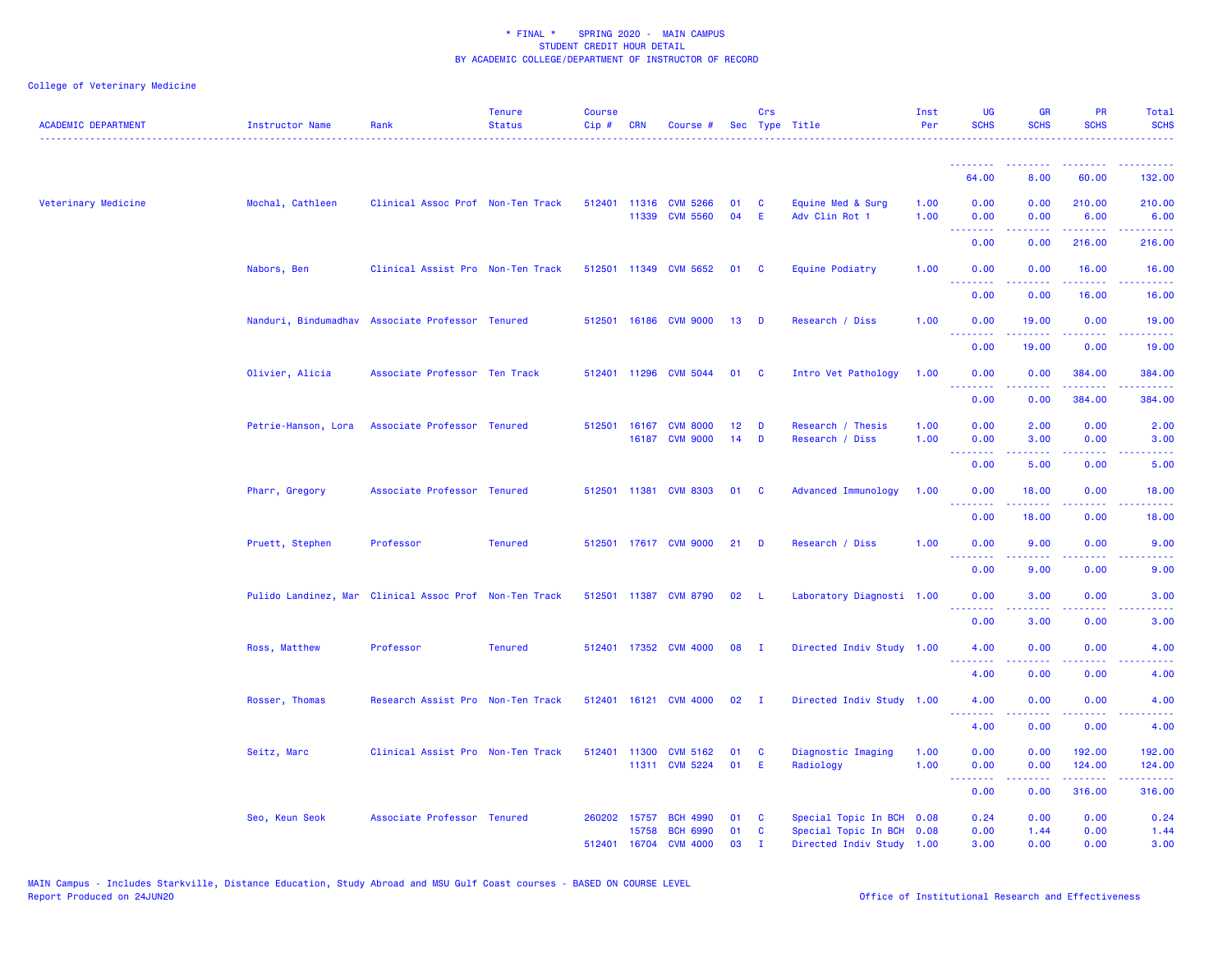| <b>ACADEMIC DEPARTMENT</b> | Instructor Name | Rank                        | <b>Tenure</b><br><b>Status</b> | <b>Course</b><br>$Cip \#$ | <b>CRN</b>     | Course #                                       |                         | Crs                            | Sec Type Title                                         | Inst<br>Per  | UG<br><b>SCHS</b>  | <b>GR</b><br><b>SCHS</b>                                                                                                                                                                                                                                                                                                                                                                                                                                                                       | PR<br><b>SCHS</b>       | Total<br><b>SCHS</b>    |
|----------------------------|-----------------|-----------------------------|--------------------------------|---------------------------|----------------|------------------------------------------------|-------------------------|--------------------------------|--------------------------------------------------------|--------------|--------------------|------------------------------------------------------------------------------------------------------------------------------------------------------------------------------------------------------------------------------------------------------------------------------------------------------------------------------------------------------------------------------------------------------------------------------------------------------------------------------------------------|-------------------------|-------------------------|
|                            |                 |                             |                                |                           |                |                                                |                         |                                |                                                        |              | <b>.</b> .<br>3.24 | $\begin{array}{cccccccccccccc} \multicolumn{2}{c}{} & \multicolumn{2}{c}{} & \multicolumn{2}{c}{} & \multicolumn{2}{c}{} & \multicolumn{2}{c}{} & \multicolumn{2}{c}{} & \multicolumn{2}{c}{} & \multicolumn{2}{c}{} & \multicolumn{2}{c}{} & \multicolumn{2}{c}{} & \multicolumn{2}{c}{} & \multicolumn{2}{c}{} & \multicolumn{2}{c}{} & \multicolumn{2}{c}{} & \multicolumn{2}{c}{} & \multicolumn{2}{c}{} & \multicolumn{2}{c}{} & \multicolumn{2}{c}{} & \multicolumn{2}{c}{} & \$<br>1.44 | 0.00                    | 4.68                    |
|                            |                 |                             |                                |                           |                |                                                |                         |                                |                                                        |              |                    |                                                                                                                                                                                                                                                                                                                                                                                                                                                                                                |                         |                         |
| Veterinary Medicine        | Smith, David    | Professor                   | <b>Tenured</b>                 |                           |                | 010903 11317 CVM 5273<br>512501 16189 CVM 9000 | 01<br>16                | $\overline{B}$<br>$\mathbf{D}$ | Population Medicine<br>Research / Diss                 | 0.50<br>1.00 | 0.00<br>0.00<br>.  | 0.00<br>2.00<br>$\frac{1}{2} \left( \frac{1}{2} \right) \left( \frac{1}{2} \right) \left( \frac{1}{2} \right) \left( \frac{1}{2} \right) \left( \frac{1}{2} \right)$                                                                                                                                                                                                                                                                                                                           | 43.50<br>0.00<br>------ | 43.50<br>2.00<br>------ |
|                            |                 |                             |                                |                           |                |                                                |                         |                                |                                                        |              | 0.00               | 2.00                                                                                                                                                                                                                                                                                                                                                                                                                                                                                           | 43.50                   | 45.50                   |
|                            | Smith, Jack     | Associate Professor Tenured |                                |                           | 512401 11320   | <b>CVM 5292</b>                                | 01                      | E.                             | Flowood/MVRDL Extern 1.00                              |              | 0.00               | 0.00                                                                                                                                                                                                                                                                                                                                                                                                                                                                                           | 56.00                   | 56.00                   |
|                            |                 |                             |                                |                           | 11331          | <b>CVM 5510</b>                                | 01                      | E                              | Vm An Externship 1                                     | 1.00         | 0.00               | 0.00                                                                                                                                                                                                                                                                                                                                                                                                                                                                                           | 162.00                  | 162.00                  |
|                            |                 |                             |                                |                           | 11332          | <b>CVM 5520</b>                                | 01                      | - E                            | Vm An Externship 2                                     | 1.00         | 0.00               | 0.00                                                                                                                                                                                                                                                                                                                                                                                                                                                                                           | 61.00                   | 61.00                   |
|                            |                 |                             |                                |                           | 11333          | <b>CVM 5530</b>                                | 01                      | E                              | Vm An Externship 3                                     | 1.00         | 0.00               | 0.00                                                                                                                                                                                                                                                                                                                                                                                                                                                                                           | 22.00                   | 22.00                   |
|                            |                 |                             |                                |                           | 11334          | <b>CVM 5540</b>                                | 01 E                    |                                | Vm An Externship 4                                     | 1.00         | 0.00               | 0.00                                                                                                                                                                                                                                                                                                                                                                                                                                                                                           | 9.00                    | 9.00                    |
|                            |                 |                             |                                |                           | 11336          | <b>CVM 5560</b>                                | 01 E                    |                                | Adv Clin Rot 1                                         | 1.00         | 0.00               | 0.00                                                                                                                                                                                                                                                                                                                                                                                                                                                                                           | 26.00                   | 26.00                   |
|                            |                 |                             |                                |                           | 11340          | <b>CVM 5570</b>                                | 01                      | E                              | Adv Clin Rot 2                                         | 1.00         | 0.00               | 0.00                                                                                                                                                                                                                                                                                                                                                                                                                                                                                           | 8.00                    | 8.00                    |
|                            |                 |                             |                                |                           | 11344          | <b>CVM 5580</b>                                | 01                      | E.                             | Adv Clin Rot 3                                         | 1.00         | 0.00               | 0.00                                                                                                                                                                                                                                                                                                                                                                                                                                                                                           | 2.00                    | 2.00                    |
|                            |                 |                             |                                |                           | 11356          | <b>CVM 5772</b>                                | 01 C                    |                                | Canine Theriogenolog 1.00                              |              | 0.00               | 0.00                                                                                                                                                                                                                                                                                                                                                                                                                                                                                           | 12.00                   | 12.00                   |
|                            |                 |                             |                                |                           | 15098<br>17672 | <b>CVM 5552</b><br><b>CVM 5000</b>             | 01 C<br>07              |                                | Veterinary Cardiolog                                   | 1.00         | 0.00               | 0.00<br>0.00                                                                                                                                                                                                                                                                                                                                                                                                                                                                                   | 70.00<br>1.00           | 70.00                   |
|                            |                 |                             |                                |                           | 17674          | <b>CVM 5000</b>                                | 09 I                    | $\blacksquare$                 | Directed Indiv Study 1.00<br>Directed Indiv Study 1.00 |              | 0.00<br>0.00       | 0.00                                                                                                                                                                                                                                                                                                                                                                                                                                                                                           | 1.00                    | 1.00<br>1.00            |
|                            |                 |                             |                                |                           | 17677          | <b>CVM 5000</b>                                | $12 \quad I$            |                                | Directed Indiv Study 1.00                              |              | 0.00               | 0.00                                                                                                                                                                                                                                                                                                                                                                                                                                                                                           | 1.00                    | 1.00                    |
|                            |                 |                             |                                |                           | 17678          | <b>CVM 5000</b>                                | $13$ I                  |                                | Directed Indiv Study 1.00                              |              | 0.00               | 0.00                                                                                                                                                                                                                                                                                                                                                                                                                                                                                           | 1.00                    | 1.00                    |
|                            |                 |                             |                                |                           | 17679          | <b>CVM 5000</b>                                | $14$ I                  |                                | Directed Indiv Study 1.00                              |              | 0.00               | 0.00                                                                                                                                                                                                                                                                                                                                                                                                                                                                                           | 1.00                    | 1.00                    |
|                            |                 |                             |                                |                           | 17681          | <b>CVM 5000</b>                                | $16$ I                  |                                | Directed Indiv Study 1.00                              |              | 0.00               | 0.00                                                                                                                                                                                                                                                                                                                                                                                                                                                                                           | 1.00                    | 1.00                    |
|                            |                 |                             |                                |                           | 17684          | <b>CVM 5000</b>                                | $19$ I                  |                                | Directed Indiv Study 1.00                              |              | 0.00               | 0.00                                                                                                                                                                                                                                                                                                                                                                                                                                                                                           | 1.00                    | 1.00                    |
|                            |                 |                             |                                |                           | 17685          | <b>CVM 5000</b>                                | 20                      | $\blacksquare$                 | Directed Indiv Study 1.00                              |              | 0.00               | 0.00                                                                                                                                                                                                                                                                                                                                                                                                                                                                                           | 1.00                    | 1.00                    |
|                            |                 |                             |                                |                           | 17686          | <b>CVM 5000</b>                                | $21 \quad I$            |                                | Directed Indiv Study 1.00                              |              | 0.00               | 0.00                                                                                                                                                                                                                                                                                                                                                                                                                                                                                           | 1.00                    | 1.00                    |
|                            |                 |                             |                                |                           | 17688          | <b>CVM 5000</b>                                | $23$ I                  |                                | Directed Indiv Study 1.00                              |              | 0.00               | 0.00                                                                                                                                                                                                                                                                                                                                                                                                                                                                                           | 1.00                    | 1.00                    |
|                            |                 |                             |                                |                           | 17689          | <b>CVM 5000</b>                                | 24                      | $\blacksquare$                 | Directed Indiv Study 1.00                              |              | 0.00               | 0.00                                                                                                                                                                                                                                                                                                                                                                                                                                                                                           | 1.00                    | 1.00                    |
|                            |                 |                             |                                |                           | 17694          | <b>CVM 5000</b>                                | 29                      | $\mathbf{I}$                   | Directed Indiv Study 1.00                              |              | 0.00               | 0.00                                                                                                                                                                                                                                                                                                                                                                                                                                                                                           | 1.00                    | 1.00                    |
|                            |                 |                             |                                |                           | 17695          | <b>CVM 5000</b>                                | 30                      | $\mathbf{I}$                   | Directed Indiv Study 1.00                              |              | 0.00               | 0.00                                                                                                                                                                                                                                                                                                                                                                                                                                                                                           | 1.00                    | 1.00                    |
|                            |                 |                             |                                |                           | 17696          | <b>CVM 5000</b>                                | $31$ I                  |                                | Directed Indiv Study 1.00                              |              | 0.00               | 0.00                                                                                                                                                                                                                                                                                                                                                                                                                                                                                           | 1.00                    | 1.00                    |
|                            |                 |                             |                                |                           | 17697          | <b>CVM 5000</b>                                | 32 <sub>2</sub><br>33 I | $\blacksquare$                 | Directed Indiv Study 1.00                              |              | 0.00               | 0.00                                                                                                                                                                                                                                                                                                                                                                                                                                                                                           | 1.00                    | 1.00                    |
|                            |                 |                             |                                |                           | 17698<br>17699 | <b>CVM 5000</b><br><b>CVM 5000</b>             | $34$ I                  |                                | Directed Indiv Study 1.00<br>Directed Indiv Study 1.00 |              | 0.00<br>0.00       | 0.00<br>0.00                                                                                                                                                                                                                                                                                                                                                                                                                                                                                   | 1.00<br>1.00            | 1.00<br>1.00            |
|                            |                 |                             |                                |                           | 17700          | <b>CVM 5000</b>                                | 35                      | $\blacksquare$                 | Directed Indiv Study 1.00                              |              | 0.00               | 0.00                                                                                                                                                                                                                                                                                                                                                                                                                                                                                           | 1.00                    | 1.00                    |
|                            |                 |                             |                                |                           | 17702          | <b>CVM 5000</b>                                | $37 \quad I$            |                                | Directed Indiv Study 1.00                              |              | 0.00               | 0.00                                                                                                                                                                                                                                                                                                                                                                                                                                                                                           | 1.00                    | 1.00                    |
|                            |                 |                             |                                |                           | 17703          | <b>CVM 5000</b>                                | 38                      | $\mathbf{I}$                   | Directed Indiv Study 1.00                              |              | 0.00               | 0.00                                                                                                                                                                                                                                                                                                                                                                                                                                                                                           | 1.00                    | 1.00                    |
|                            |                 |                             |                                |                           | 17704          | <b>CVM 5000</b>                                | 39                      | $\mathbf{I}$                   | Directed Indiv Study 1.00                              |              | 0.00               | 0.00                                                                                                                                                                                                                                                                                                                                                                                                                                                                                           | 1.00                    | 1.00                    |
|                            |                 |                             |                                |                           | 17705          | <b>CVM 5000</b>                                | 40                      | $\mathbf{I}$                   | Directed Indiv Study 1.00                              |              | 0.00               | 0.00                                                                                                                                                                                                                                                                                                                                                                                                                                                                                           | 1.00                    | 1.00                    |
|                            |                 |                             |                                |                           | 17706          | <b>CVM 5000</b>                                | 41 I                    |                                | Directed Indiv Study 1.00                              |              | 0.00               | 0.00                                                                                                                                                                                                                                                                                                                                                                                                                                                                                           | 1.00                    | 1.00                    |
|                            |                 |                             |                                |                           | 17708          | <b>CVM 5000</b>                                | 43 I                    |                                | Directed Indiv Study 1.00                              |              | 0.00               | 0.00                                                                                                                                                                                                                                                                                                                                                                                                                                                                                           | 1.00                    | 1.00                    |
|                            |                 |                             |                                |                           | 17709          | <b>CVM 5000</b>                                | 44 I                    |                                | Directed Indiv Study 1.00                              |              | 0.00               | 0.00                                                                                                                                                                                                                                                                                                                                                                                                                                                                                           | 1.00                    | 1.00                    |
|                            |                 |                             |                                |                           | 17710          | <b>CVM 5000</b>                                | 45                      | $\mathbf{I}$                   | Directed Indiv Study 1.00                              |              | 0.00               | 0.00                                                                                                                                                                                                                                                                                                                                                                                                                                                                                           | 1.00                    | 1.00                    |
|                            |                 |                             |                                |                           | 17711          | <b>CVM 5000</b>                                | 46                      | $\mathbf{I}$                   | Directed Indiv Study 1.00                              |              | 0.00               | 0.00                                                                                                                                                                                                                                                                                                                                                                                                                                                                                           | 1.00                    | 1.00                    |
|                            |                 |                             |                                |                           | 17712          | <b>CVM 5000</b>                                | 47                      | $\mathbf{I}$                   | Directed Indiv Study 1.00                              |              | 0.00               | 0.00                                                                                                                                                                                                                                                                                                                                                                                                                                                                                           | 1.00                    | 1.00                    |
|                            |                 |                             |                                |                           | 17713          | <b>CVM 5000</b>                                | 48                      | $\blacksquare$                 | Directed Indiv Study 1.00                              |              | 0.00               | 0.00                                                                                                                                                                                                                                                                                                                                                                                                                                                                                           | 1.00                    | 1.00                    |
|                            |                 |                             |                                |                           | 17714          | <b>CVM 5000</b>                                | 49                      | $\mathbf{I}$                   | Directed Indiv Study 1.00                              |              | 0.00               | 0.00                                                                                                                                                                                                                                                                                                                                                                                                                                                                                           | 1.00                    | 1.00                    |
|                            |                 |                             |                                |                           | 17715          | <b>CVM 5000</b>                                | 50 I                    |                                | Directed Indiv Study 1.00                              |              | 0.00               | 0.00                                                                                                                                                                                                                                                                                                                                                                                                                                                                                           | 1.00                    | 1.00                    |
|                            |                 |                             |                                |                           | 17716          | <b>CVM 5000</b>                                | 51 I                    |                                | Directed Indiv Study 1.00                              |              | 0.00               | 0.00                                                                                                                                                                                                                                                                                                                                                                                                                                                                                           | 1.00                    | 1.00                    |
|                            |                 |                             |                                |                           |                | 17717 CVM 5000                                 | $52 \quad I$            |                                | Directed Indiv Study 1.00                              |              | 0.00               | 0.00                                                                                                                                                                                                                                                                                                                                                                                                                                                                                           | 1.00                    | 1.00                    |
|                            |                 |                             |                                |                           | 17718          | <b>CVM 5000</b>                                | 53                      | $\blacksquare$                 | Directed Indiv Study 1.00                              |              | 0.00               | 0.00                                                                                                                                                                                                                                                                                                                                                                                                                                                                                           | 1.00                    | 1.00                    |
|                            |                 |                             |                                |                           |                | 17719 CVM 5000                                 | 54                      | $\mathbf{I}$                   | Directed Indiv Study 1.00                              |              | 0.00               | 0.00                                                                                                                                                                                                                                                                                                                                                                                                                                                                                           | 1.00                    | 1.00                    |
|                            |                 |                             |                                |                           | 17721          | <b>CVM 5000</b>                                | 55                      | $\mathbf{I}$                   | Directed Indiv Study 1.00                              |              | 0.00               | 0.00                                                                                                                                                                                                                                                                                                                                                                                                                                                                                           | 1.00                    | 1.00                    |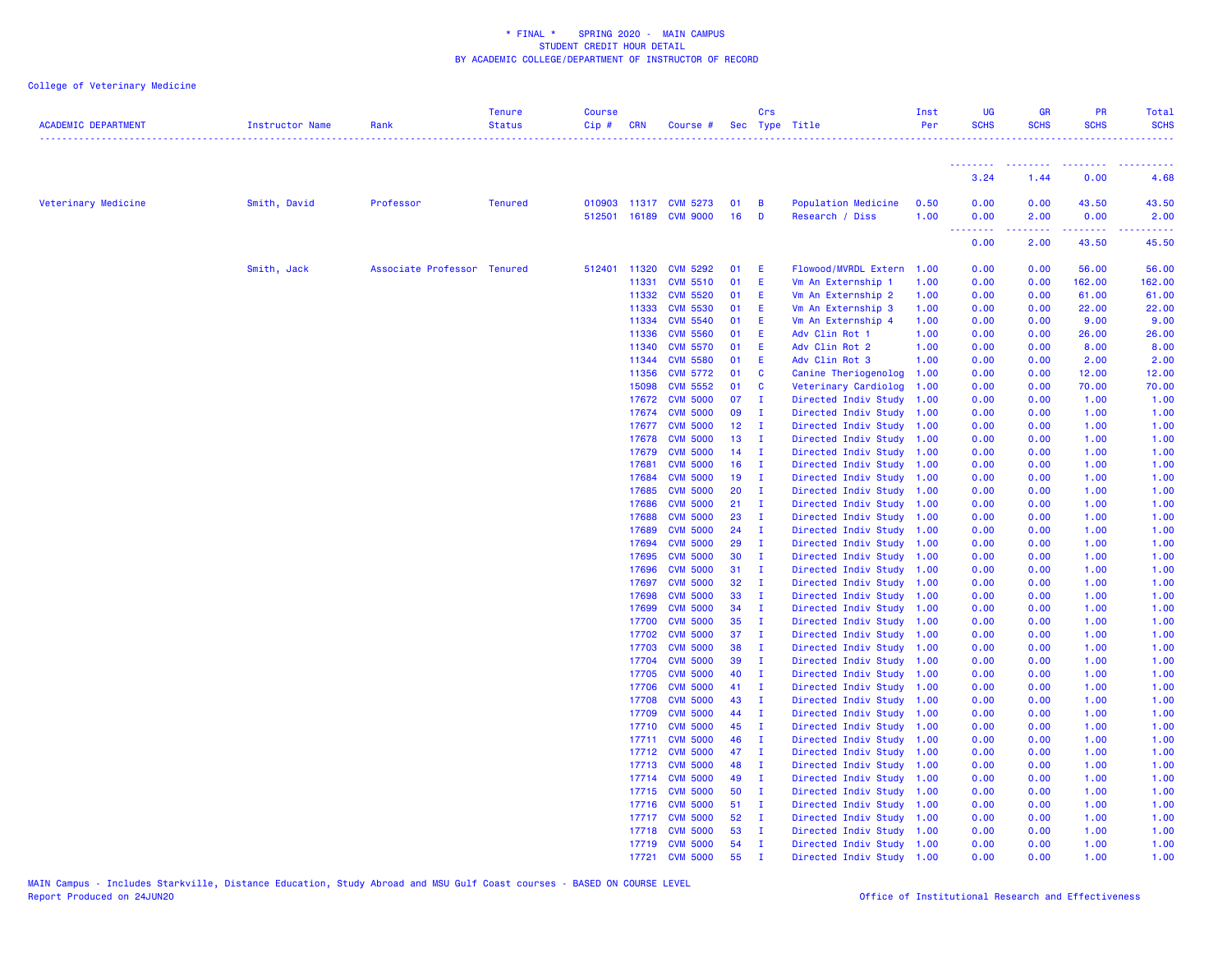| <b>ACADEMIC DEPARTMENT</b> | Instructor Name                                  | Rank                              | <b>Tenure</b><br><b>Status</b> | <b>Course</b><br>Cip# | <b>CRN</b>   | Course #              |                 | Crs            | Sec Type Title            | Inst<br>Per | UG<br><b>SCHS</b>                                                                                                                                                                                                                                                                                                                                                                                                                                                                              | <b>GR</b><br><b>SCHS</b> | <b>PR</b><br><b>SCHS</b>                                                                               | Total<br><b>SCHS</b>                                                                                                              |
|----------------------------|--------------------------------------------------|-----------------------------------|--------------------------------|-----------------------|--------------|-----------------------|-----------------|----------------|---------------------------|-------------|------------------------------------------------------------------------------------------------------------------------------------------------------------------------------------------------------------------------------------------------------------------------------------------------------------------------------------------------------------------------------------------------------------------------------------------------------------------------------------------------|--------------------------|--------------------------------------------------------------------------------------------------------|-----------------------------------------------------------------------------------------------------------------------------------|
| Veterinary Medicine        | Smith, Jack                                      | Associate Professor Tenured       |                                |                       | 512401 17722 | <b>CVM 5000</b>       | 56              | п.             | Directed Indiv Study 1.00 |             | 0.00                                                                                                                                                                                                                                                                                                                                                                                                                                                                                           | 0.00                     | 1.00                                                                                                   | 1.00                                                                                                                              |
|                            |                                                  |                                   |                                |                       | 17723        | <b>CVM 5000</b>       | 57              | $\mathbf{I}$   | Directed Indiv Study 1.00 |             | 0.00                                                                                                                                                                                                                                                                                                                                                                                                                                                                                           | 0.00                     | 1.00                                                                                                   | 1.00                                                                                                                              |
|                            |                                                  |                                   |                                |                       | 17724        | <b>CVM 5000</b>       | 58              | п.             | Directed Indiv Study 1.00 |             | 0.00                                                                                                                                                                                                                                                                                                                                                                                                                                                                                           | 0.00                     | 1.00                                                                                                   | 1.00                                                                                                                              |
|                            |                                                  |                                   |                                |                       | 17725        | <b>CVM 5000</b>       | 59              | $\mathbf I$    | Directed Indiv Study 1.00 |             | 0.00                                                                                                                                                                                                                                                                                                                                                                                                                                                                                           | 0.00                     | 1.00                                                                                                   | 1.00                                                                                                                              |
|                            |                                                  |                                   |                                |                       | 17726        | <b>CVM 5000</b>       | 60              | I.             | Directed Indiv Study 1.00 |             | 0.00                                                                                                                                                                                                                                                                                                                                                                                                                                                                                           | 0.00                     | 1.00                                                                                                   | 1.00                                                                                                                              |
|                            |                                                  |                                   |                                |                       | 17727        | <b>CVM 5000</b>       | 61              | $\mathbf I$    | Directed Indiv Study      | 1.00        | 0.00                                                                                                                                                                                                                                                                                                                                                                                                                                                                                           | 0.00                     | 1.00                                                                                                   | 1.00                                                                                                                              |
|                            |                                                  |                                   |                                |                       | 17728        | <b>CVM 5000</b>       | 62              | $\mathbf{I}$   | Directed Indiv Study 1.00 |             | 0.00                                                                                                                                                                                                                                                                                                                                                                                                                                                                                           | 0.00                     | 1.00                                                                                                   | 1.00                                                                                                                              |
|                            |                                                  |                                   |                                |                       | 17729        | <b>CVM 5000</b>       | 63              | $\mathbf{I}$   | Directed Indiv Study 1.00 |             | 0.00                                                                                                                                                                                                                                                                                                                                                                                                                                                                                           | 0.00                     | 1.00                                                                                                   | 1.00                                                                                                                              |
|                            |                                                  |                                   |                                |                       | 17730        | <b>CVM 5000</b>       | 64              | $\mathbf{I}$   | Directed Indiv Study 1.00 |             | 0.00                                                                                                                                                                                                                                                                                                                                                                                                                                                                                           | 0.00                     | 1.00                                                                                                   | 1.00                                                                                                                              |
|                            |                                                  |                                   |                                |                       | 17731        | <b>CVM 5000</b>       | 65              | I.             | Directed Indiv Study 1.00 |             | 0.00                                                                                                                                                                                                                                                                                                                                                                                                                                                                                           | 0.00                     | 1.00                                                                                                   | 1.00                                                                                                                              |
|                            |                                                  |                                   |                                |                       | 17732        | <b>CVM 5000</b>       | 66              | T              | Directed Indiv Study 1.00 |             | 0.00                                                                                                                                                                                                                                                                                                                                                                                                                                                                                           | 0.00                     | 1.00                                                                                                   | 1.00                                                                                                                              |
|                            |                                                  |                                   |                                |                       | 17733        | <b>CVM 5000</b>       | 67              | $\mathbf{I}$   | Directed Indiv Study 1.00 |             | 0.00                                                                                                                                                                                                                                                                                                                                                                                                                                                                                           | 0.00                     | 1.00                                                                                                   | 1.00                                                                                                                              |
|                            |                                                  |                                   |                                |                       |              |                       |                 |                |                           |             | .<br>0.00                                                                                                                                                                                                                                                                                                                                                                                                                                                                                      | .<br>0.00                | .<br>476.00                                                                                            | .<br>476.00                                                                                                                       |
|                            | Swanson, Elizabeth                               | Assistant Professor Ten Track     |                                | 512401                | 11367        | <b>CVM 8061</b>       | 01              | <b>S</b>       | Small Anim Surg Lit       | 1.00        | 0.00                                                                                                                                                                                                                                                                                                                                                                                                                                                                                           | 3.00                     | 0.00                                                                                                   | 3.00                                                                                                                              |
|                            |                                                  |                                   |                                | 512501                |              | 16171 CVM 8000        | 16              | D              | Research / Thesis         | 1.00        | 0.00                                                                                                                                                                                                                                                                                                                                                                                                                                                                                           | 9.00                     | 0.00                                                                                                   | 9.00                                                                                                                              |
|                            |                                                  |                                   |                                |                       |              |                       |                 |                |                           |             | --------                                                                                                                                                                                                                                                                                                                                                                                                                                                                                       | -----                    | المستمال                                                                                               | د عام عام عا                                                                                                                      |
|                            |                                                  |                                   |                                |                       |              |                       |                 |                |                           |             | 0.00                                                                                                                                                                                                                                                                                                                                                                                                                                                                                           | 12.00                    | 0.00                                                                                                   | 12.00                                                                                                                             |
|                            | Swiderski, Cyprianna Associate Professor Tenured |                                   |                                | 512501                |              | 16190 CVM 9000        | 17 <sub>1</sub> | <b>D</b>       | Research / Diss           | 1.00        | 0.00<br><u> - - - - - - - -</u>                                                                                                                                                                                                                                                                                                                                                                                                                                                                | 9.00<br>.                | 0.00<br>$\frac{1}{2} \left( \frac{1}{2} \right) \left( \frac{1}{2} \right) \left( \frac{1}{2} \right)$ | 9.00<br>$\frac{1}{2} \left( \frac{1}{2} \right) \left( \frac{1}{2} \right) \left( \frac{1}{2} \right) \left( \frac{1}{2} \right)$ |
|                            |                                                  |                                   |                                |                       |              |                       |                 |                |                           |             | 0.00                                                                                                                                                                                                                                                                                                                                                                                                                                                                                           | 9.00                     | 0.00                                                                                                   | 9.00                                                                                                                              |
|                            | Thomason, John                                   | Associate Professor Tenured       |                                |                       | 512401 11322 | <b>CVM 5310</b>       | 01              | E              | SM Critical Care Med      | 1.00        | 0.00                                                                                                                                                                                                                                                                                                                                                                                                                                                                                           | 0.00                     | 136.00                                                                                                 | 136.00                                                                                                                            |
|                            |                                                  |                                   |                                |                       | 11346        | <b>CVM 5580</b>       | 04              | E              | Adv Clin Rot 3            | 1.00        | 0.00                                                                                                                                                                                                                                                                                                                                                                                                                                                                                           | 0.00                     | 14.00                                                                                                  | 14.00                                                                                                                             |
|                            |                                                  |                                   |                                | 512501                | 16172        | <b>CVM 8000</b>       | 17              | D              | Research / Thesis         | 1.00        | 0.00                                                                                                                                                                                                                                                                                                                                                                                                                                                                                           | 2.00                     | 0.00                                                                                                   | 2.00                                                                                                                              |
|                            |                                                  |                                   |                                | 512508                | 11368        | <b>CVM 8071</b>       | 01              | <b>C</b>       | Small Animal In Med       | 1.00        | 0.00<br>$\begin{array}{cccccccccccccc} \multicolumn{2}{c}{} & \multicolumn{2}{c}{} & \multicolumn{2}{c}{} & \multicolumn{2}{c}{} & \multicolumn{2}{c}{} & \multicolumn{2}{c}{} & \multicolumn{2}{c}{} & \multicolumn{2}{c}{} & \multicolumn{2}{c}{} & \multicolumn{2}{c}{} & \multicolumn{2}{c}{} & \multicolumn{2}{c}{} & \multicolumn{2}{c}{} & \multicolumn{2}{c}{} & \multicolumn{2}{c}{} & \multicolumn{2}{c}{} & \multicolumn{2}{c}{} & \multicolumn{2}{c}{} & \multicolumn{2}{c}{} & \$ | 5.00<br>.                | 0.00<br>.                                                                                              | 5.00<br>$- - - - - -$                                                                                                             |
|                            |                                                  |                                   |                                |                       |              |                       |                 |                |                           |             | 0.00                                                                                                                                                                                                                                                                                                                                                                                                                                                                                           | 7.00                     | 150.00                                                                                                 | 157.00                                                                                                                            |
|                            | Varela-Stokes, Andre Associate Professor Tenured |                                   |                                |                       |              | 512401 11301 CVM 5163 | $01$ B          |                | Vet Parasitology          | 0.50        | 0.00<br><u>.</u>                                                                                                                                                                                                                                                                                                                                                                                                                                                                               | 0.00                     | 144.00<br>.                                                                                            | 144.00<br>2.2.2.2.2.                                                                                                              |
|                            |                                                  |                                   |                                |                       |              |                       |                 |                |                           |             | 0.00                                                                                                                                                                                                                                                                                                                                                                                                                                                                                           | 0.00                     | 144.00                                                                                                 | 144.00                                                                                                                            |
|                            | Walters, Kevin                                   | Clinical Assist Pro Non-Ten Track |                                |                       |              | 512401 11355 CVM 5764 | 01 C            |                | Adv Equine Repro          | 0.50        | 0.00                                                                                                                                                                                                                                                                                                                                                                                                                                                                                           | 0.00                     | 6.00                                                                                                   | 6.00                                                                                                                              |
|                            |                                                  |                                   |                                |                       |              |                       |                 |                |                           |             | 0.00                                                                                                                                                                                                                                                                                                                                                                                                                                                                                           | 0.00                     | 6.00                                                                                                   | 6.00                                                                                                                              |
|                            | Wan, Xiufeng                                     | Non-Employee                      | Not Applicable                 |                       |              | 512501 17324 CVM 9000 | 20              | <b>D</b>       | Research / Diss           | 1.00        | 0.00                                                                                                                                                                                                                                                                                                                                                                                                                                                                                           | 18.00                    | 0.00                                                                                                   | 18.00                                                                                                                             |
|                            |                                                  |                                   |                                |                       |              |                       |                 |                |                           |             | <u>.</u><br>0.00                                                                                                                                                                                                                                                                                                                                                                                                                                                                               | 18.00                    | 0.00                                                                                                   | وعاديات<br>18.00                                                                                                                  |
|                            | Wills, Robert                                    | Professor                         | <b>Tenured</b>                 |                       | 512501 11384 | <b>CVM 8503</b>       | 01              | <b>C</b>       | Epidemiology/Biostat 1.00 |             | 0.00                                                                                                                                                                                                                                                                                                                                                                                                                                                                                           | 27.00                    | 0.00                                                                                                   | 27.00                                                                                                                             |
|                            |                                                  |                                   |                                |                       | 16997        | <b>CVM 7000</b>       | 04              | $\mathbf{I}$   | Directed Indiv Study 1.00 |             | 0.00                                                                                                                                                                                                                                                                                                                                                                                                                                                                                           | 2.00                     | 0.00                                                                                                   | 2.00                                                                                                                              |
|                            |                                                  |                                   |                                |                       | 17067        | <b>CVM 7000</b>       | 05              | $\mathbf{I}$   | Directed Indiv Study 1.00 |             | 0.00                                                                                                                                                                                                                                                                                                                                                                                                                                                                                           | 2.00                     | 0.00                                                                                                   | 2.00                                                                                                                              |
|                            |                                                  |                                   |                                |                       |              |                       |                 |                |                           |             | <u>.</u><br>0.00                                                                                                                                                                                                                                                                                                                                                                                                                                                                               | 31.00                    | .<br>0.00                                                                                              | .<br>31.00                                                                                                                        |
|                            | Woodruff, Kimberly                               | Clinical Assist Pro Non-Ten Track |                                | 010903                |              | 11317 CVM 5273        | 01              | $\overline{B}$ | Population Medicine       | 0.50        | 0.00                                                                                                                                                                                                                                                                                                                                                                                                                                                                                           | 0.00                     | 43.50                                                                                                  | 43.50                                                                                                                             |
|                            |                                                  |                                   |                                | 512401                | 11348        | <b>CVM 5640</b>       | 01              | H              | Shelter Medicine          | 1.00        | 0.00                                                                                                                                                                                                                                                                                                                                                                                                                                                                                           | 0.00                     | 58.00                                                                                                  | 58.00                                                                                                                             |
|                            |                                                  |                                   |                                | 512501                |              | 16173 CVM 8000        | 18              | D              | Research / Thesis         | 1.00        | 0.00                                                                                                                                                                                                                                                                                                                                                                                                                                                                                           | 7.00                     | 0.00                                                                                                   | 7.00                                                                                                                              |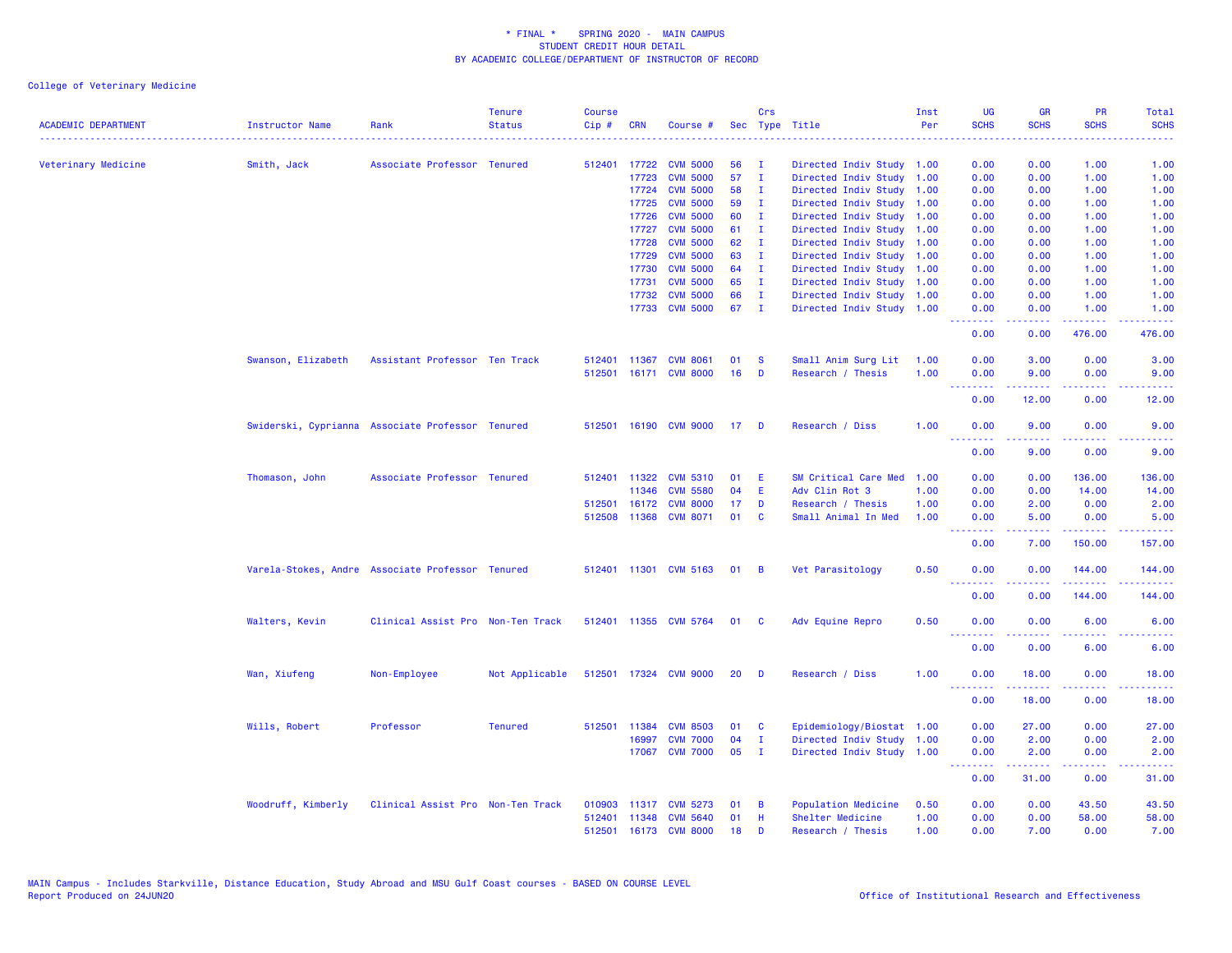| <b>ACADEMIC DEPARTMENT</b>             | Instructor Name | Rank      | Tenure<br><b>Status</b> | <b>Course</b><br>$Cip$ # | <b>CRN</b> | Course # Sec Type Title |    | Crs          |                           | Inst<br>Per | <b>UG</b><br><b>SCHS</b> | <b>GR</b><br><b>SCHS</b> | <b>PR</b><br><b>SCHS</b> | Total<br><b>SCHS</b> |
|----------------------------------------|-----------------|-----------|-------------------------|--------------------------|------------|-------------------------|----|--------------|---------------------------|-------------|--------------------------|--------------------------|--------------------------|----------------------|
|                                        |                 |           |                         |                          |            |                         |    |              |                           |             | ---------                | .                        | .                        | .                    |
|                                        |                 |           |                         |                          |            |                         |    |              |                           |             | 0.00                     | 7.00                     | 101.50                   | 108.50               |
| Veterinary Medicine                    | Woolums, Amelia | Professor | <b>Tenured</b>          | 512401                   | 11303      | <b>CVM 5175</b>         | 01 | $\mathbf{C}$ | Food Animal Med & Su 1.00 |             | 0.00                     | 0.00                     | 480.00                   | 480.00               |
|                                        |                 |           |                         | 512501                   | 11364      | <b>CVM 8011</b>         | 01 | <b>S</b>     | Seminar                   | 1.00        | 0.00                     | 13.00                    | 0.00                     | 13.00                |
|                                        |                 |           |                         |                          |            | 11375 CVM 8091          | 01 | <b>S</b>     | Top Prod Animal Med       | 1.00        | 0.00                     | 3.00                     | 0.00                     | 3.00                 |
|                                        |                 |           |                         |                          |            | 16191 CVM 9000          | 18 | D.           | Research / Diss           | 1.00        | 0.00                     | 11.00                    | 0.00                     | 11.00                |
|                                        |                 |           |                         |                          |            |                         |    |              |                           |             | .<br>0.00                | .<br>27.00               | 480.00                   | 507.00               |
| ====================================== |                 |           |                         |                          |            |                         |    |              |                           |             | ========                 | ========                 | ========                 | -----------          |
| Veterinary Medicine                    |                 |           |                         |                          |            |                         |    |              |                           |             | 1308.24                  | 392.39                   | 6775.00                  | 8475.63              |
| =====================================  |                 |           |                         |                          |            |                         |    |              |                           |             | ========                 | ========                 | ========                 | ==========           |